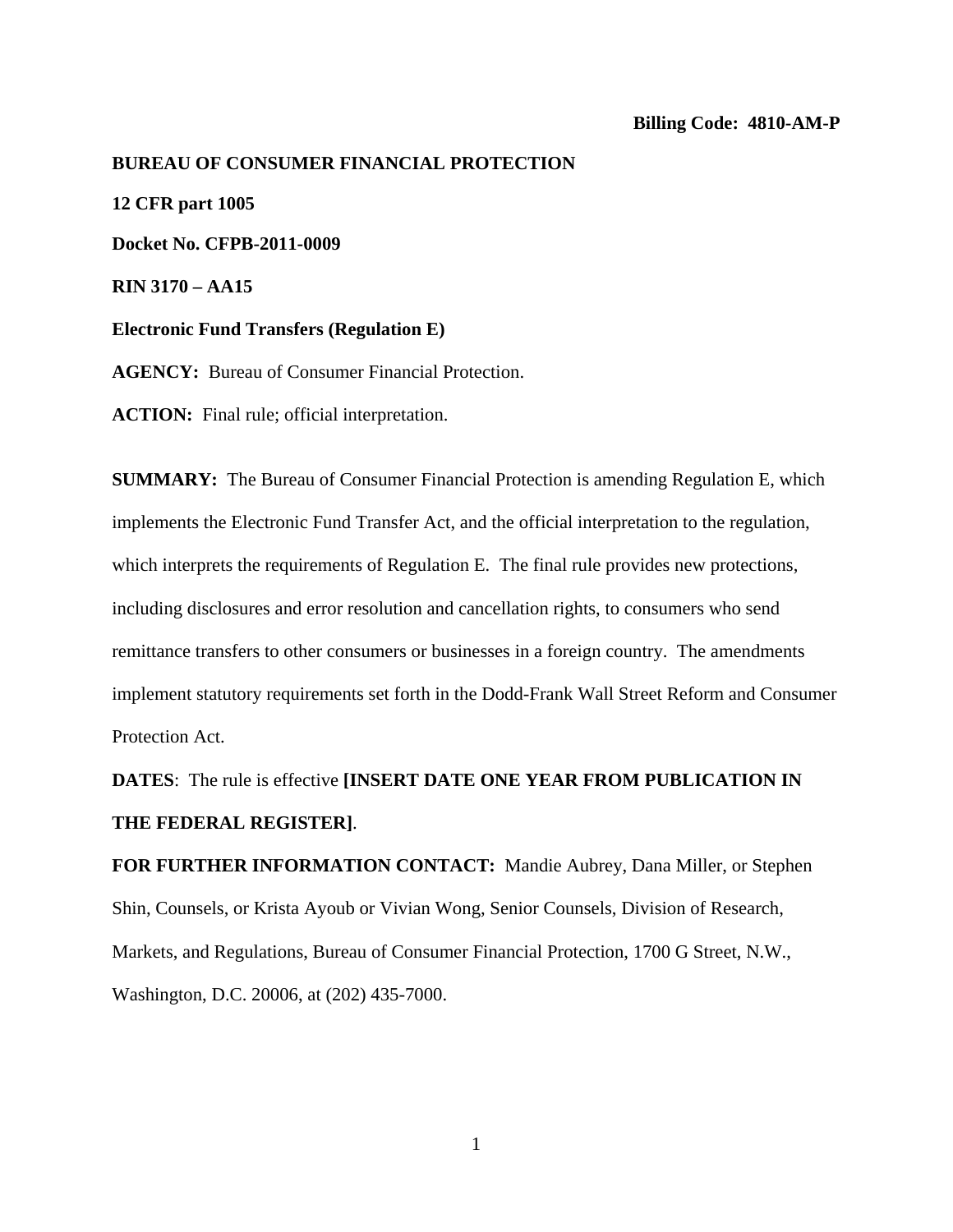## **SUPPLEMENTARY INFORMATION:**

## **I. Overview**

The Bureau of Consumer Financial Protection (Bureau) is publishing this final rule to implement section 1073 of the Dodd-Frank Wall Street Reform and Consumer Protection Act (Dodd-Frank Act), $1$  which creates a comprehensive new system of consumer protections for remittance transfers sent by consumers in the United States to individuals and businesses in foreign countries. Consumers transfer tens of billions of dollars from the United States each year. However, these transactions were generally excluded from existing Federal consumer protection regulations in the United States until the Dodd-Frank Act expanded the scope of the Electronic Fund Transfer Act  $(EFTA)^2$  to provide for their regulation.

The new protections will significantly improve the predictability of remittance transfers and provide consumers with better information for comparison shopping. First, the statute requires consistent, reliable disclosures about the price of a transfer, the amount of currency to be delivered to the recipient, and the date of availability. Consumers must receive pricing information before they make payment, and under the final rule will generally have 30 minutes after making payment to cancel a transaction. Second, the new requirements also increase consumer protections where transfers go awry by requiring providers to investigate disputes and remedy errors. Because the statute defines "remittance transfers" broadly, most electronic transfers of funds sent by consumers in the United States to recipients in other countries will be subject to the new protections.

Authority to implement the new Dodd-Frank Act provisions amending the EFTA transferred from the Board of Governors of the Federal Reserve System (Board) to the Bureau

 1 Pub. L. 111-203, 124 Stat. 1376, section 1073 (2010).

<sup>&</sup>lt;sup>2</sup> 15 U.S.C. 1693 et seq. EFTA section 919 is codified in 15 U.S.C. 1693o-1.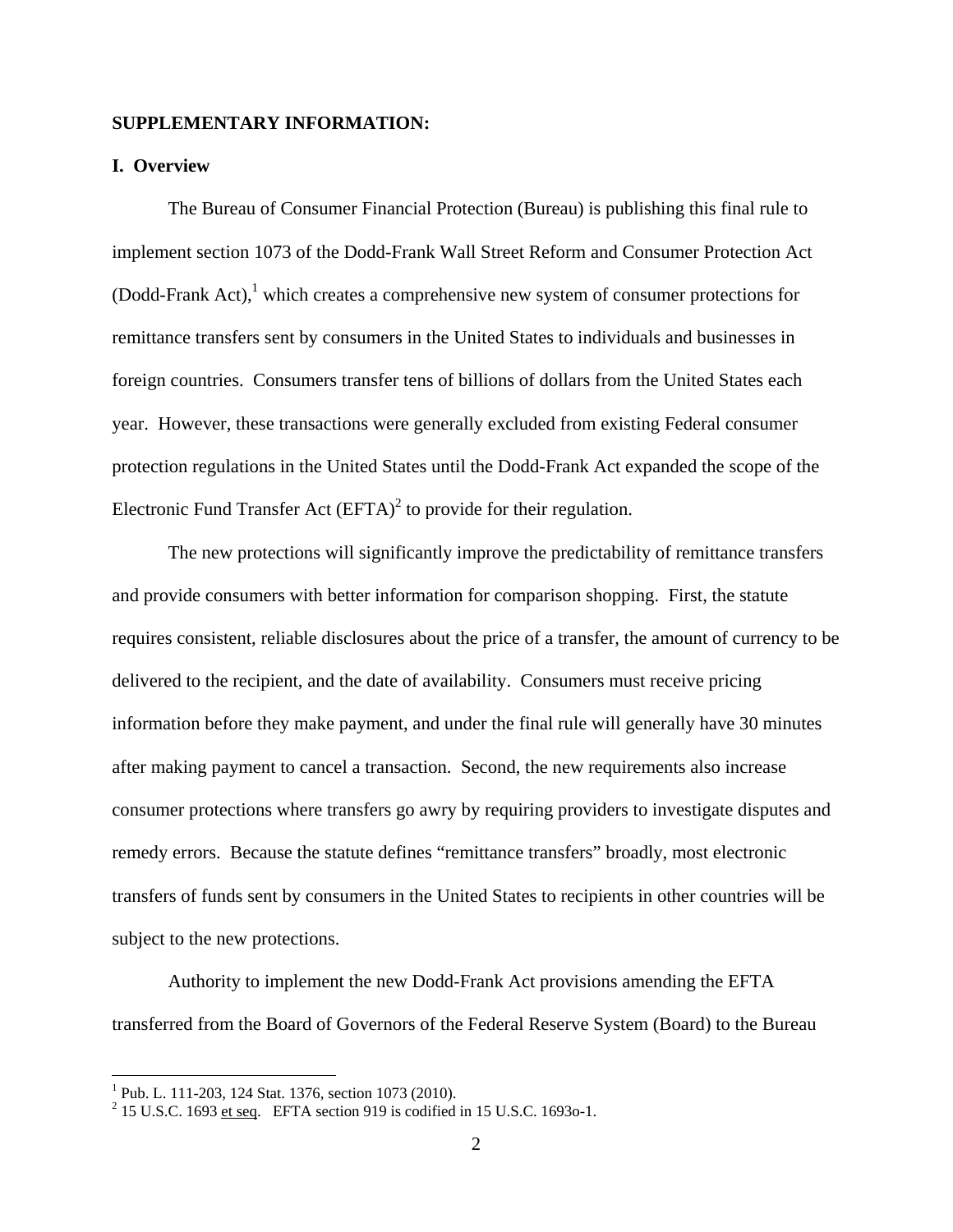effective July 21, 2011. The Dodd-Frank Act requires that regulations to implement certain of these provisions be issued by January 21, 2012. To ensure compliance with this deadline, the Board issued a Notice of Proposed Rulemaking in May 2011 (May 2011 Proposed Rule) with the expectation that the Bureau would complete the rulemaking process.<sup>3</sup>

The Bureau is now issuing the final rule to define standards and provide initial guidance to industry. The final rule provides for a one-year implementation period. The Bureau is also publishing elsewhere in today's Federal Register a Notice of Proposed Rulemaking (January 2012 Proposed Rule) to further refine application of the final rule to certain transactions and remittance transfer providers. The Bureau expects to complete any further rulemaking on matters raised in the January 2012 Proposed Rule on an expedited basis before the end of the one-year implementation period.

The Bureau will work actively with consumers, industry, and other regulators in the coming months to follow up on the final rule. For instance, the Bureau has begun discussions with other Federal and state regulators concerning the fact that Congress's decision to regulate remittance transfers under the EFTA affects the application of certain State laws and Federal anti-money laundering regulations, as discussed further below. In coming months, the Bureau also expects to develop a small business compliance guide and engage in dialogue with industry regarding implementation issues. Finally, as the implementation date approaches, the Bureau expects to conduct a public awareness campaign to educate consumers about the new disclosures and their other rights under the Dodd-Frank Act.

<sup>&</sup>lt;sup>3</sup> 76 FR 29902 (May 23, 2011).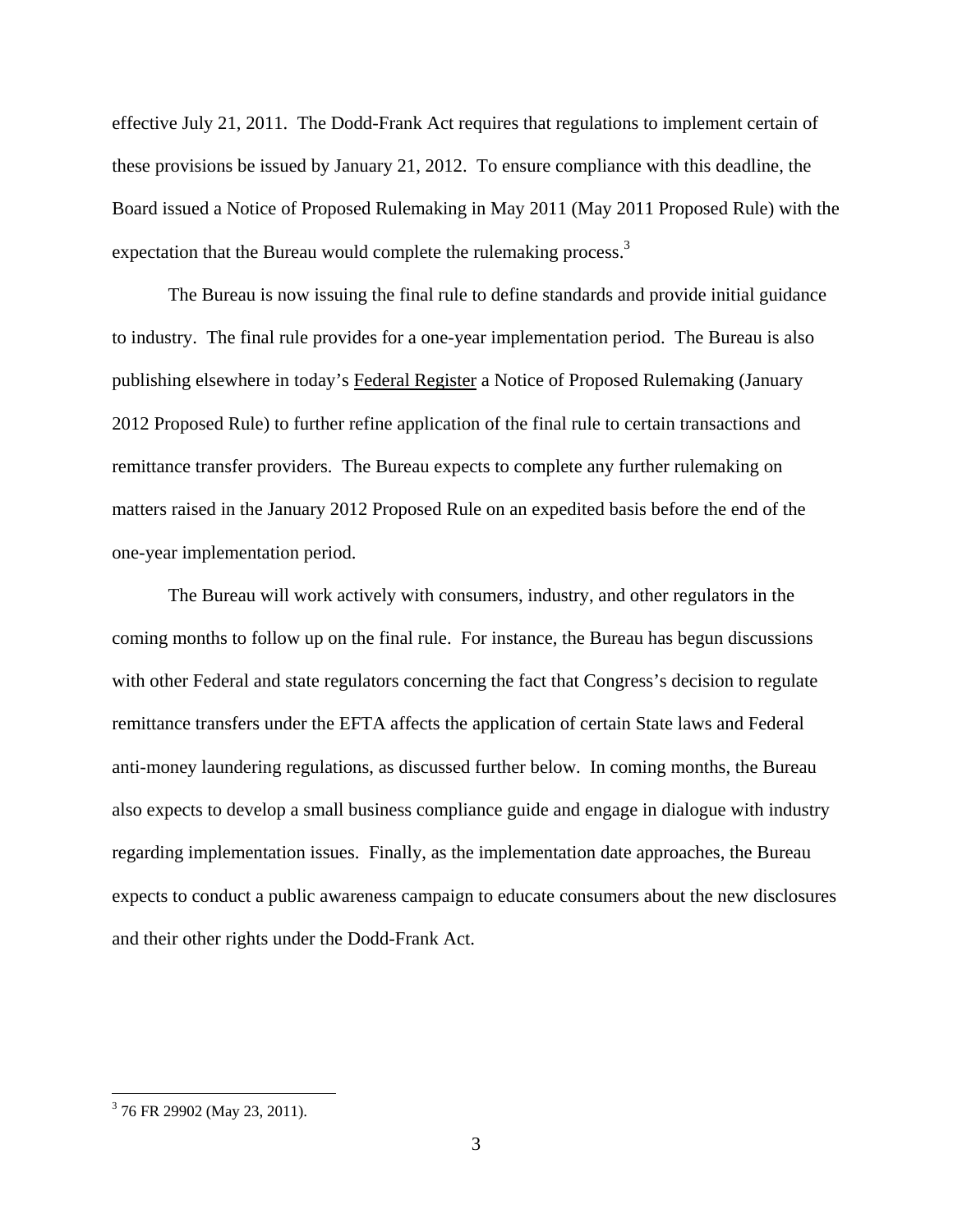# **II. Background**

 $\overline{a}$ 

## **A. Scope and Regulation of Remittance Activities**

The term "remittance transfer" has been used in other contexts to describe consumer-toconsumer transfers of low monetary value, often made via non-depository companies known as "money transmitters" by migrants supporting friends and relatives in their home countries.<sup>4</sup> But while this likely is the single largest category of electronic transfers of funds by consumers in the United States to recipients in foreign countries, it is not the only one. For instance, transfers can be sent abroad by any consumers in the United States, not just immigrants. In addition to using money transmitters, consumers can transfer funds to recipients in foreign countries through depository institutions or credit unions, for instance through wire transfers or automated clearing house (ACH) transactions. Furthermore, consumers in the United States may transfer funds to businesses as well as to individuals in foreign countries, for instance to pay bills, tuition, or other expenses. Although a number of studies of certain sets of consumers' international funds transfers have shown that transactions average several hundred dollars per transfer,  $5$  average transfer sizes vary significantly among subsets of the market, e.g., among sets of consumer transfers sent to particular destination regions, or among consumer transfers sent via particular methods or for particular purposes.<sup>6</sup>

5 See, e.g., Ole E. Andreassen, Remittance Service Providers in the United States: How Remittance Firms Operate and How They Perceive Their Business Environment 15-16 (June 2006), available at:

siteresources.worldbank.org/INTPAYMENTREMMITTANCE/Resources/BusinessmodelsFSEseries.pdf) ( "Andreassen"); Manuel Orozco, Inter-American Dialogue, Migration and Remittances in Times of Recession: Effects on Latin American and Caribbean Economies 13-14 (Apr. 2009), available at:

www.oecd.org/dataoecd/48/8/42753222.pdf; Bendixen & Amandi, Survey of Latin

American Immigrants in the United States 23 (Apr. 30, 2008), available at:

idbdocs.iadb.org/wsdocs/getdocument.aspx?docnum=35063818. ("Bendixen Survey")

<sup>&</sup>lt;sup>4</sup> See, e.g., Committee on Payment and Settlement Systems and the World Bank, General Principles for International Remittance Services 6 (Jan. 2007), available at:

siteresources.worldbank.org/INTPAYMENTREMMITTANCE/Resources/New\_Remittance\_Report.pdf ("CPSS Principles").

<sup>&</sup>lt;sup>6</sup> For example, one study found that 52% of total worldwide transfers to India from Indians living abroad were made in amounts of \$1,100 and above, and of that category, 63% exceeded \$2,200. Muzaffar Chishti, Migration Policy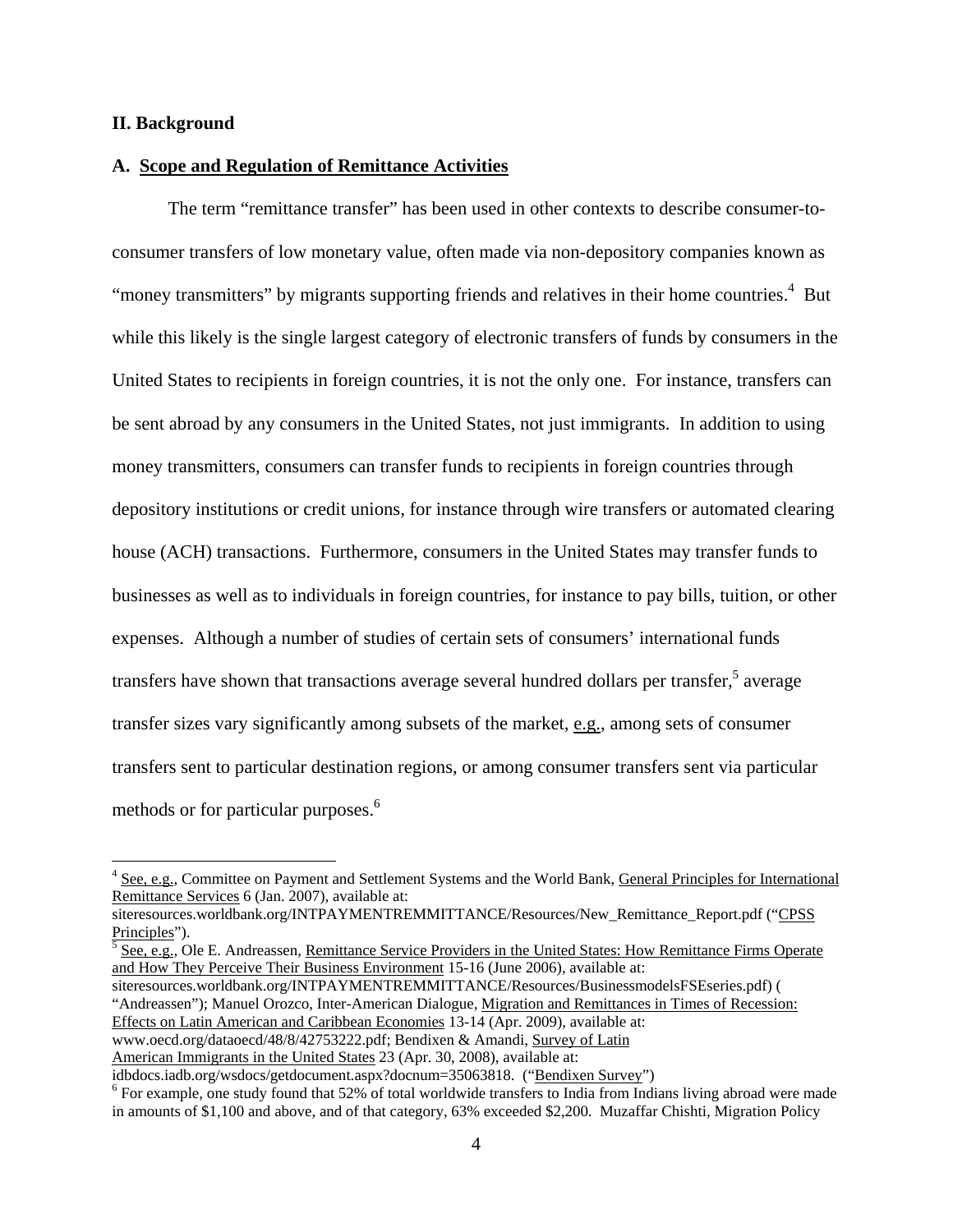As described further below, the Dodd-Frank Act defines "remittance transfer" broadly to include most electronic transfers of funds sent by consumers in the United States to recipients in other countries. There is no available data regarding the volume of remittance transfers using the statutory definition, but a number of studies regarding related financial flows indicate that consumers in the United States transfer tens of billions of dollars abroad annually. Globally, the World Bank estimates that the worldwide volume of certain cash, asset, and in-kind transfers made by migrants to developing countries reached \$325 billion in 2010, and that the United States was the source of the greatest number of such transfers.<sup>7</sup> The U.S. Bureau of Economic Analysis estimates that in 2010, \$37.1 billion in cash and in-kind transfers were made from the United States to foreign households by foreign-born individuals who had spent one or more years here.<sup>8</sup> Similarly, a private consulting firm estimates that in 2005, \$42 billion in international transfers were made by money transmitters in the United States.<sup>9</sup> The U.S. Census Bureau, in contrast, estimates that monetary transfers from U.S. households to family and friends abroad totaled approximately \$12 billion in  $2008$ .<sup>10</sup> The available data suggest that the majority of

Institute, The Rise in Remittances to India: A Closer Look (February 2007), available at:

http://www.migrationinformation.org/Feature/display.cfm?ID=577 (citing to 2006 study by the Reserve Bank of India; study was not limited to transfers from the United States); see also Manuel Orozco, Inter-American Dialogue, Worker Remittances in an International Scope 10 (Feb. 28, 2003), available at:

www.iadb.org/document.cfm?id=35076501.

<sup>&</sup>lt;sup>7</sup> World Bank, Migration and Remittances Factbook 2011 15, 17 (2d ed. 2011). The World Bank estimates include cash and in-kind transfers by migrants to their native countries, earnings of temporary workers, and certain asset transfers.

<sup>&</sup>lt;sup>8</sup> Bureau of Economic Analysis (BEA"), *Personal Transfers*,  $1992:I - 2011:III$  (Dec. 15, 2011). For more on the BEA's methodology, see Mai-Chi Hoang and Erin M. Whitaker, BEA, "Annual Revision of the U.S. International Transaction Accounts," Surv. of Current Bus, vol. 91, no. 7 (July 2011) at 47-61; Christopher L. Bach, BEA, "Annual Revision of the U.S. International Accounts, 1991–2004," Surv. of Current Bus. vol. 85, no. 7 (July 2005) at 64-66.

<sup>&</sup>lt;sup>9</sup> KPMG LLP Economic and Valuation Services, 2005 Money Services Business Industry Survey Study for Financial Crimes Enforcement Network 5 (Sept. 26, 2005), available at:

www.fincen.gov/news\_room/rp/reports/pdf/FinCEN\_MSB\_2005\_Survey.pdf ("KPMG Report") (Volume estimates included fees charged, as well as principal transferred. It is unclear whether estimate includes inbound, as well as outbound, transfers).

<sup>&</sup>lt;sup>10</sup> Elizabeth M. Grieco, Patricia de la Cruz et al., Who in the United States Sends and Receives Remittances? An Initial Analysis of the Monetary Transfer Data from the August 2008 CPS Migration Supplement, U.S. Census Bureau Working Paper No. 87 (Nov. 2010), available at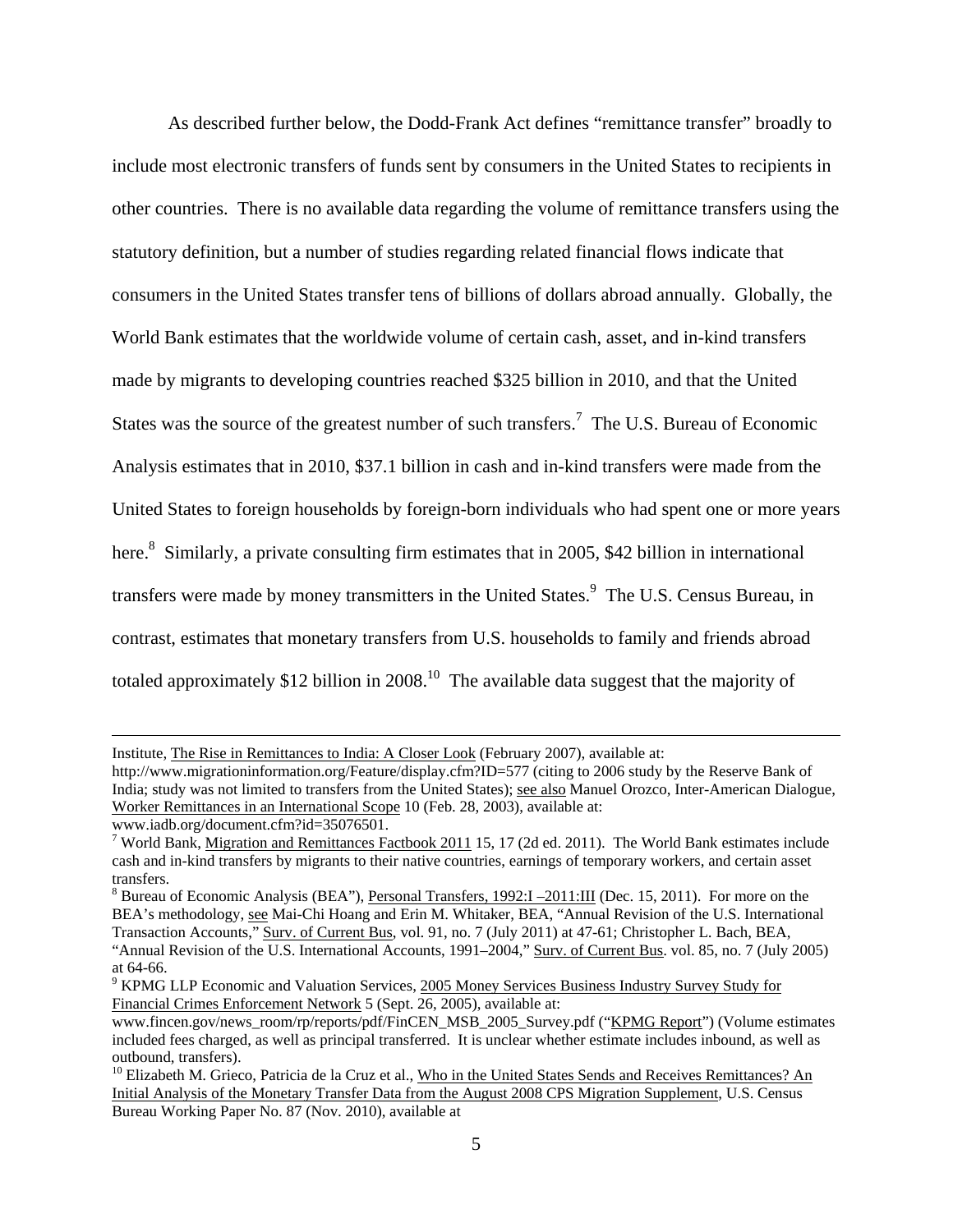consumers' international transfers from the United States are sent to the Caribbean and Latin America, and primarily to Mexico. Significant sums are also sent to Asia, and to the Philippines in particular. $^{11}$ 

In the United States, remittance transfers sent by non-bank "money transmitters," depository institutions, and credit unions are generally subject to Federal anti-money laundering laws and restrictions on transfers to or from certain persons. Money transmitters are also subject to State licensing and (in some cases) State regulatory regimes. However, consumer protections for remittance and other funds transfers vary widely at the State level, and international money transfers fall largely outside the scope of existing Federal consumer protections. For instance, the EFTA was enacted in 1978 to provide a basic framework establishing the rights, liabilities, and responsibilities of participants in electronic fund transfer (EFT) systems. As implemented by Regulation E (12 CFR part 1005),<sup>12</sup> the EFTA governs transactions such as transfers initiated through automated teller machines, point-of-sale terminals, automated clearing house systems, telephone bill-payment plans, or remote banking services. However, prior to the new Dodd-Frank Amendments, Congress had specifically structured the EFTA to exclude wire transfers.<sup>13</sup> and transfers sent by money transmitters also generally fall outside the scope of existing Regulation E. As described in more detail below, these categories of transfers are believed to compose the majority of the remittance transfer market.

http://www.census.gov/population/www/documentation/twps0087/twps0087.html. The report recognizes the substantial difference between its estimate and that of the BEA and offers several possible explanations, but does not reach a conclusion about the difference between the estimates.<br><sup>11</sup> U.S. Gov't Accountability Office, GAO-06-204, International Remittances: Information on Products, Costs, and

Consumer Disclosures 7 (November 2005) ("GAO Report"); see also Cong. Budget Office, Migrants' Remittances and Related Economic Flows 7 (Feb. 2011).

 $\frac{12}{12}$  In light of the transfer of the rulemaking authority for the EFTA (other than Section 920 of the EFTA) from the Board to the Bureau, the Bureau published for public comment an interim final rule establishing a new Regulation E at 12 CFR part 1005. See 76 FR 81020 (Dec. 27, 2011). Consequently, provisions in the Board's Regulation E at 12 CFR part 205 were republished as the Bureau's Regulation E at 12 CFR part 1005.

<sup>&</sup>lt;sup>13</sup> See EFTA section 903(7), which has been implemented in 12 CFR 1005.3(c).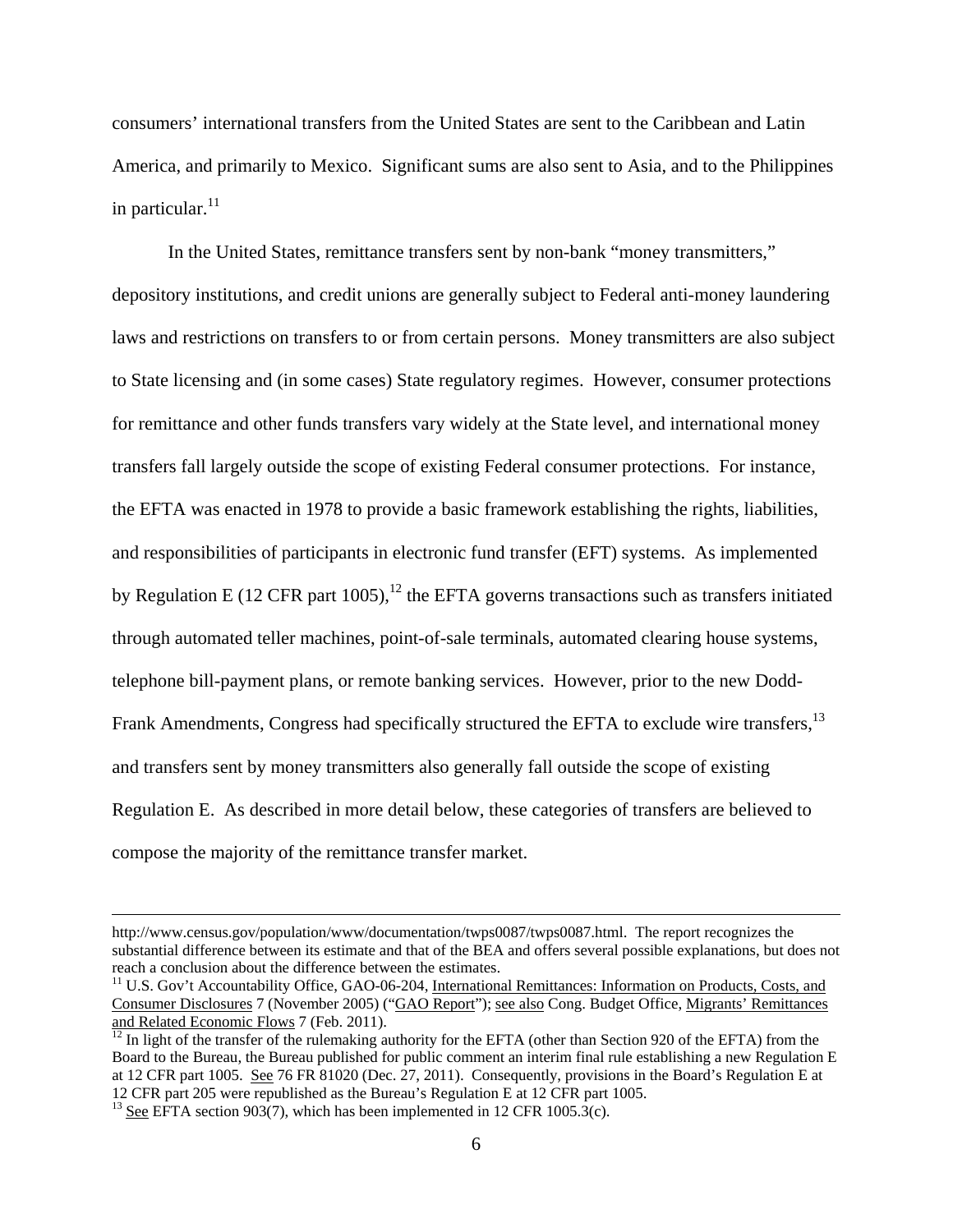## **B. Specific Methods of Consumer Remittance and Other Money Transfers**

Consumers can choose among several methods of transferring money to foreign countries, as detailed below. Information on the volume of certain methods, particularly consumer wire transfers, is very limited, but the Bureau believes that transactions by non-bank "money transmitters" and wire transfers by depository institutions and credit unions make up the majority of the remittance transfer market.

The various methods of remittance transfer can generally be categorized as involving either closed network or open network systems, although new hybrids between open and closed networks are developing. In closed networks, a principal remittance transfer provider offers a service through a network of agents or other partners that help collect funds in the United States and disburse funds abroad. Through the provider's own contractual arrangements with those agents or other partners, or through the contractual relationships owned by the provider's business partner, the principal provider can exercise some control over the transfer from end-toend.

In contrast, in an open network, no single provider has control over or relationships with all of the participants that may collect funds in the United States or disburse funds abroad. A number of principal providers may access the system. National laws, individual contracts, and the rules of various messaging, settlement, or payment systems may constrain certain parts of transfers sent through an open network system. But any participant, such as a U.S. depository institution, may use the network to send transfers to unaffiliated institutions abroad with which it has no contractual relationship, and over which it has limited authority or ability to monitor or control.14

<sup>&</sup>lt;sup>14</sup> See generally CPSS Principles at 9-10.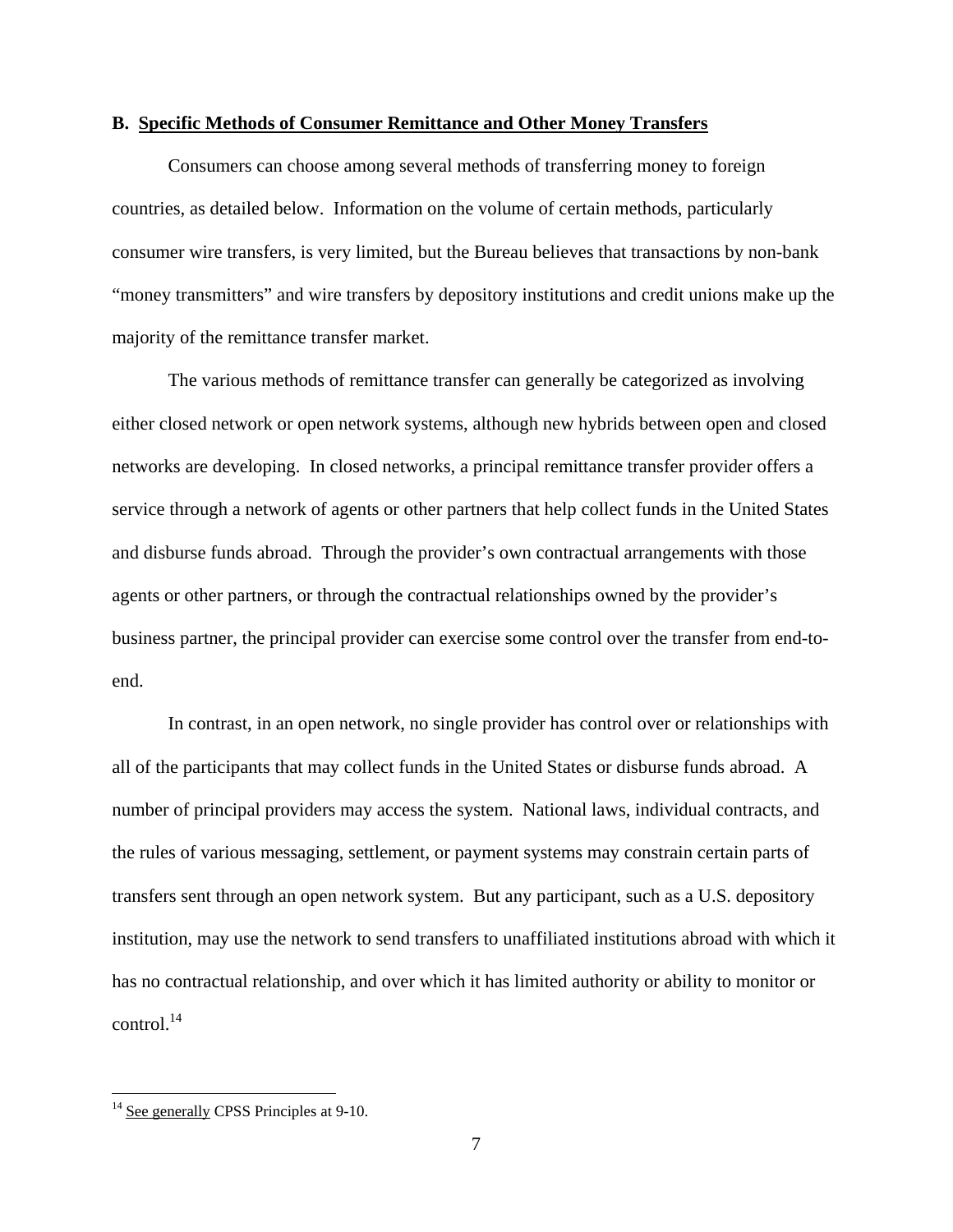## Remittance Transfers through Money Transmitters

Historically, many consumers have sent remittance transfers through non-depository institutions called "money transmitters."<sup>15</sup> Money transmitters generally operate through closed networks, receiving and disbursing funds through their own outlets or through agents, such as grocery stores, neighborhood convenience stores, or depository institutions. Money transmitters have traditionally dominated the market for transfers from consumers in the United States to relatives or other households abroad.<sup>16</sup> These businesses, in turn, have tended to focus on modest-sized transfers. Many cap the size of individual transfers,  $17$  and some evidence suggests that for some destination markets, money transmitters' prices for transfers of several hundred dollars tend to be lower than depository institutions' prices.<sup>18</sup>

For a remittance transfer conducted through a money transmitter, a consumer typically provides basic identifying information about himself and the recipient, and pays cash sufficient to cover the transfer amount and any transfer fees charged by the money transmitter. The consumer is often provided a confirmation code, which the consumer relays to the recipient. The money transmitter sends an instruction to a specified payout location or locations in the recipient's country where the recipient may pick up the transferred funds in cash, often in local currency, on or after a specified date, upon presentation of the confirmation code and/or other identification. These transfers are generally referred to as cash-to-cash remittances.

<sup>&</sup>lt;sup>15</sup> Federal law requires money transmitters to register with the Financial Crimes Enforcement Network of the U.S. Department of the Treasury. 31 U.S.C. 5330; 31 CFR 1022.380. Most states also require money transmitters to be licensed by the State.

<sup>&</sup>lt;sup>16</sup> Bureau, Report on Remittance Transfers 6 (July 20, 2011), available at: http://www.consumerfinance.gov/wpcontent/uploads/2011/07/Report\_20110720\_RemittanceTransfers.pdf ("Bureau 2011 Report"). <sup>17</sup> KPMG Report at 47.

<sup>&</sup>lt;sup>18</sup> See, e.g., Remittance Prices Worldwide: Making Markets More Transparent, Sending Money FROM United States, at:

http://remittanceprices.worldbank.org/Country-Corridors/from-United-States (tracking select providers' prices for sending \$200 and \$500 transfers from the United States to select countries).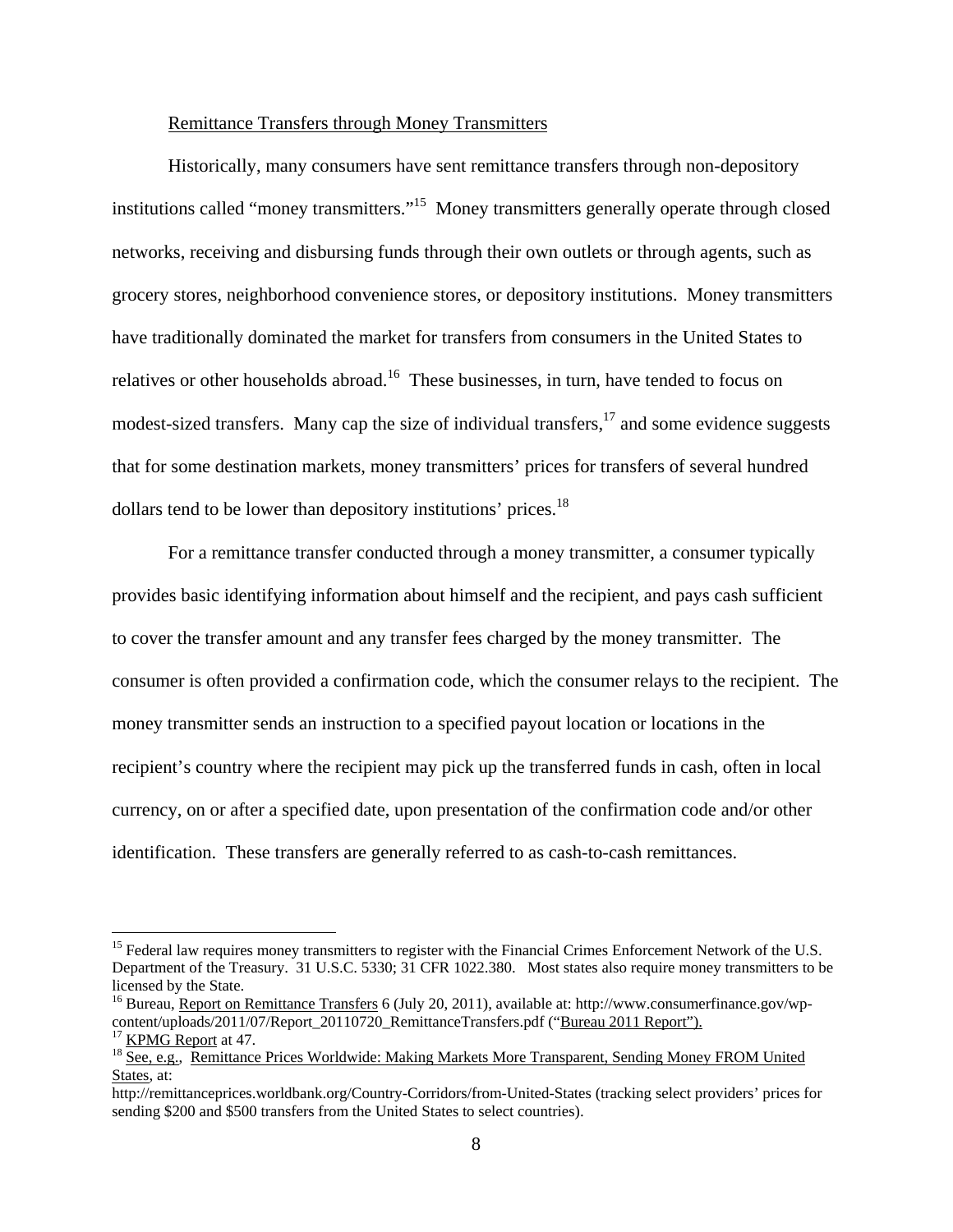Although most money transmitters focus on cash-to-cash remittance transfers, many have also broadened their product offerings, with respect to both the methods for sending and the methods for receiving remittance transfers. For example, money transmitters may permit transfers to be initiated using credit cards, debit cards, or bank account debits, through websites, dedicated telephone lines at agent locations, at stand-alone kiosks, or by telephone. Abroad, money transmitters and their partners may allow funds to be deposited into recipients' bank accounts, or distributed directly onto prepaid cards. Funds can also be transferred among consumers' "virtual wallets," through accounts identified by individuals' email addresses or mobile phone numbers. A recent survey of companies sending funds from the United States to Latin America showed that approximately 75% permit consumers to send transfers of funds that can be deposited directly into recipients' bank accounts, and about 15% offer internet-based transfers.19

The cost of a transfer sent through a money transmitter generally has two components, in addition to any governmental taxes. The first component is fees. In general, money transmitters charge up-front fees at the time that a transaction is sent. Though it is possible that agents that disburse funds may charge additional fees, the contractual relationships that money transmitters hold with their agents – or with intermediaries that manage such agents – may allow money transmitters, as a condition of network participation, to forbid such fees.

The second component is the exchange rate applied to the transfer, which determines how much money a consumer will have to pay in order for a recipient to receive a certain amount of local currency. Money transmitters also often set the exchange rates that apply to the transfers

<sup>&</sup>lt;sup>19</sup> Manuel Orozco, Elizabeth Burgess et al, Inter-American Dialogue, A Scorecard in the Market for Money Transfers: Trends in Competition in Latin American and the Caribbean 6 (June 18, 2010) ("Scorecard"). Like cashto-cash remittances, many of these new offerings rely on closed networks, though others rely on open networks or reflect some characteristics of both open and closed network transactions. The primary means of open network transfers are wire transfers and international ACH transfers, discussed in more detail below.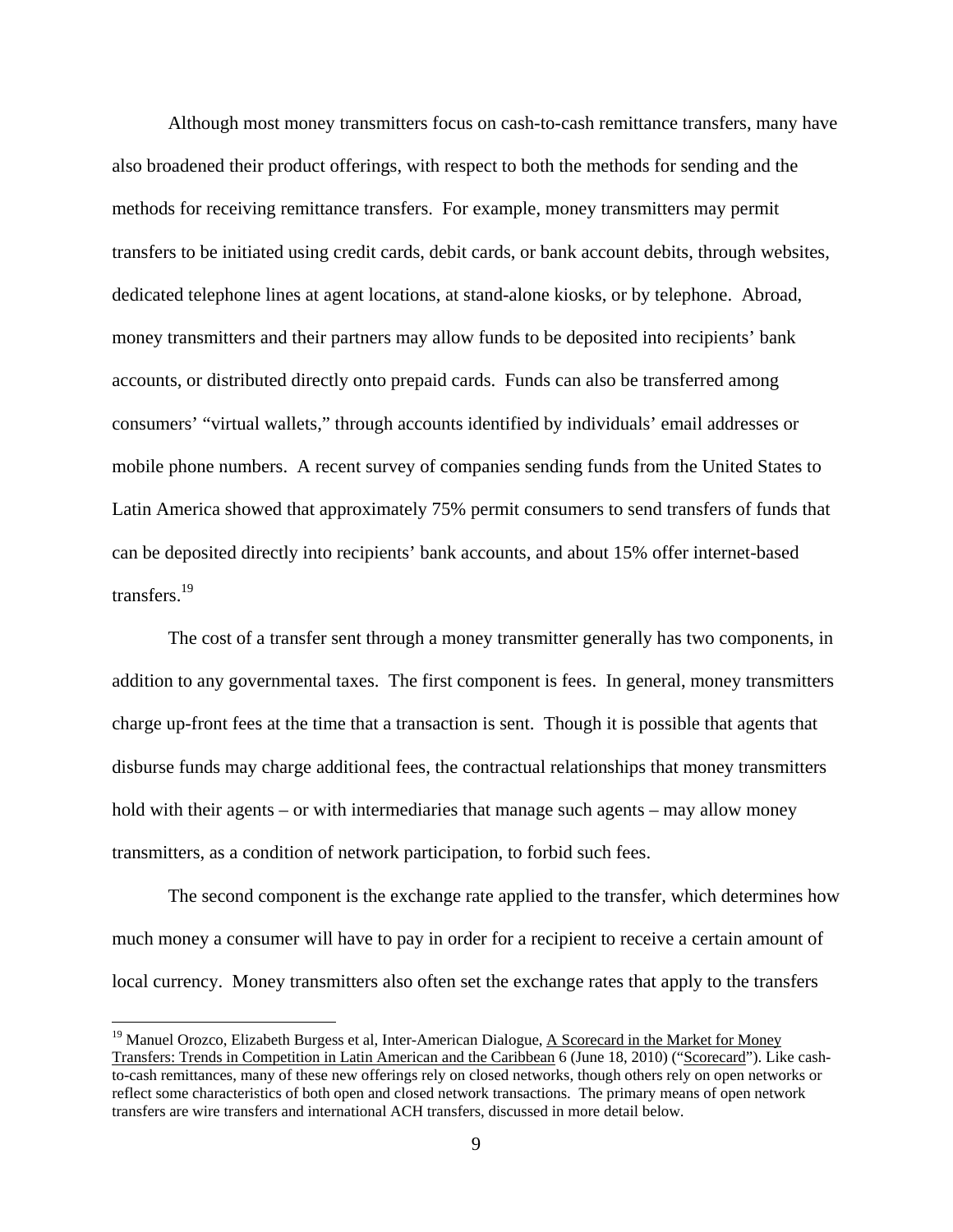they send, at or before the time that a consumer tenders payment. However, some money transmitters offer floating rate products where the exchange rate is not determined until the recipient picks up the funds. In either scenario, the exchange rate that applies to a transfer usually reflects a spread: a percentage difference between that exchange rate (the "retail" rate) and some "wholesale" exchange rate.<sup>20</sup> Spreads can be used to generate revenue for the money transmitter or its partners. Spreads are also one of several mechanisms that money transmitters or their partners may use to manage exchange rate risk, which arises due to the frequent fluctuations in most wholesale currency markets and the time lags between when transfers are initiated, when destination market currency is bought, when transfers are picked up by recipients, and when the parties settle their transactions.

Funds sent through a money transmitter are generally available in one to three business days, although same day delivery may be available, often for a higher fee. At the time of the transaction, transmitters generally set a date (and possibly time) when funds will be available. Based on the contractual relationships among network participants, money transmitters may require agents in the recipient country to make funds available to recipients before accounts are settled among the agent in the United States, the money transmitter, the agent abroad, and any other entities involved. But the processes and methods that agents in the United States, money transmitters, agents abroad, and other entities communicate with each other, transfer funds among each other, and settle accounts can vary widely. $^{21}$ 

Because money transmitters generally work through closed networks, even those that do not operate their own retail outlets often have direct contractual relationships with agents in the

<sup>&</sup>lt;sup>20</sup> There are a variety of ways to measure the wholesale exchange rate. For example, researchers may rely on publicly available interbank exchange rates, which are the rates available to large financial institutions exchanging very large quantities of currency with each other. By contrast, in calculating their revenues due to spread, money transmitters generally rely on the rates at which they buy currency, which may be different from interbank rates.<br><sup>21</sup> See generally Andreassen at 3-5; CPSS Principles at 41-42.

<sup>10</sup>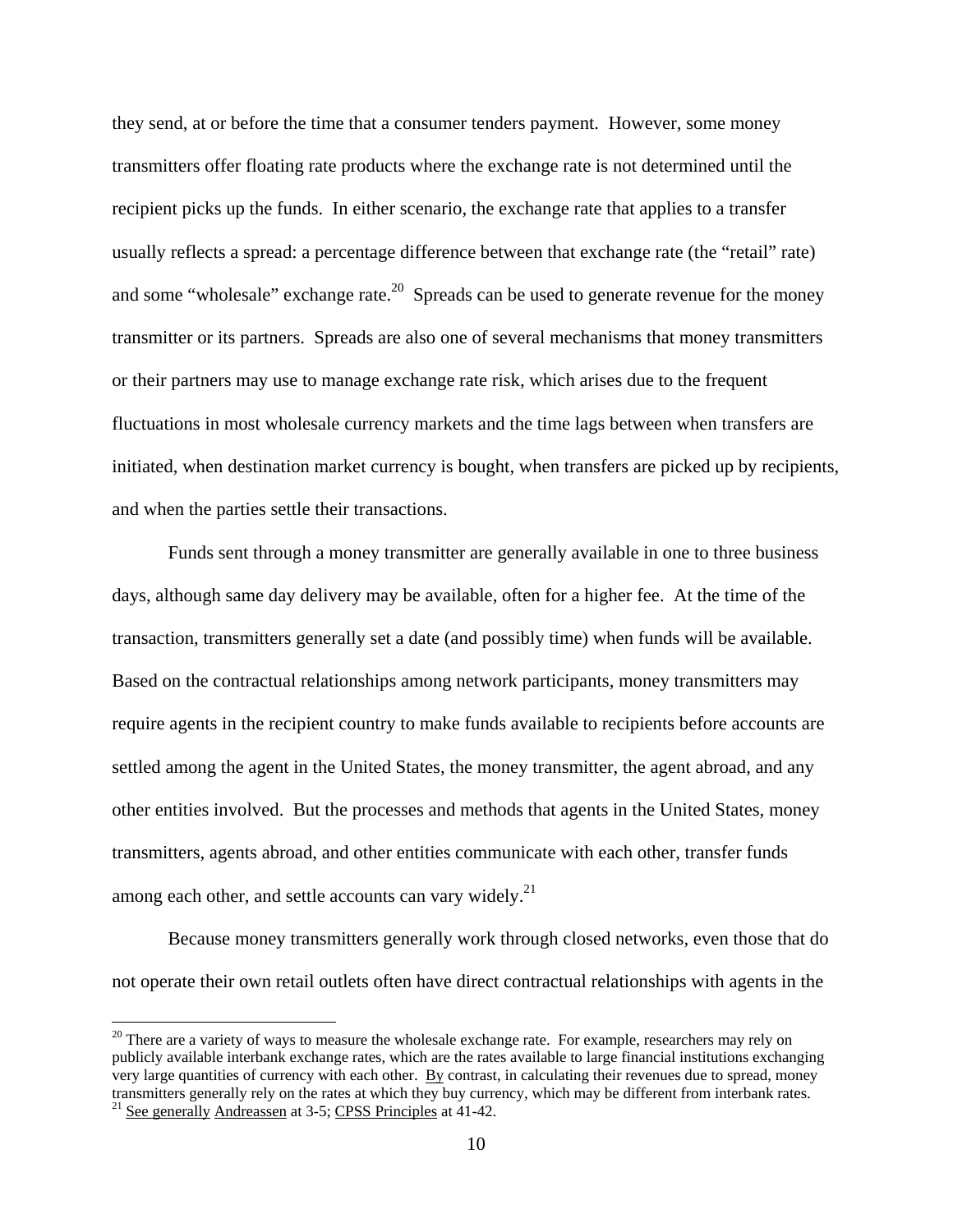United States through which consumers initiate transfers, as well as agents abroad, which make funds available to recipients. Alternatively, money transmitters may have direct relationships with intermediaries that, in turn, contract with and manage individual agents. In either scenario, money transmitters can use the terms of their contractual relationships to restrict the terms under which agents or other network partners can operate and to obtain information from the agents or other networks to monitor their compliance with contractual and legal requirements.

### International Wire Transfers

 $\overline{a}$ 

Depository institutions and credit unions have traditionally offered consumers remittance transfer services by way of wire transfers, which are certain electronically transmitted orders that direct receiving depository institutions to pay identified beneficiaries.<sup>22</sup> Unlike closed network transactions, which generally can only be sent to agents or other entities that have signed on to work with the specific provider in question, wire transfers are generally open network transactions that can reach virtually any bank worldwide through national payment systems that are connected through correspondent and other intermediary bank relationships.<sup>23</sup> Historically, while money transmitters have focused on modest-sized transfers between persons who may not use depository institutions or credit unions, wire transfers have generally been used for large transactions sent by consumers with deposit accounts to recipients with deposit accounts. Wire transfers are generally not capped on the amount that can be sent, and individual transactions can involve thousands or millions of dollars. Because flat fees are common, the price of a wire

<sup>&</sup>lt;sup>22</sup> Wire transfers can, in fact, be composed of a sequence of payment orders, each of which are settled using different payment systems. For instance, an international wire transfer may be composed, in part, by a domestic wire transaction between the sending institution in the United States and an intermediary also operating in the United States; a "book transfer" between two accounts held by the intermediary institution; and a transaction between that intermediary and the receiving institution (that may be conducted through the domestic wire system in the receiving country).

 $^{23}$  A correspondent relationship is generally one in which a financial institution has a contractual arrangement to hold deposits and provide services to another financial institution, which has limited access to certain financial markets.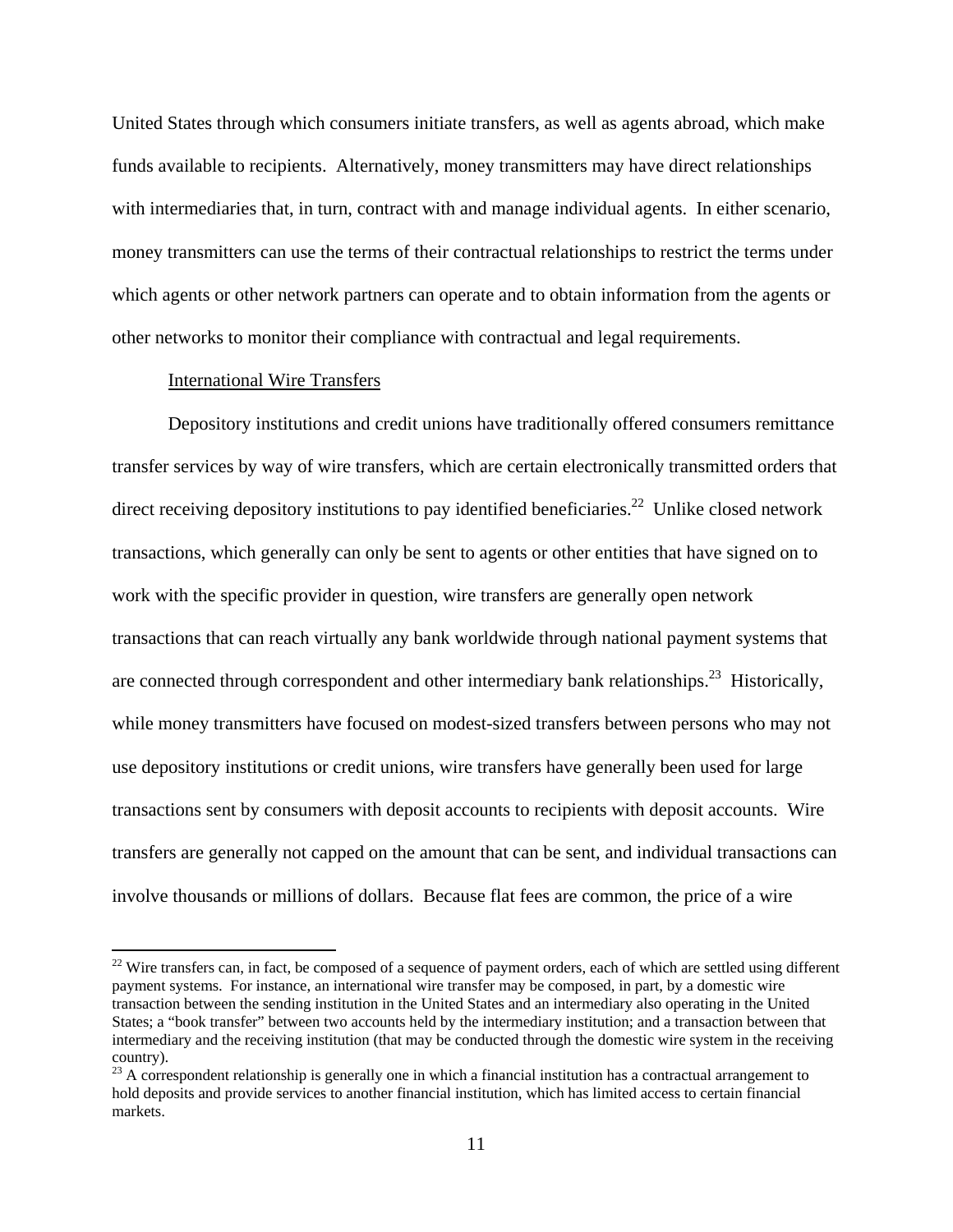transfer, as a percent of the transaction amount, often decreases as the size of the transfer increases. Information on the volume of consumer wire transfers is very limited.

To initiate a wire transfer, a consumer typically provides the sending depository institution or credit union not only information about himself and the recipient of the transfer, but also technical information about the recipient's financial institution and the account into which money will be received. The fees charged by the sending institution and the principal amount to be transferred are deducted from the consumer's account. No access code or similar device is typically required because the funds will be deposited into the designated recipient's account in the foreign country.

Like money transmitters, providers of wire transfers usually charge up-front fees at the time of the transaction. In some cases, intermediary institutions impose additional fees (sometimes referred to as "lifting fees") and recipient institutions may also charge fees for converting funds into local currency and/or depositing them into recipients' accounts. Often, intermediary and recipient institutions charge fees to the consumer by deducting them from the principal amount transferred, although sometimes fees are charged to the sending institution instead.

For wire transfers that will be received in a foreign currency, the mechanics of the currency exchange may depend on the circumstances. A sending depository institution or credit union that participates in foreign exchange markets may exchange the currency at the time of transfer, using an exchange rate that the sending institution sets. In such cases, the principal amount will be then transferred in the foreign currency. Even if the funds are to be received in a foreign currency, however, the sending financial institution may not conduct the foreign exchange itself. Some financial institutions, particularly smaller institutions, may not participate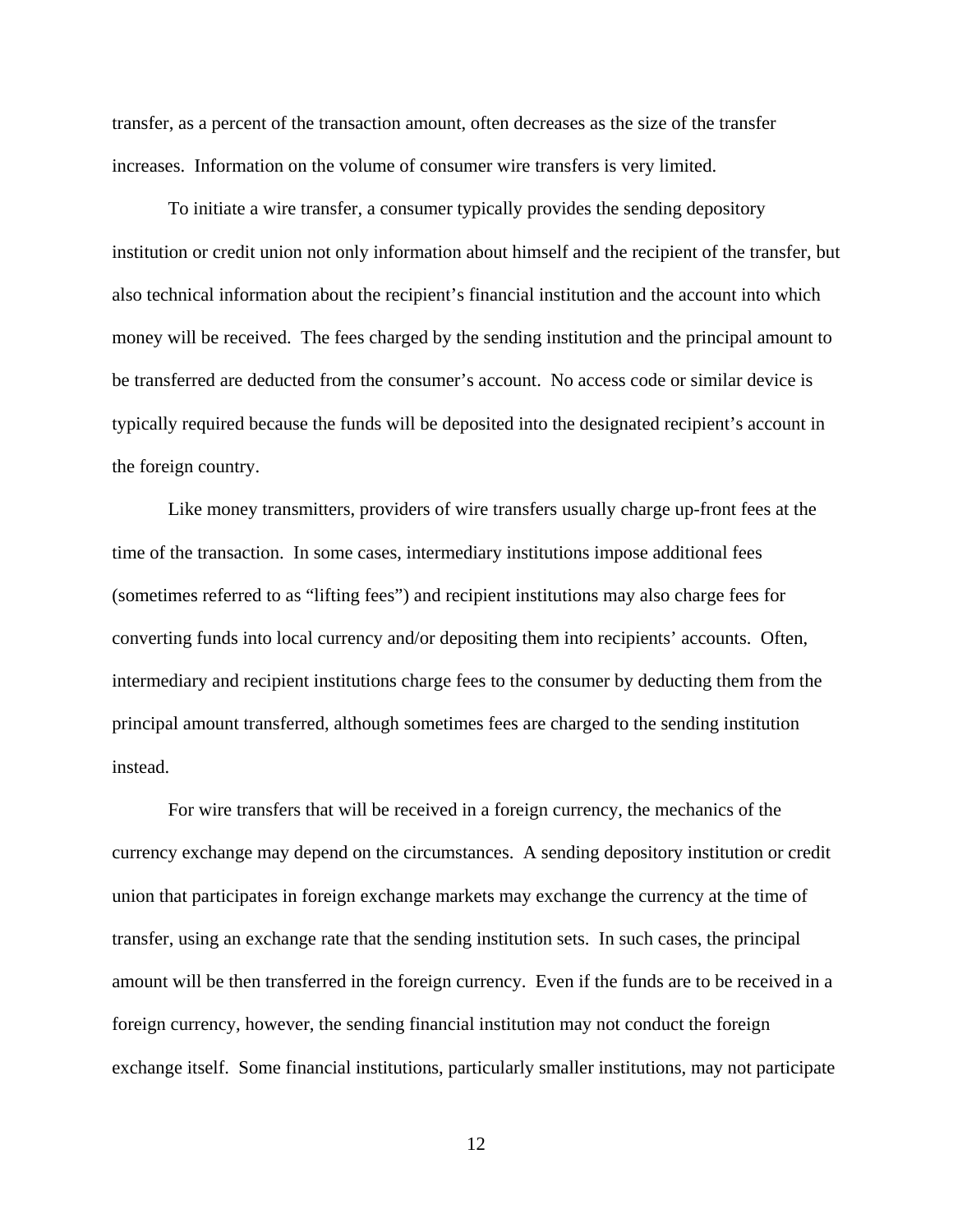in any foreign currency markets. In other cases, a depository institution or credit union may choose not to trade an illiquid currency or a consumer may request that the financial institution send the transfer in U.S. dollars. In these cases, the sending institution's correspondent institution, the first cross-border intermediary institution in the recipient's country, or the recipient's institution, may set the exchange rate that applies to the transfer. Like exchange rates applied to closed network transfers, exchange rates applied to wire transfers may reflect a spread between the retail rate and the wholesale rate; this spread can be used to generate revenue or to help manage exchange rate risk.

Funds that are sent by wire transfers are usually not available on the same day that the transaction is initiated. Because of time zone differences, and because payment is often not made before funds are settled among the various parties, wire transfers generally take at least one day for delivery. They may take longer, depending on the number of institutions involved in the transmittal route, the payment systems used, and individual institutions' business practices.

Communications within the open network can be complicated. Where a sending institution has no contractual, account, or other relationships with a recipient institution, it may communicate indirectly by sending funds and payment instructions to a correspondent institution, which will then transmit the instructions and funds to the recipient institution directly or indirectly through other intermediary institutions. In some cases the sending institutions may not know the identity of the intermediary institution prior to initiating the transfer because more than one transfer route may be possible. Institutions may learn about each other's practices through any direct contractual or other relationships that do exist, through experience in effectuating wire transfers over time, through reference materials, or through information provided by the consumer. However, as open networks operate today, there is no global practice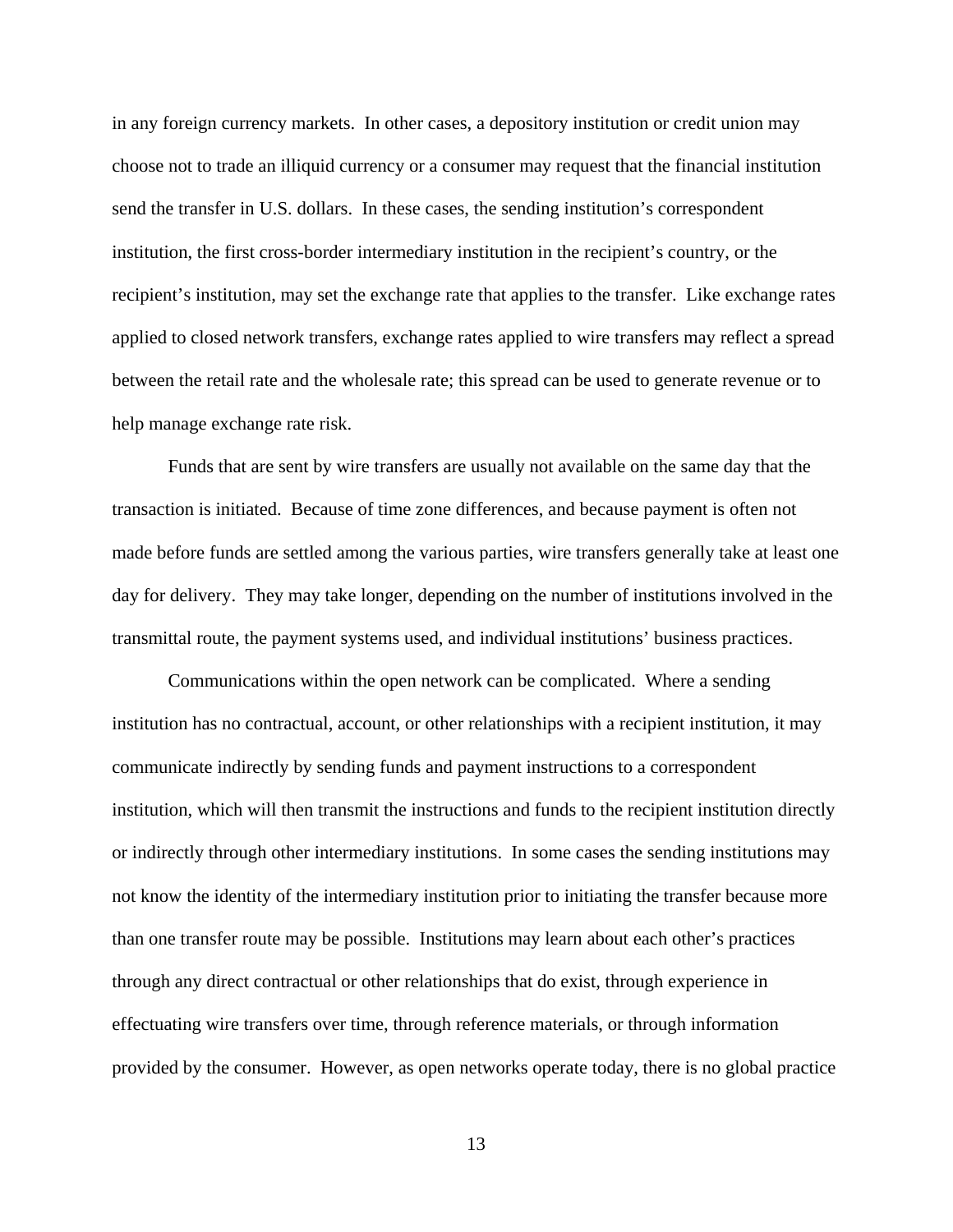of communications by intermediary and recipient institutions that do not have direct relationships with a sending institution regarding fees deducted from the principal amount or charged to the recipient, exchange rates that are set by the intermediary or recipient institution, or compliance practices. Furthermore, even among contractual partners, communication practices could vary.

## International ACH

 $\overline{a}$ 

More recently, some depository institutions and credit unions have begun to offer other methods for initiating remittance transfers, such as through the automated clearing house system (ACH), which provides for batched electronic fund transfers generally on a nightly basis. To reach a foreign recipient, transfers initiated through the ACH system must generally pass through a "gateway operator" in the United States, to an entity in the recipient country (such as a foreign financial institution) according to the terms of an agreement between the two; the transfers are then cleared and settled through a payment system in the recipient country. Individual financial institutions can serve as gateway operators, and through a set of branded services called FedGlobal ACH Payments, the Federal Reserve Banks also offer international ACH gateway services<sup>24</sup>

Similar to the typical money transmitter services, the FedGlobal ACH Payments services have been designed for modest sized transfers. They have been marketed, at least in part, to serve migrants sending money to their countries of origin, and some of the FedGlobal services

<sup>&</sup>lt;sup>24</sup> Board, Report to the Congress on the Use of the Automated Clearinghouse System for Remittance Transfers to Foreign Countries 4-6, 7, 9 (July 2011), available at: http://www.federalreserve.gov/boarddocs/rptcongress/ACH\_report\_201107.pdf ("Board ACH Report")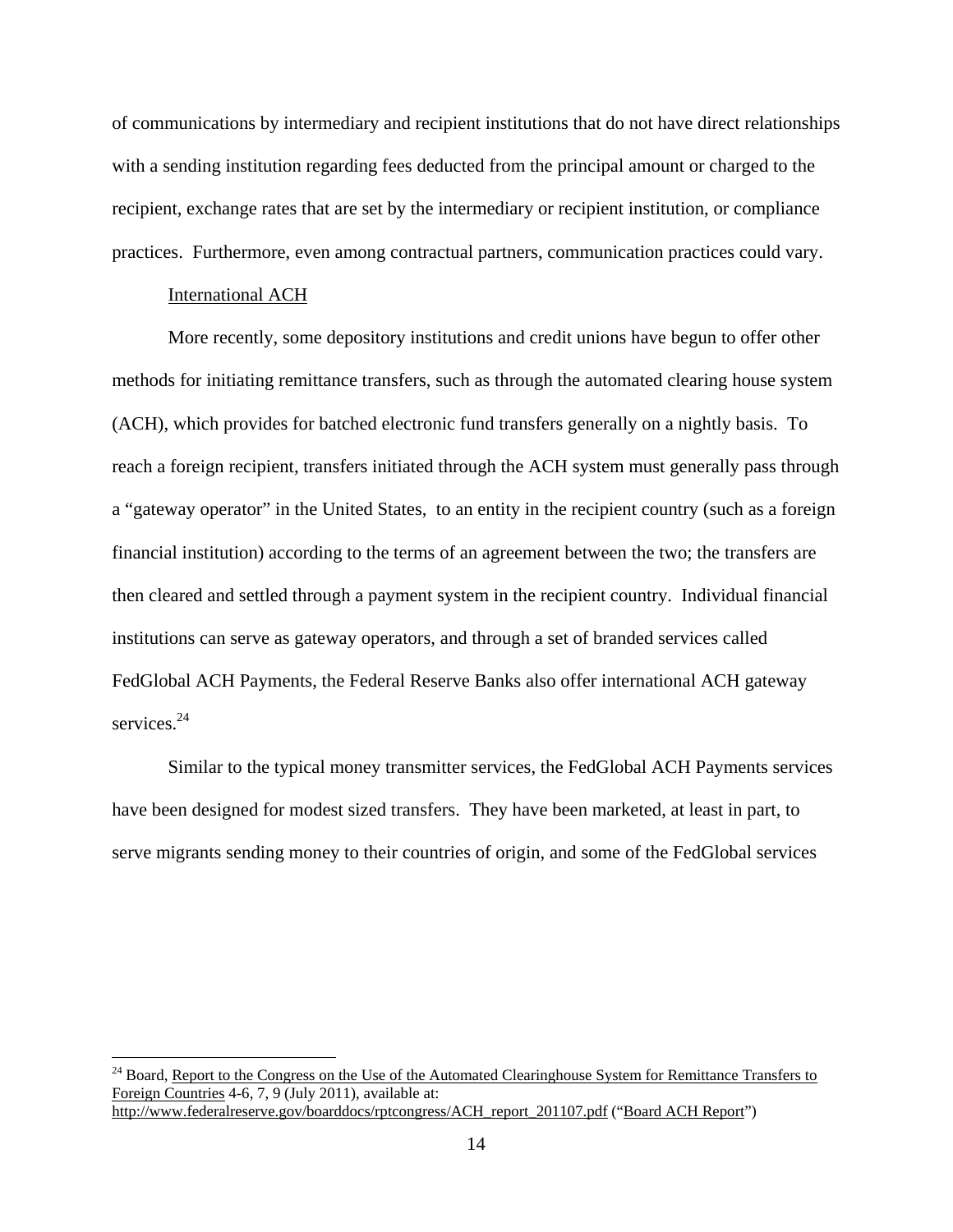include transaction limits.<sup>25</sup> Unlike some money transmitters, FedGlobal does not offer transfers that can be picked up on the same day on which they are sent. $^{26}$ 

Development of the FedGlobal system has occurred in the last decade. In 2001, the Federal Reserve Banks began offering cross-border ACH services to Canada. In 2004, the Federal Reserve Banks launched an interbank mechanism in partnership with the central bank of Mexico, later branded "Directo a México," to carry out cross-border ACH transactions between the United States and Mexico. The Federal Reserve Banks now offer international ACH services to 35 countries in Europe, Canada, and Latin America through agreements with private-sector or government entities.<sup>27</sup> In each case, the Federal Reserve and the entity or entities with which the Federal Reserve has an agreement receive, process, and distribute ACH payments to financial institutions or recipients within the respective domestic payment systems, and in accordance with the terms of the FedGlobal ACH service.<sup>28</sup> Depending on the recipient country, institutions may offer customers account-to-account transfers, or allow customers to send transfers that may be picked up in cash at a participating institution or other payout location abroad.29

The Federal Reserve provides U.S. financial institutions access to its FedGlobal ACH Payments Service for a fee. Financial institutions, in turn, offer the product to their customers for a fee.<sup>30</sup> For the purposes of this discussion, international ACH transactions will be

 $\overline{a}$ 

 $^{29}$  FedGlobal ACH Payments,<br>http://www.frbservices.org/serviceofferings/fedach/fedach international ach payments.html.

<sup>&</sup>lt;sup>25</sup> Board ACH Report at 4, 10; Fed. Reserve Bank Services, FedGlobal® ACH Payments Service Origination Manual 23, 48, available at:

http://www.frbservices.org/files/serviceofferings/pdf/fedach\_global\_service\_orig\_manual.pdf ("FedGlobal  $O$ riginations Manual").

FedGlobal Originations Manual at 11, 49.

<sup>&</sup>lt;sup>27</sup> Board ACH Report at 9, 14; Fed. Reserve Bank Services, FedGlobal ACH Payments, available at: http://www.frbservices.org/serviceofferings/fedach/fedach\_international\_ach\_payments.html ("FedGlobal ACH Payments").

FedGlobal Originations Manual.

<sup>&</sup>lt;sup>30</sup> See, e.g., Lenora Suki, Competition and Remittances in Latin America: Lower Prices and More Efficient Markets, Working Paper at 27 (Feb. 2007), available at: http://www.oecd.org/dataoecd/31/52/38821426.pdf ("Competition and Remittances").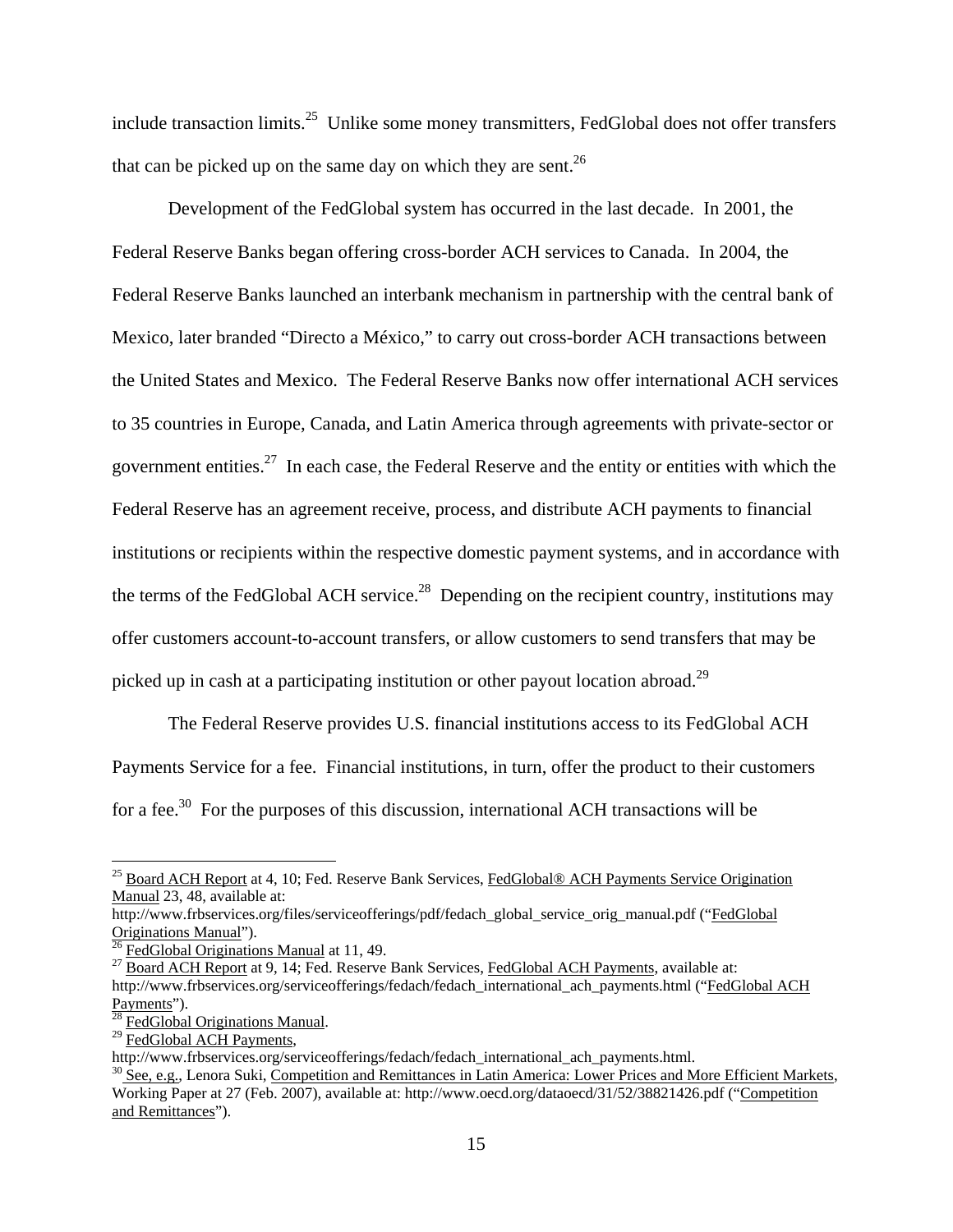considered open network transactions. However, depending in part on the nature of the agreements between U.S. gateway operators and the foreign entities involved, international ACH transfers also share some characteristics of closed network transfers. For example, like wire transfers, international ACH transfers can involve payment systems in which a large number of sending and receiving institutions may participate, such that the sending institution and the receiving institution may have no direct relationship. Agreements formed by the gateway operator with foreign entities may, however, restrict some terms of the service and the participants in the system. For example, unlike institutions that receive wire transfers, institutions that receive FedGlobal ACH transfers are generally restricted, by the terms of the service, from deducting a fee from the principal amount (though the service may permit recipient institutions to charge certain other fees, such as fees for receiving a transfer).<sup>31</sup>

In some instances, the financial institution originating a FedGlobal ACH transfer can choose to conduct the foreign exchange, and send the transfer in the foreign currency. In other cases, however, transfers are sent in U.S. dollars and any applicable exchange rate is determined afterward, by the foreign ACH counterpart, either directly or through foreign depository institutions.<sup>32</sup> For such transfers, the terms of the FedGlobal service can determine how and when the applicable rate is set. For instance, for FedGlobal transfers to Mexico, the exchange rate is based on rate published by the Bank of Mexico on the date the transfer is credited to the beneficiary's account, minus a fixed spread.<sup>33</sup> Funds are deposited into the recipient's account or

 $31$  FedGlobal Originations Manual at 13, 27, 37, 42, 51. For transfers to Europe, the terms of the service provide for reimbursement of any fees deducted from the principal.

<sup>&</sup>lt;sup>32</sup> Board ACH Report at 10-11.

<sup>33</sup> See Foreign Exchange Rate, available at: http://directoamexico.com/en/tipodecam.html.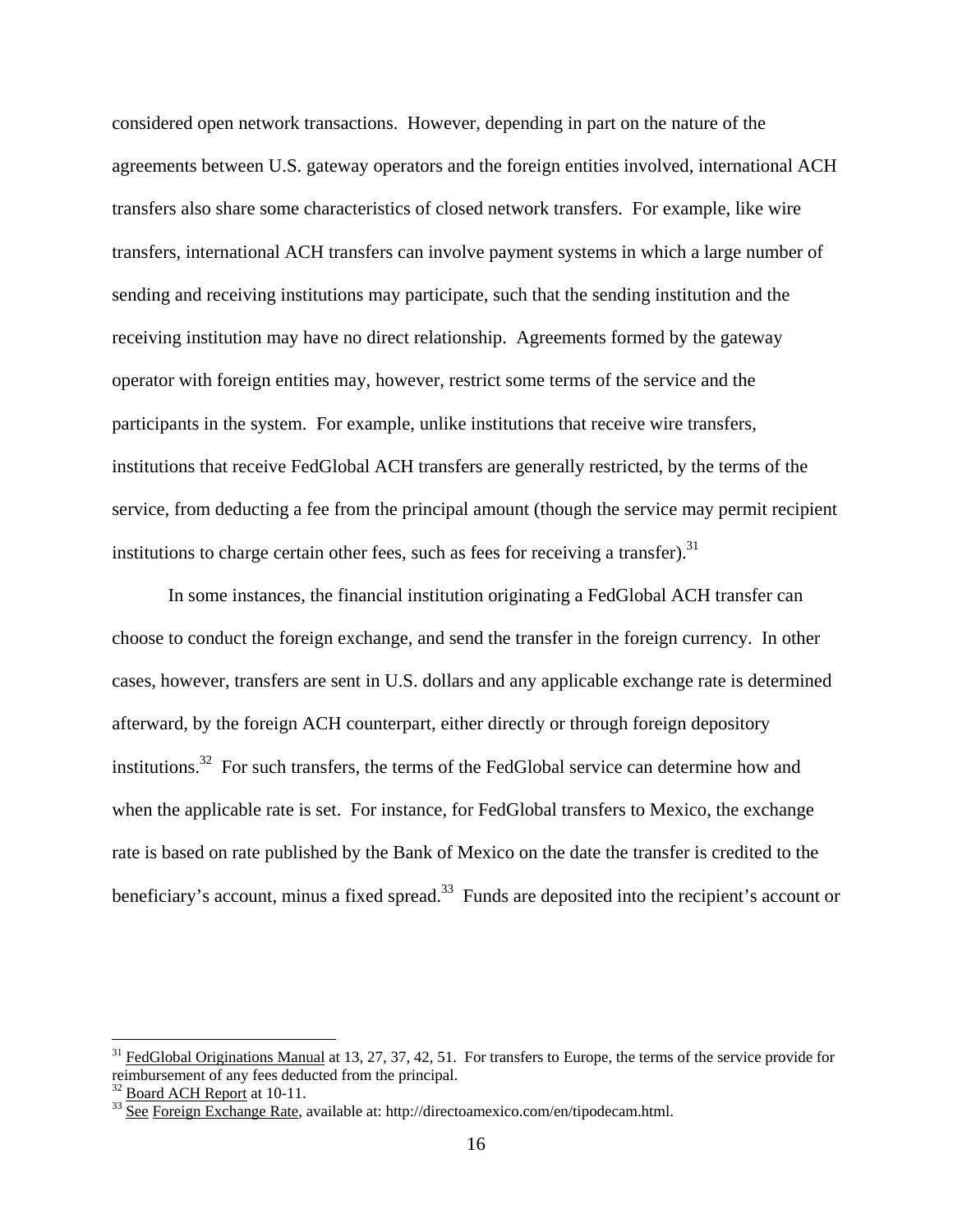made available to be picked up, in accordance with a delivery schedule that is established by the rules applicable to each FedGlobal service, and the practice of receiving financial institutions.<sup>34</sup>

International ACH transfers sent through the FedGlobal service or other mechanisms likely account for a small share of the remittance transfers sent annually. In July 2011, the Board reported that about 410 financial institutions had enrolled in the FedGlobal ACH Payments Service, and that only about one-third of those initiated transfers in a typical month. The Board further reported that some enrolled institutions do not offer the service for consumer-initiated transfers; a large portion of the transfers sent through the FedGlobal's Canadian and European services were commercial payments; and the volume of transfers through the FedGlobal's Latin America service was negligible. $35$ 

The FedGlobal ACH services account for only about 20 percent of cross-border transactions that are processed through the U.S. ACH networks.<sup>36</sup> The Bureau believes that remittance transfers account for only a small portion of these additional transactions, which include not only outbound, consumer-initiated transfers, but also inbound transfers and transfers initiated by government and businesses.<sup>37</sup> Section 1073 of the Dodd-Frank Act directs the Board to work with the Federal Reserve Banks and the Department of the Treasury to expand the use of the ACH system and other payment mechanisms for remittance transfers to foreign countries.

#### Other Transfer Methods

Over the last decade, some depository institutions and credit unions have independently developed other remittance transfer products, or have directly partnered with or joined other

<sup>&</sup>lt;sup>34</sup> Board ACH Report at 11; FedGlobal Originations Manual at 11, 13

 $35$  Board ACH Report at 12 & n.53, 14-15.

 $36$  Board ACH Report at 5 & n.20, 9.

<sup>&</sup>lt;sup>37</sup> Board ACH Report at 6.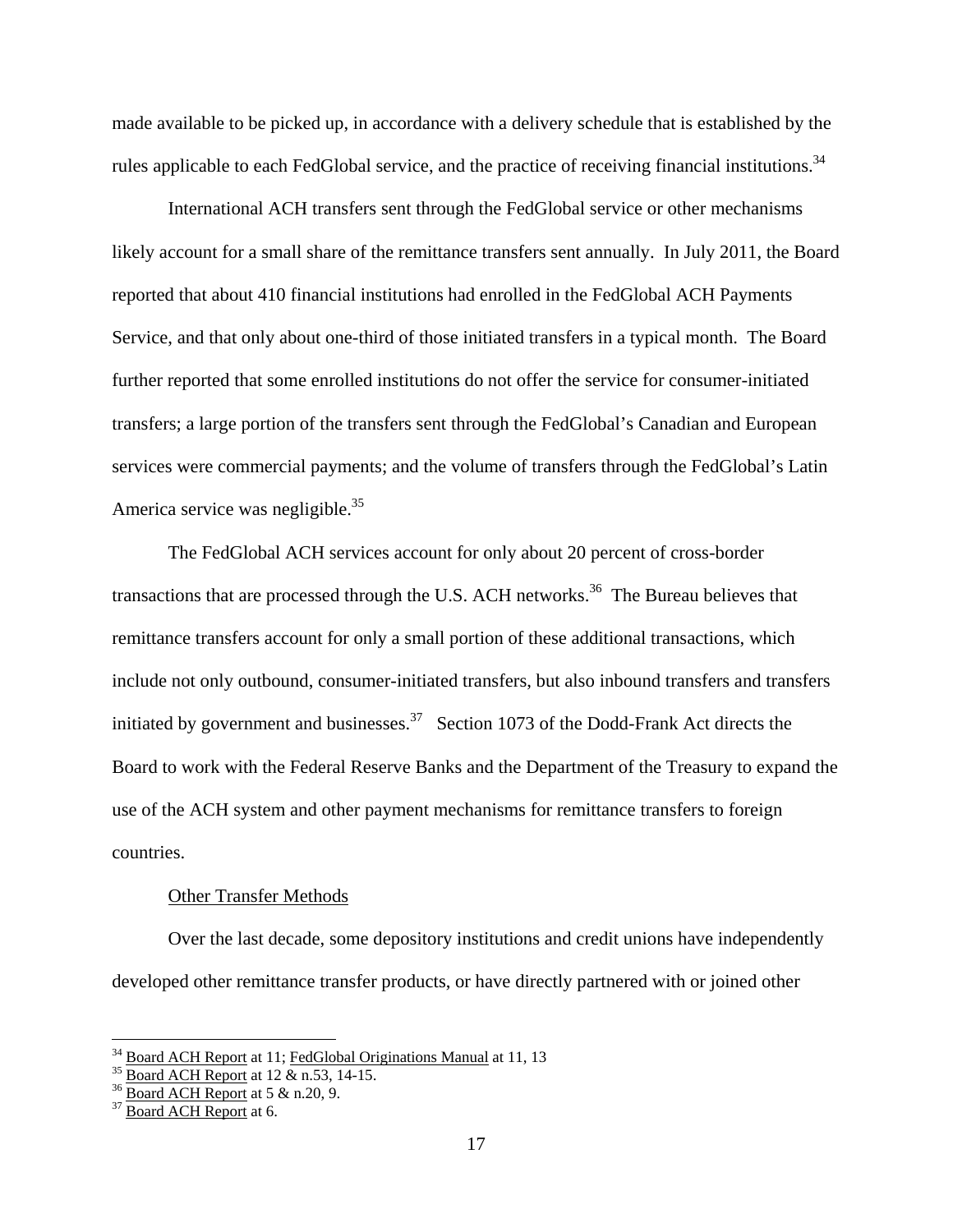networks of financial institutions or other payout locations. Often designed with a focus on modest-sized transfers, these products include account-to-account, account-to-cash, and cash-toaccount products that may be offered through closed network systems and resemble those offered by money transmitters.<sup>38</sup> Services may be offered to non-account holders, as well as accountholders.

In addition, depository institutions, credit unions, money transmitters, and other entities, including brokerages, may directly, or in partnership with others, offer consumers other closed network, open network, and other models for sending money abroad. Some of these other models relying on prepaid and debit cards can be used to deliver funds to a person located abroad. For example, consumers may send funds to recipients abroad using prepaid cards. In one model, a consumer in the United States purchases a prepaid card, loads funds onto the card, and has it sent to a recipient in another country. The recipient may then use the prepaid card at an ATM or at a point of sale, at which time any currency exchange typically occurs. The consumer can reload the recipient's prepaid card through the provider's website.<sup>39</sup>

A consumer may also add a recipient in another country as an authorized user on his or her checking or savings account based in the United States, which could be denominated in dollars or in a foreign currency. A debit card linked to the consumer's account is provided to the recipient, who can use it to withdraw funds at an ATM or at a point of sale.<sup>40</sup>

 $38$  See, e.g., Scorecard at 7, 25-26.

<sup>&</sup>lt;sup>39</sup> Depending on the business model, a prepaid card could also be reloaded at in-person locations or through other reload mechanisms.

 $^{40}$  Consumers may also use informal methods to send money abroad, such as sending funds through the mail or with a friend, relative, or courier traveling to the destination country. See, e.g., Bendixen Survey 24 (estimating about 12% of Latin American migrants' transfers from the United States to their families are sent through mail, courier, or friends traveling abroad).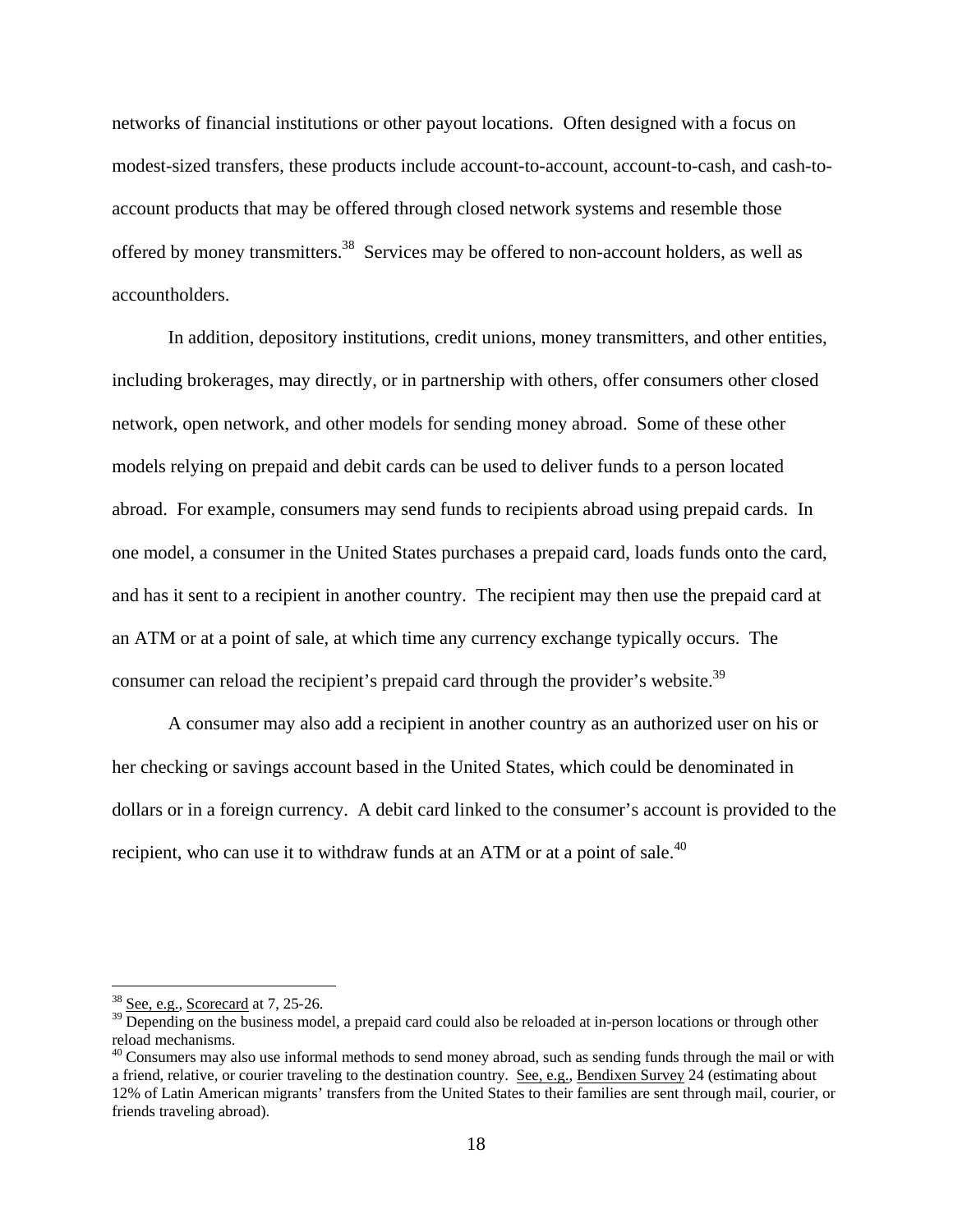## **C. Consumer Choice, Pricing, and Disclosure**

 $\overline{a}$ 

Research suggests that consumers choose a particular remittance transfer provider or product over another for a number of reasons. Significant factors include price, trust in the provider, security, reliability (i.e., having specified funds available at the specified time), and convenience, particularly in markets with limited locations for recipients to pick up funds.<sup>41</sup> The relative importance of these factors can vary. For instance, some studies indicate that consumers are willing to pay higher prices to ensure that recipients receive the entire amount promised at the promised delivery time, and that consumers also tend to continue using a service provider once it proves reliable.<sup>42</sup> Though the available information is limited, similar factors may also affect some consumers' decisions about whether to send money at all, or how much money to send. For instance, one study showed that small decreases in fees charged led to significant increases in the number of transfers made by migrant consumers sending remittances to their home countries.<sup>43</sup>

In recent years, studies suggest that increasing competition and other factors have contributed to downward market pressure on prices in some remittance markets.<sup>44</sup> One study shows that the average price for sending \$200 transfers to Latin America dropped by nearly half

<sup>&</sup>lt;sup>41</sup> Marianne A. Hilgert, Jeanne M. Hogarth, et al. "Banking on Remittances: Extending Financial Services to Immigrants." 15 Partners No. 2 at 18 (2005); Competition and Remittances at 25; May 2011 Proposed Rule, 76 FR 29905 (summarizing results of consumer research conducted by the Board in connection with development of the proposed rule).

 $^{42}$  GAO Report at 8; May 2011 Proposed Rule, 76 FR 29905. See also Appleseed, The Fair Exchange: Improving the Market for International Remittances 7 (Apr. 2007).<br><sup>43</sup> Dean Yang, "Migrant Remittances," <u>Journal of Economic Perspectives</u>, Vol. 25, No. 3 (Summer 2011) at 129-

<sup>152.</sup> 

<sup>&</sup>lt;sup>44</sup> Manuel Orozco, Inter-American Dialogue, International Flow of Remittances: Cost, Competition and Financial Access in Latin America and the Caribbean –Toward an Industry Scorecard 4 (2006), available at:

www.iadb.org/news/docs/internationalflows.pdf (Technology may also be a driving factor). See also, The World Bank, Global Economic Prospects: Economic Implications of Remittances and Migration 137-38 (2006), available at: http://www-

wds.worldbank.org/external/default/WDSContentServer/IW3P/IB/2005/11/14/000112742\_20051114174928/Render ed/PDF/343200GEP02006.pdf.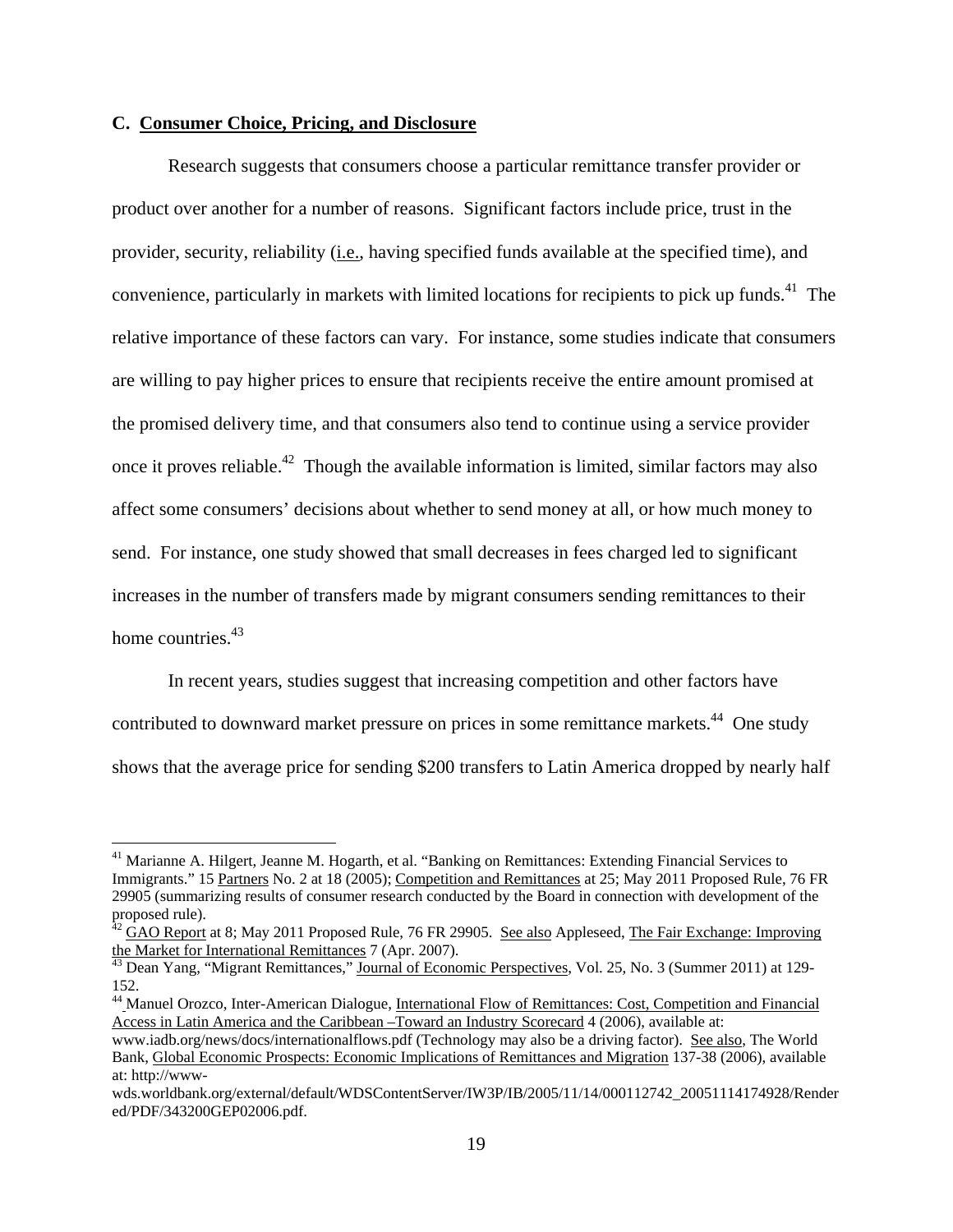between 2001 and 2008, although prices have risen slightly since.<sup>45</sup> Furthermore, a recent survey of Latin American immigrants in the United States indicated that a majority were satisfied with the ease of use, inexpensiveness, and exchange rate and fee transparency of the companies that they used to send money, though fewer than half were satisfied with those companies' overall value.46

However, this information is limited, in both its scope and its applicability. For instance, not all remittance transfer markets are as competitive as the market for modest-sized transfers to Latin America. Furthermore, across markets, a number of concerns with regard to the clarity and reliability of information provided to consumers have been identified. $47$ 

First, pricing for remittance transfers is complex. The overall price of the transaction depends on three components (fees, taxes, and exchange rates). As a result, determining what amount of funds will actually be received and which provider offers the lowest price requires arithmetic that can be challenging for consumers.<sup>48</sup>

Second, pricing models can vary widely and change frequently, making it even more difficult for consumers to compare transfer options. Fees may be charged to senders up front or deducted from the principal amount. Because wholesale currency markets can fluctuate constantly over the course of the day, the exchange rates applied to individual remittance transfers may also change over the course of the day, depending on how frequently remittance

<sup>&</sup>lt;sup>45</sup> Scorecard at 2, 13 (price includes upfront fee plus spread between exchange rate applied to the transfer and the wholesale exchange available at the time); see also Inter-American Development Bank, Multilateral Investment Fund, Ten Years of Innovation in Remittances: Lessons Learned and Models for the Future 8 (2010). <sup>46</sup> Scorecard at 10.

<sup>&</sup>lt;sup>47</sup> See generally S. Rep. 111-176, at 179-80 (2010); Remittances: Regulation and Disclosure in a New Economic Environment, Hearing Before House Subcomm. on Fin. Insts. and Cons. Credit, House Comm. on Fin. Servs., No. 111-39 (June 3, 2009) ("2009 House Hearing"); Remittances: Access, Transparency, and Market Efficiency—A Progress Report, Hearing Before House Subcomm. on Domestic and Int'l Monetary Policy, Trade, and Technology, House Comm. on Fin. Servs., No. 110-32 (May 17, 2007) ("2007 House Hearing").

<sup>&</sup>lt;sup>48</sup> See, e.g., Bureau 2011 Report at 17-20; Testimony of Annette LoVoi, Appleseed, 2009 House Hearing at 8-9, 13, 24; Testimony of Manuel Orozco, Inter-American Dialogue, 2009 House Hearing at 61-63; Testimony of Mark A. Thompson, The Western Union Company, 2009 House Hearing at 20; Testimony of Beatriz Ibarra, National Council of La Raza, 2007 House Hearing at 41.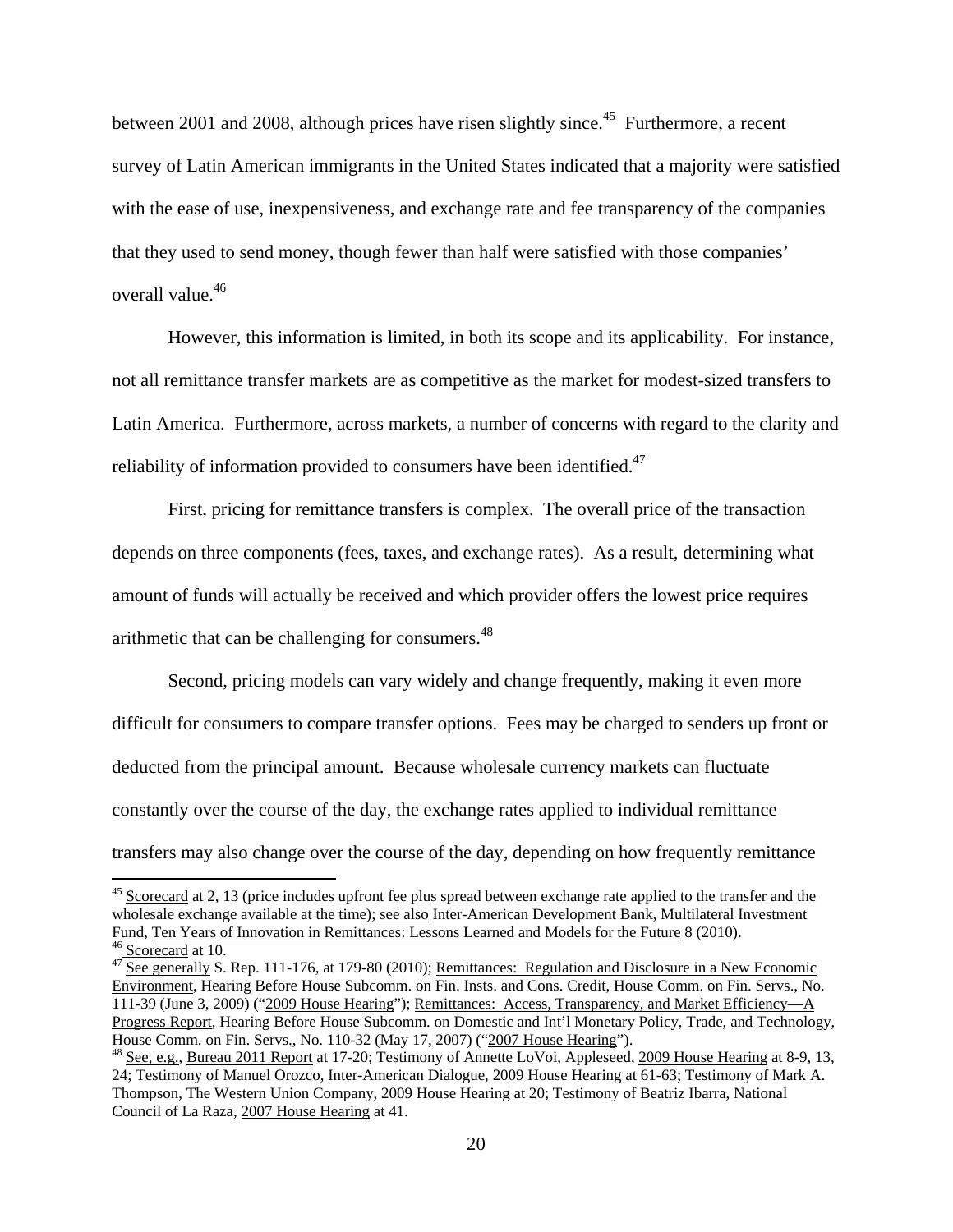transfer providers update their retail rates. Remittance transfer providers may also vary their exchange rates and fees charged based on a range of factors, such as the sending and receiving locations, and size and speed of the transfer.<sup>49</sup> Taxes may vary depending on the type of remittance transfer provider, the type of recipient institution, and various other factors.<sup>50</sup> These variations can also make it difficult for consumers to compare prices across providers or among remittance products.

Third, disclosure practices have varied in the absence of a consistent Federal regime. In the last decade, the number of states that require provision of post-transaction receipts stating fees and/or exchange rates has increased, and several class action lawsuits against large money transmitters also resulted in settlement agreements requiring disclosure of certain pricing information. However, the legal requirements vary and coverage is limited. Moreover, many of the State requirements do not require pre-transaction disclosures or disclosure of the amount of foreign currency to be received.<sup>51</sup>

Finally, the reliance of many remittance senders on foreign languages can further complicate consumers' ability to obtain and understand transaction information from various remittance transfer providers.<sup>52</sup>

Congressional hearings prior to enactment of the Dodd-Frank Act focused on the need for standardized and reliable pre-payment disclosures, suggesting that disclosure of the amount of

<sup>&</sup>lt;sup>49</sup> See, e.g., Bureau 2011 Report at 13-14, 17-20; Testimony of Tom Haider, MoneyGram International, 2007 House Hearing at 14.

 $^0$  Okla. Stat. §63-2-503.1j; Letter from Bobi Shields-Farrelly, United Nations Federal Credit Union, to Board of Governors of the Federal Reserve System, June 29, 2011.

<sup>&</sup>lt;sup>51</sup> Bureau 2011 Report at 14-16; <u>see also</u> Testimony of Annette LoVoi, Appleseed,  $\frac{2007}{2007}$  House Hearing at 19; Testimony of Beatriz Ibarra, National Council of La Raza, 2007 House Hearing at 42.

 $52$  See generally, Catalina Amuedo-Dorantes, Cynthia Bansak, and Susan Pozo, "On the Remitting Patterns of Immigrants: Evidence from Mexican Survey Data," Economic Review (First Quarter 2005) 37-58 at 41, CPSS Principles at 3.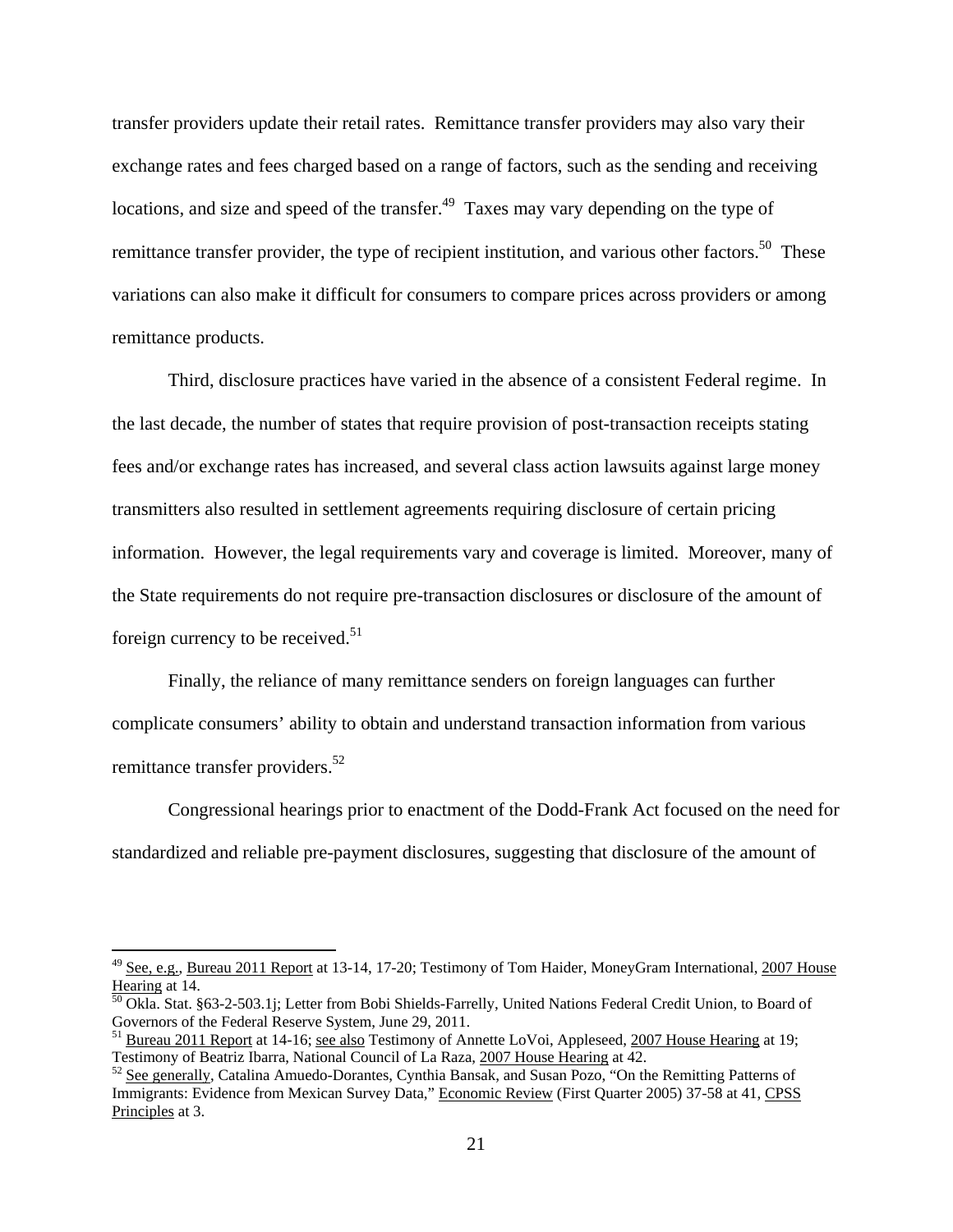money to be received by the designated recipient is particularly critical.<sup>53</sup> As discussed above, research suggests that consumers place a high value on reliability to ensure that the promised amount is made available to recipients.<sup>54</sup> In addition, the amount to be received can facilitate cost comparisons because it factors in both the exchange rate used and charges deducted from the principal amount to be transferred.<sup>55</sup> Consumer advocates also argued that requiring error resolution mechanisms where funds are not received as expected is also important.<sup>56</sup> Industry advocates emphasized the need for consistency, arguing that the current patchwork of regulatory approaches leads to unnecessary administrative costs that make remittances more expensive for consumers.<sup>57</sup>

# **III. Summary of Statute and Rulemaking Process**

# **A. Overview of the Statute**

 $\overline{a}$ 

The Dodd-Frank Act creates a comprehensive system of consumer protections across various types of remittance transfers. The statute: (i) mandates disclosure of the exchange rate and the amount to be received, among other things, by the remittance transfer provider prior to and at the time of payment by the consumer for the transfer; (ii) provides for Federal rights

<sup>53</sup> See, e.g., S. Rep. 111-176, at 179-80 (2010); Testimony of Annette LoVoi, Appleseed, 2009 House Hearing at 8- 9, 13, 24; Testimony of Mark A. Thompson, The Western Union Company, 2009 House Hearing at 20; Testimony of Tom Haider, MoneyGram, 2007 House Hearing at 9; Testimony of Annette LoVoi, Appleseed, 2007 House Hearing at 3, 49; Testimony of James C. Orr, Microfinance International Corporation, 2007 House Hearing at 59.<br><sup>54</sup> See also, e.g., Testimony of Annette LoVoi, Appleseed, 2009 House Hearing at 8 ("[C]onsumers value, above understanding the amount of money that will be delivered to their family member upon pick-up."); Testimony of

Annette LoVoi, Appleseed, 2007 House Hearing at 3, 21 ("[P]redictability of transfer is of paramount importance. The senders want to know how much money will be received in a foreign country."); Testimony of Tom Haider, MoneyGram, 2007 House Hearing at 9 (describing the amount of local currency to be received as "most important to the consumer" among other items disclosed).

<sup>&</sup>lt;sup>55</sup> Testimony of Mark A. Thompson, The Western Union Company, 2009 House Hearing at 20; Testimony of James C. Orr, Microfinance International Corporation, 2007 House Hearing at 59.

<sup>&</sup>lt;sup>56</sup> Testimony of Annette LoVoi, Appleseed, 2009 House Hearing at  $\overline{9}$ , 48, 49; Testimony of Annette LoVoi, Appleseed, 2007 House Hearing at 51; Testimony of Beatriz Ibarra, National Council of La Raza, 2007 House Hearing at 5, 43, 44; see also S. Rep. 111-176, at 179-80 (2010).

 $\frac{57}{57}$  Testimony of Tom Haider, MoneyGram, 2007 House Hearing at 8, 32-33; see also Testimony of Mark A. Thompson, The Western Union, 2007 House Hearing at 11, 67 (arguing that legislation should not create an unlevel playing field between different types of providers).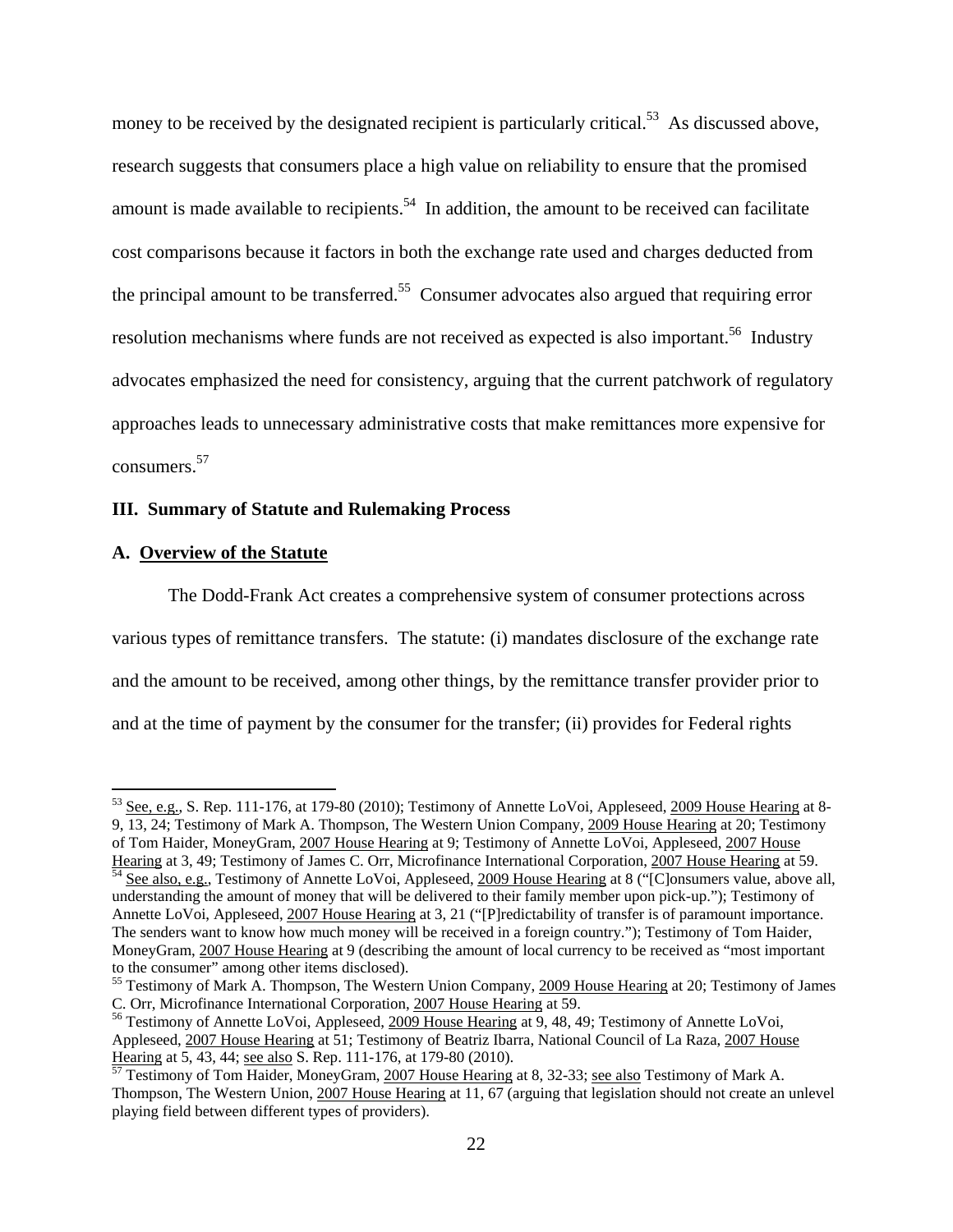regarding consumer cancellation and refund policies; (iii) requires remittance transfer providers to investigate disputes and remedy errors regarding remittance transfers; and (iv) establishes standards for the liability of remittance transfer providers for the acts of their agents and authorized delegates. The statute also contains other provisions to encourage provision and use of low-cost remittance transfers, including directing the Bureau and other agencies to assist in the execution of a national financial empowerment strategy, as it relates to remittances.

The requirements apply broadly. Congress defined "remittance transfer" to include all electronic transfers of funds to designated recipients located in foreign countries that are "initiated by a remittance transfer provider" upon the request of consumers in the United States; only very small dollar transfers are excepted by the statute. The statute thus expands the scope of the EFTA, which has historically focused on electronic fund transfers involving "accounts" held at financial institutions, which include depository institutions, credit unions, and other companies that directly or indirectly hold checking, savings, or other assets accounts. The remittance transfer provisions, in contrast, apply regardless of whether the consumer holds an account with the remittance transfer provider or whether the remittance transfer is also an "electronic fund transfer" as defined under the EFTA.

Congress also provided a specific accommodation for depository institutions and credit unions, in apparent recognition of the fact they would need time to improve communications with foreign financial institutions that conduct currency exchanges or impose fees on certain open network transactions. The statute creates a temporary exception to permit insured depository institutions and credit unions to provide "reasonably accurate estimates" of the amount to be received where the remittance transfer provider is "unable to know [the amount], for reasons beyond its control" at the time that the sender requests a transfer to be conducted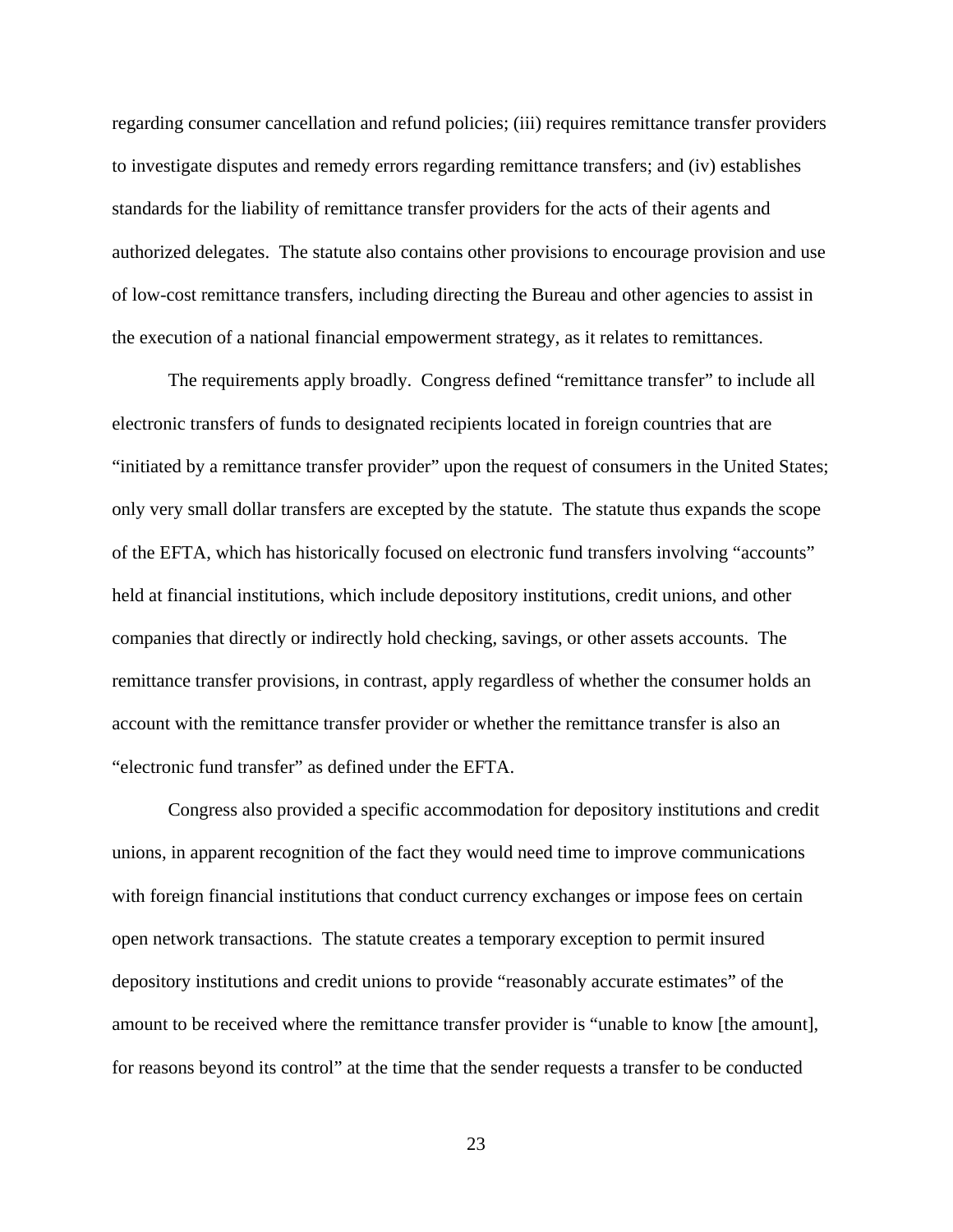through an account held with the provider. The exception sunsets five years from the date of enactment of the Dodd-Frank Act (i.e., July 21, 2015), but the statute authorizes the Bureau to extend that date for no more than five years if it determines that termination of the exception would negatively affect the ability of depository institutions and credit unions to send remittances to locations in foreign countries.

Thus, once the temporary exception expires, the statute will generally require all remittance transfer providers to disclose the actual amounts to be received by designated recipients. The statute creates a permanent exception authorizing the Bureau to issue rules to permit use of reasonably accurate estimates where the Bureau determines that a recipient nations' laws or the methods by which transfers are made to a recipient nation do not permit remittance transfer providers to know the amount of currency to be received.

The statute further mandates that all remittance transfer providers investigate and remedy errors that are reported by the sender within 180 days of the promised date of delivery, specifically including situations in which the amount of currency designated in the disclosures was not in fact made available to the designated recipient in the foreign country. Under the statute, senders may designate whether funds should be refunded to them or made available to the designated recipient at no additional cost, or any other remedy determined by the Bureau. The statute also directs the Bureau to issue rules concerning appropriate cancellation and refund policies, as well as appropriate standards or conditions of liability for providers with regard to the acts of agents and authorized delegates.

# **B. Outreach and Consumer Testing**

Both the Board and the Bureau have conducted extensive outreach and research on remittances issues in preparation for the rulemaking process. Starting in fall 2010, Board staff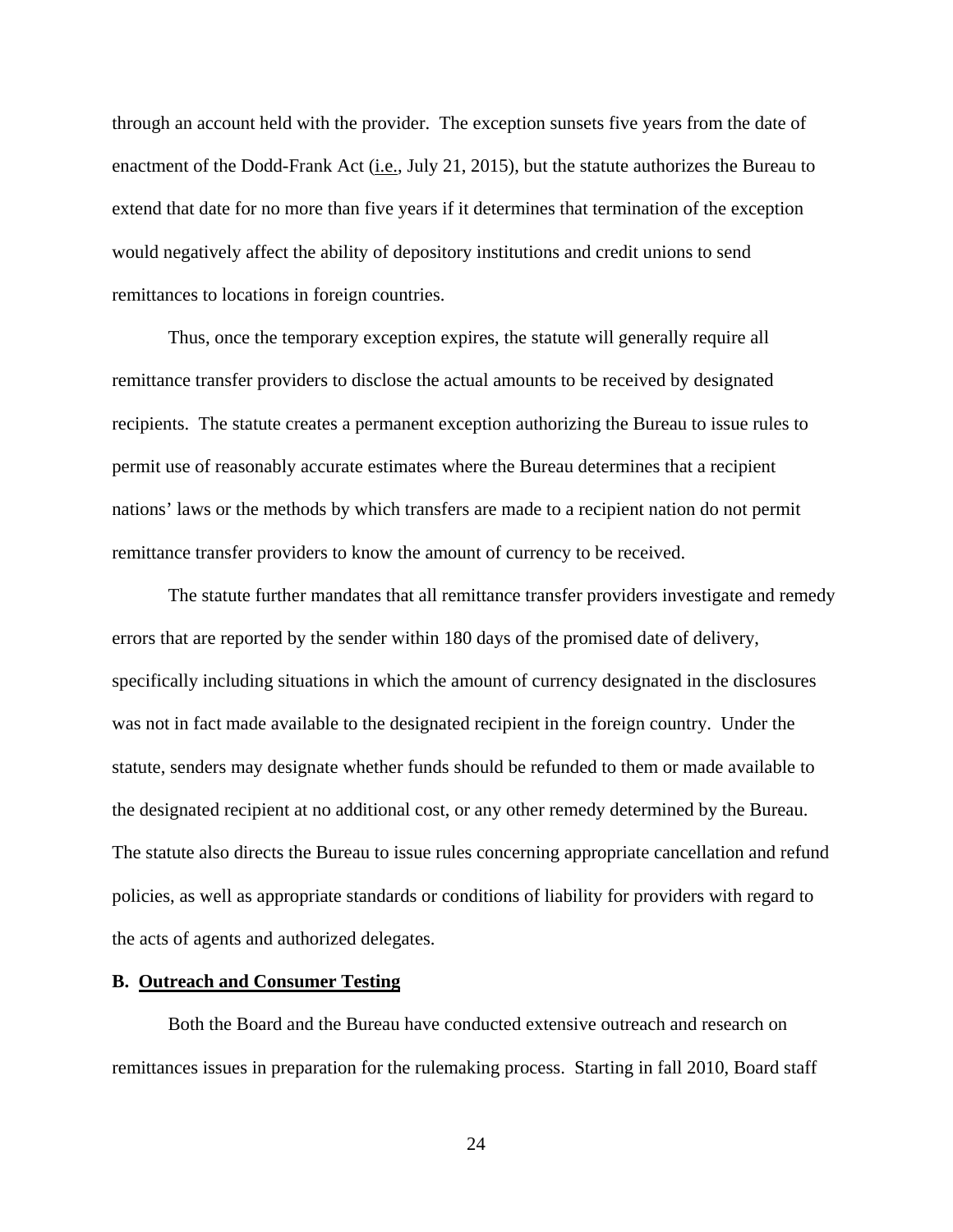conducted outreach with various parties regarding remittances and implementation of the statute. Board staff met with representatives from a variety of money transmitters, financial institutions, industry trade associations, consumer advocates, and other interested parties to discuss current remittance transfer business models, consumer disclosure and error resolution practices, operational issues, and specific provisions of the statute.<sup>58</sup>

In addition, the Board engaged a testing consultant, ICF Macro (Macro), to conduct focus groups and one-on-one interviews regarding remittance transfers. Participants were all consumers who had made at least one remittance transfer and represented a range of ages, education levels, amount of time lived in the United States, and country or region to which remittances were sent. In December 2010, Macro conducted a series of six focus groups with eight to ten participants each, to explore current remittance provider practices and attitudes about remittance disclosures. Three focus groups were held in the Washington, D.C. metro area (specifically Bethesda, Maryland), and three were held in Los Angeles, California. At each location, two of the three focus groups were conducted in English, and the third in Spanish. In early 2011, Macro conducted a series of one-on-one interviews in New York City, Atlanta, Georgia, and the Washington, D.C. metro area (Bethesda, Maryland), with nine to ten participants in each city. During the interviews, participants were given scenarios in which they completed hypothetical remittance transfers and received one or more disclosure forms. For each scenario, participants were asked specific questions to test their understanding of the information presented in the disclosure forms.

The Bureau has also conducted additional outreach and research on remittances issues. Section 1073 of the Dodd-Frank Act required the Bureau to provide a report regarding the

<sup>58</sup> Summaries of these meetings are available on the Board's website at: http://www.federalreserve.gov/newsevents/reform\_consumer.htm.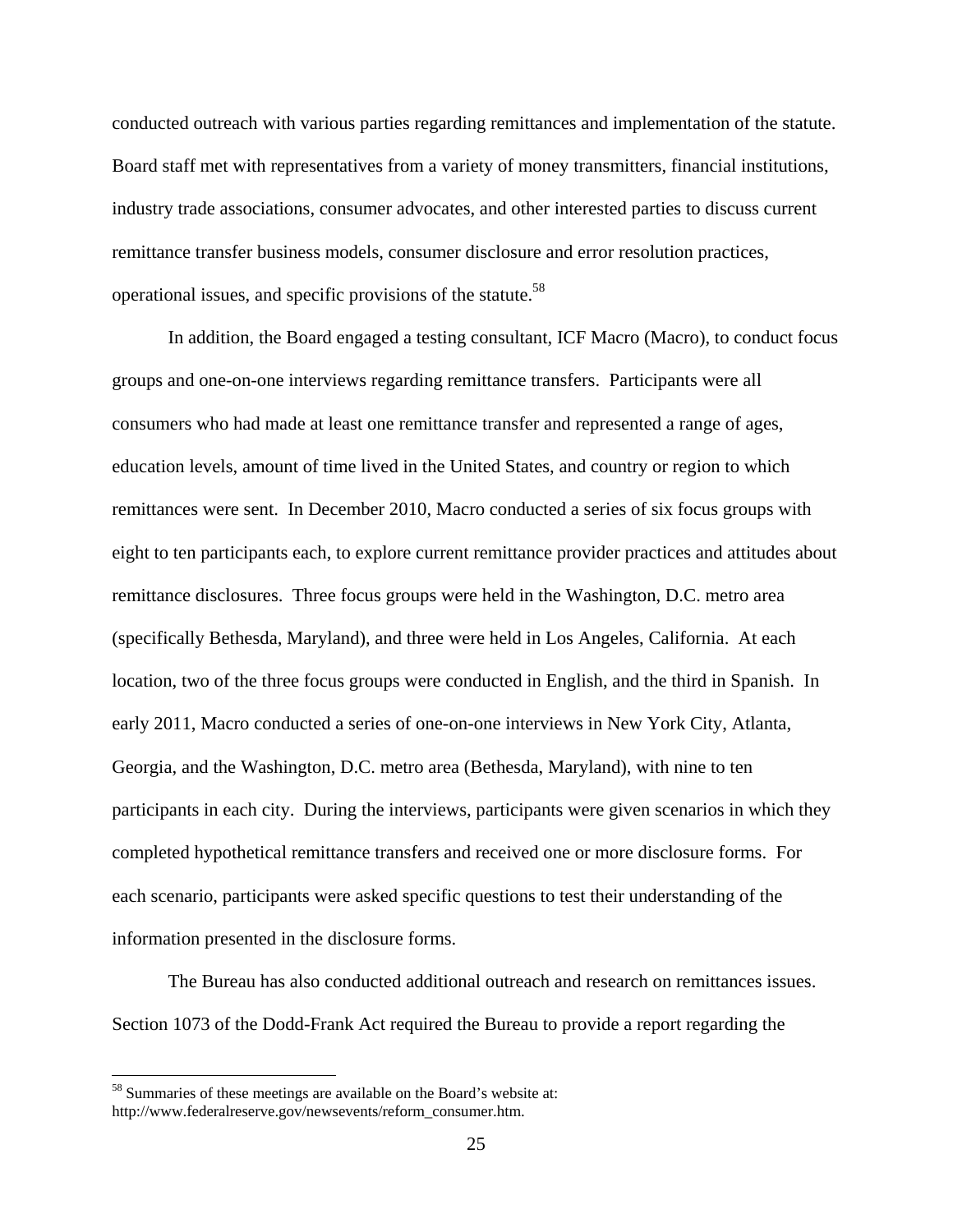feasibility of and impediments to the use of remittance history in the calculation of a consumer's credit score, and recommendations on the manner in which maximum transparency and disclosure to consumers of exchange rates for remittance transfers may be accomplished.<sup>59</sup> The Bureau has also conducted further outreach on remittance transfers with representatives from industry and consumer groups after closing of the comment period on the Board proposal and transfer of the rulewriting authorities.<sup>60</sup> The Bureau also held multiple meetings with appropriate Federal agencies to consult with them regarding the May 2011 Proposed Rule and the January 2012 Proposed Rule, as discussed further below.

## **C. Summary of the Board's Proposal**

The Board published the May 2011 Proposed Rule to amend Regulation E and the official staff commentary to implement the Dodd-Frank Act remittance transfer provisions.<sup>61</sup> Under the May 2011 Proposed Rule, a remittance transfer provider was generally required to provide a written pre-payment disclosure to a "sender," as defined in the statute and the proposed regulation, containing information about the specific transfer, such as the exchange rate, applicable fees and taxes, and the amount to be received by the designated recipient. The remittance transfer provider was also generally required to provide a written receipt at the time the sender pays for the remittance transfer. The receipt would have included the information provided on the pre-payment disclosure, as well as the date of availability, the recipient's contact information, and information regarding the sender's error resolution and cancellation rights. Alternatively, the May 2011 Proposed Rule permitted remittance transfer providers to provide senders a single written pre-payment disclosure containing all of the information required on the

<u>.</u>

 $59$  See Bureau 2011 Report. The Bureau is currently engaged in quantitative research to explore further the potential relationships between consumers' remittance histories and credit scores.

 $\frac{60}{2}$  Summaries of these meetings are available at: http://www.regulations.gov.

<sup>61 76</sup> FR 29902 (May 23, 2011).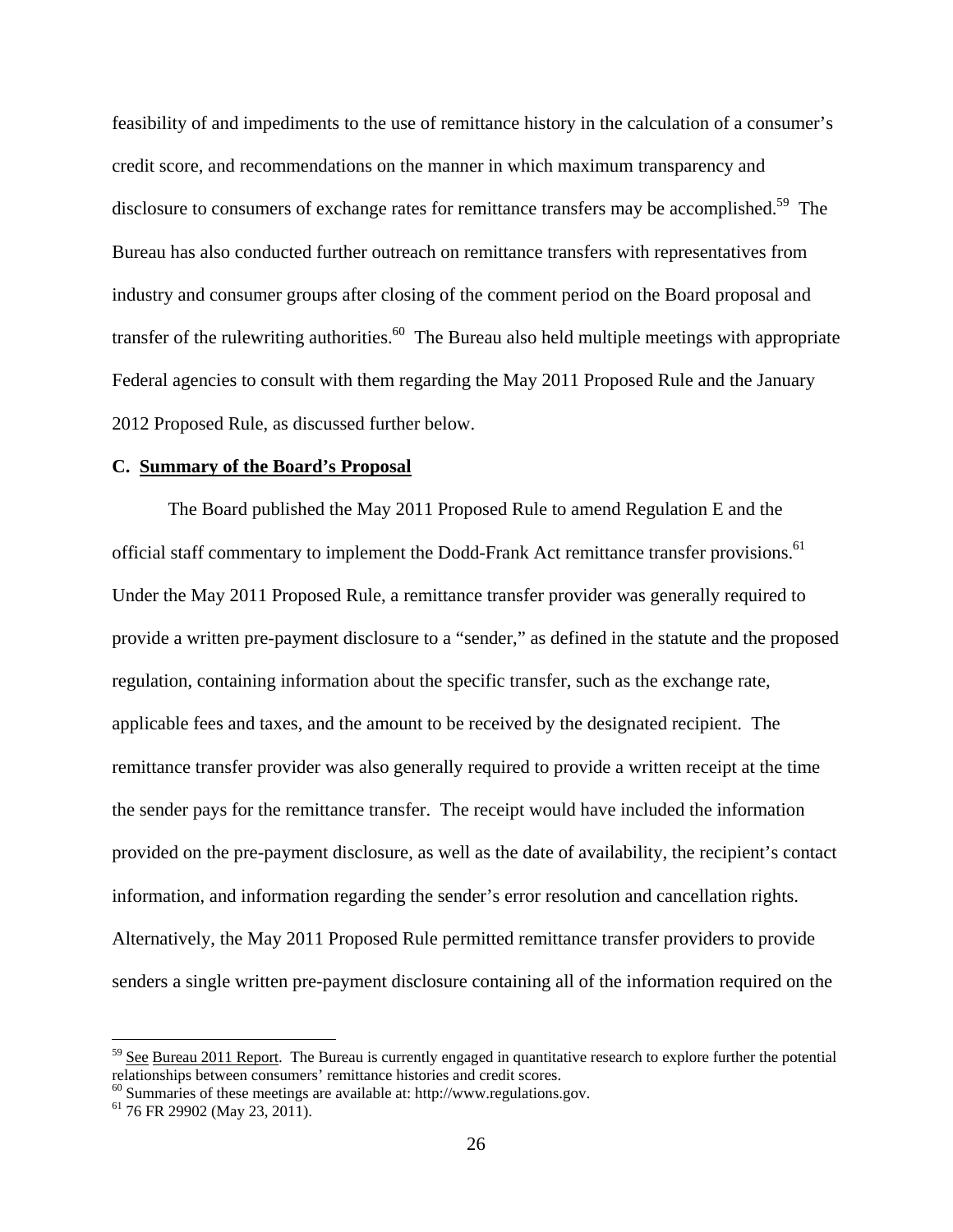receipt. Consistent with the statute, the May 2011 Proposed Rule would have required that these disclosures generally be provided in English and in each of the foreign languages principally used by the remittance transfer provider to advertise, solicit, or market remittance transfer services at a particular office.<sup>62</sup>

The May 2011 Proposed Rule also contained provisions to implement two statutory exceptions to permit disclosure of reasonably accurate estimates of the amount of currency to be received. The first proposed exception would have implemented the temporary exception for insured depository institutions and credit unions to estimate exchange rates or fees that are determined by persons with which the financial institution has no correspondent banking relationship. The proposed rule stated that the exception would expire on July 21, 2015, as specified in the statute. The second proposed exception defined the circumstances in which providers could use estimates because the amount of currency to be received could not be determined due to: (i) the laws of a recipient country; or (ii) the method by which transactions are made in the recipient country.

Additionally, the May 2011 Proposed Rule included error resolution standards, including recordkeeping standards, similar to those that currently apply to a financial institution under Regulation E with respect to errors involving electronic fund transfers. The proposal also would have provided a one business day period for consumers to cancel their transactions and obtain a full refund. Finally, the May 2011 Proposed Rule set forth two alternative approaches for implementing the standards of liability for remittance transfer providers that act through an agent. Under the first proposed alternative, a remittance transfer provider would have been liable

 $62$  Pursuant to EFTA section 919(a)(6), the Board in the months prior to issuing the proposal studied whether requiring storefront and Internet notices would facilitate the ability of consumers to compare prices and understand the types and amounts of fees or costs imposed on remittance transfers. Based on the results of this analysis, the Board decided not to propose rules that would require posting of such notices.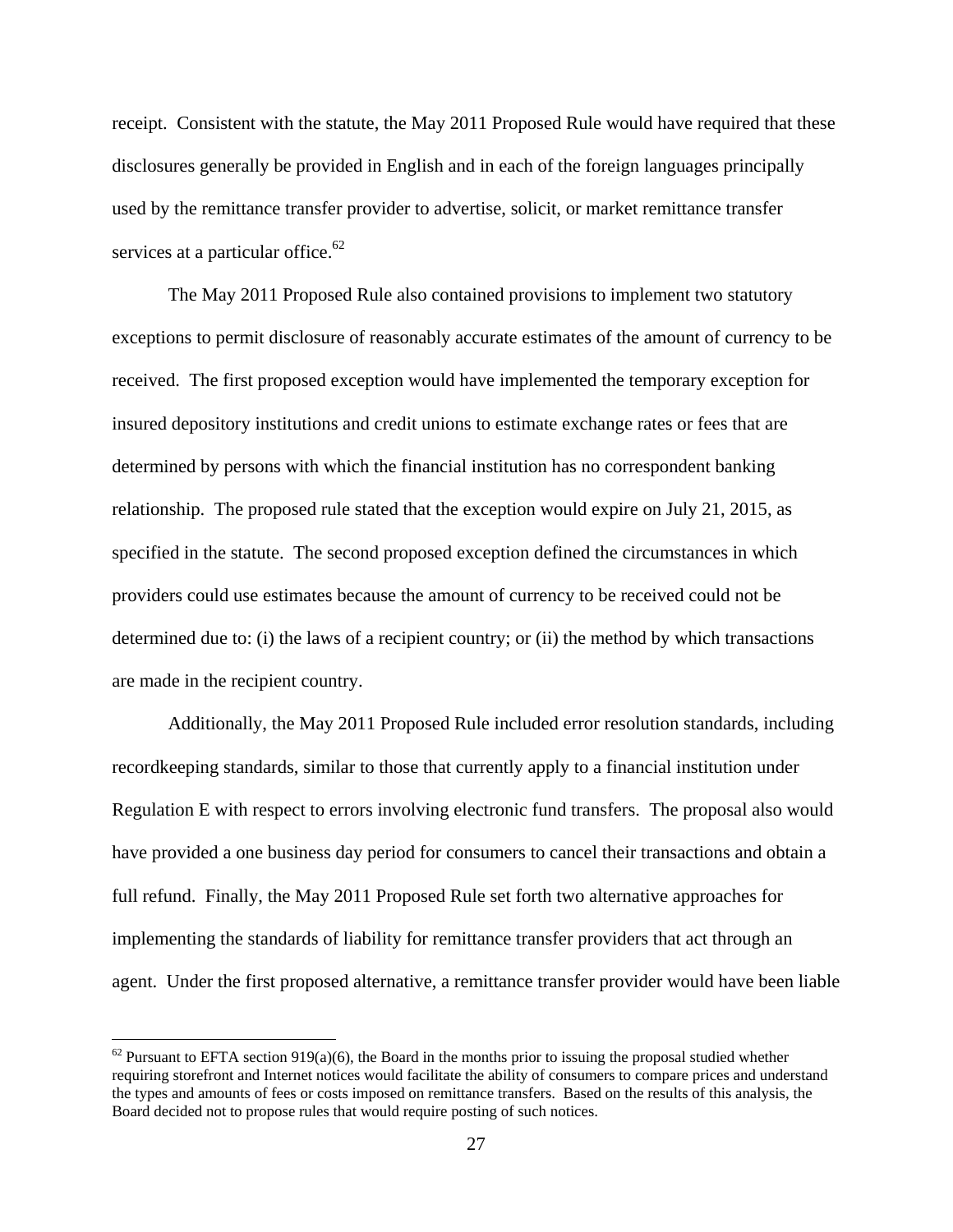for violations by an agent when such agent acts for the provider. Under the second proposed alternative, a remittance transfer provider would have been liable for violations by an agent acting for the provider, unless the provider established and maintained policies and procedures for agent compliance, including appropriate oversight measures, and the provider corrected any violation reported by a particular consumer, to the extent appropriate.

# **D. Overview of Public Comments**

1

The Board received more than 60 comment letters on the May 2011 Proposed Rule. These comment letters were received by the Board and subsequently transferred to the Bureau. The majority of the comment letters were submitted by industry commenters, including banks, credit unions, money transmitters, and industry trade associations. In addition, letters were submitted by individual consumers and academics, consumer groups, State banking and money transmitter regulators, two Federal Reserve Banks, and two members of Congress.<sup>63</sup>

Many industry commenters, particularly financial institution commenters, argued that the scope of the May 2011 Proposed Rule was overbroad and would have unintended consequences. Many commenters asserted that the regulation should not apply to transfers where the originating institution does not control the transfer from end to end, such as international wire transfers and international ACH transfers. Commenters stated that compliance with the disclosure requirements, particularly the disclosure of fees charged by intermediary institutions handling the transfer and taxes levied in the recipient country, would be difficult or impossible for open network transfers. Commenters suggested that subjecting open network transfers to these requirements would cause financial institutions to withdraw from the market or restrict where such transfers may be sent, which would either decrease consumer access or increase costs to

 $63$  While some commenters addressed their comments to the Board, the Bureau is assuming that all comments regarding this rulemaking are directed to the Bureau.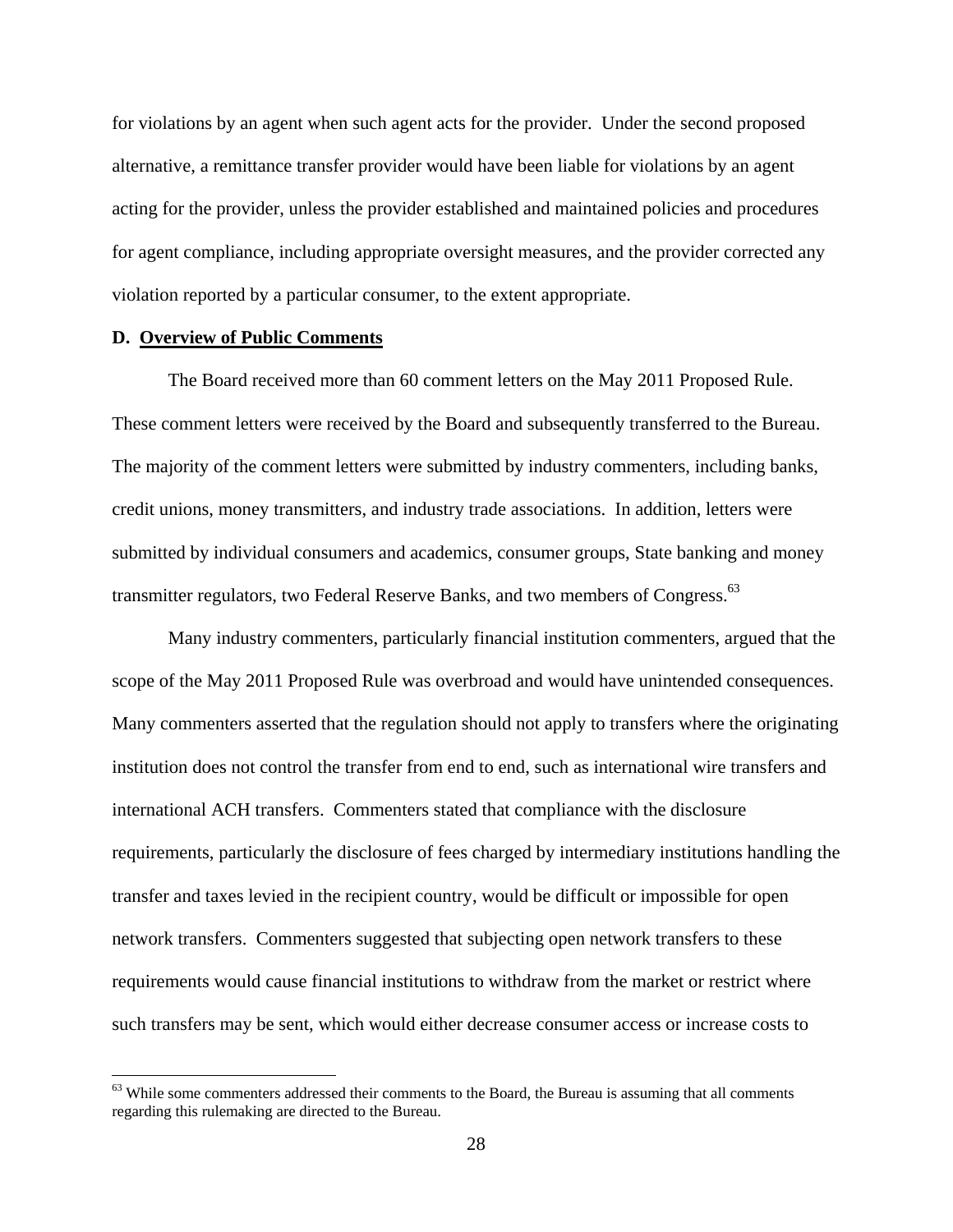consumers. Commenters asserted that the Bureau should extend the temporary exception allowing use of estimates to 2020 or that the Bureau had and should use exception authority to make the exemption provision permanent. Several commenters also asserted that remittances to businesses and large-value consumer transactions should be exempted from the rule.

Consumer group commenters, on the other hand, supported the May 2011 Proposed Rule as faithfully implementing the statutory mandates, asserting that Congress had specifically intended the disclosure regime to change business practices by depository institutions and credit unions that allow undisclosed exchange rates and fees. The commenters urged the Bureau not to extend the sunset date for the temporary exception allowing depository institutions and credit unions to use estimates under certain circumstances, and to publish a list of countries in which the laws or transfer methods prevent remittance transfer providers from determining the amount to be provided in order to prevent the exception from being abused. Furthermore, consumer group commenters asserted that the required disclosures would provide information that consumers currently lack about the foreign exchange rate, fees, and the date of delivery associated with a transfer. However, the commenters criticized the proposed disclosures as providing inadequate information regarding error resolution rights and failing to make clear when pricing information was estimated. They also urged the Bureau to reject combined disclosure forms because they did not provide clear proof that a contract had been formed and payment rendered.

Regarding the proposed foreign language disclosure requirements, industry commenters recommended that the rule provide limits on the number or type of languages in which disclosures must be provided. These commenters stated that the May 2011 Proposed Rule would provide a disincentive for remittance transfer providers to provide a wide range of foreign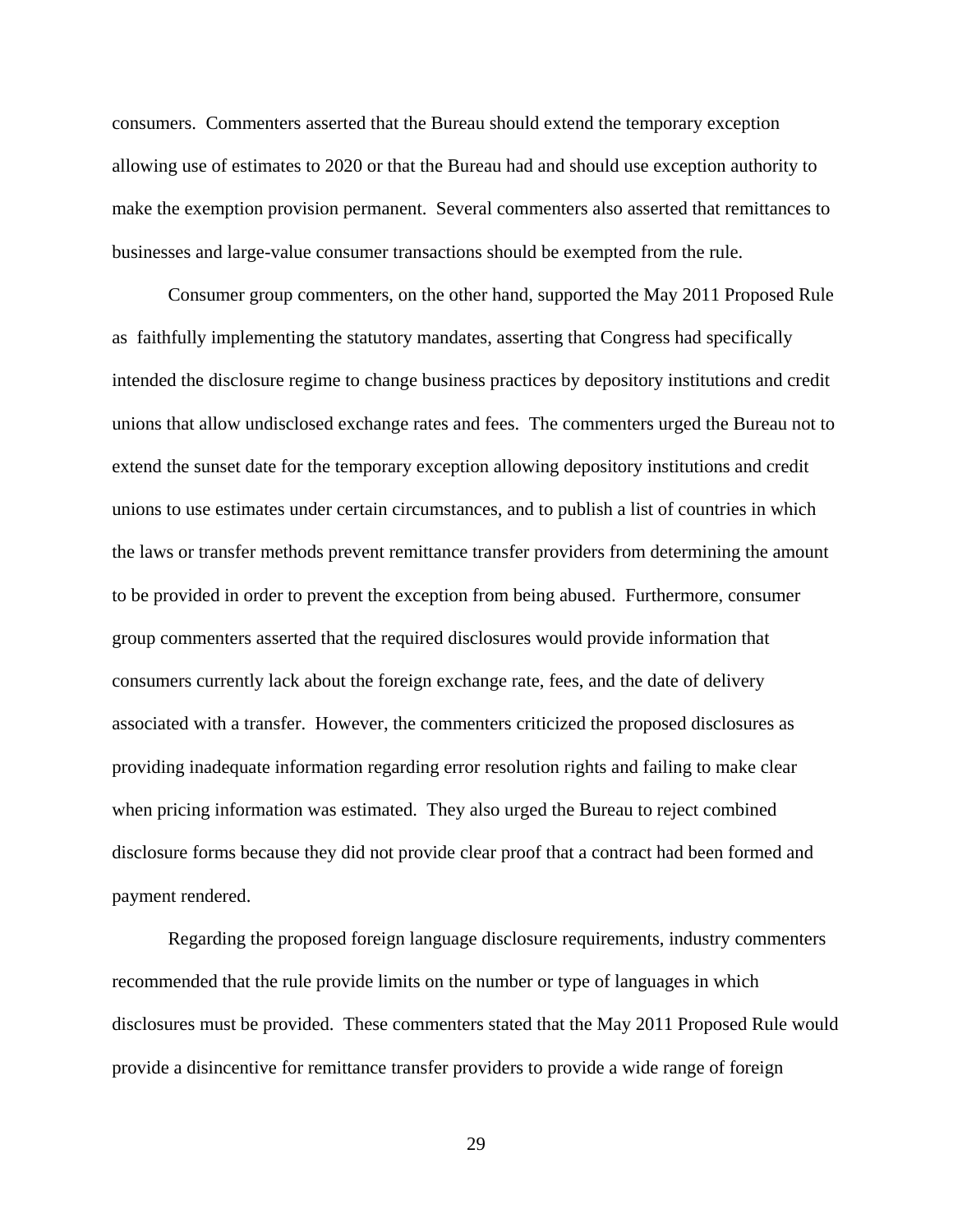language services to customers. Consumer group commenters and a Congressional commenter believed that the proposed foreign language provisions were appropriate and that the final rule should ensure that non- and limited-English speaking consumers have access to meaningful remittance transaction disclosures.

Industry commenters also generally objected to proposed error resolution provisions that place liability on remittance transfer providers for errors caused by parties other than the provider. These commenters believed that these provisions inappropriately shifted liability to remittance transfer providers that did not err or control the circumstances that caused the error. Some commenters suggested that remittance transfer providers may not have the ability to recover funds from third parties involved in the transfer and that the financial impact of losses experienced by the provider as a result of errors by another party could be significant enough for remittance transfer providers to exit the market. Furthermore, industry commenters generally did not agree with the proposed refund and cancellation provisions, arguing, among other things, that the proposed cancellation period was too long. Consumer group commenters generally supported the proposed error resolution and refund and cancellation provisions, though some consumer group commenters also suggested that the cancellation period could be shortened.

Finally, with respect to agent liability, consumer group commenters, State regulator commenters, and a Federal Reserve Bank commenter supported proposed Alternative A under the May 2011 Proposed Rule. This alternative would make the remittance transfer provider liable for violations by an agent, when such agent acts for the provider. Industry commenters, on the other hand, supported proposed Alternative B. This alternative would impose liability on a remittance transfer provider for violations by an agent acting for the provider, unless the provider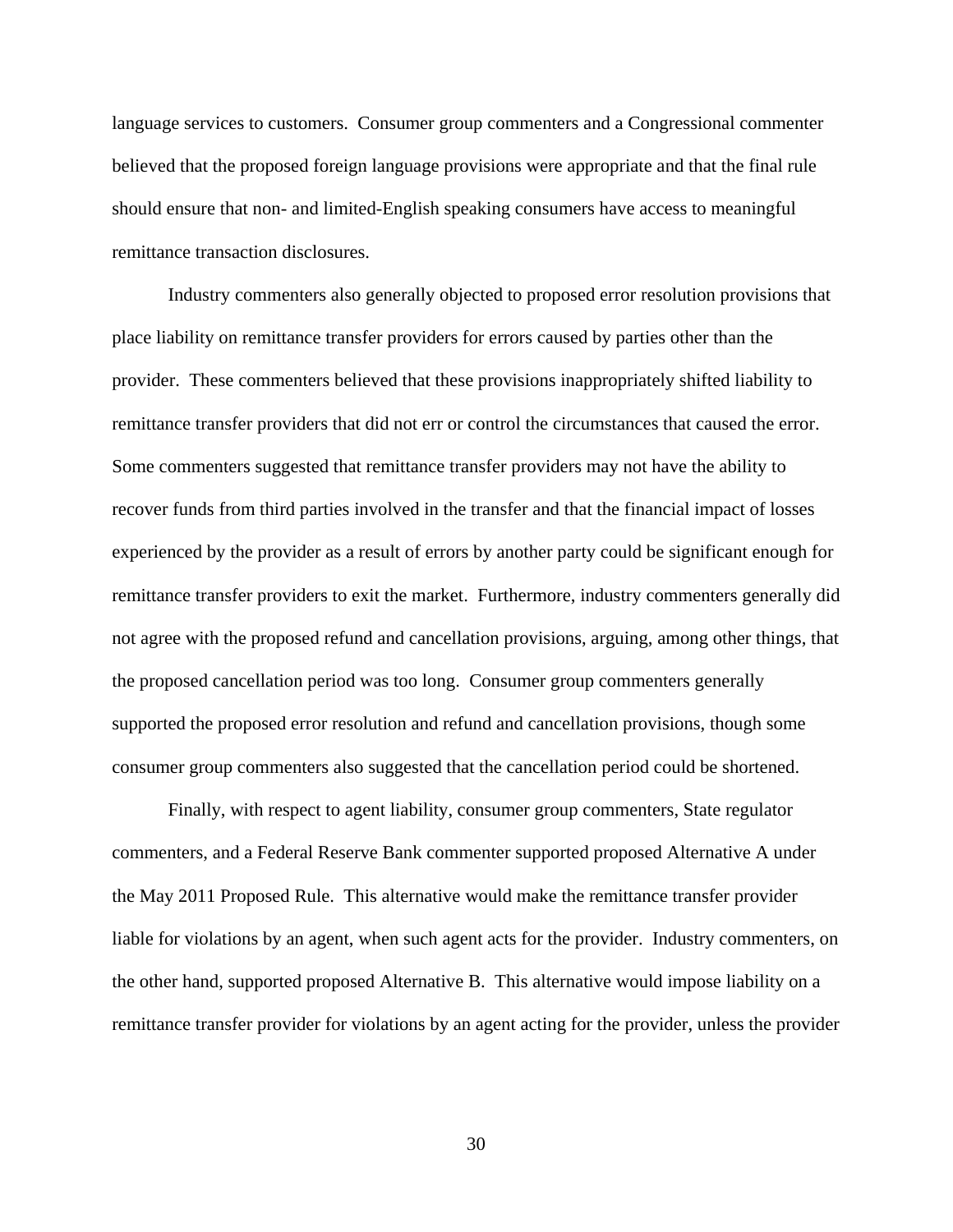established and maintained policies and procedures for agent compliance, including appropriate oversight measures, and the provider corrected any violation, to the extent appropriate.

#### **IV. Summary of Final Rule and Concurrent Proposal**

#### **A. Introduction**

 $\overline{a}$ 

As described in more detail below, the final rule implements the Dodd-Frank Act by largely adopting the proposal as published in May 2011, with several amendments and clarifications based on commenters' suggestions and further analysis by the Bureau. In the concurrent proposal, the Bureau is seeking public comment and data that would permit the Bureau to develop clearer and more appropriately tailored standards for: (i) setting a specific numeric threshold as a safe harbor for determining which providers of remittance services are excluded from compliance with the new requirements because they do not provide remittance transfers "in the normal course of business"; and (ii) applying the disclosure and cancellation requirements where senders request one or more transfers several days in advance of the transfer date.

The Bureau takes seriously concerns raised by commenters, particularly implementation challenges in the open network context.<sup>64</sup> The Bureau believes that a number of providers likely do not currently possess or have easy access to the information needed to satisfy the new disclosure requirements for every transaction. For these providers, as well as their operating partners, compliance may require modification of current systems, protocols, and contracts. Nevertheless, the Bureau believes that it would be premature to make a determination about extending the temporary exception allowing depository institutions and credit unions to estimate disclosure information. The statute specifies a very narrow role for the Bureau by according it

 $64$  The analyses below under section 1022 of the Dodd-Frank Act, the Regulatory Flexibility Act, and the Paperwork Reduction Act detail the Bureau's attempts to assess various categories of benefits, costs, and impacts upon various categories of stakeholders .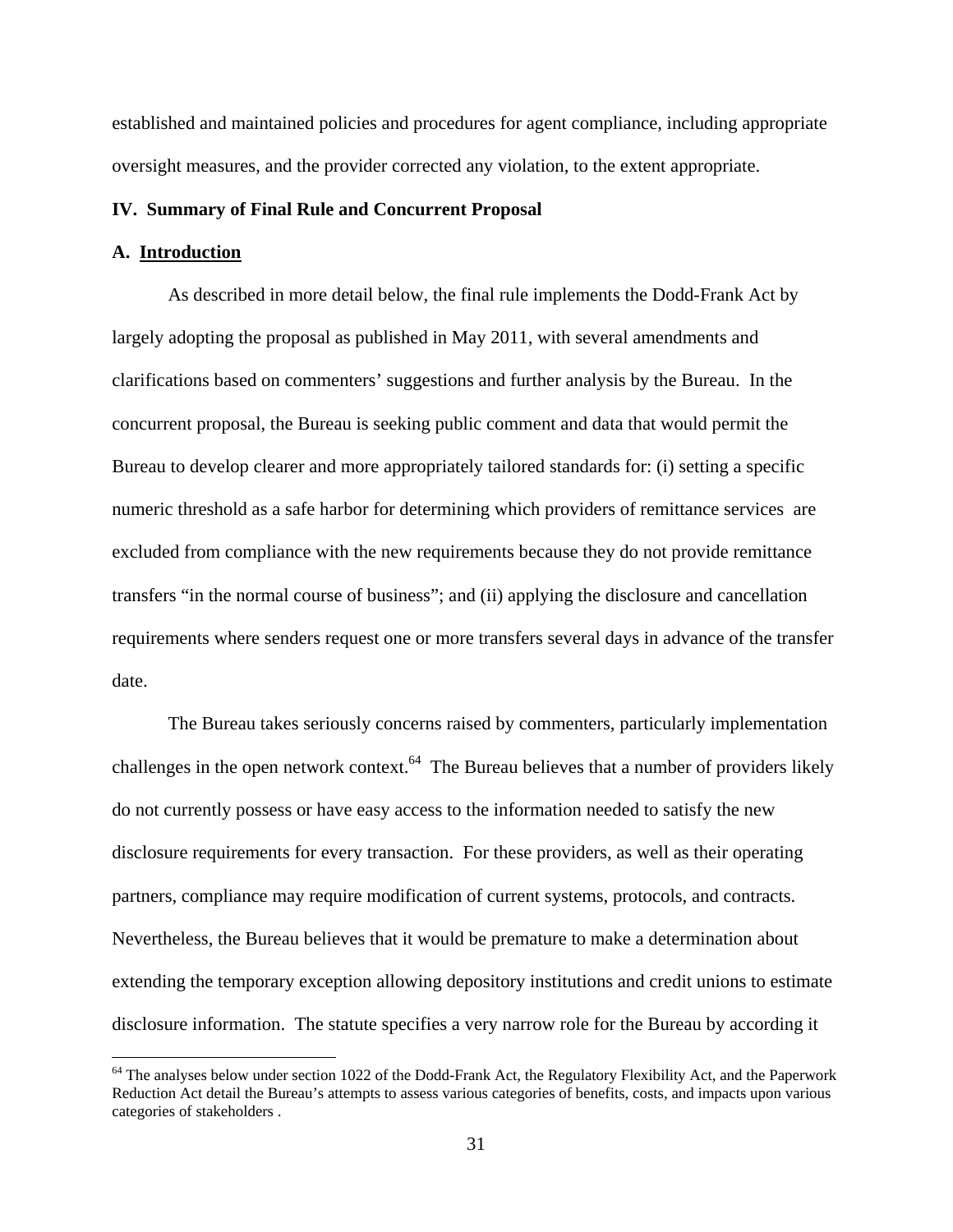discretion only to extend the exception for a limited time period upon a specific finding regarding the ability of depository institutions and credit unions to send remittance transfers. Forecasting how the market will evolve in response to the final rule is difficult prior to the rule's release and more than three years in advance of the sunset date set by the statute. It is not clear how providers, and in particular small companies and companies that send remittance transfers only infrequently, may react to the new requirements and potential implementation costs. Nor is it clear what new models and systems may be developed to enable these and other companies to comply more easily with the statutory and regulatory requirements. The remittances market has already undergone significant evolution over the last two decades, in response to increasing transaction flows, new technology, new business models, and other factors. New products and partnerships have been developing, and may be further spurred by implementation of the Dodd-Frank Act requirements.

The final rule therefore generally tracks the language and structure of the Dodd-Frank Act and the May 2011 Proposed Rule, with some additional tailoring to provide guidance on complying with the requirements in particular circumstances such as transactions conducted by mobile applications or text message and transactions in which a sender preauthorizes remittance transfers to recur at substantially regular intervals. Going forward, the Bureau expects to develop a small business compliance guide, engage in a dialogue with both industry and consumer groups to monitor implementation issues, and consider what data will be useful to monitor the effect of the new regime on consumer access and market competition over time.

#### **B. Summary of the Final Rule**

The final rule incorporates the definitions of "remittance transfer," "sender," "remittance transfer provider," and "designated recipient" generally as set forth in the statute. As in the May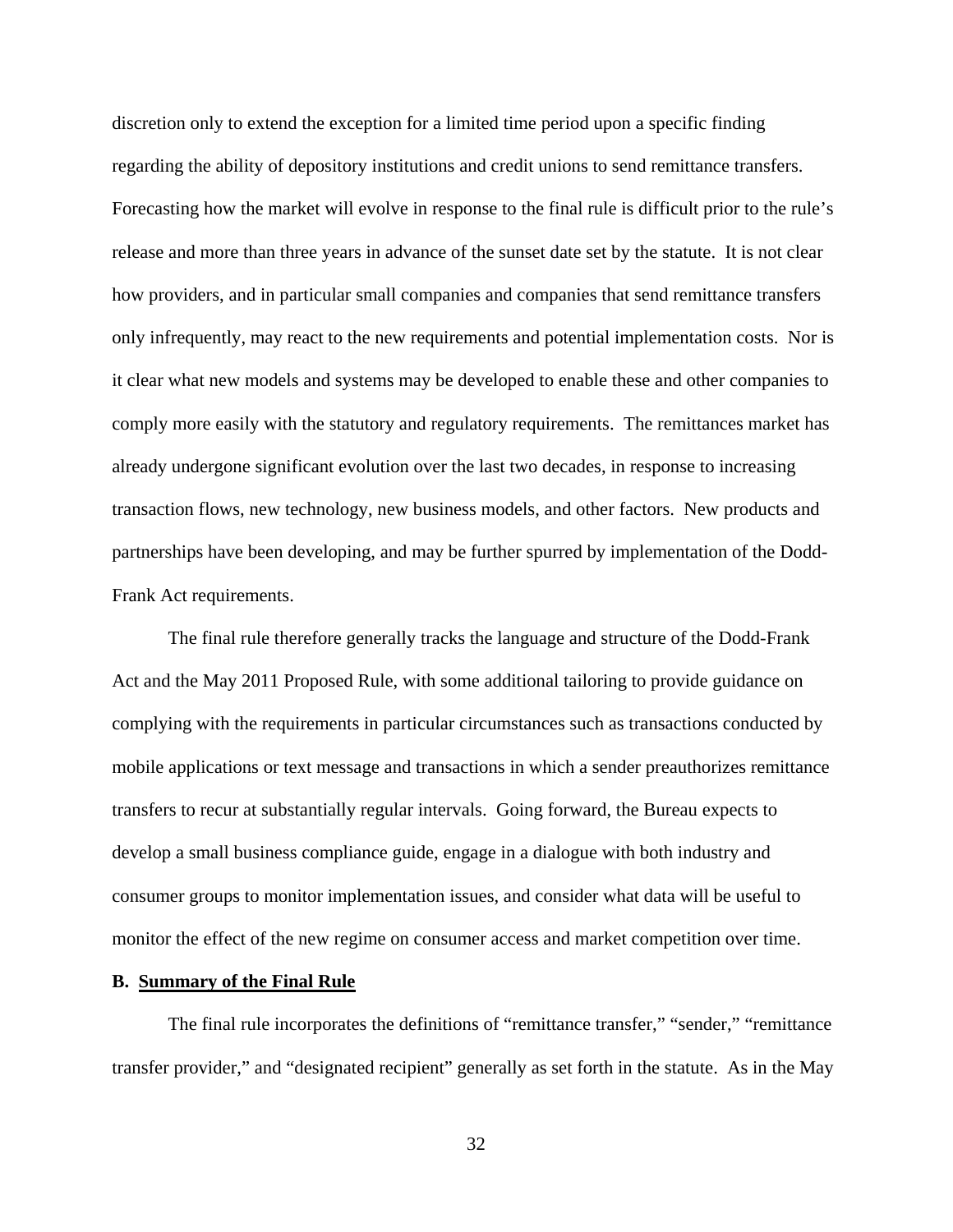2011 Proposed Rule, remittance transfer is defined broadly to include international wire and ACH transfers, consistent with the statutory language. In response to commenters' comments, the final rule also provides guidance for assessing whether a company qualifies as a "remittance transfer provider" under the statute by providing remittance transfers in the "normal course of its business." Further guidance is also provided to describe the circumstances in which loading funds to a prepaid card may be considered a remittance transfer.

Consistent with the statute and the May 2011 Proposed Rule, the final rule requires a remittance transfer provider to provide a written pre-payment disclosure to a sender containing information about the specific transfer, such as the exchange rate, applicable fees and taxes, and the amount to be received by the designated recipient. Under the final rule, the remittance transfer provider is also generally required to provide a written receipt when payment is made. The receipt must include the information provided on the pre-payment disclosure, as well as additional information, such as the date of availability, the recipient's contact information, and information regarding the sender's error resolution and cancellation rights. Alternatively, the final rule permits remittance transfer providers to give senders a single written disclosure prior to payment containing all of the information required on the receipt, so long as the provider also provides proof of payment such as a stamp on the earlier document.

The final rule generally requires that these disclosures be provided in English and in each of the foreign languages principally used by the remittance transfer provider to advertise, solicit, or market remittance transfer services at a particular office. Language in the model disclosure forms has been modified slightly to clarify and provide additional detail that may be useful to consumers, as well as to reflect substantive changes in the final rule regarding the period to exercise cancellation rights. The final rule also contains additional guidance on how the required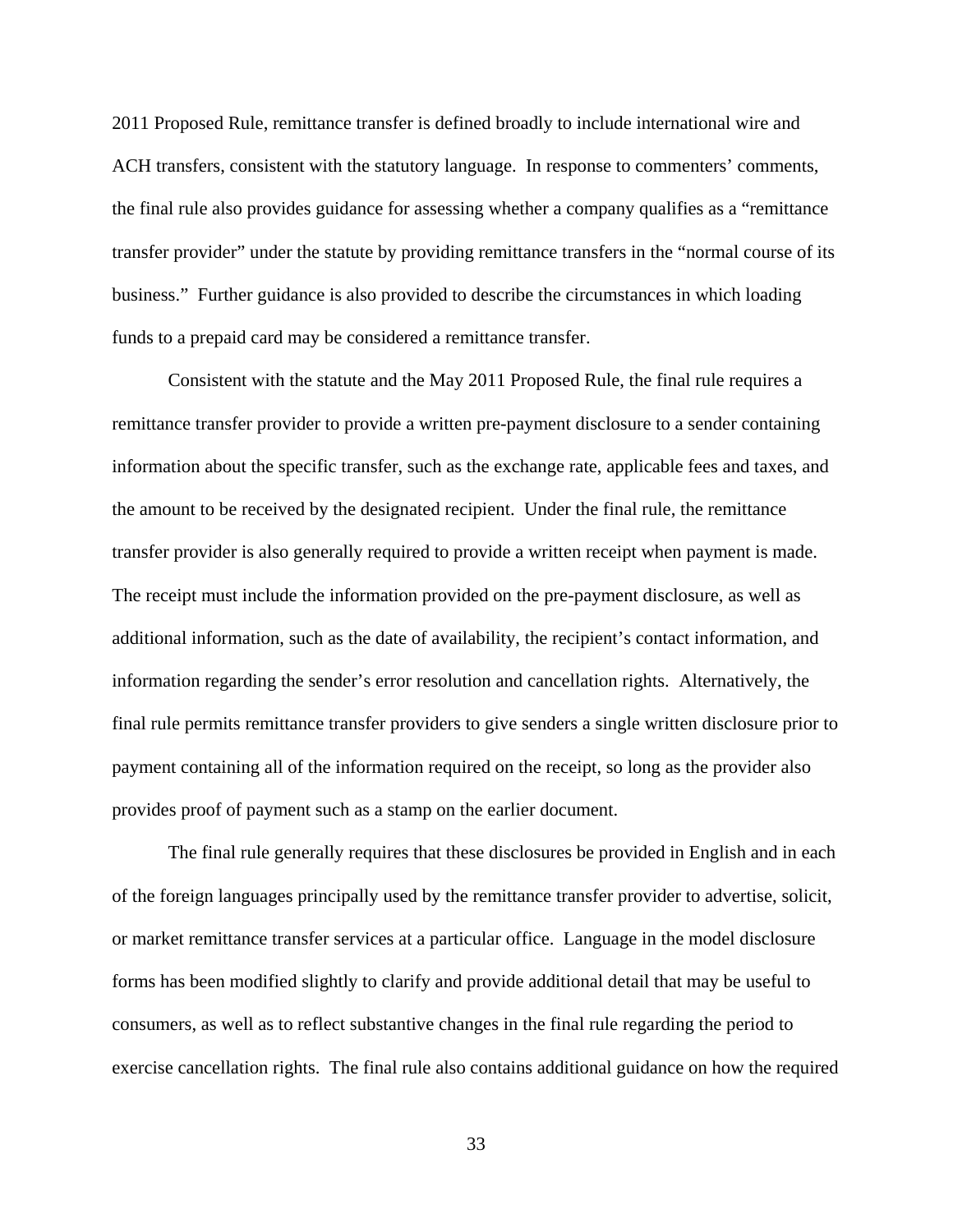disclosures may be provided when the remittance transfer is made using text message or a mobile application. Moreover, in light of the timing and disclosure challenges for preauthorized remittance transfers, which are authorized in advance to recur at substantially regular intervals, the final rule sets forth alternative disclosure requirements for such transfers. In particular, while the disclosures requirements for the first transfer in a preauthorized remittance transfer are the same as for single remittance transfers, for subsequent transfers in a series of preauthorized remittance transfers, a provider must provide a pre-payment disclosure within a reasonable time prior to the scheduled date of the transfer. The receipt for each subsequent transfer generally must be provided no later than one business day after the date on which the transfer is made.

The final rule also implements the two statutory exceptions that permit a remittance transfer provider to disclose an estimate of the amount of currency to be received, rather than the actual amount. As discussed above, the final rule provides that the first exception, which applies to insured depository institutions and insured credit unions that cannot determine certain disclosed amounts for reasons beyond their control, expires on July 21, 2015. The second exception applies when the provider cannot determine certain amounts to be disclosed because of: (i) the laws of a recipient country; or (ii) the method by which transactions are made in the recipient country. The Bureau expects to issue a safe harbor list of countries to which the second exception applies prior to the effective date of the final rule and to update it periodically thereafter to facilitate compliance and enforcement. The final rule also provides clarification on use of particular estimate methodologies.

Consistent with the May 2011 Proposed Rule, the error resolution procedures for remittance transfers set forth in the final rule are similar to those that currently apply to financial institutions under Regulation E with respect to errors involving electronic fund transfers. The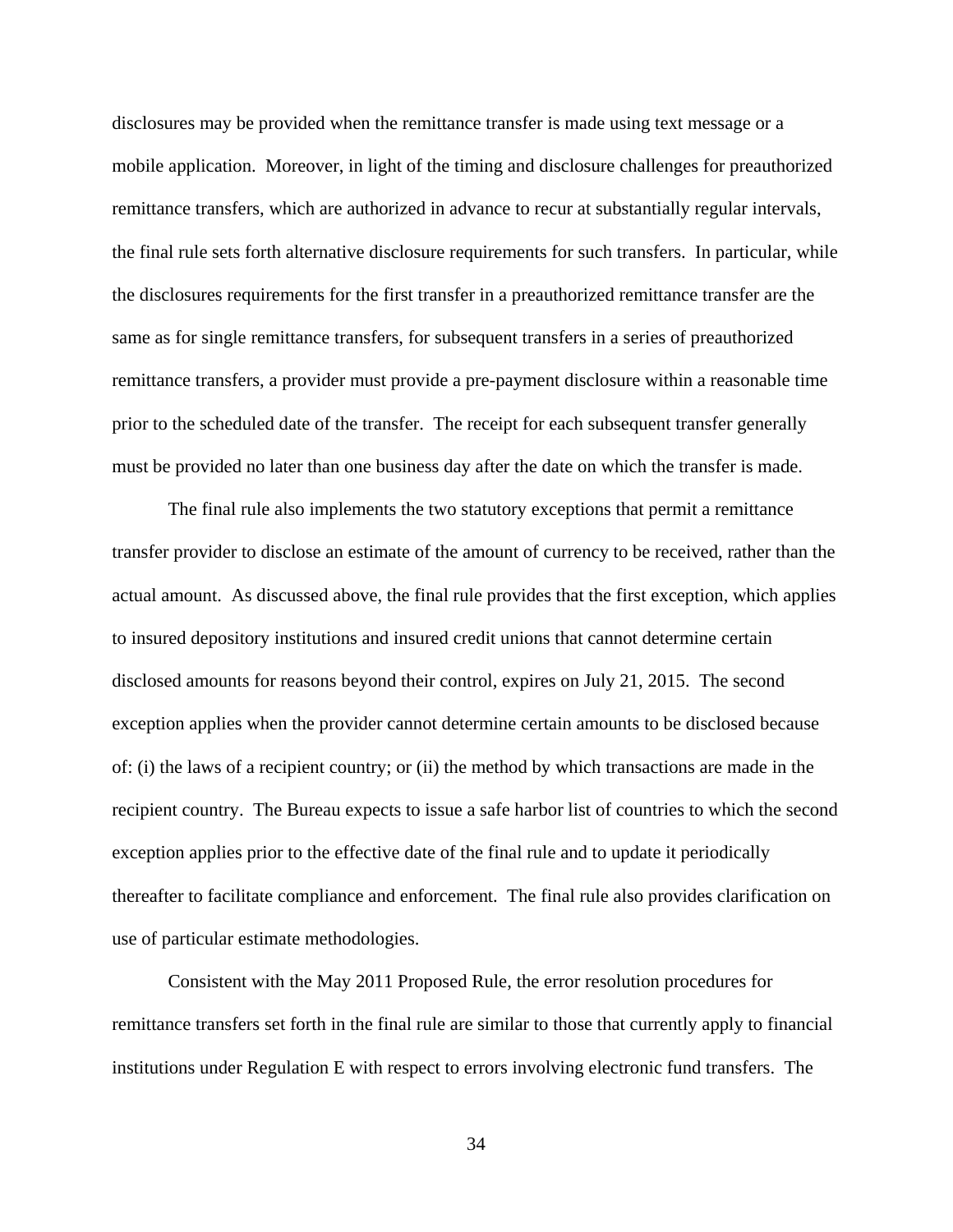Bureau is adopting certain modifications to the proposed error resolution provisions in response to commenters' concerns, including defining additional circumstances that would not be considered errors. The final rule also provides senders specified cancellation and refund rights. In response to commenters' concerns, the Bureau is reducing the cancellation period from one business day to 30 minutes. Furthermore, the Bureau is adopting a different cancellation and refund procedure for any remittance transfer scheduled by the sender at least three business days before the date of the transfer. For these transfers scheduled in advance, senders may generally cancel the transfer as long as the request to cancel is received by the provider at least three business days before the scheduled date of the remittance transfer. Finally, the Bureau is adopting a standard of liability under which a remittance transfer provider will be liable for violations by an agent, when such agent acts for the provider.

#### **C. Summary of Concurrent Proposal**

 The Bureau is also issuing a concurrent proposal (January 2012 Proposed Rule), published elsewhere in today's Federal Register. This proposal has two parts. First, it seeks comment on the addition of a possible safe harbor to the definition of the term "remittance transfer provider" to make it easier to determine when certain companies are excluded from the statutory scheme because they do not provide remittance transfers in "the normal course of business." Second, it seeks comment on a possible safe harbor and other refinements to disclosure and cancellation requirements for certain transfers scheduled in advance, including "preauthorized" remittance transfers that are scheduled in advance to recur at substantially regular intervals. The Bureau believes that further tailoring of the final rule may be warranted both to reduce compliance burden for providers and to increase the benefits of the disclosure and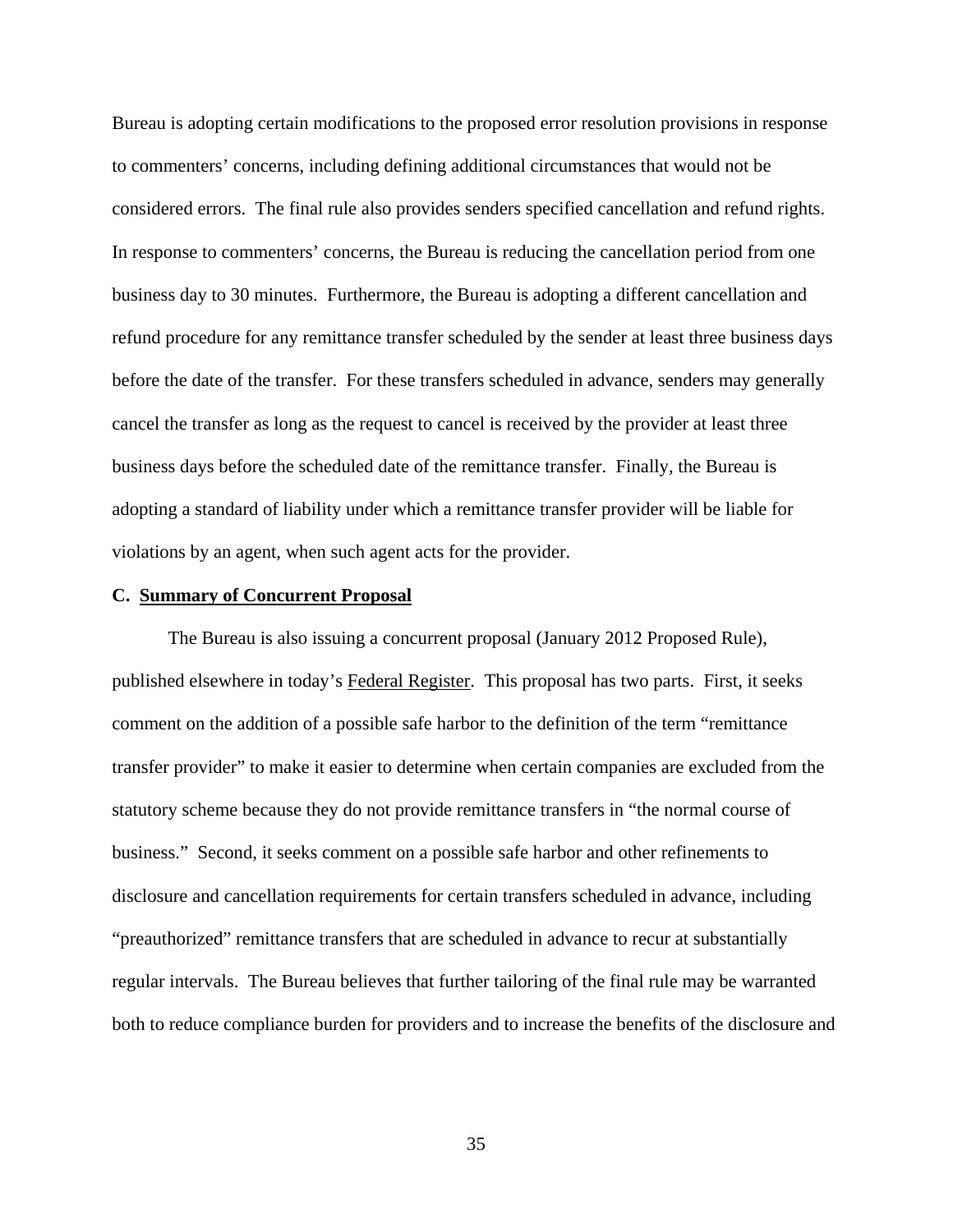cancellation requirements to consumers. The Bureau believes that these issues would benefit from further public comment.

Regarding the first part of the January 2012 Proposed Rule, the Bureau is soliciting comment on a safe harbor for determining whether a person is providing remittance transfers in the "normal course of business," and thus is a "remittance transfer provider." Under the proposed safe harbor, if a person makes no more than 25 remittance transfers in the previous calendar year, the person would not be deemed to be providing remittance transfers in the normal course of business for the current calendar year if it provides no more than 25 remittance transfers in the current calendar year. The Bureau is soliciting comment on whether the threshold number for the safe harbor should be higher or lower than 25 transfers, such as 10 or 50 transfers.

Regarding the second part of the January 2012 Proposed Rule, the Bureau is also seeking comment on a possible safe harbor and other refinements to disclosure and cancellation requirements for certain transfers scheduled in advance, including preauthorized remittance transfers. Specifically, the proposal solicits comment whether use of estimates should be permitted in the pre-payment disclosure and receipt given at the time the transfer is requested and authorized in the following two circumstances: (i) a consumer schedules a one-time transfer or the first in a series of preauthorized transfers to occur more than 10 days after the transfer is authorized; or (ii) a consumer enters into an agreement for preauthorized remittance transfers where the amount of the transfers can vary and the consumer does not know the exact amount of the first transfer at the time the disclosures for that transfer are given. The January 2012 Proposed Rule is also requesting comment on whether a provider that uses estimates in the prepayment disclosure and receipt given at the time of the transfer is requested and authorized in the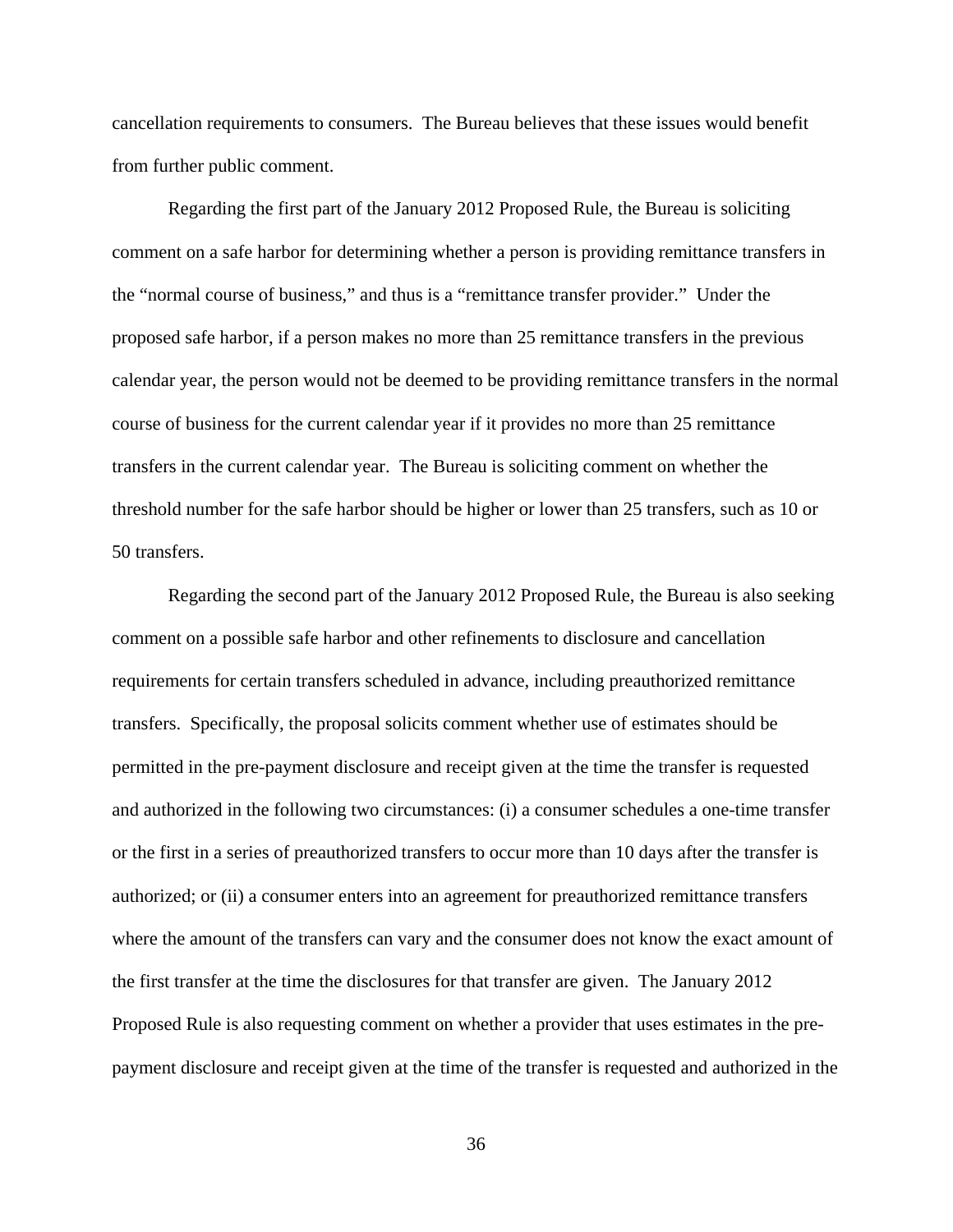two situations described above should be required to provide a second receipt disclosure with accurate information within a reasonable time prior to the scheduled date of the transfer.

The January 2012 Proposal Rule also solicits comment on possible refinements to the disclosure rules applicable to subsequent preauthorized remittance transfers. Specifically, the Bureau is soliciting comment on two alternative approaches to the disclosures rules for subsequent preauthorized remittance transfers: (i) whether the Bureau should retain the requirement that a provider give a pre-payment disclosure for each subsequent transfer, and should provide a safe harbor interpreting the "within a reasonable time" standard for providing this disclosure; or (ii) whether the Bureau instead should eliminate the requirement to provide a pre-payment disclosure for each subsequent transfer.

The January 2012 Proposed Rule also seeks comment on possible changes to the cancellation requirements for certain remittance transfers that a sender schedules in advance, including preauthorized remittance transfers. The January 2012 Proposed Rule solicits comment on whether the three-business-day deadline to cancel such remittances transfers in the final rule should be changed to be earlier or later than three business days. Furthermore, the January 2012 Proposed Rule solicits comment on three issues related to the disclosure of the deadline to cancel as set forth in the final rule: (i) whether the three-business-day deadline to cancel transfers scheduled in advance should be disclosed more clearly to consumers, such as requiring a provider to disclose in the receipt the specific date the deadline to cancel will expire; (ii) whether a provider should be allowed on a receipt to describe both the three-business-day and 30 minute deadline-to-cancel time frames and either describe to which transfers each deadline to cancel is applicable, or alternatively, use a check box or other method to indicate which deadline is applicable to the transfer; and (iii) whether the disclosure of the deadline to cancel should be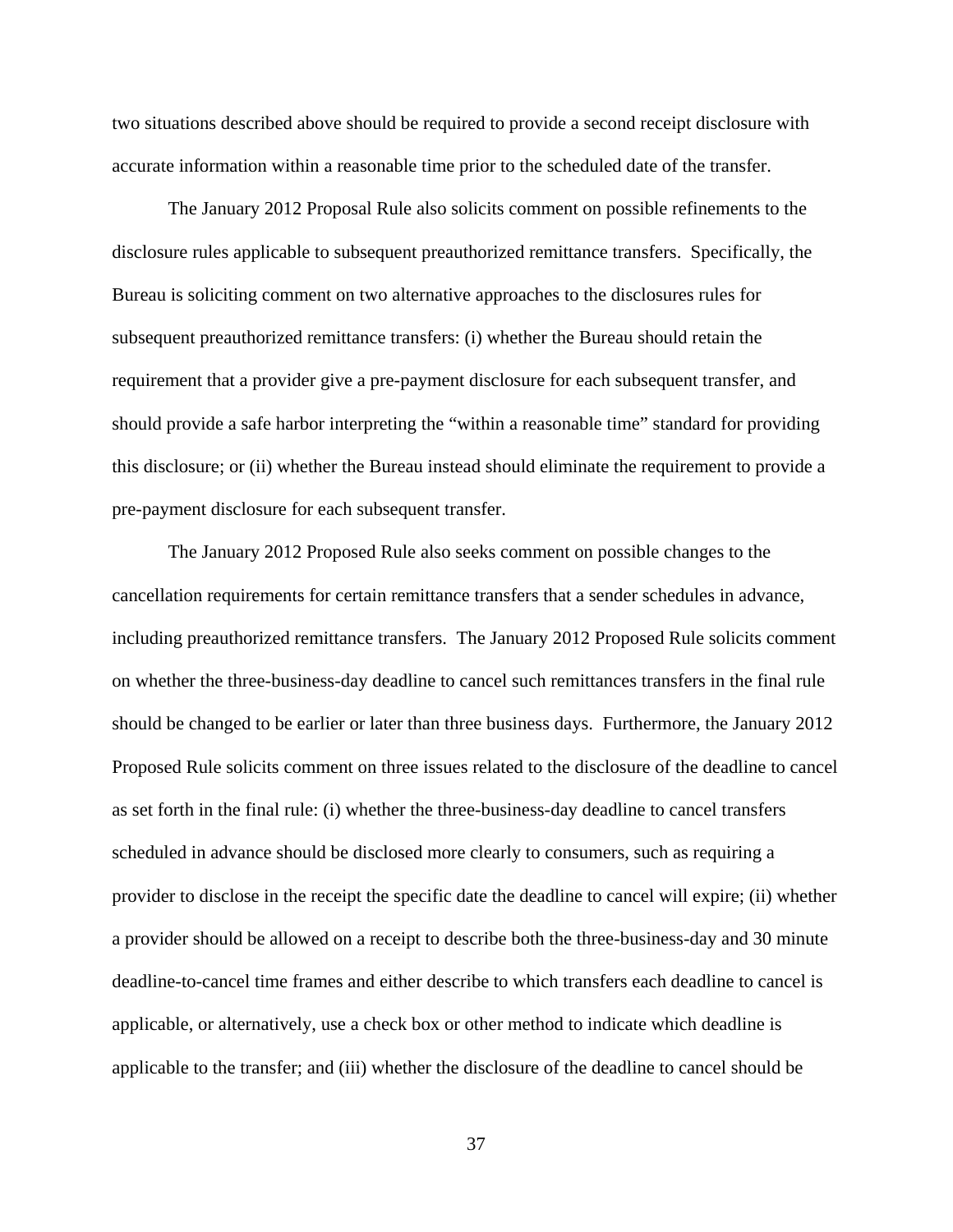disclosed in the pre-payment disclosure for each subsequent transfer, rather than in the receipt given for each subsequent transfer.

# **V. Legal Authority**

Section 1073 of the Dodd-Frank Act creates a new Section 919 of the EFTA and requires remittance transfer providers to provide disclosures to senders of remittance transfers, pursuant to rules prescribed by the Bureau. In particular, providers must give senders a written prepayment disclosure containing specified information applicable to the sender's remittance transfer. The remittance transfer provider must also provide a written receipt that includes the information provided on the pre-payment disclosure, as well as additional specified information. EFTA section 919(a).

In addition, EFTA section 919 provides for specific error resolution procedures. The Act directs the Bureau to promulgate error resolution standards and rules regarding appropriate cancellation and refund policies. EFTA section 919(d). Finally, EFTA section 919 requires the Bureau to establish standards of liability for remittance transfer providers, including those that act through agents. EFTA section 919(f). Except as described below, the remittance transfer rule is finalized under the authority provided to the Bureau in EFTA section 919, and as more specifically described in this **SUPPLEMENTARY INFORMATION**.

In addition to the statutory mandates set forth in the Dodd-Frank Act, EFTA section 904(a) authorizes the Bureau to prescribe regulations necessary to carry out the purposes of the title. The express purposes of the EFTA, as amended by the Dodd-Frank Act, are to establish "the rights, liabilities, and responsibilities of participants in electronic fund and remittance transfer systems" and to provide "individual consumer rights." EFTA section 902(b). EFTA section 904(c) further provides that regulations prescribed by the Bureau may contain any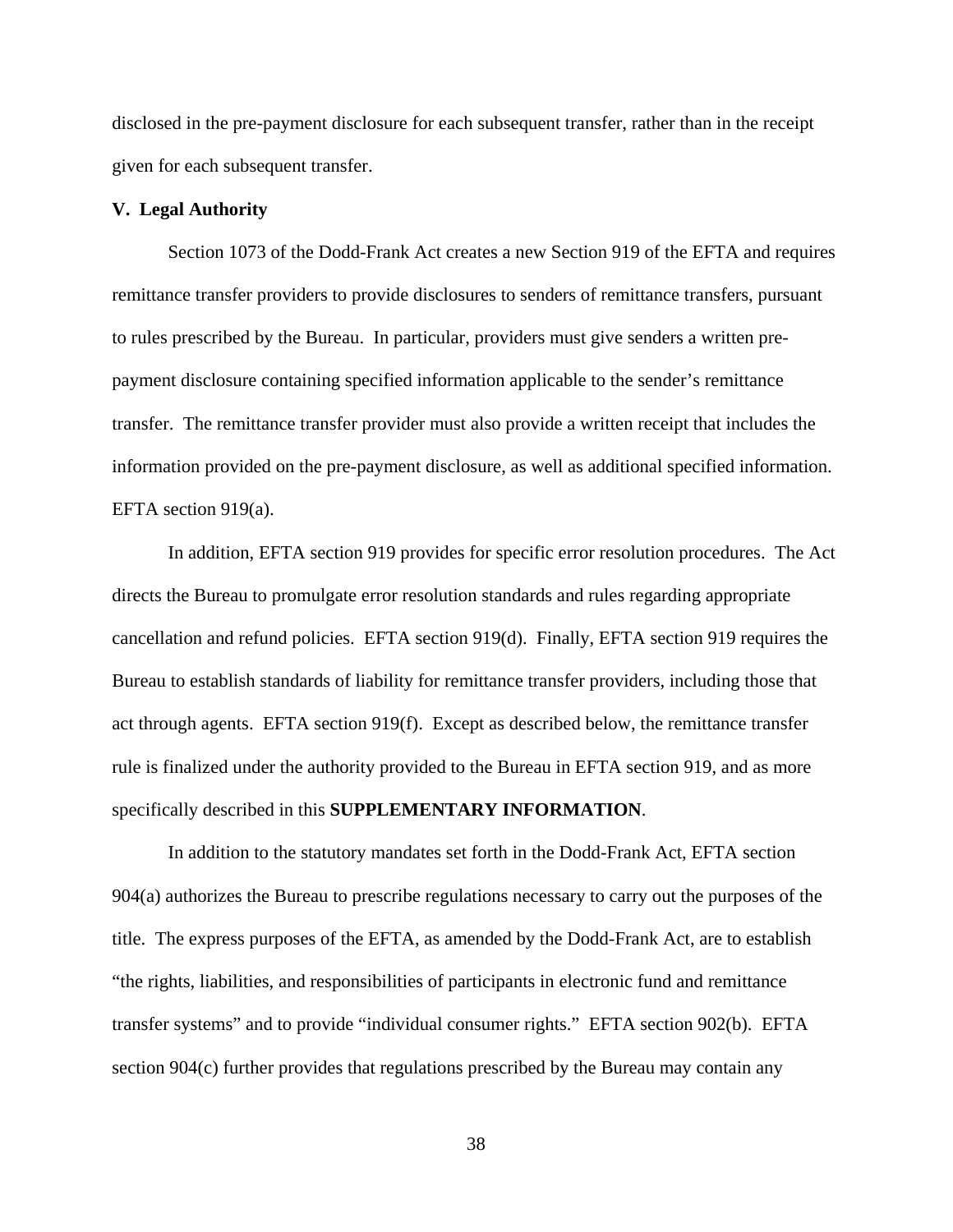classifications, differentiations, or other provisions, and may provide for such adjustments or exceptions for any class of electronic fund transfers or remittance transfers that the Bureau deems necessary or proper to effectuate the purposes of the title, to prevent circumvention or evasion, or to facilitate compliance.

As described in more detail in the **SUPPLEMENTARY INFORMATION**, the following provisions are adopted in part or in whole pursuant to the Bureau's authority in EFTA sections 904(a) and 904(c) include:  $\S\S 1005.30(e)(2)(ii)$ ,  $1005.31(a)(2)$ ,  $(a)(5)$ ,  $(b)(1)(i)$ ,  $(b)(1)(ii), (b)(1)(iii), (b)(1)(iv), (b)(1)(v), (b)(1)(vi), (b)(2)(i), (b)(3), (e)(2), (g)(1)(ii), (g)(2),$ 1005.32(a) and (b), 1005.33(c)(1), and 1005.36.<sup>65</sup> The proposed Model Forms in Appendix A are also adopted pursuant to EFTA section  $904(a)$ .<sup>66</sup>

## **VI. Section-by-Section Analysis**

 $\overline{a}$ 

#### **Section 1005.1 Authority and Purpose**

 Section 1005.1(b) addresses the purpose of Regulation E, which is to carry out the purpose of the EFTA. The Dodd-Frank Act revised EFTA section 902(b) to state in part that the purpose of the EFTA is to provide a basic framework establishing the rights, liabilities, and responsibilities of participants in electronic fund and remittance transfer systems…." (emphasis added). Accordingly, the final rule makes a technical amendment to § 1005.1(b) to incorporate this revision. Furthermore, because remittance transfers can be offered by persons other than financial institutions, the final rule also makes a technical amendment to § 1005.1(b) to include a reference to other persons.

<sup>&</sup>lt;sup>65</sup> Throughout the **SUPPLEMENTARY INFORMATION**, the Bureau is citing its authority under both EFTA section 904(a) and EFTA section 904(c) for purposes of simplicity. The Bureau notes, however, that with respect to some of the provisions referenced in the text, use of only one of the authorities may be sufficient.  $66$  The consultation and economic impact analysis requirement previously contained in EFTA sections  $904(a)(1)-(4)$ were not amended to apply to the Bureau. Nevertheless, the Bureau consulted with the appropriate prudential regulators and other Federal agencies and considered the potential benefits, costs, and impacts of the rule to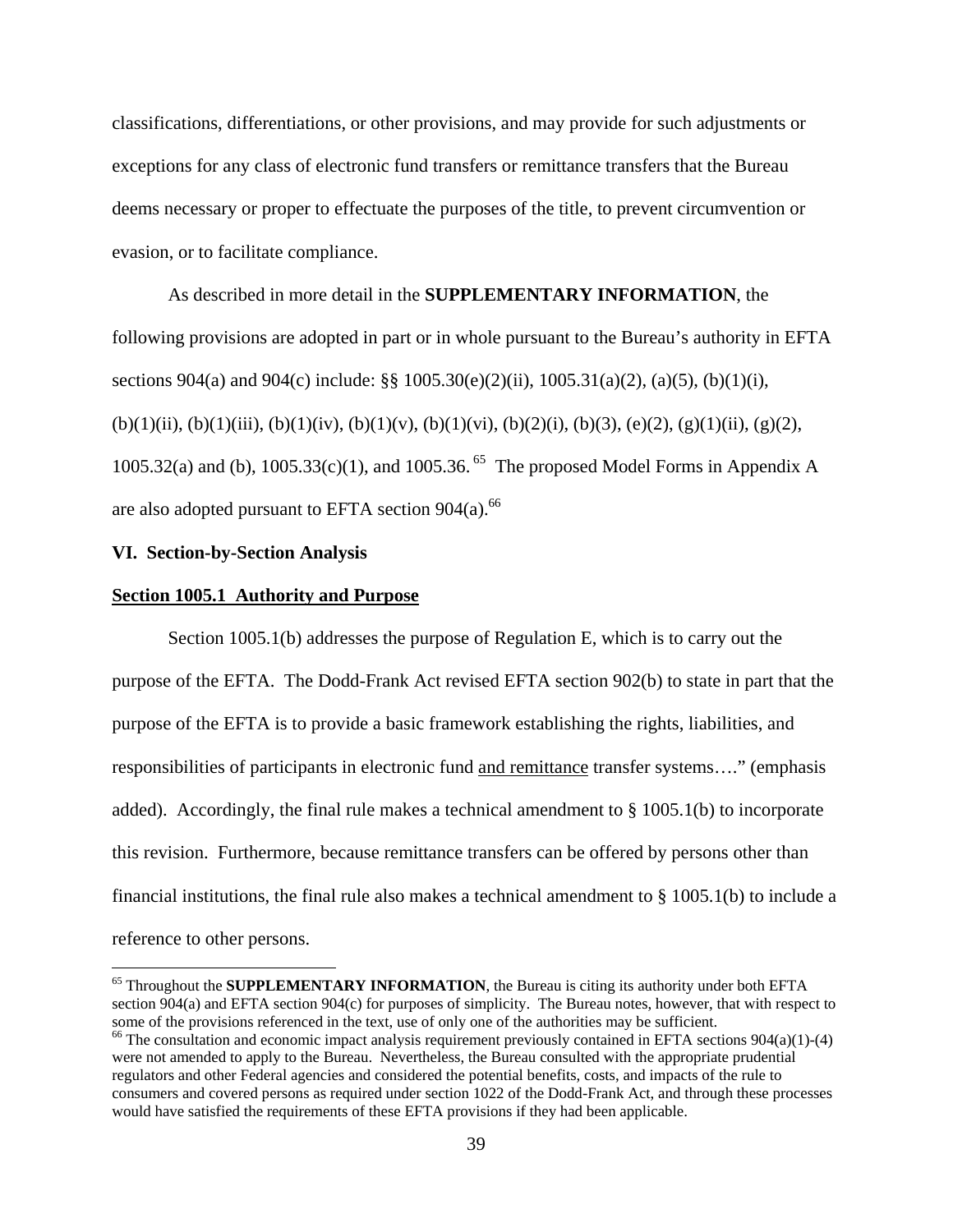#### **Section 1005.2 Definitions**

Section 1005.2 generally sets forth the definitions that apply to Regulation E. One commenter suggested that the Bureau clarify the applicability of the definitions contained in § 1005.2, which have been placed in a new subpart A, to the remittance provisions in subpart B. Section 1005.2 is prefaced with: "For purposes of this part...." "This part" refers to the entirety of part 1005, including all subparts. Therefore, except as modified or limited by subpart B (which modifications or limitations apply only to subpart B), the definitions in § 1005.2 apply to all of Regulation E, including subpart B. The final rule adopts comment 30-1 to clarify the applicability of the definitions contained in § 1005.2 to subpart B. The final rule also amends § 1005.2 to cross reference subpart B to make clear that the definitions in § 1005.2 apply to subpart B unless otherwise provided in subpart B.

#### **Section 1005.3 Coverage**

Currently, § 1005.3(a) states that Regulation E generally applies to financial institutions. Section 1005.3(a) is revised to state that the requirements of subpart B apply to remittance transfer providers. The revision reflects the fact that the scope of the Dodd-Frank Act's remittance transfer provisions is not limited to financial institutions. Specifically, EFTA section  $919(g)(3)$  defines a remittance transfer provider as "any person that provides remittance transfers" for a consumer in the normal course of its business, whether or not the consumer holds an account with such person" (emphasis added). Thus, subpart B applies to non-financial institutions, such as non-bank money transmitters, that send remittance transfers. This revision is adopted as proposed.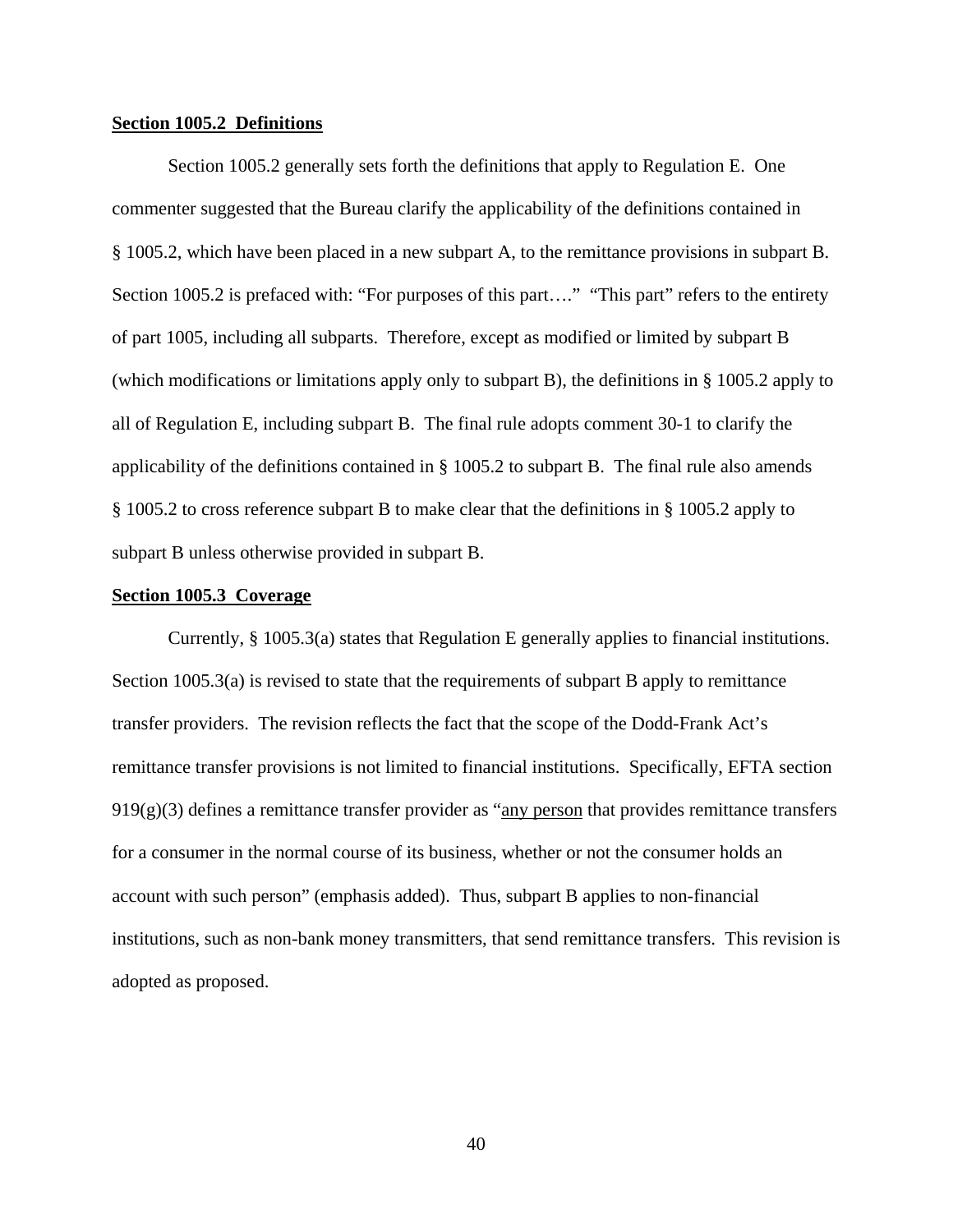## **Section 1005.30 Remittance Transfer Definitions**

EFTA section  $919(g)$  sets forth several definitions applicable to the remittance transfer provisions in subpart B. As discussed in more detail below, many commenters requested clarification on specific definitions, and also urged the Bureau to consider a number of revisions and exemptions to limit the application of the rule to different types of transactions. Final § 1005.30 incorporates the statutory definitions generally as proposed, with additional interpretations and clarifications in response to specific concerns raised by commenters. The final rule revises the definition of "business day" in § 1005.30(b) to more closely track the definition of "business day" in § 1005.2(d) of Regulation E. In addition, the final rule adds a new definition of "preauthorized remittance transfer."

## **30(a) Agent**

Proposed § 205.30(a) stated that an "agent" means an agent, authorized delegate, or person affiliated with a remittance transfer provider under State or other applicable law, when such agent, authorized delegate, or affiliate acts for that remittance transfer provider. The final rule adopts the definition as proposed in renumbered § 1005.30(a).

EFTA section 919 does not use consistent terminology concerning agents of remittance transfer providers. For example, EFTA section  $919(f)(1)$  uses the phrase "agent, authorized" delegate, or person affiliated with a remittance transfer provider," when that person "acts for that remittance transfer provider," while other provisions use the phrase "agent or authorized delegate" (EFTA section 919(f)(2)) or simply "agent" (EFTA section 919(b)). The Bureau does not believe that these statutory wording differences are intended to establish different standards across the rule. Therefore, the rule generally refers to "agents," as defined in § 1005.30(a), to provide consistency across the rule.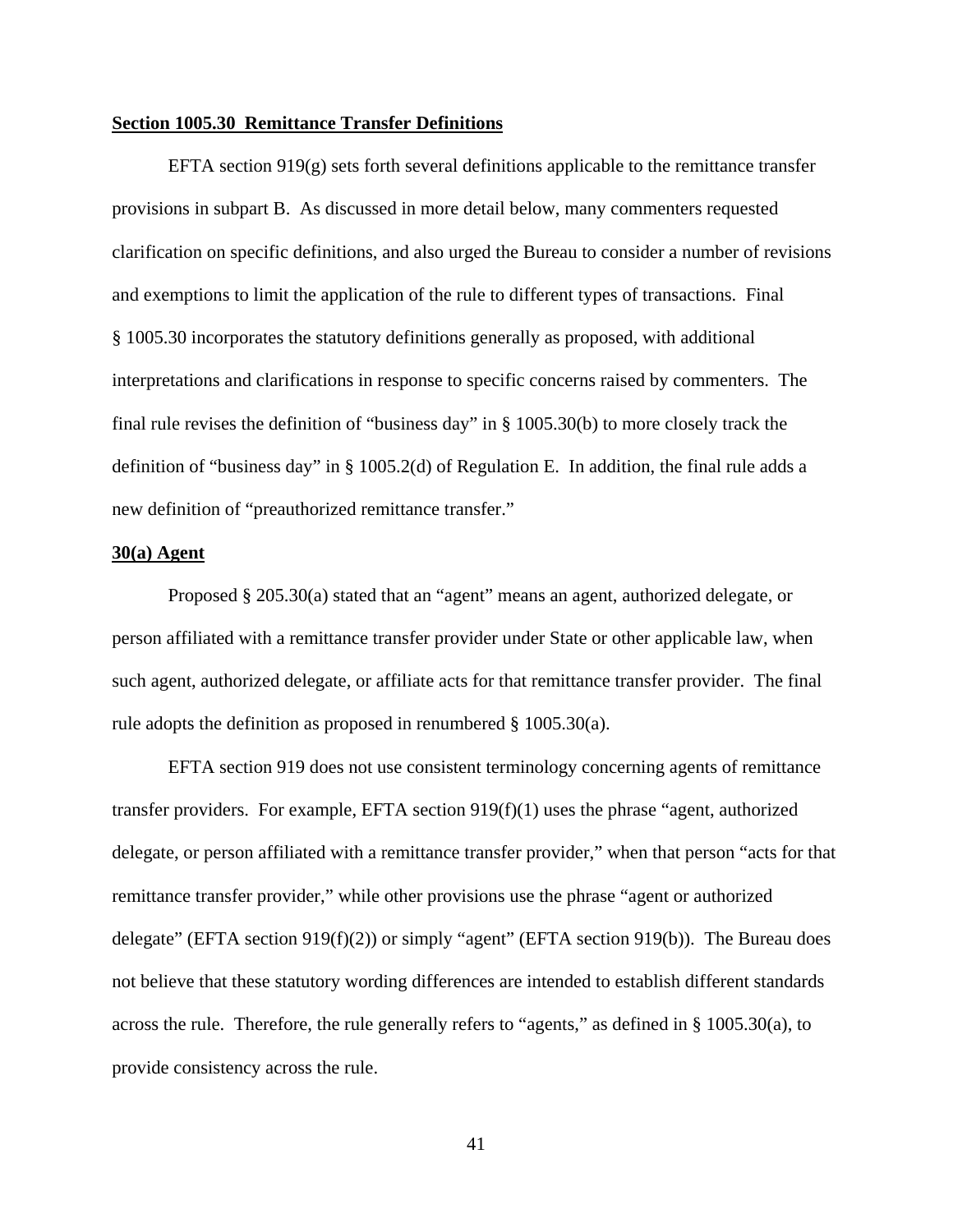Commenters suggested that the Bureau provide further clarity on the definition of "agent," including clarifying that financial institutions' relationships with intermediary and correspondent institutions are not agency relationships unless an agreement creates such a relationship as a matter of law. The final rule does not contain these suggested clarifications. The Bureau believes that because the concept of agency has historically been defined by common law, it is appropriate for the definition to defer to applicable law regarding agents, including with respect to what creates or constitutes an agency relationship.

#### **30(b) Business Day**

Several provisions in the final rule use the term "business day." See, e.g., §§ 1005.31(e)(2) and 1005.33(c)(1). Because the definition of "business day" in § 1005.2(d) of Regulation E applies only to financial institutions and includes inapt commentary, the Board proposed an alternative definition of "business day" applicable to remittance transfer providers. The proposed rule stated that "business day" means any day on which a remittance transfer provider accepts funds for sending remittance transfers.

Commenters generally objected to the proposed definition. In particular, financial institution commenters expressed concern that the date on which an institution "accepts funds" is unclear, because it could be interpreted either as the date on which funds are deposited into an account, or when the institution accepts a sender's order to transfer funds. Other commenters suggested replacing the proposed definition with a definition closer to the definition of "business day" in § 1005.2(d) Regulation E. Upon further review, and for greater consistency among definitions, the Bureau is adopting a revised "business day" definition in renumbered § 1005.30(b) as explained in related commentary that more closely tracks the general definition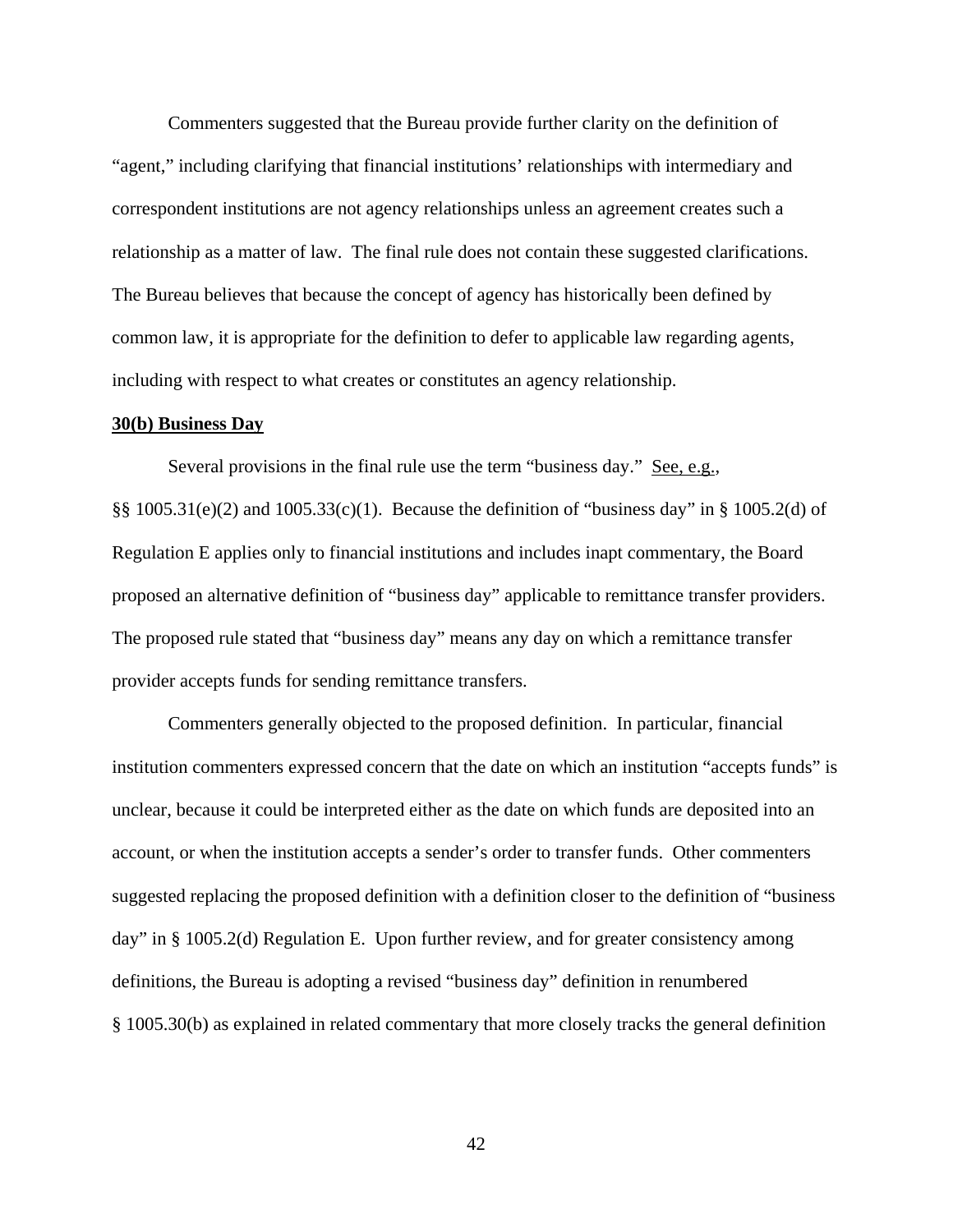of "business day" in § 1005.2(d), but that is tailored to the particular aspects of remittance transfers.

Specifically, § 1005.30(b) states that "business day" means any day on which the offices of a remittance transfer provider are open to the public for carrying on substantially all business functions. Similar to proposed comment 30(b)-1, final comment 30(b)-1 clarifies that with respect to subpart B, a business day includes the entire 24-hour period ending at midnight, and a notice given under any section of subpart B is effective even if given outside of normal business hours. However, comment 30(b)-1 states that a remittance transfer provider is not required under subpart B to make telephone lines available on a 24-hour basis.

Comment 30(b)-2 explains that "substantially all business functions" include both the public and the back-office operations of the provider. For example, if the offices of a provider are open on Saturdays for customers to request remittance transfers, but not for performing internal functions (such as investigating errors), then Saturday is not a business day for that provider. In this case, Saturday does not count toward the business-day standard for subpart B for purposes of determining the number of days for resolving errors, processing refunds, etc.

Comment 30(b)-3 clarifies that a provider may determine, at its election, whether an abbreviated day is a business day. For example, if a provider engages in substantially all business functions until noon on Saturdays instead of its usual 3:00 p.m. closing, it may consider Saturday a business day. Finally, comment 30(b)-4 states that if a provider makes a telephone line available on Sundays for cancelling the transfer, but performs no other business functions, Sunday is not a business day under the "substantially all business functions" standard.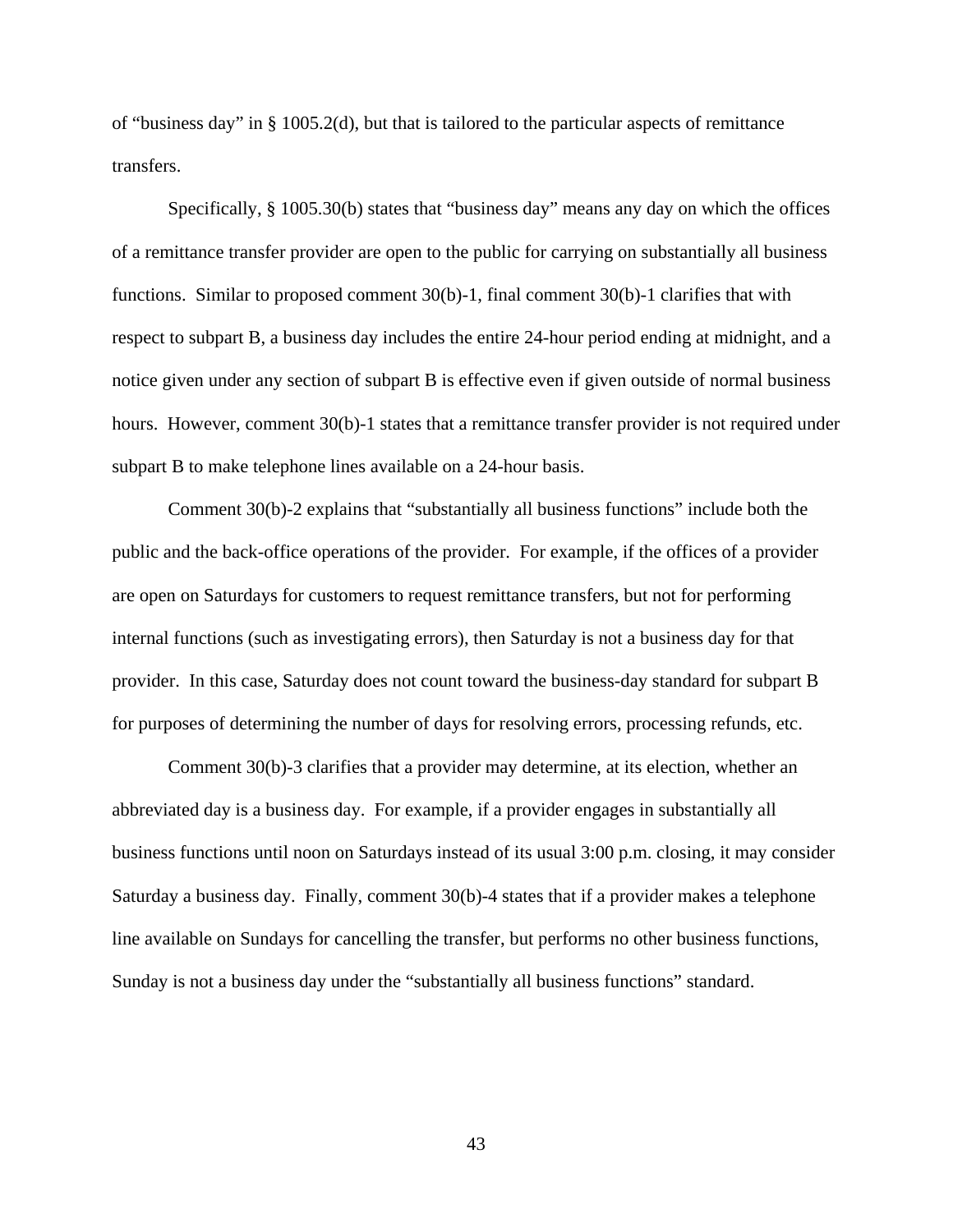#### **30(c) Designated Recipient**

EFTA section  $919(g)(1)$  provides that "designated recipient" means "any person located in a foreign country and identified by the sender as the authorized recipient of a remittance transfer to be made by a remittance transfer provider, except that a designated recipient shall not be deemed to be a consumer for purposes of [the EFTA]." Proposed § 205.30(c) implemented EFTA section  $919(g)(1)$ , with several edits for clarity. First, the Board proposal noted that a remittance transfer provider will generally only know the location where funds are to be sent, rather than where a designated recipient is physically located. For instance, although the sender may indicate that funds are to be sent to the recipient in Mexico City, the recipient could actually be in the United States at the time of the transfer. Thus, the Board stated that the statutory reference to a "person located in a foreign country" should be read with a view to the location where funds are to be sent. Additionally, the statute references a remittance transfer "to be made by a remittance transfer provider." As discussed below, the definition of "remittance transfer" requires that it be sent by a remittance transfer provider, so this language is unnecessary. Accordingly, proposed § 205.30(c) stated that a designated recipient is any person specified by the sender as an authorized recipient of a remittance transfer to be received at a location in a foreign country. The final rule adopts the proposed rule as proposed in renumbered § 1005.30(c), but with additional explanatory commentary to address issues raised by commenters.

Proposed comment 30(c)-1 stated that a designated recipient can be either a natural person or a business. Several commenters argued that transfers to entities other than natural persons should be excluded, so that the rule would cover only consumer-to-consumer transfers. However, the statute clearly anticipates covering consumer-to-business transfers, as it defines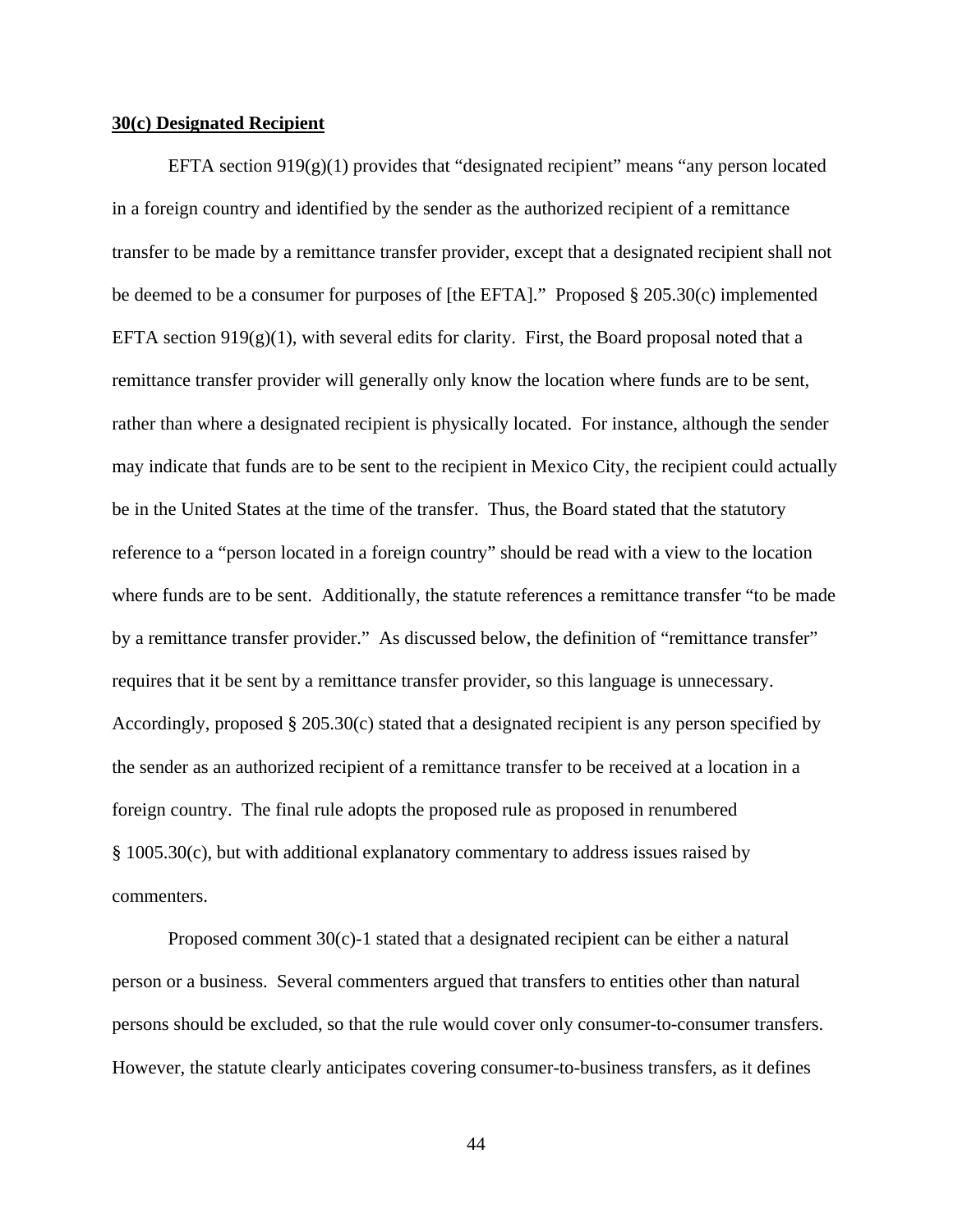"designated recipient" to include transfers to "persons," and does not limit its application to consumer recipients. See 15 U.S.C.  $1693p(g)(1)$ . The EFTA defines "consumer" to mean a natural person, but does not define the term "person." Nonetheless, the EFTA uses the term "person" in many provisions, and the context of how the term "person" is used in those EFTA provisions indicates that it includes entities that are natural persons, as well as organizations. For example, the EFTA defines the term "financial institution" to mean "a State or National bank, a State or Federal savings and loan association, a mutual savings bank, a State or Federal credit union, or any other person who, directly or indirectly, holds an account belonging to a consumer." (emphasis added). As a result, Regulation E has long defined "person" to mean a natural person or an organization. See § 1005.2(j). The Bureau believes that the statute by using the term "person" intended to cover remittance transfers sent by consumers not just to family members, but also directly to businesses abroad to pay tuition, mortgage, medical, utilities, or other bills or to fulfill other obligations. Accordingly, the final rule does not generally exclude consumer-to-business transfers where a remittance transfer provider is acting as an electronic intermediary. Instead, the Bureau is adopting comment  $30(c)$ -1 to state that a designated recipient can be either a natural person or an organization, such as a corporation.

Proposed comment 30(c)-2 explained that a remittance transfer is received at a location in a foreign country if funds are to be received at a location physically outside of any State.<sup>67</sup> One money transmitter commenter noted that it may know the country to which a transfer is being sent, but not the specific payout location. The comment was intended to address the receipt of funds at a foreign location in the general sense; that is, any location that is outside of a State. Thus, the final comment, adopted as renumbered comment  $30(c)$ -2.i., clarifies that a sender need not designate a specific pick-up location.

 $\overline{a}$ 

 $67$  The term "State" is defined in 12 CFR 1005.2(1).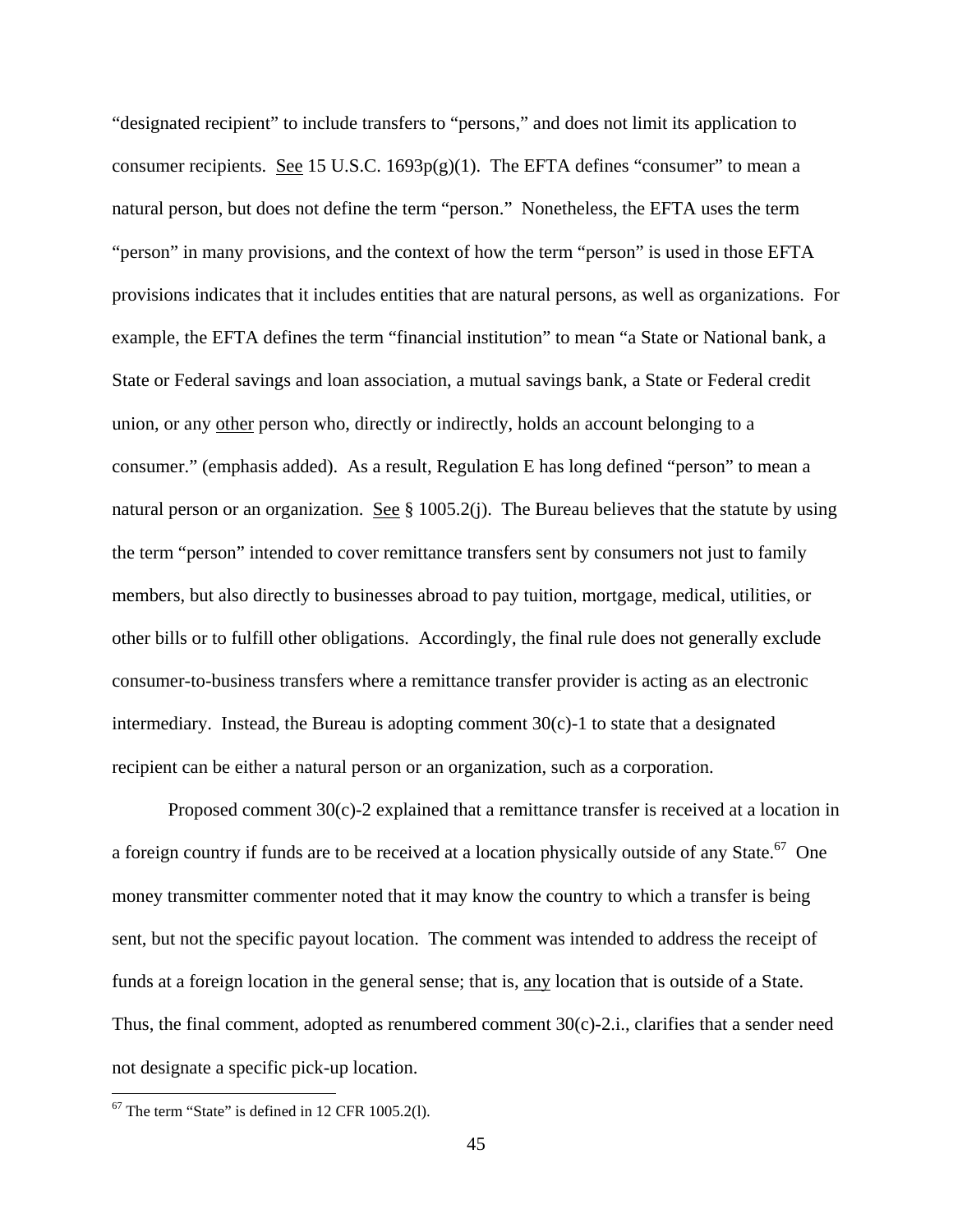In addition, commenters requested further clarification for determining whether there is a designated recipient when a transfer is made to an account. For example, in a wire transfer transaction, commenters stated that the consumer requesting the transfer may only identify the recipient of funds by an account number or the location or routing number of the receiving institution. Other commenters argued that transfers to an account associated with an institution in a State should not be viewed as transfers to a designated recipient, even if a person in a foreign country has exclusive access to the account.

New comment 30(c)-2.ii. provides further guidance to address these issues. For transfers to a designated recipient's account, comment  $30(c)$ -2.ii. states that whether funds are to be received at a location physically outside of any State depends on where the account is located. If the account is located in a State, the funds will not be received at a location in a foreign country.

The Bureau concurs with the Board's statement that the statutory reference to a "person located in a foreign country" should be read with a view to the location where funds are to be sent, and believes that comment  $30(c)$ -2.ii. is consistent with this approach. Thus, the Bureau agrees that transfers to domestic accounts should not be considered transfers to a location in a foreign country. The Bureau also agrees that providers may not always know where a recipient is physically located at the time a consumer requests a transfer to be sent, and believes that directing providers to look to the location of the account, rather than the location of the individual recipient, creates an appropriate bright line that will facilitate compliance with the final rule, ease compliance burden, and most effectively accomplish the purpose of the statute to apply the provisions to transfers to foreign countries.

One commenter suggested revising the definition of "designated recipient" to exclude senders, such that transfers made by a sender to a sender's separate account abroad would be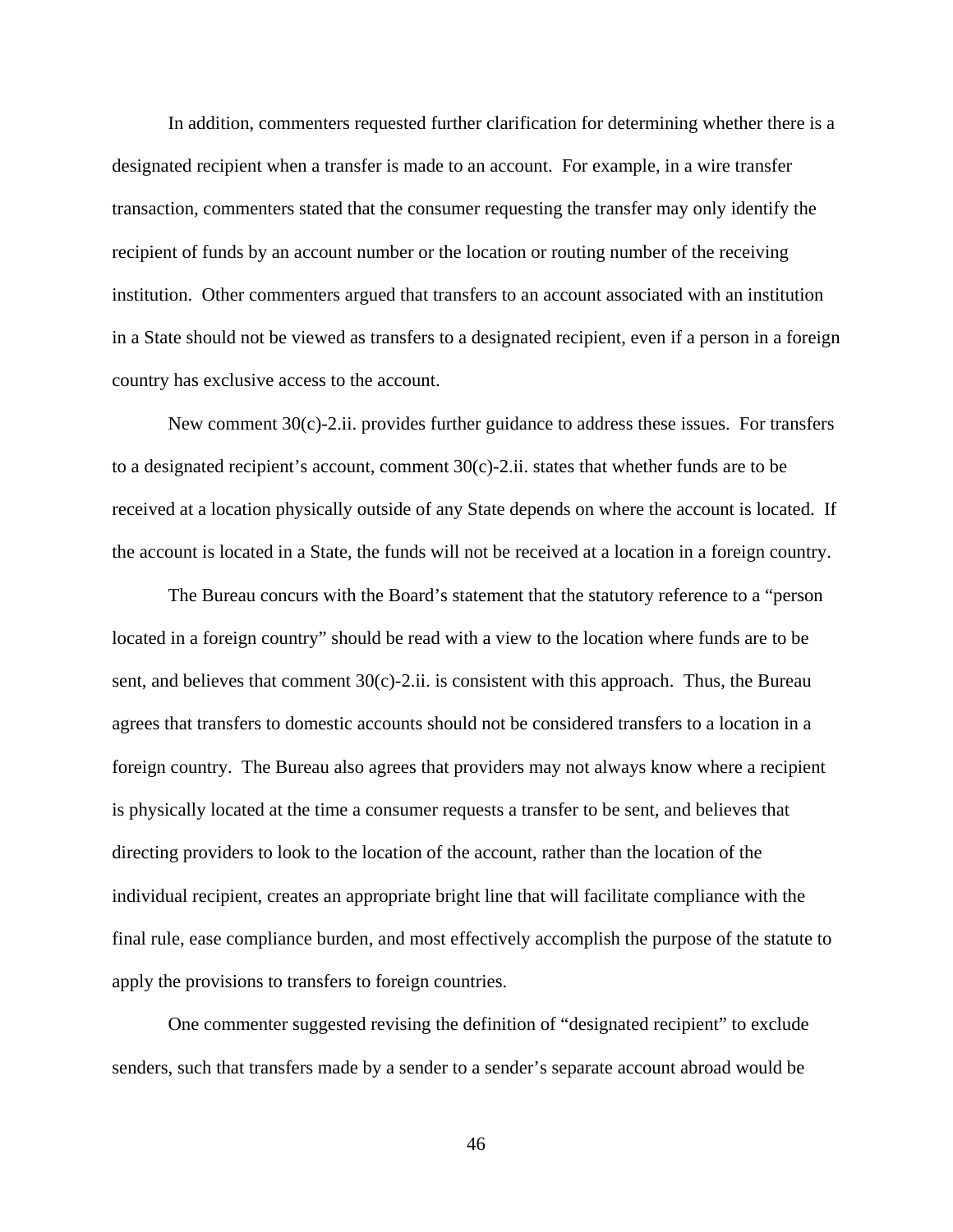excluded. However, nothing in the statute indicates that the definition of "designated recipient" should exclude transfers to a foreign-based account of the sender. The Bureau believes that a sender would also benefit from disclosures indicating the ultimate amount to be received in a transfer, particularly where an exchange rate is applied. The final rule adopts comment  $30(c)$ -3 to clarify that a sender may also be a designated recipient, such as where a sender requests that a provider send an electronic transfer of funds from the sender's checking account in a State to the sender's checking account located in a foreign country.

The Board solicited comment on whether there could be instances where a remittance provider may receive a recipient's email address but no other information to determine the location where funds are to be received. Several commenters affirmed this could happen. For example, one commenter stated that consumers can provide a recipient's email address to use its transfer service; while recipients must register with the provider to access the transferred funds, it is possible that the provider would not know whether the transferred funds will be received at a location in a foreign country until the funds are claimed.

Final comment 30(c)-2.iii. addresses this scenario. Where the sender does not specify information about a recipient's account, but instead just provides information about the recipient, a remittance transfer provider must determine whether the funds will be received at a location in a foreign country based on information that is provided by the sender, and other information the provider may have, at the time the transfer is requested. For example, if a consumer gives a provider the recipient's email address, and the provider has no other information about whether the funds will be received by the recipient at a location in a foreign country, then the provider may determine that funds are not to be received at a location in a foreign country. However, if the provider has additional information at the time the transfer is requested indicating that funds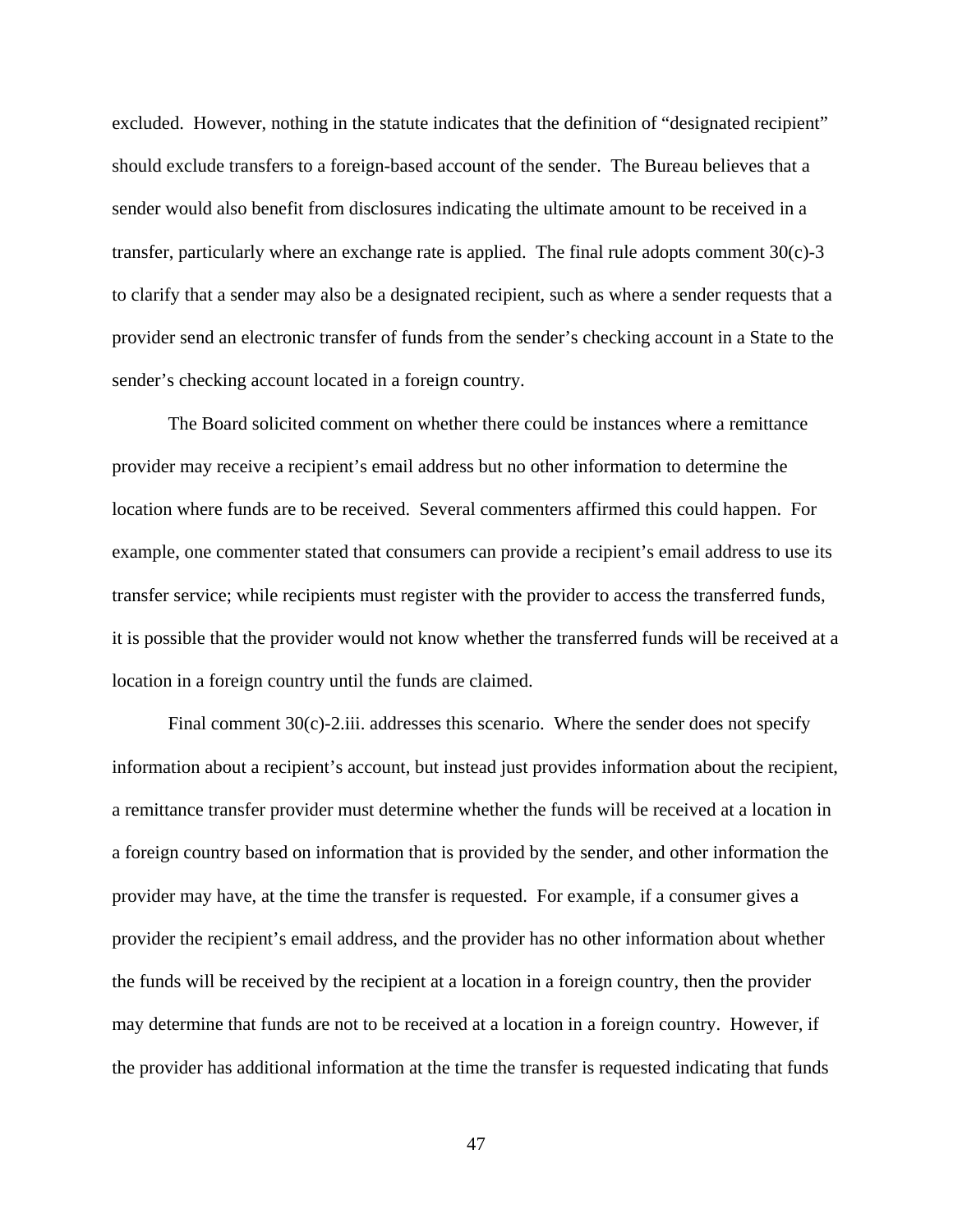are to be received in a foreign country, such as where the recipient's email address is registered with the provider and associated with a foreign account, then the provider has sufficient information to conclude that the remittance transfer is to be received at a location in a foreign country.

Commenters also noted that, with regard to prepaid cards, the provider may not know at the time the prepaid card is purchased whether the funds will be received at a location physically outside of any State. These commenters stated that where general-purpose reloadable prepaid cards or payroll cards are issued to two persons – one person in a State and another person in a foreign country – and both cards access the same funds, the provider may not be able to ascertain at the time of the request for the cards that funds will be received at a location physically outside of any State. In this case, the issuer does not know at the time of the request the ultimate recipient of the funds.

The Bureau notes that funds that can be accessed by a prepaid card are generally not considered to be an "account" as defined in § 1005.2(b) of Regulation E. Thus, where the funds that can be accessed by a prepaid card are held does not determine whether a prepaid card is being issued to a designated recipient. The Bureau believes when a participant in a prepaid card program, such as a prepaid card issuer or a prepaid card program manager, issues prepaid cards, the participant in the prepaid card program must look to where it or another participant in the prepaid card program sends the prepaid cards, to determine whether the prepaid card funds will be received in a foreign country. Likewise, when a participant in a prepaid card program adds additional funds at the sender's direct request to prepaid cards that it or any other participant previously issued, the participant in the prepaid card program must look to where it or another participant in the prepaid card program has sent the cards to determine whether the prepaid card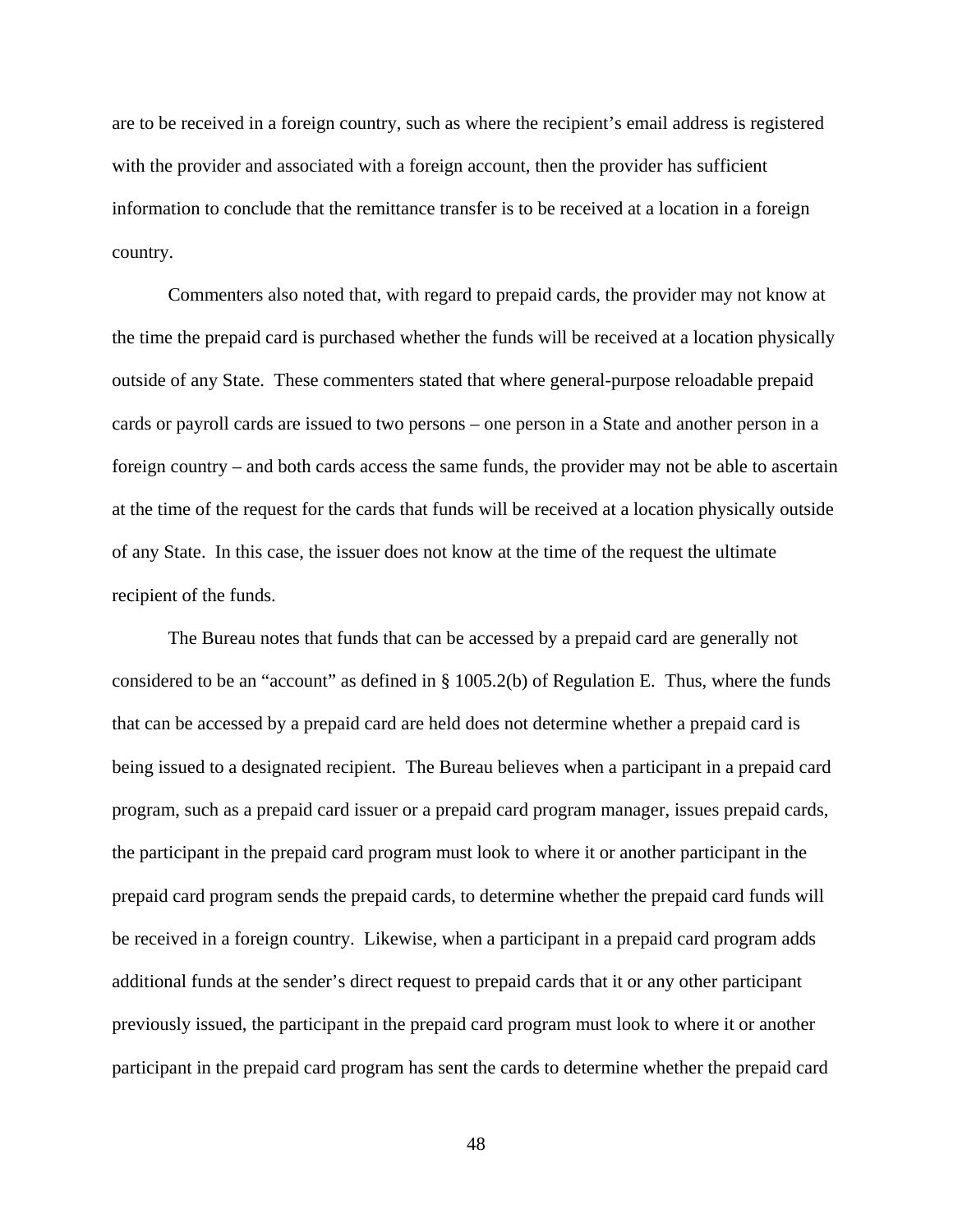funds will be received in a foreign country. The Bureau does not believe that it is appropriate for a participant in the prepaid card program to determine whether the funds will be received in a foreign country based on where the participants have decided to hold the funds the cards access. The Bureau believes that such a rule would allow participants in the prepaid card program to circumvent the remittance transfer rules by holding the funds in a State. Under such an approach, participants in the prepaid card program would not be required to comply with the remittance transfer rules if the funds are located in a State even where prepaid cards that access the funds are sent only to recipients located in a foreign country.

In the case where two prepaid cards are issued to two persons – one person in a State and another person in a foreign country – and both cards access the same funds, the Bureau believes that the provider has sufficient information to determine that the funds will be received in a foreign country because it has sent one of the prepaid cards to a person in a foreign country. Proposed comment 30(d)-3 suggested that in this situation, the transfer would not be to a designated recipient because the sender retained the ability to draw down the funds on the prepaid card. Proposed comment 30(d)-3 is not adopted. The Bureau is concerned that if it adopted a rule that the transfer is not to a designated recipient in this case, a provider that sends prepaid cards abroad with the intent of providing a service where funds loaded in a State are intended to be accessed in a foreign country could circumvent the remittance transfer rules by always automatically providing a second prepaid card to the sender, even if the sender did not request a second card.

Thus, final comment 30(c)-2.iii. clarifies that if a consumer in a State purchases a prepaid card, the provider has sufficient information to conclude that the funds are to be received in a foreign country if the remittance transfer provider sends a prepaid card to a specified recipient in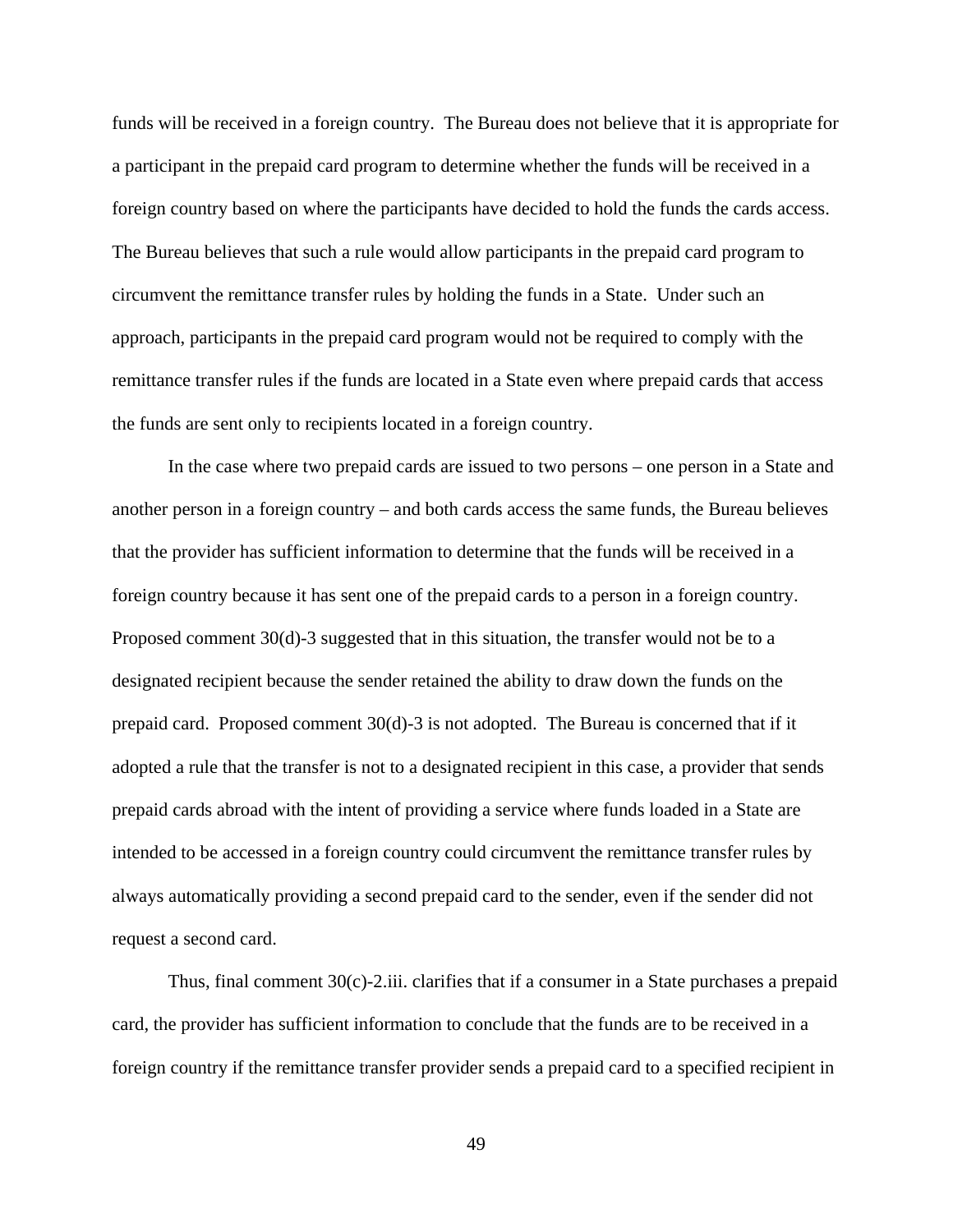a foreign country, even if a person located in a State, including the sender, retains the ability to access funds on the prepaid card. In this case, the prepaid issuer knows at the time of the request that a prepaid card has been sent to a recipient located in a foreign country. In contrast, if the provider provides the card directly to the consumer, the provider may conclude that funds are not to be received in a foreign country, because the provider does not know whether the consumer will subsequently send the prepaid card to a recipient in a foreign country.

## **30(d) Preauthorized Remittance Transfer**

In the May 2011 Proposed Rule, the Board requested comment on the treatment of preauthorized bill payments under the definition of "remittance transfer." This issue, and its resolution, are discussed in more detail below in the discussions of  $\S$  1005.30(e) and new § 1005.36.

The term "preauthorized electronic fund transfer" is currently defined under 12 CFR 1005.2(k) to mean an "electronic fund transfer authorized in advance to recur at substantially regular intervals." Because subpart B applies to more than just EFTs, the final rule includes a new definition of "preauthorized remittance transfer" in § 1005.30(d). The definition tracks the definition in  $\S$  1005.2(k), but revises its applicability to "remittance transfers authorized in advance to recur at substantially regular intervals." Similarly, the final rule adopts a new comment  $30(d)$ -1 that tracks existing comment  $2(k)$ -1, but with references to remittance transfers replacing references to EFTs.

### **30(e) Remittance Transfer**

#### 30(e)(1) General Definition

EFTA section  $919(g)(2)(A)$  defines a "remittance transfer" as an "electronic (as defined in section 106(2) of the Electronic Signatures in Global and National Commerce Act, 15 U.S.C.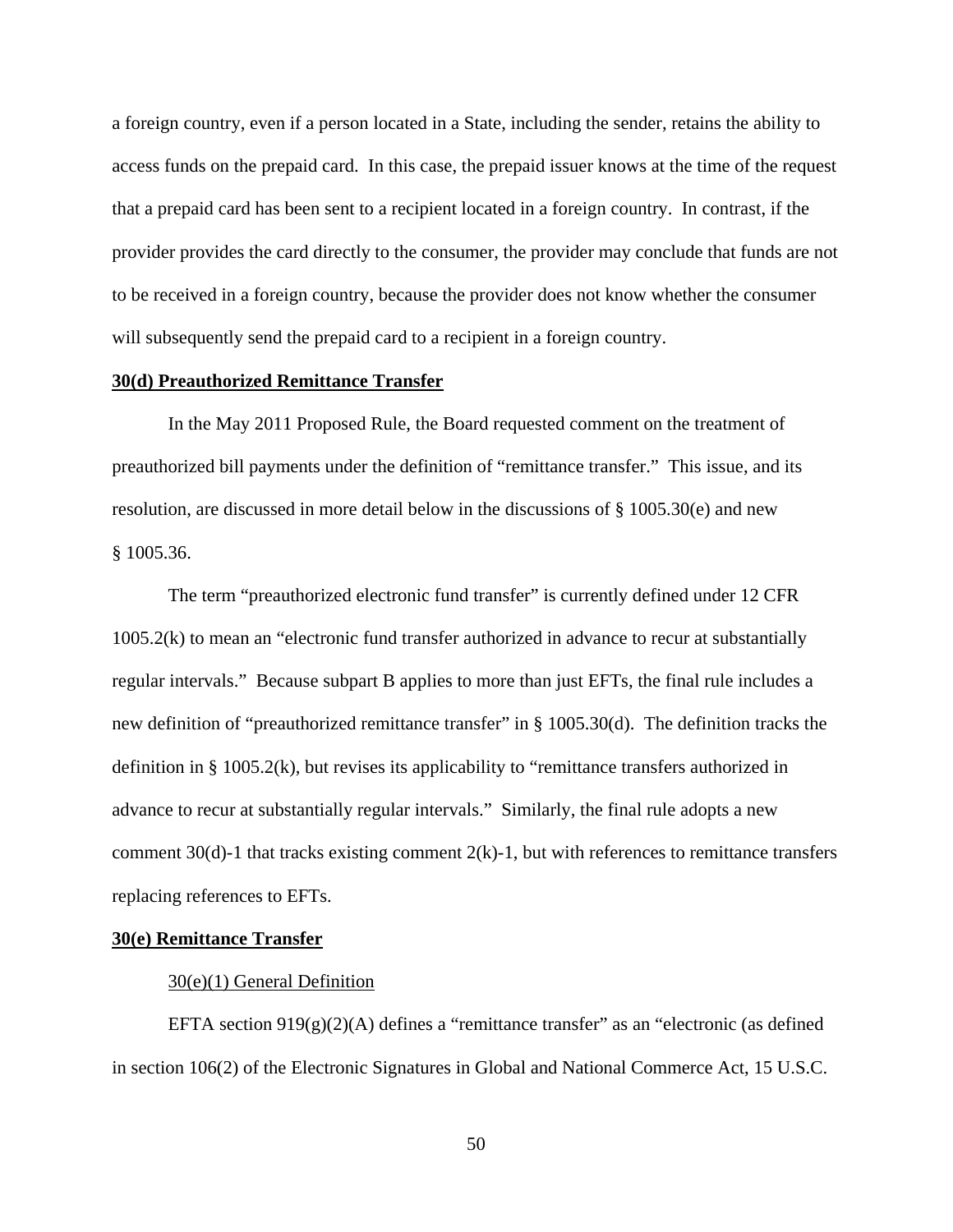7007 et seq. [("E-Sign Act")]) transfer of funds requested by a sender located in any State to a designated recipient that is initiated by a remittance transfer provider." The statute further specifies that such a transaction is a remittance transfer whether or not the sender holds an account with the remittance transfer provider and whether or not the remittance transfer is also an electronic fund transfer, as defined in EFTA section 903. The statute thus brings within the scope of the EFTA certain transactions that have traditionally been outside the scope of the EFTA, if those transactions meet the elements of the definition of "remittance transfer." Such transactions include cash-based remittance transfers sent through a money transmitter as well as consumer wire transfers and international ACH transactions. Proposed § 205.30(d) incorporated the definition of "remittance transfer" in EFTA section  $919(g)(2)$ , with revisions for clarity. The Board also proposed commentary to provide further guidance on the definition, as well as examples of transactions that are and are not remittance transfers under the rule.

Proposed § 205.30(d)(1) set forth the general definition in EFTA section  $919(g)(2)(A)$ . Proposed  $\S 205.30(d)(1)$  stated that a remittance transfer means the electronic transfer of funds requested by a sender to a designated recipient that is sent by a remittance transfer provider. Proposed  $\S 205.30(d)(1)$  further stated that the term applies regardless of whether the sender holds an account with the remittance transfer provider and regardless of whether the transfer is also an electronic fund transfer, as defined in Regulation E. Section  $1005.30(e)(1)$  of the final rule incorporates the definition generally as proposed, with additional revisions to the commentary for clarity.

Industry commenters, particularly financial institution commenters, opposed the definition of "remittance transfer" as overly broad. These commenters argued that the definition should not apply to open network transactions, such as international wire transfers and ACH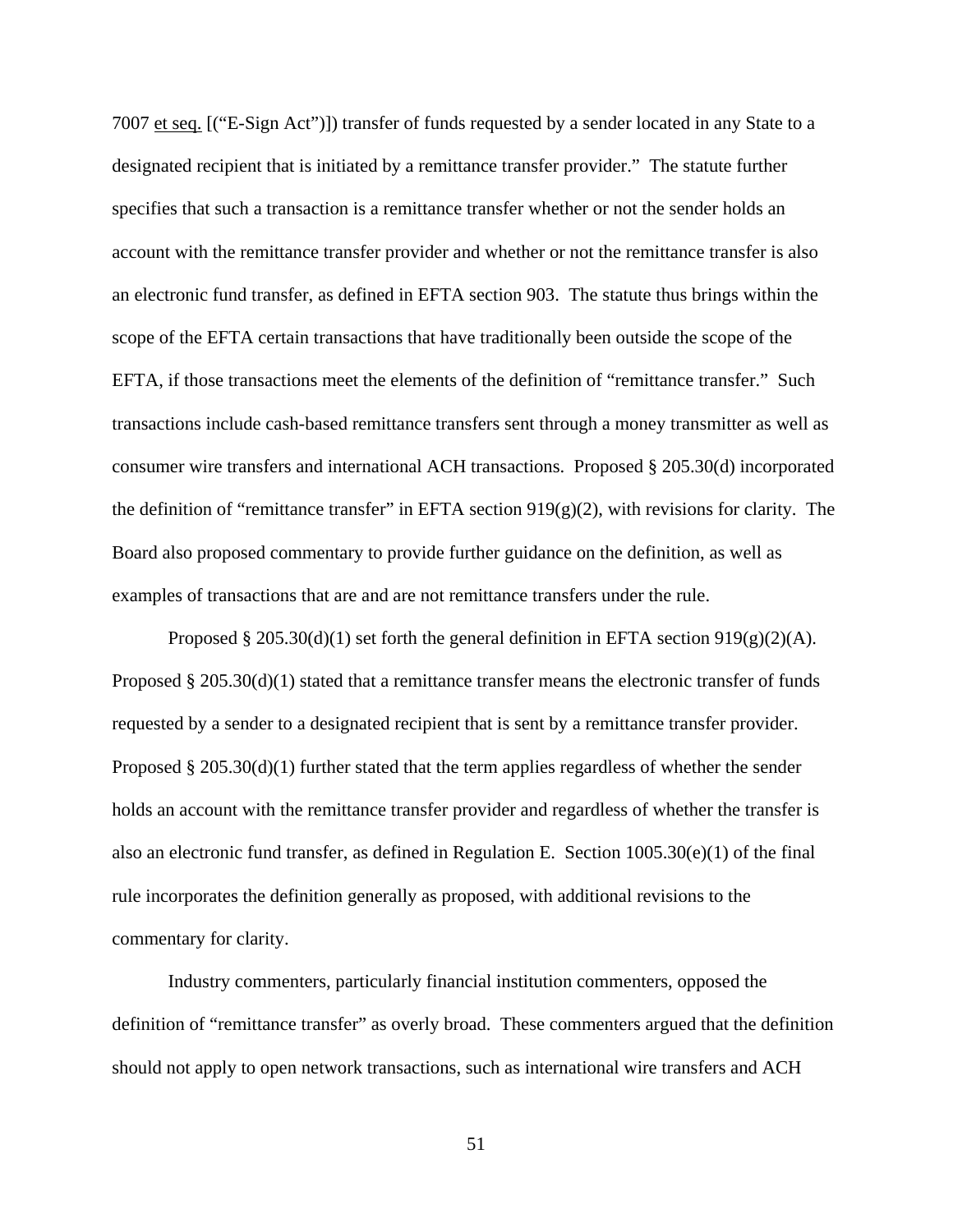transactions, or alternatively, that a separate rule tailored to these transactions should be adopted. Citing to legislative history, these commenters argued that the statute was intended only to address traditional cash-based, low-dollar-value remittances. Industry commenters argued that based on the difficulty with complying with the rule's disclosure requirements, as discussed below in connection with § 1005.31, including open network transactions in the remittance transfer definition could have unintended consequences. These commenters maintained that providers would withdraw from the market or restrict where transfers may be sent if the final rule were applied to international wire transfers and ACH transactions, and that this would either decrease consumer access to remittance transfers or increase costs to consumers. Thus, these commenters argued that the Bureau should exercise its authority under EFTA section 904(c) to exempt these transactions from the definition of "remittance transfer." Industry commenters also urged the Bureau to adopt other exclusions and limitations to the "remittance transfer" definition, which are addressed below in the discussion of  $\S$  1005.30(e)(2). In contrast, consumer group commenters supported the proposed definition of "remittance transfer," including its inclusion of open network transactions. These commenters argued that the proposed definition is consistent with the language of the statute and the purpose of the statute's provisions.

The Bureau acknowledges the compliance challenges raised by the inclusion of open network transactions. Nevertheless, the Bureau believes the unambiguous language of the statute requires coverage of these transactions, such as wire transfers. The statute is broad in scope, specifically covering transactions that are account-based and that are not electronic fund transfers. The Bureau finds no statutory language to support excluding open network transactions – indeed, quite the contrary: The statute includes a temporary exception for certain insured institutions permitting estimates to be used in providing disclosures under specified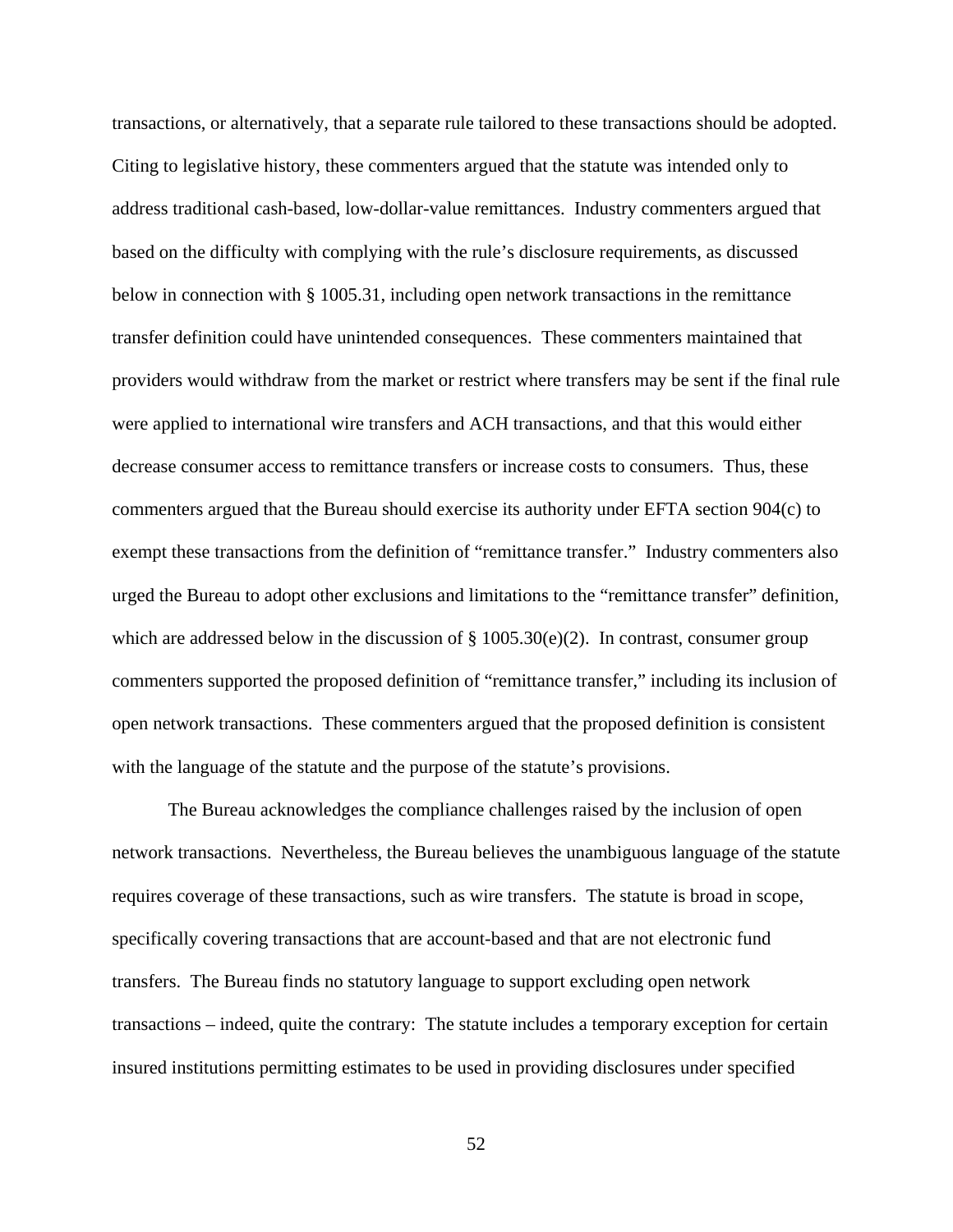circumstances in EFTA section  $919(a)(4)(A)$ . There would be no need for such an exception if open network transactions were not covered by the statute. Congress specifically recognized that it would be difficult for financial institutions to meet certain disclosure requirement with regard to open network transactions and tailored a specific accommodation to allow use of reasonably accurate estimates for an interim period until financial institutions can develop methods to determine exact disclosures, such as fees and taxes charged by third parties. Therefore, the Bureau does not believe it should exercise its exception authority under EFTA section 904(c) to exclude open network transactions from the definition of "remittance transfer."

Proposed comments 30(d)-1 through 30(d)-4 provided further guidance on each of the elements of the proposed definition of "remittance transfer." Proposed comment 30(d)-1 provided that there must be an electronic transfer of funds. The term "electronic" has the meaning given in section 106(2) of the E-Sign Act. There may be an electronic transfer of funds if a provider makes an electronic book entry between different settlement accounts to effectuate the transfer. However, the proposed comment explained that where a sender mails funds directly to a recipient, or provides funds to a courier for delivery to a foreign country, there has not been an electronic transfer of funds, and thus no remittance transfer.

Citing the electronic book entry comment, one commenter suggested that the Bureau should expressly exclude the sale or issuance of checks, money orders, or other paper instruments from the "remittance transfer" definition. The Bureau agrees that issuing a paper check, draft, money order, or other paper instrument to be mailed abroad generally does not constitute an electronic transfer of funds. For clarity, the final comment, adopted as comment 30(e)-1, notes that where a provider issues a check, draft, or other paper instrument to be mailed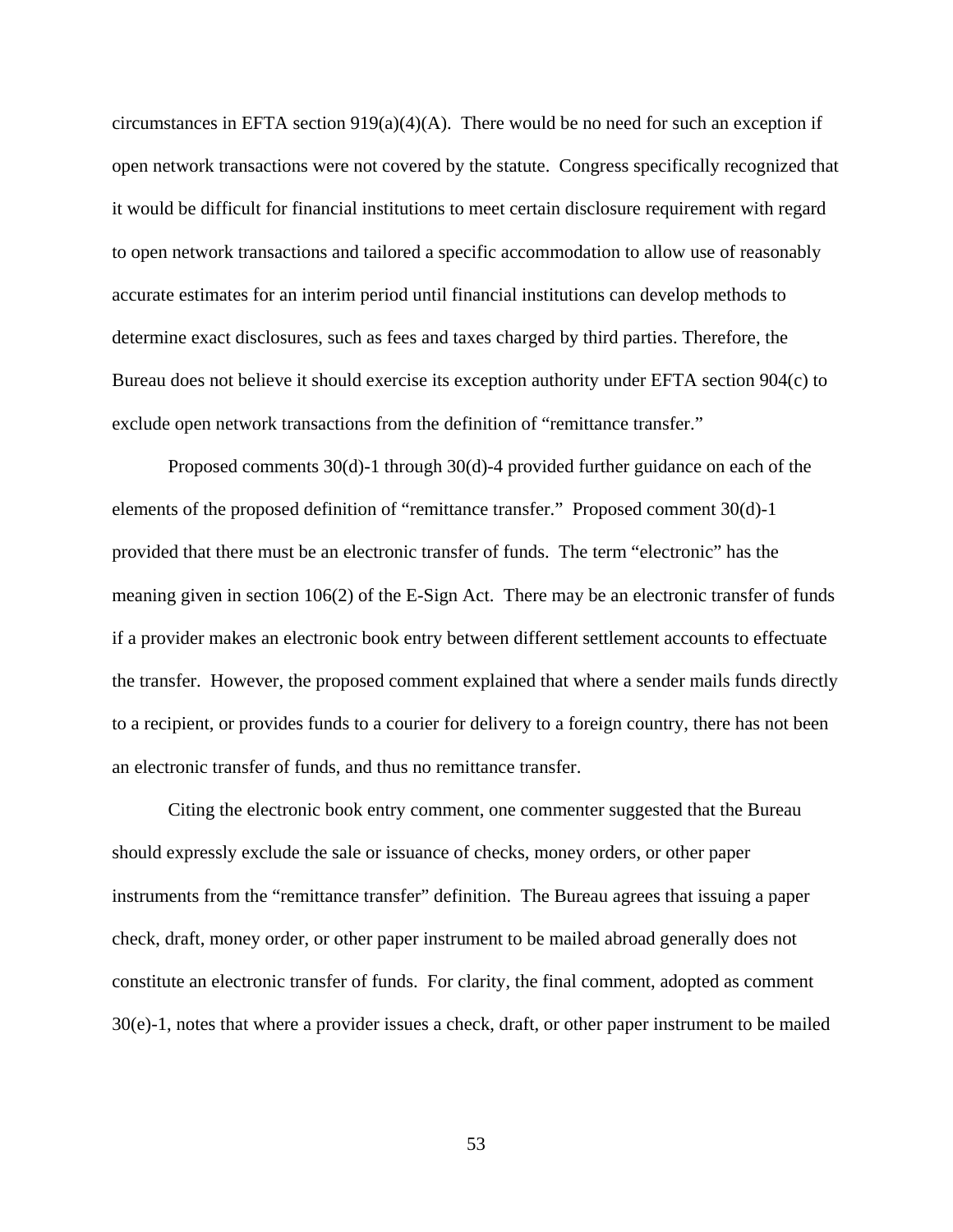abroad, there is not an electronic transfer of funds, except as described below with respect to online bill payments.

A few commenters suggested that with respect to online bill payments, a consumer does not request an electronic transfer of funds. Instead, commenters stated that the consumer requests only that an amount be paid out of an account, and the payment method is generally left up to the institution. Thus, these commenters argued, there is no specific sender request to send a remittance transfer. The final rule adopts an approach that is consistent with the treatment of online bill payment services as an EFT under Regulation E in § 1005.3(b). Specifically, comment 3(b)(1)-1.vi. makes clear that an EFT includes "a payment made by a bill payer under a bill-payment service available to a consumer via computer or other electronic means, unless the terms of the bill-payment service explicitly state that all payments, or all payments to a particular payee or payees, will be solely by check, draft, or similar paper instrument drawn on the consumer's account, and the payee or payees that will be paid in this manner are identified to the consumer."

Accordingly, final comment 30(e)-1 provides that an electronic transfer of funds occurs for a payment made by a provider under a bill-payment service available to a consumer via computer or other electronic means, unless the terms of the bill-payment service explicitly state that all payments, or all payments to a particular payee or payees, will be solely by check, draft, or similar paper instrument drawn on the consumer's account to be mailed abroad, and the payee or payees that will be paid in this manner are identified to the consumer. Thus, with respect to such a bill-payment service, if a provider provides a check, draft or similar paper instrument drawn on a consumer's account to be mailed abroad for a payee that is not identified to the consumer as described above, this payment by check, draft or similar payment instrument will be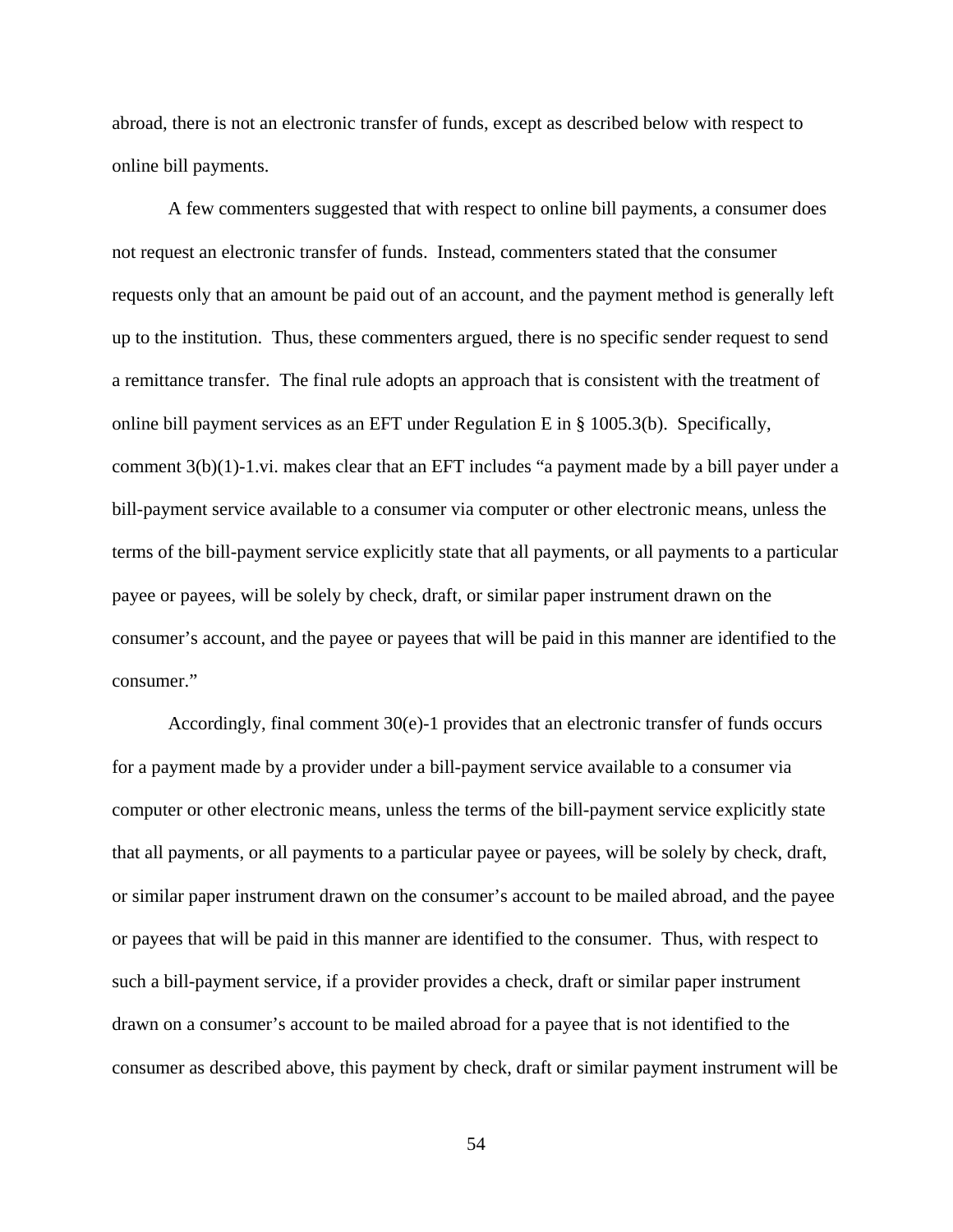considered an electronic transfer of funds. In this case, the sender has requested the transfer using a bill-payment service available to a consumer via computer or other electronic means and would expect the transfer to be conducted electronically because the terms of the bill-payment service have not explicitly stated that payments to the particular payee will be solely by a check, draft, or similar paper instrument drawn on the consumer's account to be mailed abroad. In this case, the Bureau believes that it not appropriate to allow a provider to avoid providing the disclosures required by § 1005.31 at the time of the sender's request, simply because the payee may ultimately be paid by a check, draft or similar paper instrument drawn on the consumer's account mailed abroad.

Proposed comment 30(d)-2 provided that the definition of "remittance transfer" requires a specific sender to request a remittance transfer provider send a remittance transfer. The proposed comment explained that a deposit by a consumer into a checking or savings account does not itself constitute such a request, even if a person in a foreign country is an authorized user on that account, where the consumer retains the ability to withdraw funds in the account. This comment is not adopted in the final rule, as inconsistent with guidance adopted in comment  $30(c)$ -2.ii. As discussed above under the section-by-section analysis to § 1005.30(c), when a sender requests that a remittance transfer provider send an electronic transfer of funds to a recipient's account, the location of the account determines whether the transfer is made to a designated recipient and thus is a remittance transfer. If the recipient's account is located in a State, the transfer will not be a remittance transfer because the transfer will not be received at a location in a foreign country, and thus the recipient would not be a "designated recipient." By contrast, if the recipient's account is located in a foreign country, the transfer will be a remittance transfer, even if the sender has the ability to withdraw funds in the account, because the transfer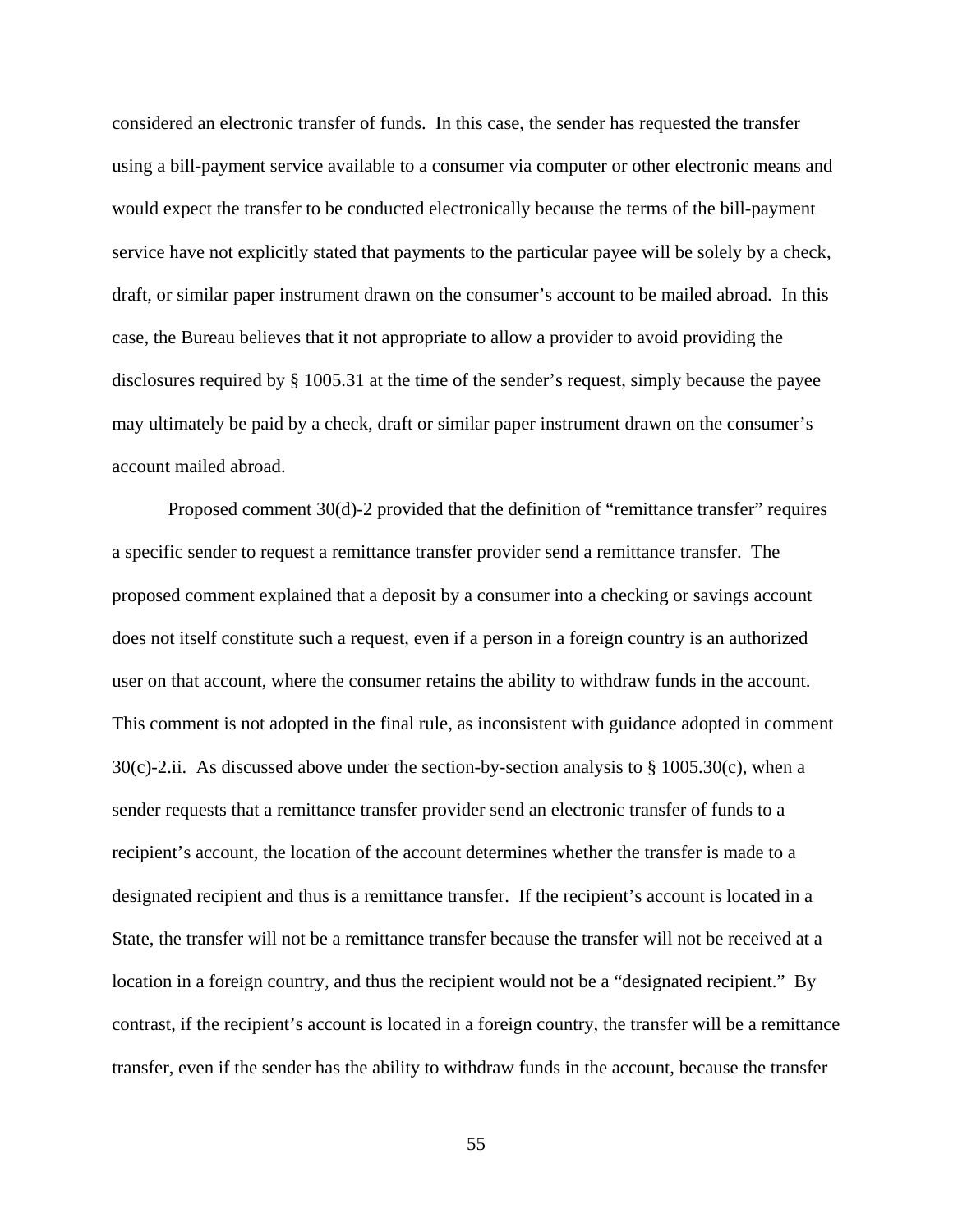will be received at a location in a foreign country, and the recipient would be a "designated recipient." See comment 30(c)-2.ii.

Proposed comment 30(d)-3 provided that the definition of "remittance transfer" also requires that the transfer be sent to a designated recipient. As noted above, the definition of "designated recipient" requires a person to be identified by the sender as the authorized recipient of a remittance transfer to be sent by a remittance transfer provider. Proposed comment 30(d)-3 explained that there is no designated recipient unless the sender specifically identifies the recipient of a transfer. Proposed comment 30(d)-3 specified that there would be a designated recipient if, for example, the sender instructs a remittance transfer provider to send a prepaid card to a specified recipient in a foreign country, and the sender does not retain the ability to draw down funds on the prepaid card. In contrast, proposed comment 30(d)-3 specified that there would be no designated recipient where the sender retains the ability to withdraw funds, such as when a person in a foreign country is made an authorized user on the sender's checking account, because the remittance transfer provider cannot identify the ultimate recipient of the funds. As discussed in more detail in the section-by-section analysis to § 1005.30(c), both examples are not adopted, as inconsistent with guidance in comment  $30(c)$ -2.ii. and iii.

Proposed comment 30(d)-4 provided that the definition of "remittance transfer" requires that the remittance transfer must be sent by a remittance transfer provider. The proposed comment explained that this means that there must be an intermediary actively involved in sending the electronic transfer of funds. Examples in the proposed comment included a person (other than the sender) sending an instruction to an agent in a foreign country to make funds available to a recipient; executing a payment order pursuant to a consumer's instructions;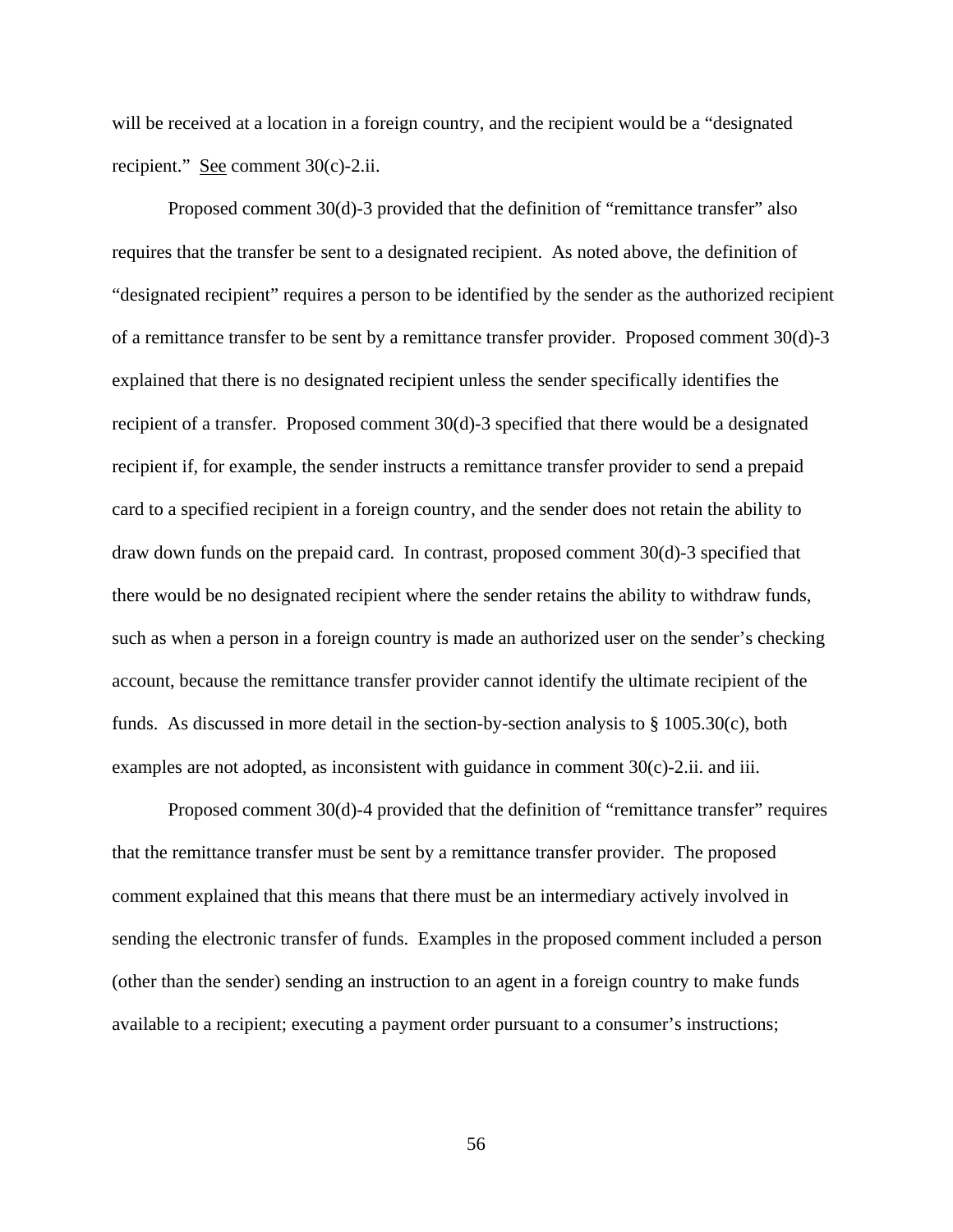executing a consumer's online bill payment request; or otherwise engaging in the business of accepting or debiting funds for transmission to a recipient and transmitting those funds.

However, the proposed comment explained that a payment card network or other third party payment service that is functionally similar to a payment card network does not send a remittance transfer when a consumer designates a debit or credit card as the payment method to purchase goods or services from a foreign merchant. For example, in such a case, the payment card network or third party payment service is not directly engaged with the sender to send a transfer of funds to a person in a foreign country; rather, the network or third party payment service is only providing contemporaneous third-party payment processing and settlement services on behalf of the merchant or the remittance transfer provider, rather than on behalf of the sender. Similarly, where a consumer provides a checking or other account number directly to a merchant as payment for goods or services, the merchant is not acting as a remittance transfer provider when it submits the payment information for processing.

Commenters generally supported the proposed comment. One commenter suggested that the Bureau should revise the discussion about the use of a payment card network using a debit or credit card as a payment method to include the use of a payment card network using a prepaid card for consistency with other provisions of the rule.

The final comment is adopted as comment  $30(e)$ -2, and is revised. As with the proposed comment, the final comment provides that the definition of "remittance transfer" requires that the remittance transfer must be sent by a remittance transfer provider. The final comment explains that this means that there must be an intermediary that is directly engaged with the sender to send an electronic transfer of funds on behalf of the sender to a designated recipient. The final comment clarifies that a payment card network or other third party payment service that is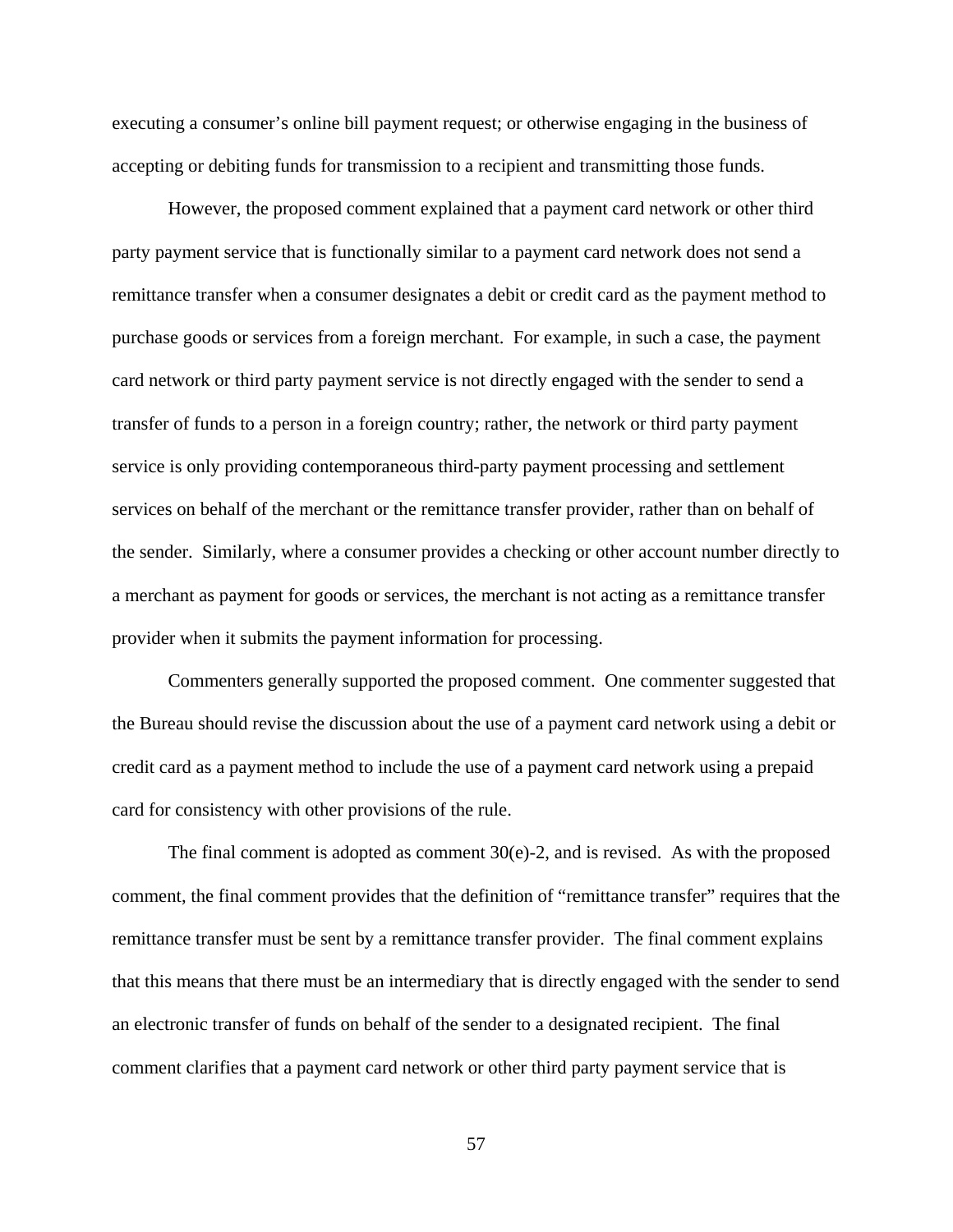functionally similar to a payment card network does not send a remittance transfer when a consumer provides a debit, credit, or prepaid card directly to a foreign merchant as the payment method to purchase goods or services. In such a case, the payment card network or third party payment service is not directly engaged with the sender to send a transfer of funds to a person in a foreign country; rather, the network or third party payment service is merely providing contemporaneous third-party payment processing and settlement services on behalf of the merchant or the card issuer, rather than on behalf of the sender. The final comment in 30(e)-2 also clarifies that in such a case, the card issuer also is not directly engaged with the sender to send an electronic transfer of funds to the foreign merchant when the card issuer provides payment to the merchant. Similarly, where a consumer provides a checking or other account number, or a debit, credit or prepaid card, directly to a foreign merchant as payment for goods or services, the final comment clarifies that the merchant is not acting as an intermediary that sends a transfer of funds on behalf of the sender when it submits the payment information for processing. The Bureau notes that this comment applies only for purposes of this rule. In other contexts, a person may act as a provider even when it is not directly engaged with the consumer to provide a consumer financial product or service.

Finally, comment 30(e)-2 also discusses the situation where a card issuer or a payment card network is an intermediary that is directly engaged with the sender to obtain funds using the sender's debit, prepaid or credit card and to send those funds to a recipient's checking account located in a foreign country. In this case, the final comment clarifies that the card issuer or payment card network is an intermediary that is directly engaged with the sender to send an electronic transfer of funds on behalf of the sender, and this transfer of funds is a remittance transfer because it is made to a designated recipient. See also comment 30(c)-2.ii.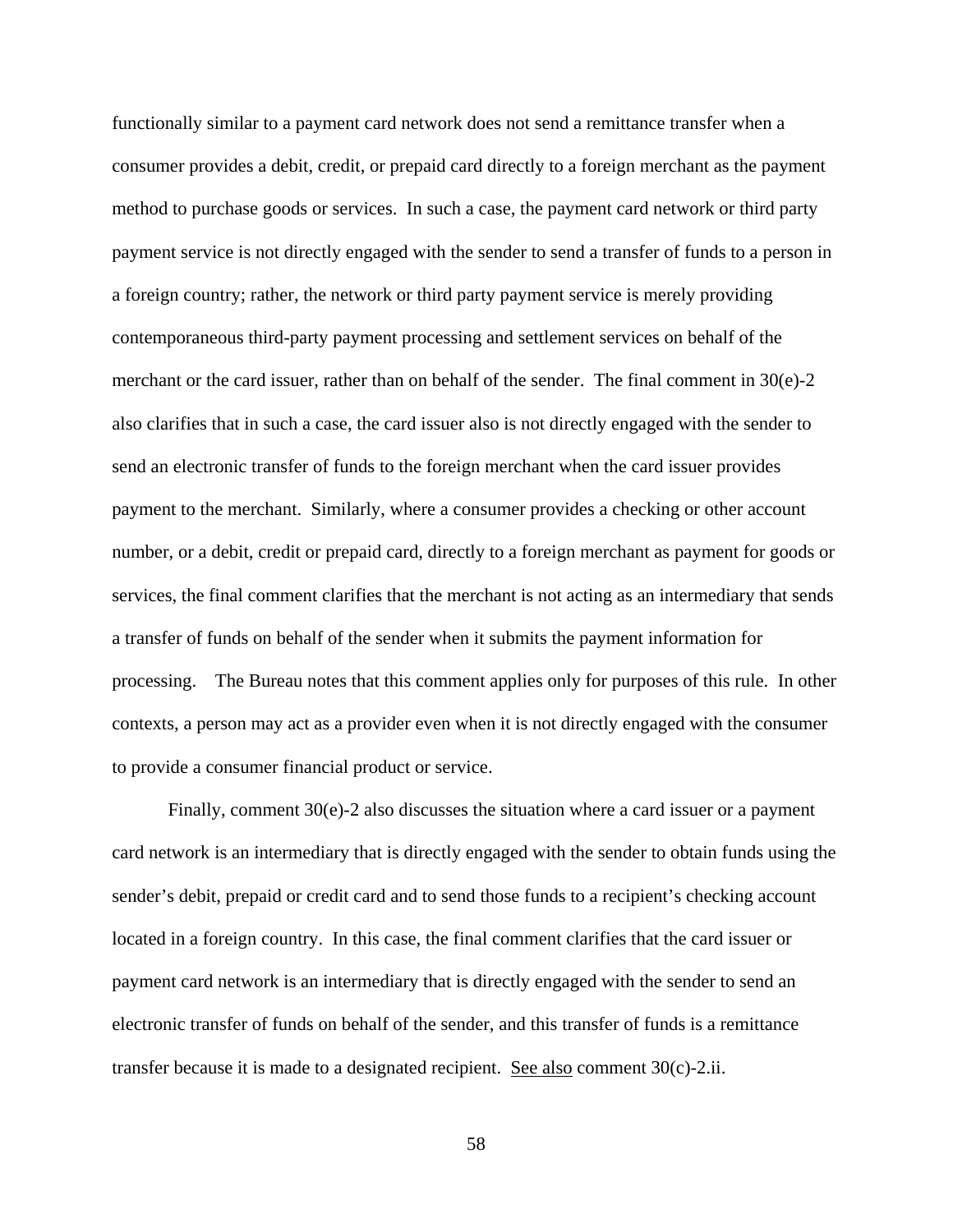As noted in the proposal, some transactions that have not traditionally been considered remittance transfers will fall within the scope of the rule. In contrast, other transfer methods specifically marketed for use by a consumer to send money abroad, but that do not meet all elements of the definition of "remittance transfer," may fall outside the scope of the rule (e.g., a prepaid card where the participants in the prepaid card program do not send a card to a designated recipient in a foreign country). While the Board stated that it believed the proposed definition of "remittance transfer" in § 205.30(d) implemented the broad statutory definition, the Board solicited comment on whether it should exempt online bill payments made through the sender's institution, including preauthorized bill payments, from the rule, as it could be challenging for institutions to provide timely disclosures.

Most industry commenters urged the Bureau to exempt online bill payments from the rule, including preauthorized bill payments, given the challenges associated with providing disclosures for transfers that occur in the future. Commenters stated that the disclosures for such payments would be burdensome and would provide only marginal benefits to consumers, particularly given that Regulation E already addresses online bill payments. Commenters also noted that different coverage would apply to payments initiated through a financial institution, which would be covered, versus payments initiated directly with a billing party, which would not be covered. With respect to preauthorized bill payments, commenters stated that it would be impracticable to provide pre-payment disclosures when the request is made for transactions that could be scheduled months in advance.

Overall, the Bureau believes the protections afforded by the statute favor the inclusion of online bill payments in the rule, as well as other types of transfers that a sender schedules in advance. subpart A of Regulation E applies to EFTs from an account at a financial institution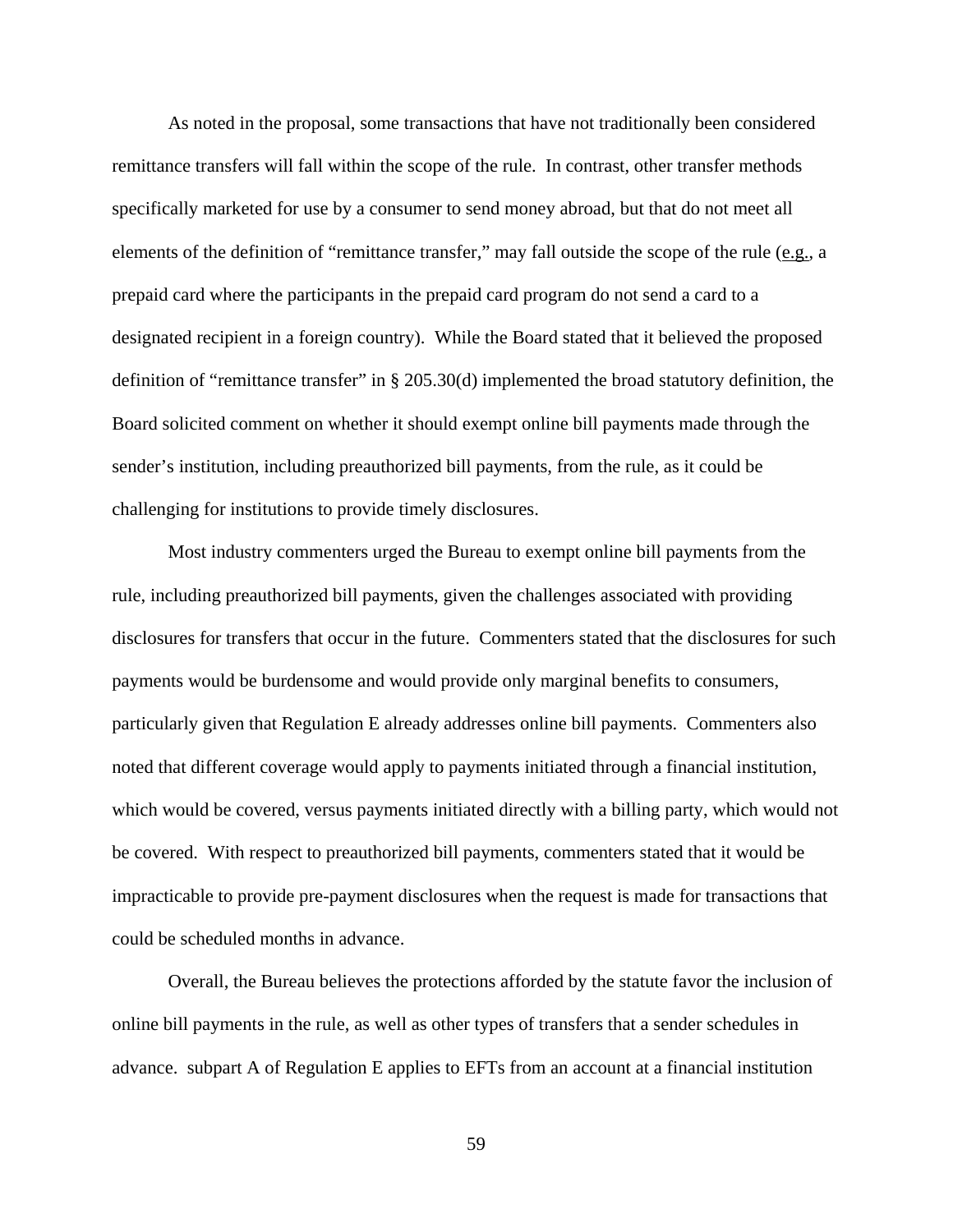and provides certain protections to consumers. However, the subpart A provisions do not require disclosures regarding the exchange rate to be applied at transfer or certain other items that must be disclosed under EFTA section 919 and this rule (although related up-front fees would be disclosed in or with the account agreement). In addition, the Bureau also understands that there are non-bank money transmitters not covered by existing provisions in Regulation E that offer international bill payment services.

Moreover, some of the disclosure challenges raised by commenters are similar to those that have been raised in connection with other remittance transfer methods that are included in the rule, for example, where the exchange rate is not necessarily known at the time of transfer. The Bureau recognizes that the rule's coverage differs depending on whether a foreign payee is paid through a remittance transfer provider or paid directly by a consumer. However, this difference arises due to the EFTA's definition of "remittance transfer." As discussed above, for a transfer to be considered a "remittance transfer," the transfer must involve an intermediary that is directly engaged with the sender to send an electronic transfer of funds on behalf of the sender to a designated recipient. A foreign merchant is not acting as an intermediary that sends a transfer of funds on behalf of the sender when it processes a payment paid to it directly by the sender. In addition, in this case, the financial institution is not directly engaged with the sender to send an electronic transfer of funds to the foreign merchant when the institution provides payment to the merchant. The Bureau believes this is different from the situation where an institution offers online international bill payment services to consumers. In this circumstance, the institution is directly engaged with the sender to send an electronic transfer of funds on behalf of the sender to a designated recipient. Thus, the final rule does not exclude online bill payments from the definition. As a result, under the final rule, providers will generally need to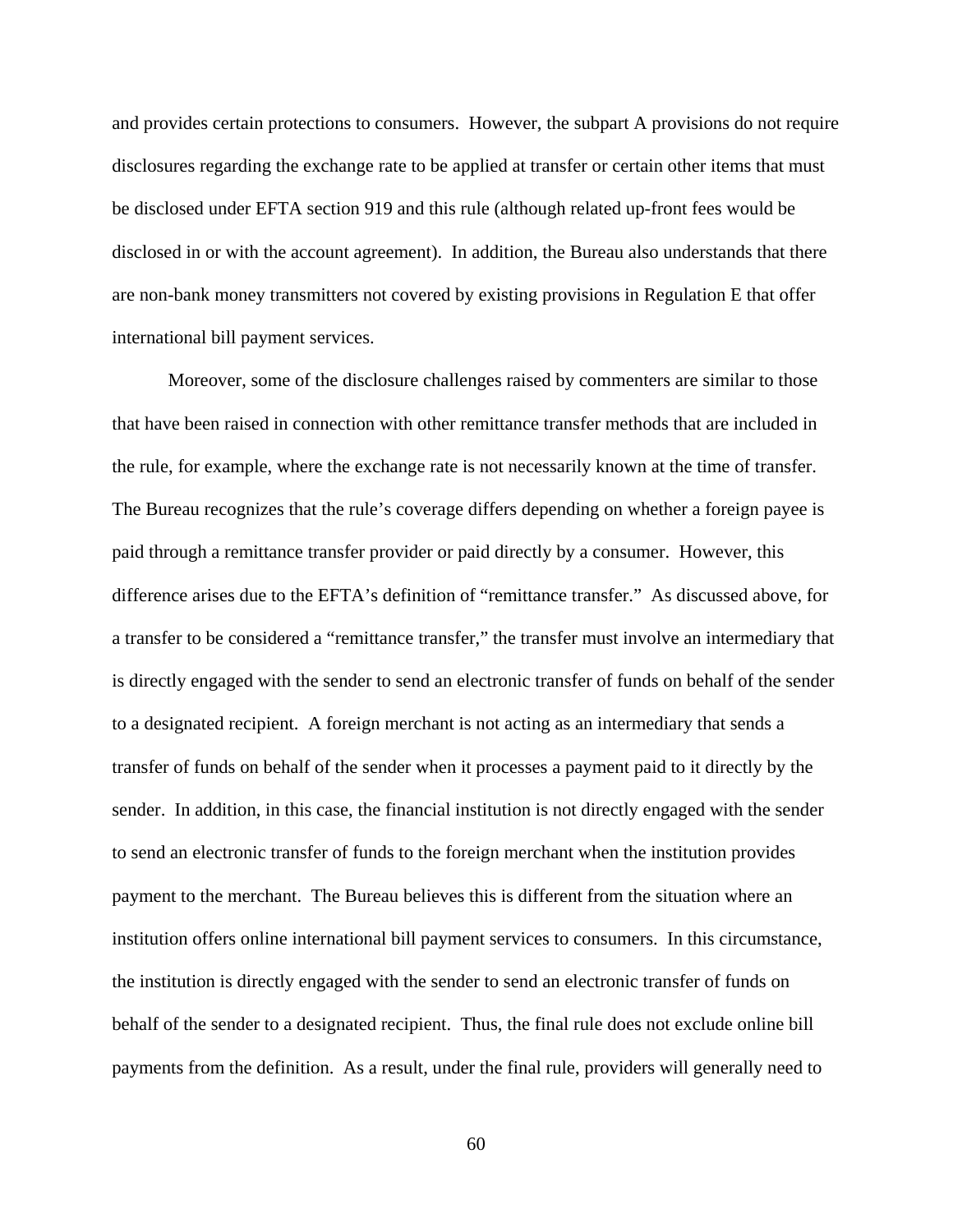provide pre-payment disclosures and receipts for these types of transfers in accordance with § 1005.31.

However, in light of the timing challenges noted above, the final rule sets forth tailored disclosure and cancellation requirements with respect to certain remittance transfers that a sender schedules in advance, including preauthorized remittance transfers (defined and discussed above in § 1005.30(d)), in a new § 1005.36. In addition, the Bureau is issuing the January 2012 Proposed Rule, published elsewhere in today's Federal Register, soliciting comment on alternative disclosure and cancellation requirements with respect to these transfers. These are discussed in more detail below in the discussion of § 1005.36.

Proposed comment 30(d)-5 provided a non-exclusive list of examples of transactions that are, and are not, remittance transfers. The list addressed online bill payments in the examples in 30(d)-5.i.E. and 30(d)-5.ii.C. However, electronic transfers of funds to be sent abroad can also be scheduled through other means, such as over the telephone, and such scheduled transfers may not necessarily relate specifically to the payment of bills. Thus, while the final comment, renumbered as comment 30(e)-3, does not contain an exhaustive list of examples, in order to clarify the rule's application, the online bill payment examples in the final comment have been revised to more generally address transfers that senders can schedule in advance, including preauthorized remittance transfers.

#### 30(e)(2) Exceptions

EFTA section  $919(g)(2)(B)$  states that a remittance transfer does not include a transfer described in EFTA section  $919(g)(2)$ (A) "in an amount that is equal to or lesser than the amount of a small-value transaction determined, by rule, to be excluded from the requirements under section 906(a)" of the EFTA. EFTA section 906(a) addresses the requirements for electronic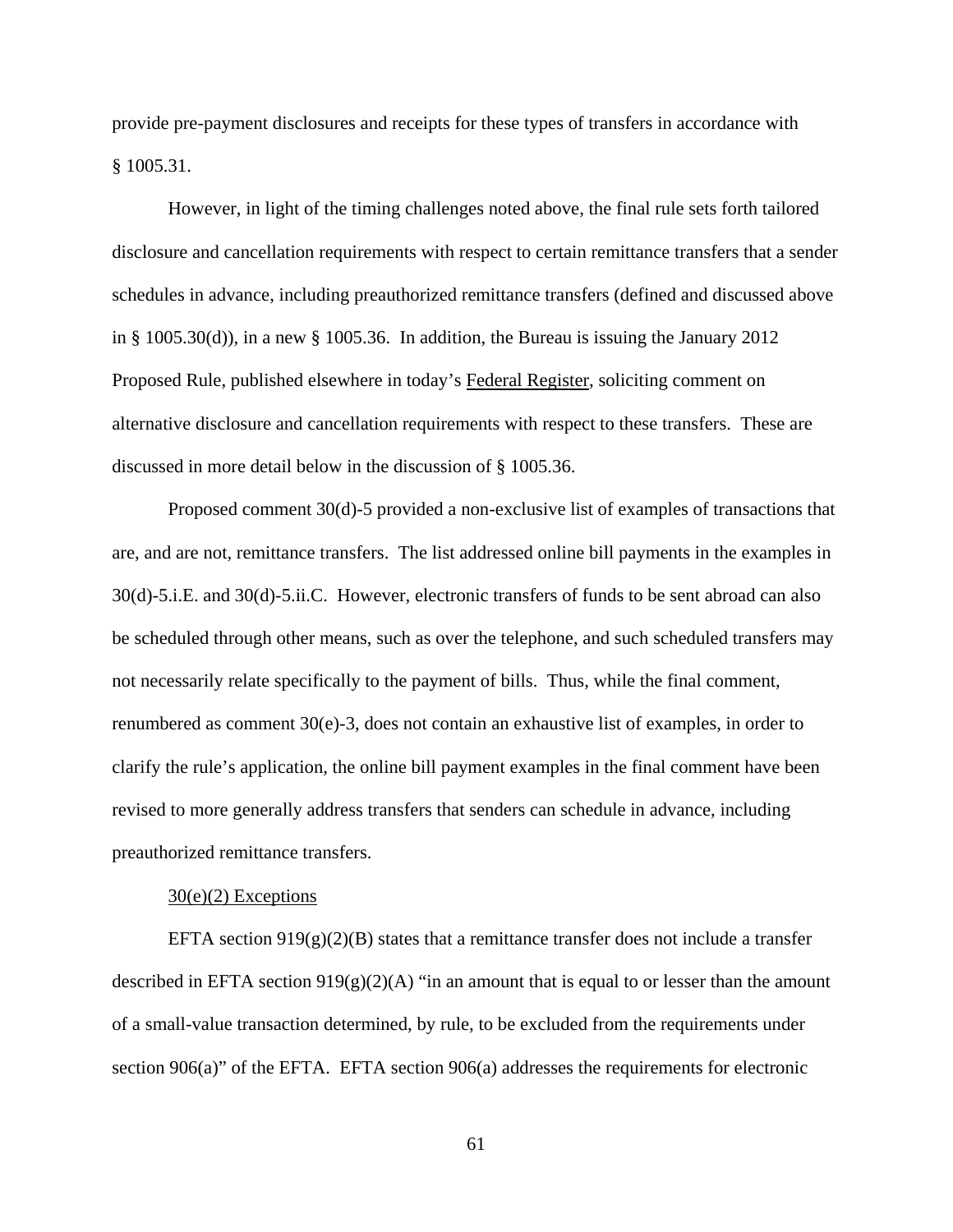terminal receipts. The Board previously determined by rule that financial institutions are not subject to the requirement to provide electronic terminal receipts for small-value transfers of \$15 or less. See § 1005.9(e). Proposed § 205.30(d)(2) incorporated this exception for small-value transfers by providing that remittance transfers do not include transfer amounts of \$15 or less. The final rule adopts the small-value exception in §  $1005.30(e)(2)(a)$ . The \$15 exception refers to the amount that will be transferred to the designated recipient in the currency in which the transfer will be funded, as described in  $\S$  1005.31(b)(1)(i).

Industry commenters urged the Bureau to adopt a variety of additional exceptions to the rule, in addition to exempting wire transfers and other open network transactions. Most industry commenters argued that the Bureau should exclude wire transfers and ACH transactions above a certain dollar amount, generally ranging from \$500 to \$1,000. These commenters argued that the average value of consumer transfers from the United States is lower than the dollar thresholds that they advocated for, so these thresholds would capture most traditional remittances, while excluding higher-dollar transfers that they argued were not intended to be captured in the statute. Several commenters also presented data that many wire transfers exceed the suggested dollar amount, and thus, such an exclusion would limit the costs and risks of the proposal, including fraud risks; would mitigate risks associated with the loss of UCC Article 4A coverage for wire transfers (as described in more detail below); and would more properly focus the final rule on traditional remittance transfers.

The final rule does not contain an exclusion for remittance transfers above a specified dollar amount. The Bureau believes that consumers who choose to transfer funds less frequently but in higher dollar amounts or who send relatively large remittance transfers to pay tuition, medical, and other larger bills should receive the same protections as frequent, low-value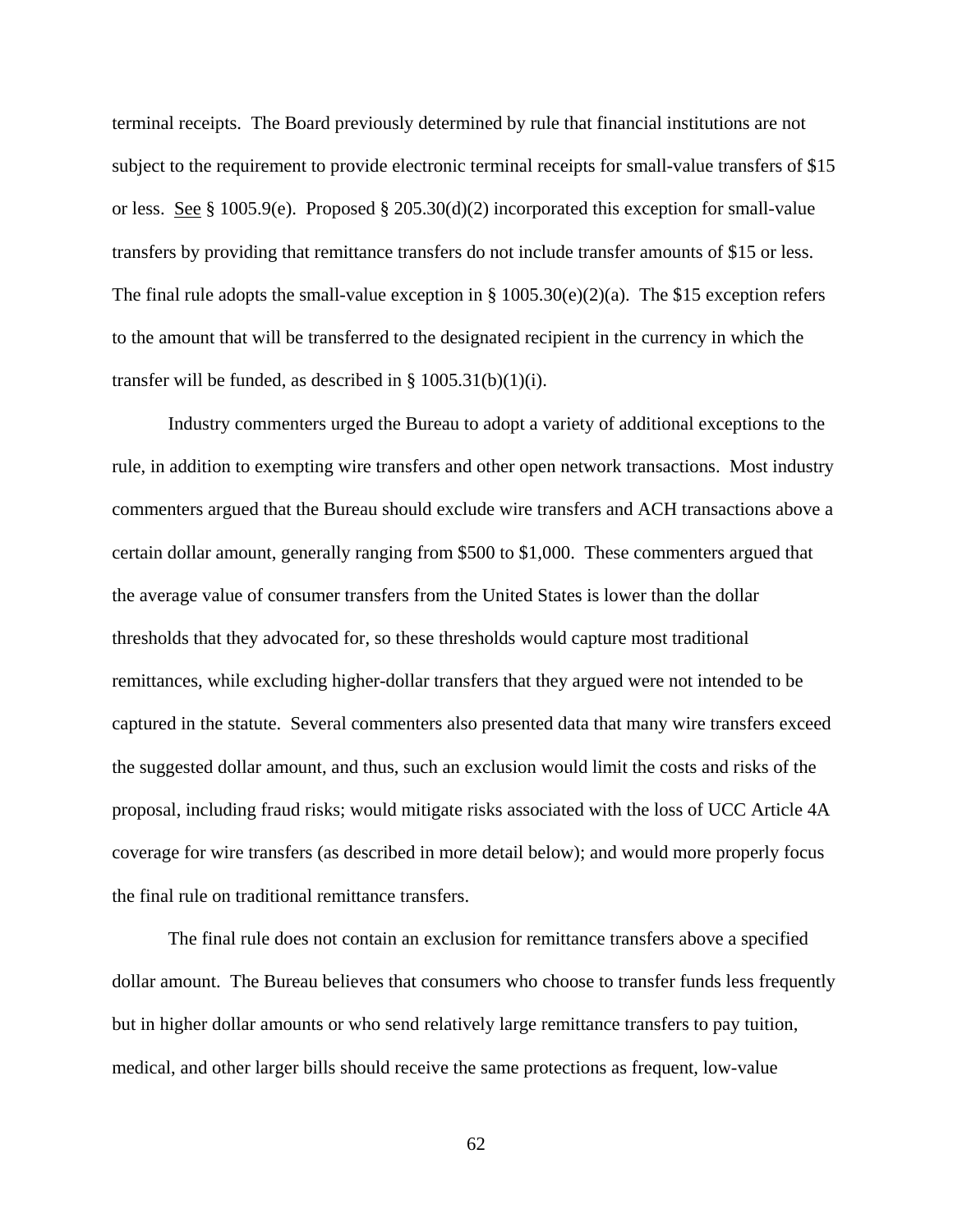senders. Indeed, given the amounts involved, such consumers may stand to benefit even more from the disclosures and error resolution rights afforded by the rule to ensure that the proper amount is received by the recipient. Accordingly, the Bureau believes that an exception based solely on a dollar amount would not be consistent with the purposes of the statute. Finally, the dollar amounts suggested by the commenters did not account for variations in average transfer amounts by destination region or type of transfer, some of which exceed the thresholds proposed by commenters.<sup>68</sup>

Similarly, the Bureau does not believe that the rule should exclude remittance transfers requested by high net-worth consumers, as urged by one commenter. Again, there is no indication that Congress intended such an exclusion. Further, a high net-worth consumer has an interest in knowing the amount that will be received by a recipient, and the applicable exchange rate, just as a consumer who does not have a high net worth. A high net-worth consumer also has a similar stake in the resolution of any errors.

The final rule does contain one new exclusion. Several commenters argued that the final rule should exclude from the definition of "remittance transfer" any transfers the primary purposes of which is the purchase or sale of securities or commodities as described in § 1005.3(c)(4). Section 1005.3(c)(4) exempts from the definition of "electronic fund transfer" any transfer of funds the primary purposes of which is the purchase or sale of a security or commodity where the security or commodity is: (i) regulated by the Securities and Exchange Commission or the Commodity Futures Trading Commission; (ii) purchased or sold through a broker-dealer regulated by the Securities and Exchange Commission or through a futures commission merchant regulated by the Commodity Futures Trading Commission; or (iii) held in book-entry form by a Federal Reserve Bank or Federal agency. To effectuate the purposes of the

 $\overline{a}$ 

<sup>&</sup>lt;sup>68</sup> Chishti, supra note 6.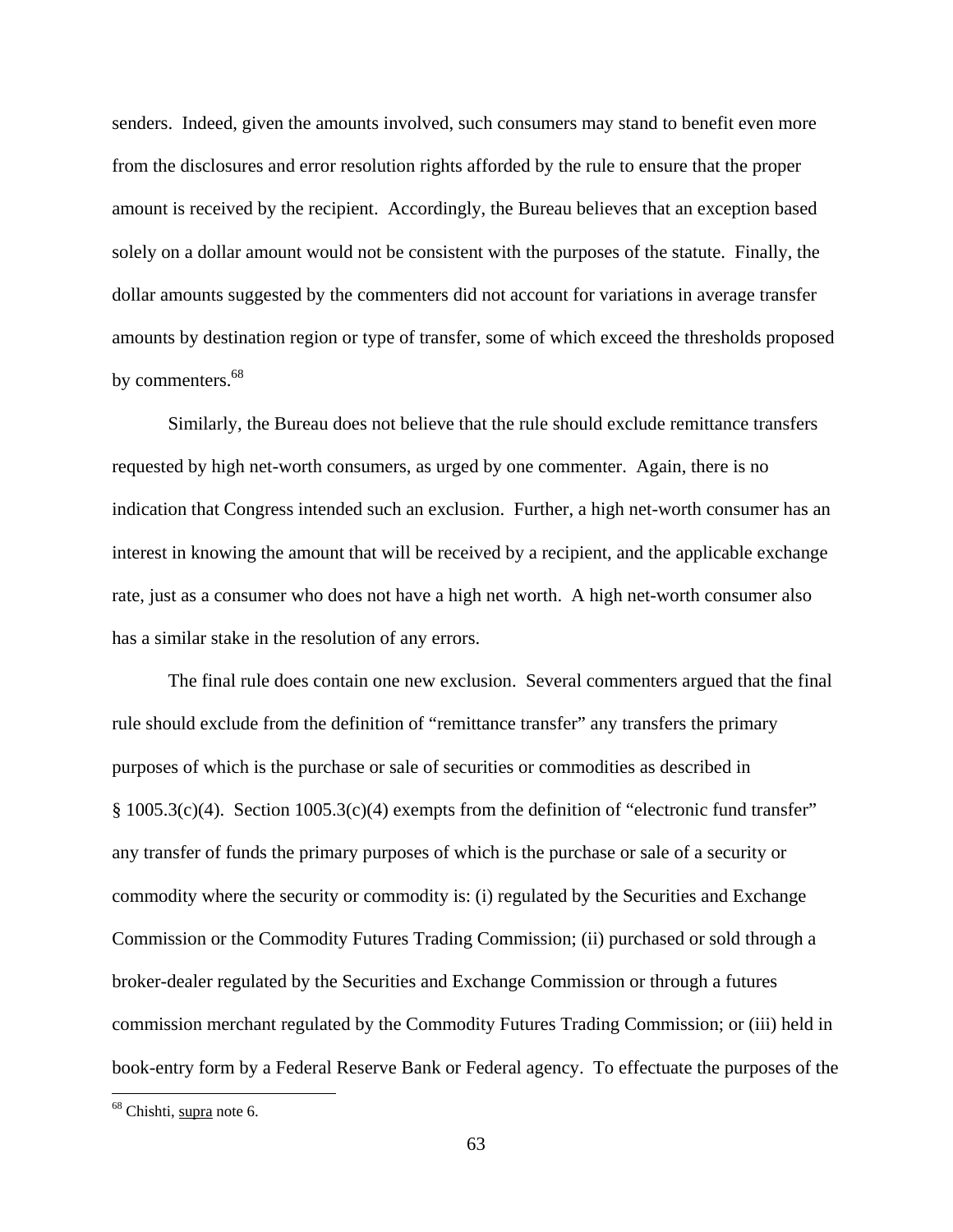EFTA and facilitate compliance, the Bureau believes it is necessary and proper to use its authority under EFTA sections 904(a) and (c) to adopt a new  $\S$  1005.30(e)(2)(ii) to exclude from the definition of "remittance transfer" any transfer that is excluded from the definition of "electronic fund transfer" under  $\S 1005.3(c)(4)$ . This exception is narrow in that it only exempts transfers of funds the primary purposes of which is the purchase or sale of certain securities or commodities, as discussed above. The Bureau believes that use of its authority under EFTA sections 904(a) and (c) in this circumstance is appropriate so as not to impact the purchase or sale of securities or commodities.

#### Application of the EFTA; Relationship to Uniform Commercial Code

As described above, the statute applies to remittance transfers whether or not they are electronic fund transfers. This raises certain issues with respect to traditional cash-based remittance transfers sent through money transmitters, which have not previously been covered by the EFTA or Regulation E, as well as international wire transfers, which are not EFTs.

The statute outlines the application of the EFTA to remittance transfers that are not electronic fund transfers. Specifically, EFTA section 919(e)(1) states that a remittance transfer that is not an electronic fund transfer is not subject to any of the provisions of EFTA sections 905 through 913. For example, a money transmitter sending a remittance transfer (that is not an EFT) is not subject to the requirement in EFTA section 906(b), as implemented in § 1005.9(b), to provide periodic statements to consumers. The transmitter will, however, generally be subject to other provisions of the EFTA, including provisions on liability under EFTA sections 916 through 918. EFTA section  $919(e)(2)(A)$  also clarifies that a transaction that will not otherwise be an electronic fund transfer under the EFTA, such as a wire transfer, does not become an electronic fund transfer because it is a remittance transfer under EFTA section 919.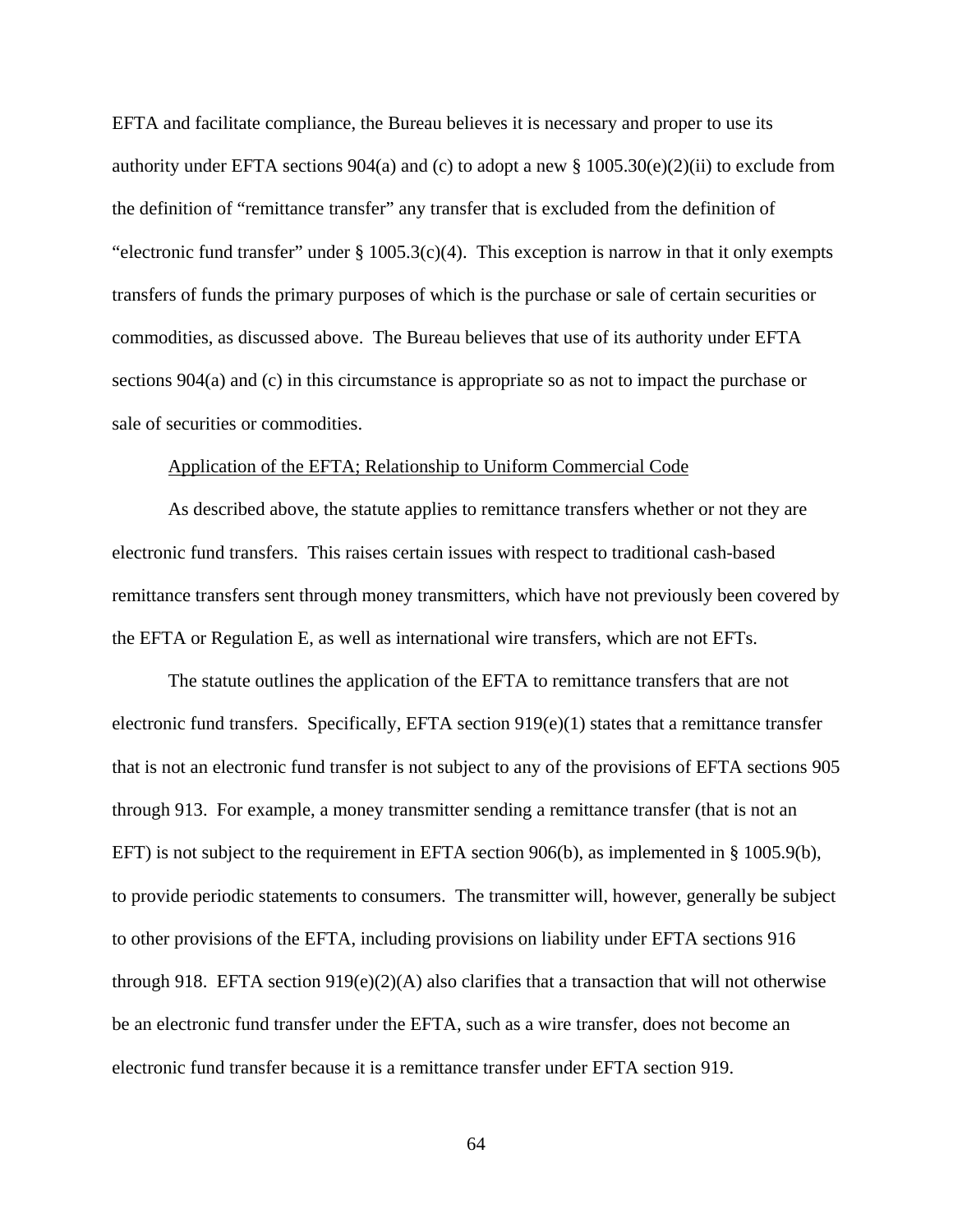Until the Dodd-Frank Act provisions become effective, wire transfers are entirely exempt from the EFTA and Regulation E and instead are governed by State law through State enactment of Article 4A of the Uniform Commercial Code. UCC Article 4A primarily governs the rights and responsibilities among the commercial parties for wire transfers, including payment obligations among the parties and allocation of risk of loss for unauthorized or improperly executed payment orders.

UCC Article 4A-108 provides that UCC Article 4A does not apply "to a funds transfer, any part of which is governed by the Electronic Fund Transfer Act" (emphasis added). When EFTA section 919, as implemented by this rule, becomes effective, wire transfers sent on a consumer's behalf that are remittance transfers will be governed in part by the EFTA. As noted in the proposal, EFTA section  $919(e)(1)$  explicitly applies the EFTA to remittance transfers that are not electronic fund transfers, except for certain enumerated provisions. Further, the disclosure and error resolution requirements for remittance transfers are set forth in the EFTA. As a result, by operation of UCC Article 4A-108, the Bureau believes UCC Article 4A will no longer apply to such international consumer wire transfers.<sup>69</sup>

Many commenters, including the Office of the Comptroller of the Currency (OCC), argued that this outcome creates legal uncertainty that will disrupt the long-standing legal framework governing the allocation of risks among financial institutions of wire transfers. Industry commenters urged the Bureau to preempt any provision of State law that prevents a remittance transfer from being treated as a funds transfer under UCC Article 4A based solely upon the inclusion of the remittance transfer provisions in EFTA section 919. Specifically, commenters urged the Bureau to preempt UCC Article 4A-108. Under this suggested approach, the error resolution provisions of EFTA section  $919(b)(1)$  would govern remittance transfers as

 $\overline{a}$ 

 $69$  Commercial wire transfers are not affected because a "sender" must be a consumer.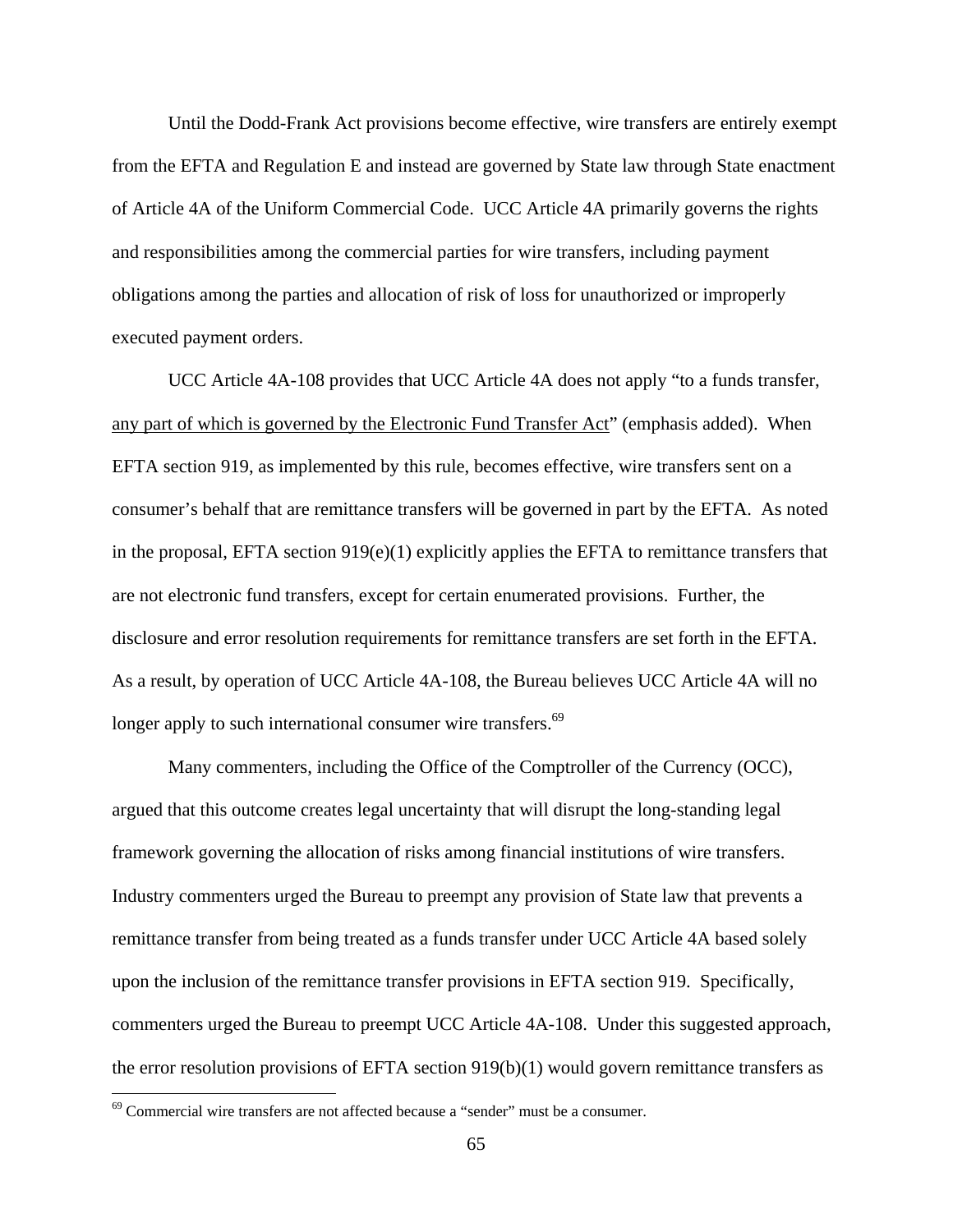between a sender and a remittance transfer provider, but the remaining provisions in UCC Article 4A would continue to govern the allocation of risk of loss as between the remittance transfer provider and another financial institution that carries out part of the transfer (to the extent not otherwise inconsistent with the rule).

Under EFTA section 922 and § 1005.12, the Bureau may determine whether a State law relating to, among other things, electronic fund transfers is preempted by the EFTA or Regulation E. However, the statutory preemption provisions states that a State law may be preempted only if the State law is inconsistent with the EFTA or Regulation E and then only to the extent of the inconsistency. 15 U.S.C. 1693s. Moreover, the statute and regulation provide that a State law is not inconsistent with any provision if it is more protective of consumers. The Bureau does not believe that UCC Article 4A-108 is inconsistent with the EFTA. No provision of the EFTA conflicts with UCC Article 4A-108, and UCC Article 4A-108 does not require or permit a practice prohibited by the EFTA. See, e.g., § 1005.12(b)(2)(i). Rather, UCC Article 4A-108 provides when State law applies to fund transfers, including consumer wire transfers, and specifically states that UCC Article 4A does not apply if the EFTA "governs" the transaction. The amendments to the EFTA under the Dodd-Frank Act address consumer wire transfers, but do not address the application of State law to those transfers. Applying the EFTA preemption provisions to effectively require the application of more State laws than would apply in the absence of such action is simply not what the EFTA preemption standard provides.

In the May 2011 Proposed Rule, the Board noted that Congress amended the EFTA's preemption provision to include a specific reference to State gift card laws when it enacted new EFTA protections for gift cards as part of the Credit Card Accountability Responsibility and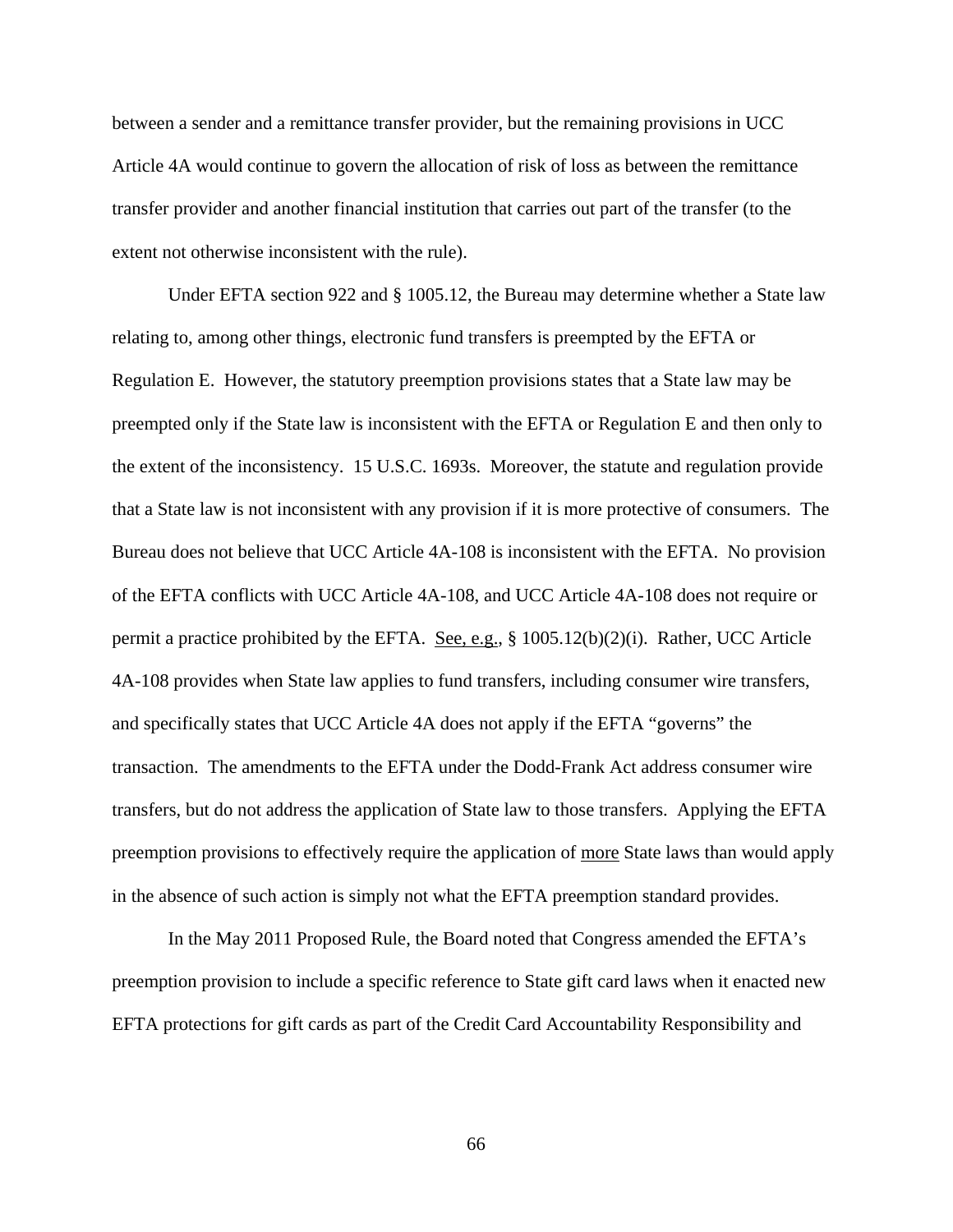Disclosure Act of 2009 (Credit Card Act).<sup>70</sup> By contrast, Congress did not amend the EFTA's preemption provision with respect to State laws relating to remittance transfers, including those that are not electronic fund transfers, when it enacted the Dodd-Frank Act.<sup>71</sup> In response, some commenters argued that Sections 1041(a) and (b) of the Dodd-Frank Act, which discusses the relationship between Title X of the Dodd-Frank Act and State law, separately permit the Bureau to preempt UCC Article 4A-108. These provisions may be invoked, however, only if the Bureau finds an inconsistency between Title X and State law. The Bureau does not believe that such an inconsistency exists. Moreover, Section 1041(b) of the Dodd-Frank Act specifically provides, with one exception not relevant here, that no provision of Title X "shall be construed as modifying, limiting, or superseding the operation of any provision of an enumerated consumer law that relates to the application of a law in effect in any State with respect to such Federal law."

Several commenters suggested that the Bureau incorporate UCC Article 4A, or a similar framework in place of UCC Article 4A, into Regulation E. The Bureau does not believe it is appropriate to incorporate UCC Article 4A into Regulation E. The EFTA and the UCC generally focus on different relationships. Under EFTA section 902(b), the primary purpose of the EFTA is the provision of individual consumer rights. In contrast, UCC Article 4A is primarily intended to govern the rights and responsibilities among the commercial parties to a funds transfer, that is, the financial institution that accepts a payment order for a funds transfer and any other financial institutions that may be involved in carrying out the transfer.

 $\overline{a}$ 

 $70$  See Credit Card Act § 402, P.L. 111-24, 123 Stat. 1734 (2009). The preemption provision was amended to describe how certain State gift card laws may be preempted, to the extent that those laws are inconsistent with the EFTA, in the same manner as State EFT laws.

 $71$  Several commenters noted that EFTA section 920 is excluded from the list of "enumerated consumer laws" under section 1002(12)(c) of the Dodd-Frank Act. Prior to the Dodd-Frank Act, EFTA section 920 addressed the EFTA's relation to State laws. Section 1075 of the Dodd-Frank Act created a new EFTA section 920 relating to debit interchange fees, which is the provision excluded under Dodd-Frank section 1002(12)(c). The relation to State laws provision is now contained in EFTA section 922.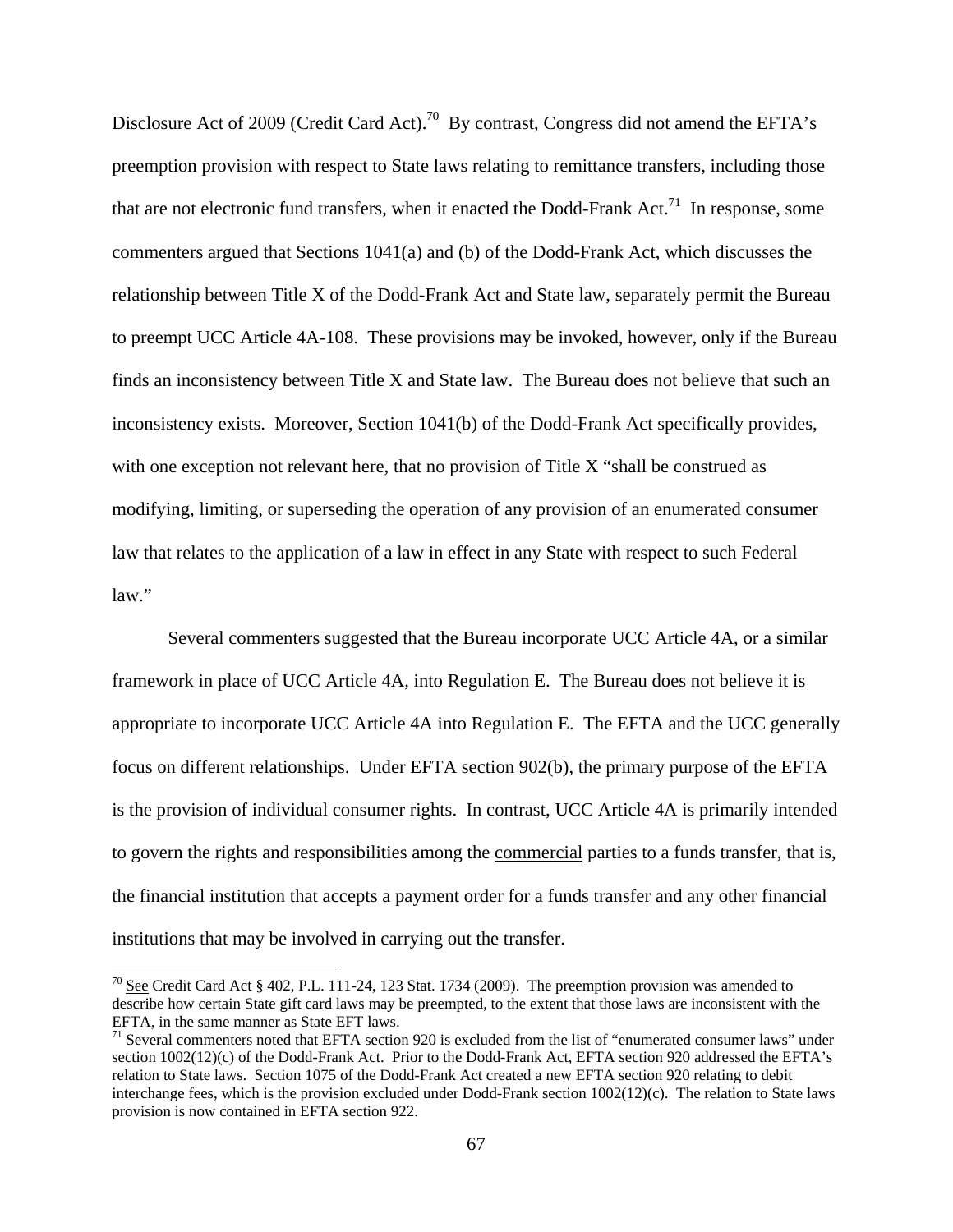Consumers currently receive some protections under UCC Article 4A in the event the wire transfer is not completed, or in the event of errors in execution of the transfer, or in connection with an unauthorized transfer. Nonetheless, although consumers who request wire transfers that are remittance transfers may no longer have the protections set forth in UCC Article 4A, these consumers will receive error resolution, refund and cancellation rights and other protections for these transfers as set forth in §§ 1005.33 and 1005.34.

In addition, the Bureau does not believe it is appropriate to incorporate UCC Article 4A into Regulation E because while UCC Article 4A is a uniform code, it may be adopted differently in the various states. Incorporation of UCC Article 4A (presumably, without a similar provision as UCC Article 4A-108) on its own could have the unintended consequence of the Bureau choosing one State's version of the UCC over another. There could also be a lag between updates and revisions to the UCC among the states and the version incorporated into Regulation E, which could create confusion and potential operational conflicts for those institutions that use the same systems to send commercial and consumer wire transfers.

The Bureau recognizes that one consequence of covering remittance transfers under the EFTA could be legal uncertainty under the UCC for certain remittance transfer providers. Specifically, to the extent that providers of international wire transfers were previously able to rely on UCC Article 4A's rules governing the rights and responsibilities among the parties to a wire transfer, they may no longer be able to do so. However, given the factors discussed above, the Bureau believes that the best mechanisms for resolving this uncertainty rests with the states, which can amend their respective versions of UCC Article 4A, with the purveyors of rules applicable to specific wire transfer systems, which can bind direct participants in the system, and with participants in wire transfers who can incorporate UCC Article 4A into their contracts. In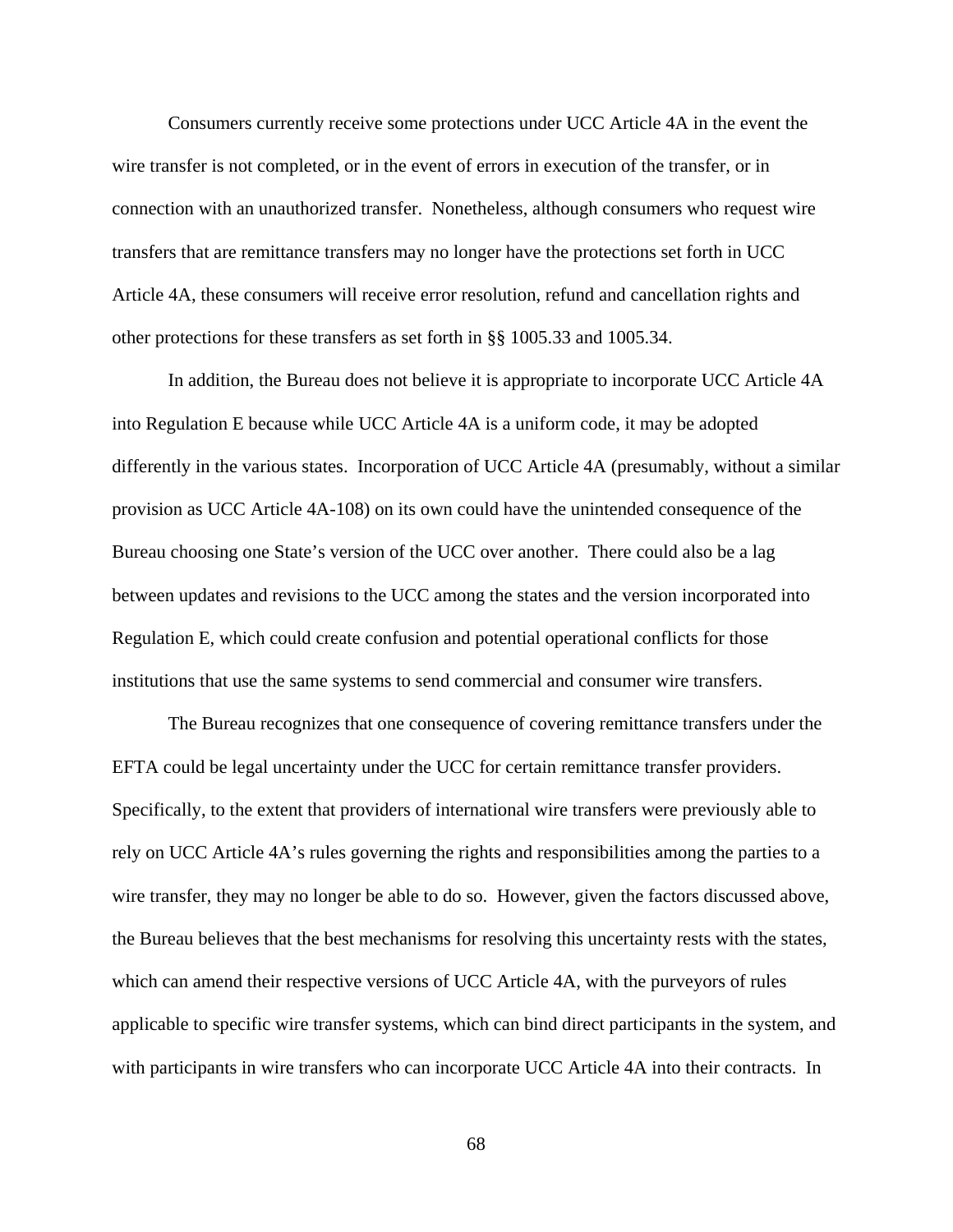addition, the Bureau recommends that Congress adopt legislation to help resolve the legal uncertainty under the UCC for remittance transfers, so parties engaged in remittance transfers will be able to continue to rely on UCC Article 4A, notwithstanding the implementation of these final rules.

The final rule will be effective one year from the date of publication of the rule in the Federal Register. Thus, before the final rule becomes effective, states have the opportunity to amend UCC Article 4A to the extent needed or appropriate to address its application to consumer international wire transfers and wire transfer systems have the opportunity to amend their operating rules to incorporate UCC Article 4A, and participants in wire transfer transactions have the opportunity to enter into contracts incorporating UCC Article 4A. For example, the Board has recently issued a proposal to revise its Regulation J, 12 CFR part 210, to ensure the continued application of UCC Article 4A to remittance transfers carried out through Fedwire.<sup>72</sup> In addition, Congress would have an opportunity to enact legislation to help resolve the legal uncertainty under the UCC for remittance transfers, so parties engaged in remittance transfers will be able to continue to rely on UCC Article 4-A, notwithstanding the implementation of these final rules. The Bureau will continue to monitor developments in this area to evaluate whether these issues are being effectively dealt with by the states, Congress or through private contractual arrangements.

Application of the EFTA; Relationship to Regulations Implementing the Bank Secrecy Act

The Bureau also recognizes that regulations issued by the Financial Crimes Enforcement Network (FinCEN) to implement the Bank Secrecy Act also contain references to the EFTA. These regulations generally set certain requirements applicable to a "funds transfer" and

 $\overline{a}$ 

 $72$  76 FR 64259 (Oct. 18, 2011).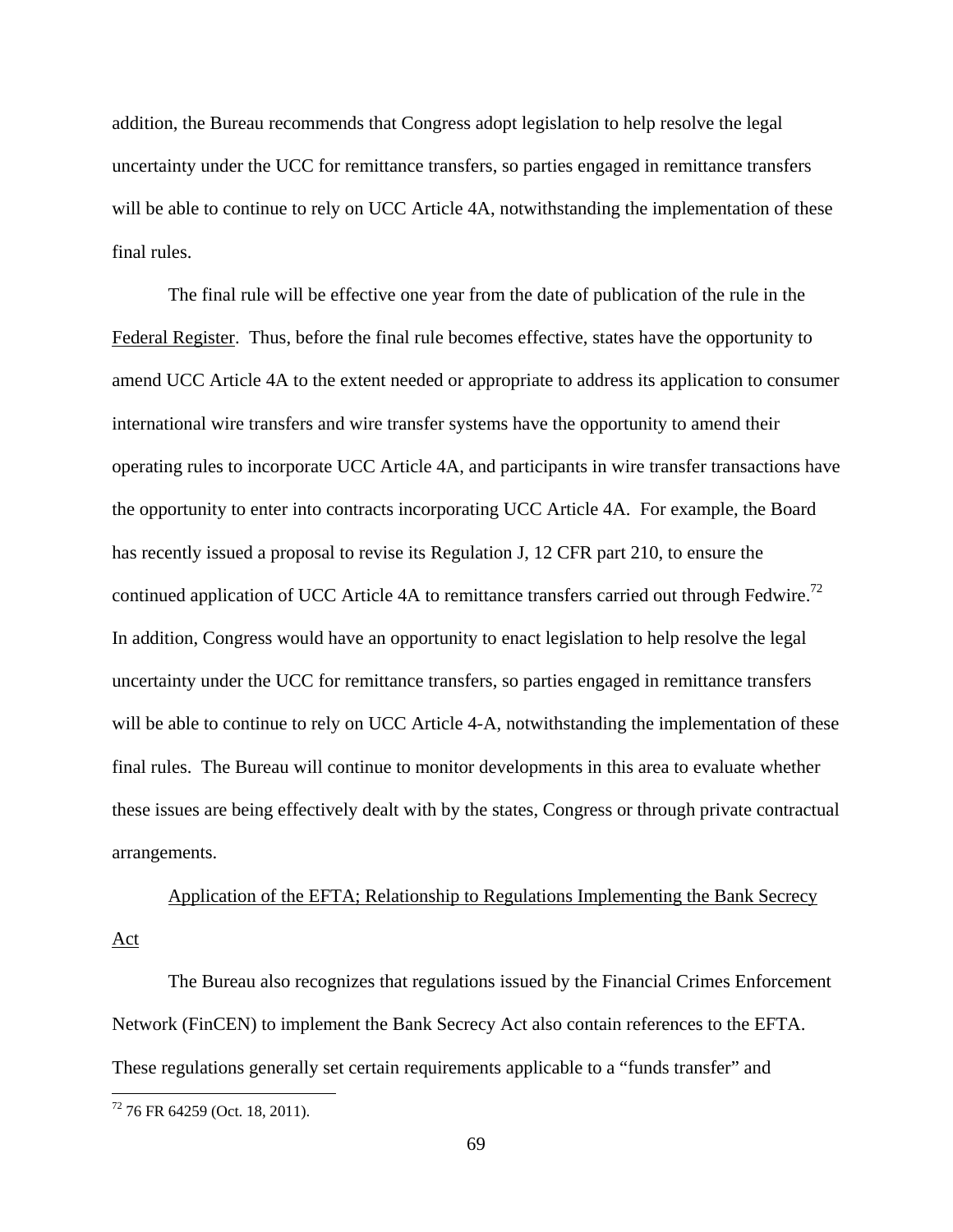"transmittal of funds." The definitions of "funds transfer" and "transmittal of funds" in FinCEN's regulations exclude any funds transfers governed by the EFTA. See 31 CFR 1010.100(w) and (ddd), respectively. When EFTA section 919, as implemented by this rule, becomes effective, certain transactions that have traditionally been outside the scope of the EFTA will be governed by the EFTA, such as consumer-initiated wire transfers. The Bureau has had discussions with FinCEN about the importance of FinCEN amending its rules so that they continue to apply to remittance transfers after the effective date of this rule. The OCC also stated that it will be imperative that FinCEN act quickly to amend their rules. The Bureau does not believe, however, that it can fill the gap by incorporating FinCEN's regulations into Regulation E. The Bureau believes consolidating the requirements of the Bank Secrecy Act and the EFTA in Regulation E would be impracticable under the respective authorities of two agencies.

## **30(f) Remittance Transfer Provider**

Proposed § 205.30(e) incorporated the definition of "remittance transfer provider" from EFTA section 919(g)(3). Proposed § 205.30(e) stated that a remittance transfer provider (or provider) means any person that provides remittance transfers for a consumer in the normal course of its business, regardless of whether the consumer holds an account with such person. To eliminate redundancy, the proposed rule revised statutory references to "any person or financial institution" to "any person," because the term "person" under Regulation E includes financial institutions. Proposed comment  $30(e)$ -1 clarified that an agent is not deemed to be a remittance transfer provider by merely providing remittance transfer services on behalf of the remittance transfer provider. The proposed regulation is adopted generally as proposed in renumbered § 1005.30(f). Comment 30(f)-1 is revised for clarity to state that a person is not deemed to be acting as a remittance transfer provider when it performs activities as an agent on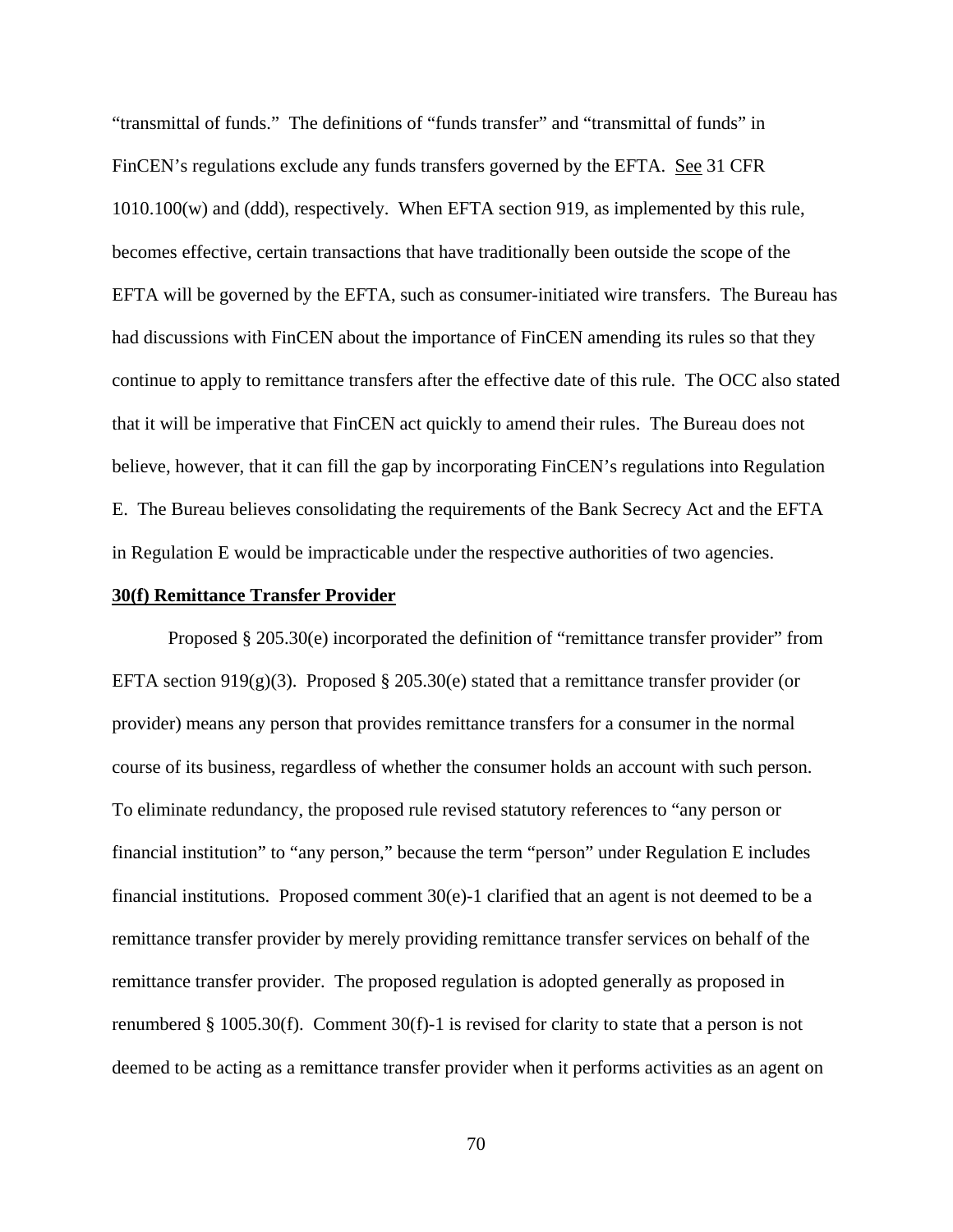behalf of a remittance transfer provider. New comments 30(f)-2 and -3 are added as described below. The Bureau notes that this comment applies only for purposes of this rule. In other contexts, a person may act as a provider when it performs activities on behalf of a provider.

## Normal Course of Business

The Board solicited comment on whether guidance should be adopted interpreting the phrase "normal course of business" based on the number of remittance transfers in a given year. Many industry commenters argued that the final rule should provide for a de minimis exception based on the number of remittance transfers sent in a given time period, although one credit union commenter stated that it could be difficult to track numbers. Suggestions ranged from 1,200 or fewer transfers annually to 2,400 transfers annually, per method (i.e., 2,400 wire transfers plus 2,400 international ACH transfers).

The commenters did not provide any data on the overall distribution and frequency of remittance transfers across various providers to support treating such high numbers of transactions as being outside the normal course of business. Nor did they suggest other means of determining when remittance transfer providers are engaging in transfers merely as an accommodation to occasional consumer requests rather than part of a business of payment services. Absent significant additional information, the Bureau is skeptical that Congress intended to exclude companies averaging 100 or more remittance transfer providers per month from the statutory scheme. Based on the data presented by commenters, such a range would appear to exclude the majority of providers of open network transfers, such as international wire transfers and ACH transactions, from the rule. For example, one trade association commenter stated that most respondents to an information request said that they make fewer than 2,400 international transactions per year. As discussed above, the Bureau believes that the statute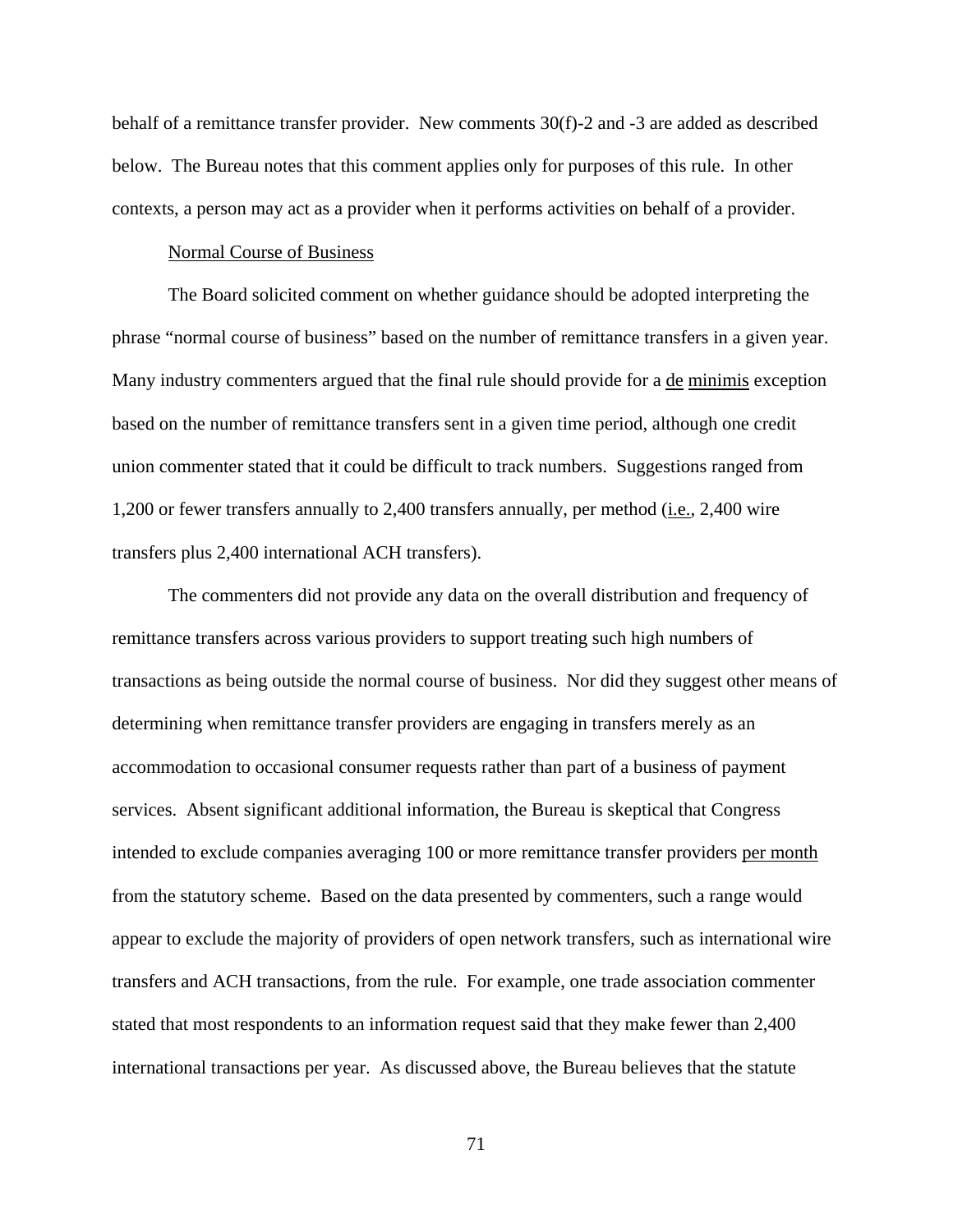clearly covers open network transfers, such as wire transfers and ACH transactions. Providing an exception based on the ranges suggested by these commenters would allow many financial institutions that arguably regularly and in the normal course of business provide remittance transfers to not be subject to the regulation. The Bureau believes in general that the term "normal course of business" covers remittance transfer activities at a level significantly lower than the ranges suggested by these commenters.

In other contexts, regulatory coverage is triggered by a relatively small number of transactions. For example, under Regulation Z, 12 CFR part 1026, a creditor is a person who regularly extends consumer credit under specified circumstances. A person regularly extends consumer credit when it extends consumer credit more than 25 times in the preceding calendar year or in the current year (and five times for transactions secured by a dwelling, or even one time for certain high-cost mortgages).<sup>73</sup> See 12 CFR 1026.2(a)(17). Under State law, a single money transmission may trigger a requirement to register as a money transmitter.

The Bureau does not believe it has sufficient information on the frequency with which entities engage in remittance transfers to set a specific numerical threshold based on the current administrative record. Accordingly, the final rule adopts a new comment 30(f)-2 addressing "normal course of business." Comment  $30(f)-2$  states that whether a person provides remittance transfers in the normal course of business depends on the facts and circumstances, including the total number and frequency of remittance transfers sent by the provider. For example, if a financial institution generally does not make international consumer wire transfers available to customers, but sends a couple of international consumer wire transfers in a given year as an accommodation for a customer, the institution does not provide remittance transfers in the

 $\overline{a}$ 

 $73$  The Bureau notes that it has issued a separate notice of request for information in which the Bureau requests comment on whether it should revise these threshold numbers in Regulation Z. See 76 FR 75825 (Dec. 5, 2011).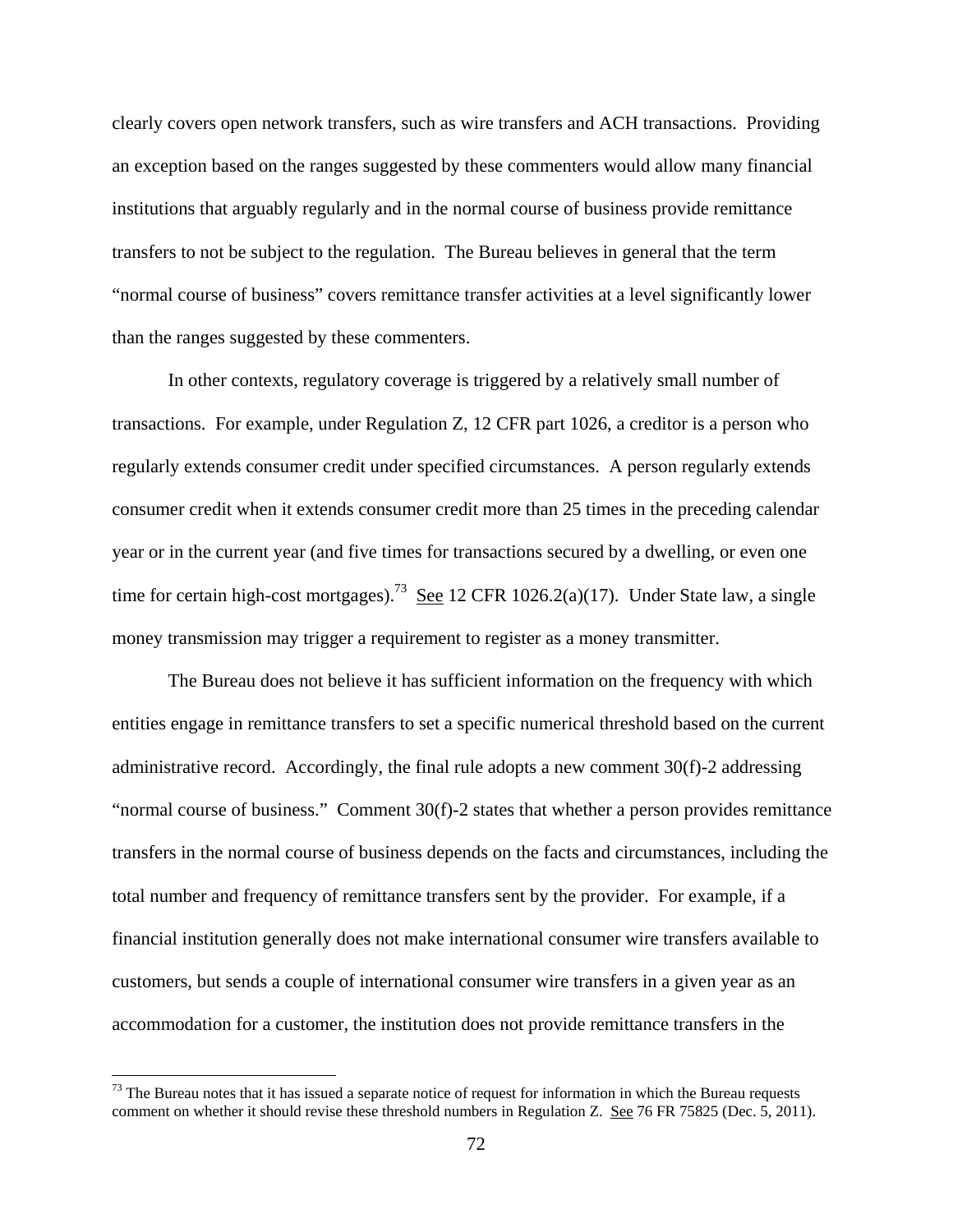normal course of business. In contrast, if a financial institution makes international consumer wire transfers generally available to customers (whether described in the institution's deposit account agreement, or in practice) and makes transfers multiple times per month, the institution provides remittance transfers in the normal course of business.

While the final comment does not include a numerical threshold for "normal course of business," the Bureau recognizes that a bright-line number may ease compliance. Thus, in the January 2012 Proposed Rule, published elsewhere in the Federal Register today, the Bureau is soliciting further comment on a potential safe harbor threshold.

# Multiple Remittance Transfer Providers

New comment 30(f)-3 provides guidance where more than one remittance transfer provider is involved in providing a remittance transfer. The Bureau recognizes that in some situations more than one remittance transfer provider may be involved in providing a remittance transfer. For example, prepaid card programs may involve, among others: (i) a program sponsor that establishes the program relationships, identifies and procures the necessary parties and sets contractual terms and conditions; (ii) a program manager which functions as a day-to-day operations "control center" for the program; and (iii) an issuing bank whose contractual involvement is required to invoke the payment network and which also may serve as the holder of funds that have been prepaid and are awaiting instructions to be disbursed. Any and all of these entities may be a "remittance transfer provider" if they meet the definition as set forth in § 1005.30(f).

Comment 30(f)-3 provides that if the remittance transfer involves more than one remittance transfer provider, only one set of disclosures must be given, and the remittance transfer providers must agree among themselves which provider must take the actions necessary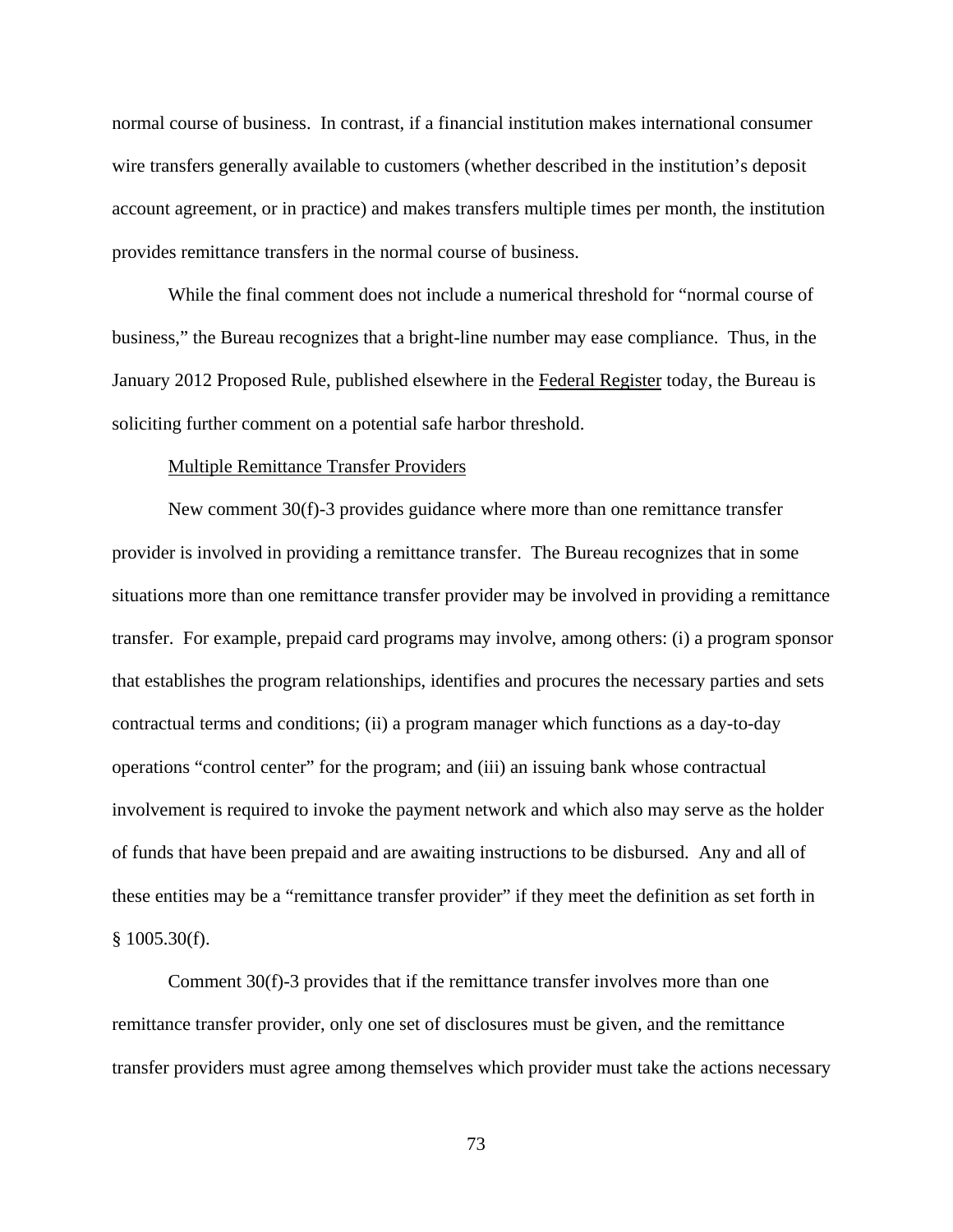to comply with the requirements that subpart B imposes on any or all of them. Even though the providers must designate one provider to take the actions necessary to comply with the requirements that subpart B imposes on any or all of them, all remittance transfer providers involved in the remittance transfer remain responsible for compliance with the applicable provisions of the EFTA and Regulation E.

# **30(g) Sender**

 Proposed § 205.30(f) incorporated the definition of "sender" from EFTA section  $919(g)(4)$  with minor edits for clarity. Specifically, proposed § 205.30(f) defined "sender" to mean "a consumer in a state who requests a remittance transfer provider to send a remittance transfer to a designated recipient." The final rule adopts the definition largely as proposed in renumbered § 1005.30(g), with additional clarifications and a new explanatory comment.

 Several commenters suggested that the Bureau limit remittance transfers to those sent for personal, family, or household purposes. Although Regulation E's applicability is generally limited to such consumer-purpose transactions, the limitation is contained in the definition of "account" in § 1005.2(b). However, the remittance transfer rule applies to more than just account-based transfers. As a result, these commenters stated that an individual who requests a transfer for business purposes could arguably be a "sender" under the rule.

To address these concerns, the Bureau is revising the definition of "sender" in § 1005.30(g) to clarify that a sender is a consumer in a State who primarily for personal, family, or household purposes requests a remittance transfer provider to send a remittance transfer to a designated recipient. This revision is consistent with § 1005.2(b) and clarifies that the final rule does not apply to business-to-consumer or business-to-business transactions or to transactions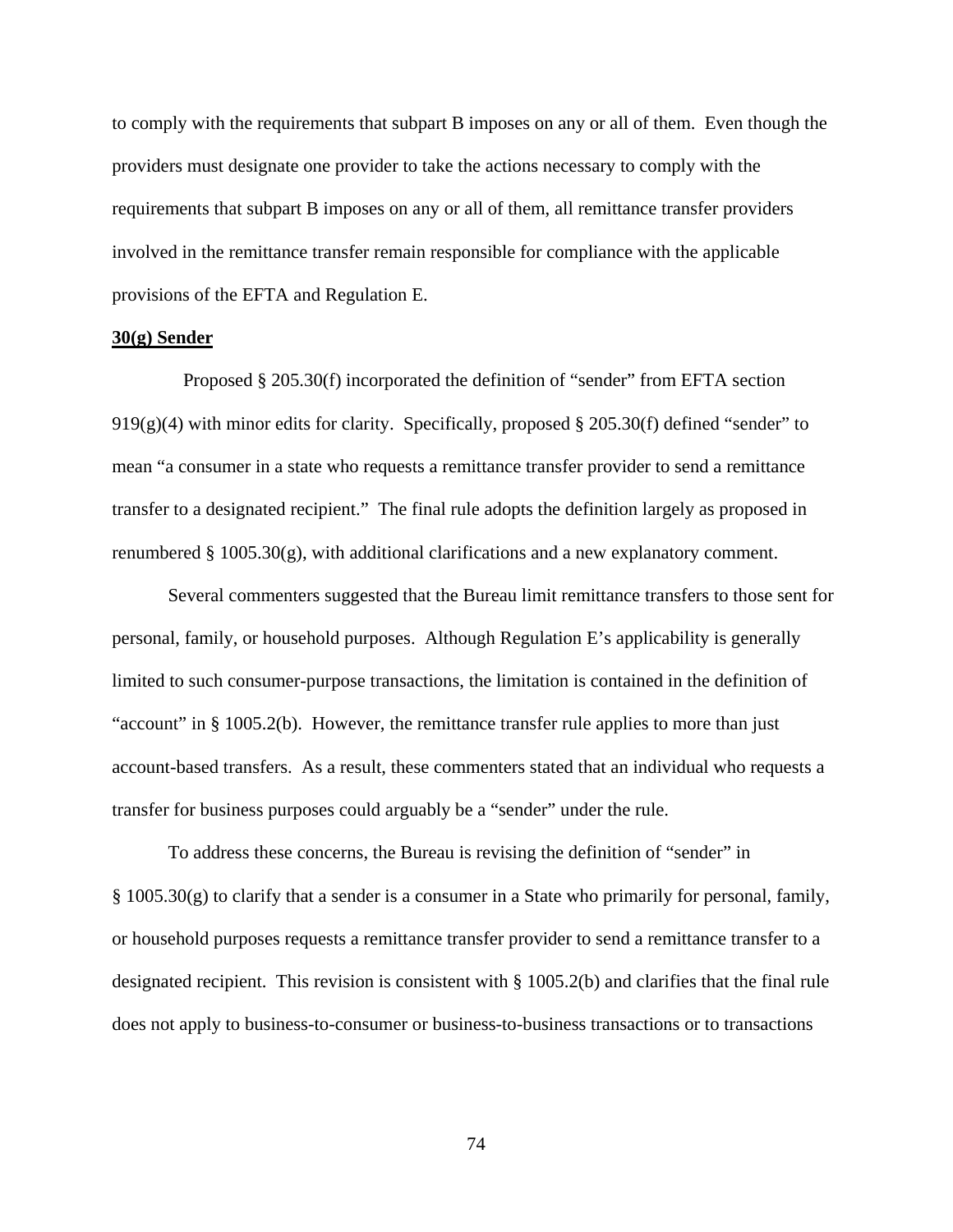that are not for personal, family or household purposes. For example, a transfer requested by a sole proprietor on behalf of his or her company would not be covered by the rule.

As with the definition of "designated recipient," some commenters requested guidance as to how they should determine whether a consumer is located in a State for account-based transfers. Commenters also requested clarification on how to determine where a consumer is located if the transfer request is made electronically or by telephone, and where the consumer's presence is not readily apparent. To address these questions, new comment  $30(g)-1$  clarifies that for transfers from an account, whether a consumer is located in a State depends on where the consumer's account is located. If the account is located in a State, the consumer will be located in a State for purposes of the definition of "sender" in  $\S$  1005.30(g), notwithstanding comment 3(a)-3. Where a transfer is requested electronically or by telephone and the transfer is not from an account, the provider may make the determination of whether a consumer is located in a State on information that is provided by the consumer and on any records associated with the consumer that it might have, such as an address provided by the consumer.

One commenter asked the Bureau to clarify the application of Regulation E's comment  $3(a)$ -3 to subpart B. Comment  $3(a)$ -3 addresses the foreign applicability of Regulation E with respect to EFTs. The proposed definition of "sender" and the proposed commentary did not address how comment  $3(a)$ -3 would apply with respect to remittance transfers that are EFTs, such as international ACH transfers from an account. The statutory definition of "sender," and thus the definition in § 1005.30(g), does not turn on a consumer's residency; rather, the definition only requires that there be a consumer in a State requesting a remittance transfer. As with the definition of "designated recipient," the Bureau believes that directing providers to look to the location of the account as a proxy for the location of the sender will create a bright line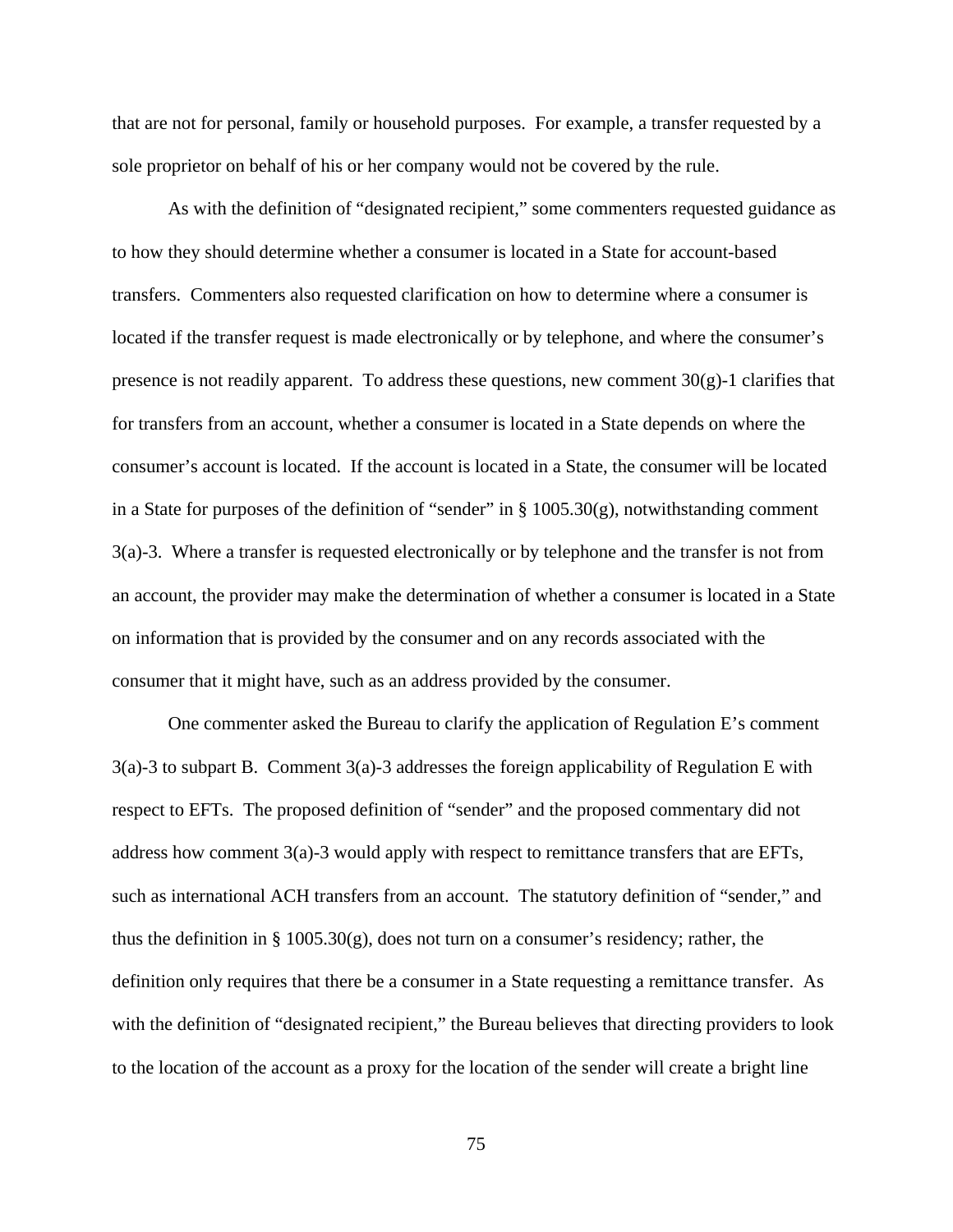that will facilitate compliance with the final rule and ease compliance burden. Thus, as discussed above, under the final rule, for remittance transfers from an account, providers must look to the location of the account to determine whether there is a sender, and not the residency of the consumer requesting the transfer. Accordingly, final comment  $30(g)$ -1 clarifies that the provider should make its determination notwithstanding comment 3(a)-3.

## **Section 1005.31 Disclosures**

Section 1073 of the Dodd-Frank Act imposes several disclosure requirements relating to remittance transfers. Among these, EFTA sections  $919(a)(2)(A)$  and (B) require a remittance transfer provider to provide two sets of disclosures to a sender in connection with a remittance transfer. A remittance transfer provider must generally provide a written pre-payment disclosure to a sender when a sender requests a transfer. This disclosure provides information about the sender's remittance transfer, such as the exchange rate, fees, and the amount to be received by the designated recipient. A remittance transfer provider must also provide a written receipt to the sender when payment is made. This disclosure includes the information provided on the prepayment disclosure, as well as additional information, such as the promised date of delivery, contact information for the designated recipient, and information regarding the sender's error resolution rights.

EFTA section  $919(a)(5)$  provides the Bureau with certain exemption authority, including the authority to permit a remittance transfer provider to provide a single written disclosure to a sender, in lieu of providing both a pre-payment disclosure and receipt. This single disclosure must be provided to the sender prior to payment for the remittance transfer and must accurately disclose all of the information required on both the pre-payment disclosure and the receipt. See EFTA section 919(a)(5)(C). EFTA section 919(b) also provides that disclosures under EFTA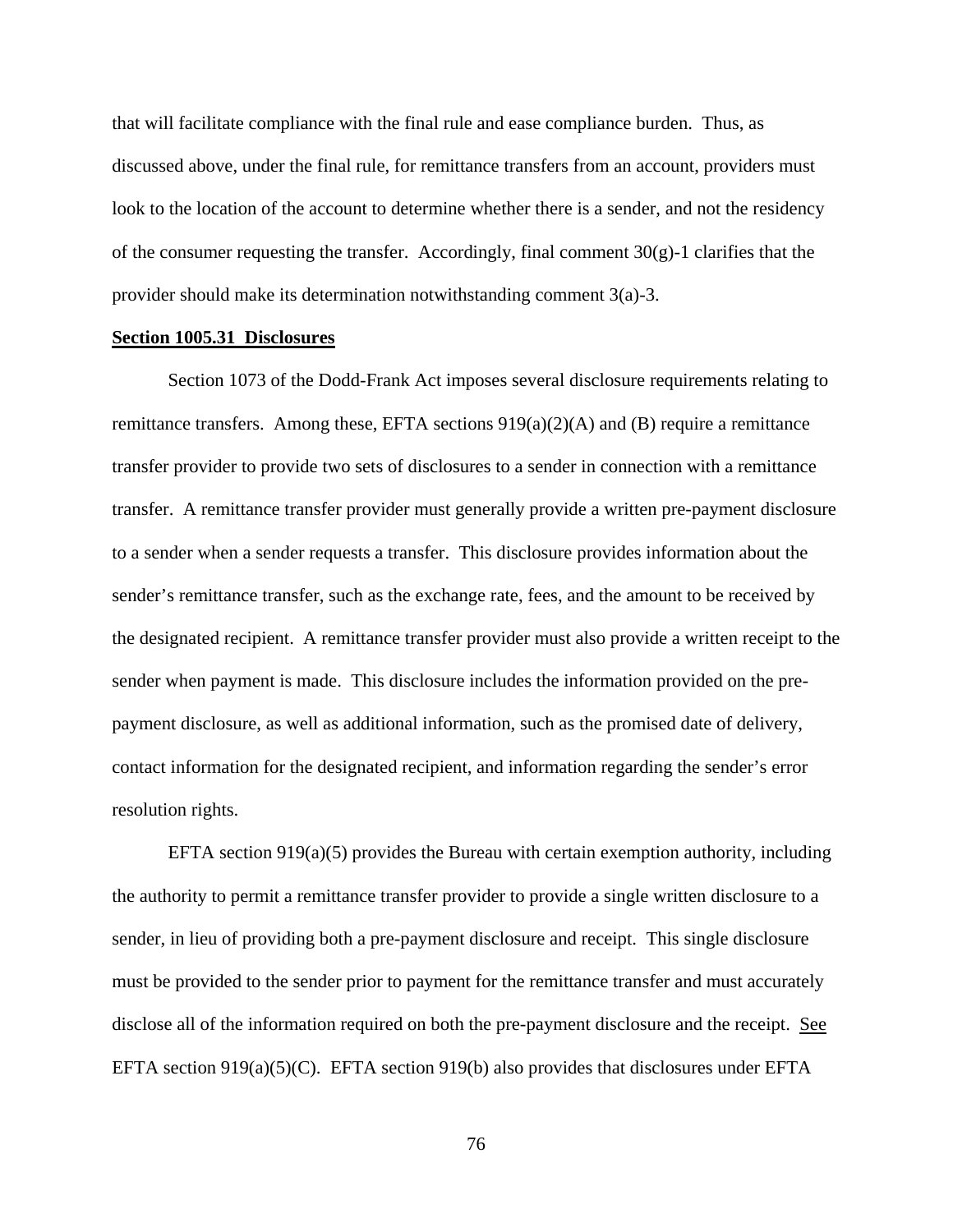section 919 must be made in English and in each foreign language principally used by the remittance transfer provider, or any of its agents, to advertise, solicit, or market, either orally or in writing, at that office. The Board proposed § 205.31 to implement the content and formatting requirements for these disclosures, and the Bureau is finalizing these requirements in § 1005.31, as discussed below.

Section 1005.31(a) sets forth the requirements for the general form of disclosures required under subpart B. Sections 1005.31(b)(1) and (2) implement the pre-payment disclosure and receipt requirements of EFTA section  $919(a)(2)(A)$  and (B). Section 1005.31(b)(3) sets forth the requirements for providing a combined disclosure, as permitted by EFTA section 919(a)(5)(C). Section 1005.31(b)(4) contains disclosure requirements relating to a sender's error resolution and cancellation rights. Section 1005.31(c) addresses specific format requirements for subpart B disclosures, including grouping, proximity, prominence and size, and segregation requirements. Section 1005.31(d) sets forth the disclosure requirements for providing estimates, to the extent they are permitted by § 1005.32. Section 1005.31(e) generally implements the timing requirements of EFTA sections  $919(a)(2)$  and  $919(a)(5)(C)$ . Section 1005.31(f) clarifies that, except as provided in § 1005.36(b), disclosures required by § 1005.31 must be accurate when a sender makes payment for the remittance transfer, except to the extent permitted by § 1005.32. Finally, § 1005.31(g) contains the requirements for providing foreign language disclosures in certain circumstances.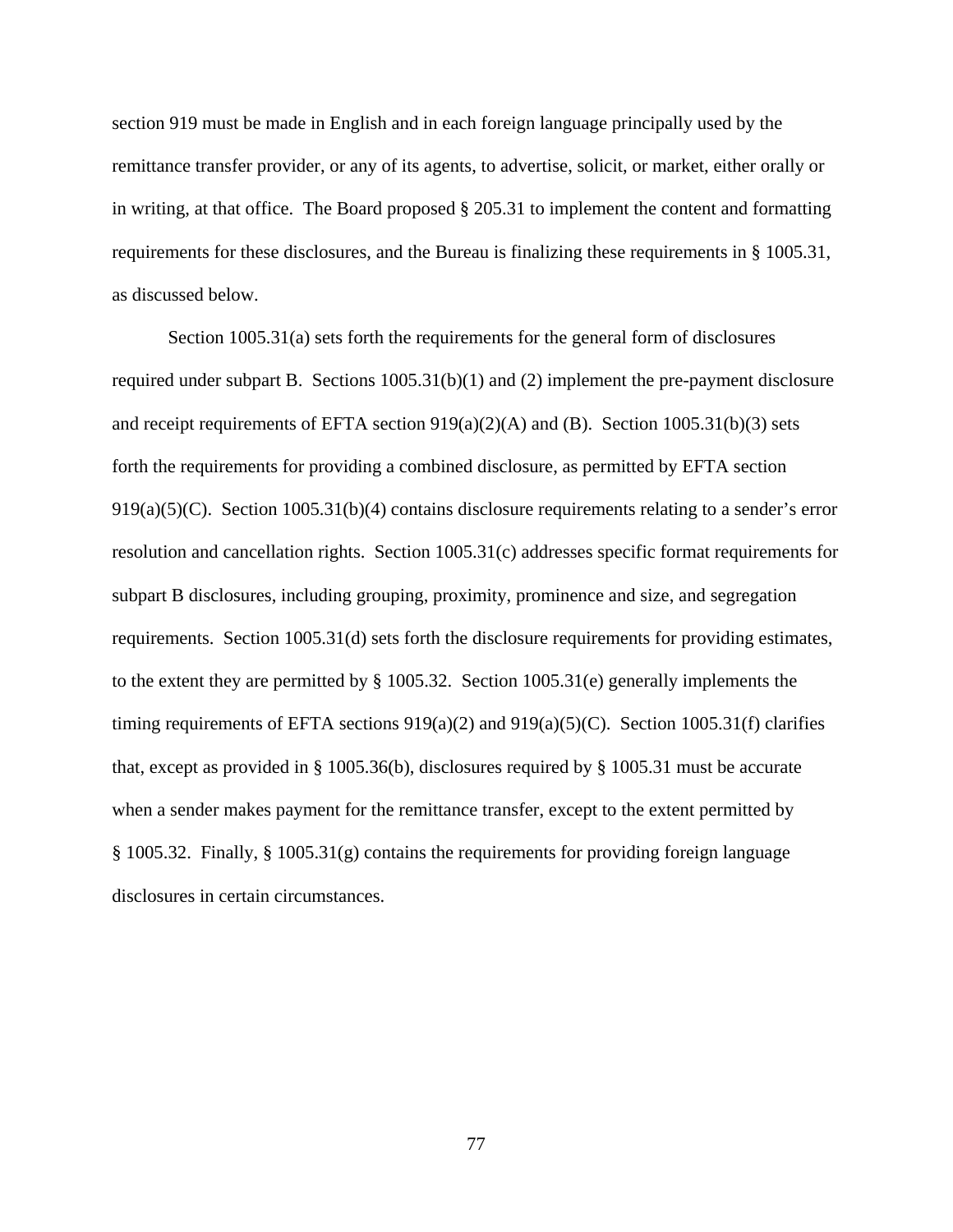# **31(a) General Form of Disclosures**

 $\overline{a}$ 

# 31(a)(1) Clear and Conspicuous

Proposed § 205.31(a) set forth the requirements for the general form of disclosures required under proposed subpart B. Pursuant to EFTA sections  $919(a)(3)(A)$  and  $(a)(5)(C)$ ,<sup>74</sup> proposed  $\S 205.31(a)(1)$  provided that the disclosures required by subpart B must be clear and conspicuous. Proposed comment 31(a)(1)-1 clarified that disclosures are clear and conspicuous for purposes of subpart B if they are readily understandable and, in the case of written and electronic disclosures, the location and type size are readily noticeable to senders. The proposed comment stated that oral disclosures, to the extent permitted, are clear and conspicuous when they are given at a volume and speed sufficient for a sender to hear and comprehend them.

One industry trade association commenter supported the proposal, but suggested that the Bureau should also establish a reasonable person standard in determining whether a disclosure is clear and conspicuous. The Bureau believes the proposed comment, as well as the font and other formatting requirements provided in § 1005.31(c), below, provide remittance transfer providers with the guidance necessary to determine if disclosures are clear and conspicuous. Therefore, the clear and conspicuous standard is adopted as proposed in § 1005.31. Proposed comment  $31(a)(1)-1$  is also adopted substantially as proposed.

Proposed  $\S 205.31(a)(1)$  also provided that disclosures required by subpart B may contain commonly accepted or readily understandable abbreviations or symbols. Proposed comment 31(a)(1)-2 clarified that using abbreviations or symbols such as "USD" to indicate currency in U.S. dollars or "MXN" to indicate currency in Mexican pesos would be permissible. The Bureau did not receive comment regarding the use of commonly accepted or readily understandable

<sup>&</sup>lt;sup>74</sup> EFTA section 919(a)(5)(C) incorporates the requirements of EFTA section 919(a)(3)(A) by reference, including the clear and conspicuous requirement.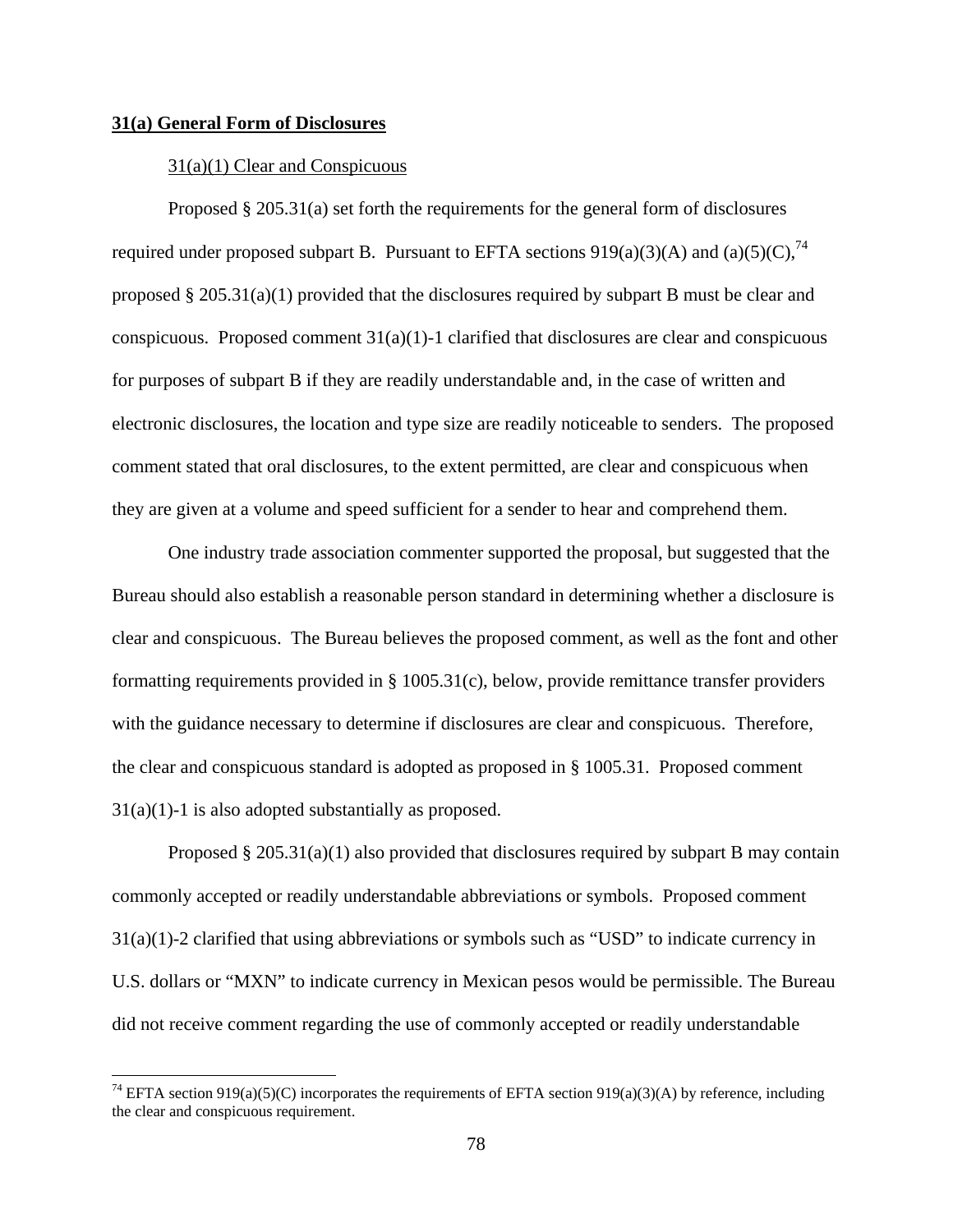abbreviations or symbols. Therefore, this aspect of proposed  $\S 205.31(a)(1)$  is adopted as proposed in renumbered § 1005.31(a)(1). Comment 31(a)(1)-2 is also adopted as proposed.

## 31(a)(2) Written and Electronic Disclosures

 Proposed § 205.31(a)(2) set forth the requirements for written and electronic disclosures under subpart B. Proposed  $\S 205.31(a)(2)$  stated that disclosures required by subpart B generally must be provided to the sender in writing. However, the proposal permitted a pre-payment disclosure under proposed § 205.31(b)(1) to be provided to the sender in electronic form, if the sender electronically requests the remittance transfer provider to send a remittance transfer. In such a case, proposed comment  $31(a)(2)-1$  explained that a pre-payment disclosure could be provided to the sender without complying with the consumer consent and other applicable provisions of the E-Sign Act. The proposed comment also clarified that if a sender electronically requests the remittance transfer provider to send a remittance transfer, the receipt required by proposed § 205.31(b)(2) also could be provided to the sender in electronic form, but only if the provider complies with the consumer consent and other applicable provisions of the E-Sign Act.

Consumer group commenters and one industry commenter supported the requirement that disclosures must be provided in writing and the exception for pre-payment disclosures to be provided electronically if a sender initiates the transaction electronically. Some industry commenters, however, argued that the pre-payment disclosures should be permitted to be provided on a computer screen or orally, if a transaction is conducted in person. One industry commenter suggested that pre-payment disclosures could be provided on a screen similar to those used at a point-of-sale to authorize payment card transactions. Industry commenters asked the Bureau to also permit the combined disclosures to be disclosed electronically without obtaining E-Sign consent.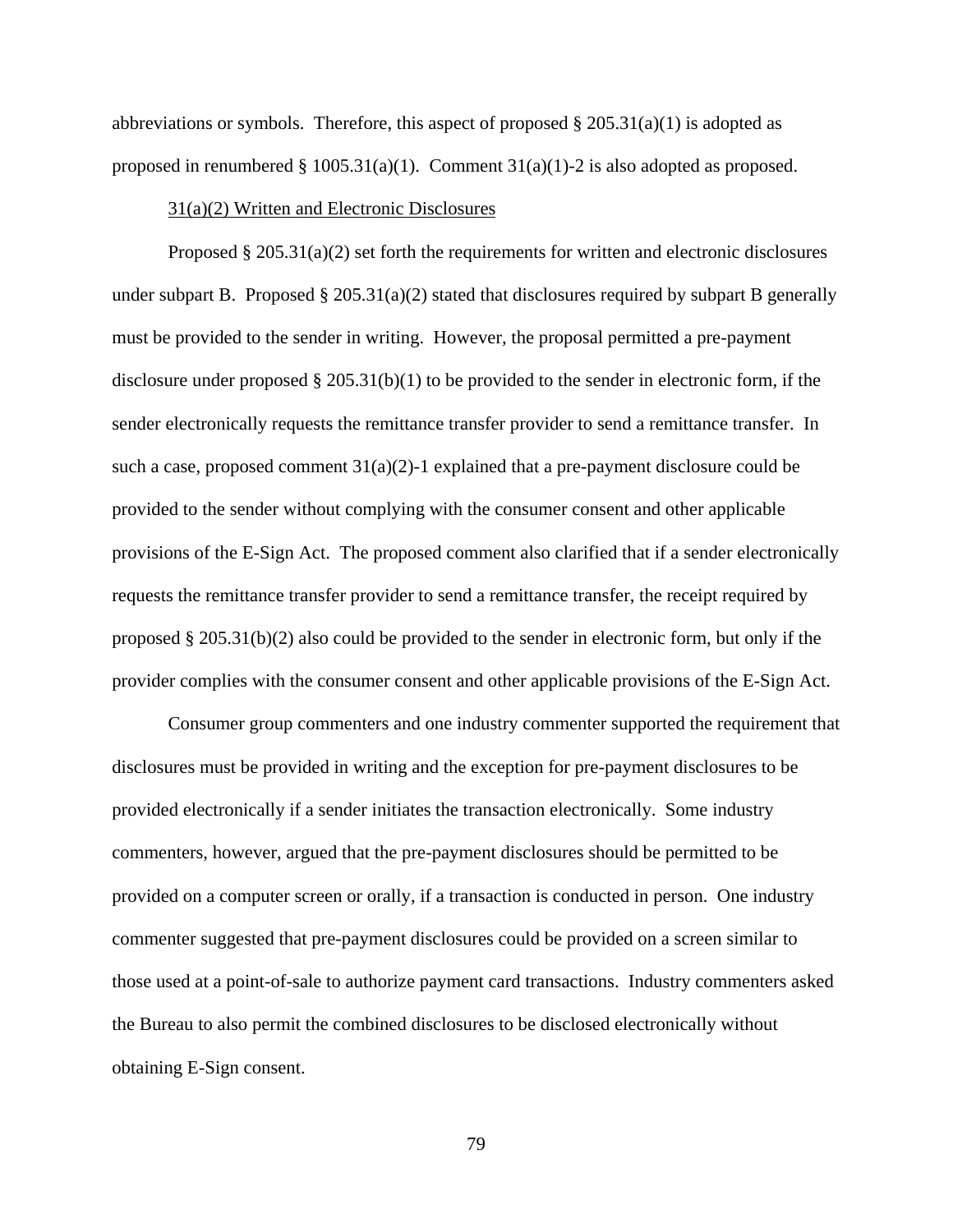As discussed in the proposal, the statute generally requires disclosures under subpart B to be in writing, see EFTA sections  $919(a)(2)$ ,  $(a)(5)(C)$ , and  $(d)(1)(B)(iv)$ , and generally requires compliance with E-Sign in conjunction with electronic transactions, see EFTA section 919(a)(3)(B). Because EFTA section  $919(a)(5)(D)$  specifically allows the Bureau to waive E-Sign requirements only with regard to pre-payment disclosures where the sender initiates the transaction electronically and the provider provides the pre-payment disclosure in an electronic form that the consumer may keep, the Bureau believes that provision of combined disclosures and receipts must be in compliance with E-Sign as specified in  $919(a)(3)(B)$ . Similarly, the Bureau believes that pre-payment disclosures provided when a sender conducts a transaction in person must be provided in writing. Thus, the Bureau believes it would not be consistent with the statute to permit the pre-payment disclosure or the combined disclosure to be provided orally or to be shown to a sender on a computer screen at the point-of-sale prior to payment for pointof-sale transactions.

One industry commenter argued that remittance transfer providers that are broker-dealers should be permitted to comply with guidance published by the Securities and Exchange Commission regarding electronic disclosures, rather than being required to obtain E-Sign consent. To the extent that transfers made in connection with securities transactions have been exempted from the rule, as discussed above in §  $1005.30(e)(2)(ii)$ , the commenter's concerns should be mitigated.

Therefore, the Bureau is adopting as proposed the provisions regarding written and electronic disclosures in  $\S 1005.31(a)(2)$  of the final rule. The Bureau is also adopting comment  $31(a)(2)-1$  in the final rule substantially as proposed.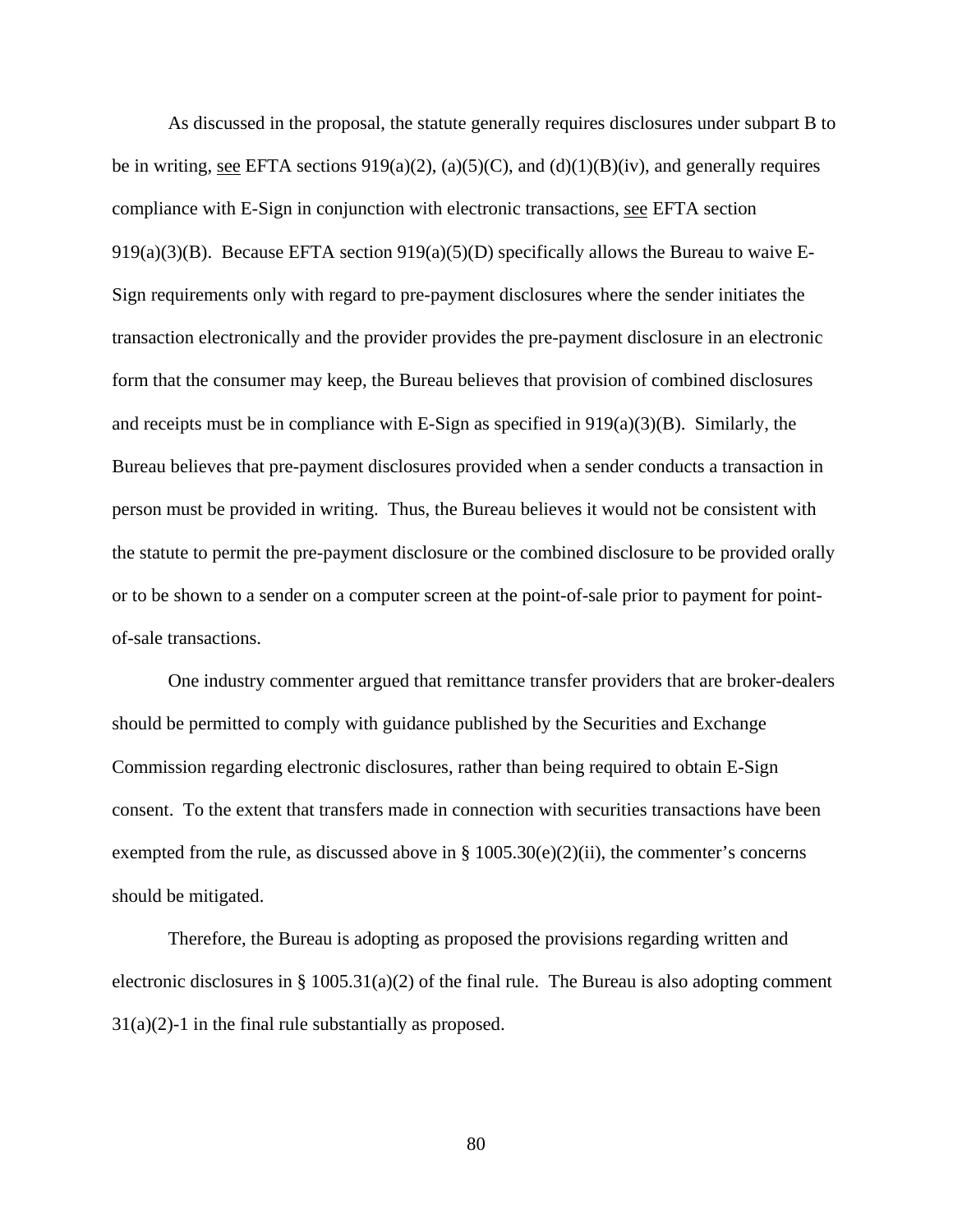Proposed comment  $31(a)(2)-2$  clarified that written disclosures may be provided on any size paper, as long as the disclosures are clear and conspicuous. The proposed comment stated that disclosures may be provided, for example, on a register receipt or on an 8.5 inch by 11 inch sheet of paper, consistent with current practices in the industry. The Bureau did not receive comment regarding proposed comment  $31(a)(2)-2$ , and it is finalized as proposed.

Proposed § 205.31(a)(2) also provided that the written and electronic disclosures required by subpart B must be made in a retainable form. In the proposal, the Board requested comment on how the requirement to provide electronic disclosures in a retainable form could be applied to transactions conducted via mobile application or text message. Consumer group commenters stated that disclosures sent through text were not likely made in a form the sender can keep because mobile phone carriers regularly delete text message data or limit the size of texts. These commenters argued that the Bureau should not permit disclosures to be provided solely through mobile application or text message until technology allowed them to be retainable. These commenters stated that receipts should not be provided through mobile application or text message because they would not provide a sender with meaningful, consumer–friendly disclosures in a retainable form. Instead, consumer group commenters suggested that the Bureau should permit receipts for mobile telephone transactions to be provided through other electronic forms or written mailed receipts.

Industry commenters, in contrast, argued that the final rule should provide sufficient flexibility to accommodate disclosures relating to remittance transfers sent via mobile application or text message. Some commenters stated that the Bureau should permit remittance transfer providers to provide disclosures through the provider's preferred method, including by mobile application or text message, so long as the sender is capable of receiving disclosures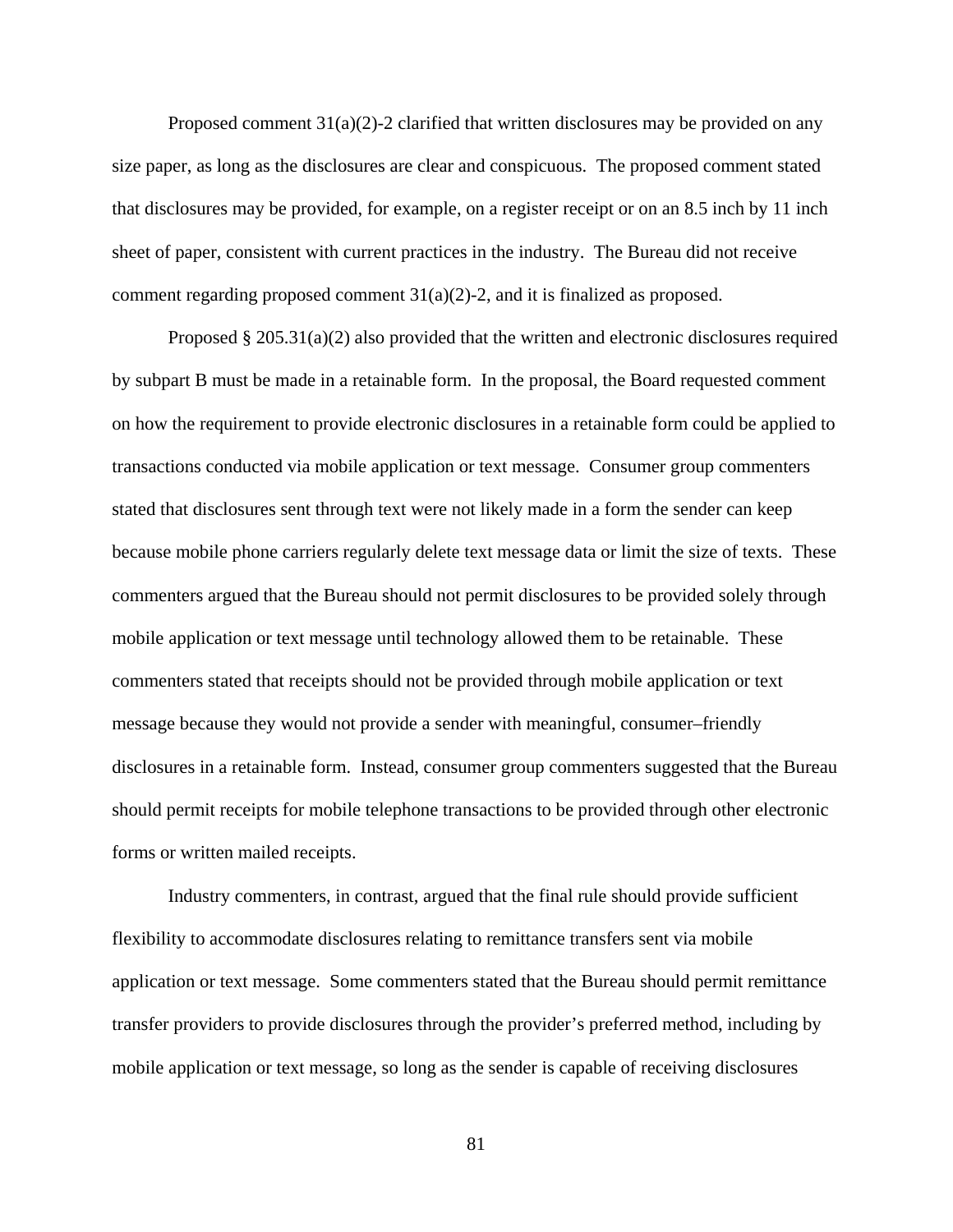through that method. Another industry commenter argued that the retainability requirement should only apply to the receipt and not to the pre-payment disclosures for transactions conducted via mobile application or text message. One industry commenter stated that for a remittance transfer initiated by mobile telephone, the Bureau should allow disclosures to be provided on the telephone if accompanied by the delivery of a retainable version of the same disclosure through the internet, since mobile telephones typically do not allow for printing.

As discussed below regarding  $\S 1005.31(a)(5)$ , the Bureau is permitting the pre-payment disclosures required by  $\S 1005.31(b)(1)$  to be disclosed orally or via mobile application or text message if the transaction is conducted entirely by telephone via mobile application or text message. The Bureau understands that given current technical limitations, in many cases, disclosures provided via mobile application or text message could not be provided in a retainable form or in a manner that satisfies formatting requirements. The Bureau notes, however, that the statute expressly permits the pre-payment disclosures to be provided orally for transfers conducted entirely by telephone. Thus, if a transaction is conducted entirely by telephone via mobile application or text message, a provider may give the pre-payment disclosure orally. Because oral disclosures are not retainable, the Bureau does not believe senders would be less protected by receiving pre-payment disclosures via mobile application or text message that are also not retainable. Moreover, in some cases, disclosures provided via mobile application or text message may be better than oral disclosures. For example, a disclosure provided by text message stored in a mobile telephone could be viewed by the sender for a period of time after the transaction is complete or forwarded to an email or other savable file. Therefore, § 1005.31(a)(2) provides that written and electronic disclosures required by subpart B generally must be made in a retainable form. However, to effectuate the purposes of the EFTA and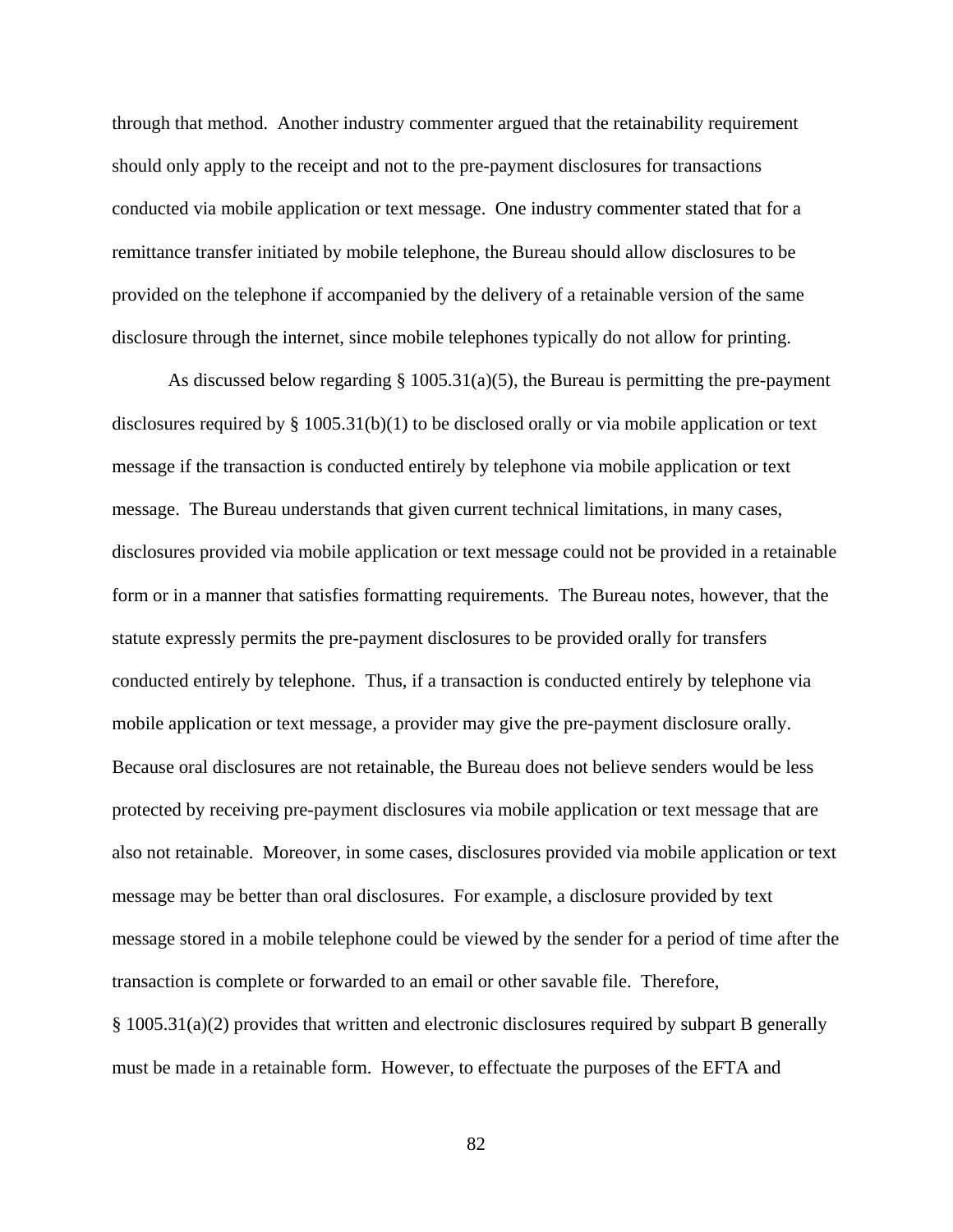facilitate compliance, the Bureau believes it is necessary and proper to use its authority under ETFA sections 904(a) and (c) to provide in the final rule that for transfers conducted entirely by telephone via mobile application or text message, the pre-payment disclosures may be provided via mobile application or text message in accordance with  $\S 1005.31(a)(5)$  and need not be retainable. The Bureau is also adding a new comment  $31(a)(2)$ -4 to clarify that disclosures provided electronically to a mobile telephone that are not provided via mobile application or text message must be retainable. For example, disclosures provided via email must be retainable, even if a sender accesses them by mobile telephone.

Proposed comment  $31(a)(2)-3$  clarified that a remittance transfer provider may satisfy the requirement to provide electronic disclosures in a retainable form if it provides an online disclosure in a format that is capable of being printed. The proposed comment clarified that electronic disclosures cannot be provided through a hyperlink or in another manner by which the sender can bypass the disclosure. A provider is not required to confirm that the sender has read the electronic disclosures.

Consumer group commenters generally supported these retainability requirements. Industry commenters suggested that the Bureau revise or clarify the rules regarding the provision of electronic disclosures. Industry commenters stated that the Bureau should permit a remittance transfer provider to provide disclosures by sending a hyperlink to the sender or to permit the provider to make a disclosure available on its website where disclosures can be viewed. One commenter suggested that the Bureau should clarify that disclosures are retainable as long as they may be saved or stored on a computer. This commenter stated that a disclosure would be retainable if, for example, a sender could save a screen shot or download a file that could be saved.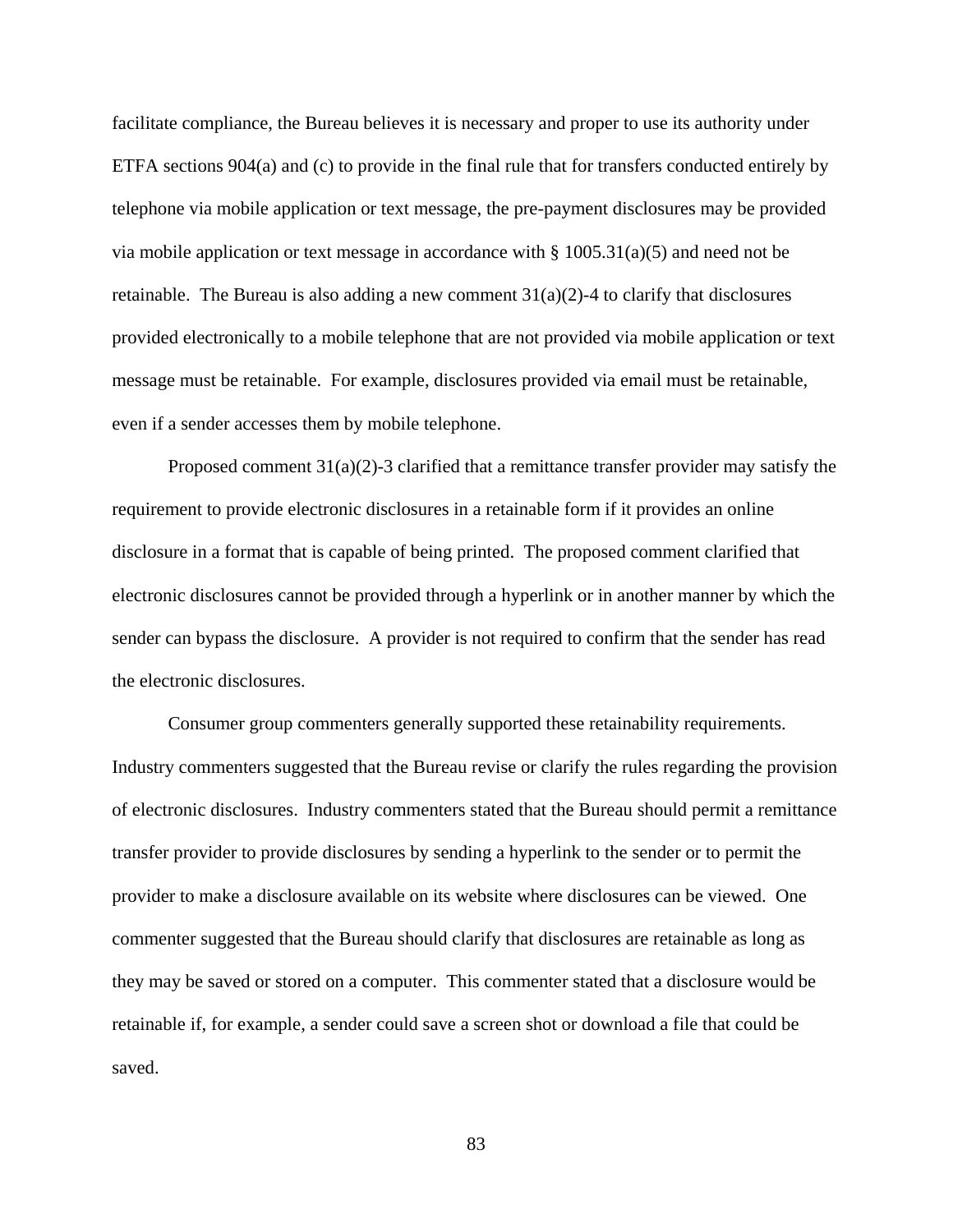The Bureau believes proposed comment  $31(a)(2)-3$  appropriately addressed how disclosures may be provided in a retainable format when disclosed electronically. The proposed comment sets forth general principles for providing electronic disclosures that can be applied to various scenarios in which electronic disclosures are provided. For example, a provider could determine that a screen shot or downloadable file complies with the retainability requirement if those formats are also capable of being printed. The proposed comment is also consistent with other of the Bureau's electronic disclosure provisions that ensure that senders are provided with disclosures, rather than permitting disclosures to simply be made available to them.<sup>75</sup> Therefore, comment 31(a)(2)-3 is adopted as proposed.

# 31(a)(3) Oral Disclosures for Oral Telephone Transactions

Relying upon authority in EFTA section  $919(a)(5)(A)$ , proposed § 205.31(a)(3) permitted the pre-payment disclosures to be provided orally if the transaction was conducted entirely by telephone and if the remittance transfer provider complied with the foreign language disclosure requirements of proposed  $\S 205.31(g)(2)$ , discussed below. One industry commenter opposed the oral disclosure authorization for telephone transactions, arguing that the length of time to process a transfer made by telephone would increase significantly due to the number of items that must be disclosed orally. Because the Bureau believes the statute intends for senders to receive pre-payment disclosures regardless of the format of the transaction, the Bureau is permitting oral pre-payment disclosures in certain circumstances in §  $1005.31(a)(3)$  of the final rule. Moreover, as discussed below, the Bureau is permitting in § 1005.31(a)(5) the pre-payment disclosures required by  $\S 1005.31(b)(1)$  to be disclosed orally or via mobile application or text message for transactions conducted entirely by telephone via mobile application or text message. Therefore, the final rule is limiting the application of  $\S 1005.31(a)(3)$  to transactions conducted

 $\overline{a}$ 

<sup>&</sup>lt;sup>75</sup> See for example, § 1005.20(c)(2) and § 1026.5a(a)(2).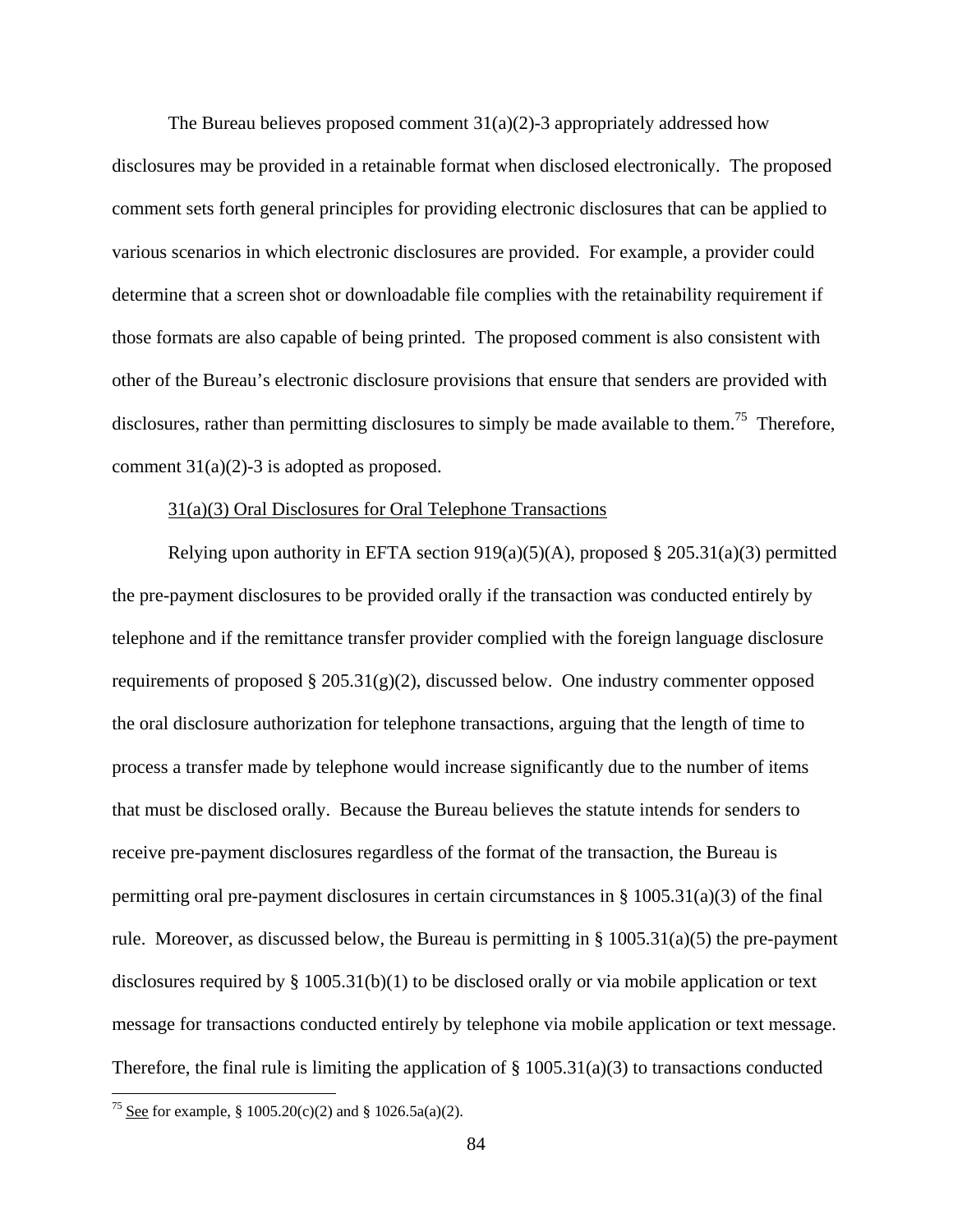through oral conversations. Therefore,  $\S 1005.31(a)(3)(i)$  is amended to clarify that § 1005.31(a)(3) only applies if the transaction is conducted orally and entirely by telephone. The final rule also adds comment  $31(a)(3)-2$  to clarify that §  $1005.31(a)(3)$  applies to transactions conducted orally and entirely by telephone, such as transactions conducted orally on a landline or mobile telephone.

The final rule also adds another condition for providers to be permitted to disclose prepayment disclosures orally, in addition to the requirements that the transaction be conducted entirely by telephone and that the provider comply with the foreign language disclosure requirements of  $\S 1005.31(g)(2)$ . The Bureau believes that for oral telephone transactions, senders should be informed of their cancellation rights before the cancellation period has passed. Because a receipt may be mailed to a sender for telephone transactions, see  $\S$  1005.31(e)(2), the sender would not receive the abbreviated statement about the sender's cancellation rights required by § 1005.31(b)(2)(iv) until after the cancellation period had passed. Therefore, the Bureau is requiring in § 1005.31(a)(3) that a provider disclose orally a statement about the rights of the sender regarding cancellation required by  $\S 1005.31(b)(2)(iv)$  pursuant to the timing requirements in § 1005.31(e)(1) in order to disclose the pre-payment disclosures orally for oral telephone transactions.

Proposed comment  $31(a)(3)-1$  stated that, for transactions conducted partially by telephone, disclosures may not be provided orally. For example, a sender may begin a remittance transfer at a remittance transfer provider's dedicated phone in a retail store, and then provide payment in person to a store clerk to complete the transaction. In such cases, the proposed comment clarified that all disclosures must be provided in writing. Proposed comment  $31(a)(3)-1$  clarified that for such a transaction, a provider may comply with the disclosure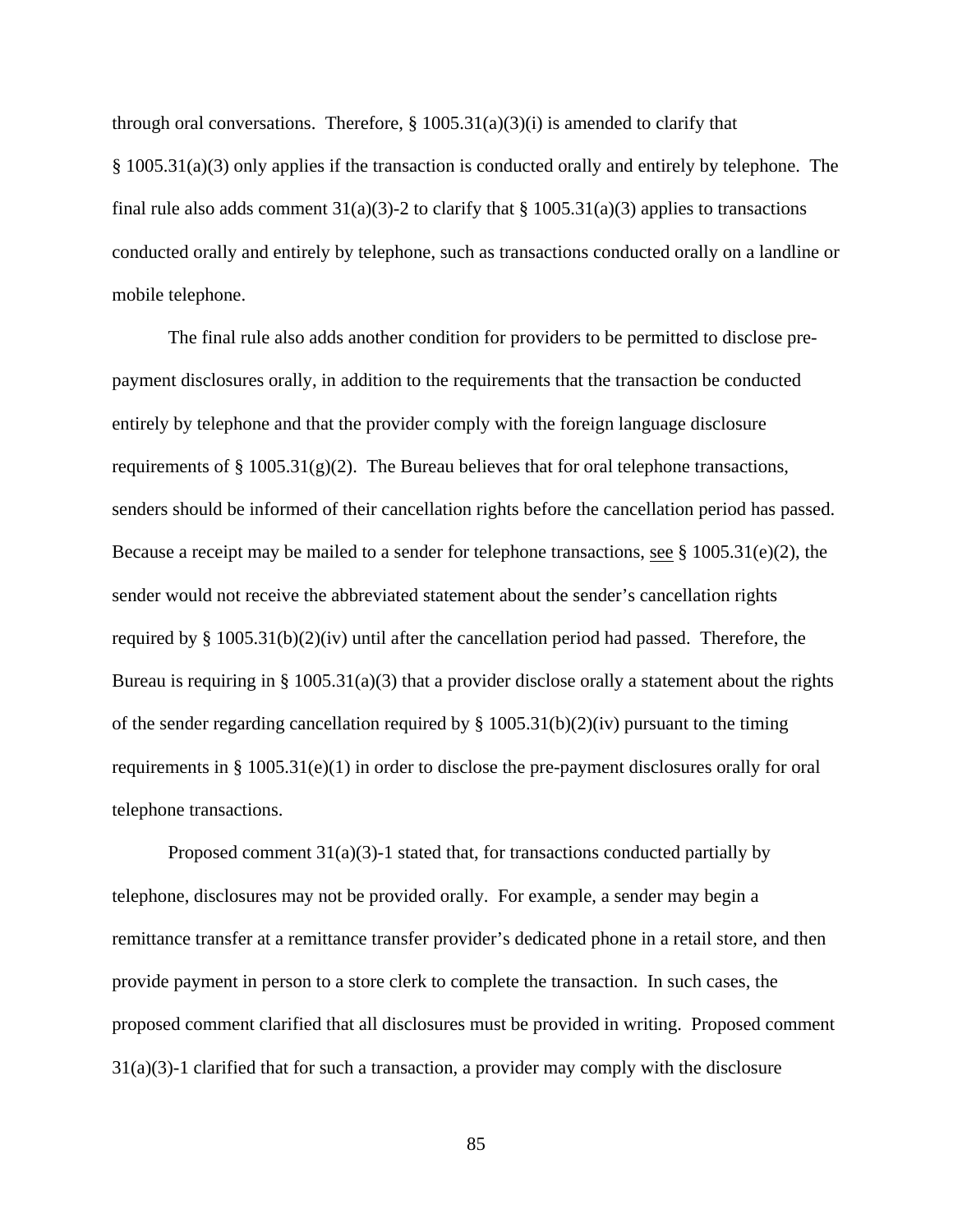requirements by providing the written pre-payment disclosure in person prior to the sender's payment for the transaction, and the written receipt when payment is made for the remittance transfer.

Industry commenters argued that the Bureau should permit oral pre-payment disclosures for these hybrid transactions. For example, one industry commenter stated that providing the information to senders at the time the sender is speaking with the remittance transfer provider would enable the sender to discuss the disclosed fees or currency delivery options. This commenter stated that it would be difficult to continue providing remittance transfers using a provider's dedicated telephone in a retail store if pre-payment disclosures could not be provided orally.

The Bureau believes that by allowing oral disclosures only for transactions performed entirely by telephone, Congress did not intend to permit providers to satisfy the disclosure requirements orally for transactions conducted partially by telephone. See EFTA section 919(a)(5)(A). Therefore, comment  $31(a)(3)-1$  is adopted substantially as proposed, with a revision to more precisely state that providing the information required by § 1005.31(b)(1) to a sender orally does not fulfill the requirement to provide the disclosures required by  $§ 1005.31(b)(1)$ . The Bureau notes that nothing prohibits a provider from stating orally the information required to be disclosed by  $\S 1005.31(b)(1)$  to a sender, even though this would not fulfill a provider's pre-payment disclosure requirements.

# 31(a)(4) Oral Disclosures for Certain Error Resolution Notices

Proposed § 205.31(a)(4) permitted a remittance transfer provider to provide an oral report of the results of an investigation of a notice of error, if the remittance transfer provider determined that an error occurred as described by the sender, and if the remittance transfer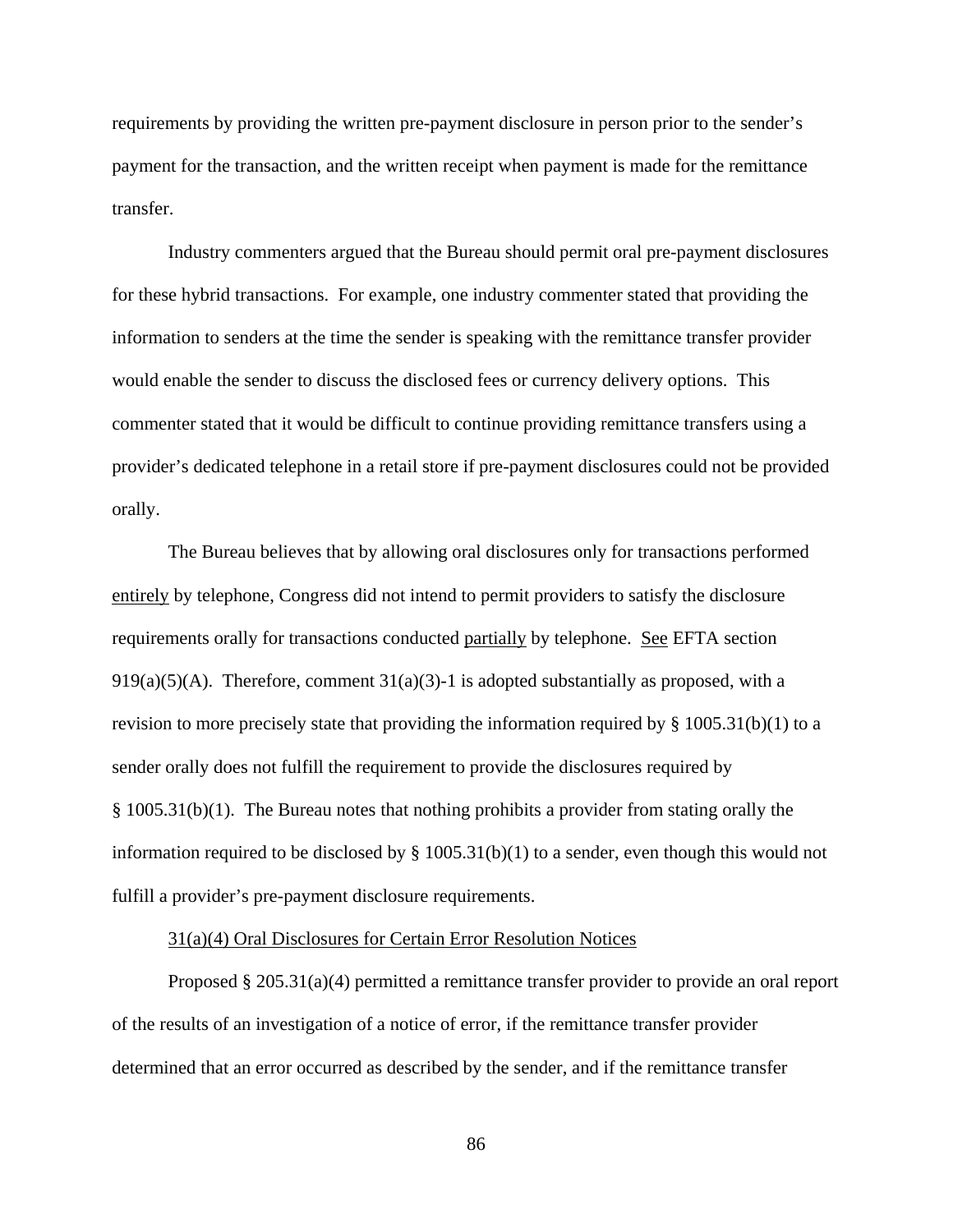provider complied with the foreign language disclosure requirements of proposed § 205.31(g)(2). The Bureau did not receive comment on proposed  $\S 205.31(a)(4)$ , and it is adopted substantially as proposed as  $\S 1005.31(a)(4)$ .

## 31(a)(5) Disclosures for Mobile Application or Text Message Transactions

 In the May 2011 Proposed Rule, the Board noted that retainability and formatting requirements could pose challenges for providing disclosures in transactions conducted via mobile application or text message. As discussed above, many industry commenters argued that the Bureau should change or provide for tailored retainability or formatting requirements for transactions conducted via mobile application or text message to ensure that senders would continue to have access to these services. Several industry commenters noted that they offered or were developing technology to permit senders to send a remittance transfer via a mobile telephone. The commenters believed that such services were evolving rapidly and urged the Bureau to provide flexibility in the final rule.

As discussed above, because remittance transfers sent via mobile application or text message on a telephone are "conducted entirely by telephone," the Bureau believes that EFTA section  $919(a)(5)(A)$  permits the Bureau to allow oral pre-payment disclosures in connection with transfers sent via mobile application or text message if the transfer is conducted entirely by telephone. Because oral disclosures are not retainable, the Bureau does not believe senders would be less protected by receiving pre-payment disclosures via mobile application or text message that is also not retainable. Moreover, in some cases, senders receiving disclosures via mobile application or text message may be informed of the cost of their transaction in a manner that is better than oral disclosures. For example, a disclosure provided by text message stored in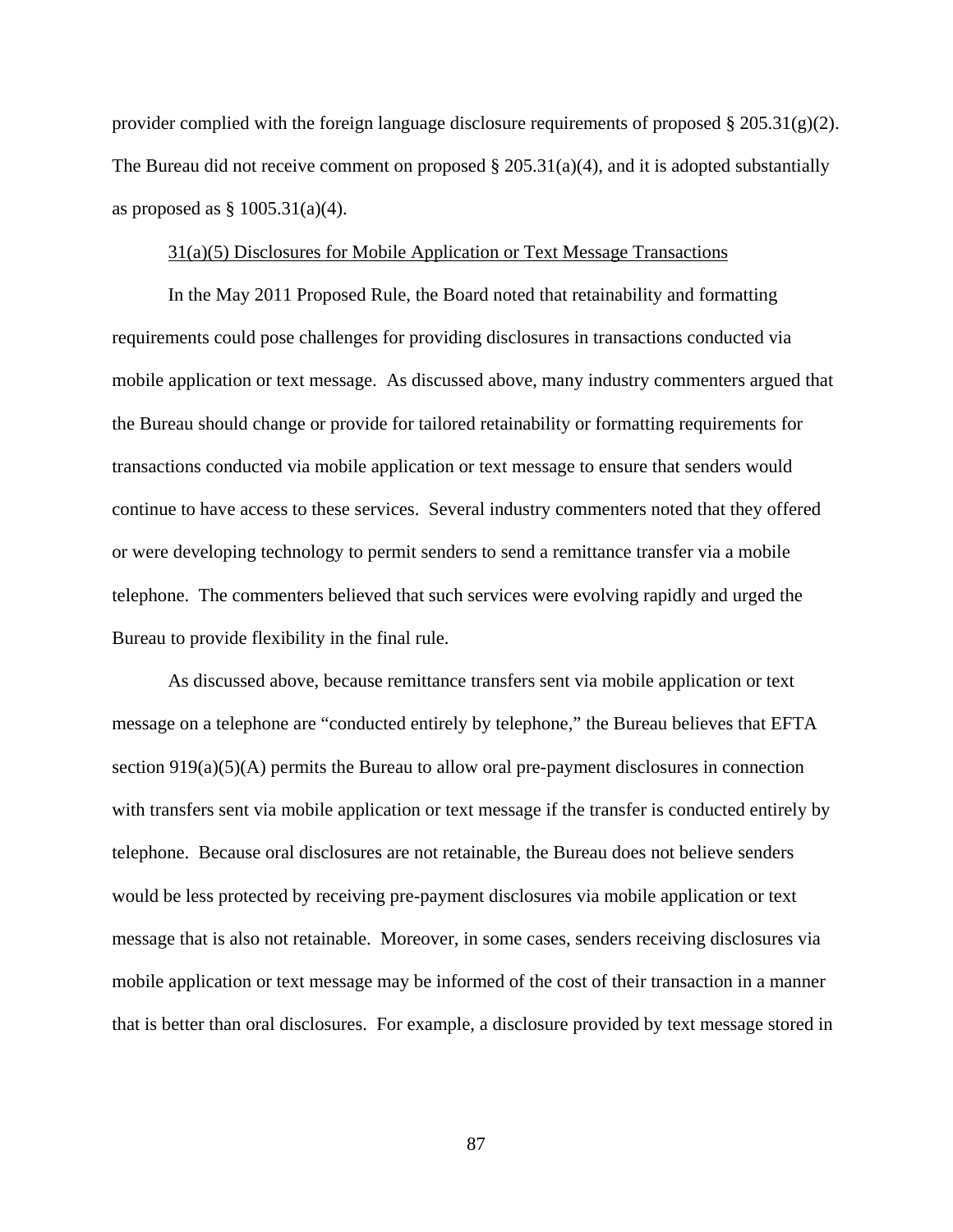a mobile telephone could be viewed by the sender for a period of time after the transaction is complete or forwarded to an email or other savable file.

Therefore, to effectuate the purposes of the EFTA and facilitate compliance, the Bureau believes it is necessary and proper to use its authority under EFTA sections 904(a) and (c) to add in the final rule  $\S 1005.31(a)(5)$ , which states that the pre-payment disclosure may be provided orally or via mobile application or text message if: (i) the transaction is conducted entirely by telephone via mobile application or text message; (ii) the remittance transfer provider complies with the foreign language requirements of  $\S 1005.31(g)(2)$ ; and (iii) the provider discloses orally or via mobile application or text message a statement about the rights of the sender regarding cancellation required by  $\S 1005.31(b)(2)(iv)$  pursuant to the timing requirements in § 1005.31(e)(1). The final rule also adds comment  $31(a)(5)-1$  to illustrate how a provider could provide pre-payment disclosures for mobile application and text message transactions. The comment states that, for example, if a sender conducts a transaction via text message on a mobile telephone, the remittance transfer provider may call the sender and orally provide the required pre-payment disclosures. Alternatively, the provider may provide the required pre-payment disclosures via text message. The comment also clarifies that  $\S 1005.31(a)(5)$  applies only to transactions conducted entirely by mobile telephone via mobile application or text message.

#### **31(b) Disclosures**

 Proposed section 205.31(b) set forth substantive disclosure requirements for remittance transfers. EFTA sections  $919(a)(2)(A)$  and (B) require a remittance transfer provider to provide to a sender: (i) a written pre-payment disclosure with information applicable to the sender's remittance transfer – specifically, the exchange rate, the amount of transfer and other fees, and the amount that would be received by the designated recipient; and (ii) a written receipt that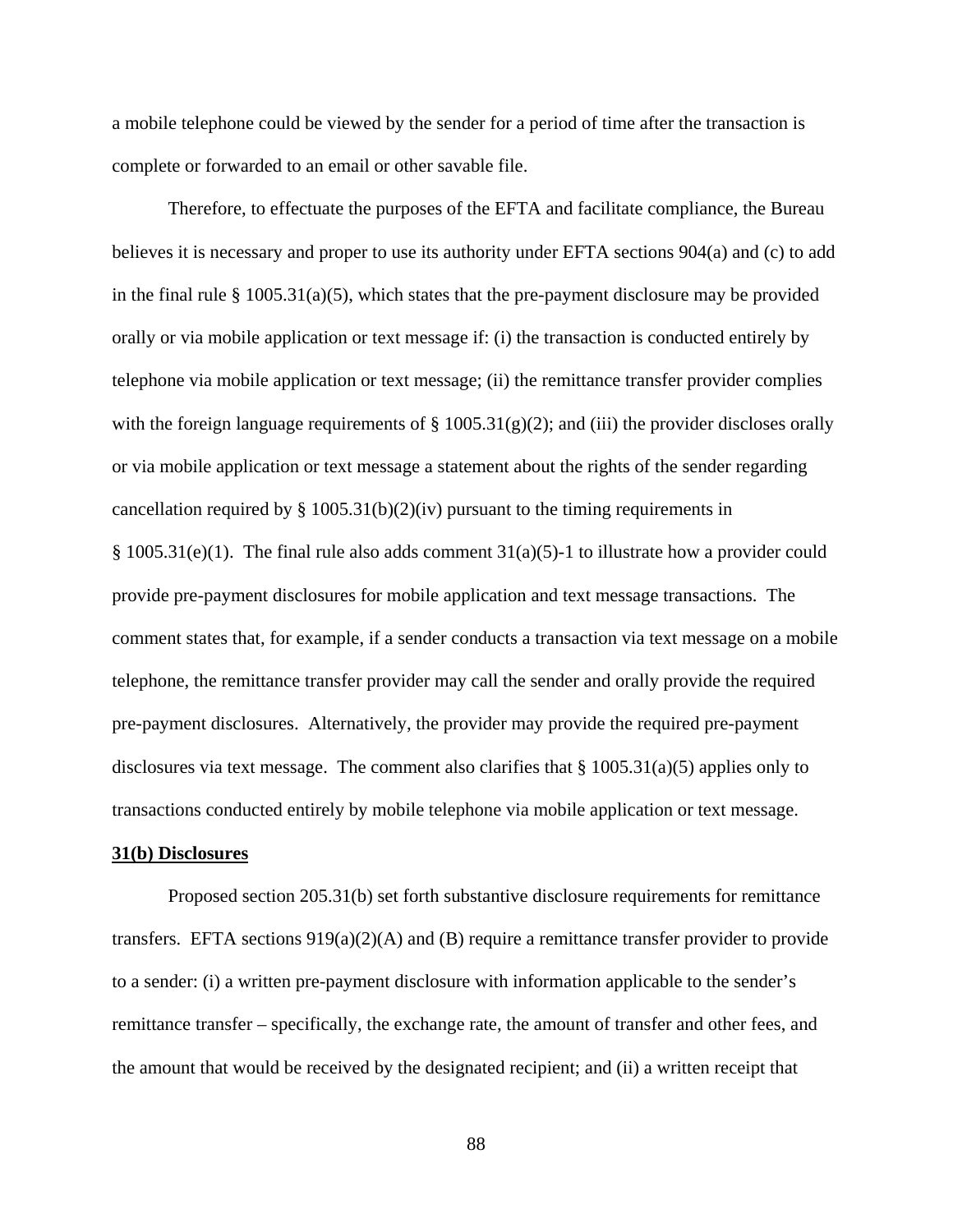includes the information provided on the pre-payment disclosure, plus the promised date of delivery, contact information for the designated recipient, information regarding the sender's error resolution rights, and contact information for the remittance transfer provider and applicable regulatory agencies. EFTA section  $919(a)(5)(C)$  also authorizes the Bureau to permit a remittance transfer provider to provide a single written disclosure to a sender, instead of a prepayment disclosure and receipt, that accurately discloses all of the information required on both the pre-payment disclosure and the receipt. Sections  $1005.31(b)(1)$  and (2) finalize these substantive disclosure requirements for pre-payment disclosures and receipts, respectively. The final rule also permits the use of a combined disclosure, in lieu of the pre-payment disclosure and receipt, subject to the requirements in § 1005.31(b)(3).

As discussed below, consumer group commenters opposed the combined disclosures, but otherwise generally supported the disclosures as proposed. These commenters stated that senders currently lack the information about exchange rate, fees, and timing that is required in the disclosures. Many industry commenters generally opposed the proposed disclosures. One industry commenter stated that the Board's consumer testing demonstrated that senders were satisfied with remittance transfer providers' existing disclosures, and that the new requirements would impose significant costs without commensurate benefits to senders.

Many industry commenters further argued that compliance with the disclosure requirements was not possible for wire transfers and international ACH transactions. Specifically, industry commenters opposed the requirements to disclose the exchange rate, fees and taxes imposed by a person other than the provider, and the date of funds availability. One money transmitter commenter stated that these disclosure requirements could also be problematic for some money transmitters, where an international wire transfer is part of the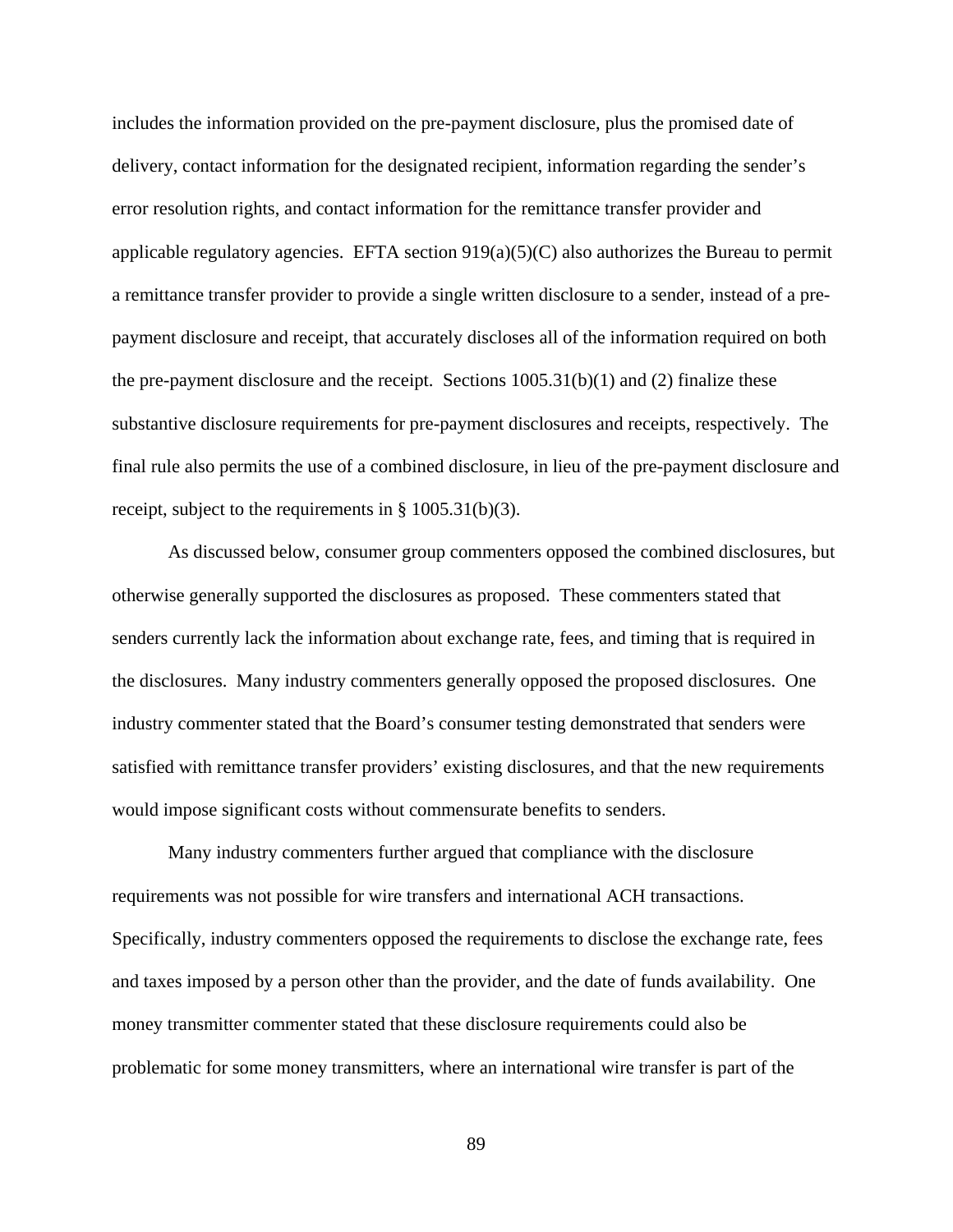transaction, such as when a sender conducts an account-to-account remittance transfer through a money transmitter.

As discussed below, the Bureau understands the unique compliance challenges for institutions that send remittance transfers via wire transfer or ACH. However, as previously noted, the statute specifically applies the disclosure requirements in EFTA sections  $919(a)(2)(A)$ and (B) to both open network and closed network transactions and provides a specific accommodation to address the compliance challenges faced for open network transactions. As such, the final rule requires all remittance transfer providers to provide either the pre-payment disclosure and a receipt, or a combined disclosure, except to the extent estimates are permitted by § 1005.32.

Pursuant to EFTA section 919(a)(2), information on a pre-payment disclosure and a receipt need only be provided to the extent applicable to the transaction. Similarly, the information required on a combined disclosure need only be provided as applicable because the combined disclosure is simply a consolidation of the pre-payment disclosure and the receipt. See EFTA section  $919(a)(2)(A)$  and (B). Proposed comment  $31(b)$ -1 clarified that a remittance transfer provider could choose to omit an inapplicable item provided in proposed § 205.31(b). Alternatively, a remittance transfer provider could disclose a term and state that an amount or item is "not applicable," "N/A," or "None." The proposed comment provided examples of when certain disclosures may not be applicable. For example, if fees or taxes are not imposed in connection with a particular transaction, the provider need not provide the disclosures about fees and taxes generally required by proposed  $\S 205.31(b)(1)(ii)$  and (vi). Similarly, a website need not be disclosed if the provider does not maintain a website. The proposed comment also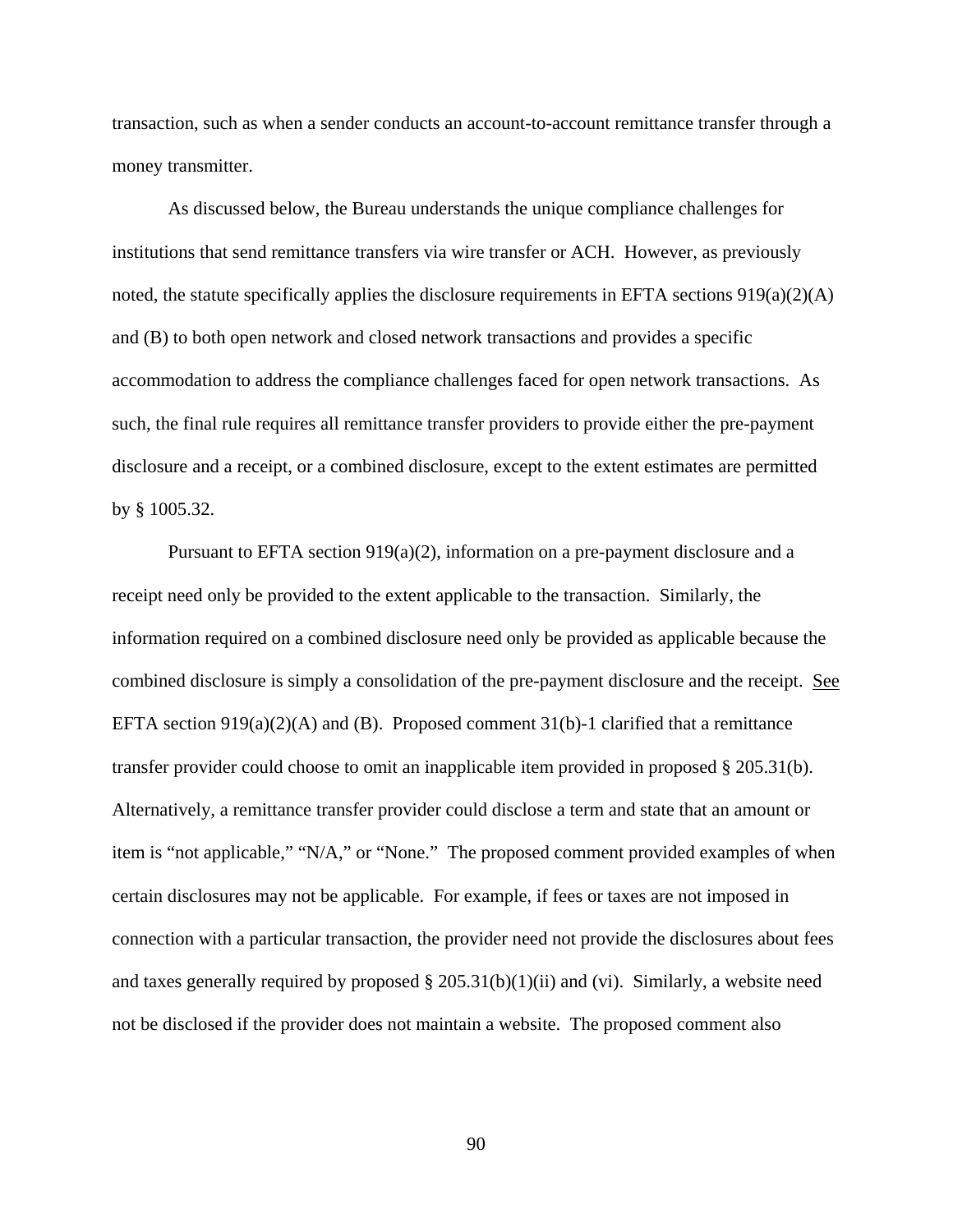included an example of instances in which exchange rate information was not required on the disclosures for transactions that are both funded and received in U.S. dollars.

One industry trade association commenter argued that dollar-to-dollar transactions should be completely excluded from the disclosure requirements. The Bureau believes, however, that fee and tax information should be disclosed to senders, even if there is no exchange rate applied to the transfer. The final rule does not exclude dollar-to-dollar transactions from the disclosure requirements, but clarifies that the exchange rate disclosure is not required for such transactions.

Comment 31(b)-1 is adopted substantially as proposed, with clarifying revisions providing that an exchange rate is not required to be disclosed if an exchange rate is not applied to the transfer, even if it is not a dollar-to-dollar transaction. As such, the final comment states that a provider need not provide the exchange rate disclosure required by  $\S$  1005.31(b)(1)(iv) if a recipient receives funds in the currency in which the remittance transfer is funded, or if funds are delivered into an account denominated in the currency in which the remittance transfer is funded. For example, if a sender in the United States transfers funds from an account denominated in Euros to an account in France denominated in Euros, no exchange rate would need to be provided. Similarly, if a sender funds a remittance transfer in U.S. dollars and requests that a remittance transfer be delivered to the recipient in U.S. dollars, a provider need not disclose an exchange rate.

Proposed comment  $31(b)-2$  addressed the requirements in proposed § 205.31(b) that certain disclosures be described either using the terms set forth in § 205.31(b) or substantially similar terms. As discussed in the May 2011 Proposed Rule, the Board developed and selected the terms used in proposed § 205.31(b) through consumer testing to ensure that senders could understand the information disclosed to them. However, the May 2011 Proposed Rule provided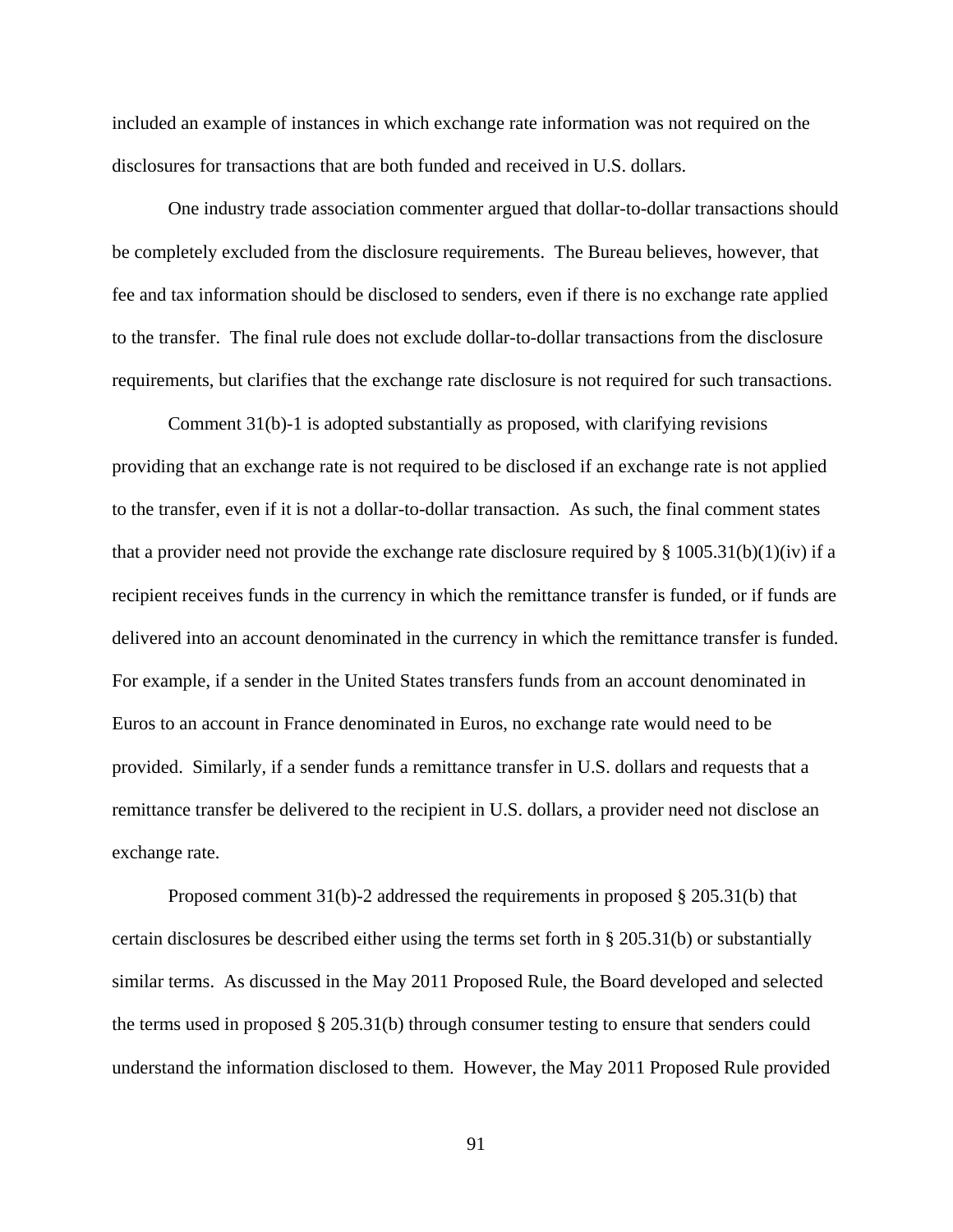remittance transfer providers with flexibility in developing their disclosures, both for disclosures in English and in each of the foreign languages principally used by the remittance transfer provider to advertise, solicit, or market remittance transfers, either orally or in writing, at that office. See  $\S 1005.31(g)$  below.

The Bureau did not receive comment regarding proposed comment 31(b)-2, and it is finalized substantially as proposed. In the final rule, comment 31(b)-2 states that terms may be more specific than the terms used in the final rule. For example, a remittance transfer provider sending funds to Colombia may describe a tax disclosed under  $\S$  1005.31(b)(1)(vi) as a "Colombian Tax" in lieu of describing it as "Other Taxes." Foreign language disclosures required under  $\S 1005.31(g)$  must contain accurate translations of the terms, language, and notices required by § 1005.31(b).

### 31(b)(1) Pre-Payment Disclosures

Pursuant to EFTA section  $919(a)(2)(A)$ , proposed § 205.31(b)(1) stated that a remittance transfer provider must make specified pre-payment disclosures to a sender, as applicable. The disclosures are discussed below.

### 31(b)(1)(i) Transfer Amount

Proposed  $\S 205.31(b)(1)(i)$  provided that the remittance transfer provider must disclose the amount that will be transferred to the designated recipient using the term "Transfer Amount" or a substantially similar term. Under the proposal, the transfer amount would have to be disclosed in the currency in which the funds will be transferred because the Board believed the disclosure of the transfer amount would help demonstrate to a sender how a provider calculates the total amount of the transaction, discussed below.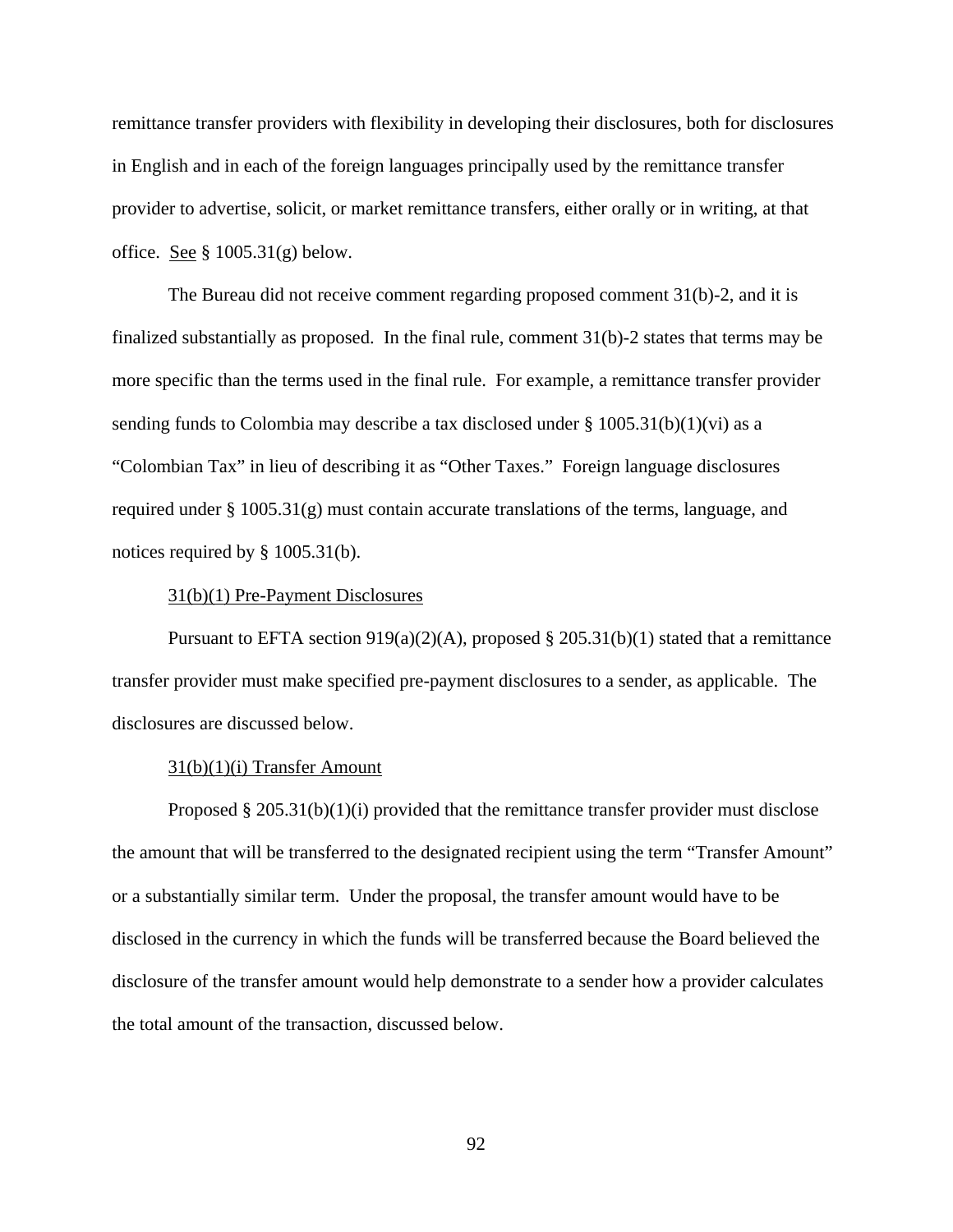Consumer group commenters agreed that the disclosure of the transfer amount as a separate line item would help senders understand the total amount to be paid in order to send the requested amount of currency to a recipient. Industry commenters asked the Bureau to clarify how to make a disclosure in the currency in which funds will be transferred. These commenters asked if this requirement only applied where a remittance transfer provider performed the conversion. These commenters suggested that the final rule should clarify that the disclosures should be provided in the denomination of the account used to fund the transfer or in the currency submitted by the sender for the transfer.

The Bureau believes that the transfer amount should be disclosed as proposed in order to help demonstrate the cost of the transfer to a sender. Therefore, to effectuate the purposes of the EFTA, the Bureau deems is necessary and proper to use its authority under EFTA sections 904(a) and (c) to finalize this requirement in §  $1005.31(b)(1)(i)$ . For clarity, the final rule provides that the transfer amount must be disclosed in the currency in which the remittance transfer is funded, rather than the currency in which funds will be transferred. The Bureau believes that disclosing the transfer amount in the currency in which the remittance transfer is funded – whether the sender pays with cash, with currency in an account, or by other means – will, when combined with the other required disclosures, help senders calculate the effect of the exchange rate on the transaction, if there is a currency exchange. For example, if the funds will be exchanged from U.S. dollars to Mexican pesos, the transfer amount required by  $§ 1005.31(b)(1)(i)$  must be disclosed in U.S. dollars. Therefore,  $§ 1005.31(b)(1)(i)$  provides that the remittance transfer provider must disclose the amount that will be transferred to the designated recipient, in the currency in which the remittance transfer is funded, using the term "Transfer Amount" or a substantially similar term.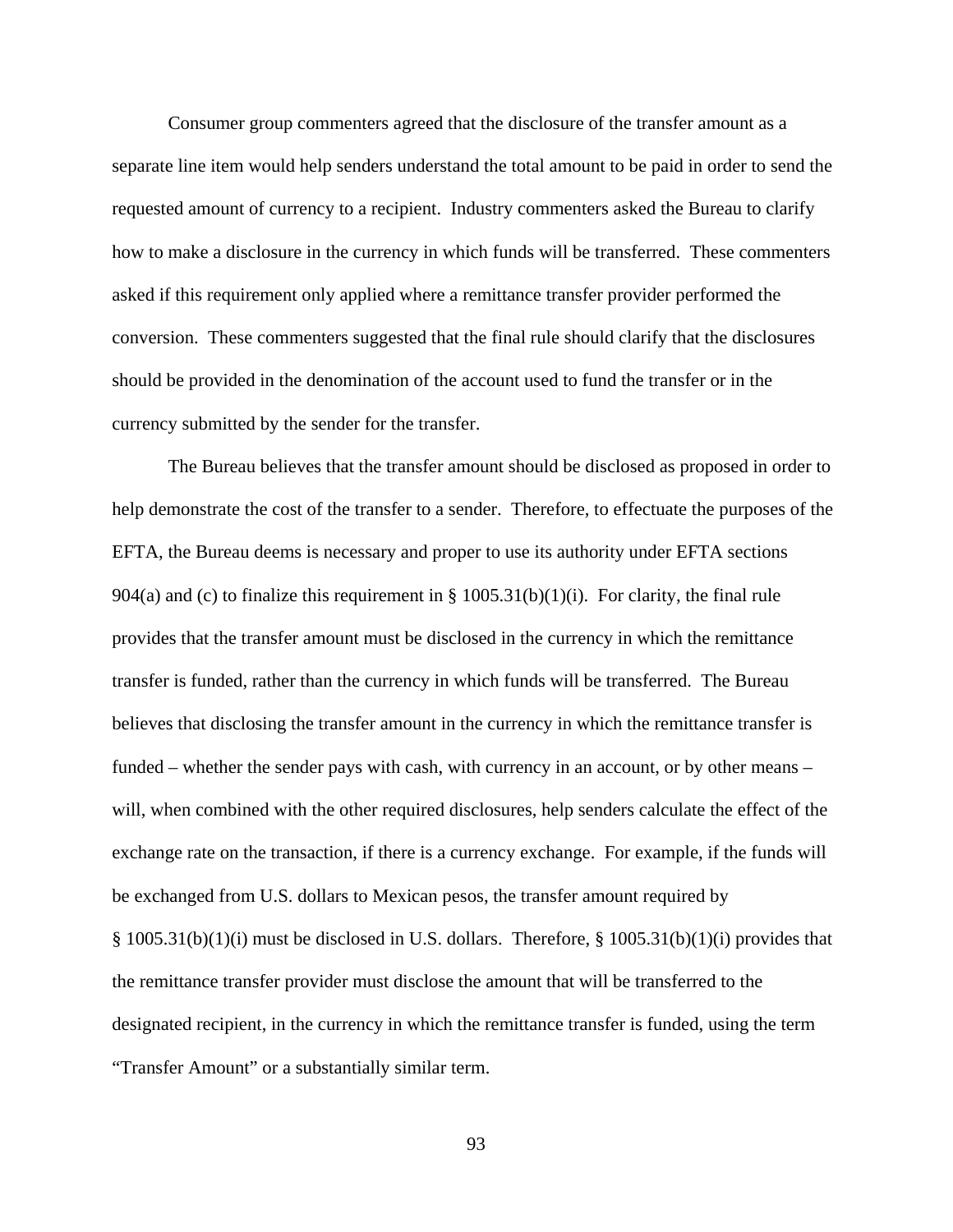# $31(b)(1)(ii)$  Fees and Taxes Imposed by the Provider

Proposed  $\S 205.31(b)(1)(ii)$  required that a remittance transfer provider disclose any fees and taxes that are imposed on the remittance transfer by the remittance transfer provider, in the currency in which the funds will be transferred. The proposal stated that the disclosure must be described using the term "Transfer Fees," "Transfer Taxes," or "Transfer Fees and Taxes," or a substantially similar term. These disclosures were proposed pursuant to EFTA section  $919(a)(2)(A)(ii)$ , which requires a remittance transfer provider to disclose the amount of transfer fees and any other fees charged by the remittance transfer provider for the remittance transfer.

Proposed comment  $31(b)(1)-1$ .i. clarified that taxes imposed by the remittance transfer provider include taxes imposed on the remittance transfer by a State or other governmental body. The proposed comment also provided guidance applicable to the disclosure of both fees and taxes imposed on the remittance transfer by the provider, as well as fees and taxes imposed on the remittance transfer by a person other than the provider, which are discussed in detail below. See §  $1005.31(b)(1)(vi)$ , below. The proposed comment addressed the requirement that a remittance transfer provider only disclose fees or taxes as applicable. The proposed comment also stated that if both fees and taxes are imposed, the fees and taxes may be disclosed as one disclosure or as separate, itemized disclosures.

Consumer group commenters and an industry commenter argued that the Bureau should require itemized fees and tax disclosures. They believed itemized disclosures would help senders understand what costs are fixed, such as taxes, and what costs may vary depending on the provider, such as fees. However, another industry commenter stated that disclosing fees and taxes together provided senders with adequate information on the total cost of the transaction.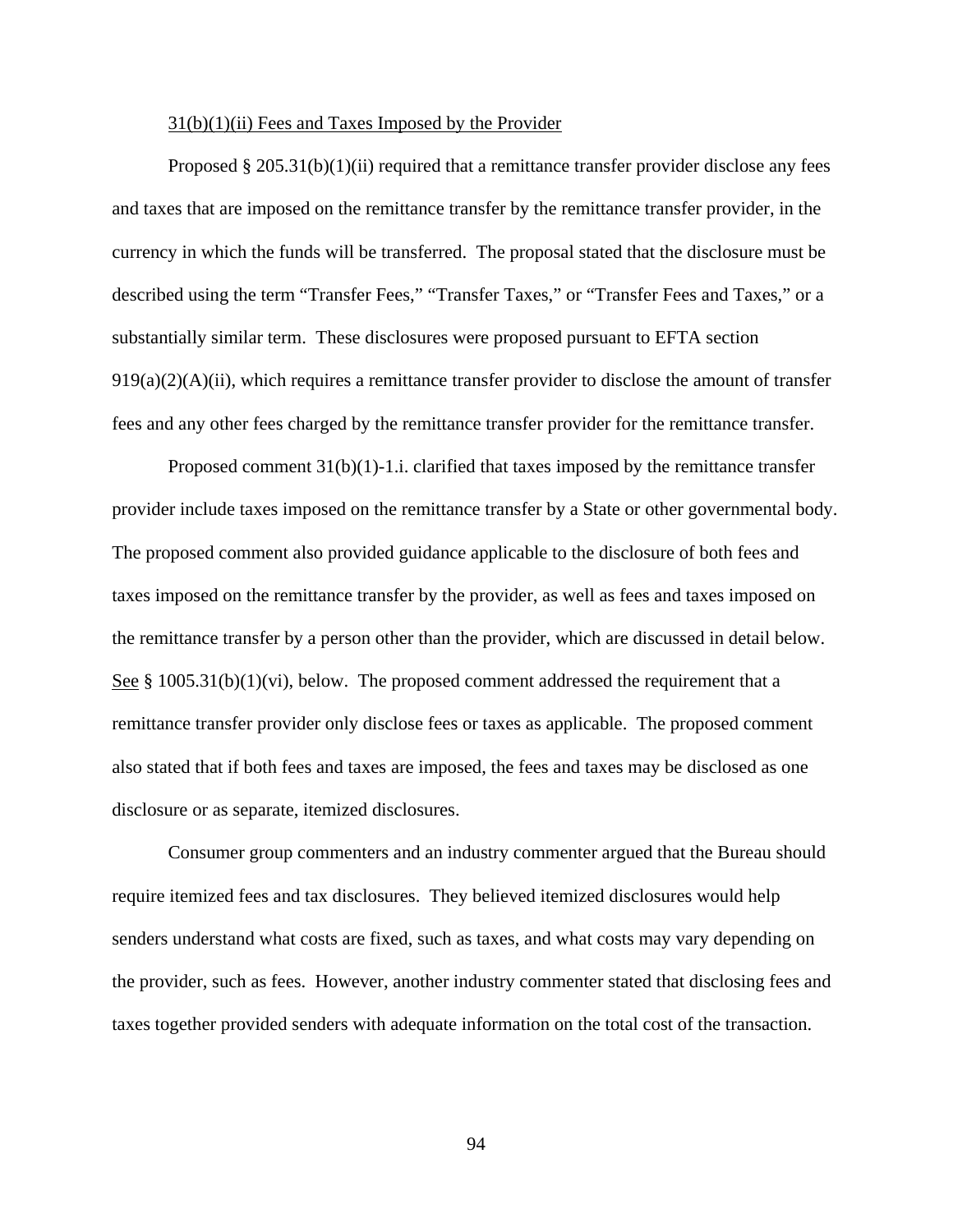The Bureau agrees that separately listing the fees and taxes on disclosures provides better information to the sender about fixed and variable costs of the transaction, and the final rule provides that fees and taxes must be disclosed separately. Section  $1005.31(b)(1)(ii)$  also clarifies that the fees and taxes must be disclosed in the currency in which the remittance transfer is funded. See § 1005.31(b)(1)(i), above. Therefore, § 1005.31(b)(1)(ii) states that a remittance transfer provider must disclose any fees and taxes imposed on the remittance transfer by the provider, in the currency in which the remittance transfer is funded, using the terms "Transfer Fees" for fees and "Transfer Taxes" for taxes or substantially similar terms. Comment 31(b)(1)-1.i. in the final rule is changed from the proposal to state that if both fees and taxes are imposed, the fees and taxes must be disclosed as separate, itemized disclosures. For example, a provider would disclose all transfer fees using the term "Transfer Fees" or a substantially similar term and would separately disclose all transfer taxes as "Transfer Taxes" or a substantially similar term.

One industry commenter argued that because a tax is imposed by the government, and not by the remittance transfer provider, EFTA section  $919(a)(2)(A)(ii)$  does not require taxes to be disclosed and, as such, the rule should not require disclosure of taxes. The Bureau believes the statute intended to require the disclosure of all charges imposed on the remittance transfer that would affect the cost of a remittance transfer to the sender. To the extent taxes imposed on the remittance transfer by a State or other governmental body are charged to the sender by the remittance transfer provider, the Bureau believes they are required to be disclosed under EFTA section  $919(a)(2)(A)(ii)$ , which requires a remittance transfer provider to disclose transfer fees and any other fees charged by the remittance transfer provider for the remittance transfer. Even if EFTA section  $919(a)(2)(A)(ii)$  did not require that such taxes be disclosed to senders, the Bureau believes that disclosing the taxes imposed on the remittance transfer will demonstrate to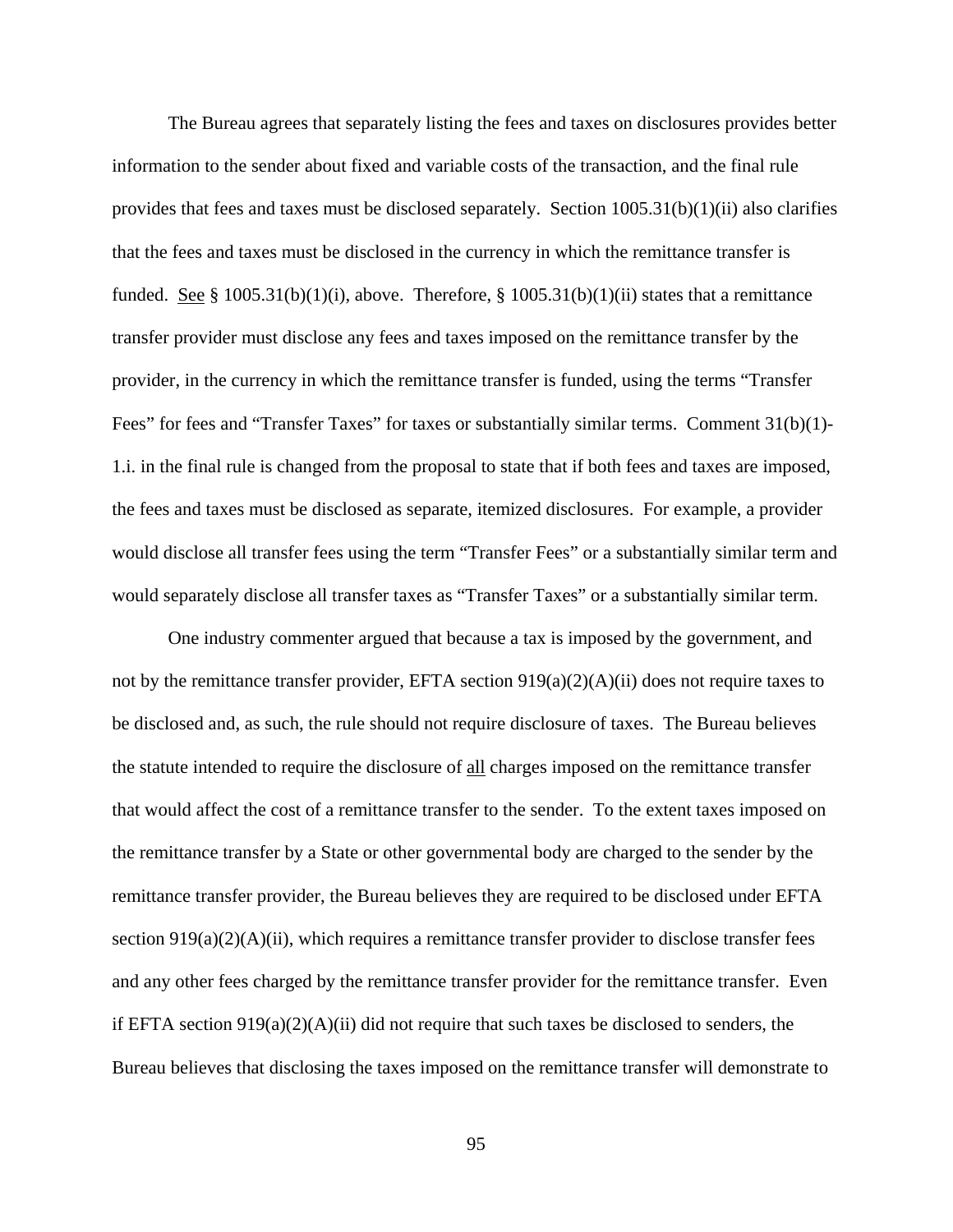the sender the calculation of the total amount that the sender pays for the transfer and how this amount relates to amount that will be received by the designated recipient and is therefore necessary and proper to effectuate the purposes of the EFTA. As such, to the extent necessary, the Bureau is also requiring these taxes to be disclosed pursuant to its authority under EFTA sections 904(a) and (c). Therefore, as proposed, comment  $31(b)(1)-1.i.$  in the final rule clarifies that taxes imposed on the remittance transfer by the remittance transfer provider include taxes imposed on the remittance transfer by a State or other governmental body.

Finally, as proposed, comment  $31(b)(1)-1.i.$  addresses the disclosure of fees and taxes that are applicable to the transfer. The comment in the final rule states that a provider need only disclose fees or taxes imposed on the remittance transfer by the provider in  $\S 1005.31(b)(1)(ii)$ and imposed on the remittance transfer by a person other than the provider in  $§ 1005.31(b)(1)(vi)$ , as applicable. For example, if no transfer taxes are imposed on a remittance transfer, a provider would only disclose applicable transfer fees.

Proposed comment 31(b)(1)-1.ii. distinguished between the fees and taxes imposed on the remittance transfer by the provider and the fees and taxes imposed on the remittance transfer by a person other than the provider. This proposed comment is addressed in the discussion regarding fees and taxes imposed on the remittance transfer by a person other than the provider in §  $1005.31(b)(1)(vi)$ , below.

### 31(b)(1)(iii) Total Amount of the Transaction

Proposed  $\S 205.31(b)(1)(iii)$  required the disclosure of the total amount of the transaction. Although this total is not required by the statute, the Board proposed to require the disclosure of the total amount of the transaction to further the purposes of the EFTA by enabling a sender to understand the total amount to be paid out-of-pocket for the transaction. The Bureau did not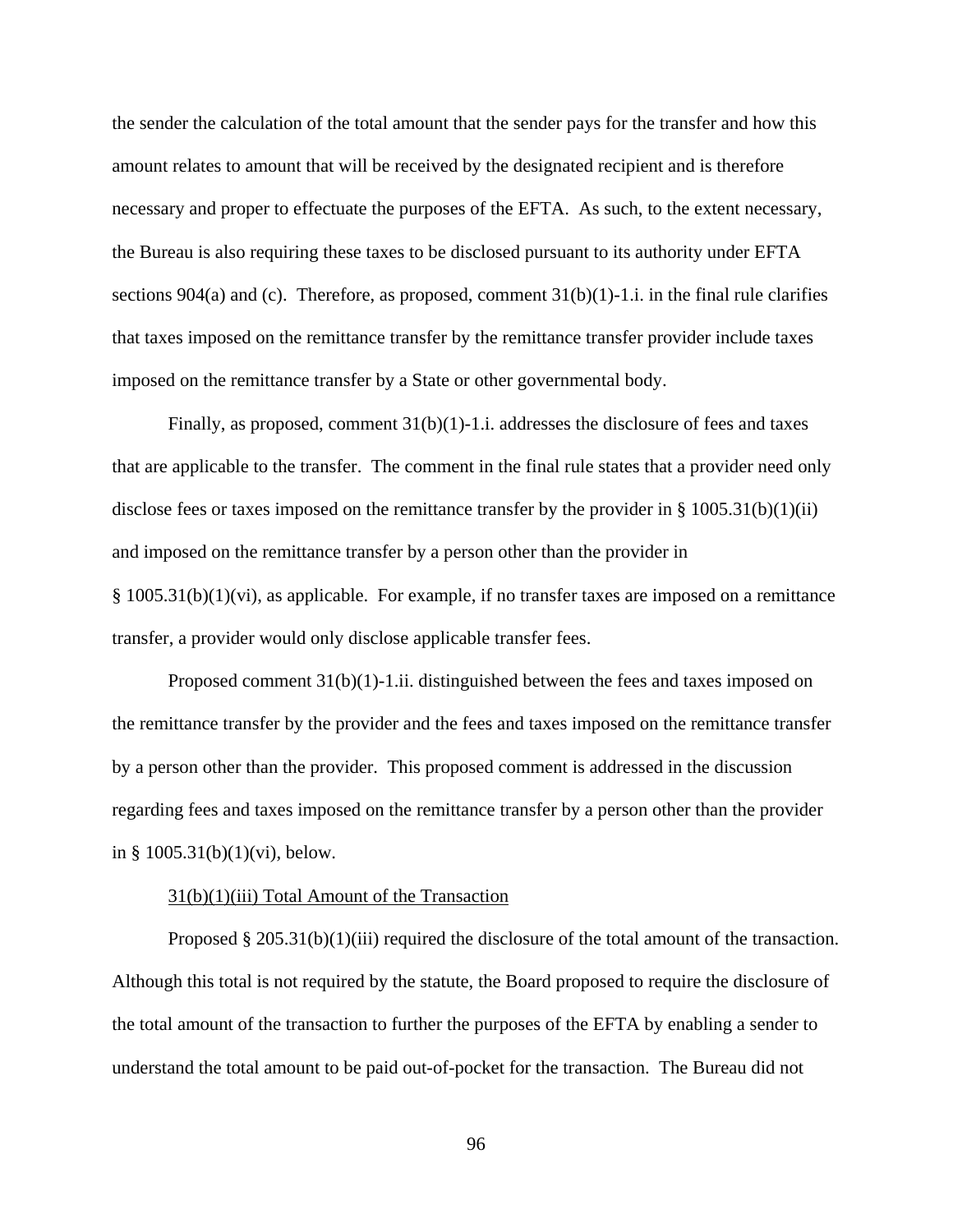receive comment on the proposed provision. Therefore, to effectuate the purposes of the EFTA, the Bureau believes it is necessary and proper to use its authority under EFTA sections 904(a) and (c) to adopt § 205.31(b)(1)(iii) as proposed in § 1005.31(b)(1)(iii). The final rule requires a remittance transfer provider to disclose the total amount of the transaction, which is the sum of  $§ 1005.31(b)(1)(i)$  and (ii), in the currency in which the remittance transfer is funded, using the term "Total" or a substantially similar term.

### 31(b)(1)(iv) Exchange Rate

Proposed  $\S 205.31(b)(1)(iv)$  required the disclosure of any exchange rate used by the provider for the remittance transfer, rounded to the nearest  $1/100<sup>th</sup>$  of a decimal point, consistent with EFTA section  $919(a)(2)(A)(iii)$ . The proposed rule stated that the exchange rate must be described using the term "Exchange Rate" or a substantially similar term. The proposed rule did not permit floating rates, where the exchange rate is set when the designated recipient claims the funds.

Consumer group commenters strongly supported the prohibition of unknown or floating exchange rates. Many industry commenters, however, urged that the final rule should accommodate floating rates and other circumstances in which an exchange rate may not be known at the time the sender requests the remittance transfer. A few industry commenters argued that the statute does not require the disclosure of an exchange rate set by institutions other than the remittance transfer provider. The commenters stated that by requiring the disclosure of the exchange rate to be used by the remittance transfer provider for the remittance transfer, EFTA section  $919(a)(2)(A)(iii)$  only requires disclosure of an exchange rate that the remittance transfers provider itself set for the remittance transfer.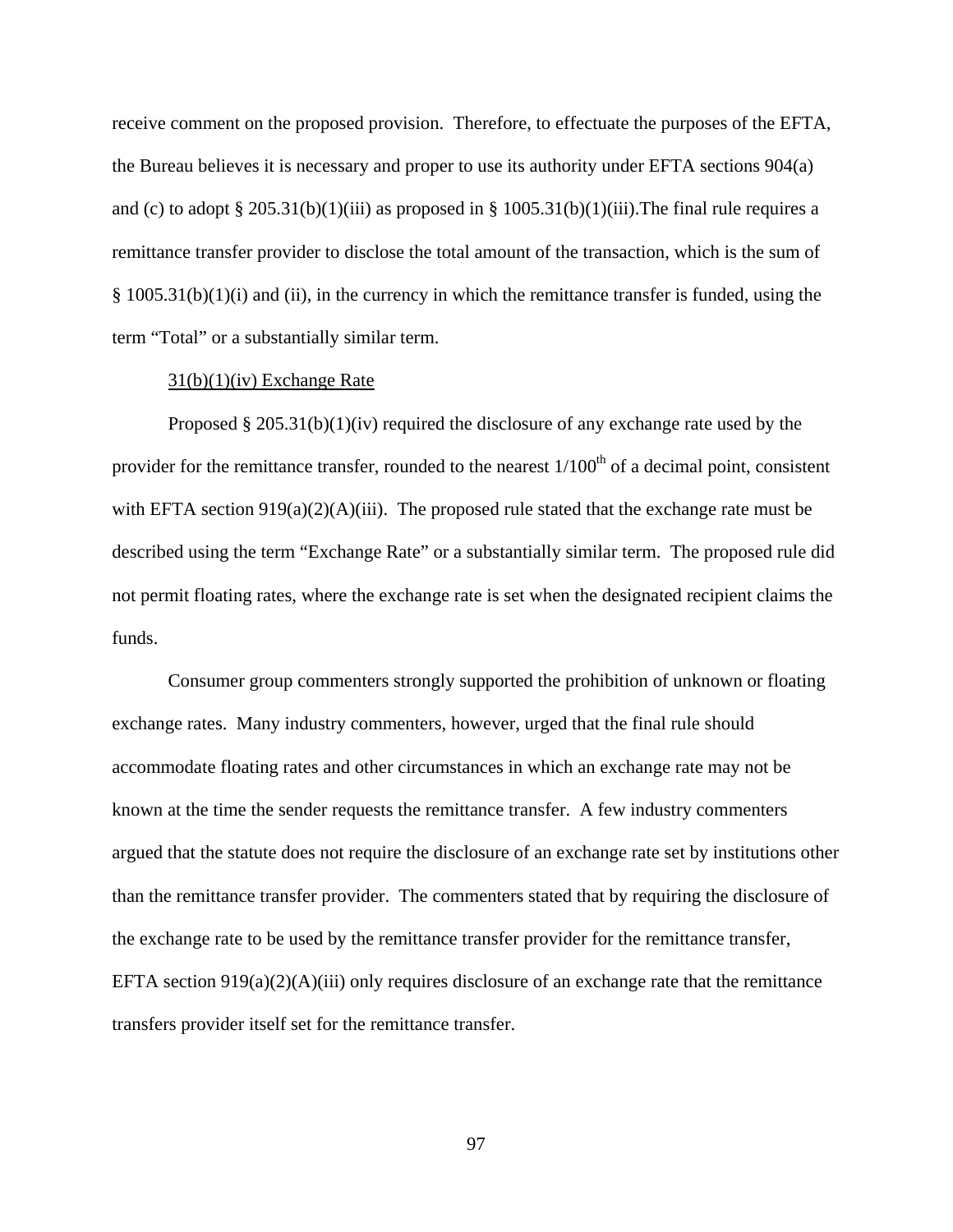For example, industry commenters stated that most credit unions offering international transfers do not perform currency conversions themselves, but instead rely on correspondent banks or other business partners to do so. Some industry commenters also stated that most credit unions offering international transfers work with currency providers in real time to contract for exchange rates. The commenters argued that this allows the credit unions to provide their members with the most competitive exchange rates. However, in such an arrangement the exchange rate that will be applied is only known at the time the contract is accepted, and would not be known at the time disclosures are provided to the senders. Similarly, other industry commenters stated that with their current processes and systems, they would know an exchange rate once a remittance transfer is processed, but not when the remittance transfer is requested.

Some industry commenters also stated the exchange rate cannot be determined at the time of the request when a sender designates the receipt of a transaction in one currency, but the receiving account is denominated in another currency. In those cases, the receiving institution must convert the funds into another currency in order to complete the transfer. One industry commenter stated that its customers sometimes request remittance transfers to be sent to their foreign accounts in U.S. dollars. These senders, however, have arrangements with the recipient institutions holding their foreign accounts to convert the funds to the currencies of the accounts either at the spot rates available at the time the accounts are credited or at rates pre-arranged by contracts between the senders and the recipient institutions. One industry commenter stated that, in some countries, a recipient may choose to be paid in one of multiple currencies. The commenter also stated that it permits consumers to change the designated country for pick up. In these cases, the currency in which funds will be received may change at the option of the recipient.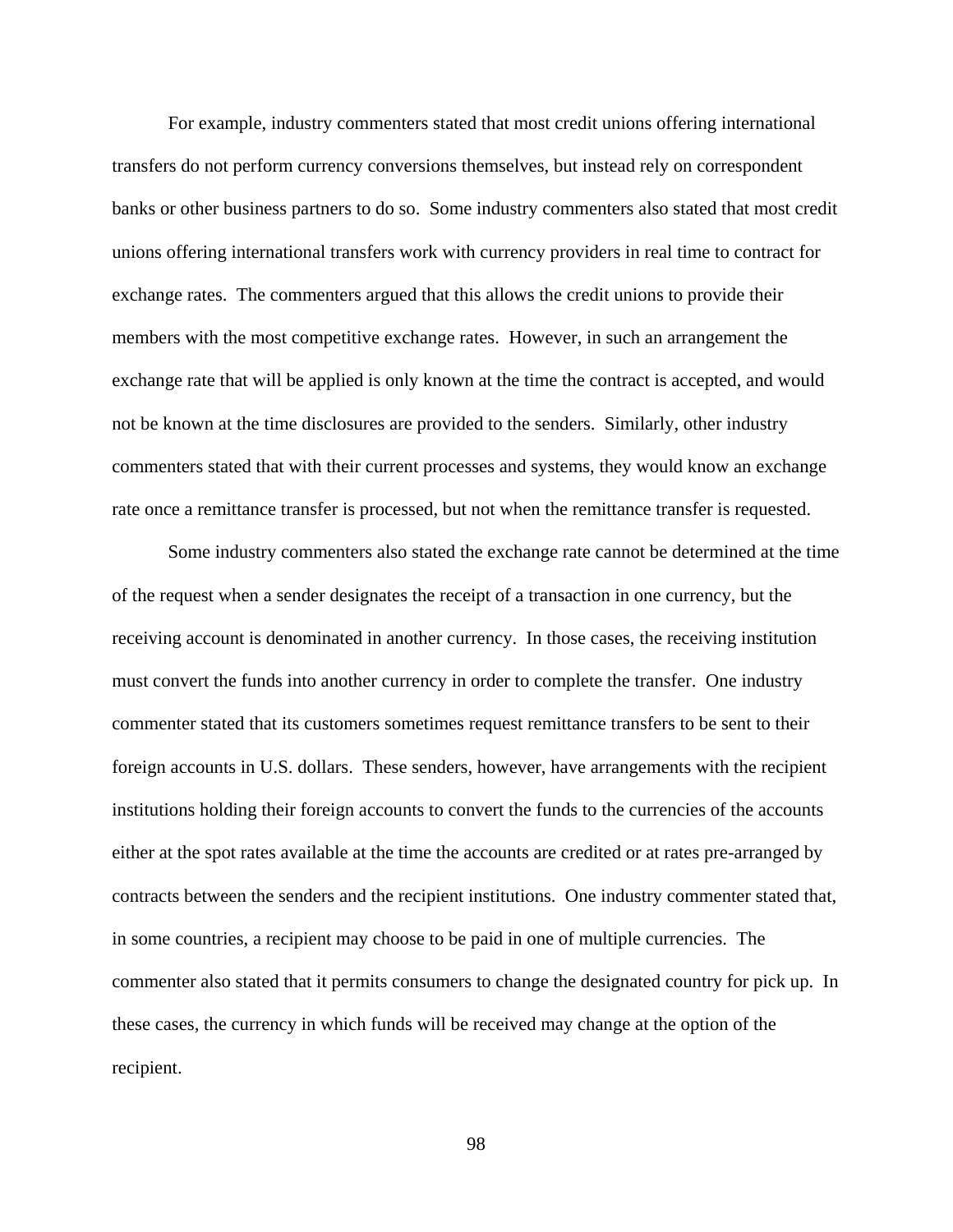A Federal Reserve Bank commenter, as well as industry commenters, argued that requiring a fixed exchange rate for purposes of providing an exchange rate disclosure would result in less favorable exchange rates for senders. These commenters stated that if providers are required to fix the exchange rate, they will increase the spread they use in order to minimize the risks associated with rate volatility, so the cost of sending remittance transfers would increase for senders. One money transmitter commenter argued that requiring a disclosure of a fixed rate could also lead remittance transfer providers to stop providing services to some locations in which they have historically used floating rates. This commenter noted that such a requirement would require it to renegotiate its contracts with approximately 100 foreign agents representing about 10,000 locations that currently offer only floating rates. This commenter stated that this change would affect about a half million customers annually.

One industry commenter believed that a remittance transfer provider should instead be permitted to disclose that the exchange rate will be changed at the rate set by a daily central bank or other official rate plus or minus a fixed offset, such as a commission. Other industry commenters suggested permitting disclosure of an estimated exchange rate, as long as the provider also discloses that the rate is subject to change. A Federal Reserve Bank commenter believed that floating exchange rate products should be exempted from the disclosure provisions in the rule.

The Bureau interprets the statute to require a remittance transfer provider to disclose to the sender the exchange rate to be used for the remittance transfer to the sender, both at the time the sender requests the remittance transfer and when the sender pays for the transfer. This interpretation is based on several factors. First, the fact that the exchange rate may be set by another institution involved in the remittance transfer does not change the fact that it will be used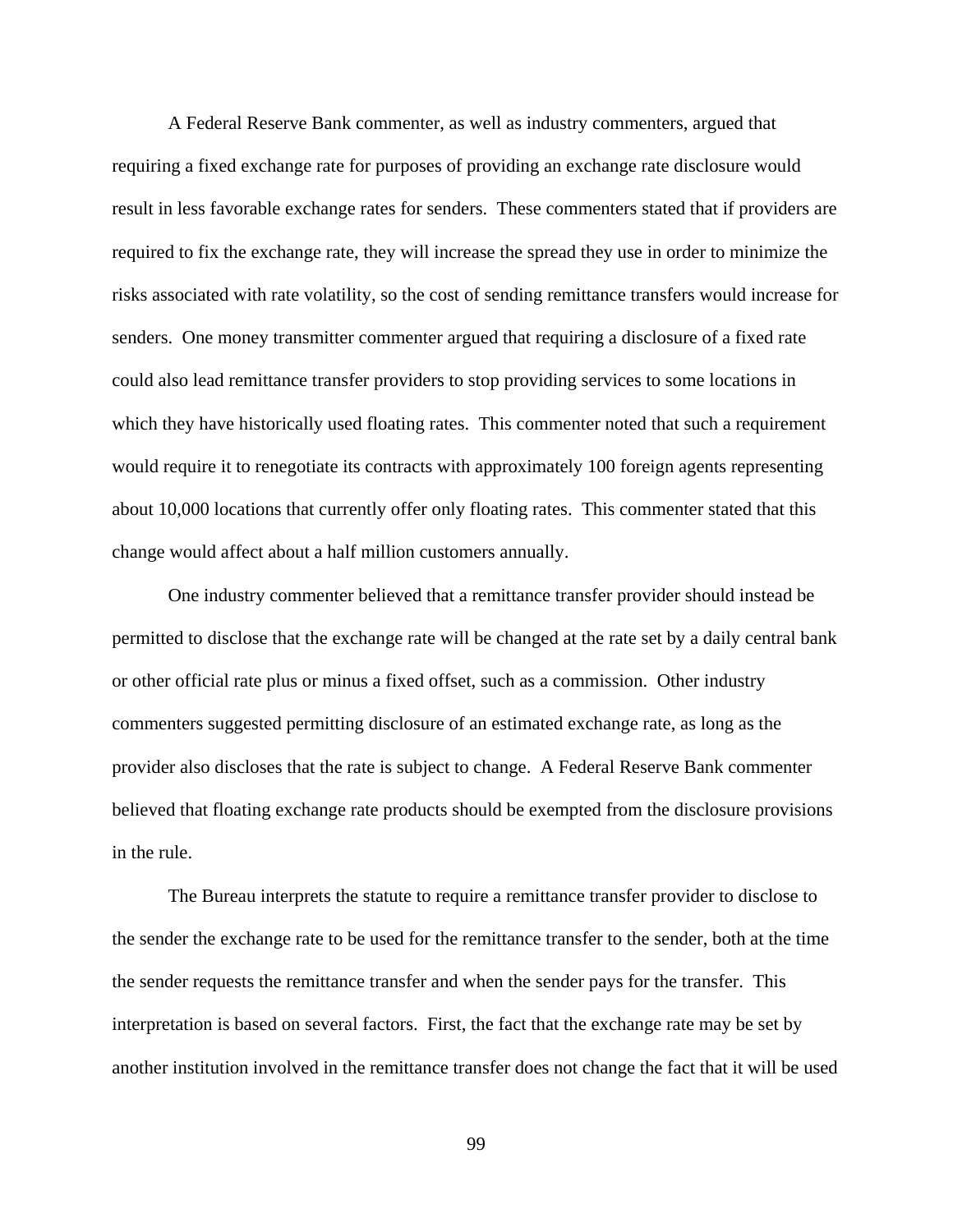by the remittance transfer provider in effectuating the sender's request. Second, the statute specifically requires disclosure of the amount to be received by the designated recipient, using the values of the currency into which the funds will be exchanged. This disclosure requires a provider to determine the exchange rate to be used to effectuate the transfer, whether that rate is set by the remittance transfer provider or a third party.

The purpose of the statute supports the same conclusion. As discussed in the May 2011 Proposed Rule, the disclosure was intended to provide senders with certainty regarding the exchange rate and the amount of currency their designated recipients would receive. Senders would not be able to tell, for example, whether the funds they transmit are sufficient to pay household expenses and other bills where remittance products are based on floating rates.

The Bureau understands, however, that there may be instances in which a sender will request funds to be delivered in a particular currency, but the funds are later converted into another currency due to facts that cannot be known to the provider. In these circumstances, the Bureau believes the remittance transfer provider complies with the requirement to disclose the exchange rate when it discloses information based on the request of the sender, even if the funds are ultimately received in a different currency. If the sender does not know the currency in which the funds will be received or requests funds to be received in the currency in which the remittance transfer is funded, the Bureau believes that the provider may assume that the currency in which funds will be received is the currency in which the remittance transfer is funded. See also comment  $31(b)(1)(vi)$ -1, below.

Section 1005.31(b)(iv) of the final rule requires disclosure of the exchange rate used by the provider for the remittance transfer, as proposed. Comment  $31(b)(1)(iv)$ -1 clarifies that if the designated recipient will receive funds in a currency other than the currency in which the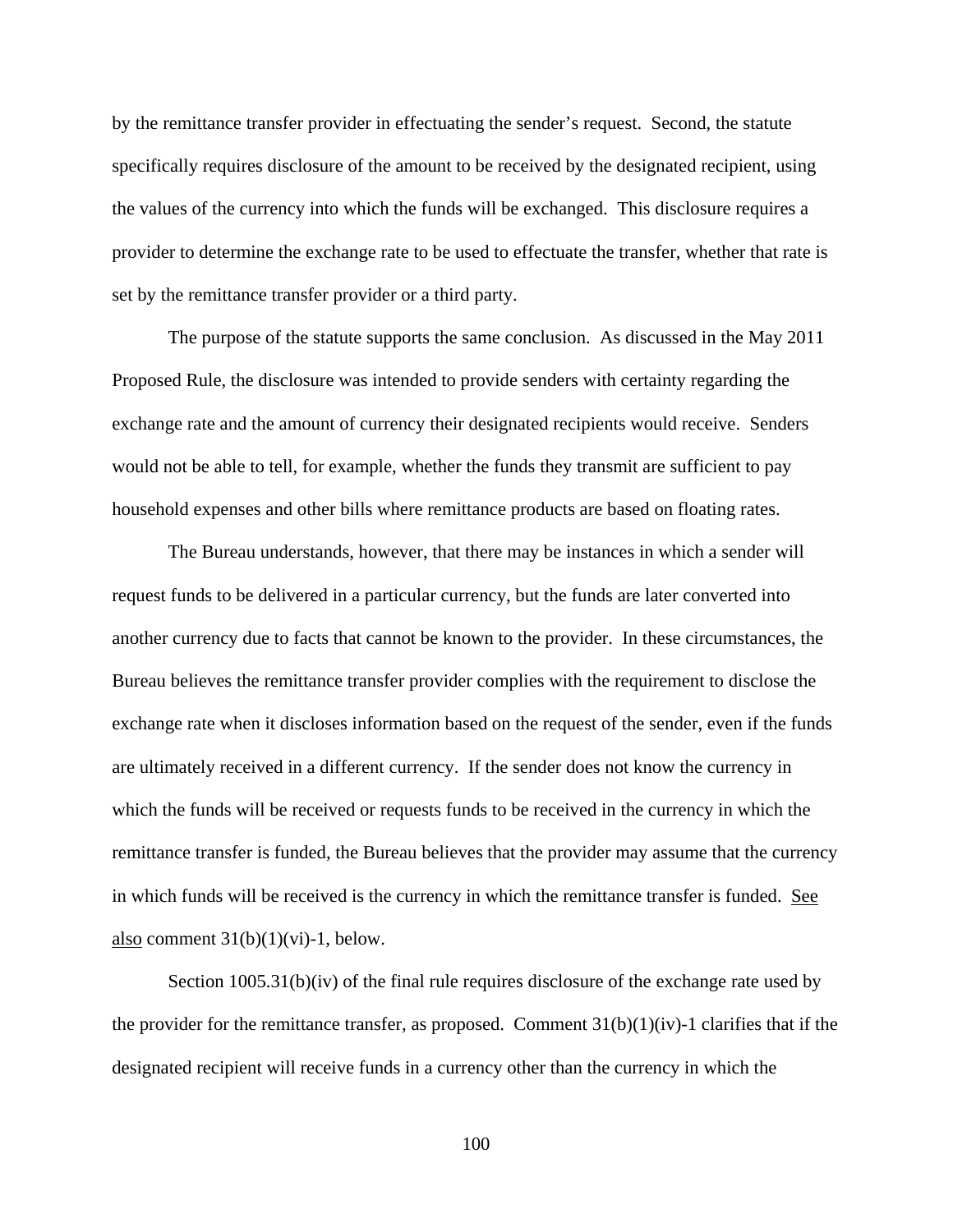remittance transfer is funded, a remittance transfer provider must disclose the exchange rate to be used by the provider for the remittance transfer. An exchange rate that is estimated must be disclosed pursuant to the requirements of § 1005.32, discussed below. A remittance transfer provider may not disclose, for example, that an exchange rate is "unknown," "floating," or "to be determined."

Comment  $31(b)(1)(iv)$ -1 further clarifies that if a provider does not have specific knowledge regarding the currency in which the funds will be received, the provider may rely on a sender's representation as to the currency in which funds will be received for purposes of determining whether an exchange rate is applied to the transfer. For example, if a sender requests that a remittance transfer be deposited into an account in U.S. dollars, the provider need not disclose an exchange rate, even if the account is actually denominated in Mexican pesos and the funds are converted prior to deposit into the account. If a sender does not know the currency in which funds will be received, the provider may assume that the currency in which funds will be received is the currency in which the remittance transfer is funded. The Bureau notes that if a provider does not independently have specific knowledge of the currency in which funds will be received, the provider may rely on the sender's representation as to the currency in which funds will be received. For example, the rule does not impose on providers a duty to inquire about this information with a third party.

Some industry commenters also argued that the exchange rate should be permitted to include more than two decimal places, consistent with their current disclosure practices. One industry commenter stated that providing exchange rates that include more than two decimal places provides senders with more accurate and detailed exchange rate information.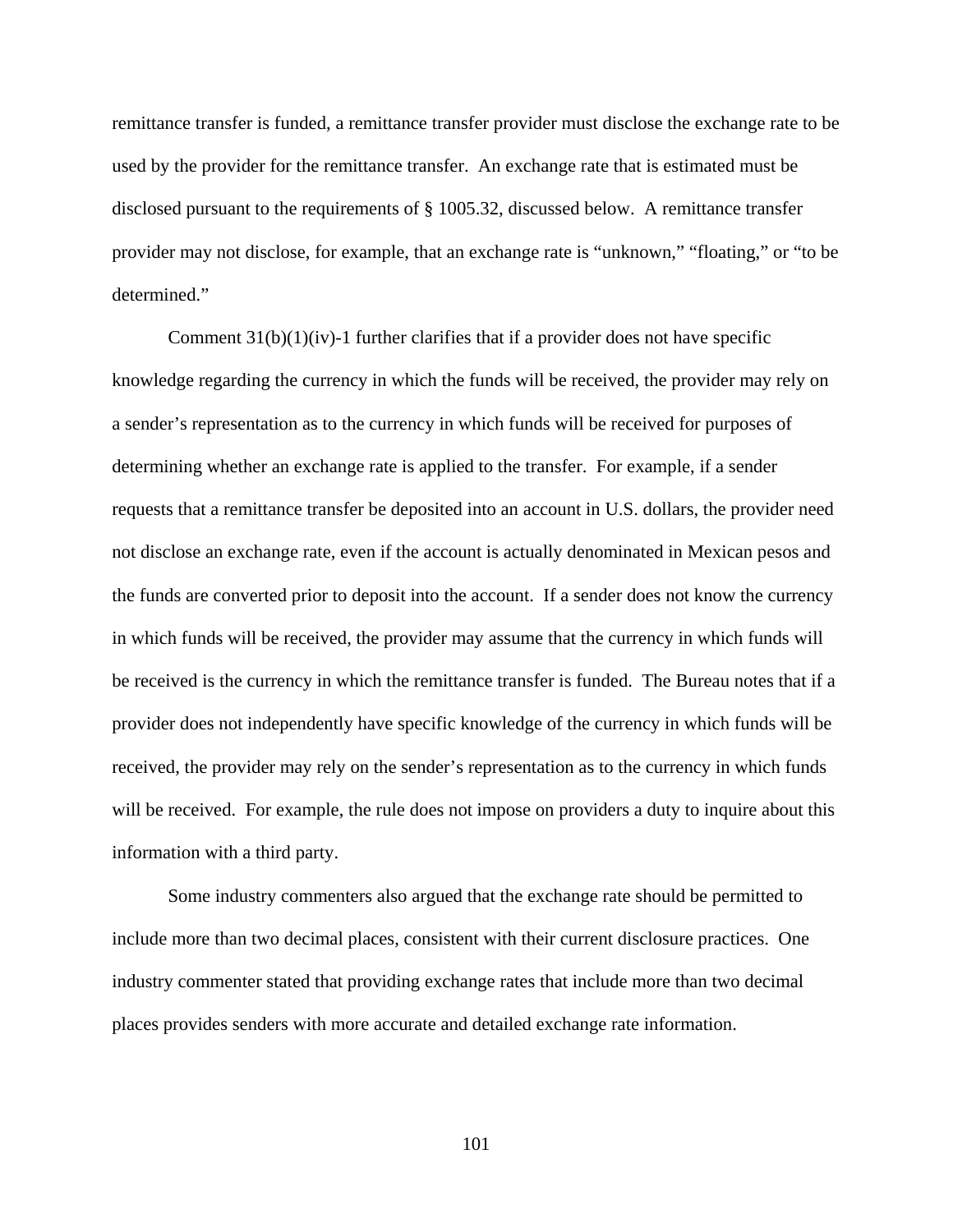The Bureau agrees that it may be appropriate for some providers to disclose an exchange rate that includes more than two decimal places, because a provider may determine that the disclosure would provide a sender with a more accurate representation of the remittance transfer's cost, based on the particular type of transaction or type of currency being used. However, the Bureau also believes that some providers may determine that rounding to fewer digits may sufficiently inform senders of the cost of the exchange. The Bureau is also mindful that a disclosure that includes a long string of numbers could confuse some senders. The Bureau believes it is appropriate to permit a remittance transfer provider to disclose an exchange rate rounded to a number of decimal places that best reflects the cost to the sender, within a range that will not potentially confuse the sender.

Therefore, to effectuate the purposes of the EFTA, the Bureau believes it is necessary and proper to exercise its EFTA sections  $904(a)$  and (c) authority in § 1005.31(b)(1)(iv) to permit the exchange rate to be rounded consistently for each currency to no fewer than two decimal places and no more than four decimal places. The exchange rate must be disclosed using the term "Exchange Rate" or a substantially similar term. Comment  $31(b)(1)(iv)$ -2 of the final rule is revised to reflect the more flexible rounding requirements. Comment  $31(b)(1)(iv)-2$  clarifies that the exchange rate disclosed by the provider for the remittance transfer is required to be rounded. The provider may round to two, three, or four decimal places, at its option. For example, if one U.S. dollar exchanges for 11.9483779 Mexican pesos, a provider may disclose that the U.S. dollar exchanges for 11.9484 Mexican pesos. The provider may alternatively disclose, for example, that the U.S. dollar exchanges for 11.948 pesos or 11.95 pesos. On the other hand, if one U.S. dollar exchanges for exactly 11.9 Mexican pesos, the provider may disclose that "US\$1= 11.9 MXN" in lieu of, for example, "US\$1=11.90 MXN."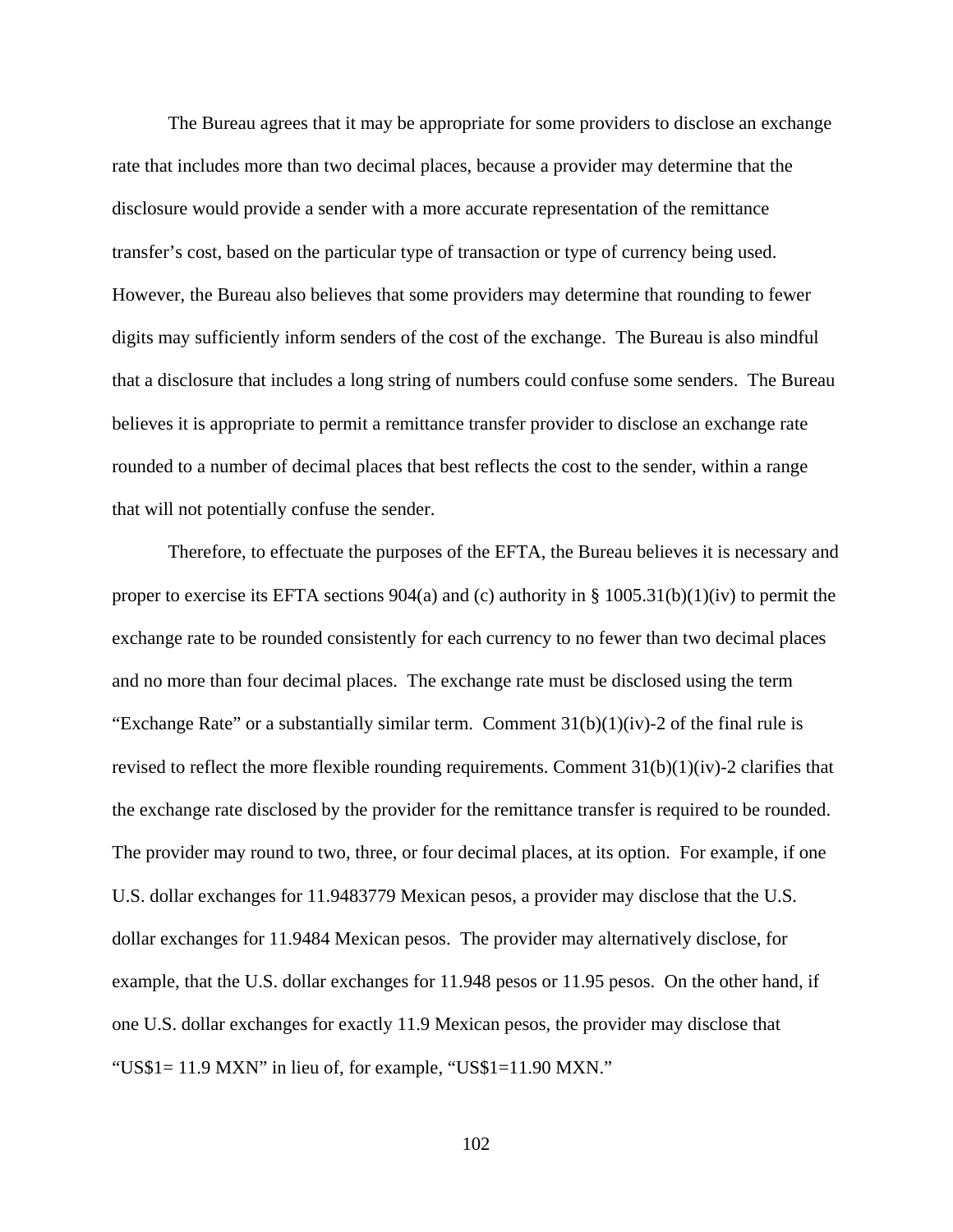Though the Bureau is permitting flexibility for rounding exchange rate disclosures, the Bureau believes that each provider should disclose its exchange rates in a consistent manner. The Bureau believes that if a provider were permitted to round exchange rates for a particular currency on a transaction-by-transaction basis, a provider could round exchange rates differently in order to make the exchange rate appear to be more favorable. For example, the Bureau does not believe a provider that typically rounds to four decimal places for a specific currency (e.g., the U.S. dollar exchanges for 0.7551 Euros) should be permitted to round to two decimal places for some of those currency transactions (e.g., the U.S. dollar exchanges for 0.76 Euros). Comment  $31(b)(1)(iv)-2$  thus clarifies that the exchange rate disclosed for the remittance transfer must be rounded consistently for each currency. For example, a provider may not round to two decimal places for some transactions exchanged into Euros and round to four decimal places for other transactions exchanged into Euros.

As discussed above, a provider may use an exchange rate that is not necessarily set by the provider itself. The final rule adds a new comment  $31(b)(1)(iv)$ -3 to clarify that the exchange rate used by the provider and applied to the remittance transfer need not be set by that provider. For example, an exchange rate set by an intermediary institution and applied to the remittance transfer would be the exchange rate used for the remittance transfer and must be disclosed by the provider.

Consumer group commenters and an industry trade association asked the Bureau to clarify how the exchange rate requirements would apply when a remittance transfer involves a prepaid card. These commenters asked how disclosures, such as the exchange rate, could be provided in accordance with the timing provisions in the May 2011 Proposed Rule when a provider would not know when the recipient would withdraw funds abroad or how much the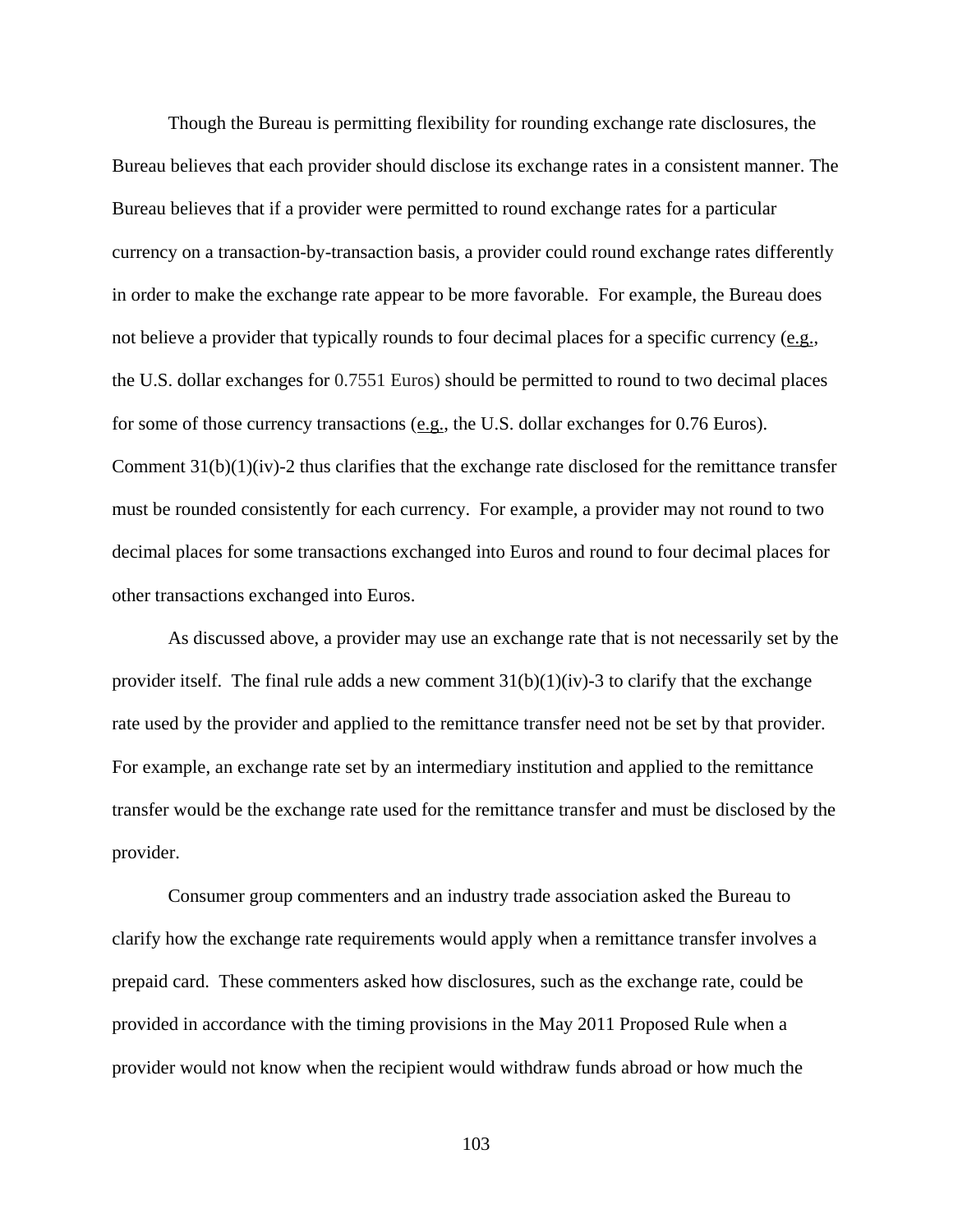recipient would withdraw. To the extent a prepaid card is covered by the rule, see  $\S$  1005.30(e), the funds that will be received by the designated recipient are those that are loaded on to the prepaid card by the sender at the time of the transaction. Often a prepaid card is both funded and loaded in U.S. dollars, and funds remain on the card in U.S. dollars until a cardholder withdraws funds in a foreign country. In these instances, a provider need not provide the exchange rate disclosure required by  $\S 1005.31(b)(1)(iv)$ , because a recipient will receive the currency in the currency in which the remittance transfer is funded. See comment 31(b)-1.

Finally, a Federal Reserve Bank commenter noted that the exchange rate cannot be determined when a sender initiates payment on a recurring basis. The Bureau recognizes the unique challenges relating to recurring payments, and the final rule provides alternative provisions for these circumstances in § 1005.36, discussed below.

#### 31(b)(1)(v) Transfer Amount

Proposed  $\S 205.31(b)(1)(v)$  generally required providers to repeat the disclosure of the transfer amount in proposed § 205.31(b)(1)(i). Proposed § 205.31(b)(1)(v), however, required the transfer amount to be disclosed in the currency in which the funds will be received by the designated recipient to demonstrate to the sender how third party fees or taxes imposed under proposed  $\S 205.31(b)(1)(vi)$ , which are also required to be disclosed in the currency in which the funds will be received, would reduce the amount received by the designated recipient. Proposed  $\S 205.31(b)(1)(v)$ , however, only required this repeat disclosure if third party fees or taxes are imposed under proposed  $\S 205.31(b)(1)(vi)$ , because it would not otherwise be necessary to demonstrate a reduction of the transfer amount by third party fees and taxes. The proposed disclosure was required to be described using the term "Transfer Amount" or a substantially similar term. Both the transfer amount required to be disclosed by proposed  $\S 205.31(b)(1)(i)$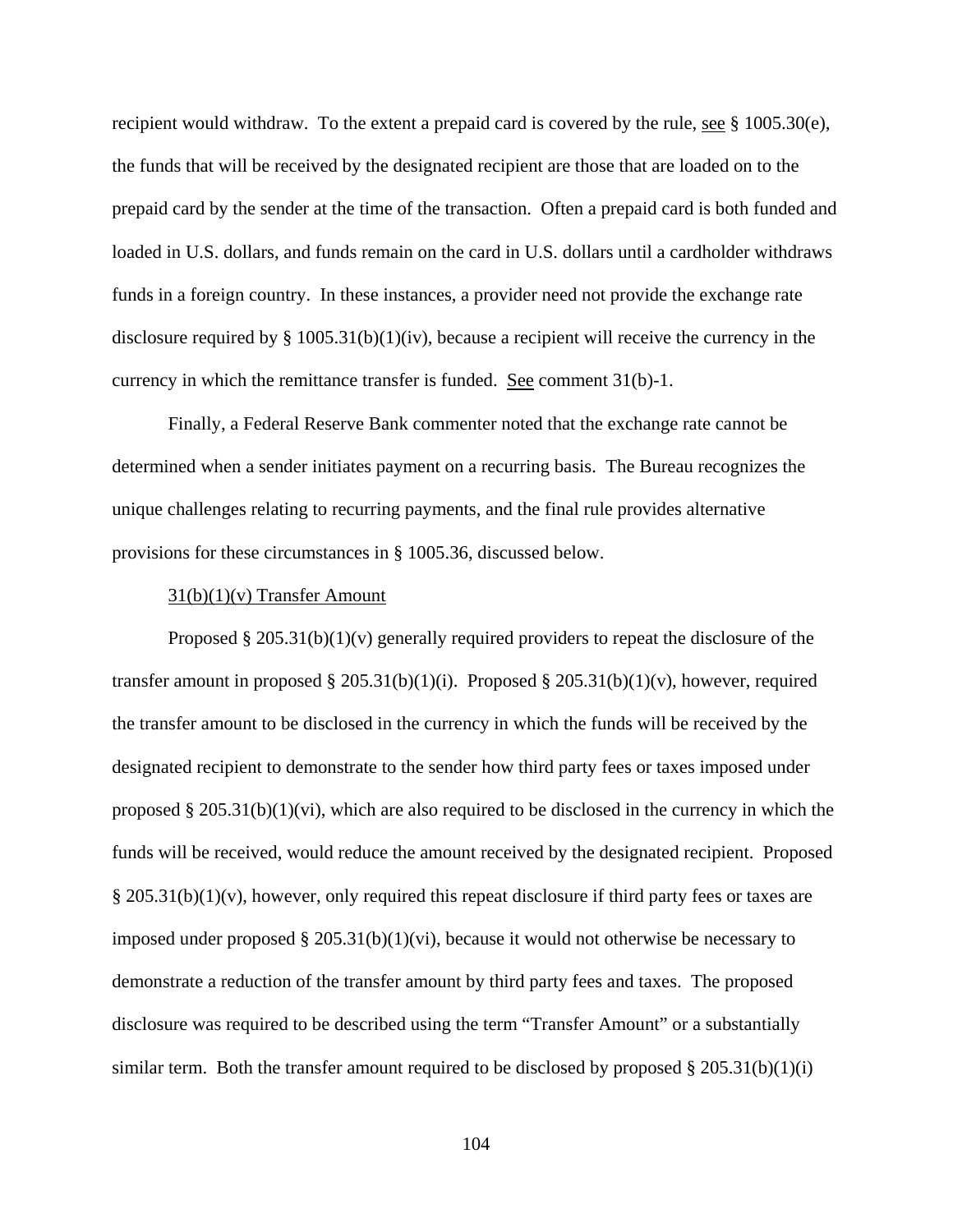and the transfer amount required to be disclosed by proposed  $\S 205.31(b)(1)(v)$  were proposed to effectuate the purposes of the EFTA.

The Bureau did not receive comment on the requirement to disclose the transfer amount in proposed  $\S 205.31(b)(1)(v)$ . Therefore, to effectuate the purposes of the EFTA, the Bureau believes it is necessary and proper to use its authority under EFTA sections 904(a) and (c) to finalize this requirement as proposed in §  $1005.31(b)(1)(v)$ . The Bureau received comments regarding concerns about making disclosures in the currency in which the funds will be received by the designated recipient. These comments, and a clarification regarding the currency in which the funds will be received by the designated recipient, are discussed below. See comment  $31(b)(1)(vi)-1.$ 

 Proposed comment 31(b)(1)-2 provided more guidance on the requirement to repeat the transfer amount disclosure in some circumstances, and it is adopted substantially as proposed. The comment reflects the clarification in the final rule that disclosure under  $\S 1005.31(b)(1)(i)$ must be disclosed in the currency in which the remittance transfer is funded. Comment  $31(b)(1)$ -2 clarifies that two transfer amounts are required to be disclosed by § 1005.31(b)(1)(i) and (v). First, a provider must disclose the transfer amount in the currency in which the remittance transfer is funded to show the calculation of the total amount of the transaction. Typically, the remittance transfer is funded in U.S. dollars, so the transfer amount would be expressed in U.S. dollars. However, if remittance transfer is funded, for example, from a Euro-denominated account, the transfer amount would be expressed in Euros.

Second, a provider must disclose the transfer amount in the currency in which the funds will be made available to the designated recipient. For example, if the funds will be picked up by the designated recipient in Japanese yen, the transfer amount would be expressed in Japanese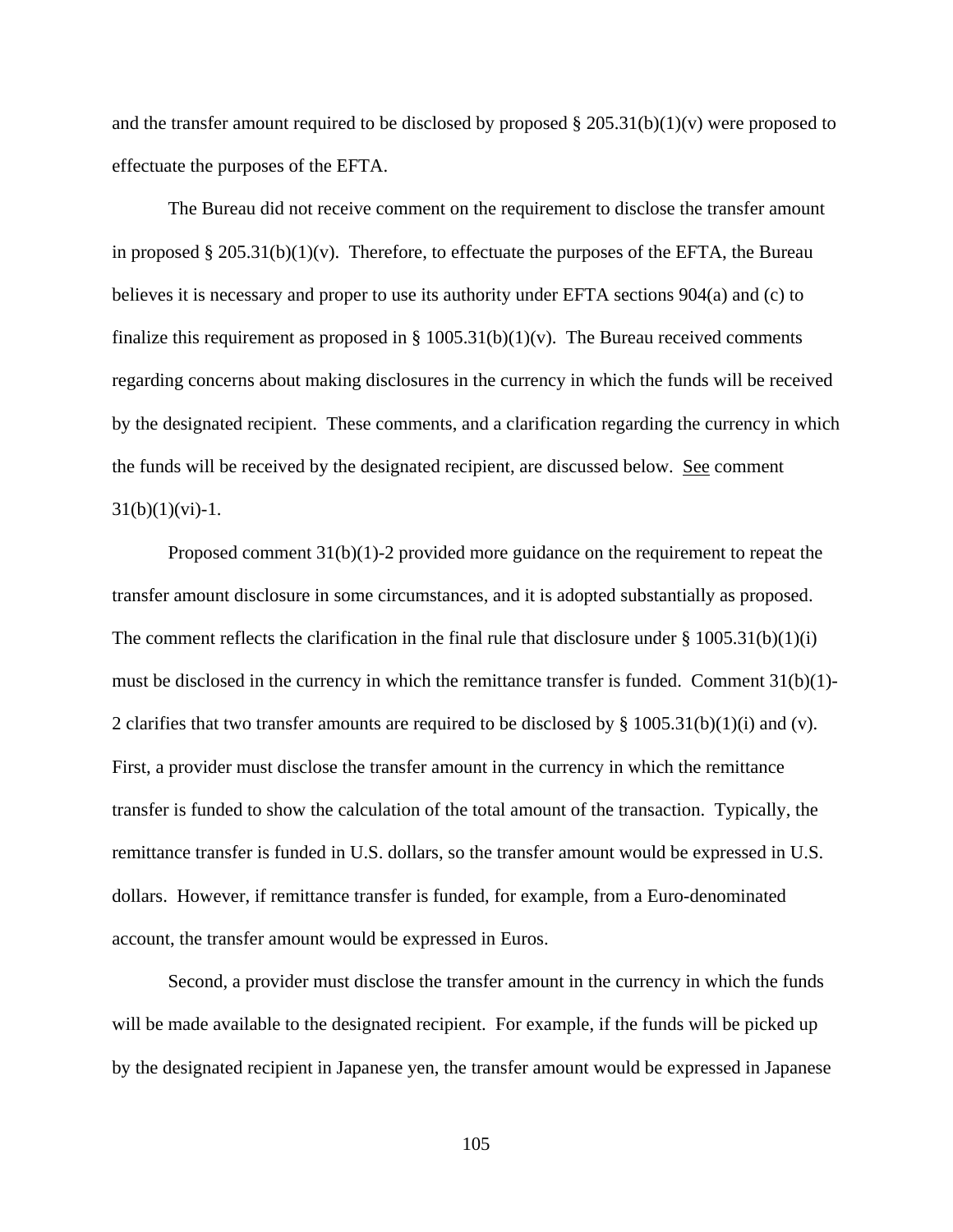yen. However, the comment also clarifies that this second transfer amount need not be disclosed if fees and taxes are not imposed for the remittance transfer under  $\S$  1005.31(b)(1)(vi). As discussed above, in such cases, there is no consumer benefit to the additional information if the transferred amount is not reduced by other fees and taxes.

Section  $1005.31(b)(1)(v)$  also requires a remittance transfer provider to use the term "Transfer Amount" or a substantially similar term to describe the disclosure required under this paragraph. Comment  $31(b)(1)-2$  clarifies, as proposed, that the terms used to describe each transfer amount should be the same.

Finally, the Bureau believes that the rounded exchange rate required to be disclosed under  $\S 1005.31(b)(1)(iv)$  is intended only to ensure that senders are not overwhelmed by a disclosure of an exchange rate with many numbers following the decimal point. The Bureau does not believe it is intended to constrain the number of decimal places involved in calculating other disclosures. Therefore,  $\S 1005.31(b)(1)(v)$  adds the clarification that the exchange rate used to calculate the transfer amount in § 1005.31(b)(1)(v) is the exchange rate in § 1005.31(b)(1)(iv), including an estimated exchange rate to the extent permitted by § 1005.32, prior to any rounding of the exchange rate. Comment  $31(b)(1)-3$  provides examples to demonstrate the exchange rate that must be used to calculate not only the transfer amount in  $§ 1005.31(b)(1)(v)$ , but also the fees and taxes imposed on the remittance transfer by a person other than the provider in §  $1005.31(b)(1)(vi)$  and the amount received in §  $1005.31(b)(1)(vii)$ . For example, if one U.S. dollar exchanges for 11.9483779 Mexican pesos, a provider must calculate these disclosures using this rate, even though the provider may disclose pursuant to § 1005.31(b)(1)(iv) that the U.S. dollar exchanges for 11.9484 Mexican pesos. Similarly, if a provider estimates pursuant to § 1005.32 that one U.S. dollar exchanges for 11.9483 Mexican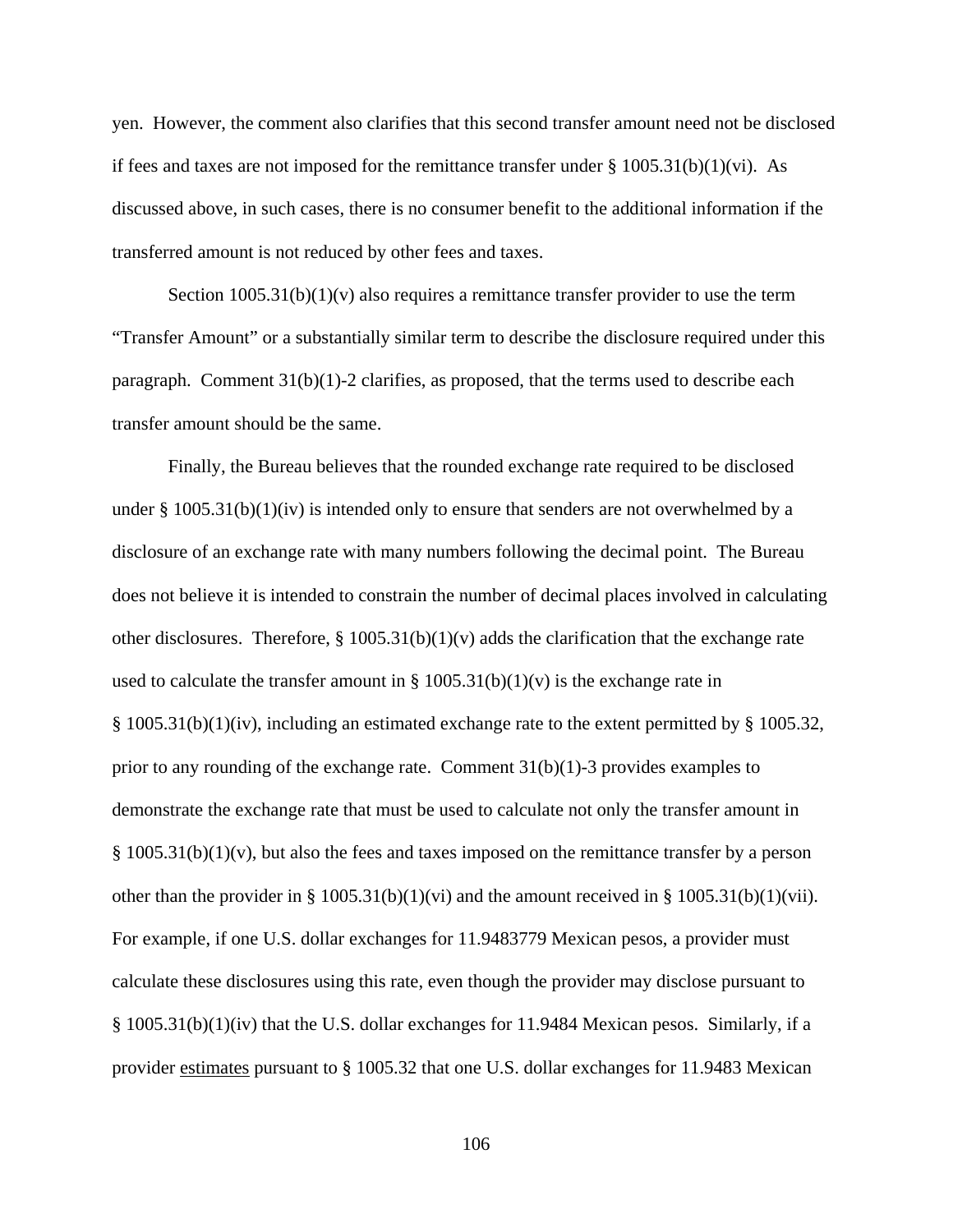pesos, a provider must calculate these disclosures using this rate, even though the provider may disclose pursuant to  $\S 1005.31(b)(1)(iv)$  that the U.S. dollar exchanges for 11.95 Mexican pesos (Estimated). If an exchange rate need not be rounded, a provider must use that exchange rate to calculate these disclosures. For example, if one U.S. dollar exchanges for exactly 11.9 Mexican pesos, a provider must calculate these disclosures using this exchange rate.

## 31(b)(1)(vi) Fees and Taxes Imposed by a Person Other than the Provider

Proposed  $\S 205.31(b)(1)(vi)$  stated that a remittance transfer provider must disclose any fees and taxes imposed on the remittance transfer by a person other than the provider, in the currency in which the funds will be received by the designated recipient. Such fees and taxes could include lifting fees charged in connection with an international wire transfer, a fee charged by a recipient institution or agent, or a tax imposed by a government in the designated recipient's country. Because such fees and taxes affect the amount ultimately received by the designated recipient, the Board proposed the disclosure of other fees and taxes to effectuate the purposes of the EFTA.

Consumer group commenters supported the disclosure of third party fees and taxes to senders of remittance transfers, stating that such a disclosure would be consistent with the language and purpose of the statute, and would best inform the sender of the amount the recipient would ultimately receive. In contrast, industry commenters opposed the disclosure. Most industry commenters argued that compliance with the proposed disclosure requirement would be burdensome, if not impossible. Commenters stated that financial institutions sending wire transfers and international ACH transactions only have control over the delivery to the next institution, and in some cases do not have a relationship with all of the subsequent intermediary institutions involved in a transfer or with the recipient institution. The originating institution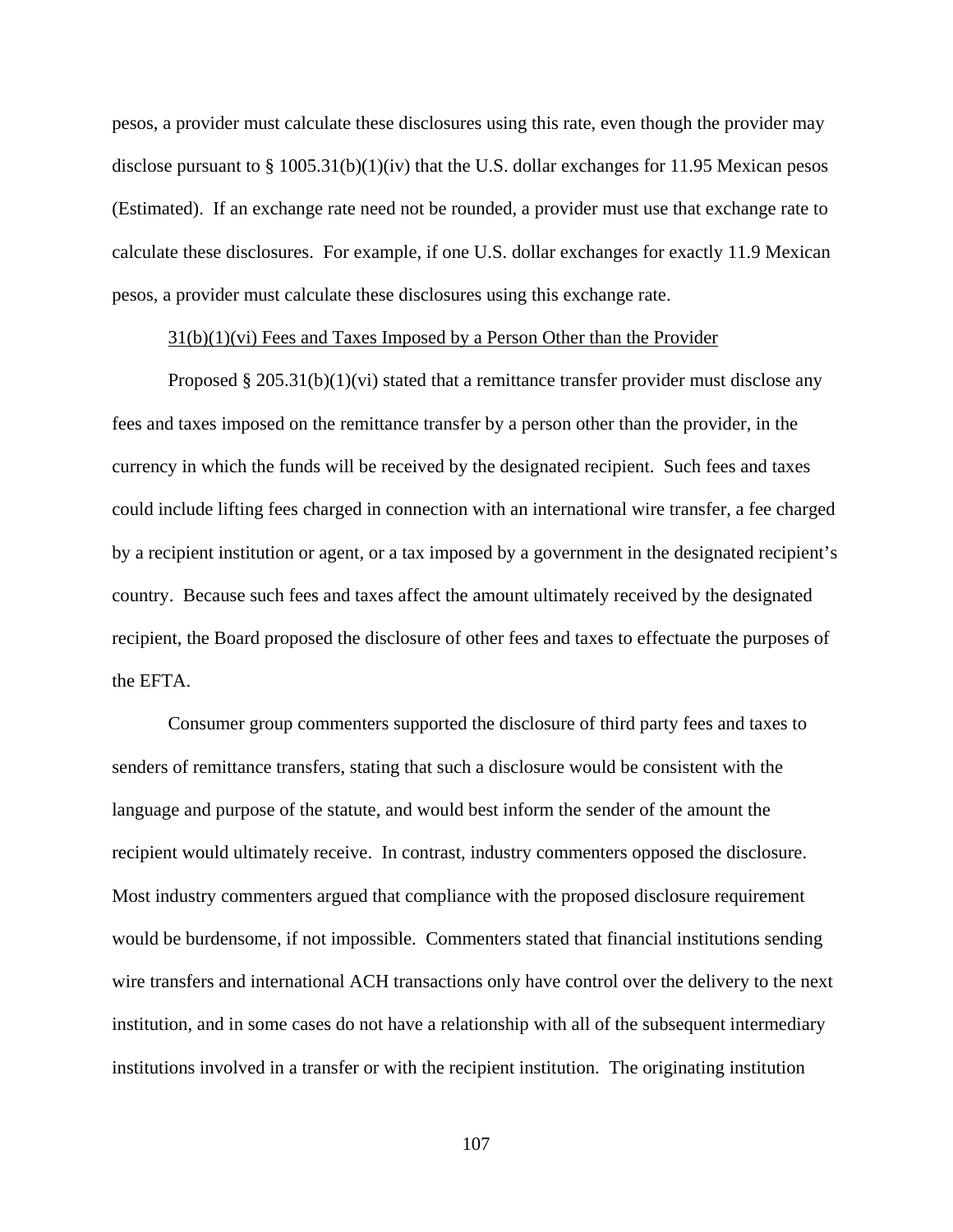may, in some cases, know the routing, but in other cases have no legal or technological means to control routing of a transaction once the transfer has been initiated and, therefore, it cannot know what institutions might be imposing fees or taxes on the remittance transfer. One industry commenter suggested that providing the disclosures may be possible for repeat wire transfers, because fee and tax information is known from the previous transfers, but not for new wire transfers.

Industry commenters and a Federal Reserve Bank commenter argued that third party fees and taxes may not be known at the time of the transaction, which could result in the remittance transfer provider providing misleading information to the sender. Industry commenters also argued that smaller institutions do not have the resources to obtain or monitor information about foreign tax laws or fees charged by unrelated financial institutions that may be involved in the transfer. Some commenters noted that intermediary financial institutions, both inside and outside of the United States, are not required to disclose their fees. Moreover, some industry commenters argued, the sharing of fee information among financial institutions could violate privacy and competition laws. Industry commenters stated that no comprehensive information is available regarding foreign tax laws. Because an institution may not have resources to track tax laws in every foreign country to which it sends a remittance transfer, the commenters argued that some providers would limit the locations to which they send remittance transfers.

Further, some industry commenters noted that a recipient may enter into an agreement with a recipient institution that permits the institution to impose fees for an international payment received by the institution and applied to the recipient's account. The commenters stated that remittance transfer providers would not know whether the recipient has agreed to pay such fees or how much the recipient may have agreed to pay. The commenters argued that such fees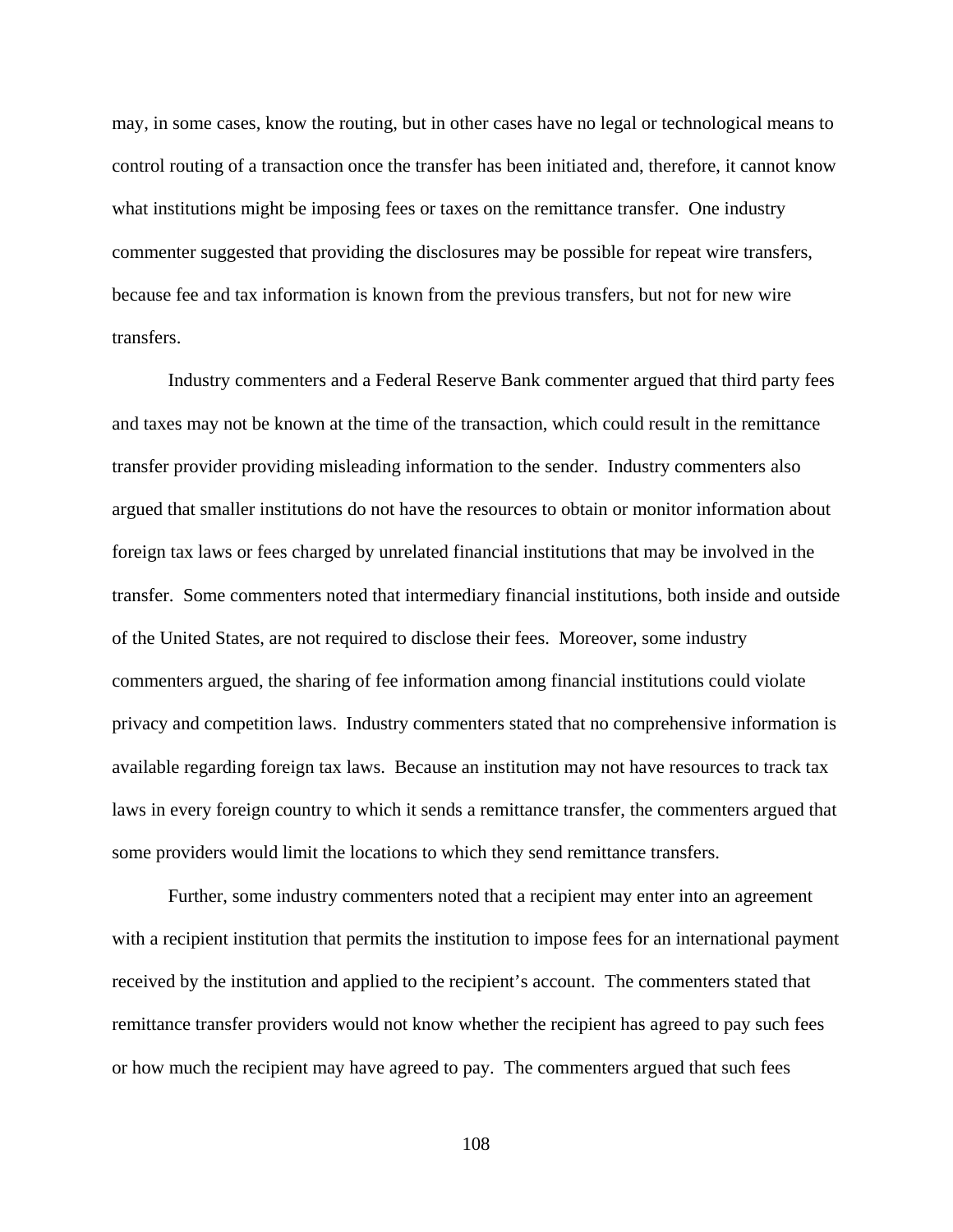charged to a recipient by a third party pursuant to an agreement between the recipient and a third party should not be required to be disclosed.

Some industry commenters argued that the statute did not intend for third party fees and taxes to be included in the disclosure of the total amount that will be received by the designated recipient. For example, one industry commenter argued that the statute only intended to include in the calculation of the amount of currency to be received the elements specifically required to be disclosed under EFTA section  $919(a)(2)(A)(ii)$  and (iii) (i.e., the amount of transfer fees and any other fees charged by the remittance transfer provider, and any exchange rate to be used by the remittance transfer provider for the remittance transfer). Another industry commenter argued that State laws that require a remittance transfer provider to disclose to a sender the total amount to be received by the designated recipient do not require disclosure of third party fees and taxes that may be imposed on the remittance transfer. Instead, the commenters argued, State laws only require the remittance transfer provider to disclose the amount of currency to be received after application of the exchange rate. Therefore, the commenters stated that fees or taxes set by a party other than the remittance transfer provider are not required to be included in the disclosure of the total amount received and, therefore, should not be required to be disclosed separately.

Overall, many industry commenters stated that the proposed disclosure requirements would cause financial institutions to withdraw from the market or restrict the locations to which wire transfers will be sent. The commenters also stated that the proposed requirements would increase costs to senders, and some argued that the proposed requirements would delay transactions while financial institutions determined the required information in order to make disclosures. Some industry commenters argued that the requirements put financial institutions at a competitive disadvantage compared to money transmitters, which, they argued, are typically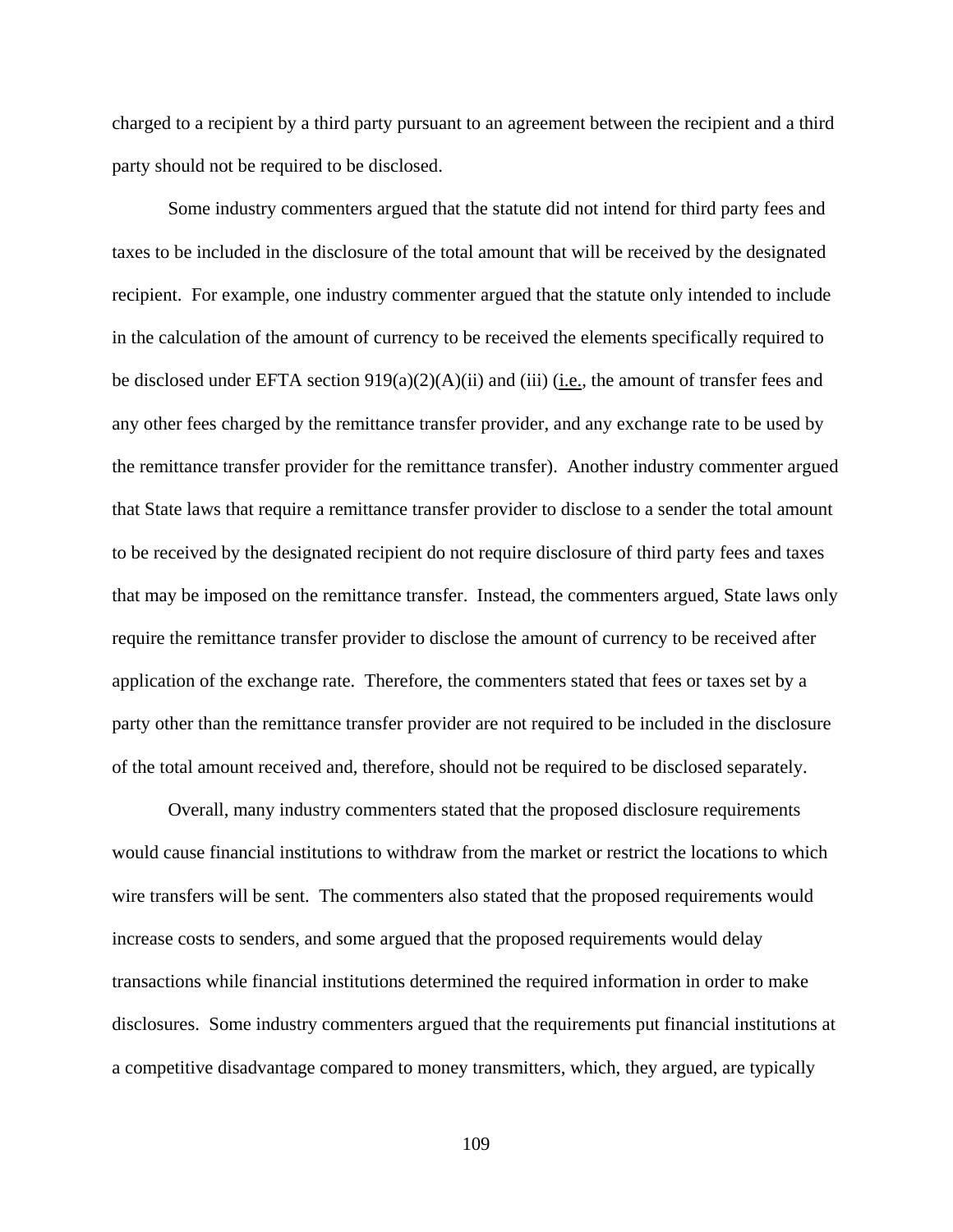able to know the required disclosures due to their closed network structure. Further, they argued that the proposed requirements could deter foreign financial institutions from agreeing to process U.S.-originated remittance transfers.

Generally, industry commenters urged the Bureau to exempt financial institutions that provide remittance transfers through correspondent relationships from the requirement to disclose third party fees or require different disclosures for these types of transactions. Industry commenters and a Federal Reserve Bank commenter also suggested that the final rule should incorporate a good faith standard with respect to these fee and tax disclosures. Some industry commenters further argued that the Bureau should not require foreign taxes to be provided, regardless of whether a remittance transfer was sent through a correspondent relationship. Industry commenters alternatively suggested that the Bureau only require a disclosure that the amount received may be subject to foreign taxes. A Federal Reserve Bank commenter suggested that the Bureau should provide a safe harbor for the foreign tax disclosure for providers that disclosed current or historical information available to the provider through reasonable efforts.

Commenters also suggested that the Bureau assist industry with determining unknown fees and taxes, particularly to help ease the disclosure burden on small providers. One industry commenter believed the Bureau should require correspondent institutions to publish the fees and taxes that are charged. Industry and consumer group commenters suggested that the Bureau should maintain a resource that provides relevant foreign taxes.

As discussed in the introduction above, the Bureau recognizes the challenges for remittance transfer providers to determining fees and taxes imposed by third parties. However, the plain language of the statute requires disclosure of the amount of currency that will be received by the designated recipient. The Bureau believes this requires remittance transfer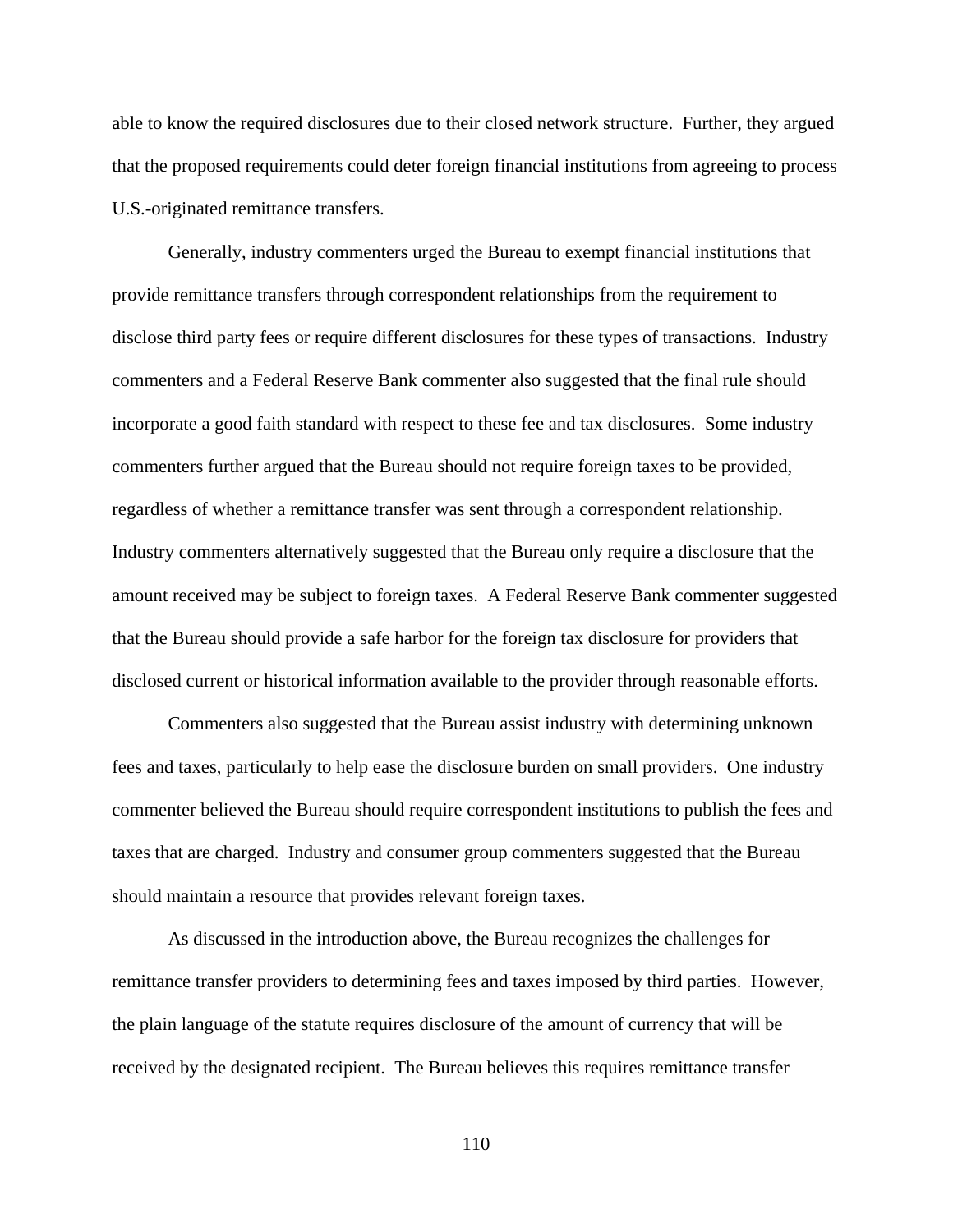providers to determine the costs specifically related to the remittance transfer that may reduce the amount received by the designated recipient. Congress specifically recognized that these determinations would be difficult with regard to open network transactions by financial institutions and tailored a specific accommodation to allow use of reasonably accurate estimates for an interim period until financial institutions can develop methods to determine exact disclosures, such as fees and taxes charged by third parties.

This disclosure provides consumer benefits by making senders aware of the impact of these fees and taxes, which is essential to fulfill the purpose of the statute. Providing a total to recipient that reflects the impact of third party fees and taxes, and separately disclosing those fees and taxes, will provide senders with a greater transparency regarding the cost of a remittance transfer. For many senders and recipients, disclosure of the amount of third party fees and taxes that may be deducted could be crucial to knowing whether the amount transferred will be sufficient to pay important household expenses and other bills. Senders also need to know the amount of such fees and taxes to determine whether to use the same provider for any future transfers. Without such information, it would be difficult for a sender to determine the costs of the transfer that would enable the sender to choose the most cost-effective method of sending remittance transfers. Moreover, as discussed below, the cost of third party taxes may vary depending on the types of institutions involved in the transmittal route, and disclosure of these taxes will assist senders comparing costs between providers. While the Bureau understands that tax information may not be readily available to a provider, the provider is in the best position to obtain the information to comply with the disclosure requirements. Because a provider will be engaged in sending remittance transfers to certain countries and, in some cases, will have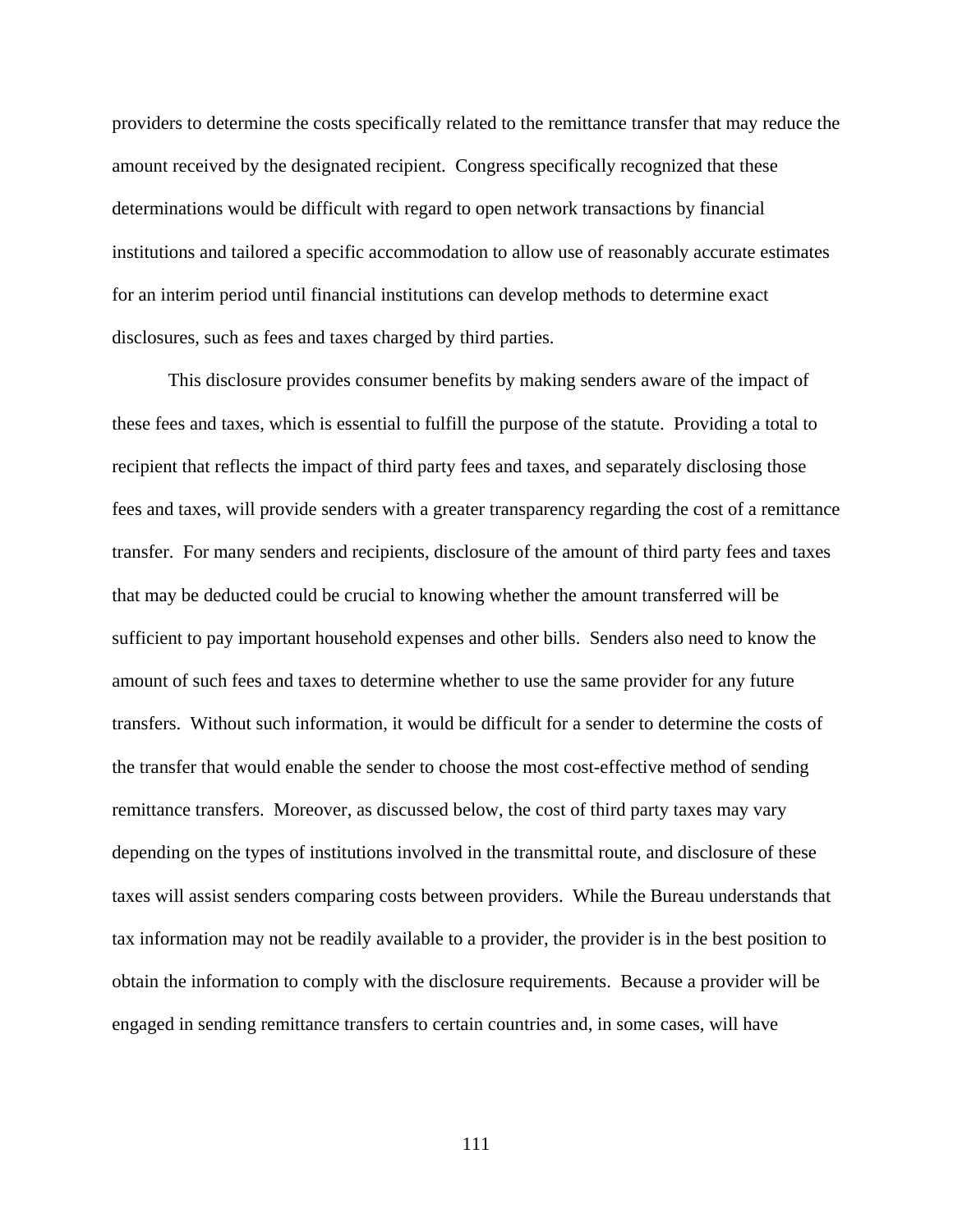relationships with entities in those countries, the Bureau believes the provider itself is in the best position to determine foreign tax information.

 Therefore, to effectuate the purposes of the EFTA, the Bureau believes it is necessary and proper to use its authority under EFTA sections 904(a) and (c) to require in § 1005.31(b)(vi) of the final rule the disclosure of any fees and taxes imposed on the remittance transfer by a person other than the provider, using the terms "Other Fees" for fees and "Other Taxes" for taxes, or substantially similar terms.<sup>76</sup> As discussed above, fees and taxes must be disclosed separately from one another in order to show which costs are fixed and which costs are variable. See comment  $31(b)(1)-1.i.$  As discussed above, the Bureau believes that the rounded exchange rate required to be disclosed under §  $1005.31(b)(1)(iv)$  is not intended to constrain the number of decimal places involved in calculating other disclosures. Therefore, § 1005.31(b)(1)(vi) adds the clarification that the exchange rate used to calculate the fees and taxes in §  $1005.31(b)(1)(vi)$  is the exchange rate in § 1005.31(b)(1)(iv), including an estimated exchange rate to the extent permitted by § 1005.32, prior to any rounding of the exchange rate. As discussed above, comment 31(b)(1)-3 provides examples to demonstrate the exchange rate that must be used to calculate the fees and taxes imposed on the remittance transfer by a person other than the provider.

As noted above, proposed comment 31(b)(1)-1.ii. distinguished between the fees and taxes imposed by the provider, discussed above in §  $1005.31(b)(1)(ii)$ , and the fees and taxes imposed by a person other than the provider. The proposed comment provided examples of each

 $\overline{a}$ 

<sup>&</sup>lt;sup>76</sup> Due to a scrivener's error, § 205.31(b)(vi) in the proposed rule had stated that these fees and taxes must be disclosed using the term "Other Transfer Fees," "Other Transfer Taxes," or "Other Transfer Fees and Taxes," or a substantially similar term (emphasis added). The model forms as proposed, however, used the term "Other Fees and Taxes." The terms set forth in  $\S 1005.31(b)(vi)$  are adopted without the word "transfer" in order to more concisely describe the fees and taxes required to be disclosed in § 1005.31(b)(vi). The terms used in the final rule conform to the language used in the model forms, which participants in consumer testing generally understood to mean fees and taxes charged by a person other than the provider.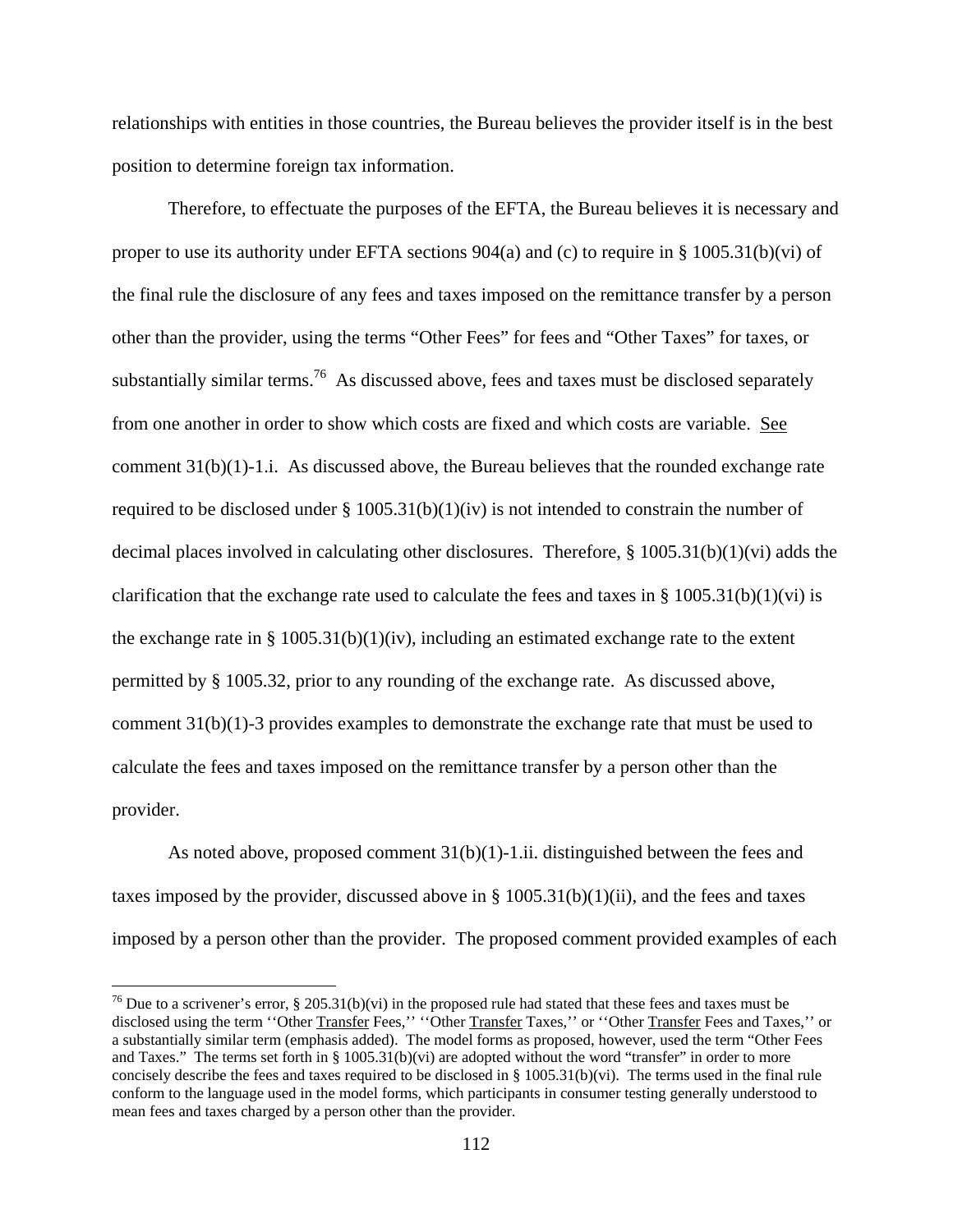of these types of fees and taxes. Proposed comment  $31(b)(1)-1$ .ii. also clarified that the terms used to describe each of these types of fees and taxes must differentiate between such fees and taxes and provided an example to illustrate this differentiation.

Industry commenters requested clarification regarding the types of fees imposed on the remittance transfer by a person other than the provider. For example, an industry commenter and a Federal Reserve Bank commenter asked the Bureau to clarify that these fees and taxes do not include fees and taxes that banks and other parties charge one another for handling a remittance transfer, so long as the fees do not affect the amount of the transfer. Another industry commenter asked whether funds deducted from the amount received in a remittance transfer by a recipient institution exercising its rights of set-off would be required to be disclosed as a fee to a sender.

Comment  $31(b)(1)-1$ .ii. of the final rule clarifies that the fees and taxes required to be disclosed include only those that are charged to the sender or designated recipient and are specifically related to the remittance transfer. The Bureau does not believe that any fee or tax is required to be disclosed solely because it is charged at the same time that a remittance transfer is sent, because such fees and taxes are not necessarily "imposed on the remittance transfer." For example, an overdraft fee charged by a bank at the same time that a remittance transfer is sent or received in an account is not imposed on the remittance transfer. In order to further clarify what charges should be disclosed to senders, the comment in the final rule provides examples of the types of fees that are not required to be disclosed under this provision, in addition to the examples of the types of fees that should be included that were included in the May 2011 Proposed Rule.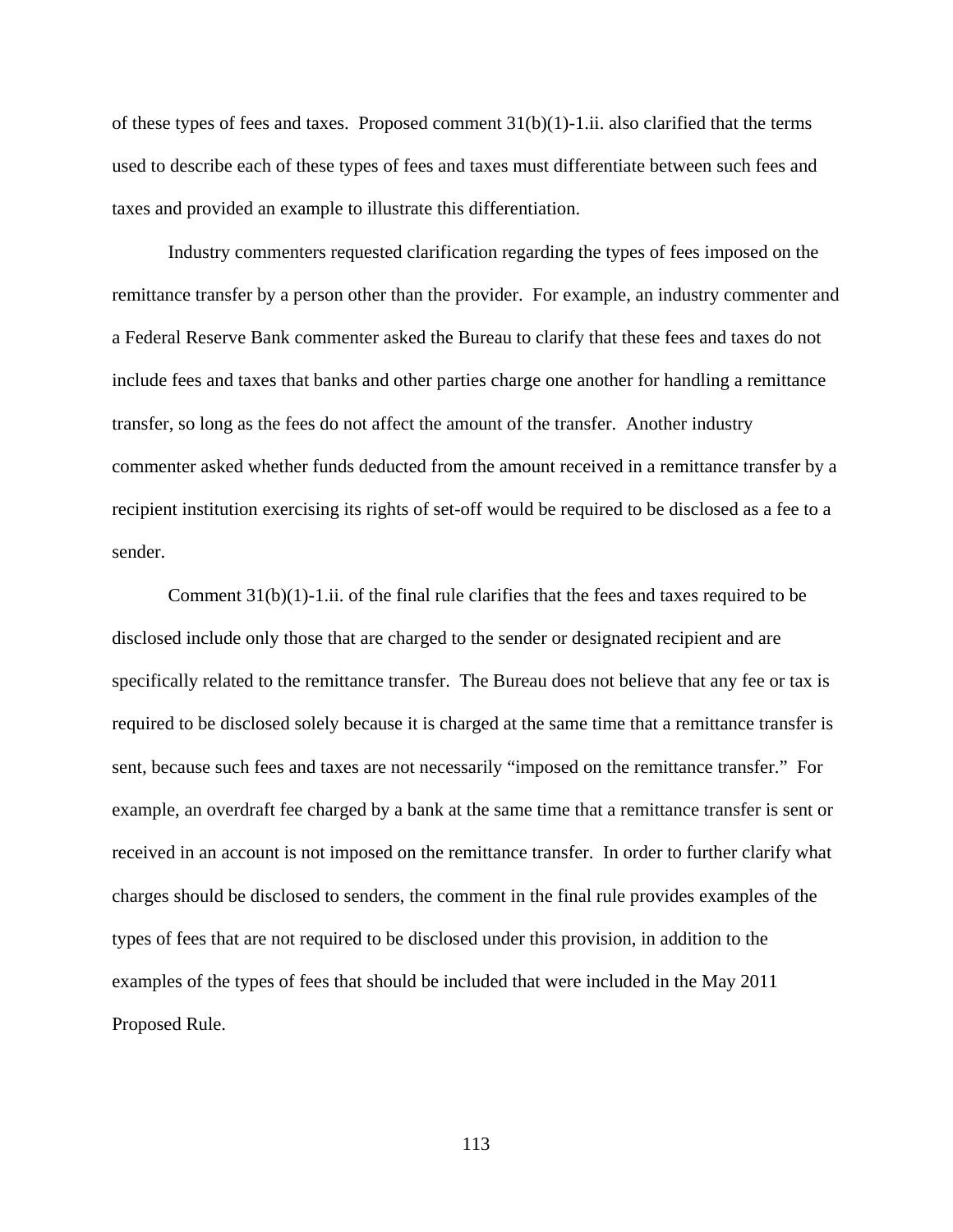Specifically, comment  $31(b)(1)-1$ .ii. states that the fees and taxes required to be disclosed by  $\S 1005.31(b)(1)(ii)$  include all fees and taxes imposed on the remittance transfer by the provider. For example, a provider must disclose a service fee and any State taxes imposed on the remittance transfer. In contrast, the fees and taxes required to be disclosed by § 1005.31(b)(1)(vi) include fees and taxes imposed on the remittance transfer by a person other than the provider. Fees and taxes imposed on the remittance transfer by a person other than the provider include only those fees and taxes that are charged to the sender or designated recipient and are specifically related to the remittance transfer. For example, a provider must disclose fees imposed on a remittance transfer by the receiving institution or agent at pick-up for receiving the transfer, fees imposed on a remittance transfer by intermediary institutions in connection with an international wire transfer, and taxes imposed on a remittance transfer by a foreign government.

However, the comment states that a provider need not disclose, for example, overdraft fees that are imposed by a recipient's bank or funds that are garnished from the proceeds of a remittance transfer to satisfy an unrelated debt, because these charges are not specifically related to the remittance transfer. Similarly, fees that banks charge one another for handling a remittance transfer or other fees that do not affect the total amount of the transaction or the amount that will be received by the designated recipient are not charged to the sender or designated recipient. For example, an interchange fee that is charged to a provider when a sender uses a credit or debit card to pay for a remittance transfer need not be disclosed. The comment also clarifies that the terms used to describe the fees or taxes imposed on the remittance transfer by the provider in  $\S 1005.31(b)(1)(ii)$  and imposed on the remittance transfer by a person other than the provider in §  $1005.31(b)(1)(vi)$  must differentiate between such fees and taxes.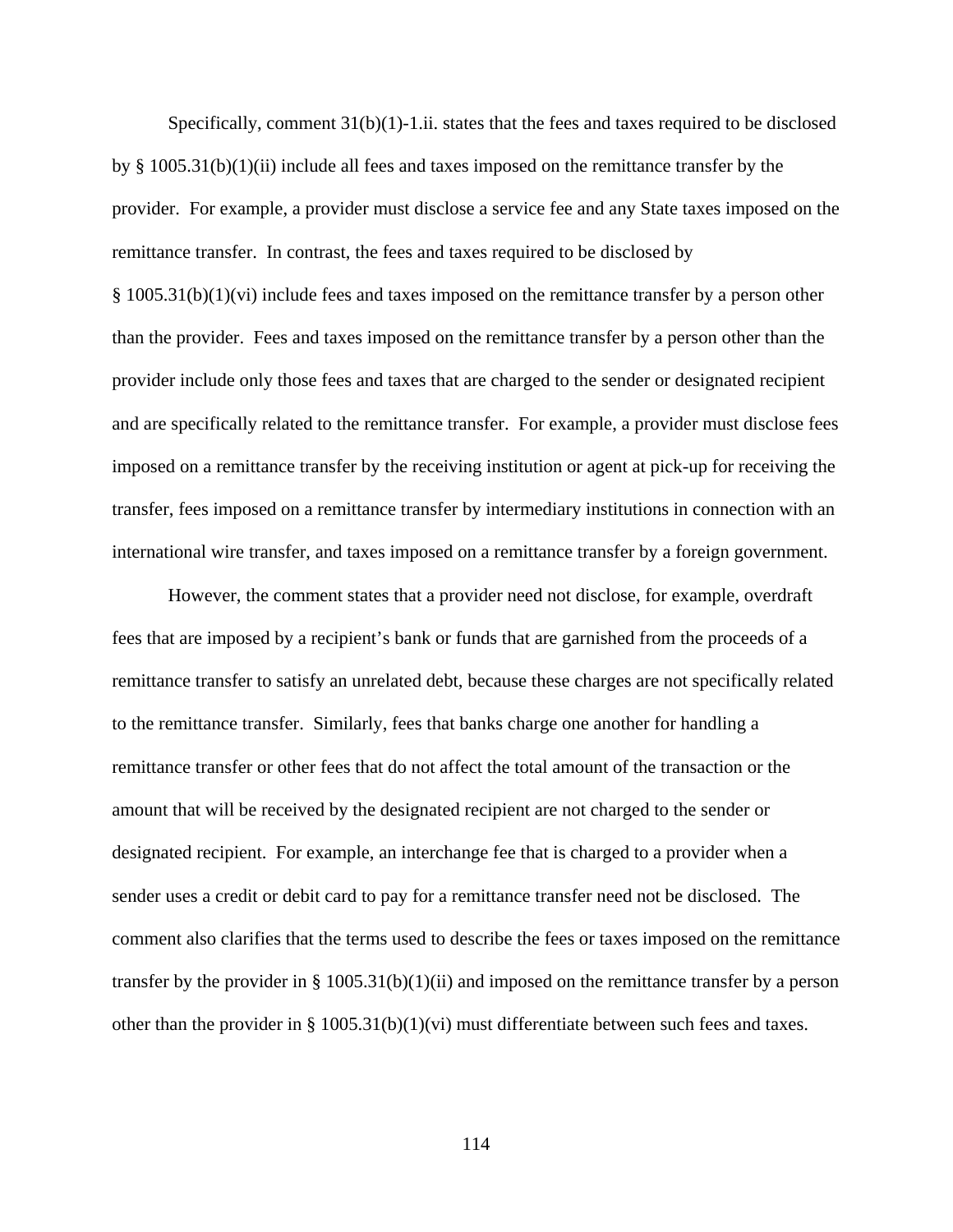For example, the terms used to describe fees disclosed under  $\S 1005.31(b)(1)(ii)$  and  $(b)(1)(vi)$ may not both be described solely as "Fees."

Proposed comment 31(b)(1)(vi)-1 clarified how a provider must disclose fees and taxes in the currency in which funds will be received. Industry commenters expressed concern that a remittance transfer provider may not know the currency in which the funds will be received. As discussed above in comment  $31(b)(1)(iv)$ -1, if a provider does not have specific knowledge regarding the currency in which the funds will be received, the provider may rely on a sender's representations as to the currency in which funds will be received.

Comment  $31(b)(1)(vi)-1$  is adopted substantially as proposed, with an added clarification regarding reliance on a sender's representation regarding the currency in which the funds will be received. The Bureau is also revising the comment to reflect the clarification that disclosures that require an exchange rate to be applied should use the exchange rate in § 1005.31(b)(1)(iv), including an estimated exchange rate to the extent permitted by § 1005.32, prior to any rounding of the exchange rate.

Comment  $31(b)(1)(vi)$ -1 states that § 1005.31(b)(1)(vi) requires the disclosure of fees and taxes in the currency in which the funds will be received by the designated recipient. A fee or tax described in § 1005.31(b)(1)(vi) may be imposed in one currency, but the funds may be received by the designated recipient in another currency. In such cases, the remittance transfer provider must calculate the fee or tax to be disclosed using the exchange rate in § 1005.31(b)(1)(iv), including an estimated exchange rate to the extent permitted by § 1005.32, prior to any rounding of the exchange rate. For example, an intermediary institution in an international wire transfer may impose a fee in U.S. dollars, but funds are ultimately deposited in the recipient's account in Euros. In this case, the provider would disclose the fee to the sender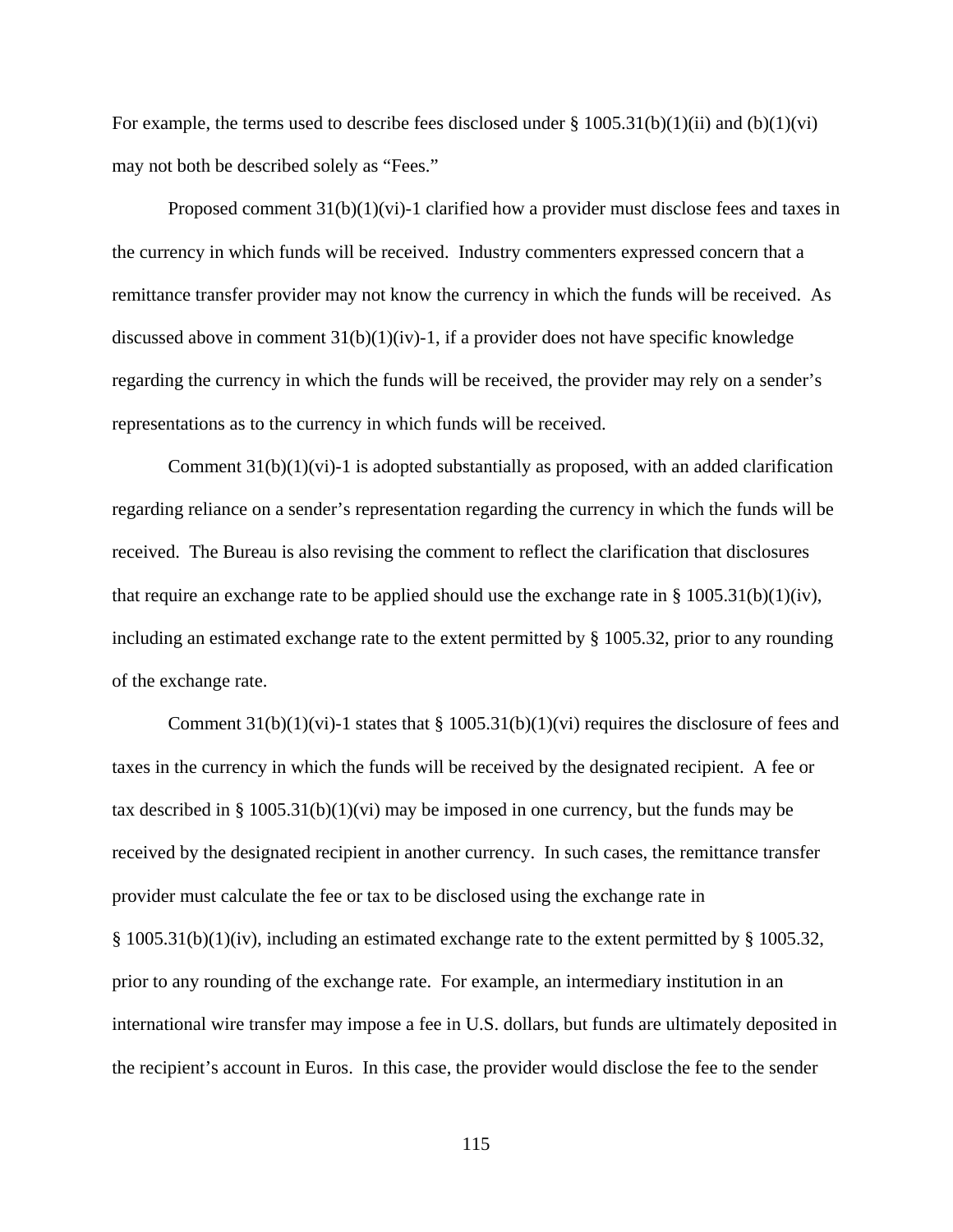expressed in Euros, calculated using the exchange rate used by the provider for the remittance transfer.

The comment further states that for purposes of  $\S$  1005.31(b)(1)(v), (vi), and (vii), if a provider does not have specific knowledge regarding the currency in which the funds will be received, the provider may rely on a sender's representation as to the currency in which funds will be received. For example, if a sender requests that a remittance transfer be deposited into an account in U.S. dollars, the provider may provide the disclosures required in § 1005.31(b)(1)(v), (vi), and (vii) in U.S. dollars, even if the account is denominated in Mexican pesos and the funds are subsequently converted prior to deposit into the account. If a sender does not know the currency in which funds will be received, the provider may assume that the currency in which funds will be received is the currency in which the remittance transfer is funded.

The final rule also adds a new comment  $31(b)(1)(vi)-2$  to address situations where the information needed to determine the foreign taxes that apply to a transaction is not known to the provider and not publically available. Some industry commenters stated that foreign taxes may depend on variables other than the country to which the remittance transfer is sent, such as by the specific tax status of the sender and receiver, account type, or type of financial institution. The commenters stated that a sender may not be aware of the information needed to determine the tax obligation that applies to the transaction.

The Bureau believes that when these types of variables affect the foreign taxes that apply to the transaction, providers may have to rely on representations made by the sender. If the sender does not know the information, and the provider does not otherwise have specific knowledge of the information, the Bureau believes it is necessary to provide a reasonable mechanism by which the provider may disclose the foreign tax. The Bureau believes it is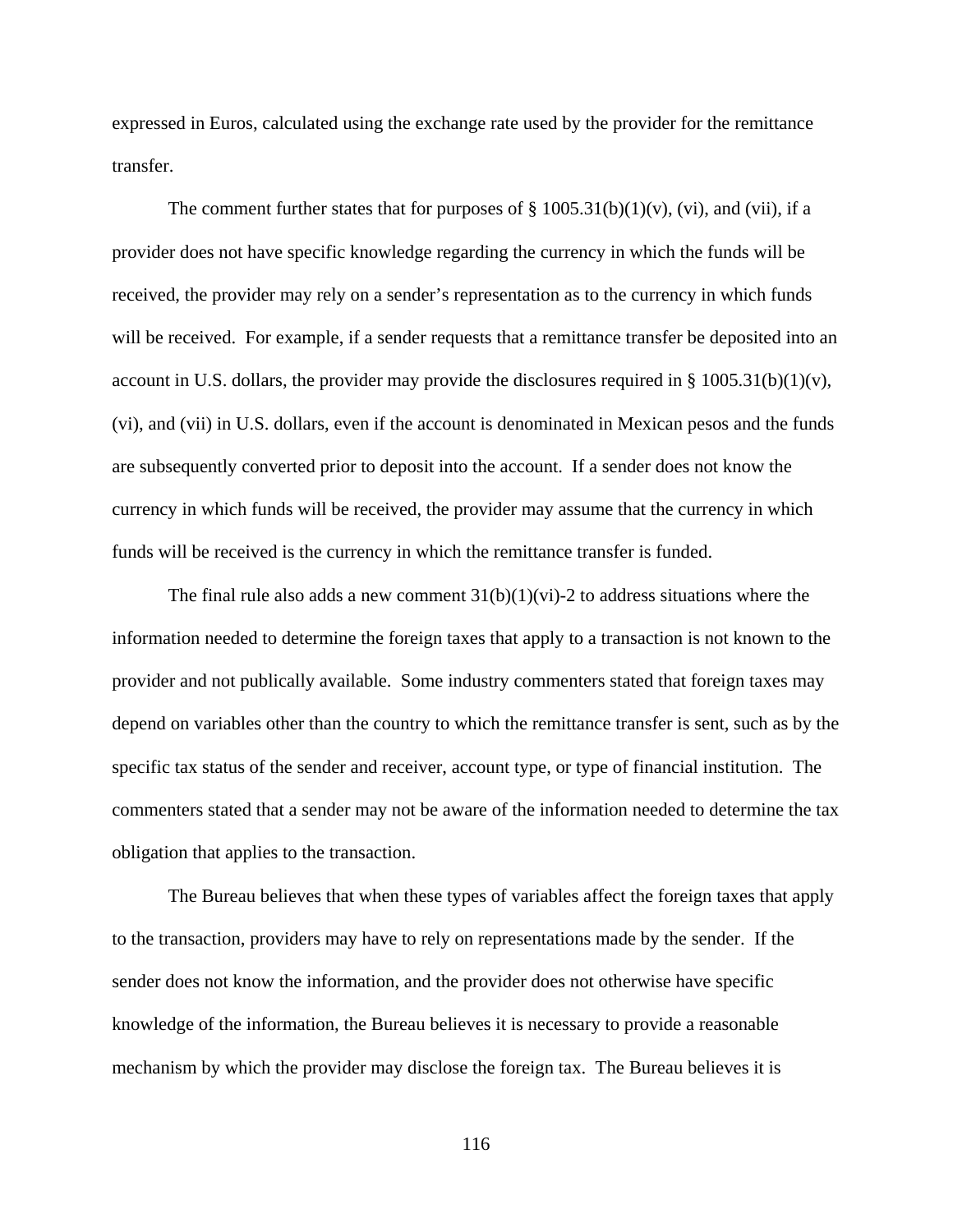appropriate in these instances to disclose the highest tax that could be imposed with respect to a particular variable, so the sender is not surprised that the amount received is reduced by more taxes than what is disclosed.

Comment  $31(b)(1)(vi)-2$  states that the amount of taxes imposed by a person other than the provider may depend on the tax status of the sender or recipient, the type of accounts or financial institutions involved in the transfer, or other variables. For example, the amount of tax may depend on whether the receiver is a resident of the country in which the funds are received or the type of account to which the funds are delivered. If a provider does not have specific knowledge regarding variables that affect the amount of taxes imposed by a person other than the provider for purposes of determining these taxes, the provider may rely on a sender's representations regarding these variables, pursuant to  $\S 1005.31(b)(1)(vi)$ . If a sender does not know the information relating to the variables that affect the amount of taxes imposed by a person other than the provider, the provider may disclose the highest possible tax that could be imposed for the remittance transfer with respect to any unknown variable.

The Bureau notes that if a provider does not independently have specific knowledge regarding variables that affect the amount of taxes imposed by a person other than the provider, the provider may rely on the sender's representations regarding these variables. For example, the rule does not impose on providers a duty to inquire about this information with a third party. The Bureau also notes that a provider may continue to rely on the sender's representations in any subsequent remittance transfers, unless the provider has specific knowledge that information relating to such variables has changed.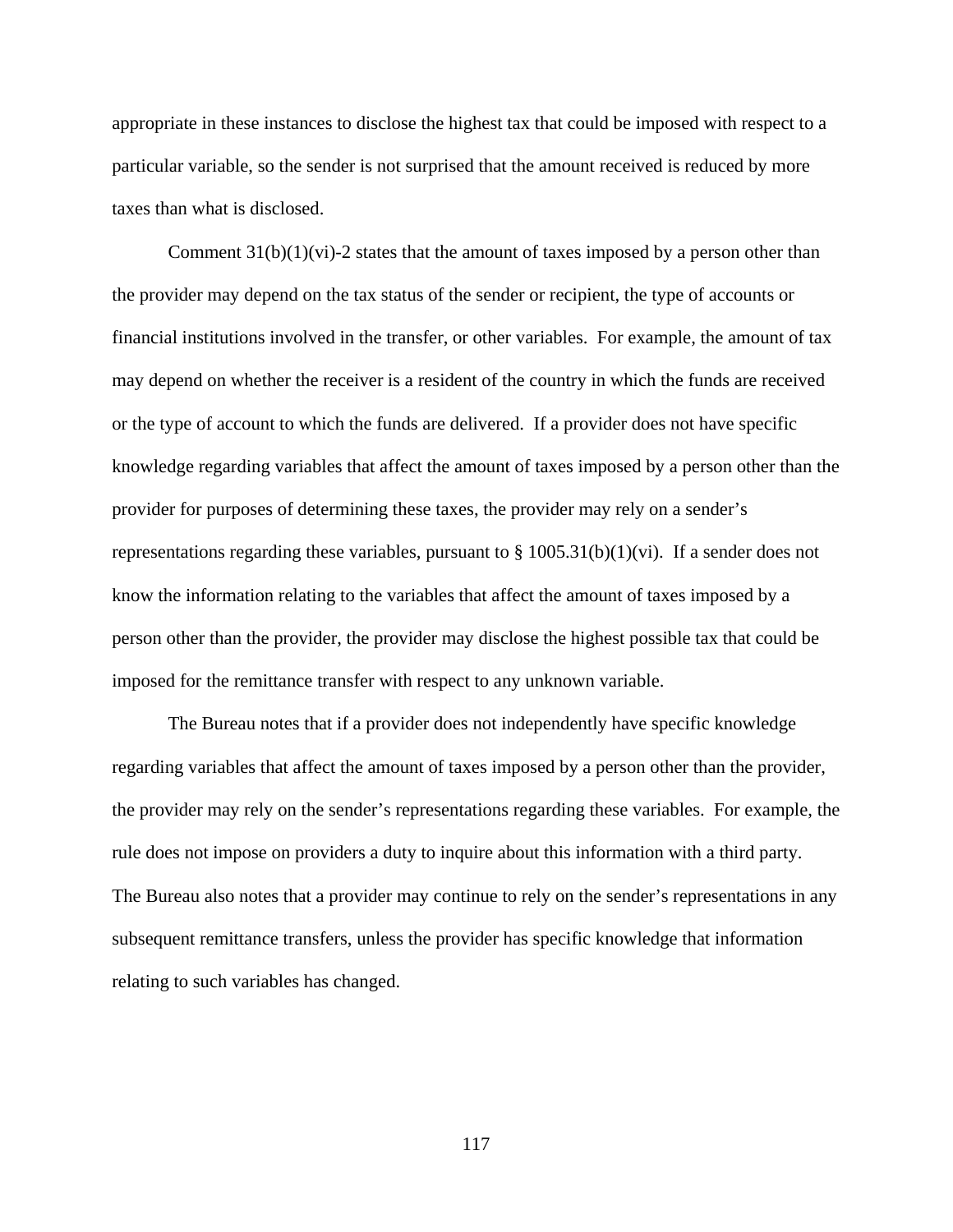#### 31(b)(1)(vii) Amount Received

Proposed § 205.31(b)(1)(vii) stated that a remittance transfer provider must disclose to the sender the amount that will be received by the designated recipient, in the currency in which the funds will be received. See EFTA section  $919(a)(2)(A)(i)$ . The proposed rule stated that the disclosures should be described using the term "Total to Recipient" or a substantially similar term. The proposed rule provided that the disclosure must reflect all charges that would affect the amount to be received.

For the reasons discussed above, industry commenters objected to the proposal because, they argued, costs that are required to be known to disclose the amount received, such as the exchange rate and third party fees and taxes, cannot be known at the time the pre-payment disclosure and receipt are required to be disclosed. As discussed above, an industry commenter argued that the statute only intended the amount of currency that will be received by the designated recipient to reflect the other elements that are required to be disclosed separately under EFTA section  $919(a)(2)(A)(ii)$  and (iii). Other industry commenters argued that the disclosure should only reflect the exchange rate, fees, and taxes set by the remittance transfer provider itself, and not those set or charged by persons other than the provider. Some industry commenters believed the amount that will be received by the designated recipient should be subject to a good faith standard, should be permitted to be estimated, or should include a statement that the total amount is subject to change.

EFTA section  $919(a)(2)(A)(i)$  requires a remittance transfer provider to disclose the amount received by the designated recipient using the values of the currency into which the funds will be exchanged. The Bureau interprets the amount to be received by the designated recipient as the amount net of all fees and taxes that will be paid for the transfer. An exchange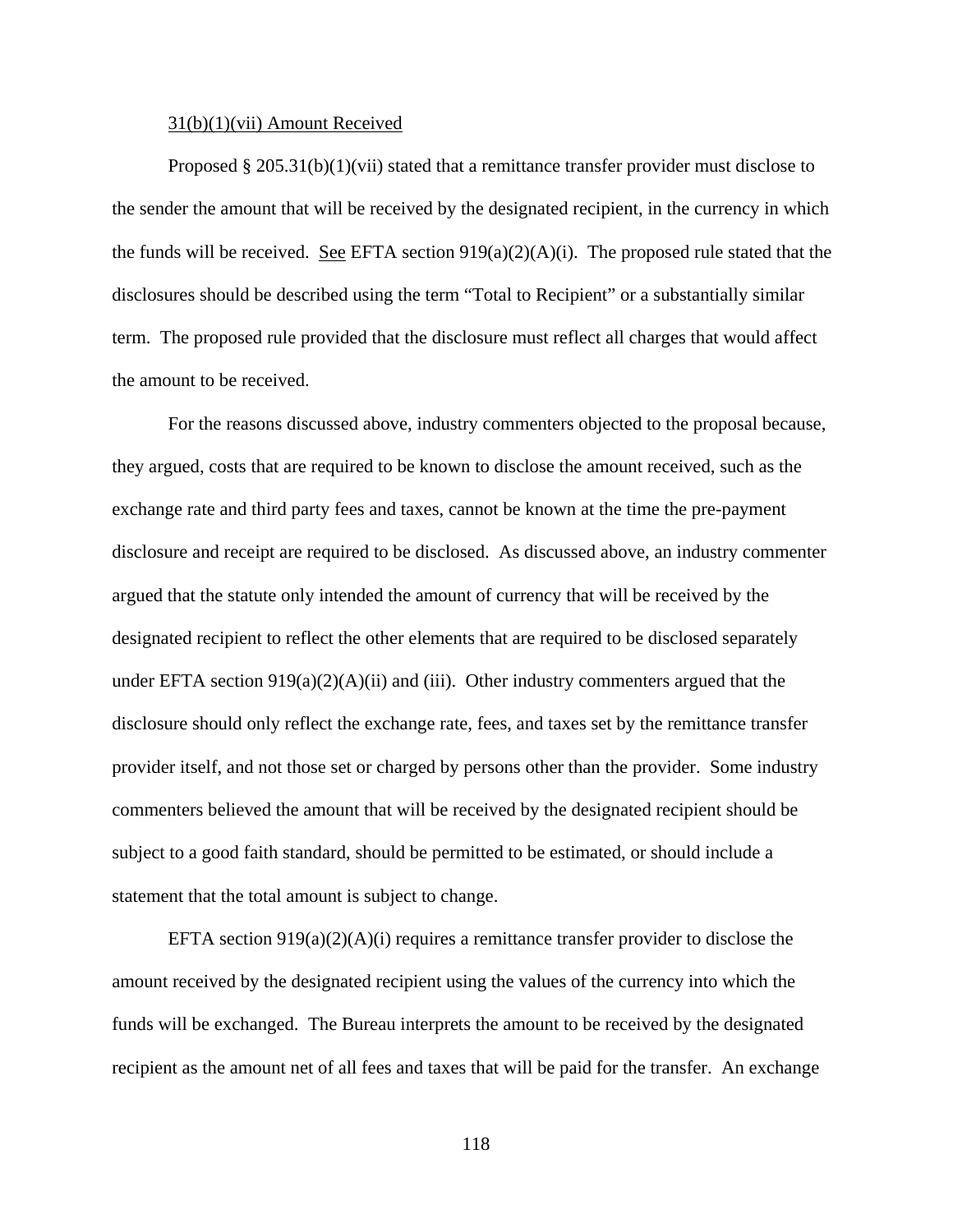rate, if one is applied, is just one of the factors that could affect the actual amount received by the designated recipient. Providing a total amount to be received that does not take into account all cost elements would not be consistent with the statute's goal of providing disclosures of the total costs of a remittance transfer.

The Bureau is not persuaded that the amount to be received by the designated recipient should only reflect those elements that are separately required to be disclosed under the statute. Under the plain language of EFTA section  $919(a)(2)(A)(i)$ , the amount of funds that will be received by the designated recipient must be disclosed to the sender. The Bureau believes this amount must reflect all fees and taxes specifically related to the remittance transfer, regardless of the entity that charges them. Moreover, the Bureau believes that the exchange rate to be used to calculate the total to recipient is the exchange rate that is used for the remittance transfer, whether or not the remittance transfer provider itself sets the exchange rate or merely applies an exchange rate set by another entity to the transaction. Absent this approach, providers could disclose different amounts received depending only on whether the provider itself or a different institution applies the exchange rate. The Bureau believes such a result would be inconsistent with the statutory goal of providing the sender with the actual amount that will be received by the designated recipient.

Therefore, proposed  $\S 205.31(b)(1)(vii)$  is adopted substantially as proposed in renumbered  $\S 1005.31(b)(1)(vii)$ , with an addition to clarify the appropriate exchange rate that must be used to calculate the amount received, discussed below. Comment  $31(b)(1)(vi)$ -1 is also adopted substantially as proposed to clarify the charges that must be reflected in the amount received. The comment is amended to clarify that the disclosed amount received must be reduced by the amount of any fee or tax, whether the fee or tax is imposed on the remittance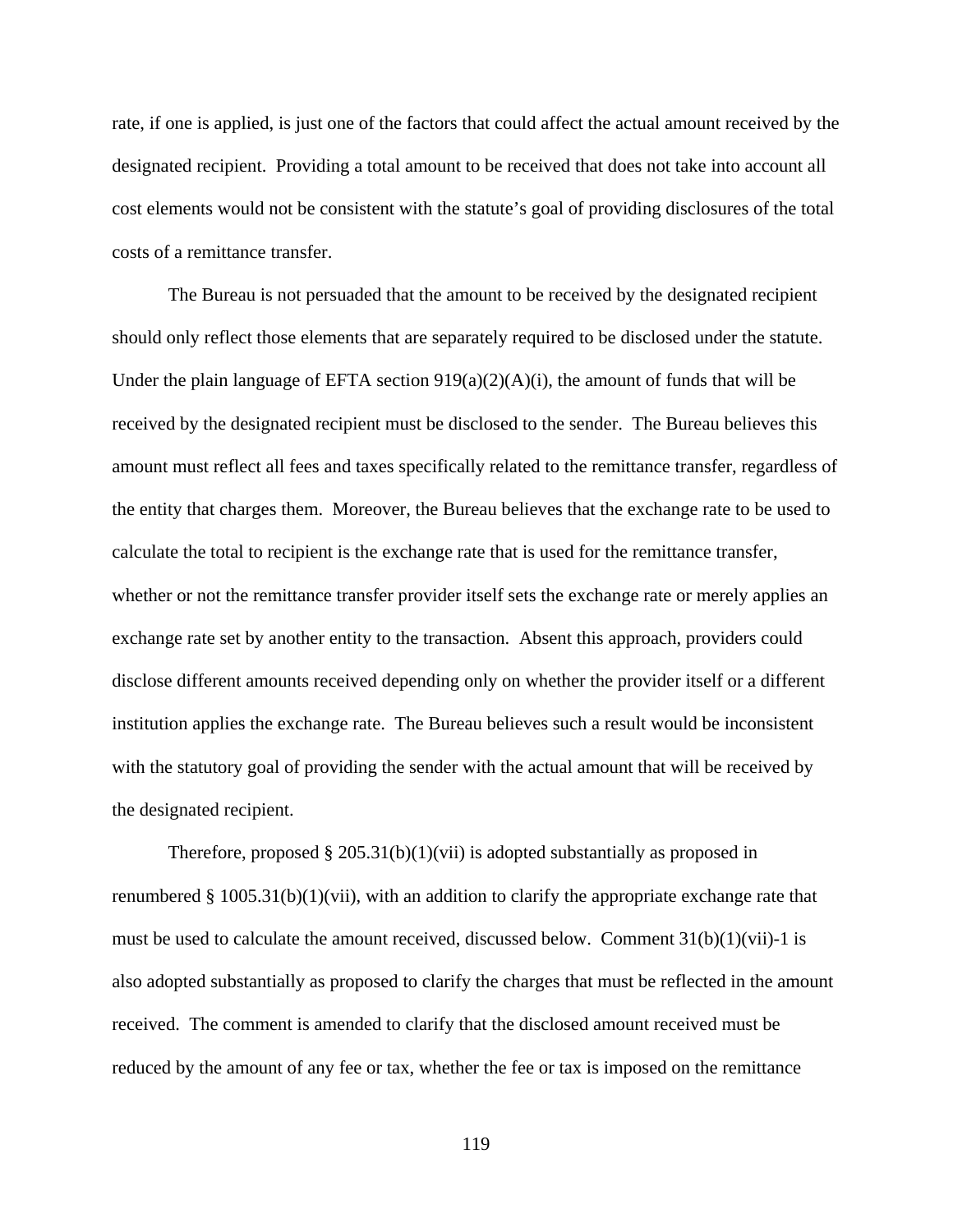transfer by the remittance transfer provider or by a person other than the remittance transfer provider. The comment clarifies that the fees and taxes that must be disclosed are those fees and taxes that are imposed on the remittance transfer. See comment  $31(b)(1)-1-i$  i. Specifically, comment  $31(b)(1)(vii)$ -1 states that the disclosed amount to be received by the designated recipient must reflect all charges imposed on the remittance transfer that affect the amount received, including the exchange rate and all fees and taxes imposed on the remittance transfer by the remittance transfer provider, the receiving institution, or any other party in the transmittal route of a remittance transfer. The disclosed amount received must be reduced by the amount of any fee or tax that is imposed on the remittance transfer by any person, even if that amount is imposed or itemized separately from the transaction amount.

Finally, § 1005.31(b)(1)(vii) revises proposed § 205.31(b)(1)(vii) to clarify the exchange rate that should be used in calculating the amount received. One industry commenter stated that using a rounded exchange rate may add some de minimis value to the amount received. For some currencies, this may result in a transaction amount being disclosed in a foreign currency for which no coins are available to complete the transaction. The commenter recommended a de minimis exemption for error resolution triggered based on rounding. As discussed above, the Bureau believes that the rounded exchange rate required to be disclosed under § 1005.31(b)(1)(iv) is not intended to constrain the number of decimal places involved in calculating other disclosures. Therefore,  $\S 1005.31(b)(1)(vi)$  adds the clarification that the exchange rate used to calculate the amount received in  $\S 1005.31(b)(1)(vii)$  is the exchange rate in § 1005.31(b)(1)(iv), including an estimated exchange rate to the extent permitted by § 1005.32, prior to any rounding of the exchange rate. As discussed above, comment 31(b)(1)-3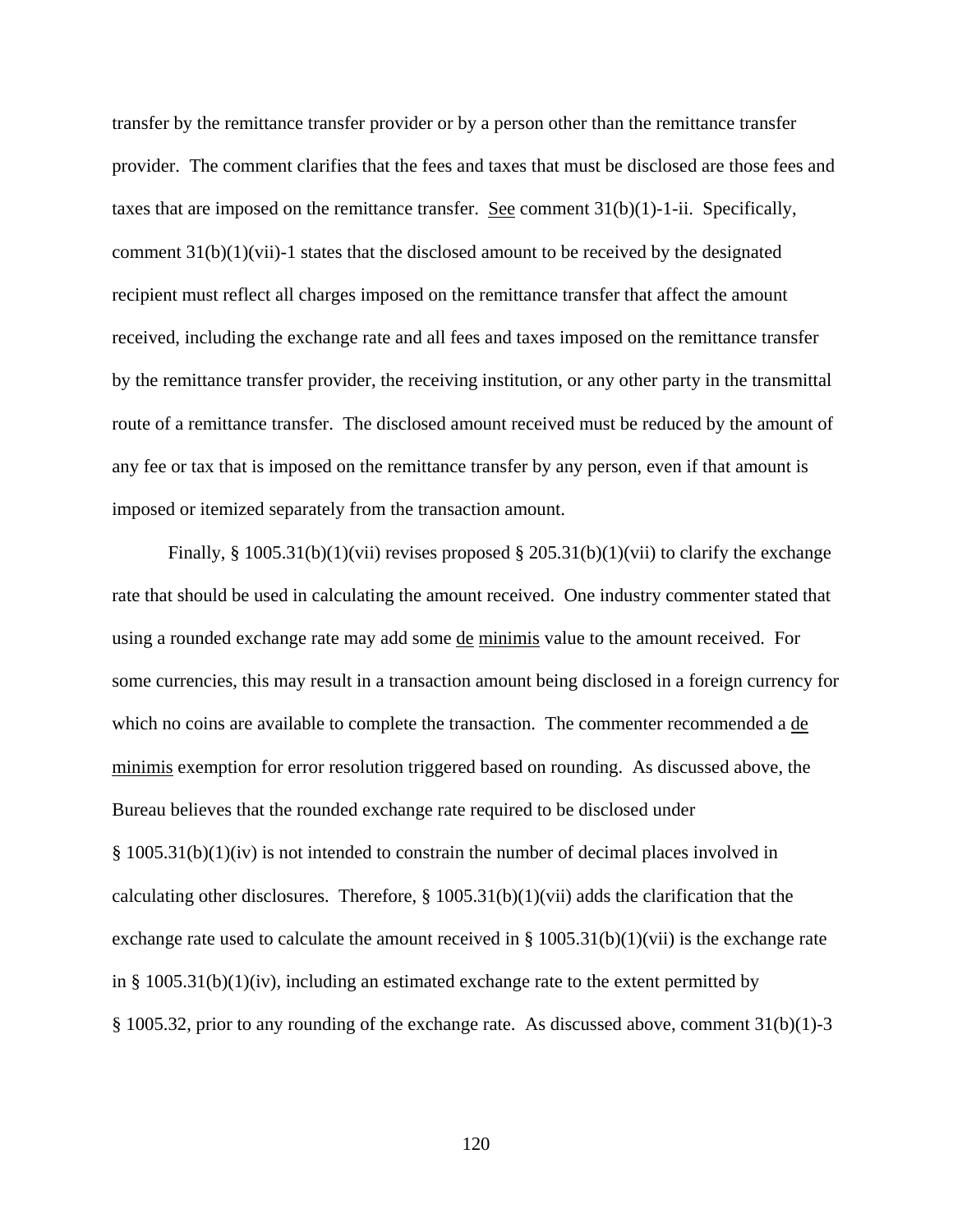provides examples to demonstrate the exchange rate that must be used to calculate the amount received.

#### $31(b)(2)$  Receipt

Proposed § 205.31(b)(2) provided that a remittance transfer provider must disclose a written receipt to a sender when payment is made for the remittance transfer. As with the proposed pre-payment disclosure, the disclosures required on the receipt could be omitted if not applicable. The required disclosures are discussed below.

#### 31(b)(2)(i) Pre-Payment Disclosures on Receipt

Proposed  $\S 205.31(b)(2)(i)$  provided that the same disclosures included in the prepayment disclosure must be disclosed on the receipt, pursuant to EFTA section  $919(a)(2)(B)(i)(I)$ . As discussed above, the Bureau is requiring providers to disclose some information in the pre-payment disclosure, such as the transfer amount, that is not specifically required by EFTA section 919(a)(2)(A). The Bureau did not receive comment regarding the requirement to provide the same pre-payment disclosures on the receipt. Therefore, to effectuate the purposes of the EFTA, the Bureau believes it is necessary and proper to use its authority under EFTA sections 904(a) and (c) to finalize that requirement in renumbered § 1005.31(b)(2)(i), as proposed.

## 31(b)(2)(ii) Date Available

Proposed § 205.31(b)(2) also provided for the disclosure of additional elements on the receipt. EFTA section  $919(a)(2)(B)(i)(II)$  requires the disclosure of the promised date of delivery to the designated recipient on a receipt. The Board stated its belief that the statute requires disclosure of the date the currency will be available to the designated recipient, not the date the funds are physically picked up by the designated recipient, because the recipient may not pick up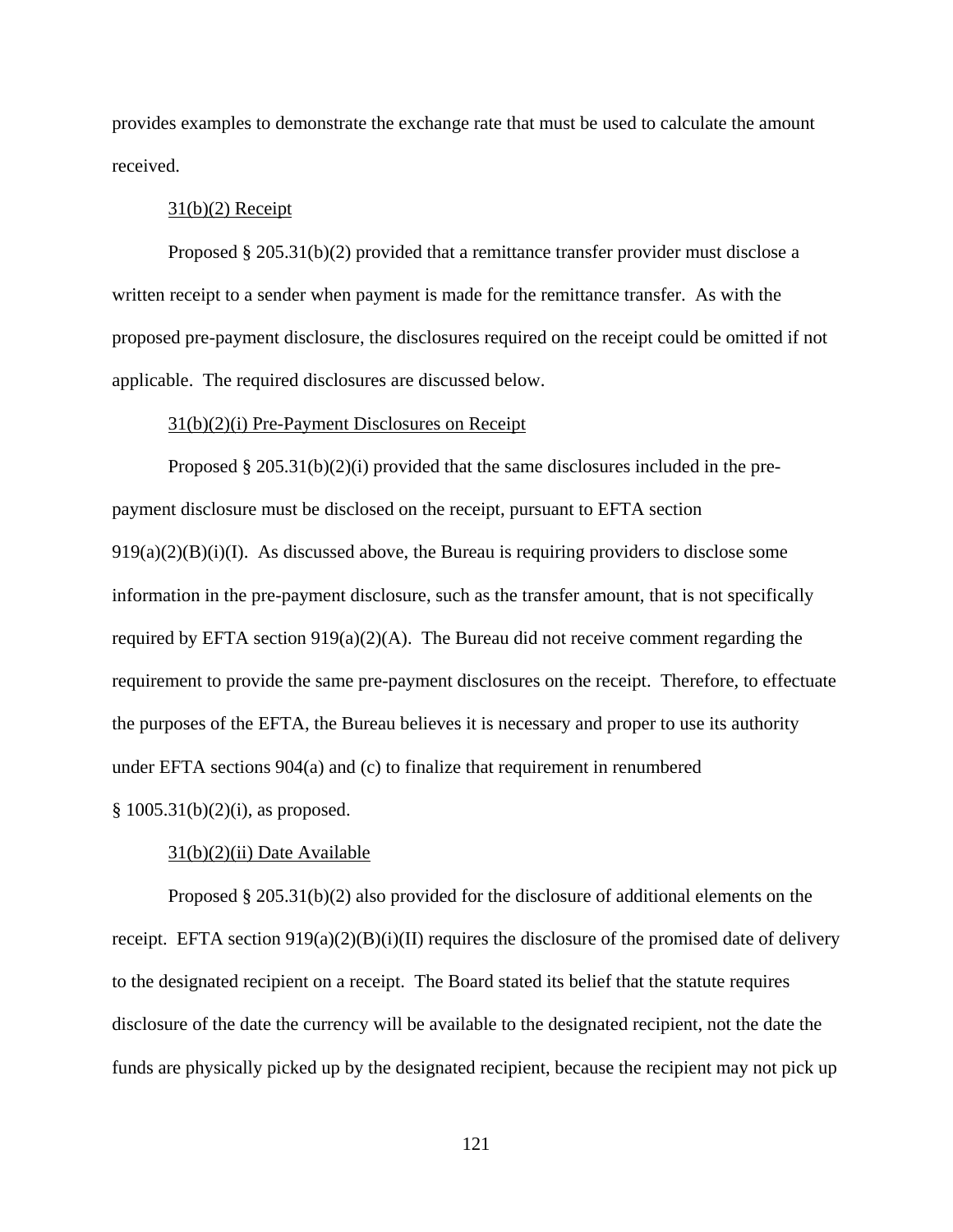the funds for some period of time after the funds are available. Thus, proposed  $\S 205.31(b)(2)(ii)$ stated that a remittance transfer provider must disclose the date of availability of funds to the designated recipient, using the term "Date Available" or a substantially similar term. Proposed comment 31(b)(2)-1 provided further guidance on this disclosure.

In the proposal, the Board recognized that in some instances, it may be difficult to determine the exact date on which a remittance transfer will be available to a designated recipient. For example, an international wire transfer may pass through several intermediary institutions prior to becoming available at the institution of a designated recipient, and the time it takes to pass through these intermediaries may be difficult to determine. As a result, the Board recognized that remittance transfer providers would likely disclose the latest date on which the funds would be available, even if funds are often available sooner. Thus, proposed § 205.31(b)(2)(ii) permitted a provider to include a statement that funds may be available to the designated recipient earlier than the date disclosed, using the term "may be available sooner" or a substantially similar term. The Board had tested various terms in consumer testing for communicating the fact that funds may be available earlier than the date disclosed. Participants generally understood the meaning of the statement that funds "may be available sooner" better than other terms.

Consumer group commenters supported the disclosure of the date funds will be available. Many industry commenters argued, however, that it would be difficult or impossible to determine when funds would be made available to a recipient in an open network system, such as where transfers are made to an account at a financial institution with which the provider does not have a correspondent relationship. Industry commenters argued that even if the date of receipt by a recipient financial institution is known, there could be a delay in depositing the funds into a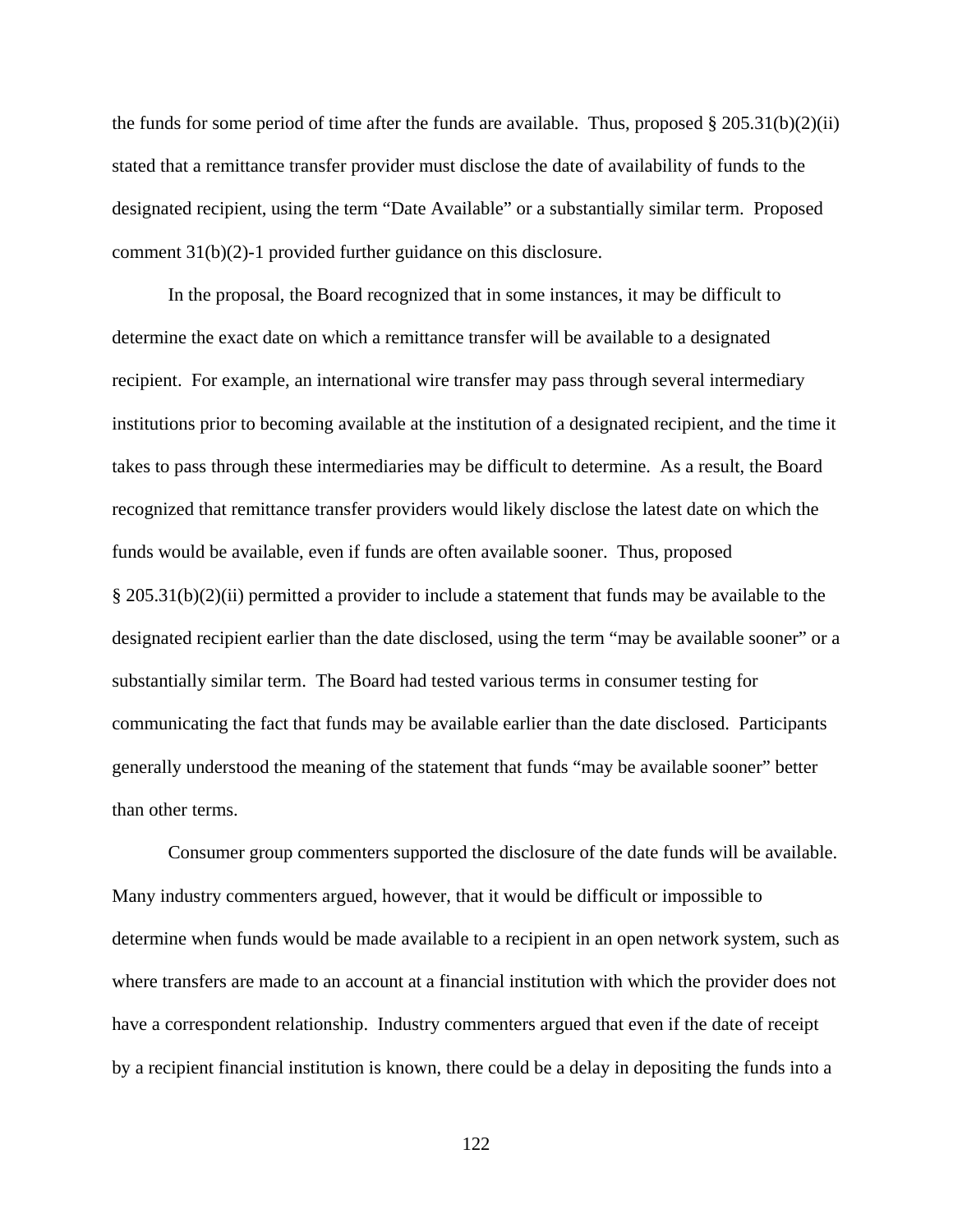recipient account due to delays at intermediary financial institutions or at the recipient institution. One industry trade association stated that infrastructure deficiencies in some countries may make it impossible to determine the actual date on which funds will be available.

An industry commenter supported the flexibility provided by the term "may be available sooner," but stated that dates still may be unpredictable for reasons beyond a provider's control. One industry trade association argued that in order to mitigate compliance risks, some remittance transfer providers will disclose a date well past a reasonable estimate of the date funds will be made available, which would render the disclosure meaningless.

Due to these factors, some industry commenters urged the Bureau to permit an estimated date of availability, including an estimate of the date that funds may be available to a recipient institution, and not the recipient. One commenter suggested that the disclosure could state that a transfer may be delayed by intermediaries or other factors beyond the provider's control.

As stated in the proposal, EFTA section  $919(a)(2)(B)(i)(II)$  requires disclosure of a single, promised date of delivery of the funds. Neither EFTA section  $919(a)(4)$  nor EFTA section 919(c) permit a remittance transfer provider to provide an estimate of this promised date, despite the fact that the statute permits estimates in other circumstances. Moreover, because the statute requires a remittance transfer provider to provide a disclosure of the promised date of delivery to the designated recipient, the Bureau believes that permitting a provider to disclose the date that funds will be made available to the recipient institution would not comply with the statute.

The Bureau believes that by permitting the provider to disclose a date by which funds will certainly be delivered, but also stating that funds "may be available sooner," a provider can comply with the disclosure requirement. The Bureau recognizes that providers may overestimate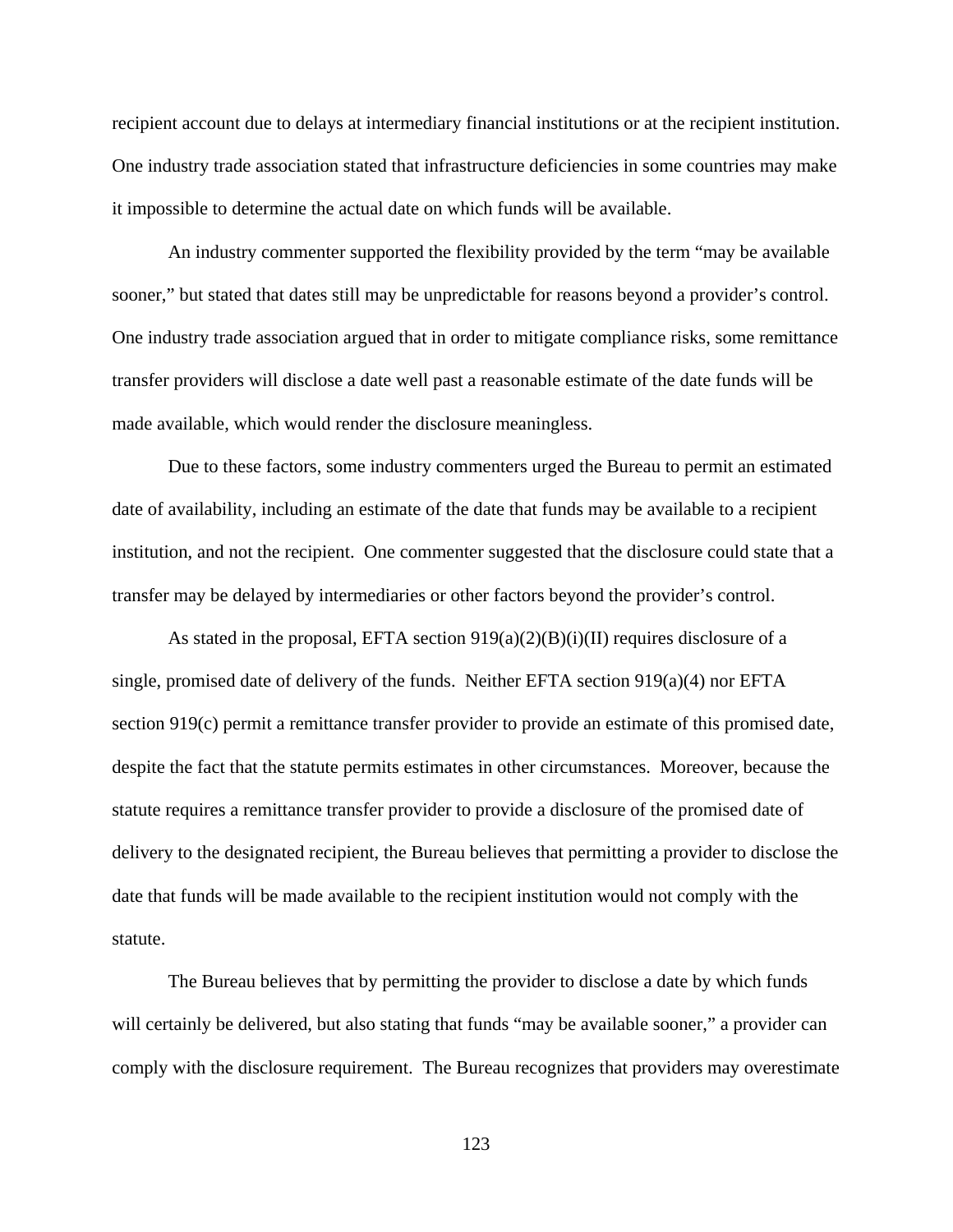the disclosed date on which funds will be available to mitigate compliance risks. However, the Bureau believes that competitive pressures will give providers an incentive to provide as accurate a date as possible.

Therefore, § 1005.31(b)(2)(ii) is finalized substantially as proposed. Section  $1005.31(b)(2)(ii)$ , however, clarifies in the rule, rather than the commentary, as proposed, that a provider must disclose the date in the foreign country on which funds will be available to the designated recipient. This clarification is included to account for instances where time zone differences result in a date in the United States being different from the date in the country of the designated recipient.

The final rule also adopts comment  $31(b)(2)-1$  substantially as proposed. The comment clarifies that a remittance transfer provider may not provide a range of dates that the remittance transfer may be available, nor an estimate of the date on which funds will be available. If a provider does not know the exact date on which funds will be available, the provider may disclose the latest date on which the funds will be available. For example, if funds may be available on January 3, but are not certain to be available until January 10, then a provider complies with  $\S 1005.31(b)(2)(ii)$  if it discloses January 10 as the date funds will be available. However, a remittance transfer provider may also disclose that funds "may be available sooner" or use a substantially similar term to inform senders that funds may be available to the designated recipient on a date earlier that the date disclosed. For example, the provider may disclose "January 10 (may be available sooner)."

#### $31(b)(2)(iii)$  Recipient

Proposed § 205.31(b)(2)(iii) provided that a remittance transfer provider must disclose the name and, if provided by the sender, the telephone number and/or address of the designated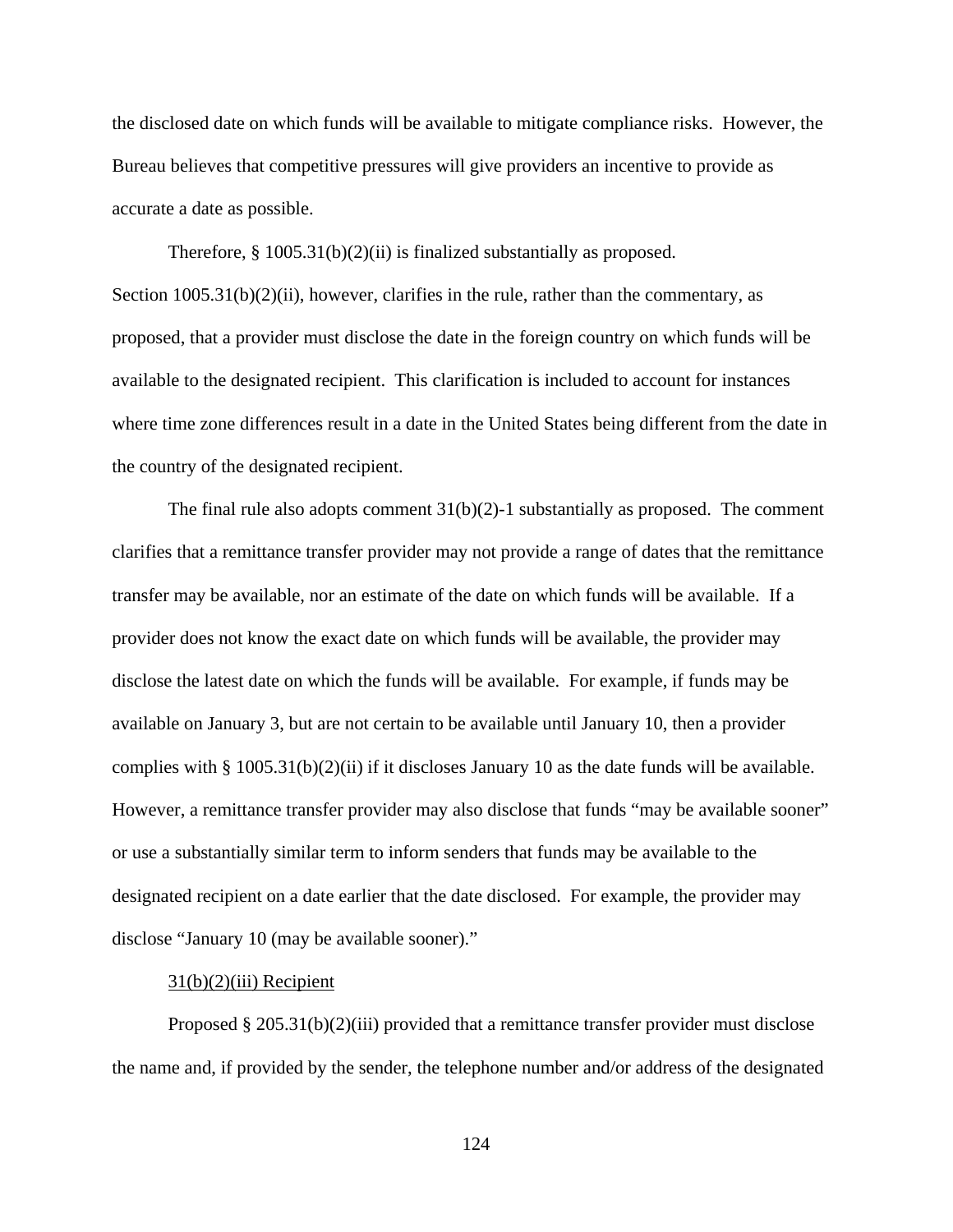recipient. The proposed rule stated that the remittance transfer provider must describe the disclosure using the term "Recipient" or a substantially similar term. The Bureau did not receive comment on proposed  $\S 205.31(b)(2)(iii)$ , which is adopted as proposed in renumbered  $§ 1005.31(b)(2)(iii).$ 

#### 31(b)(2)(iv) Rights of Sender

As discussed in more detail below regarding §§ 1005.33 and 1005.34, EFTA section 919(d) provides the sender with substantive error resolution and cancellation rights. EFTA section  $919(a)(2)(B)(ii)(I)$  requires a remittance transfer provider to provide a statement containing information about the rights of the sender regarding the resolution of errors on the receipt or combined disclosure. EFTA section 919(d)(3) requires the Bureau to issue final rules regarding appropriate cancellation and refund policies for senders. The Board stated its belief that providing a lengthy disclosure to the sender each time the sender makes a remittance transfer could be ineffective at conveying the most important information that a sender would need to resolve an error or cancel a transaction. However, the Board also stated that a sender should have access to a complete description of the sender's error resolution and cancellation rights in order to effectively exercise those rights. As a result, the Board proposed § 205.31(b)(2)(iv) in conjunction with a long form error resolution notice in proposed  $\S 205.31(b)(4)$ . The two disclosures were intended to balance the interest in providing a sender a concise disclosure with the sender's ability to obtain a full explanation of those rights.

Proposed  $\S 205.31(b)(2)(iv)$  stated that a remittance transfer provider must disclose to a sender an abbreviated statement about the sender's error resolution and cancellation rights using language set forth in Model Form A-37 of Appendix A or substantially similar language. The proposed statement included a brief disclosure of the sender's error resolution and cancellation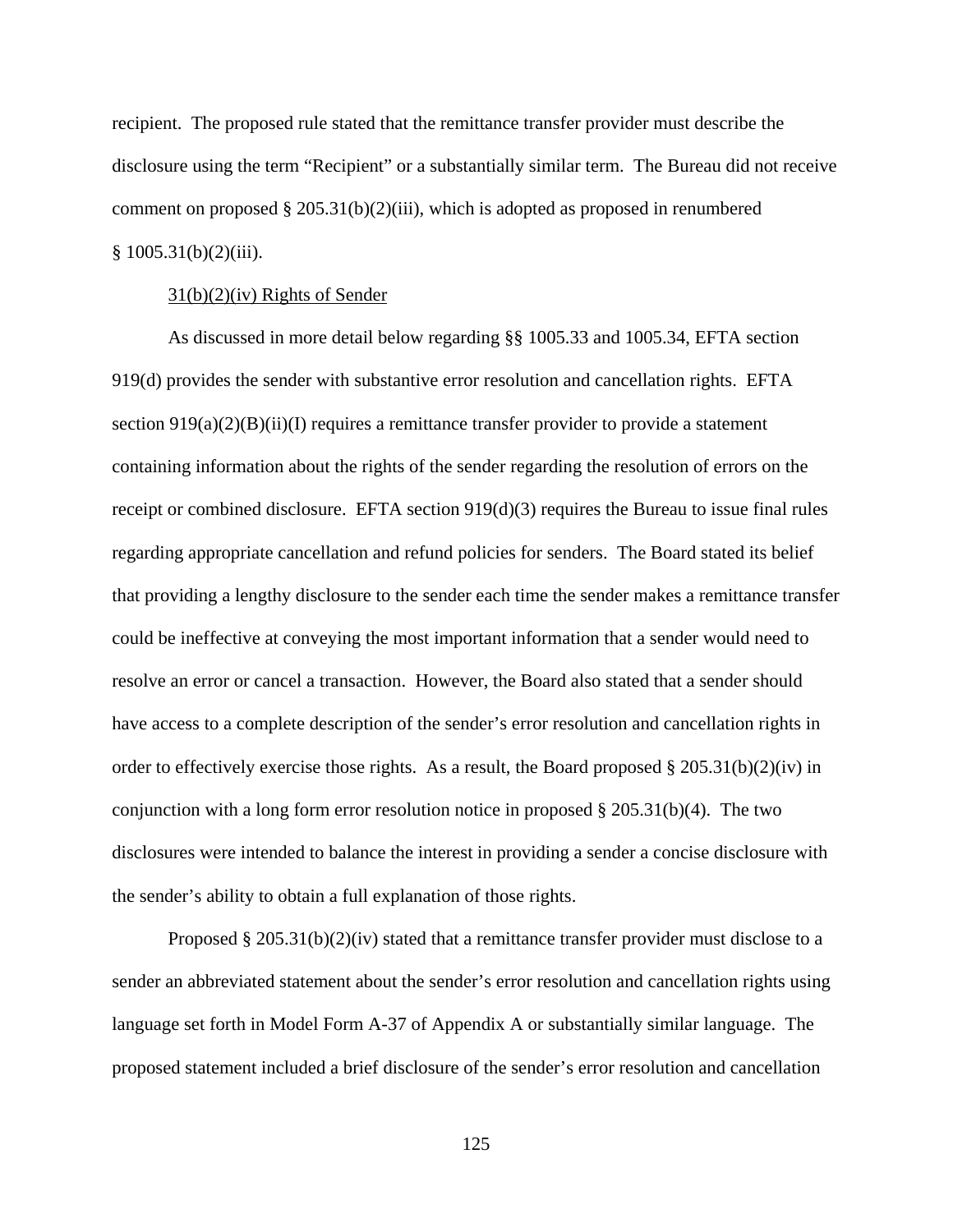rights, as well as a notification that a sender may contact the remittance transfer provider for a written explanation of these rights.

Consumer group commenters argued that the abbreviated disclosure in proposed § 205.31(b)(2)(iv) should provide more comprehensive information to a sender. These commenters also suggested that the abbreviated disclosure would not comply with the statute. One of the consumer group commenters stated that all of the senders' rights should be disclosed on the receipt, instead of a shorter disclosure, because senders of remittance transfers may be less educated or less likely to have access to phone and internet compared to other consumers.

The Bureau agrees that education of senders about the consumer protections created by EFTA section 919 is an important statutory and policy goal. However, the Bureau believes EFTA section  $919(a)(2)(B)(ii)(I)$  does not require a remittance transfer provider to enumerate a sender's error resolution rights. Rather, the statute requires the provider to disclose information about the rights of the sender under EFTA section 919 regarding the resolution of errors, and the Bureau believes the proposed language satisfies this requirement. Moreover, consumer testing participants understood and responded positively to the concise, abbreviated disclosure and favorably compared the statement against current error resolution disclosures with which they had experience and which they noted could be long and in "fine print." Thus, the Bureau is finalizing the abbreviated disclosure requirement in renumbered  $\S 1005.31(b)(2)(iv)$ . See also § 1005.31(b)(4), below. The Bureau, however, is amending the language in the abbreviated statement about senders' error resolution rights on Model Form A-37 to include a more explicit statement informing senders that they have such rights. The Bureau is also adding a requirement in § 1005.31(b)(2)(iv) to account for the alternative cancellation requirements in § 1005.36(c) for remittance transfers scheduled by the sender at least three business days before the date of the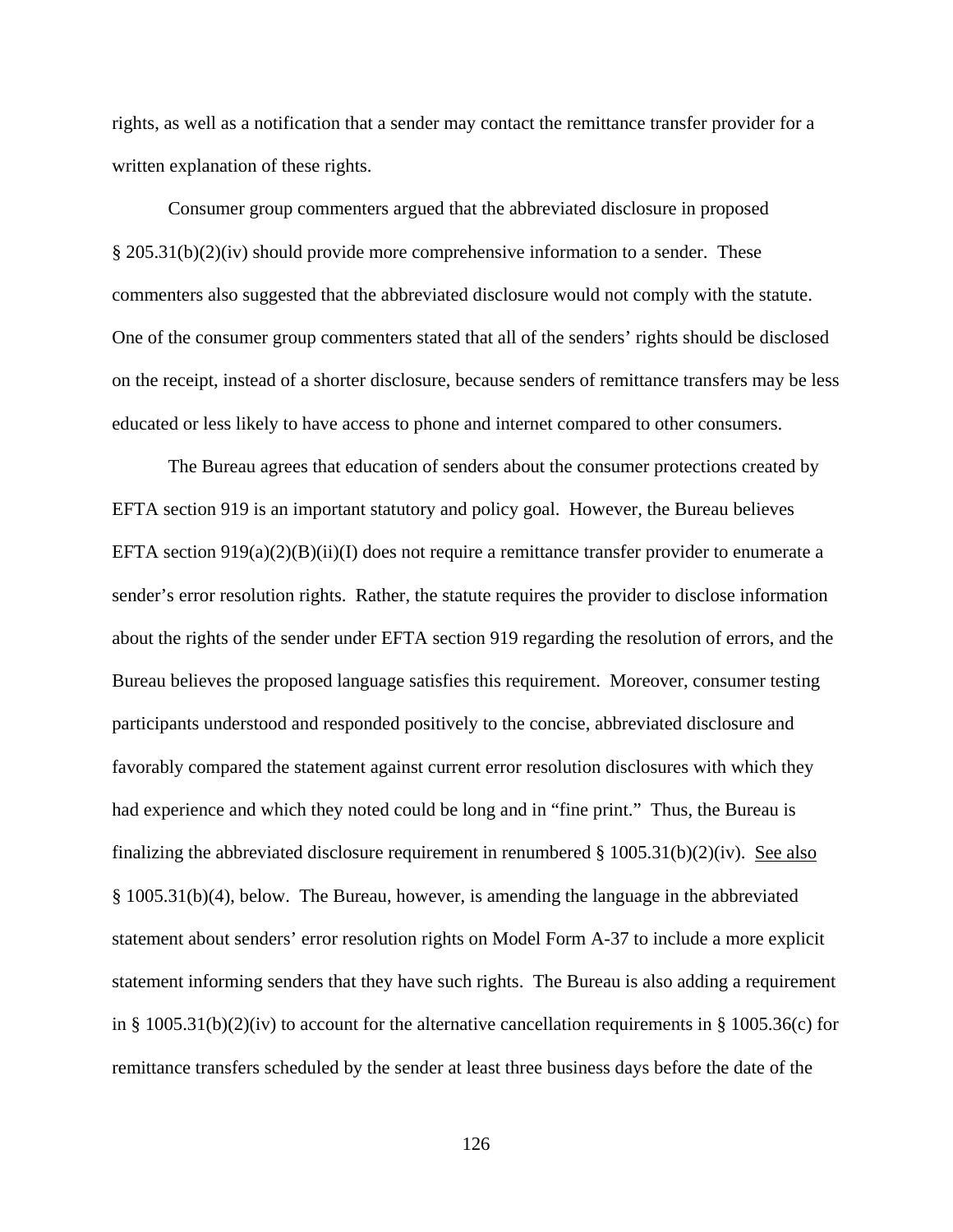transfer, as discussed below. Section  $1005.31(b)(2)(iv)$ , therefore, also provides that for any remittance transfer scheduled by the sender at least three business days before the date of the transfer, the statement about the rights of the sender regarding cancellation must instead reflect the requirements of  $\S$  1005.36(c).

#### 31(b)(2)(v) Contact Information of the Provider

EFTA section  $919(a)(2)(B)(ii)(II)$  generally requires that the remittance transfer provider disclose appropriate contact information for the remittance transfer provider, its State regulator, and the Bureau. The Board stated that appropriate contact information includes the name, telephone number, and website of these entities, so that senders would have multiple options for addressing any issues that may arise with respect to a remittance transfer provider. Proposed  $\S 205.31(b)(2)(v)$  provided for the disclosure of the name, telephone number, and website of the remittance transfer provider. The Bureau did not receive comment on proposed § 205.31(b)(2)(v), and the Bureau is finalizing it substantially as proposed in renumbered  $§ 1005.31(b)(2)(v)$ . The final rule adds language to allow providers to disclose more than one telephone number to account for circumstances, for example, where a provider maintains a separate TTY/TDD telephone number.

#### 31(b)(2)(vi) Agency Contact Information

Proposed  $\S 205.31(b)(2)(vi)$  provided for disclosure of a statement that the sender can contact the State agency that regulates the remittance transfer provider and the Bureau for questions or complaints about the remittance transfer provider, using language set forth in Model Form A-37 of Appendix A or substantially similar language. The proposed statement included contact information for these agencies, including the toll-free telephone number of the Bureau established under section 1013 of the Dodd-Frank Act.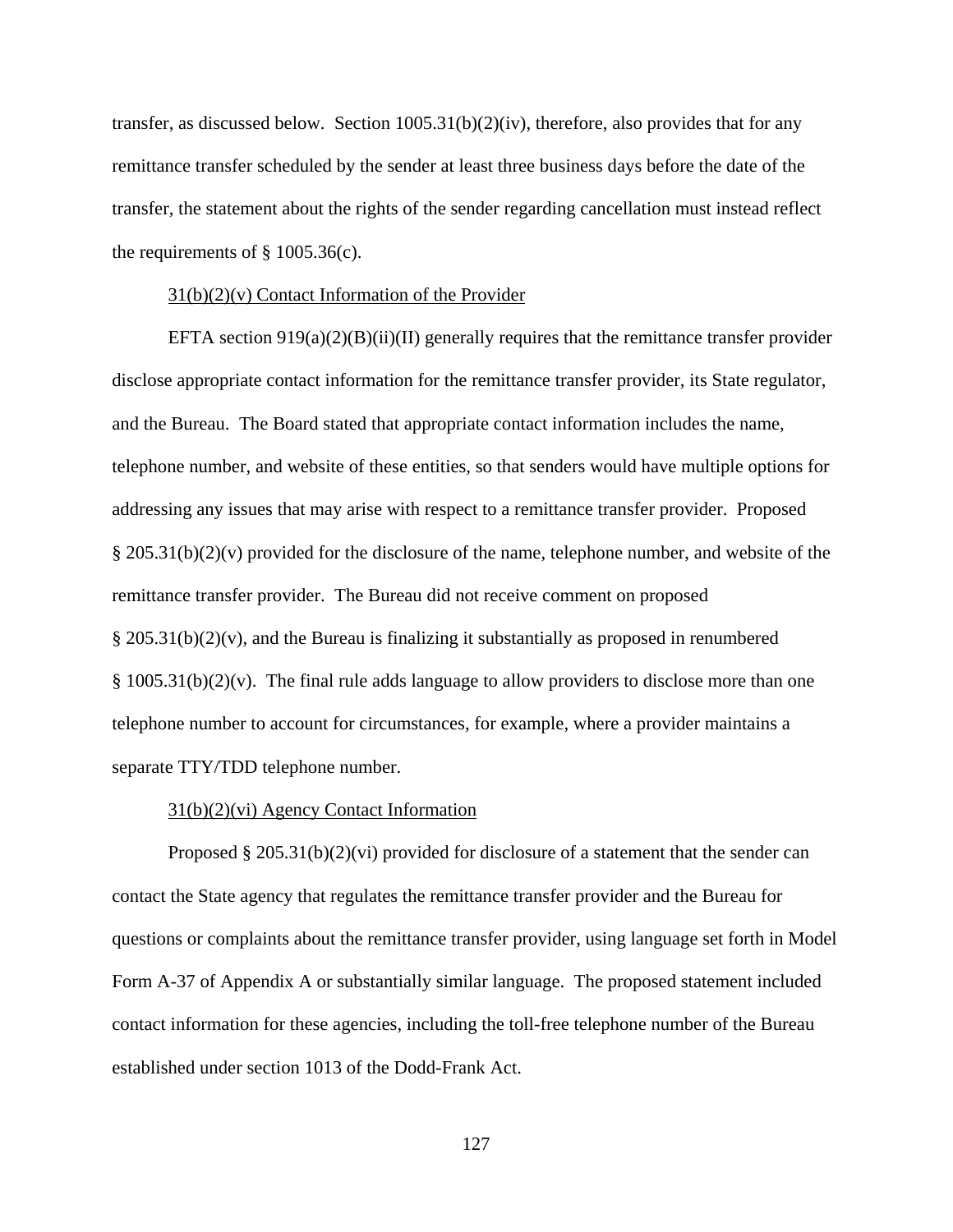The Board requested comment on several aspects of proposed  $\S 205.31(b)(2)(vi)$ . First, the Board solicited comment on whether and how a remittance transfer provider should be required to disclose information regarding a State agency that regulates the provider for remittance transfers conducted through a toll-free telephone number or online and, if so, what would be the appropriate State agency to disclose to a sender. Some commenters believed the disclosure of Bureau contact information would be sufficient. Several industry commenters argued that the Bureau should not require a remittance transfer provider to disclose the State agency that regulates the remittance transfer. These commenters believed the requirement would create operational hurdles for providers that operate in multiple states and would provide negligible consumer protection benefit.

One money transmitter commenter stated that it would be difficult to tailor State regulator disclosures to each individual agent, and that managing State-specific receipts and forms would be costly. This commenter stated that agents that provide services in multiple states often distribute forms to their locations as part of their chain of distribution. Requiring these agents to manage State-specific forms, the commenter argued, would be a significant change in distribution processes and could create liability risk for the remittance transfer provider. This commenter believed remittance transfer providers would thus create a multi-State disclosure form, which would provide senders with superfluous information.

Another money transmitter commenter noted that many states already have guidance regarding the prominence and placement of contact information on a remittance transfer provider's website and in storefront locations. The commenter stated that many states prefer senders to contact the remittance transfer provider before contacting a State agency for questions and complaints. The commenter believed that the Bureau should instead require a statement that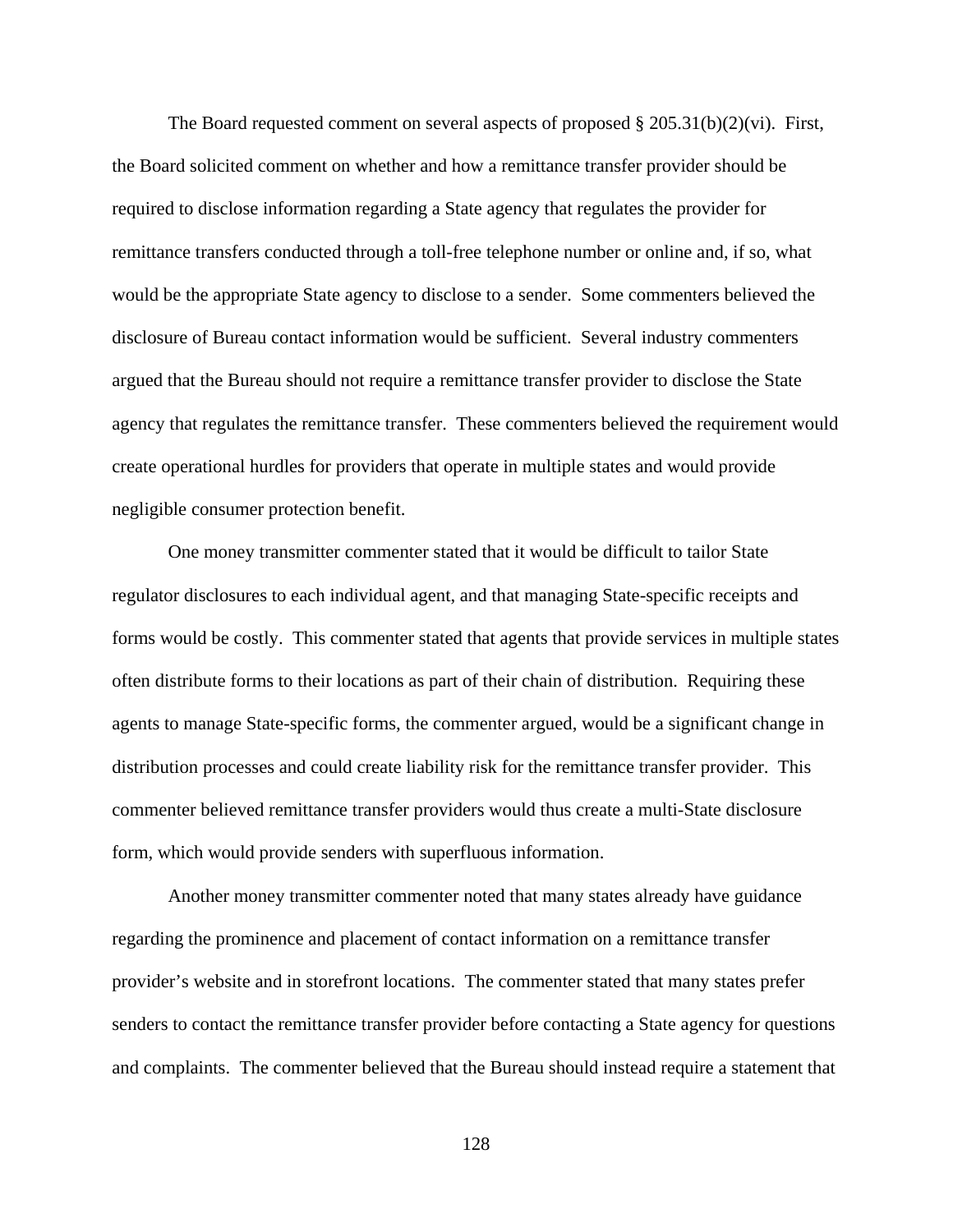would refer to other sources, such as a website or toll-free number, to obtain contact information for the appropriate State agency, and that the Bureau should maintain contact information for State agencies, so that senders could contact the Bureau for appropriate State agency information.

EFTA section  $919(a)(2)(B)(ii)(II)$  requires a remittance transfer provider to provide appropriate contact information for the State agency that regulates the remittance transfer provider. The Bureau does not believe that providing contact information for an alternative source that maintains a list of State agencies would satisfy the statutory requirement. The Bureau recognizes that remittance transfer providers that have locations in multiple states, or that provide remittance transfers online or by telephone, will have to determine the appropriate State agency to disclose on a receipt. The Bureau believes that due to segregation and other formatting requirements, discussed below, a remittance transfer provider may not disclose contact information for agencies in other states. Therefore, the final rule maintains the requirement to disclose information regarding a State agency that regulates the remittance transfer provider.

However, several changes are made in the final rule to clarify which State agency should be disclosed, because a remittance transfer provider may be regulated by more than one agency in a particular State. The Bureau believes that the statute is meant to provide senders a resource for addressing problems regarding a particular remittance transfer and that the State agency that licenses or charters the remittance transfer provider is the appropriate State agency to provide such assistance to senders. Thus, in §  $1005.31(b)(2)(vi)$ , the final rule adds the clarification that the disclosure must disclose the State agency that licenses or charters the remittance transfer provider with respect to the remittance transfer.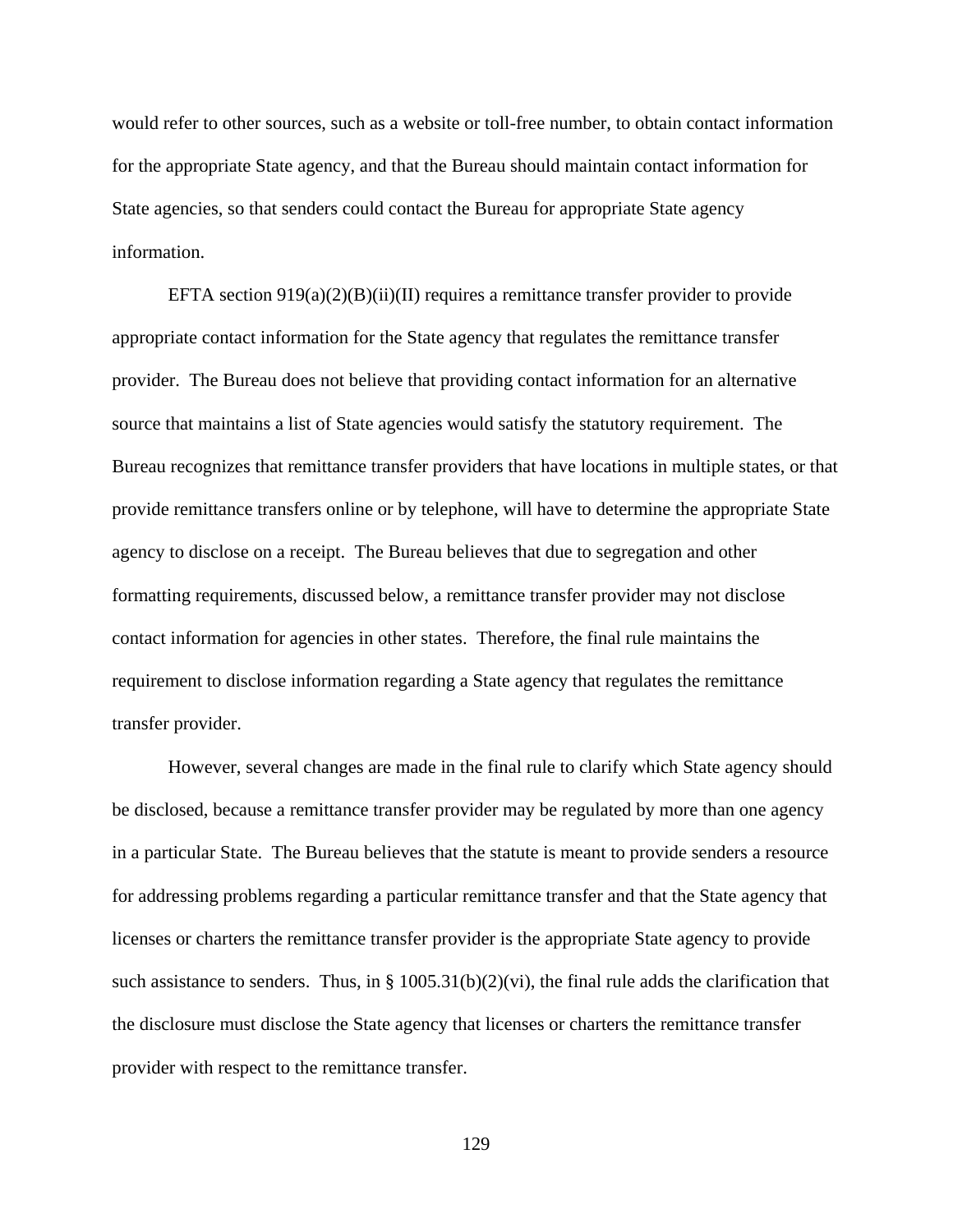Second, the Board requested comment on whether a remittance transfer provider should be required to disclose the contact information for the Bureau, including the toll-free telephone number, in cases where the Bureau is not the primary Federal regulator for consumer complaints against the remittance transfer provider. The Board also requested comment on whether it would be appropriate to instead require the contact information of the primary Federal regulator of the remittance transfer provider for consumer complaints.

Consumer group commenters and an industry commenter stated that the Bureau's contact information should be included on the receipt. These commenters stated that listing the Bureau's contact information, rather than the primary Federal regulator, would ensure that consumer complaints about remittance transfer provider were centralized in one Federal agency. The commenter suggested that even if the Bureau does not directly regulate a remittance transfer provider, the Bureau could track complaints and launch an investigation if a pattern and practice of non-compliance emerges.

The Bureau agrees that it is appropriate to provide the Bureau's contact information, even in instances where the Bureau is not the provider's primary Federal regulator, as required by EFTA section  $919(a)(2)(B)(ii)(II)(bb)$ . The Bureau believes that providing a single Federal agency as the appropriate contact for senders will assist in tracking complaints. The Bureau is not requiring a separate disclosure of a primary Federal regulator in the final rule, because the disclosure of multiple Federal agencies could confuse senders. Instead, the Bureau believes consumers are better served by contacting the Bureau, which can direct senders to the appropriate Federal agency as necessary. Therefore,  $\S 1005.31(b)(2)(vi)$  in the final rule requires a remittance transfer provider to disclose the contact information for the Bureau, including the toll-free telephone number.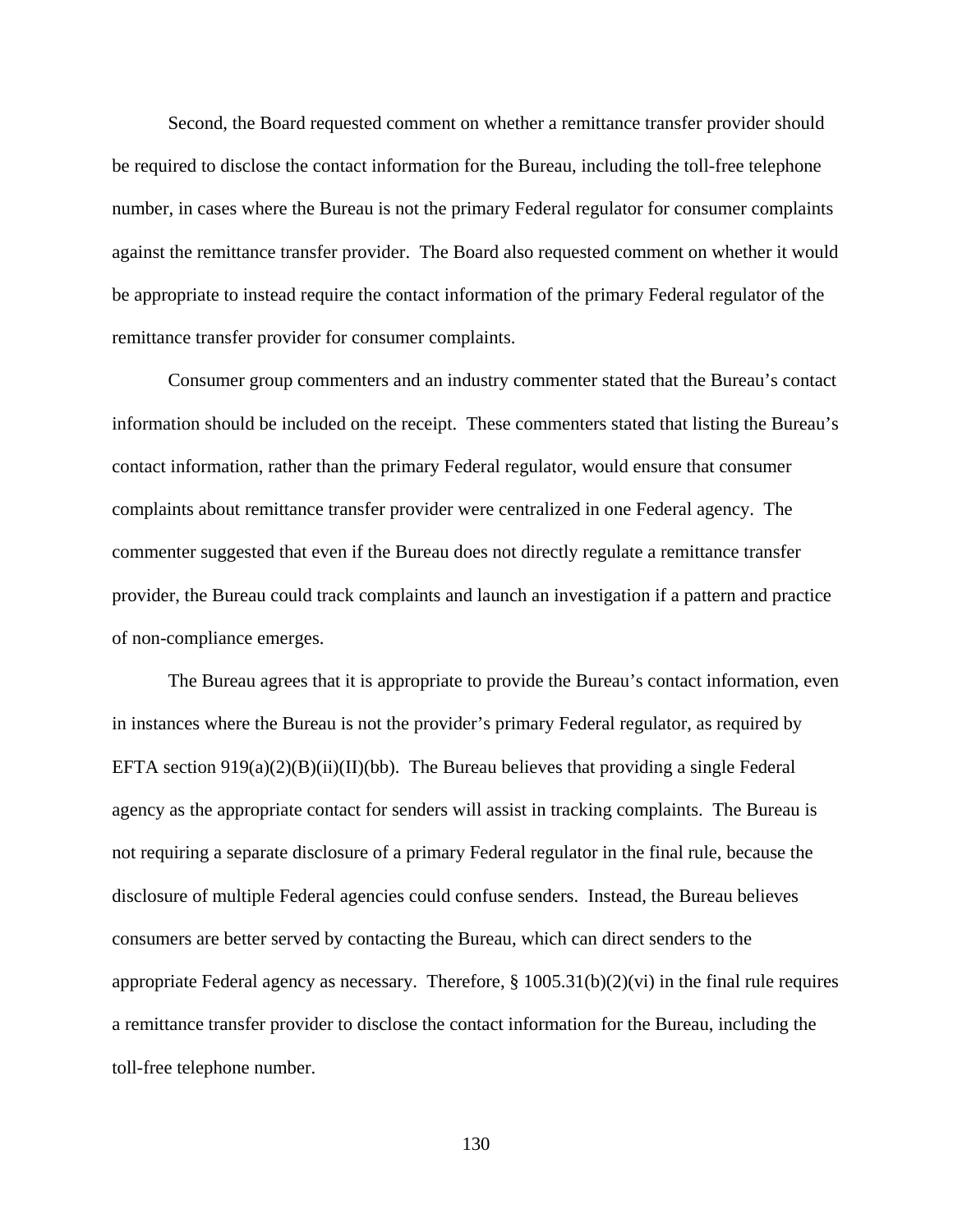Finally, the Board requested comment on whether financial institutions that are primarily regulated by Federal banking agencies, such as national banks, should be required to disclose State regulatory agency information. The Board requested comment regarding the circumstances in which it might be appropriate to disclose such a State regulatory agency.

Some industry commenters stated that the rule should only require Federally-chartered depository institutions to provide contact information for their primary Federal regulator. One industry commenter argued that providing information regarding State regulators would be confusing and ineffective, since its primary Federal regulator already has an established procedure for addressing errors.

The Bureau believes the final rule sufficiently accounts for circumstances in which an institution may not be licensed or chartered by a State agency. Under the final rule, the provider must disclose the State agency that licenses or charters the remittance transfer provider. However, disclosures must only be disclosed as applicable. Consequently, if no State agency licenses or charters a particular provider, then no State agency is required to be disclosed.

The Bureau is also adding several other changes to  $\S 1005.31(b)(2)(vi)$  in the final rule for clarity. The final rule adds language to allow providers to disclose more than one telephone number for the State agency that licenses or charters the provider and the Bureau to account for circumstances, for example, where these agencies maintain separate TTY/TDD telephone numbers. The provision also adds the requirement that a remittance transfer provider must disclose the name of both the State agency that licenses or charters the remittance transfer provider and the Bureau, in addition to the telephone number(s) and website of each agency.

Section  $1005.31(b)(2)(vi)$  of the final rule states that a remittance transfer must provide a statement that the sender can contact the State agency that licenses or charters the remittance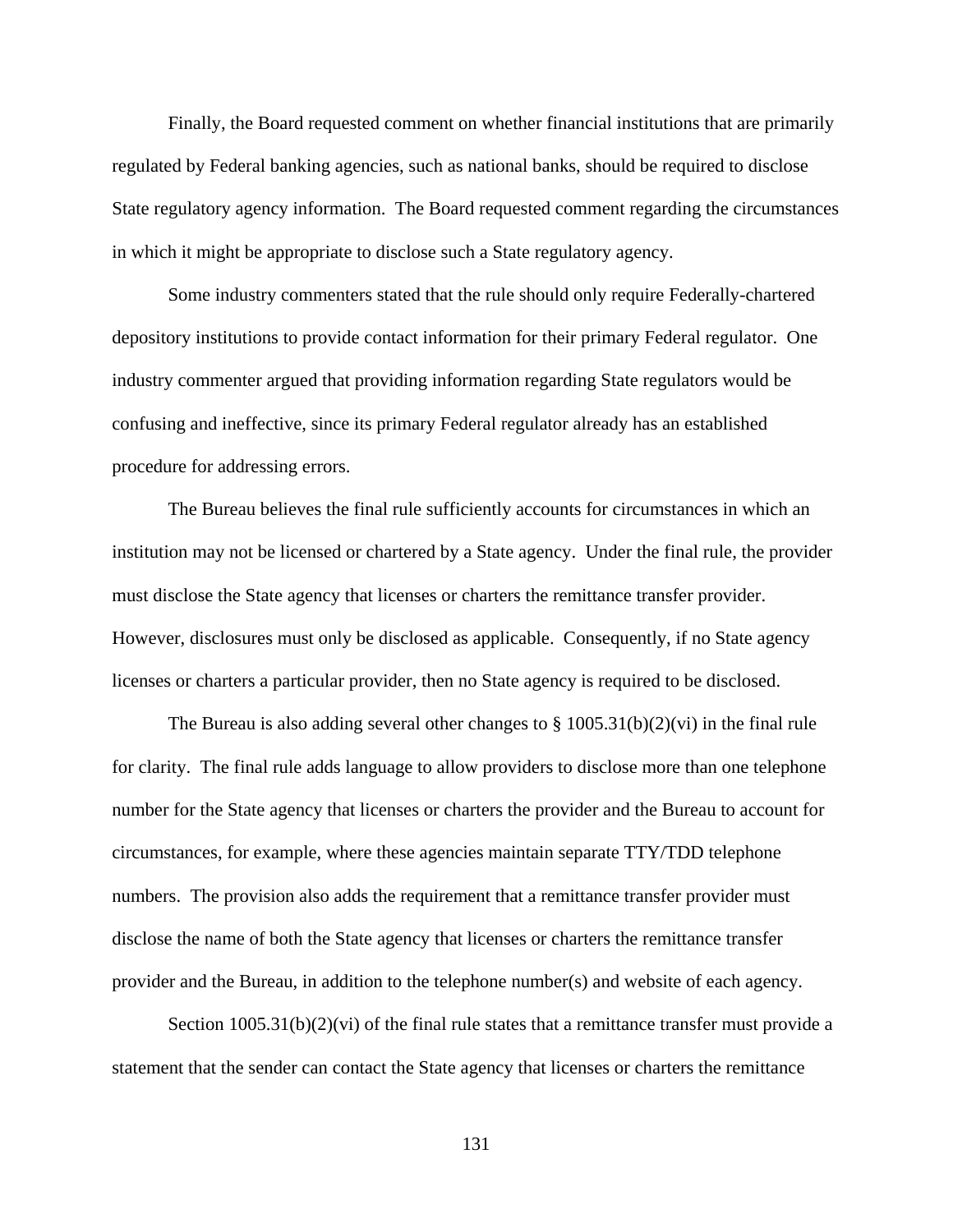transfer provider with respect to the remittance transfer and the Consumer Financial Protection Bureau for questions or complaints about the remittance transfer provider. The statement must use the language set forth in Model Form A-37 of Appendix A to this part or substantially similar language. The disclosure also must provide the name, telephone number(s), and website of the State agency that licenses or charters the remittance transfer provider with respect to the remittance transfer and the name, toll-free telephone number(s), and website of the Consumer Financial Protection Bureau.

Comment 31(b)(2)-2 has been added to the final rule to clarify that a remittance transfer provider must only disclose information about a State agency that licenses or charters the remittance transfer provider with respect to the remittance transfer, as applicable. For example, if a financial institution is solely regulated by a Federal agency, and not licensed or chartered by a State agency, then the institution need not disclose information about a State agency and would solely disclose information about the Bureau, whether or not the Bureau is the provider's primary Federal regulator.

The final rule also adds comment  $31(b)(2)-3$  to clarify that a remittance transfer provider must only disclose information about one State agency that licenses or charters the remittance transfer provider with respect to the remittance transfer, even if other State agencies also regulate the remittance transfer provider. For example, a provider may disclose information about the State agency which granted its license. If a provider is licensed in multiple states, and the State agency that licenses the provider with respect to the remittance transfer is determined by a sender's location, a provider may make the determination as to the State in which the sender is located based on information that is provided by the sender and on any records associated with the sender. For example, if the State agency that licenses the provider with respect to an online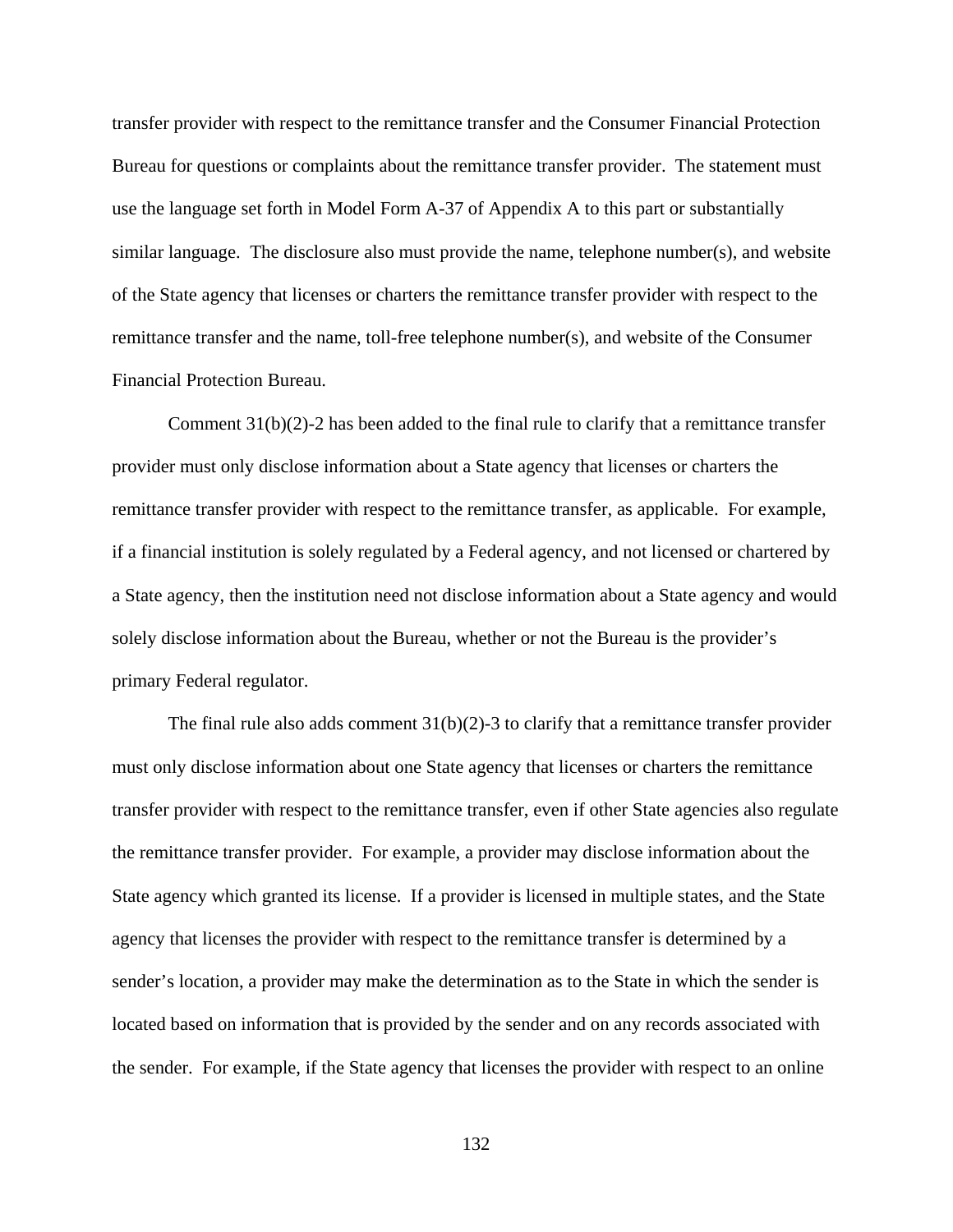remittance transfer is determined by a sender's location, a provider could rely on the sender's statement regarding the State in which the sender is located and disclose the State agency that licenses the provider in that State. A State-chartered bank must disclose information about the State agency that granted its charter, regardless of the location of the sender.

#### 31(b)(3) Combined Disclosure

EFTA section  $919(a)(5)(C)$  grants the Bureau authority to permit a remittance transfer provider to provide to a sender a single written disclosure instead of the pre-payment disclosure and receipt, if the information disclosed is accurate at the time at which payment is made. The combined disclosure must include the content provided in the pre-payment disclosure and the receipt under EFTA sections  $919(a)(2)(A)$  and (B). As discussed above, the Bureau is also requiring providers to disclose some information in the pre-payment disclosure and receipt, such as the transfer amount, that is not specifically required by EFTA section  $919(a)(2)(A)$  or (B). The Board determined through consumer testing that participants understood the information provided on the combined disclosure, and about half of the participants stated that they would prefer to receive the single, combined disclosure rather than a pre-payment disclosure and a separate receipt. Therefore, proposed  $\S 205.31(b)(3)$  generally permitted a remittance transfer provider to provide the disclosures described in proposed  $\S 205.31(b)(1)$  and (2) in a single disclosure prior to payment, as applicable, as an alternative to providing the two disclosures described in proposed  $\S 205.31(b)(1)$  and (2).

Consumer group commenters urged the Bureau not to permit combined disclosures. One consumer group commenter stated that requiring both a pre-payment disclosure and a receipt would permit consumers to audit the transaction and ensure that providers do not impose hidden fees. This commenter noted that the combined disclosure would not likely reduce compliance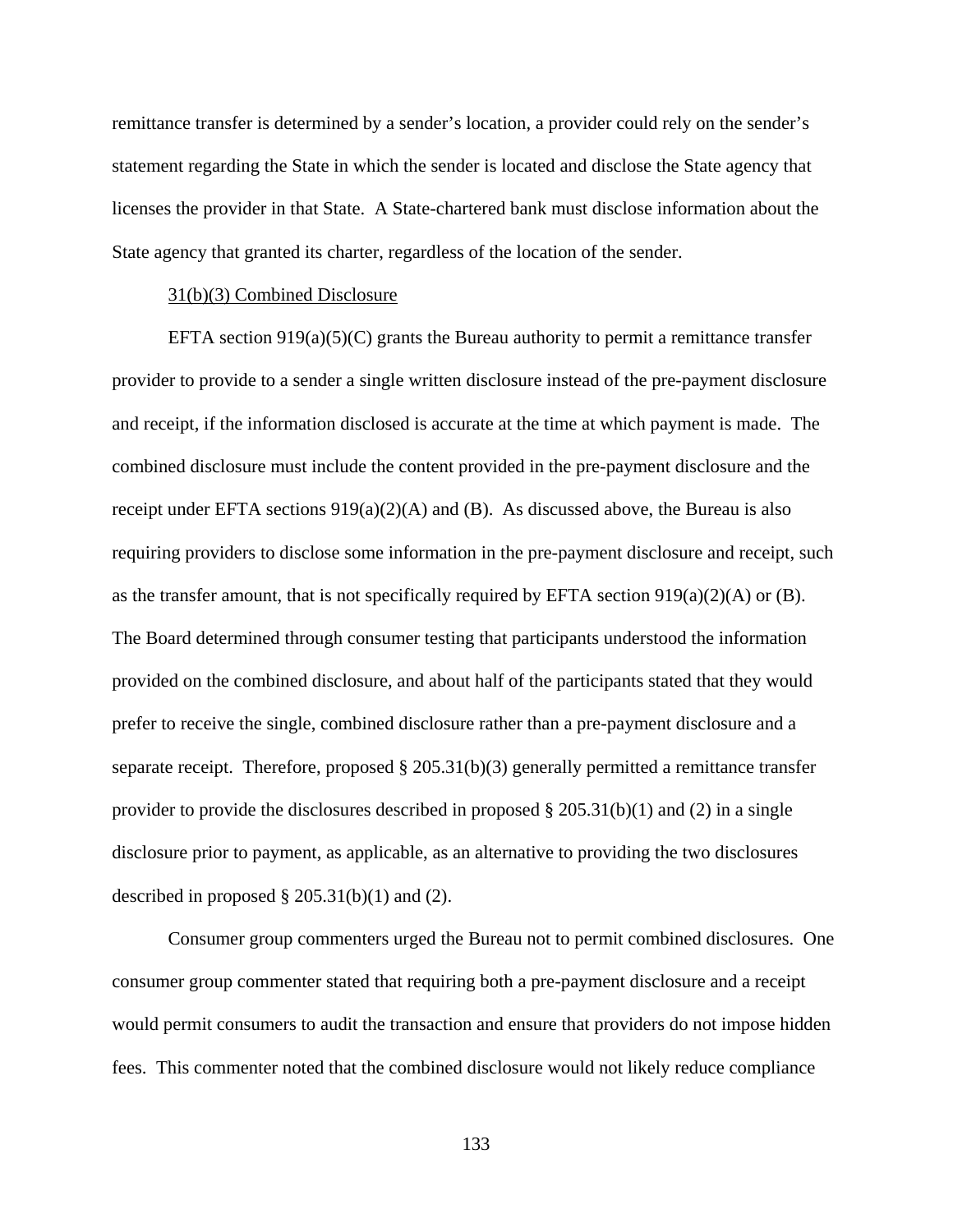burdens for providers because State laws may already mandate a post-transaction receipt. Another consumer group commenter argued that two disclosures were necessary to perform two different legal functions. This commenter stated that a pre-transaction disclosure serves as an offer that provides terms of written contract, and a receipt indicates that the contract has been agreed upon. This commenter believed a combined disclosure would be too confusing to senders and that the proposed rule did not address how the combined disclosure will ensure information is accurate. Some industry commenters argued that the Bureau should permit the combined disclosure, but maintained that it should be permitted to be provided after payment is made. See also § 1005.31(e), discussed below.

Some consumer testing participants stated that they would prefer to receive a prepayment disclosure and a receipt because they were concerned that the combined disclosure would not provide proof of payment for the remittance transfer. Therefore, in the proposal, the Board solicited comment on whether proof of payment should also be required for remittance transfer providers using the combined disclosure and, if so, solicited comment on appropriate methods of demonstrating proof of payment for the combined disclosure. Consumer group commenters contended that methods for providing proof of payment could not be adequately set forth in the final rule. An industry commenter argued against requiring proof of payment for the combined disclosure, based on the challenges posed by the required timing of combined disclosures. Another industry commenter maintained that senders were satisfied with the existing proof of payment provided to them.

The Bureau believes a combined disclosure has benefits. Based on the Board's consumer testing, the Bureau believes that senders will understand the combined disclosures provided to them and that some senders will prefer to receive disclosures in a combined format. As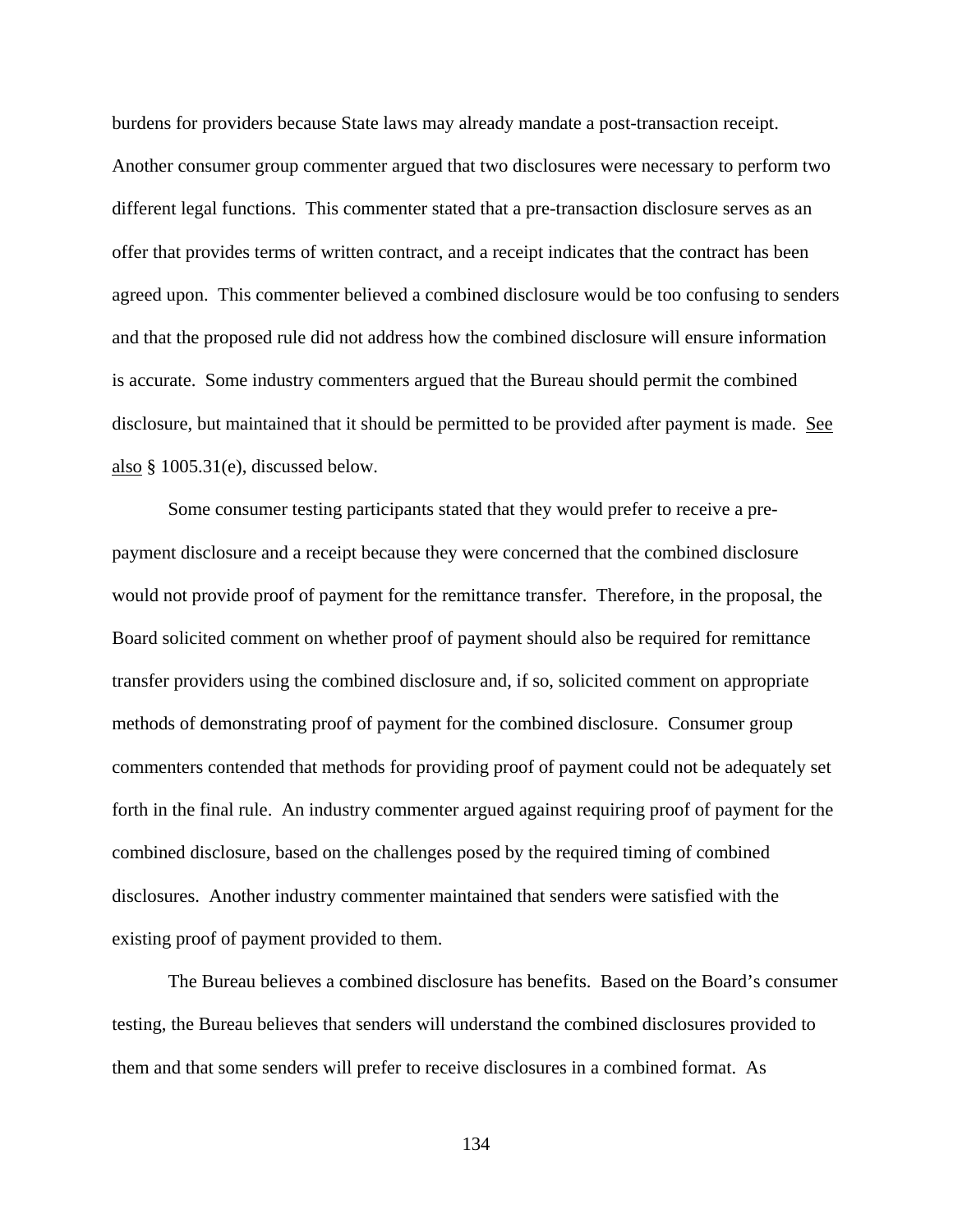discussed with respect to § 1005.31(f), below, the provider must ensure that the combined disclosure is accurate when payment is made. Moreover, the Bureau believes that the combined disclosure could reduce the compliance burden for some providers because the provider would only be required to provide one disclosure, rather than two, with mandated content in a specified format. Therefore, the Bureau believes it is appropriate to permit this alternative disclosure.

However, the Bureau also believes that senders need to be able to confirm that they have completed the transaction. A proof of payment enables senders to demonstrate that the combined disclosure they received was part of a completed transaction. A proof of payment would also help remittance transfer providers determine which transfers have actually been completed, so that a sender cannot assert error resolution rights based on a combined disclosure, where a sender has not made payment for the transfer. Thus, the Bureau is adding a proof of payment requirement to the final rule.

Accordingly, to effectuate the purposes of the EFTA, the Bureau believes it is necessary and proper to use its authority under EFTA sections 904(a) and (c) to finalize the combined disclosure requirement. Section 1005.31(b)(3) states that as an alternative to providing the disclosures described in § 1005.31(b)(1) and (2), a remittance transfer provider may provide the disclosures described in § 1005.31(b)(2), as applicable, in a single disclosure pursuant to the timing requirements of  $\S 1005.31(e)(1)$ . If the remittance transfer provider provides the combined disclosure and the sender completes the transfer, the remittance transfer provider must provide the sender with proof of payment when payment is made for the remittance transfer. The proof of payment must be clear and conspicuous, provided in writing or electronically, and provided in a retainable form. The final rule also adds new comment  $31(b)(3)-1$ , which clarifies that the combined disclosure must be provided to the sender when the sender requests the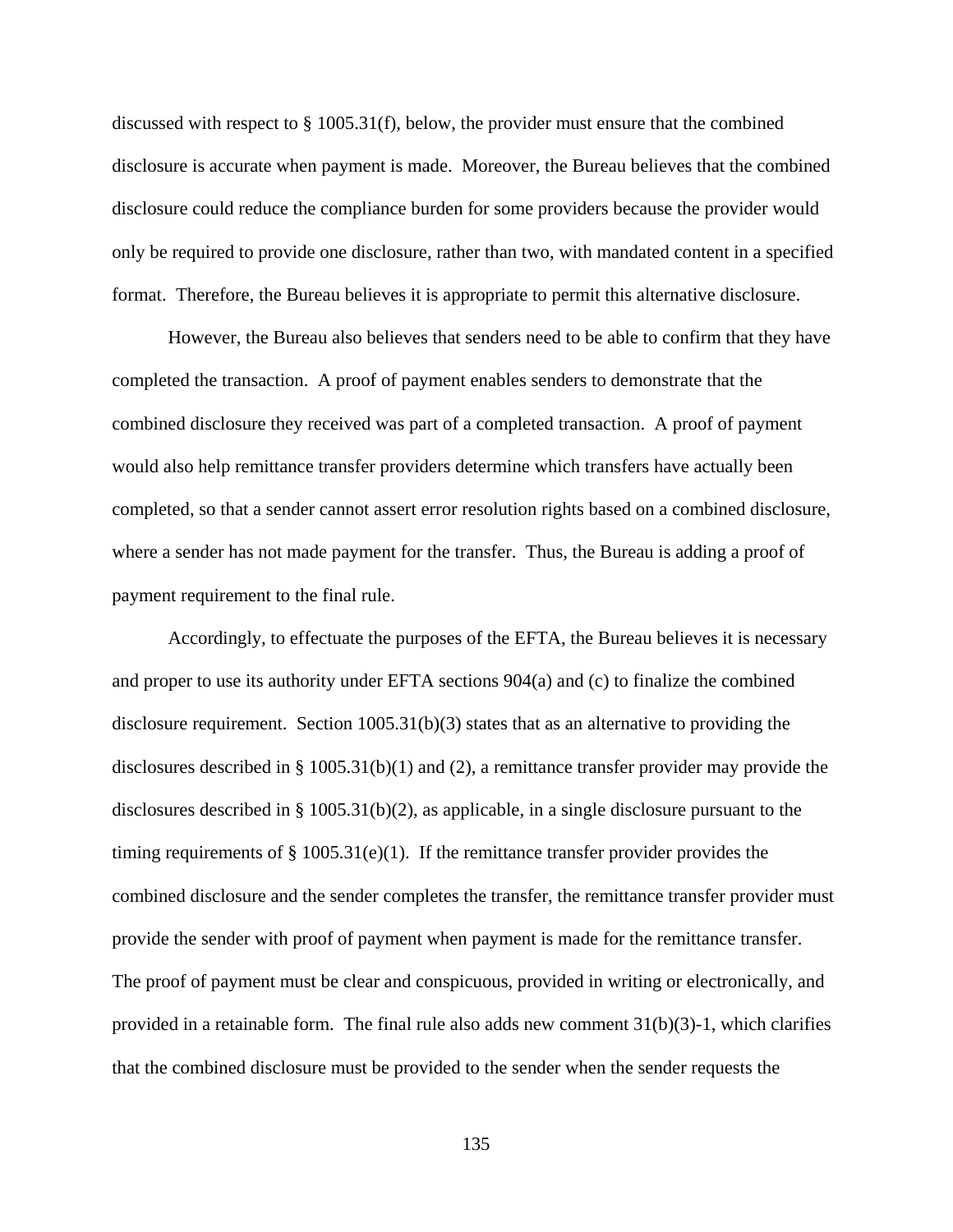remittance transfer, but prior to payment for the transfer, pursuant to  $\S 1005.31(e)(1)$ , and the proof of payment must be provided when payment is made for the remittance transfer. The comment also clarifies that the proof of payment for the transaction may be provided on the same piece of paper as the combined disclosure or on a separate piece of paper. For example, a provider may feed a combined disclosure through a computer printer when payment is made to add the date and time of the transaction, a confirmation code, and an indication that the transfer was paid in full. A provider may also provide this additional information to a sender on a separate piece of paper when payment is made.

The Bureau notes that the use of the term "proof of payment" does not suggest or establish an evidentiary standard. The requirement to provide a sender with proof of payment is only intended to convey to a sender that payment has been received. To this end, new comment 31(b)(3)-1 also clarifies that a remittance transfer provider does not comply with the requirements of § 1005.31(b)(3) by providing a combined disclosure with no further indication that payment has been received.

## 31(b)(4) Long Form Error Resolution and Cancellation Notice

Proposed § 205.31(b)(4) stated that a remittance transfer provider must provide a notice to the sender describing the sender's error resolution and cancellation rights under proposed §§ 205.33 and 205.34 upon the sender's request. As discussed above, consumer group commenters argued that comprehensive error resolution and cancellation rights should be stated on the receipt or combined disclosure in lieu of an abbreviated disclosure, and not only upon request by a sender. The Bureau is retaining the abbreviated disclosure in the final rule. However, the Bureau also believes that a sender must have access to a complete description of the sender's error resolution and cancellation rights.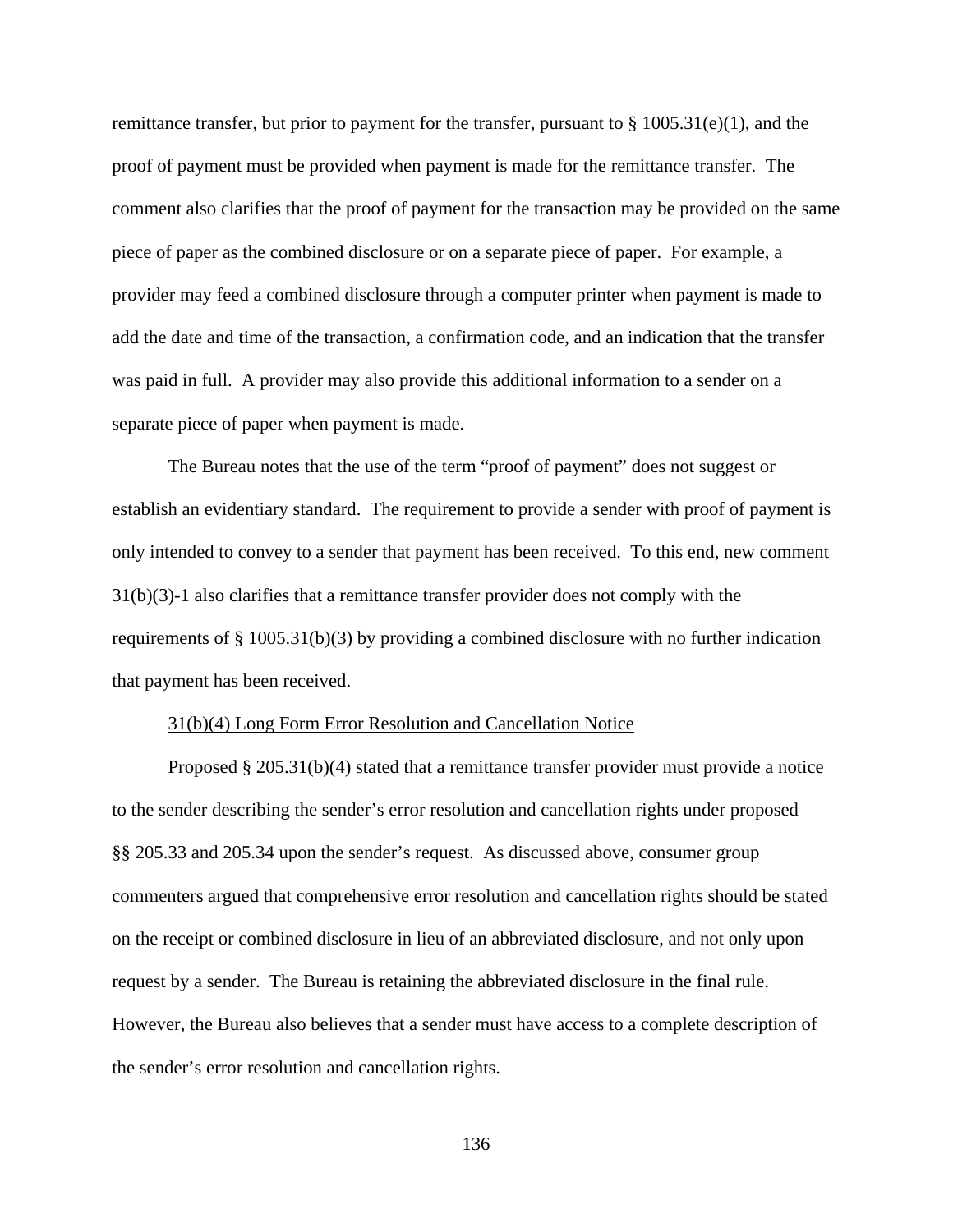The requirement to provide a long form error resolution and cancellation notice is adopted substantially as proposed in renumbered  $\S 1005.31(b)(4)$ . The final rule adds the requirement that the notice must be provided promptly to the sender. The Bureau believes that adding a timing requirement to the provision will ensure that providers do not delay in providing the notice to a sender, and the requirement to provide notices promptly is consistent with other provisions in Regulation E. See, e.g.,  $\S 1005.11(d)(1)$ . Therefore,  $\S 1005.31(b)(4)$  states that, upon the sender's request, a remittance transfer provider must promptly provide to the sender a notice describing the sender's error resolution and cancellation rights, using language set forth in Model Form A-36 of Appendix A to this part or substantially similar language. As discussed above with respect to § 1005.31(b)(2)(iv), the Bureau is adding a requirement in § 1005.31(b)(4) to account for the alternative cancellation requirements in  $\S$  1005.36(c) for remittance transfers scheduled by the sender at least three business days before the date of the transfer, as discussed below. Therefore, § 1005.31(b)(4) also provides that for any remittance transfer scheduled by the sender at least three business days before the date of the transfer, a description of the rights of the sender regarding cancellation must instead reflect the requirements of  $\S$  1005.36(c).

# **31(c) Specific Format Requirements**

Proposed § 205.31(c) set forth specific format requirements for the written and electronic disclosures required by this section. Proposed  $\S 205.31(c)(1)$  and (2) contained grouping and proximity requirements for certain disclosures required under proposed § 205.31. Proposed § 205.31(c)(3) set forth prominence and size requirements for disclosures required by subpart B. Proposed § 205.31(c)(4) contained segregation requirements for disclosures provided under subpart B, with certain specified exceptions.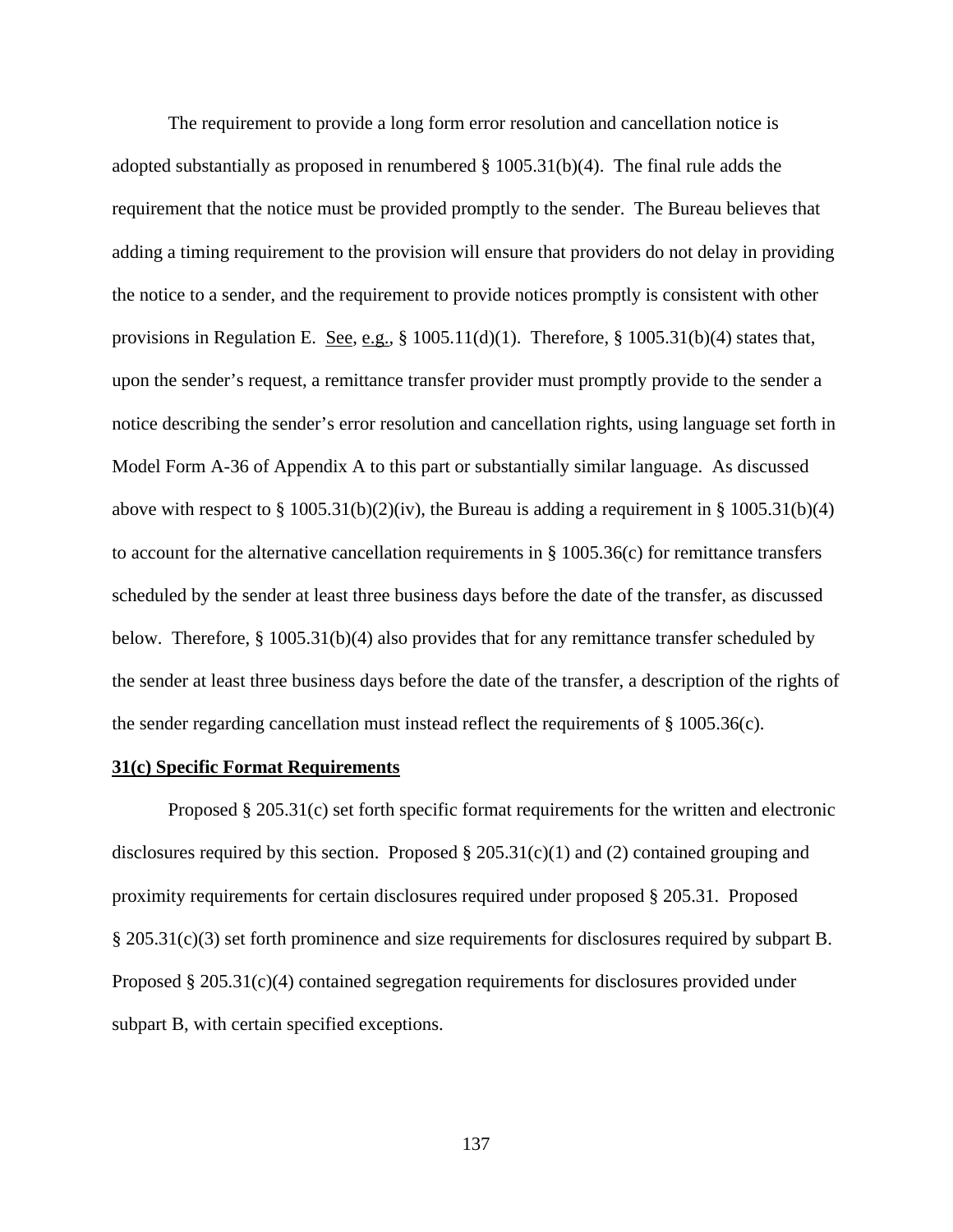In the proposal, the Board recognized that the specific formatting requirements set forth in proposed § 205.31(c) were more prescriptive than other disclosures required under Regulation E. The Board requested comment on whether certain requirements in proposed  $\S 205.31(c)$ could be less prescriptive, while still ensuring that senders are provided with clear and conspicuous disclosures. The Board also solicited comment on how the formatting requirements in proposed § 205.31 could be applied to transactions conducted via mobile application or text message.

The Bureau received comments regarding each of the proposed format requirements, which are discussed in turn below. Additionally, one industry commenter suggested that the formatting requirements in the final rule should accommodate State law disclosures. The Bureau believes it is appropriate to establish formatting requirements tailored to the elements required to be disclosed under the statute. Providers can separately comply with each State's formatting requirements, to the extent that they meet or exceed the requirements set forth in the final rule. The Bureau believes that the proposed formatting requirements will ensure that disclosures are clear and conspicuous as required under EFTA section 919(a)(3)(A) and will thereby help senders understand the costs of remittance transactions. As discussed in the proposal, the formatting requirements demonstrate to senders the mathematical relationship between one line item and another, in part by presenting the required information in a logical sequence. Therefore, the Bureau is generally adopting the formatting requirements as proposed.

Commenters also raised concerns regarding the proposed formatting requirements as applied to disclosures provided via mobile application or text message. Industry commenters argued that prescriptive formatting requirements conducive to paper disclosures may not easily apply to new methods of conducting remittance transfers, and that the proposed rule could make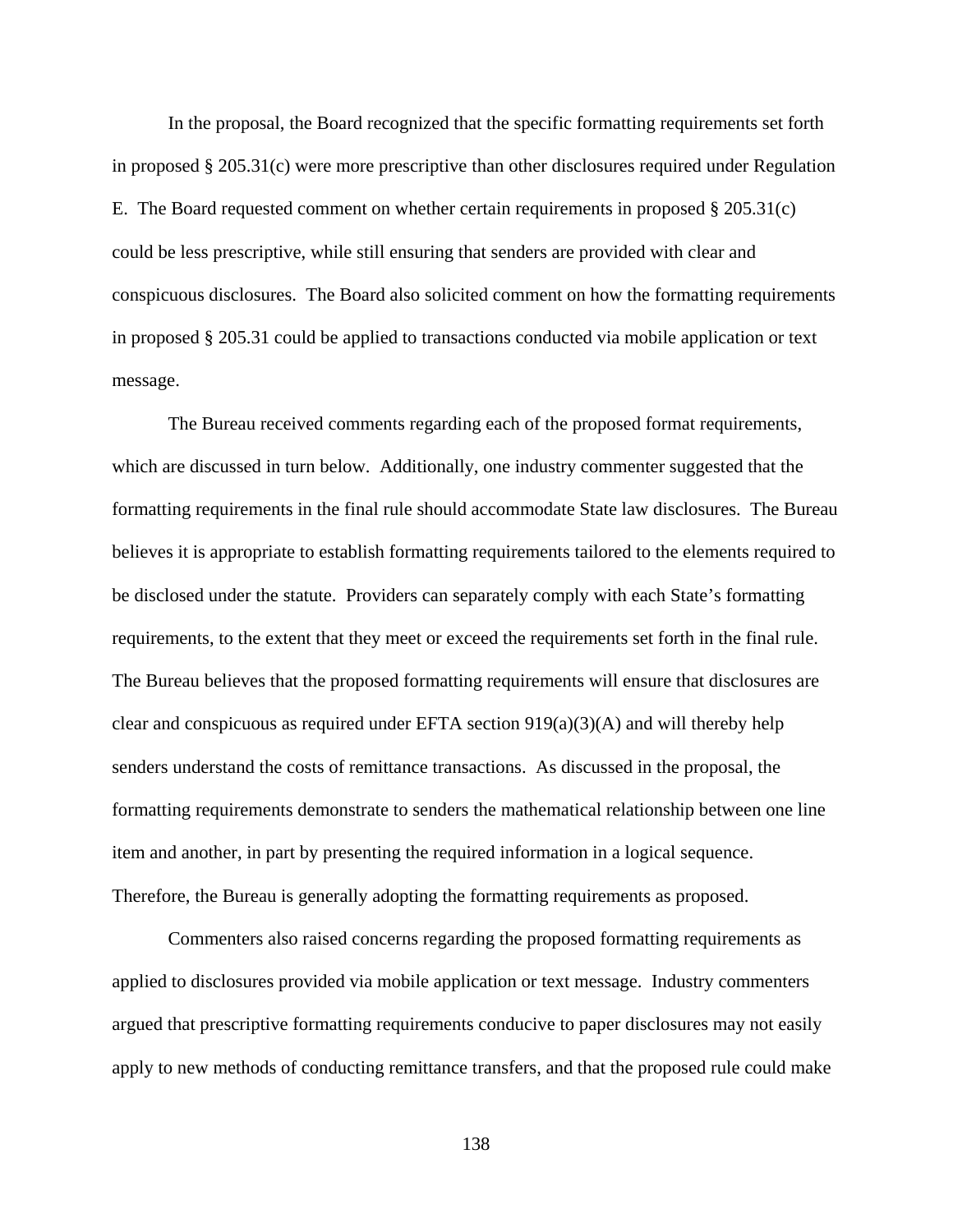compliance difficult as new technologies arise. These commenters urged the Bureau to provide flexibility for formatting requirements for disclosures provided via mobile application or text message. These commenters noted that formatting may be constrained by data and character limits, and that a remittance transfer provider does not necessarily control formatting when disclosures are sent through these methods.

Industry commenters also noted that senders using mobile applications or text messages could incur additional costs due to the formatting requirements. For example, additional data charges may apply for disclosures provided via mobile application or text message to accommodate formatting requirements. These charges could make senders reluctant to make transfers via mobile application or text message and, therefore, create a disincentive for providers to make remittance transfers available through these alternative methods. They argued that the provider should have the flexibility to provide disclosures using various methods – such as text message, mobile application, email, internet, or mail – as long as the sender is capable of receiving the disclosures.

As discussed above in the supplementary information to  $\S 1005.31(a)(5)$ , remittance transfer providers can provide oral pre-payment disclosures for transactions conducted by mobile application or text message. The Bureau does not believe senders would be less protected by receiving disclosures via mobile application or text message than if they received oral disclosures, even if the mobile applications and text messages are not subject to standard formatting requirements.

Therefore, the Bureau is generally not requiring in the final rule that pre-payment disclosures provided via mobile application or text message comply with the grouping, proximity, font size, and segregation requirements of the final rule. Though these disclosures are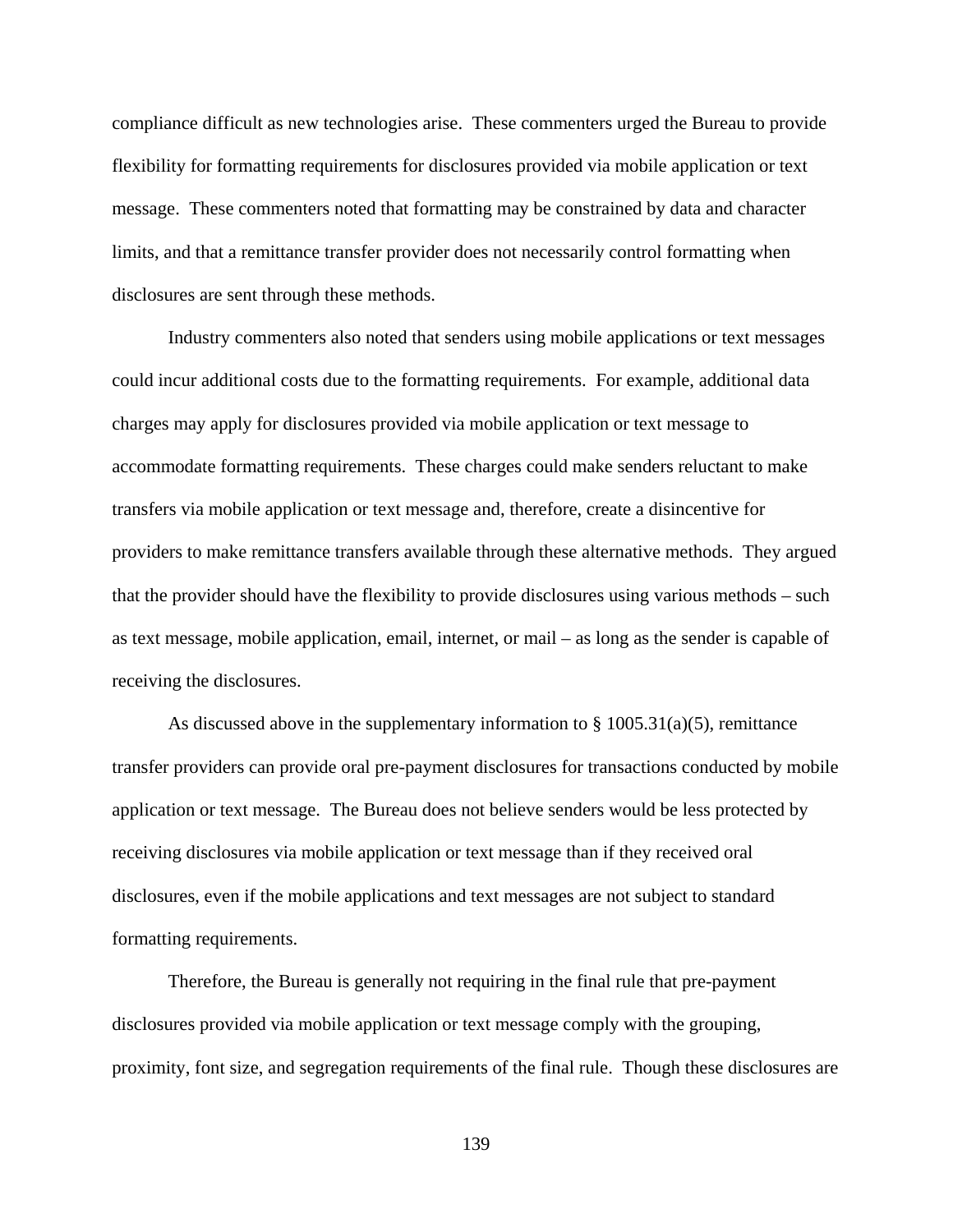not subject to these formatting requirements in the final rule, the Bureau expects that providers will provide mobile application or text message disclosures in a logical sequence to demonstrate to senders the mathematical relationship between one line item and another in order to disclose the information clearly and conspicuously. Moreover, pre-payment disclosures provided via mobile application or text message must be provided in equal prominence to each other, as required in  $\S 1005.31(c)(3)$ , discussed below.

#### $31(c)(1)$  Grouping

Proposed  $\S 205.31(c)(1)$  provided that the information about the transfer amount, fees and taxes imposed by the provider, and total amount of transaction must be grouped together. The purpose of this grouping requirement was to make clear to the sender that the total amount charged is comprised of the transfer amount plus any transfer fees and taxes. Proposed § 205.31(c)(1) also provided that the information about the transfer amount in the currency to be made available to the designated recipient, fees and taxes imposed by a person other than the provider, and amount received by the designated recipient must be grouped together. The purpose of this grouping requirement was to make clear to the sender how the total amount to be transferred to the designated recipient, in the currency to be made available to the designated recipient, would be reduced by fees or taxes charged by a person other than the remittance transfer provider.

The Bureau did not receive comments on the proposed grouping requirements beyond the general comments about the proposed formatting requirements, discussed above. Thus, the Bureau is adopting the proposed requirement substantially as proposed in renumbered  $§ 1005.31(c)(1)$ , with revisions to address the applicability of the grouping requirements to mobile applications and text messages. Section  $1005.31(c)(1)$  states that the information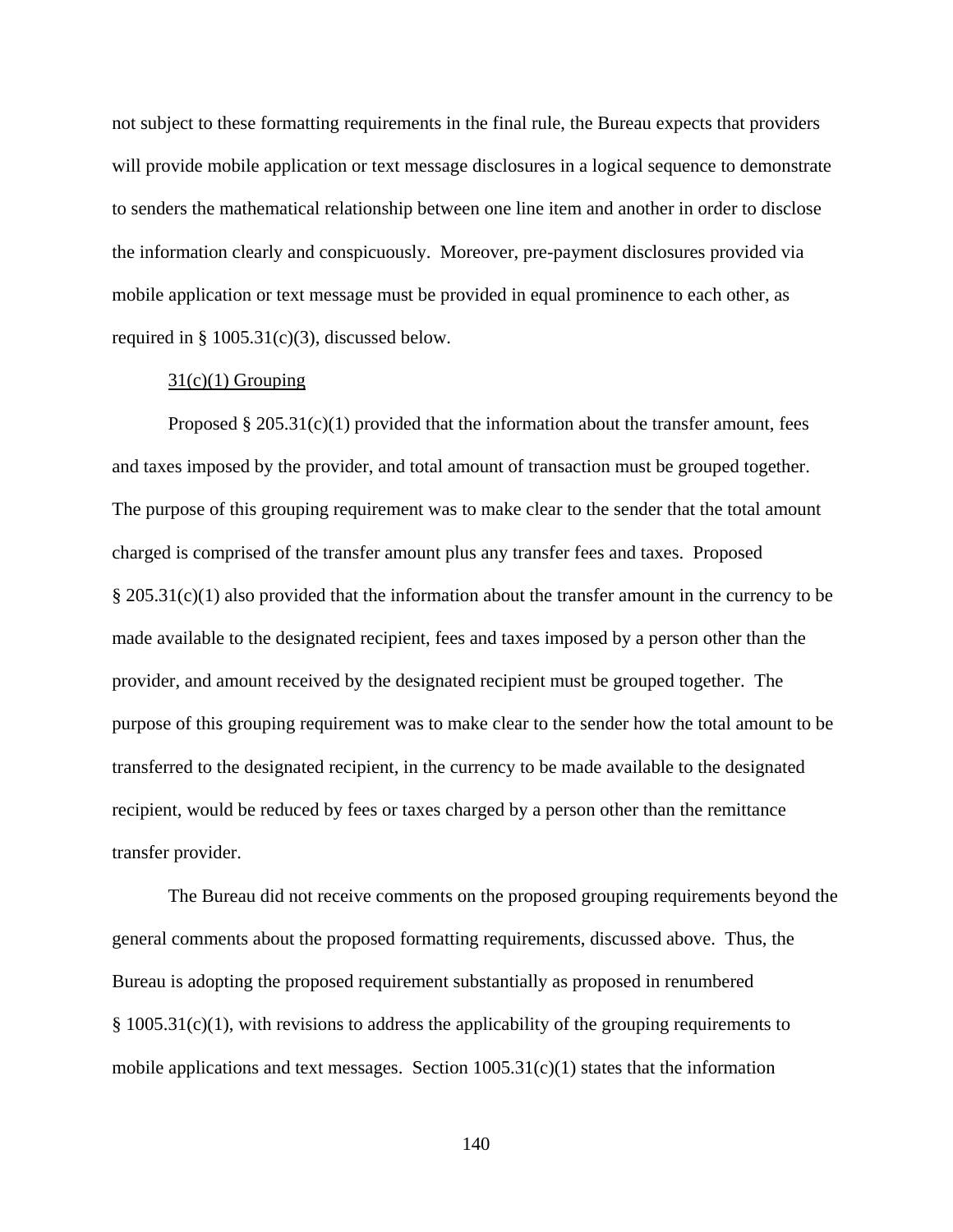required by  $§$  1005.31(b)(1)(i), (ii), and (iii) generally must be grouped together. The information required by § 1005.31(b)(1)(v), (vi), and (vii) generally must be grouped together. Disclosures provided via mobile application or text message, to the extent permitted by § 1005.31(a)(5), need not be grouped together.

Comment  $31(c)(1)-1$  is also adopted substantially as proposed. The comment clarifies that information is grouped together for purposes of subpart B if multiple disclosures are in close proximity to one another and a sender can reasonably calculate the total amount of the transaction, and the amount that will be received by the designated recipient. Proposed Model Forms A-30 through A-35 in Appendix A, discussed in more detail below, illustrate how information may be grouped to comply with the rule. The proposed comment also clarifies that a remittance transfer provider may group the information in another manner. For example, a provider could provide the grouped information as a horizontal, rather than a vertical, calculation.

## 31(c)(2) Proximity

Proposed  $\S 205.31(c)(2)$  provided that the exchange rate must be disclosed in close proximity to the other disclosures on the pre-payment disclosure. The Board stated in the May 2011 Proposed Rule that disclosing the exchange rate in close proximity to both the calculations that demonstrate the total transaction amount, as well as the total amount the recipient would receive, would help a sender understand the effect of the exchange rate on the transaction. Proposed  $\S 205.31(c)(2)$  also provided that error resolution and cancellation disclosures must be disclosed in close proximity to the other disclosures on the receipt. The Board determined in consumer testing that providing a brief statement regarding error resolution and cancellation rights located near the other disclosures effectively communicated these rights to a sender.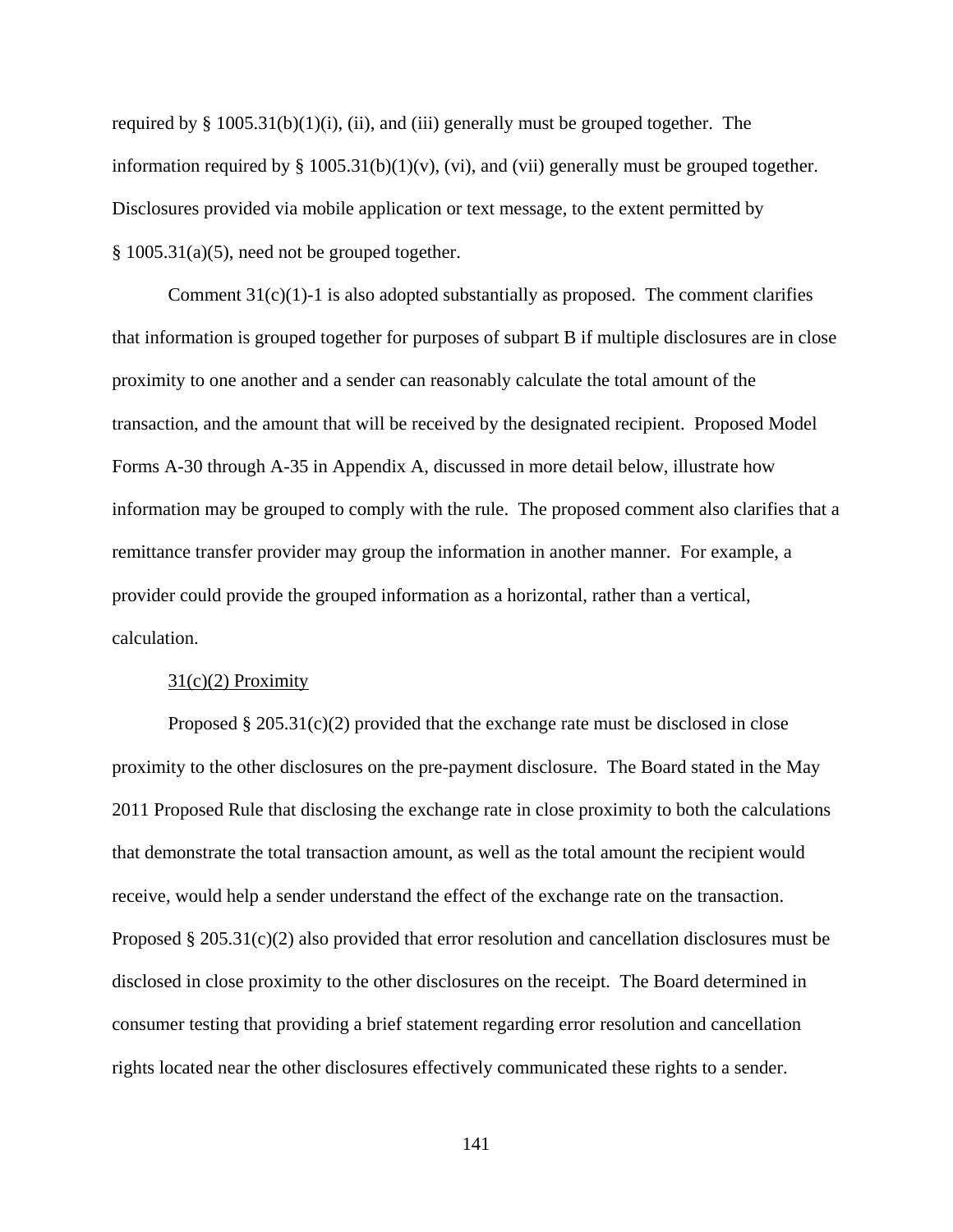Therefore, the Board provided that the error resolution and cancellation disclosures should be closely proximate to the other disclosures on the receipt to prevent such disclosures from being overlooked by a sender.

The Bureau did not receive comment on the proposed proximity requirements beyond the general comments addressing the proposed formatting requirements discussed above. Thus, the Bureau is adopting the proposed requirement substantially as proposed in renumbered  $\S 1005.31(c)(2)$ , with revisions to address the applicability of the proximity requirements to mobile applications and text messages. Section  $1005.31(c)(2)$  states that the exchange rate disclosure required by § 1005.31(b)(1)(iv) generally must be disclosed in close proximity to the other information required by  $\S 1005.31(b)(1)$ . The abbreviated statement about the sender's error resolution and cancellation rights required by § 1005.31(b)(2)(iv) generally must be disclosed in close proximity to the other information required by § 1005.31(b)(2). Disclosures provided orally or via mobile application or text message, to the extent permitted by § 1005.31(a)(5), need not comply with the proximity requirements of § 1005.31(c)(2).

## 31(c)(3) Prominence and Size

Proposed  $\S 205.31(c)(3)$  set forth the requirements regarding the prominence and size of the disclosures required under subpart B. The proposed rule provided that written and electronic disclosures required by subpart B must be made in a minimum eight-point font. The Board solicited comment on whether a minimum font size should be required and, if so, whether an eight-point font size is appropriate.

One industry commenter supported the eight-point font requirement. However, other industry commenters urged the Bureau to eliminate the eight-point font requirement. These commenters argued that the font requirement would add unnecessary compliance costs that did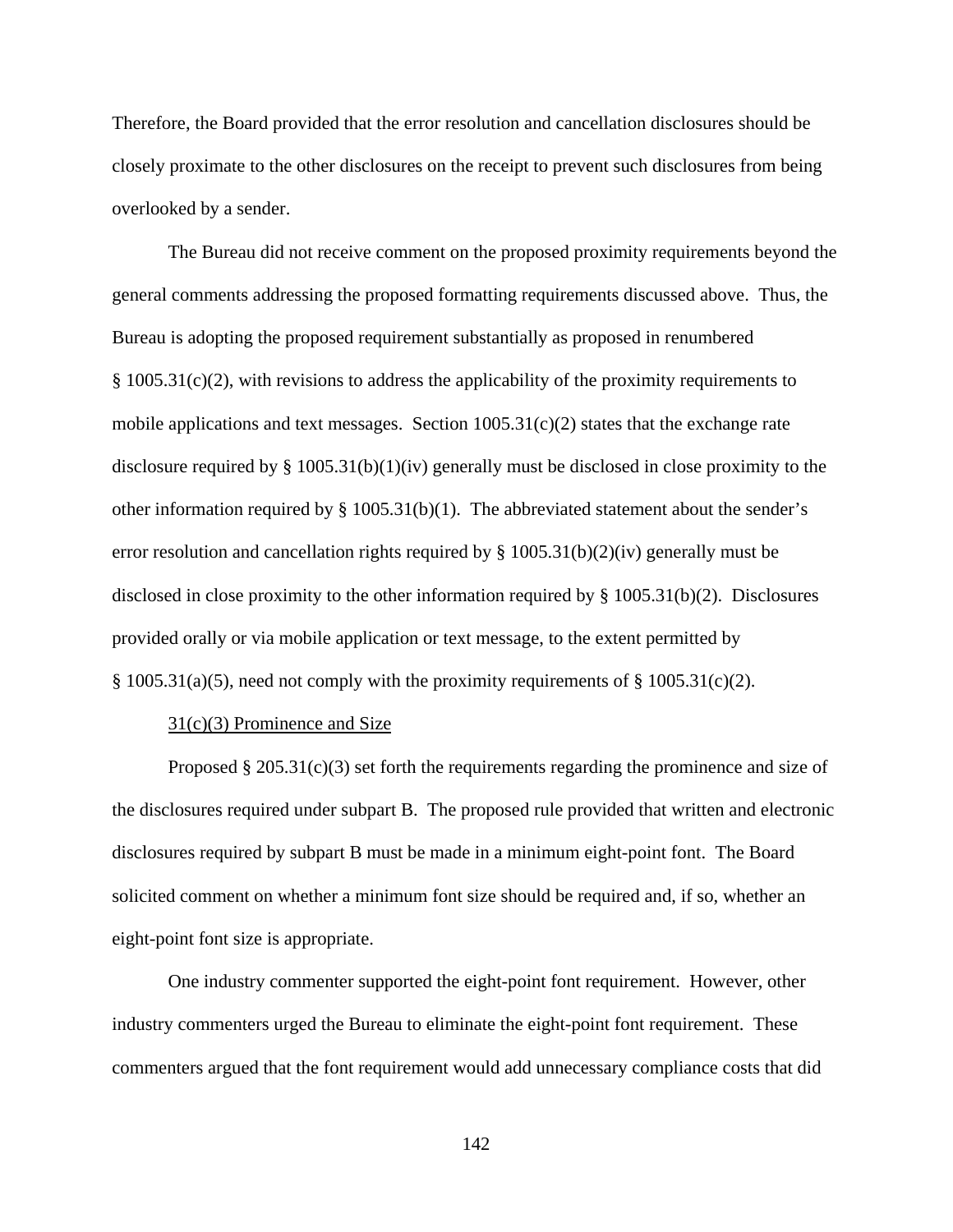not have a corresponding consumer benefit. Industry commenters argued that the font requirement may not create the desired consistency in disclosures, because, for example, fonts may display differently on different screens and printers. Rather, these commenters believed the Bureau should only require that the disclosures be subject to either a clear and conspicuous or clear and readily understandable standard.

The Bureau believes that disclosures should be disclosed in at least an eight-point font, as proposed. As discussed in the proposal, the disclosures that the Board developed for consumer testing used eight-point font, consistent with the font size typically used in register receipts. Participants in the Board's consumer testing generally found that the disclosures were readable, and they were able to locate the different disclosure elements during testing. The Bureau agrees with the Board that disclosures provided in a smaller font could diminish the readability and noticeability of the disclosures. Therefore, the eight-point font requirement is generally retained in the final rule. However, given the particular concerns raised above with respect to mobile disclosures, the final rule does not apply the font requirement to disclosures made by mobile application or text message, to the extent permitted by  $\S 1005.31(a)(5)$ .

Proposed  $\S 205.31(c)(3)$  further provided that written disclosures required by subpart B must be on the front of the page on which the disclosure is printed. The proposed paragraph also provided that each of the written and electronic disclosures required under proposed § 205.31(b) must be in equal prominence to each other. One industry commenter asked the Bureau to clarify how written and electronic disclosures should be disclosed in equal prominence to each other. As discussed in the proposal, disclosures that must be equally prominent to each other should be displayed in the same font and type size.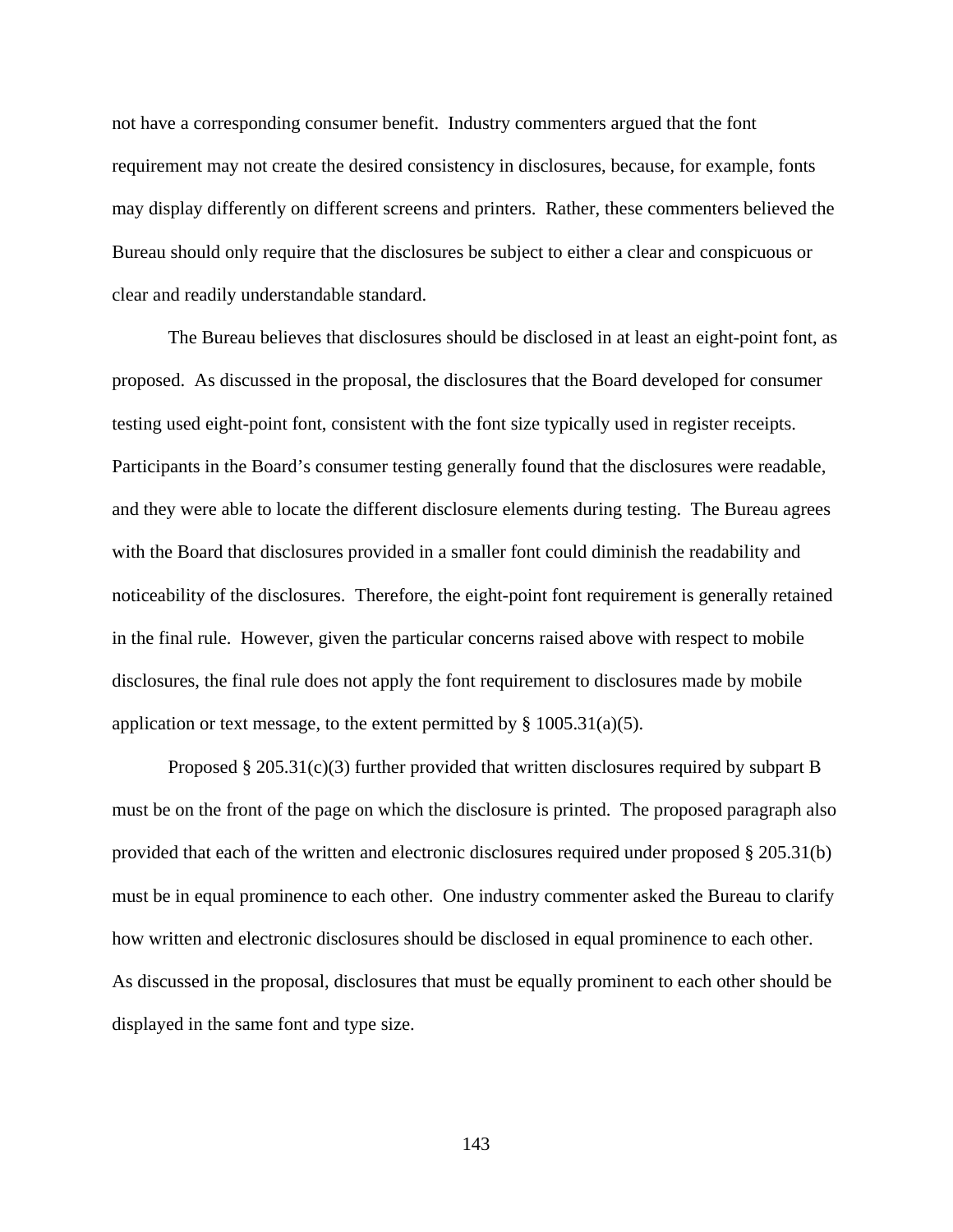The Bureau is adopting the prominence and size requirement substantially as proposed in renumbered  $\S 1005.31(c)(3)$ , with revisions to address the applicability of the font size requirement to mobile applications and text messages and revisions to better clarify that only disclosures provided in writing or electronically must be provided in equal prominence to each other and in eight-point font. Section  $1005.31(c)(3)$  states that written disclosures required by subpart B must be provided on the front of the page on which the disclosure is printed. Disclosures required by subpart B that are provided in writing or electronically must be in a minimum eight-point font, except for disclosures provided via mobile application or text message to the extent permitted by § 1005.31(a)(5). Disclosures required by § 1005.31(b) that are provided in writing or electronically must be in equal prominence to each other.

## 31(c)(4) Segregation

Proposed  $\S 205.31(c)(4)$  provided that written and electronic disclosures required by subpart B must be segregated from everything else and contain only information that is directly related to the disclosures required under subpart B. Proposed comment  $31(c)(4)-1$  clarified how a remittance transfer provider could segregate disclosures. Proposed comment 31(c)(4)-2 identified information that would be considered directly related to the required disclosures, for purposes of determining what information must be segregated from the required disclosures.

The Board proposed the segregation of required disclosures from other information to avoid overloading the sender with information that could distract from the required disclosures. In permitting directly related information to be included with the required disclosures, the Board recognized that certain information not required by the statute or regulation could be integral to the transaction. The Board stated that remittance transfer providers should be able to communicate this information, such as the confirmation code that a designated recipient must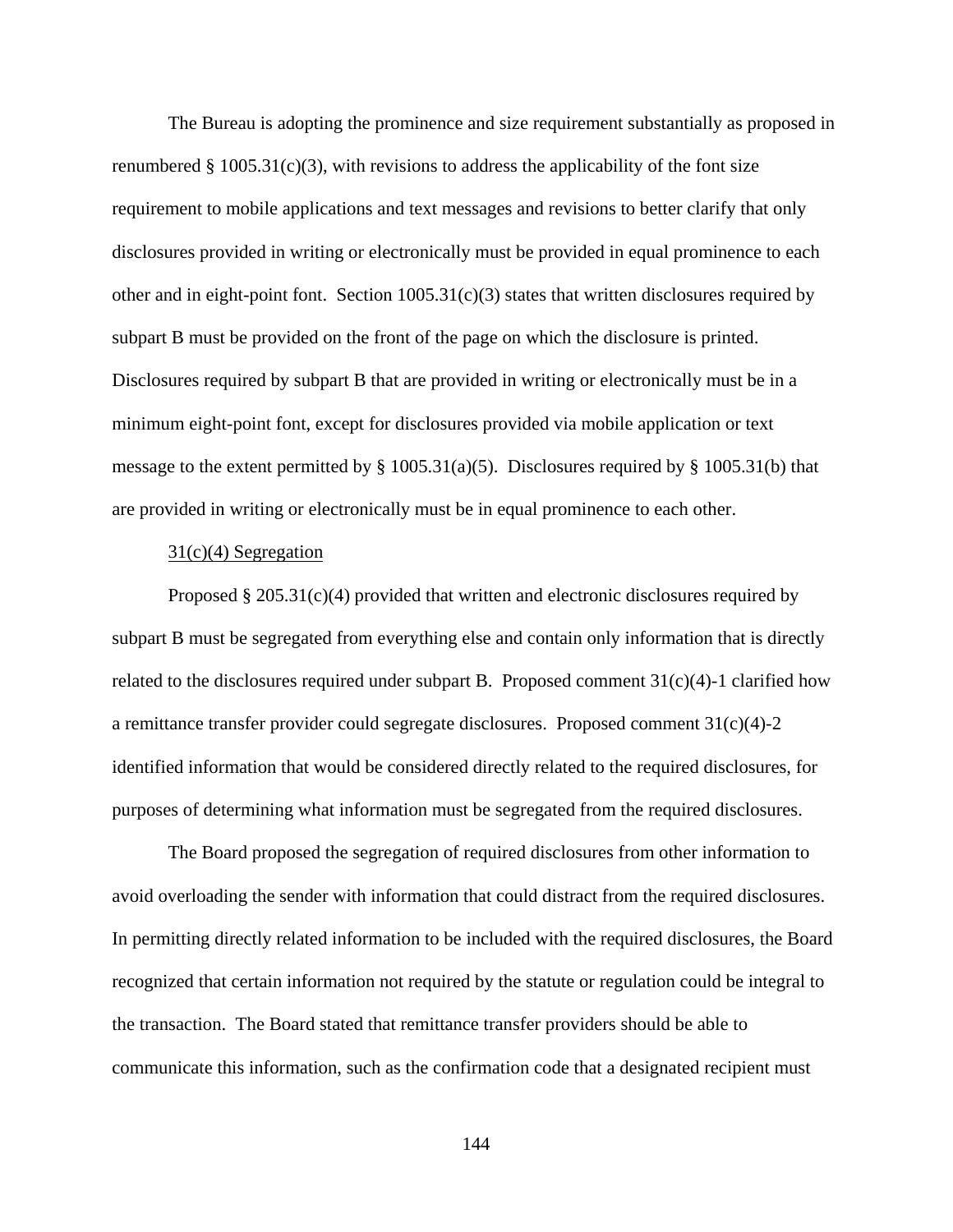provide in order to receive the funds, to a sender. The Board requested comment on the proposed segregation requirement and whether additional information should be permitted to be included with the required segregated disclosures.

Industry commenters requested further guidance on the segregation requirement, including clarification regarding how disclosures presented on a computer screen could be segregated, and whether disclosures would be considered segregated in a variety of mailing scenarios, including when disclosures are mailed on or with a periodic statement. The Bureau believes proposed comment  $31(c)(4)-1$  provides sufficient guidance to enable providers to determine whether the disclosures are segregated in a variety of scenarios. For example, the comment requires segregated disclosures to be set off from other information, such as disclosures required by states, but does not require the information to be displayed on a separate sheet of paper. The comment also explains that disclosures may be set off from other information on a notice by outlining them in a box or series of boxes, with bold print dividing lines or a different color background, or by using other means. A provider could apply this guidance to develop, for example, segregated disclosures set off in a box on a periodic statement or set off with a different color background on a computer screen. Therefore, the Bureau is finalizing comment  $31(c)(4)-1$ substantially as proposed, but adds another example for clarity.

Industry commenters also suggested that certain additional information should be deemed "directly related" to the required disclosures, such that it would not have to be segregated from the required disclosures. Suggested additions included information regarding the retrieval of funds, such as the number of days the funds will be available to the recipient before the funds are returned to the sender, and a statement that a provider makes money from foreign currency exchange. The Bureau agrees that this information is directly related to the required disclosures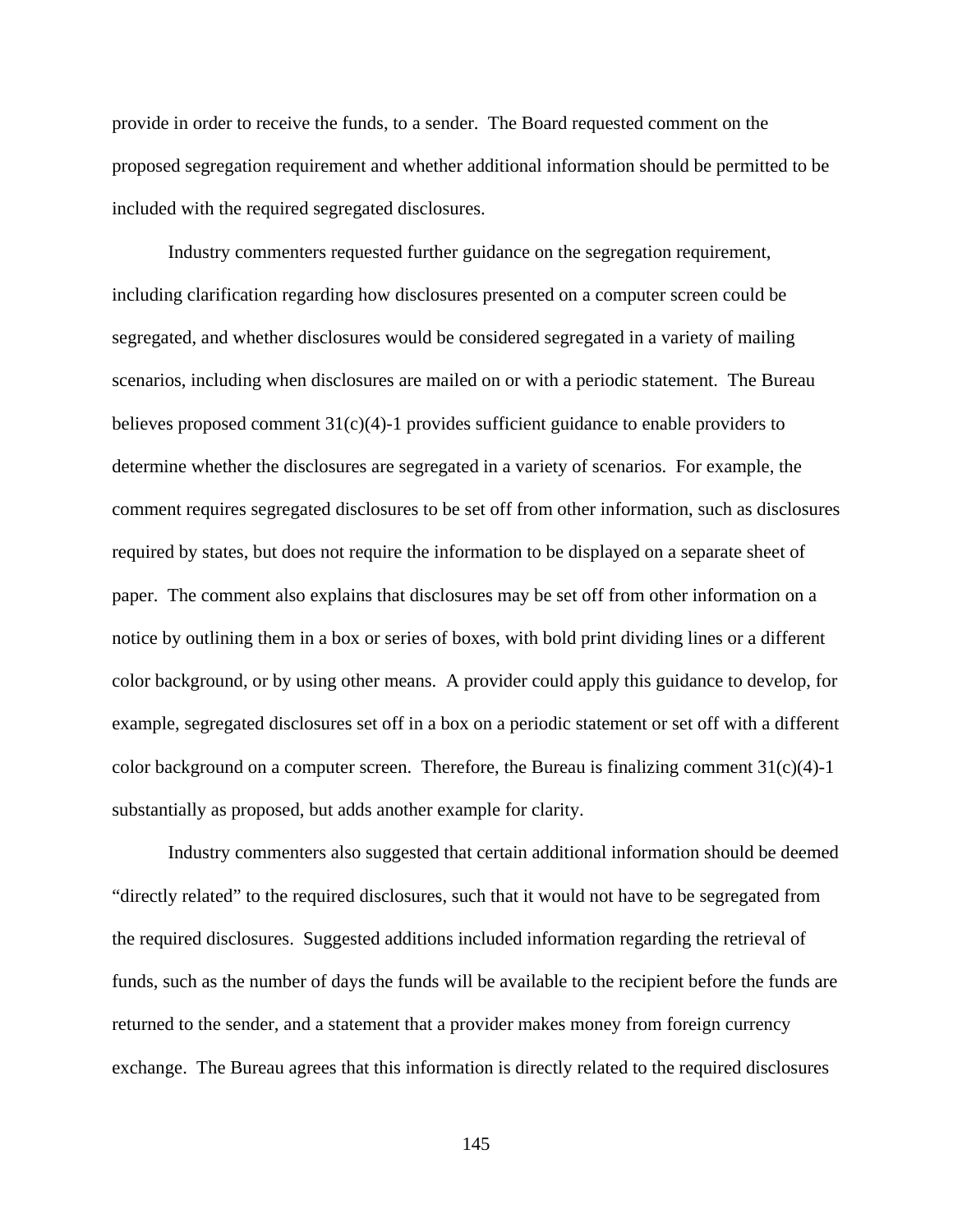and need not be segregated from them. Therefore, the Bureau is adding these to the list of "directly related" items in comment  $31(c)(4)-2$ .

The Bureau is adopting the segregation requirement substantially as proposed in renumbered  $\S$  1005.31(c)(4), with revisions to address the applicability of the requirement to mobile applications and text messages and revisions to better clarify that only disclosures provided in writing or electronically must be segregated. Section  $1005.31(c)(4)$  states that except for disclosures provided via mobile application or text message, to the extent permitted by § 1005.31(a)(5), disclosures required by subpart B that are provided in writing or electronically must be segregated from everything else and must contain only information that is directly related to the disclosures required under subpart B. Comment  $31(c)(4)$ -1 of the final rule clarifies that disclosures may be segregated from other information in a variety of ways. For example, the disclosures may appear on a separate sheet of paper or may be set off from other information on a notice by outlining them in a box or series of boxes, with bold print dividing lines or a different color background, or by using other means.

Comment  $31(c)(4)-2$  in the final rule clarifies that, for purposes of § 1005.31(c)(4), the following is directly related information: (i) the date and time of the transaction; (ii) the sender's name and contact information; (iii) the location at which the designated recipient may pick up the funds; (iv) the confirmation or other identification code; (v) a company name and logo; (vi) an indication that a disclosure is or is not a receipt or other indicia of proof of payment; (vii) a designated area for signatures or initials; (viii) a statement that funds may be available sooner, as permitted by §  $1005.31(b)(2)(ii)$ ; (ix) instructions regarding the retrieval of funds, such as the number of days the funds will be available to the recipient before they are returned to the sender; and (x) a statement that the provider makes money from foreign currency exchange.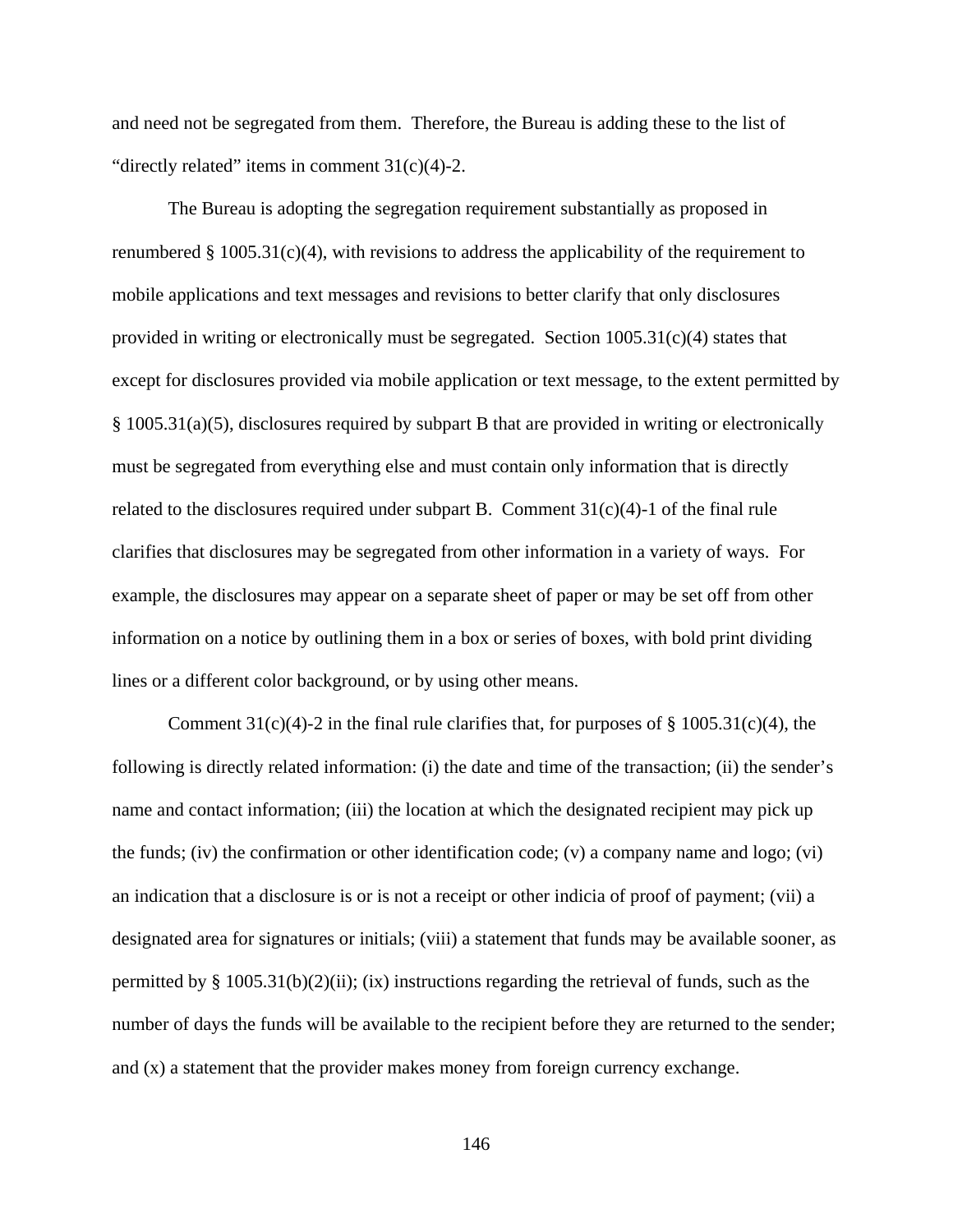## **31(d) Estimates**

Proposed § 205.31(d) provided that estimated disclosures may be provided to the extent permitted by proposed § 205.32. See proposed § 205.32, adopted as § 1005.32, below. The proposed rule provided that such disclosures must be described as estimates, using the term "Estimated," or a substantially similar term, in close proximity to the estimated term or terms described. As discussed in the proposal, consumer testing participants generally understood that where the term "estimated" was used in close proximity to the estimated term or terms, the actual amount could vary (for example, the amount of currency to be received could be higher or lower than the amount disclosed). Proposed comment 31(d)-1 provided examples of terms that may be used to indicate that a disclosed amount is estimated. For instance, a remittance transfer provider could describe an estimated disclosure as "Estimated Transfer Amount," "Other Estimated Fees and Taxes," or "Total to Recipient (Est.)." A member of Congress and consumer group commenters agreed that the Bureau should require disclosures to be labeled as estimates when estimates are used. Therefore, proposed § 205.31(d) and proposed comment 31(d)-1 are adopted substantially as proposed in renumbered § 1005.31(d) and comment 31(d)-1.

# **31(e) Timing**

Proposed § 205.31(e) set forth the timing requirements for the disclosures required by proposed § 205.31.

#### 31(e)(1) Timing of Pre-Payment and Combined Disclosures

Proposed  $\S 205.31(e)(1)$  provided that a pre-payment disclosure required by § 205.31(b)(1) or a combined disclosure provided under § 205.31(b)(3) must be provided to the sender when the sender requests the remittance transfer, but prior to payment for the remittance transfer.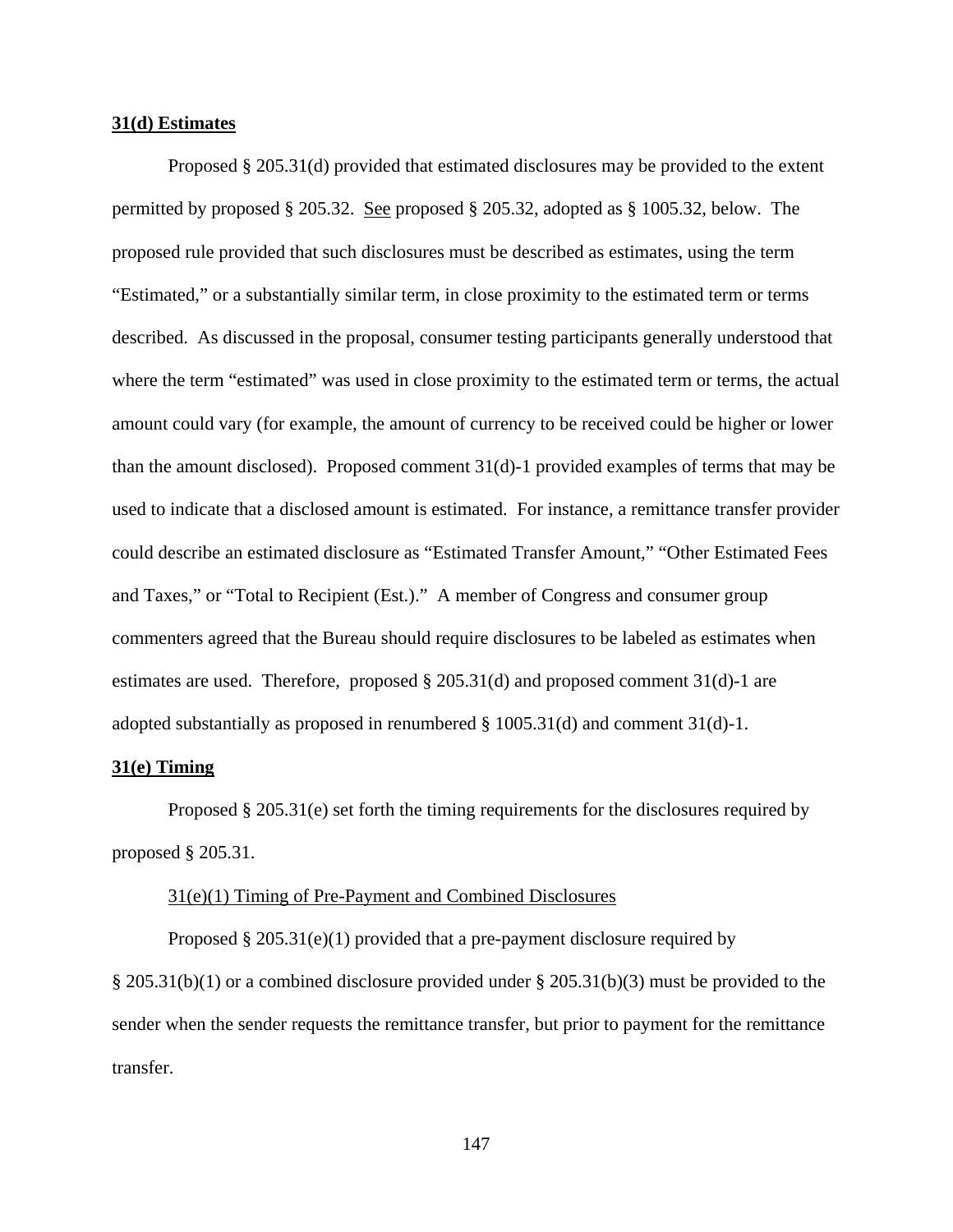Consumer group commenters strongly supported requiring these disclosures to be provided before payment, stating that providing pre-payment disclosures was a centerpiece of the statute. One consumer group commenter stated that pre-payment disclosures were necessary to facilitate shopping.

Several industry commenters, however, opposed the requirement to provide disclosures before payment. One industry trade association commenter argued that the disclosure would provide negligible benefits, citing the fact that some participants in the Board's consumer testing stated that they did not want a disclosure prior to payment. One industry commenter suggested that the pre-payment disclosures would confuse or irritate customers who would not understand why disclosure was being provided at that time. Another industry commenter stated that the prepayment disclosures created needless compliance costs, which would be passed on to senders. As discussed above, some industry commenters urged that if pre-payment disclosures were required, that they be permitted to be disclosed orally or on a screen, even when the transaction is conducted in person, to reduce compliance costs and delays for the sender.

A few industry commenters argued that the combined disclosure should be permitted to be provided after payment is made. One industry commenter noted that EFTA section  $919(a)(5)(C)$  only requires combined disclosure to be accurate at the time payment is made. This commenter stated that providing a document similar to a receipt prior to payment is not possible because such a disclosure could not provide accurate information regarding the date and time of the transaction, the amount paid, and the transaction number, which are elements that help establish proof of payment. Therefore, this commenter argued that the rule should permit the combined disclosure to be provided after payment, if a pre-payment disclosure is provided orally or on a screen at the point-of-sale. This commenter maintained that allowing oral or electronic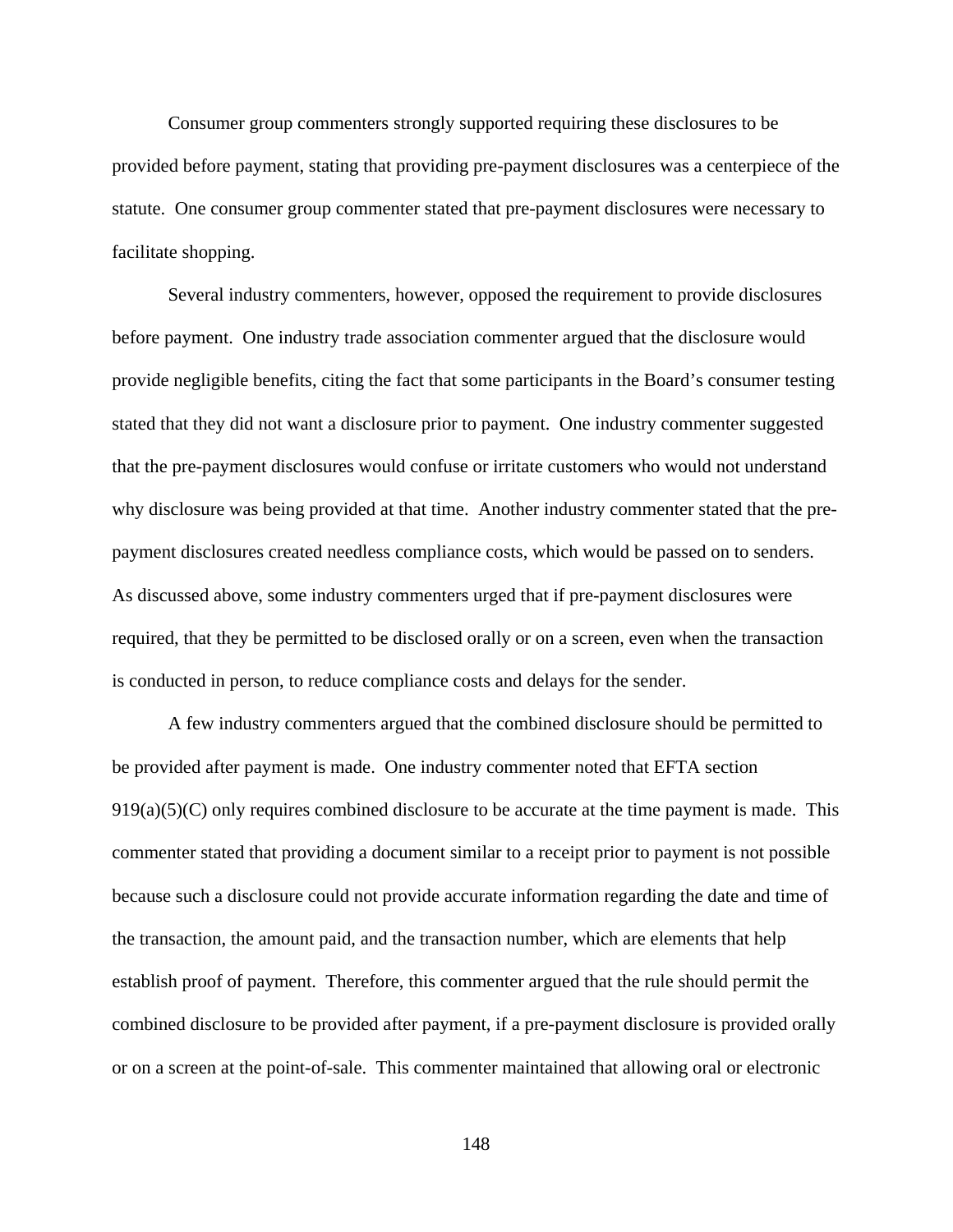disclosures would be appropriate in the context of EFTA section 919(a)(5) authority to permit combined disclosures and in light of the Bureau's duty to consider the final rule's costs and benefits. At minimum, this commenter believed the Bureau should permit this method of disclosure for senders who have used the provider's service in the past.

Another industry commenter stated that it currently only had the capability of providing information to senders on a register receipt after payment. This commenter believed that requiring a combined disclosure to be provided prior to payment would require printing a prepayment disclosure in the middle of a sales transaction.

The Bureau recognizes the operational challenges associated with providing pre-payment and particularly combined disclosures to senders prior to payment. However, although current practice generally is to provide written disclosures after payment is made, the statute clearly requires certain disclosures to be provided prior to payment and other disclosures to be provided when payment is made for the remittance transfer. The Bureau also believes that the statute precludes combined disclosures from being provided to senders after payment or in a non-written format. EFTA section  $919(a)(5)(C)$  affirmatively requires that the combined disclosure be accurate at the time at which payment is made (emphasis added). Such a requirement would be superfluous if the combined disclosure could be provided after payment because a disclosure provided after payment must accurately reflect the terms of the completed transaction pursuant to EFTA section  $919(a)(2)(B)$ . Accordingly, the Bureau believes the statute requires both the prepayment disclosure and the combined disclosure be given prior to payment.

As discussed below in § 1005.36, special timing rules have been adopted for preauthorized remittance transfers to account for the particular challenges associated with providing disclosures for transfers that may occur far in the future. Therefore, proposed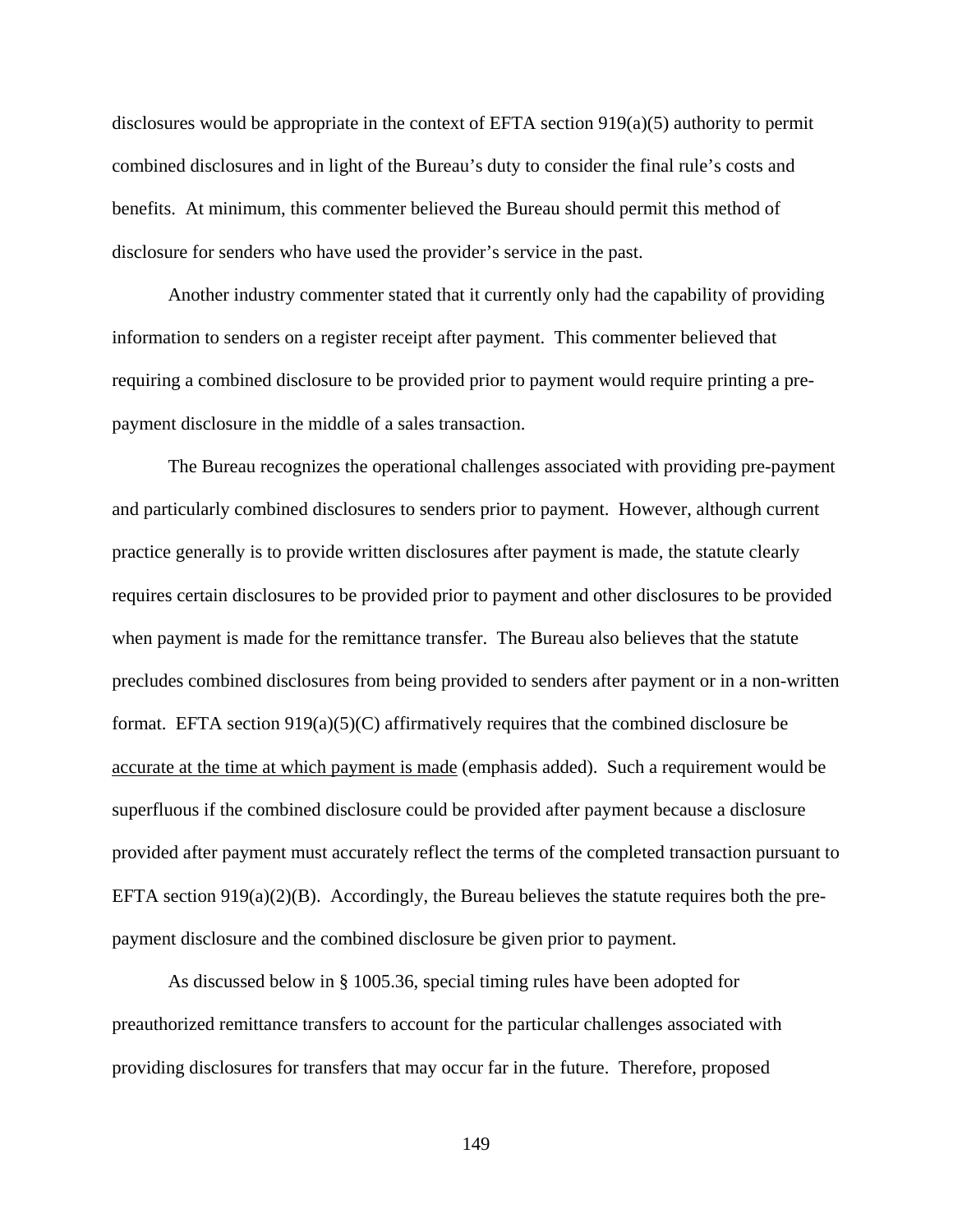$\S 205.31(e)(1)$  is adopted substantially as proposed in renumbered $\S 1005.31(e)(1)$ , with modifications to reference new § 1005.36. Section  $1005.31(e)(1)$  states that except as provided in § 1005.36(a), a pre-payment disclosure required by § 1005.31(b)(1) or a combined disclosure required by § 1005.31(b)(3) must be provided to the sender when the sender requests the remittance transfer, but prior to payment for the transfer.

Proposed comment 31(e)-1 clarified when a sender has requested a remittance transfer, for purposes of determining when a pre-payment or combined disclosure must be provided. The proposed comment is adopted substantially as proposed, with a reference to the provisions for preauthorized remittance transfers in new § 1005.36. Comment 31(e)-1 states that, except as provided in § 1005.36(a), pre-payment and combined disclosures are required to be provided to the sender when the sender requests the remittance transfer, but prior to payment for the transfer. The comment clarifies that whether a consumer has requested a remittance transfer depends on the facts and circumstances. A sender that asks a provider to send a remittance transfer, and that provides transaction-specific information to the provider in order to send funds to a designated recipient, has requested a remittance transfer. For example, a sender who asks the provider to send money to a recipient in Mexico and provides the sender and recipient information to the provider has requested the remittance transfer provider to send a remittance transfer. In contrast, a consumer who solely inquires about that day's rates and fees to send to Mexico has not requested the remittance transfer provider to send a remittance transfer.

# 31(e)(2) Timing of Receipts

EFTA section  $919(a)(2)(B)$  requires that a receipt be provided to a sender at the time the sender makes payment in connection with the remittance transfer. Proposed  $\S 205.31(e)$ (2) provided that a receipt must be provided to the sender when payment is made for the transaction.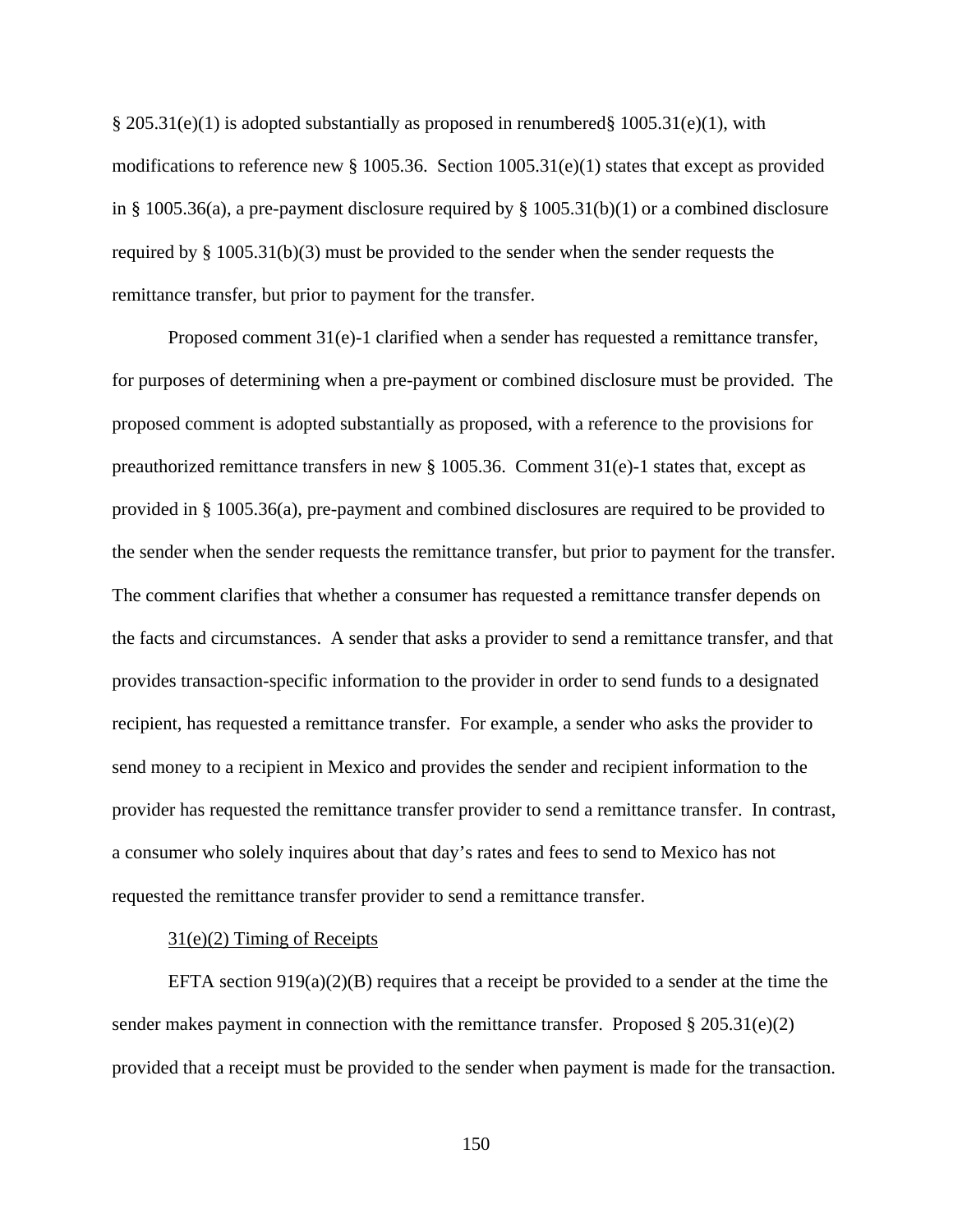The Bureau did not receive comment on this proposed provision. Under the final rule, a receipt required to be provided by  $\S 1005.31(b)(2)$  generally must be provided to the sender when payment is made for the remittance transfer, except for preauthorized remittance transfers as provided in § 1005.36(a). The Bureau notes that the final rule does not require the receipt to be provided at an exact moment when the sender, for example, hands cash or a credit card to an agent to pay for the transfer. Rather, the Bureau believes that payment for a remittance transfer is a process that may involve several steps. For example, payment for a transfer by credit card could involve a sender handing a credit card to an agent, the agent asking the sender for identification, the agent sending the credit card authorization request, the card authorization being approved, the agent requesting signature on a credit card receipt, and the sender signing the credit card receipt.

Proposed comment 31(e)-2 provided examples of when a remittance transfer provider may provide the sender a receipt. The Bureau did not receive comment on the proposed comment, which is adopted substantially as proposed. Comment 31(e)-2 in the final rule, however, adds a reference to the special timing rules for preauthorized remittance transfers in § 1005.36. The comment also adds a clarification regarding when a payment is made for purposes of the final rule, including an example stating that, for purposes of subpart B, payment is made when a sender authorizes a payment. The Bureau believes that, for purposes of subpart B, payment is made when a sender authorizes payment because a receipt will be most useful to a sender at that time. Otherwise, if payment is considered to be made when the funds actually leave the sender's account due to delays in processing a payment, a receipt may not be provided to a sender for a day or more. Furthermore, it is not clear how a sender's cancellation right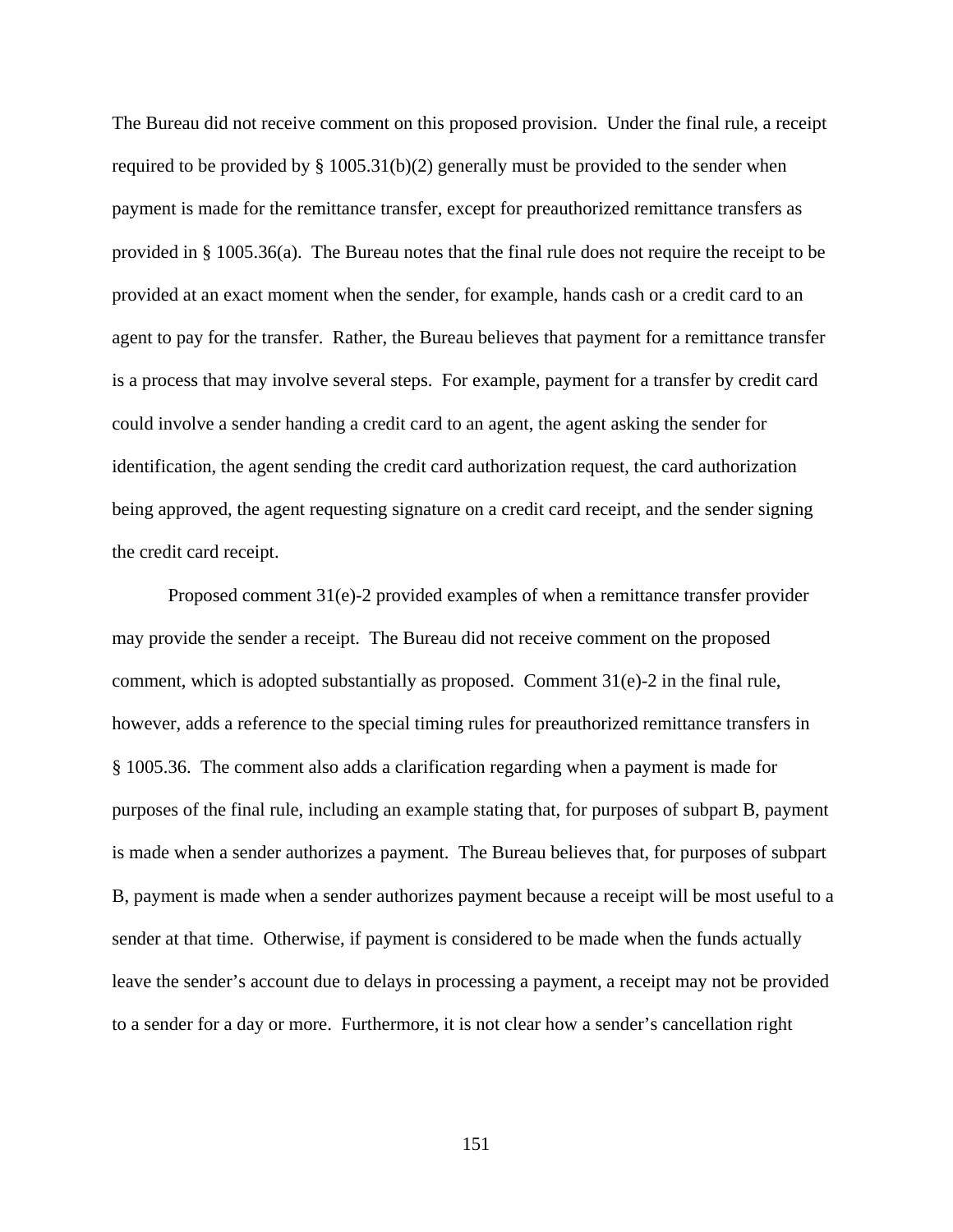would operate in this scenario. For example, because a sender does not know when funds leave an account, a sender would be unable to know when the cancellation right would be triggered.

Comment  $31(e)-2$  in the final rule states that except as provided in § 1005.36(a), a receipt required by § 1005.31(b)(2) must be provided to the sender when payment is made for the remittance transfer. For example, a remittance transfer provider could give the sender the disclosures after the sender pays for the remittance transfer in person, but before the sender leaves the counter. A provider could also give the sender the disclosures immediately before the sender pays for the transaction. For purposes of subpart B, payment is made, for example, when a sender provides cash to the remittance transfer provider or when payment is authorized.

Proposed  $\S 205.31(e)(2)$  further stated that if a transaction is conducted entirely by telephone, a written receipt may be mailed or delivered to the sender no later than one business day after the date on which payment is made for the remittance transfer. If a transaction is conducted entirely by telephone and involves the transfer of funds from the sender's account held by the provider, the written receipt may be provided on or with the next regularly scheduled periodic statement. See EFTA section 919(a)(5)(B). In some circumstances, a provider conducting such a transfer from the sender's account held by the provider is not required to provide a periodic statement under other laws. The Board believed that in such circumstances, it would be appropriate to permit the provider to provide a written receipt within a similar period of time as a periodic statement. Therefore, pursuant to EFTA section  $904(c)$ , the Board also proposed in  $\S 205.31(e)(2)$  that the written receipt may be provided within 30 days after payment is made for the remittance transfer if a periodic statement is not required. Under the proposal, in order for the written receipt to be mailed or delivered to a sender conducting a transaction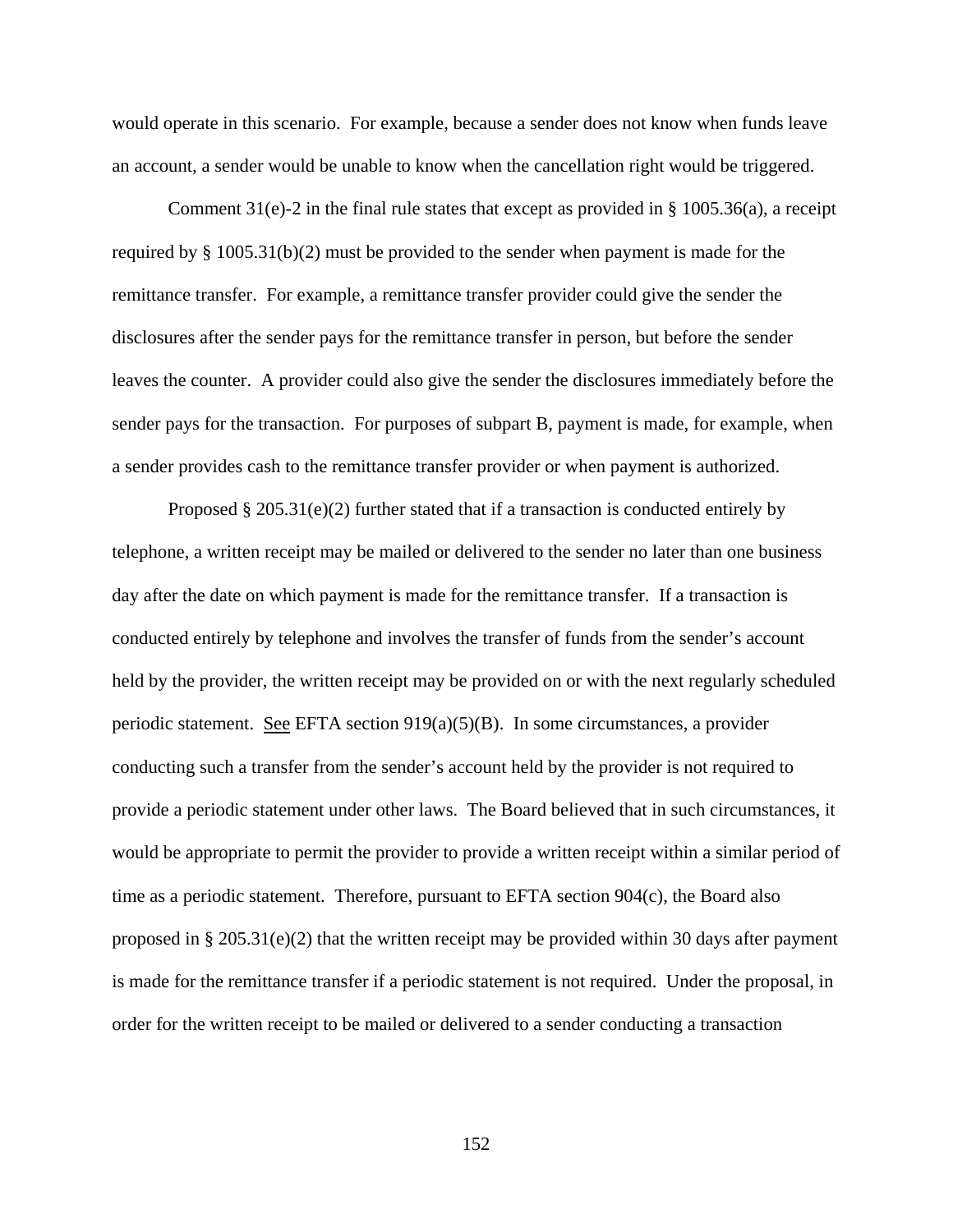entirely by telephone at these later times, the remittance transfer provider was required to comply with the foreign language requirements of proposed  $\S 205.31(g)(3)$ .

One industry commenter argued that the Bureau should include a timing exception in circumstances where a receipt is required to be provided to a sender shortly before a periodic statement is produced. This commenter stated that a remittance transfer provider may not be able to provide the required disclosures to a sender for a remittance transfer that occurs at the end of a billing cycle in time to include in the statement. The commenter suggested that in such circumstances, the Bureau should permit the receipt to be provided by the later of the next periodic statement date or 30 days after payment. The Bureau believes the final rule gives providers sufficient time to provide a receipt to a sender after a remittance transfer is sent; thus, no accommodation for transfers made at the end of a billing cycle is included in § 1005.31(e)(2). Because periodic statements must include certain information that occurs during a cycle, see § 1005.9(b), the Bureau expects that, for purposes unrelated to this rule, providers already delay sending a periodic statement for a short time after a cycle ends to ensure that all activity occurring within a cycle is included in the appropriate statement.

Accordingly, to effectuate the purposes of the EFTA and to facilitate compliance, the Bureau believes it is necessary and proper to use its authority under EFTA section 904(a) and (c) to adopt the provisions regarding mailing a receipt in proposed § 205.31(e)(2) as § 1005.31(e)(2) with revisions. Section  $1005.31(e)(2)$  in the final rule eliminates the requirement to comply with proposed  $\S 205.31(g)(3)$ , because the provision has been eliminated in the final rule, as discussed in further detail below. Section  $1005.31(e)(2)$  is also revised to state that if a transaction is conducted entirely by telephone and involves the transfer of funds from the sender's account held by the provider, the receipt may be provided within 30 days after payment is made for the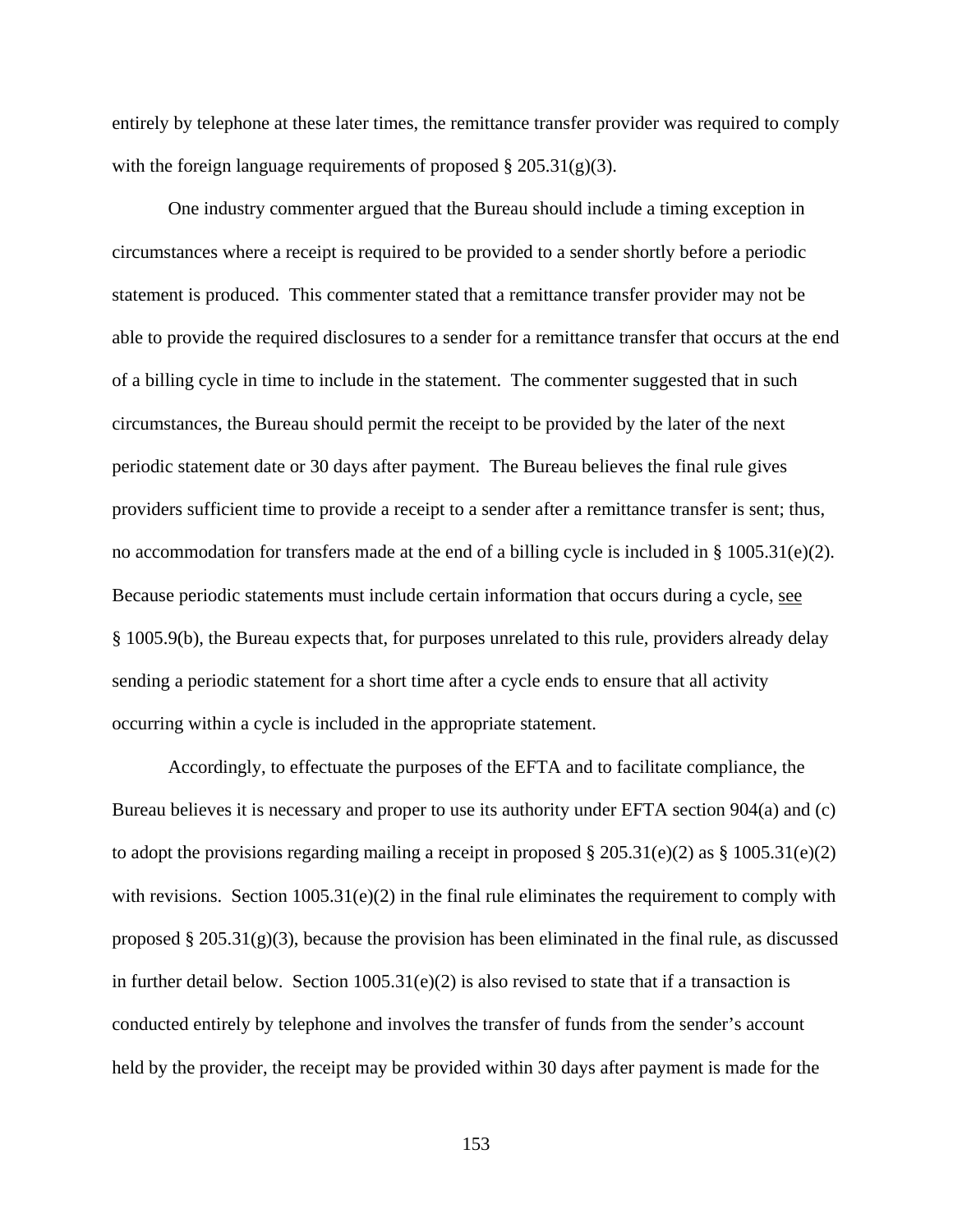remittance transfer if a periodic statement is not provided, rather than if a periodic statement is not required. In some circumstances, a provider may provide a sender with a periodic statement even if one is not required to be provided. In these circumstances, the Bureau believes a provider should instead disclose the receipt on or with the periodic statement and that the provision allowing a provider to give a receipt 30 days after payment is made should not apply.

Section  $1005.31(e)(2)$  is further revised to account for circumstances in which a provider discloses the statement about the rights of the sender regarding cancellation required by § 1005.31(b)(2)(iv), in order to use the telephone exceptions pursuant to § 1005.31(a)(3)(iii) or (a)(5)(iii). In those circumstances, the Bureau does not believe a provider should be required to repeat the statement about the rights of the sender regarding cancellation on a receipt when it has already been disclosed to the sender. Thus, pursuant to the Bureau's authority under EFTA section 919(d)(3), § 1005.31(e)(2) states that the statement about the rights of the sender regarding cancellation required by § 1005.31(b)(2)(iv) may, but need not, be disclosed pursuant to the timing requirements of  $\S 1005.31(e)(2)$  if a provider discloses this information pursuant to § 1005.31(a)(3)(iii) or (a)(5)(iii). The Bureau also adds comment 31(e)(2)-5 to clarify that even though the statement about the rights of the sender regarding cancellation need not be disclosed pursuant to the timing requirements of  $\S 1005.31(e)(2)$ , the statement about the rights of the sender regarding error resolution required by § 1005.31(b)(2)(iv) must be disclosed pursuant to the timing requirements of  $\S 1005.31(e)(2)$ .

Proposed comment 31(e)-3 provided further clarification regarding circumstances where a sender transfers funds from his or her account, as defined by § 205.2(b) (currently § 1005.2(b)), that is held by the remittance transfer provider. The Bureau did not receive comment on proposed comment 31(e)-3, which is adopted substantially as proposed.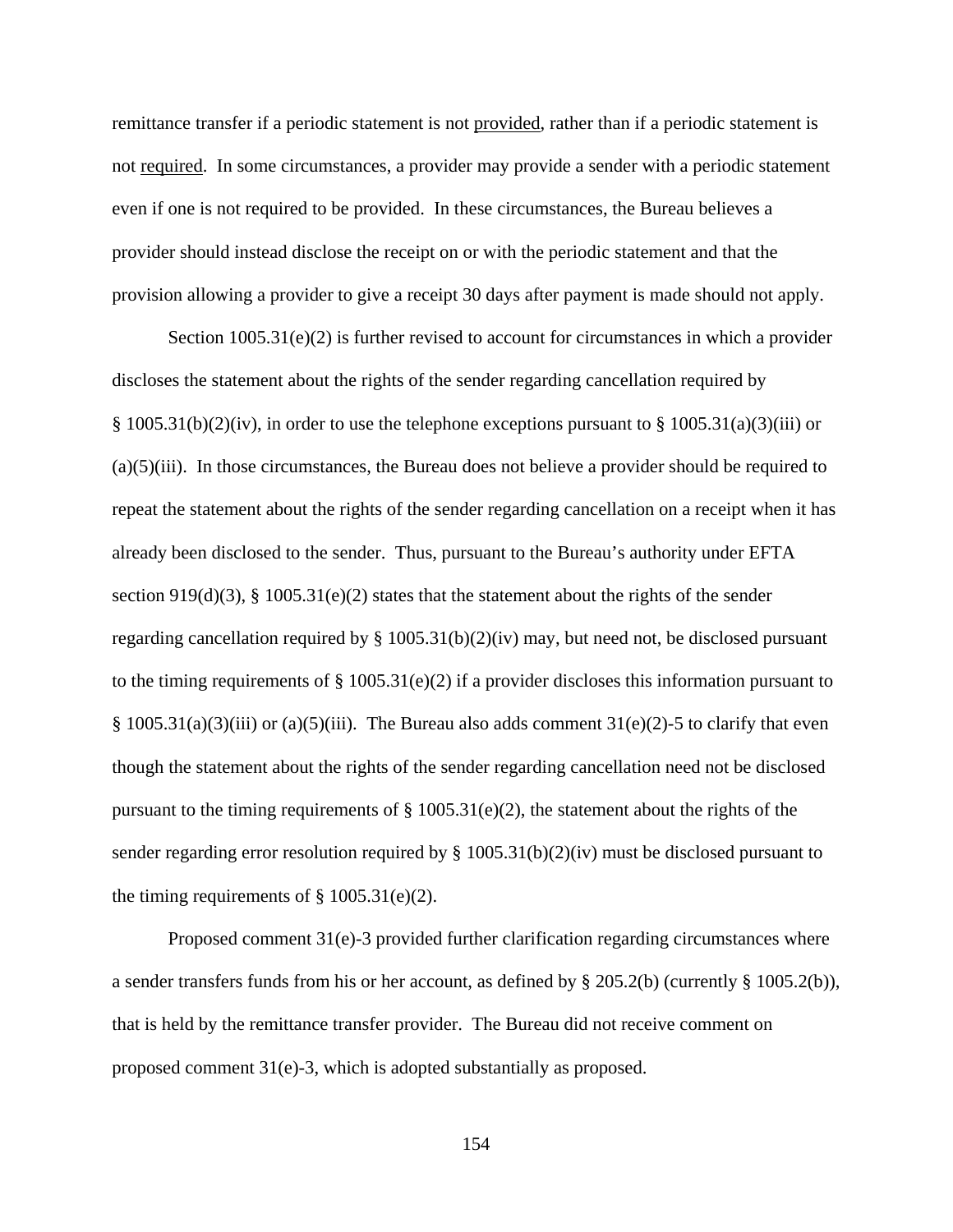The Bureau is providing further guidance in the final rule regarding the timing of receipts for remittance transfers made via mobile application or text message. As discussed above, because remittance transfers sent via mobile application or text message are conducted entirely by mobile telephone, the Bureau believes that EFTA section 919(a)(5)(A) permits pre-payment disclosures to be provided orally for such transfers. Similarly, the Bureau believes that that EFTA section  $919(a)(5)(B)$  permits receipts for transfers sent entirely by telephone via mobile application or text message to be provided in accordance with the mailing rules provided for transactions conducted entirely by telephone in §  $1005.31(e)(2)$  or §  $1005.36(a)$ . Therefore, the final rule adds a new comment  $31(e)$ -4 to clarify that if a transaction is conducted entirely by telephone via mobile application or text message, a receipt required by § 1005.31(b)(2) may be mailed or delivered to the sender pursuant to the timing requirements in § 1005.31(e)(2) or § 1005.36(a). For example, if a sender conducts a transfer entirely by telephone via mobile application, a remittance transfer provider may mail or deliver the disclosures to a sender pursuant to the timing requirements in  $\S 1005.31(e)(2)$  or  $\S 1005.36(a)$ .

Finally, several industry commenters requested that the Bureau specifically permit remittance transfer providers to provide receipts for transactions conducted via mobile application or text message by email or through a provider's website. The Bureau notes that written receipts provided in accordance with  $\S 1005.31(e)(2)$  or  $\S 1005.36(a)$  may be provided electronically, subject to compliance with the consumer consent and other applicable provisions of the E-Sign Act. See comment  $31(a)(2)-1$ .

# **31(f) Accurate When Payment is Made**

Proposed § 205.31(f) provided that the disclosures required by proposed § 205.31(b) must be accurate when a sender pays for the remittance transfer, except when estimates are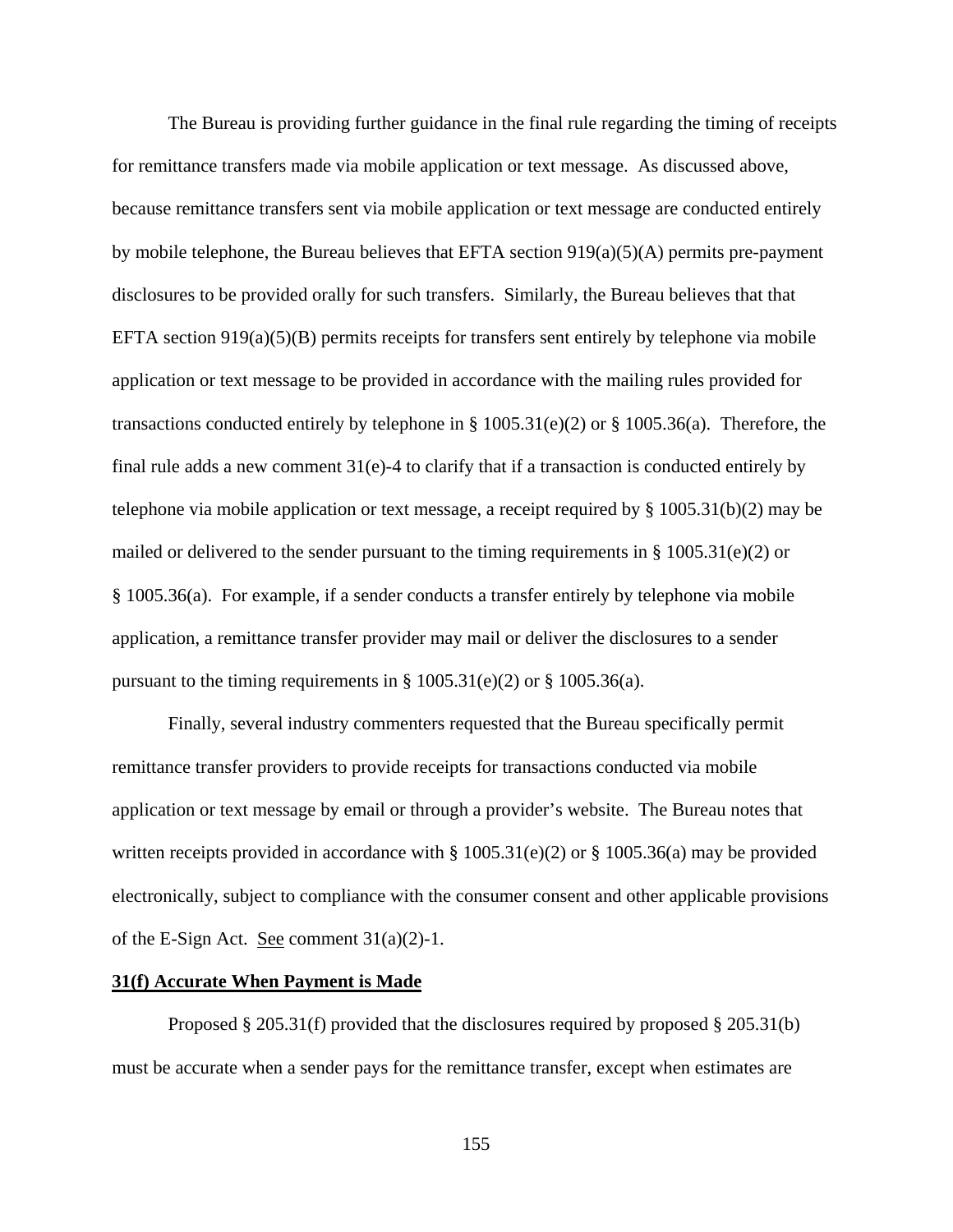permitted by proposed § 205.32. Proposed comment 31(f)-1 clarified that a remittance transfer provider did not have to guarantee the terms of the remittance transfer in the disclosures required by § 205.31(b) for any specific period of time. However, if any of the disclosures required by proposed § 205.31(b) are not accurate when a sender pays for the remittance transfer, a provider would be required to give new disclosures before receiving payment for the remittance transfer. For example, a sender at a retail store may be provided a pre-payment disclosure under proposed § 205.31(b)(1) at a customer service desk, but the sender may decide to leave the desk to go shopping. Upon the sender's return to the customer service desk an hour later, the sender would have to be provided a new pre-payment disclosure if any of the information had changed. However, the sender would not need to be provided a new disclosure if the information had not changed.

 Consumer group commenters supported the requirement that disclosures must be accurate when payment is made. An industry trade association commenter asked the Bureau to permit remittance transfer providers to include a statement in the disclosures clarifying that changes to the disclosures may occur between the time of payment and the time a transaction clears. However, the Bureau notes that under the proposed rule, only disclosures provided before payment is made would not be guaranteed and thus subject to change. Disclosures provided on receipts generally would be guaranteed, and thus not subject to change, except where estimates are permitted.

Proposed § 205.31(f) is adopted substantially as proposed in renumbered § 1005.31(f). The final rule, however, provides that the requirements of § 1005.31(f) and comment 31(f)-1 do not apply to preauthorized remittance transfers, which are subject to separate accuracy requirements in § 1005.36(a).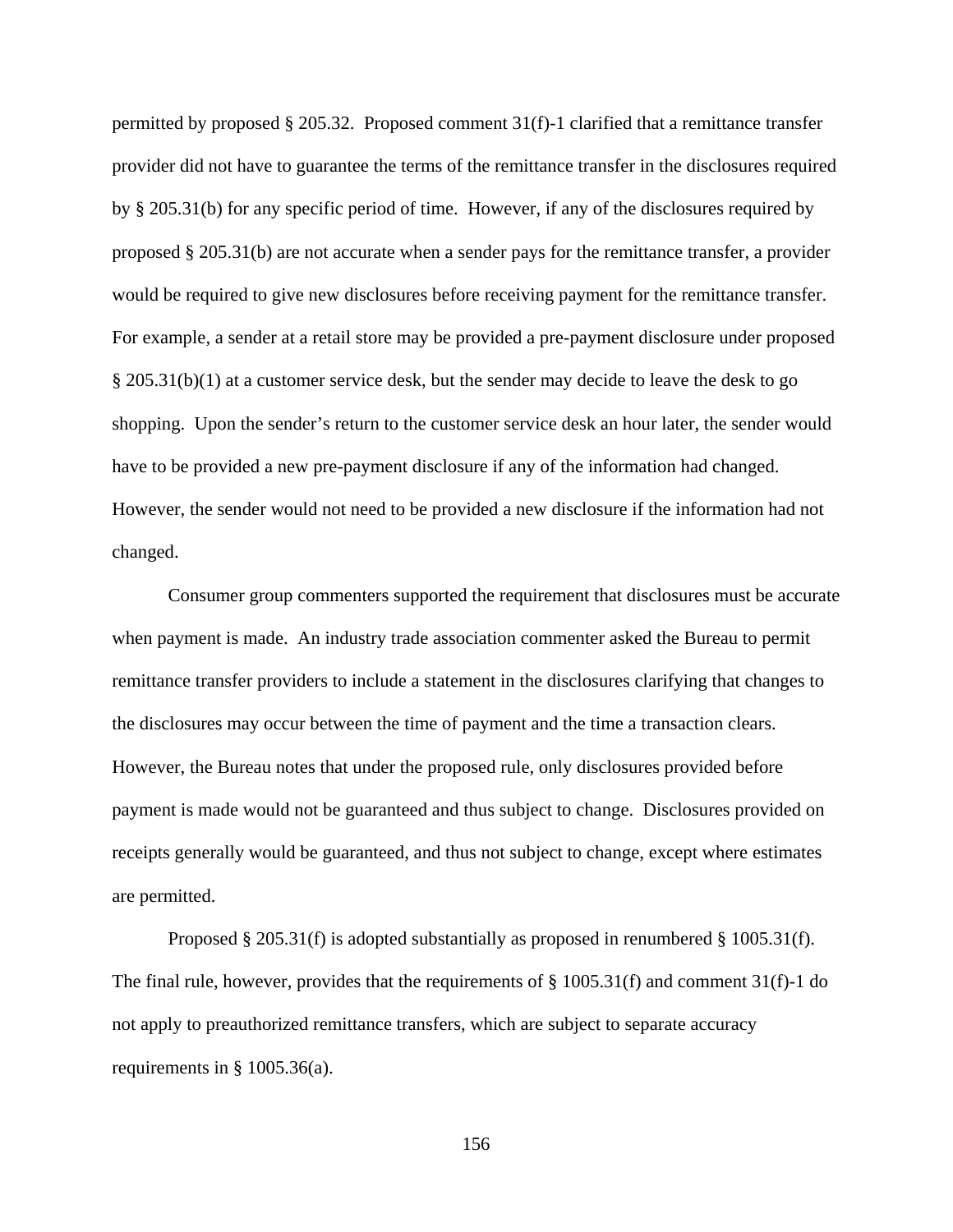# **31(g) Foreign Language Disclosures**

EFTA section 919(b) provides that disclosures required under EFTA section 919 must be made in English and in each of the foreign languages principally used by the remittance transfer provider, or any of its agents, to advertise, solicit, or market, either orally or in writing, at that office. The Board proposed §  $205.31(g)(1)$  to implement EFTA section 919(b) for written or electronic disclosures generally, with some modifications as discussed in the May 2011 Proposed Rule. In addition, the Board proposed  $\S 205.31(g)(2)$  and (3) to exempt from the general foreign language disclosure requirements oral disclosures and written receipts for telephone transactions. The Bureau is adopting  $\S 205.31(g)$  in renumbered  $\S 1005.31(g)$  generally as proposed with some changes in response to suggestions from commenters, as discussed in detail below.

# $31(g)(1)$  General

Proposed  $\S 205.31(g)(1)$  provided that disclosures required under subpart B, other than oral disclosures and written receipts for telephone transactions, must be made in English and in each of the foreign languages principally used by the remittance transfer provider to advertise, solicit, or market remittance transfer services, either orally, in writing, or electronically, at that office. Alternatively, proposed  $\S 205.31(g)(1)$  provided that these disclosures may be made in English, and, if applicable, in the foreign language primarily used by the sender with the remittance transfer provider to conduct the transaction (or for written or electronic disclosures made pursuant to proposed § 205.33, in the foreign language primarily used by the sender with the remittance transfer provider to assert the error), provided that such foreign language is principally used by the remittance transfer provider to advertise, solicit, or market remittance transfer services, either orally, in writing, or electronically, at that office.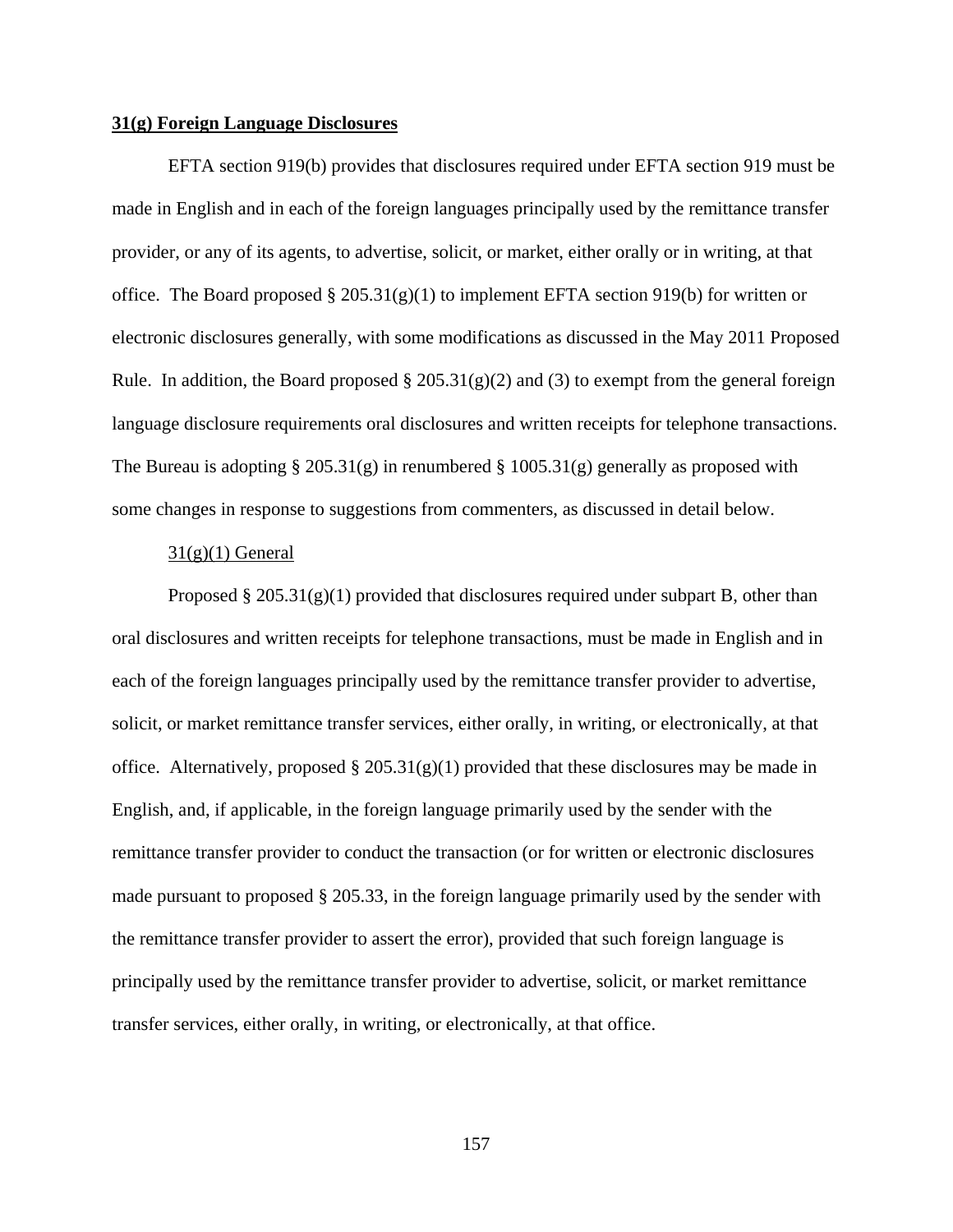As discussed in the May 2011 Proposed Rule, proposed  $\S 205.31(g)(1)$  contained certain exceptions and clarifications to the requirements of EFTA section 919(b). Specifically, the Board proposed: (i) to apply the provisions only to written or electronic disclosures and address oral disclosures separately in proposed  $\S 205.31(g)(2)$ ; (ii) to simplify the statutory language in EFTA section 919(b) by removing the term "or its agents;" (iii) to include electronic advertising, soliciting or marketing as a trigger to the foreign language disclosure requirements, in addition to oral and written advertisements, solicitations, or marketing; (iv) to limit the trigger to foreign language advertisements, solicitations, or marketing of remittance transfer services, and to exclude from the trigger foreign language advertisements, solicitations, or marketing of other products or services; and (v) to permit, under its EFTA section 904(c) authority, a remittance transfer provider to fulfill its obligations by providing the sender with disclosures in English and, if applicable, the one triggered foreign language primarily used by the sender with the remittance transfer provider to conduct the transaction or assert an error in lieu of providing disclosures in each of the triggered foreign languages.

Commenters did not object to these specific proposed modifications. However, several industry commenters stated that the foreign language disclosure requirements generally would provide a disincentive for remittance transfer providers to provide a wide range of foreign language services to customers. Some of these commenters suggested that if remittance transfer providers were to offer fewer foreign language services, this would drive some customers to use illicit operators who provide the foreign-language services discontinued by legitimate remittance transfer providers. Another commenter suggested that the disclosures should only be provided in English because the foreign language requirement would impose costs that would be passed on to consumers who might not derive any benefit from such services.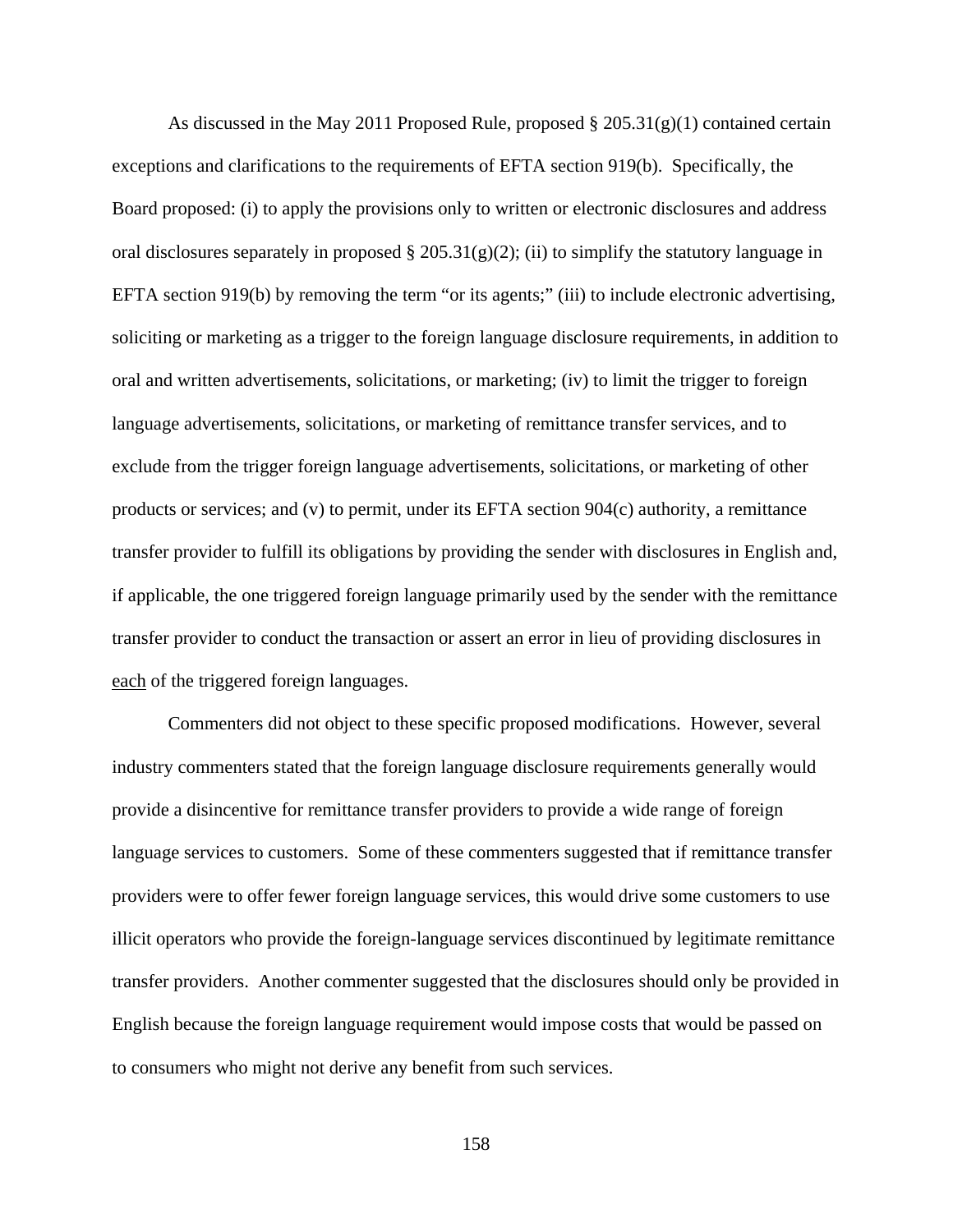Consumer group commenters and a member of Congress, however, thought the rule should ensure that non- and limited-English speaking consumers have access to meaningful remittance transfer disclosures. The Congressional commenter also agreed with the Board's proposal to extend the advertising, soliciting, or marketing trigger to electronic advertisements, solicitations, and marketing.

EFTA section 919(b) requires disclosures to be provided in certain foreign languages, and the Bureau believes the Board's proposed modifications to the statutory requirements alleviates burden on remittance transfer providers. The Bureau believes that proposed § 205.31(g)(1) reflects a proper balancing of interests in providing non- and limited-English speaking consumers with disclosures in a language with which they are familiar with the burden on remittance transfer providers of providing multilingual disclosures in implementing EFTA section 919(b). The statute and the implementing regulation seek to ensure that if remittance transfer providers make a concerted effort to reach out to potential remittance transfer customers through advertisements, solicitations, and marketing in a foreign language in a particular office, then such providers should also be required to provide important disclosures in that language when such customers come to that office to purchase remittance transfer services from that provider or assert an error.

Furthermore, the Bureau agrees with the Board's proposed modifications and clarifications to the statutory language for the reasons discussed in the May 2011 Proposed Rule, and commenters did not object to such modifications and clarifications. Therefore, to effectuate the purposes of the EFTA and facilitate compliance, the Bureau believes it is necessary and proper to use its authority under EFTA section 904(a) and (c) to adopt proposed  $\S 205.31(g)(1)$ in renumbered §  $1005.31(g)(1)$ , with the removal of a reference to proposed §  $205.31(g)(3)$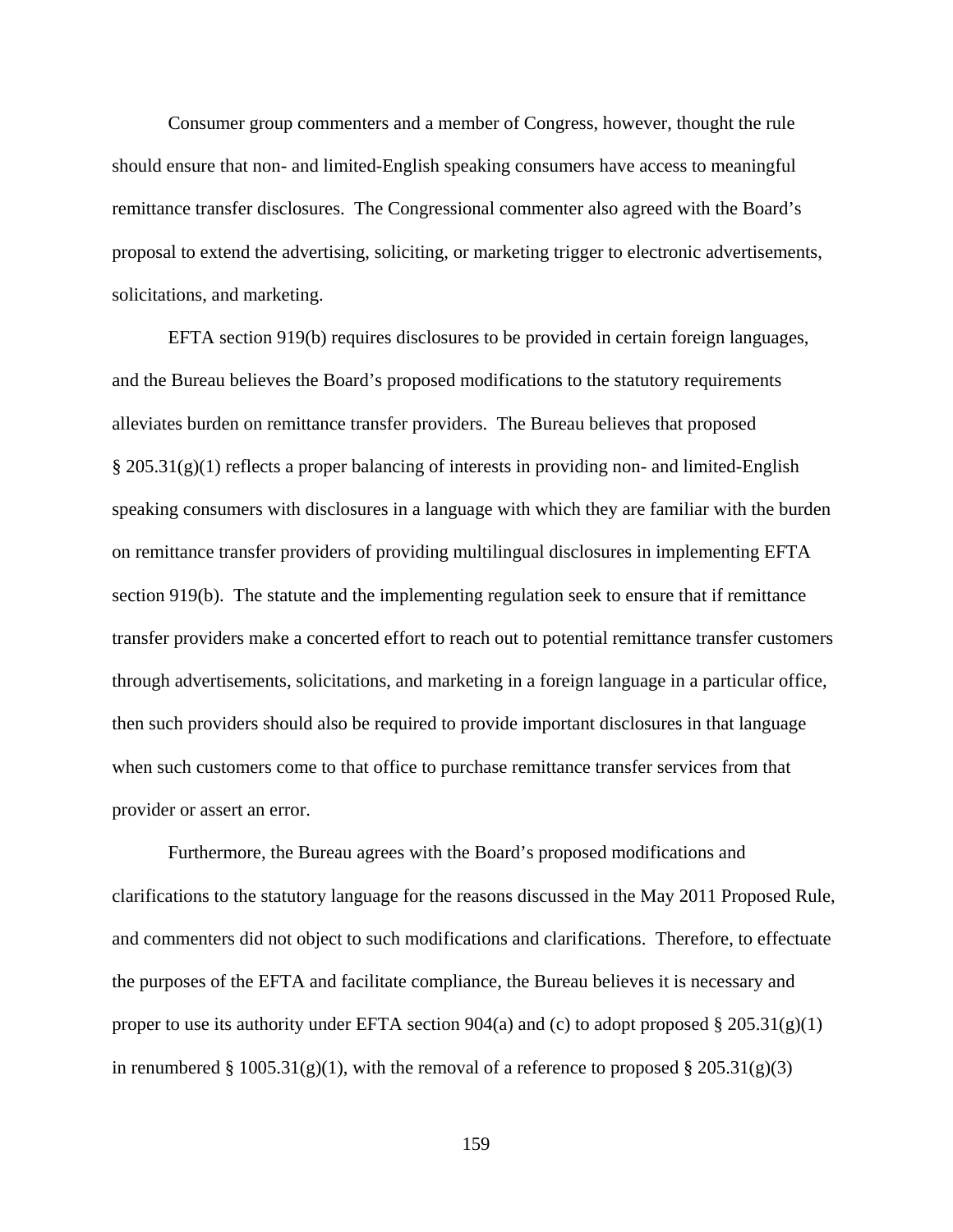regarding written receipts for telephone transactions, which is further discussed below, and other minor technical and clarifying amendments. Most notably, the Bureau is changing the references to "that office" in the proposed rule to the "the office in which a sender conducts a transaction or asserts an error" for clarity.

#### Principally Used

Proposed comment  $31(g)(1)$ -1 clarified when a foreign language is principally used. As the Board stated in the May 2011 Proposed Rule, the statute indicates that more than one foreign language may be principally used. Consequently, the Board's interpretation of the term "principally used" was not limited to the one foreign language used most frequently by the remittance transfer provider. Instead, proposed comment  $31(g)(1)$ -1 adopted a facts-andcircumstances approach to determining when a foreign language is principally used. Under proposed comment  $31(g)(1)-1$ , factors contributing to whether a foreign language is principally used would include: (i) the frequency with which the remittance transfer provider advertises, solicits, or markets remittance transfers in a foreign language at a particular office; (ii) the prominence of such advertising, soliciting, or marketing in that language at that office; and (iii) the specific foreign language terms used to advertise, solicit, or market remittance transfer services at that office. Proposed comment  $31(g)(1)$ -1 also included examples to illustrate when a foreign language is principally used and when there is incidental use of the language. As discussed in the May 2011 Proposed Rule, the Board also considered an objective standard based on whether a foreign language meets a certain percentage threshold of a remittance transfer provider's advertisements at a particular office. However, the Board rejected such a standard based on the fact that the standard may be arbitrary, may be difficult to administer, and may inappropriately exclude instances where a foreign language is principally used to advertise,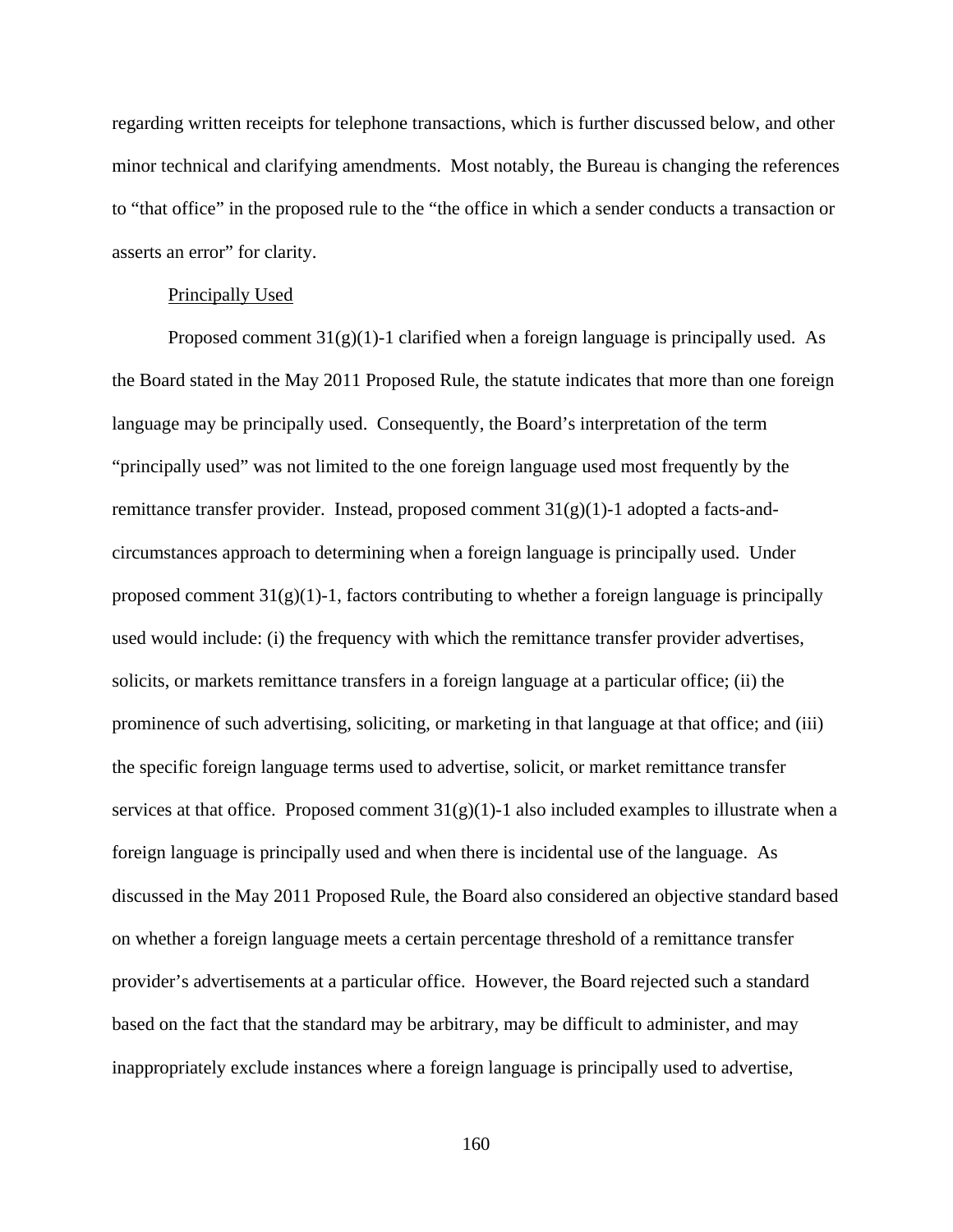solicit or market remittance transfers, even if the number of advertisements in the foreign language is nominally low.

Some industry commenters suggested that there be further clarification on the term "principally used," but did not specifically state what kind of guidance would be helpful. A consumer group commenter agreed with the proposed facts-and-circumstances approach for determining foreign languages principally used in advertising, soliciting, or marketing remittance transfer services. A member of Congress agreed with the Board's interpretation that the statutory provision contemplated that more than one foreign language could be principally used.

The Bureau agrees with the Board's reasoning in proposing comment  $31(g)(1)-1$ . Because the Bureau believes the particular facts and circumstances surrounding the use of a foreign language to advertise, solicit, or market remittance transfers will determine whether a foreign language is "principally used" to advertise, solicit, or market at a particular office, the Bureau does not believe further general statements would be helpful. However, the Bureau is amending one of the illustrative examples in comment  $31(g)(1)-1$  to provide a more clear example of when a remittance transfer provider would be considered to be principally using a foreign language to advertise, solicit, or market remittance transfers at an office.

## Advertise, Solicit, or Market

 $\overline{a}$ 

Neither the EFTA nor Regulation E defines "advertising," "soliciting," or "marketing."<sup>77</sup> However, the general concept of advertising, soliciting, or marketing is explained in other regulations administered by the Bureau. See, e.g., Regulation Z, 12 CFR 1026.2(a)(2) and

 $77$  Regulation E contains some guidance on whether a card, code, or other device is "marketed or labeled as a gift card or gift certificate" or "marketed to the general public" for purposes of the requirements pertaining to gift cards. See comments  $20(b)(2)-2$ ,  $20(b)(2)-3$ , and  $20(b)(4)-1$ . However, that guidance focuses on a narrow set of circumstances and does not address more broadly what actions generally constitute advertising, soliciting, or marketing.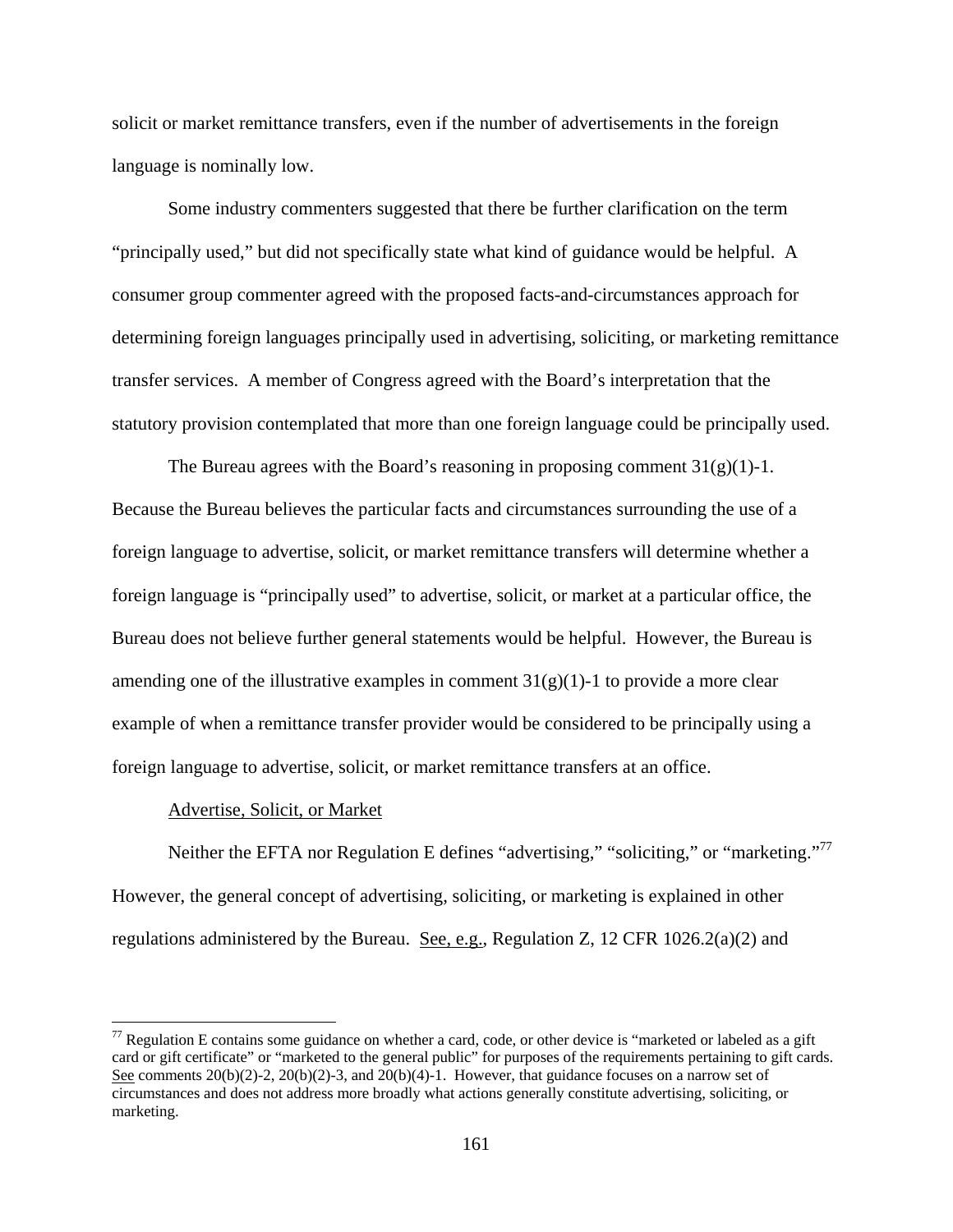associated commentary; Regulation DD, 12 CFR 1030.2(b) and 1030.11(b) and associated commentary.

The Board proposed comment  $31(g)(1)-2$  to provide positive and negative examples of advertising, soliciting, or marketing in a foreign language. These examples were based on examples from the commentary to other regulations (specifically, renumbered  $\S$ § 1026.2(a)(2) and 1030.2(b)) regarding the definition of "advertisement," as well as examples related to the promotion of overdrafts under § 1030.11(b). Some industry commenters asked whether the terms "market" and "solicit" mean something different than "advertise" and requested definitions for "market" or "solicit" if they are meant to have different meanings. The Bureau believes, that for purposes of subpart B of Regulation E, the terms "advertise," "solicit" and "market" have the same general meaning, and comment  $31(g)(1)-2$  is adopted substantially as proposed.

#### At the Office

Under EFTA section 919(b) and proposed  $\S 205.31(g)(1)$ , foreign language disclosures would be required when the foreign language is principally used to advertise, solicit, or market "at that office." As discussed above, the Bureau is changing the reference in §  $1005.31(g)(1)$ from "that office" to "the office in which a sender conducts a transaction or asserts an error" for clarity in the final rule. The Board proposed comment  $31(g)(1)$ -3 to clarify the meaning of "office." As discussed in the May 2011 Proposed Rule, proposed  $31(g)(1)$ -3 reflected the Board's belief that an office includes both physical and non-physical locations where remittance transfer services are offered to consumers, including any telephone number or website through which a consumer can complete a transaction or assert an error. The Board further noted that a telephone number or website that provides general information about the remittance transfer provider, but through which a consumer does not have the ability to complete a transaction or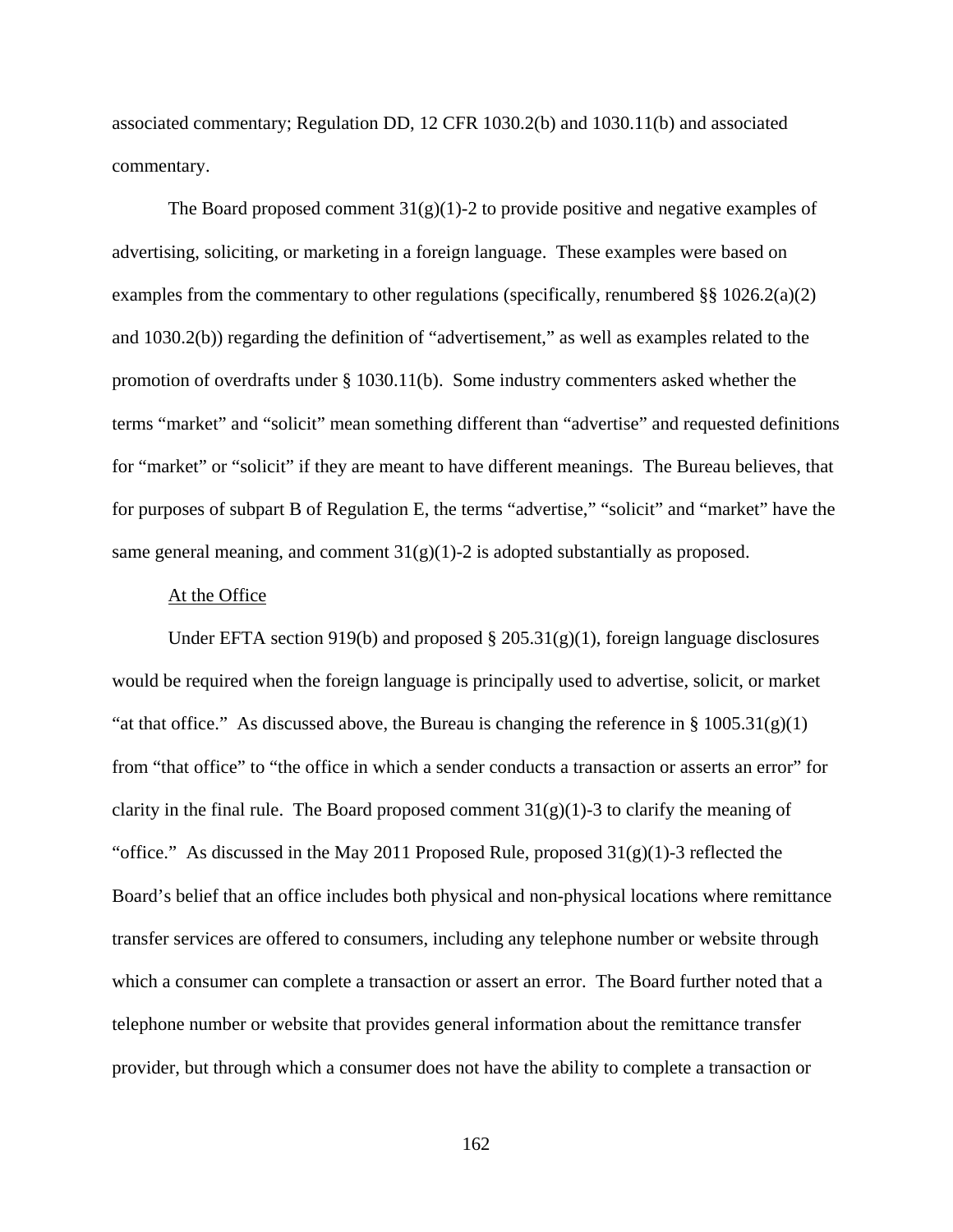assert an error, is not an office. Proposed comment  $31(g)(1)-3$  also clarified that a location need not exclusively offer remittance transfer services in order to be considered an office for purposes of § 1005.31(g)(1) (proposed as § 205.31(g)(1)), and included an example to illustrate this point.

Some industry commenters requested clarification on whether a website targeted to consumers outside of the United States could be an "office" for purposes of the foreign language disclosure requirements. In response, the Bureau is revising comment  $31(g)(1)$ -3 to clarify that because a consumer must be located in a State to be considered a "sender" under § 1005.30(g), a website is not an "office," even if the website can be accessed by consumers that are located in the United States, unless a sender may conduct a remittance transfer on the website or may assert an error for a remittance transfer on the website. Therefore, a website that is targeted to people outside of the United States will not be deemed to be an "office" for purposes of § 1005.31(g) so long as senders cannot conduct a remittance transfer on the website or assert an error for a remittance transfer on the website.

The Board also proposed comment  $31(g)(1)$ -4 to provide guidance on the phrase "at that office." Proposed comment  $31(g)(1)$ -4 stated that advertisements, solicitations, or marketing posted, provided, or made at a physical office, on a website of a remittance transfer provider, or during a telephone call with the remittance transfer provider would constitute advertising, soliciting, or marketing at an office of a remittance transfer provider. The proposed comment also clarified that for error resolution disclosures, the relevant office would be the office in which the sender first asserts the error and not the office where the remittance transfer was conducted.

One industry commenter requested clarification on a number of situations where the remittance transfer provider may be engaging in general advertising, marketing, or soliciting that is not intended to be made at a particular office, but due to the nature of such advertising,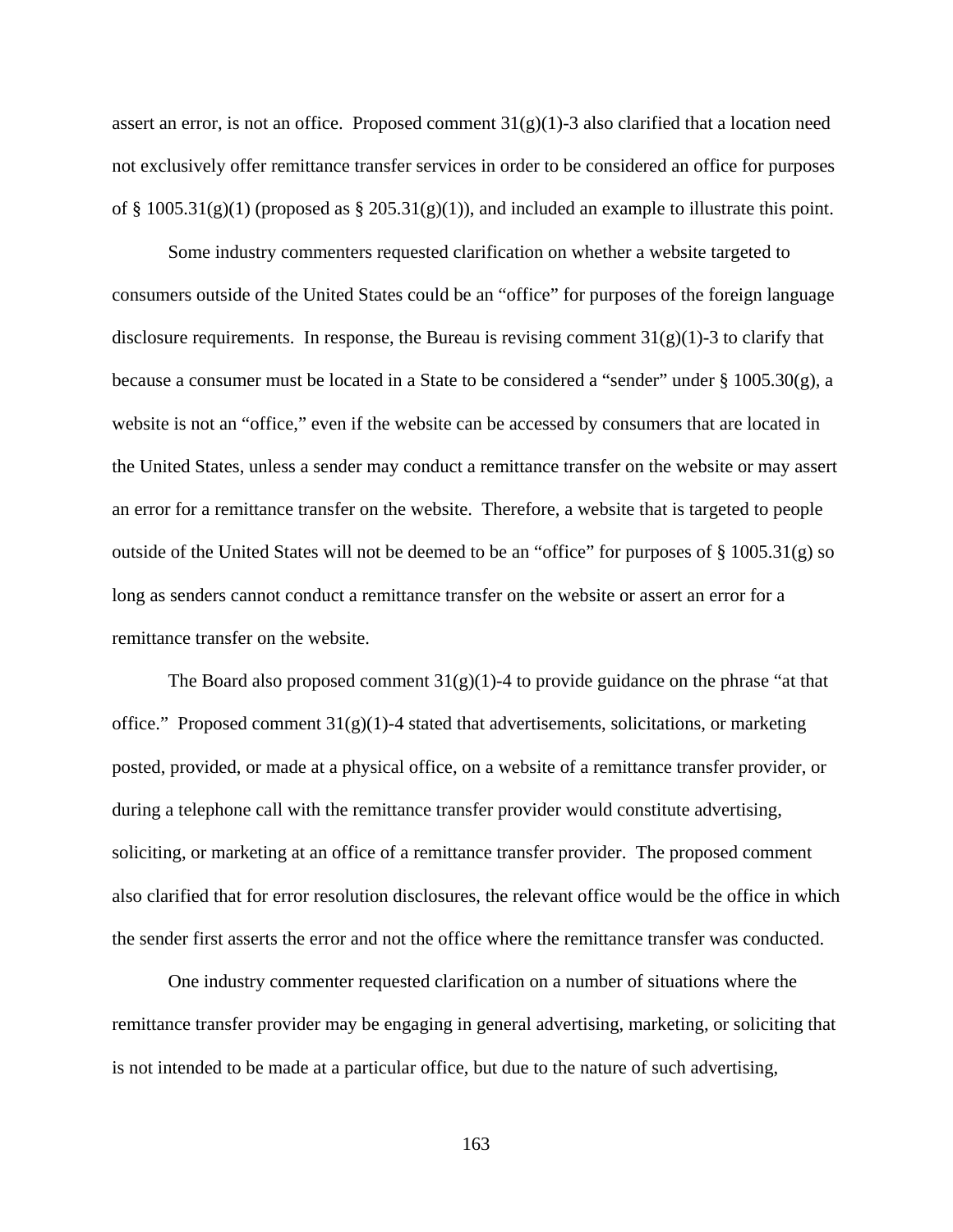marketing, or soliciting, it happens to occur at a particular office. The Bureau agrees that such a clarification is appropriate and has revised comment  $31(g)(1)-4$  to state that an advertisement, solicitation, or marketing that is considered to be made at an office does not include general advertisements, solicitations, or marketing that are not intended to be made at a particular office. The proposed comment includes an example to illustrate this concept. Specifically, if an advertisement for remittance transfers in Chinese appears in a Chinese newspaper that is being distributed at a grocery store in which the agent of a remittance transfer provider is located, such advertisement would not be considered to be made at that office.

The Bureau is also amending comment  $31(g)(1)$ -4 to provide that advertisements, soliciting, or marketing posted, provided, or made via mobile application or text message would also be considered advertising, soliciting, or marketing at an office of a remittance transfer provider. The amendment is consistent with the Bureau's other revisions in the final rule clarifying that transfers through mobile application or text message are considered to be transfers conducted by telephone. See § 1005.31(a)(5). The Bureau is also making other minor amendments to comment  $31(g)(1)$ -4 for additional clarity, including changing "that office" to "the office in which a sender conducts a transaction or asserts an error" to be consistent with the change the Bureau is adopting in § 1005.31(g)(1). Based on this change, comment  $31(g)(1)$ -4 also contains a clarification that for disclosures required under § 1005.31, the relevant office would be the office in which the sender conducts the transaction.

## 31(g)(2) Oral, Mobile Application or Text Message Disclosures

In the May 2011 Proposed Rule, the Board proposed to use its authority under EFTA section 904(c) to exempt oral disclosures from the foreign language requirement under EFTA section 919(b). In proposed § 205.31(g)(2), the Board proposed to use its authority under EFTA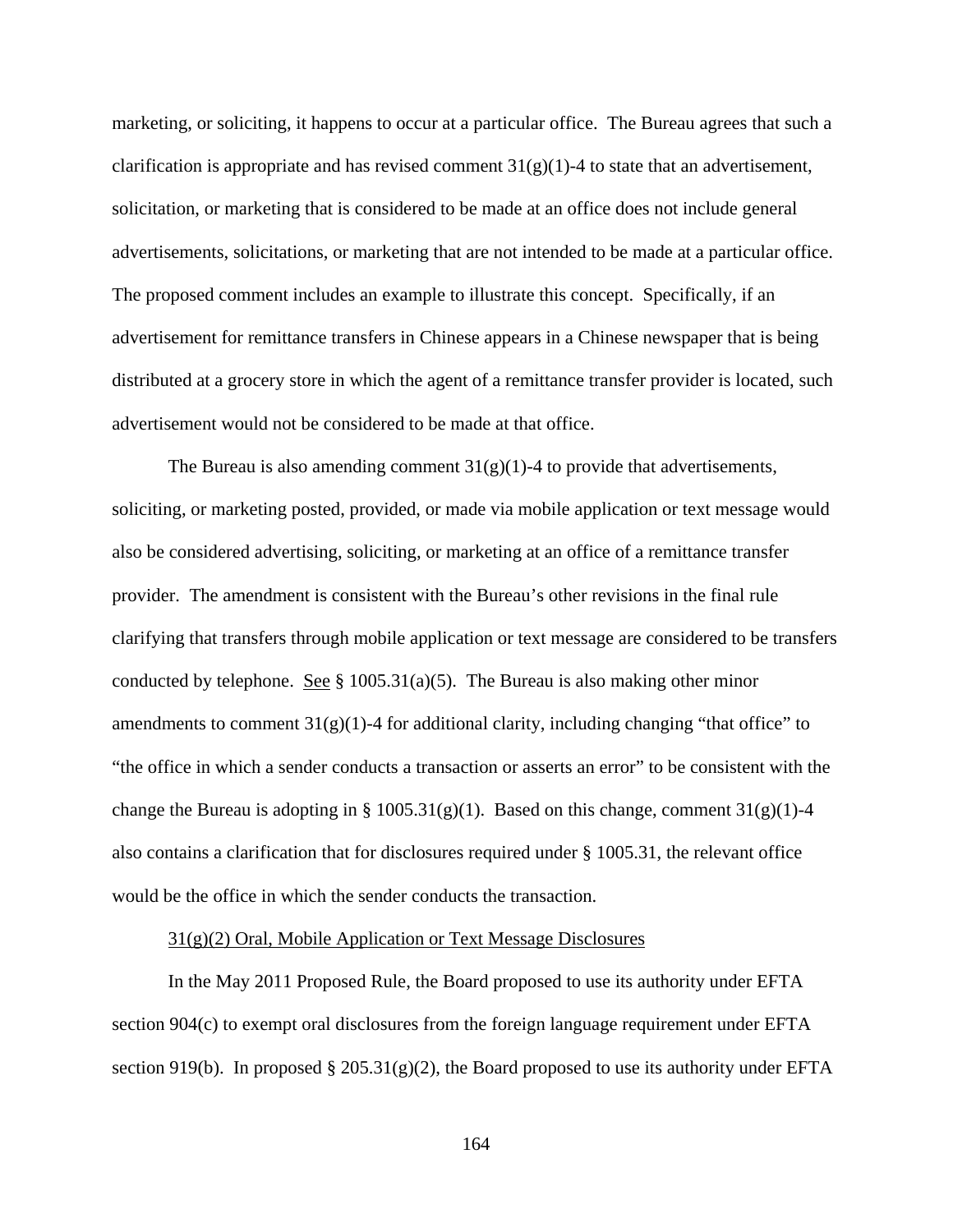section  $919(a)(5)(A)$  to permit oral disclosures for transactions conducted entirety by telephone, subject to the requirement that they be made in the language primarily used by the sender with the remittance transfer provider to conduct the transaction. Proposed  $\S 205.31(g)(2)$  also provided that disclosures permitted to be provided orally under proposed § 205.31(a)(4) for error resolution purposes must be made in the language primarily used by the sender with the remittance transfer provider to assert the error.

Some industry commenters thought that the rule should not require disclosures in any foreign language that is not principally used to advertise, solicit, or market remittance transfers. These commenters suggested that such a requirement could hurt consumers by reducing the number of languages that a remittance transfer provider would be willing to use to conduct a transaction.

However, as the Board explained in the May 2011 Proposed Rule, if a foreign language must be principally used by the remittance transfer provider to advertise, solicit, or market remittance transfers in order to trigger the foreign language requirement for oral disclosures, a sender conducting a transaction or asserting an error in a foreign language on the telephone that did not meet the foreign language advertising trigger may only receive required oral disclosures in English. Consequently, if the remittance transfer provider conducted the actual transaction or communicated with the sender regarding the alleged error in a foreign language, a remittance transfer provider could then switch to English to orally disclose the required information under such a rule. The Bureau believes that senders would benefit from having the required oral disclosures provided in the same language primarily used by the sender with the remittance transfer provider to conduct the transaction or assert the error, regardless of whether the language meets the foreign language advertising trigger. Failure to include this modification from the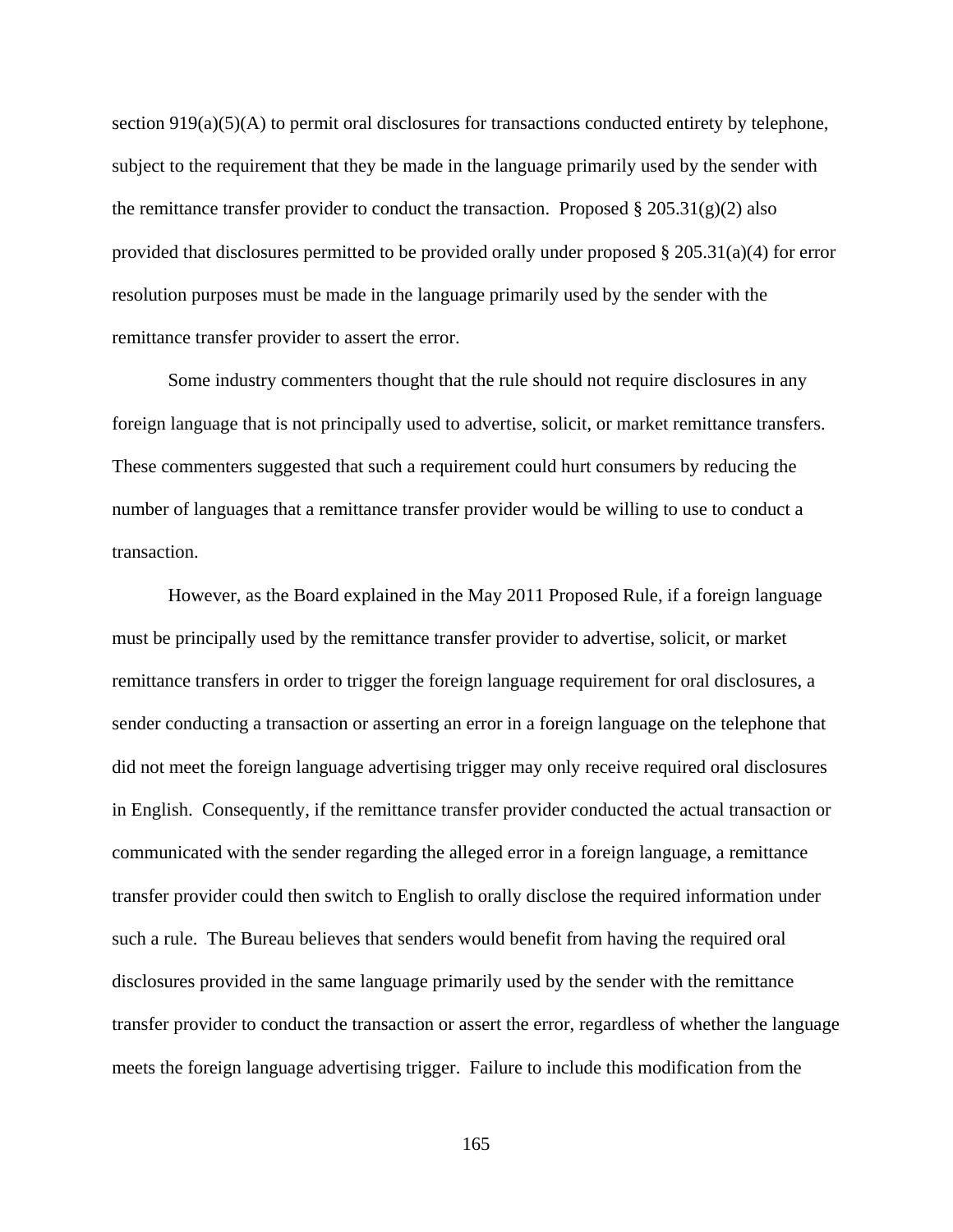general foreign language requirement for oral disclosures could lead to consumers not understanding the required disclosures, which would be contrary to the goals and purposes of the statute.

Furthermore, the Bureau agrees with the Board's reasoning in the May 2011 Proposed Rule that disclosures provided orally under  $\S 1005.31(a)(3)$  and (4) should be provided only in the language primarily used to conduct the transaction or assert the error. Otherwise, under EFTA section 919(b), a sender conducting a telephone transaction orally or receiving the results of an error investigation orally could be given disclosures in English and in every foreign language triggered by the regulation, which would likely lead to consumer confusion. While the Bureau recognizes that this rule might reduce the languages in which a remittance transfer provider would be willing to conduct a transaction, the Bureau believes that applying the general foreign language disclosure rule to oral disclosures would be harmful to consumers for the reasons set forth above.

Moreover, as discussed above, the Bureau is adopting  $\S 1005.31(a)(5)$  to permit disclosures to be provided orally or via mobile application or text message for transactions conducted entirely by telephone via mobile application or text message. Therefore, to effectuate the purposes of the EFTA and facilitate compliance, the Bureau believes it is necessary and proper to use its authority under EFTA sections  $904(a)$  and (c) to adopt proposed § 205.31(g)(2) in renumbered  $\S 1005.31(g)(2)$  with amendments to include a reference to transactions conducted entirely by telephone via mobile application or text message and other minor, nonsubstantive amendments.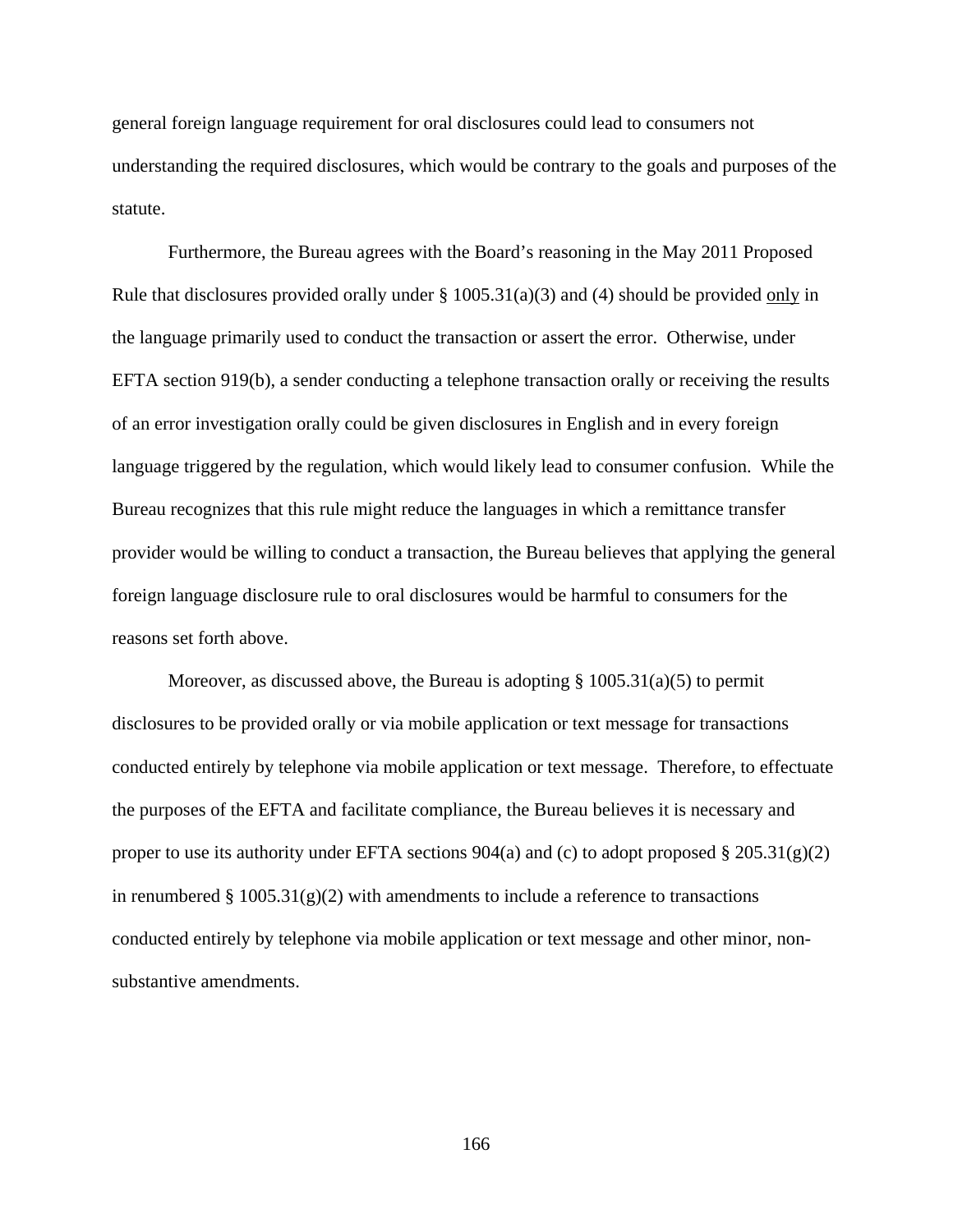# Written Receipt for Telephone Transactions

The Board also proposed § 205.31(g)(3), which provided that written receipts for transactions conducted entirely by telephone must be made in English and, if applicable, in the foreign language primarily used by the sender with the remittance transfer provider to conduct the transaction, regardless of whether such foreign language is primarily used by the remittance transfer provider to advertise, solicit, or market remittance transfers. The Board, however, requested comment on whether the general rule proposed in §  $205.31(g)(1)$  (adopted as  $§ 1005.31(g)(1)$  above) should apply to the written receipt provided for transactions conducted entirely by telephone. Adopting the general rule proposed in  $\S 205.31(g)(1)$  for written receipts provided for transactions conducted entirely by telephone would mean that a remittance transfer provider would not be obligated to provide the written receipt in a foreign language, even if such foreign language was used to conduct the telephone transaction, unless the foreign language was principally used to advertise, solicit, or market remittance transfers during the telephone call.

As noted above, some industry commenters thought that the rule should not require disclosures in any foreign language that is not principally used to advertise, solicit, or market remittance transfers because this might cause remittance transfer providers to reduce the number of languages they would be willing to use to conduct a remittance transfer. Another industry commenter stated that in its experience, consumers can understand written English even though they may prefer to conduct a transaction orally in their native language for the fluency, ease, and speed at which the transaction may be conducted when speaking in one's native language.

The Bureau believes that applying the general rule under  $\S 1005.31(g)(1)$  to written receipts provided to senders after payment would not cause the same type of consumer confusion as it would for pre-payment disclosures provided orally in transactions conducted entirely by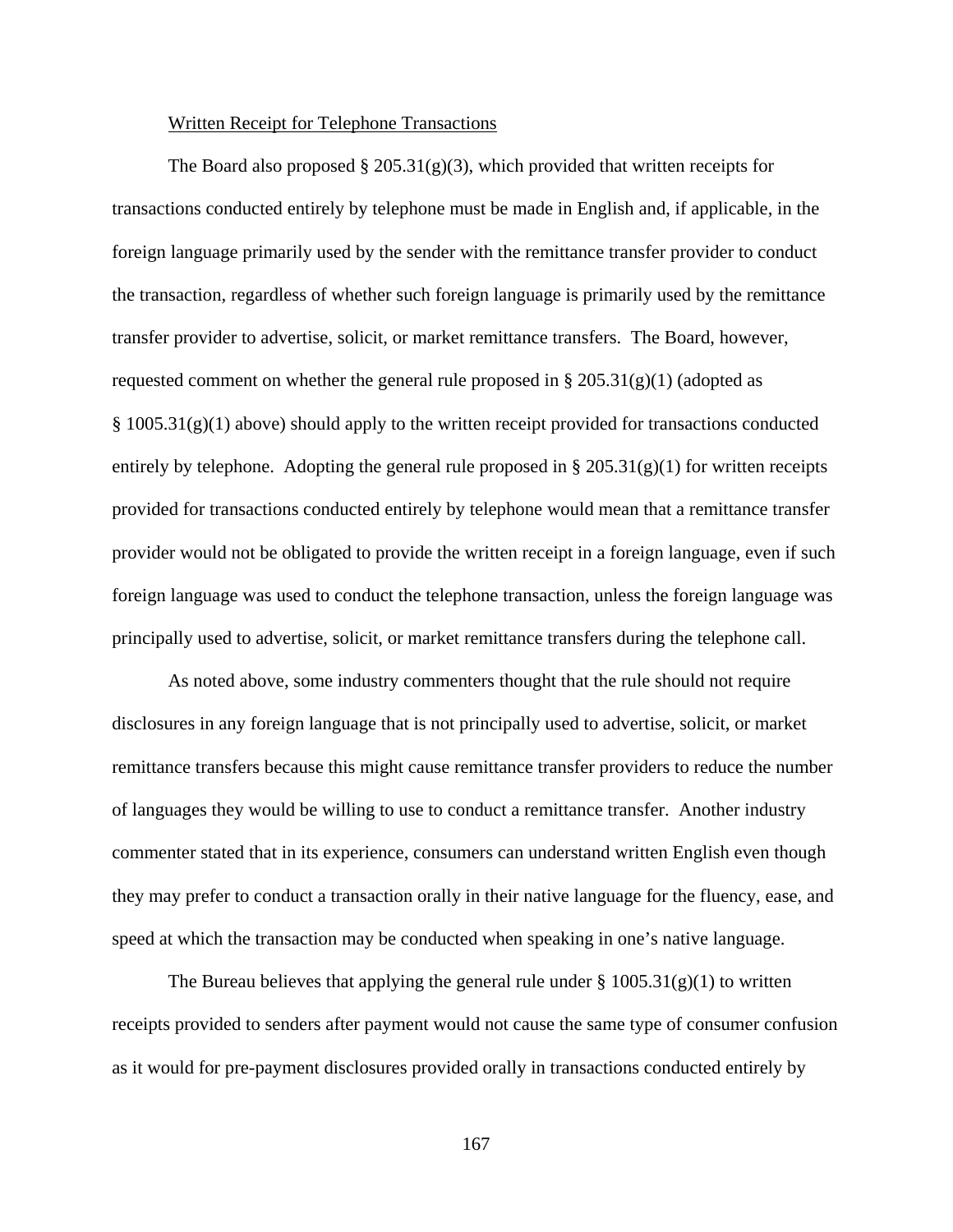telephone. Although some senders may not have enough familiarity with English to feel comfortable speaking with the remittance transfer provider in English, the same pressure to comprehend and respond quickly does not exist with written disclosures. Unlike with oral disclosures, senders have sufficient time to review written disclosures and, if necessary, find resources to help understand the disclosure.

Furthermore, the Bureau notes that in the Board's outreach with industry, remittance transfer providers generally stated that providing written disclosures in a foreign language can be more costly and burdensome than providing oral disclosures in a foreign language. The Bureau also notes that a remittance transfer provider may have employees or agents that happen to speak a certain foreign language for which the provider does not have written disclosures. The Bureau would not want providers to discourage such employees or agents from using their foreign language skills to help senders with their remittance transfer transactions in order to avoid having to provide written disclosures in the language spoken by the employee or agent. In order to minimize the potential unintended consequence of having remittance transfer providers reduce the number of foreign languages they may offer for telephone transactions, the Bureau is not adopting proposed § 205.31(g)(3). Therefore, written receipts required to be provided to the sender after payment for transactions conducted entirely by telephone are subject to the general rule under § 1005.31(g)(1).

#### General Clarifications

The Board also proposed additional commentary in the May 2011 Proposed Rule to provide general guidance on issues that affect each of the subsections of proposed  $\S 205.31(g)$ (adopted as  $\S 1005.31(g)$ ) discussed above. EFTA section 919(b) does not limit the number of languages that may be used on a single disclosure. However, proposed comment  $31(g)-1$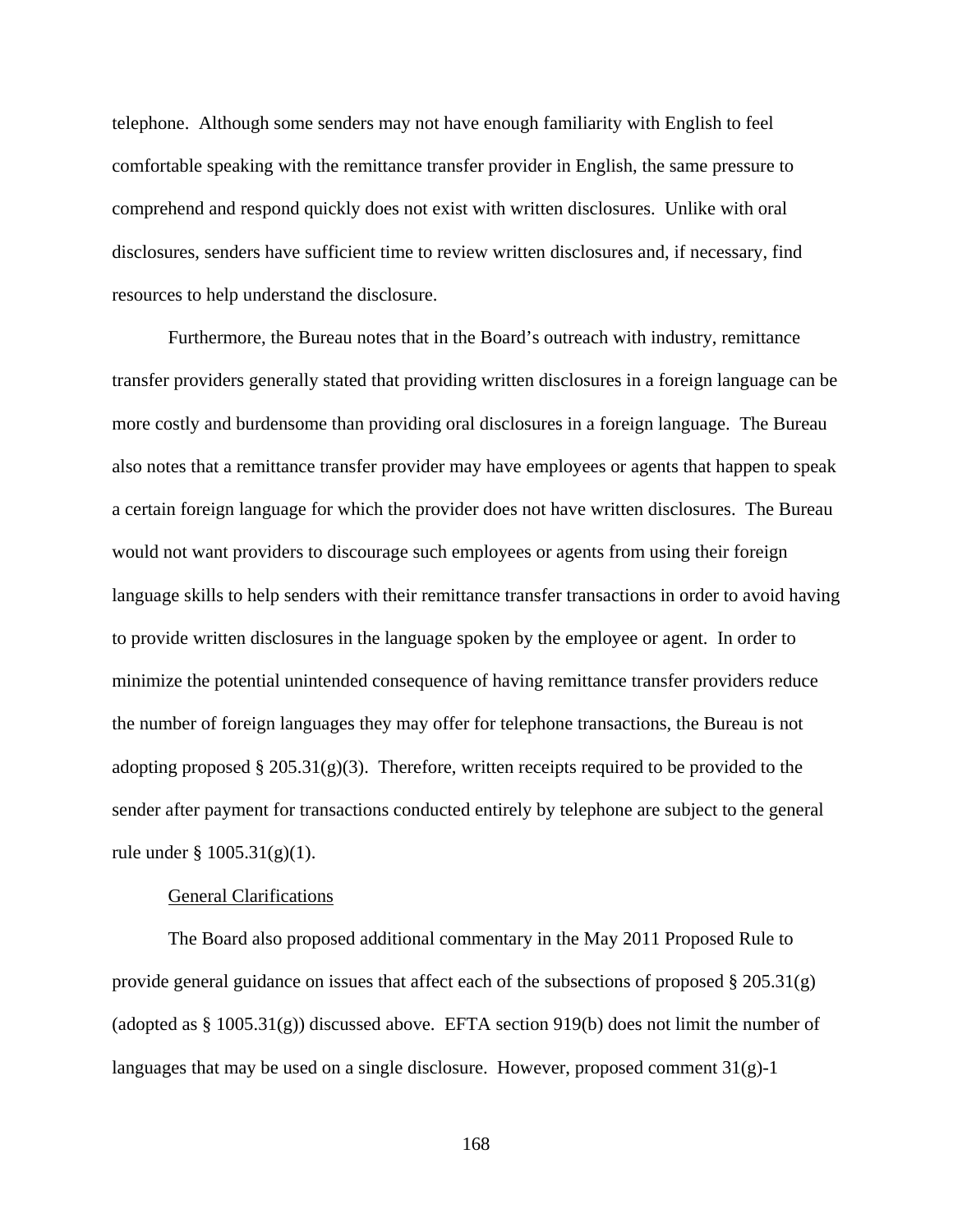suggested that a single written or electronic document containing more than three languages is not likely to be helpful to a consumer. Since the proposed commentary was not a strict limit, the Board solicited comment on whether the regulation should strictly limit the number of languages that may be contained in a single written or electronic disclosure. The Board also sought comment on whether three languages is an appropriate suggested limit to the number of languages in a single written or electronic document.

One industry commenter suggested that the rule cap the number of languages a remittance transfer provider would be required to disclose to three languages. The commenter also stated that requiring English, Spanish, and French would cover the vast majority of the languages used in transfers they send from the United States. This commenter also noted that other regulators that have required foreign language disclosures have typically limited the languages that must be disclosed to either English and Spanish, or a small subset of languages such as Spanish, Chinese, Tagalog, Vietnamese, and Korean. A consumer group commenter recommended that rather than adopting a ceiling on the number of languages that may appear on a disclosure, the Bureau should create guidelines that ensure disclosures with multiple foreign languages are easy to understand.

The Bureau does not believe that limiting the foreign languages that may be used by a remittance transfer provider best effectuates the goals of the statute. In the Bureau's view, if a remittance transfer provider principally uses a foreign language to advertise, solicit, or market remittance transfers at an office, the remittance transfer provider is deliberately reaching out to consumers speaking that foreign language, and the required disclosures should be provided in that foreign language, regardless of whether it is a language that is commonly used for remittance transfers originating in the United States. Furthermore, while too many languages on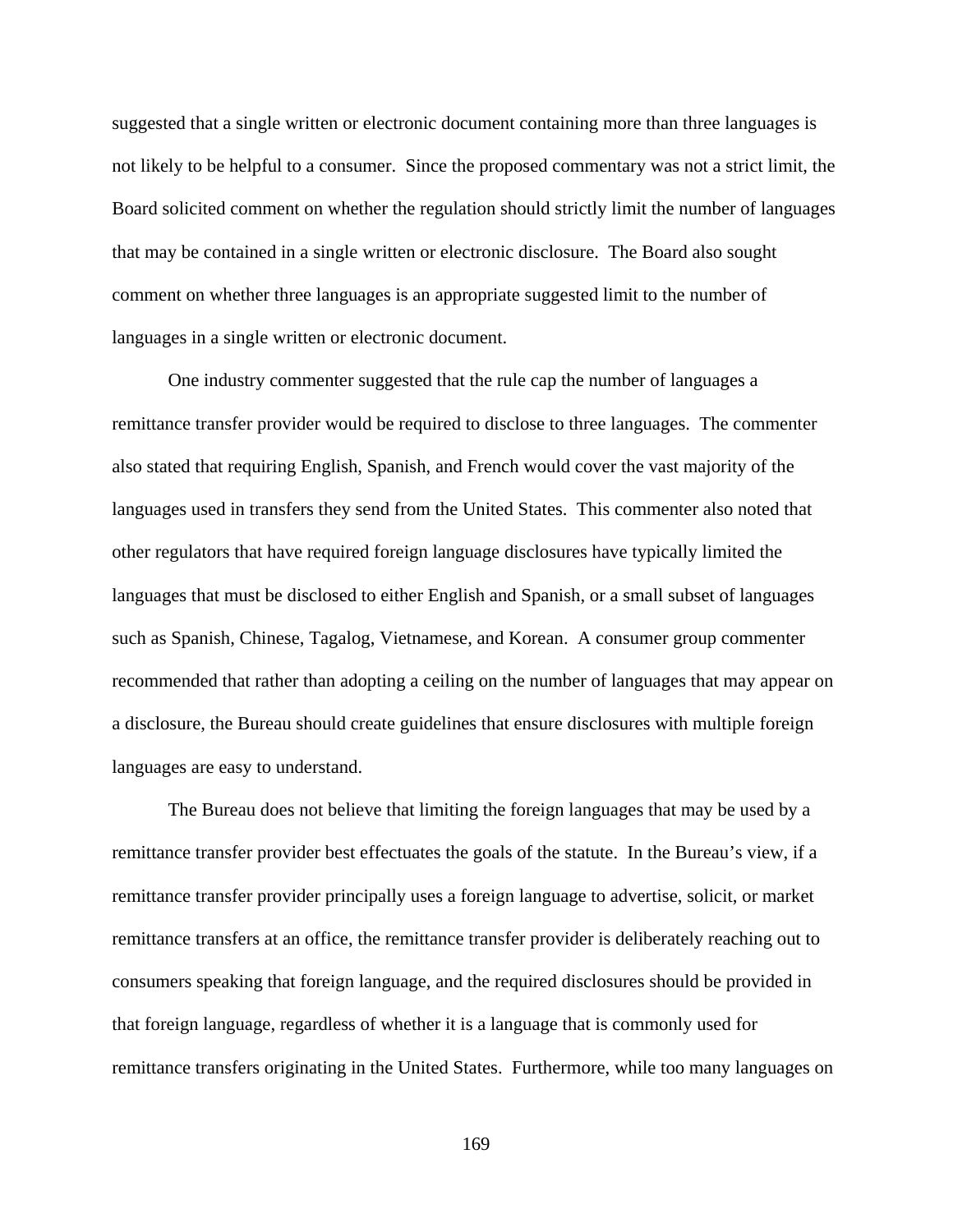a single written document may diminish a consumer's ability to read and understand the disclosures, the Bureau believes that remittance transfer providers may find ways to present the information in a number of foreign languages that are clear and conspicuous to senders, and that imposing a definitive limit on the number of languages that may appear on a single disclosure may be too inflexible. Moreover, the Bureau believes that the formatting requirements in § 1005.31(c), as discussed above, may help to ensure that senders can find and understand the information that is most important to them with respect to the remittance transfer. The Bureau is amending comment  $31(g)$ -1 to note that disclosures must be clear and conspicuous pursuant to  $§ 1005.31(a)(1)$  without suggesting a specific limit on the number of languages in a single disclosure.

Proposed comment  $31(g)-1$  also clarified that the remittance transfer provider may provide disclosures in a single document with both languages or in two separate documents with one document in English and the other document in the applicable foreign language. The Board also proposed several examples in comment 31(g)-1 to illustrate the application of this concept.

Some industry commenters thought that senders should be able to designate the language in which they prefer to receive disclosures, provided it is a language that is principally used by the remittance transfer provider to advertise, solicit, or market remittance transfers, instead of providing disclosures in both English and the applicable foreign language. The Bureau notes that EFTA section 919(b) requires disclosures to be provided in English and in each of the foreign languages principally used by the remittance transfer provider to advertise, solicit, or market at that office. This means that regardless of which office a sender chooses to conduct a remittance transfer, he or she will always obtain written or electronic disclosures in English, even if the disclosure in a foreign language is not consistent among different offices because such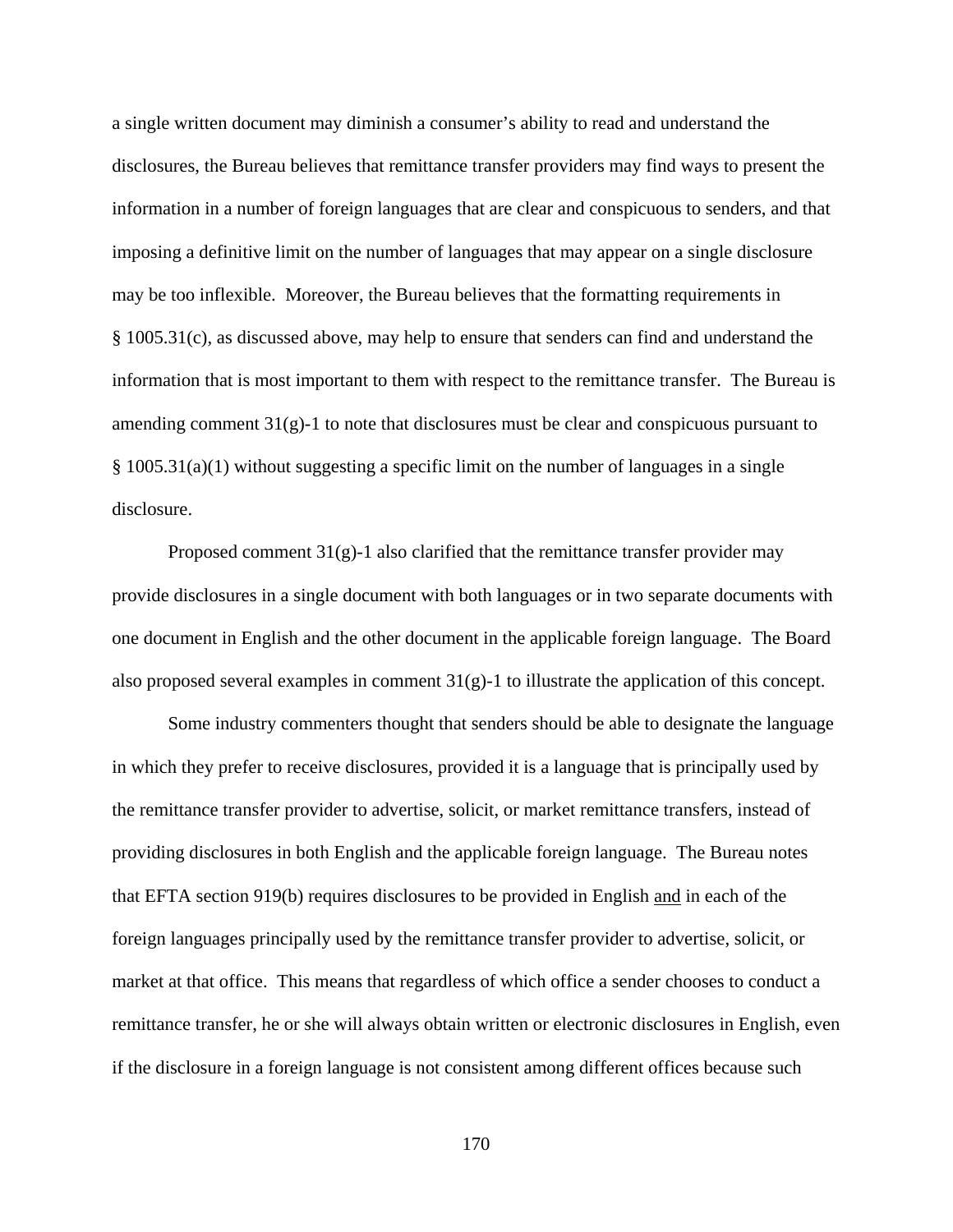disclosure will depend on whether the foreign language meets the foreign language disclosure trigger at that office. The Bureau believes that always disclosing in English is important to allow senders to compare disclosures received at different provider locations and for different providers. Therefore, the final rule requires remittance transfer providers to provide disclosures in English in all cases. This is fully consistent with EFTA section 919(b). Comment  $31(g)-1$  is adopted as proposed with some technical and clarifying amendments, including to remove references to § 205.31(g)(3), consistent with the Bureau's decision regarding written receipts for telephone transactions, as discussed above.

The Board also proposed comment  $31(g)-2$  to clarify when a language is primarily used by the sender with the remittance transfer provider to conduct a transaction and assert an error. A remittance transfer provider must determine the language that is primarily used by the sender with the remittance transfer provider to conduct a transaction or assert an error if the provider chooses to provide written or electronic disclosures in English and the foreign language primarily used by the sender with the remittance transfer provider to conduct the transaction or to assert an error. Furthermore, under  $\S 1005.31(g)(2)$ , a remittance transfer provider is required to provide oral disclosures in the language that is primarily used by the sender with the remittance transfer provider to conduct the transaction or assert an error.

Specifically, proposed comment  $31(g)-2$  clarified that the language primarily used by the sender with the remittance transfer provider to conduct the transaction is the primary language used to convey the information necessary to complete the transaction. Proposed comment 31(g)- 2 also stated that the language primarily used by the sender with the remittance transfer provider to assert an error is the primary language used by the sender with the remittance transfer provider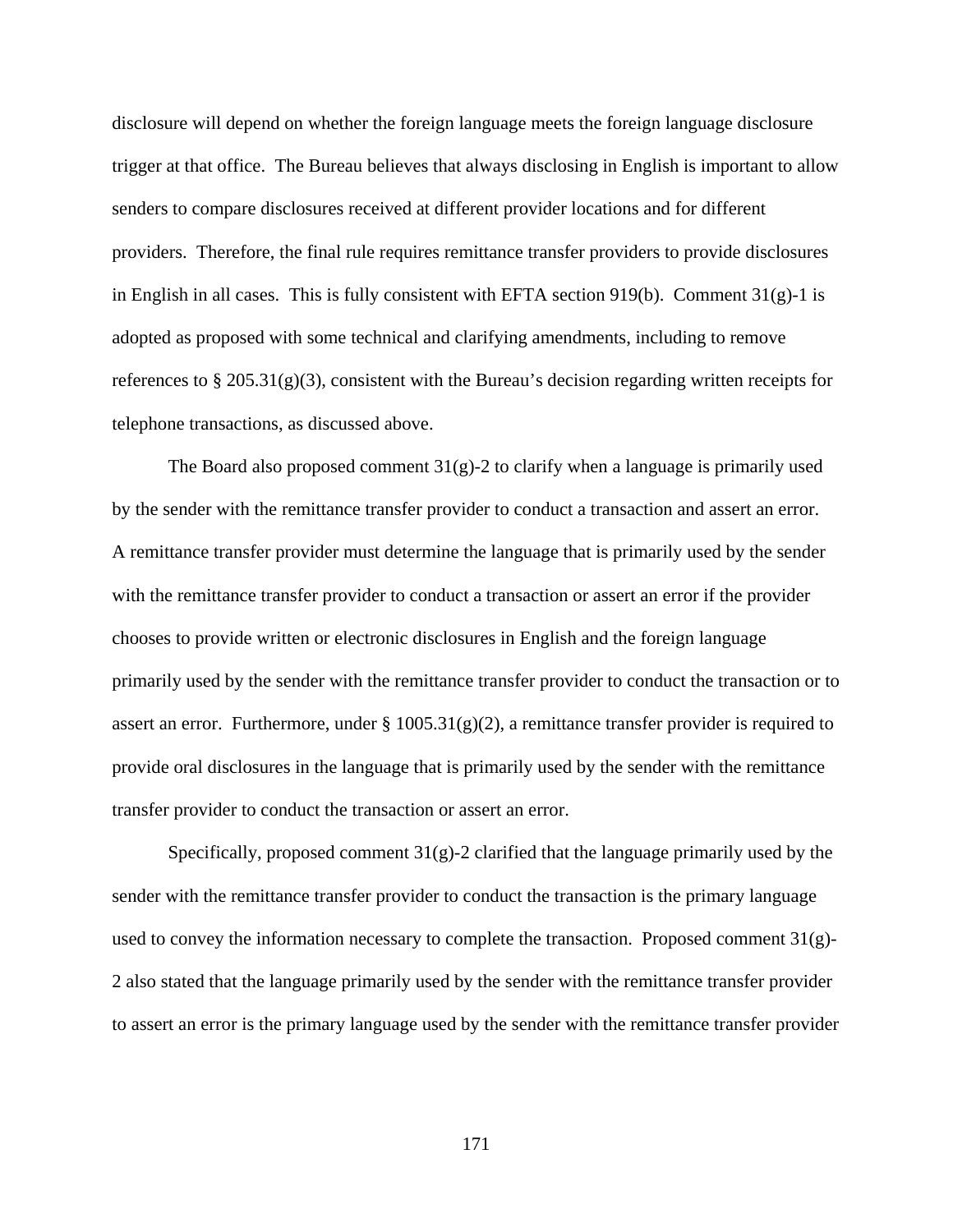to provide the information required by § 1005.33(b) to assert an error. The proposed comment also provided examples to clarify this concept.

One industry commenter suggested that the foreign language disclosure requirement should relate to the language used by the remittance transfer provider, rather than the language used by the sender. Some industry commenters recommended that the Bureau provide further clarification of the term "primarily used" without specifying what type of guidance would be helpful. The Bureau notes that proposed comment  $31(g)$ -2 specifies that the relevant foreign language is the foreign language primarily used by the sender with the remittance transfer provider to conduct a transaction or assert an error, and the examples show that a foreign language must be used by both the sender and the remittance transfer provider to be primarily used by the sender with the remittance transfer provider to conduct a transaction or assert an error. The Bureau believes the proposed commentary is clear on this point. However, as additional clarification, the Bureau is including a new example in comment  $31(g)$ -2 to illustrate when a sender primarily uses a foreign language with a remittance transfer provider in the internet context.

# **Storefront and Internet Disclosures**

EFTA section  $919(a)(6)(A)$  states that the Bureau may prescribe rules to require a remittance transfer provider to prominently post, and timely update, a notice describing a model remittance transfer for one or more amounts. The provision states that such a notice shall show the amount of currency that will be received by the designated recipient, using the values of the currency into which the funds will be exchanged. EFTA section 919(a)(6)(A) also states that the Bureau may require the notice prescribed to be displayed in every physical storefront location owned or controlled by the remittance transfer provider. Further, EFTA section  $919(a)(6)(A)$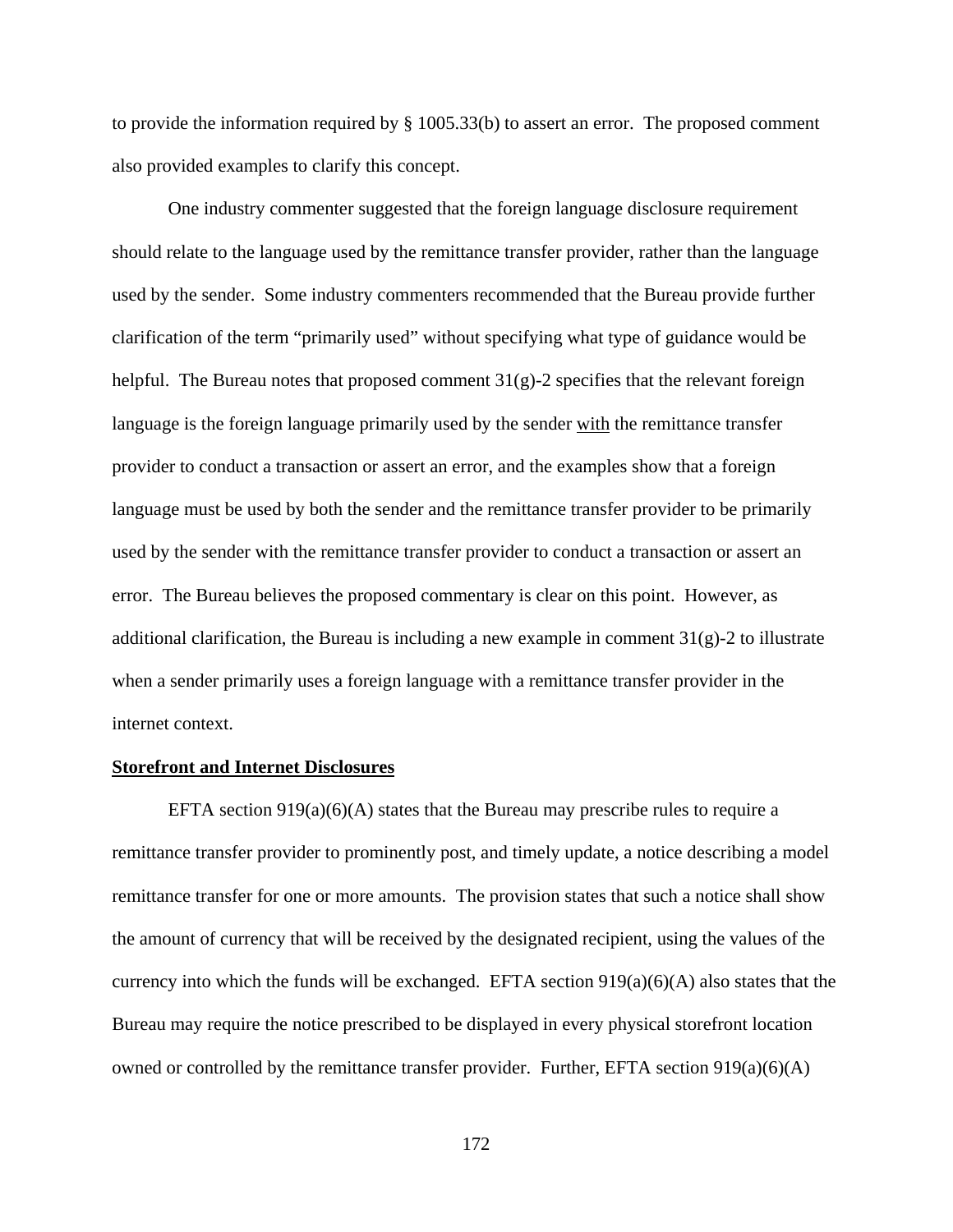states that the Bureau shall prescribe rules to require a remittance transfer provider that provides remittance transfers via the internet to provide a notice, comparable to the storefront notice described in the statute, located on the home page or landing page (with respect to such remittance transfer services) owned or controlled by the remittance transfer provider.

EFTA section  $919(a)(6)(B)$  states that, prior to proposing rules under EFTA section  $919(a)(6)(A)$ , appropriate studies and analyses must be performed to determine whether a storefront notice or internet notice facilitates the ability of a consumer to: (i) compare prices for remittance transfers, and (ii) understand the types and amounts of any fees or costs imposed on remittance transfers. The studies and analyses must be consistent with EFTA section 904(a)(2), which requires an economic impact analysis that considers the costs and benefits of a regulation to financial institutions, consumers, and other users. These costs and benefits include the extent to which additional paperwork would be required, the effects upon competition in the provision of services among large and small financial institutions, and the availability of services to different classes of consumers, particularly low income consumers.<sup>78</sup>

Consistent with EFTA section 919(a)(6)(B), the Board reviewed and analyzed the statute and a variety of independent articles, studies, and Congressional testimony; conducted outreach with industry and consumer advocates; and held focus groups with consumers who send remittance transfers. Based on its findings, summarized below, the Board concluded in the May 2011 Proposed Rule that the statutory notice would not facilitate a consumer's ability to compare prices or to understand the fees and costs imposed on remittance transfers.<sup>79</sup>

 $\overline{a}$ 

 $78$  As discussed below, the Board performed an analysis in the proposed rule consistent with EFTA section  $904(a)(2)$ , as it existed prior to any amendments in the Dodd-Frank Act. Section  $904(a)(2)$ , however, did not apply and was not amended by the Dodd-Frank Act to apply to the Bureau. Regardless, the Board's analysis from the proposal is unchanged, and the Bureau concurs with the Board's analysis.

 $^9$  A complete discussion of the Board's findings is available at 76 FR at 29924-29927.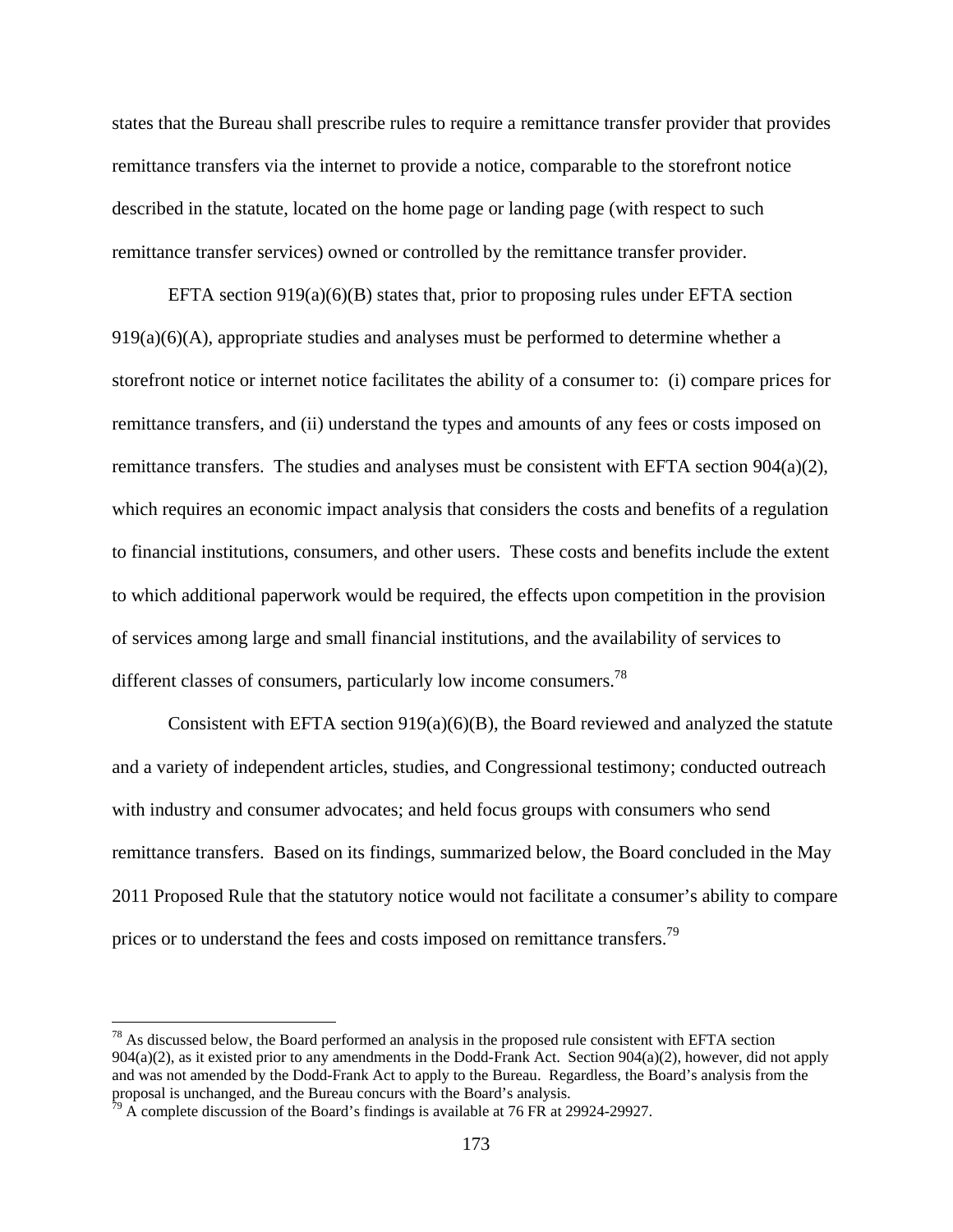The notice described by the statute illustrates only the exchange rate offered by that remittance transfer provider for the particular model transfer amount. In addition to the exchange rate, however, the total cost of a remittance transfer includes fees charged by the remittance transfer provider, any intermediary in the transfer, and the receiving entity. The total cost also includes any taxes that may be charged in the sending and receiving jurisdictions. Thus, the Board determined the statutory storefront notice would not present a complete picture to the consumer of all potential fees and costs for a remittance transfer.

In the proposal, the Board considered two alternatives to the type of notice described in the statute that could more effectively communicate costs to a sender. The Board considered requiring the posting of transfer fee information for model send amounts, but believed that this alternative notice would have many of the same limitations as the statutory notice. The Board also considered requiring a notice that would reflect all the costs of a transfer. A notice with this alternative content could help consumers to obtain a better understanding of the total cost of a remittance transfer, but the length and complexity of such notices could limit their utility.

The analysis conducted by the Board identified other limitations with both the statutory and alternative storefront disclosures. First, most consumers would be unable to apply the information provided by the statutory notice to their own transfers. The fees, exchange rate, and taxes for a remittance transfer can vary based upon the amount sent, transfer corridor (i.e., the sending location to the receiving location), speed of transfer  $(e.g., the next day, the same day, or$ in one hour), method of delivery  $(e.g.,)$  an electronic deposit into a bank account or a cash disbursement), and type of receiving entity (e.g., a bank or a money transmitter's payout partner). For example, some remittance transfer providers offer a discount on their exchange rate spread for large send amounts. Therefore, even if the consumer's transfer were identical to the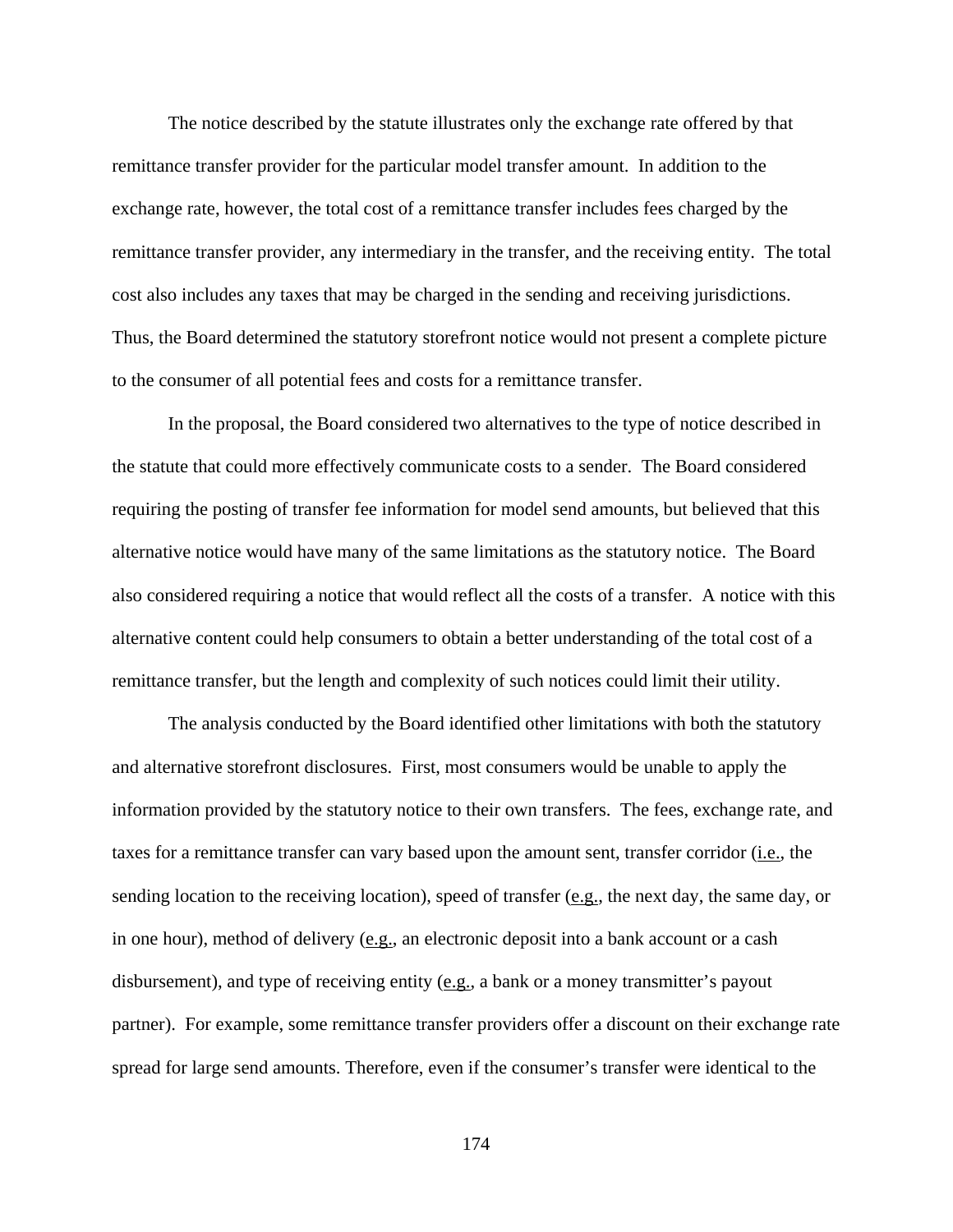model transfer posted in the storefront notice except for the send amount, the consumer still may be unable to determine the exchange rate that would apply to the consumer's transfer based on the storefront notice.

Moreover, a consumer could be overwhelmed by the amount of data appearing in a long, complex storefront notice posted by these providers and, therefore, might not use it. A storefront notice for sending a specified amount to a single country could contain multiple rows of information to account for differences in pricing based on the transfer method, timing option, receipt location, and cost permutations described above. Many providers offer remittance transfers to multiple countries, and several locations within each country, which would multiply the number of data points on the notice.

Finally, frequent fluctuations in exchange rates could result in disclosures being inaccurate for a period of time. Remittance transfer providers would have to update the storefront notice for each send location several times a week, or as frequently as several times a day, to account for the fluctuations in exchange rates. These rates could also be different at a single provider's different send locations. Remittance transfer providers would need to distribute the updated notices to each send location, and each send location would need to replace the outdated notice just as frequently. Non-exclusive send locations that offer the services of two or more money transmitters would have to post and update the storefront notices for each remittance transfer provider. As a result, a storefront notice could be unhelpful and even misleading to consumers, while creating unnecessary legal risks for remittance transfer providers.

The analysis also identified potential effects that the storefront notice requirement would have on competition and costs to the consumer. The work involved in posting and updating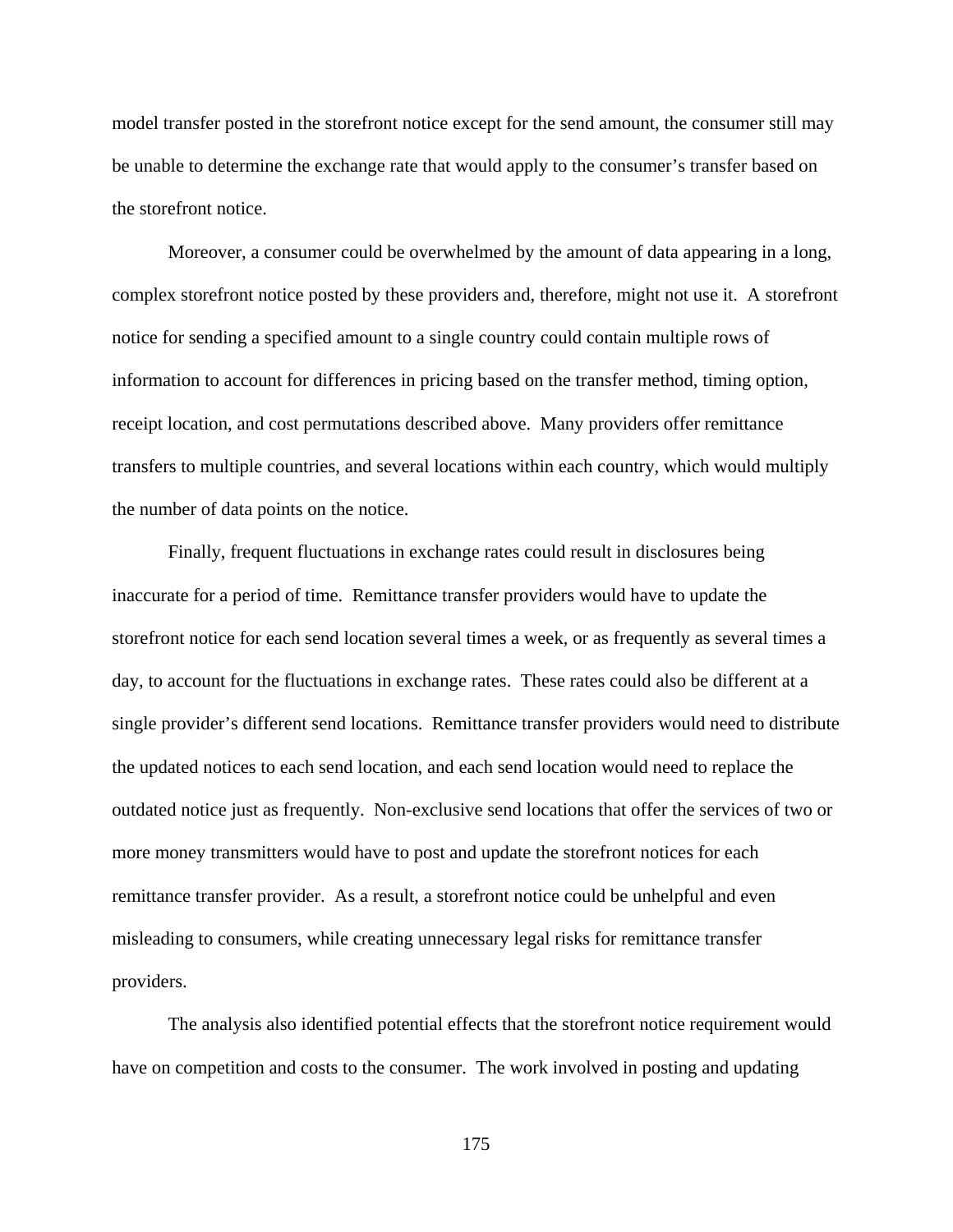storefront notices could cause some agents to stop offering remittance transfers. Further, credit unions and small banks that infrequently conduct transfers could find the burden and cost of producing storefront notices prohibitive and discontinue the service. Given the costs and risks associated with posting and updating the storefront notices contemplated by the statute, some providers could decide to exit the market, which could reduce competition among providers and increase costs for consumers.

Because the Board did not propose a rule mandating the posting of storefront notices, it did not propose a rule mandating the posting of internet notices. Since the proposal did not require a storefront notice, there could be no "comparable" internet notice. Moreover, the Board's study of model internet notices indicated that consumers using internet remittance transfer providers to request remittance transfers would be less likely to use a model transfer notice than those using providers at a physical location. Many internet providers currently disclose transaction-specific information prior to the consumer's payment for a transfer, and § 1005.31(b)(1), discussed above, makes this practice a regulatory requirement.

Industry commenters supported the findings that the storefront notice and internet notice would not be useful to consumers. One consumer group commenter believed that the Bureau should require any storefront advertising to be in a storefront disclosure format prescribed by the Bureau. The commenter argued that the storefront disclosure should include the amount a sender pays to a remittance transfer provider and the amount to be received by a recipient for at least two sample amounts. The commenter suggested that disclosures could be based on the cost at a certain time, such as the previous business day, to alleviate the concerns about disclosures needing to be updated more frequently.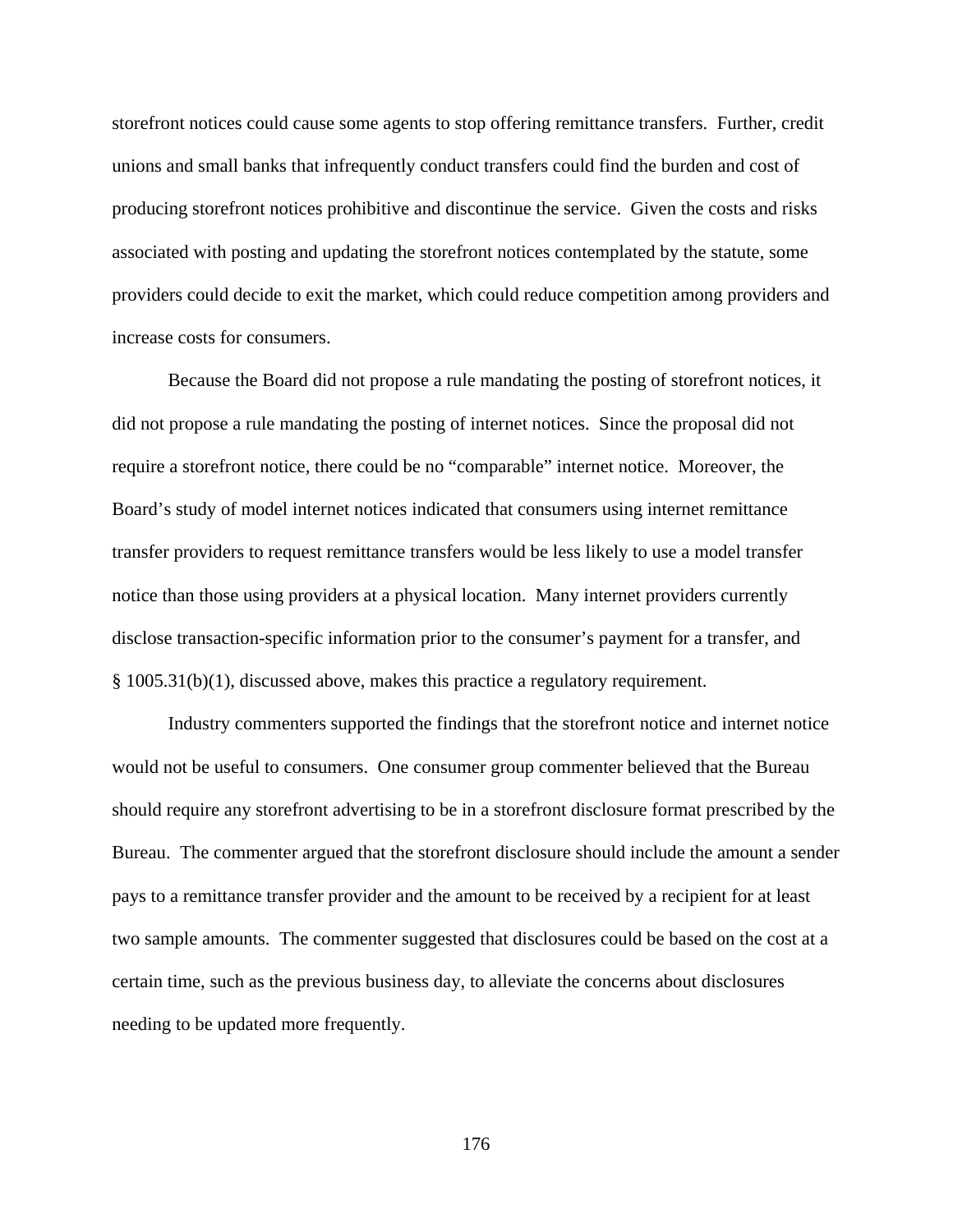The Bureau agrees with the Board's analysis, and believes that the storefront and internet disclosures described in EFTA section  $919(a)(6)(A)$  would not accomplish the statutory goals of facilitating the ability of consumers to compare prices for remittance transfers and to understand the types and amounts of any fees or costs imposed on remittance transfers. The disclosures would not provide a complete disclosure of all of the costs of a remittance transfer. Even if all costs were provided in the disclosures, consumers would be unable to extrapolate from a storefront disclosure the cost of their particular transaction, because the cost could depend on other variables. The Bureau also recognizes the burden on remittance transfer providers could be significant and could lead some providers to no longer provide remittance services. The burden on providers would be substantial even if the disclosures were only required to be updated daily. Moreover, requiring less frequent updating would result in the disclosures being inaccurate for a period of time.

Because the cost to providers could be substantial, and the benefit of the storefront and internet disclosures would be minimal, the final rule does not require the posting of model remittance transfer notices at a storefront or on the internet.

#### **Section 1005.32 Estimates**

The statute provides two exceptions to the requirement to disclose the amount of currency that will be received by the designated recipient. The first exception is in EFTA section 919(a)(4). It provides that, subject to rules prescribed by the Bureau, disclosures by insured depository institutions or credit unions regarding the amount of currency that will be received by the designated recipient will be deemed to be accurate in certain circumstances so long as the disclosure provides a reasonably accurate estimate of the amount of currency to be received. Under the statute, a remittance transfer provider may use this exception only if: (i) it is an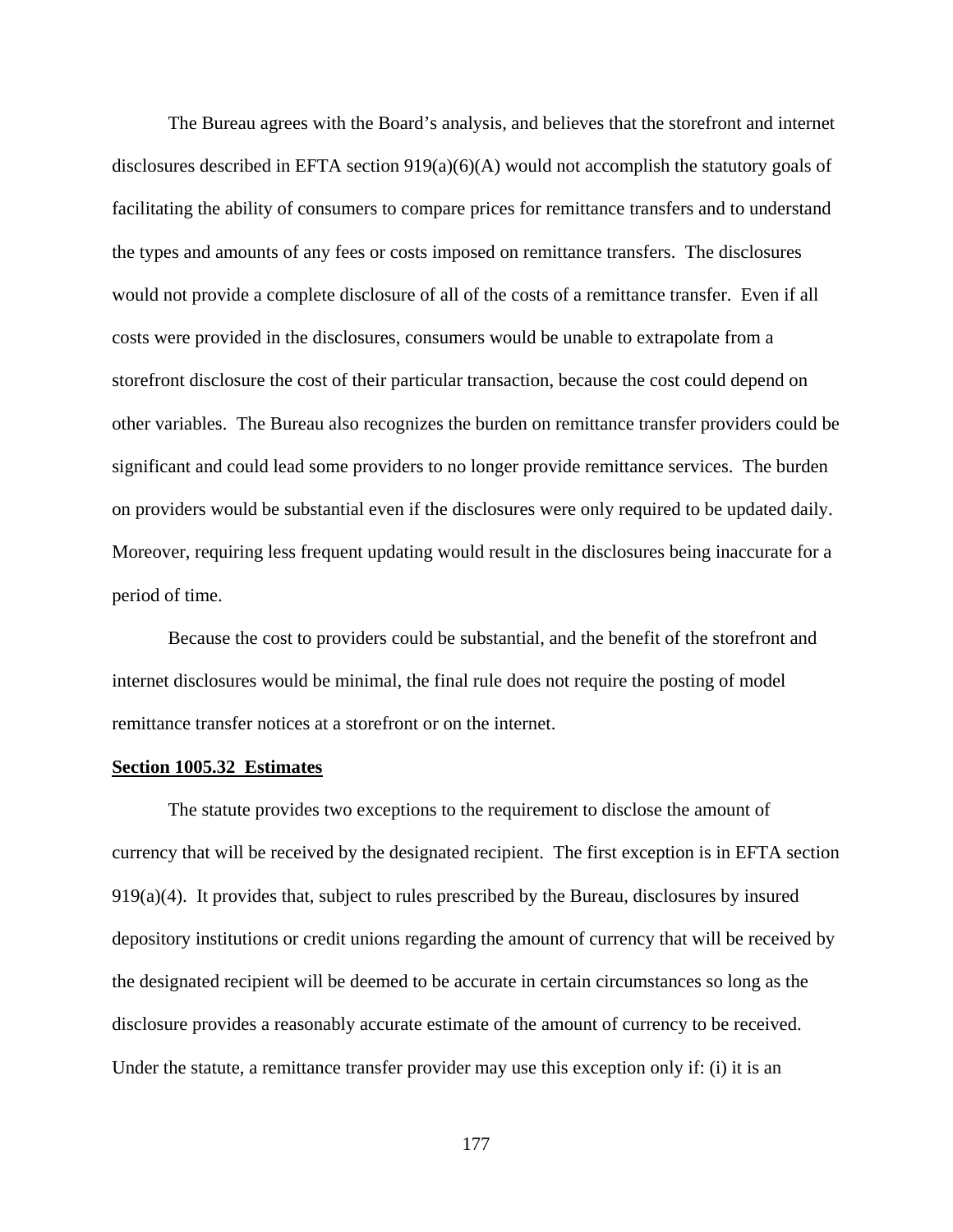insured depository institution or insured credit union (collectively, an "insured institution" as described in more detail below) conducting a transfer from an account that the sender holds with it; and (ii) the insured institution is unable to know, for reasons beyond its control, the amount of currency that will be made available to the designated recipient. See EFTA section 919(a)(4). This exception (the "temporary exception") expires five years after the enactment of the Dodd-Frank Act, on July 21, 2015. If the Bureau determines that expiration of the exception would negatively affect the ability of insured institutions to send remittances to foreign countries, the Bureau may extend the exception to not longer than ten years after enactment (i.e., to July 21, 2020). See EFTA section 919(a)(4)(B).

The second exception is in EFTA section 919(c). It provides that if the Bureau determines that a recipient country does not legally allow, or the method by which transactions are made in the recipient country do not allow, a remittance transfer provider to know the amount of currency that will be received by the designated recipient, the Bureau may prescribe rules addressing the issue. EFTA section  $919(c)$  further states that if rules are prescribed, they must include standards for the remittance transfer provider to provide: (i) a receipt that is consistent with EFTA sections 919(a) and (b); and (ii) a reasonably accurate estimate of the currency to be received. The second exception (the "permanent exception") does not have a sunset date.

The Board proposed § 205.32 to implement the two exceptions in EFTA sections 919(a)(4) and (c). Proposed § 205.32 generally permitted a remittance transfer provider to disclose estimates if it cannot determine exact amounts for the reasons specified in the statute. The Bureau is adopting § 205.32 generally as proposed in renumbered § 1005.32, with clarifications and revisions in response to comments received, as discussed in detail below. In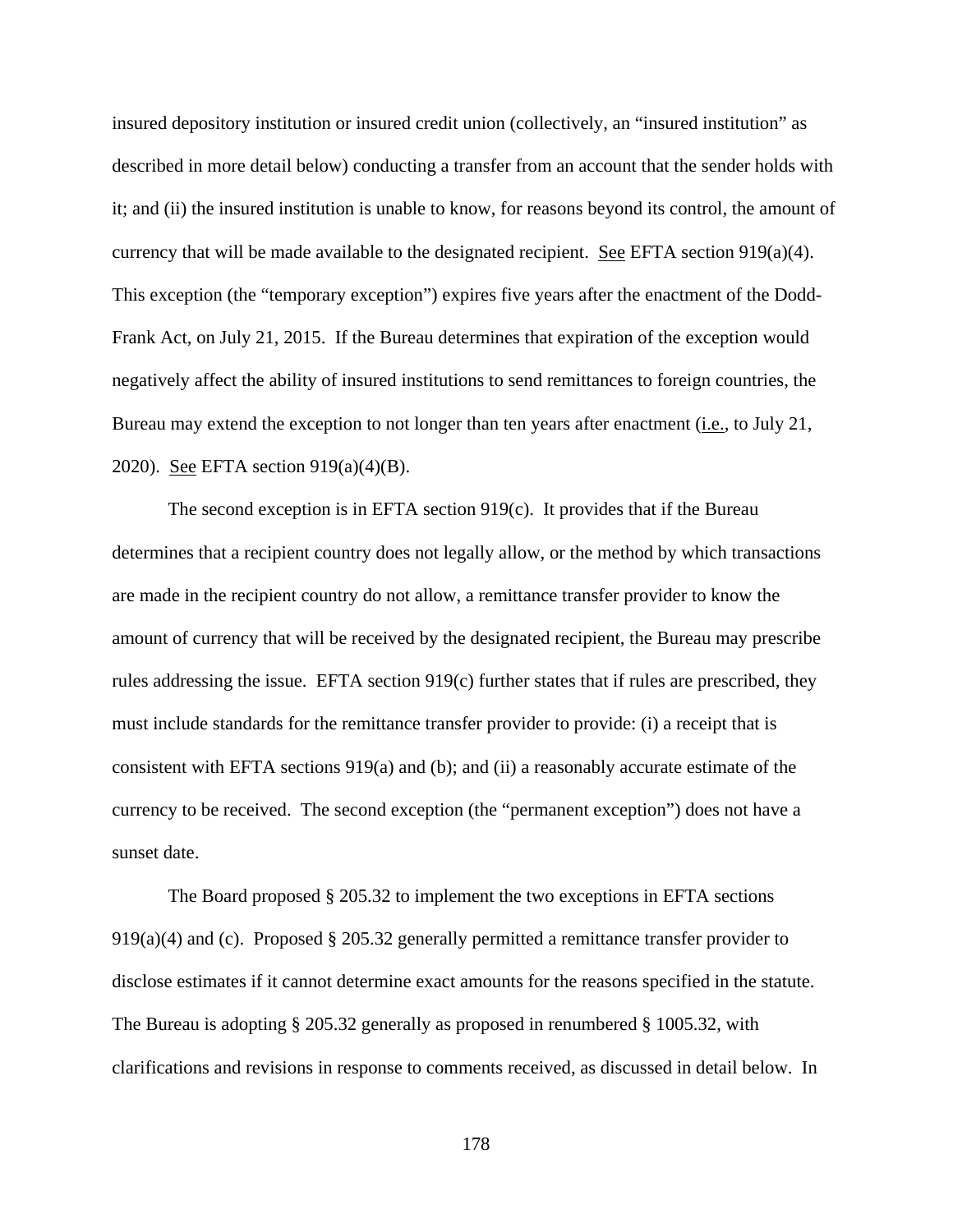addition, the Bureau is adopting new comment 32-1 to provide additional guidance on the circumstances when estimates may be provided. Specifically, new comment 32-1 states that estimates as permitted in § 1005.32(a) and (b) may be used in the pre-payment disclosure described in § 1005.31(b)(1), the receipt disclosure described in § 1005.31(b)(2), the combined disclosure described in § 1005.31(b)(3), and the pre-payment disclosures and receipt disclosures for both first and subsequent preauthorized remittance transfers described in § 1005.36(a)(1) and (2).

# **32(a) Temporary Exception for Insured Institutions**

Proposed § 205.32(a)(1) provided a temporary exception for remittance transfer providers, which permits them to disclose estimates of the exchange rate, the transfer amount, other fees and taxes, and total to recipient if: (i) a remittance transfer provider cannot determine exact amounts for reasons beyond its control; (ii) a remittance transfer provider is an insured institution; and (iii) the remittance transfer is sent from the sender's account with the insured institution.

Most industry commenters generally supported permitting insured institutions to disclose estimates. For example, one commenter stated that restricting the use of estimates could discourage innovation and increase costs to offset risk. Consumer group commenters generally supported the proposed use of estimates but requested that the temporary exception not be extended. Some industry commenters, however, objected to permitting estimates to be disclosed because estimates could lead to inaccurate or misleading disclosures which would disservice consumers.

The Bureau believes permitting estimates, as provided by the temporary exception, is consistent with the statutory language and purpose of EFTA section  $919(a)(4)$ . The statute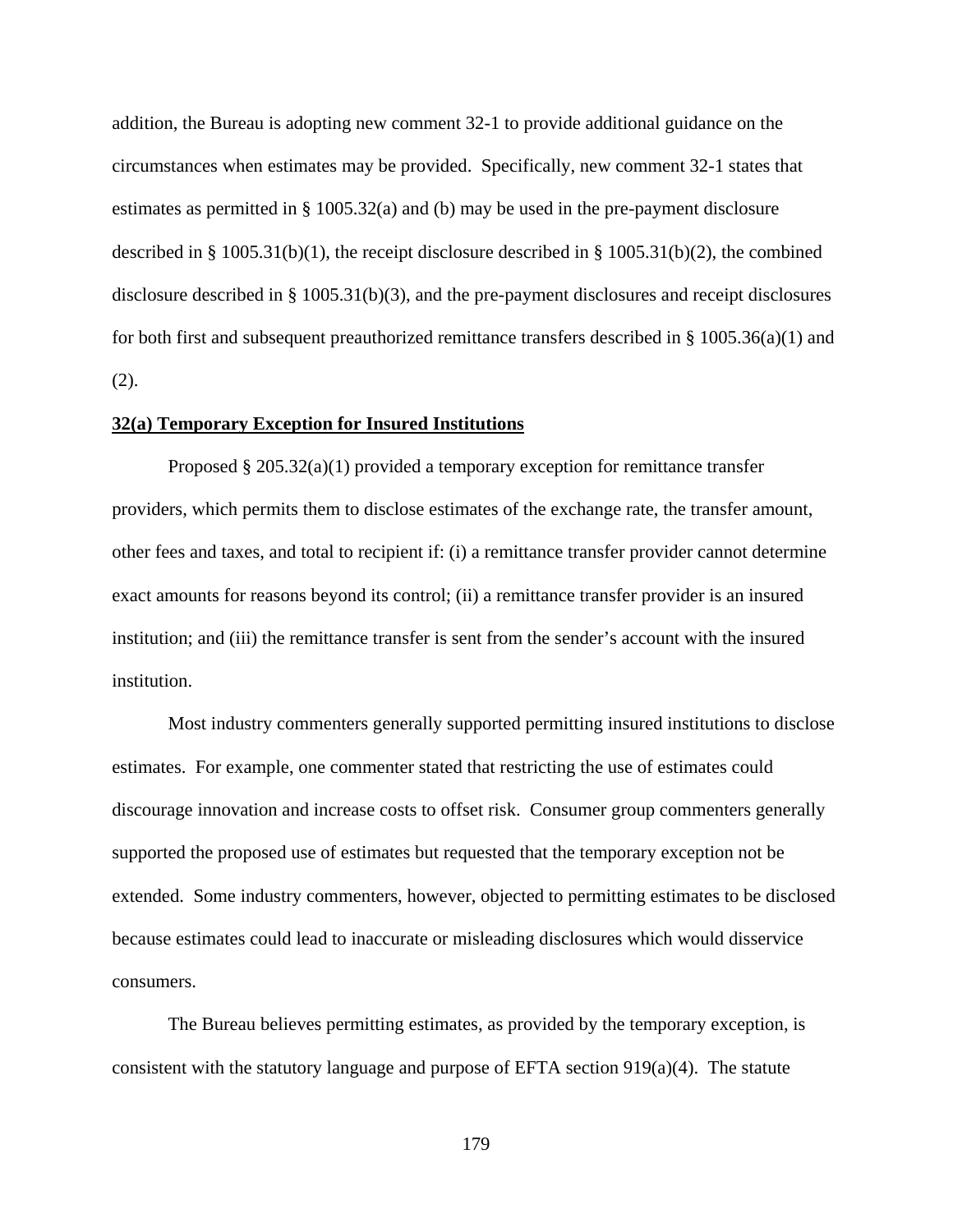specifically provides that, subject to the Bureau's rules, an insured institution may use a reasonably accurate estimate of the amount of currency received under certain circumstances. Section 1005.32(a)(1) implements the temporary exception generally as proposed, as discussed below.

EFTA section 919(a)(4) only addresses estimates for the amount of currency that will be received by a designated recipient. Nonetheless, proposed  $\S 205.32(a)(1)$  also permitted disclosure of an estimate for the exchange rate, the transfer amount in the currency made available to the designated recipient, the fees imposed by intermediaries in the transmittal route, and taxes imposed in the recipient country that are a percentage of the amount transferred to the designated recipient to the extent those amounts are not known for reasons beyond the insured institution's control. In the May 2011 Proposed Rule, the Board stated its belief that, by permitting an estimate of the amount that will be received, Congress must have intended to permit estimates of the components that determine that amount. The inability to determine the exact amount of one or more of these additional items is the reason why the amount of currency that will be received by the designated recipient must be estimated. Furthermore, the Board stated that permitting estimates of these additional items would help consumers to understand why the amount of currency to be received is displayed as an estimate. The Bureau did not receive any comments on this aspect of the proposal. The Bureau concurs with the Board's reasoning, and believes that to effectuate the purposes of the EFTA and facilitate compliance, it is necessary and proper to exercise its authority under EFTA sections 904(a) and (c) to allow an estimate of the exchange rate, transfer amount, and other fees and taxes disclosures in  $§ 1005.32(a)(1)$ . To not exercise the Bureau's authority in this way would render the statutory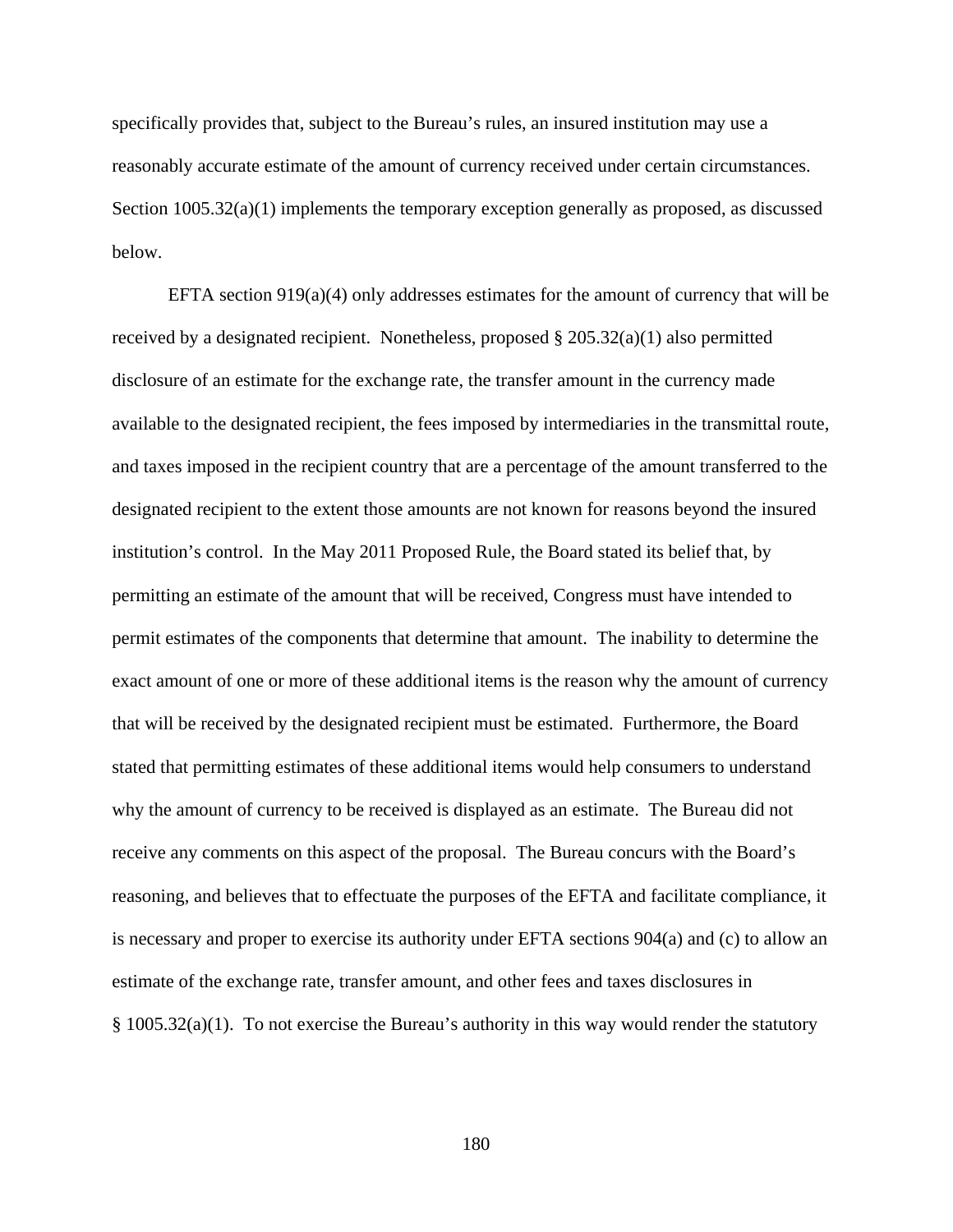exemption essentially meaningless, and the Bureau believes that result could not be intended by the statutory exemption for estimating the amount of currency received.

In the proposed rule, the Board also stated that EFTA section  $919(a)(4)$  only addresses the use of an estimate of the amount of foreign currency that will be received by a designated recipient. However, the proposed rule permitted an estimate of the currency that will be received, whether it is in U.S. dollars or foreign currency. The Bureau understands that senders may send remittance transfers to be paid to the designated recipient in U.S. dollars. When an insured institution sends a remittance transfer via international wire transfer, fees are sometimes deducted by intermediary institutions in the transmittal route with which the sending institution has no correspondent relationship. Although the insured institution may not know the total amount of these fees in advance, it must disclose them to the sender under  $\S$  1005.31(b)(1)(vi). The amount that will be received by the designated recipient, whether that currency is U.S. dollars or foreign currency, will be an estimate if fees imposed by intermediaries are disclosed as estimates. Therefore, to effectuate the purposes of EFTA and to facilitate compliance, the Bureau believes it is necessary and proper to exercise its authority under EFTA sections 904(a) and (c) to allow an estimate of the amount of currency that will be received, even if that currency is in U.S. dollars.

The proposed commentary to  $\S 205.32(a)(1)$  provided further guidance on the temporary exception. Specifically, proposed comment  $32(a)(1)$ -1 clarified that an insured institution cannot determine exact amounts "for reasons beyond its control" when: (i) the exchange rate required to be disclosed under proposed  $\S 205.31(b)(1)(iv)$  is set by a person with which the insured institution has no correspondent relationship after the insured institution sends the remittance transfer; or (ii) fees required to be disclosed under proposed  $\S 205.31(b)(1)(vi)$  are imposed by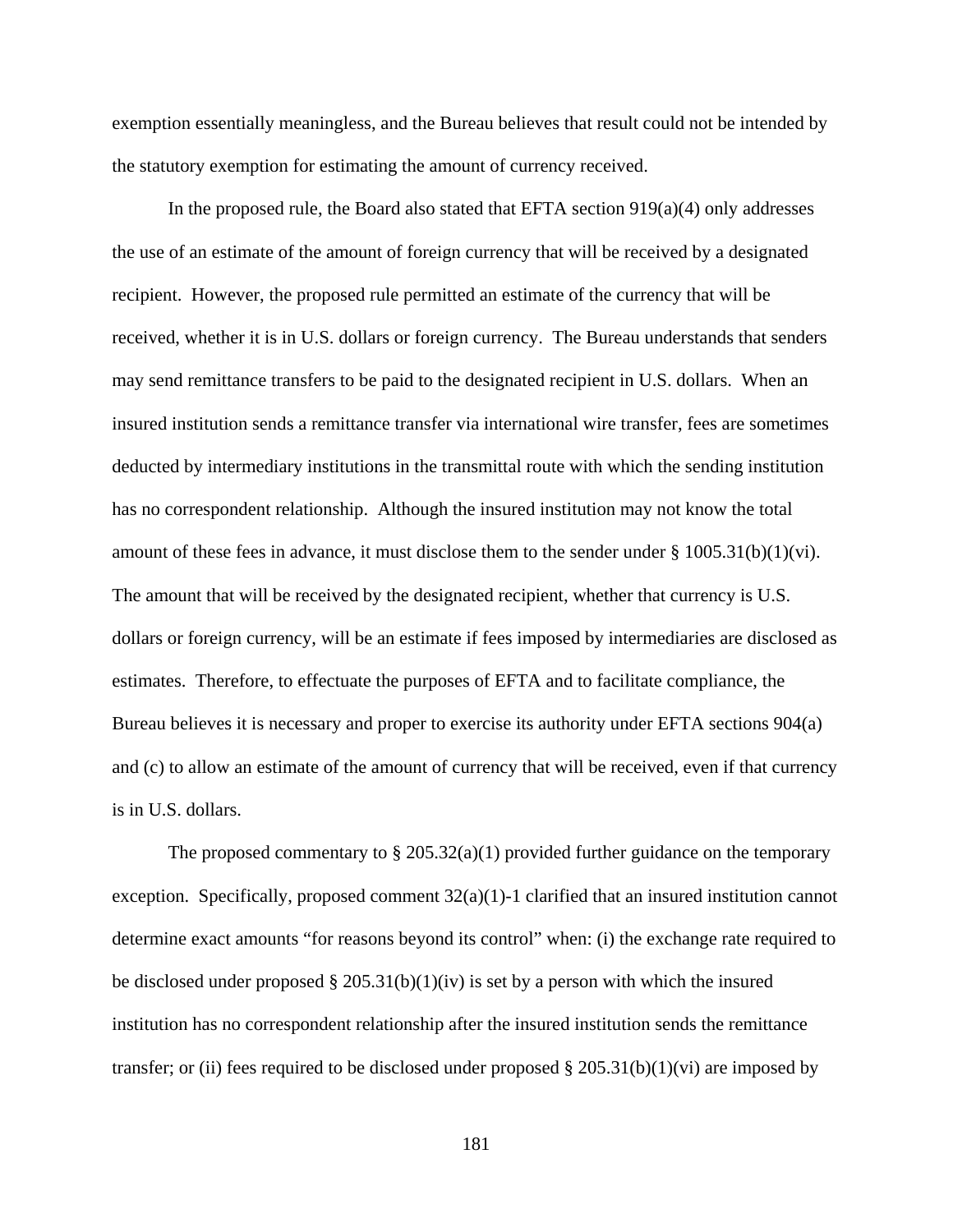intermediary institutions along the transmittal route and the insured institution has no correspondent relationship with those institutions.

One industry commenter requested clarification regarding instances when an insured institution has a correspondent relationship but may not control or know what exchange rate the correspondent will use. For example, a remittance transfer provider may send a remittance transfer in U.S. dollars and a correspondent institution may be responsible for exchanging to the currency in which funds will be received. Similarly, other industry commenters noted that an insured institution may not know the taxes or fees imposed by a correspondent institution. Although the Bureau acknowledges that some insured institutions currently may not receive certain exchange rate, tax, or fee information from a correspondent institution, the Bureau believes that such information can be obtained through contractual arrangements in a correspondent relationship. The Bureau notes that the statutory exception is only available for circumstances beyond remittance transfer providers' control, and the Bureau believes that adjusting contractual arrangements with correspondent banks to provide for better information relay is within the control of remittance transfer providers. Accordingly, comment  $32(a)(1)-1$  is adopted substantially as proposed with clarifying revisions and an example.

Proposed comment  $32(a)(1)-2$  provided examples of scenarios that qualify for the temporary exception. The Bureau did not receive significant comment on the examples provided in the proposed comment. Comment  $32(a)(1)-2$  is adopted substantially as proposed with clarifying revisions. Comment  $32(a)(1)-2.i.$  clarifies that an insured institution cannot determine the exact exchange rate to disclose for an international wire transfer if the insured institution does not set the exchange rate, and the rate is set when the funds are deposited into the recipient's account by the designated recipient's institution with which the insured institution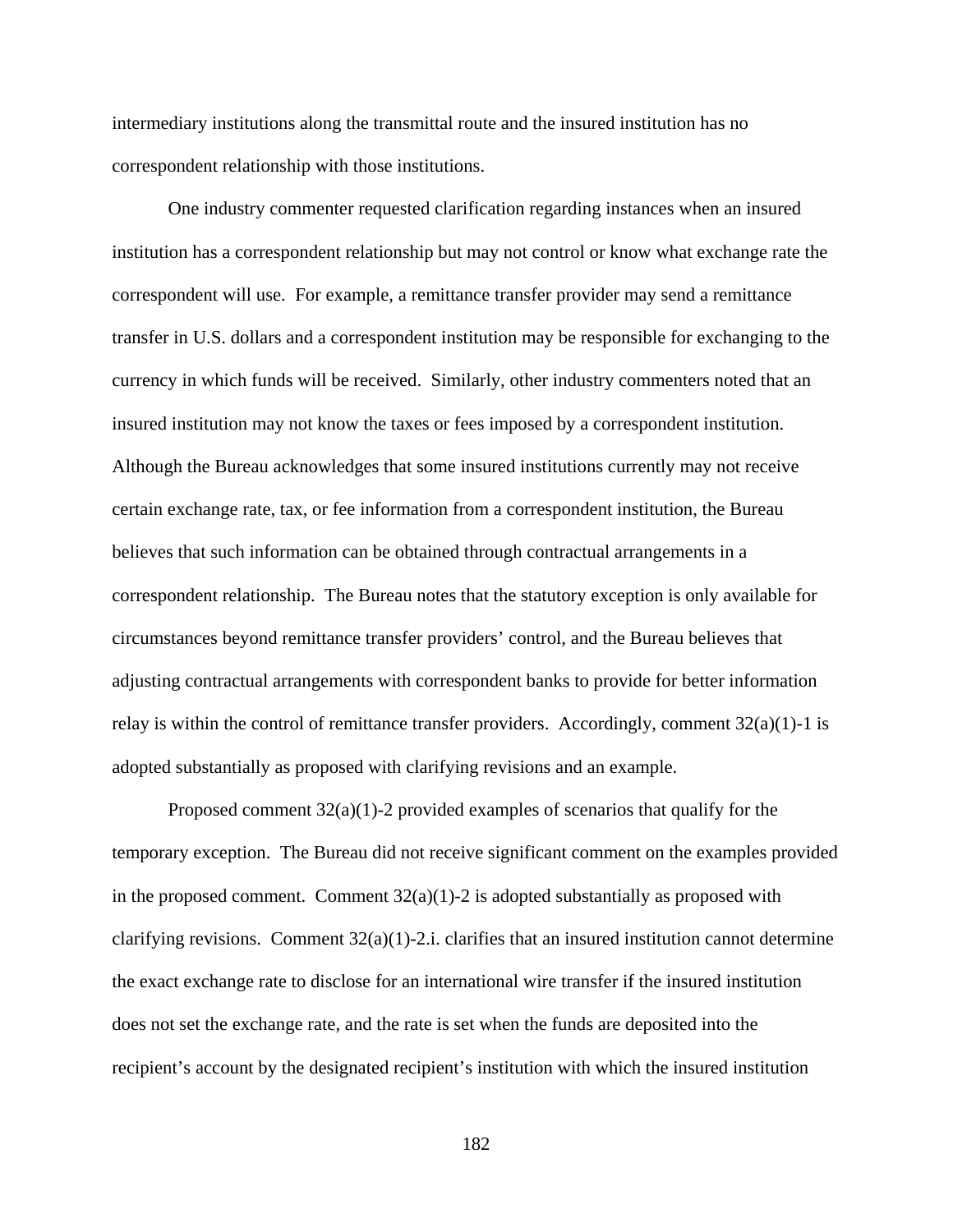does not have a correspondent relationship. The insured institution will not know the exchange rate that the recipient institution will apply when the funds are deposited into the recipient's account. Comment 32(a)(1)-2.ii. provides that an insured institution cannot determine the exact fees to disclose under  $\S 1005.31(b)(1)(vi)$  if an intermediary institution or the designated recipient's institution, with which the insured institution does not have a correspondent relationship, imposes a transfer or conversion fee. Finally, comment  $32(a)(1)$ -2.iii. states that an insured institution cannot determine the exact taxes to disclose under  $\S 1005.31(b)(1)(vi)$  if the insured institution cannot determine the applicable exchange rate or other fees, as described in proposed comments  $32(a)(1)-2.i.$  and  $32(a)(1)-2.$ ii., and the recipient country imposes a tax that is a percentage of the amount transferred to the designated recipient, less any other fees.

Proposed comment  $32(a)(1)-3$  provided several examples of when an insured institution would not qualify for the exception in proposed  $\S 205.32(a)$ . In each case, the insured institution could determine the exact amount for the relevant disclosure. The proposed examples illustrated that if an insured institution can determine the exact exchange rate, fees, and taxes required to be disclosed under § 1005.31(b)(1)(iv) and (vi), it can determine the exact amounts to be derived from calculations involving them.

The Bureau did not receive significant comment on the proposed provision, which is adopted substantially as proposed. Comment  $32(a)(1)-3.i.$  explains that an insured institution can determine the exact exchange rate required to be disclosed under  $\S 1005.31(b)(1)(iv)$  if it converts the funds into the local currency to be received by the designated recipient using an exchange rate that it sets. Comment  $32(a)(1)-3.ii$ . states that an insured institution can determine the exact fees required to be disclosed under  $\S 1005.31(b)(1)(vi)$  if it has negotiated specific fees with a correspondent institution, and the correspondent institution is the only institution in the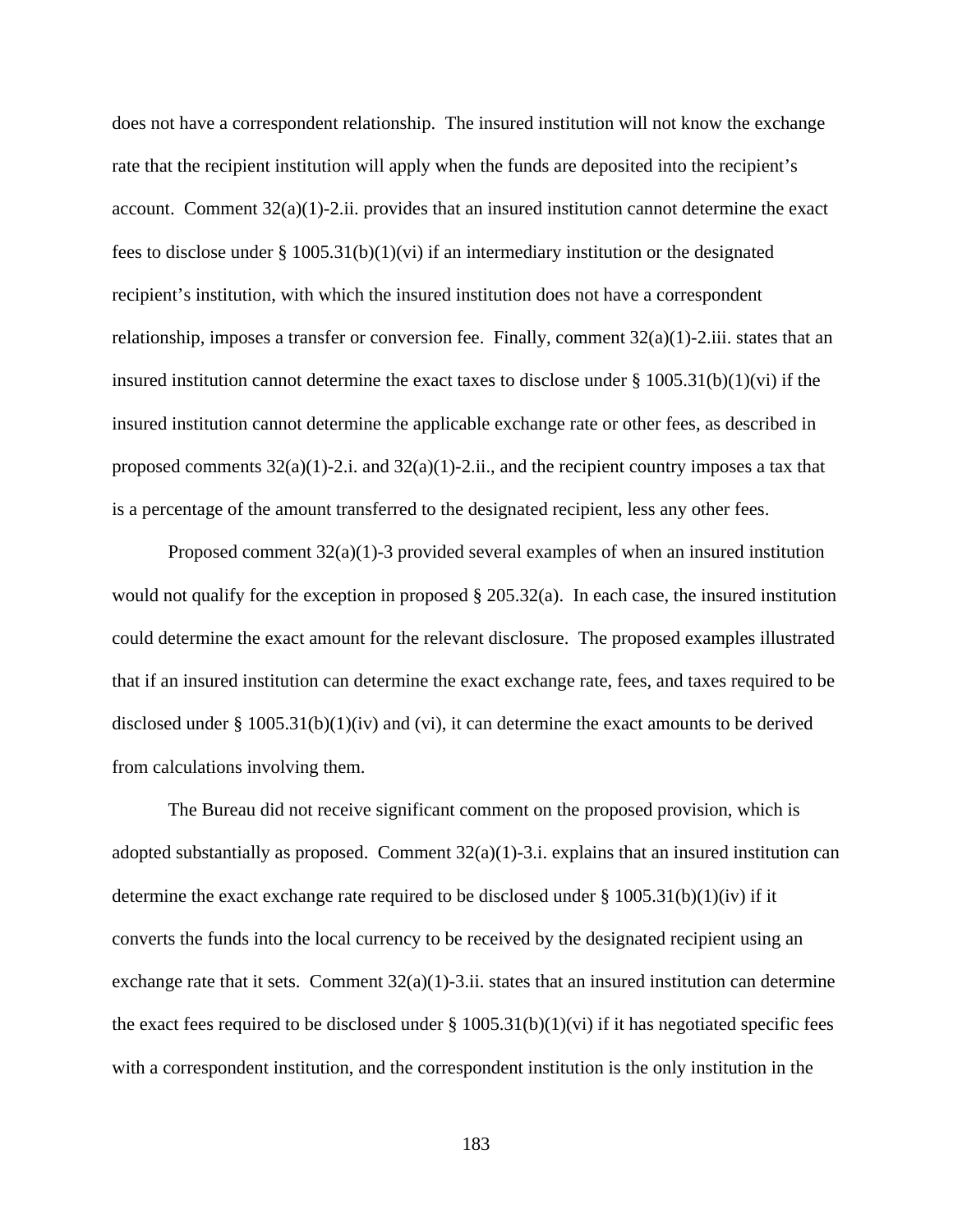transmittal route to the designated recipient's institution, which itself does not impose fees. Finally, comment  $32(a)(1)-3.iii$ . clarifies that an insured institution can determine the exact taxes required to be disclosed under  $\S 1005.31(b)(1)(vi)$  if the recipient country imposes a tax that is a percentage of the amount transferred to the designated recipient, less any other fees, and the insured institution can determine the exact amount of the applicable exchange rate and other fees. Similarly, the insured institution can determine these taxes if the recipient country imposes a specific sum tax that is not tied to the amount transferred.

Proposed § 205.32(a)(2) provided that the temporary exception expires on July 20, 2015, consistent with the five-year term set forth in EFTA section 919(a)(4)(B). EFTA section  $919(a)(4)(B)$  gives the Bureau authority to extend the application of the temporary exception to July 21, 2020, if it determines that termination of the exception would negatively affect the ability of insured institutions to send remittances to foreign countries. The Bureau understands that this exception was intended to avoid an immediate disruption of remittance transfer services by insured institutions using international wire transfers. The exception gives these institutions time to reach agreements and modify systems to provide accurate disclosures.

Industry commenters argued that the temporary exception for insured institutions should be made permanent, or in the alternative, be extended to ten years after the date of enactment of the Dodd-Frank Act, which is July 21, 2020. The OCC also noted the ability of the Bureau to extend the temporary exception for insured institutions to ten years after the date of enactment of the Dodd-Frank Act and urged the Bureau to consider the impact of these standards on community banks. In contrast, consumer groups supported the five-year sunset of the temporary exception and requested that the Bureau indicate that the temporary exception will not be extended.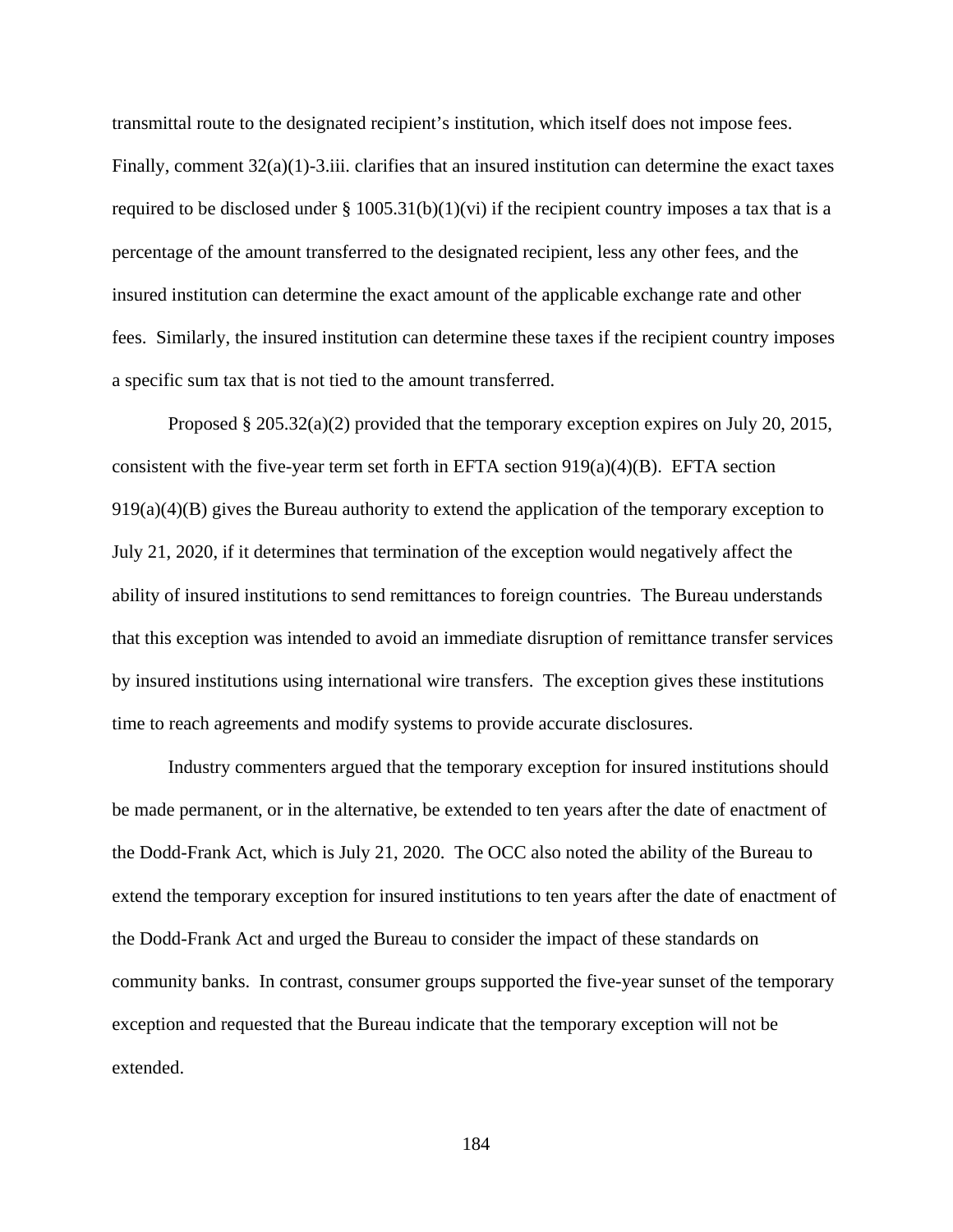The Bureau notes that the sunset of the temporary exception is statutory. In addition, the Bureau believes that there is no basis at this time to assess whether allowing the exception to expire in accordance with the statute would have negative effects where the final rule is just now being issued, initial implementation is expected to take a year, and the market has not yet had a chance to respond to the regulatory requirements. Therefore, the Bureau declines to extend the temporary exception at this time. Finally, the Bureau notes that in the May 2011 Proposed Rule, proposed  $\S 205.32(a)(2)$  stated July 20, 2015 as the sunset date for the temporary exception provided in § 205.32(a)(1). The final rule includes a technical edit to clarify that the sunset date for the temporary exception is July 21, 2015 in order to avoid potential confusion and promote consistency among references to the date of enactment of the Dodd-Frank Act. Accordingly, proposed § 205.32(a)(2) is adopted as proposed in renumbered § 1005.32(a)(2), with a technical edit to reflect the change in date to July 21, 2015.

For purposes of the temporary exception, proposed  $\S 205.32(a)(3)$  provided that the term "insured institution" included insured depository institutions as defined in Section 3 of the Federal Deposit Insurance Act (12 U.S.C. 1813) and insured credit unions as defined in Section 101 of the Federal Credit Union Act (12 U.S.C. 1752). Industry commenters generally requested clarification on the application of the temporary exception to uninsured institutions. In particular, these commenters requested that the temporary exception should also include uninsured depository institutions, such as certain U.S. branches and agencies of foreign banks. They also argued that uninsured U.S. branches of foreign banks also process retail international wire transfers in the same manner as insured institutions, and would face similar compliance challenges as other insured institutions.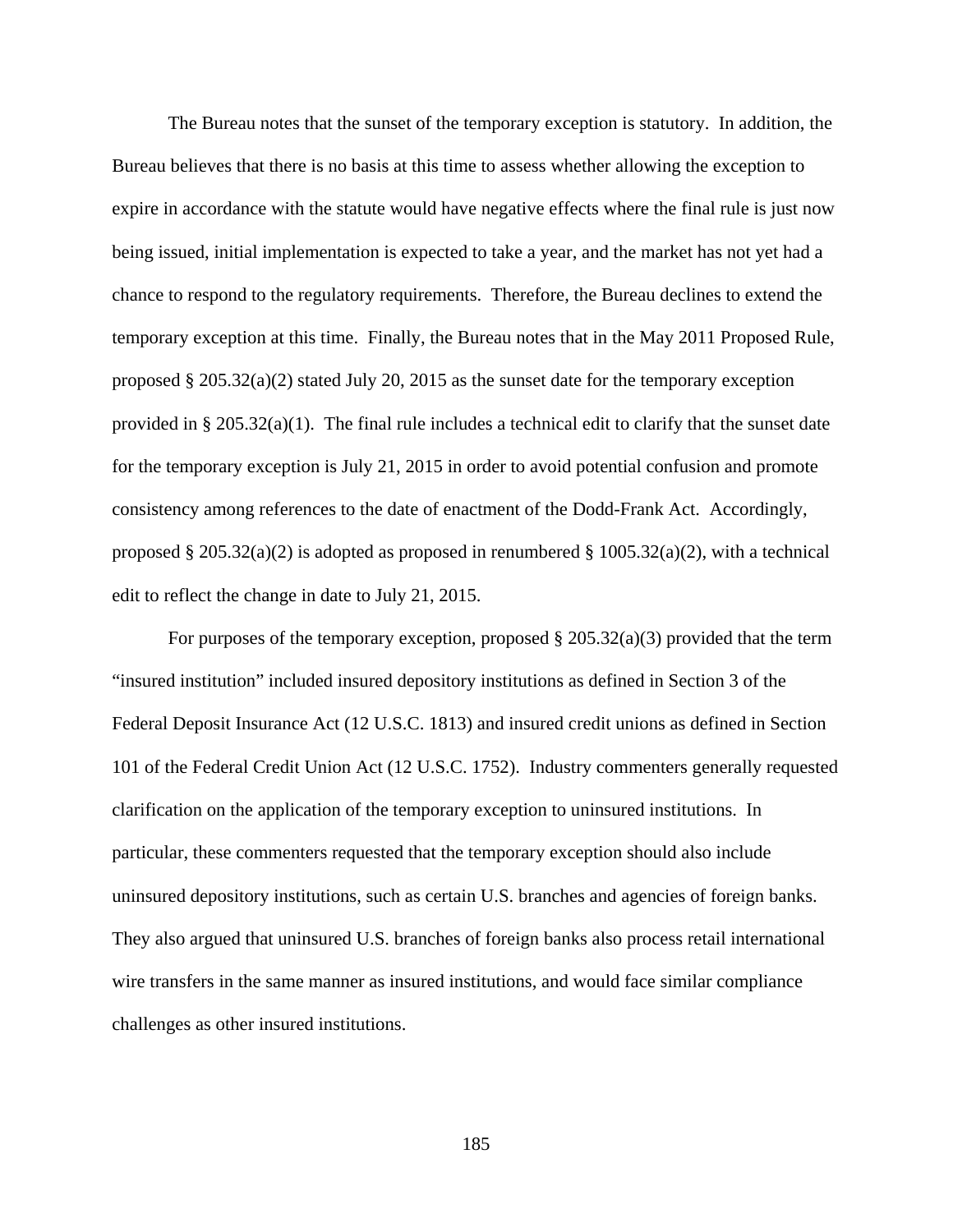The Bureau believes that including uninsured U.S. branches of foreign banks in the term "insured institution" is consistent with the purposes of the statutory exception and will prevent disruption in remittance transfer services. The Bureau notes that Section 3(c)(3) of the Federal Deposit Insurance Act provides that for certain purposes, the term "insured depository institution" includes any uninsured U.S. branch or agency of a foreign bank or a commercial lending company owned or controlled by a foreign bank. Therefore, the Bureau believes including uninsured U.S. branches and agencies of foreign banks in the term "insured institution" is consistent with the statutory exception and Section 3 of the Federal Deposit Insurance Act. Accordingly, proposed  $\S 205.32(a)(3)$  is adopted with clarification in renumbered  $§ 1005.32(a)(3).$ 

Similarly, one commenter argued that registered broker-dealers should be covered by the temporary exception because they may process international wire transfers. However, as discussed above, the Bureau is clarifying that, for the purposes of this rule, fund transfers in connection with securities transactions are not remittance transfers. Therefore, the Bureau believes further clarification in the rule with respect to this comment is not necessary.

### **32(b) Permanent Exception for Transfers to Certain Countries**

Proposed § 205.32(b) contained the permanent exception set forth in EFTA section 919(c). Under EFTA section 919(c), if the Bureau determines that a recipient nation does not legally allow, or the method by which transactions are made to the recipient country do not allow, a remittance transfer provider to know the amount of currency that will be received, the Bureau may issue rules to permit the remittance transfer provider to provide a reasonably accurate estimate. The Board's proposal specifically noted that there is at least one recipient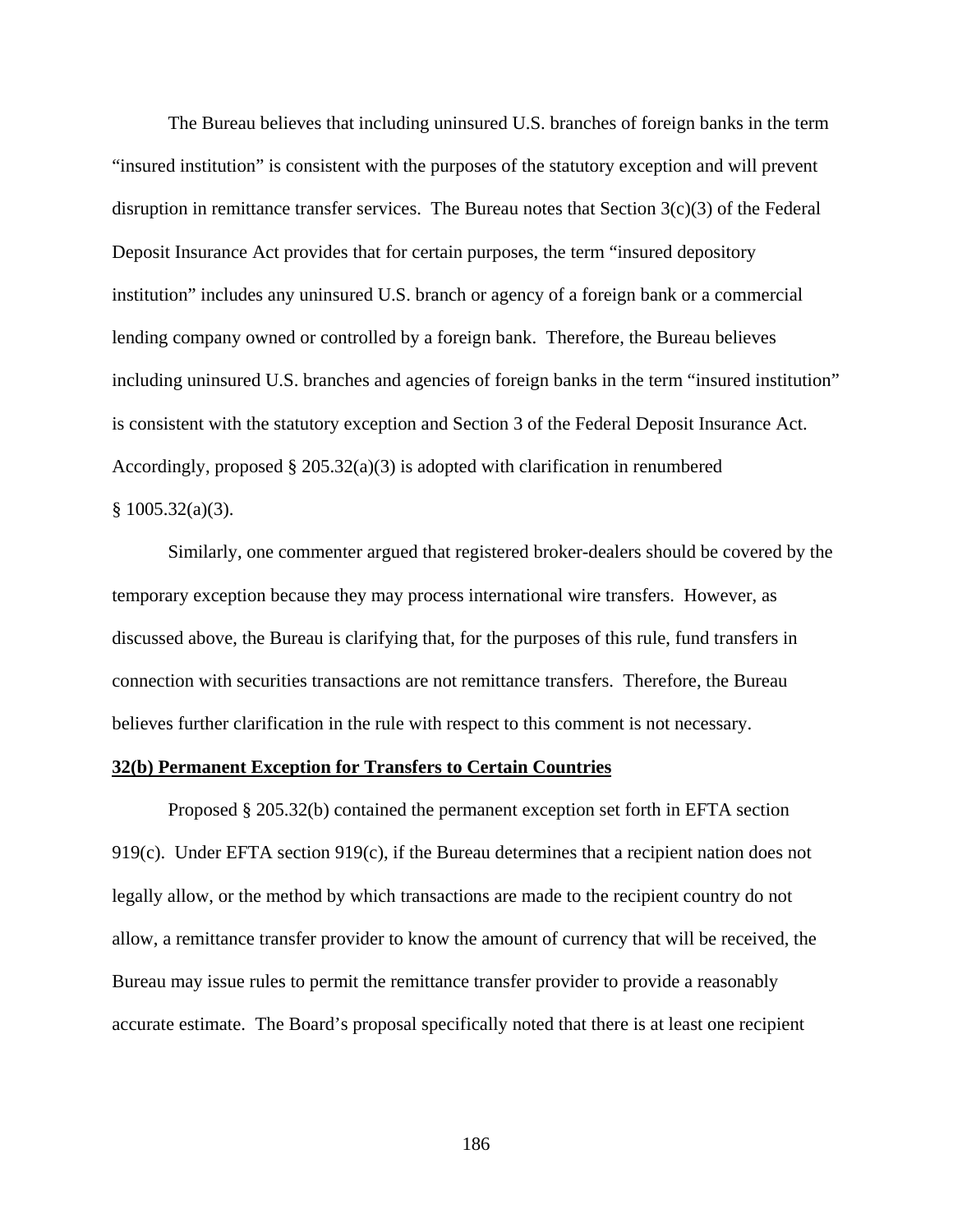country where a particular method of remittances do not allow remittance transfer providers to know the amount of currency that will be received.<sup>80</sup>

In light of that determination, the proposed rule allowed estimates to be provided for amounts required to be disclosed under proposed § 205.31(b)(1)(iv) through (vii) for transfers to certain countries. Like the temporary exception in EFTA section  $919(a)(4)$ , the permanent exception in EFTA section 919(c) only addresses estimates for the amount of currency that will be received by a designated recipient. For the reasons described above with respect to the temporary exception, proposed § 205.32(b) also permitted disclosure of estimates for the exchange rate, the transfer amount in the currency made available to the designated recipient, and taxes imposed in the recipient country that are a percentage of the amount transferred to the designated recipient. The Bureau did not receive any comments on this aspect of the proposal. For the reasons set forth above with regard to the temporary exception and to effectuate the purposes of EFTA and facilitate compliance, the Bureau believes it is necessary and proper to exercise its authority under EFTA sections 904(a) and (c) to adopt this proposed permanent exception in § 1005.32(b).

## 32(b)(1)(i) Laws of Recipient Country

Proposed  $\S 205.32(b)(1)$  allowed estimates to be provided for the exchange rate, transfer amount, other fees and taxes, and total to recipient disclosures (adopted as  $\S 1005.31(b)(1)(iv)$ ) through (vii) above), if a remittance transfer provider cannot determine exact amounts because the laws of the recipient country do not permit such a determination.

Industry commenters raised concerns about whether remittance transfer providers have the resources to determine whether this exception applies. Consumer group commenters argued that the statute requires the Bureau to determine which recipient countries qualify for the

 $\overline{a}$ 

<sup>&</sup>lt;sup>80</sup> See 76 FR 29923.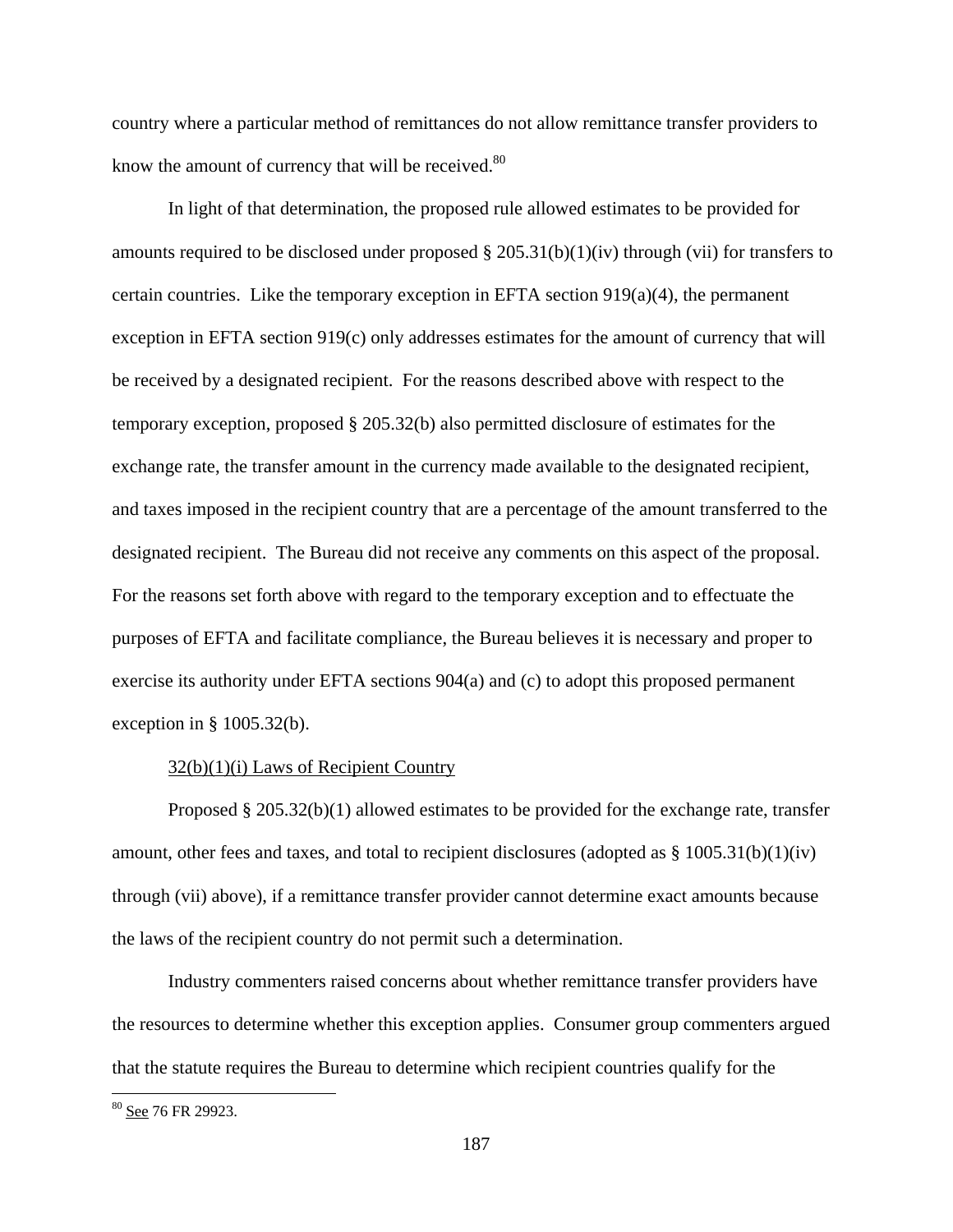permanent exception, rather than leaving the determination to individual market participants. Both industry and consumer group commenters recommended that the Bureau maintain a list of countries or a database, updated annually, to which the permanent exception based on the laws of a recipient country would apply.

The Bureau believes that it is appropriate for remittance transfer providers to identify and comply with a recipient country's currency laws. The Bureau also believes that remittance transfer providers and their correspondents generally are able to obtain this information because they are engaged in the business of remittance transfers to recipient countries and must comply with any applicable law that prevents the remittance transfer provider from determining exchange rates or exact amounts. Nonetheless, in response to comments received and upon further consideration, the Bureau is revising proposed § 205.32(b) to facilitate compliance by providing a safe harbor list of countries which qualify for the permanent exception.

Accordingly, the Bureau is renumbering proposed § 205.32(b) as § 1005.32(b)(1) and adopting new § 1005.32(b)(2) to provide a safe harbor. New § 1005.32(b)(2) states that a remittance transfer provider may rely on the list of countries published by the Bureau to determine whether estimates may be provided under the permanent exception, unless the provider has information that a country's laws or the method by which transactions are conducted in that country permits a determination of the exact disclosure amount.

In addition, the Bureau is adopting commentary on new  $\S 1005.32(b)(2)$ . New comment 32(b)-5 provides guidance on the safe harbor list published by the Bureau. New comment 32(b)- 6 provides further guidance on reliance on the Bureau-provided list of countries that qualify for the permanent exception. New comment 32(b)-7 addresses circumstance where there is a change in laws of the recipient country.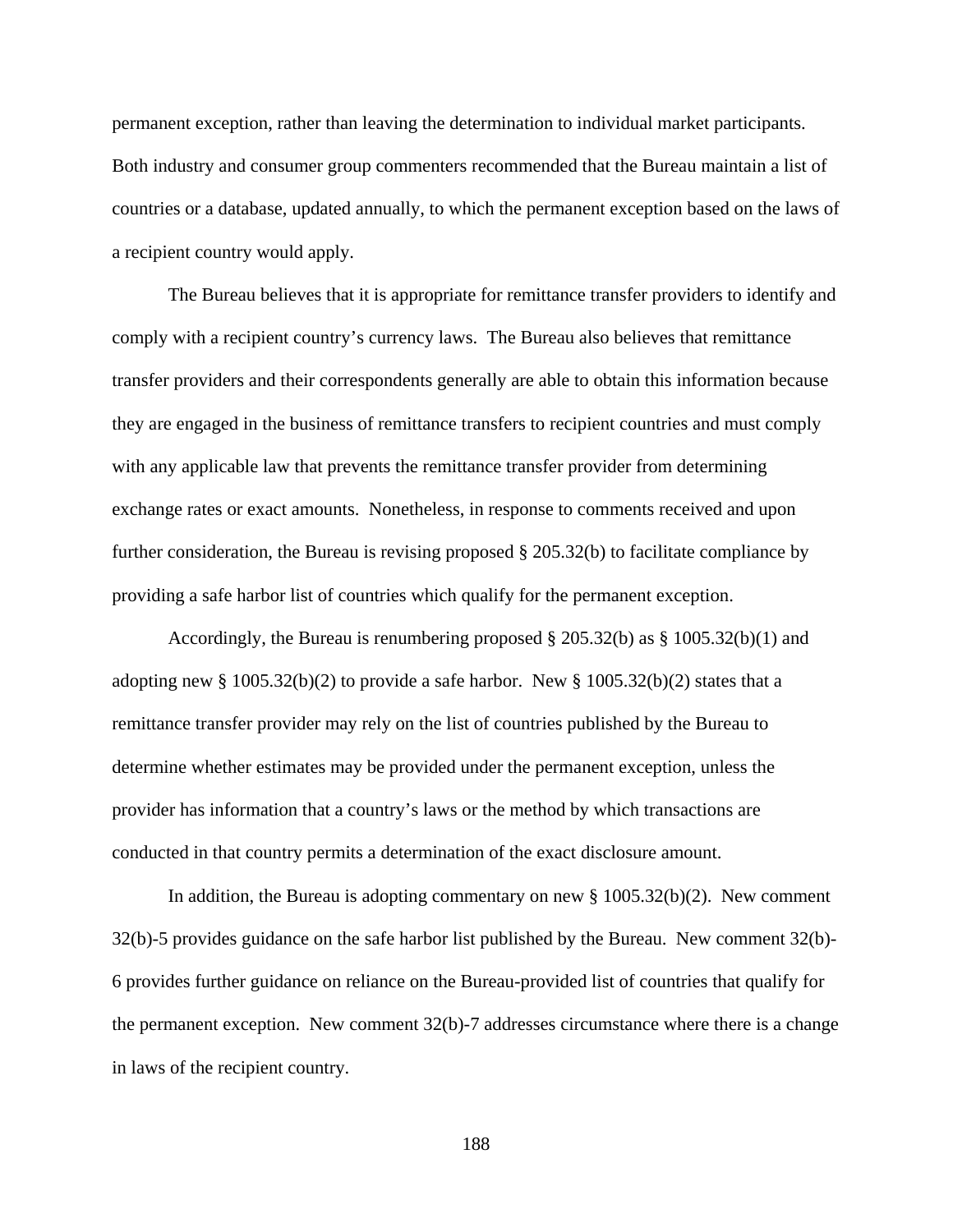Proposed comment 32(b)(1)-1 clarified that the "laws of the recipient country" do not permit a remittance transfer provider to determine exact amounts when a law or regulation of the recipient country requires the person making funds directly available to the designated recipient to apply an exchange rate that is: (i) set by the government of the recipient country after the remittance transfer provider sends the remittance transfer; or (ii) set when the designated recipient chooses to claim the funds. Comment 32(b)(1)-1 is adopted substantially as proposed, but renumbered as comment 32(b)-1 for organizational purposes.

One commenter requested clarification about whether proposed comment 32(b)(1)-1 covered instances where the local currency is thinly traded and the laws of a recipient country require an authorized dealer to set the exchange rate when the remittance transfer is received. The Bureau believes that the proposed comment already covers such circumstances because the government of the recipient country, acting through an authorized dealer, sets the exchange rate after the remittance transfer has been sent. In addition, the transfer may also qualify for the permanent exception if the exchange rate is required by law to be set by the authorized dealer when the recipient claims the funds.

Proposed comments  $32(b)(1)-2.i.$  and  $32(b)(1)-2.$ ii. provided examples illustrating the application of the exception. Proposed comment  $32(b)(1)-2$ .i. explained that the laws of the recipient country do not permit a remittance transfer provider to determine the exact exchange rate required to be disclosed under proposed  $\S 205.31(b)(1)(iv)$  (adopted as  $\S 1005.31(b)(1)(iv)$ ) above) when, for example, the government of the recipient country sets the exchange rate daily and the funds are made available to the designated recipient in the local currency the day after the remittance transfer provider sends the remittance transfer. Under such circumstances, an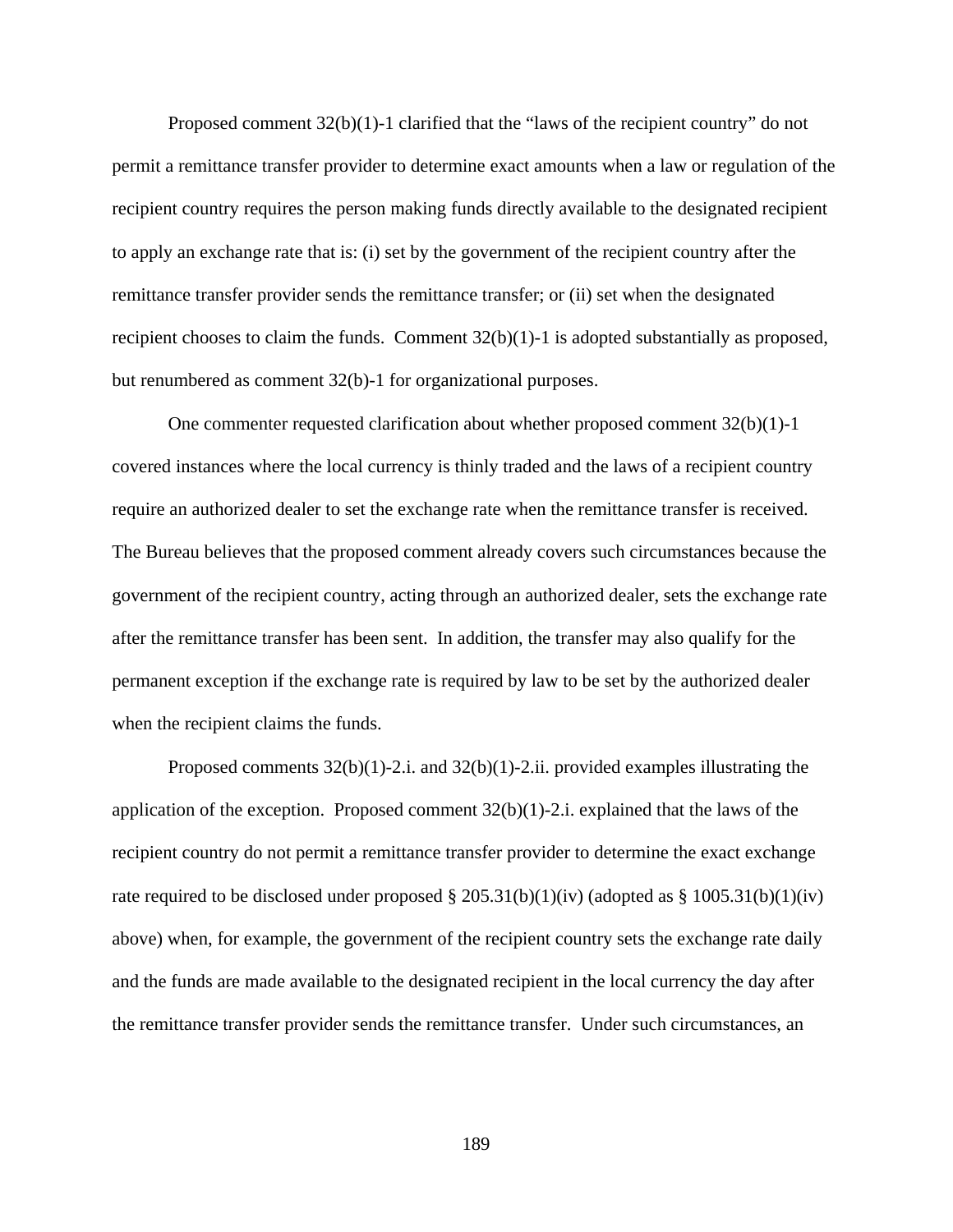estimate for the exchange rate would be permitted because the remittance transfer provider cannot determine a rate that a foreign government has yet to set.

In contrast, proposed comment  $32(b)(1)-2.ii$ . explained that the laws of the recipient country permit a remittance transfer provider to determine the exact exchange rate required to be disclosed under proposed § 205.31(b)(1)(iv) (adopted as § 1005.31(b)(1)(iv) above) if, for example, the government of the recipient country ties the value of its currency to the U.S. dollar. The Bureau did not receive significant comment on comment  $32(b)(1)-2$ . This comment is adopted substantially as proposed, but renumbered as comment 32(b)-2 for organizational purposes.

### $32(b)(1)(ii)$  Method by which Transactions are Made in the Recipient Country

Proposed § 205.32(b)(2) allowed estimates to be provided for the exchange rate, transfer amount, other fees and taxes, and total to recipient disclosures (adopted as  $\S 1005.31(b)(1)(iv)$ ) through (vii) above), if a remittance transfer provider cannot determine exact amounts because the method by which transactions are made in the recipient country does not permit such a determination.

Based on the Board's outreach and interpretation of the statute, the Board stated its belief that the exception for methods by which transactions are made in the recipient country under proposed § 205.32(b)(2) was intended to permit estimates for certain international ACH transactions. Specifically, the Board interpreted the exception under § 205.32(b)(2) to apply to remittances sent via international ACH on terms negotiated by the government of the United States and the government of a recipient country where the exchange rate is set after the transfer is sent. Accordingly, proposed comment  $32(b)(2)$ -1 stated that the "method by which transactions are made in the recipient country" does not permit a remittance transfer provider to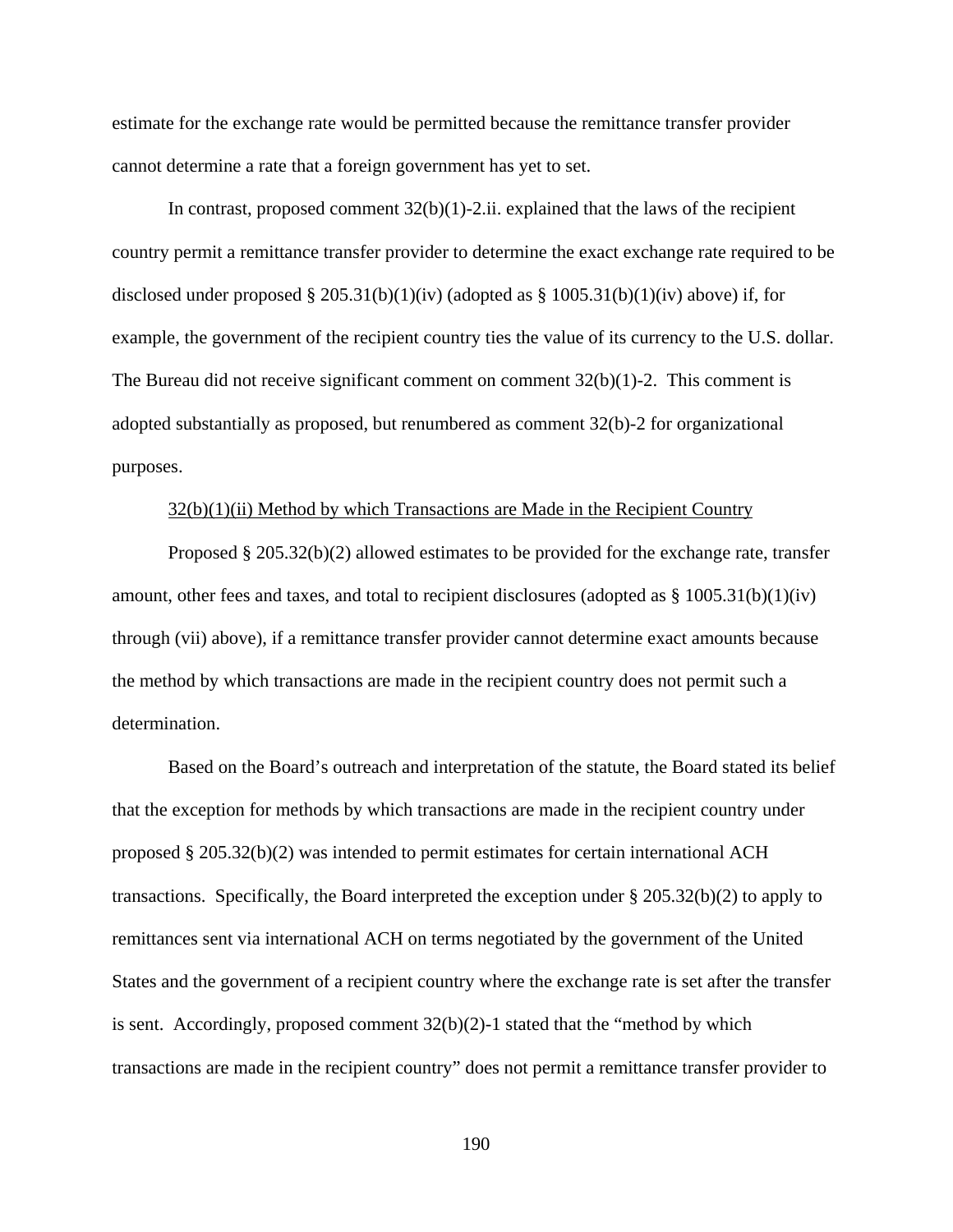determine exact amounts when transactions are sent via international ACH on terms negotiated between the United States government and the recipient country's government, under which the exchange rate is set by the recipient country's central bank after the provider sends the remittance transfer.

Industry commenters argued that the Bureau should adopt a broader reading of the statute, and that international wire transfers should be covered by the permanent exception. These commenters argued that international wire transfers are a method by which transactions are made in a recipient country that does not allow the remittance transfer provider to know the amount of currency that will be received by a designated recipient and should thus qualify for the permanent exception. One industry commenter stated that the permanent exception is helpful for certain international ACH transactions; however, the benefit is limited by the number of recipient countries that participate in the Federal Reserve System's FedGlobal ACH program. Other industry commenters requested that all international ACH transfers be covered by the permanent exception and that the exception should not be limited to those that are sent on terms negotiated between the United States government and the recipient country's government. These commenters noted that all cross-border ACH transfers, regardless of how the exchange rate is set, are subject to similar difficulties as certain international ACH transfers that qualify for the permanent exception. Consumer group commenters supported the proposal's application of the permanent exception based on the method to certain international ACH transfers.

In each case, the Bureau agrees with the Board's interpretation. The Bureau believes that extending the permanent exception to international wire transfers and all international ACH transactions would be inconsistent with the statutory language and purpose of the provision, which specifically refers to methods of transfer in a recipient country (emphasis added). The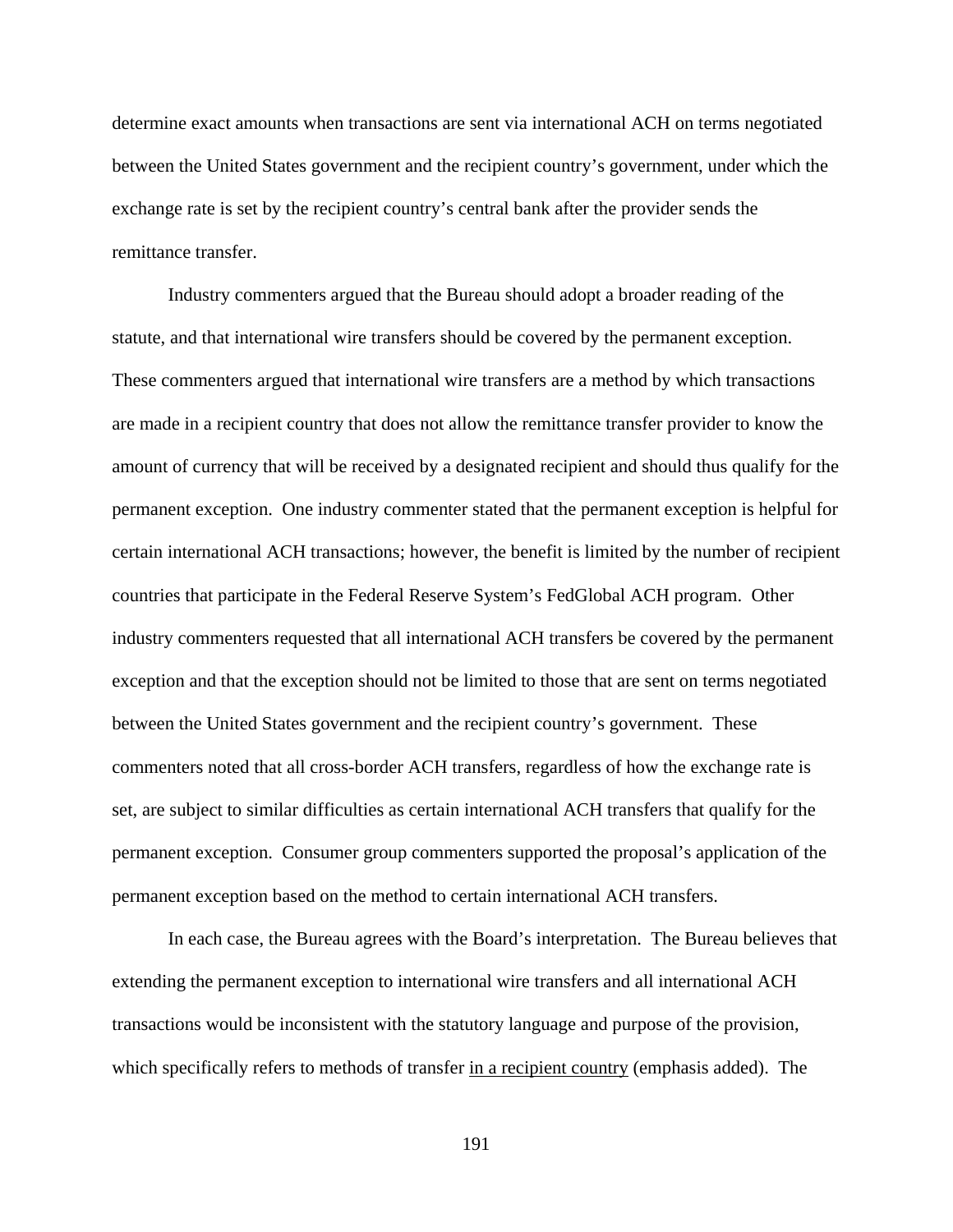Bureau must give meaning to this phrase, and does not believe that the interpretation urged by commenters is dependent on a method of transfer in a particular country.

The Bureau does not believe that the permanent exception in EFTA section 919(c) applies to international wire transfers because wire transfers are not a method that is particular to a specific country or group of countries. Rather, compliance challenges may arise due to the international wire transfer business model, which is based on a chain of correspondents and twoparty contractual relationships.

In addition, the application of the permanent exception to international wire transfers and ACH transactions generally would make the temporary exception superfluous. As discussed above, the statute is broad in scope, specifically covering transactions that are account-based and that are not electronic fund transfers, and therefore, covers open network transactions. Further, as described above with regard to the temporary exception, the statute specifically permits the use of estimates by depository institutions and credit unions for certain account-based transactions. If all open network transactions were included in the permanent exception, there would be no need for the temporary exception because nearly all, if not all, the types of transfers that qualify for the temporary exception would be covered by the permanent exception. The Bureau does not believe the temporary exception is superfluous. Therefore, it would not be appropriate to extend the permanent exception to these transactions.

One commenter argued that the permanent exception for method of transfer should also include instances when the remittance transfer provider and the sender agree to have the exchange rate set at some point in the future  $(i.e.,$  floating rate products). As with wire transfers, such an agreement is not a method by which a transaction is made that is particular to a specific country or group of countries. Therefore, the Bureau also believes that this circumstance would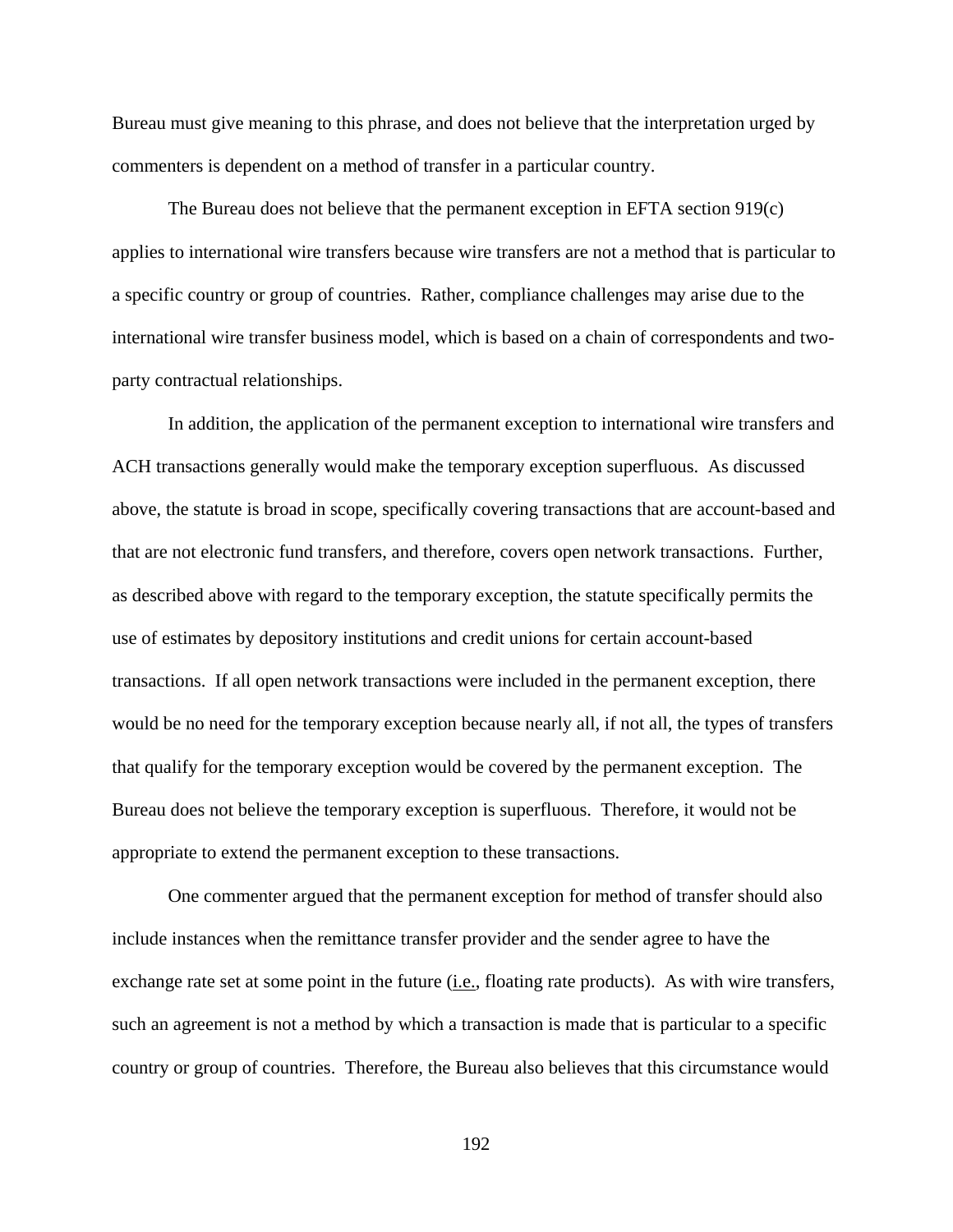not be eligible for the permanent exception. The Bureau notes, however, that the remittance transfer provider that is party to such an agreement may provide estimates of the exchange rate if the remittance transfer provider qualifies for the temporary exception in § 1005.32(a). For the reasons discussed above, proposed § 205.32(b)(2) is adopted as proposed in renumbered  $§ 1005.32(b)(1)(ii)$ . Proposed comment 32(b)(2)-1 is adopted substantially as proposed with clarifying revision, but renumbered as comment 32(b)-3 for organizational purposes.

Proposed comment  $32(b)(2)-2$  provided examples illustrating the application of the permanent exception. The comment is adopted substantially as proposed, but renumbered as comment 32(b)-4 for organizational purposes. Comment 32(b)-4.i. provides an example of when a remittance transfer would qualify for the exception. The Bureau notes that some comments received indicate that there may be confusion as to the application of the permanent exception provided in § 1005.32(b)(1)(ii) to any transfer sent via international ACH. However, comment 32(b)-4.i. explains that a transfer would only qualify for the exception when sent via international ACH on terms negotiated between the United States government and the recipient country's government, under which the exchange rate is a rate set by the recipient country's central bank or other governmental authority on the business day after the provider has sent the remittance transfer. Under such circumstances, the provider cannot determine the exact exchange rate required to be disclosed under  $\S 1005.31(b)(1)(iv)$ . Thus, remittance transfers sent via Directo a México currently would qualify for the permanent exception in § 1005.32(b)(1)(ii). Accordingly, proposed comment 32(b)-4.i. is adopted substantially as proposed.

Proposed comments 32(b)(2)-2.ii. and -2.iii. provided examples of when a remittance transfer would not qualify for the permanent exception in  $\S 1005.32(b)(1)(ii)$ . The Bureau did not receive significant comment on the proposed comments, which are adopted substantially as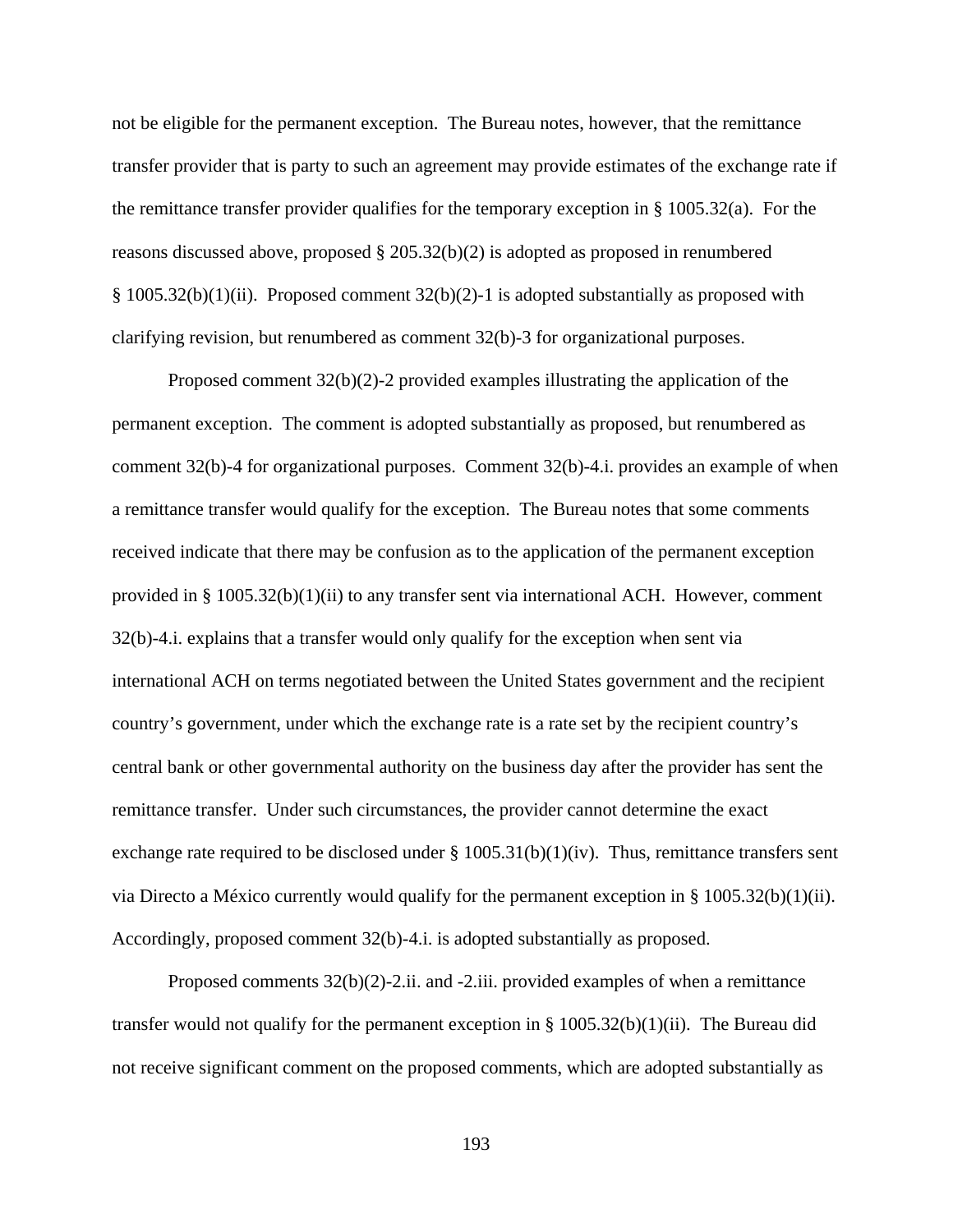proposed, with technical and clarifying edits, in renumbered comments 32(b)-4.ii. and 32(b)- 4.iii. Comment 32(b)-4.ii. explains that a remittance transfer provider is not permitted to provide estimates under the permanent exception if it sends a remittance transfer via international ACH on terms negotiated between the United States government and a private-sector entity in the recipient country, under which the exchange rate is set by the institution acting as the entry point to the recipient country's payments system on the next business day. In this case, transactions are made using a method negotiated between the United States and a private entity. Nonetheless, remittance transfers sent using such a method may qualify for the temporary exception in § 1005.32(a). Comment 32(b)-4.iii. explains that a remittance transfer provider does not qualify for the permanent exception if, for example, it sends transfers via international ACH on terms negotiated between the United States government and the recipient country's government, under which the exchange rate is set by the recipient country's central bank or other governmental authority before the sender requests a transfer. In such a case, the remittance transfer provider can determine the exchange rate required to be disclosed.

## **32(c) Bases for Estimates**

If a remittance transfer qualifies for either the temporary exception in EFTA section  $919(a)(4)$  or the permanent exception in EFTA section  $919(c)$ , the statute permits the provider to disclose a reasonably accurate estimate to the sender. Proposed § 205.32(c) stated that estimates provided pursuant to the exceptions in proposed § 205.32(a) and (b) (adopted as § 1005.32(a) and (b) above) must be based on an approach listed in the regulation for the required disclosure.

Proposed § 205.32(c) further stated that if a remittance transfer provider bases an estimate on an approach that is not listed, the provider complies with proposed  $\S 205.32(c)$  so long as the designated recipient receives the same, or greater, amount of currency that it would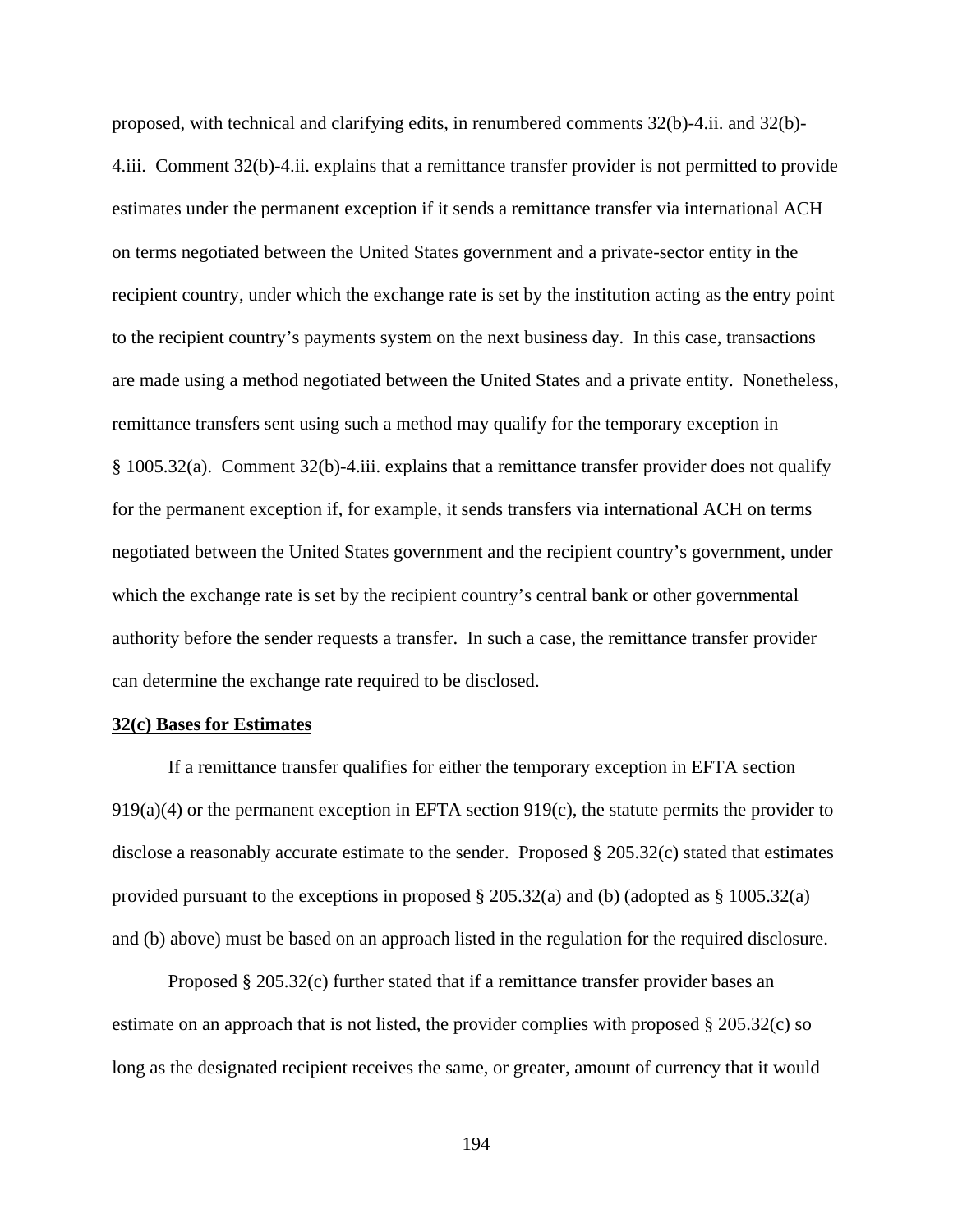have received had the estimate been based on a listed approach. Thus, use of an approach other than one listed in the proposed rule is compliant with the regulation if the sender is not harmed by such use.

Industry commenters generally requested greater flexibility in estimating exchange rates and fees. For example, commenters recommended less prescriptive approaches, such as permitting remittance transfer providers to base estimates on reasonably available information, adopting a reasonably accurate standard, or adopting a safe harbor for good faith estimates within a specified tolerance. The Bureau generally concurs with the Board's reasoning in the May 2011 Proposed Rule that providing a list of approaches for calculating estimates would be more helpful to remittance transfer providers and consumers than a less specific standard for calculating estimates. The Bureau believes that requiring estimates be provided based on an approach listed in the regulation will facilitate compliance with the final rule. However, in response to comments received, the Bureau is clarifying proposed § 205.32(c). The safe harbor in proposed § 205.32(c) was intended to provide greater flexibility and to facilitate compliance for remittance transfer providers that may base an estimate on an approach that is not listed in the rule. However, the Bureau notes that under the proposal, the provider would have been required to compare any estimate based on its own approach with an estimate based on a listed approach in order to determine whether the sender would be harmed by such use. The Bureau believes that this comparison would unnecessarily increase the burden of using an unlisted approach and render the safe harbor meaningless. Therefore, the Bureau revises proposed § 205.32(c) to state that if a provider bases an estimate on an approach not listed in the rule, the provider is deemed to be in compliance with the rule so long as the designated recipient receives the same, or greater, amount of funds that the remittance transfer provider disclosed as required under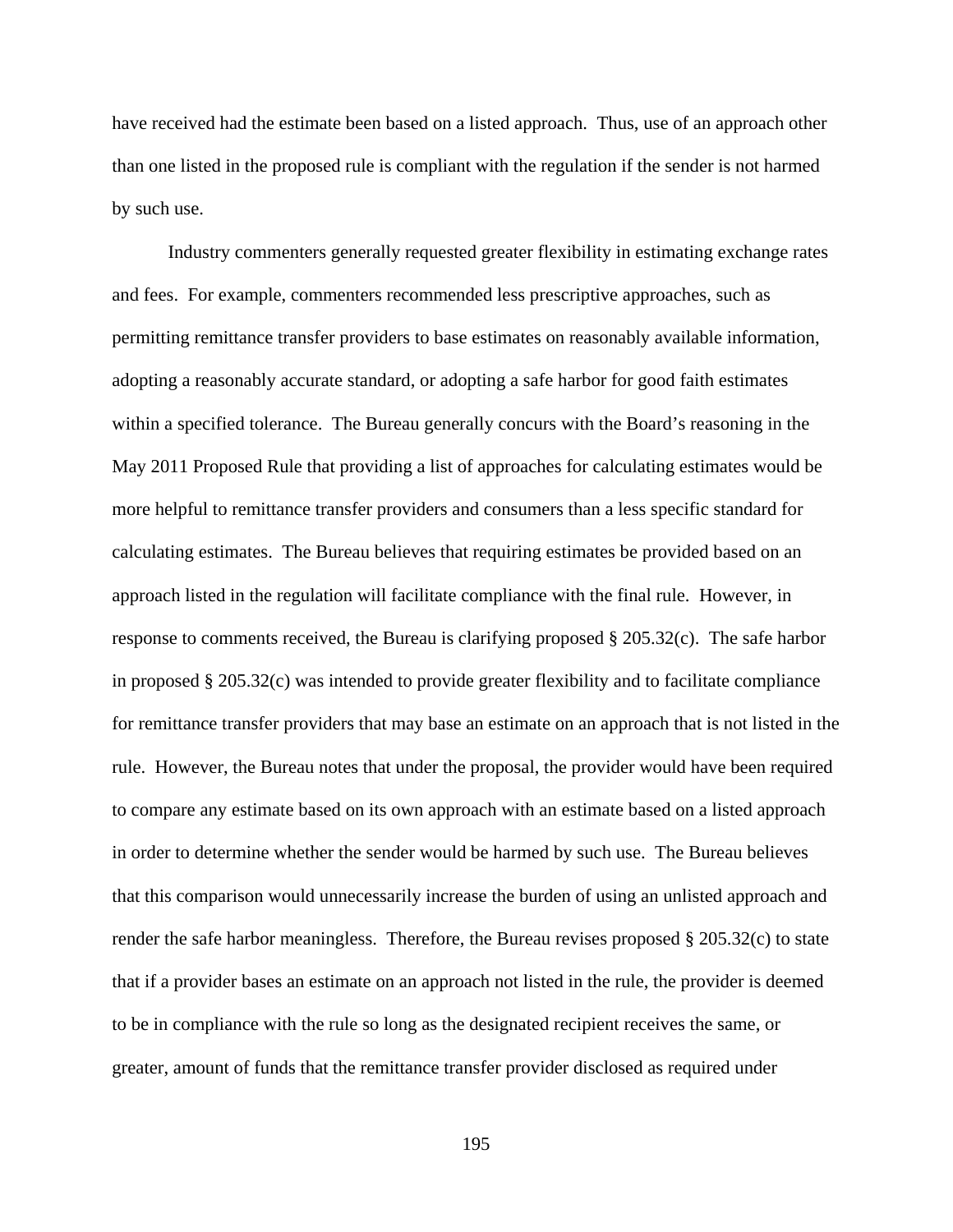§ 1005.31(b)(1)(vii). The Bureau believes that this clarification also ensures that the sender is not harmed because the amount of funds received by the designated recipient will be the same or greater than the estimated total amount received as required to be disclosed under  $\S$  1005.32(b)(1)(vii). Accordingly, the Bureau is adopting proposed  $\S$  205.32(c) as  $\S$  1005.32(c) with amendment.

## 32(c)(1) Exchange Rate

Proposed  $\S 205.32(c)(1)$  set forth the approaches that a remittance transfer provider may use as the basis of an estimate of the exchange rate required to be disclosed under  $\S 1005.31(b)(1)(iv)$ . The final rule adopts the proposed rule as  $\S 1005.32(c)(1)$ , with modifications and additional commentary to address issues raised in comments.

The approach in proposed § 205.32(c)(1)(i) stated that for remittance transfers qualifying for the  $\S 1005.32(b)(1)(ii)$  exception, the estimate must be based on the most recent exchange rate set by the recipient country's central bank and reported by a Federal Reserve Bank. Proposed comment  $32(c)(1)(i)$ -1 clarified that if the exchange rate for a remittance transfer sent via international ACH that qualifies for the proposed § 205.32(b)(2) exception is set the following business day, the most recent exchange rate available for a transfer will be the exchange rate set for the day that the disclosure is provided, i.e., the current business day's exchange rate. Consumer group commenters generally supported proposed  $\S 205.32(c)(1)(i)$  and its commentary. Other commenters believed that the application of the proposed § 205.32(b)(2) exception should be broadened generally, as discussed above. Accordingly, proposed  $\S 205.32(c)(1)(i)$  is adopted as proposed in renumbered  $\S 1005.32(c)(1)(i)$ . Comment  $32(c)(1)(i)$ -1 is adopted substantially as proposed, but renumbered as comment  $32(c)(1)$ -1 for organizational purposes.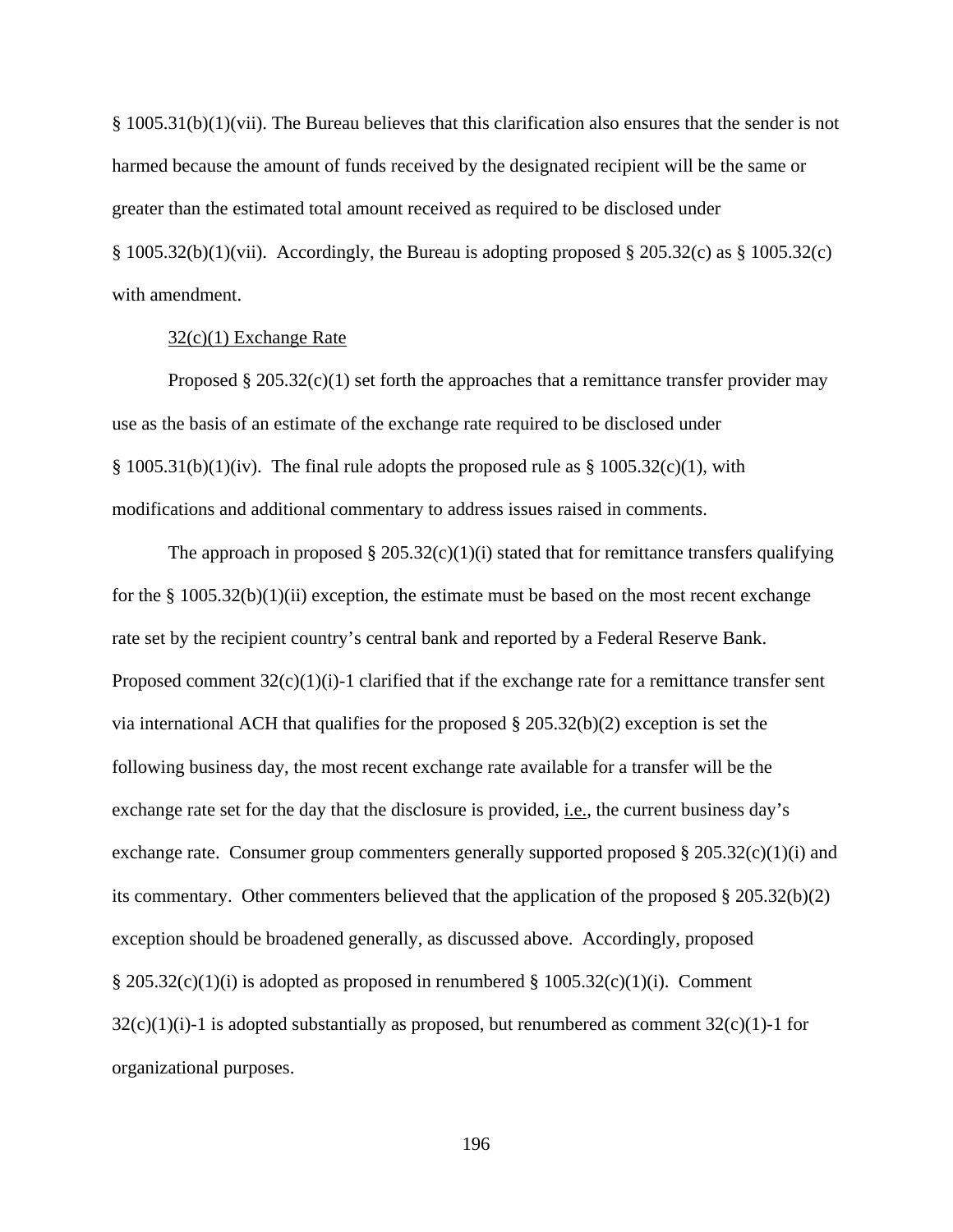The approach in proposed § 205.32(c)(1)(ii) provided that, for other transfers, the estimate must be based on the most recent publicly available wholesale exchange rate. Industry commenters argued that the wholesale interbank exchange rate would not be the rate actually applied to a consumer's remittance transfer, so using the wholesale exchange rate as an estimate would be misleading to consumers. For instance, basing an estimate on only the wholesale rate could consistently overestimate the amount of currency received by a recipient because the wholesale rate does not account for any spread applied to the rate for a sender's remittance transfer to a particular country. One commenter noted that estimates of exchange rates may be based on information from foreign exchange dealers as well as rates available in the marketplace.

Based on comments received and upon further analysis, the Bureau is adopting a revised basis for estimates in renumbered  $\S 1005.32(c)(1)(ii)$  and its related commentary to address concerns regarding the proposed use of a wholesale exchange rate. Specifically, § 1005.32(c)(1)(ii) provides that, in disclosing the exchange rate as required under  $§ 1005.31(b)(1)(iv)$ , an estimate must be based on the most recent publicly available wholesale rate and, if applicable, the spread typically applied to such a rate by the remittance transfer provider or its correspondent to the wholesale rate for remittance transfers for a particular currency. The Bureau believes the revised subsection will result in an estimated exchange rate that better approximates the "retail" rate that will apply to a sender's remittance transfer.

New comment  $32(c)(1)-3$  provides guidance on applying any spread to the estimate of an exchange rate based on the wholesale exchange rate. If a remittance transfer provider uses the most recent wholesale exchange rate as a basis for an estimate of an exchange rate, the exchange rate estimate must also reflect any spread that is typically applied to such a rate for remittance transfers for a particular currency. For example, assume a remittance transfer provider (or its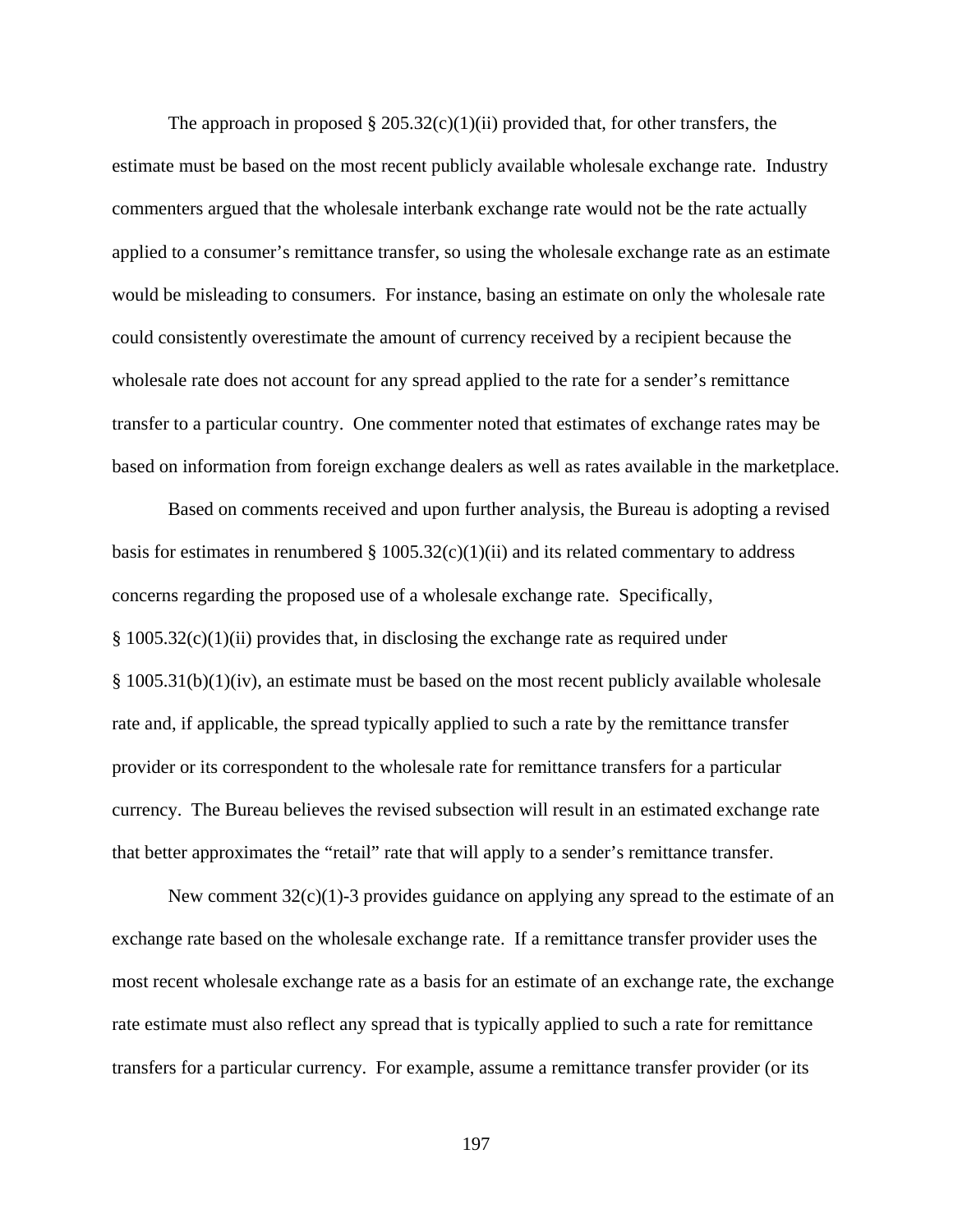correspondent) typically applies a spread, such as a fixed percentage, to a wholesale rate in order to determine the exchange rate offered to a sender for remittance transfers for a particular currency. If the provider must estimate an exchange rate for another remittance transfer for the same currency, the remittance transfer provider must estimate the exchange rate by applying the same spread (i.e., fixed percentage) to the most recent publicly available wholesale rate.

Proposed comment  $32(c)(1)(ii)$ -1 provided that publicly available sources of information containing the most recent wholesale exchange rate for a currency include, for example, U.S. news services, such as Bloomberg, the Wall Street Journal, and the New York Times; a recipient country's national news service; and a recipient country's central bank or other government agency. The Bureau did not receive any comments on this aspect of the proposal. One industry commenter, however, noted that for currency exchange rates not listed by a U.S. news service, remittance transfer providers could rely on the basis for estimates provided under proposed  $§ 205.32(c)(1)(iii)$ . Accordingly, proposed comment  $32(c)(1)(ii)$ -1 is adopted substantially as proposed, but renumbered as comment  $32(c)(1)-2$  for organizational purposes.

Industry commenters, however, stated that it was unclear which most recent publicly available wholesale exchange rate should apply because rates may fluctuate throughout the day and may be published on a website in addition to the rate that may be available in a news service publication. Based on these comments, the Bureau is adopting new comment  $32(c)(1)-4$  to provide guidance when an exchange rate for a currency is published or provided multiple times within a day. Specifically, comment  $32(c)(1)$ -4 clarifies that if the exchange rate for a currency is published or provided multiple times throughout the day because the exchange rate fluctuates throughout the day, a remittance transfer provider may use any exchange rate available on that day for the purposes of determining the "most recent" exchange rate.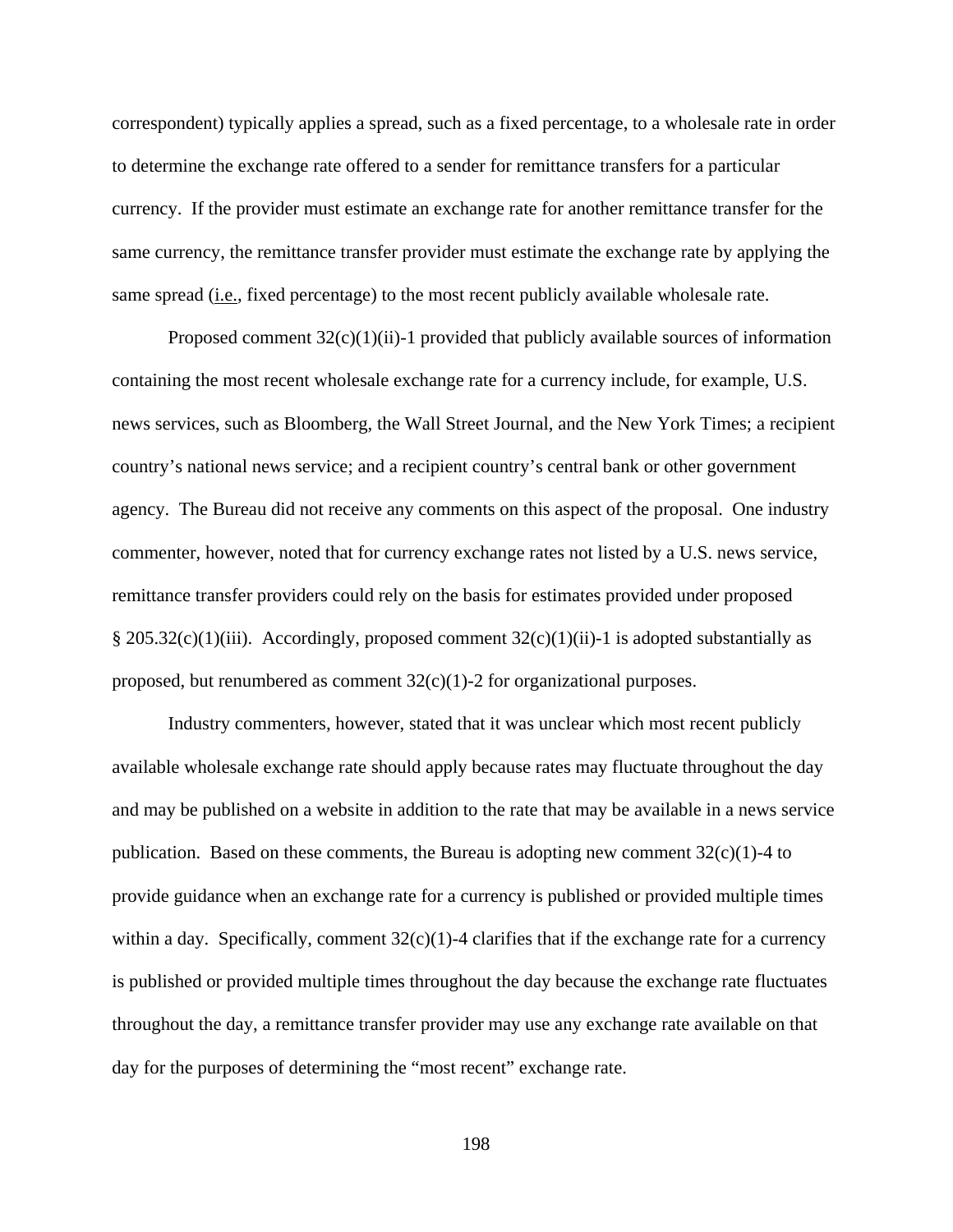The approach in proposed §  $205.32(c)(1)(iii)$  permitted the use of the most recent exchange rate offered by the person making funds available directly to the designated recipient as the basis for providing an estimate. However, in some instances the exchange rate used for a transfer may be set by other institutions, such as a foreign ACH counterpart or an intermediary institution in a transmittal route that is not a correspondent institution. For example, the first intermediary institution in the transmittal route that is in the recipient country may set the exchange rate and conduct the currency exchange before transmitting the remittance transfer to the recipient institution, which then makes the funds available to the designated recipient. Therefore, upon further consideration, proposed  $\S 205.32(c)(1)(iii)$ , in renumbered  $§ 1005.32(c)(1)(iii)$ , is revised to state that an estimate may be also based on the most recent exchange rate offered or used by the person in the transmittal route setting the exchange rate. The Bureau notes that  $\S 1005.32(c)(1)(iii)$ , as revised, addresses circumstances in which the local currency is infrequently traded or when wholesale exchange rates would not have been publicly available.

### 32(c)(2) Transfer Amount in the Currency Made Available to the Designated Recipient

Proposed  $\S 205.32(c)(2)$  stated that, in disclosing the transfer amount in the currency made available to the designated recipient, as required under  $\S 1005.31(b)(1)(v)$ , an estimate must be based upon the estimated exchange rate provided in accordance with  $\S 1005.32(c)(1)$ . The Bureau did not receive comment on proposed  $\S 205.32(c)(2)$ , which is adopted with revision for consistency with §  $1005.31(b)(1)(v)$  in renumbered §  $1005.32(c)(2)$ .

### 32(c)(3) Other Fees

Proposed  $\S 205.32(c)(3)$  provided that one of two approaches must be used to estimate the fees imposed by intermediary institutions in connection with an international wire transfer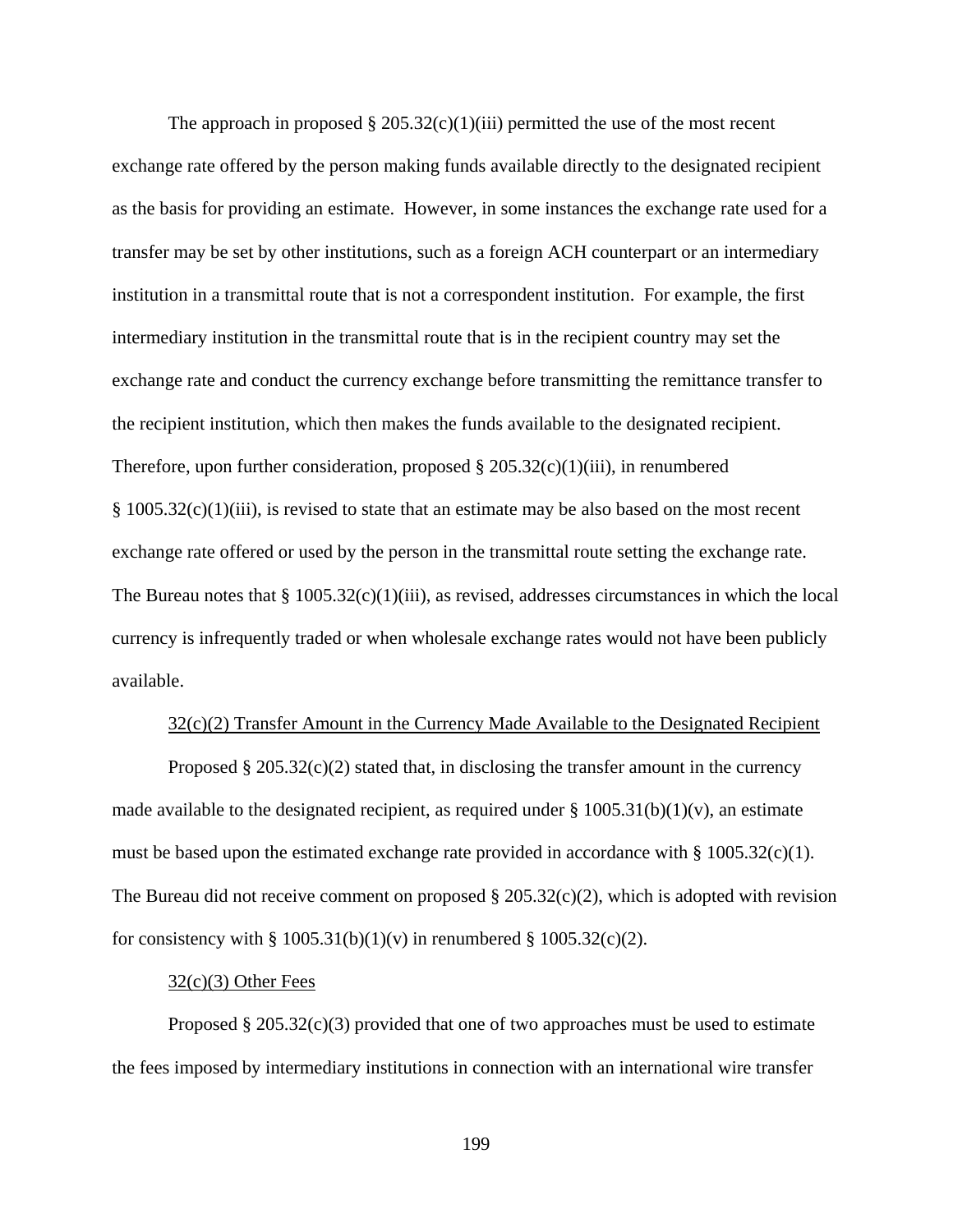required to be disclosed under  $\S 1005.31(b)(1)(vi)$ . Under the first approach, an estimate must be based on the remittance transfer provider's most recent transfer to an account at the designated recipient's institution. Under the second approach, an estimate must be based on the representations of the intermediary institutions along a representative route identified by the remittance transfer provider that the requested transfer could travel.

Proposed comment  $32(c)(3)(ii)$ -1 clarified that a remittance transfer from a sender's account at an insured institution to the designated recipient's institution may take several routes, depending on the correspondent relationships each institution in the transmittal route has with other institutions. Proposed comment  $32(c)(3)(ii)$ -1 further clarified that, in providing an estimate of the fees required to be disclosed under proposed  $\S 205.31(b)(1)(vi)$  pursuant to the temporary exception, an insured institution may rely upon the representations of the institutions that act as intermediaries in any one of the potential transmittal routes that it reasonably believes a requested remittance transfer may travel.

Industry commenters argued that insured institutions do not know what other fees an intermediary institution or the designated recipient's institution may charge. For example, a remittance transfer provider may not know the fees a receiving institution may charge its own customers for receiving a remittance transfer. Another commenter suggested that some small insured institutions may be unaware of the number of intermediary institutions involved in the transmittal route. Commenters also argued that it would be difficult to obtain sufficient information to be able to disclose any estimates, and that the requirement would impose operational burden on insured institutions, particularly on insured institutions that do not send international wire transfers frequently or are unable to obtain representations of intermediary institutions.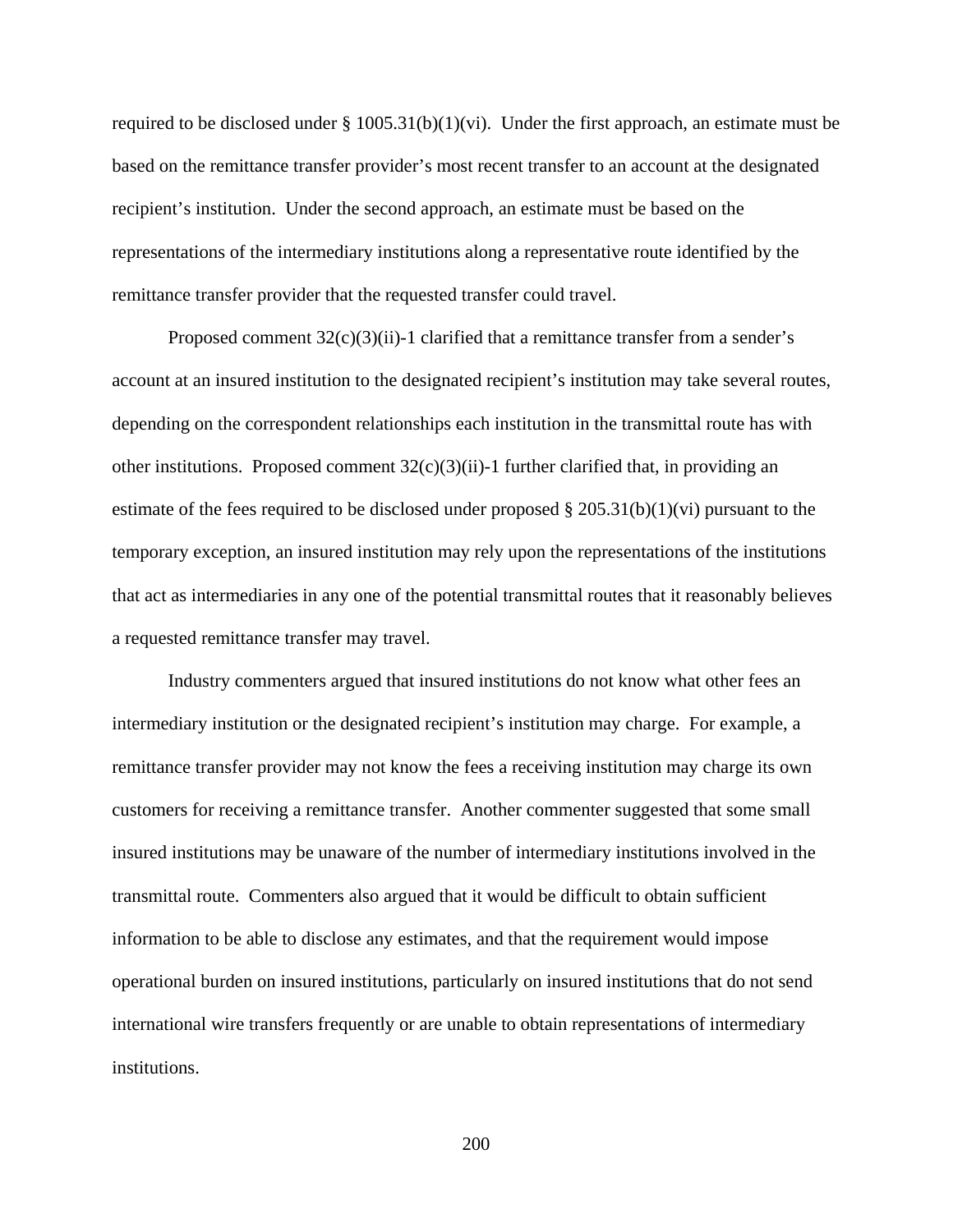As discussed above, the Bureau believes that, consistent with the statute, it is appropriate to require remittance transfer providers to disclose fees imposed by intermediary institutions or the designated recipient's institution in order to determine the amount of currency received by the recipient. The Bureau further believes that the rule provides sufficient flexibility to facilitate compliance and that representative transmittal routes are readily determinable. In addition, the Bureau notes that a remittance transfer provider may be required to estimate other fees as required by  $\S 1005.32(b)(1)(vi)$  in other circumstances. For example, if a remittance transfer provider estimates the exchange rate under the § 1005.32(b) permanent exception, a provider may be required to estimate other fees that are imposed as a percentage of the amount transferred to the designated recipient. Therefore, the Bureau believes it is appropriate to provide additional clarification. Accordingly, the Bureau is adopting a new  $\S$  1005.32(c)(3)(i) to provide that for other fees that are imposed as a percentage of the amount transferred to the designated recipient, an estimate must be based on the estimated exchange rate provided in accordance with  $\S 1005.32(c)(1)$ , prior to any rounding of the estimated exchange rate. Furthermore, the Bureau is adopting § 205.32(c)(3) with a technical revision in renumbered § 1005.32(c)(3)(ii). Comment  $32(c)(3)(ii)$ -1 is adopted substantially as proposed, but is renumbered as comment  $32(c)(3)$ -1 for organizational purposes.

#### 32(c)(4) Other Taxes Imposed in the Recipient Country

Proposed  $\S 205.32(c)(4)$  stated that, in disclosing taxes imposed in the recipient country as required under §  $1005.31(b)(1)(vi)$  that are a percentage of the amount transferred to the designated recipient, an estimate must be based on the estimated exchange rate provided in accordance with  $\S 1005.32(c)(1)$  and the estimated fees imposed by institutions that act as intermediaries in connection with an international wire transfer provided in accordance with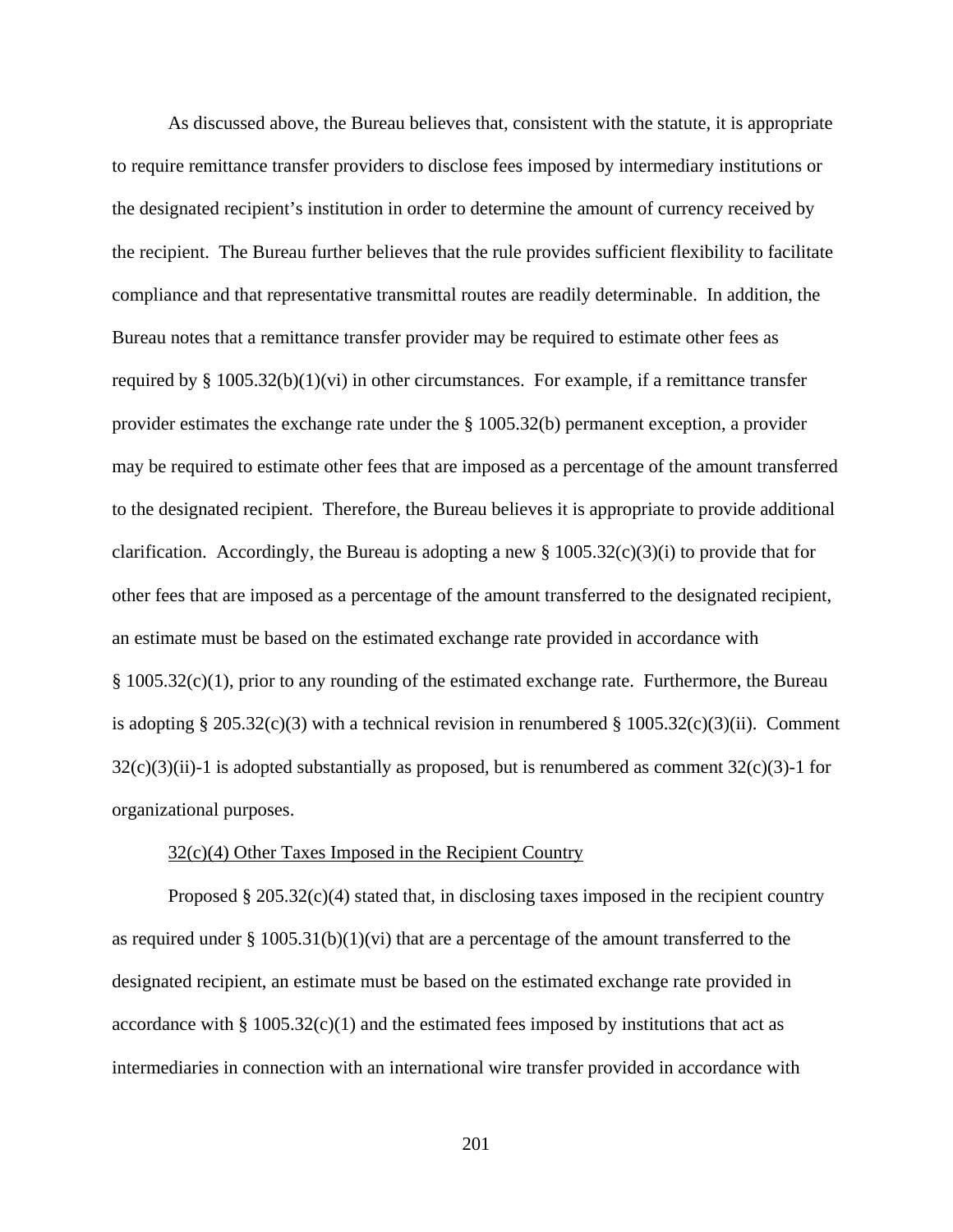§ 1005.32(c)(3). Proposed comment 32(c)(4)-1 clarified that proposed § 205.32(c)(4) permits a provider to give an estimate only when the taxes imposed in a recipient country are a percentage of the amount transferred to the designated recipient. In other contexts where taxes may be imposed, a remittance transfer provider can determine the exact amount, such as in the case of a tax of a specific amount. The Bureau did not receive comments on this aspect of the proposal. Accordingly, proposed § 205.32(c)(4) is adopted in renumbered § 1005.32(c)(4) with revisions for consistency with amended §§ 1005.31(b)(1)(vi) and 1005.32(c)(3). The Bureau is revising comment  $32(c)(4)-1$  to clarify that a remittance transfer provider can determine the exact amount of other taxes that are a percentage of the amount transferred if the provider can determine the exchange rate and the exact amount of other fees imposed on the remittance transfer. Accordingly, comment  $32(c)(4)-1$  is adopted with clarification.

## 32(c)(5) Amount of Currency that will be Received by the Designated Recipient

Proposed  $\S 205.32(c)(5)$  stated that, in disclosing the amount of currency that will be received by the designated recipient as required under  $\S 1005.31(b)(1)(vii)$ , an estimate must be based on the estimates provided in accordance with  $\S 1005.32(c)(1)$ , (c)(3), and (c)(4), as applicable. The Bureau did not receive significant comment on proposed  $\S 205.32(c)(5)$ , however, the Bureau clarifies that in disclosing an amount under §  $1005.31(b)(1)(vii)$ , an estimate must be based on estimates provided in accordance with  $\S 1005.32(c)(1)$  through (c)(4). Accordingly, proposed § 205.32(c)(5) is adopted in renumbered § 1005.32(c)(5) with this clarification.

# **Section 1005.33 Procedures for Resolving Errors**

 EFTA section 919(d) addresses procedures for resolving errors in connection with remittance transfers, and allows a sender to provide notice of an error within 180 days of the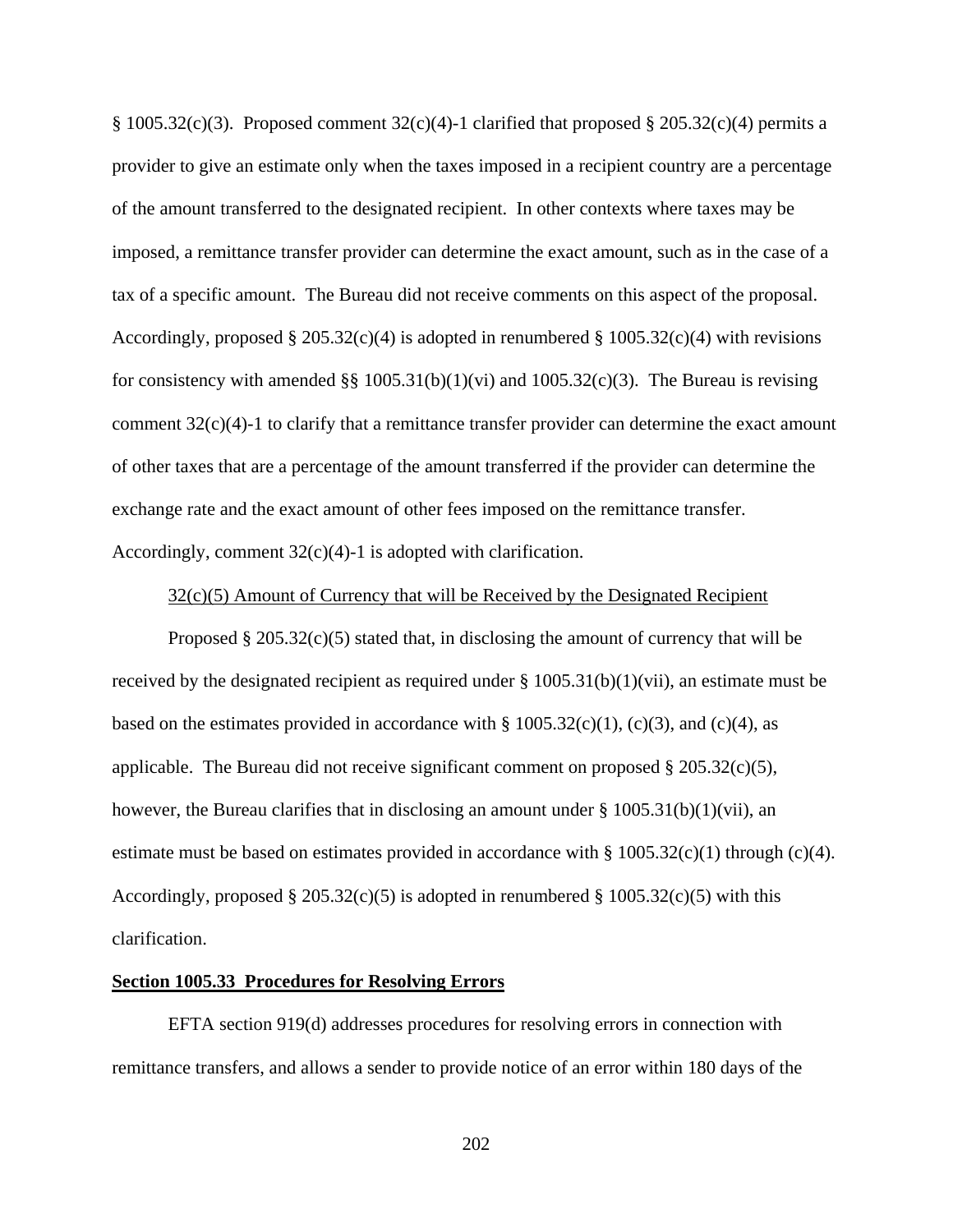promised date of delivery of a remittance transfer. The sender's notice triggers a remittance transfer provider's duty to investigate the claim and correct any error within 90 days of receiving the notice. The statue generally does not define what types of transfers and inquiries constitute errors and gives the Bureau the authority to define "error." The Board proposed § 205.33 to implement the new error resolution requirements for remittance transfers that adapted many of the same error resolution procedures that currently apply to a financial institution under § 1005.11. The Bureau adopts proposed § 205.33 as § 1005.33 with several changes based on recommendations from commenters, as discussed in detail below.

### **33(a) Definition of Error**

## Definition of Error Generally

Proposed  $\S 205.33(a)(1)$  defined the term "error" for purposes of the remittance transfer error resolution provisions. Proposed  $\S 205.33(a)(2)$  listed types of transfers or inquiries that do not constitute errors. The proposed commentary provided additional guidance illustrating errors under the rule.

 Many industry commenters generally believed the proposed error definitions were overly broad because they would subject a remittance transfer provider to liability for errors caused by parties outside the control of the provider. Some of these commenters suggested that requiring providers to assume responsibility for errors when the provider has not erred nor controlled the circumstances that caused the error would undermine the safety and soundness of these transfer systems and could lead some financial institutions to eliminate remittance transfer services. Other industry commenters predicted that the financial impact of losses experienced as a result of errors caused by another party could be significant enough for providers to exit the market.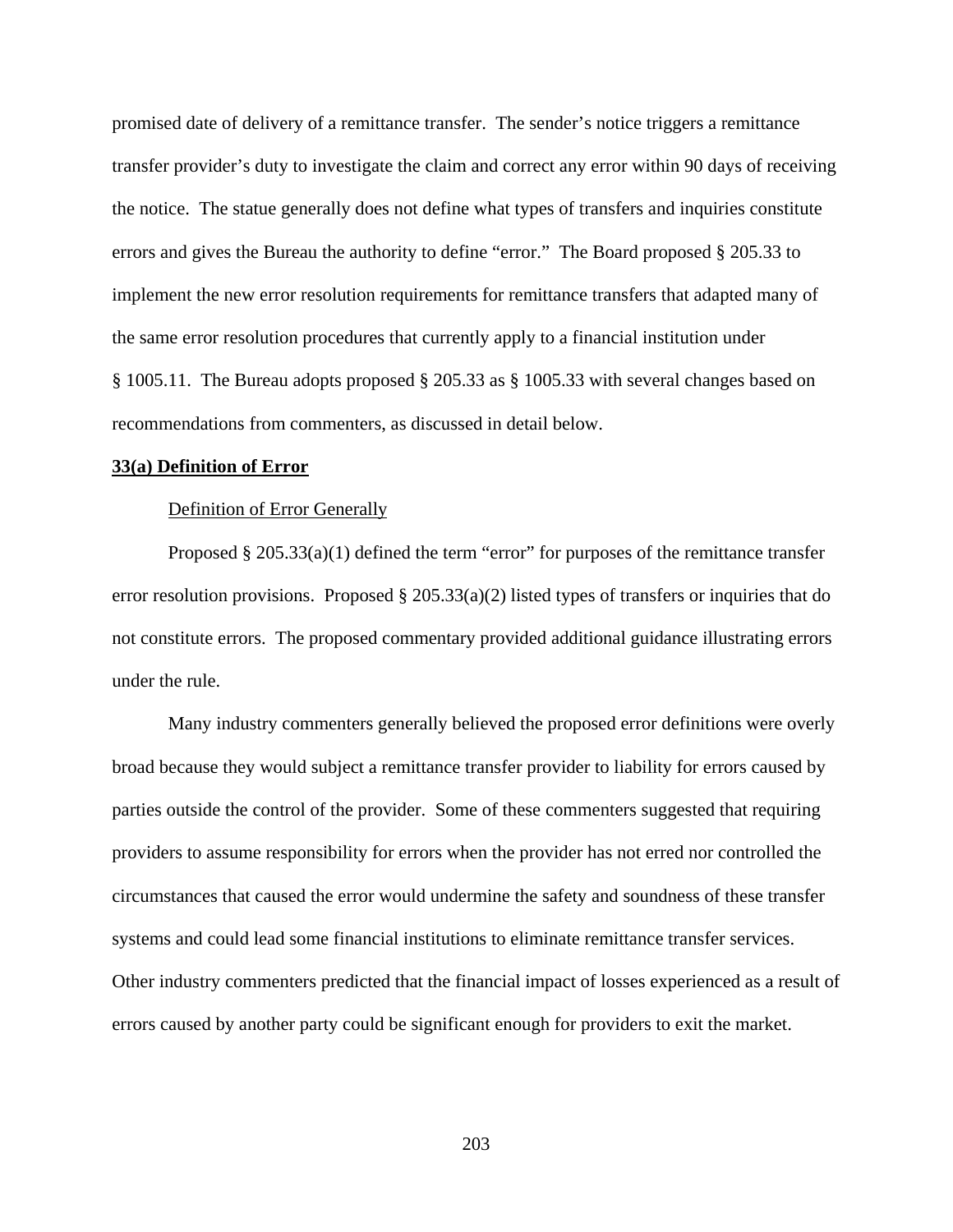The Bureau is amending certain error definitions in response to these comments, as discussed below. In general, under a number of financial consumer protection laws, the regulated entity has the responsibility to investigate errors asserted by consumers and generally assumes much of the liability when an error has occurred even where neither the regulated entity nor the consumer are at fault. See, e.g., 15 U.S.C. 1693f and 1693g; 15 U.S.C. 1643; 12 CFR 1005.11; and 12 CFR 1026.13. Thus, consistent with other error resolution procedures in Federal financial consumer protection laws, the Bureau believes that where neither a sender nor a remittance transfer provider are necessarily at fault, a provider generally is in a better position than a sender to identify, and possibly recover from, the party at fault.

Furthermore, placing liability with the remittance transfer provider in these instances aligns the remittance transfer provider's incentives with those of the sender. Remittance transfer providers are likely better able to work with parties in the remittance transfer system or government entities to reduce errors to remittance transfers overall. Placing responsibility on providers increases the incentives of providers to develop such policies, procedures, and controls. As a result, the Bureau does not believe that whether a particular circumstance constitutes an error should necessarily depend on whether a provider is at fault. The Bureau further notes that this is similar to the approach taken in defining "errors" under § 1005.11 for EFTs where something may be considered an "error" even if the financial institution did not cause the error.

## 33(a)(1) Types of Transfers or Inquiries Covered

Proposed  $\S 205.33(a)(1)$  listed the types of transfers or inquiries that would constitute "errors." Each type of transfer or inquiry that constitutes an "error" is discussed below.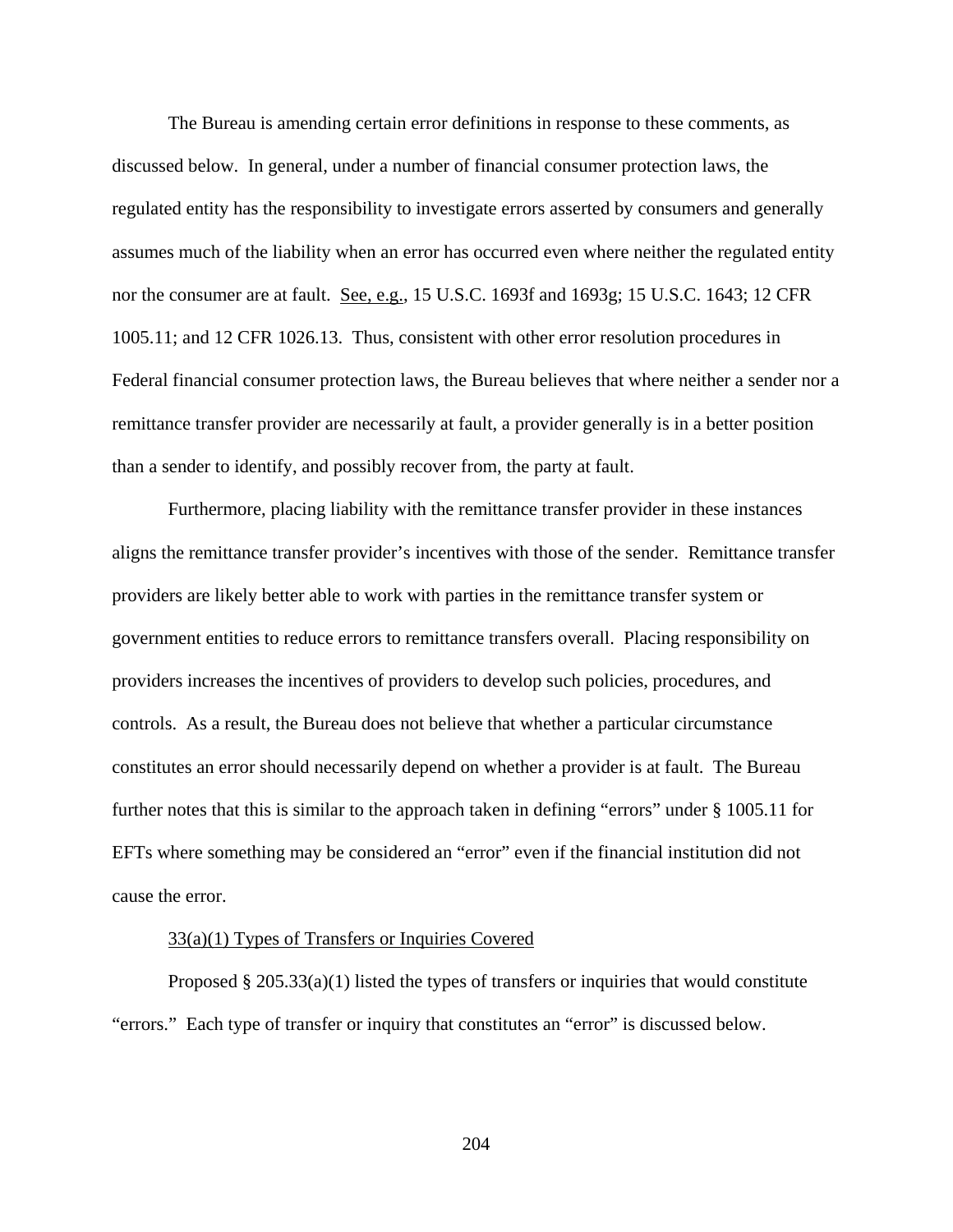### 33(a)(1)(i) Incorrect Amount Paid by Sender

Proposed  $\S 205.33(a)(1)(i)$  defined "error" to include an incorrect amount paid by a sender in connection with a remittance transfer. This element of the definition is similar to the error described in § 1005.11(a)(1)(ii) of an incorrect EFT to or from a consumer's account. The Board also proposed comment 33(a)-1 to clarify that proposed  $\S 205.33(a)(1)(i)$  was intended to cover circumstances in which the amount paid by the sender differs from the total amount of the transaction stated in the receipt or the combined disclosure. Proposed comment 33(a)-1 also stated that an error under  $\S 205.33(a)(1)(i)$  covered incorrect amounts paid by a sender regardless of the form or method of payment tendered by the sender for the transfer, including when a debit, credit, or prepaid card is used to pay an amount in excess of the amount of the transfer requested by the sender plus applicable fees.

 Commenters did not specifically address proposed § 205.33(a)(1)(i) or proposed comment 33(a)-1. The Bureau adopts proposed  $\S 205.33(a)(1)(i)$  substantially as proposed in renumbered §  $1005.33(a)(1)(i)$ . The Bureau also adopts comment  $33(a)-1$  substantially as proposed.

## 33(a)(1)(ii) Computational or Bookkeeping Error

Under proposed  $\S 205.33(a)(1)(ii)$ , an "error" also included "a computational or bookkeeping error made by a remittance transfer provider relating to a remittance transfer." This provision is similar to an existing computational or bookkeeping error provision for EFTs in § 1005.11(a)(iv). In implementing this provision of Regulation E, the Board noted that  $\S 1005.11(a)(iv)$  (formerly  $\S 205.11(a)(iv)$ ) is intended to include "arithmetical errors, posting errors, errors in printing figures, and figures that were jumbled due to mechanical or electronic malfunction." See 44 Fed. Reg. 59480 (Oct. 15, 1979). Proposed § 205.33(a)(1)(ii) was meant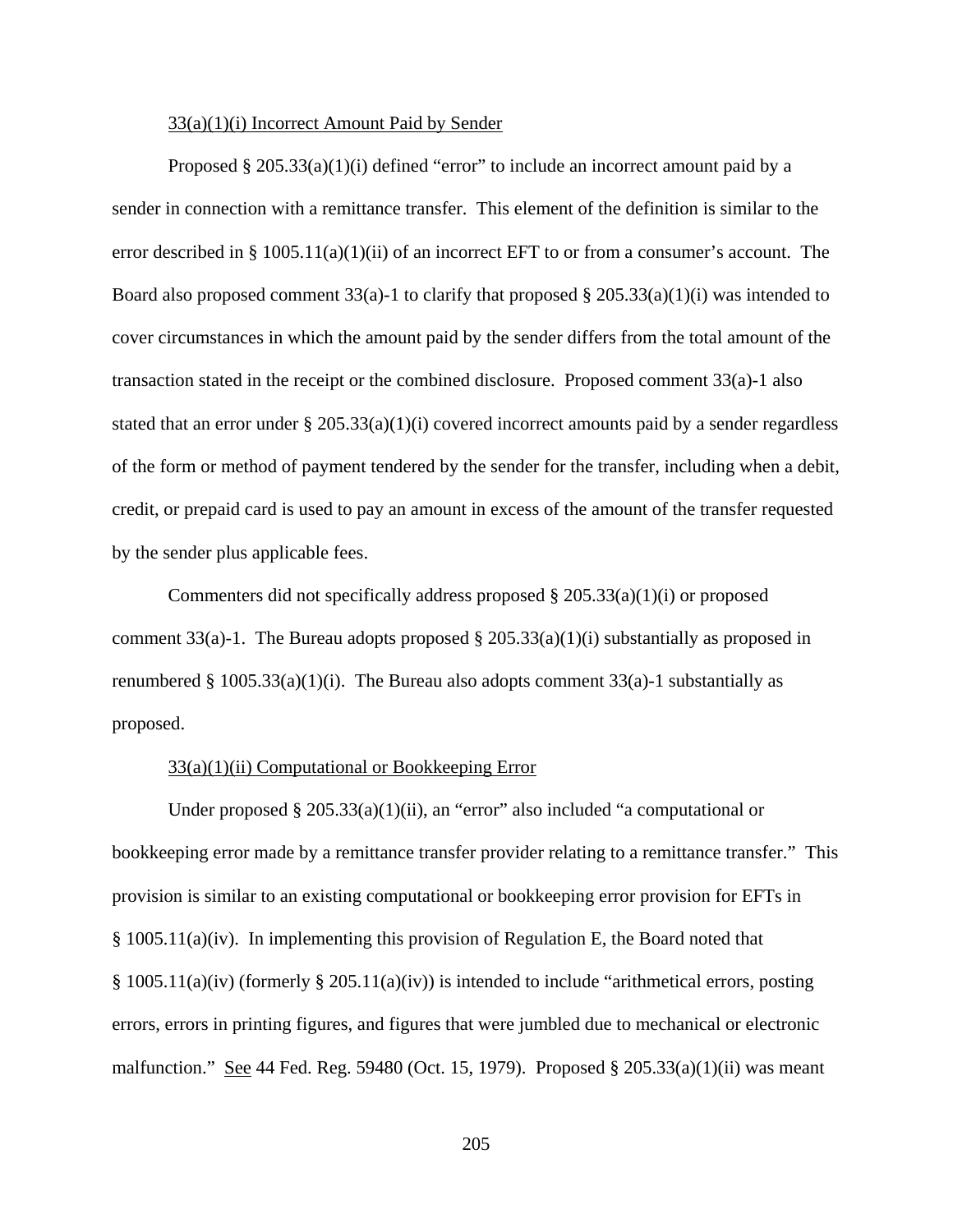to cover similar types of errors with respect to remittance transfers, such as circumstances in which a remittance transfer provider fails to reflect all fees that will be imposed in connection with the transfer or misapplies the applicable exchange rate in calculating the amount of currency that will be received by the designated recipient. As noted in the May 2011 Proposed Rule, notwithstanding that the designated recipient may receive the amount of currency stated on the receipt or combined disclosure, an error could be asserted because the provider incorrectly calculated the amount that should have been received. The Bureau did not receive any comments on proposed §  $205.33(a)(1)(ii)$ . The Bureau adopts this provision as proposed in renumbered § 1005.33(a)(1)(ii).

### 33(a)(1)(iii) Incorrect Amount Received by the Designated Recipient

The Board proposed  $\S 205.33(a)(1)(iii)$  to provide that an "error" generally included the failure by a remittance transfer provider to make available to a designated recipient the amount of currency identified in the receipt or combined disclosure given to the sender, unless the disclosure provided an estimate made in accordance with proposed § 205.32 (adopted as § 1005.32 above). The Board also proposed guidance in comment 33(a)-2 regarding the scope of the error under proposed  $\S 205.33(a)(1)(iii)$ . Furthermore, proposed comment 33(a)-3 provided examples illustrating circumstances in which an incorrect amount of currency may be received by a designated recipient.

 One industry commenter recommended that the exclusion of estimated disclosures made pursuant to  $\S 1005.32$  from the definition of "error" under renumbered  $\S 1005.33(a)(1)(iii)$ should be applied to other errors listed in §  $1005.33(a)(1)$ . The Bureau notes, however, that none of the other errors in §  $1005.33(a)(1)$  rely on the difference between what may be disclosed as an estimate and the actual amount. For example, suppose a remittance transfer is permitted to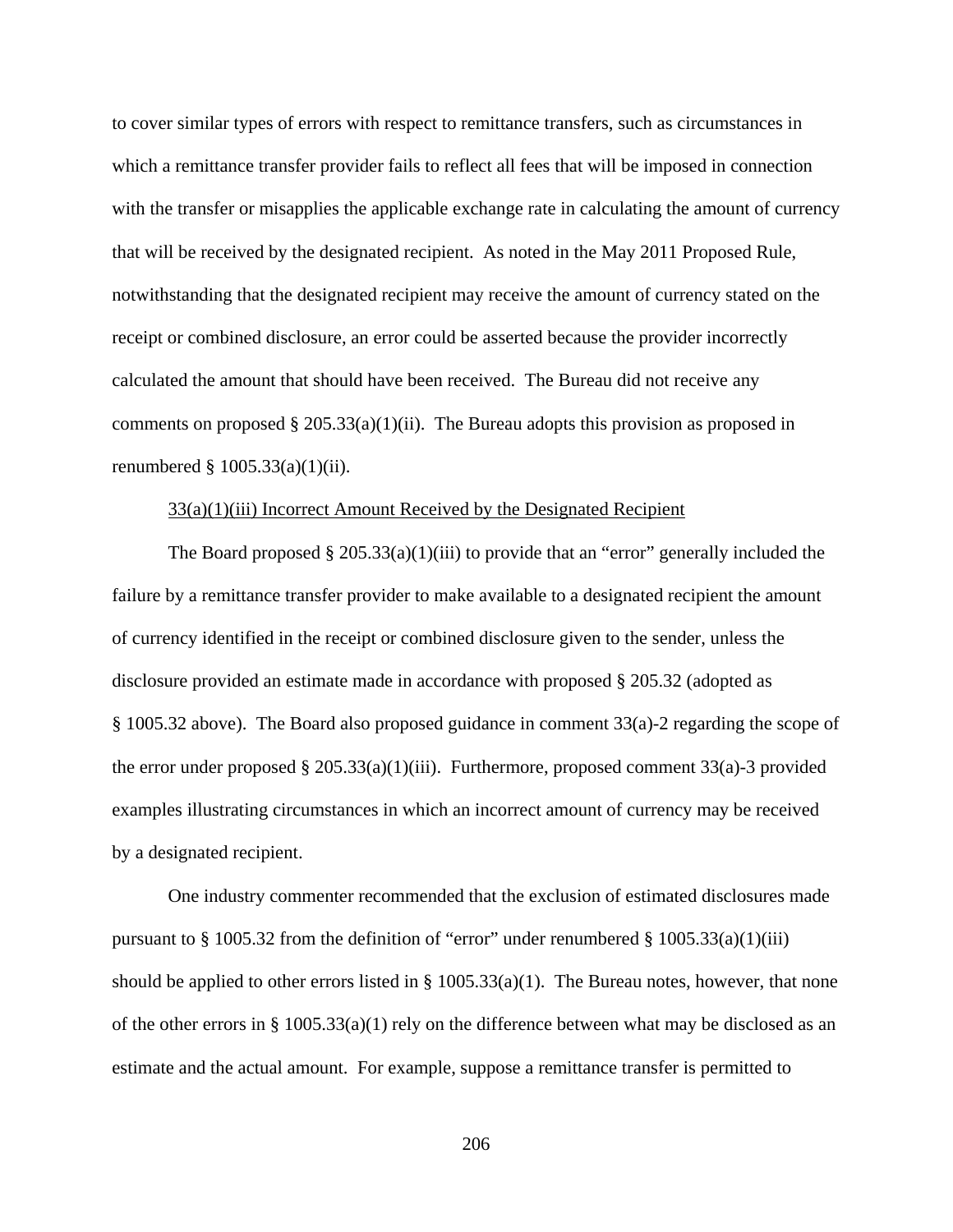estimate disclosures under § 1005.32. If the remittance transfer provider fails to deliver any funds to the designated recipient, the sender should be able to assert an error even though the provider disclosed an estimate. As a result, the Bureau declines to make the requested change, and the exclusion of estimated disclosures made pursuant to § 1005.32 is adopted as renumbered  $§ 1005.33(a)(1)(iii)(A).$ 

In addition, the Bureau has added language to clarify that the exception in § 1005.33(a)(1)(iii)(A) from the definition of "error" applies if the difference results from application of the actual exchange rate, fees, and taxes, rather than any estimated amounts. This clarification prevents a remittance transfer provider from relying on the exception for estimates if it makes available to the designated recipient an amount that is completely unrelated to the amount calculated using the actual exchange rate, fees, and taxes. For example, if the remittance transfer provider estimated the amount to be received pursuant to § 1005.32 as 1200 pesos in the receipt or combined disclosure, and the amount calculated using the applicable actual exchange rate, fees, and taxes is 1150 pesos, the provider cannot use the  $\S 1005.33(a)(1)(iii)(A)$  exception to claim that there is no error if it made only 100 pesos available to the designated recipient.

As discussed in more detail below, several industry commenters requested expansion of the exception to the error defined in §  $1005.33(a)(1)(iv)$  for extraordinary circumstances outside the remittance transfer provider's control that could not have been reasonably anticipated. The Bureau believes that it is appropriate to provide this exception for an error involving an incorrect amount received by the designated recipient. For example, suppose a foreign government in the country where a remittance transfer is to be delivered imposes an emergency tax on the transfer that was not in effect nor could have been reasonably anticipated at the time the provider was required to give the sender the receipt or combined disclosure. The failure to make available to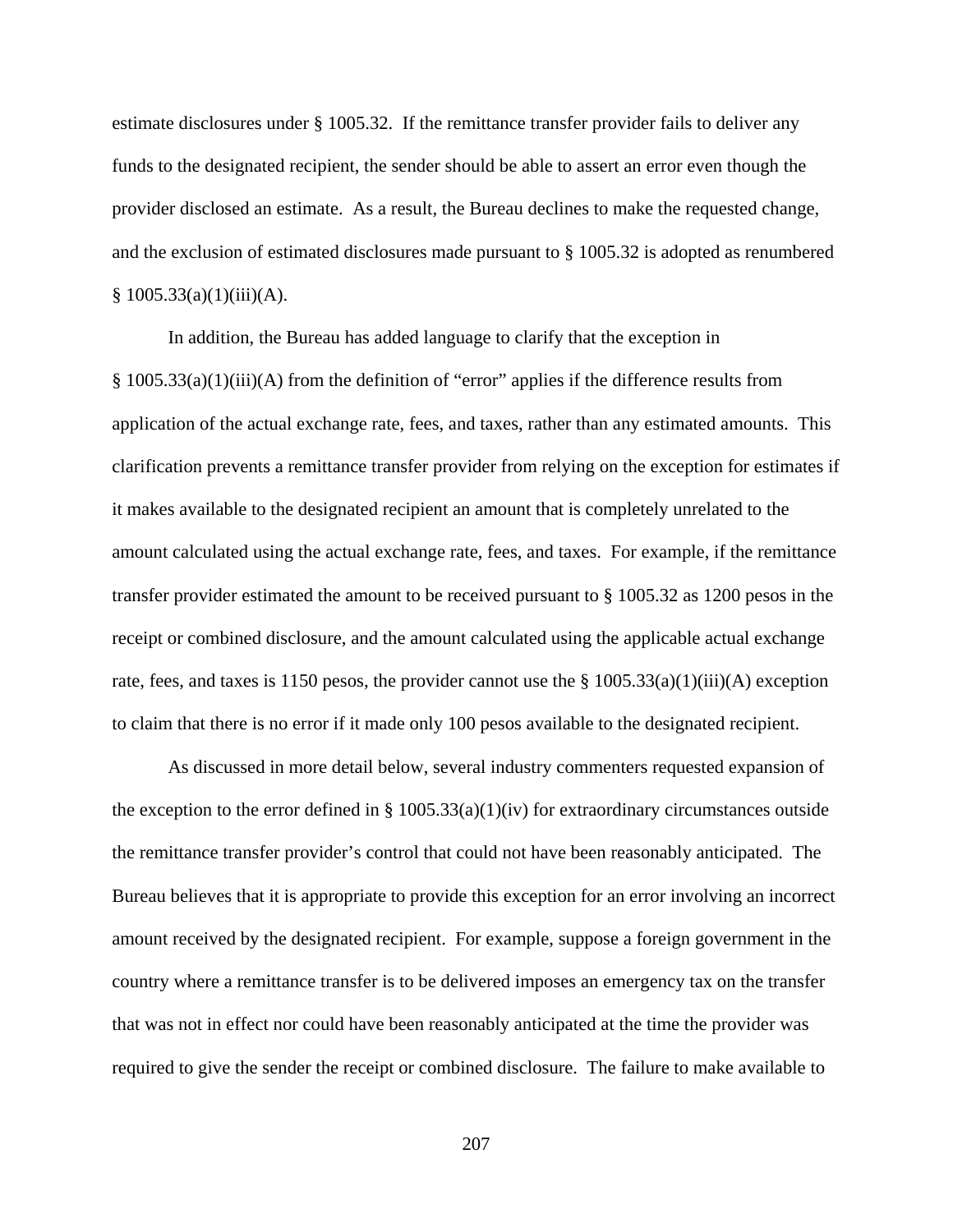the designated recipient the amount of currency identified in the receipt or combined disclosure given to the sender, which did not reflect the emergency tax, should not constitute an error if the designated recipient received the disclosed amount of currency less the emergency tax.

As a result, new §  $1005.33(a)(1)(iii)(B)$  provides that the failure to make the amount of currency stated in the receipt or combined disclosure is not an error if the failure resulted from extraordinary circumstances outside the remittance transfer provider's control that could not have been reasonably anticipated. Furthermore, the Bureau adopts new comment 33(a)-4 to provide guidance on what types of extraordinary circumstances outside the remittance transfer provider's control that could not have been reasonably anticipated qualify for the exception. The comment is similar to the comment adopted as comment 33(a)-6 below, which describes extraordinary circumstances outside the remittance transfer provider's control that could not have been reasonably anticipated for purposes of the error for failure to make funds available by the disclosed date of availability in  $\S$  1005.33(a)(1)(iv).

Proposed comment 33(a)-2 is adopted with a change to clarify that if a provider rounds the exchange rate used to calculate the amount received consistent with  $\S 1005.31(b)(1)(iv)$  and comment  $31(b)(1)(iv)-2$  for the disclosed rate, there is no error if the designated recipient receives an amount of currency that results from applying the exchange rate used, prior to any rounding of the exchange rate, to calculate fees, taxes, and the amount received rather than the disclosed rate. The change is intended to be consistent with the Bureau's general approach to rounding exchange rates as described above in the supplementary information to comment  $31(b)(1)(vii)-2$ . Proposed comment  $33(a)-3$  is adopted substantially as proposed.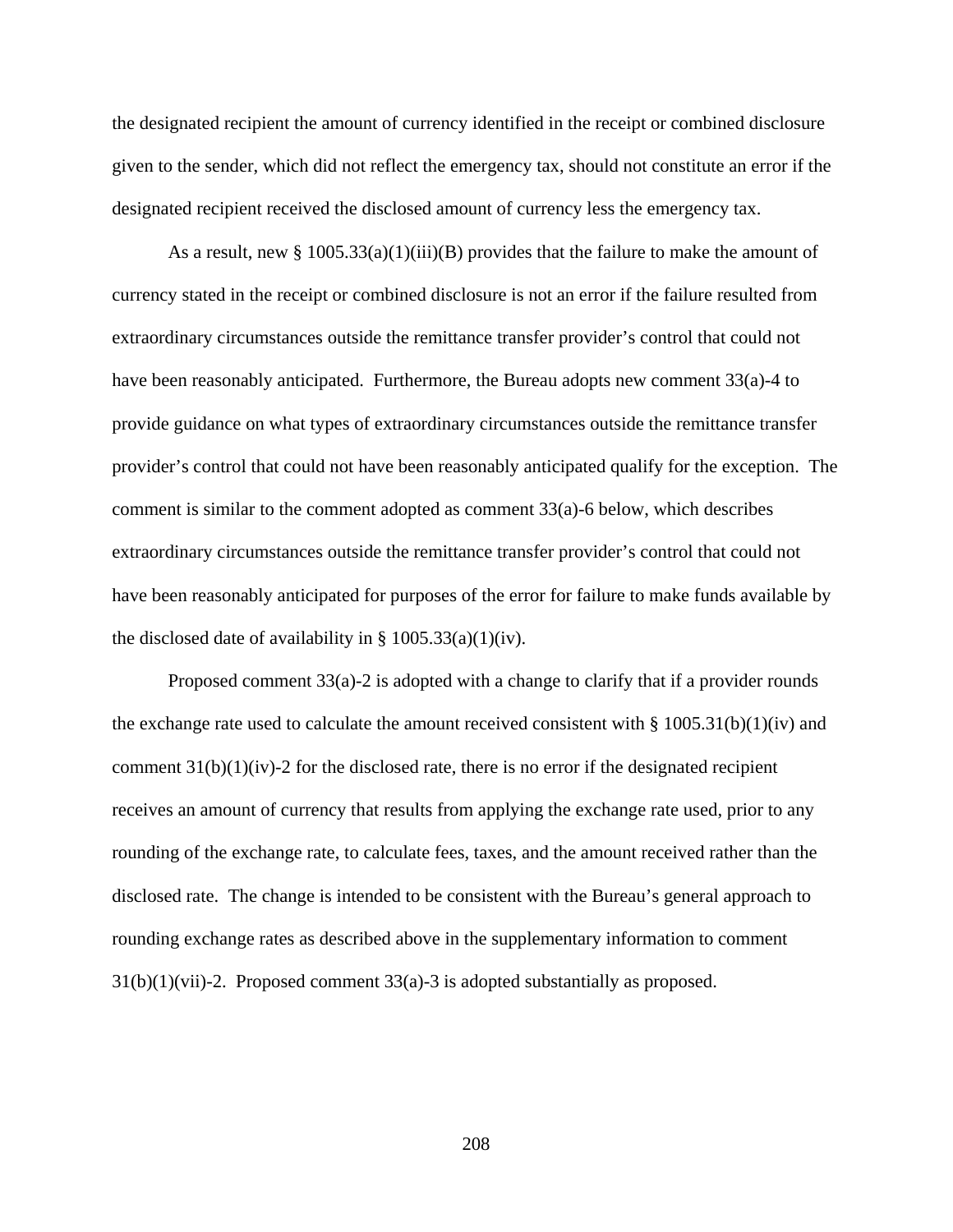#### 33(a)(1)(iv) Failure to Make Funds Available by Date of Availability

Proposed  $\S 205.33(a)(1)(iv)$  generally defined an "error" to include a remittance transfer provider's failure to make funds in connection with a remittance transfer available to the designated recipient by the date of availability stated on the receipt or combined disclosure, subject to two specified exceptions, discussed below. The Board proposed comment 33(a)-4 to provide examples of the circumstances that would have been considered errors under proposed  $\S 205.33(a)(1)(iv)$ . These circumstances included: (i) the late delivery of a remittance transfer after the stated date of availability or non-delivery of the transfer; (ii) the deposit of a remittance transfer to the wrong account; (iii) retention of the transferred funds by a recipient agent or institution after the stated date of availability, rather than making the funds available to the designated recipient; and (iv) the fraudulent pick-up of a remittance transfer in a foreign country by a person other than the person identified by the sender as the designated recipient of the transfer. Fraudulent pick-up, however, did not include circumstances in which a designated recipient picks up a remittance transfer from the provider's agent as authorized, but subsequently the funds are stolen from the recipient.

Several industry commenters objected to the inclusion of fraudulent pick-up as an error. These commenters suggested that the remittance transfer provider should not be responsible for fraud that results in the pick-up of a remittance transfer by a person other than the designated recipient where the provider is unlikely to know or have control over all the intermediary institutions involved in the transfer or the final institution that will make the funds available to the designated recipient. Other commenters, including the OCC, suggested that this error might result in "friendly fraud" where a sender claims the amount was not an authorized pick-up when the pick-up was actually legitimate. The OCC was also concerned that the exposure to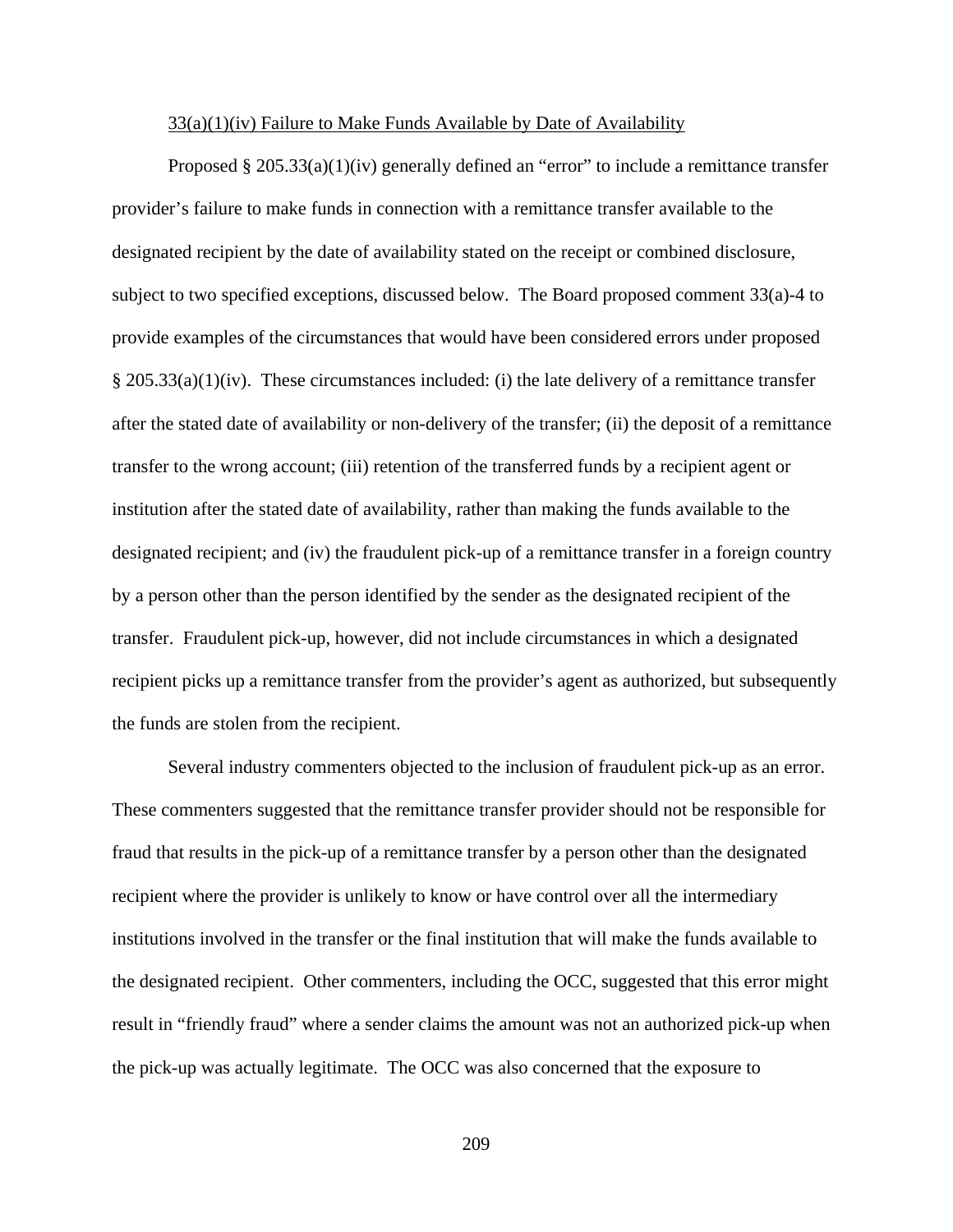remittance transfer providers for this error may be aggravated in situations involving large dollar remittances and because of the long period of time that a sender could assert this error.

One industry commenter noted that while there may be certain instances when fraudulent pick-up should be considered an error, there may be other circumstances when fraudulent pickup should not be an error. In particular, this commenter suggested that where the name of the person picking up the funds does not match the name of the designated recipient set forth in the receipt, the sender should be able to assert an error. However, if an individual presents fake identification in the name of the designated recipient, this commenter stated that this fraudulent pick-up is outside of the remittance transfer provider's control and therefore, should not be considered an error. Industry commenters also believed that a remittance transfer provider should not be liable for a fraudulent pick-up when a provider and its agent has complied with fraud and risk management policies and procedures.

As the Board noted in the May 2011 Proposed Rule, treating fraudulent pick-up of a remittance transfer as an error is consistent with the scope of unauthorized EFTs under § 1005.2(m), which includes unauthorized EFTs initiated through fraudulent means. See comment 2(m)-3. Although identity theft can present a challenge to remittance transfer providers, financial institutions face similar challenges with respect to unauthorized EFTs and bear most of the risk. Moreover, similar to remittance transfers, the entity in the best position to verify the identity of the person initiating the EFT (for example, the merchant at a store who initiates an EFT using a debit card) may not be known or controlled by the financial institution, though such entities may have agreed to abide by system rules (e.g., payment card network rules, ACH system rules). However, under current laws governing EFTs, whether the financial institution knows or has control over that entity (e.g., a merchant) does not affect whether an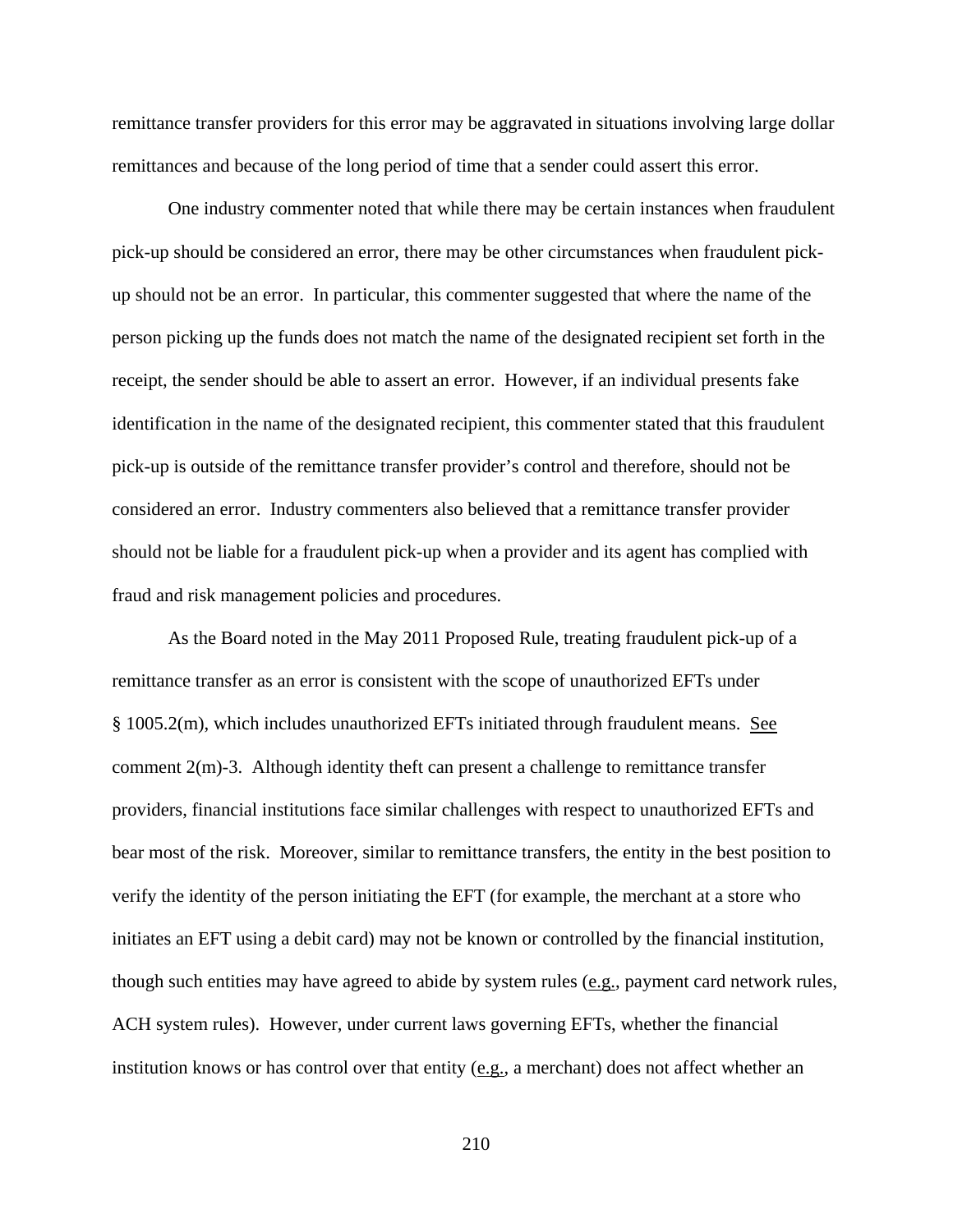EFT could be an unauthorized EFT. Similarly, the Bureau believes that whether a fraudulent pick-up should be considered an error should not be affected by the relationship between the remittance transfer provider and the entity distributing the remittance transfer to the designated recipient.

Furthermore, the Bureau agrees with the Board's reasoning in the May 2011 Proposed Rule that it is appropriate to treat these circumstances as errors because the remittance transfer provider, rather than the sender, is in the best position to ensure that a remittance transfer is picked up only by the person designated by the sender. For example, in some models, remittance transfer providers could require or contract with the entity distributing the funds, if it is not the remittance transfer provider itself, to request and examine identification from the person picking up the funds. The Bureau believes that including fraudulent pick-up as an error would better align the remittance transfer provider's incentives to prevent this occurrence with the interests of the sender.

One industry commenter suggested that a sender be required to inform the remittance transfer provider if the confirmation number or receipt is lost or stolen. For some remittance transfer providers, a designated recipient is required to give the confirmation number, which is generally printed on the receipt, in order to obtain access to the funds in a remittance transfer. The commenter suggested that this approach would be similar to the approach taken with respect to a lost or stolen access device in § 1005.6(b) with respect to unauthorized EFTs, where a consumer's liability for unauthorized EFTs is dependent on how quickly the consumer reports the lost or stolen access device to the account-holder financial institution.

The Bureau notes, however, the risk for a lost or stolen confirmation number is not the same as for a lost or stolen access device for EFTs. A lost or stolen access device could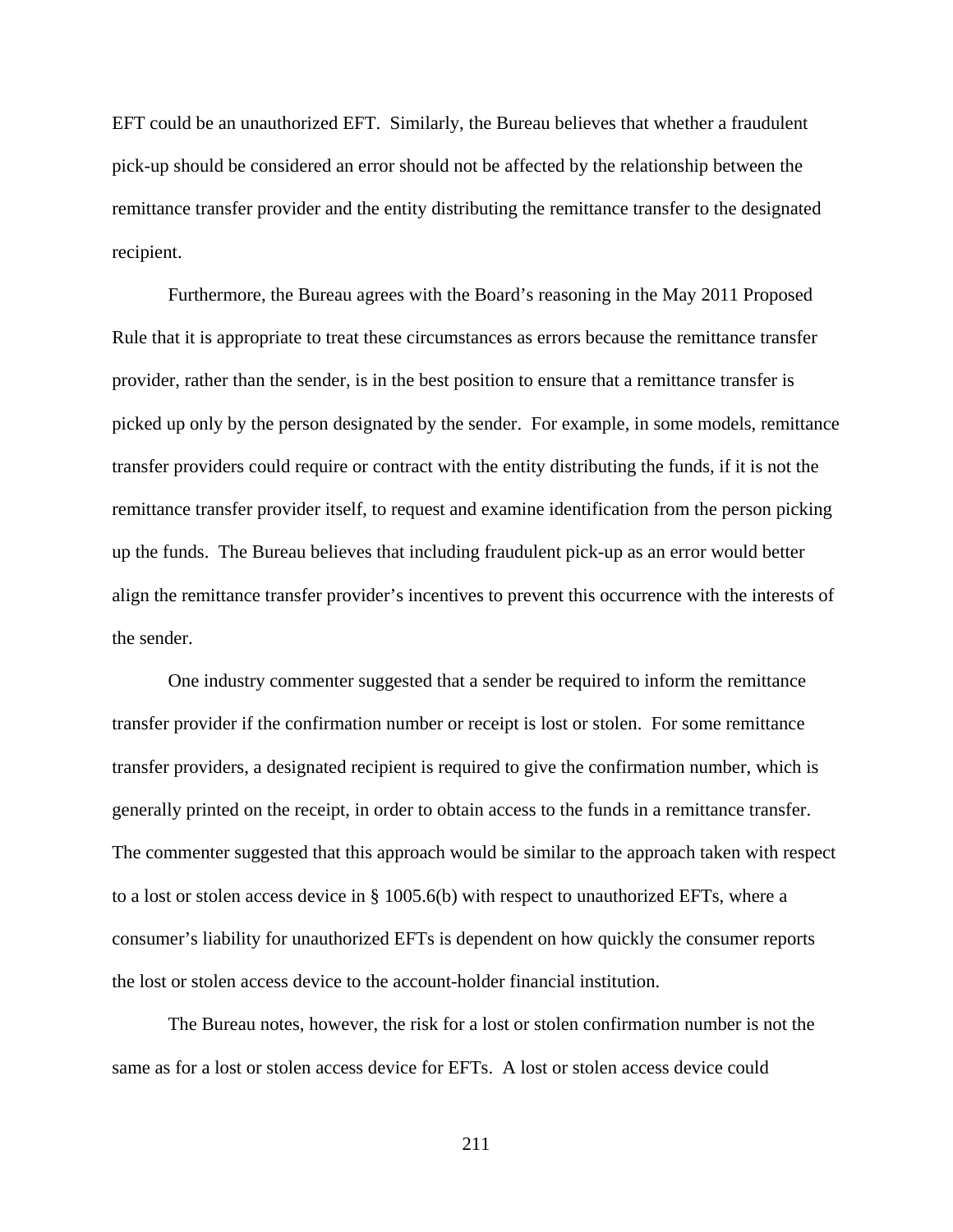potentially be used to initiate an EFT by a person who is not the account holder immediately without an accomplice and without identification matching the name associated with the access device. By contrast, where a confirmation number given to the sender is lost or stolen, an unauthorized person who gains access to the number would not be able to take advantage of it unless he or she were located or had an accomplice in the recipient country. Furthermore, because access to funds sent by a remittance transfer provider is often limited to those with identification matching the designated recipient on the receipt, an unauthorized person who gains access to a lost or stolen confirmation number may be deterred from taking advantage of it. Consequently, the Bureau does not believe that a sender's liability should depend on whether he or she reports a confirmation number or receipt as lost or stolen.

Moreover, under § 1005.6(b), a consumer's liability for unauthorized EFTs is dependent on how quickly the consumer reports the lost or stolen access device because the speed with which a consumer reports the lost or stolen access device may be critical to preventing further unauthorized EFTs and further losses, and the possibility of increased liability provides incentives for a consumer to report quickly. In contrast, a lost or stolen confirmation number would not result in losses other than the specific remittance transfer in question. Therefore, the Bureau also does not believe that a sender's liability should depend on how quickly a sender reports a lost or stolen confirmation number.

The Bureau is adopting comment  $33(a)-4$ , renumbered as comment  $33(a)-5$ , generally as proposed. Specifically, the Bureau is including a statement to clarify that if only a portion of the funds were made available by the disclosed date of availability, then  $\S 1005.33(a)(1)(iv)$  does not apply, but  $\S 1005.33(a)(1)(iii)$  may apply instead.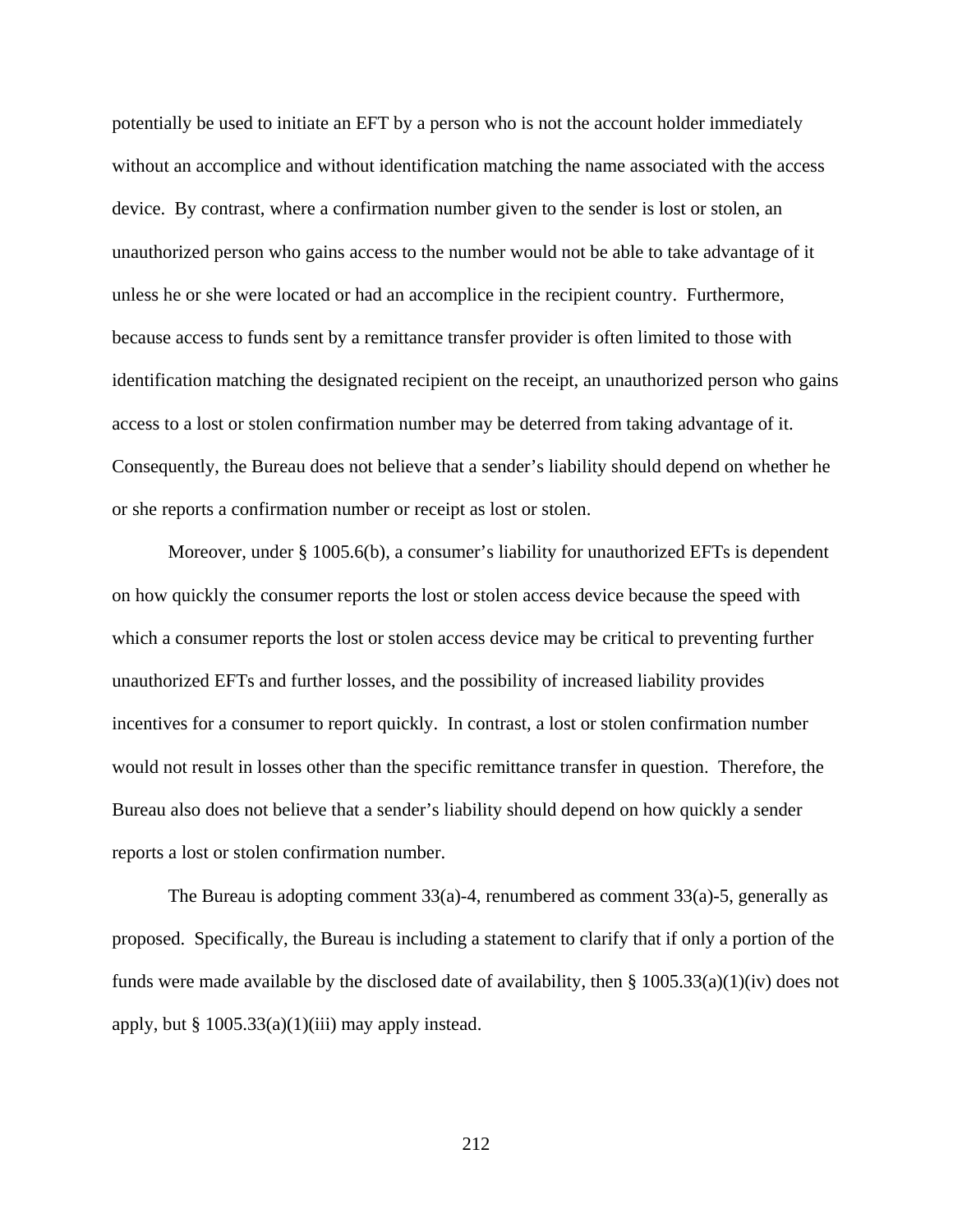Exceptions to the Failure to Make Funds Available by Date of Availability

As noted above, the proposed rule provided two exceptions to the definition of "error" in proposed § 205.33(a)(1)(iv). Under proposed § 205.33(a)(1)(iv)(A), the failure to make funds from a remittance transfer available by the stated date of availability did not constitute an error if the failure resulted from circumstances outside the remittance transfer provider's control. Under proposed § 205.33(a)(1)(iv)(B), the failure to make funds from a remittance transfer available on the stated date of availability did not constitute an error if it was caused by the sender providing incorrect information in connection with the remittance transfer to the provider, so long as the provider gives the sender the opportunity to correct the information and resend the transfer at no additional cost. The Bureau adopts these two exceptions with changes to respond to commenters' concerns, as discussed below. The Bureau is also adopting two additional exceptions to the definition of "error" in proposed  $\S 205.33(a)(1)(iv)$ .

Exception for Extraordinary Circumstances Outside of the Remittance Transfer Provider's Control

Proposed § 205.33(a)(1)(iv)(A) provided that the failure to make funds from a remittance transfer available by the stated date of availability did not constitute an error if the failure resulted from circumstances outside the remittance transfer provider's control. Proposed comment 33(a)-5 clarified that the exception was limited to circumstances that are generally referred to under contract law as force majeure, or uncontrollable or extraordinary circumstances that cannot be reasonably anticipated by the remittance transfer provider and that prevent the provider from delivering a remittance transfer, such as war, civil unrest, or a natural disaster. The proposed comment also provided that the exception for circumstances beyond a provider's control covered government actions or other restrictions that occur after the transfer has been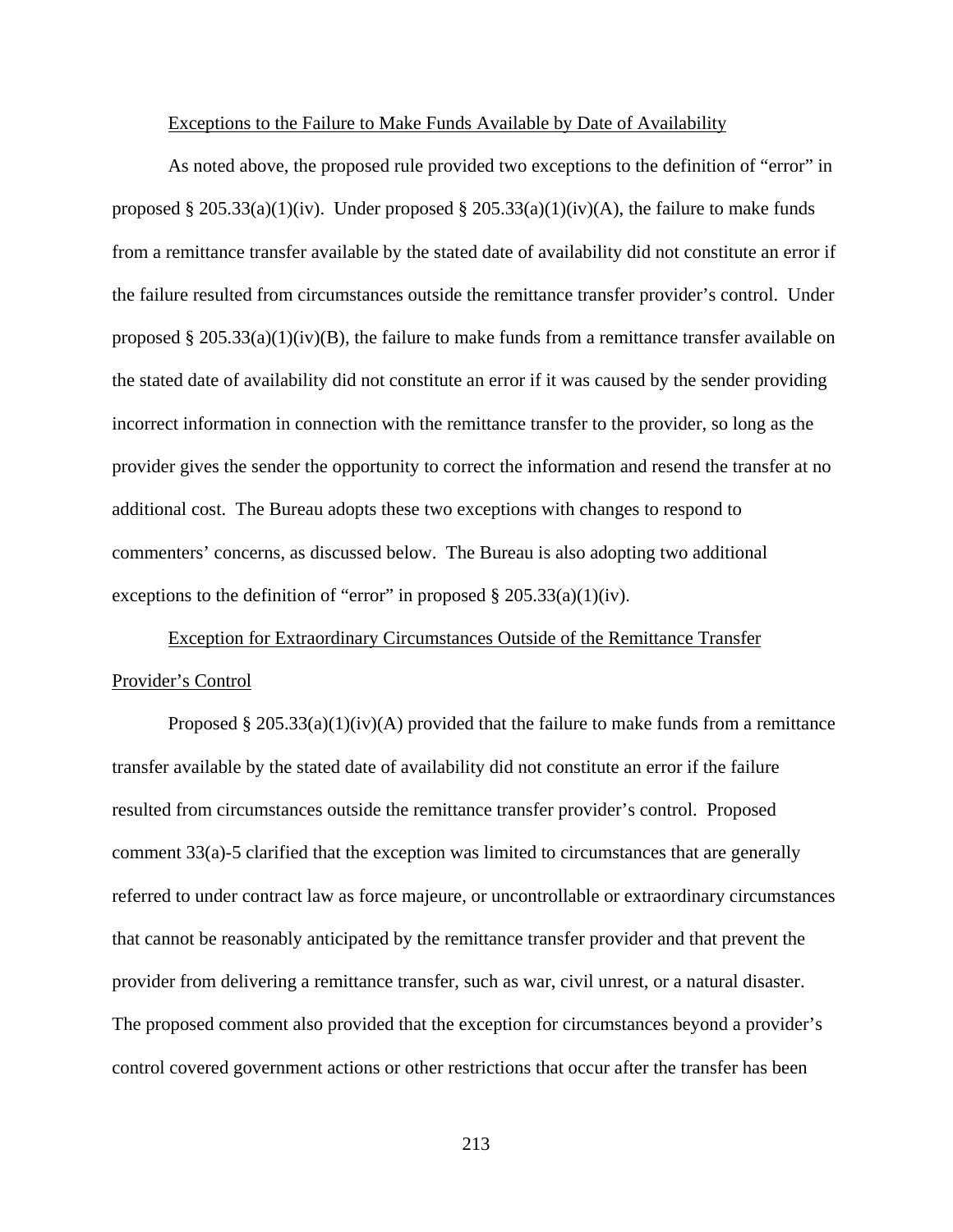sent but that could not have been reasonably anticipated by the remittance transfer provider, such as the imposition of foreign currency controls or the garnishment or attachment of funds.

Many industry commenters stated that the proposed comment limiting the circumstances beyond the provider's control to instances of force majeure or to other uncontrollable or extraordinary circumstances was too narrow. Several industry commenters recommended that the exception should be more broadly interpreted to exclude errors caused by acts of a third party beyond a remittance transfer provider's control. Consumer group commenters believed the approach in the proposed rule was a reasonable limitation and recommended that the commentary specifically state that mistakes by a recipient institution do not fall under the exception to the error to deliver funds by the date of delivery. Other consumer group commenters suggested that the final rule limit the circumstances even further to only include acts of war or terrorism or natural disaster.

As discussed above, the Bureau does not believe that whether a particular circumstance constitutes an error or not should necessarily depend on whether a provider is at fault. Even if the error is caused by a third party beyond the remittance transfer provider's control, the Bureau believes that the remittance transfer provider is often in a better position to identify and recover the loss from the third party than a sender, especially when there are multiple intermediary institutions involved in a transfer. Accordingly, the Bureau believes that with respect to thirdparty errors, the circumstances in proposed §  $205.33(a)(1)(iv)(A)$  should include only a narrow category of third-party errors caused by uncontrollable or extraordinary circumstances that cannot be reasonably anticipated by the remittance transfer provider and that prevent the provider from delivering a remittance transfer.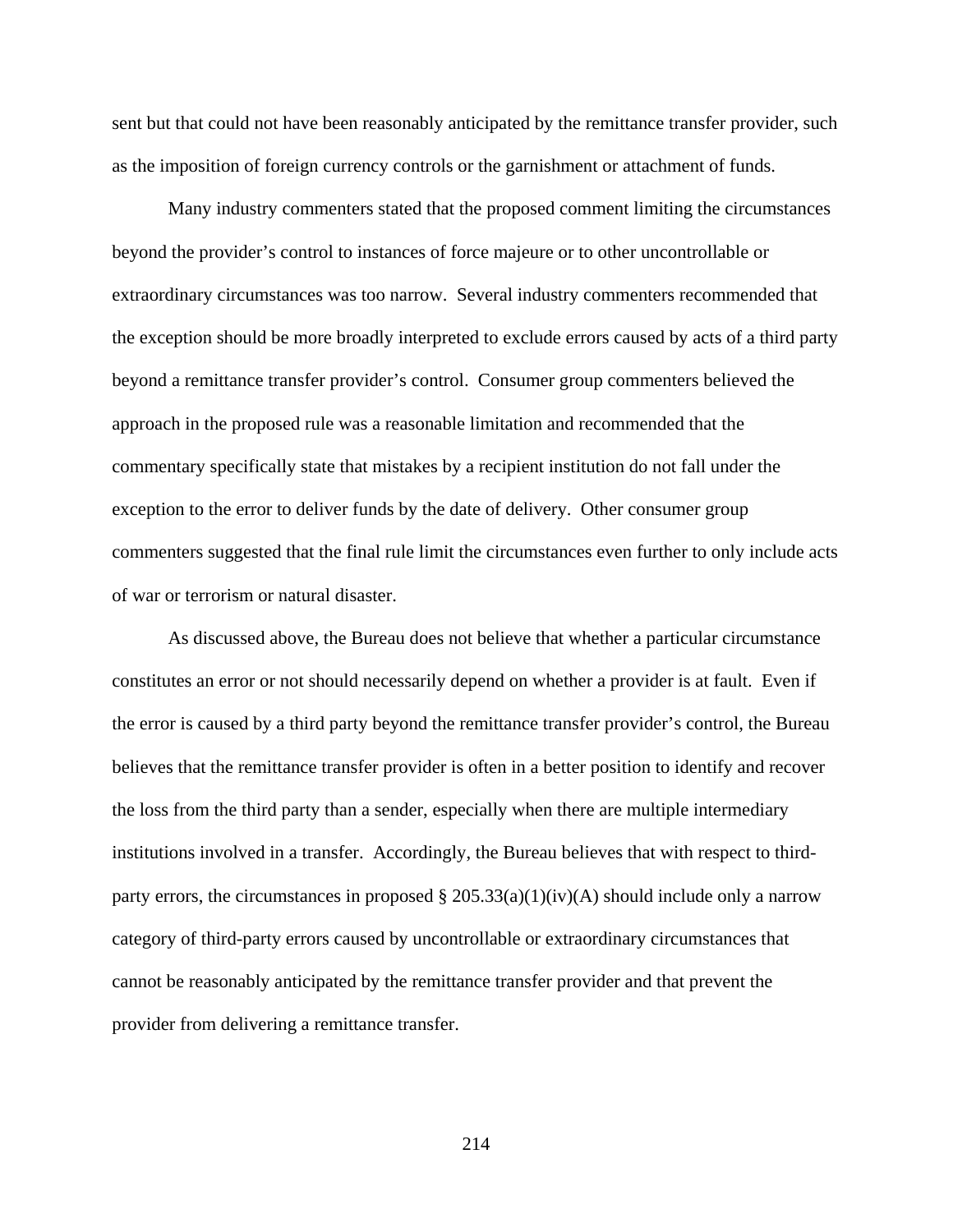Furthermore, the Bureau believes the proposed comment is appropriately narrow in interpreting the limited set of circumstances for which the failure to make funds available by the disclosed date of delivery should not be an error. Therefore, proposed comment 33(a)-5 is adopted substantially as proposed in comment 33(a)-6. The Bureau is adopting proposed  $\S 205.33(a)(1)(iv)(A)$  generally as proposed in renumbered  $\S 1005.33(a)(1)(iv)(A)$ . However, the Bureau is adding language to  $\S 1005.33(a)(1)(iv)(A)$  to more accurately reflect the descriptions of the types of circumstances listed in comment 33(a)-6. Specifically,  $\S$  1005.33(a)(1)(iv)(A) provides that a failure to make funds available by the disclosed date of delivery is not an error if the failure resulted from extraordinary circumstances outside the remittance transfer provider's control that could not have been reasonably anticipated.

### Exception for Sender Providing Incorrect or Insufficient Information

Proposed § 205.33(a)(1)(iv)(B) provided that the failure to make funds from a remittance transfer available on the stated date of availability did not constitute an error if it was caused by the sender providing incorrect information in connection with the remittance transfer to the provider, so long as the provider gives the sender the opportunity to correct the information and resend the transfer at no additional cost. Proposed comment 33(a)-6 clarified that if the failure to make funds from a transfer available by the stated date of availability occurred due to the provider's miscommunication of information necessary for the designated recipient to pick up the transfer, such as providing the incorrect location where the transfer may be picked up or providing the wrong confirmation number or code for the transfer, such failure would have been treated as an error under proposed  $\S 205.33(a)(1)(iv)$ .

 Many industry commenters objected to the requirement that the remittance transfer provider absorb the costs of amending and resending a transfer when the sender is at fault. These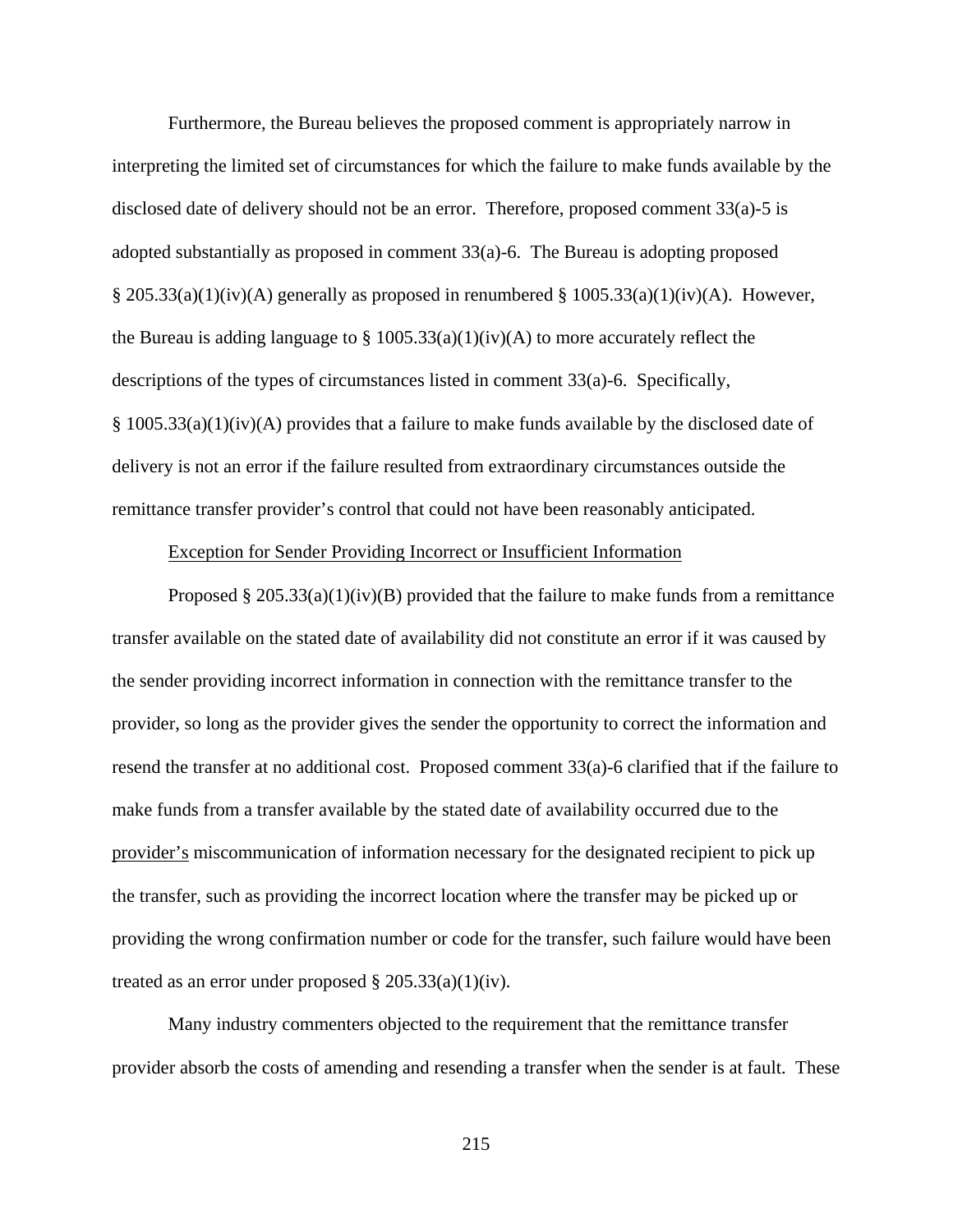commenters noted that modifying transfers can be expensive and that the proposed rule would, in effect, require the remittance transfer provider and other senders, through higher fees, to bear the responsibility for a sender's mistake.

 The Bureau agrees with commenters that a sender's mistake should not obligate a remittance transfer provider to bear all the costs for resending the remittance transfer. However, the Bureau believes that while the remittance transfer provider should not bear all the costs in these circumstances, the failure should still be considered an error such that the error resolution procedures apply. Therefore, the Bureau is moving the concept in proposed § 205.33(a)(1)(iv)(B) to a new § 1005.33(c)(2)(ii)(A)(2), and proposed comment 33(a)-6 to renumbered comment 33(c)-2, as discussed further below.

### Additional Exceptions

In the final rule, the Bureau is adding two additional exceptions to the definition of "error" in  $\S$  1005.33(a)(1)(iv) based on a consideration of comments received. New  $§ 1005.33(a)(1)(iv)(B)$  provides that delays in making funds available to a designated recipient that are related to a provider's fraud screening procedures or in accordance with the Bank Secrecy Act (BSA), 31 U.S.C. 5311 et seq., Office of Foreign Assets Control (OFAC) requirements, or similar laws or requirements would not constitute an error. Several industry commenters and the OCC noted that for fraud screening, BSA, or OFAC purposes, a remittance transfer provider may have further communications with the sender to ensure the legitimacy or the legality of a remittance transfer. This, in turn, may cause delays in making the funds available to a designated recipient. The Bureau believes it is appropriate to exclude these situations from the definition of "error" in order to encourage remittance transfer providers to continue to engage in activities that benefit the safety of the transfer system as a whole. The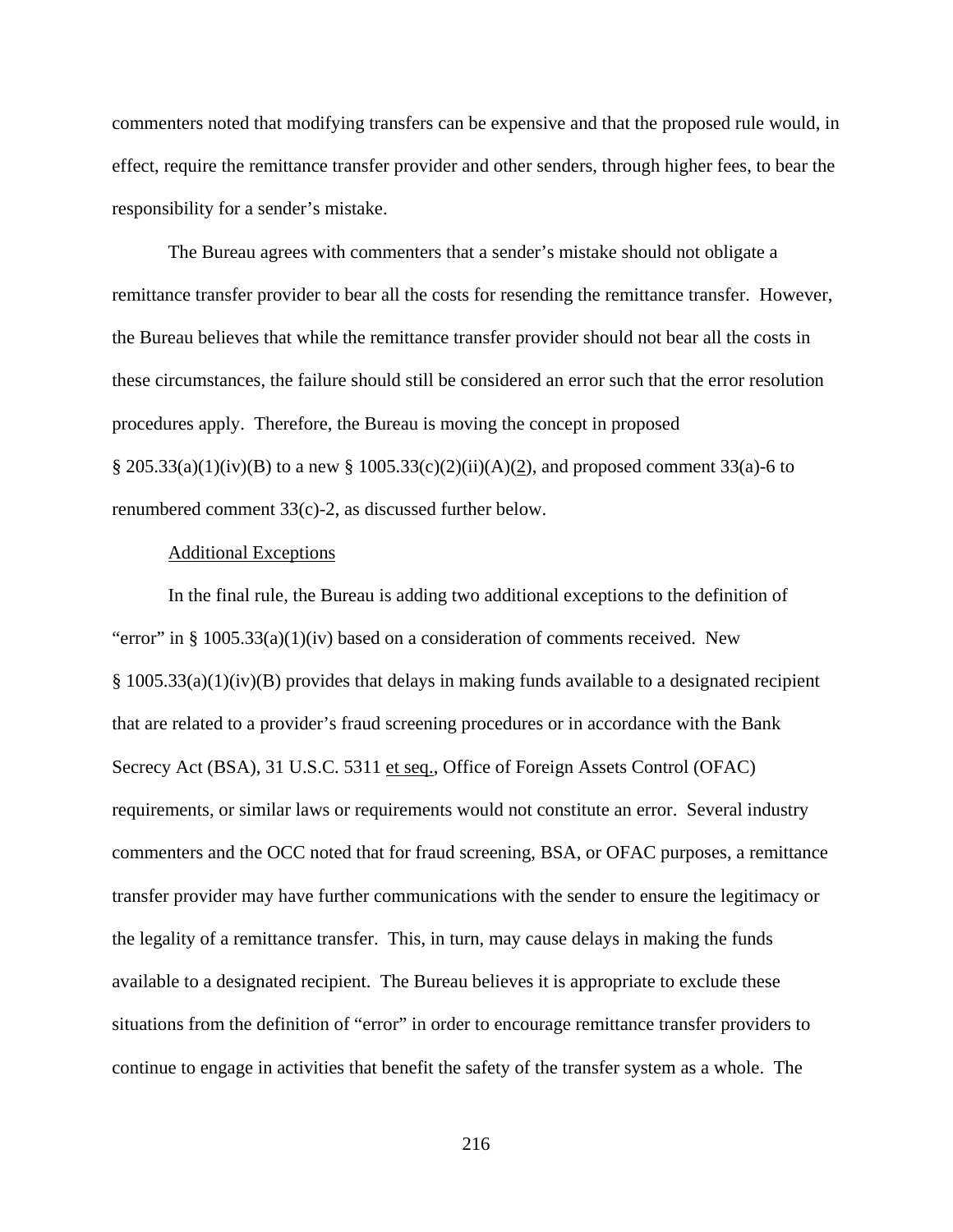Bureau understands that under current procedures, these types of delays are generally infrequent, relative to the number of remittance transfers typically conducted by remittance transfer providers.

The Bureau is also adopting a new  $\S 1005.33(a)(1)(iv)(C)$  in response to industry commenters' and the OCC's concerns about "friendly fraud." Consequently, consistent with the definition of "unauthorized electronic fund transfer" under § 1005.2(m), and as suggested by the OCC to address its concerns regarding the error of fraudulent pick-up,  $\S 1005.33(a)(1)(iv)(C)$ provides an exception to the "error" definition for remittance transfers made with fraudulent intent by the sender or any person in concert with the sender. Therefore, if a sender is involved in a scheme to defraud the remittance transfer provider, for example, by fraudulently claiming that the designated recipient did not pick up funds that the designated recipient in fact did pick up, such action would not be considered an "error" under  $\S 1005.33(a)(1)(iv)(C)$ .

## $33(a)(1)(v)$  Sender's Request for Documentation

Finally, under proposed § 205.33(a)(1)(v), an error included a sender's request for documentation provided in connection with a remittance transfer or additional information or clarification concerning a remittance transfer. This provision is similar to an existing provision in §  $1005.11(a)(1)(vii)$  for EFTs. As the Board noted in the May 2011 Proposed Rule, an error under proposed § 205.33(a)(1)(v) would also cover a sender's request for information to determine whether an error exists. The Bureau did not receive any comments on proposed  $\S 205.33(a)(1)(v)$ . The Bureau adopts proposed  $\S 205.33(a)(1)(v)$  substantially as proposed in renumbered  $\S 1005.33(a)(1)(v)$ .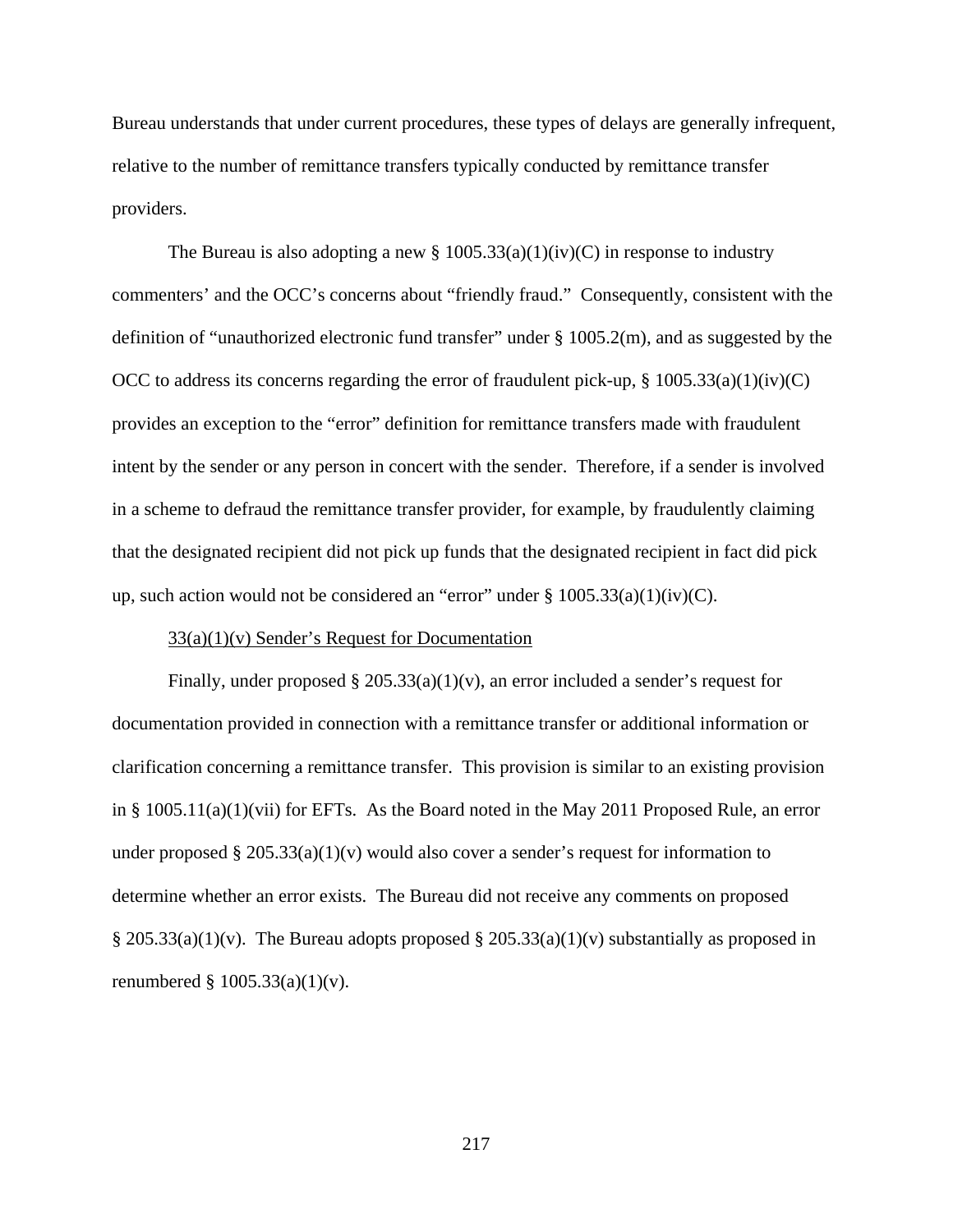### 33(a)(2) Types of Inquiries and Transfers Not Covered

Proposed  $\S 205.33(a)(2)$  listed circumstances that would not constitute errors. In particular, proposed § 205.33(a)(2)(i) provided that an inquiry about a transfer of \$15 or less does not constitute an error, since these small-value transfers do not fall within the scope of the definition of "remittance transfer." <u>See § 1005.30(e)</u>(2), discussed above. Under proposed  $\S 205.33(a)(2)(ii)$ , an inquiry about the status of a remittance transfer – for example, if the sender calls to ask whether the funds have been made available in the foreign country – would also not be an error (unless the funds have not been made available by the disclosed date of availability). Finally, similar to  $\S 1005.11(a)(2)(ii)$  for EFTs, a sender's request for information for tax or other recordkeeping purposes would not constitute an error under proposed § 205.33(a)(2)(iii).

 The Bureau notes that because transfers of \$15 or less are not "remittance transfers" under  $\S 1005.30(e)(2)$ , such transfers are not covered under the remittance transfer provisions in subpart B. Therefore, the Bureau believes it is not necessary to state that an inquiry involving a transfer of \$15 or less is not an error, and is not adopting proposed  $\S 205.33(a)(2)(i)$ . A Federal Reserve Bank commenter noted that for certain assertions of error that exceed the \$15 threshold, providers may still not have the ability to investigate the assertion because they are less than the minimum amount traceable in a foreign country. In order to ensure that senders are protected with respect to errors related to remittance transfers other than truly de minimis amounts, however, the Bureau is not inclined to create another threshold amount above the \$15 coverage threshold for which an inquiry is not an error. The Bureau did not receive comments on proposed  $\S 205.33(a)(2)(ii)$  or (iii). These provisions are adopted as proposed in renumbered  $§ 1005.33(a)(2)(i)$  and (ii), respectively.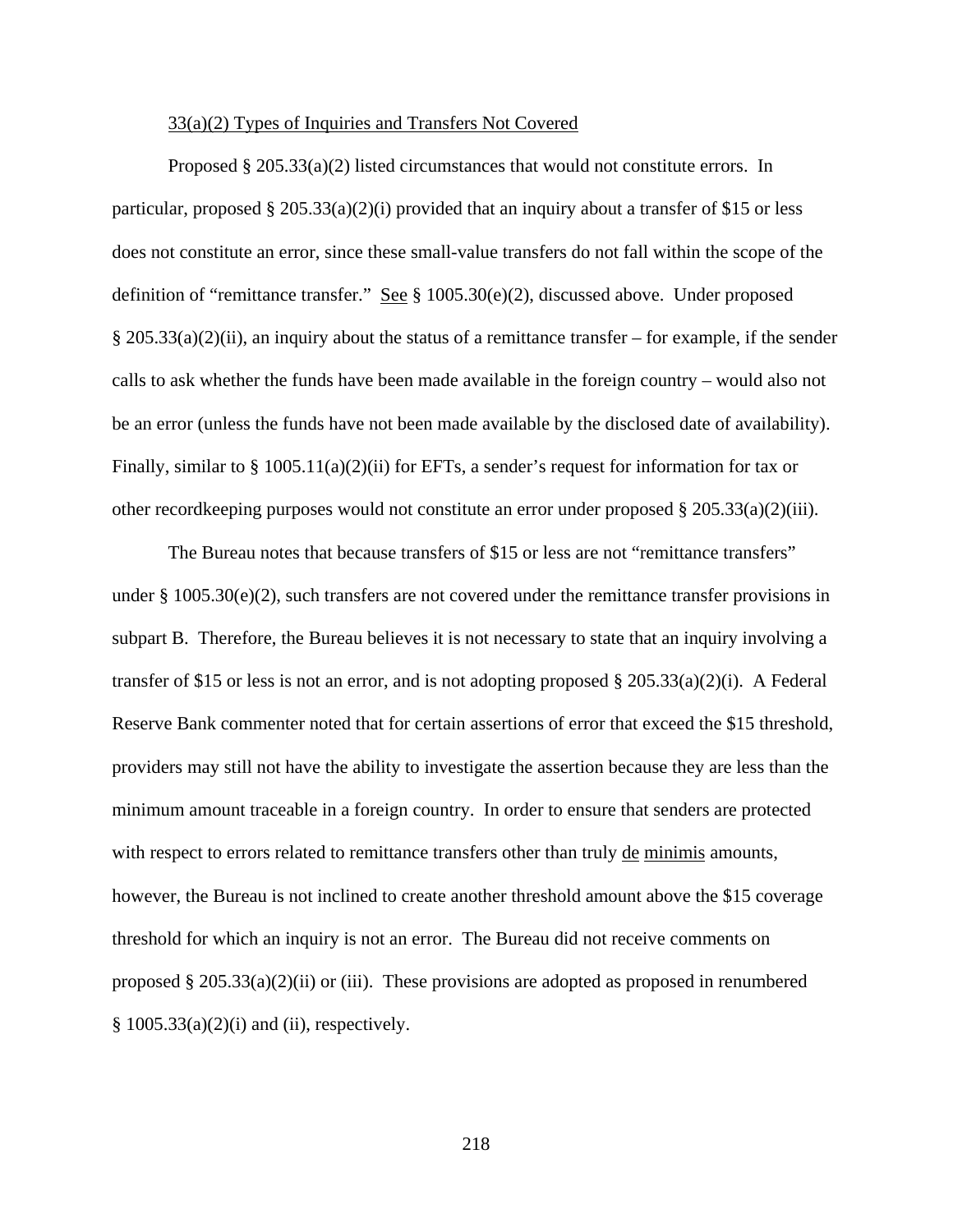In the final rule, the Bureau is adopting provisions describing two other circumstances that do not constitute errors in response to comments received. Section  $1005.33(a)(2)(iii)$ provides that a change requested by the designated recipient is not an error. Comment 33(a)-7 clarifies new §  $1005.33(a)(2)(iii)$  by providing that the exception is available only if the change is made solely because the designated recipient requested the change. The comment also includes an illustrative example. The example explains that if a sender requests a remittance transfer provider to send US\$100 to a designated recipient at a designated location, but the designated recipient requests the amount in a different currency (either at the sender-designated location or another location requested by the recipient) and the remittance transfer provider accommodates the recipient's request, the change does not constitute an error.

The Bureau understands that as a service to the recipient, a remittance transfer provider may offer to provide the remittance transfer in a different currency or permit the transfer to be picked up at a location different than originally requested by the sender. In such cases, the Bureau believes that this type of customer service should be preserved. The Bureau, however, is concerned that remittance transfer providers may try to provide the remittance transfer to the designated recipient in a different currency simply because the provider or its agent do not have sufficient amounts of the sender-requested currency on hand. Therefore, the Bureau believes that this exception should only be available if the change is made solely because the designated recipient requested the change.

Section  $1005.33(a)(2)(iv)$  is also new and provides that an error does not include a change in the amount or type of currency received by the designated recipient from the amount or type of currency stated in the disclosure provided to the sender under  $\S$  1005.31(b)(2) or (3) if the remittance transfer provider relied on information provided by the sender as permitted by the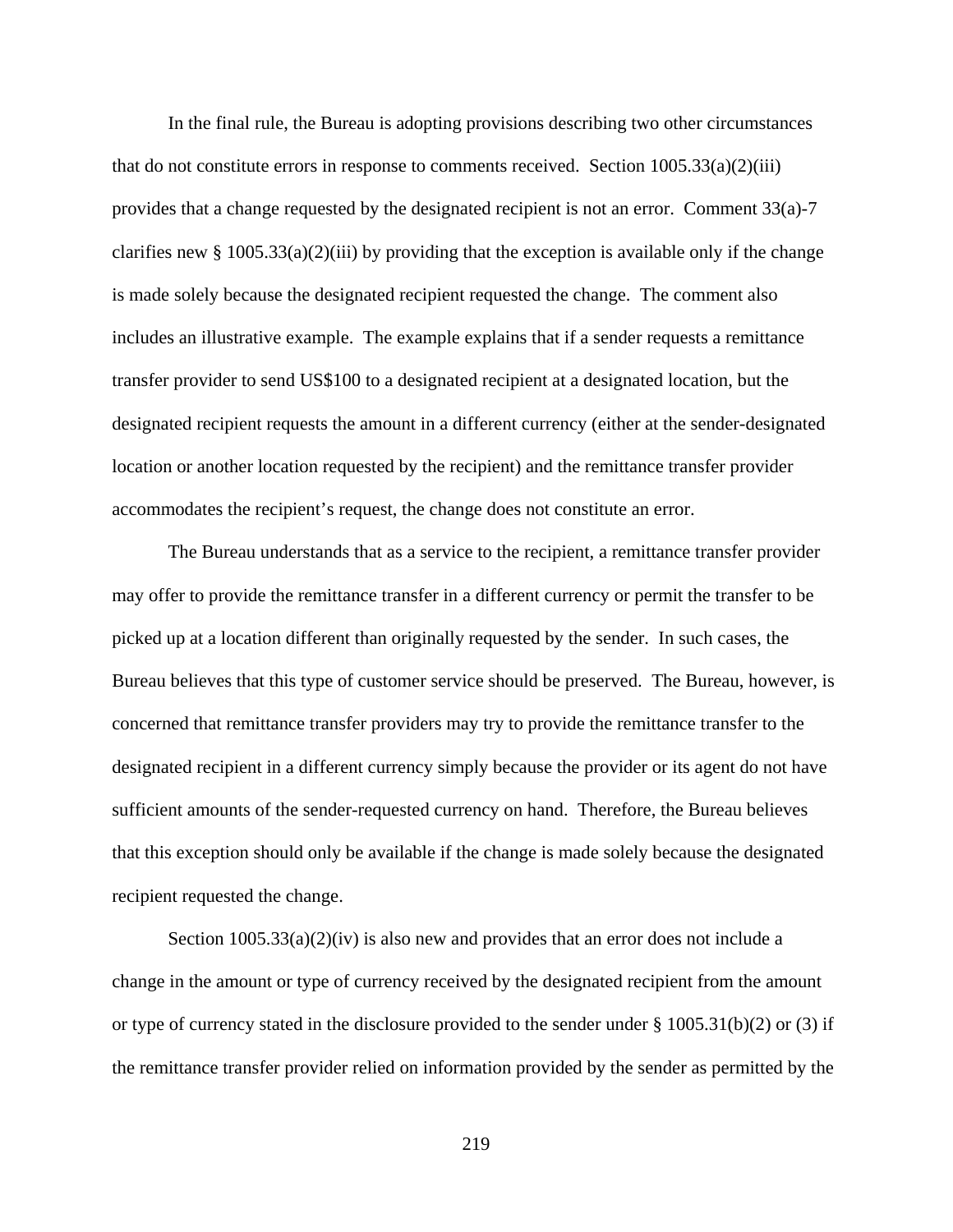commentary accompanying § 1005.31 in making such disclosure. As discussed above, a remittance transfer provider may rely on the sender's representations in making certain disclosures. For example, a remittance transfer provider can rely on the representations of the sender regarding the currency that can be provided in the remittance transfer.

New comment 33(a)-8 elaborates on the exclusion by providing two illustrative examples. Under one example, a sender requests U.S. dollars to be deposited into an account of the designated recipient and represents that the account is U.S. dollar-denominated. If the designated recipient's account is actually denominated in local currency and the recipient account-holding institution must convert the remittance transfer into local currency in order to deposit the funds and complete the transfer, the change in currency does not constitute an error pursuant to §  $1005.33(a)(2)(iv)$ . Similarly, if the remittance transfer provider relies on the sender's representations regarding variables that affect the amount of taxes imposed by a person other than the provider for purposes of determining these taxes, the change in the amount of currency the designated recipient actually receives due to the taxes actually imposed does not constitute an error pursuant to  $\S 1005.33(a)(2)(iv)$ .

## **33(b) Notice of Error from Sender**

 Proposed § 205.33(b) set forth the timing and content requirements for a notice of error provided by a sender in connection with a remittance transfer. Consistent with EFTA section  $919(d)(1)(A)$ , proposed § 205.33(b)(1)(i) stated that a sender must provide a notice of error orally or in writing to the remittance transfer provider no later than 180 days after the date of availability of the remittance transfer stated in the receipt or combined disclosure. Under proposed § 205.33(b)(1)(ii), such notice of error must enable the remittance transfer provider to identify: the sender's name and telephone number or address; the recipient's name, and if known,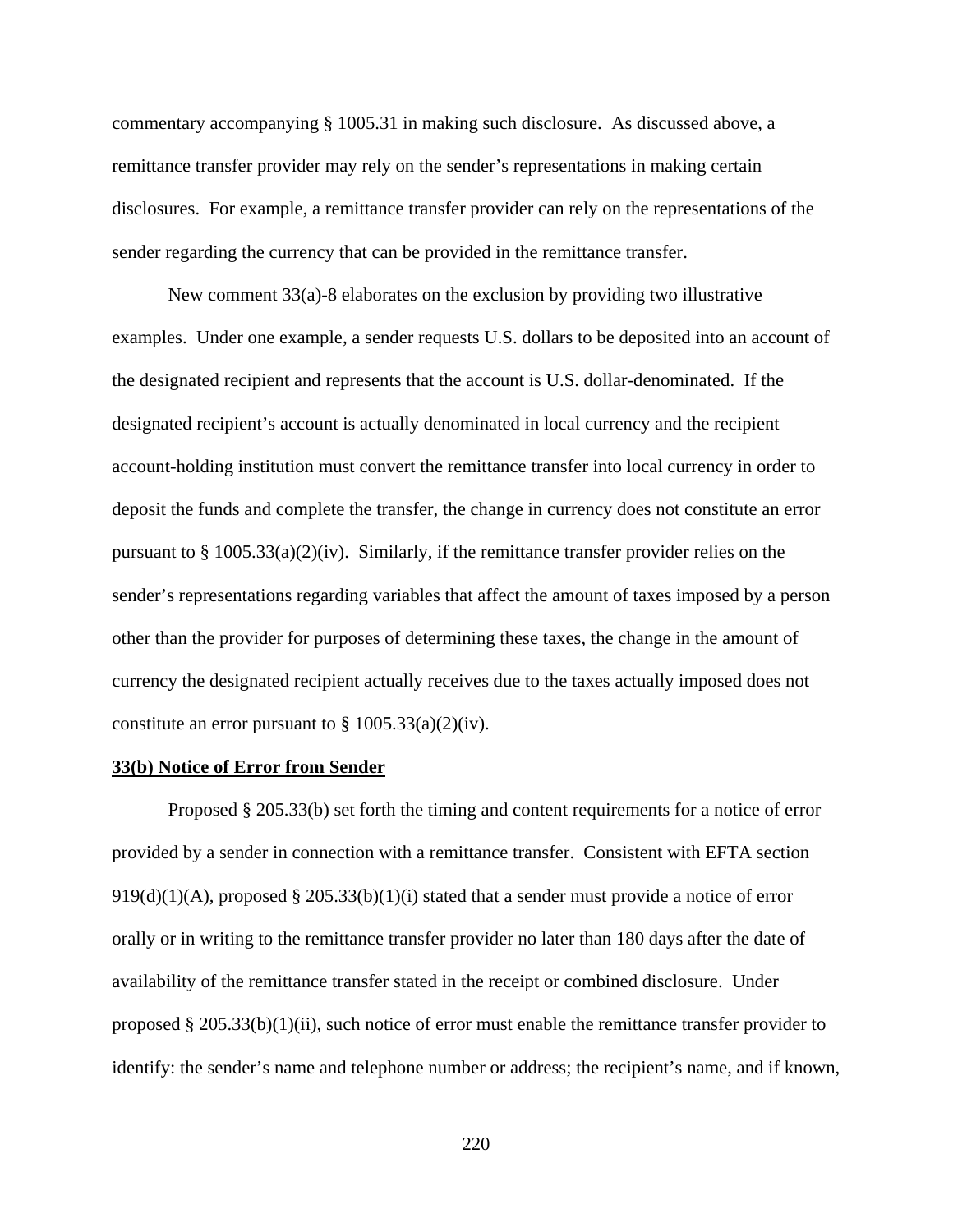the telephone number or address of the recipient; and the remittance transfer to which the notice of error applies. Proposed  $\S 205.33(b)(1)(iii)$  stated that the notice must also indicate why the sender believes the error exists and include to the extent possible the type, date, and amount of the error, except in the case of requests for documentation, additional information, or clarification under proposed  $\S 205.33(a)(1)(v)$ .

 Several industry commenters suggested that the time period for senders to assert an error is too long. Some industry commenters recommended that the time period be shortened to 60 days, similar to the time period that consumers have to assert errors for EFTs. See § 1005.11(b)(3). Other industry commenters suggested 30 days. The Bureau notes that the 180 day time period for senders to assert an error is expressly stated in the statute. Given the international nature of remittance transfers, the additional time a sender may need to communicate with persons abroad, and the lack of information about problems associated with this time period, the Bureau does not believe that using its authority under EFTA sections 904(a) and (c) to change this time period is currently warranted.

 Industry commenters also requested that the sender be required to assert an error in writing at a centralized address. The Bureau believes that requiring senders to assert an error in writing would have a chilling effect on the error resolution process, especially given that some senders may not feel comfortable writing in English. Although in some cases, a sender may have the ability to assert the error in a foreign language and be assured a response in that language, that ability may depend on the foreign languages used at the office of the remittance transfer provider where the error is asserted to advertise, solicit, or market remittance transfers under § 1005.31(g), as discussed above. Moreover, the current error resolution process for EFTs does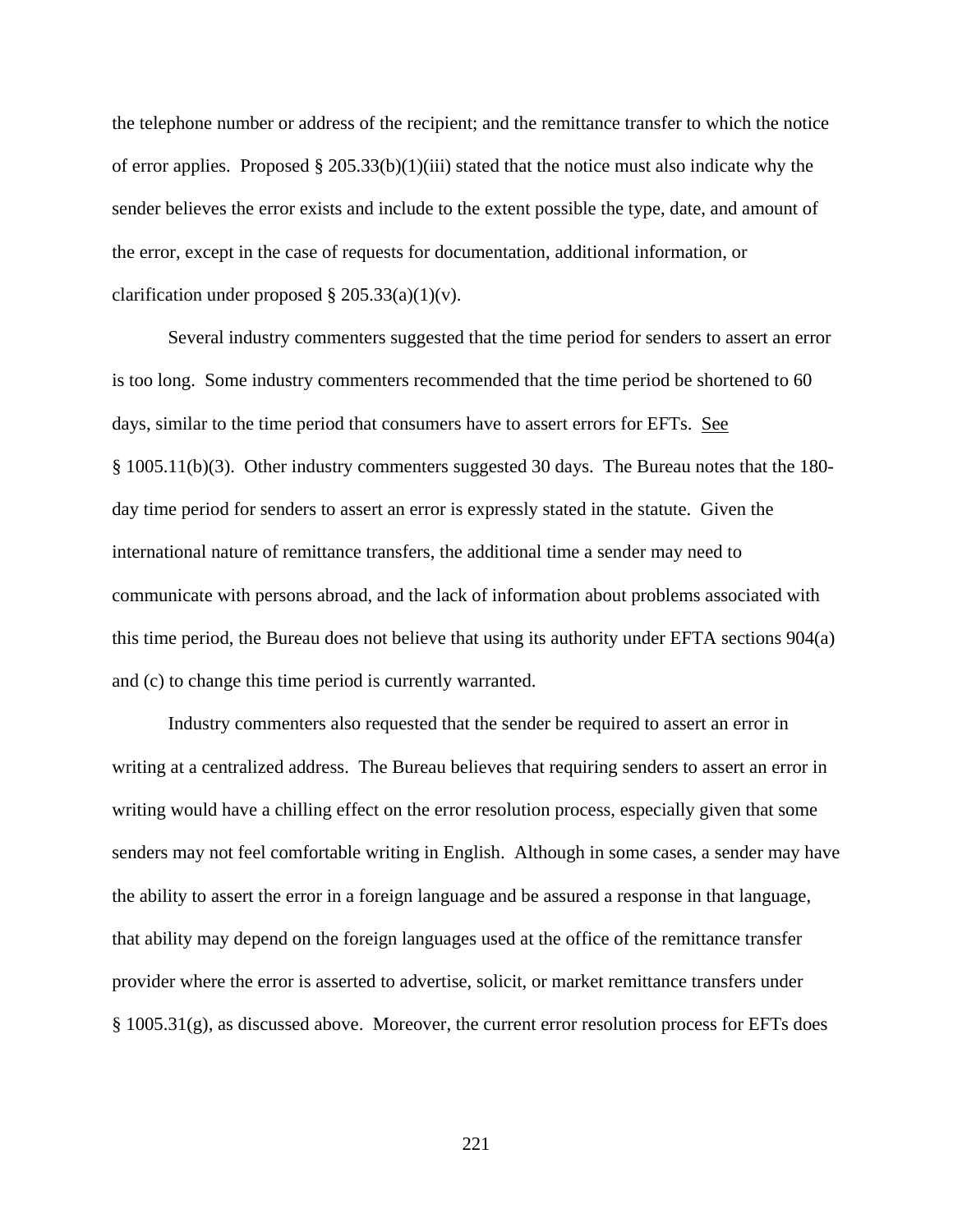not require a consumer to assert an error in writing.<sup>81</sup> Therefore, the Bureau declines to make the requested change, and proposed § 205.33(b)(1) is adopted substantially as proposed in renumbered § 1005.33(b)(1).

 Proposed § 205.33(b)(2) provided that when a notice of error was based on documentation, additional information, or clarification that the sender had previously requested under  $\S 1005.33(a)(1)(v)$ , the sender's notice of error would be timely if it were received by the provider no later than 60 days after the provider sends the requested documentation, information, or clarification. As the Board explained in the May 2011 Proposed Rule, the proposed 60-day time frame for the sender to provide a new notice of error following the sender's receipt of documentation, information, or clarification from the remittance transfer provider is consistent with the 60-day time frame established for similar circumstances under the general error resolution provisions in Regulation E, § 1005.11(b)(3).

The Bureau agrees with the Board's reasoning that under these circumstances, 60 days, rather than the 180-day error resolution time frame generally applicable to remittance transfers, provides sufficient time for a sender to review the additional information provided by the remittance transfer provider and determine whether an error occurred in connection with a transfer. The Bureau did not receive any comments on this issue. However, the Bureau believes it is appropriate to clarify that a sender always has the original 180 days after the disclosed date of availability to assert an error. Consequently, the Bureau is amending proposed  $\S 205.33(b)(2)$ , renumbered as  $\S 1005.33(b)(2)$ , to provide that when a notice of error is based on documentation, additional information, or clarification that the sender had previously requested under  $\S$  1005.33(a)(1)(v), the sender's notice of error is timely if received by the remittance transfer

 $\overline{a}$ 

<sup>&</sup>lt;sup>81</sup> See § 1005.11(b). Although a financial institution may request that a consumer assert the error in writing, a consumer's failure to do so does not cancel the error resolution process, but gives the financial institution 45 days to investigate the error without having to provide provisional credit. See §§ 1005.11(b)(2) and (c)(2).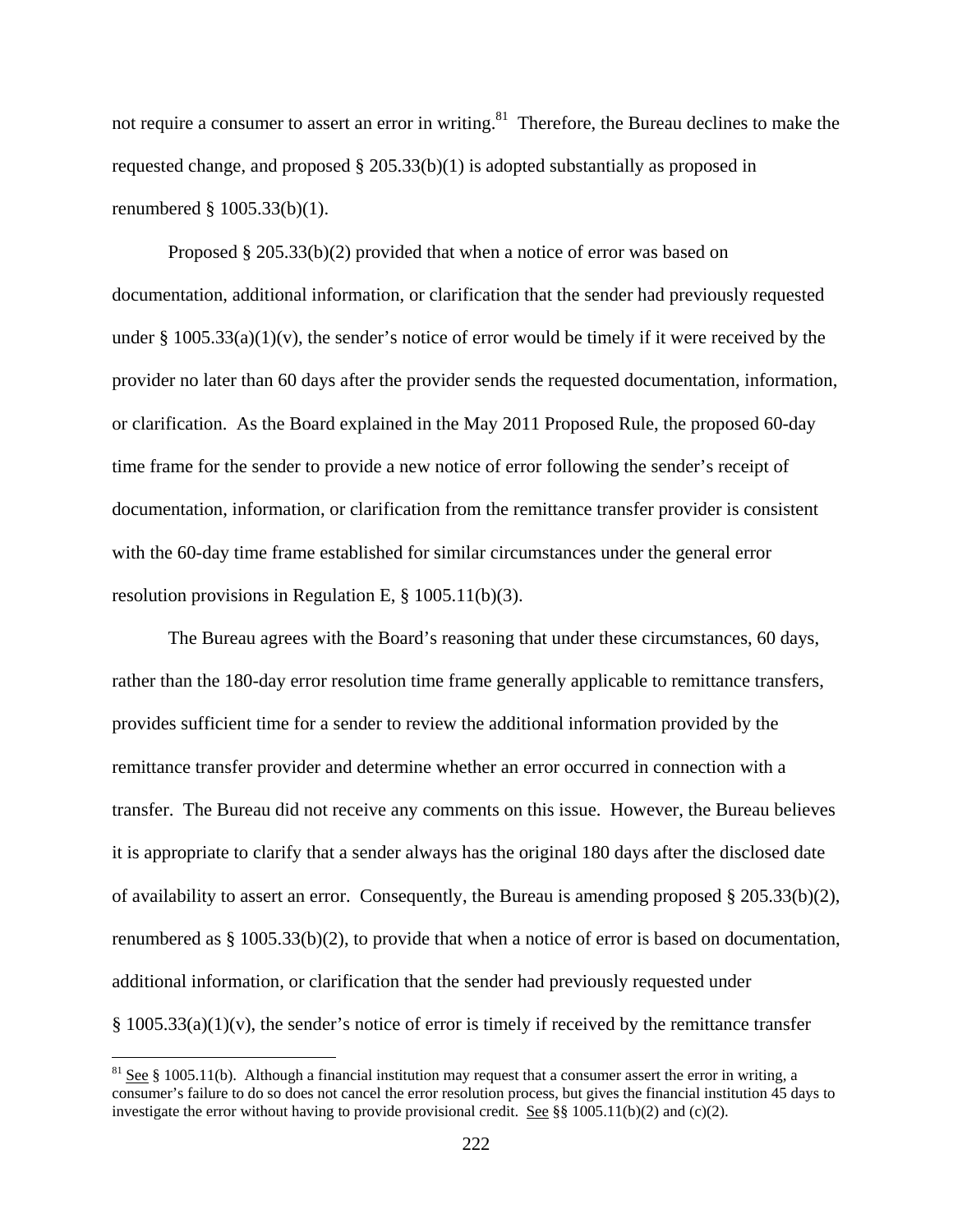provider the later of 180 days after the disclosed date of availability of the remittance transfer or 60 days after the provider sent the documentation, information, or clarification requested.

 The Board also proposed commentary to clarify proposed § 205.33(b). Proposed comment 33(b)-1 clarified that the error resolution procedures for remittance transfers apply only when a notice of error is received from the sender of the transfer. Thus, a notice of error provided by the designated recipient would not trigger the remittance transfer provider's error resolution obligations. As the Board explained in the May 2011 Proposed Rule, this interpretation is consistent with EFTA section 919(d)(1)(A), which establishes error resolution obligations for a remittance transfer provider only when a notice is received from the sender.<sup>82</sup> Proposed comment 33(b)-1 also clarified that the error resolution provisions do not apply when the remittance transfer provider itself discovers and corrects an error. The Bureau did not receive any comments on the proposed comment, which the Bureau adopts as proposed.

 The Board proposed comment 33(b)-2 to provide that a notice of error is effective so long as the remittance transfer provider is able to identify the remittance transfer in question. As explained in the May 2011 Proposed Rule, a sender could provide in the notice of error the confirmation number or code given to the sender for the pick-up of a remittance transfer to identify the particular transfer in their tracking systems and records, or any other identification number or code supplied by the provider in connection with the remittance transfer, if such number or code is sufficient to enable the provider to identify the transfer.

One industry commenter requested that, for an account-based remittance transfer, the final rule require senders to include the account number in the notice of error. The Bureau notes that under comment  $11(b)(1)-1$  for EFTs, consumers are not required to provide their account

 $\overline{a}$ 

 $82$  See also EFTA section 919(g)(1) (providing that a designated recipient "shall not be deemed to be a consumer for purposes of this Act").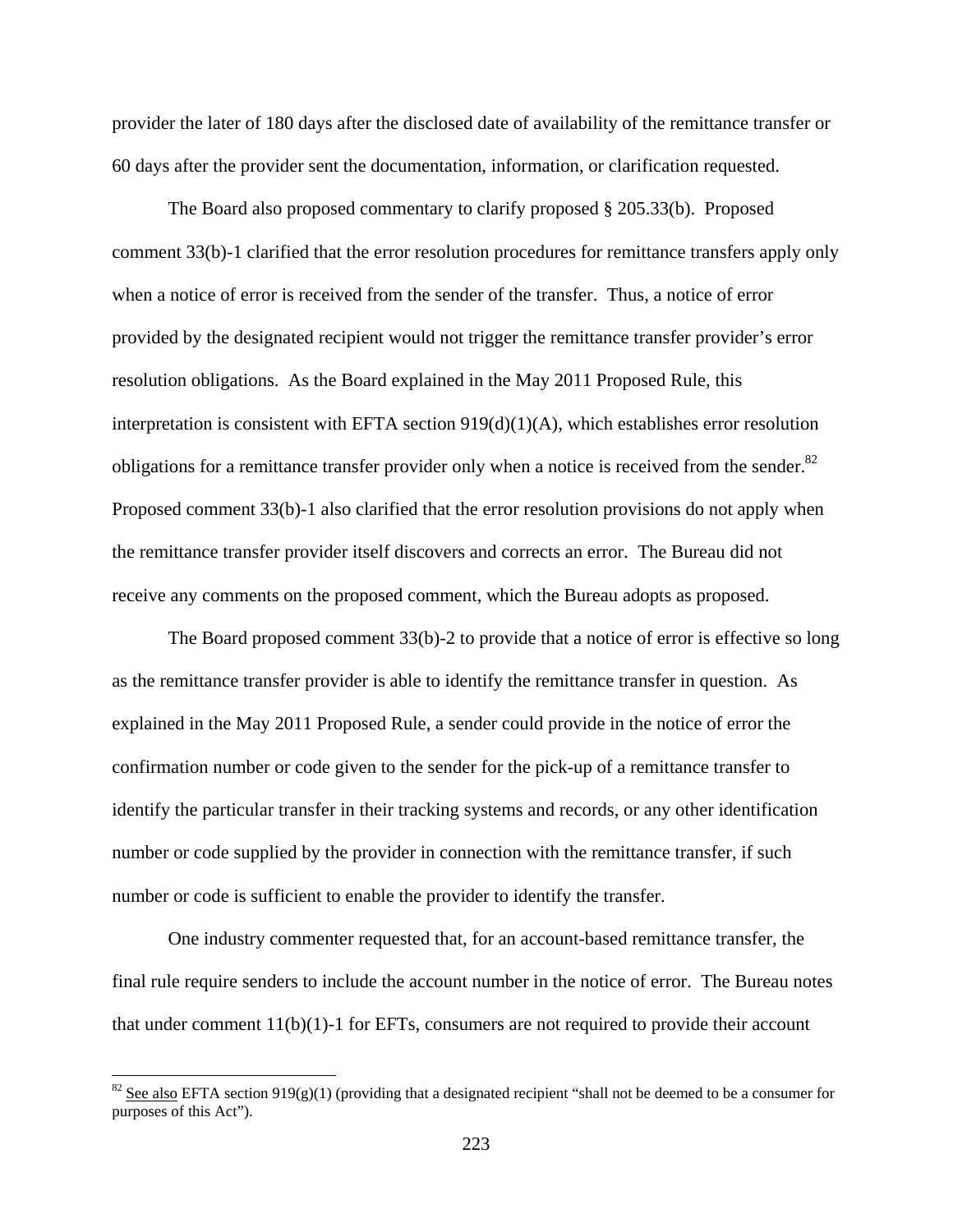numbers and need only provide sufficient information to enable the financial institution to identify the account. Similarly, the Bureau believes that a sender need not provide the account number, but must provide enough information such that the remittance transfer provider can identify the account and the transfer in question. The Bureau adopts comment 33(b)-2 with this clarification, and also makes other clarifying changes to comment 33(b)-2 to make the comment consistent with  $\S 1005.33(b)(1)$ .

Proposed comment 33(b)-3 provided that a remittance transfer provider may request, or the sender may provide, an email address of the sender or the designated recipient, as applicable, instead of a physical address if the email address would be sufficient to enable the provider to identify the remittance transfer to which the notice applies. Proposed comment 33(b)-4 provided that if the sender fails to provide a timely notice of error within 180 days from the stated date of delivery, the remittance transfer provider would not be required to comply with the error resolution requirements set forth in the rule. As the Board noted in the May 2011 Proposed Rule, proposed comment  $33(b)-4$  is similar to comment  $11(b)(1)-7$  for EFTs. The Bureau did not receive any comments on these proposed comments. Therefore, the Bureau adopts comment 33(b)-3 substantially as proposed.

However, given that a sender may provide a second notice of error based on documentation, additional information, or clarification that the sender requested pursuant to § 1005.33(b)(2), as discussed above, the Bureau is revising comment 33(b)-4 to include the time periods relevant to § 1005.33(b)(2). Consequently, comment 33(b)-4 provides that, if applicable, a remittance transfer provider is not required to comply with the error resolution requirements for any notice of error from a sender that is received by the provider more than 60 days after a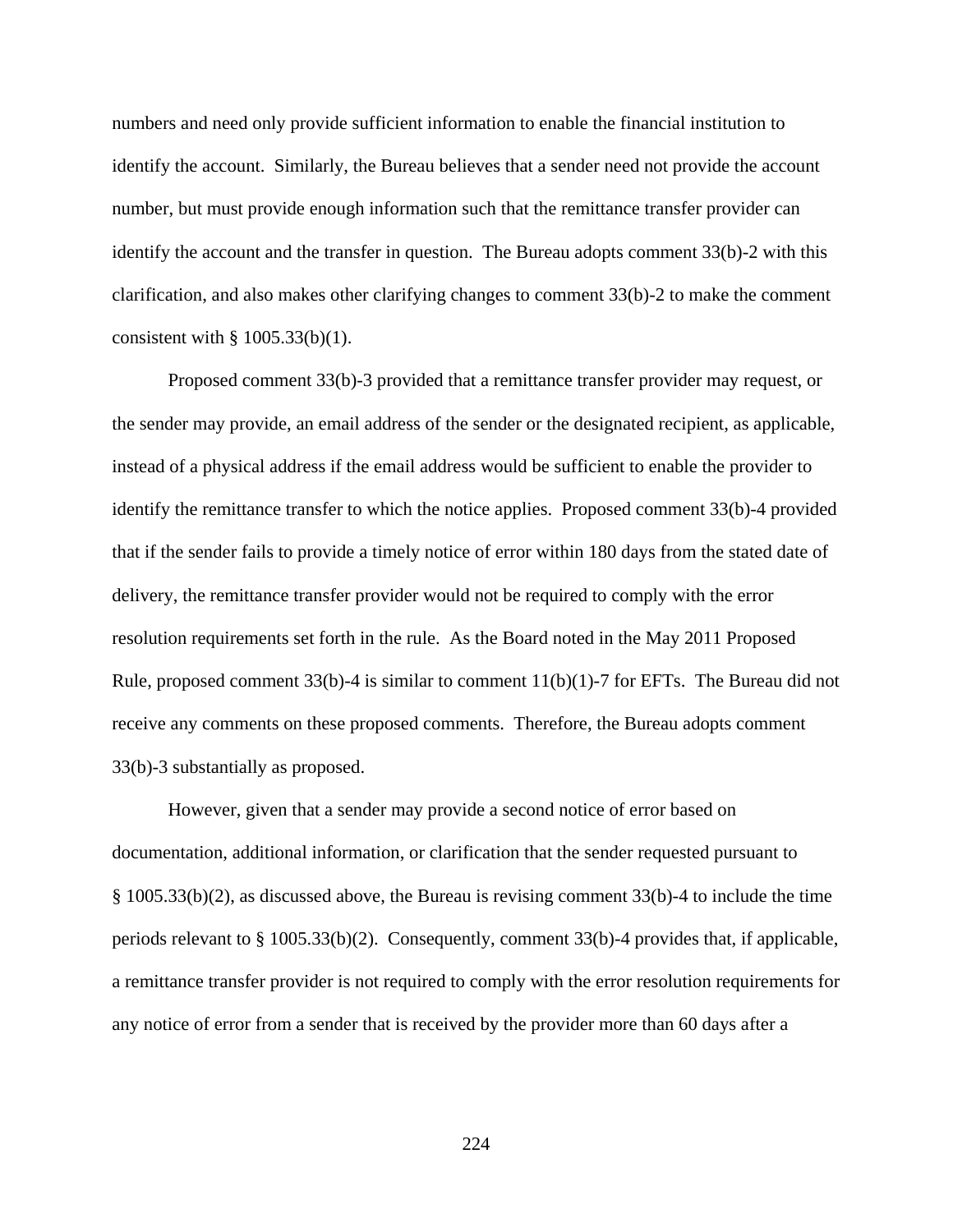provider sent documentation, additional information, or clarification requested by the sender, provided such date is later than 180 days after the disclosed date of availability

 The Board proposed comment 33(b)-5 to provide that a notice of error from a sender received by a remittance transfer provider's agent is deemed to be received by the provider for purposes of the 180-day time frame for reporting errors under  $\S$  1005.33(b)(1)(i). Some industry commenters suggested that senders should only be permitted to assert an error at a centralized address or telephone number. These commenters noted that because remittance transfers are not the primary business for most or all of the agents of a remittance transfer provider, relying on an agent to properly forward disputes and relevant supporting documents to the remittance transfer provider would impose unnecessary costs on agents. Commenters also argued that introducing agents into the error resolution process would increase the likelihood that disputes would not be handled and resolved in a timely way.

As the Board noted in the May 2011 Proposed Rule, a sender that has a problem or issue with a particular remittance transfer may contact the agent location that the sender used to send the transfer to resolve the problem or issue, rather than notifying the provider directly. The Bureau agrees with the Board that because in many cases, for transfers sent through money transmitters, it will be the agent with whom the sender has a direct relationship, and not the provider, it is appropriate to treat a notice of error given to the agent as notice to the provider. This approach also ensures that a sender does not lose his or her error resolution rights merely because the sender was unaware of a need to directly notify the provider. This is consistent with the approach the Bureau is taking with respect to a sender asserting his or her right to cancel, as discussed in further detail below in comment  $34(a)$ -4. Moreover, the Bureau notes that the comment does not require the agent to perform the error resolution procedures. Remittance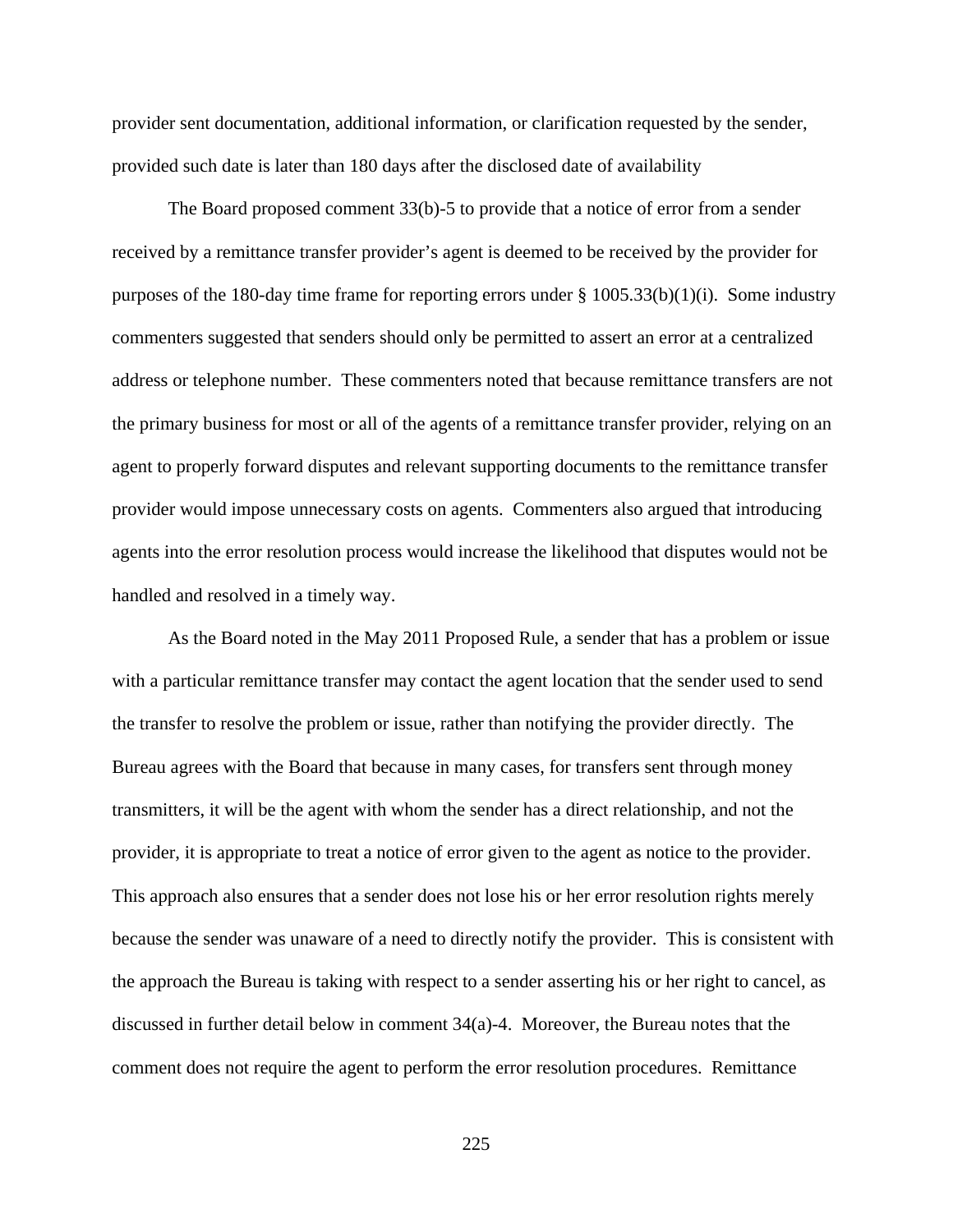transfer providers may require their agents to pass on any error notice they receive to the remittance transfer providers, who can then fulfill the requirements of § 1005.33. Therefore, the Bureau adopts proposed comment 33(b)-5 substantially as proposed.

Finally, proposed comment 33(b)-6 cross-referenced the disclosure requirements in § 205.31 to reiterate that a remittance transfer provider must include an abbreviated notice of the consumer's error resolution rights on the receipt under § 205.31(b)(2) or combined disclosure under  $\S 205.31(b)(3)$ , as applicable. In addition, the proposed comment provided that the remittance transfer provider must make available to a sender upon request, a notice providing a full description of error resolution rights that is substantially similar to the model error resolution and cancellation notice set forth in Appendix A of this regulation (Model Form A-36). The Bureau did not receive any comments on the proposed comment. The Bureau adopts comment 33(b)-6 substantially as proposed.

## **33(c) Time Limits and Extent of Investigation**

The Board proposed  $\S 205.33(c)$  to implement the statutory time frame for investigating errors and set forth the procedures for resolving an error, including the applicable remedies. The Bureau is adopting proposed § 205.33(c) in renumbered § 1005.33(c) with the changes discussed below.

#### 33(c)(1) Time limits for investigation and report to consumer of error

Consistent with EFTA section  $919(d)(1)(B)$ , proposed § 205.33(c)(1) provided that a remittance transfer provider must promptly investigate a notice of error to determine whether an error occurred within 90 days of receiving the sender's notice. Some industry commenters suggested that the time to investigate a notice of error should be extended. One industry trade association commenter stated that for one of its member banks, while international wire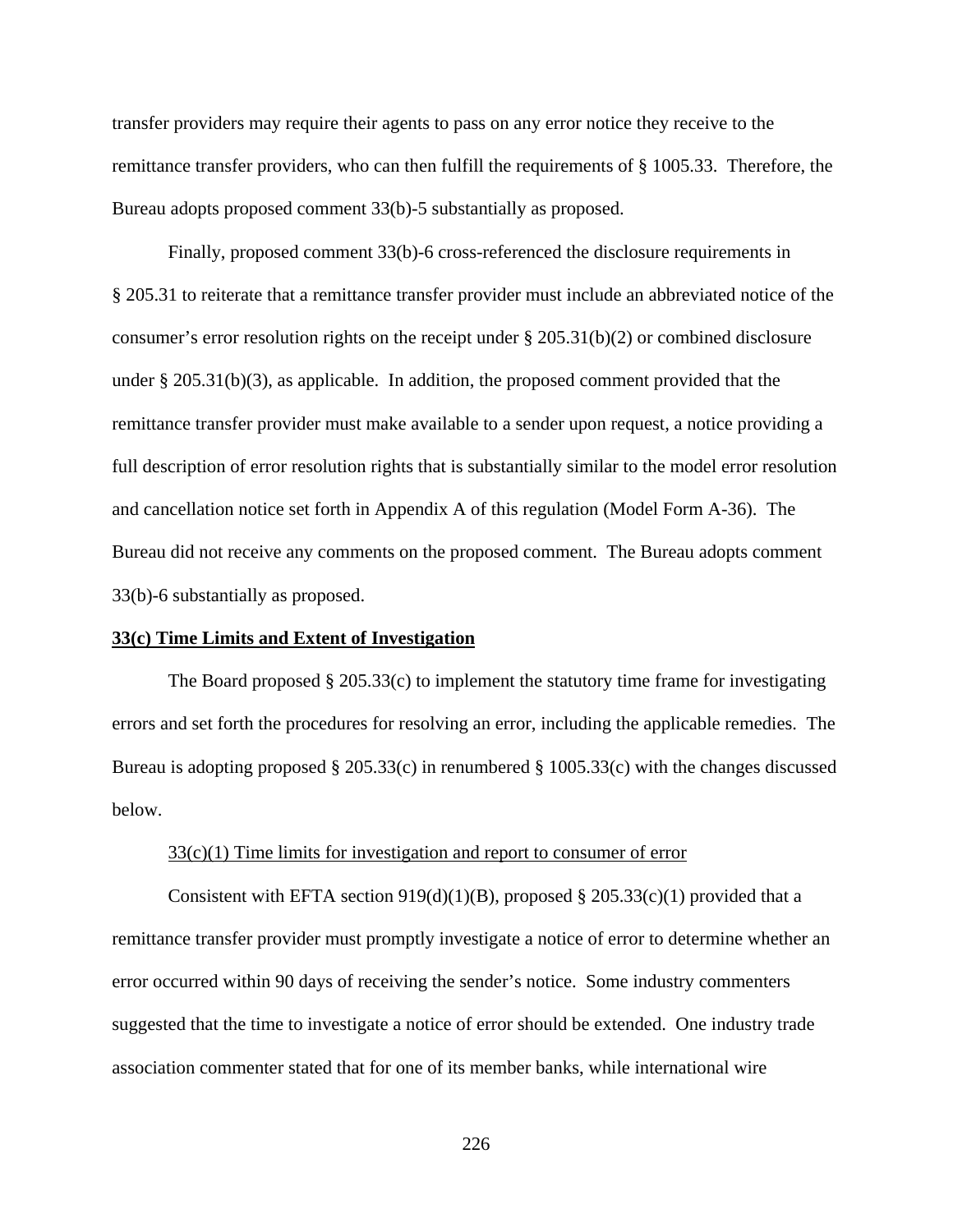"exceptions" (including non-timely delivery) averaged less than 1% of its international wire transfers, more than 15% of these exceptions took longer than 90 days to resolve.

The Bureau notes that the 90-day time period is set by the statute. Furthermore, compared to the time period to resolve errors for EFTs (including those a consumer may have initiated abroad), which can be either 10 business days or 45 calendar days, 90 days is twice the length of the longest allowable time period. <u>See</u> § 1005.11(c). Although a longer period than the one available for EFTs may be justified given the international nature of these transactions, the Bureau believes that senders should have errors resolved in a timely manner. Consequently, the Bureau does not believe use of its authority under EFTA sections 904(a) and (c) to extend the statutorily-imposed 90-day period is warranted.

To effectuate the purposes of the EFTA, the Board also proposed to include in proposed  $\S 205.33(c)(1)$  a requirement that the remittance transfer provider report the results to the sender within three business days after completing its investigation. As the Board explained in the May 2011 Proposed Rule, this timing is consistent with the time frame for reporting the results of an error investigation under Regulation E, § 1005.11(c)(2)(iv). In addition, under proposed  $\S 205.33(c)(1)$ , the report or notice of results would have to alert the sender of any remedies available for correcting any error that the provider determines has occurred.

EFTA section  $919(d)(1)$  does not expressly require a notice to be provided to the sender when the provider determines that an error has occurred. However, the Board proposed to require that a notice be given in these circumstances to alert the sender of the results of the investigation, as well as to inform the sender of available remedies. In proposing this requirement, the Board did not propose that the notice to a sender that an error occurred as asserted had to be in writing because such a requirement could unnecessarily delay a sender's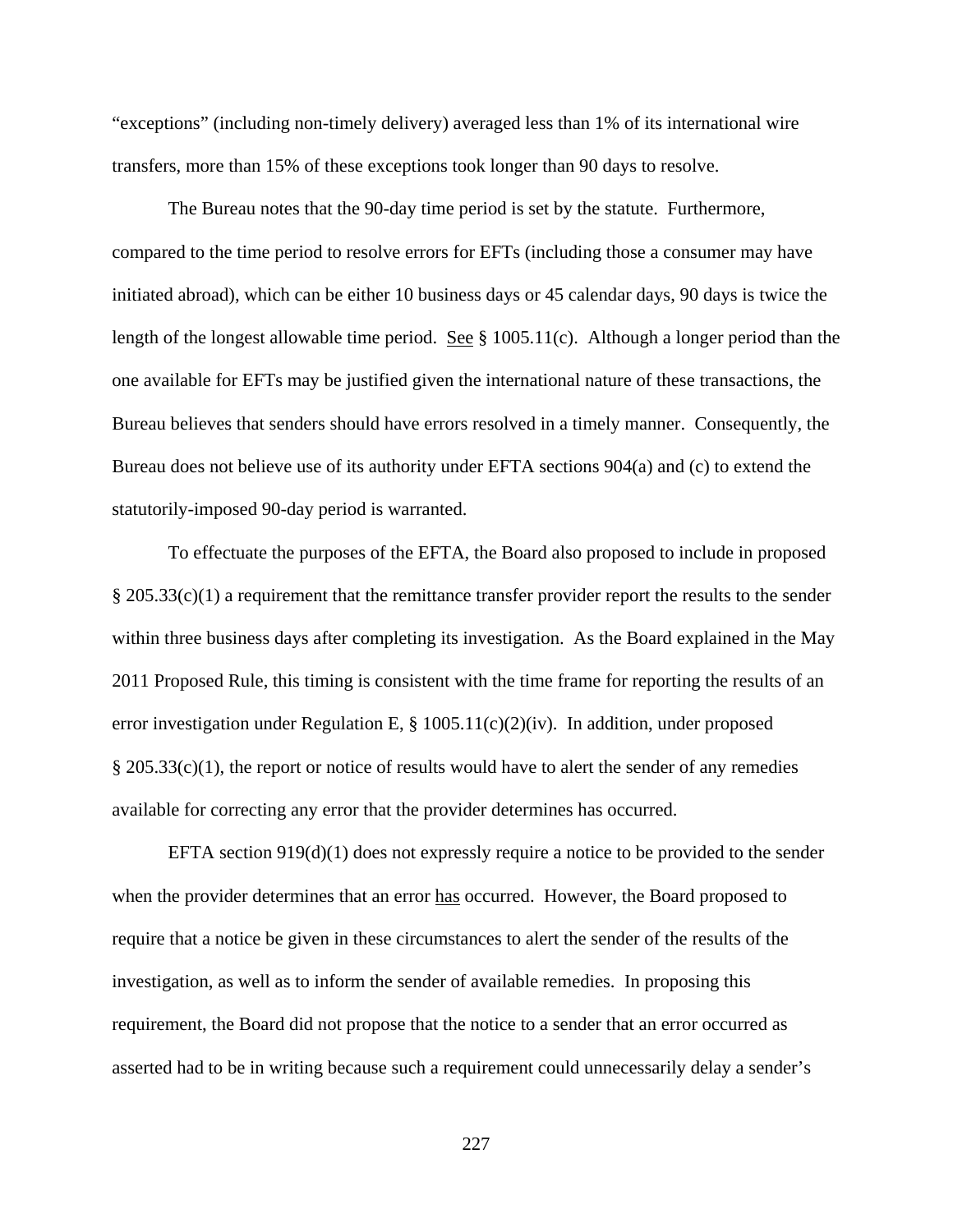ability to receive an appropriate remedy. Accordingly, the Board proposed comment 33(c)-1 to clarify that if the error occurred as described by the sender, the provider may inform the sender of its findings either orally or in writing. If the error did not occur as described, however, the remittance transfer provider would have to provide a written notice of its findings under § 1005.33(d), as discussed below. The Bureau agrees with the Board's reasoning in proposing both § 205.33(c)(1) and comment 33(c)-1. Accordingly, to effectuate the purposes of the EFTA, the Bureau believes it is necessary and proper to use its authority under EFTA sections 904(a) and (c) to adopt these provisions substantially as proposed in renumbered  $\S$  1005.33(c)(1) and comment 33(c)-1, respectively.

Consumer group commenters also requested that the Bureau specify that the burden of proof should be on the remittance transfer provider so that if a sender presents evidence that there has been an error, the burden should unequivocally shift to the remittance transfer provider to show that there was not an error. The Bureau notes that the EFTA establishes various burdens of proof. For example, under EFTA section 909(b), in any action involving a consumer's liability for an unauthorized EFT, the burden of proof is upon the financial institution to show that the EFT was authorized. However, under EFTA section 910(b), a financial institution is not liable for an incorrect or delayed EFT if it can show by a preponderance of the evidence that its action or failure to act resulted from an act of God or other circumstance beyond its control or a technical malfunction known to the consumer at the time the consumer attempted to initiate the EFT. Section 1073 of the Dodd-Frank Act did not amend the EFTA to adopt a specific burden of proof for errors related to remittance transfers that are not EFTs. Therefore, the Bureau does not believe it is appropriate to address this issue.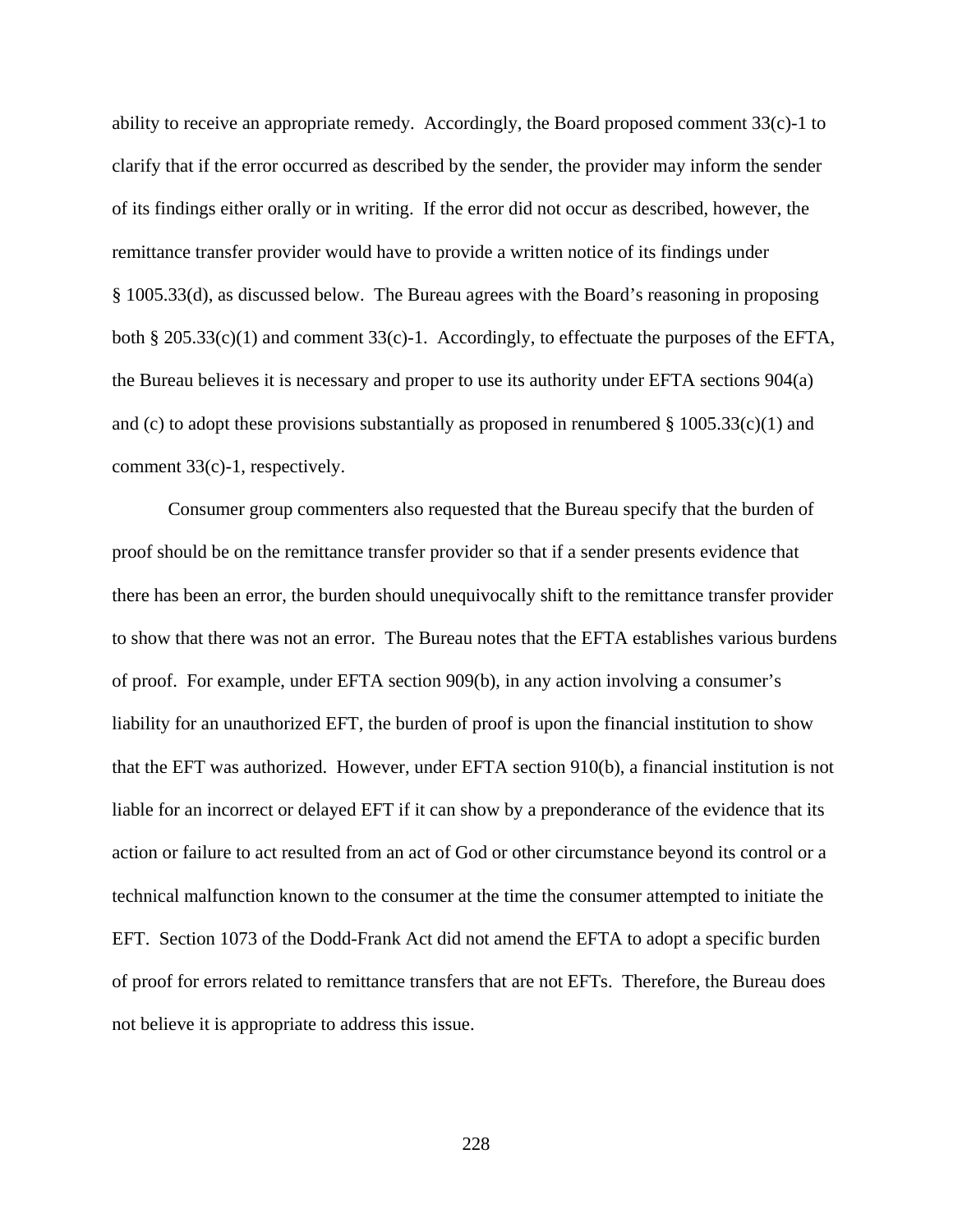#### 33(c)(2) Remedies

The Board proposed  $\S 205.33(c)(2)$  to establish the procedures and remedies for correcting an error. Proposed § 205.33(c)(2)(i) and (ii) included the two remedies that are specified in EFTA section 919(d)(1)(B). Under proposed  $\S 205.33(c)(2)$ , the sender may designate the preferred remedy in the event of an error, consistent with EFTA section 919(d)(1)(B). Thus, under proposed § 205.33(c)(2)(i), the sender could choose to obtain a refund of the amount tendered in connection with the remittance transfer that was not properly transmitted, or an amount appropriate to resolve the error. Alternatively, under proposed  $\S 205.33(c)(2)(ii)$ , the sender could choose to have the remittance transfer provider send to the designated recipient the amount appropriate to resolve the error, at no additional cost to the sender or the designated recipient. The Bureau did not receive any comments objecting to these remedies. Therefore, the statutory remedies set forth in proposed  $\S 205.33(c)(2)(i)$  and (ii) are adopted substantially as proposed in renumbered  $\S$  1005.33(c)(2)(i)(A) and (B), respectively, for errors under § 1005.33(a)(1)(i) through (a)(1)(iii), and § 1005.33(c)(2)(ii)(A)(1) and (2), respectively, for an error under  $\S 1005.33(a)(1)(iv)$ . Thus, the final rule clarifies that these remedies do not apply to a sender's request for documentation or for additional information or clarification under §  $1005.33(a)(1)(v)$ , where the appropriate remedy is the requested documentation, information, or clarification. See §  $1005.33(c)(2)(iii)$  as discussed below.

However, as discussed above with respect to proposed  $\S 205.33(a)(1)(iv)(B)$ , the Bureau believes that if the failure to make funds from a remittance transfer available on the disclosed date of availability is caused by the sender providing incorrect information in connection with the remittance transfer to the provider, the sender's mistake should not obligate a remittance transfer provider to bear all the costs for resending the remittance transfer. As noted above,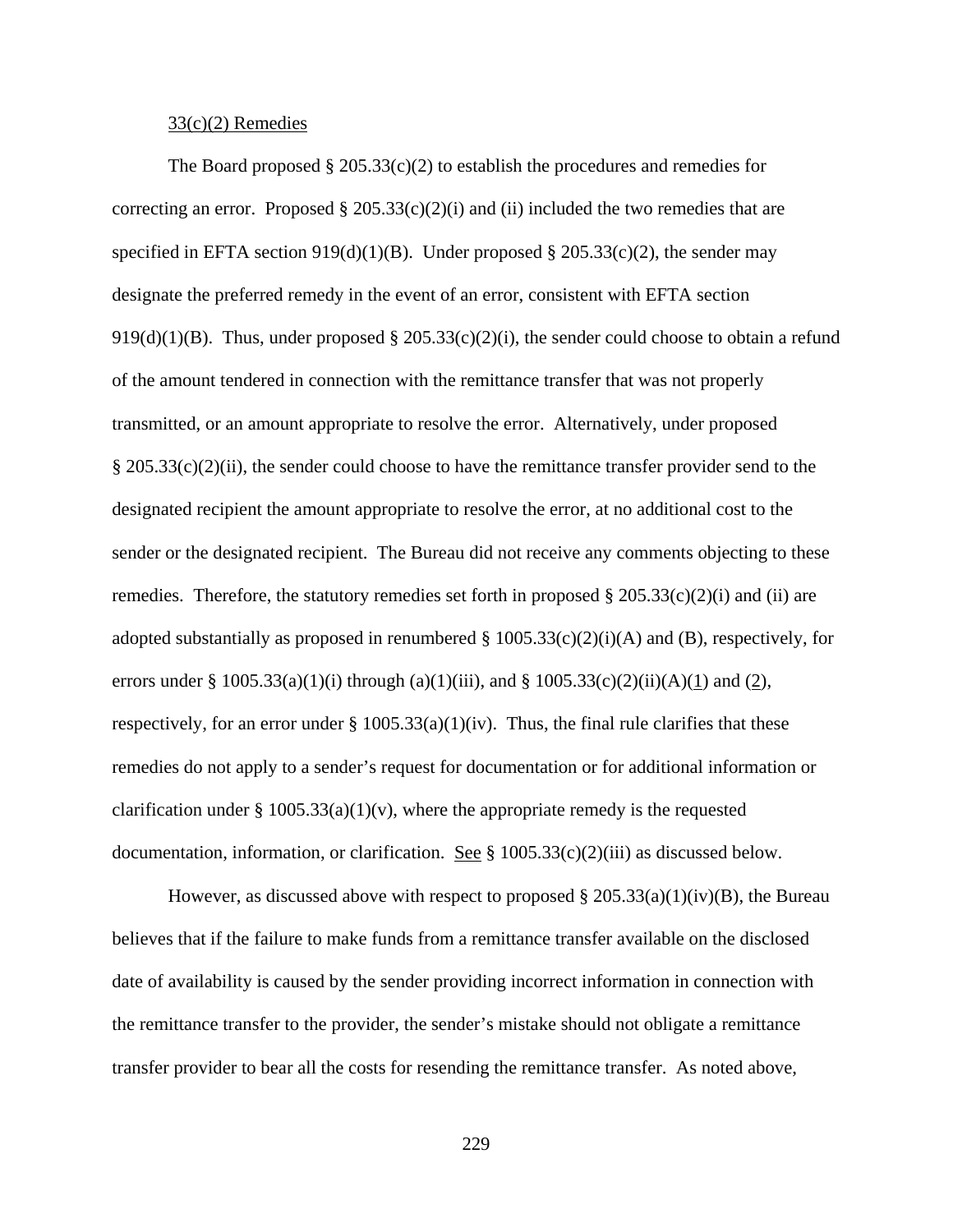many industry commenters objected to the requirement that the remittance transfer provider absorb the costs of amending and resending a transfer when the sender is at fault because doing so would require the remittance transfer provider and other senders, through higher fees, to bear the responsibility for a sender's mistake.

Therefore, §  $1005.33(c)(2)(ii)(A)(2)$  does not require that providers send to the designated recipient the amount appropriate to resolve the error at no additional cost to the sender or the designated recipient if the sender provided incorrect information in connection with the remittance transfer to the provider. Instead,  $\S 1005.33(c)(2)(ii)(A)(2)$  provides that if the sender provided incorrect information to the remittance transfer provider in connection with the remittance transfer, third party fees may be imposed for resending the remittance transfer with the corrected information. Section  $1005.33(c)(2)(ii)(A)(2)$  permits third party fees and taxes that were actually incurred in the earlier transmission attempt to be imposed for the resend, but does not permit remittance transfer providers to charge senders a second time for the provider's own fees.

 The Bureau is making this distinction in order to apply the rule without requiring complicated individualized analyses and allocations of the expenses actually incurred in connection with a failed transaction. The Bureau believes this approach strikes a more appropriate balance between the interests of providers and senders than the proposed rule of not permitting any fees to be imposed for the resend, given that third party fees and taxes are not controlled by the provider and are simply being passed on from other actors. Furthermore, the Bureau believes that affiliates of remittance transfer providers, like providers themselves, should not assess fees for resending a remittance transfer with corrected information.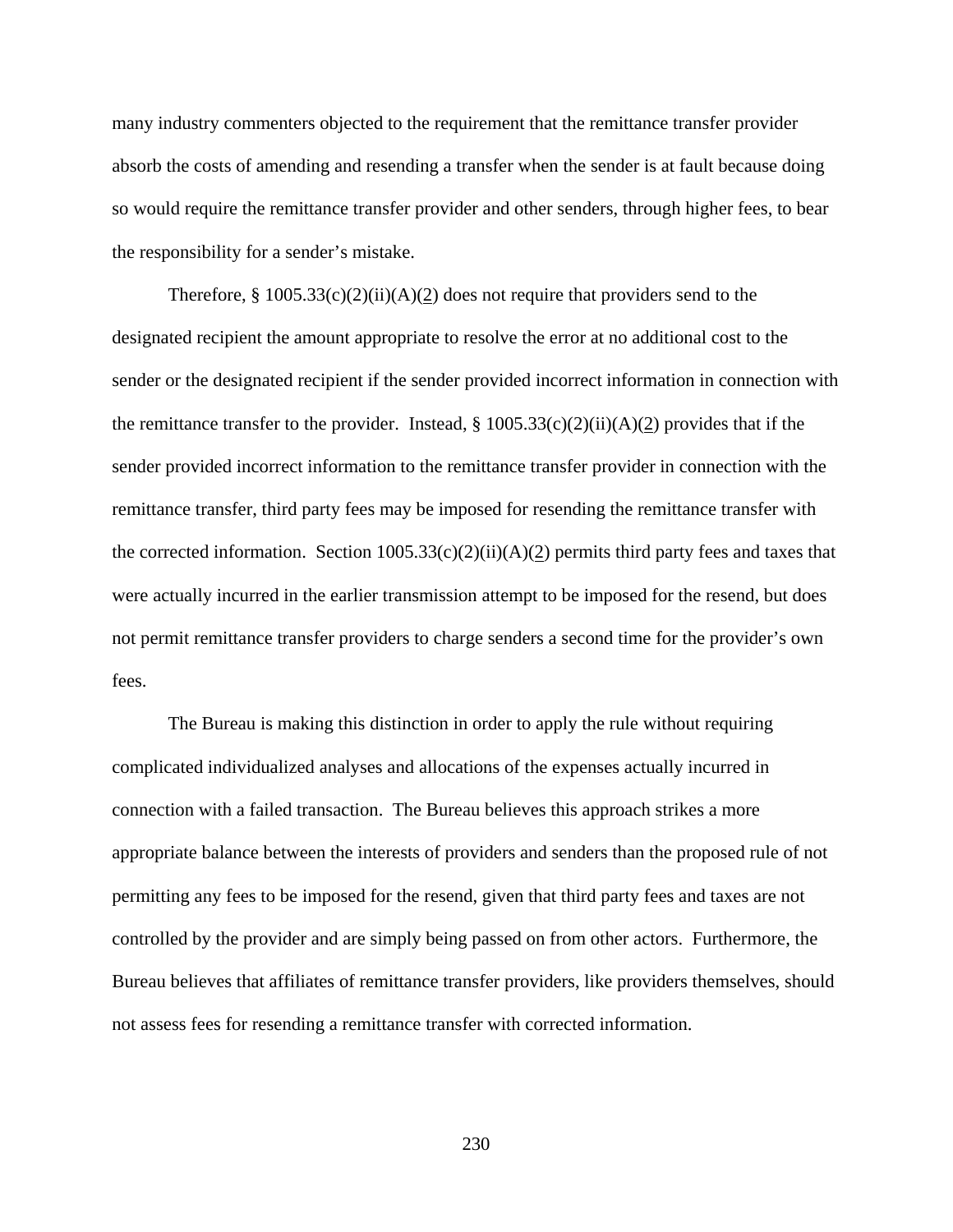The Bureau also believes that if a sender provides insufficient information to enable the remittance transfer provider to complete the transfer as requested, third party fees should be permitted to be imposed for resending the remittance transfer with the additional information. For example, a sender may only provide a partial name for the designated recipient such that the entity distributing the funds cannot determine whether the person picking up the funds or the name associated with the account is the intended designated recipient. Therefore,  $\S 1005.33(c)(2)(ii)(A)(2)$  provides that if the sender provided insufficient information to the remittance transfer provider in connection with the remittance transfer, third party fees may be imposed for resending the remittance transfer with the additional information

The Bureau is also adopting a new comment 33(c)-2 to clarify  $\S 1005.33(c)(2)(ii)(A)(2)$ . The comment generally incorporates proposed comment 33(a)-6 to clarify that if the failure to make funds from a transfer available by the disclosed date of availability occurred due to the provider's miscommunication of information necessary for the designated recipient to pick up the transfer, such as providing the incorrect location where the transfer may be picked up or providing the wrong confirmation number or code for the transfer, such failure would not be treated as a failure caused by the sender providing incorrect or insufficient information in connection with the remittance transfer to the provider. The comment also clarifies that while third party fees may be imposed for resending the remittance transfer with the corrected or additional information, the remittance transfer provider may not require the sender to provide the principal transfer amount again.

Furthermore, if funds were not exchanged in the first unsuccessful attempt of the remittance transfer, the provider must use the exchange rate it is using for such transfers on the date of the resend. The Bureau recognizes that this approach is different from the approach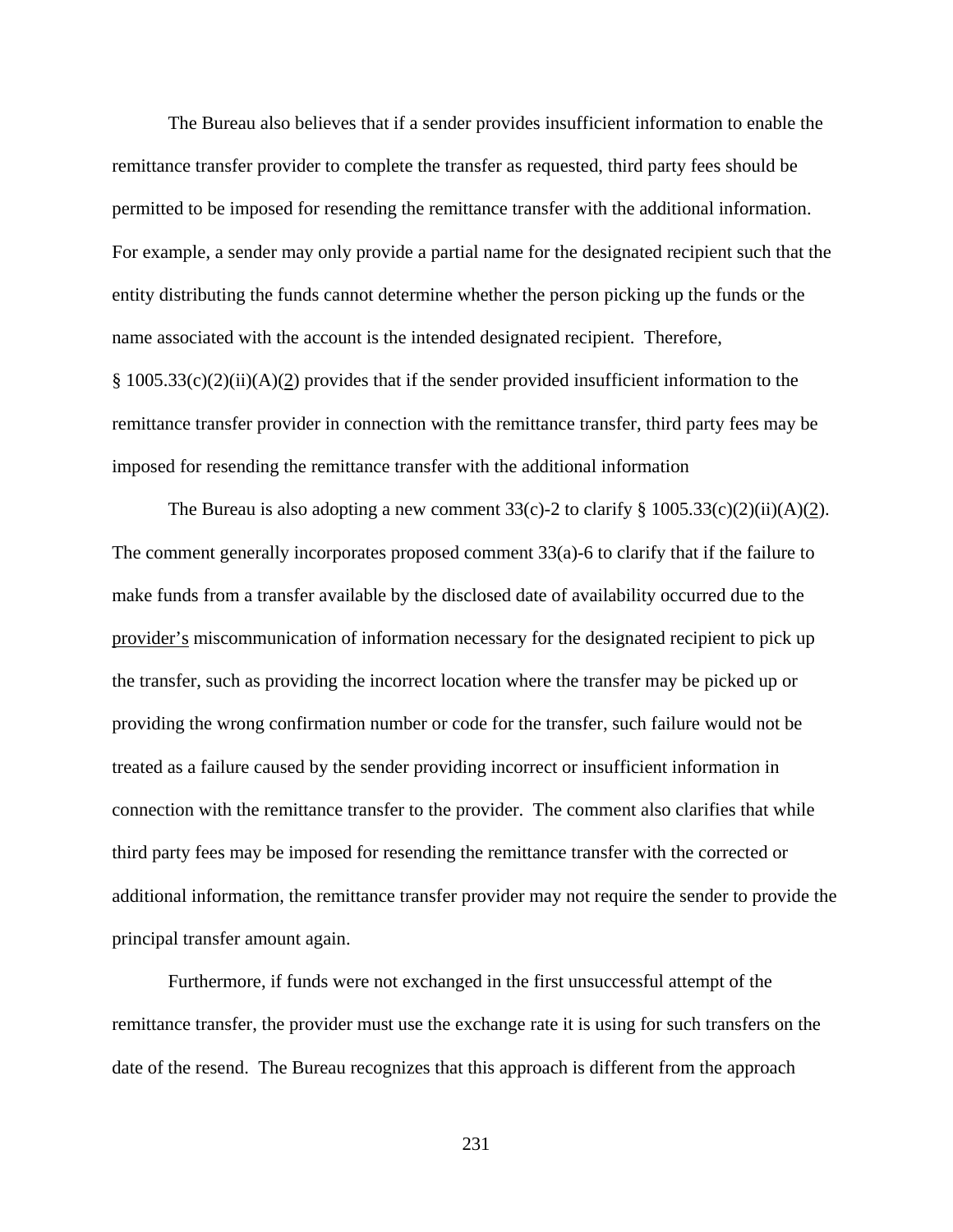adopted for other errors, where the provider must apply the exchange rate stated in the receipt or combined disclosure. See comment 33(c)-3, discussed below. For errors where the failure was not caused by the sender providing incorrect or insufficient information, the Bureau believes that it is appropriate for the remedy to reflect what was promised to the sender. In contrast, when the failure is caused by the sender providing incorrect or insufficient information, the Bureau believes it is appropriate to generally put the provider and the sender in the same position as if the first unsuccessful attempt of the remittance transfer had never occurred.

For example, if a sender instructs a remittance transfer provider to send US\$100 to a designated recipient in a foreign country in local currency, for which the remittance transfer provider charges a transfer fee of US\$10, and the sender provided incorrect or insufficient information that resulted in non-delivery of the remittance transfer, the remittance transfer provider may not require the sender to provide another US\$100 to the remittance transfer provider to send or charge the sender another US\$10 transfer fee. If the funds were not exchanged in the first unsuccessful attempt of the remittance transfer, the provider must use the exchange rate it is using for such transfers on the date of the resend.

 Based on this rule, if a remittance transfer is deposited in an account that does not belong to the designated recipient named in the receipt because the sender provided the wrong account number for the designated recipient, the provider may charge the sender for resending the remittance transfer, but may not have the sender provide the principal transfer amount again in the event that the remittance transfer provider is unable to have the funds extracted from the wrong account. The Bureau believes that this approach will encourage providers and other parties involved in the remittance transfer to develop security procedures to limit the risk of funds being deposited in an account when the name of the designated recipient named in the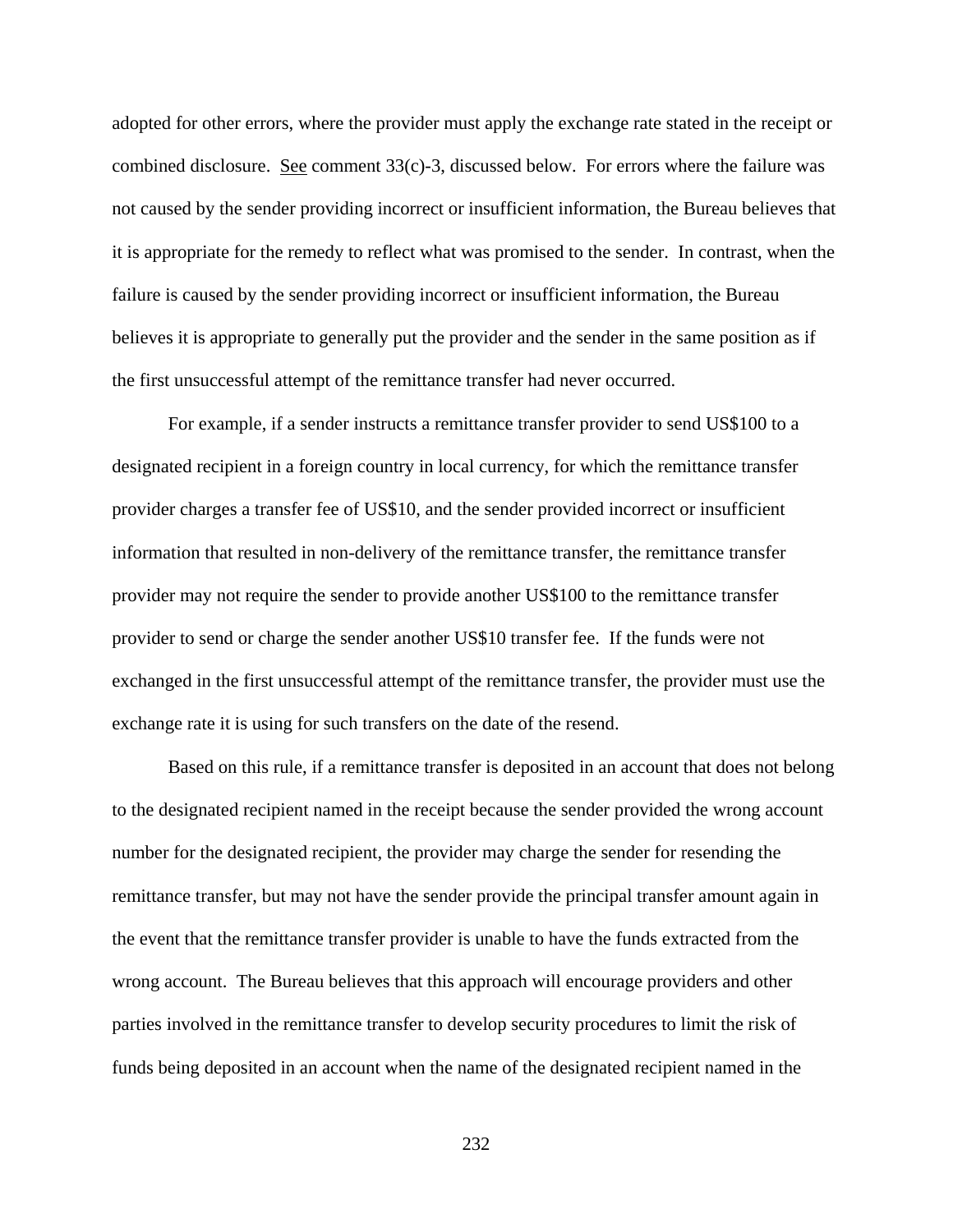receipt does not match the name associated with the account number. The Bureau notes that remittance transfer providers will be supplied with both the name, and if provided by the sender, the telephone number and/or address of the designated recipient, which the provider must disclose on the receipt under  $\S 1005.31(b)(2)(iii)$ .

New comment  $33(c)-2$  clarifies that although third party fees may be imposed on the sender for resending the remittance transfer with the corrected or additional information, third party fees that were not incurred during the first unsuccessful remittance transfer attempt may not be imposed again for resending the remittance transfer. For example, suppose a sender instructed the remittance transfer provider to send US\$100 to a designated recipient in a foreign country, for which a remittance transfer provider charges a transfer fee of US\$10 and an intermediary institution charges a lifting fee of US\$5, such that the designated recipient is expected to receive only US\$95, as indicated in the receipt. If the sender provided incorrect or insufficient information that resulted in non-delivery of the remittance transfer and the US\$5 lifting fee was incurred in the first attempt, the sender may choose to provide an additional amount to offset the US\$5 lifting fee deducted in the first unsuccessful remittance transfer attempt and ensure that the designated recipient receives US\$95 or may choose to resend the US\$95 amount with the understanding that another fee may be deducted by the intermediary institution, as indicated in the receipt. Otherwise, if the US\$5 lifting fee was not incurred in the first attempt, then the remittance transfer provider must send the original US\$100 for the resend, and the sender may expect a US\$5 lifting fee to be imposed by the intermediary institution, as indicated in the receipt. Comment  $33(c)$ -2 also reminds providers that a request to resend a remittance transfer is a request to send a remittance transfer. Therefore, a provider must provide the disclosures required by § 1005.31 for a resend of a remittance transfer.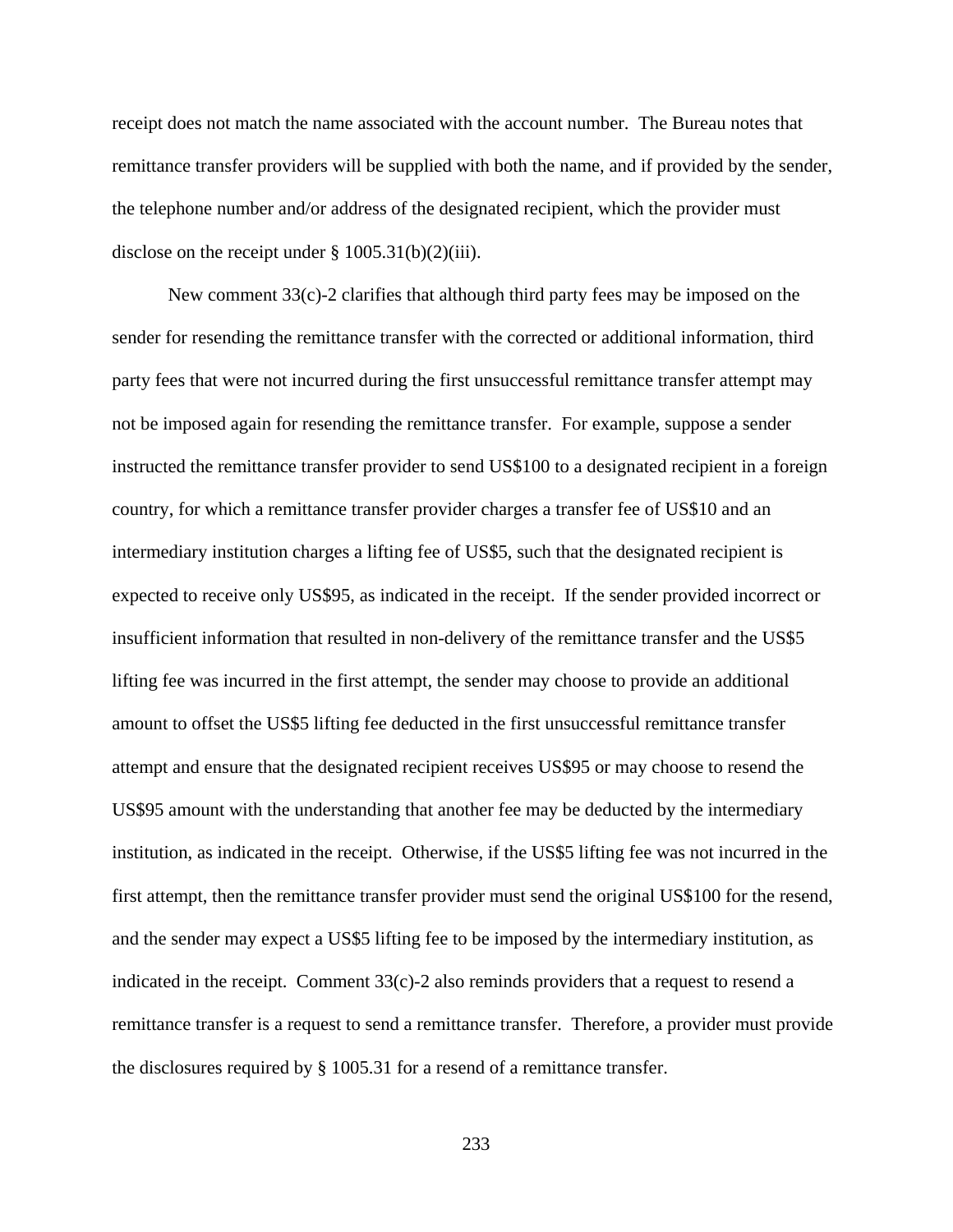In addition, the Board proposed to add a separate, cumulative remedy that would apply if the transfer was not made available to the designated recipient by the disclosed date of availability under  $\S 1005.33(a)(1)(iv)$ . This additional remedy was proposed pursuant to the Board's authority under EFTA section 919(d)(1)(B) to provide "such other remedy" as the Board determines appropriate "for the protection of senders." Under proposed § 205.33(c)(2)(iii), if the remittance transfer was not sent or delivered to the designated recipient by the stated date of availability, the remittance transfer provider would be required to refund all fees charged or imposed in connection with the transfer, even if the consumer asks the provider to send the remittance transfer to the designated recipient as the preferred remedy. If the funds have already been delivered to the recipient, however, even if on an untimely basis, the sole remedy in such case would be the refund of fees.

Several industry commenters objected to the remedy to refund all fees associated with the remittance transfer. As the Board explained in the May 2011 Proposed Rule, requiring the provider to refund all fees imposed in connection with the remittance transfer, including the transfer fee, is appropriate under such circumstances because the sender did not receive the contracted service, specifically the availability of funds in connection with the transfer by the disclosed date. Furthermore, the Board noted that in some cases, the sender may have paid an additional fee for expedited delivery of funds.

Based on some industry comments, the Bureau believes there may be some confusion regarding when the proposed remedy of refunding fees associated with the remittance transfer may be available. As stated in proposed  $\S 205(c)(2)(iii)$ , the remedy is only available in the case of an error asserted under proposed § 205.33(a)(1)(iv) (adopted as § 1005.33(a)(1)(iv) above). Accordingly, if the remittance transfer provider finds that the error that occurred is, for example,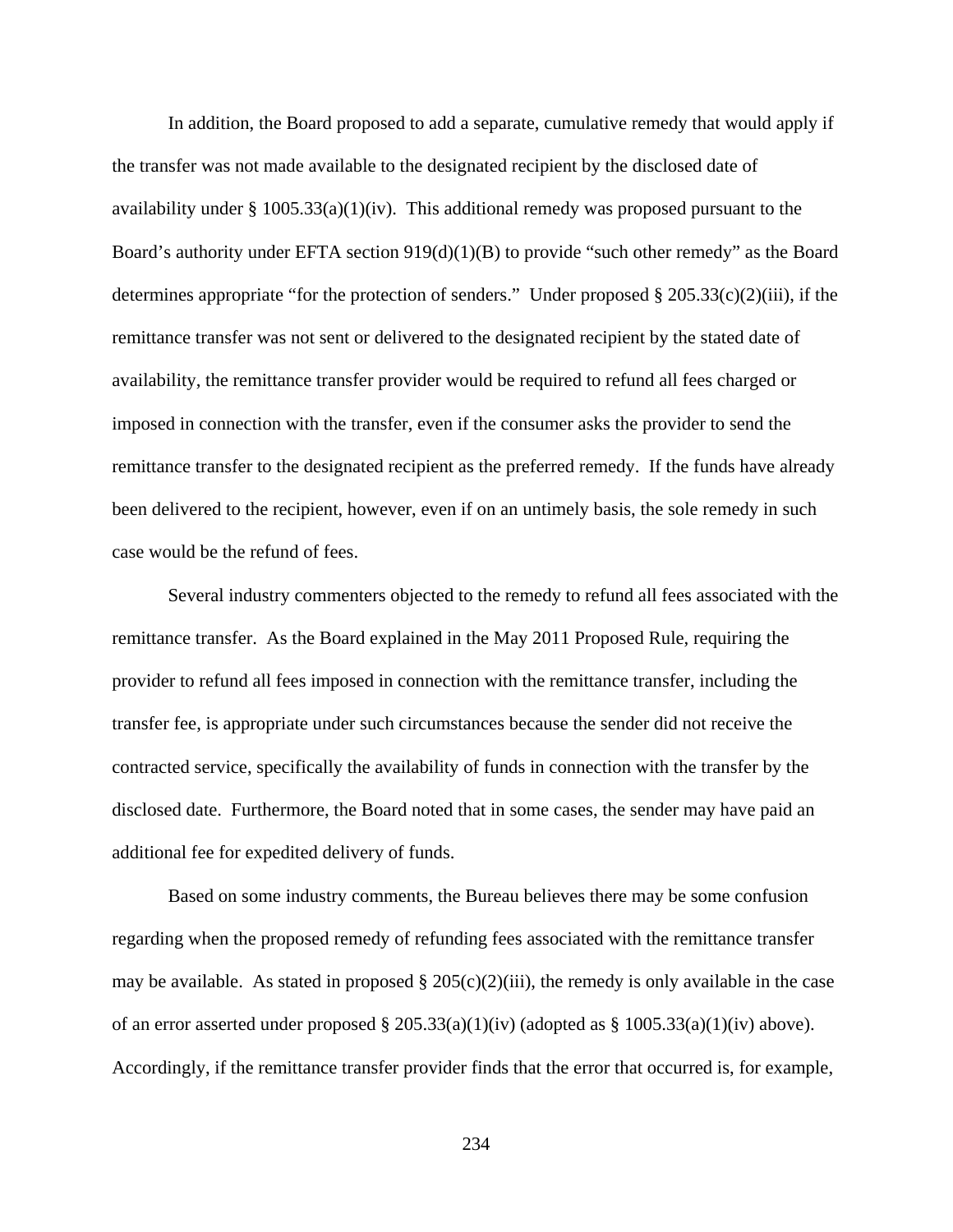an incorrect amount paid by a sender in connection with a remittance transfer under proposed  $\S 205.33(a)(1)(i)$  (adopted as  $\S 1005.33(a)(1)(i)$  above), the provider would be under no obligation to refund the fees associated with the remittance transfer to a sender. Instead, the only remedies required to be available to a sender would be a refund of the amount appropriate to resolve the error under proposed § 205(c)(2)(i) (adopted as § 1005(c)(2)(i)(A) above) or to have the amount appropriate to resolve the error sent to the designated recipient, at no additional cost to the sender or the designated recipient under proposed  $\S 205.33(c)(2)(ii)$  (adopted as  $§ 1005(c)(2)(i)(B) above).$ 

The Bureau agrees with the Board that the remedy of refunding all fees imposed for the remittance transfer is appropriate if the remittance transfer was not made available to the designated recipient by the disclosed date of availability.

Furthermore, the Bureau believes that taxes should also be refunded. One industry commenter noted that for certain jurisdictions, the remittance transfer provider may be prohibited by law from refunding taxes. Therefore, the Bureau adopts proposed  $\S 205.33(c)(2)(iii)$  in renumbered  $\S$  1005.33(c)(2)(ii)(B) with the additional requirement to refund taxes to the extent not prohibited by law.

Moreover, consistent with §  $1005.33(c)(2)(ii)(A)(2)$ , which provides that third party fees may be imposed for resending the remittance transfer if the sender provided incorrect or insufficient information to the remittance transfer provider in connection with the remittance transfer,  $\S 1005.33(c)(2)(ii)(B)$  provides that the provider need not refund fees imposed for the remittance transfer if the sender provided incorrect or insufficient information to the remittance transfer provider in connection with the remittance transfer. The Bureau is also adopting new § 1005.33(c)(2)(iii) to clarify that in the case of an error asserted under § 1005.33(a)(1)(v), which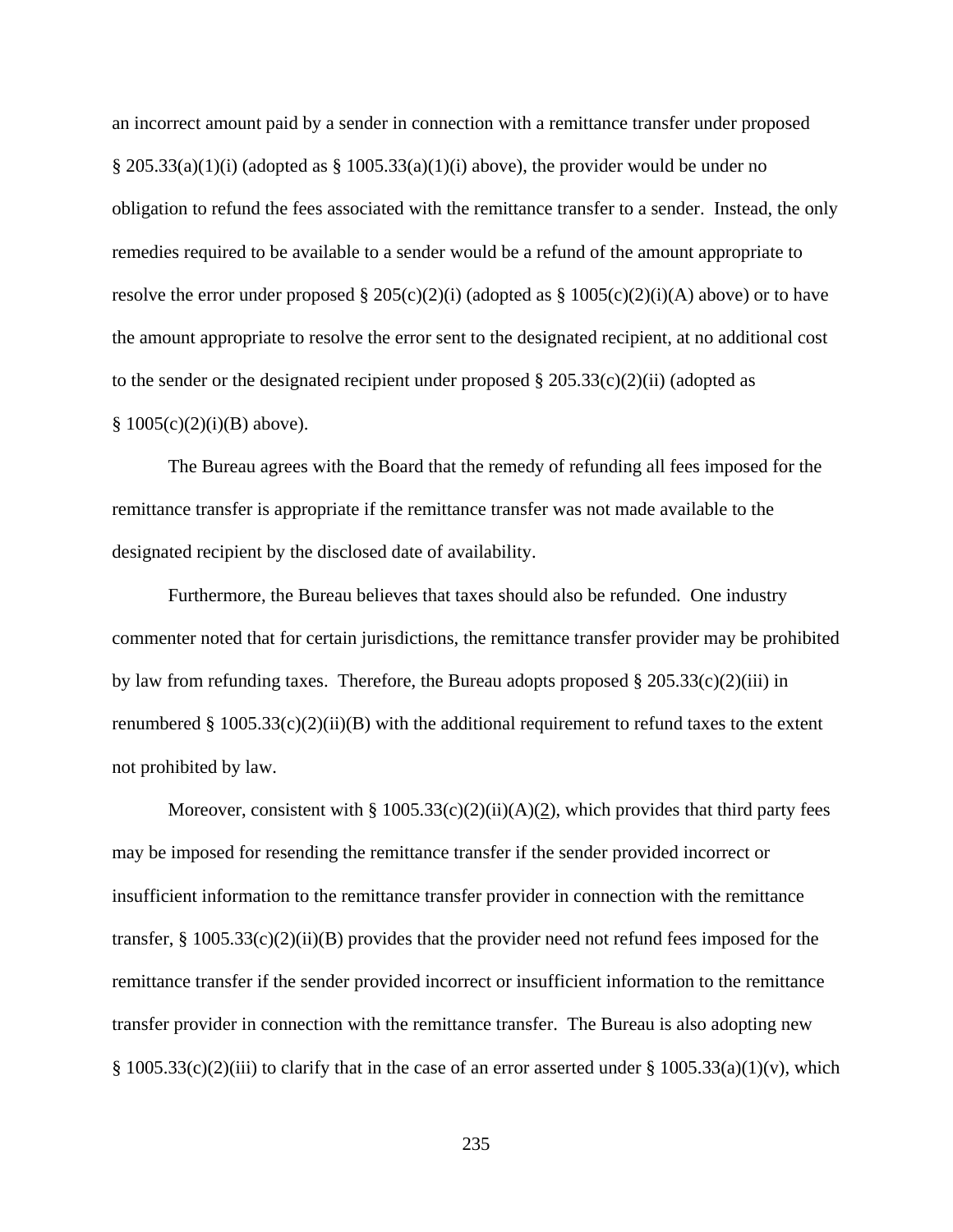is a request for documentation, additional information or clarification concerning a remittance transfer, the appropriate remedy is providing the requested documentation, information, or clarification.

Proposed  $\S 205.33(c)(2)$  also provided that the remittance transfer provider must correct the error within one business day of, or as soon as reasonably practicable after, receiving the sender's instructions regarding the appropriate remedy. The Board explained that the proposed rule would provide additional flexibility to address the limited circumstances where the particular method of sending a remittance transfer may present practical impediments to a provider's ability to correct an error within one business day. For example, it may not be practicable for a wire transfer that goes through several intermediary institutions before reaching the designated recipient to make the amount in error available to the recipient within one business day in accordance with a sender's request. The Bureau agrees with the Board's rationale in requiring the remittance transfer provider to correct the error within one business day of, or as soon as reasonably practicable after, receiving the sender's instructions regarding the appropriate remedy. The Bureau retains this aspect of proposed  $\S 205.33(c)(2)$  in renumbered § 1005.33(c)(2) and also includes other clarifying, non-substantive changes.

Proposed comment 33(c)-2 clarified that the remittance transfer provider may request that the sender designate the preferred remedy at the time the sender provides notice of error. As the Board explained in the May 2011 Proposed Rule, permitting such requests may enable providers to process error claims more expeditiously without waiting for the sender's subsequent instructions after notifying the sender of the results of the investigation. If the sender does not indicate the desired remedy at the time of providing notice of error, the proposed comment provided that the remittance transfer provider must notify the sender of any available remedies in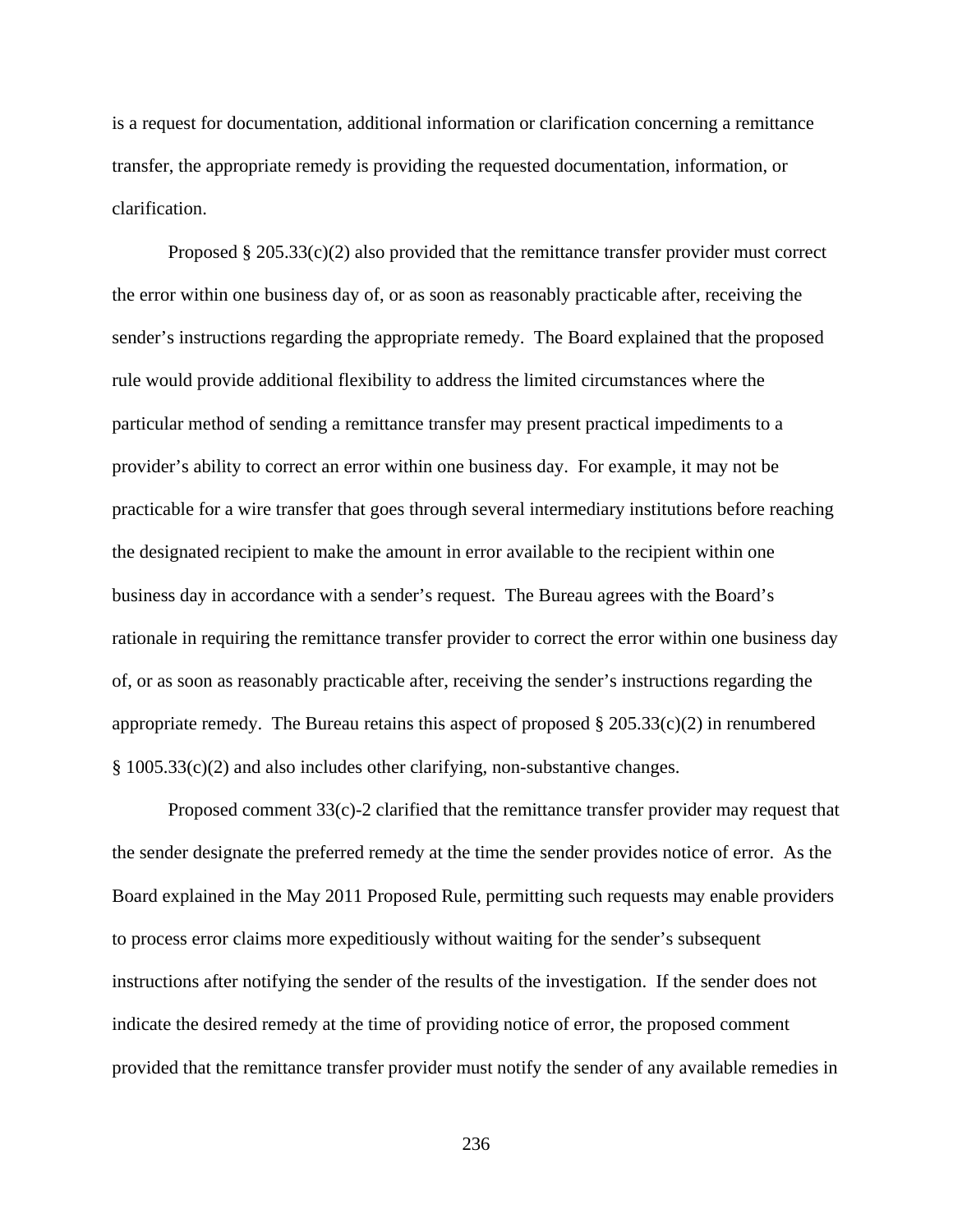the report provided under proposed § 205.33(c)(1) (adopted as § 1005(c)(1) above) after determining an error occurred. Proposed comment 33(c)-2 is adopted as comment 33(c)-3.

However, the Board recognized in the May 2011 Proposed Rule that by giving the sender the ability to choose the remedy, the statute, and thus the rule, may make it impossible for a remittance transfer provider to promptly correct an error if the consumer fails to designate an appropriate remedy either at the time of providing the notice of error or in response to the provider's notice informing the consumer of its error determination and available remedies. The Board therefore requested comment on whether remittance transfer providers should be permitted to select a default method of correcting errors.

Both industry and consumer group commenters agreed that there should be a default method of correcting errors. Industry commenters suggested that the remittance transfer provider should be permitted to select the default remedy. Consumer group commenters, however, recommended that the Bureau should set the default remedy of refunding to the sender the appropriate amount.

Based on the comments received, the Bureau adopts a new comment  $33(c)$ -4 to permit a remittance transfer provider to select a default remedy that the provider will use if the sender does not designate a remedy within a reasonable time after the sender receives the report provided under § 1005.33(c)(1). The Bureau believes that providing for a default remedy after a sender has had a reasonable opportunity to choose a remedy would balance the statute's aim to provide a sender the chance to choose his or her preferred remedy with the goal of promptly resolving the sender's outstanding error claim. Furthermore, allowing remittance transfer providers to select the default remedy reduces burden on providers without consumer harm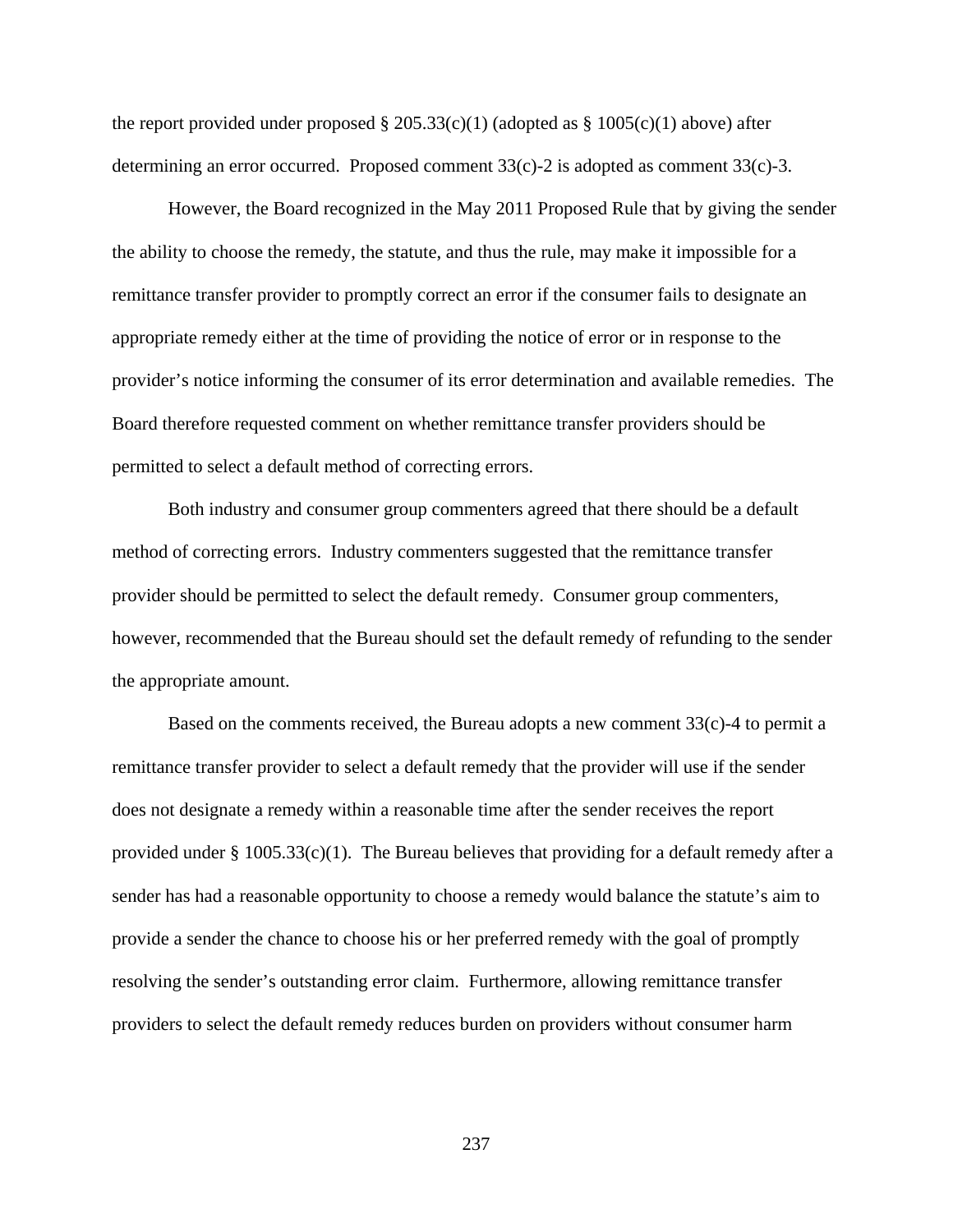because providers have the ability to provide a preferred remedy without compromising a sender's opportunity to choose.

In addition, new comment  $33(c)$ -4 provides a safe harbor for the amount of time that would be considered reasonable after the report under  $\S 1005.33(c)(1)$  is provided. Specifically, comment  $33(c)$ -4 states that a provider that permits a sender to designate a remedy within 10 days after the provider has sent the report provided under § 1005.33(c)(1) before selecting the default remedy is deemed to have provided the sender with a reasonable time to designate a remedy. In selecting the 10-day time frame as a safe harbor, the Bureau notes the existence of a similar provision under Regulation Z. Under the commentary to 12 CFR 1026.5(b)(1)(i), a creditor that provides an account-opening disclosure in connection with a balance transfer may effectuate the balance transfer if the consumer has not withdrawn the balance transfer request within 10 days after the creditor has sent the account-opening disclosure. See comment  $5(b)(1)(i)$ -5 under Regulation Z. New comment 33(c)-4 also clarifies that in the case a default remedy is provided, the remittance transfer provider must correct the error within one business day, or as soon as reasonably practicable, after the reasonable time for the sender to designate the remedy has passed.

Consumer group commenters also suggested that the Bureau adopt guidance on how to handle cases where a sender cannot be contacted after an error is discovered by the provider, sender, or recipient. These commenters recommended that three phone calls or emails should constitute a good faith effort to contact the sender. The Bureau notes that the error resolution procedures only apply if the sender asserts an error. See comment 33(b)-1 adopted above. A notice of error from a sender must contain information to enable the provider to identify the sender's name and telephone number or address. See §  $1005.33(b)(1)(ii)(A)$  adopted above.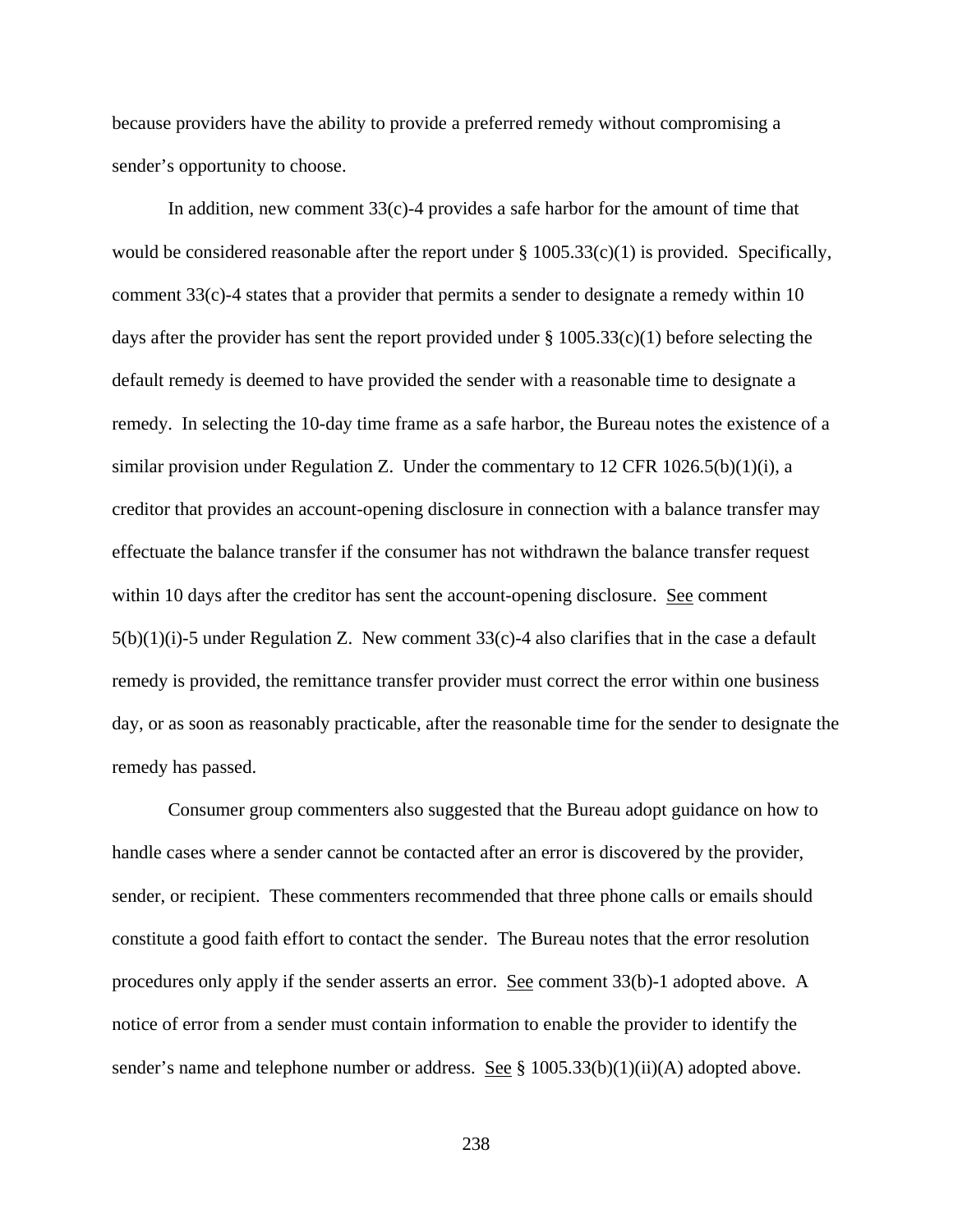Therefore, the Bureau believes that remittance transfer providers will have valid contact information from the sender when the sender asserts the error and that remittance transfer providers will make a reasonable effort to contact senders to fulfill their error resolution requirements.

 Some industry commenters requested that the final rule clarify the meaning of "amount appropriate to resolve the error." The Bureau agrees that clarification of this term would be helpful. New comment 33(c)-5 provides that for the purposes of the remedies set forth in §  $1005.33(c)(2)(i)(A)$ , (c)(2)(i)(B), (c)(2)(ii)(A)(1), and (c)(2)(ii)(A)(2), the amount appropriate to resolve the error is the specific amount of transferred funds that should have been received if the remittance transfer had been effected without error. New comment  $33(c)$ -5 further clarifies that the amount appropriate to resolve the error does not include consequential damages.

 Consumer group commenters requested further guidance on the form a refund may take. In particular, commenters were concerned that remittance transfer providers not be permitted to provide store credit in the refund amount. The Bureau agrees that the form of any refund provided under  $\S 1005.33(c)(2)(i)(A)$  should generally be the same as the form of payment for the remittance transfer. The Bureau also believes that a provider should also be permitted to provide a refund in cash. Therefore, the Bureau adopts new comment  $33(c)$ -6 to clarify that a remittance transfer provider may, at its discretion, issue a refund either in cash or in the same form of payment that was initially provided by the sender for the remittance transfer. The comment is similar to comment 34(b)-1, discussed below, regarding the form of refund after a cancellation.

 The Bureau is, however, amending comment 34(b)-1 in one respect, which is also reflected in new comment 33(c)-6. Specifically, the Bureau recognizes that if a sender provided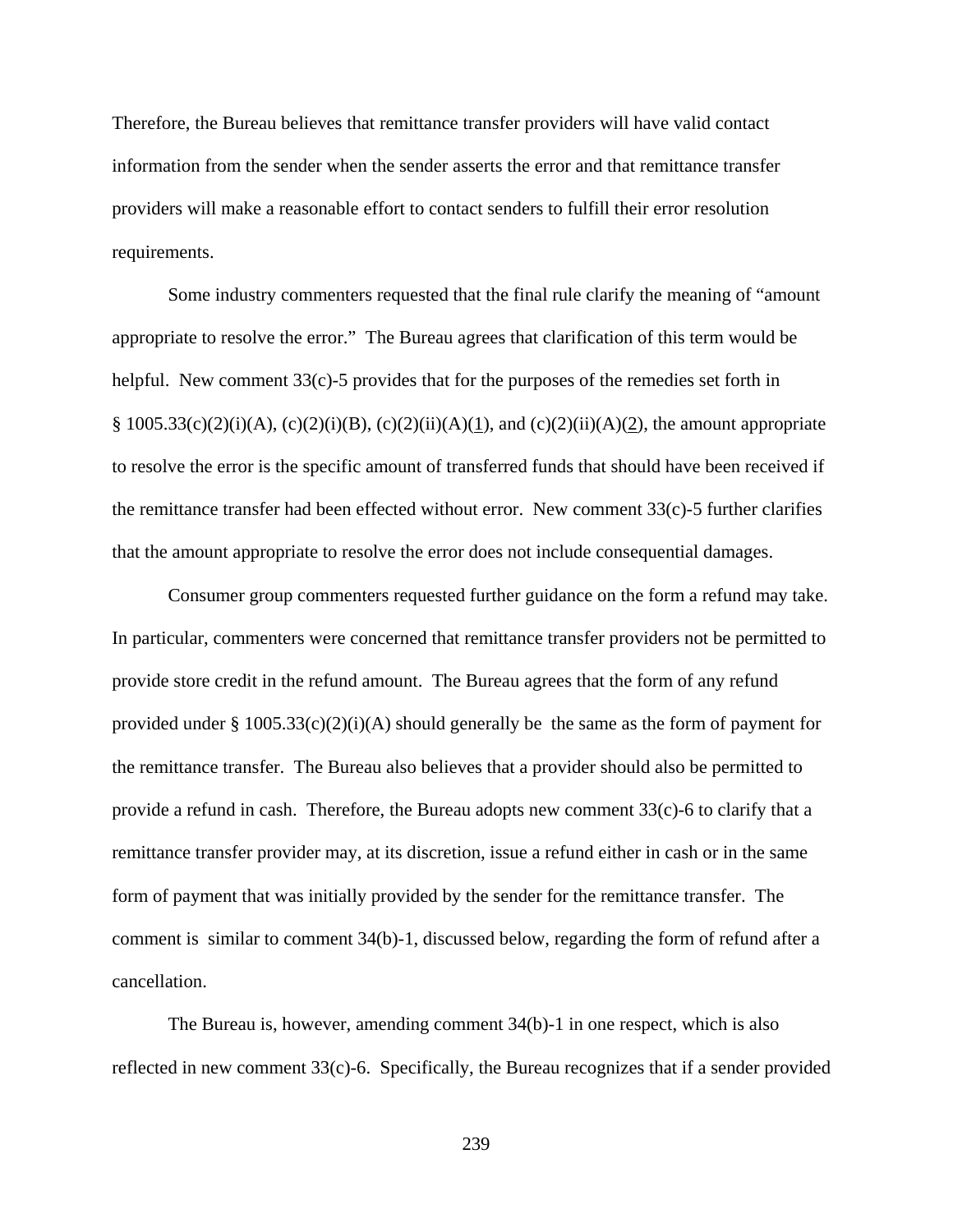cash to the remittance transfer provider for the remittance transfer, there may be instances when a cash refund may not be possible or convenient to the sender. Generally, it is undesirable for a provider to mail cash, and agents may be prohibited from providing cash to consumers. Even if agents were permitted to provide cash refunds, it may be inconvenient to the sender to return to the remittance transfer provider or agent location to pick up the cash refund. Consequently, comments 33(c)-6 and 34(b)-1 state that a provider may issue a refund by check if a sender initially provided cash for the remittance transfer. For example, if the sender originally provided cash as payment for the transfer, the provider may mail a check to the sender in the amount of the payment.

 Consumer group commenters also suggested that the Bureau consider emphasizing that remittance transfer providers should comply with applicable State escheat laws if the sender cannot be contacted to receive a refund. The Bureau believes that such clarification is unnecessary. Furthermore, the Bureau is concerned that an explicit reference to State escheat laws in this instance may imply that other State laws (for example, State disclosure requirements for money transmitters) do not apply. Consequently, the Bureau declines to adopt this suggestion.

 Proposed comment 33(c)-3 provided additional guidance regarding the appropriate remedies where the sender has paid an excess amount to send a remittance transfer. Under that circumstance, the sender may request a refund of the amount paid in excess or may request that the remittance transfer provider make that excess amount available to the designated recipient at no additional cost. The Bureau did not receive any comments on the proposed comment. The Bureau adopts proposed comment 33(c)-3 substantially as proposed in comment 33(c)-7.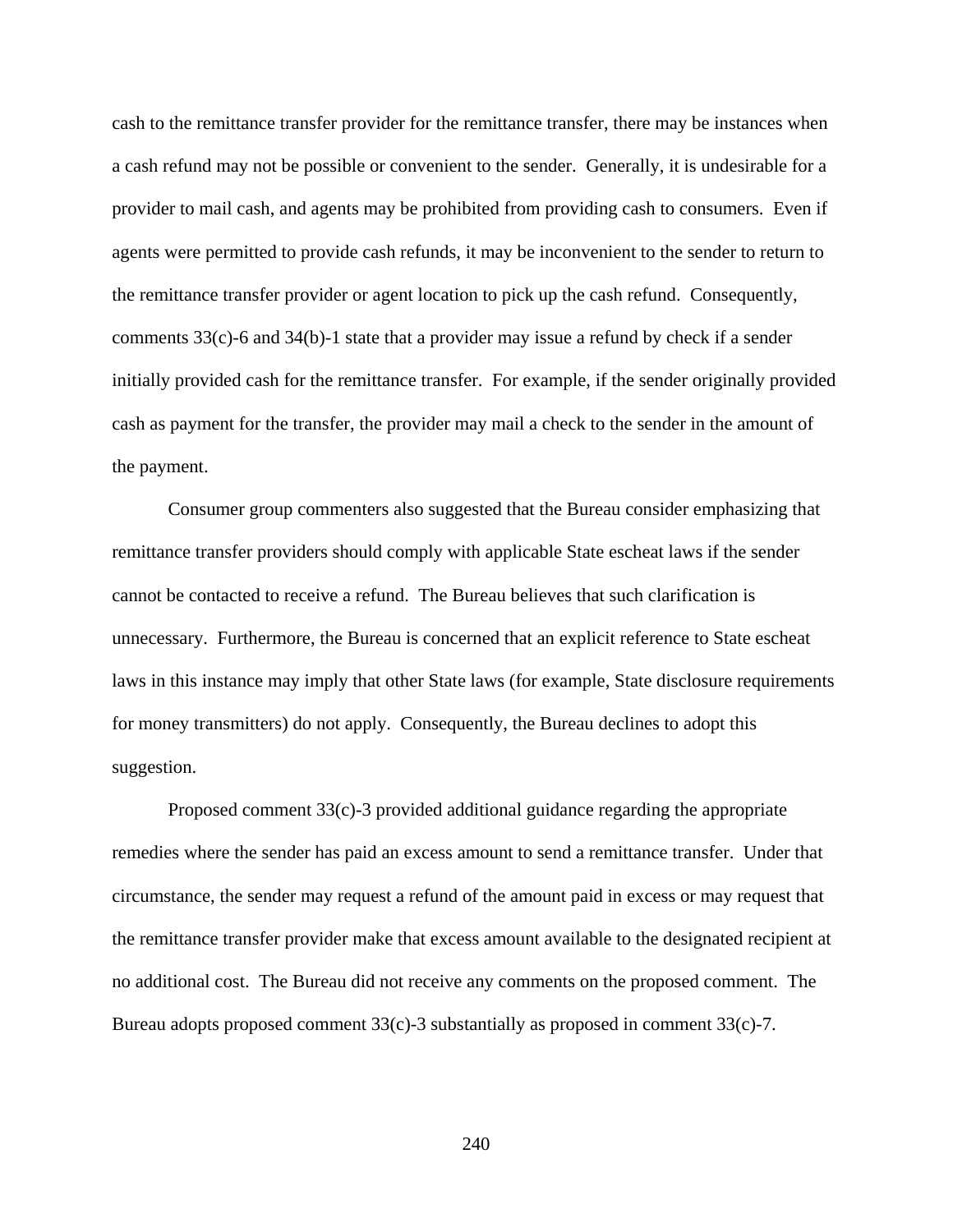Under proposed comment  $33(c)$ -4, fees that must be refunded to a sender for a failure to make funds from a remittance transfer available by the stated date of availability under § 1005.33(a)(1)(iv) include all fees imposed for the transfer, regardless of the party that imposed the fee, and are not limited to fees imposed by the provider. Some industry commenters objected to having to refund fees not imposed by the remittance transfer provider. As explained above, however, the Bureau believes that refunding all fees is appropriate if the remittance transfer service was not provided as contracted because the funds were not made available by the disclosed date of availability.

The Bureau is revising proposed comment  $33(c)$ -4, however, to respond to a request from a Federal Reserve Bank commenter to resolve ambiguities in the relationship between the remedies in § 1005.33(c)(2)(ii)(A)(1) or (2) and the remedy in § 1005.33(c)(2)(ii)(B). Specifically, the Bureau has revised proposed comment 33(c)-4, renumbered as comment 33(c)- 8, to clarify that the remittance transfer provider must correct the error in accordance with § 1005.33(c)(2)(ii)(A), as applicable. Therefore, if the remittance transfer was made available to the designated recipient, but on an untimely basis, the remedies under  $\S 1005.33(c)(2)(ii)(A)$ would not be applicable. In that circumstance, the "amount appropriate to resolve the error" would be zero since the entire transfer amount was made available to the designated recipient. The sender's only remedy in this case would be the refund of fees under §  $1005.33(c)(2)(ii)(B)$ . If, however, the funds were never made available to the designated recipient, then the sender would have one of the remedies available under  $\S 1005.33(c)(2)(ii)(A)(1)$  or (2) in addition to the remedy of the fee refund under §  $1005.33(c)(2)(ii)(B)$ . The Bureau also believes the renumbering in §  $1005.33(c)(2)$  should make this clear.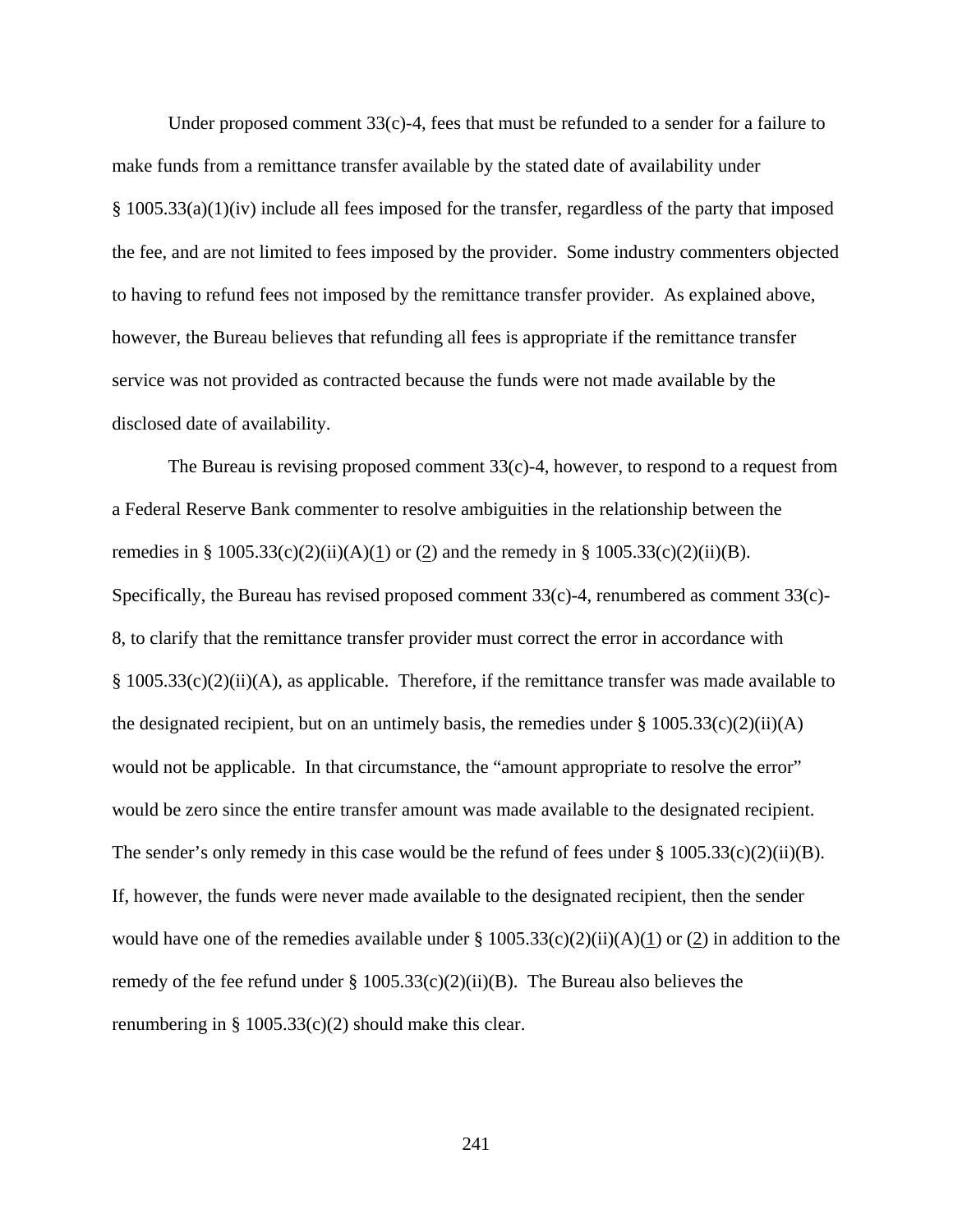Proposed comment 33(c)-5 clarified that if an error occurred, whether as alleged or in a different amount or manner, a remittance transfer provider may not impose any charges related to any aspect of the error resolution process, including any charges for documentation or investigation. As discussed in the May 2011 Proposed Rule, the Board expressed concern that such fees or charges might have a chilling effect on a sender's good faith assertion of errors and noted that the proposed comment is similar to comment  $11(c)$ -3 for EFTs. Proposed 33(c)-5, however, also stated that nothing would prohibit a remittance transfer provider from imposing a fee for making copies of documentation for non-error-resolution-related purposes, such as for tax documentation purposes under  $\S 1005.33(a)(2)(iii)$ . The Bureau did not receive any comments on the proposed comment. Therefore, the Bureau adopts proposed comment  $33(c)$ -5 as proposed in comment 33(c)-9.

Finally, under proposed comment  $33(c)$ -6, a remittance transfer provider may correct an error, without further investigation, in the amount or manner alleged by the sender to be in error. This is similar to comment  $11(c)$ -4 for EFTs. As with comment  $11(c)$ -4, the provider must otherwise comply with all other applicable requirements of the error resolution procedures, including providing notice of the resolution of the error. Commenters did not address this proposed comment. Therefore, the Bureau adopts proposed comment  $33(c)$ -6 substantially as proposed in comment 33(c)-10.

# **33(d) Procedures if Remittance Transfer Provider Determines No Error or Different Error Occurred**

 The Board proposed § 205.33(d) to establish procedures in the event that a remittance transfer provider determines that no error or a different error occurred from that described by the sender. Specifically, proposed  $\S 205.33(d)(1)$  stated that the remittance transfer provider must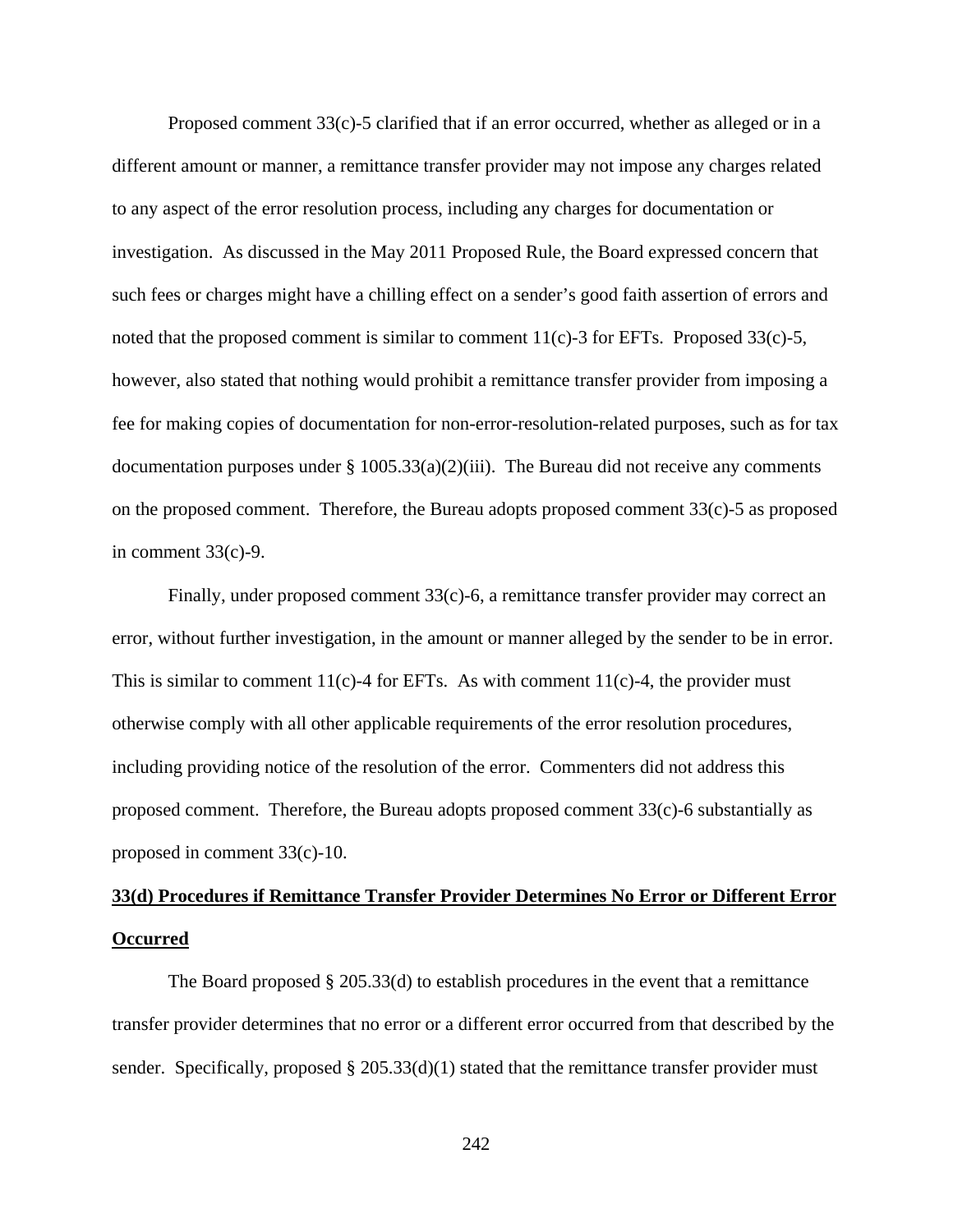provide a written explanation of the provider's finding that there was no error or that a different error occurred, consistent with EFTA section  $919(d)(1)(B)(iv)$ . Such explanation would have to respond to the sender's specific complaint and note the sender's right to request the documents that the provider relied on in making its determination. Furthermore, under proposed § 205.33(d)(2), the remittance transfer provider would be required to promptly provide copies of such documentation upon the sender's request.

 Under proposed comment 33(d)-1, if a remittance transfer provider determined that an error occurred in a manner or amount different from that described by the sender, the provider would be required to comply with applicable provisions of both § 1005.33(c) and (d) (proposed as § 205.33(c) and (d)). Similar to comment  $11(d)-1$  with respect to error investigations involving EFTs, the provider may choose to give the notice of correction of error under  $\S 1005.33(c)(1)$  (proposed as  $\S 205.33(c)(1)$ ) and the explanation that a different error occurred under § 1005.33(d) (proposed as § 205.33(d)) separately or in a combined form. The Bureau did not receive an comments on the procedures set forth in proposed § 205.33(d) or comment 33(d)-1. The Bureau adopts these provisions substantially as proposed in renumbered § 1005.33(d) and comment 33(d)-1.

#### **33(e) Reassertion of Error**

As discussed in the May 2011 Proposed Rule, under proposed  $\S 205.33(e)$ , a remittance transfer provider that has fully complied with the error resolution requirements with respect to a particular notice of error would have no further responsibilities in the event the sender later reasserts the same error, except in the case of an error asserted following the sender's receipt of information provided under §  $1005.33(a)(1)(v)$ . Furthermore, proposed comment 33(e)-1 explained that the remittance transfer provider would have no further error resolution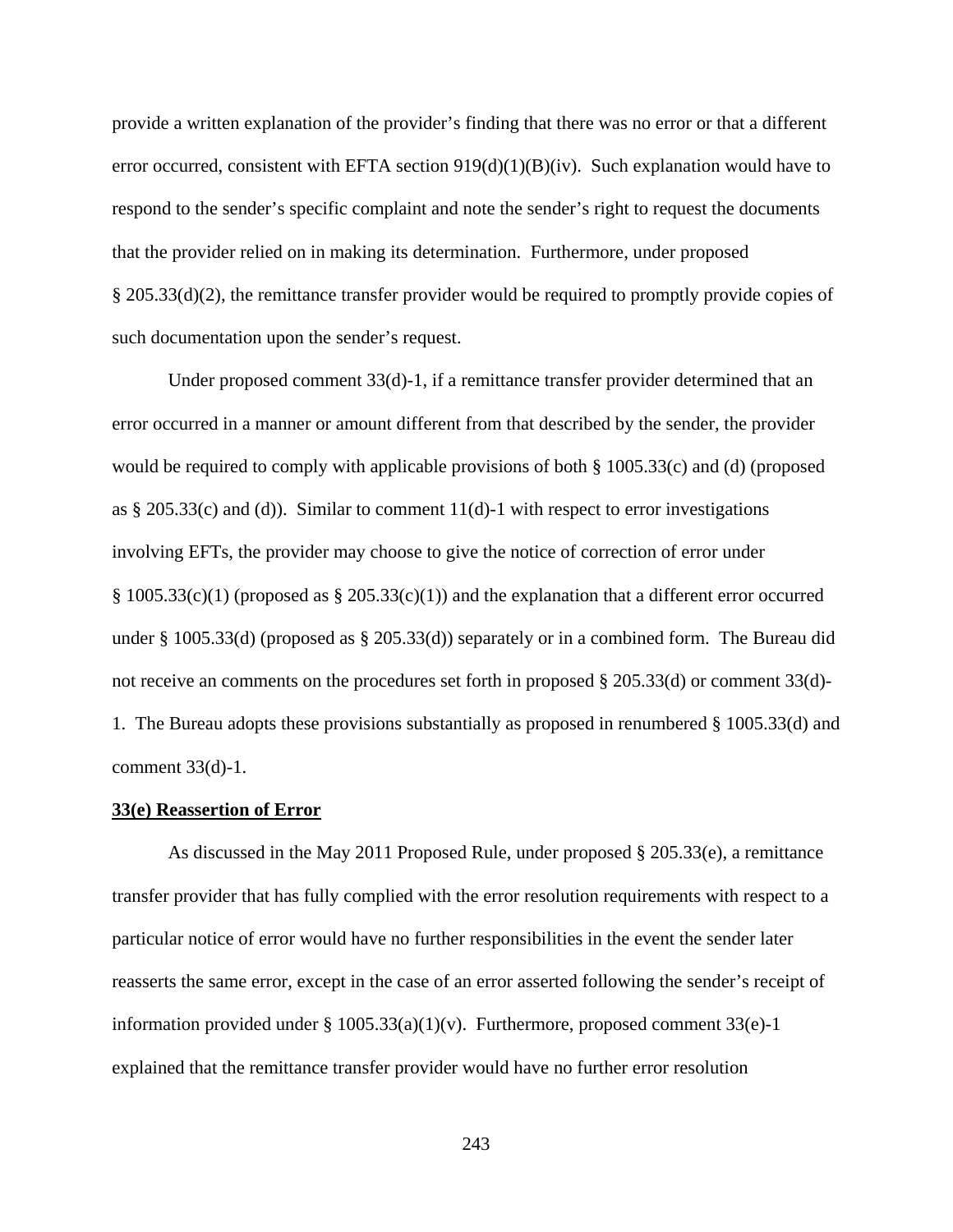responsibilities if the sender voluntarily withdraws the notice alleging an error. In such case, however, the sender would retain the right to reassert the allegation within the original 180-day period from the disclosed date of availability unless the remittance transfer provider had already complied with all of the error resolution requirements before the allegation was withdrawn. As noted in the May 2011 Proposed Rule, the proposed provision and comment were modeled on similar provisions under § 1005.11(e). The Board requested comment on whether additional guidance is necessary regarding the circumstances in which a sender has "voluntarily withdrawn" a notice of error.

 Commenters did not generally address proposed § 205.33(e) or proposed comment 33(e)- 1. However, one industry commenter suggested that the error resolution process under proposed § 205.33 should be the exclusive remedy for the enumerated errors. EFTA section 916 provides that there is no civil liability for an error resolved in accordance with the error resolution procedures set forth in EFTA section 908, which are the error resolution procedures implemented in § 1005.11. The Bureau notes that EFTA section 916 was not amended to include the error resolution procedures for remittance transfers set forth in EFTA section 919(d). As such, under EFTA section 916, a court could find that there is civil liability even for an error that has been resolved in accordance with the error resolution procedures in § 1005.33. Accordingly, the Bureau adopts proposed § 205.33(e) as proposed in renumbered § 1005.33(e) . The Bureau adopts comment  $33(e)$ -1 with one change to include the time period relevant to an error asserted pursuant to § 1005.33(b)(2) after a sender receives requested documentation, additional information or clarification from the remittance transfer provider.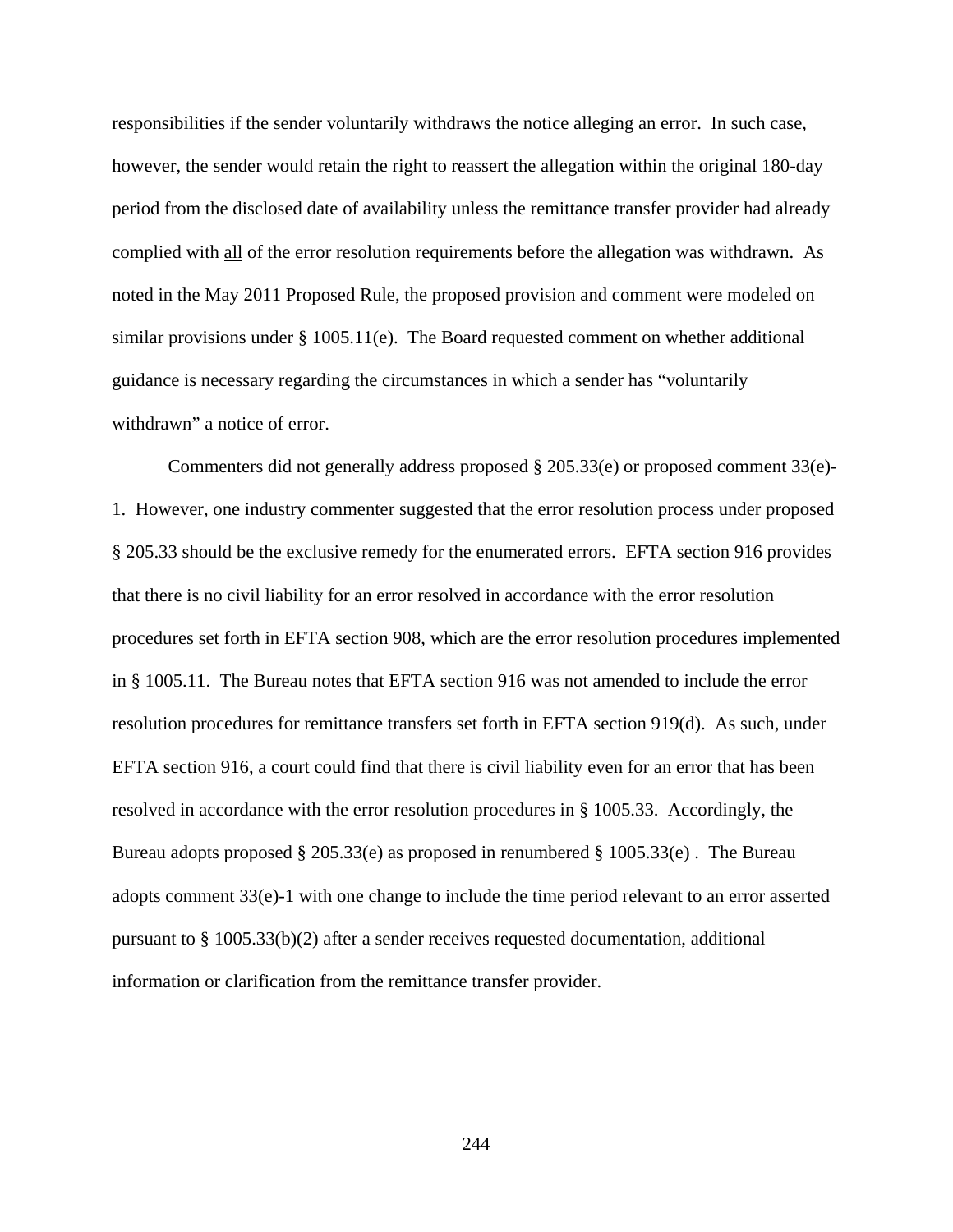#### **33(f) Relation to Other Laws**

 As the Board noted in the May 2011 Proposed Rule, the error resolution rights for remittance transfers exist independently from other rights that a consumer may have under other existing Federal law. Proposed § 205.33(f) contains guidance regarding the interplay between the error resolution provisions for remittance transfers and error resolution rights that may exist under other applicable consumer financial protection laws.

The Board proposed  $\S 205.33(f)(1)$  to implement the provision in EFTA section 919(e)(1) regarding the applicability of the remittance transfer error resolution provisions to EFTs. The proposed rule provided that if an alleged error in connection with a remittance transfer involved an incorrect EFT to a sender's account and the account was also held by the remittance transfer provider, then the requirements of proposed § 205.33, and its applicable time frames and procedures, governed the error resolution process. If the notice of error was asserted with an account-holding institution that was not the same entity as the remittance transfer provider, however, proposed  $\S 205.33(f)(1)$  provided that the error resolution procedures under § 205.11 (currently § 1005.11), and not those under § 205.33, would apply to the accountholding institution's investigation of the alleged error.

An electronic fund transfer from a consumer's account may also be a remittance transfer. But, as the Board explained in the May 2011 Proposed Rule, an account-holding institution would likely be unable to identify a particular EFT as a remittance transfer unless it was also the remittance transfer provider. In the absence of direct knowledge that a particular EFT was used to fund a remittance transfer, the account-holding institution would face significant compliance risk if the error resolution requirements under proposed § 205.33 were deemed to apply to the error.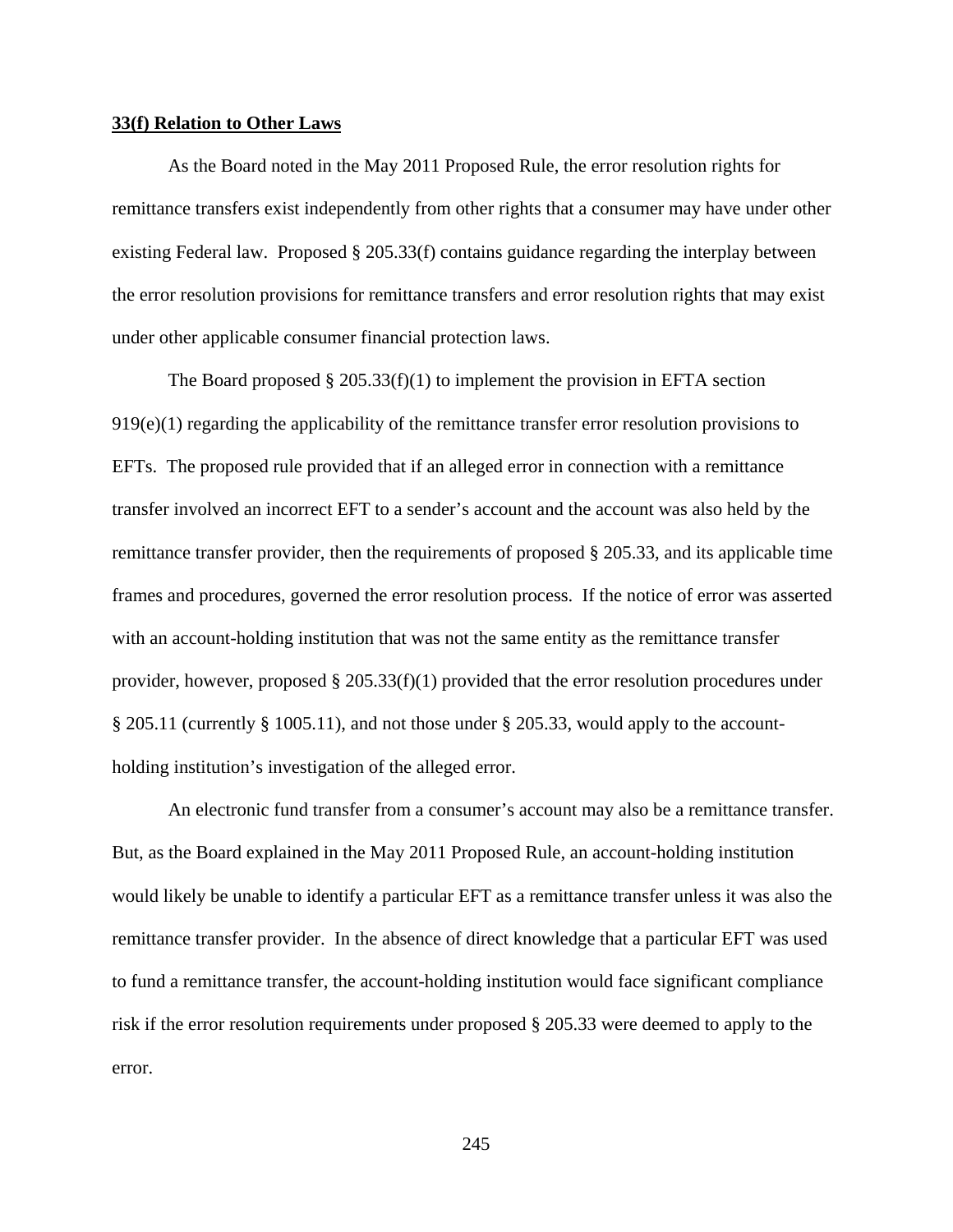The Bureau agrees with the Board that such an outcome would be undesirable. Accordingly, the Bureau is adopting proposed § 205.33(f)(1) in renumbered § 1005.33(f)(1) to permit an account-holding institution to comply with the error resolution requirements of § 1005.11 when the institution is not also the remittance transfer provider for the transaction in question. In such a case, the sender will also have independent error resolution rights against the remittance transfer provider itself under § 1005.33.

Some industry commenters thought the proposed guidance was confusing and would apply more than one error resolution procedure to a remittance transfer provider. Although certain remittance transfer providers may have multiple error resolution obligations, these provisions are meant to resolve conflicts and provide greater certainty about which error resolution provisions apply in certain situations. Therefore, the Bureau is revising comment 33(f)-1 to provide such clarification.

Revised comment 33(f)-1 provides that a financial institution that is also the remittance transfer provider may have error obligations under both §§ 1005.11 and 1005.33. The comment provides examples to illustrate when certain error resolution procedures apply to a remittance transfer provider that is also the account-holding institution from which the transfer is funded. In the first example, a sender asserts an error under § 1005.11 with a remittance transfer provider that holds the sender's account, and the error is not also an error under § 1005.33, such as an omission of an EFT from a periodic statement. In this case, the error-resolution provisions of § 1005.11 exclusively apply to the error. In the second example, a sender asserts an error under § 1005.33 with a remittance transfer provider that holds the sender's account, and the error is also an error under § 1005.11, such as when the amount the sender requested to be deducted from the sender's account and sent for the remittance transfer differs from the amount that was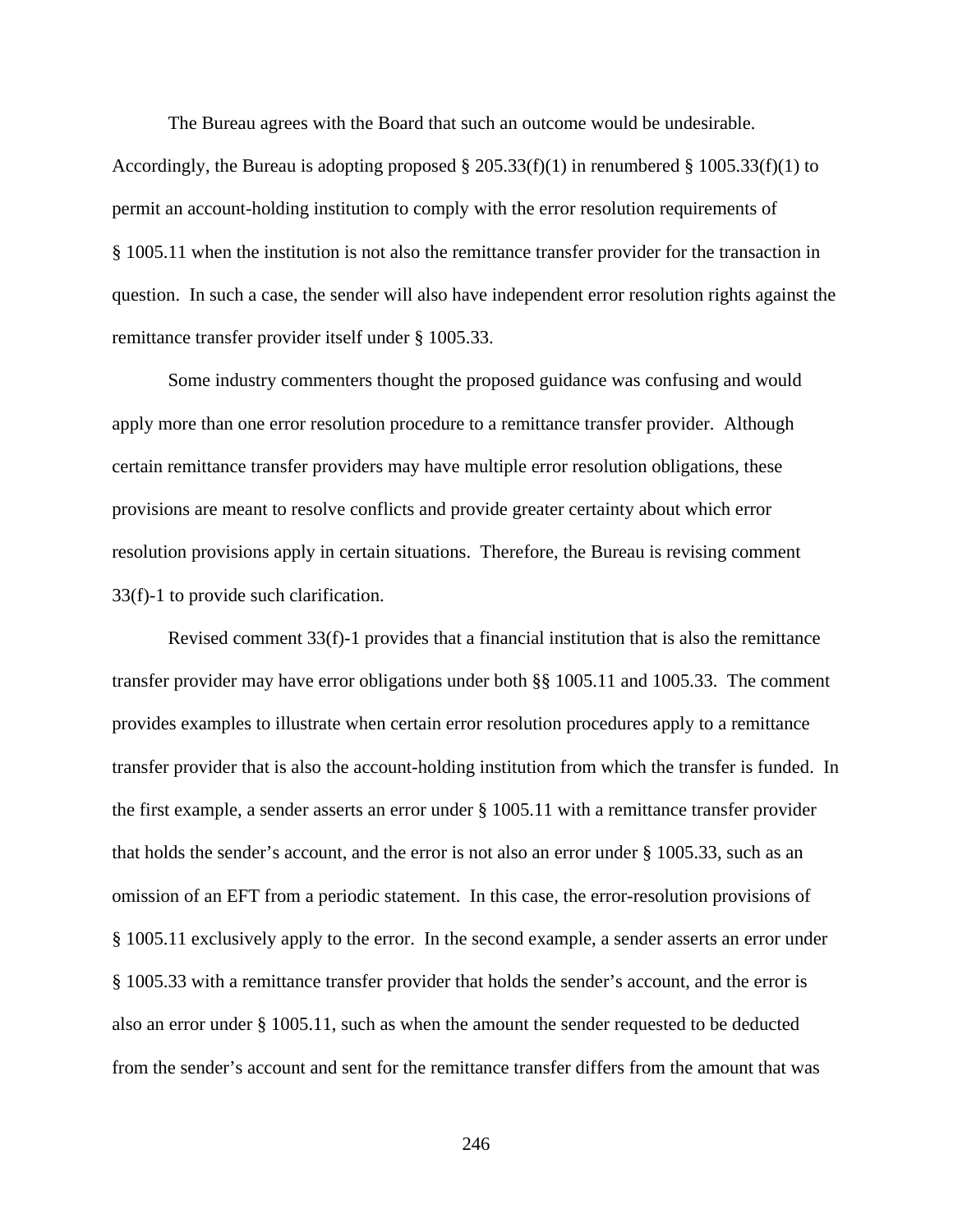actually deducted from the account and sent. In this case, the error-resolution provisions of § 1005.33 exclusively apply to the error.

Proposed § 205.33(f)(2) addressed the scenario where the consumer provides a notice of error to the creditor that issued the credit card with respect to an alleged error involving an incorrect extension of credit in connection with a remittance transfer, such as when a consumer provides a credit card to pay for a remittance transfer. Proposed § 205.33(f)(2) provided that, in such a case, the error resolution provisions of Regulation Z, 12 CFR 1026.13, would apply to the creditor, rather than the requirements under proposed  $\S 205.33$ . Proposed  $\S 205.33(f)(2)$  also stated that if the sender instead provides a notice of error asserting an incorrect payment amount involving the use of a credit card to the remittance transfer provider, then the error resolution provisions of proposed § 205.33 would apply to the remittance transfer provider.

A creditor of a credit card or other credit account may also act as a remittance transfer provider in certain circumstances, such as when a cardholder sends funds from his or her credit card through a service offered by the creditor to a recipient in a foreign country. In this case, an error could potentially be asserted under either Regulation Z or the error resolution provisions applicable to remittance transfers in the case of an incorrect extension of credit in connection with the transfer. The Board proposed that under these circumstances, the error resolution provisions under Regulation Z § 1026.13 would apply to the alleged error, but solicited comment on the proposed approach.

One commenter suggested that if a remittance transfer provider is serving multiple roles, such as a creditor that is also a remittance transfer provider, the remittance transfer provider should have the ability to choose which error resolution procedure to follow. The Bureau does not believe that remittance transfer providers should be permitted to choose the error resolution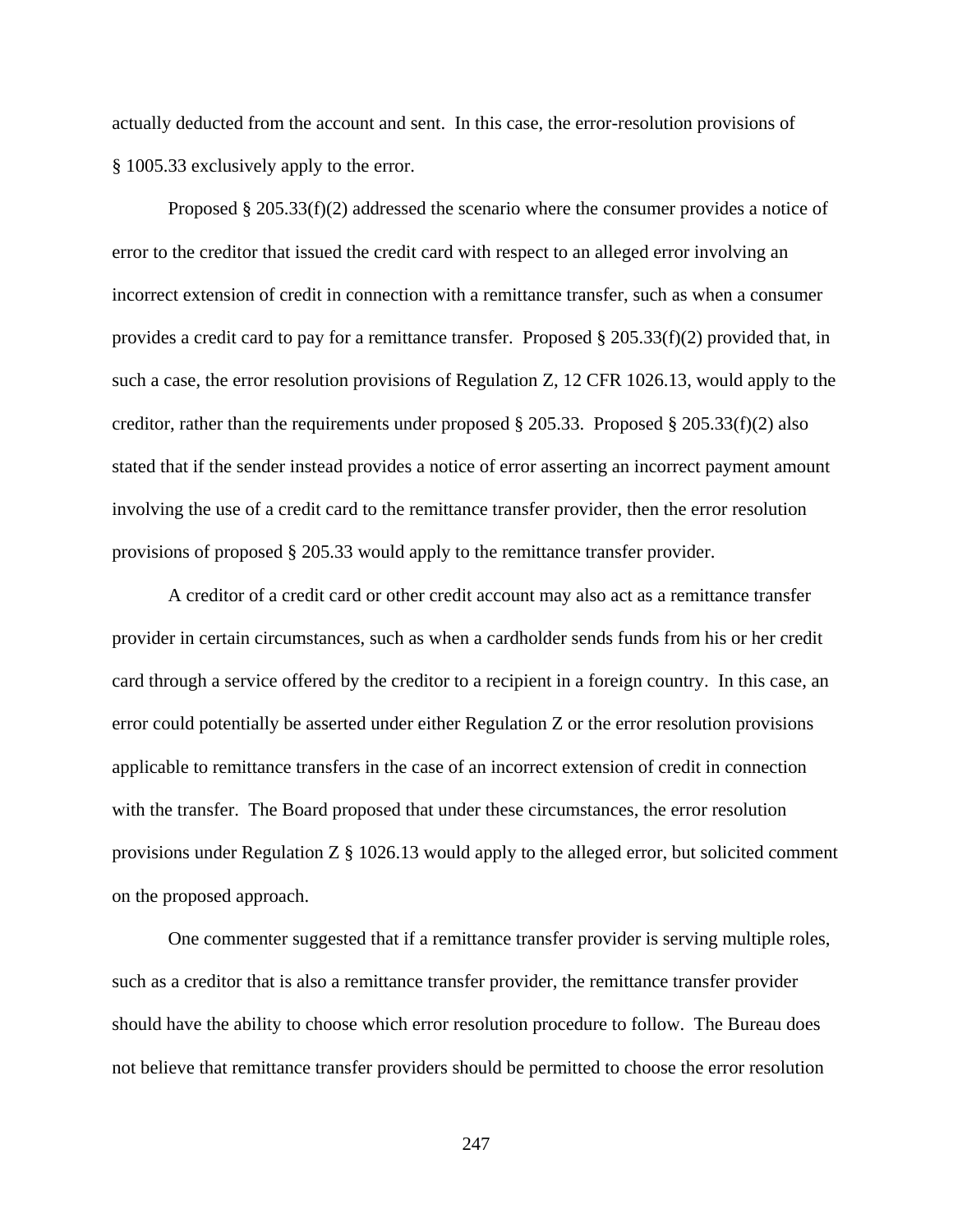procedure to apply because providers and senders would benefit from the application of consistent procedures in similar situations.

The Bureau agrees with the Board that it is reasonable to apply the Regulation Z error resolution provisions under circumstances where the remittance transfer provider is also the creditor because Regulation Z, 12 CFR  $1026.13(d)(1)$  permits a consumer to withhold disputed amounts while an error is being investigated. However, the Bureau believes that the additional time afforded to a sender to assert an error under § 1005.33 may also be of value. Therefore, for a remittance transfer provider that is also the creditor, the Bureau is requiring that the time period to assert an error under § 1005.33(b) should apply instead of the time period under 12 CFR 1026.13(b). This will also ensure that the error resolution notice required under § 1005.31(b)(2)(iv) is consistent. Otherwise, disclosing to a sender that the time period to assert an error may in some instances be 60 days from the periodic statement reflecting the error and in other instances may be 180 days from the disclosed date of availability on the remittance transfer receipt could be confusing.

The Bureau also believes further clarification is warranted for errors other than incorrect extensions of credit in connection with the remittance transfer. For example, an error involving an incorrect amount of currency received under  $\S 1005.33(a)(1)(iii)$  or the failure to make funds available by the disclosed date of availability under  $\S 1005.33(a)(1)(iv)$  may be asserted as an error involving goods or services that have not been delivered as agreed under  $\S 1026.13(a)(3)$ . Accordingly, the Bureau is adding these references to the final rule to resolve any potential conflicts. The Bureau adopts § 205.33(f)(2) in renumbered § 1005.33(f)(2) with these revisions and amendments to clarify that the provision applies to all credit accounts rather than only credit card accounts.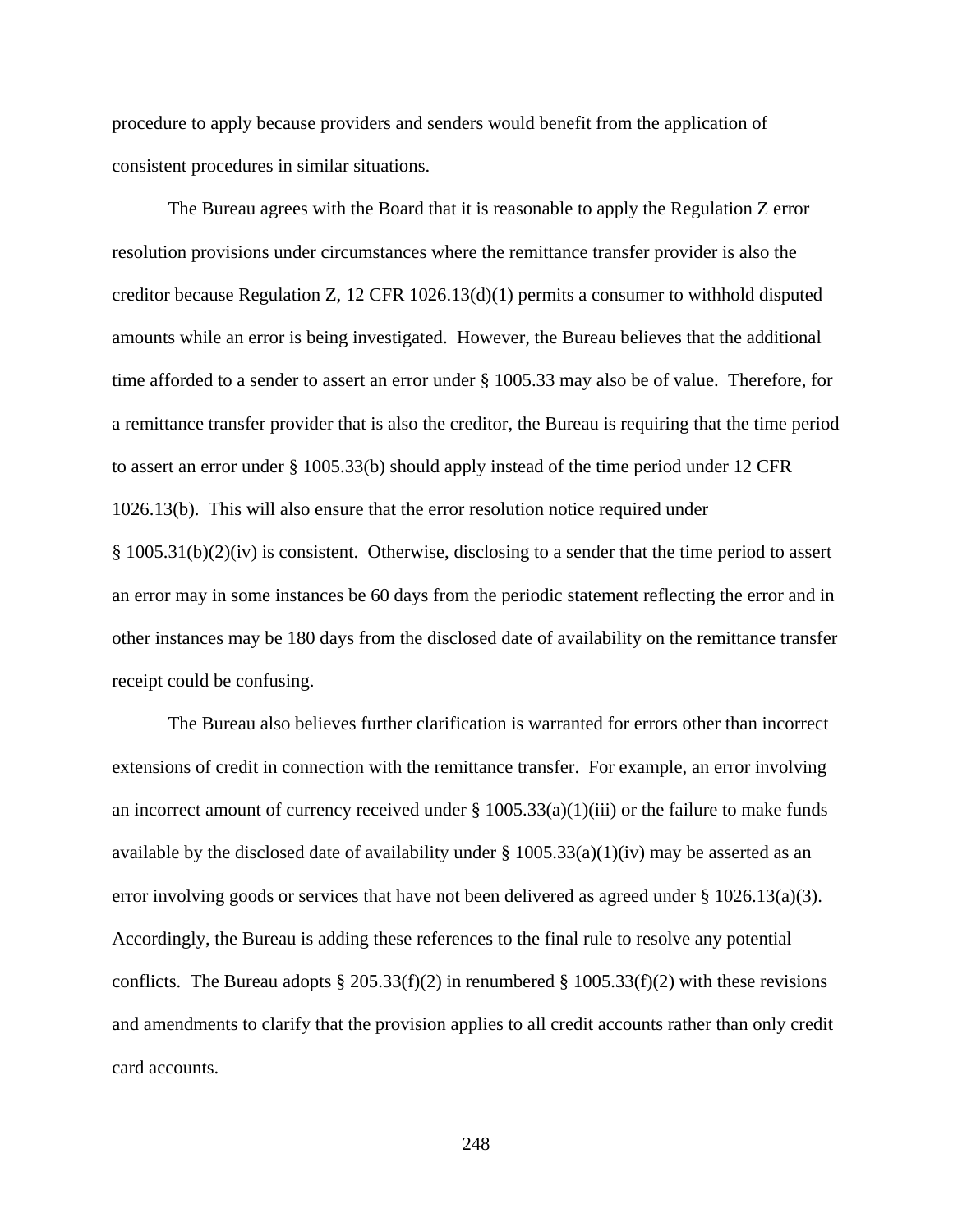In addition, the Bureau notes that in certain circumstances, a credit cardholder has a right to assert claims or defenses against a card issuer concerning property or services purchased with a credit card under Regulation Z, 12 CFR 1026.12(c)(1). These rights are independent of other billing error rights a cardholder may have. See comment 12(c)-1 to 12 CFR 1026.12(c). Therefore, the Bureau is adopting a new comment 33(f)-2 to clarify that to the extent a credit cardholder has a right to assert claims and defenses against a card issuer under 12 CFR  $1026.12(c)(1)$ , nothing in § 1005.33 limits a sender's right in this regard.

The Board also proposed § 205.33(f)(3) to provide guidance where an alleged error involves an unauthorized EFT or unauthorized use of a credit card to send a remittance transfer, such as when a stolen debit or credit card is used to send funds to a foreign country. Specifically, proposed  $\S 205.33(f)(3)$  clarified that the consumer would have rights under Regulation E §§ 1005.6 and 1005.11 in the case of an unauthorized EFT or Regulation Z §§ 1026.12(b) and 1026.13 in the case of an unauthorized use of a credit card. However, since the consumer holding the asset account or the credit card account is not the sender of the remittance transfer, proposed § 205.33(f)(3) stated that the error resolution provisions for remittance transfers would not apply. See comment 33(b)-1. The Bureau agrees with the Board's proposal, and  $\S 205.33(f)(3)$  is adopted substantially as proposed in renumbered  $§ 1005.33(f)(3)$  with an amendment to clarify application of the provision to credit accounts generally as opposed to only credit card accounts.

Some industry commenters suggested that the reasoning the Board used in applying Regulation E §§ 1005.6 and 1005.11 in the case of an unauthorized EFT and Regulation Z §§ 1026.12(b) and 1026.13 in the case of an unauthorized use of a credit card, should be used in applying UCC Article 4A provisions to an unauthorized wire transfer. As discussed above in the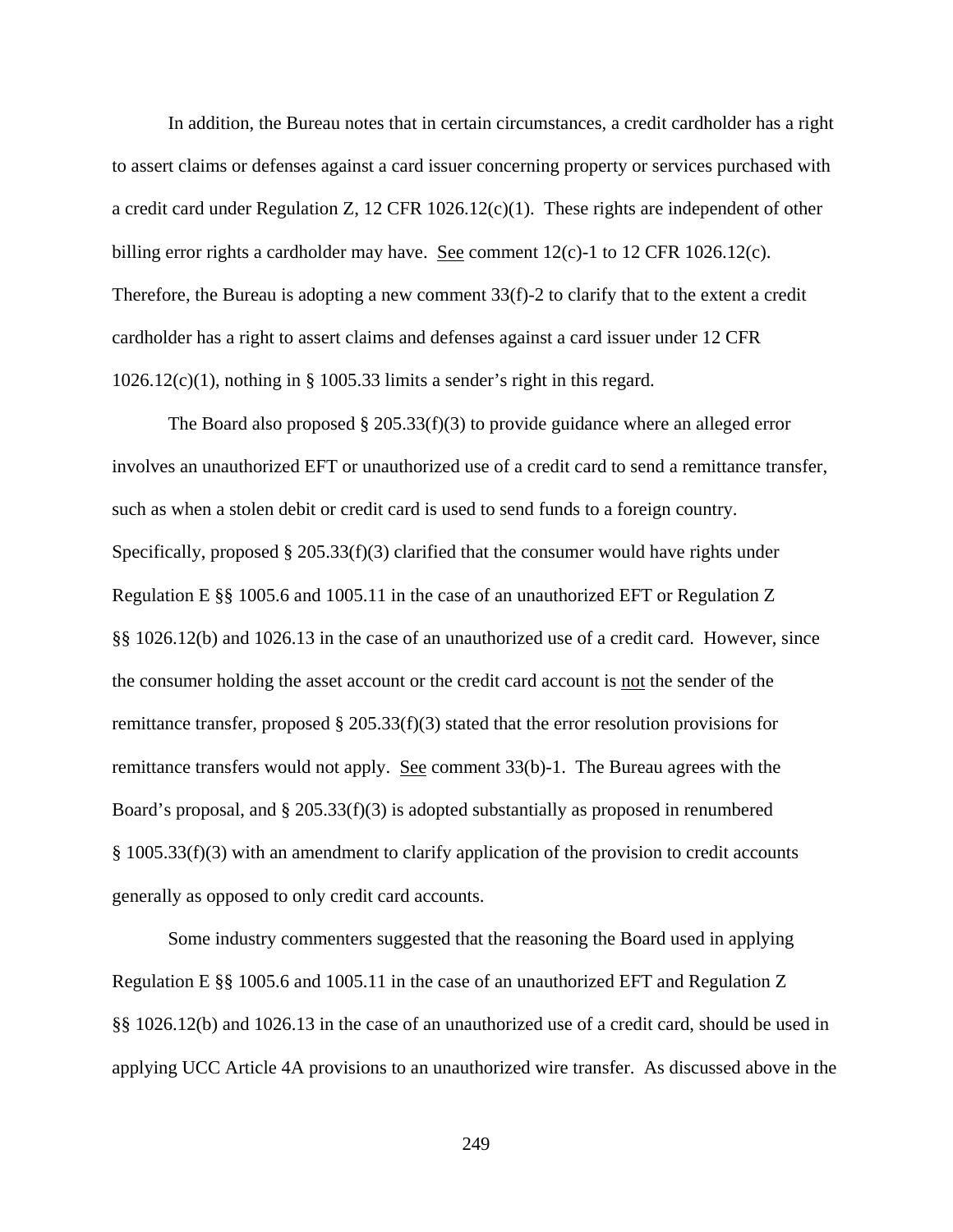supplementary information to § 1005.30(e), UCC Article 4A-108 provides that Article 4A does not apply "to a funds transfer, any part of which is governed by the [EFTA]" (emphasis added). Furthermore, as discussed above, the Bureau may only preempt State law to the extent that there is an inconsistency. Since the Bureau does not believe there is an inconsistency between the EFTA and UCC Article 4A-108, UCC Article 4A does not apply to wire transfers that are remittance transfers under § 1005.30(e). Therefore, the Bureau declines to implement commenters' suggestion with respect to unauthorized wire transfers.

 Finally, the Board noted that in certain cases a consumer may be able to assert error resolution rights in connection with a remittance transfer with both the remittance transfer provider as well as the account-holding institution or credit card issuer or creditor. Proposed comment 33(f)-2 addressed this situation by providing that if a sender receives credit to correct an error of an incorrect amount paid in connection with a remittance transfer from either the remittance transfer provider or the sender's account-holding institution or creditor, and then subsequently asserts the same error with the other party, the other party would have no further responsibilities to investigate the error. The proposed comment also clarified that an accountholding institution or creditor may reverse amounts it has previously credited to correct an error if the consumer receives more than one credit to correct the same error and provided an example to illustrate this concept.

One industry commenter noted that the provisions in  $\S$  1005.33(f) could provide a consumer with potentially different error resolution procedures depending on who the consumer decides to contact. This may be the case if the remittance transfer provider is not also the account-holding institution or creditor. However, proposed comment 33(f)-2 explains that the second party has no error resolution obligations if the sender already received credit to correct an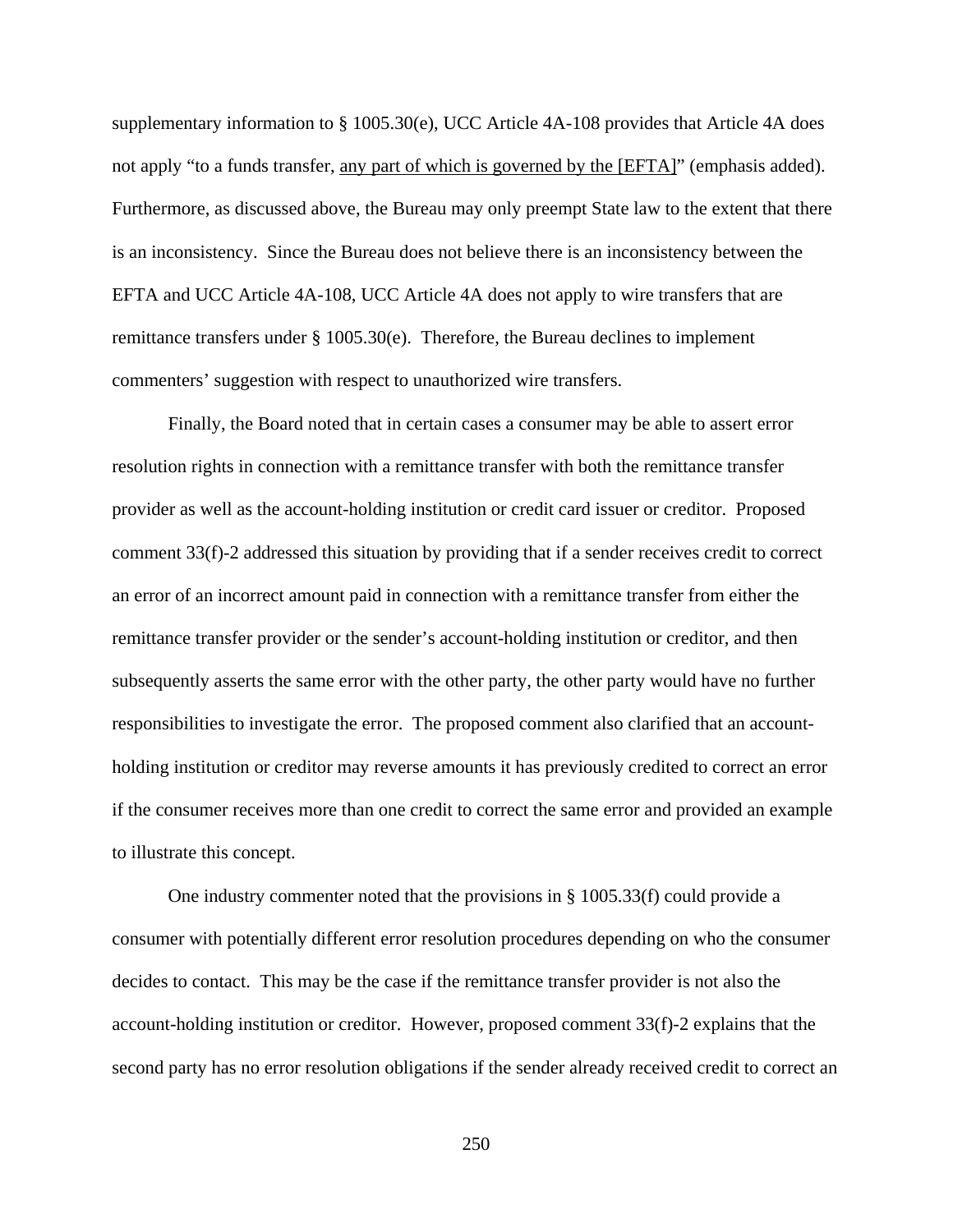error of an incorrect amount paid in connection with a remittance transfer. This comment makes clear that a consumer may not receive a windfall by successfully asserting an error with both the provider and the account-holding institution and/or credit card issuer or creditor.

Another industry commenter suggested that the remittance transfer provider should be permitted to delay providing a remedy until expiration of the card issuer's chargeback right under network rules to prevent duplicate recoveries when remittances are funded by a debit card or a credit card. The Bureau believes that the delay would be disadvantageous for senders in getting a speedy resolution to an error and that proposed comment 33(f)-2 is a better method for dealing with the possibility of duplicate recoveries. The Bureau adopts this comment, renumbered as comment 33(f)-3, substantially as proposed.

Lastly, the Bureau received comment from an industry commenter questioning which error resolution provisions apply when a sender has multiple funding sources for the remittance transfer. For example, a sender could fund a remittance transfer partly by a balance in the sender's account held by the remittance transfer provider and partly by a credit card or an ACH transfer from the sender's checking account. In such cases, the Bureau notes that which error resolution procedure will apply depends on the error that is asserted. For example, if the error asserted is the incorrect extension of credit in connection with the remittance transfer, then § 1005.33(f)(2) provides that § 1026.13 applies to the creditor while § 1005.33 applies to the remittance transfer provider, but only with respect to the amount of the remittance transfer funded by the credit card. However, if the remittance transfer provider is also the creditor, only § 1026.13 applies to the remittance transfer provider with respect to the amount of the remittance transfer funded by the credit card.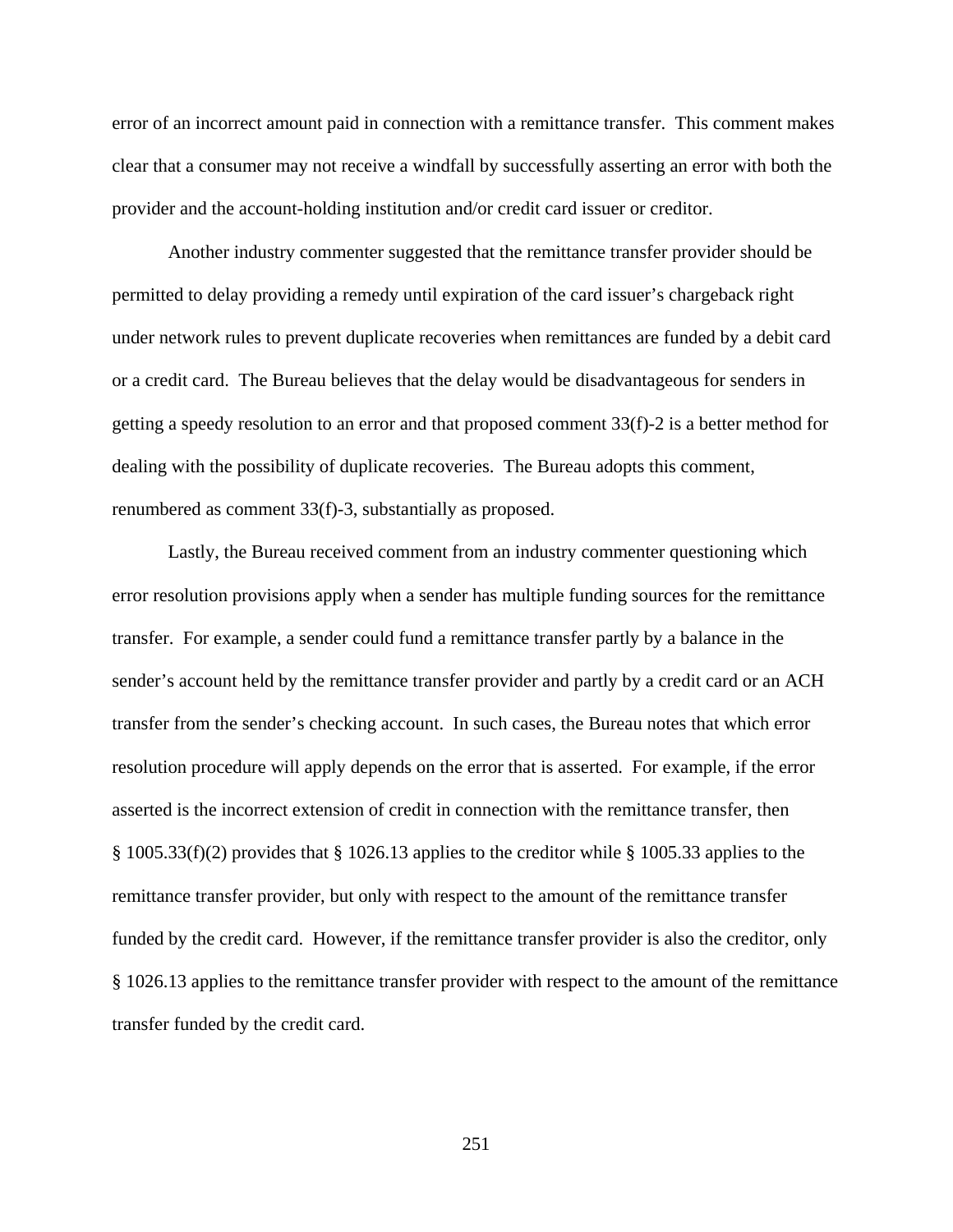Similarly, if the error asserted is an incorrect EFT from a sender's account, then  $§ 1005.33(f)(1)$  provides that  $§ 1005.11$  applies to the account-holding institution while § 1005.33 applies to the remittance transfer provider, but only with respect to the amount of the remittance transfer funded by the debit card or the ACH transfer from the sender's account. However, if the remittance transfer provider is also the account-holding institution, only § 1005.33 applies to the remittance transfer provider with respect to the amount of the remittance transfer funded by the debit card or the ACH transfer from the sender's account. The Bureau believes the regulation and commentary as adopted provide sufficient guidance in this regard, and additional clarification is not necessary.

#### **33(g) Error Resolution Standards and Recordkeeping Requirements**

 Pursuant to EFTA section 919(d)(2), the Bureau must establish clear and appropriate standards for remittance transfer providers with respect to error resolution relating to remittance transfers, to protect senders from such errors. EFTA section 919(d)(2) specifically provides that such standards must include appropriate standards regarding recordkeeping, including retention of certain error-resolution related documentation. The Board proposed § 205.33(g) to implement these error resolution standards and recordkeeping requirements.

Specifically, proposed  $\S 205.33(g)(1)$  provided that a remittance transfer provider must develop and maintain written policies and procedures that are designed to ensure compliance with respect to the error resolution requirements applicable to remittance transfers. The proposed rule also stated that remittance transfer providers must take steps to ensure that whenever a provider uses an agent to perform any of the provider's error resolution obligations, the agent conducts such activity in accordance with the provider's policies and procedures. As noted in the May 2011 Proposed Rule, this approach is similar to one taken by the Federal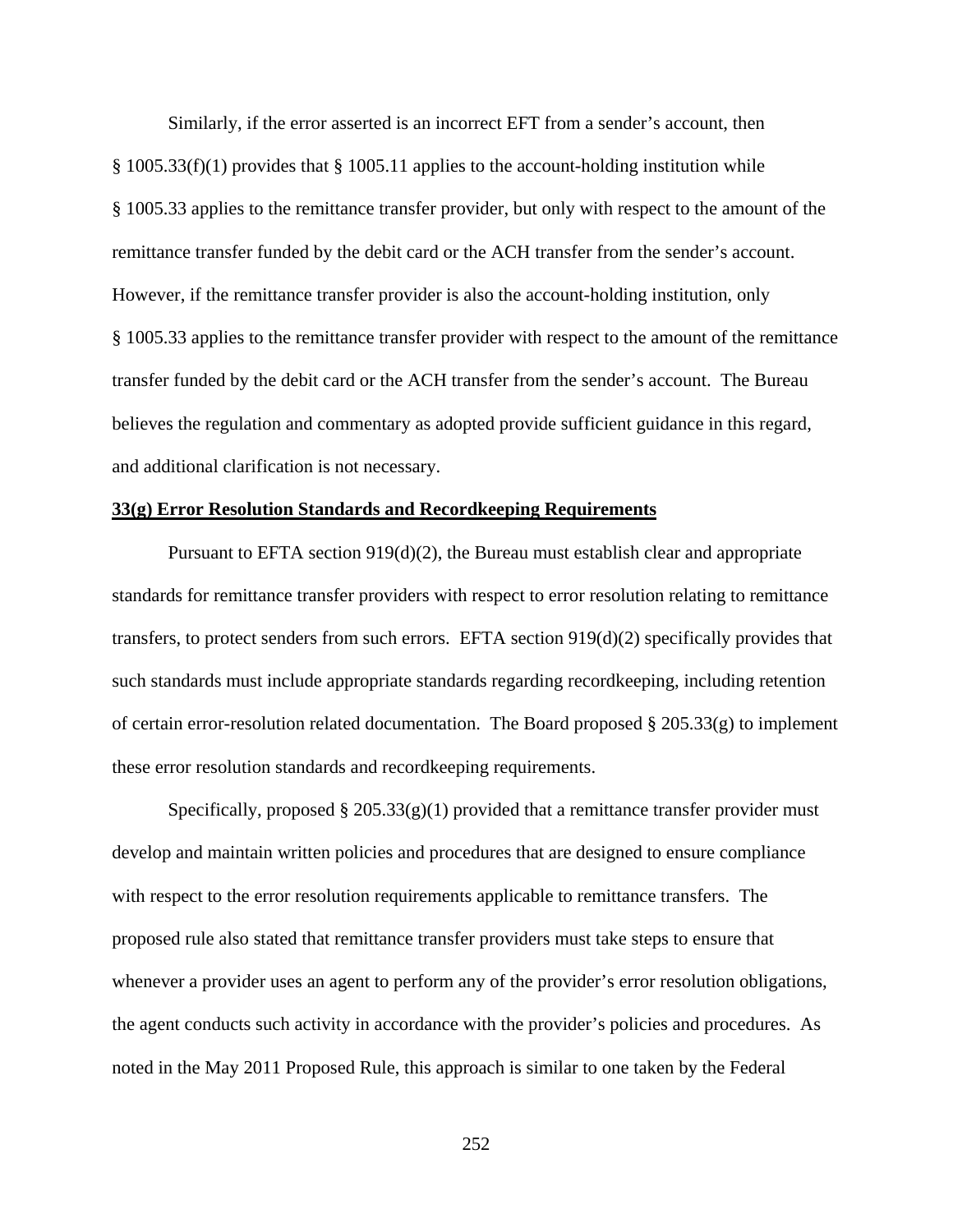banking agencies in other contexts. <u>See, e.g.</u>, 12 CFR 1022.90(e) (requiring that an identity theft red flags program exercise appropriate and effective oversight of service-provider arrangements).

 One industry commenter suggested that the failure to maintain written policies and procedures should not be an independent cause of action. The Bureau believes that remittance transfer providers must develop written policies and procedures in order to demonstrate compliance to the appropriate regulator. Therefore, the Bureau does not believe the requirement to maintain written policies and procedures that the remittance transfer provider must follow imposes any additional burden.

The Bureau is making one change to proposed  $\S 205.33(g)(1)$ . Specifically, the Bureau is deleting the provision in proposed  $\S 205.33(g)(1)$  that requires remittance transfer providers to take steps to ensure that when a provider uses an agent to perform any of the provider's error resolution obligations, the agent conducts such activity in accordance with the provider's policies and procedures. The Bureau believes that this provision is no longer necessary in light of the decision under § 1005.35, discussed below, to provide that a remittance transfer provider is liable for any violation of subpart B by an agent when such agent acts for the provider. Proposed  $\S 205.33(g)(1)$ , as revised, is adopted in renumbered  $\S 1005.33(g)(1)$ .

Under proposed  $\S 205.33(g)(2)$  a remittance transfer provider's policies and procedures concerning error resolution would be required to include provisions regarding the retention of documentation related to an error investigation. Such provisions would be required to ensure, at a minimum, the retention of any notices of error submitted by a sender, documentation provided by the sender to the provider with respect to the alleged error, and the findings of the remittance transfer provider regarding the investigation of the alleged error, which is consistent with EFTA section 919(d)(2).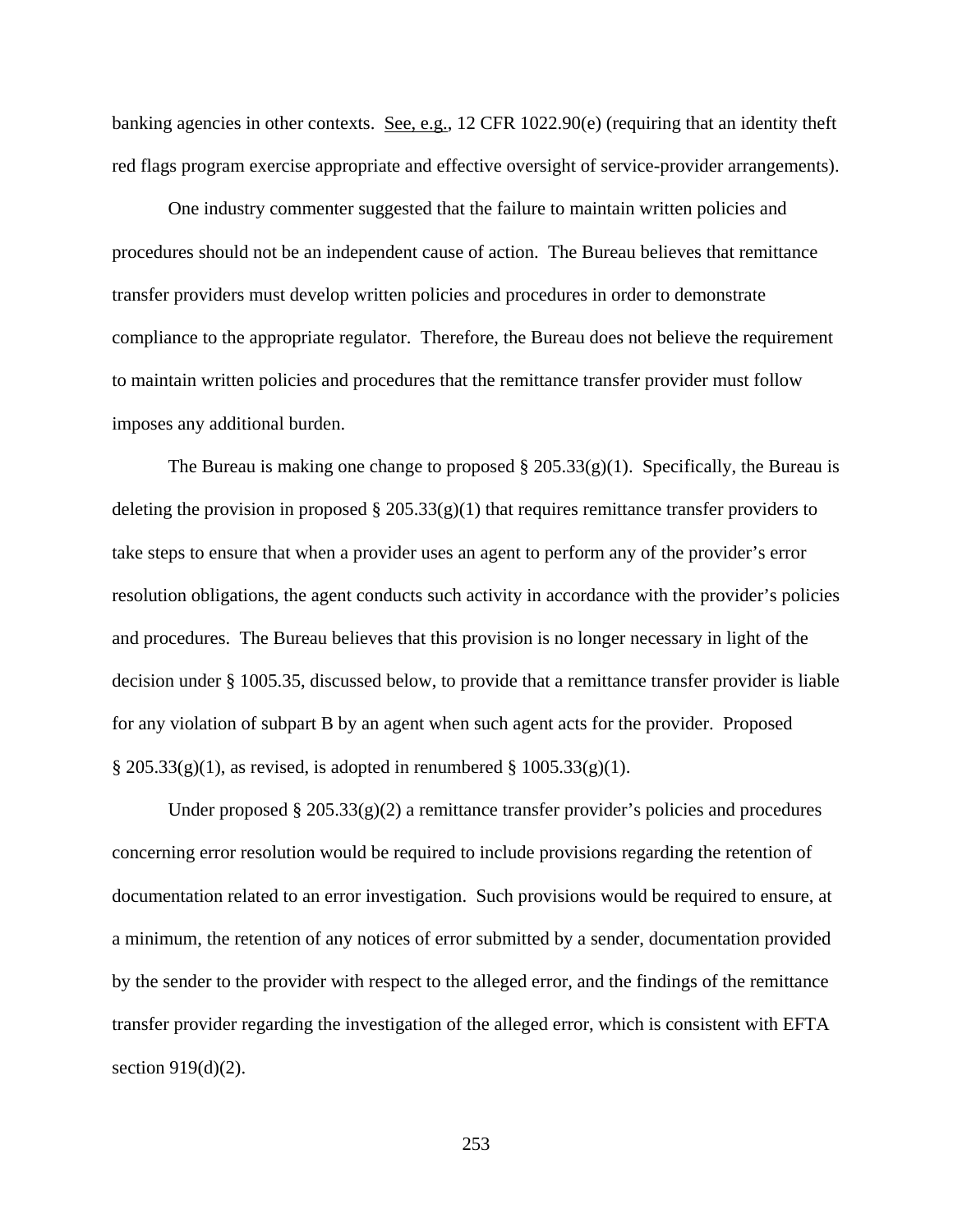Proposed comment 33(g)-1 clarified that remittance transfer providers are subject to the record retention requirements under § 1005.13, which apply to any person subject to the EFTA. Accordingly, remittance transfer providers would be required to retain documentation, including documentation related to error investigations, for a period of not less than two years from the date a notice of error was submitted to the provider or action was required to be taken by the provider. Similar to comment 13-1, proposed comment  $33(g)$ -1 provided that the record retention requirements do not require a remittance transfer provider to maintain records of individual disclosures of remittance transfers that it has provided to each sender. Instead, a provider need only retain records to ensure that it can comply with a sender's request for documentation or other information relating to a particular remittance transfer, including a request for supporting documentation to enable the sender to determine whether an error exists with respect to that transfer. The Bureau did not receive any comments on proposed  $\S 205.33(g)(2)$  or proposed comment 33(g)-1. The Bureau adopts proposed  $\S 205.33(g)(2)$ substantially as proposed in renumbered §  $1005.33(g)(2)$ , but with an amendment to make clear that remittance transfer providers are subject to the record retention requirements under § 1005.13. The Bureau also adopts comment 33(g)-1 with amendments to conform the comment to comment 13-1 and to the changes in §  $1005.33(g)(2)$ .

# **Section 1005.34 Procedures for Cancellation and Refund of Remittance Transfers**

 EFTA section 919(d)(3) directs the Bureau to issue final rules regarding appropriate remittance transfer cancellation and refund policies for senders within 18 months of the date of enactment of the Dodd-Frank Act. Proposed § 205.34 set forth new cancellation and refund rights for senders of remittance transfers, and they are finalized in renumbered § 1005.34 with changes to the proposed rule, discussed below.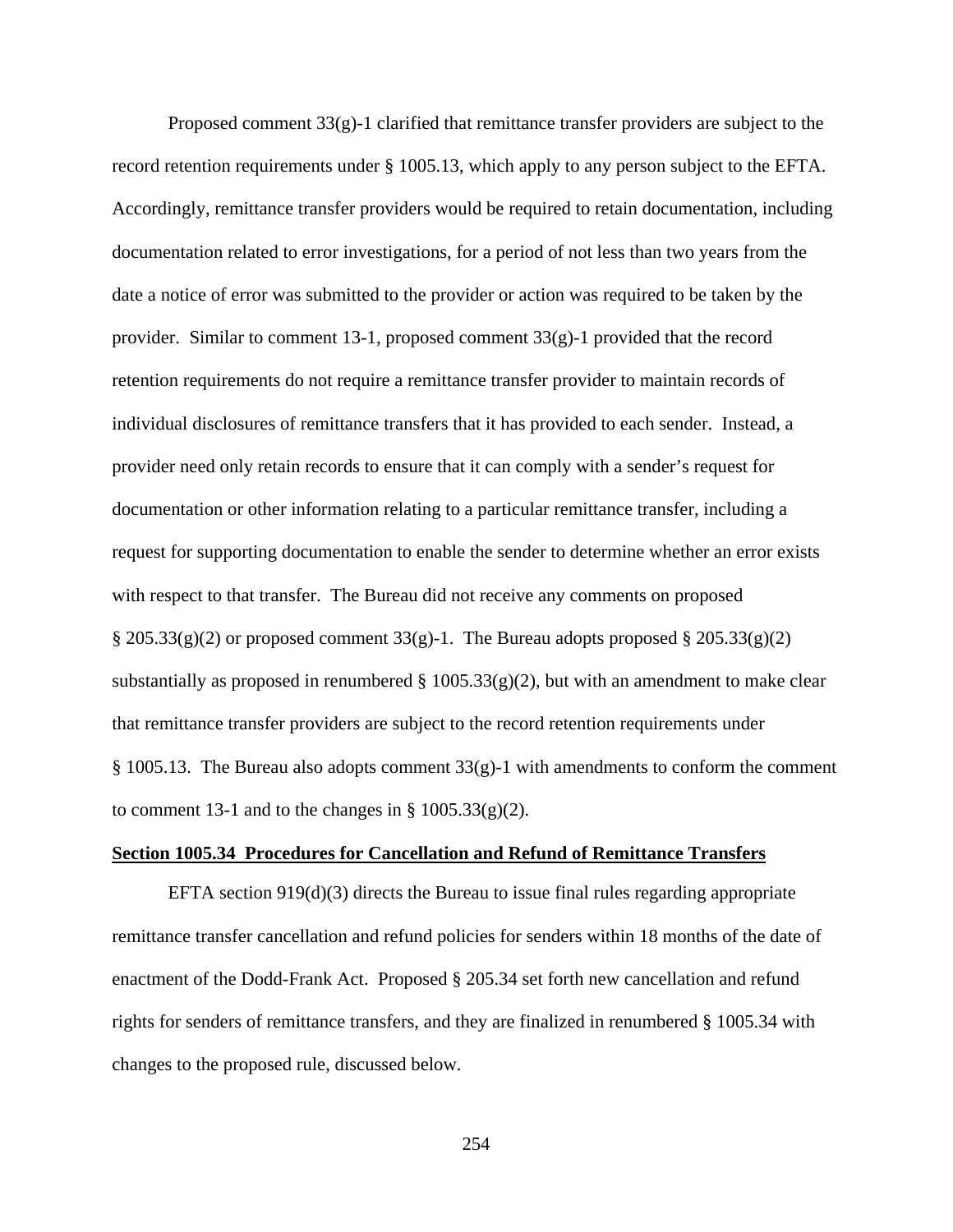### **34(a) Sender Right of Cancellation and Refund**

 Proposed § 205.34(a) stated that a remittance transfer provider must comply with a sender's oral or written request to cancel a remittance transfer received no later than one business day from when the sender makes payment in connection with the remittance transfer provider. In the proposal, the Board recognized that remittance transfers sent by ACH or wire transfer generally cannot be cancelled once the payment order has been accepted by the sending institution. See, e.g., UCC Article 4A-211 (providing that a payment order cannot be cancelled or amended once it has been accepted unless the receiving bank agrees or a funds-transfer system rule allows cancellation or amendment without agreement of the bank). The Board stated that it believed that under such circumstances, a bank or credit union making transfers by ACH or wire transfer would likely wait to execute the payment order until the cancellation period had passed, which could delay the receipt of the funds in the foreign country. The Board stated that one business day would provide a reasonable time frame for a sender to evaluate whether to cancel a remittance transfer after providing payment for the transfer, but requested comment regarding whether the proposed minimum time period should be longer or shorter than proposed.

 Many industry commenters objected to the proposed cancellation right. One industry commenter believed a cancellation right was unnecessary for remittance transfers because fees incurred by the sender for a remittance transfer were minimal. A Federal Reserve Bank commenter argued that a cancellation right would give senders less incentive to provide accurate information. One industry commenter believed senders could use the cancellation right to take advantage of more favorable exchange rates. The industry commenter believed remittance transfer providers would increase exchange rates to compensate for the risk of loss.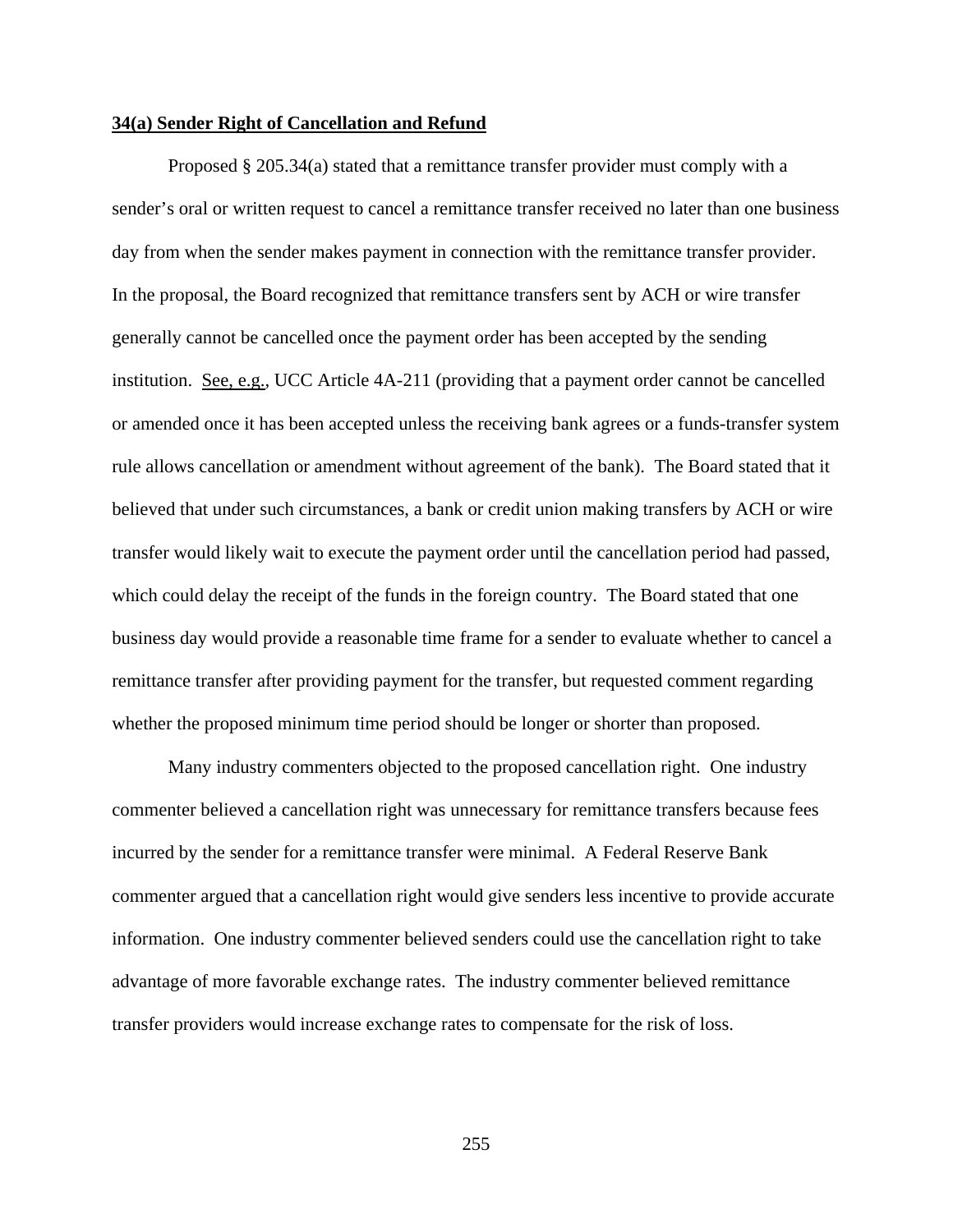Industry and trade group commenters agreed with the Board that the proposed cancellation period would delay processing routine remittance transfers because remittance transfers sent by ACH or wire transfer would likely be held until the cancellation period passed. Some industry commenters believed that the delay in processing would make it more difficult to determine an exchange rate. A member of Congress urged the Bureau to take into consideration senders' expectation for timely execution of remittance transfers in determining the appropriate cancellation period. A Federal Reserve Bank commenter believed a sender would want to remit funds as quickly as possible, and that the proposed cancellation right could cause senders to make payments using remittance mechanisms that are not subject to Regulation E.

Consumer group commenters believed that the Bureau should require a one business day cancellation period, but suggested that the Bureau study when cancellations typically occur. These commenters suggested that a study could help the Bureau determine that decreasing the cancellation period could adequately protect senders. Many industry commenters believed that if the Bureau required a cancellation period, the period should be shorter than one business day. The commenters suggested a variety of shorter cancellation periods that could be more appropriate. Some industry commenters believed the cancellation period should be shortened to the same day or an hour. Several industry commenters believed the right to cancel should end when the remittance transfer provider executes the payment instruction. Several industry commenters believed the cancellation period should be shortened to 30 minutes, noting that this time period would be consistent with Texas law.

Some industry commenters suggested that institutions sending remittance transfers through ACH or wire transfer should be exempt from the cancellation rules. Other industry commenters suggested that a sender should have the right to opt out of the cancellation right to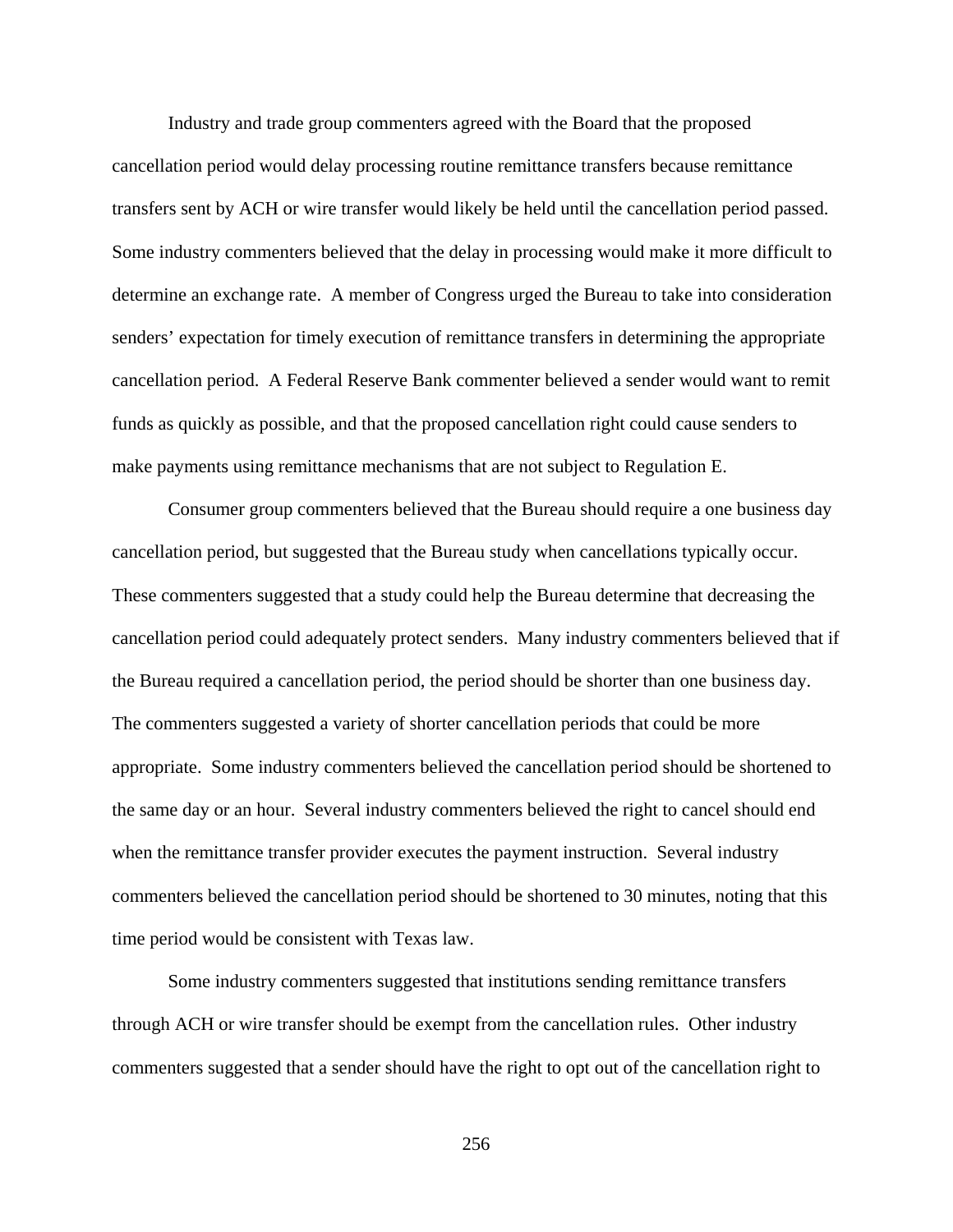have the transfer sent immediately. Another industry commenter suggested that the provider should only be required to cancel if the provider has a reasonable opportunity to act upon the request. One industry commenter believed a right to refund remittance transfers that are unclaimed was a more appropriate cancellation policy. An industry commenter believed the provider should not be required to honor cancellation requests that are made for fraudulent purposes.

Other industry commenters believed the cancellation rules should be disclosure-based. One industry commenter believed that instead of a cancellation right, the provider should disclose that once a sender signs the remittance transaction agreement, it cannot be cancelled and that a failure to carry out a sender's cancellation request once a remittance agreement has been signed is not an error. Another industry commenter believed that if a provider had a cancellation policy, that the Bureau should require that it be properly disclosed.

The Bureau believes that a cancellation right could be helpful to senders of remittance transfers. The Bureau also believes, however, that providers sending remittance transfers through ACH or wire transfer likely will delay transactions for the length of the cancellation period because such transfers are often difficult to retract once they are sent. A cancellation period of one business day thus could prevent a sender from sending a remittance transfer quickly. In addition, a long cancellation period could create an unfair competitive advantage for closed network money transmitters, who are less likely to delay sending a remittance transfer until the end of the cancellation period. Therefore, the Bureau believes a cancellation period shorter than one business day is appropriate.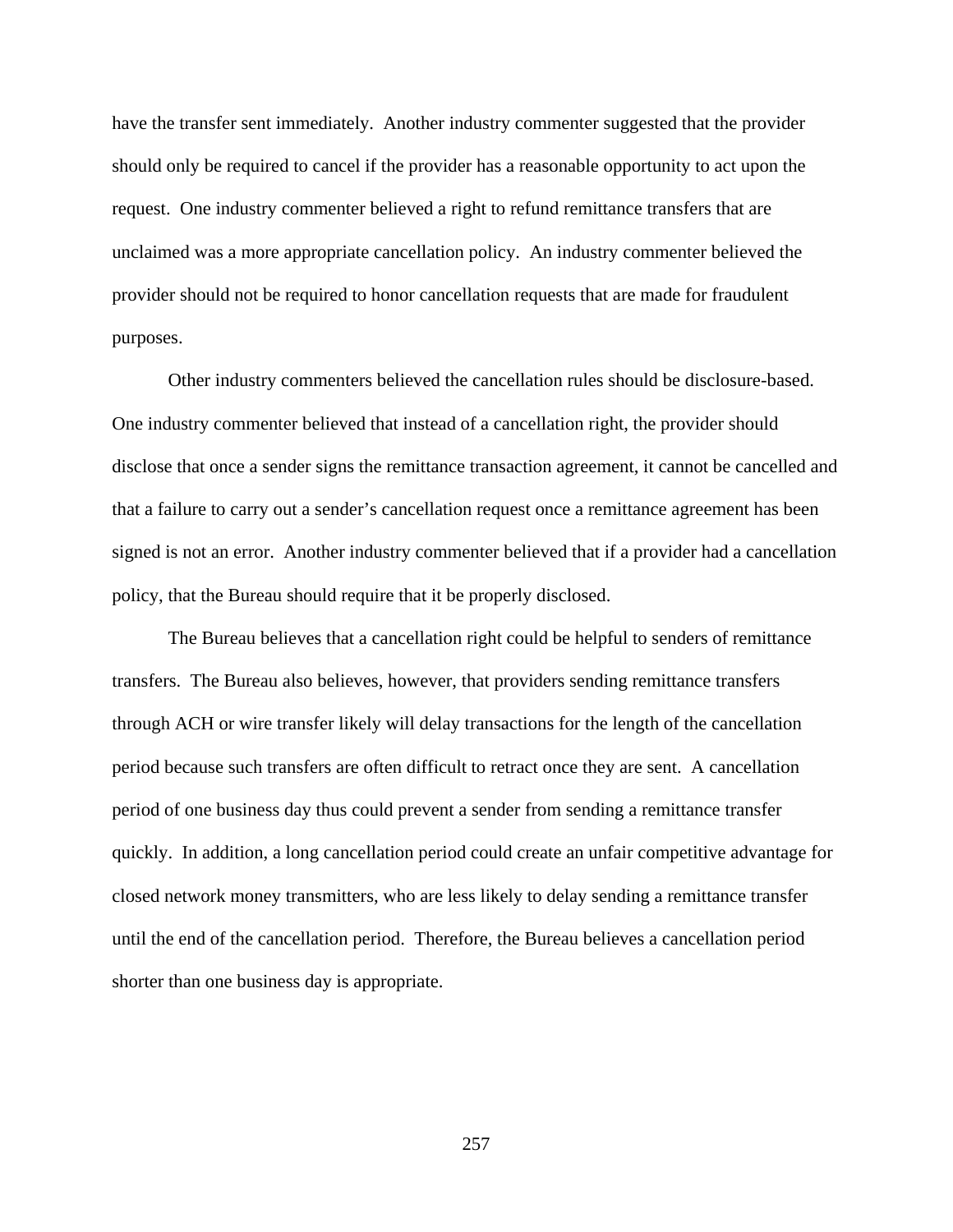The final rule requires a 30-minute cancellation period.<sup>83</sup> A 30-minute cancellation period provides the sender the opportunity to review both the pre-payment disclosure and the receipt to ensure that the transfer was sent as the sender intended. However, the 30-minute cancellation period should not substantially delay transactions for senders who want to send funds quickly. The Bureau notes that 30 minutes is the minimum time that a provider must allow senders to cancel transactions, but providers may choose to permit senders to cancel transactions after the 30 minute period has passed. Moreover, even after the cancellation period has passed, senders may still assert their rights under § 1005.33 and obtain a refund or other remedy for transactions where an error occurred.

As discussed above, the final rule sets forth new cancellation requirements in a new § 1005.36 with respect to certain remittance transfers that a sender schedules in advance, including preauthorized remittance transfers. As discussed below, the Bureau believes that when a sender schedules a remittance transfer more than three days in advance of when the remittance transfer is made, a cancellation period tied to when the transfer is made, rather than when the transfer is authorized, is more beneficial to a sender. In those circumstances, the Bureau believes a sender should have the flexibility to cancel the transfer more than 30 minutes after scheduling the transfer to be made, given the potentially significant delay between when the sender authorizes the remittance transfer and when the sender schedules the remittance transfer to be made. Circumstances could change in the intervening period that would negate the purpose of the transfer. At the same time, allowing the sender to cancel certain remittance transfers that a sender schedules in advance for up to 30 minutes after the transfer is made could be burdensome

 $\overline{a}$ 

<sup>&</sup>lt;sup>83</sup> The 30-minute cancellation period is the same time period as the remittance transfer cancellation period under Texas law. See TX Admin. Code § 278.052, which provides that a consumer may cancel a transfer for any reason within 30 minutes of initiating the transfer provided the customer has not left the premises. Unlike the Texas law, under § 1005.34(a), a sender may cancel within 30 minutes, regardless of whether the sender has left the premises.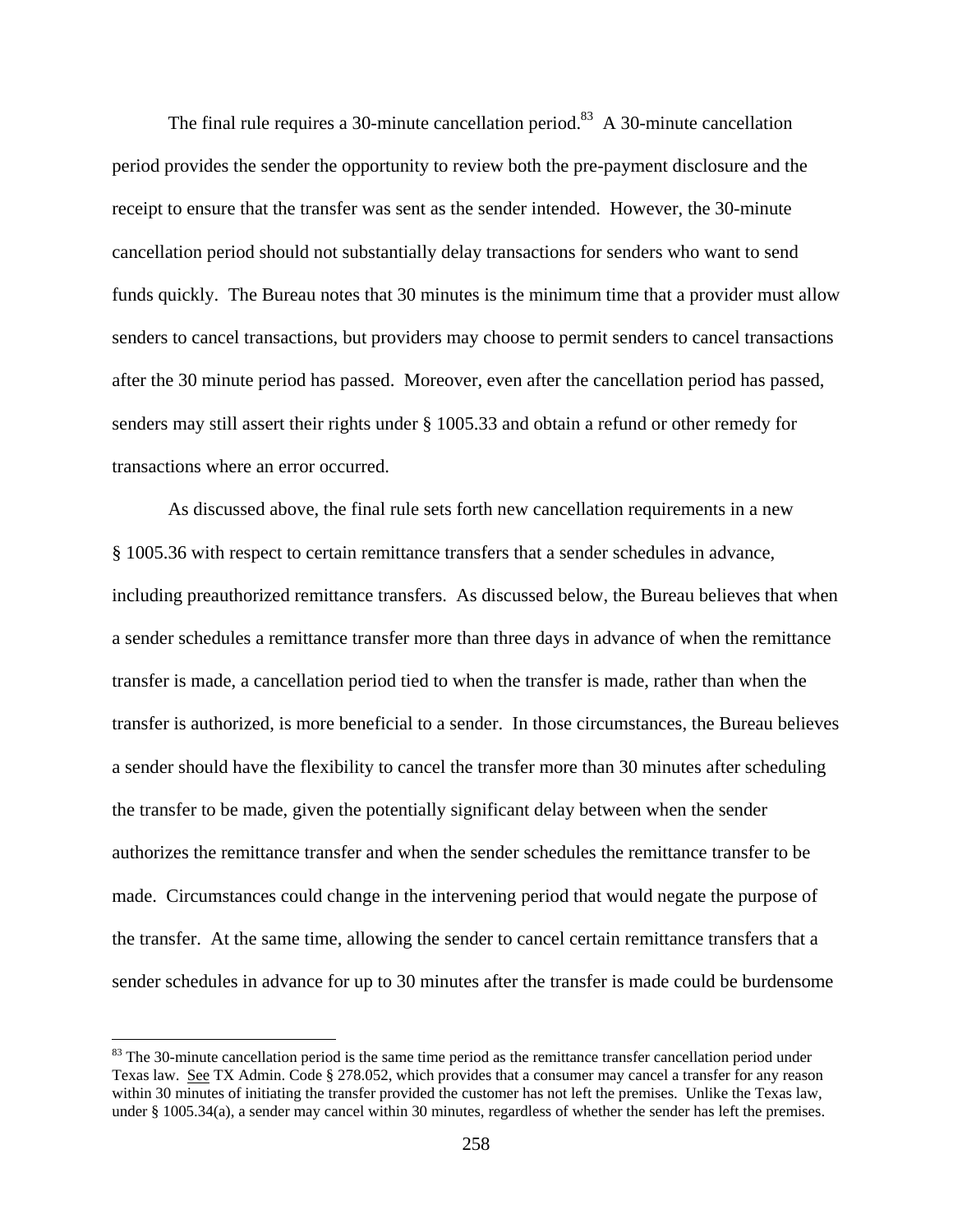to both senders and providers. A sender may not know the precise time of day that the transfer is scheduled, and such a rule would extend the period of uncertainty for providers, who may delay a transfer until the cancellation period has expired. Consequently, the 30-minute cancellation period described in § 1005.34(a) does not apply to remittance transfers scheduled at least three business days before the date of the transfer, and a remittance transfer provider must instead comply with the cancellation requirements in § 1005.36(c).

Section 1005.34(a) of the final rule provides that, except as provided in § 1005.36(c), a remittance transfer provider shall comply with the requirements of § 1005.34 with respect to any oral or written request to cancel a remittance transfer from the sender that is received by the provider no later than 30 minutes after the sender makes payment in connection with the remittance transfer, if the following two conditions are met.

First, under proposed § 205.34(a)(1), a valid request to cancel a remittance transfer must enable the provider to identify the sender's name and address or telephone number and the particular transfer to be cancelled. Proposed comment 34(a)-1 clarified that the request to cancel a remittance transfer is valid so long as the remittance transfer provider is able to identify the remittance transfer in question. For example, the sender could provide the confirmation number or code that would be used by the designated recipient to pick up the transfer, or other identification number or code supplied by the provider in connection with the transfer. The proposed comment also permitted the provider to request, or the sender to provide, the sender's email address instead of a physical address, so long as the provider can identify the transfer to which the cancellation request applies.

Second, proposed  $\S 205.34(a)(2)$  provided that a sender's timely request to cancel a remittance transfer is effective so long as the transferred funds have not been picked up by the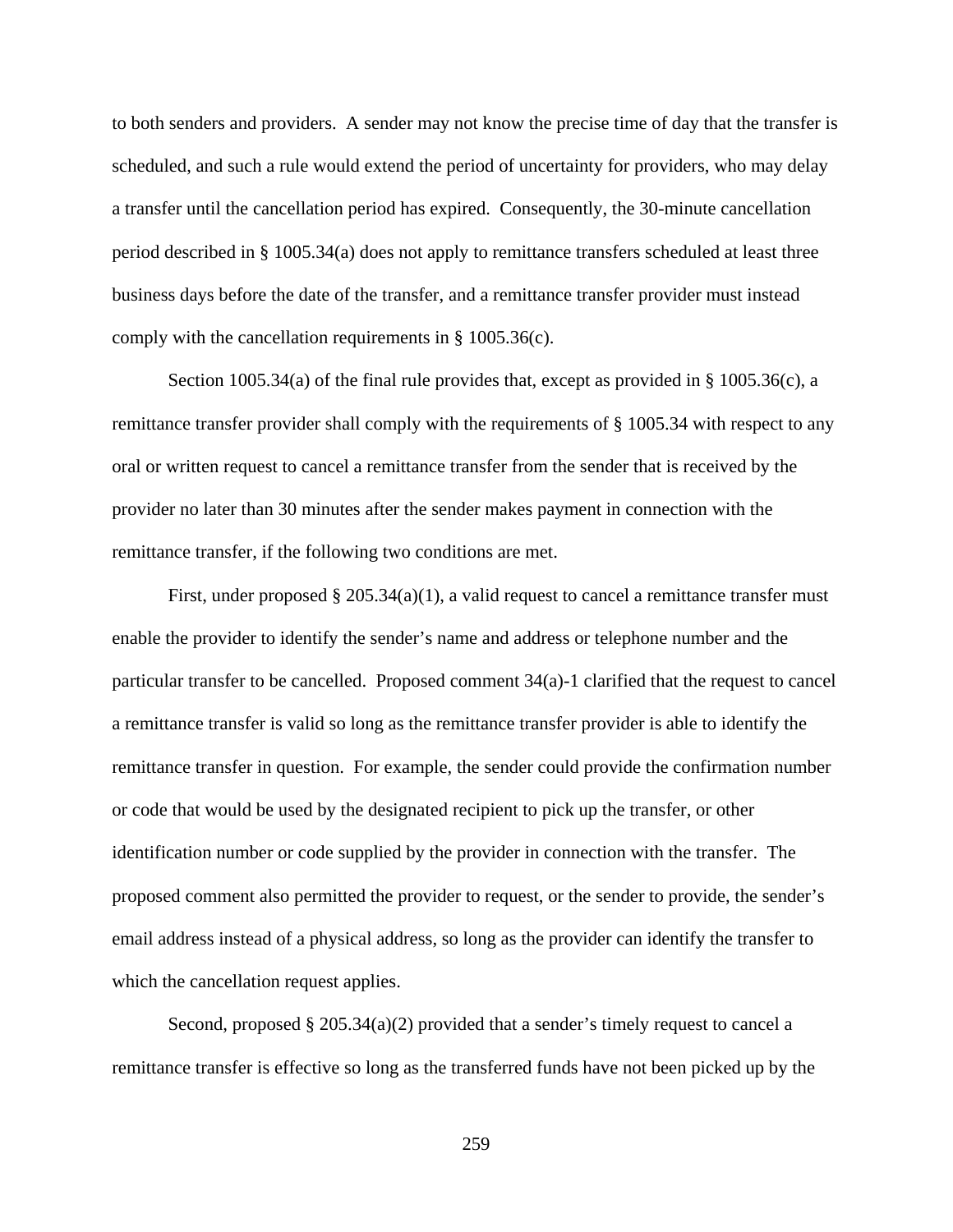designated recipient or deposited into an account held by the recipient.<sup>84</sup> Proposed comment 34(a)-2 reiterated that a remittance transfer provider must include an abbreviated notice of the sender's right to cancel a remittance transfer in the receipt or combined notice, as applicable. In addition, the proposed comment clarified that the remittance transfer provider must make available to a sender upon request, a notice providing a full description of the right to cancel a remittance transfer.

 The Bureau did not receive comment on the two conditions on the right to cancel. The final rule adopts the two conditions as proposed in renumbered  $\S$  1005.34(a)(1) and (a)(2). In addition, the Bureau adopts comments 34(a)-1 and 34(a)-2 substantially as proposed.

The Bureau is also adding comment 34(a)-3 to explain how a remittance transfer provider could comply with the cancellation and refund requirements of § 1005.34 if the cancellation request is received by the provider no later than 30 minutes after the sender makes payment. The comment states that a provider may, at its option, provide a longer time period for cancellation. The comment clarifies that a provider must provide the 30-minute cancellation right regardless of the provider's normal business hours. For example, if an agent closes less than 30 minutes after the sender makes payment, the provider could opt to take cancellation requests through the telephone number disclosed on the receipt. The provider could also set a cutoff time after which the provider will not accept requests to send a remittance transfer. For example, a financial institution that closes at 5:00 p.m. could stop accepting payment for remittance transfers after 4:30 p.m.

 $\overline{a}$ 

<sup>&</sup>lt;sup>84</sup> As discussed in the proposal, such accounts need not be accounts held by a financial institution so long as the recipient may access the transferred funds without any restrictions regarding the use of such funds. For example, some Internet-based providers may track consumer funds in a virtual account or wallet and permit the holder of the account or wallet to make purchases or withdraw funds once funds are credited to the account or wallet.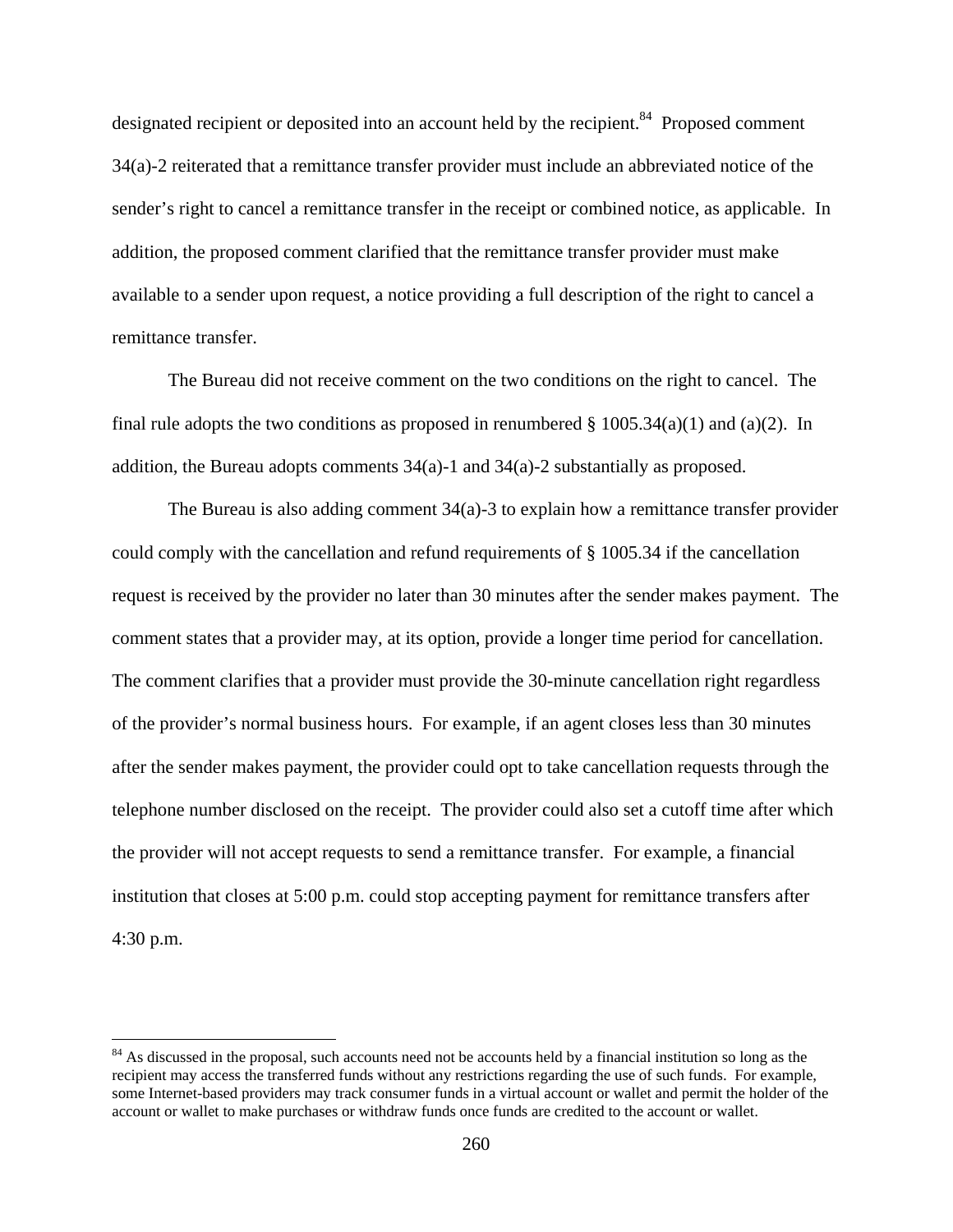One industry commenter believed that the Bureau should require a sender to contact the remittance transfer provider directly in order to cancel a transaction. The commenter believed that agents should not be required to handle cancellation requests, noting that under certain State laws, the agent does not have a right to the funds paid for a remittance transfer and therefore could not make a refund.

The Bureau believes that a sender's cancellation request should be valid if the sender contacts the agent. Many participants in consumer testing indicated that they would contact an agent first if they encountered a problem with their remittance transfer. The Bureau also believes that requiring a sender to contact a remittance transfer provider by, for example, calling the telephone number listed on the receipt could frustrate the sender's ability to cancel within the 30 minute cancellation period. Consequently, the Bureau clarifies in comment 34(a)-4 that a cancellation request provided by a sender to an agent of the remittance transfer provider is deemed to be received by the provider under § 1005.34(a) when received by the agent. The Bureau understands, however, that an agent may not be able to provide a sender with the refund for legal or operational reasons, and, as discussed below, the final rule does not require an agent to provide a refund if the agent is unable to do so.

Finally, the Bureau is adding a comment to clarify when a sender makes a payment for a remittance transfer, for purposes of determining when the 30-minute cancellation period has passed. Comment 34(a)-5 clarifies that, for purposes of subpart B, payment is made, for example, when a sender provides cash to the remittance transfer provider or when payment is authorized.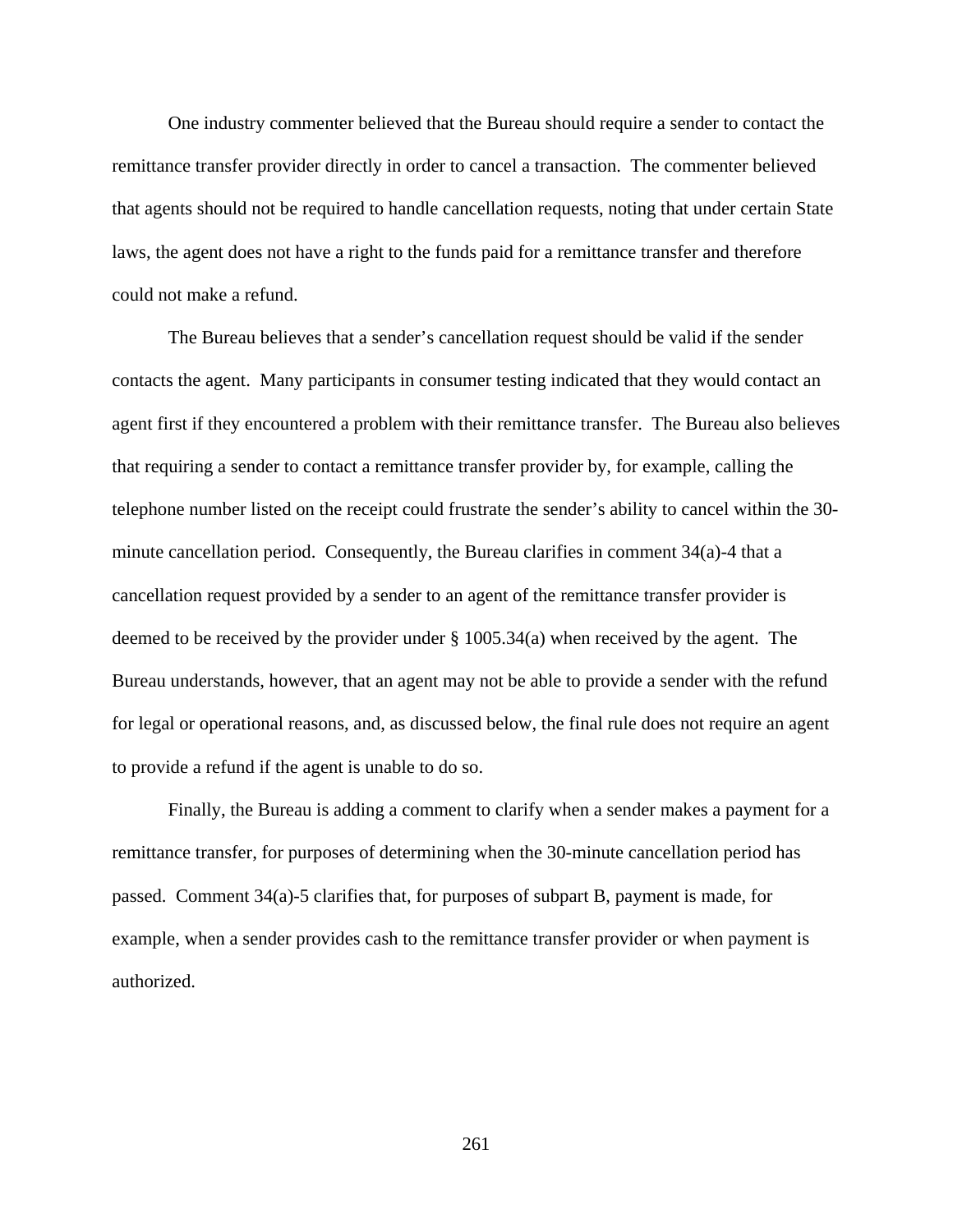### **34(b) Time Limits and Refund Requirements**

 Proposed § 205.34(b) established the time frames and refund requirements applicable to remittance transfer cancellation requests. The proposed rule stated that a remittance transfer provider must refund, at no additional cost to the sender, the total amount of funds tendered by the sender in connection with the remittance transfer, including any fees imposed in connection with the requested transfer, within three business days of receiving the sender's valid cancellation request.

 Many industry commenters objected to the requirement in the May 2011 Proposed Rule to refund the total amount of funds to the sender. Industry commenters believed that requiring a refund of the total amount of funds raised significant safety and soundness concerns for institutions sending wire transfers because some remittance transfer providers would be unable to recover the funds from subsequent institutions in a transfer chain. One money transmitter commenter stated that once a transfer is booked at an agent location, the provider is obligated to pay the agent its portion of the transfer fees for the transaction. If a sender cancels the transaction after settlement, the provider would be required to negotiate the return of the fee from the agent or bear the total loss of the fee. Similarly, the commenter noted that it acted as an agent of international billers and is obligated to the billers for the funds when it sends data to the biller. Several industry commenters believed requiring a remittance transfer provider to refund all fees could increase costs for senders, since providers may increase fees to account for losses due to refund. A money transmitter commenter also argued that refunding a third party fee or tax could be impermissible under local law.

 Industry commenters suggested that the Bureau permit a remittance transfer provider to charge reasonable fees, even if the sender cancels the transaction. Some of the commenters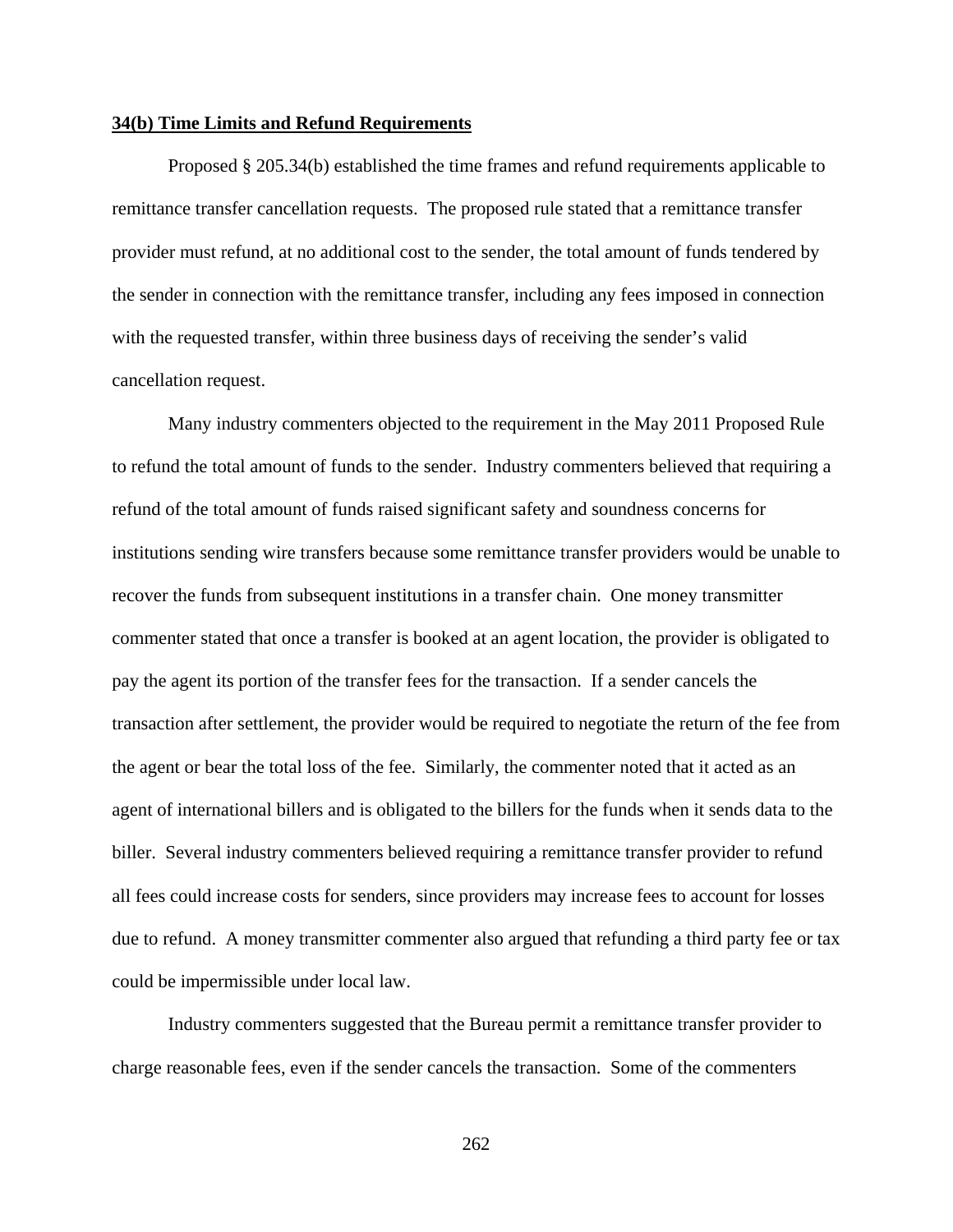noted that this was consistent with a bank's ability to charge fees in connection with a stop payment order on a check to cover the bank's costs. An industry trade association believed providers should be permitted to charge a \$45 fee to stop the transaction. Another industry commenter suggested that if the exchange rate changes between the time the order is placed and the refund is requested such that the amount of local currency originally promised would be equivalent to less U.S. dollars, the refund of the principal should be at the new exchange rate.

Some commenters believed a remittance transfer provider should not be required to provide a refund in certain circumstances. One industry commenter believed a provider should not be required to refund fees charged by intermediaries. Another industry commenter suggested that a provider should not have to refund the portion of any fees that are not attributable to costs incurred by them prior to receiving a cancellation request. A trade association believed a provider should not be required to refund fees when the provider has not made any errors.

The Bureau believes it is appropriate to require a provider to refund the total amount of funds provided by the sender in connection with the remittance transfer. The Bureau believes senders could be discouraged from exercising their cancellation rights if they could not recover the cost of the remittance transfer. Although the Bureau recognizes that a provider may not be able to recover some fees or taxes charged for a transfer, the Bureau believes that the shorter cancellation period adopted in the final rule helps address these concerns. Under the final rule, a provider can mitigate some of the risk of losing fees or taxes charged for a transfer by sending a transfer after the 30-minute cancellation period ends. Therefore, the Bureau is requiring the total amount of funds provided by the sender to be refunded in the final rule in § 1005.34(b) with the additional clarification that refunding the total amount of funds provided by the sender in connection with a remittance transfer requires a provider to refund taxes on the remittance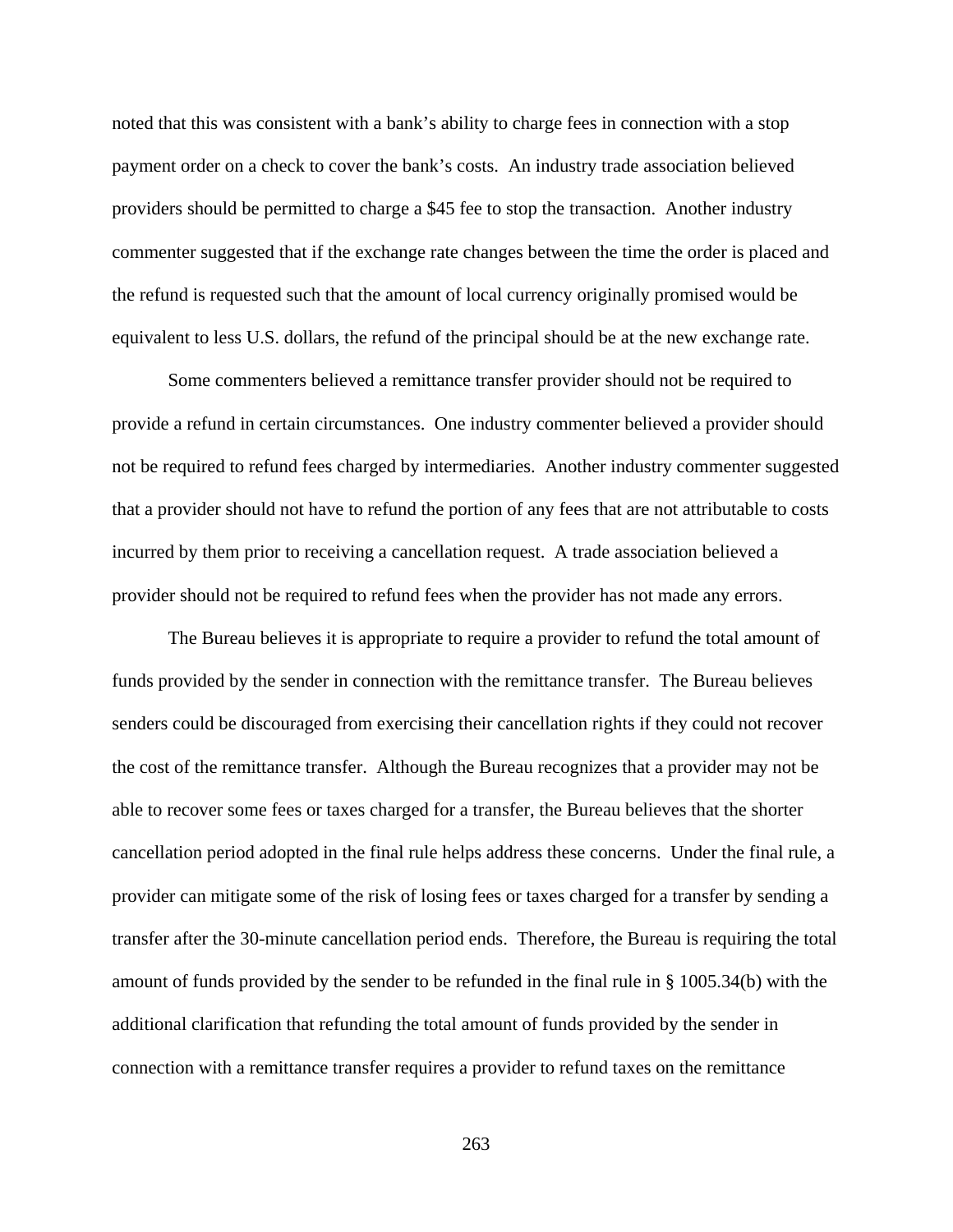transfer. However, as noted by one industry commenter, for certain jurisdictions, the remittance transfer provider may be prohibited by law from refunding taxes. Consequently, the requirement in § 1005.34(b) to refund taxes is only to the extent such refund is not prohibited by law. In the final rule, § 1005.34(b) provides that a remittance transfer provider shall refund, at no additional cost to the sender, the total amount of funds provided by the sender in connection with a remittance transfer, including any fees and, to the extent not prohibited by law, taxes imposed in connection with the remittance transfer, within three business days of receiving a sender's request to cancel the remittance transfer.

Proposed comment 34(b)-1 addressed the permissible ways in which a provider could provide a refund. The proposed comment clarified that a remittance transfer provider may, at the provider's discretion, issue a refund in cash or in the same form of payment that was initially tendered by the sender for the remittance transfer. For example, if the sender originally provided a credit card as payment for the transfer, the remittance transfer provider may issue a credit to the sender's credit card account in the amount of the payment.

The Bureau did not receive comment on proposed comment 34(b)-1. However, as discussed above regarding comment  $33(c)$ -6, the Bureau is amending comment  $34(b)$ -1 with respect to refunds if a sender initially provided cash for the remittance transfer. Specifically, comment 34(b)-1 states that a provider may issue a refund by check if a sender initially provided cash for the remittance transfer. For example, if the sender originally provided cash as payment for the transfer, the provider may mail a check to the sender in the amount of the payment.

The Bureau is also finalizing comment 34(b)-2, which addresses costs that must be refunded upon a sender's timely request to cancel a remittance transfer. The comment is adopted substantially as proposed, with amendments clarifying that all funds provided by the sender in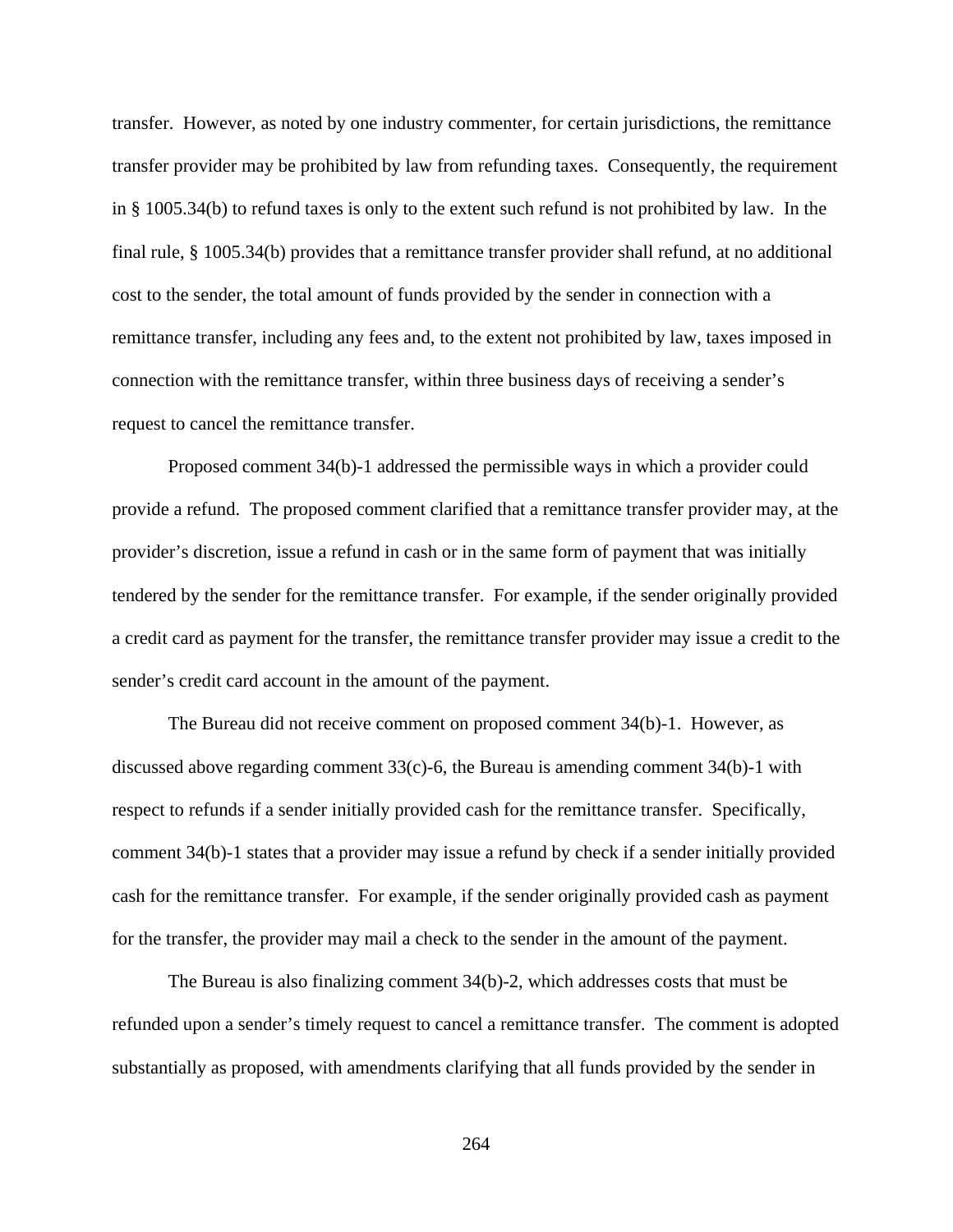connection with the remittance transfer would include taxes that are assessed by a State or other governmental body, to the extent not prohibited by law. Therefore, the final comment states that if a sender provides a timely request to cancel a remittance transfer, a remittance transfer provider must refund all funds provided by the sender in connection with the remittance transfer, including any fees and, to the extent not prohibited by law, taxes that have been imposed for the transfer, whether the fee or tax was assessed by the provider or a third party, such as an intermediary institution, the agent or bank in the recipient country, or a State or other governmental body.

Finally, industry commenters suggested amendments to the requirement in the proposal to provide a refund within three business days of receiving a sender's request to cancel the remittance transfer. One industry commenter believed the refund rule should not require the refund to be delivered to the sender within three business days. The commenter cited examples of when it could be difficult to deliver the funds to the sender in three days, such as when the provider mails a refund check and the check takes several days to be delivered to the sender; when the refund is available at an agent location, but the sender takes several days to pick-up the refund; and when the provider issues a chargeback to the sender's credit or debit card account, but the credit takes several days to appear due to card processing systems. The Bureau notes that the requirement to refund funds to a sender does not require a provider to ensure that a refund is delivered to a sender within three business days after receiving the sender's request to cancel the remittance transfer.

## **Section 1005.35 Acts of Agents**

In most cases, remittance transfers are sent through an agent of the remittance transfer provider, such as a convenience store that has contracted with the provider to offer remittance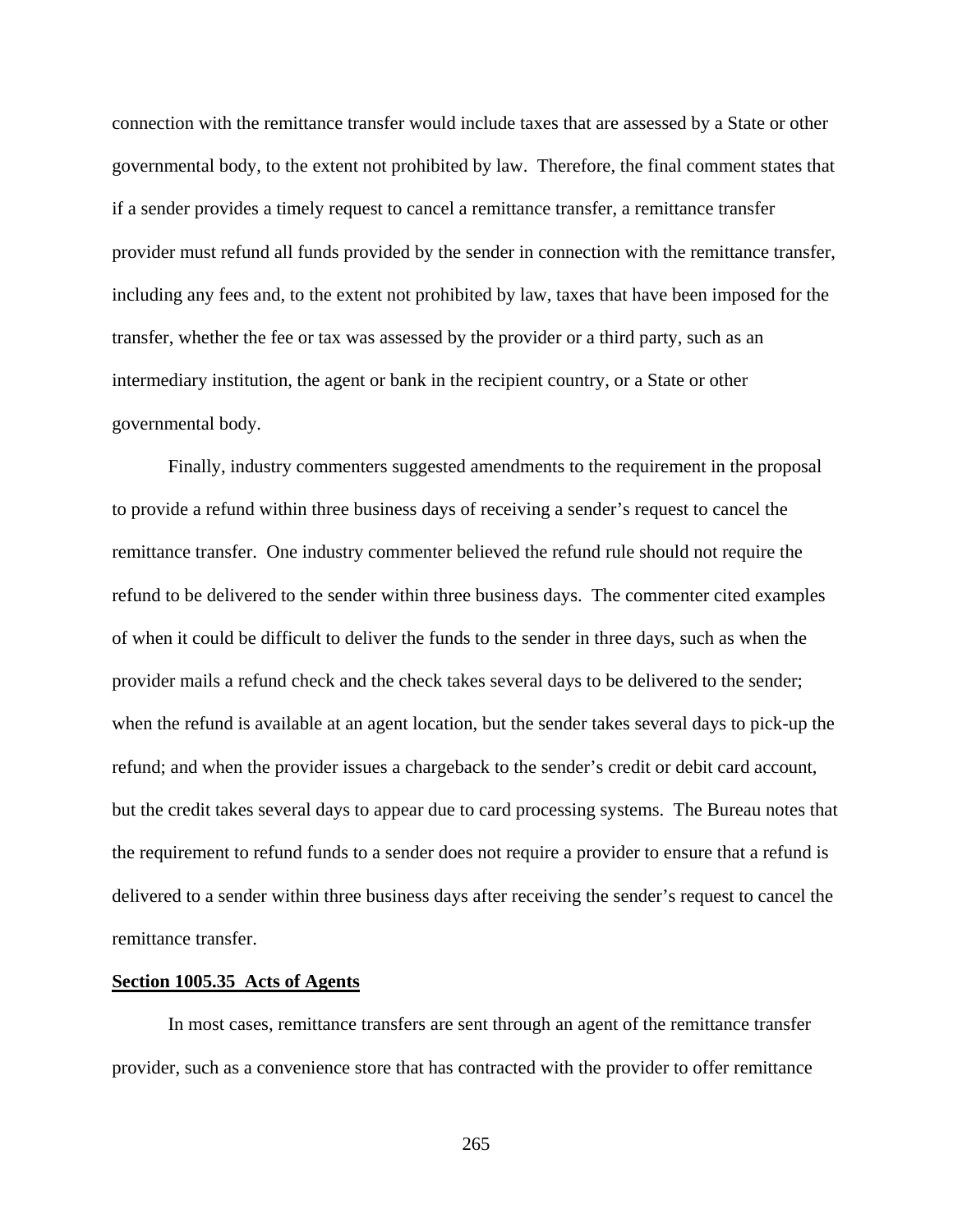transfer services at that location. EFTA section 919(f)(1) generally makes remittance transfer providers liable for any violation of EFTA section 919 by an agent, authorized delegate, or person affiliated with such provider, when such agent, authorized delegate, or affiliate acts for that remittance transfer provider. EFTA section 919(f)(2) requires the Bureau to prescribe rules to implement appropriate standards or conditions of liability of a remittance transfer provider, including one that acts through its agent or authorized delegate.<sup>85</sup>

 The Board proposed two alternatives to implement EFTA section 919(f) with respect to acts of agents. Under the first alternative (proposed Alternative A), a remittance transfer provider would be strictly liable for violations of subpart B by an agent when such agent acts for the provider. Under the second alternative (proposed Alternative B), a remittance transfer provider would be liable under the EFTA for violations by an agent acting for the provider, unless the provider establishes and maintains policies and procedures for agent compliance, including appropriate oversight measures, and the provider corrects any violation, to the extent appropriate.

 Consumer groups, State regulators, and a Federal Reserve Bank supported proposed Alternative A. These commenters stated that Alternative A would provide the greatest incentives for remittance transfer providers to avoid errors and to oversee and audit their agents. Some argued that proposed Alternative A would be consistent with many State laws, and that adopting proposed Alternative B could disrupt efforts to hold providers to stricter liability standards under State law.

In contrast, industry commenters supported the liability standard set forth in proposed Alternative B. These commenters argued that proposed Alternative B would more appropriately address the unique position of agents in the market, while providing protection for consumers by

 $\overline{a}$ 

 $85$  See also § 1005.30(a), which defines the term "agent" for purposes of the rule.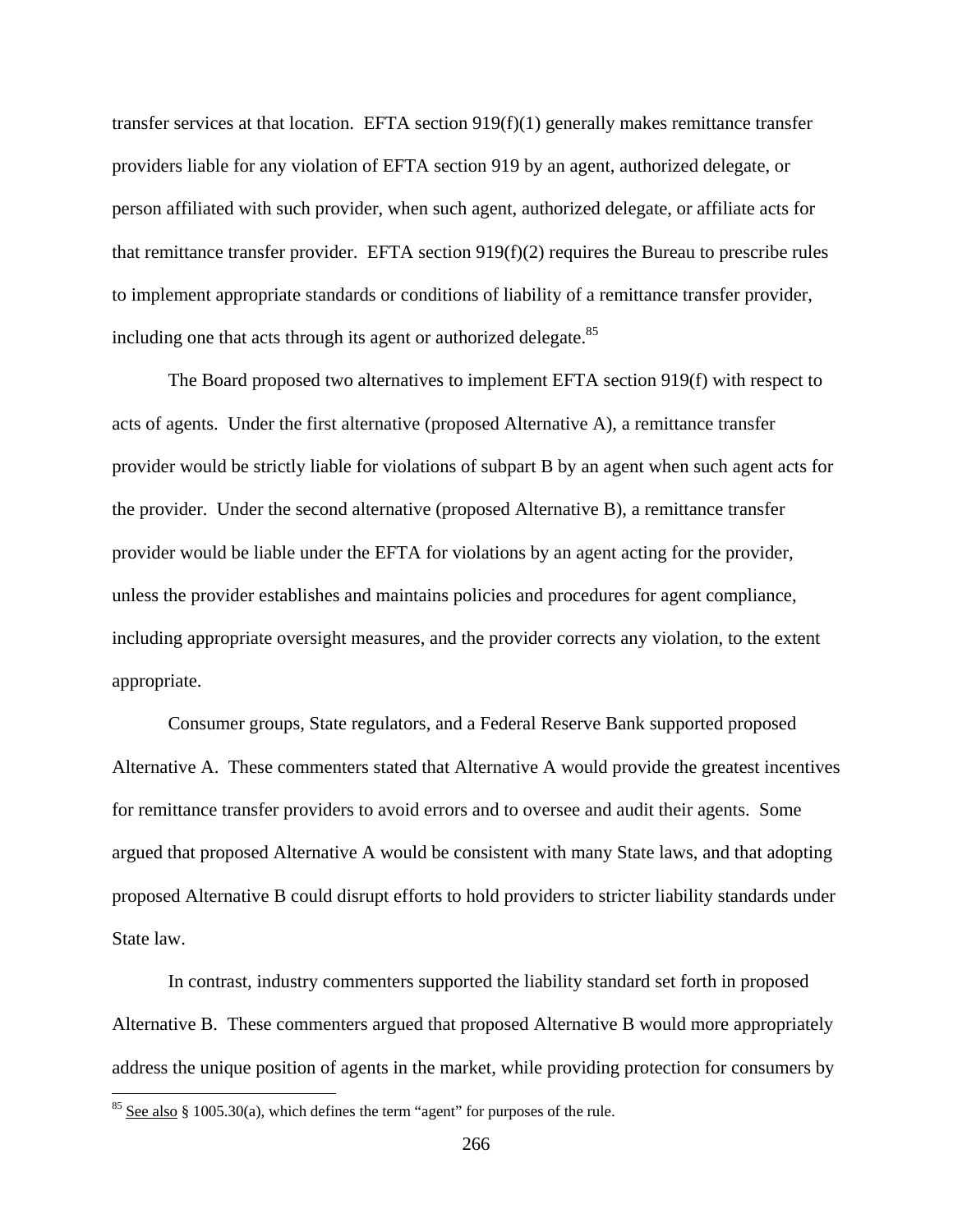making them whole for the cost of the remittance transfer. These commenters also stated that proposed Alternative B would create an incentive for providers to take an active role in developing compliance policies and procedures and engaging in agent oversight. These commenters also expressed concern about the liability risks associated with proposed Alternative A for the misconduct or a single agent or isolated violations, and that proposed Alternative A could discourage the use of agents.

Based on comments received and the Bureau's further analysis, the final rule adopts proposed Alternative A in renumbered § 1005.35. The Bureau believes that the approach taken in proposed Alternative A is more consistent with the approach generally taken in other Bureau regulations, including Regulation E. For example, under Regulation E's payroll card rules, a financial institution is required to provide initial payroll card disclosures to a payroll account holder. If, by contractual agreement with the institution, a third-party service provider or the employer agrees to deliver these disclosures on the institution's behalf and fails to do so, the issuing financial institution is nonetheless liable for the violation.<sup>86</sup> Similarly, if an agent at a retail establishment fails to provide the disclosures required by § 1005.31, the remittance transfer provider would be liable. The Bureau also believes that proposed Alternative A provides a greater incentive for providers to monitor their agents' activities and to exercise appropriate supervision and oversight than proposed Alternative B.

One commenter suggested that proposed Alternative A could exculpate an agent from responsibility from its own conduct. However, nothing in the rule shields agents from liability, nor does it prevent providers from requiring specific agent conduct in their contracts or negotiating other contractual liability or indemnification clauses.

 $\overline{a}$ 

<sup>86 12</sup> CFR 1005.18.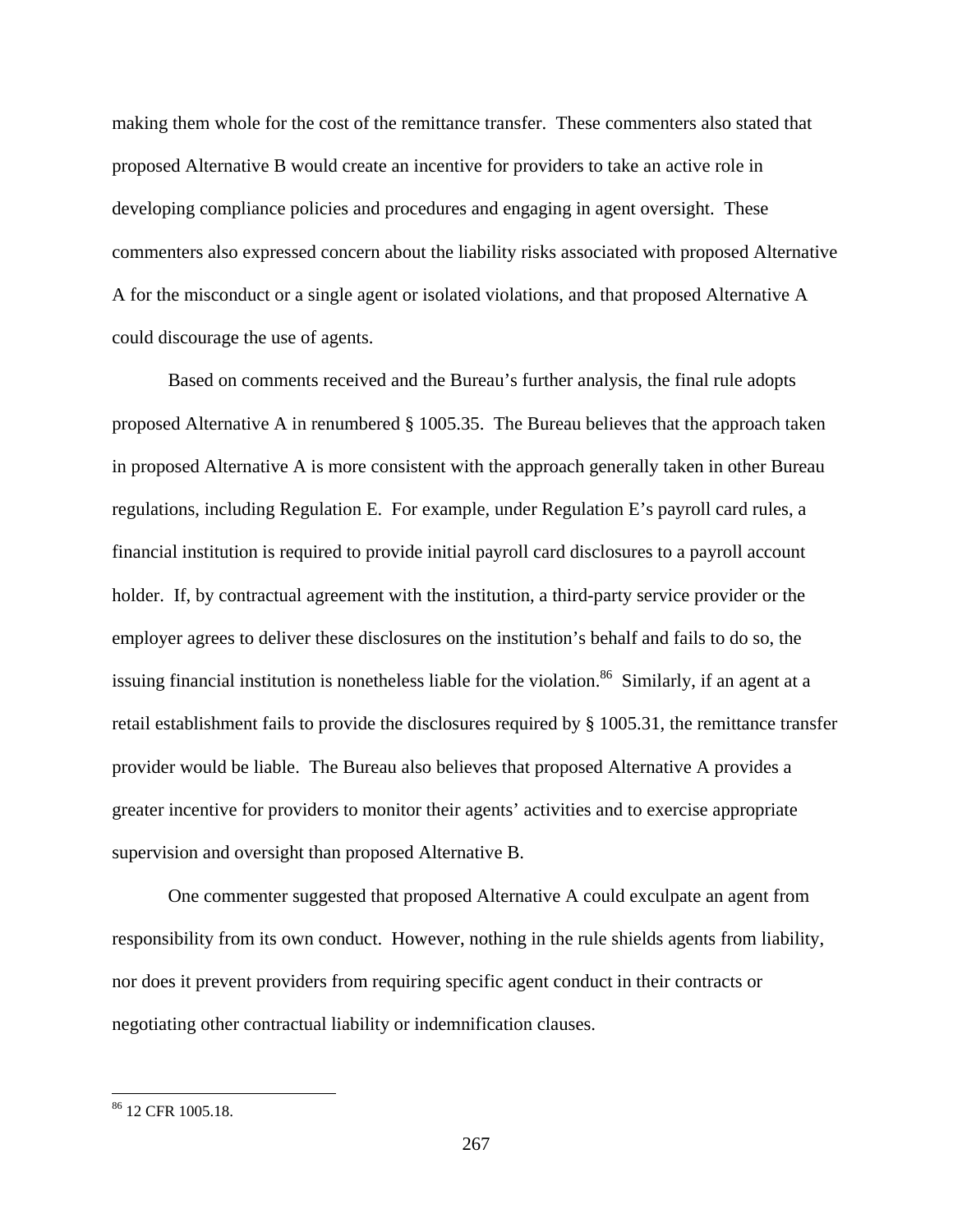With respect to commenters' concerns about liability risk, EFTA section  $919(f)(2)$  states that enforcement agencies may consider, in any action or other proceeding against a remittance transfer provider, the extent to which the provider had established and maintained policies or procedures for compliance, including policies, procedures, or other appropriate oversight measures designed to assure compliance by an agent or authorized delegate acting for such provider**.** Thus, enforcement agencies are permitted to tailor any remedies in light of single agent non-compliance or isolated violations.

Several commenters requested further guidance on what it means for an agent to act for a provider. As discussed in the proposal, some agents have a non-exclusive arrangement with several remittance transfer providers, so that a sender may choose from among the remittance transfer providers at that agent location. If a sender chooses to use Provider A to send funds at the agent location, then Provider B would not be liable for the agent's actions in connection with that transaction, because the agent would be acting for Provider A. As noted above regarding the definition of "agent" under § 1005.30(a), the Bureau believes that it is appropriate to defer to State or other applicable law with respect to the relationship between an agent and Provider A.

The final rule also adopts proposed Alternative A's comment 35-1 substantially as proposed. Comment 35-1 explains that remittance transfer providers remain fully responsible for complying with the requirements of this subpart, including, but not limited to, providing the disclosures set forth in § 1005.31 and remedying any errors as set forth in § 1005.33. This is the case even if a remittance transfer provider performs its functions through an agent, and regardless of whether the provider has an agreement with a third party that transfers or otherwise makes funds available to a designated recipient.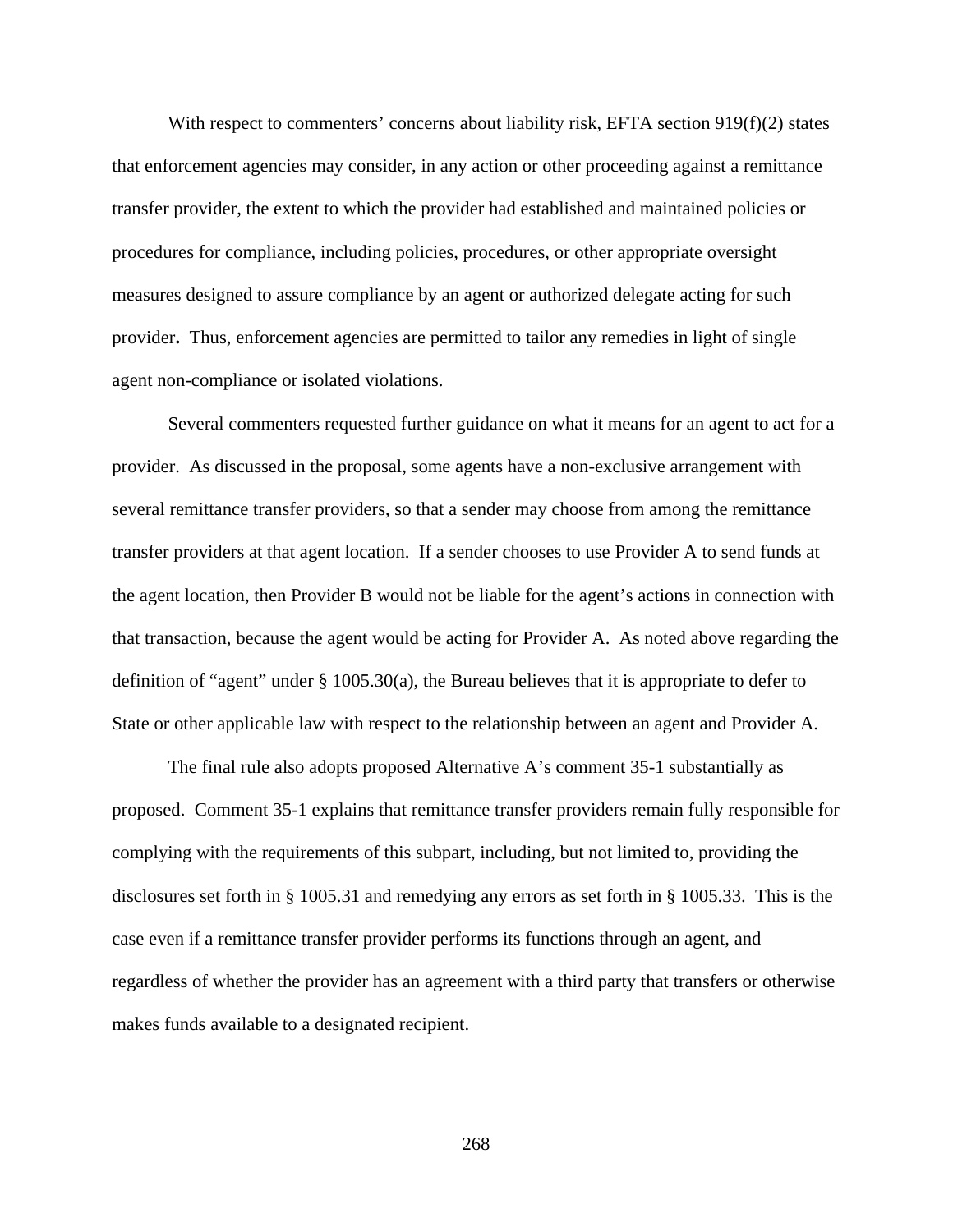# **Section 1005.36 Transfers Scheduled in Advance**

 As discussed above in connection with the § 1005.30(d) definition of "remittance transfer," the Board requested comment on whether the rule should exclude from coverage online bill payments, including preauthorized transfers. As noted above, most industry commenters argued that these transfers should be excluded from the final rule. These commenters argued that the provider would not be in a position to know, at the time disclosures are required, the applicable exchange rate for transfers that are scheduled to be sent at a later date.

For the reasons discussed above in the supplementary information to § 1005.30(e), the final rule does not exclude online bill payments from the definition of "remittance transfer," nor does it exclude certain other remittance transfers that a sender schedules in advance, including preauthorized remittance transfers. Thus, the final rule generally requires that disclosures be provided in accordance with the timing and accuracy rules set forth in § 1005.31, both with respect to the required pre-payment disclosure and the required receipt. Estimates may be disclosed, to the extent permitted by § 1005.32.

However, the Bureau believes that preauthorized remittance transfers, whether for bill payments or for other reasons, raise issues relating to the practical aspects of compliance, and potential consumer confusion issues. As discussed above, § 1005.31(e) links the timing requirements for providing pre-payment disclosures and receipts to senders to the time when the transfer is requested and payment is made by the sender. Similarly, the disclosure accuracy rule in § 1005.31(f) relates to when the sender's payment is made. For purposes of subpart B, payment is made when payment is authorized. See comments  $31(e)$ -2 and  $34(a)$ -5. Accordingly, if all preauthorized remittance transfers were subject to § 1005.31, providers would have to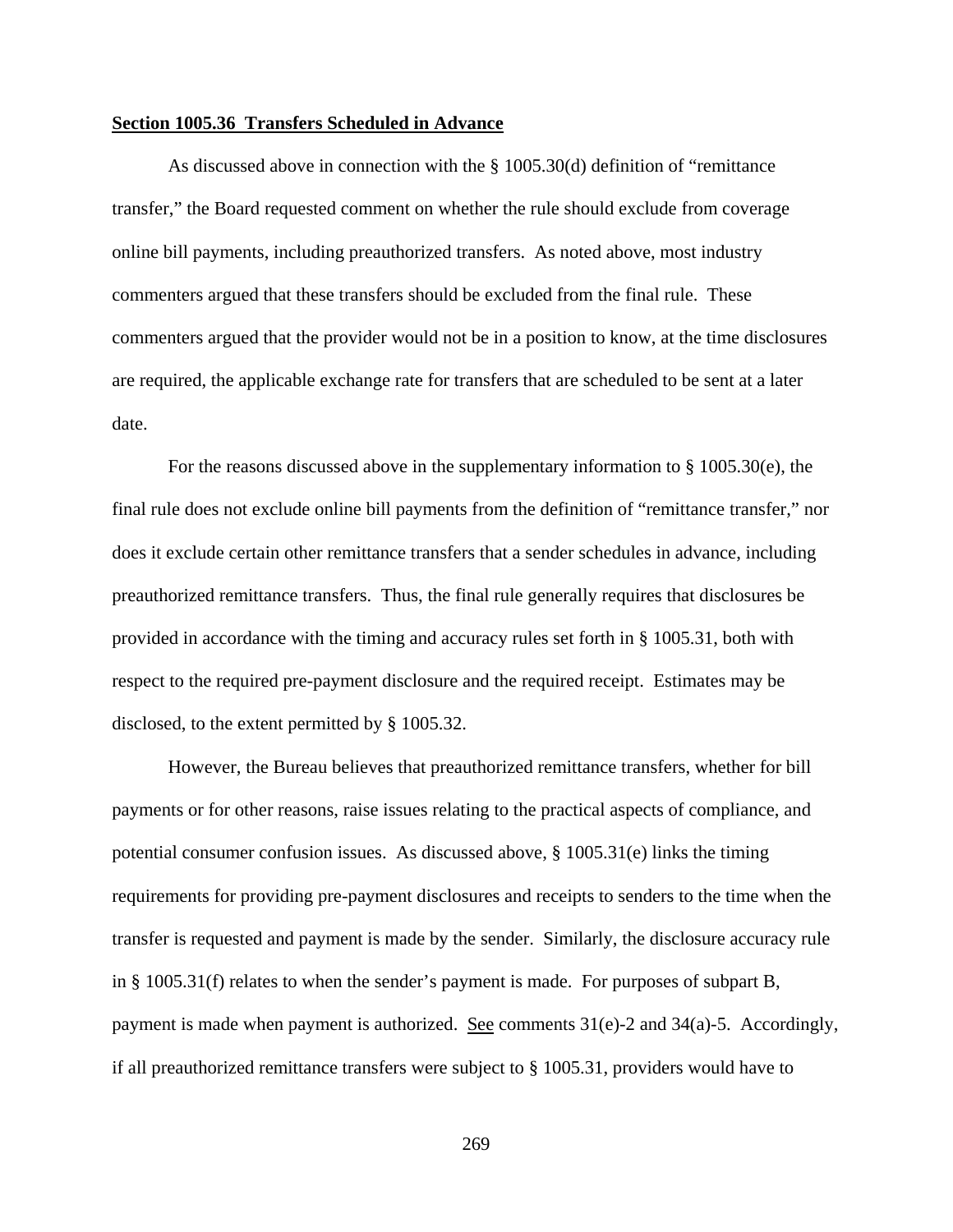provide both pre-payment disclosures and receipts at the time the preauthorized remittance transfers are requested and authorized by the sender. Moreover, these disclosures would need to be accurate for the first and all subsequent transfers scheduled in the future (except to the extent estimates are permitted by § 1005.32).

The Bureau believes that in some circumstances, it is impracticable for providers to provide accurate disclosures for subsequent transfers at the time preauthorized remittance transfers are authorized. For example, while a provider may be able to know or to hedge for a specified exchange rate with respect to the first transfer, the provider or the institution involved in the remittance transfer that sets the exchange rate may be reluctant to set a specified exchange rate applicable to all subsequent transfers that are scheduled to be made into the future. This reluctance could arise due to the risk associated with participating in foreign exchange markets, and the manners in which providers and their partners manage such risk. Many wholesale exchange rates are set largely through currency markets in which rates can fluctuate frequently.<sup>87</sup> As a result, whenever there are time lags in between the time when the retail rate applied to a transfer is set, the time when the relevant foreign currency is purchased, and the time when funds are delivered, a provider (and/or its business partner) may face losses due to unexpected changes in the value of the relevant foreign currency.

Providers and/or their partners generally use a variety of pricing, business processes, or hedging techniques to manage or minimize this exchange rate risk. For some, and perhaps many providers (or their partners), the task of managing or minimizing exchange risk may become more complicated or more costly if the amount of time between when the rate is set for a

<u>.</u>

<sup>&</sup>lt;sup>87</sup> Some foreign exchange rates are set by monetary authorities. There are a variety of business models that providers use to fund transfers that are received in foreign currency. The timing of when foreign currency is purchased, the role of the provider in such a purchase, and the role of other intermediaries, partners, agents, and other parties can vary.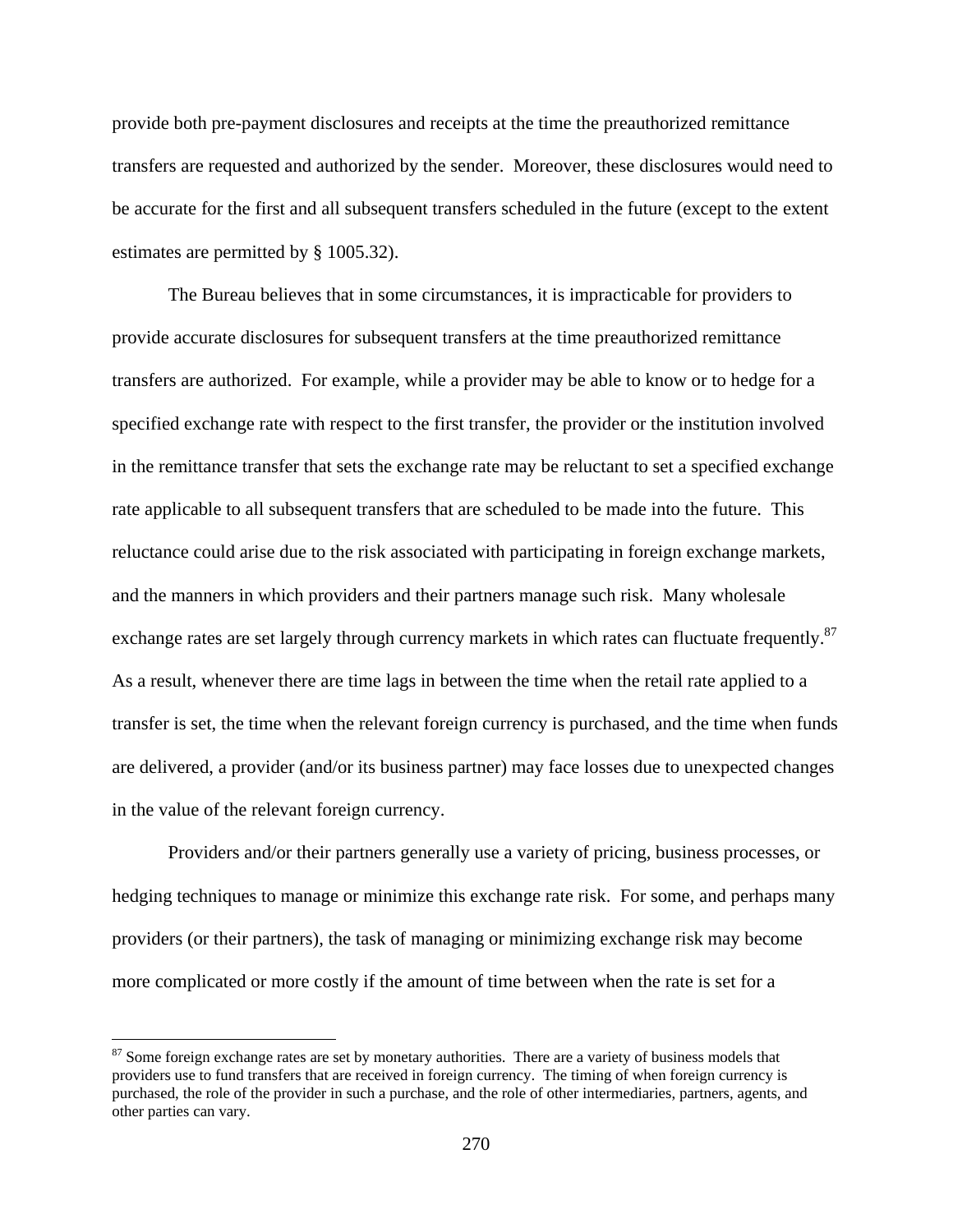customer and when the transfer is sent increases. Setting the retail rate that applies to a transfer far in advance of when that transfer is sent may require the provider or other parties involved in processing the remittance transfer to use additional or more sophisticated risk management tools.

Some preauthorized remittance transfers may be set up to vary in amount (for example, based on the amount of a utilities bill). In such cases, while the remittance transfer provider may know the amount to be transferred in the first payment, the provider may not know, at the time the sender authorizes the preauthorized remittance transfer, the amounts that will be transferred in subsequent months. Moreover, even if the scheduled amounts to be transferred were fixed, and a provider were permitted to disclose an estimated exchange rate for future payments, providing estimated exchange rates at the time of the initial request for transfers beyond the first transfer may not be useful to senders – and could even be misleading – because currency fluctuations over several months could cause the actual rate applied to particular transfers to vary substantially. The Bureau recognizes that the market for preauthorized remittance transfers is still developing. Consequently, the Bureau is concerned that if providers were required to provide accurate disclosures for subsequent preauthorized remittance transfers at the time those transfers are authorized, in many cases providers would not be able to offer preauthorized remittance transfer products, which could limit consumer access to a potentially valuable product.

The Bureau also believes that the right to cancel a remittance transfer no later than 30 minutes after the sender makes payment as provided in § 1005.34(a) is not appropriate when applied to certain remittance transfers that a sender schedules in advance, including preauthorized remittance transfers. When a sender schedules a remittance transfer many days – or even months – in advance of when the transfer is to be made, a sender should have the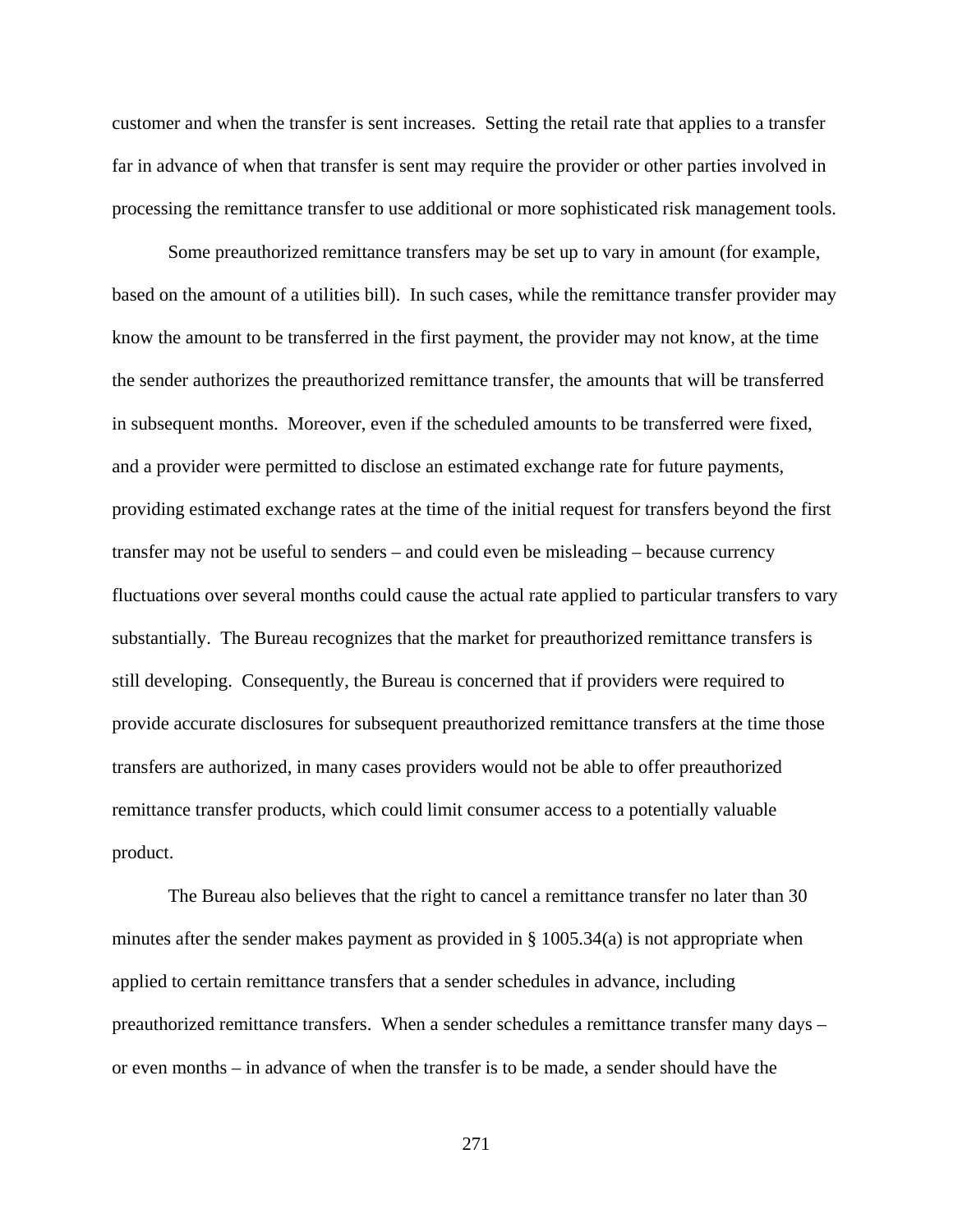flexibility to cancel the transfer more than 30 minutes after requesting the transfer, given the delay between when the sender authorizes the remittance transfer and when the sender schedules the remittance transfer to be made. In such circumstances, the Bureau believes that remittance transfer providers can accommodate a longer cancellation period without the risk that a sender's cancellation would delay the remittance transfer. Thus, the Bureau believes that a cancellation period tied to when the transfer is made, rather than when the transfer is authorized, is more beneficial to senders.

Therefore, to effectuate the purposes of the EFTA and to facilitate compliance, the Bureau believes it is necessary and proper to exercise its authority under EFTA sections 904(a) and (c) to adopt a new § 1005.36, which sets forth disclosure requirements specifically applicable to preauthorized remittance transfers, as well as specific cancellation requirements for any remittance transfer scheduled by the sender at least three business days before the date of the transfer. Sections 1005.36(a) and (b) address specific requirements for the timing and accuracy of disclosures for preauthorized remittance transfers. Section 1005.36(c) addresses the cancellation requirements applicable to any remittance transfer scheduled by the sender at least three business days before the date of the transfer, including preauthorized remittance transfers. Because § 1005.36 only addresses timing, accuracy, and cancellation requirements, the other requirements of subpart B, such as content and formatting requirements and the foreign language requirements, continue to apply to remittance transfers subject to § 1005.36. See comment 36-1.

In addition, the Bureau's January 2012 Proposed Rule, published elsewhere in the Federal Register today, solicits comment on alternative disclosure and cancellation requirements with respect to remittance transfers subject to § 1005.36.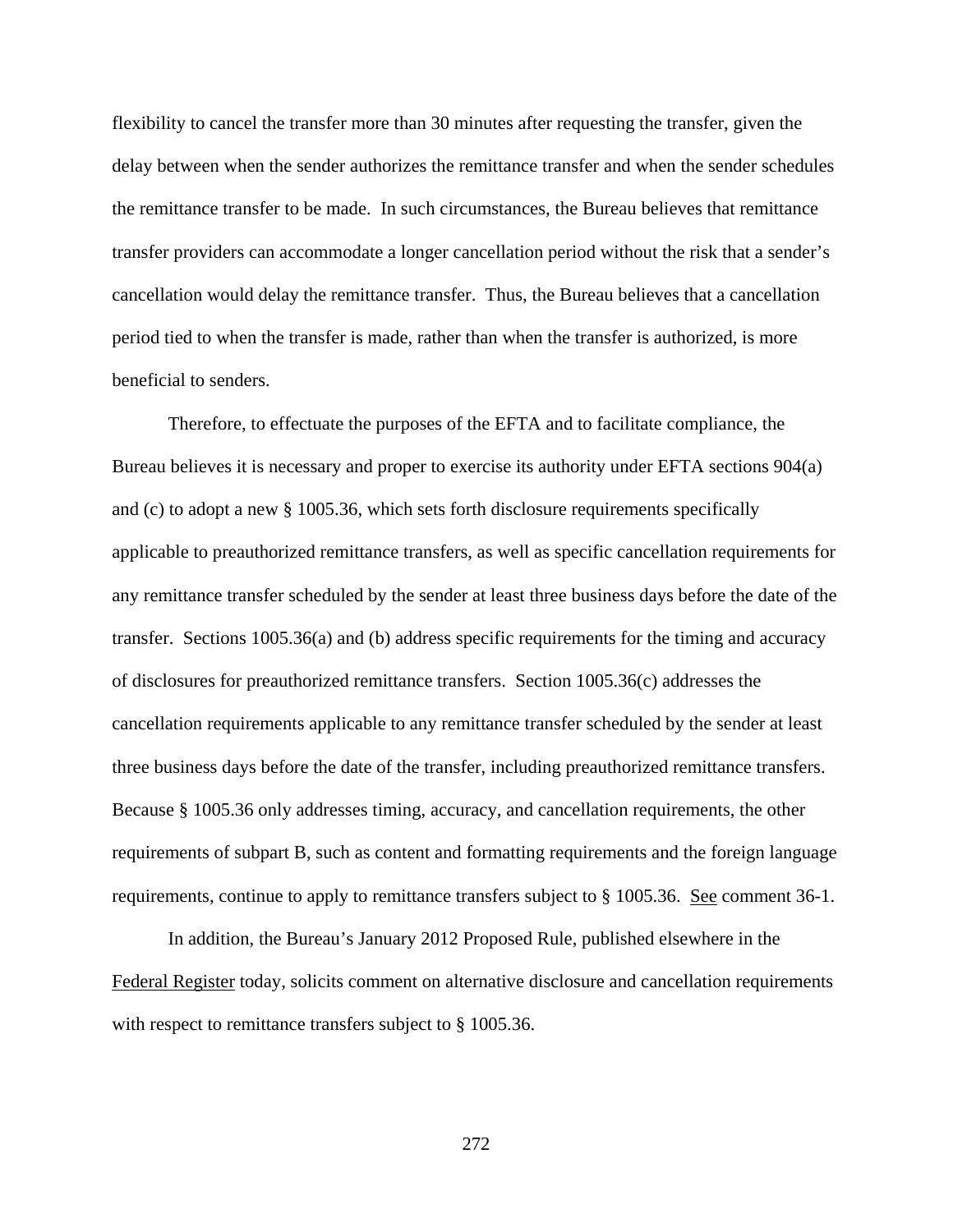## **36(a) Timing**

Section 1005.36(a) sets forth the disclosure timing requirements for disclosures relating to preauthorized remittance transfers. Under § 1005.36(a)(1), for the first scheduled transfer, the provider is required to provide both the pre-payment disclosure described in § 1005.31(b)(1) and the receipt described in § 1005.31(b)(2) in accordance with the timing rules set forth in § 1005.31(e) that generally apply to remittance transfers. In effect, under the final rule, the first scheduled transfer of a preauthorized remittance transfer is treated the same as other individual transfer requests by a sender.

However, under § 1005.36(a)(2), different timing requirements apply to disclosures relating to subsequent scheduled transfers. Under § 1005.36(a)(2)(i), the provider must mail or deliver a pre-payment disclosure, as described in § 1005.31(b)(1), within a reasonable time prior to the scheduled date of each subsequent transfer. If the general timing rule in  $\S$  1005.31(e) applied, the provider would be required to provide a pre-payment disclosure at the time the scheduled payments are authorized. By requiring a pre-payment disclosure at this alternative time for each subsequent transfer, senders will receive information about their transfers in closer proximity to the scheduled transfer date, and the provider should be in a better position to make the required disclosures. This approach also reminds senders about the pending transfer, which will enable them to confirm that sufficient funds are available for the transfer. In the January 2012 Proposed Rule published elsewhere in today's Federal Register, the Bureau is also soliciting comment on a safe harbor with respect to the reasonable time requirement.

In addition, under  $\S 1005.36(a)(2)(ii)$ , the provider must provide the receipt described in § 1005.31(b)(2) for each subsequent transfer. As with pre-payment disclosures, the Bureau does not believe a receipt given at the time payment for the transfer is authorized would be as useful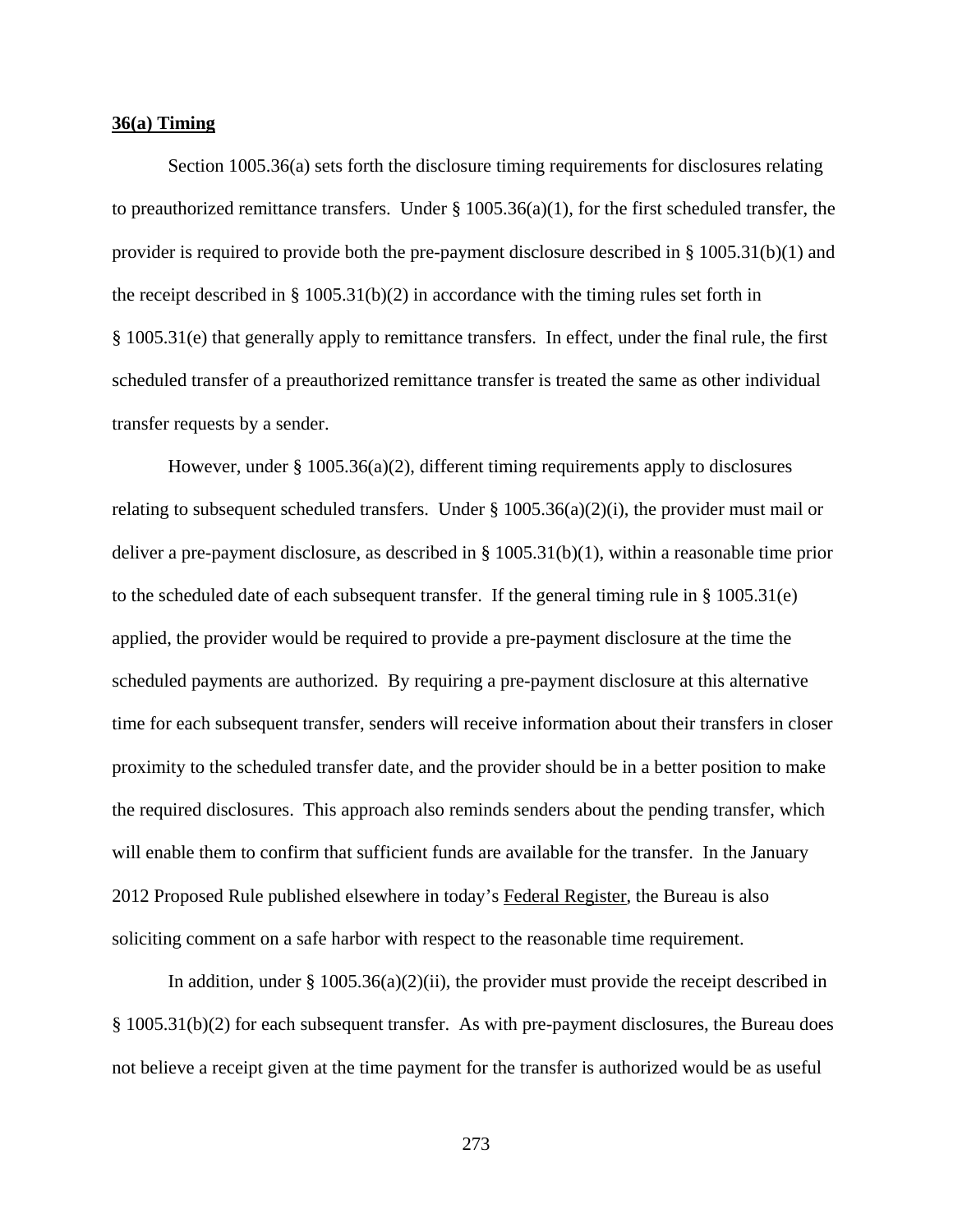to senders as a receipt received closer in time to the actual transfer that contains more relevant information about the particular scheduled transfer. The final rule requires the receipt to be mailed or delivered to the sender no later than one business day after the date on which the transfer is made. However, if the transfer involves the transfer of funds from the sender's account held by the provider, the receipt may be provided on or with the next regularly scheduled periodic statement for that account or within 30 days after payment is made for the remittance transfer if a periodic statement is not provided. Section  $1005.36(a)(2)(ii)$  closely tracks the receipt timing rule for receipts in transactions conducted entirely by telephone under  $§ 1005.31(e)(2).$ 

The Bureau believes that these special timing rules for pre-payment disclosures and receipts for subsequent preauthorized remittance transfers will result in more meaningful disclosures to senders than if providers were required to provide these disclosures at the time the transfers were authorized.

#### **36(b) Accuracy**

 Section 1005.36(b) sets forth requirements for the accuracy of disclosures for preauthorized remittance transfers. For the first scheduled transfer, the disclosure requirements follow the accuracy rule set forth in § 1005.31(f) that generally applies to remittance transfers. See § 1005.36(b)(1). Thus, except as permitted by § 1005.32, the pre-payment disclosure and receipt provided for the first scheduled transfer must be accurate when payment is made; that is, at the time the transfer is authorized.

 However, for subsequent scheduled transfers, the disclosures described in  $\S 1005.36(a)(2)$  must be accurate when the transfer is made. See  $\S 1005.36(b)(2)$ . Thus, for subsequent preauthorized remittance transfers, the final rule provides that senders must receive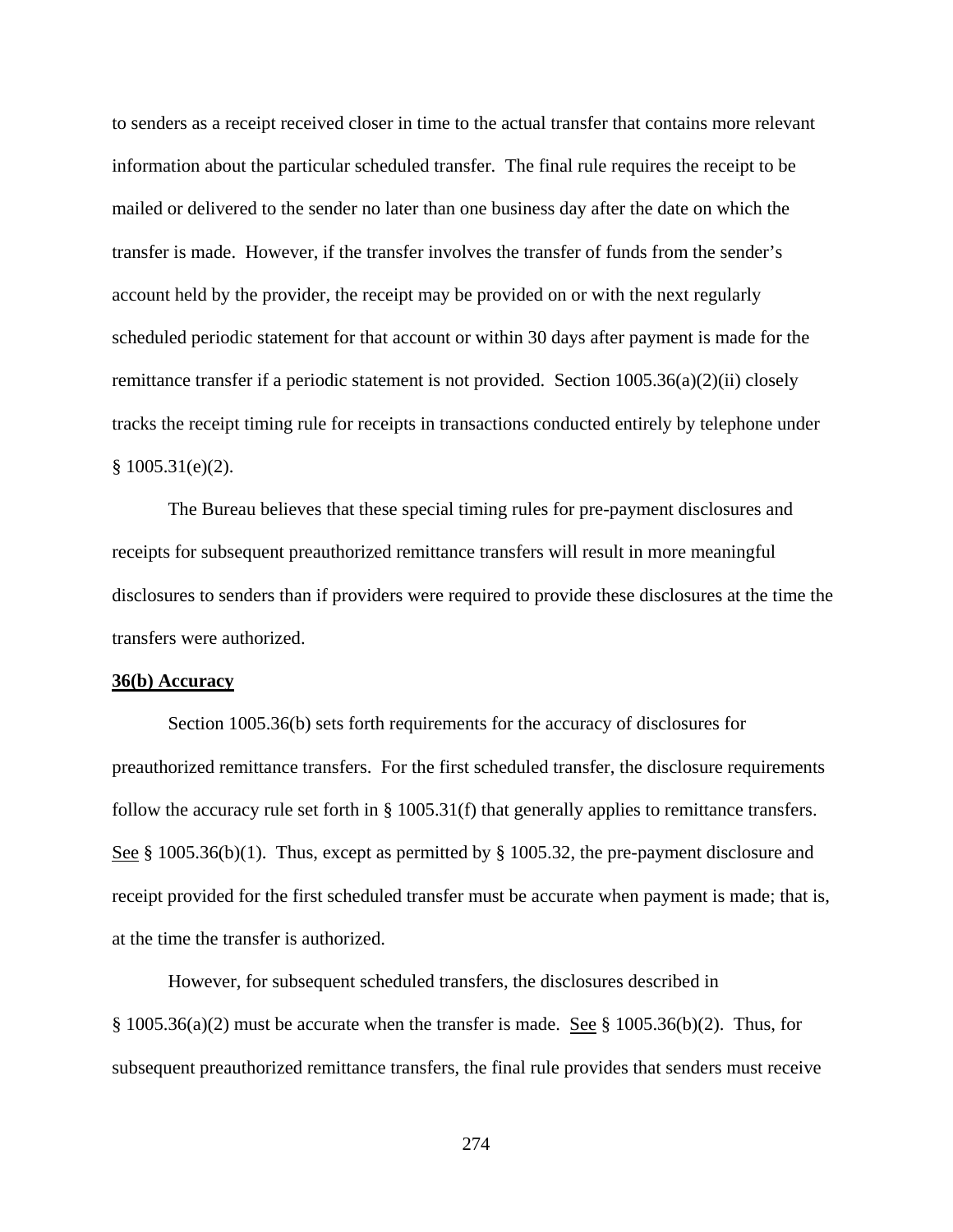an accurate pre-payment disclosure shortly before the transfer is made, and then an accurate receipt shortly after the transfer is made. Providers may continue to disclose estimates to the extent permitted by § 1005.32.

 As discussed above, the Bureau believes that it would be problematic to apply the general rule about accuracy in § 1005.31(f) to subsequent preauthorized remittance transfers. For example, some preauthorized remittance transfers are set up to vary in amount, so the provider cannot predict, at the time such transfers are authorized, the amount to be transferred in subsequent months. Therefore, the provider could not provide an accurate pre-payment disclosure and receipt at the time the preauthorized remittance transfers, and payment for the transfers, are authorized. The accuracy requirement in § 1005.31(f) also would present a challenge to determining an applicable exchange rate for subsequent transfers, in that the provider may not know the exchange rate that will apply to subsequent transfers at the time of authorization. Accordingly, to effectuate the purposes of the Act and to facilitate compliance, the Bureau believes it is necessary and proper to exercise its authority under EFTA sections 904(a) and (c) to adopt special requirements for accurate disclosures about subsequent scheduled transfers in § 1005.36(b). In the January 2012 Proposed Rule published elsewhere in today's Federal Register, the Bureau is also soliciting comment on the use of estimates for certain disclosures with respect to the first scheduled transfer.

### **36(c) Cancellation**

 Under § 1005.34(a), senders are permitted to cancel a remittance transfer if the request to cancel the remittance transfer is received by the provider no later than 30 minutes after the sender makes payment in connection with the remittance transfer, if certain conditions are met. As noted above, for purposes of subpart B, payment is made when payment is authorized. The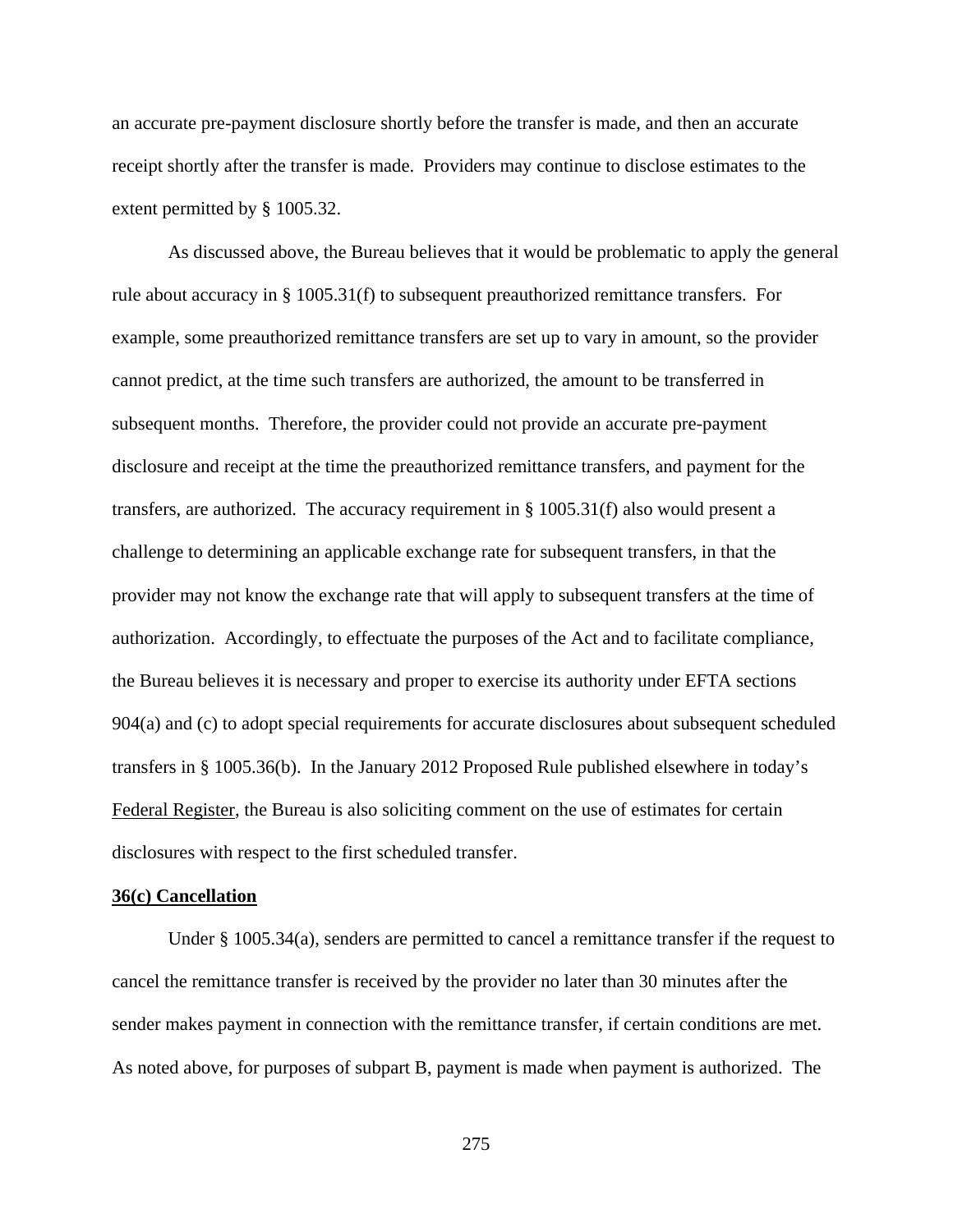Bureau believes that requiring a sender to cancel a transaction no later than 30 minutes after payment is authorized would not be appropriate for certain remittance transfers that a sender schedules in advance, including preauthorized remittance transfers. Such a rule would permit cancellation only for a short time after the transfers are authorized, even though the remittance transfer may not occur for many days, weeks, or months. For example, if on March 1 a sender scheduled a remittance transfer for March 23, under the general cancellation rule, the sender would be required to cancel 30 minutes after the transfer was authorized on March 1, despite the fact that the transfer is not being made until March 23. The Bureau believes it is appropriate to adopt a different cancellation period in these circumstances because payment is authorized well before the transfer is to be made.

Consequently, the Bureau is adopting a special cancellation rule in § 1005.36(c) that it believes is more appropriate for these types of transfers. Section 1005.36(c) states that, for any remittance transfer scheduled by the sender at least three business days before the date of the transfer, a remittance transfer provider shall comply with any oral or written request to cancel the remittance transfer from the sender if the request to cancel: (i) enables the provider to identify the sender's name and address or telephone number and the particular transfer to be cancelled; and (ii) is received by the provider at least three business days before the scheduled date of the remittance transfer.

The Bureau believes that this time period is more beneficial to senders because it generally provides them more time to decide whether to go through with a scheduled transfer. Senders will have the opportunity to change their minds about sending a transfer if, for example, circumstances change between when the transfer is authorized and when the transfer is to be made. At the same time, the Bureau believes that requiring a sender to cancel at least three days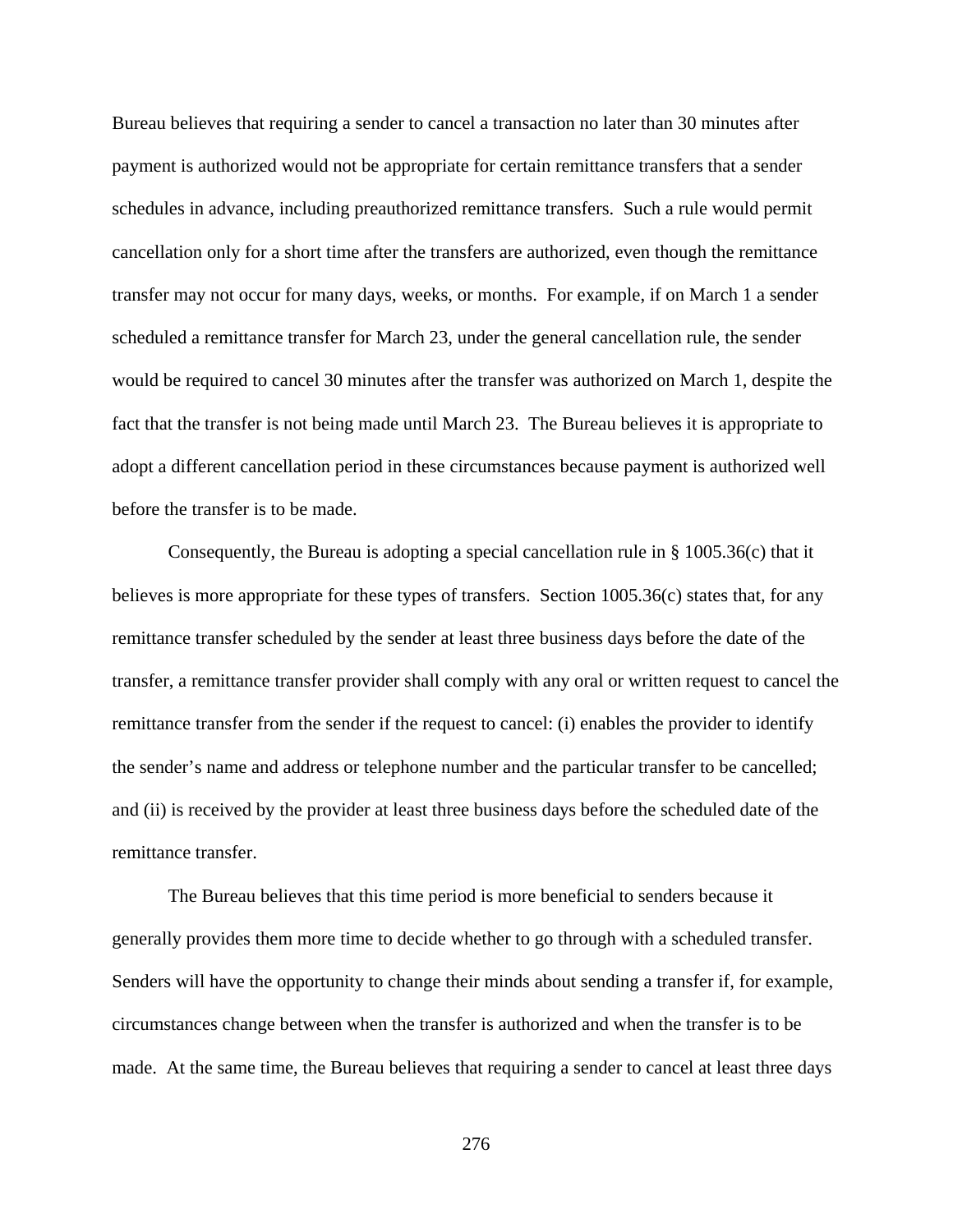before a transfer is made gives providers sufficient time to process any cancellation requests before a transfer is made. Many financial institutions that permit senders to schedule remittance transfers at least three business days before the date of the transfer are already subject to the stop payment provisions in Regulation E for preauthorized transfers that are EFTs, which require consumers to notify the institution at least three business days before the scheduled date of a preauthorized EFT. See  $\S$  1005.10(c).

The cancellation provisions in both §§ 1005.34(a) and 1005.36(c) permit a sender to cancel a remittance transfer after the transfer has been authorized. Under both provisions, a cancellation period may expire before the transfer itself is made. As noted above, the Bureau expects financial institutions making transfers by ACH or wire transfer may decide to wait to execute the payment order until the cancellation period has passed because these types of remittance transfers generally cannot easily be cancelled once the payment order has been accepted by the sending institution. For the same reason, the Bureau believes it is appropriate to require a sender to cancel before a transfer is made in § 1005.36(c).

Under § 1005.36(c), a transfer must be cancelled only if the request to cancel is received by the provider at least three business days before the scheduled date of the remittance transfer, so that a provider has sufficient time to prevent the transfer from taking place on the scheduled date. Therefore, under the final rule, only transfers scheduled by the sender at least three business days before the date of the transfer are subject to the cancellation requirements in § 1005.36(c). Remittance transfers that are scheduled less than three business days before the date of the transfer are subject to the cancellation requirements in § 1005.34(a). For example, if a sender on March 1 requests a remittance transfer provider to send a wire transfer to pay a bill in a foreign country on March 3, the sender may cancel up to 30 minutes after scheduling the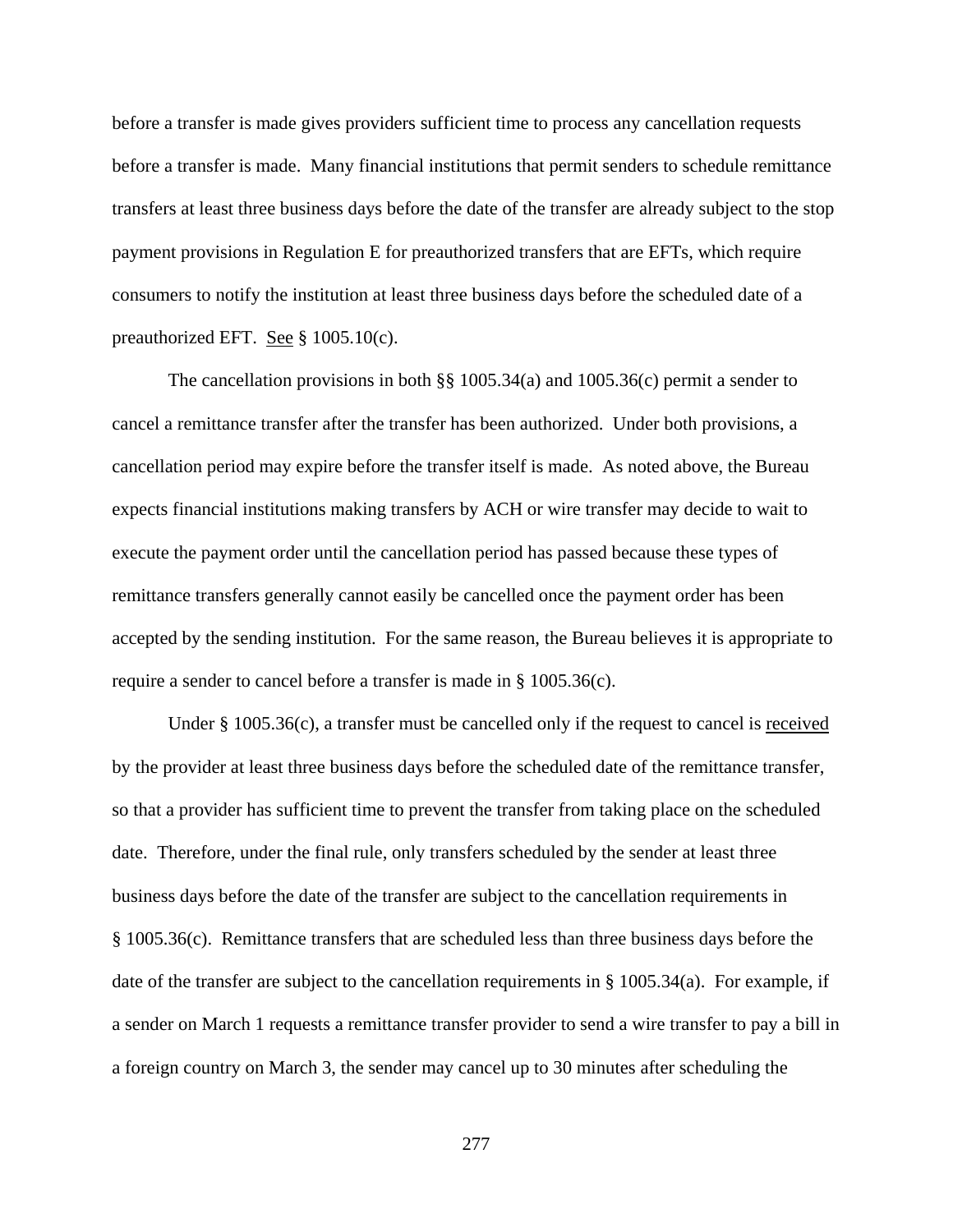payment on March 1. Thus, in every case, a sender has an opportunity to cancel a remittance transfer.

 The Bureau is adopting commentary to provide further guidance on the application of § 1005.36(c). Comment 36(c)-1 clarifies that a remittance transfer is scheduled if it will require no further action by the sender to send the transfer after the sender requests the transfer. For example, a remittance transfer is scheduled at least three business days before the date of the transfer, and § 1005.36(c) applies, where a sender on March 1 requests a remittance transfer provider to send a wire transfer to pay a bill in a foreign country on March 15, if it will require no further action by the sender to send the transfer after the sender requests the transfer.

Comment  $36(c)$ -1 also clarifies three circumstances where the provisions of § 1005.36(c) do not apply, such that a provider should instead comply with the 30-minute cancellation rule in § 1005.34. For example, § 1005.36(c) does not apply when a sender on March 1 requests a remittance transfer provider to send a wire transfer to pay a bill in a foreign country on March 3. In this instance, § 1005.36(c) does not apply because the transfer is scheduled less than three business days before the date of the transfer. Section 1005.36(c) also does not apply when a sender on March 1 requests that a remittance transfer provider send a remittance transfer on March 15, but the provider requires the sender to confirm the request on March 14 in order to send the transfer. In this example,  $\S 1005.36(c)$  does not apply because the transfer requires further action by the sender to send the transfer after the sender requests the transfer.

The other example in comment  $36(c)$ -1 demonstrates situations where § 1005.36(c) does not apply because a transfer occurs more than three days after the date the sender requests the transfer solely due to the provider's processing time and not because a sender schedules the transfer at least three business days before the date of the transfer. For example, § 1005.36(c)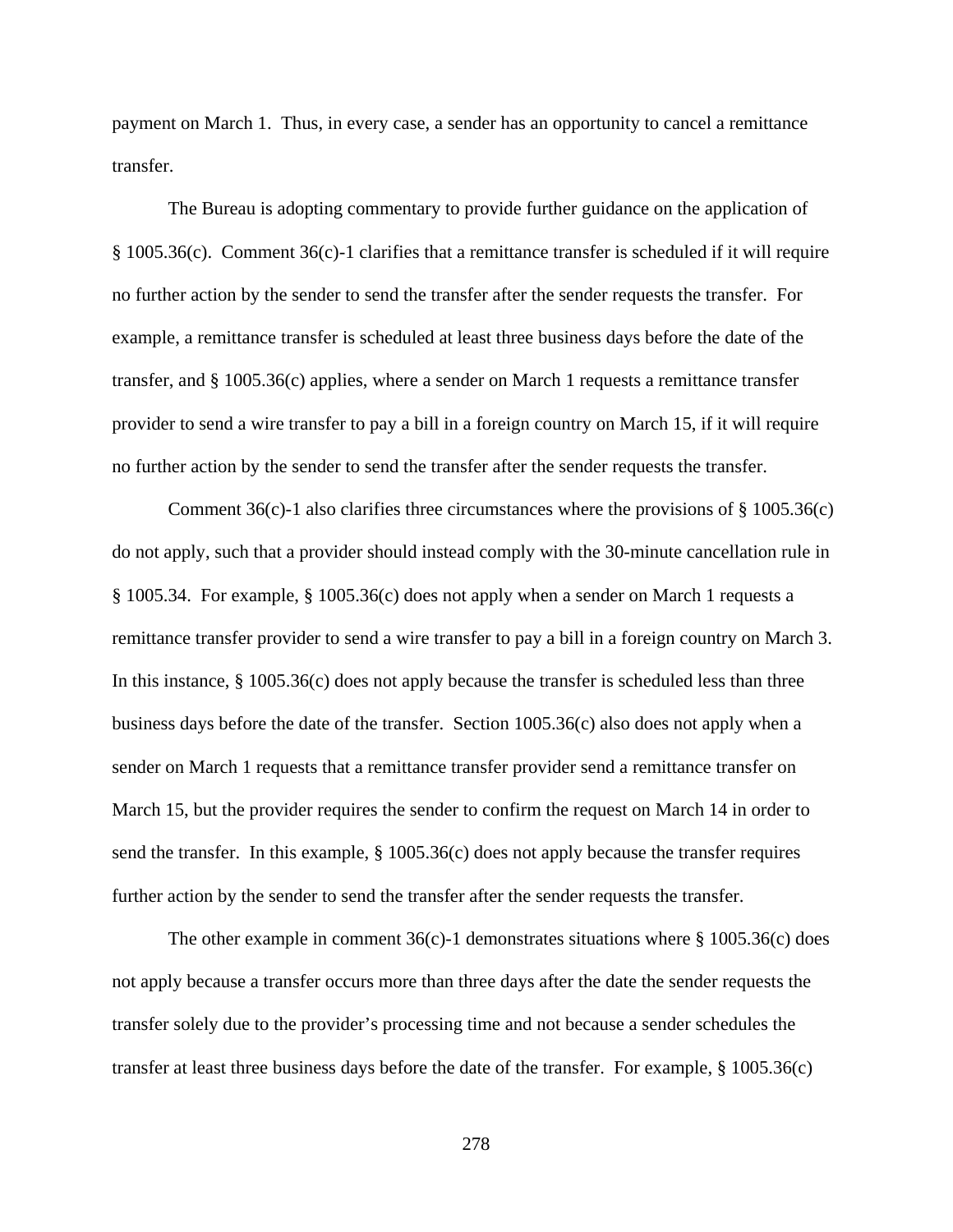does not apply when a sender on March 1 requests that a remittance transfer provider send an ACH transfer, and that transfer is sent on March 2, but due to the time required for processing, funds are not deducted from the sender's account until March 5.

Comment 36(c)-2 clarifies how a remittance transfer provider should treat requests to cancel preauthorized remittance transfers in a manner consistent with the stop payment provisions of Regulation E. See  $\S$  1005.10(c) and comment 10(c)-2. The comment clarifies that for preauthorized remittance transfers, the provider must assume the request to cancel applies to all future preauthorized remittance transfers, unless the sender specifically indicates that it should apply only to the next scheduled remittance transfer.

Finally, comment  $36(c)$ -3 clarifies that a financial institution that is also a remittance transfer provider may have both stop payment obligations under § 1005.10 and cancellation obligations under § 1005.36. If a sender cancels a remittance transfer under § 1005.36 with a remittance transfer provider that holds the sender's account, and the transfer is a preauthorized transfer under § 1005.10, then the cancellation provisions of § 1005.36 exclusively apply. The Bureau notes that in these circumstances, a provider would not be permitted to require the sender to give written confirmation of a cancellation within 14 days of an oral notification, as is permitted for stop payment orders in § 1005.10(c)(2). The Bureau believes that a sender should be able to orally cancel any remittance transfer, including a remittance transfer that is scheduled at least three business days before the date of the transfer, without the additional burden of providing written confirmation of the cancellation.

In the January 2012 Proposed Rule published elsewhere in today's Federal Register, the Bureau is also soliciting comment on the cancellation period for a remittance transfer scheduled by the sender at least three business days before the date of the transfer.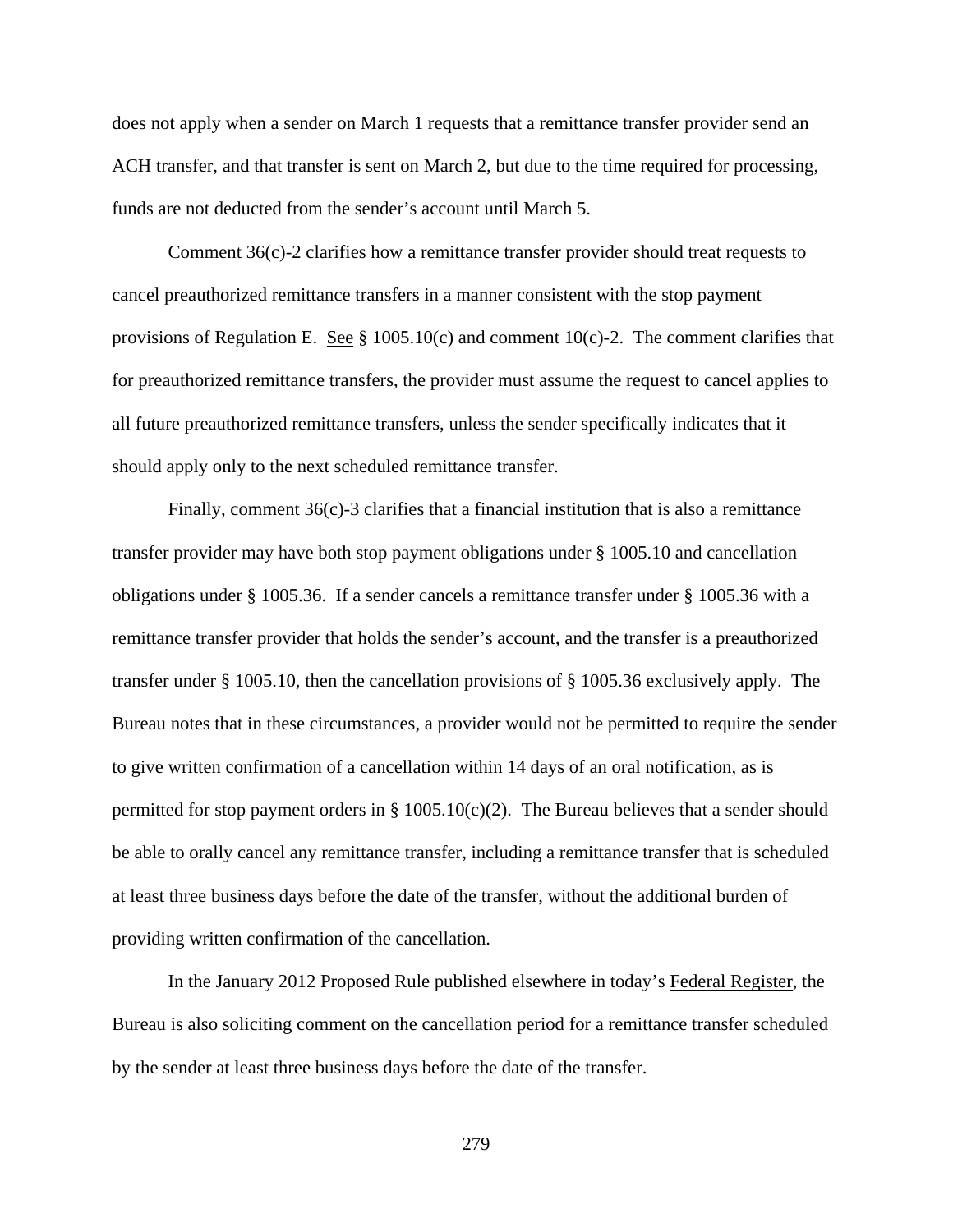# **Appendix A – Model Disclosure Clauses and Forms**

 The Board proposed in Appendix A twelve model forms that a remittance transfer provider could use in connection with remittance transfers. The disclosures were proposed as model forms pursuant to EFTA section 904(a), rather than model clauses pursuant to EFTA section 904(b), in order to clearly demonstrate the general form and specific format requirements of proposed § 205.31(a) and (c). Proposed Model Forms A-30 through A-32 were developed in consumer testing and reflect a format in which the flow and organization of information effectively communicates the remittance disclosures to most consumers. Proposed Model Forms A-30 through A-41 were intended to demonstrate several formats a remittance transfer provider may use to comply with the disclosure requirements of proposed  $\S 205.31$ .<sup>88</sup>

 The Board proposed to amend instruction 2 to Appendix A regarding the use of model forms and added instruction 4 to Appendix A to describe how a remittance transfer provider may properly use and alter the model forms. Specifically, the Board proposed to amend instruction 2 to Appendix A to include references to remittance transfer providers and remittance transfers and updated the numbering of the liability provisions of the EFTA as sections 916 and 917. The proposed instruction therefore clarified that the use of the proposed model forms in making disclosures would protect a remittance transfer provider from liability under sections 916 and 917 of the EFTA if they accurately reflected the provider's remittance transfer services. The Bureau did not receive comments on proposed instruction 2, and it is adopted substantially as proposed, with an addition to reference § 1005.36 that was added in the final rule.

<sup>&</sup>lt;sup>88</sup> Proposed Model Forms A-33 through A-35 and proposed Model Form A-37 were variations of the forms that were developed in consumer testing. Proposed Model Forms A-38 through A-40 were Spanish translations of proposed Model Forms A-30 through A-32. The language in the long form error resolution and cancellation notice in proposed Model Form A-36, and its Spanish translation in Model Form A-41, were based on the model form for error resolution in Regulation E. See 12 CFR part 1005, Appendix A to part 1005, Form A–3.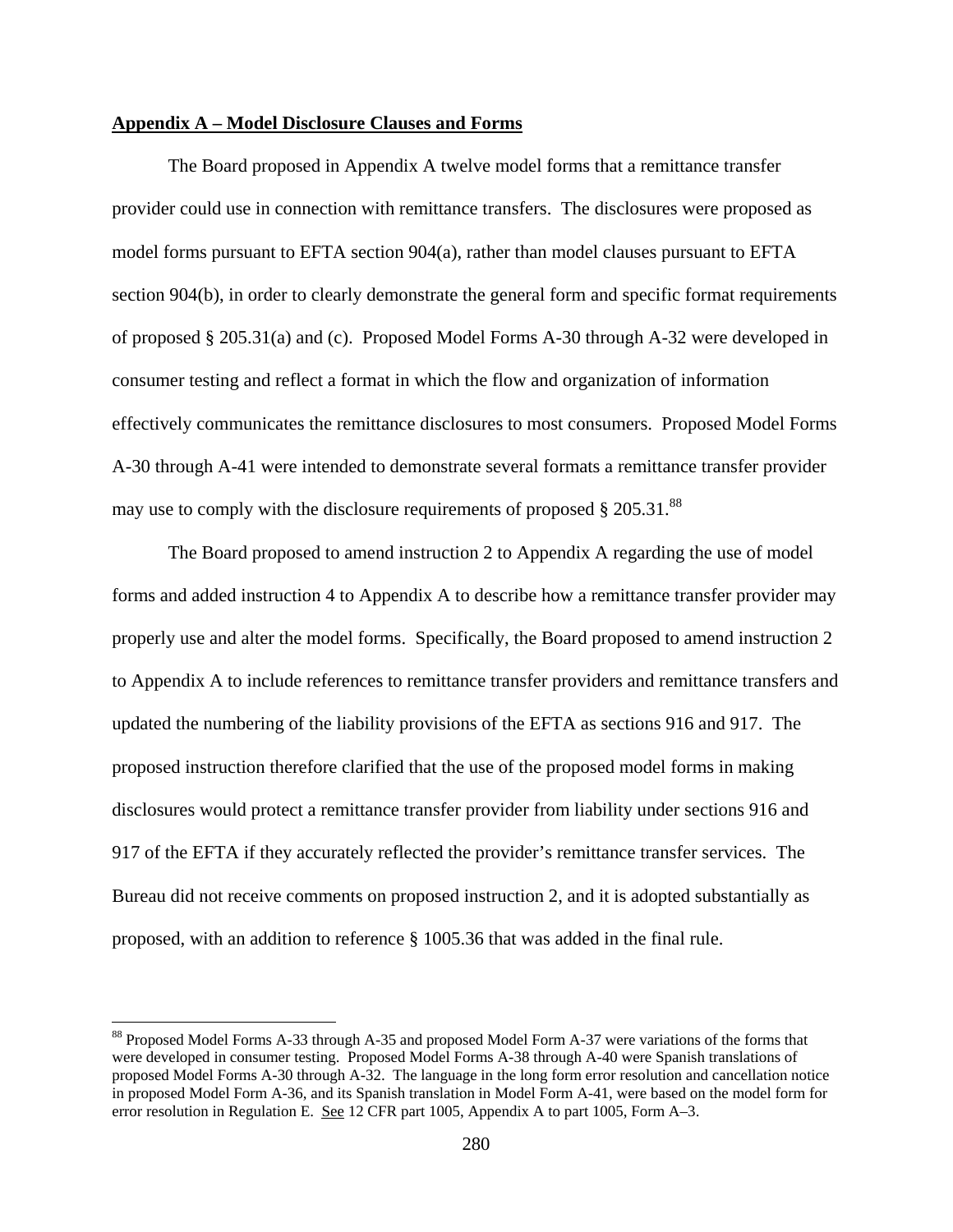The Bureau also did not receive any comments on proposed instruction 4 to Appendix A, and it is adopted substantially as proposed. The instruction includes one change to address the Bureau's role in reviewing and approving disclosure forms. The instruction also contains modifications to address the addition of § 1005.36 in the final rule. Accordingly, instruction 4 to Appendix A states that the Bureau will not review or approve disclosure forms for remittance transfer providers, but that the appendix contains 12 model forms for use in connection with remittance transfers. The instruction explains that Model Forms A-30 through A-32 demonstrate how a provider can provide the required disclosures for a remittance transfer exchanged into local currency. Model Forms A-33 through A-35 demonstrate how a provider can provide the required disclosures for U.S. dollar-to-U.S. dollar remittance transfers. These forms also demonstrate disclosure of the required content, in accordance with the grouping and proximity requirements of § 1005.31(c)(1) and (2), in both a register receipt format and an 8.5 inch by 11 inch format. Model Form A-36 provides long form model error resolution and cancellation disclosures required by § 1005.31(b)(4), and Model Form A-37 provides short form model error resolution and cancellation disclosures required by  $\S 1005.31(b)(2)(iv)$  and  $(b)(2)(vi)$ .

Instruction 4 to Appendix A also explains that a remittance transfer provider may use the language and formatting provided in Forms A-38 through A-41 for disclosures that are required to be provided in Spanish, pursuant to the requirements of  $\S 1005.31(g)$ . It also clarifies that the model forms may contain certain information that is not required by subpart B, such as a confirmation code and the sender's name and contact information. This information is included on the model forms to demonstrate one way of displaying this information in compliance with § 1005.31(c)(4). Any additional information must be presented consistent with a remittance transfer provider's obligation to provide required disclosures in a clear and conspicuous manner.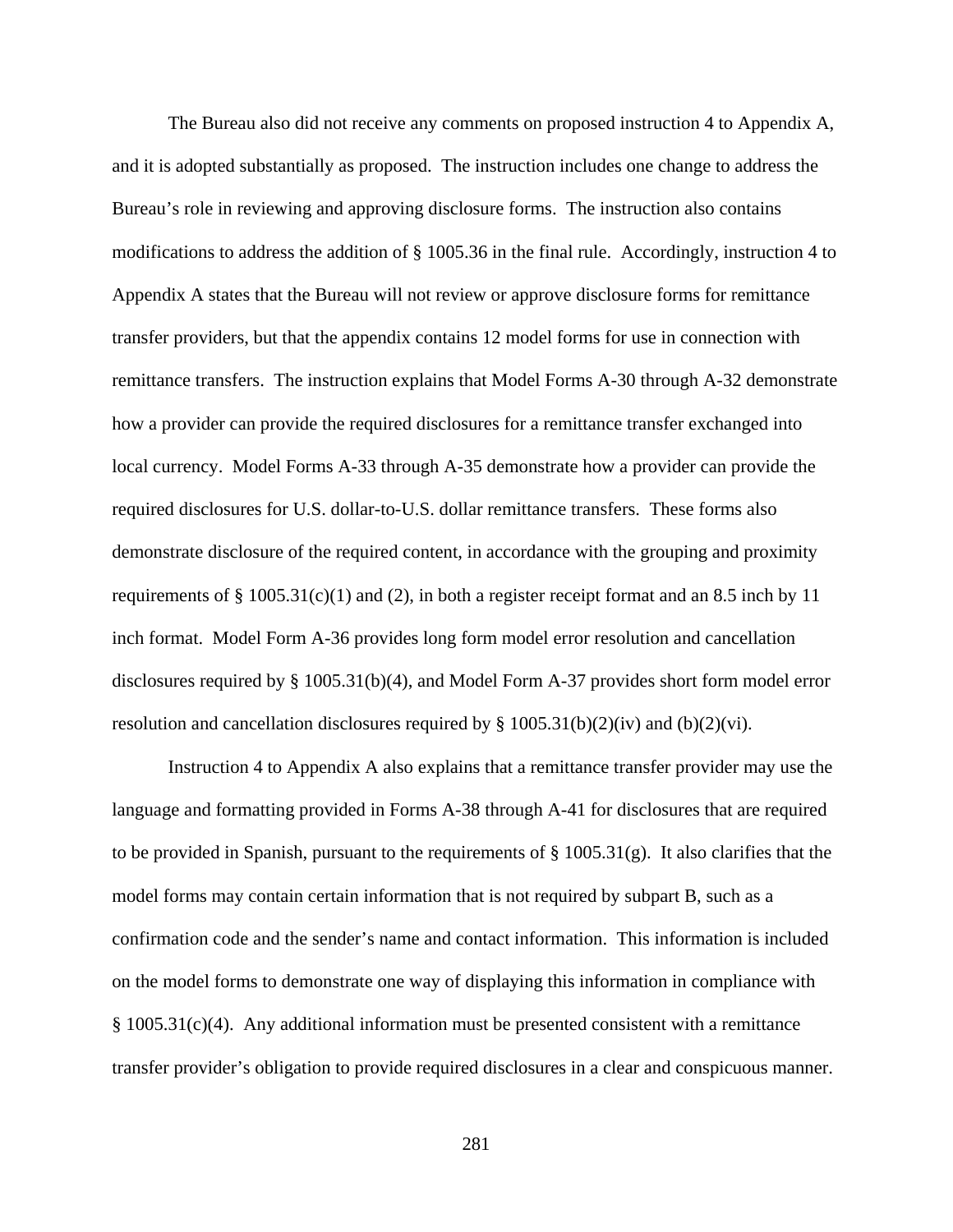Instruction 4 to Appendix A further clarifies that use of the model forms is optional. A remittance transfer provider may change the forms by rearranging the format or by making modifications to the language of the forms, without modifying the substance of the disclosures. The instruction clarifies that rearrangement or modification of the format of the model forms is permissible, as long as it is consistent with the form, grouping, proximity, and other requirements of § 1005.31(a) and (c). Providers making revisions that do not comply with this section will lose the benefit of the safe harbor for appropriate use of Model Forms A-30 to A-41.

 Instruction 4 to Appendix A also provides examples of permissible changes a remittance transfer provider may make to the language and format of the model forms without losing the benefit of the safe harbor. For example, a remittance transfer provider may substitute the information contained in the model forms that is intended to demonstrate how to complete the information in the model forms – such as names, addresses, and websites; dates; numbers; and State-specific contact information – with information applicable to the remittance transfer. A remittance transfer provider may also eliminate disclosures that are not applicable to the transfer, as permitted under § 1005.31(b), or provide the required disclosures on a paper size that is different from a register receipt and 8.5 inch by 11 inch formats. A remittance transfer provider may correct or update telephone numbers, mailing addresses, or website addresses that may change over time. This example applies to all telephone numbers and addresses on a model form, including the contact information of the provider, the State agency, and the Consumer Financial Protection Bureau. The instruction clarifies that adding the term "Estimated" or a substantially similar term and in close proximity to the estimated term or terms, as required under § 1005.31(d), is a permissible change to the model forms. A provider may provide the required disclosures in a foreign language, or multiple foreign languages, subject to the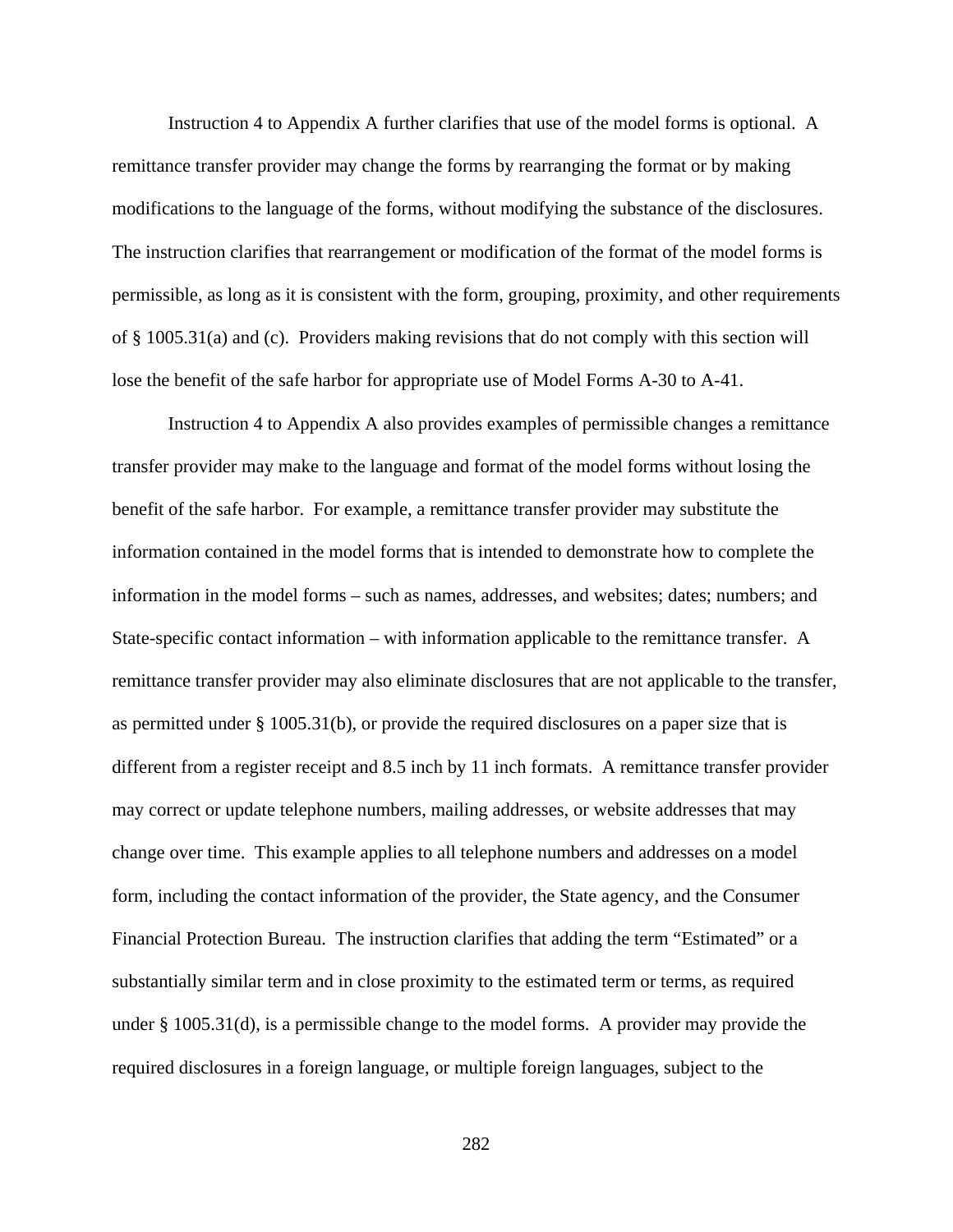requirements of  $\S 1005.31(g)$ , without losing the benefit of the safe harbor.

 Instruction 4 to Appendix A includes an additional example of a permissible change a remittance transfer provider may make to the language and format of the model forms without losing the benefit of the safe harbor to reflect the addition of § 1005.36 in the final rule. The instruction clarifies that a remittance transfer provider may substitute cancellation language to reflect the right to a cancellation made pursuant to the requirements of § 1005.36(c). For example, for disclosures provided for a preauthorized remittance transfer, a provider could replace the statement that a sender can cancel the remittance transfer within 30 minutes with a statement that a sender may cancel up to three business days before the date of each transfer. Finally, instruction 4 to Appendix A also clarifies that adding language to a form that is not segregated from the required disclosures is impermissible, other than as permitted by  $$1005.31(c)(4).$ 

 Although the Bureau did not receive comments on the instructions to Model Forms A-30 through A-41, the Bureau did receive suggested changes to the terminology used in and the formatting of the model forms. For example, consumer group commenters believed that the amount of the cost of the transaction expressed as "Total" in the proposal should be labeled in bold as "Total cost to you of this transfer" and that "Total to recipient" should be labeled in bold as "Total amount recipient should receive." The commenters also believed the term "Total Amount" was too generic and instead should be "Amount Transferred." An industry commenter believed that fees and taxes charged by entities other than the remittance transfer provided should labeled as "Receive" or "Payout" fees and taxes, rather than "Other" fees and taxes.

 The Bureau believes that the proposed terms sufficiently describe the amounts disclosed on the model forms. The proposed terms were used in consumer testing, and nearly all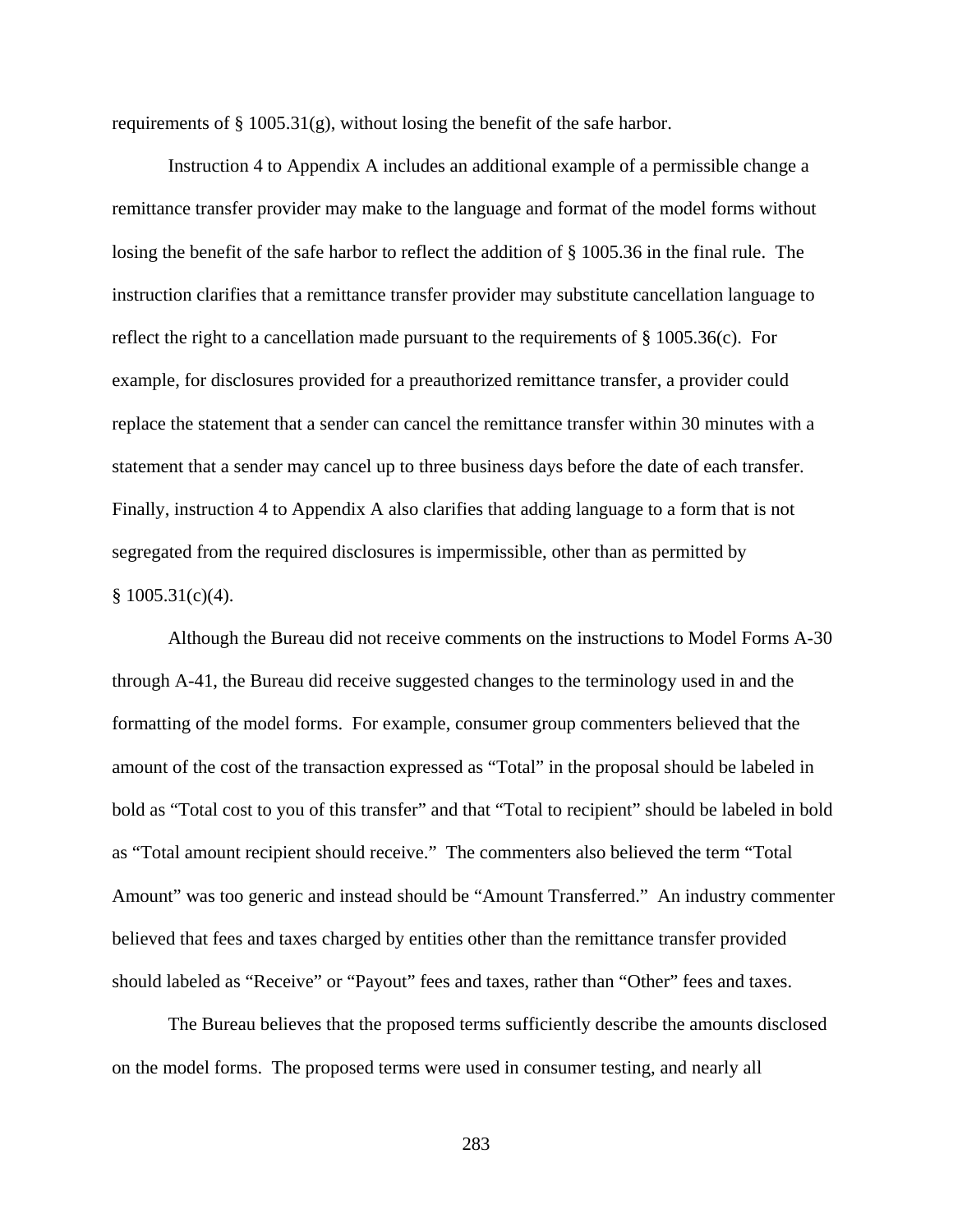participants understood the amounts that were disclosed. Moreover, the Bureau believes that requiring bolding or similar font requirements could pose compliance difficulties for remittance transfer providers that print the disclosures on a register or other printing device that does not permit such font changes, and participants in consumer testing did not have difficulty finding this information on the forms. Thus, the Bureau is adopting the terms and format as proposed.

Consumer group commenters asserted that the content of the long form error resolution and cancellation notice in Model Form A-36 was misleading and not consumer friendly. The commenters provided edits to the disclosure that the commenter believed would be more helpful to a sender. The long form error resolution and cancellation disclosure is based on the model form for error resolution in Regulation E. See 31 CFR part 1005, Appendix A to part 1005, Form A–3. The Bureau believes that any changes to this model form should be made in conjunction with the corresponding changes to existing Regulation E model forms and that such changes should be subject to consumer testing. Therefore, the Bureau is adopting the content of Model Form A-36 as proposed.

Other commenters suggested substantive changes that, if adopted, would result in changes to the model forms. For example, some industry commenters suggested that the Bureau eliminate the requirement to disclose fees and taxes charged by a person other than the remittance transfer provider and that the model forms should instead indicate generally that other fees and charges may apply. Similarly, industry commenters suggested the exchange rate and funds availability date should be permitted to be estimated and, therefore, the model forms should state that these disclosures are subject to change. As discussed above, the Bureau is not adopting these substantive changes in the final rule. Consequently, the Bureau is not adopting the corresponding changes to the model forms.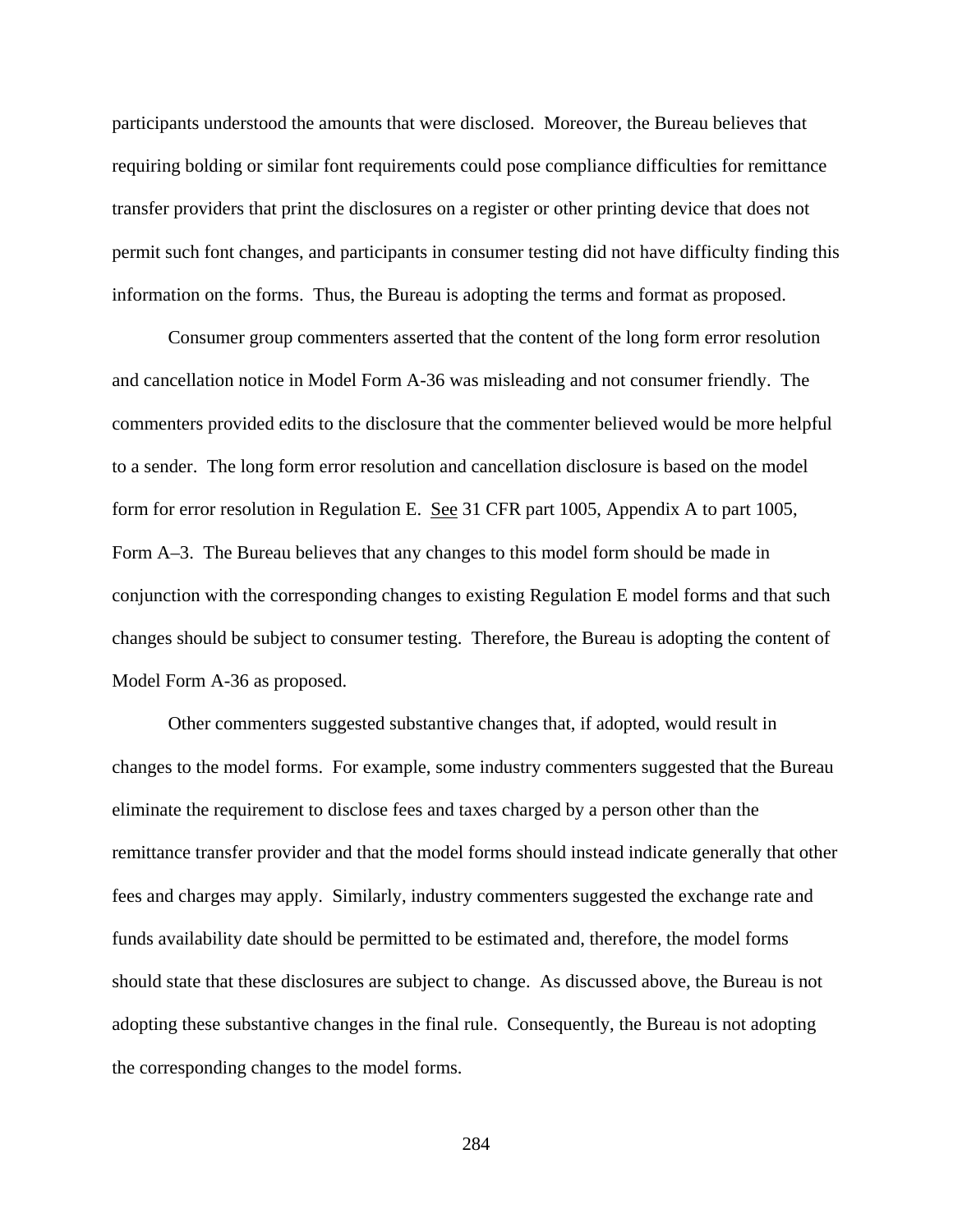Finally, a consumer advocate suggested that a fraud warning should be added to the model forms. Such a warning is not required in the statute, and the Bureau believes that the disclosures should be limited to information relating to cost, error resolution, and cancellation. Adding more information and warnings to forms could overwhelm a sender and result in the sender not reading any of the information on the form. Therefore, the Bureau is not adding such a fraud warning to the model disclosures.

 The Bureau is, however, making two changes to the model forms that reflect changes from the proposal to the final rule, as discussed above. First, the Bureau is requiring that fees and taxes must be disclosed separately. See comment  $31(b)(1)-1$ . As such, the model forms have been amended to demonstrate how a remittance transfer provider would disclose fees separately from taxes. Second, the final rule provides that a sender may cancel a transaction within thirty minutes of making payment, rather than within one business day, as proposed, and the model forms have been amended to reflect this change.<sup>89</sup>

 The Bureau is making additional changes to Model Form A-37 in the final rule. The Bureau is removing sample phone number, website, and remittance transfer company name that was included in the proposed form. Unlike the model pre-payment disclosures, receipts, and combined disclosures, sample information is not necessary to demonstrate how the short form error resolution and cancellation disclosures should be completed. Thus, in the final rule, Model Form A-37 includes brackets indicating where this information should be entered by a provider. The forward slash used in the proposal to indicate that funds may be picked up or deposited is also replaced with the word "or." The Bureau is also amending the abbreviated statement about

<u>.</u>

 $89$  As noted above, this cancellation language may be amended to the extent § 1005.36(c) applies.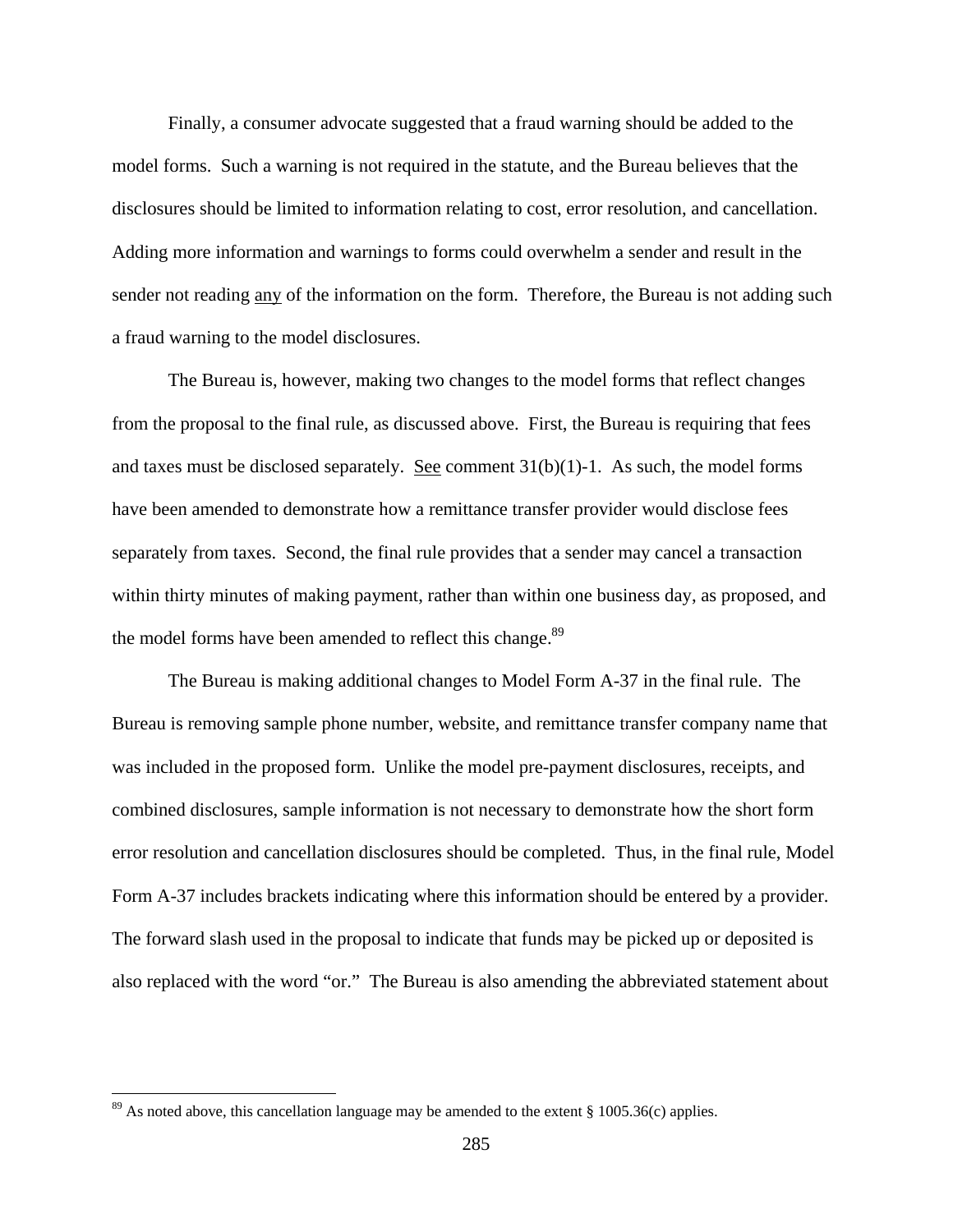senders' error resolution rights on Model Form A-37 to include a more explicit statement informing senders that they have such rights.<sup>90</sup>

 The Bureau is also making minor technical changes in some of the model forms in the final rule for clarity. Plus signs are added to some forms to indicate where fees and taxes will be added to a transfer amount to better demonstrate the calculation of the total amount paid by the sender.<sup>91</sup> The internet address for the sample State regulatory agency is also amended on some forms with the suffix ".gov" rather than ".com."92 The toll-free telephone numbers for the Bureau have also been added to some forms.<sup>93</sup>

As discussed above, Model Forms A-38 through A-41 may be used when disclosures are required to be disclosed in Spanish, pursuant to the requirements in § 1005.31(g). The Board proposed model disclosures in Spanish to facilitate compliance with this foreign language requirement and requested comment on the disclosures. One commenter submitted spelling, grammar and verb tense revisions to the Spanish language disclosures. The commenter believed the Spanish language disclosures, as proposed, did not adequately communicate the intent of the language used in the English disclosures.

Certain commenter-suggested revisions have been made in Model Forms A-38 through A-41 to correct inaccuracies in the proposed Spanish language disclosures. However, in other instances, the suggested revisions have not been made. Although the proposed language and the commenter-suggested revisions reflected stylistic variations, both contained accurate translations of the English language model forms. Therefore, the technical corrections are included in Model Forms A-38 through A-41 in the final rule. The Bureau also made stylistic changes to the

 $\overline{a}$ 

 $90$  These changes were also made to Model Forms A-31, A-32, A-34, and A-35 where the language in Model Form A-37 is used. The changes are also reflected in the Spanish language disclosures.

 $91$  See, Model Forms A-30 through A-35 and A-38 through A-40.

<sup>&</sup>lt;sup>92</sup> See, Model Forms A-31, A-32, A-34, A-35, A-39, and A-40.

<sup>93</sup> See, Model Forms A-31, A-32, A-34, A-35, A-39, and A-40.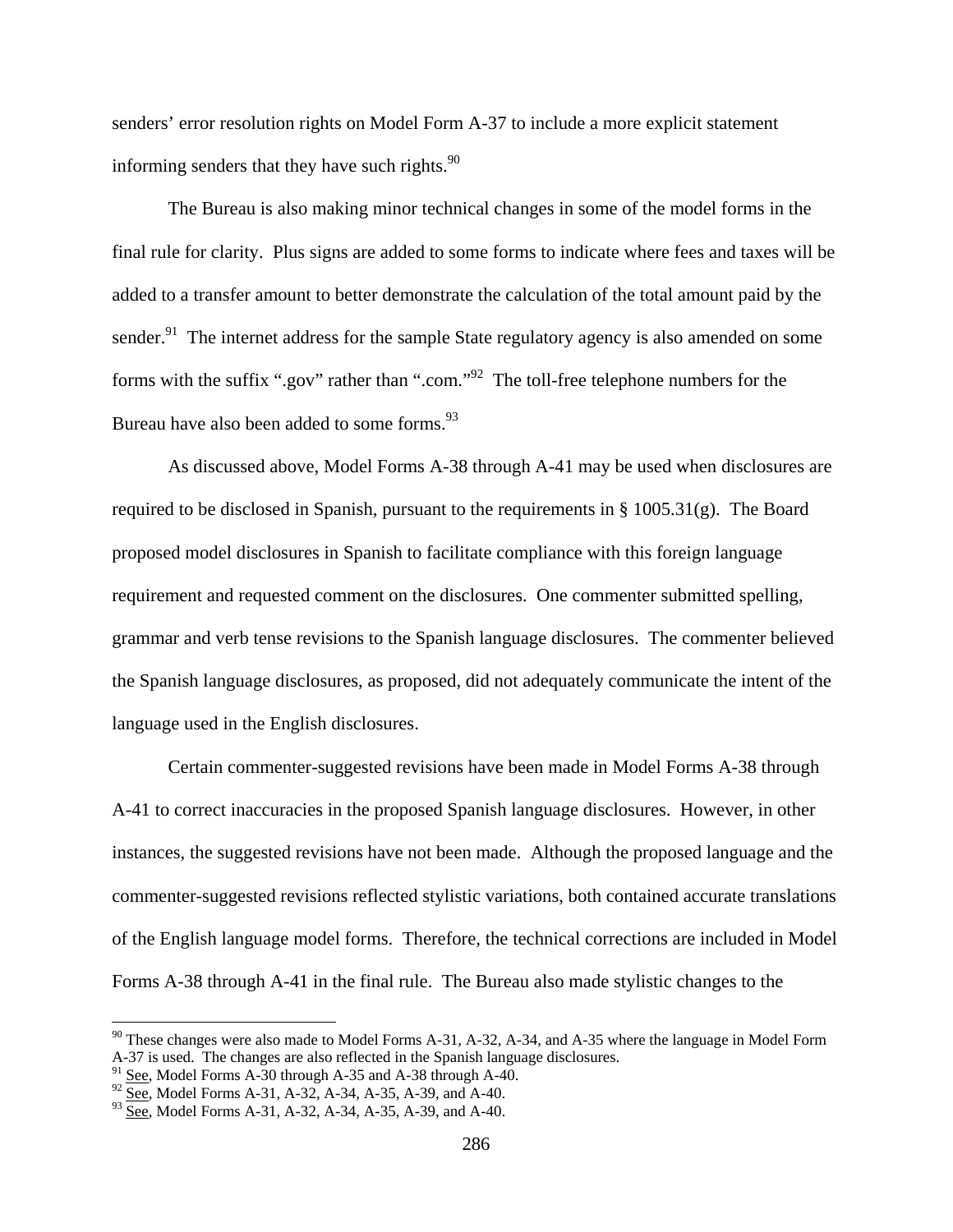Spanish language model forms that it believes better tracks the language in the English language disclosures.<sup>94</sup>

### **Effective Date**

 $\overline{a}$ 

The Dodd-Frank Act requires the Bureau to issue final rules on certain provisions of EFTA section 919 within 18 months from the date of enactment. However, the statute does not specify an effective date for these provisions. The Board solicited comment in the May 2011 Proposed Rule on whether an effective date of one year from the date the final rule is published, or an alternative effective date would be appropriate.

One industry commenter agreed that 12 months would be an appropriate time period to implement the remittance transfer provisions. However, several other industry commenters recommended that the effective date of the final rule be set 18 to 24 months from the date that the final rule is issued. In suggesting this time period, money transmitter commenters stated that they would need time to change hardware printers and software. Agents of remittance transfer providers would also need time to integrate software from the remittance transfer provider with their point of sale systems. Industry commenters also requested time to deplete their existing form stock, develop and implement proper training programs, and amend contracts with agent locations worldwide.

Financial institution commenters cited the need for messaging, settlement, and payment systems, such as the ACH network and SWIFT, to evaluate and possibly amend operating rules, message formats, contracts, and participant agreements. These commenters also stated they would need time to: complete processing system modifications; develop disclosures, operating procedures, marketing and employee training materials; and make modifications to agreements

<sup>&</sup>lt;sup>94</sup> One of the stylistic changes made to the Spanish language model forms was to change the format for the dates to eliminate possible consumer confusion as to the day, the month, and the year. Similar changes have been made to the English language model forms for consistency.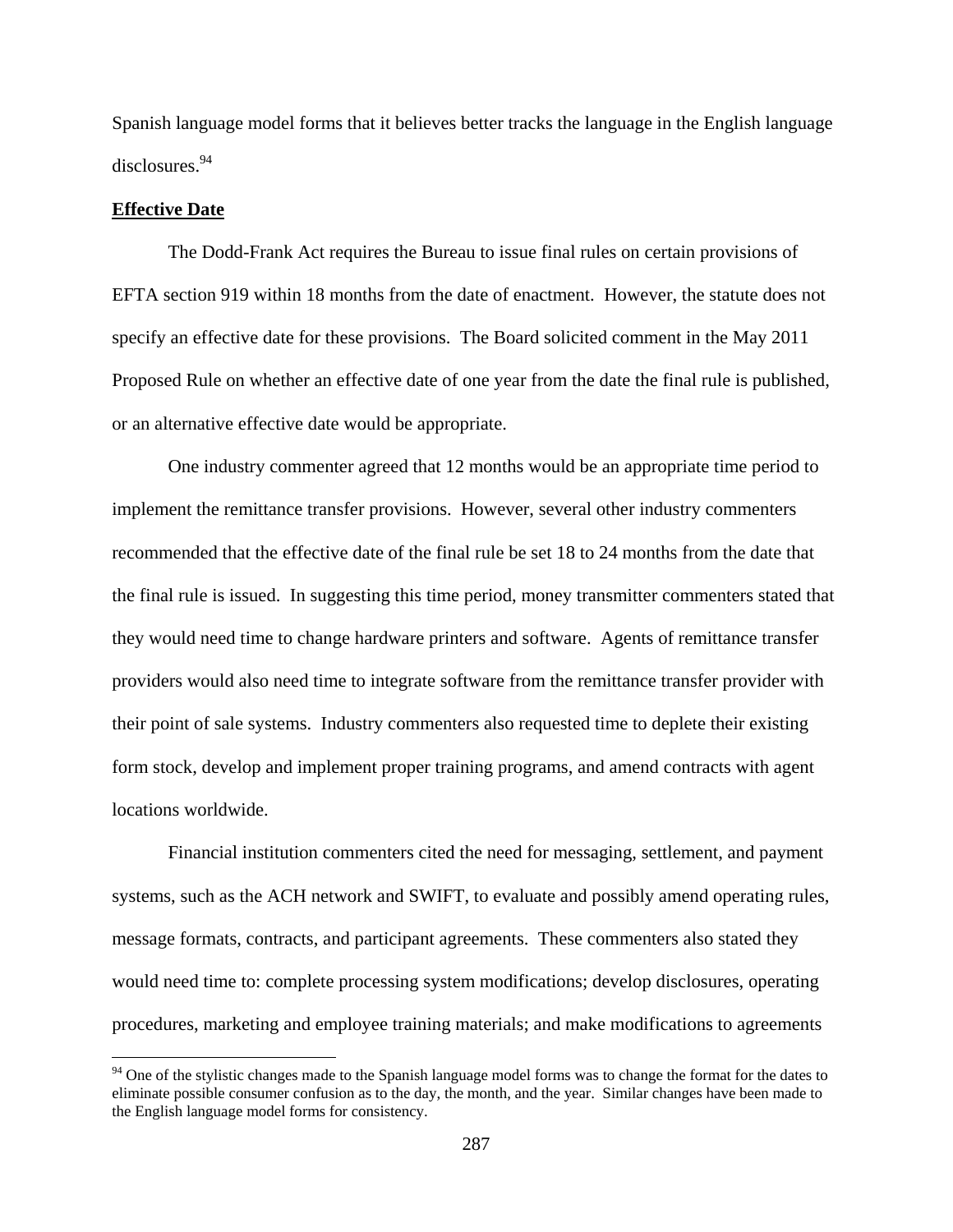with correspondents and other intermediaries. They further requested that the Bureau take into account other regulatory requirement set forth in the Dodd-Frank Act that financial institutions must implement in addition to the remittance transfer provisions.

Given the time period set for compliance with other consumer financial protection regulations, the Bureau believes it is appropriate to set an effective date one year from the date of publication of the final rule in the Federal Register. In setting this effective date, the Bureau believes that this time frame best balances the significant consumer protection interests addressed by this rule against industry's need to make systems changes to comply with the final rule. Therefore, the disclosure requirements in § 1005.31 will apply to remittance transfers that are requested by a sender on or after the effective date. Only remittance transfers for which a sender made payment on or after the effective date will be eligible for the error resolution and refund and cancellation requirements of §§ 1005.33 and 1005.34. For preauthorized remittance transfers, the disclosure requirements in § 1005.36(a) and (b) will apply to preauthorized remittance transfers authorized by a sender on or after the effective date. For transactions subject to § 1005.36(c), the error resolution and refund requirements of §§ 1005.33 and 1005.34 and the cancellation requirements of § 1005.36(c) will apply to transfers authorized by a sender on or after the effective date.

## **VII. Section 1022 Analysis**

# **A. Overview**

Section  $1022(b)(2)(A)$  of the Dodd-Frank Act calls for the Bureau to consider the potential costs, benefits, and impacts of its regulations. Specifically, the Bureau is to consider the potential benefits and costs of regulation to consumers and covered persons, including the potential reduction of access by consumers to consumer financial products and services; the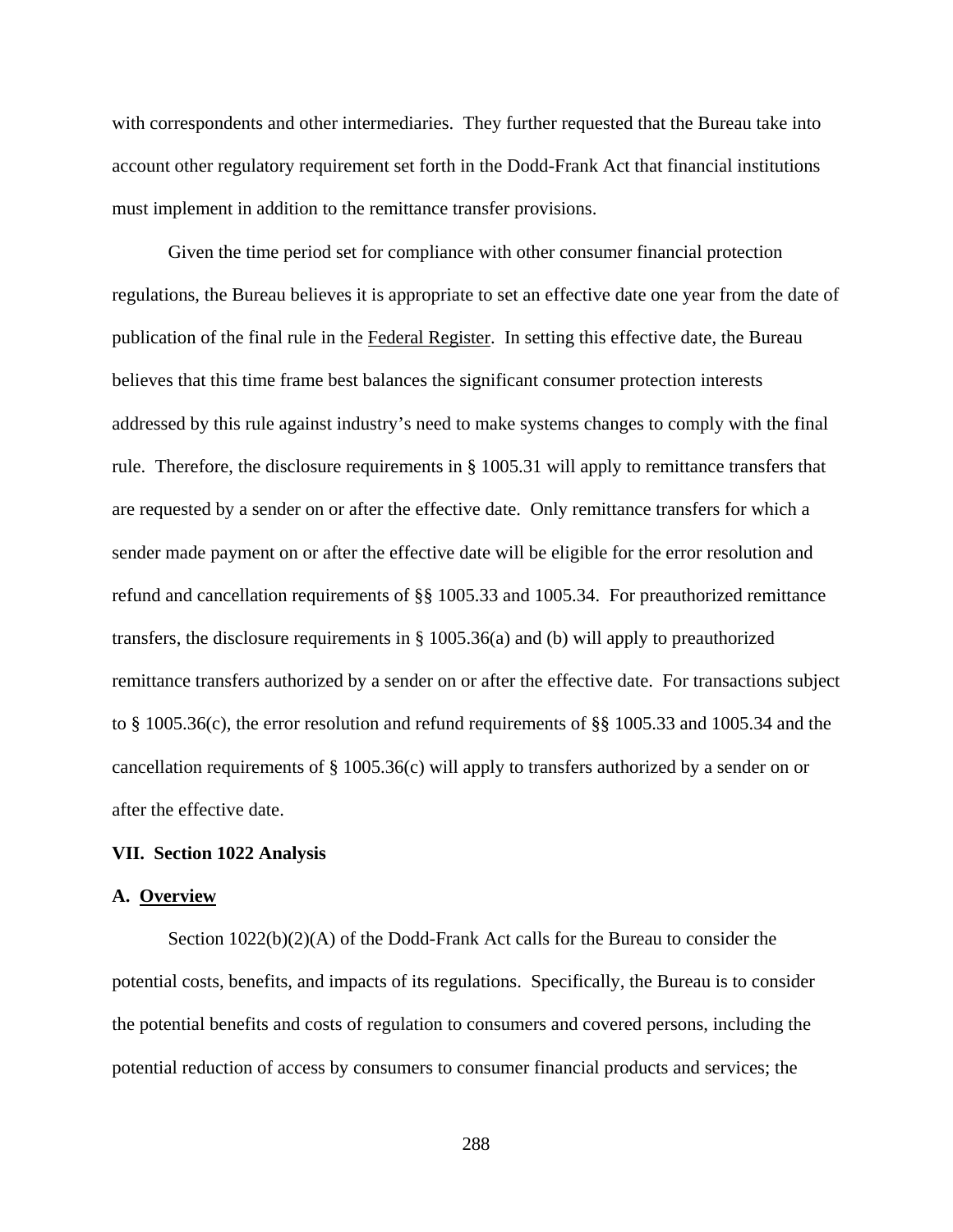impact of proposed rules on insured depository institutions and insured credit unions with less than \$10 billion in total assets as described in section 1026 of the Dodd-Frank Act; and the impact on consumers in rural areas.

The final rule implements section 1073 of the Dodd-Frank Act, which creates a comprehensive system of consumer protections for consumers who electronically transfer funds to recipients in foreign countries. Specifically, as discussed above, the statute: (i) mandates disclosure of the exchange rate and the amount to be received by the remittance recipient, prior to and at the time of payment by the consumer for the transfer; (ii) provides for Federal rights on consumer cancellation and refund policies; (iii) requires remittance transfer providers to investigate disputes and remedy errors regarding remittance transfers; and (iv) establishes standards for the liability of remittance transfer providers for acts of their agents and authorized delegates.

Prior to the Dodd-Frank Act amendments, international money transfers fell largely outside the scope of Federal consumer protections. In the absence of a consistent Federal regime, legal requirements and practices regarding disclosure have varied. Congressional hearings prior to enactment of the Dodd-Frank Act focused on the need for standardized and reliable pre-payment disclosures, suggesting that disclosure of the amount of money to be received by the designated recipient is particularly critical.

The analysis below considers the benefits, costs, and impacts of the key provisions of the final rule: the provisions regarding disclosures and estimates, error resolution, cancellation and refund, and agent liability. With respect to each provision, the analysis considers the benefits to consumers and the costs to providers, as well as possible implications of these costs for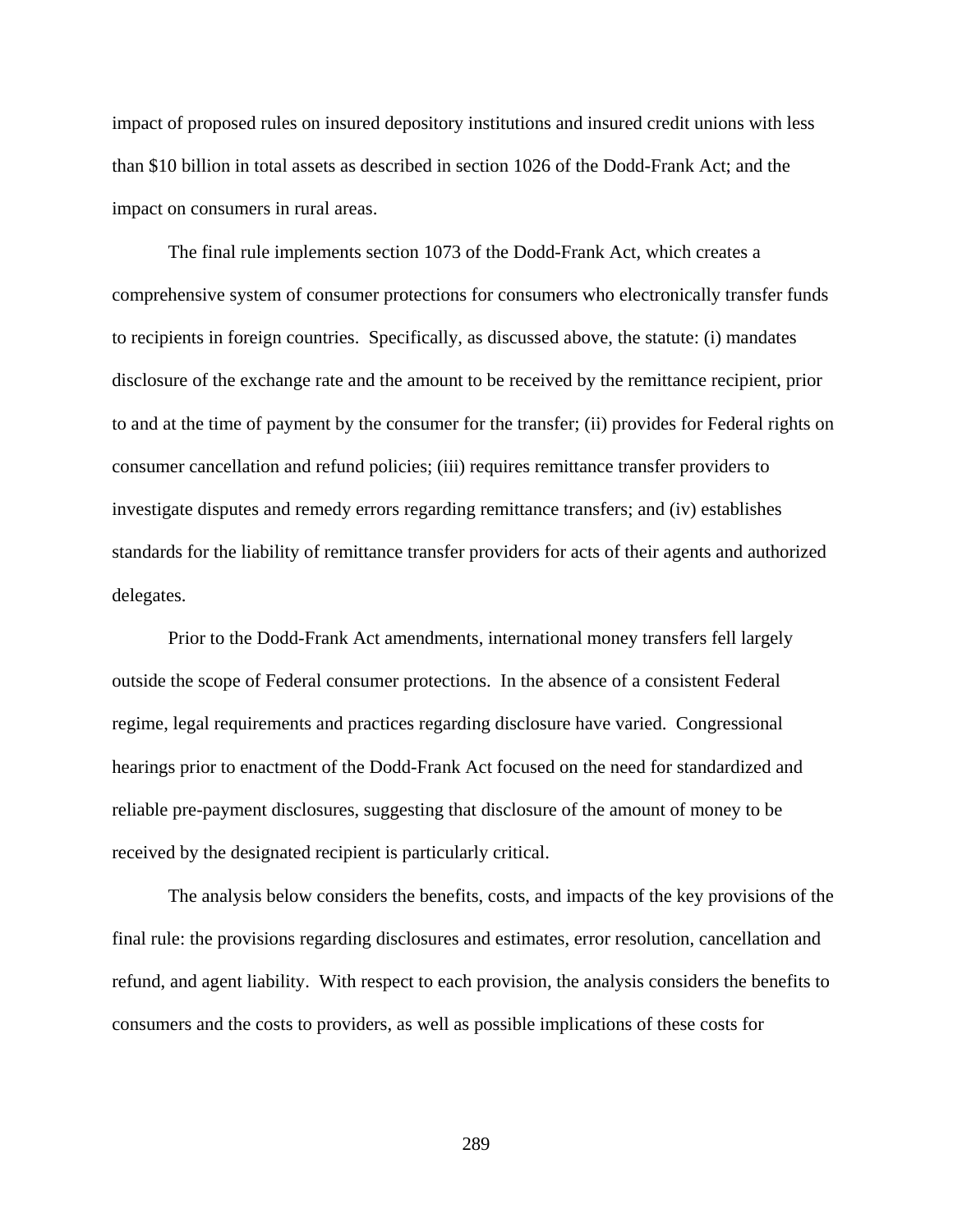consumers.95 The analysis also considers certain alternative provisions that were considered by the Bureau in the development of the rule.

The analysis examines the benefits, costs, and impacts of the key provisions of the final rule against a pre-statutory baseline (i.e., the benefits, costs, and impacts of the statute and the regulation combined). The Bureau has discretion in future rulemakings to choose the most appropriate baseline for that particular rulemaking.

The Bureau notes at the outset that there is a limited amount of data that is publicly available and representative of the full universe or population of remittance transfers with which to quantify the potential benefits, costs, and impacts of the rule. Specifically, though some surveys have measured the characteristics of certain types of remittance consumers or certain types of remittance transfers, there is little publicly available data that represents the entire remittance transfer market and that links the characteristics of consumers who send remittance transfers to the frequency, size and cost of the transfers and the specific services and channels used. There is also limited data on remittance consumer shopping, error resolution, and purchase behavior from which to estimate how new protections might change consumer behavior and the amount consumers pay for remittance transfers. This data would be essential for quantifying the benefits to consumers of the provisions of the rule.

Regarding costs to providers of complying with the rule, there is no representative and publicly available data on the current provision, accuracy, and completeness of pre-payment disclosures and receipts across the remittance transfer market, the frequency and treatment of cancellations and errors, or the frequency of practices by agents for which providers would become liable under the regulation. Additionally, industry commenters did not provide precise

<sup>&</sup>lt;sup>95</sup> Costs incurred by providers may, in practice, be shared among providers' business partners, such as agents or foreign exchange providers. To the extent that any of these business partners are covered persons, the rule may impose some cost on them as well.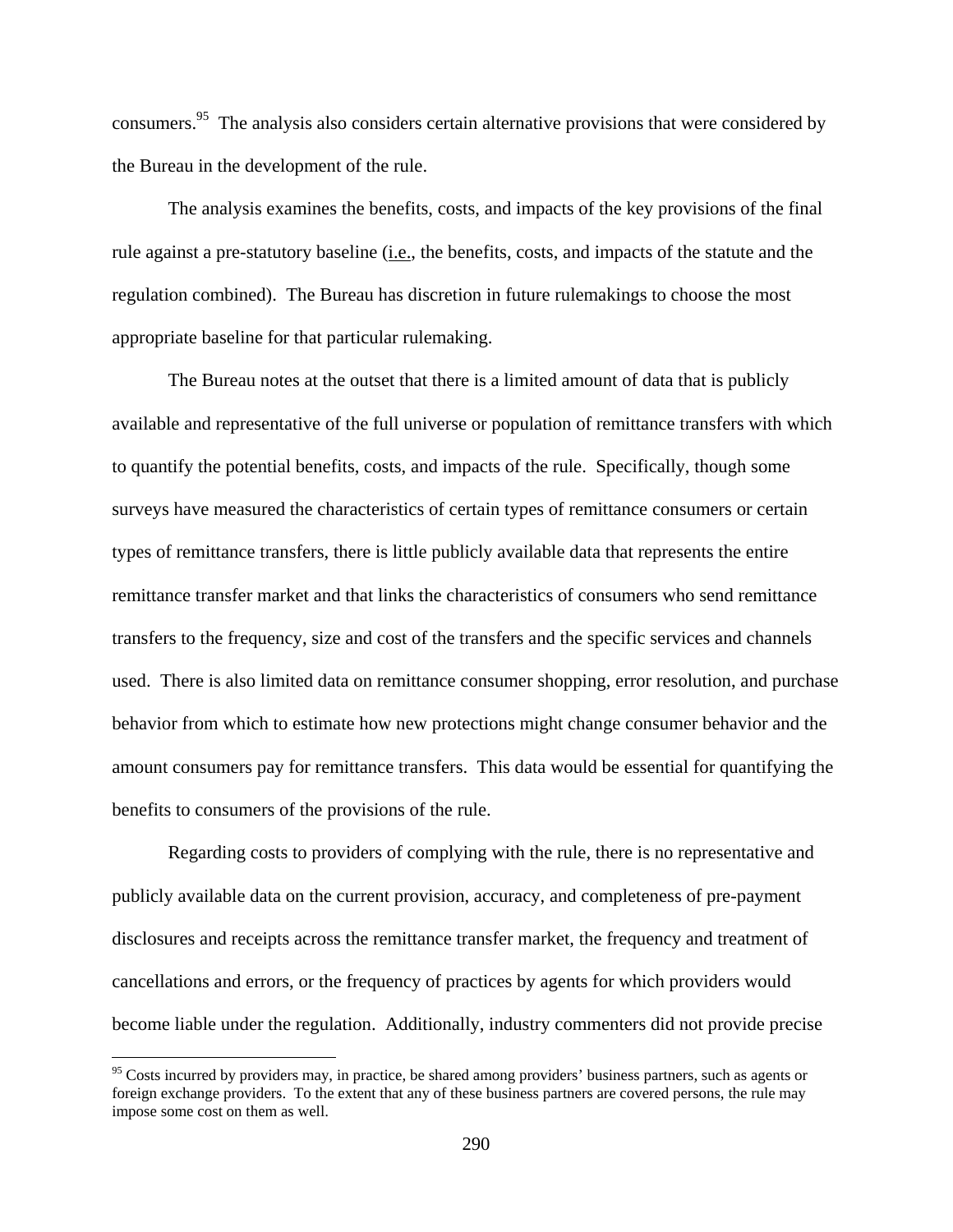or comprehensive information from which to estimate such figures. Such data would provide the starting point for quantifying the cost to providers of complying with the rule. To measure such costs fully would also require quantifying the cost of closing the gap between current practices and those provided for by the rule, including the costs of providing disclosures or addressing errors. Industry commenters did not provide the Bureau with any quantitative data regarding such costs.

In light of the lack of data, this analysis generally provides a qualitative discussion of the benefits, costs, and impacts of the final rule. General economic principles, together with the limited data that is available, provides considerable insight into these benefits, costs and impacts but they do not support a quantitative analysis.

As discussed above, the May 2011 Proposed Rule was issued by the Board prior to the transfer of rulemaking authority to the Bureau. The May 2011 Proposed Rule therefore did not contain a proposed Dodd-Frank Act section 1022 analysis, and although the Board did generally request comment on projected implementation and compliance costs, commenters provided little data in response. Furthermore, because of the short time period for publication of the final rule imposed by the statutory deadline, the Bureau's ability to gather additional information or develop new data sources after it assumed rulemaking authority was constrained.

### **B. Potential Benefits and Costs to Consumers and Covered Persons**

### Disclosure of Accurate Exchange Rates, Fees, and Taxes

 The final rule generally requires remittance transfer providers to provide to senders a prepayment disclosure with accurate information about, among other things, the exchange rate, fees, and taxes applicable to the transaction, and the amount to be provided to the designated recipient. In addition, the provider must generally give the sender a receipt that contains, among other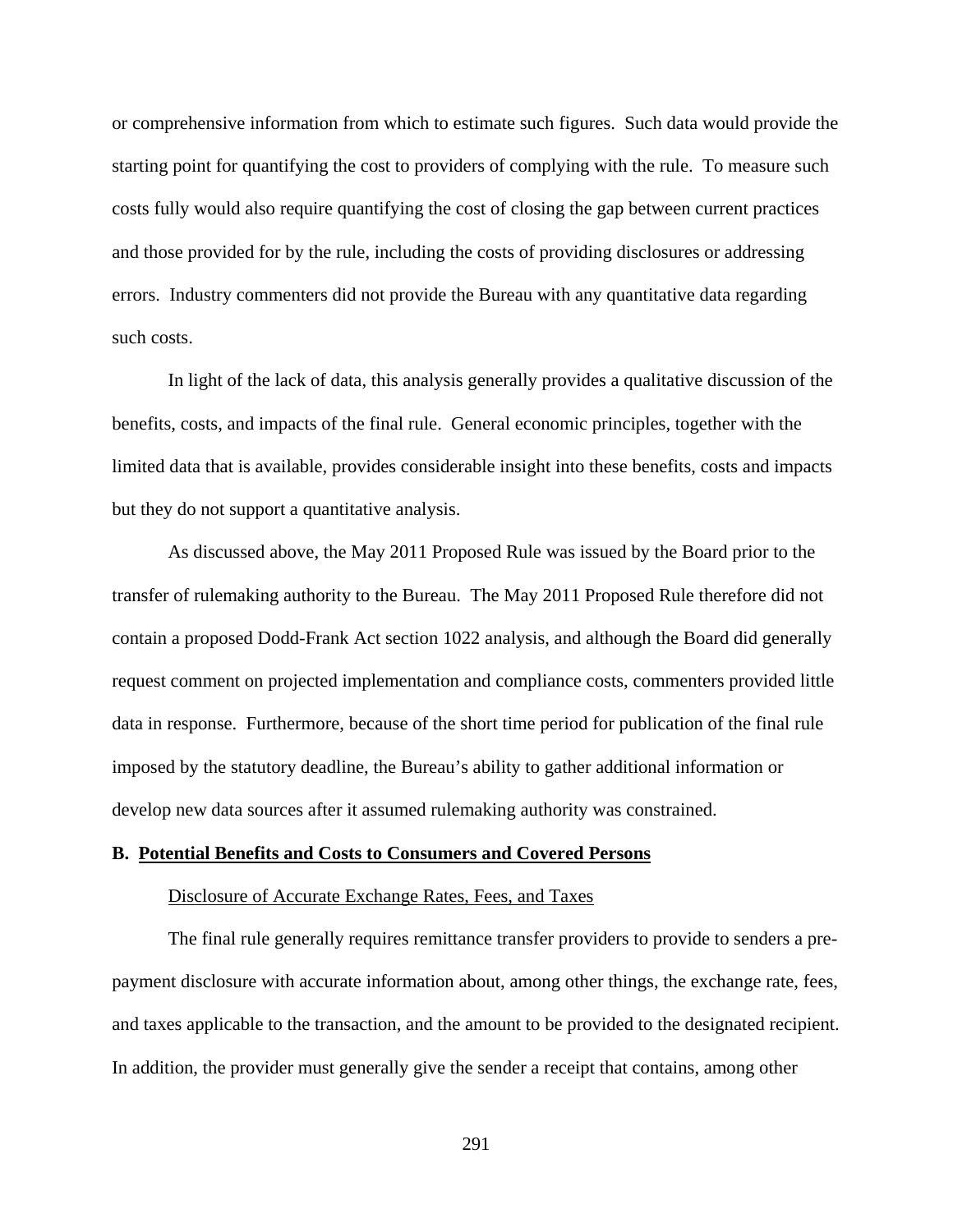things, the date of availability of funds to the designated recipient, as well as the information contained in the pre-payment disclosure.

 The disclosures required by the Dodd-Frank Act and the final rule provide many benefits to consumers. Consumers who have reliable information about how much they must spend in order to deliver a specific amount of foreign currency to a recipient are better able to manage all of their household income than are consumers who lack this information. This may be particularly important for low-income immigrants who are trying both to manage their personal budgets in the United States and support friends or family abroad.

 Disclosing the amount of currency to be provided to the recipient enables consumers to engage in comparison shopping, since it accounts for both the exchange rate used by the remittance transfer provider and fees and taxes that are deducted from the amount transferred. Consumers also benefit, however, from having reliable information about the individual components of remittance transfer pricing (i.e., exchange rates, fees, and taxes). If the amount the provider commits to deliver is different from the amount the consumer is expecting, the information about the components will help the consumer identify the reason for the difference. The consumer can then better determine the benefits to additional comparison shopping. Consumers may also be less susceptible to deceptive and unfair business practices, and those practices may be less common, when the exchange rate, fees, and taxes are all clearly and reliably disclosed and the consumer knows (and can communicate to the recipient) the amount that the recipient should expect to receive.

 Finally, consumers who shop for remittance transfers place competitive pressure on providers, who may lower their prices in response. This benefits all consumers who send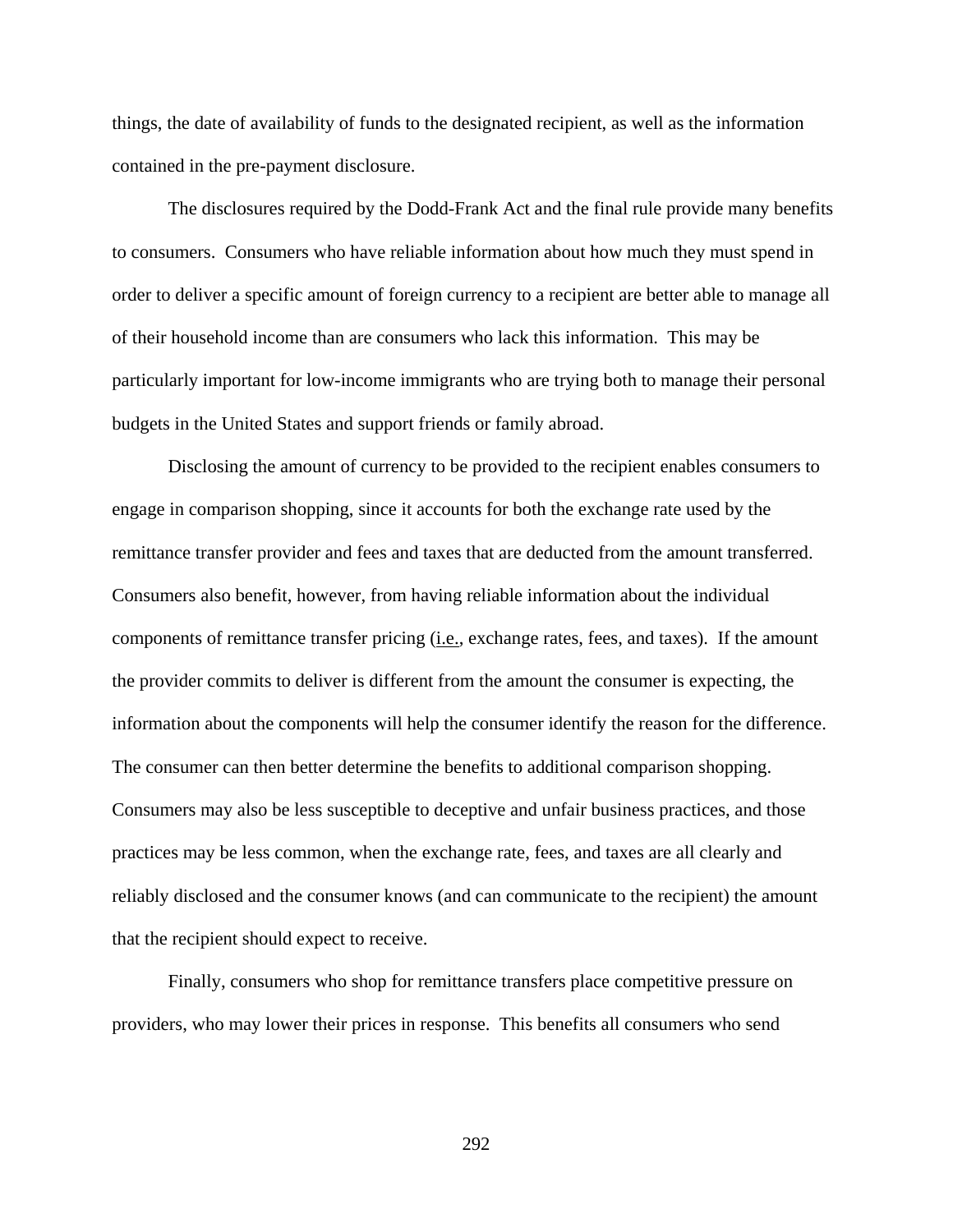remittance transfers, by either allowing them to send more money abroad for the same price, or by allowing them to save on the amount they spend on such transfers.

 By requiring remittance transfer providers to provide accurate disclosures to consumers, the Dodd-Frank Act and the final rule thus require providers to lock in their prices (at the time of the transaction, except when estimates are allowed). As discussed below, providers that operate through closed network systems will face different costs of making this commitment than will providers that operate through open network systems.

 Providers that use closed network systems are generally money transmitters, though some depository institutions and credit unions may also offer remittance transfers through closed networks. Insofar as they use the closed network system, money transmitters or other providers often have contractual relationships with agents in the United States through which consumers initiate transfers, as well as agents abroad, which may be used to distribute transfers in cash to recipients. Alternatively, these providers may instead have direct relationships with intermediaries that, in turn, contract with and manage individual agents.

 Providers that use closed network systems, through the terms of their contractual relationships, usually have some ability and authority to obtain the information needed for the disclosures from their agents or other network partners. Nevertheless, the disclosure requirements will likely impose some costs on closed network providers (and potentially some of their business partners), to the extent that such institutions need to update systems, revise contracts, change communication protocols and business practices in order to receive the necessary information and comply with the disclosure requirements. Furthermore, closed network providers that currently offer "floating rate" products will need to adjust their business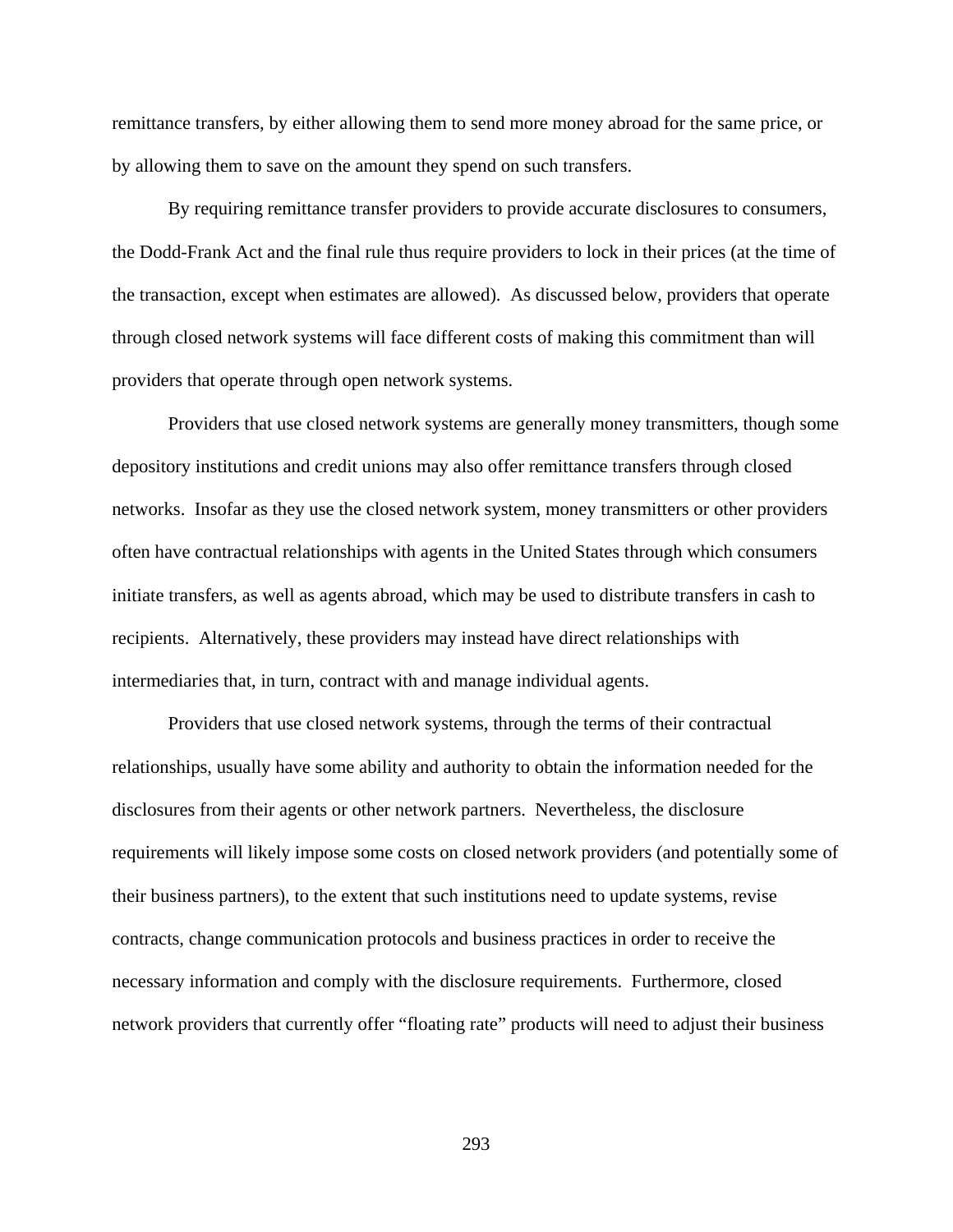processes and relationships for setting exchange rates, and change the way they manage foreign exchange rate risk.

 On the other hand, providers that operate through open network systems are in a different situation. This group primarily includes depository institutions and credit unions, although comments from industry stated that some institutions that are not depositories or credit unions (including some money transmitters) also use open network systems for certain transactions. Providers that operate through open networks generally do not have direct relationships with all disbursing entities. In some cases, intermediary institutions and recipient institutions may charge fees in connection with the transaction; often these fees are deducted from the principal amount transferred, although some fees may be charged to the sending institution instead. With regard to open networks today, there is no global practice of communications by intermediary and recipient institutions that do not have direct relationships with a sending institution regarding fees deducted from the principal amount or charged to the recipient, exchange rates that are set by the intermediary or recipient institution, or compliance practices. Similar challenges exist for some types of international ACH transactions. Thus, to the extent providers that use open networks are required to disclose information about fees or taxes, they may find it difficult to obtain information that must be provided in the disclosures.

 These considerations are relevant for all open network providers, but § 1005.32(a) of the final rule provides insured depositories and credit unions with an exception to the requirements to provide accurate disclosures under certain circumstances until July 21, 2015. Thus, to the extent applicable, insured depository institutions and credit unions are in a separate category for purposes of this analysis and are discussed in the next section below. The discussion that follows applies to money transmitters or other institutions that are not insured depository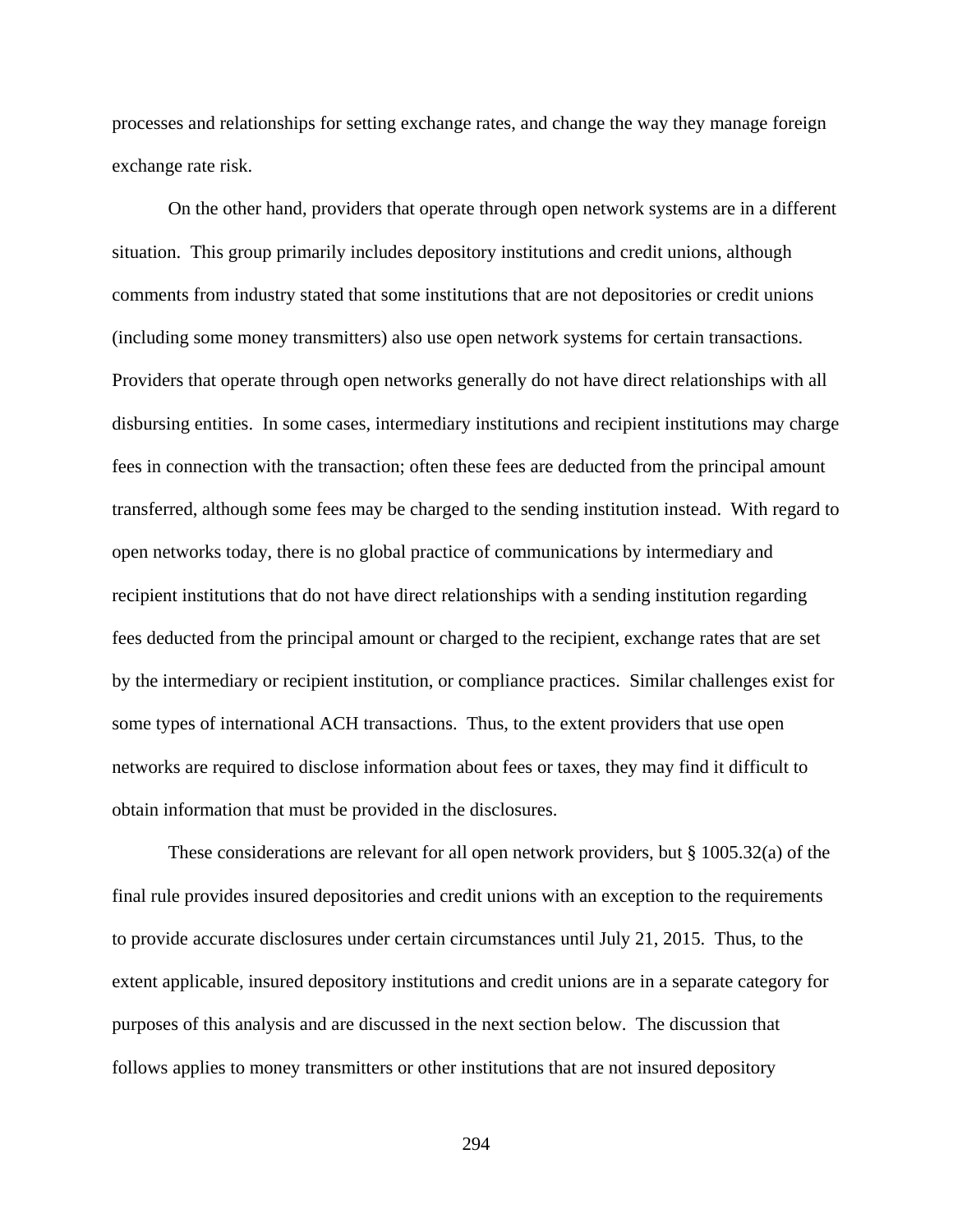institutions or insured credit unions that send remittance transfers through open network systems.<sup>96</sup> Comments on the proposed rule did not provide the Bureau with data on the volume of transactions done by such entities.

 Comments on the proposed rule did not provide data on the number of entities that use open network systems (besides insured depository institutions and credit unions), how costly it may be for them to obtain the required information, or how difficult it may be for them to change practices so the information is not required. These costs may not be knowable until some providers attempt to meet the new requirements in the year before the implementation date. The required changes may be extensive, however. It is possible that money transmitters or other institutions using open network systems may increase prices on the products that use open network systems or stop providing those products altogether.

# Disclosure of Estimated Exchange Rates, Fees, and Taxes

 Section 1005.32 of the final rule implements two statutory exceptions that permit remittance transfer providers to disclose "reasonably accurate estimates" of the amount of currency to be received, rather than the actual amount, under certain narrow circumstances. The first exception, which sunsets on July 21, 2015 unless the Bureau makes a finding to support an extension for up to five additional years, permits estimates where an insured depository institution or insured credit union is unable for reasons beyond its control to know the actual amount of currency to be received at the time that a consumer requests a transfer to be conducted through an account held with the provider. The second exception enables remittance transfer providers of all types to provide estimates where foreign countries' laws or methods of transfer to a country prevent the providers from knowing the amount to be received. Section 1005.32(c)

<sup>&</sup>lt;sup>96</sup> More precisely, the discussion applies to entities that use open network systems to direct and make payment to a beneficiary. This is in contrast to entities that may direct and effectuate payment to the recipient through a closed network system but use wire transfers to facilitate settlement among the various parties.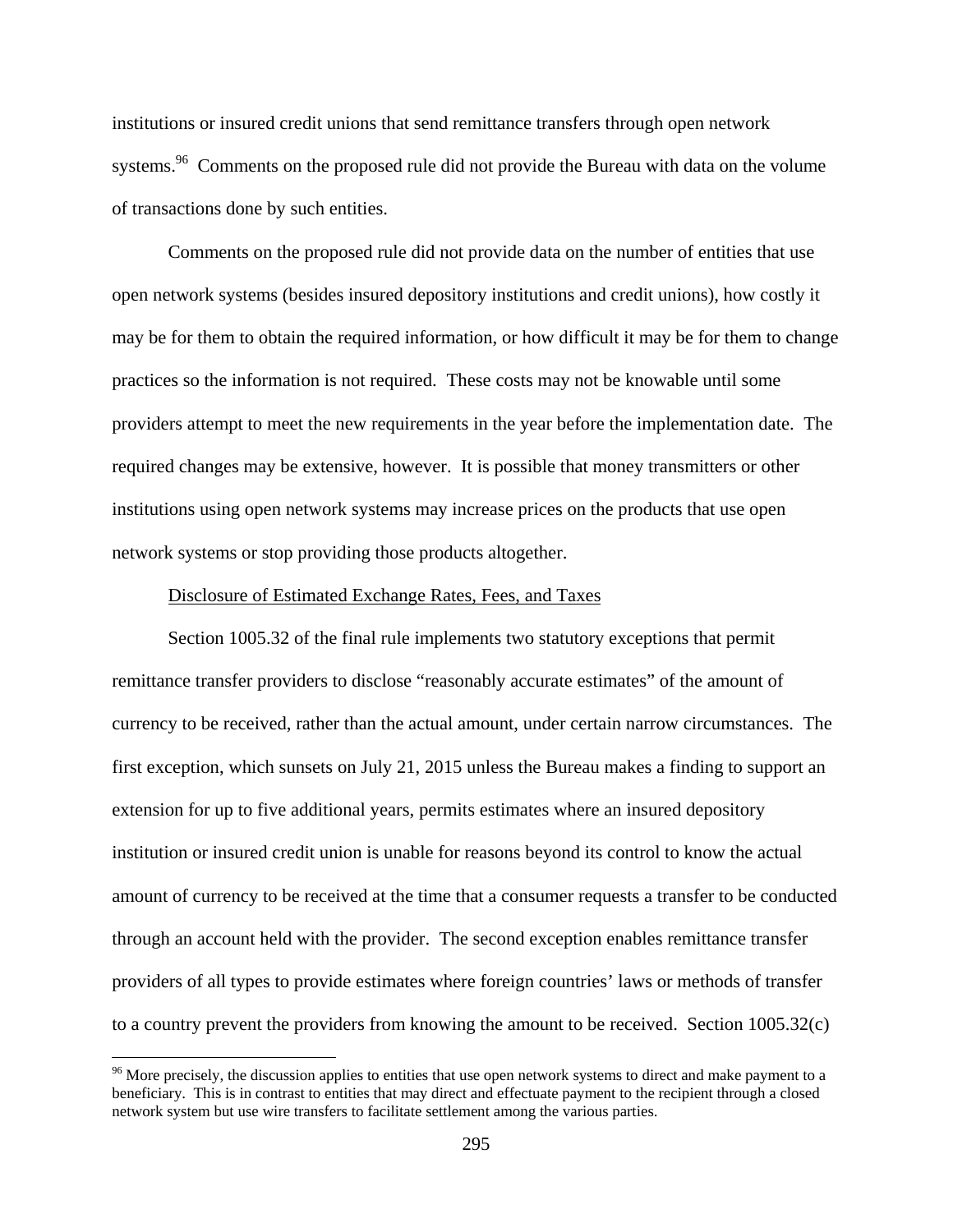of the final rule prescribes methods that may be used to provide the estimates permitted by the exceptions. Providers may also use any other method to disclose estimates as long as the amount of funds the recipient actually receives is the same as or greater than the disclosed estimate of the amount of funds to be received.

### First Exception

 $\overline{a}$ 

The first exception applies when an insured depository institution or insured credit union is unable for reasons beyond its control to know the actual amount of currency to be received at the time that a consumer requests a transfer to be conducted through an account held with the provider. The Bureau assumes that the exception will most frequently apply to wire transfers by insured depository institutions and credit unions, though it may also apply, for example, to some transactions sent through the FedGlobal ACH system, or other mechanisms.<sup>97</sup>

Data from the Federal Deposit Insurance Corporation and the National Credit Union Administration indicate that there are about 7,445 insured depository institutions and 7,325 insured credit unions that may be eligible for the exception. Regulatory filings by insured depository institutions, however, do not contain information about the number that send consumer international wire transfers. Data from the National Credit Union Administration indicate that there are approximately 7,325 insured credit unions in the United States as of September 2011. About half offer international wire transfers. Additionally, regulatory filings by insured credit unions contain an indicator for "low cost wire transfers." These are wire transfers offered to members for less than \$20 per transfer, and about half of insured credit unions offer low cost wire transfers. Though the Bureau does not have exact data on the number

 $97$  The Board reported in July 2011 that only around 410 U.S. depository institutions had enrolled in the FedGlobal ACH service; that only about a third of those institutions sent transfers in a typical month; and that some of the enrolled institutions do not offer the FedGlobal ACH services to consumer customers. Board ACH Report at 12 & n.53.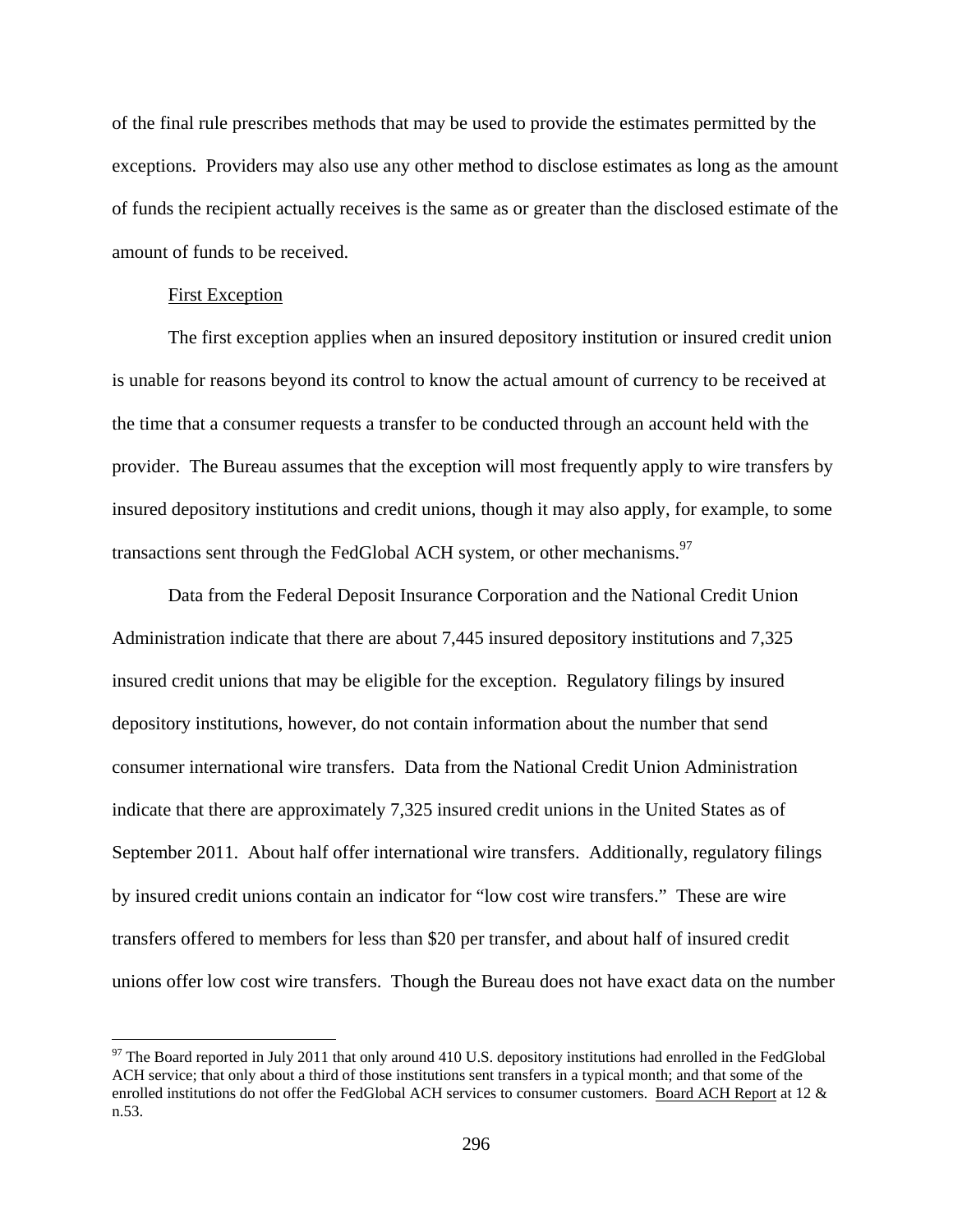of credit unions that offer wire transfers to consumers, the Bureau assumes that a similar fraction offer consumer international wire transfers.

 The above discussion on the qualitative benefits to consumers from accurate disclosures also generally applies where estimates are used. Although disclosures with "reasonably accurate estimates" are somewhat less reliable than those with actual amounts, they still provide consumers with valuable information that they currently do not generally receive from insured depository institutions or credit unions. The exception also benefits consumers by, as discussed below, reducing the costs on insured depository institutions and credit unions of providing disclosures, and therefore making it less likely that they will increase costs to consumers or decrease services.<sup>98</sup> Thus, relative to accurate disclosures, estimated disclosures strike a different balance between accuracy and access, offering less accuracy but potentially preserving greater access.

 Comments on the proposed rule did not provide any data on how costly it may be for insured depositories and credit unions to use the allowed methods of estimation. The methods do not necessarily require that sending institutions obtain information from receiving institutions with which they have no contractual or control relationship. To calculate estimates, providers may choose to rely on information about typical or most recent fees charged by the recipient institution and intermediaries in the transmittal route to that institution (or other institutions that set exchange rates that apply to remittances). Information is also required about foreign tax rules and rates. Thus, as discussed below, the final rule may require revisions of contract arrangements and communication systems, to ensure that depository institutions can receive the information needed for estimates (when permitted) or exact disclosures (when required) and

<sup>&</sup>lt;sup>98</sup> Consumers generally benefit from having access to both open network products like wire transfers and closed network products like those used offered by money transmitters, to the extent that both types of products meet any particular consumer's needs.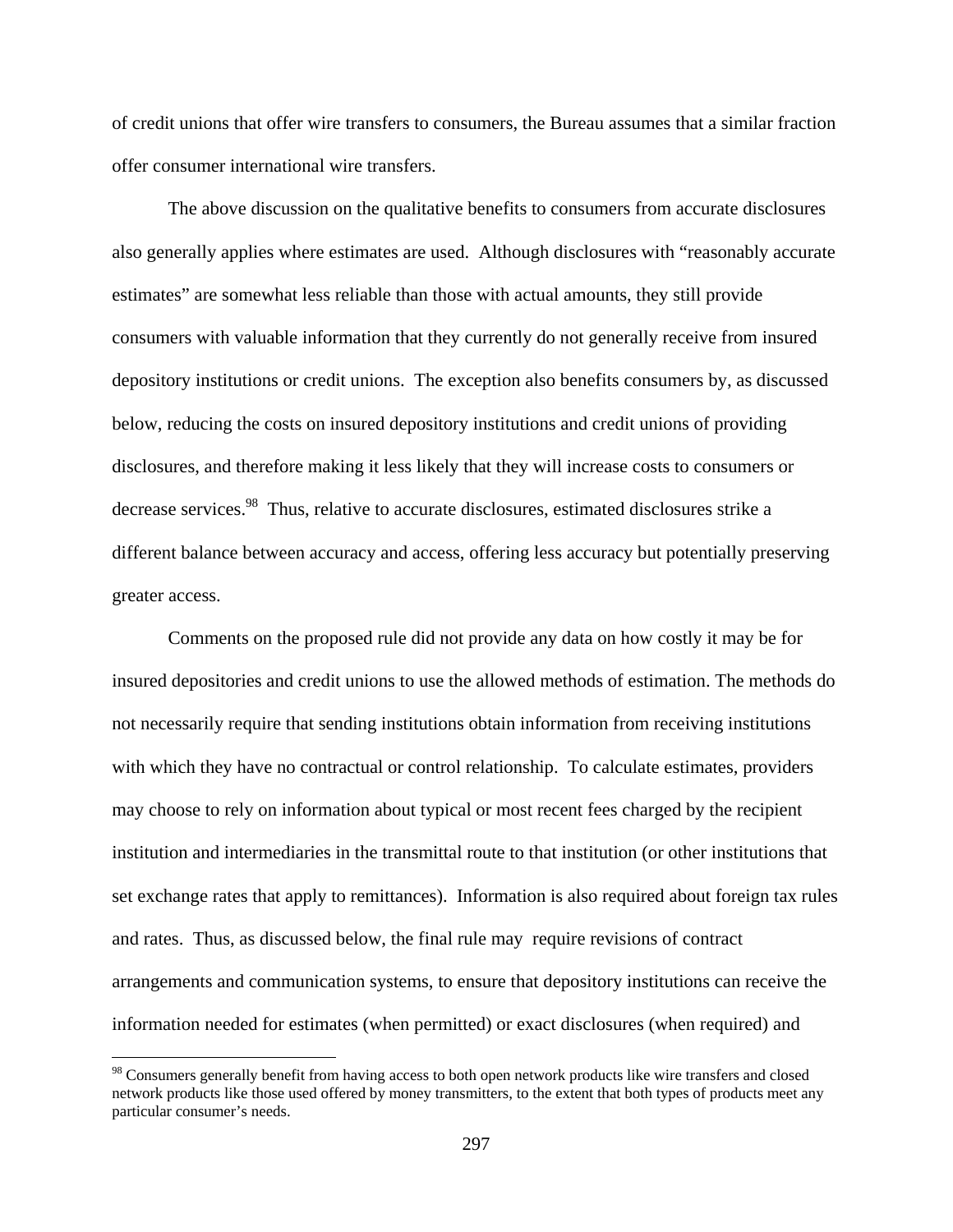provide that information to customers at a branch or elsewhere at the appropriate time. Third parties may have some incentive to gather this information and deliver it to depositories and credit unions, in order to preserve the remittance transfer line of business. However, the costs of doing so may be high and potentially prohibitive for transfers to some countries.

The rule also permits insured depositories and credit unions to use methods not specified in the rule to calculate estimates, provided the estimate for the amount of funds the recipient will receive proves to be less than or equal to the amount of funds the recipient actually receives. Insured depositories and credit unions will differ in their capacity and willingness to make these estimates and to manage the risk and error resolution expenses for estimates of currency to be received that are too high. For insured depositories and credit unions that undertake this approach, the incentive to attract consumers who comparison shop makes it likely that they will disclose reasonable estimates and that the estimates will improve over time.

 The costs of compliance will ultimately be shared among the consumers and businesses involved in remittance transfers in ways that are difficult to predict. One credit union submitted data showing that little revenue, as a share of total income, came from consumer international wire transfers.<sup>99</sup> Other credit union and credit union trade association commenters indicated that consumer international wire transfer services are not a financially significant line of business for them. In some cases, commenters stated, the service is provided as a convenience to customers and prices just cover costs. This suggests that some credit unions may fold the costs of complying with the rule into the prices they charge consumers or stop offering the service.

<sup>&</sup>lt;sup>99</sup> Navy Federal Credit Union has about \$45 billion in assets. It states that it processed 19,248 wire transfers in 2010 and charged \$25 per transfer. It had total income of over \$3 billion in 2010, so the wire income of about \$500,000 was about two tenths of one percent of total income. United Nations Federal Credit Union did submit data indicating that wire transfers were about 2% of total income. However, UNFCU serves a distinctively international community.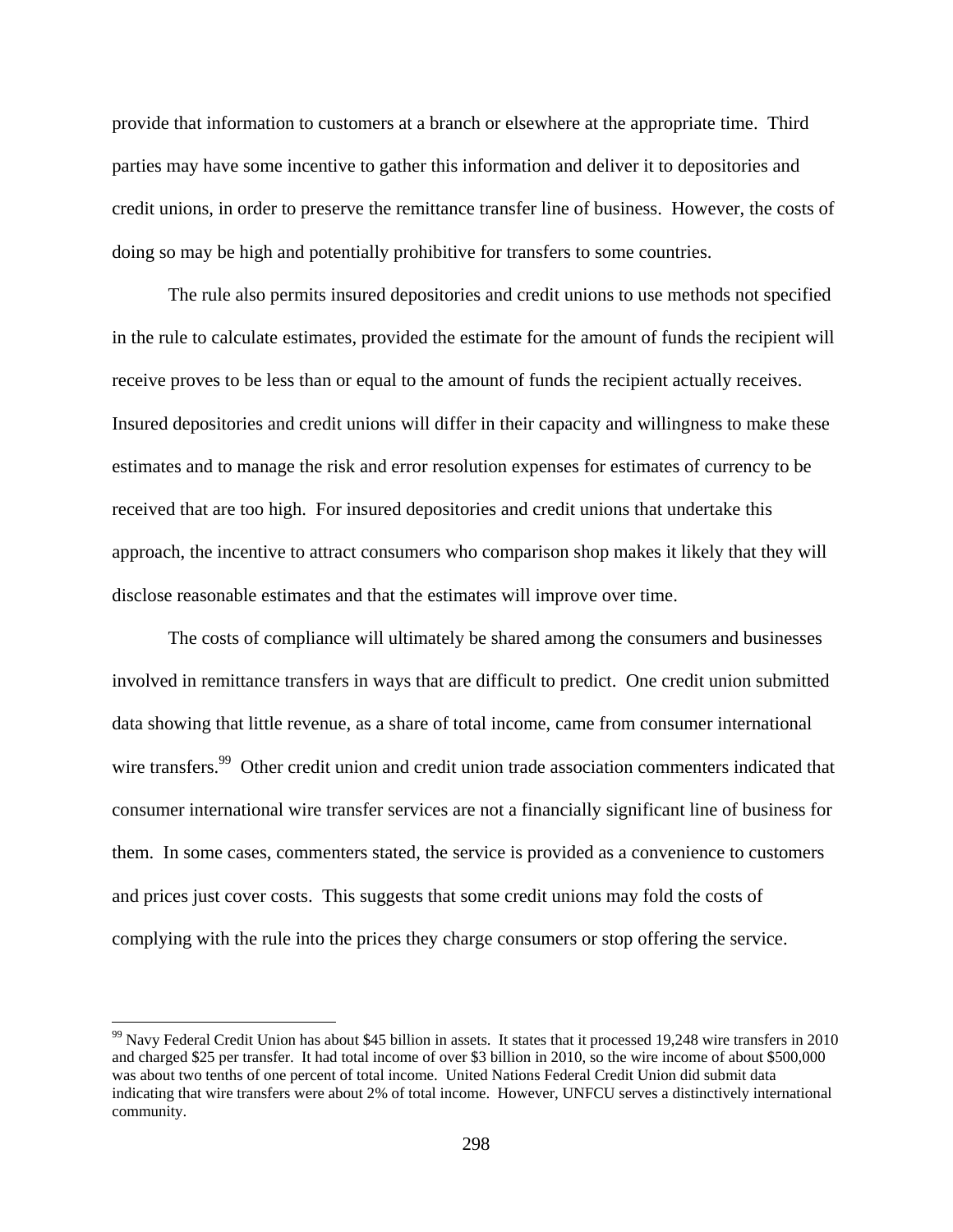Depository institutions that provide consumer international wire transfer services similar to those provided by credit unions may face similar costs of compliance.

 The statutory exception for insured depository institutions and credit unions expires on July 21, 2015, unless the exception is extended by the Bureau as permitted by the statute. Once the exception expires, insured depository institutions and credit unions will need to provide accurate disclosures. At that time, the benefit to consumers from the expiration, in terms of increased accuracy, will be minimal if the estimated disclosures tend to be accurate but significant if the estimated disclosures tend to be inaccurate. The cost to providers from the expiration, and thus to consumers in terms of higher prices or reduced access, will depend on business practices by depository institutions and credit unions currently eligible for the exception at that time. The Bureau lacks data to predict such practices with reasonable confidence.

### Second Exception

The second exception permanently permits use of reasonably accurate estimates where a foreign country's laws or methods of transfer to a country prevent remittance transfer providers from determining the actual amount of currency to be received. The rule provides a safe harbor for reliance on a list of countries to be published and periodically updated by the Bureau. Consumers benefit from the exception since it reduces the chance that remittance transfer services to these countries will be discontinued or disrupted. Consumers will also benefit from the Bureau's publication and periodic update of a safe harbor country list since such a list will reduce the chance that consumers will receive estimated disclosures when they should receive accurate ones. Likewise, transfer providers will benefit from the Bureau's publication and periodic update of a list since this will reduce the burden on them of having to assess the laws of and transfer methodologies used in countries with which they do not conduct frequent transfers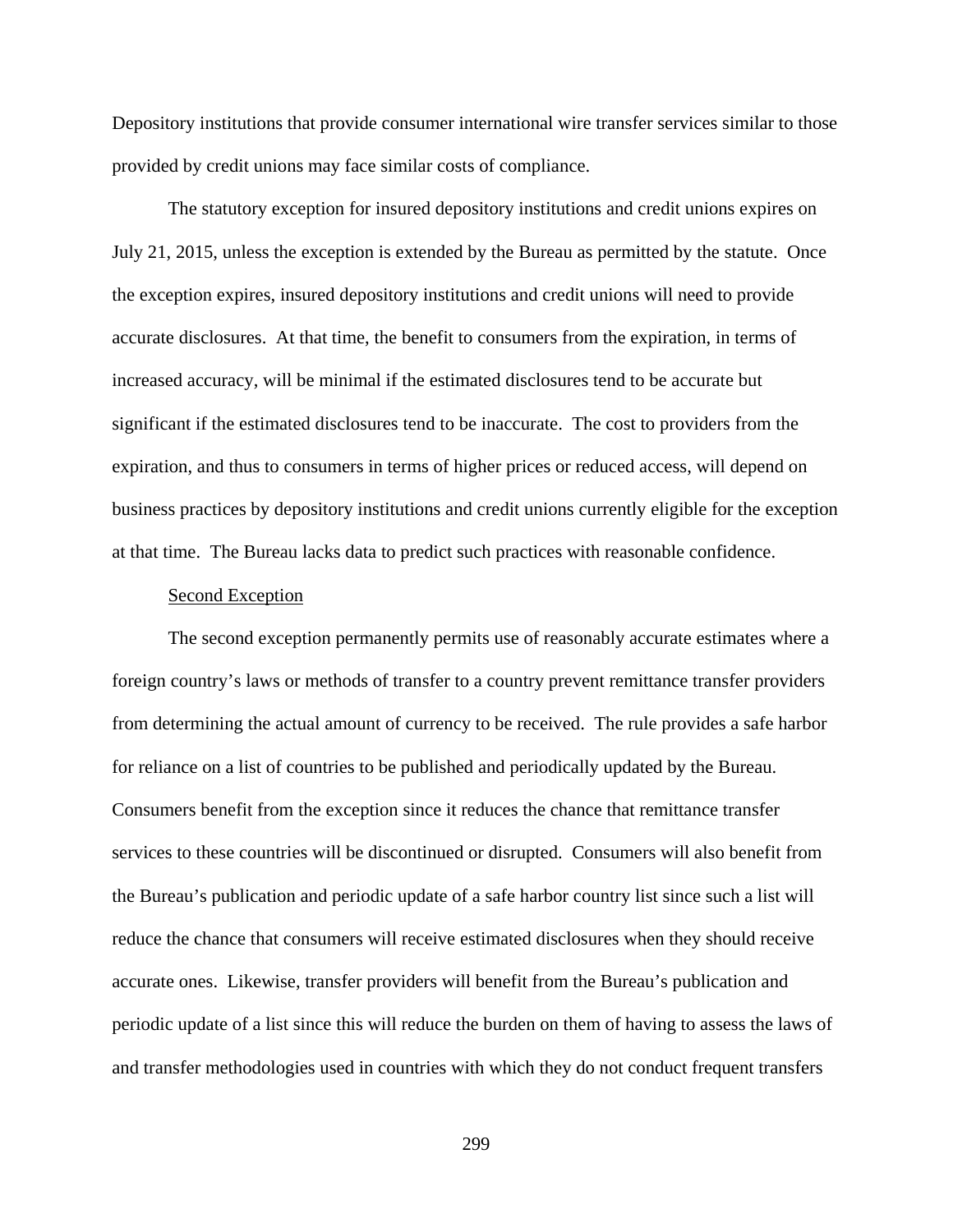## Formatting, Retainability, and Language Requirements in Disclosures

EFTA section  $919(a)(3)(A)$  states that disclosures must be clear and conspicuous. The final rule incorporates this requirement and adds grouping, proximity, prominence, size and segregation requirements to ensure that it is satisfied. The grouping requirement ensures that the disclosures present, in logical order, the computations that lead from the amount of domestic currency paid by the sender to the amount of foreign currency received by the recipient. The other requirements ensure that senders see important information and are not overloaded or diverted by less critical information. The final rule provides model forms that meet these requirements. These forms were consumer-tested for effectiveness.<sup>100</sup>

 The specific format requirements impose a one-time cost on certain providers, for programing or updating their systems to produce disclosures that comply with the requirements. The cost is mitigated by the fact that the rule provides model forms and permits providers to use any size paper. Furthermore, as discussed below, the final rule provides certain exceptions to certain of the formatting requirements for transactions conducted entirely by telephone orally or via mobile application or text message. For transactions that must comply with the formatting requirements, the cost depends on the systems in place and the extent to which providers already give disclosures that comply with the requirements.

EFTA section 919(a)(2) and  $\S$  1005.31(a)(2) generally require disclosures to be retainable. Retainable disclosures generally provide greater benefits to consumers than do nonretainable disclosures. For example, it is usually easier for consumers to track the costs of remittance transfers over time and across providers when disclosures are retainable. For transactions conducted entirely by telephone, however, providing a retainable pre-payment disclosure may be inconvenient or impracticable.

 $100$  For a discussion of how the design of disclosures can help consumers, see Bureau 2011 Report.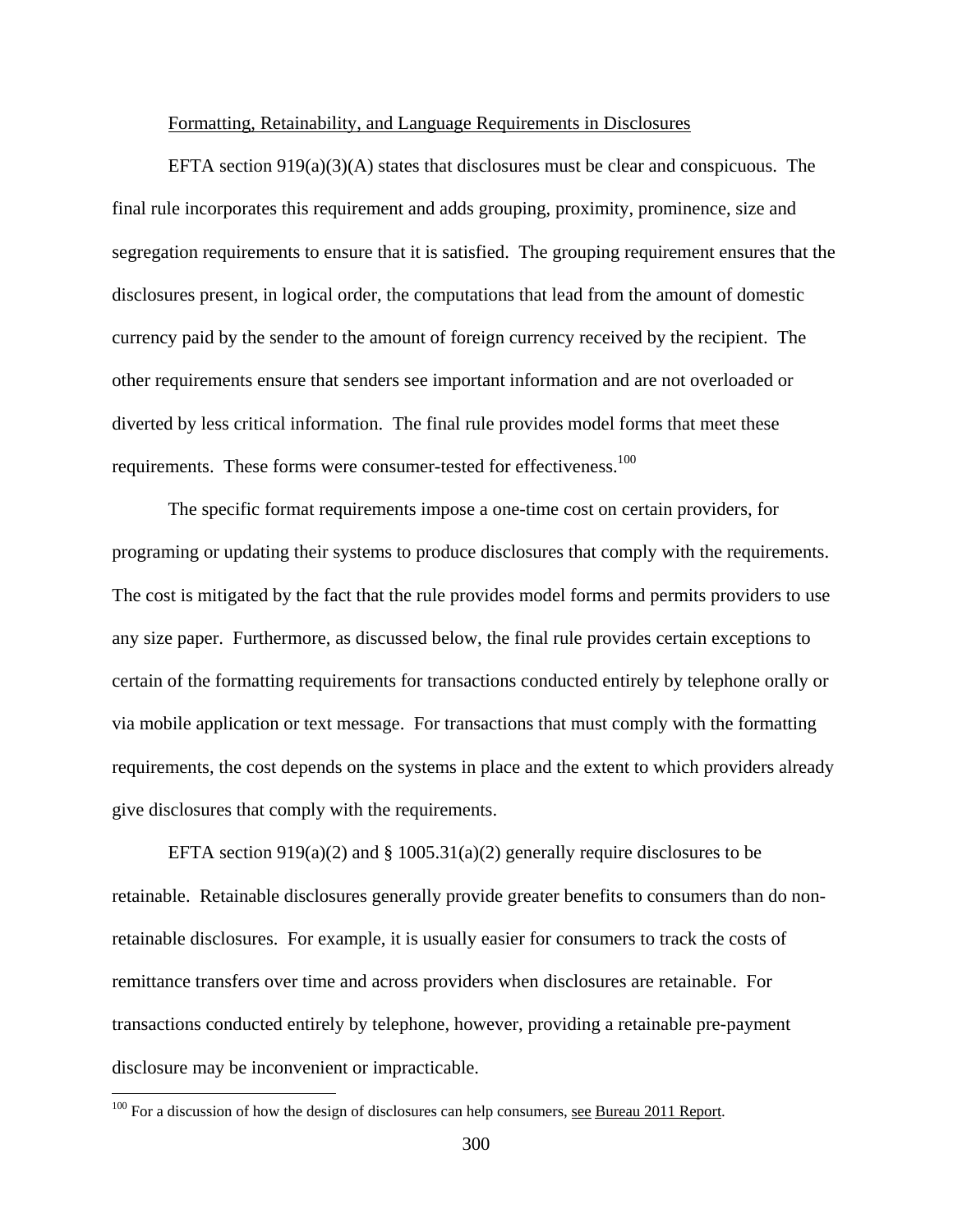EFTA section  $919(a)(5)(A)$  allows the Bureau to permit oral pre-payment disclosures for transactions conducted entirely by telephone. In addition to implementing this general statutory exception, the regulation provides an additional alternative for transfers conducted entirely by telephone via mobile application or text message. Specifically, § 1005.31(a)(5) of the final rule provides that for such transfers, the pre-payment disclosure may be provided orally or via mobile application or text message. Disclosure provided via such methods need not be retainable by the consumer. See § 1005.31(a)(2). When used, this provision likely benefits consumers who initiate transfers via mobile application or text message. First, it allows the transaction to proceed more quickly using the tools that the consumer used to initiate the transaction (mobile application or text message). Second, while the disclosures may not be permanently retainable in this format as compared to an email or paper disclosure, may be able to be retained temporarily without further action by the consumer and thus may be more useful and convenient to consumers than oral disclosures.

The final rule permits providers, at their option, to provide pre-payment disclosures orally or via mobile application or text message for transactions conducted entirely by telephone via mobile application or text message. Thus, this provision of the rule does not in itself impose additional costs on providers, and a provider determines whether to incur the cost of the alternative. Overall, this provision of the final rule benefits consumers and facilitates the development of additional modes of remittance transfer compared to the alternative in which the only non-retainable pre-payment disclosure is an oral disclosure.

 Finally, EFTA section 919(b) provides that disclosures required under EFTA section 919 must be made in English and in each of the foreign languages principally used by the remittance transfer provider, or any of its agents, to advertise, solicit, or market, either orally or in writing,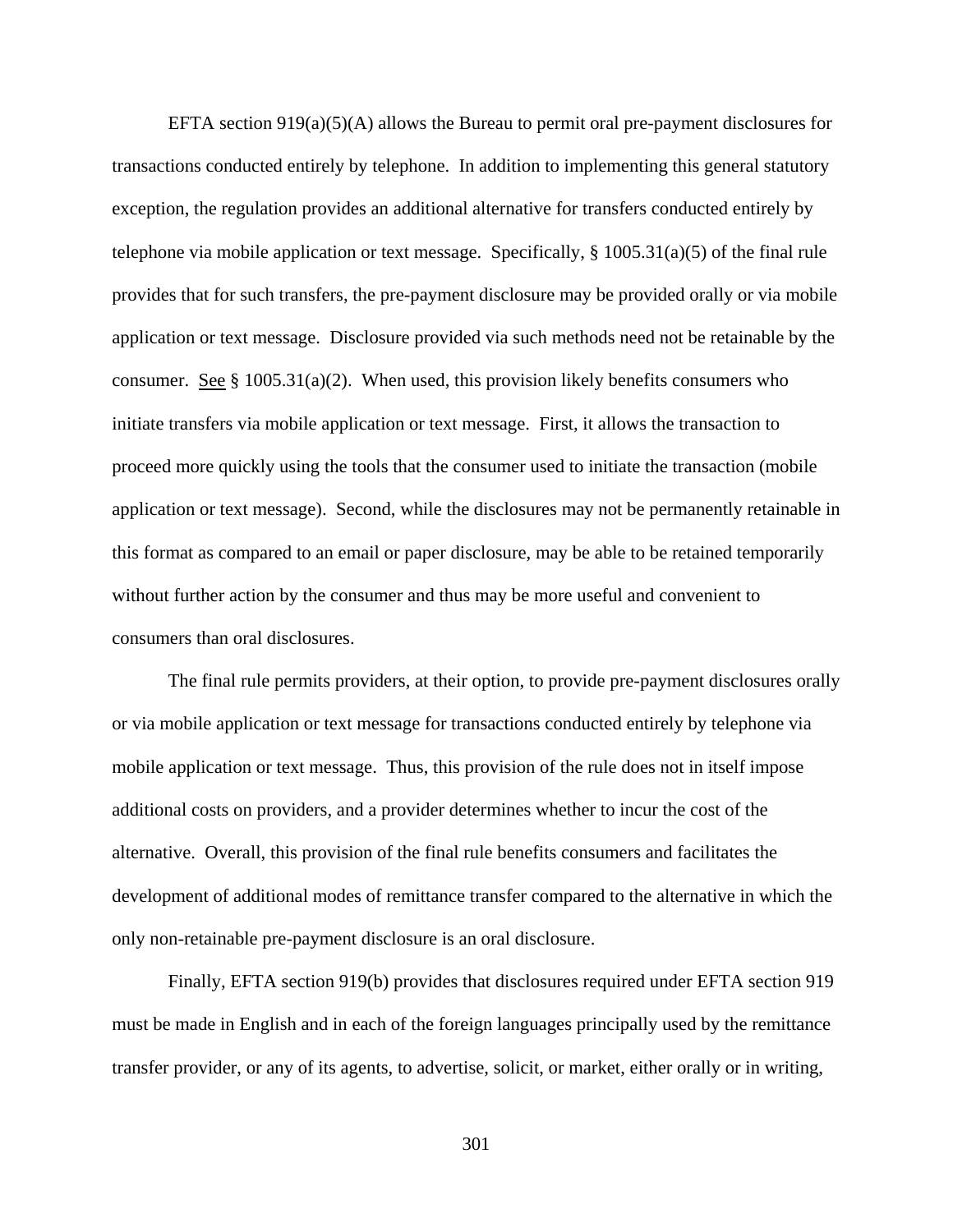at that office. The final rule incorporates and modifies the statutory provision in § 1005.31(g). In particular,  $\S 1005.31(g)(1)(ii)$  reduces the number of foreign language disclosures that would otherwise be required to be disclosed by the statute. Under the statute, the provider must provide the sender with written disclosures in English and in each foreign language principally used by the provider to advertise, solicit, or market remittance transfers at a particular office. Section  $1005.31(g)(1)(ii)$  allows providers instead to provide written disclosures in English and in the one foreign language primarily used by the sender with the provider to conduct the transaction or assert the error, provided such foreign language is principally used by the provider to advertise, solicit or market remittance transfers at a particular office. The rule therefore provides a closer link between the disclosures and the language a sender uses with a provider to conduct a particular transaction or to assert an error.

 Consumers generally benefit from disclosures that effectively convey information that is relevant and accurate in a language that they can understand. A written disclosure that consists of information in languages the consumer does not understand provides a substantial amount of information that is not relevant to that individual consumer. Thus, relative to the statute, this provision of the final rule allows providers to offer consumers a more effective written disclosure that may be tailored to the language the sender uses with the provider to conduct a particular transaction or to assert an error. This provision of the final rule does not, however, require providers to offer different written disclosures from those required by the statute. Thus, this provision of the rule does not in itself impose costs on providers other than those required by the statute, and a provider determines, at its option, whether to incur the cost of the alternative.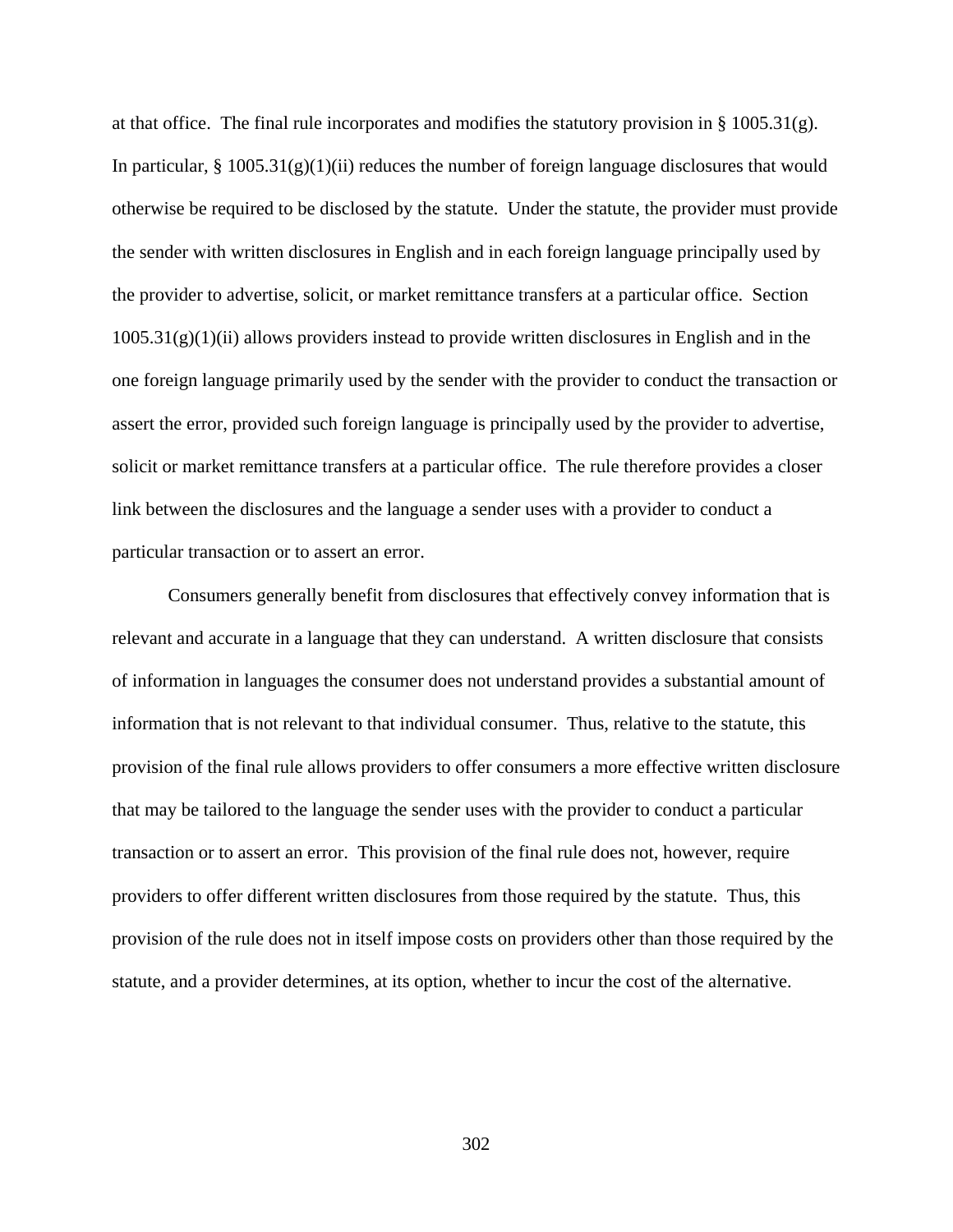### Error Resolution

 EFTA section 919(d) requires remittance transfer providers to investigate and resolve errors upon receiving oral or written notice from the sender within 180 days of the promised date of delivery. The obligation includes situations in which the recipient did not receive the amount of currency by the date of availability stated in the disclosures provided under other parts of the rule. The statute requires the Bureau to establish "clear and appropriate" standards for error resolution to protect senders from such errors, including recordkeeping standards relating to senders' complaints and providers' findings of investigation. As explained above, the Bureau has taken an approach that is generally similar to existing error resolution rights for electronic fund transfers under EFTA and Regulation E.

 An error may occur if the provider fails to deliver the promised amount of foreign currency to the recipient by the guaranteed date.<sup>101</sup> There are generally three cases of this type of error. In one case, funds are delivered on time but the amount is less than the amount disclosed. As designated by the sender, the provider must either refund to the sender or transfer to the recipient the portion of the funds at no additional charge that were not received. In the second case, the funds are delivered late but the amount delivered is as correctly disclosed. In this case the provider must refund all of the fees, and to the extent not prohibited by law, taxes imposed on the transfer. In the final case, all of the funds are delivered late, and the amount is wrong or the funds are never delivered. In this case the consumer receives both remedies described above – the provider must either refund or transfer the funds that were not received at no additional charge (unless the sender provided incorrect or insufficient information) and the provider must refund all of the fees, and to the extent no prohibited by law, taxes imposed on the transfer

<sup>&</sup>lt;sup>101</sup> Other errors are also defined in § 1005.33(a).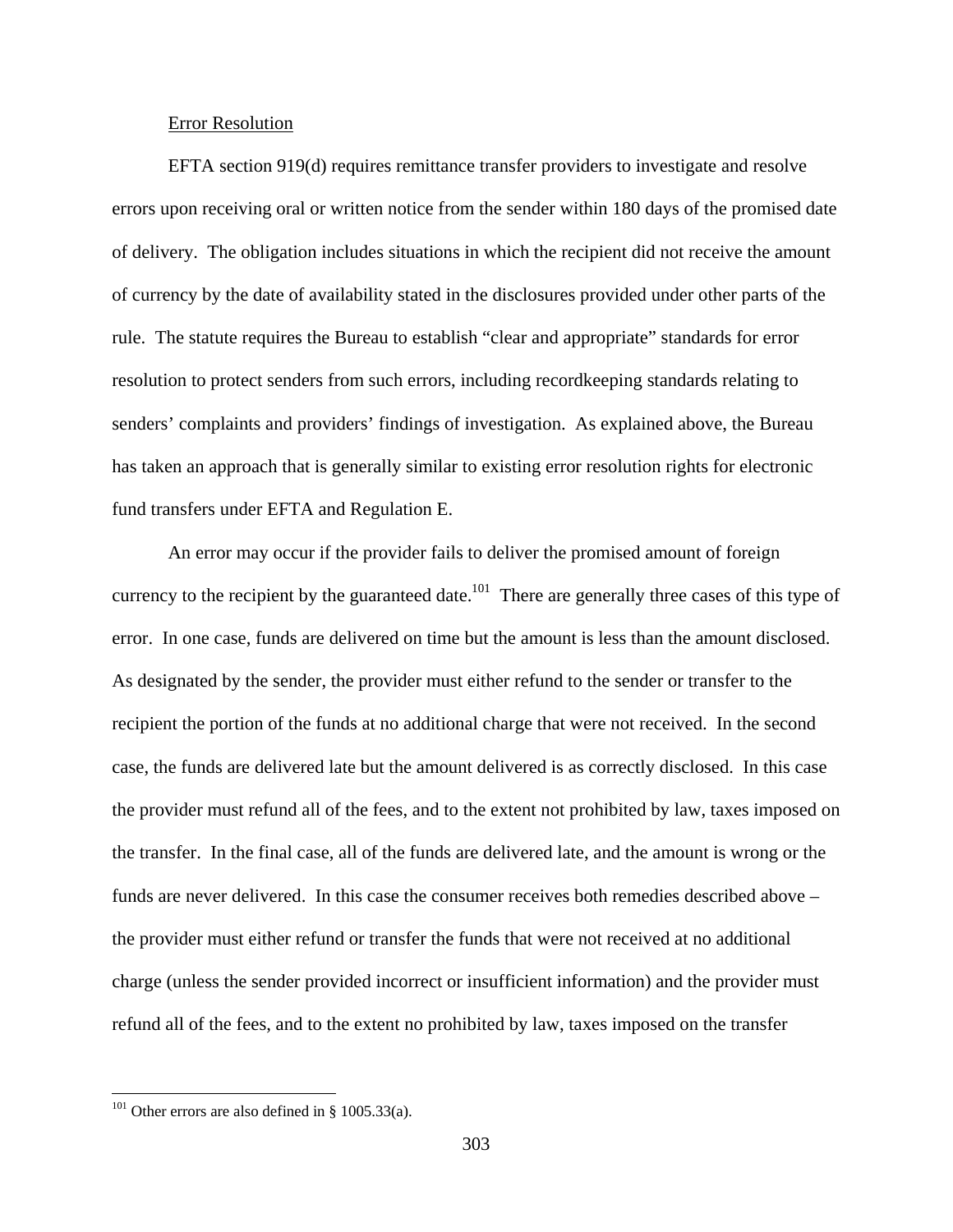(unless the sender provided incorrect or insufficient information). The discussion above refers to this refund provision as "a separate cumulative remedy."

 The benefits to senders from the error resolution procedures specified in the rule are straightforward. When an error occurs, senders benefit from the provision that providers must complete the transaction at no additional charge or return undelivered funds. Senders may also benefit from knowing that the error resolution procedures exist since they make remittance transfers less risky. The magnitude of these benefits depends on the frequency of errors, the financial and other costs that senders currently bear when errors occur, and the risk aversion of senders. Senders may also benefit from the fact that providers are likely to be deterred from committing errors by having to complete the transaction at no additional charge or return undelivered funds and also refunding fees and, to the extent not prohibited by law, taxes when none of the funds are delivered on time, provided the failure was not caused by the sender providing incorrect or insufficient information. The magnitude of this benefit depends on the extent to which providers are not already sufficiently deterred by reputational concerns, and the extent to which providers have sufficient control over the entities responsible for any errors such that they can reduce the incidence of any errors. Although these benefits cannot be quantified, errors can always occur and the error resolution provisions will therefore always provide benefits to senders.

Providers will incur additional costs from the error resolution procedures. In some instances, providers may be required to refund funds or fees and taxes that have already been received by and which cannot easily be recouped from other institutions involved in a remittance transfer or government entities. Alternatively, in refunding or making available funds to a recipient to resolve an error, a provider may face additional exchange rate risk, due to changes in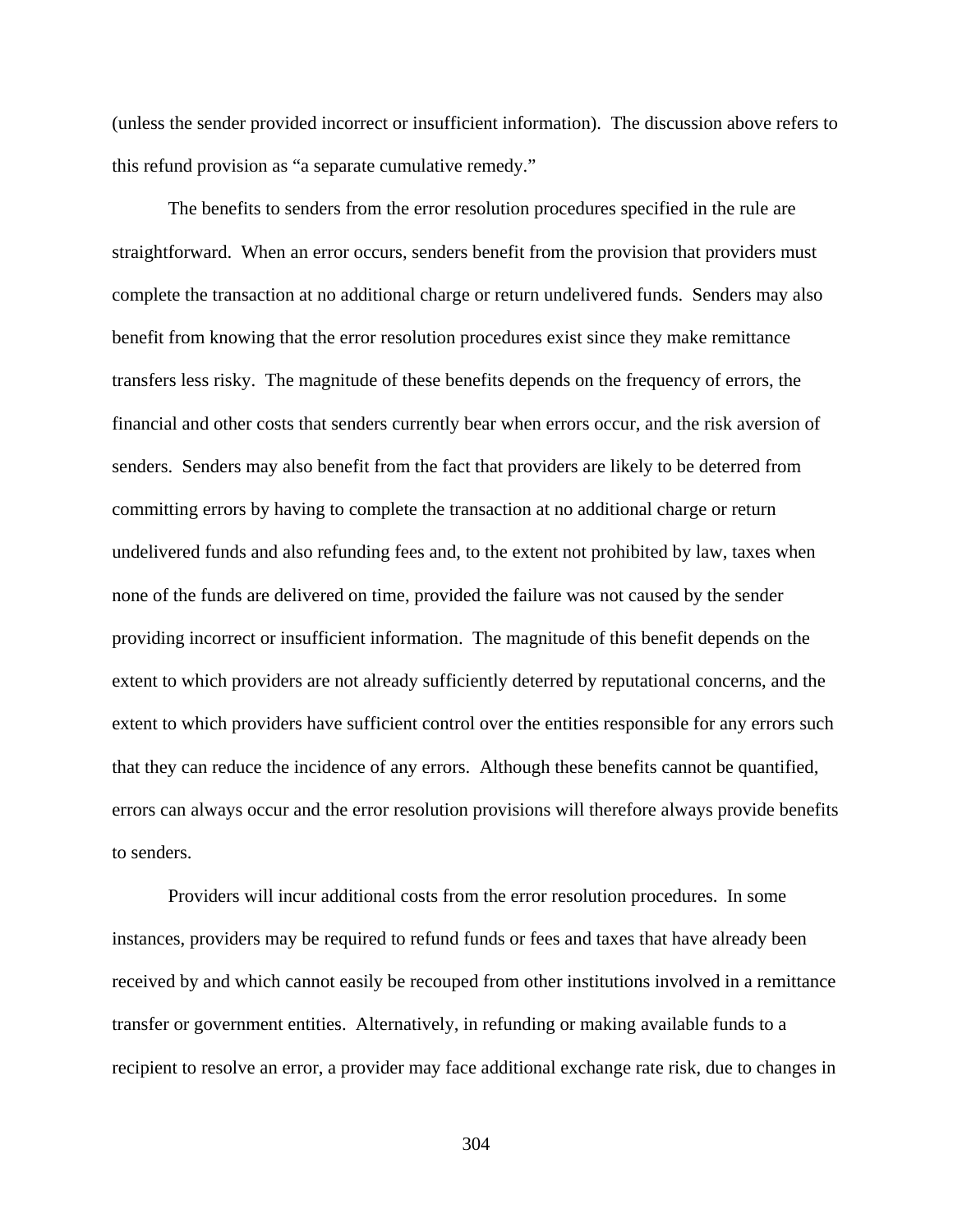a foreign exchange market between the time of the transfer and the resolution of the error. Furthermore, providers (and their business partners) may need to adjust communication practices and business processes to comply with the error resolution requirements.

The magnitude of these and other costs depends on the frequency of errors and the financial costs that providers incur. While providers cannot charge senders directly for error resolution activities, they may build the cost of these activities into their general fees. Industry commenters suggests that scenarios in which the entire amount transferred must be returned to the sender before the provider has recovered it from other institutions may be of particular concern. Since this type of error appears to be rare, the quantity of funds never recovered would have to be substantial for this particular error to have a significant impact on fees.<sup>102</sup>

 The Bureau considered a number of alternatives in developing the error resolution procedures. In the final rule, if funds are not available by the date of availability because the sender provided incorrect or insufficient information and the sender chooses to have the transfer resent as a remedy for the error, the provider may re-charge third party fees actually incurred. The proposed rule, by contrast, did not permit the imposition of such third-party fees. The effect of this change is to reduce the costs for providers of correcting errors caused by the sender's provision of inaccurate or incomplete information, and, conversely, to prevent such costs from being passed along to all senders, as opposed to keeping those costs with the senders at fault.

On the other hand, the Bureau was asked to use its exception authority to reduce the 180 day statutory time period in which senders may assert an error to 60 or 30 days. Given the international nature of remittance transfers, the additional time a sender may need to

<sup>&</sup>lt;sup>102</sup> The Credit Union National Association reports error rate of less than 1% for international wire "exceptions" (including non-timely delivery). Navy Federal Credit Union reports that 75% of its wire transfers are between \$500 and \$10,000 dollars. The full principal may rarely be lost when errors occur. However, assuming all of the principal is lost 10% of the time (or 10% of the principal is lost all of the time), the 1% error rate implies the expected loss to the transmitter is 50 cents on a \$500 transfer and \$10 on a \$10,000 transfer.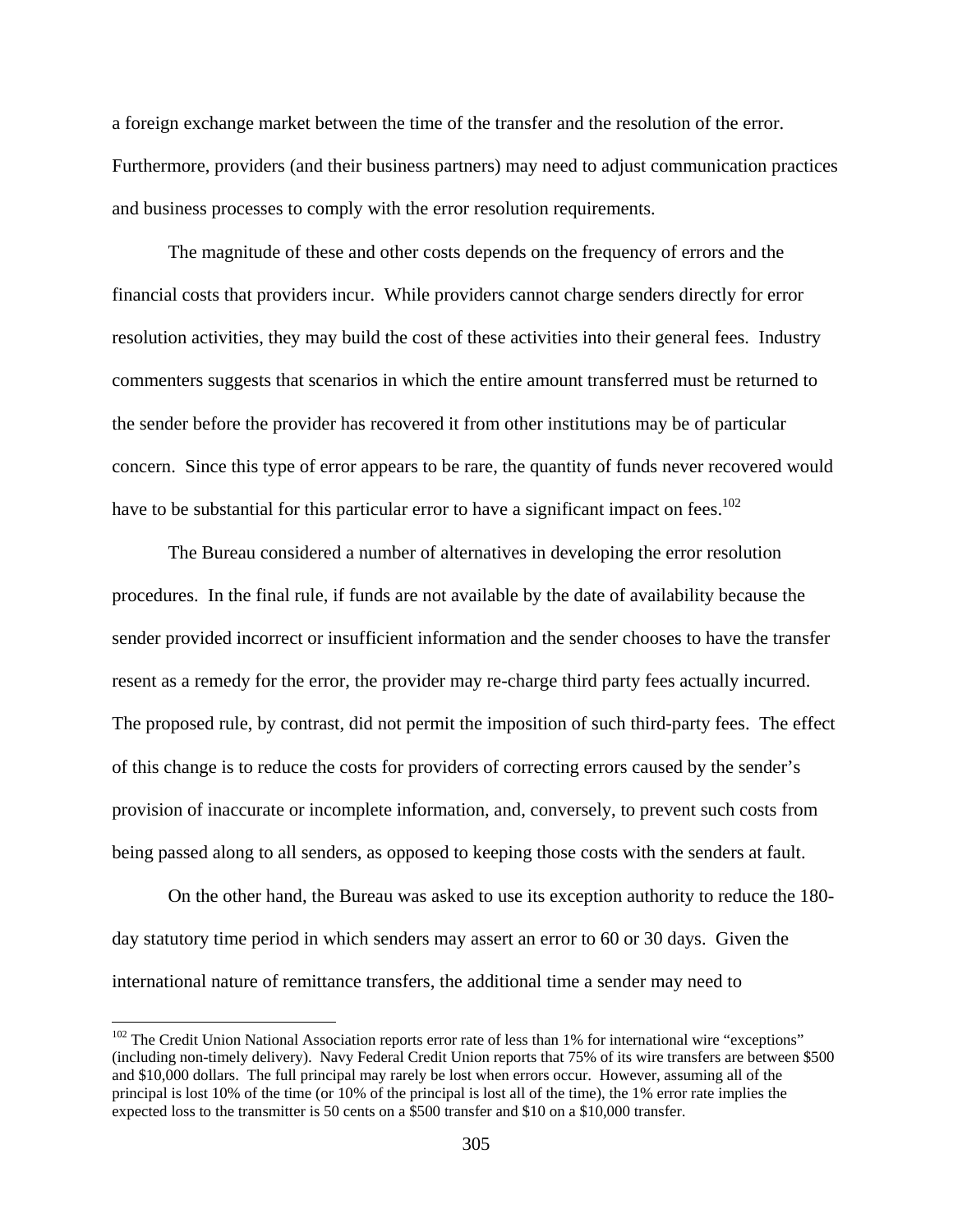communicate with persons abroad, and the lack of information about problems associated with this time period, the Bureau concluded that using its exception authority to reduce the statutory 180-day time period is not currently warranted. As noted above, errors are infrequent enough that the incremental cost to providers of the 180-day period is likely to be small.

#### Cancellation and Refund

 EFTA section 919(d)(3) also requires the Bureau to establish appropriate remittance transfer cancellation and refund policies for consumers. The Board originally proposed a one business day cancellation period. The final rule instead requires providers to give consumers at least 30 minutes to cancel the transaction for a full refund, including fees, and to the extent not prohibited by law, taxes, if the transferred funds have not yet been picked up by the recipient. If they wish, providers can hold the funds until the cancellation period expires.

 The Bureau believes that a brief cancellation period may provide benefits to both consumers and providers by allowing and perhaps encouraging consumers to review disclosure documents one additional time to confirm that they wish to complete the transaction and to identify any scrivener's errors on the receipt. For instance, the cancellation period affords consumers an opportunity to raise any discrepancies between the two documents or identify errors that might otherwise cause the funds not to be made available on the disclosed date. These actions in turn would allow remittance transfer providers to address and correct errors early in the process, when it may be faster and less expensive to remedy the problem.

 The Bureau considered a number of alternatives, including longer cancellation periods of. It is not clear that a longer cancellation period would provide much additional benefit to consumers given that the final rule already provides consumers opportunity to engage in cost comparison based on the detailed pre-payment disclosures. Conversely, a longer cancellation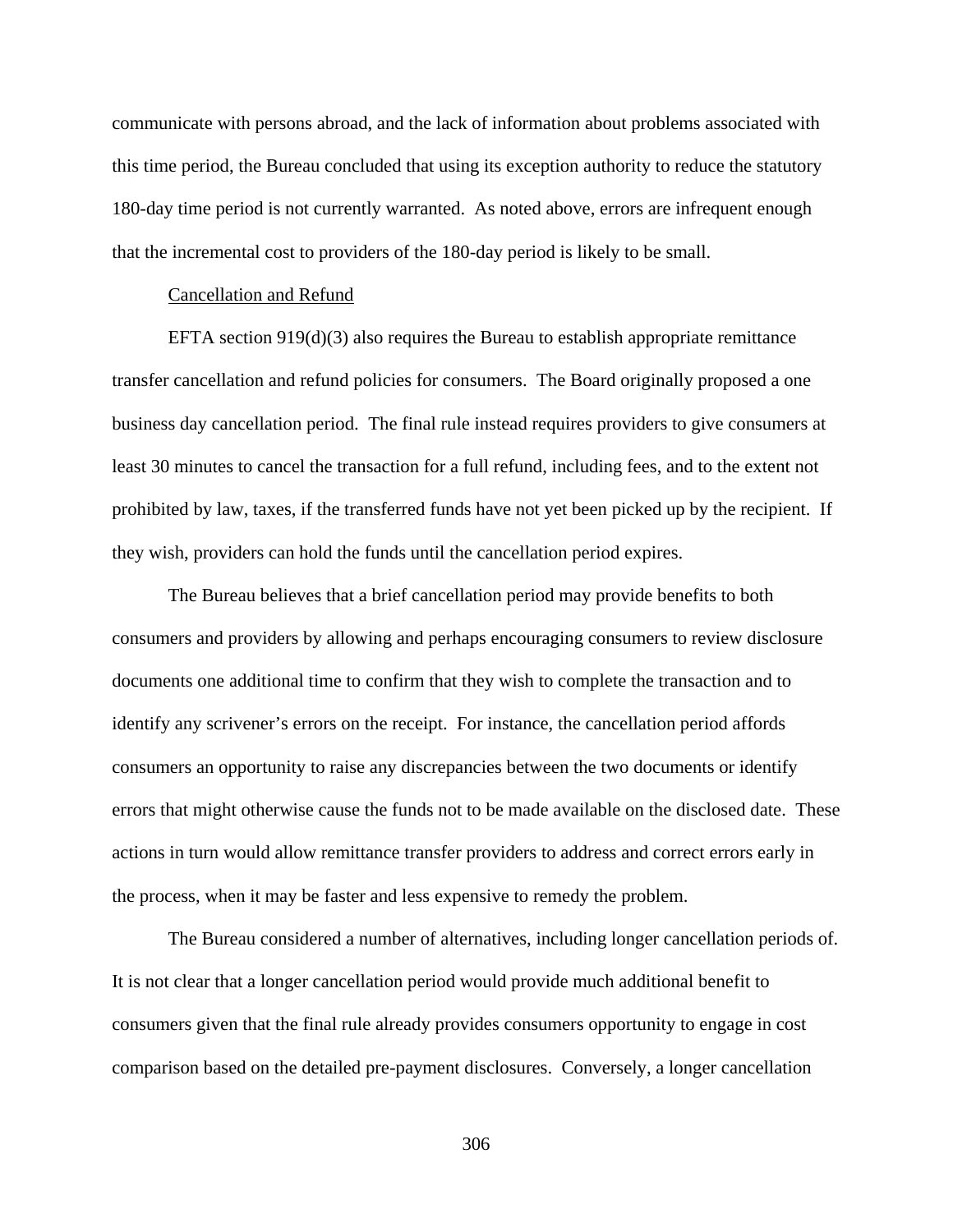period may impose costs on consumers who want to send funds as quickly as possible if, as some commenters suggested, providers would delay the transmission of funds until the cancellation period expired. Given these conflicting factors, it does not seem likely that a longer cancellation period would provide consumers with substantial additional net benefits, though the exact difference in benefits provided is not known and may differ, depending on the consumer. If, as some commenters suggested, providers decide to delay transmission of funds until the cancellation period expires, under the final rule, they will likely only hold funds for 30 minutes. Compliance therefore likely imposes minimal costs on providers.

### Conditions of Agent Liability

 The final rule holds a remittance transfer provider liable for any violation by an agent when the agent acts for the provider. However, EFTA section 919(f)(2) states that enforcement agencies may consider, in any action or other proceeding against a provider, the extent to which the provider has established and maintained policies or procedures for compliance.

 In States where the strict liability standard for acts of agents is already in place, consumers derive no additional benefit from this rule provision and providers incur no additional costs. In other States, consumers may benefit from the additional incentive the rule gives providers to oversee and police their agents. Providers are likely to incur some additional costs in these States, but the magnitude of such costs much cannot be determined. These costs are mitigated somewhat by the discretion that the statute grants enforcement agencies to consider the extent to which a provider has established and maintained policies or procedures for compliance.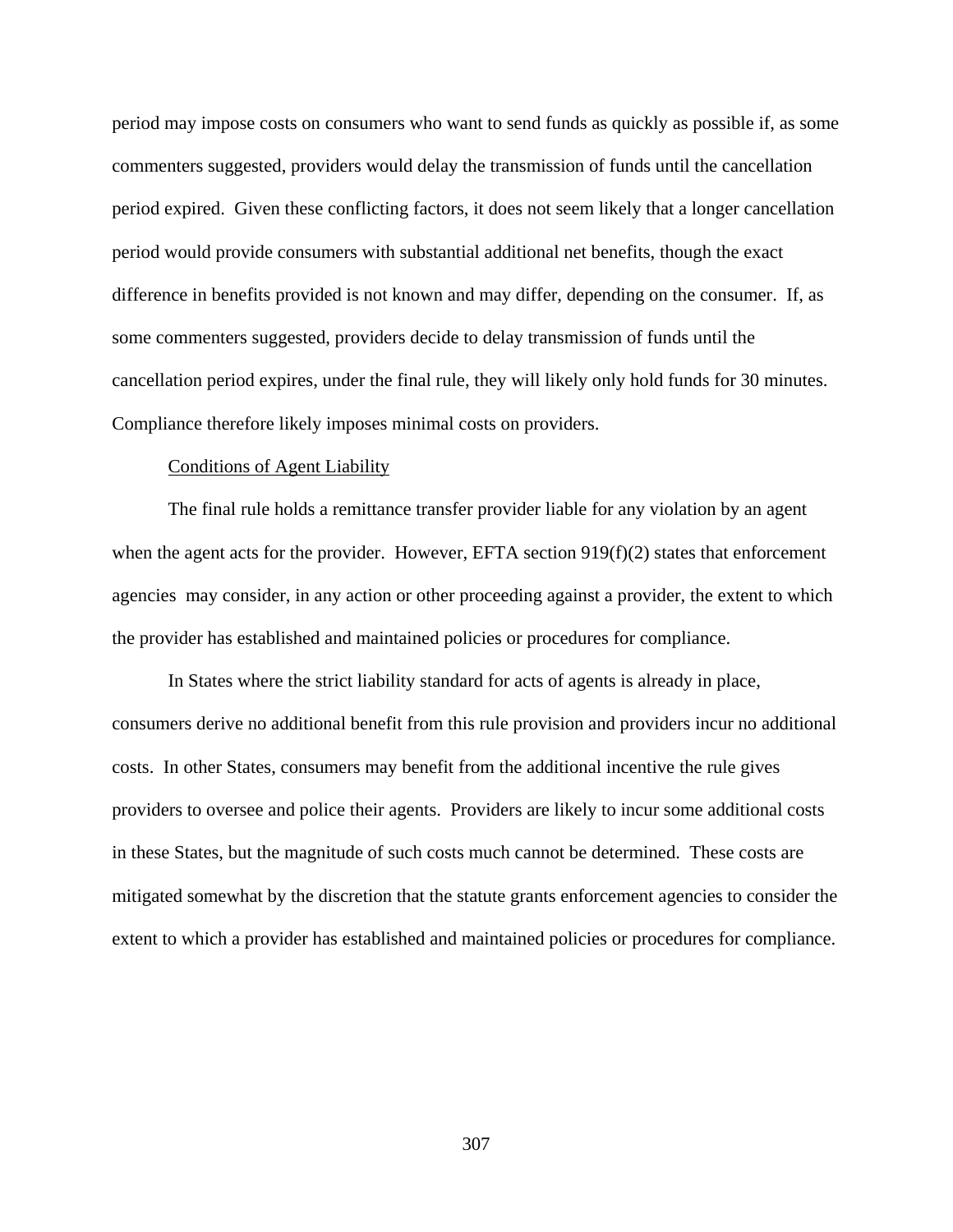# **C. Impact of the Final Rule on Depository Institutions and Credit Unions with \$10 Billion or Less in Total Assets, As Described in Section 1026**

 Given the general lack of data on the frequency and other characteristics of remittance transfers by depository institutions and credit unions, it is not possible for the Bureau to distinguish the impact of the final rule on depository institutions and credit unions with \$10 billion or less in total assets as described in section 1026 of the Dodd-Frank Act from the impact on depository institutions and credit unions in general. Overall, the impact of the rule on depository institutions and credit unions depends on a number of factors, including whether they offer consumer international wire transfers or other remittance transfers, the importance of consumer wire transfer and other remittance transfers as a business line for the institution, how many institutions or countries they send to, and the cost of complying with the rule. The institution's general asset size is not necessarily a good proxy for estimating impacts, since some small institutions which conduct frequent transfers particularly to specific countries may be better positioned to implement the new requirements than larger institutions that may conduct consumer remittance transfers to a larger number of countries on an infrequent basis.

The impact of the rule on small depository institutions and credit unions is discussed in further detail in the Regulatory Flexibility Act analysis below.

### **D. Impact of the Final Rule on Consumers in Rural Areas**

 The Bureau consulted a number of sources for data with which to study consumers and providers of remittance transfers in rural areas and to consider the impact of the rule. The Bureau consulted research done by the Federal Reserve Bank of Kansas City, which specializes in research on agricultural and rural economies, and surveys done by Economic Research Service of the U. S. Department of Agriculture. The Bureau also consulted surveys done by the Census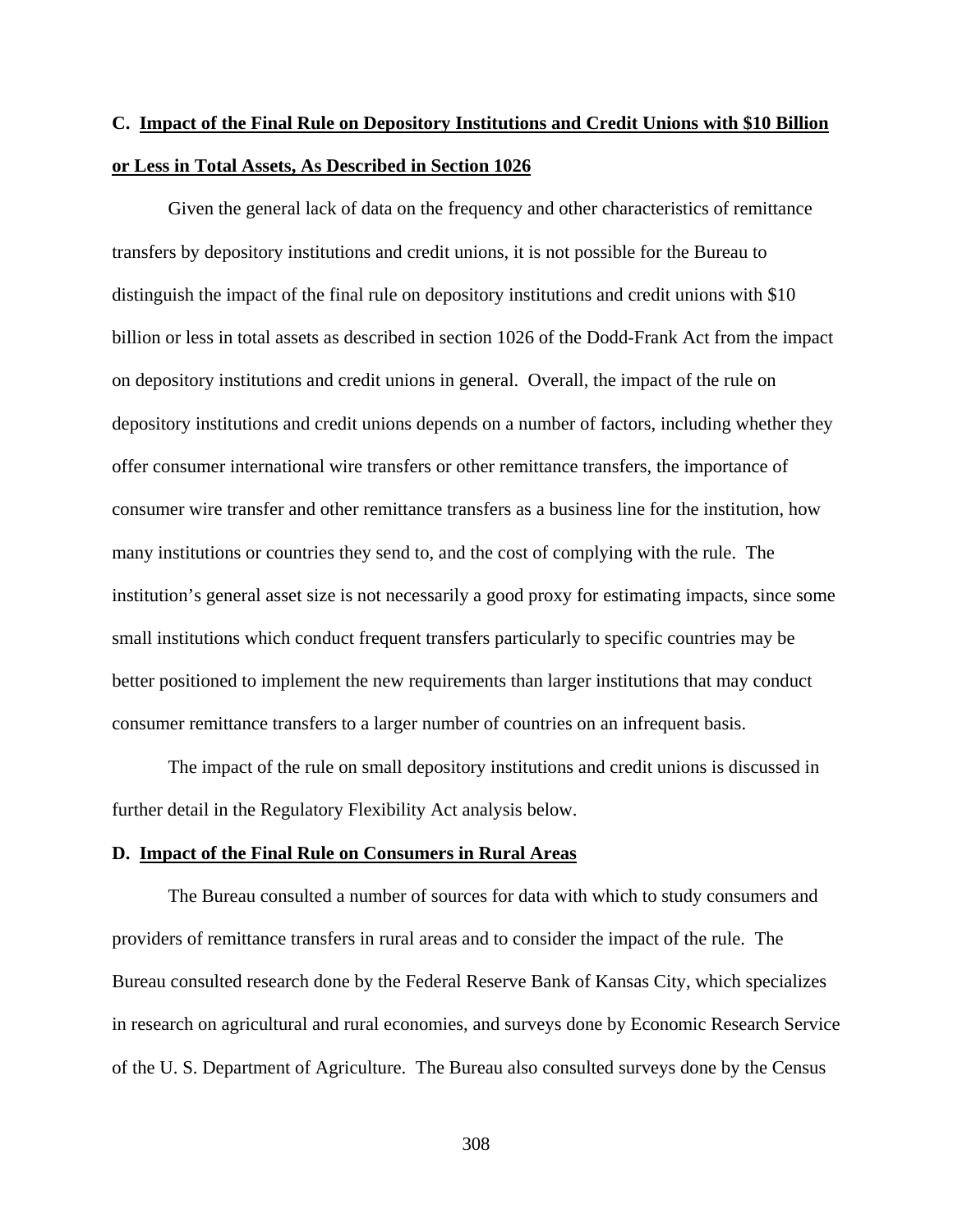Bureau and reports published by the Government Accountability Office. The Bureau believes there is no data or body of research with which to study this subject at this time.

There are likely to be concentrations of individuals in rural areas who want to send remittance transfers and who provide an attractive base of customers for a provider. For example, money transmitters could serve these individuals with agents that have other lines of business and that do not rely exclusively on sending international remittances.

It is likely more difficult for consumers in rural areas than for consumers elsewhere to send large remittance transfers. Both demand and competition for this business is likely stronger outside rural areas. Large remittance transfers are more commonly sent through depository institutions and credit unions than through money transmitters. Insofar as the rule may cause insured depository institutions and credit unions to raise prices or reduce remittance transfer services, and insofar as there are fewer alternative providers in rural areas, consumers in rural areas may be more heavily affected by the rule than consumers outside rural areas. However, insofar as these factors are uncertain, it is not clear that rural consumers who use money transmitters would be more heavily affected by the rule than consumers elsewhere.

 The Bureau believes that the disclosures required by the rule are as beneficial to consumers in rural areas as they are to those residing in non-rural areas. These disclosures help them identify the lowest-cost providers among those they find on the internet and in-person. Similarly, the Bureau expects that the error resolution procedures and the other benefits of the rule are as beneficial to consumers in rural areas as they are to those residing in non-rural areas.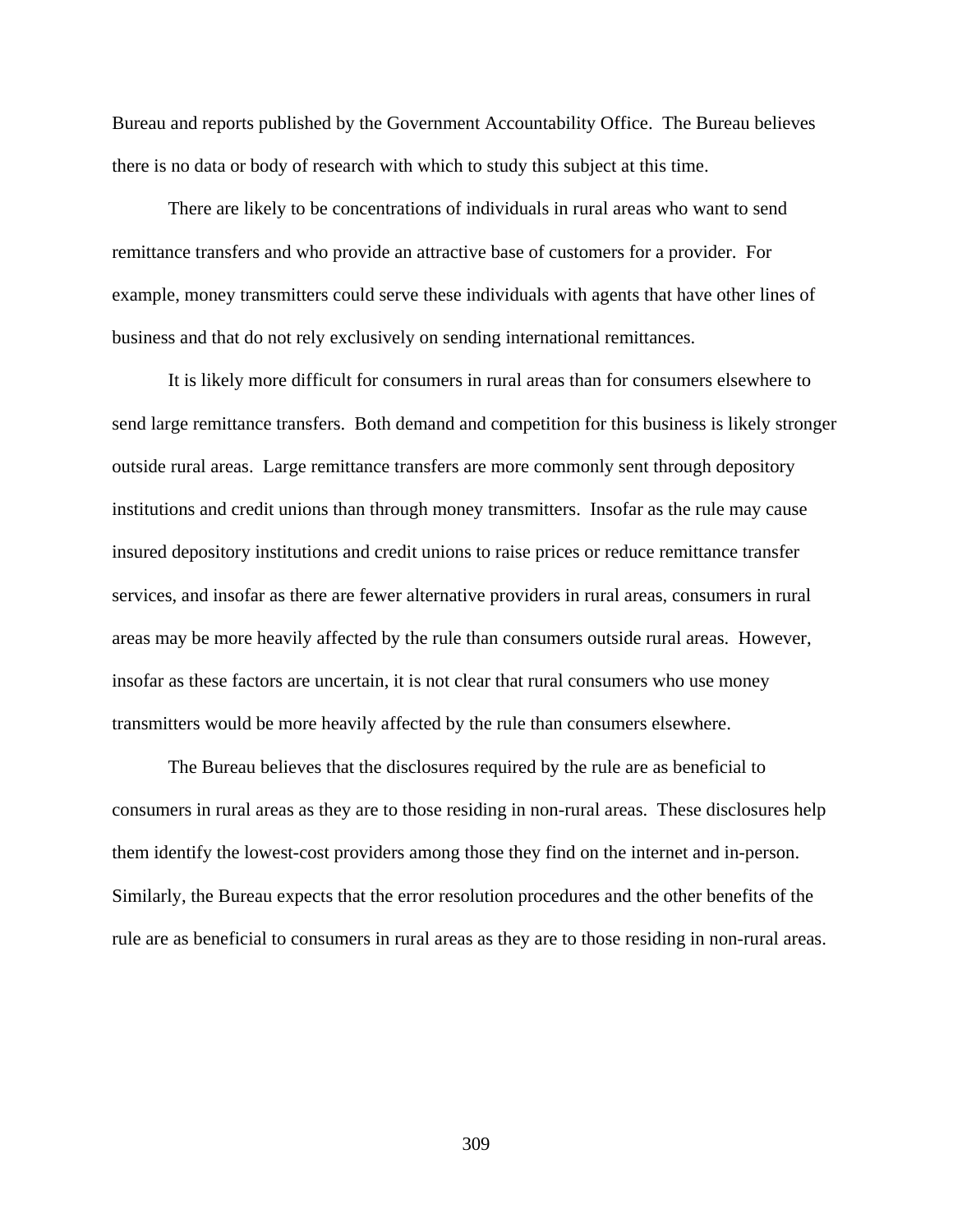# **E. Consultation with Federal Agencies**

 $\overline{a}$ 

In developing the final rule, $103$  the Bureau consulted or offered to consult the Board, Federal Deposit Insurance Corporation (FDIC), the Office of the Comptroller of the Currency (OCC), the National Credit Union Administration (NCUA), and the Federal Trade Commission (FTC), including with respect to consistency with any prudential, market, or systemic objectives that may be administered by such agencies. As discussed above, the Bureau also held discussions with FinCEN regarding the impact of extending the EFTA to regulate remittance transfers on application of regulations administered by that agency.

In the course of the consultation, the OCC submitted written objections to the proposed rule pursuant to section  $1022(b)(2)(C)$  of the Dodd-Frank Act<sup>104</sup> urging modification of certain aspects of the proposed error resolution rules to address risk of fraud and the need for financial institutions to conduct monitoring pursuant to Office of Foreign Assets Control (OFAC) requirements. The OCC also urged extension of the temporary exception permitting depository institutions and credit unions to provide estimated disclosures as a means of mitigating impacts on community banks and consumers who may rely on them for remittance transfer services. Finally, the OCC urged the Bureau to mitigate the potential regulatory gaps created by Congress's extension of the EFTA to regulate remittance transfers, given that Article 4A of the Uniform Commercial Code and certain Bank Secrecy Act regulations currently exclude transactions subject to EFTA.

 $103$  Section 1022(b)(2)(B) of the Dodd-Frank Act requires the Bureau to conduct consultations with appropriate prudential regulators or other Federal agencies prior to proposing a rule and during the comment process regarding consistency with any prudential, market, or systemic objectives that may be administered by such agencies. In this case, the May 2011 Proposed Rule was developed by the Board, which is not subject to section 1022(b)(2)(B), prior to the transfer of rulemaking authority to the Bureau. Accordingly, the Bureau held its first consultation meeting after the closing of the comment period on the proposed rule. The Bureau also consulted with other agencies regarding the January 2012 Proposed Rule.

 $104$ Although the OCC's letter was not designated as a written objection pursuant to section 1022(b)(2)(C), OCC staff orally confirmed that it was intended as such. The Bureau has asked that agencies designate objections under section1022(b)(2)(C) as such to distinguish them from other communications.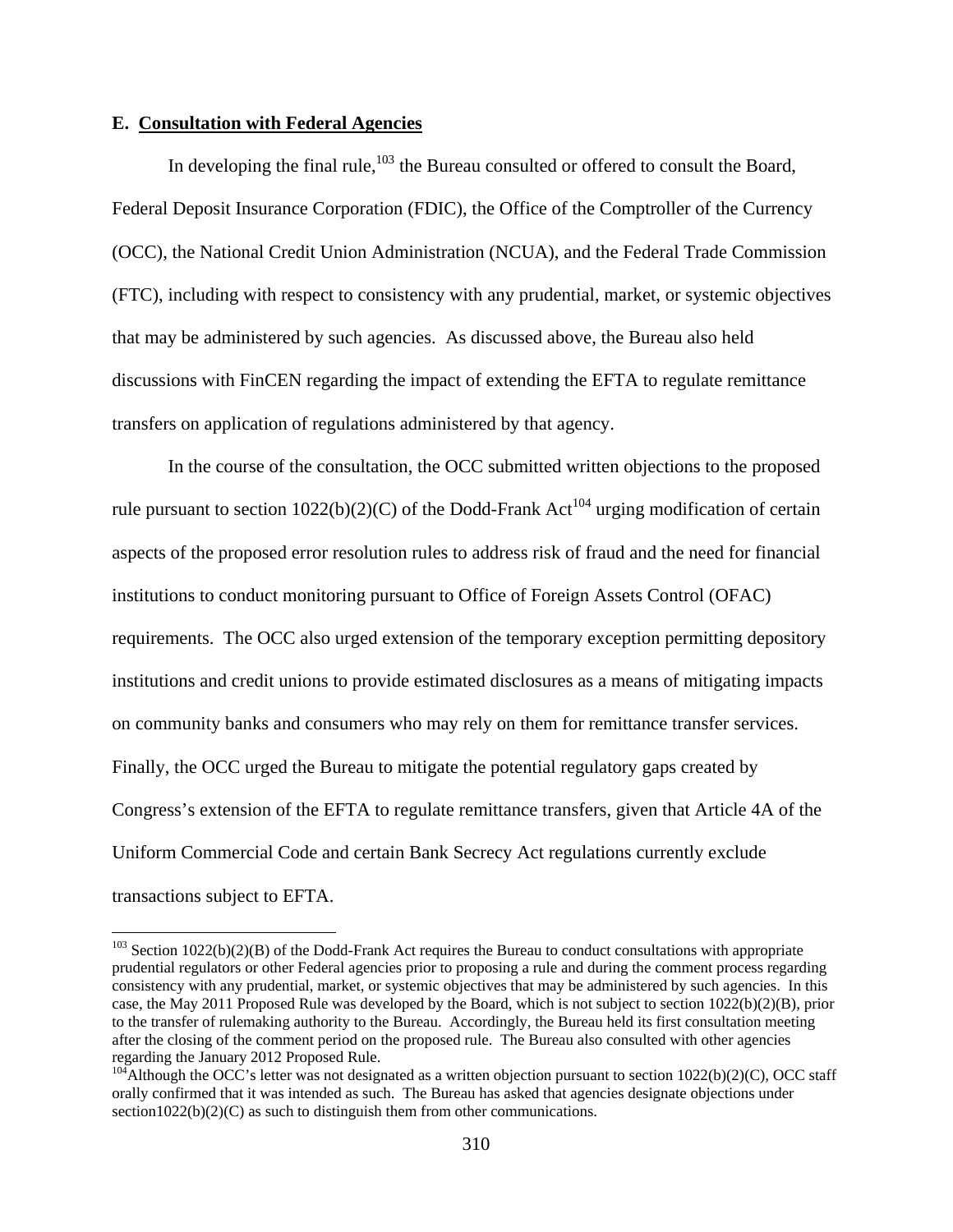As discussed in detail in the section-by-section analysis, the Bureau takes seriously all of the concerns raised in the OCC letter, which were also generally raised during the comment period. The final rule adopts both of the error resolution changes advocated by the OCC, specifically, excluding from the definition of error instances of "friendly fraud" by a sender or persons acting in concert with the sender and delays due to OFAC requirements or other similar monitoring activities. The Bureau believes that it is premature to extend the sunset date of the exception allowing estimates by depository institutions and credit unions, but is working in other ways to provide greater certainty to community banks and other small remittance transfer providers. For instance, the Bureau is working to develop safe harbors that will provide greater clarity as to what remittance transfer providers are excluded from the regulations because they do not provide transfers in the "normal course of business" and to publish a list of countries for which estimated disclosures may be used because the laws of the country or the method of transfer to a country prevents remittance transfer providers from determining the amount to be provided to the recipient. The Bureau will also develop a compliance guide for small remittance transfer providers and continue dialogue with industry regarding implementation issues.

Finally, the Bureau shares concerns regarding the potential gaps in State law and Federal anti-money laundering regulation created by the expansion of the EFTA to regulate remittance transfer providers. The Bureau does not have authority to amend either State law or the Federal anti-money laundering regulations to override their exclusion of transfers regulated by EFTA, and as discussed above, does not believe that it can fill the gaps through operation of preemption or by incorporating these separate bodies of law into Regulation E. The Bureau is therefore working to coordinate with State governments and FinCEN to facilitate action.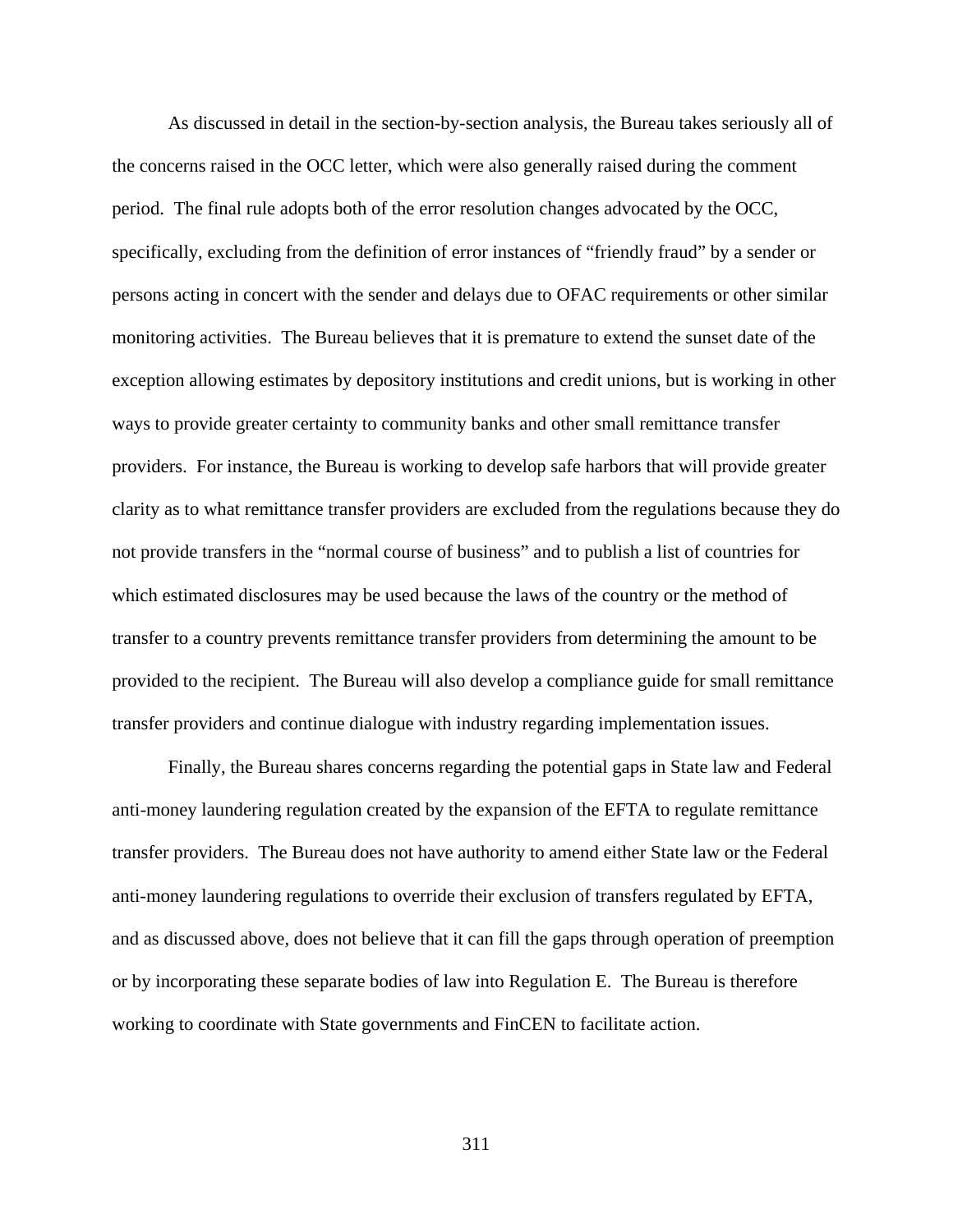# **VIII. Final Regulatory Flexibility Analysis**

The Regulatory Flexibility Act (5 U.S.C. 601 et seq.) ("RFA") generally requires an agency to publish an initial and final regulatory flexibility analysis on the impact a rule is expected to have on small entities. In the May 2011 Proposed Rule, the Board conducted an initial regulatory flexibility analysis (IRFA) and concluded that the proposed rule could have a significant economic impact on small entities that are remittance transfer providers for international wire transfers. The Board solicited comment on the impact of the rule on small remittance transfer provides, and in particular, on remittance providers for consumer international wire transfers. The Board also solicited comment in its broader Notice of Proposed Rulemaking on a number of proposed provisions that could mitigate the impact on small entities, such as whether to adopt safe harbors and the length of the implementation period.

The Bureau received a number of comments on the Board's IRFA and the broader Notice of Proposed Rulemaking addressing the burden imposed by the proposed rule and potential mitigation measures and alternatives. These included comments by the Small Business Administration's Office of Advocacy (SBA). Section 1601 of the Small Business Jobs Act of 2010 generally requires Federal agencies to respond in a final rule to written comments submitted by the SBA on a proposed rule, unless the public interest is not served by doing so. As described further below, the Bureau carefully considered the comments received and performed its own independent analysis of the potential impacts of the rule on small entities and alternatives to the final rule. Based on the comments received and for the reasons stated below, the Bureau is not certifying that the final rule will not have a significant economic impact on a substantial number of small entities. Accordingly, the Bureau has prepared the following final regulatory flexibility analysis (FRFA) pursuant to section 604 of the RFA.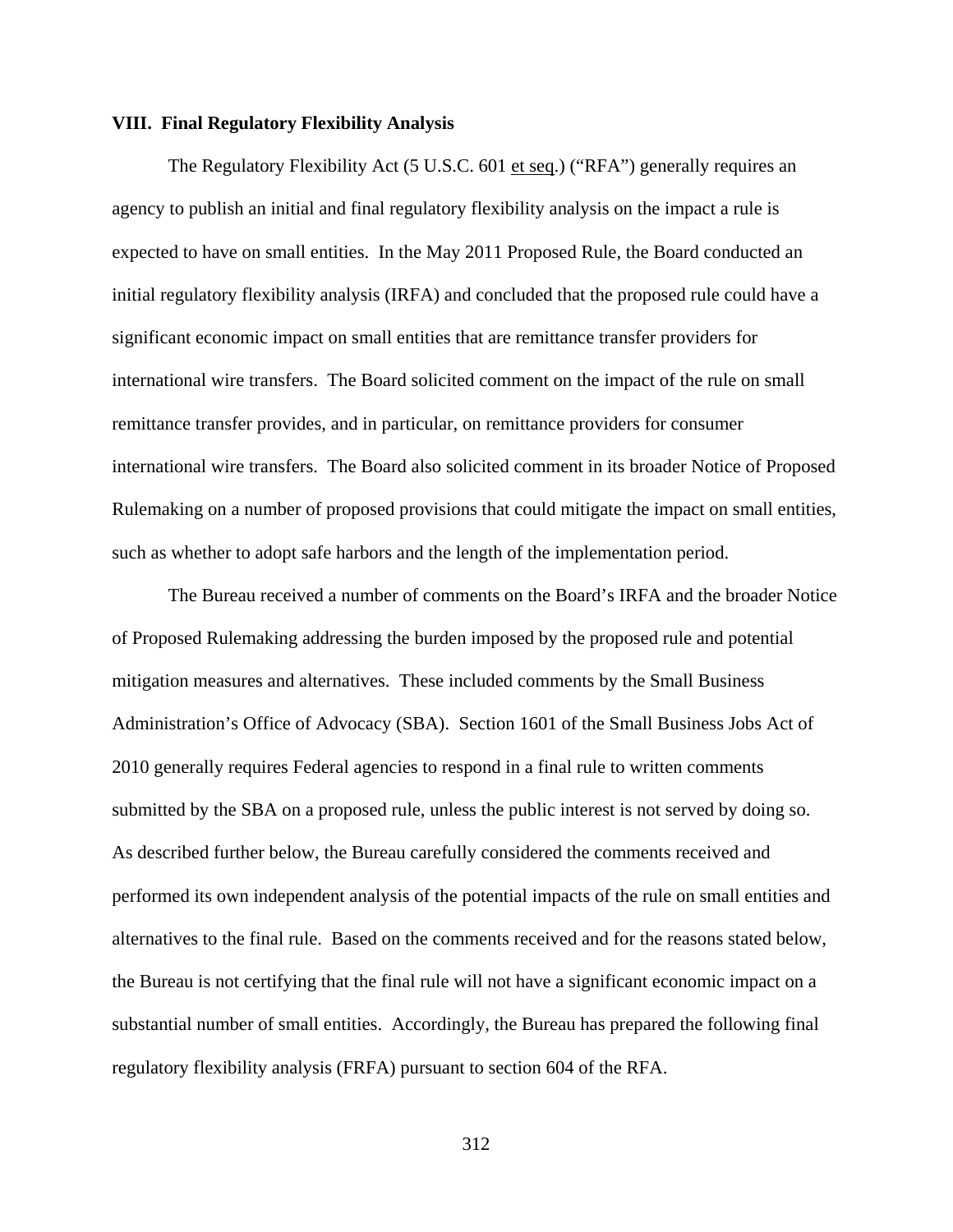Section  $604(a)(2)$  of the RFA generally requires that the FRFA contain a summary of significant issues raised by public comments in response to the IRFA, the Bureau's assessment of such issues, and a statement of any changes made in the proposed rule as a result of such comments. For organizational purposes, this FRFA generally addresses public comments received by the Bureau in the topical section that relates to the subject matter of the comment, i.e., Section 2 addresses comments relating to compliance and other requirements, Section 3 addresses comments relating to the number of small entities affected, and Section 5 addresses other comments received.

1. Statement of the need for, and objectives of, the final rule. The EFTA, as amended by the Dodd-Frank Act, was enacted to provide a basic framework establishing the rights, liabilities, and responsibilities of participants in electronic fund and remittance transfer systems. The primary objective of the EFTA is the provision of individual consumer rights. 15 U.S.C. 1693. The EFTA authorizes the Bureau to prescribe regulations to carry out the purpose and provisions of the statute. 15 U.S.C. 1693b(a). The EFTA expressly states that the Bureau's regulations may contain "such classifications, differentiations, or other provisions, and may provide for such adjustments or exceptions . . . as, in the judgment of the Bureau, are necessary or proper to effectuate the purposes of [the EFTA], to prevent circumvention or evasion [of the EFTA], or to facilitate compliance [with the EFTA]." 15 U.S.C. 1693b(c).

Section 1073 of the Dodd-Frank Act adds a new section 919 to the EFTA to create a new comprehensive consumer protection regime for remittance transfers sent by consumers in the United States to individuals and businesses in foreign countries. Consumers transfer tens of billions of dollars from the United States each year, but these transactions previously were largely excluded from existing Federal consumer protection regulations in the United States.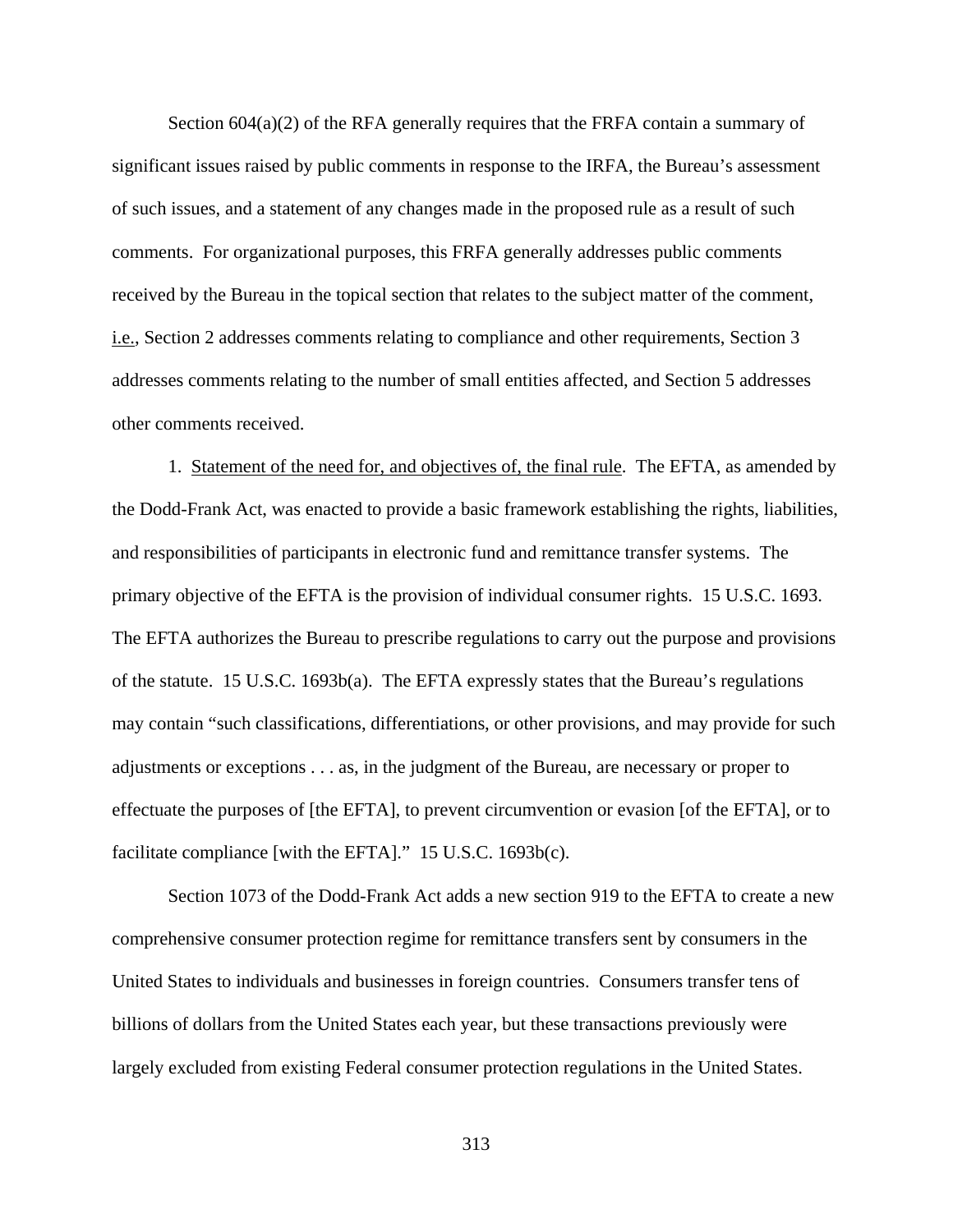Congress concluded that there was a need to fill this gap. Specifically, the Dodd-Frank Act requires: (i) the provision of disclosures concerning, among others, the exchange rate and amount to be received by the remittance recipient, prior to and at the time of payment by the consumer for the transfer; (ii) Federal rights regarding transaction cancellation periods; (iii) investigation and remedy of errors by remittance transfer providers; and (iv) standards for the liability of remittance transfer providers for the acts of their agents.

 Furthermore, section 1073 of the Dodd-Frank Act specifically requires the Bureau to issue rules to effectuate these four requirements. The objective of the final rule is therefore to implement section 1073 of the Dodd-Frank Act consistent with congressional intent and the general purposes of the Bureau as specified in section 1021 of the Dodd-Frank Act. Accordingly, the final rule generally requires remittance transfer providers to provide the sender a pre-payment disclosure containing information about the specific remittance transfer, such as the exchange rate, applicable fees and taxes, and the amount to be received by the designated recipient. The remittance transfer provider generally must also provide a written receipt for the remittance transfer that includes the above information, as well as additional information such as the date of availability and the recipient's contact information. Alternatively, the final rule permits remittance transfer providers to provide the sender a single written disclosure prior to payment containing all of the information required on the receipt.

 As required by statute, the Bureau is also adopting provisions in the final rule which require remittance transfer providers to furnish the sender with a brief statement of the sender's error resolution and cancellation rights, and require providers to comply with related recordkeeping, error resolution, cancellation, and refund policies. The final rule also implements standards of liability for remittance transfer providers that act through an agent.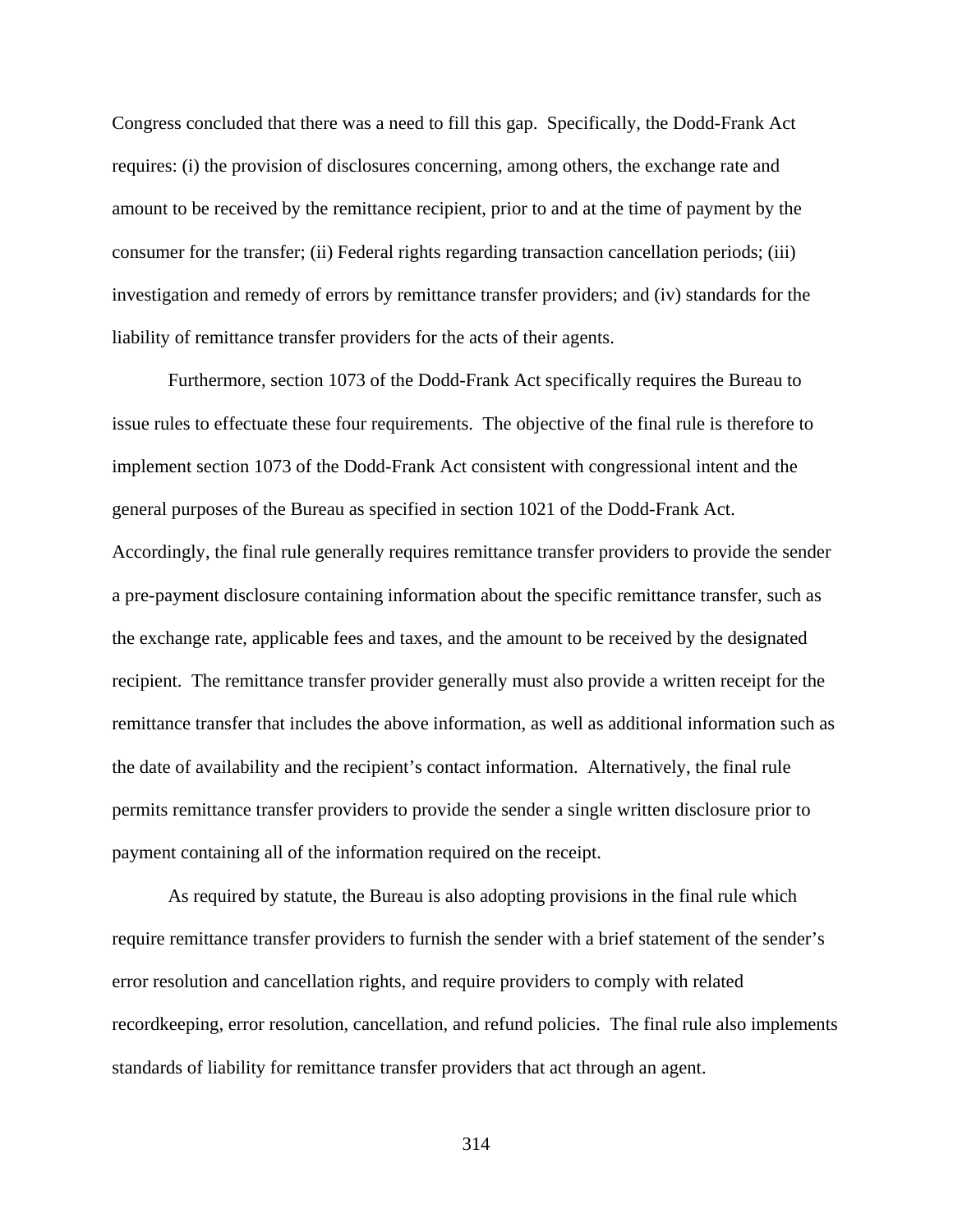The Bureau believes that the revisions to Regulation E discussed above fulfill the statutory obligations and purposes of section 1073 of the Dodd-Frank Act, in a manner consistent with the EFTA and within Congress's broad grant of authority to the Bureau to adopt provisions and to provide adjustments and exceptions that carry out the purposes of the EFTA.

 2. Description of the projected reporting, recordkeeping, and other compliance requirements of the rule.

The final rule does not impose new reporting requirements. The final rule does, however, impose new recordkeeping and compliance requirements on certain small entities. For the most part, these requirements appear specifically in the statute. Thus, for the most part, the impacts discussed below are impacts of the statute, not of the regulation <u>per se</u> – that is, the Bureau discusses impacts against a pre-statute baseline. The Bureau uses a pre-statute baseline here to facilitate comparison of this FRFA against the Board's IRFA, which uses a pre-statute baseline. $105$ 

### Compliance Requirements

 $\overline{a}$ 

As discussed in detail in **VI. Section-by-Section Analysis** above, the final rule imposes new compliance requirements on remittance transfer providers. For example, remittance transfer providers generally are required to implement new disclosure and related procedures or to review and potentially revise existing disclosures and procedures to ensure compliance with the content, format, timing, and foreign language requirements of the rule, as described above. Remittance transfer providers are also required to review and potentially update their error resolution and cancellation procedures to ensure compliance with the rule, also as described above. For remittance transfer providers that employ agents, remittance transfer providers are liable for any

<sup>&</sup>lt;sup>105</sup> The Bureau has discretion in future rulemaking to use a post-statute baseline when it applies Regulatory Flexibility Act analysis.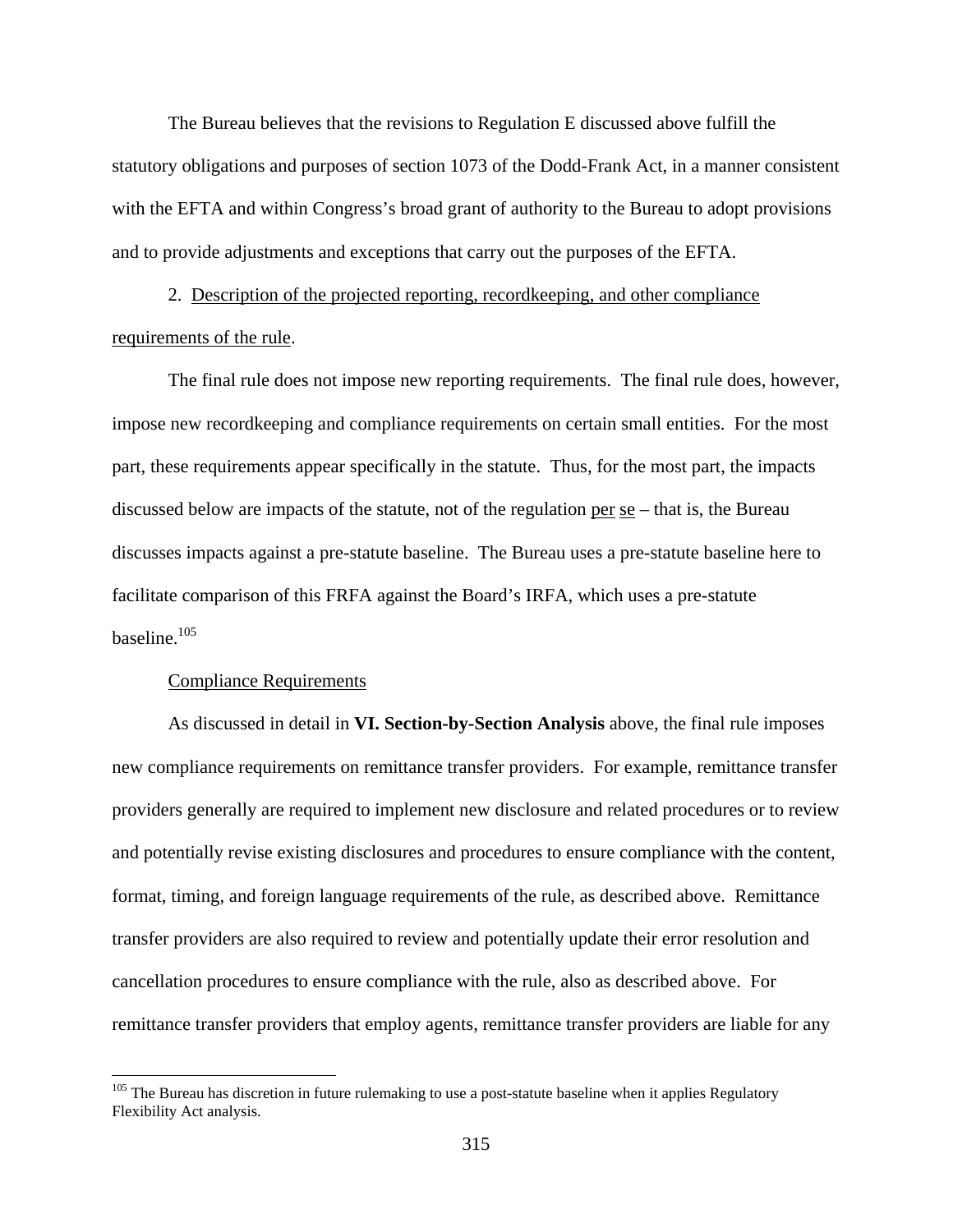violations of the rule by their agents, which may require providers to revise agreements with agents or develop procedures for monitoring agents.

# Recordkeeping Requirements

Because section 1073 of the Dodd-Frank Act incorporates the remittance transfer provisions in the EFTA, small remittance transfer providers that were not previously subject to the EFTA and Regulation E would now be subject to 12 CFR § 1005.13, which requires such entities to retain evidence of compliance with the requirements of EFTA and Regulation E for a period of not less than two years from the date disclosures are required to be made or action is required to be taken. Moreover, under section 1073, the Bureau must establish clear and appropriate standards for remittance transfer providers with respect to error resolution relating to remittance transfers, to protect senders from such errors. The statute specifically provides that such standards must include appropriate standards regarding recordkeeping, including retention of certain error-resolution related documentation. The Bureau adopted § 1005.33(g) to implement these error resolution standards and recordkeeping requirements.

As discussed above in **VI. Section-by-Section Analysis**, § 1005.33(g)(1) requires remittance transfer providers, including small remittance transfer providers, to develop and maintain written policies and procedures that are designed to ensure compliance with respect to the error resolution requirements applicable to remittance transfers. Furthermore, under § 1005.33(g)(2), a remittance transfer provider's policies and procedures concerning error resolution would be required to include provisions regarding the retention of documentation related to an error investigation. Such provisions would be required to ensure, at a minimum, the retention of any notices of error submitted by a sender, documentation provided by the sender to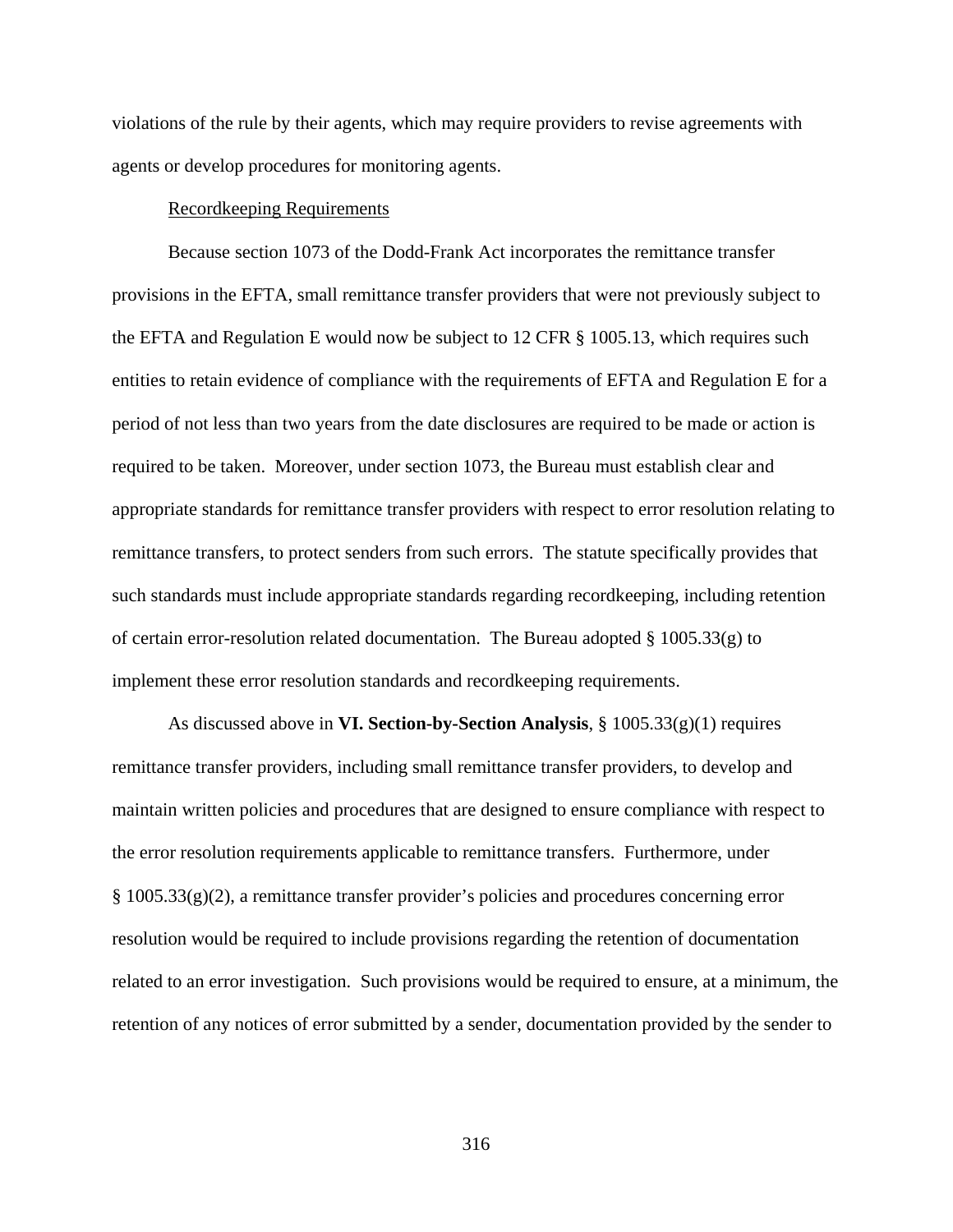the provider with respect to the alleged error, and the findings of the remittance transfer provider regarding the investigation of the alleged error, which is consistent with EFTA section 919(d)(2).

### Comments Received

The IRFA conducted by the Board stated that the proposed rule could have a significant economic impact on small financial institutions that are remittance transfer providers for consumer international wire transfers. The Board solicited comment on the impact of the rule on small remittance transfer providers, and in particular, on remittance providers for consumer international wire transfers. Although the Bureau did not receive very specific comment on costs, as discussed in the **SUPPLEMENTARY INFORMATION**, depository institution and credit union commenters expressed concern about the burden and complexity associated with complying with the rule, and in particular providing the required disclosures for remittances that are sent by international wire transfer. Some commenters argued that the implementation and compliance costs would be prohibitive for depository institutions and credit unions that are small entities. Commenters also warned that the burden associated with the rule would force depository institutions and credit unions that are small entities out of the international wire and ACH business. The SBA also urged the Bureau to conduct more outreach to small providers to further assess the economic impacts of the compliance and recordkeeping requirements.

The Bureau carefully considered these comments from the SBA and other commenters regarding impacts on small entities, and discusses the relative implementation burdens and impacts for different types of remittance transfer providers in this section and Section 3 below. The Bureau conducted further outreach to industry trade associations, financial institutions, consumer groups, and nonbank money transmitters. The Bureau agrees as discussed elsewhere in the FRFA and **SUPPLEMENTARY INFORMATION** that implementation is likely to be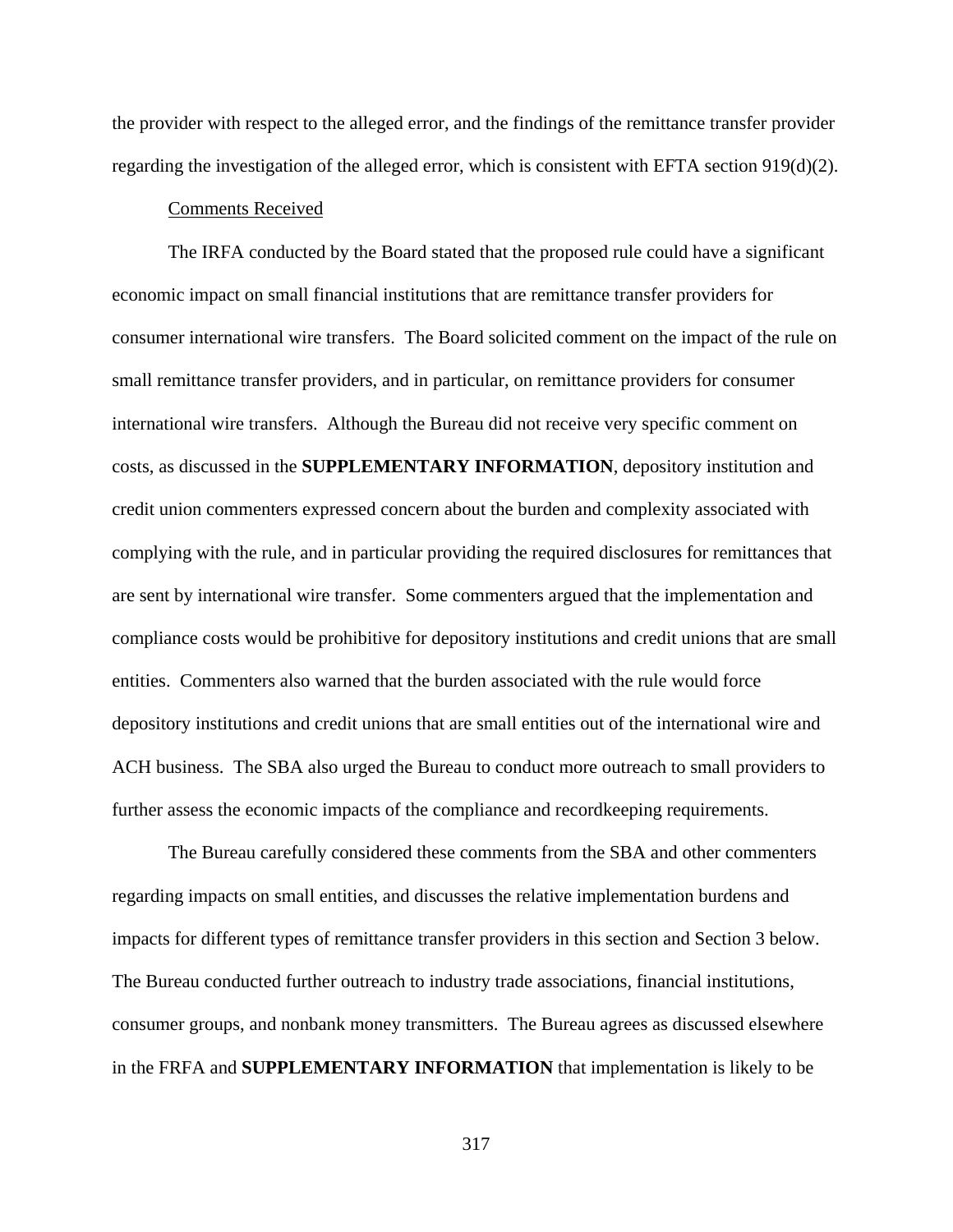most challenging for depository institutions and credit unions that engage in open network wire transactions, though similar challenges may be associated with some types of international ACH transactions.

For instance, the final rule may require revision of existing contract arrangements and improvement of communications systems and methodologies between contractual partners, as well as between headquarters and branches of financial institutions. Depository institutions and credit unions that provide transfers will need to obtain exchange rate and fee information from correspondent banks and other contractual partners, and possibly third parties, in order to provide required disclosures, and they will need mechanisms to ensure that such information can be provided at the appropriate time to the customer, who may be waiting at a branch, or transacting by phone or online. Current contracts, information technology systems, and practices may not provide for the exchange of such information in order to comply with the timing required by the final rule. Accordingly, modifications may be required, and remittance transfer providers that are small entities may incur implementation costs to comply with the rule.

The final rule may also expose depository institutions and credit unions to new types of risk. In some cases, commenters have suggested, small depository institutions and credit unions may be required by  $\S 1005.33(c)(2)$  to refund funds or fees or taxes that were already received by other entities, and which they cannot easily recoup, due to the lack of contractual arrangements among the entities involved or an applicable comprehensive worldwide legal regime. The legal right of a depository institution or credit union to recoup previously transmitted funds or fees or taxes from other entities may depend on a number of factors, including the exact nature of the error involved, the source of the mistake, the payment systems involved in the error, and the relationships among the entities involved. In other cases, compliance with  $\S 1005.33(c)(2)$  may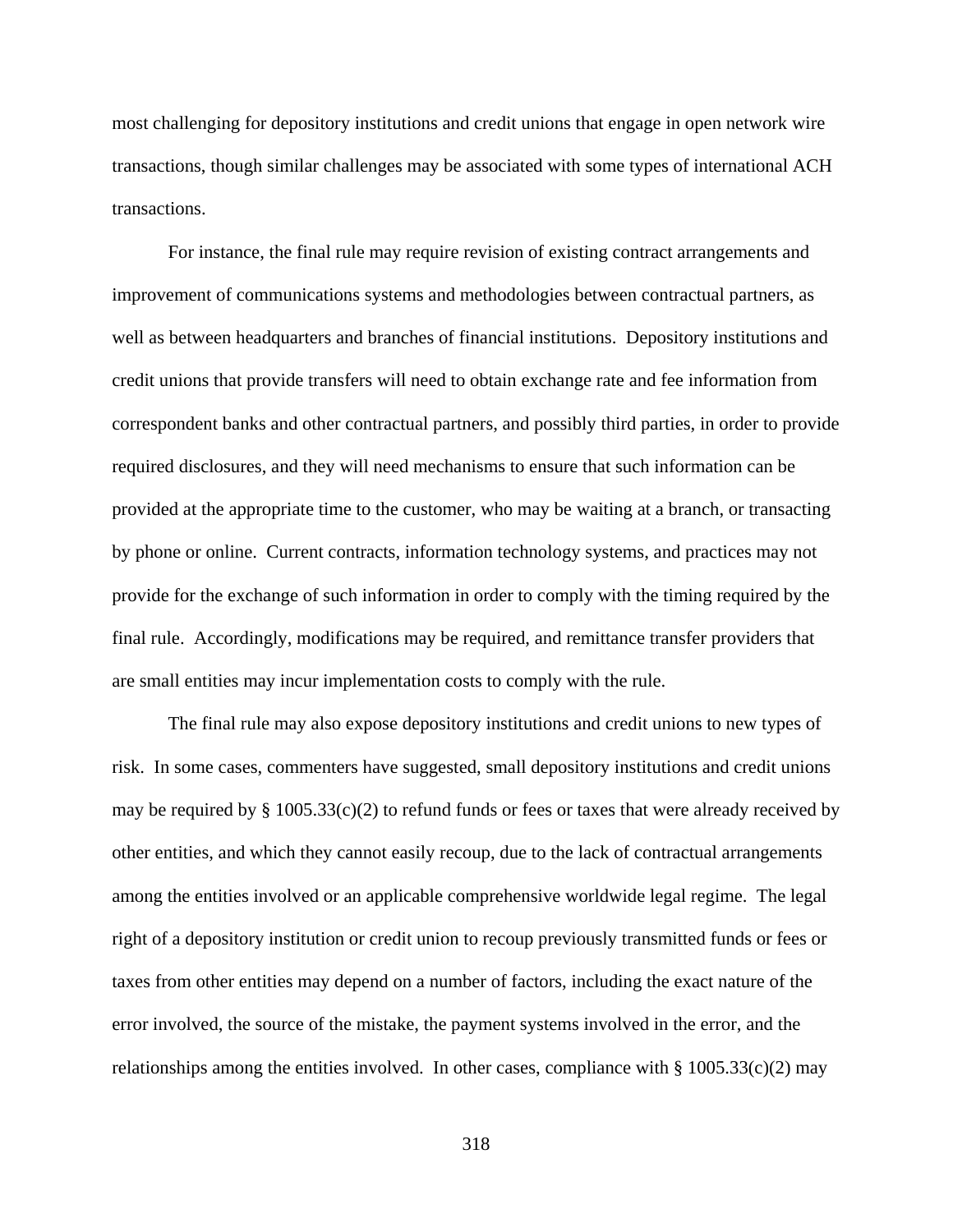expose small depository institutions and credit unions (as well as other providers) to additional exchange rate risk, due to changes in a foreign exchange market between the time of the transfer and the resolution of the error.

However, as discussed elsewhere, Congress crafted a very specific accommodation (i.e., a temporary exception) to address some of the challenges involved in collecting information required for disclosures, and the Bureau must implement the statutory regime consistent with the language and intent of section 1073 of the Dodd-Frank Act. Furthermore, as discussed above, the Bureau expects that the incidence of errors requiring investigation and resolution under § 1005.33 will be small. The statutory requirements the regulation implements may prompt small depositories and credit unions to increase their prices or stop providing consumer international wire or ACH transfers altogether.

3. Description of and an estimate of the number of small entities affected by the final rule. Under regulations issued by the Small Business Administration, banks and other depository institutions are considered "small" if they have \$175 million or less in assets, and for other financial businesses, the threshold is average annual receipts that do not exceed \$7 million.<sup>106</sup> The initial regulatory flexibility analysis stated that the number of small entities that could be affected by the rule was unknown. That analysis stated that there were approximately 9,458 depository institutions (including credit unions) that could be considered small entities. The analysis also stated based on data from the Department of Treasury that there were approximately 19,000 registered money transmitters, of which 95% or 18,050 were small entities. The SBA comments urged the Bureau to reexamine the determination of the number of small money transmitters impacted by the rule, asserting based on a telephone conversation with

<sup>&</sup>lt;sup>106</sup> 13 CFR § 121.201; SBA, Table of Small Business Size Standards (available at: http://www.sba.gov/sites/default/files/Size\_Standards\_Table.pdf).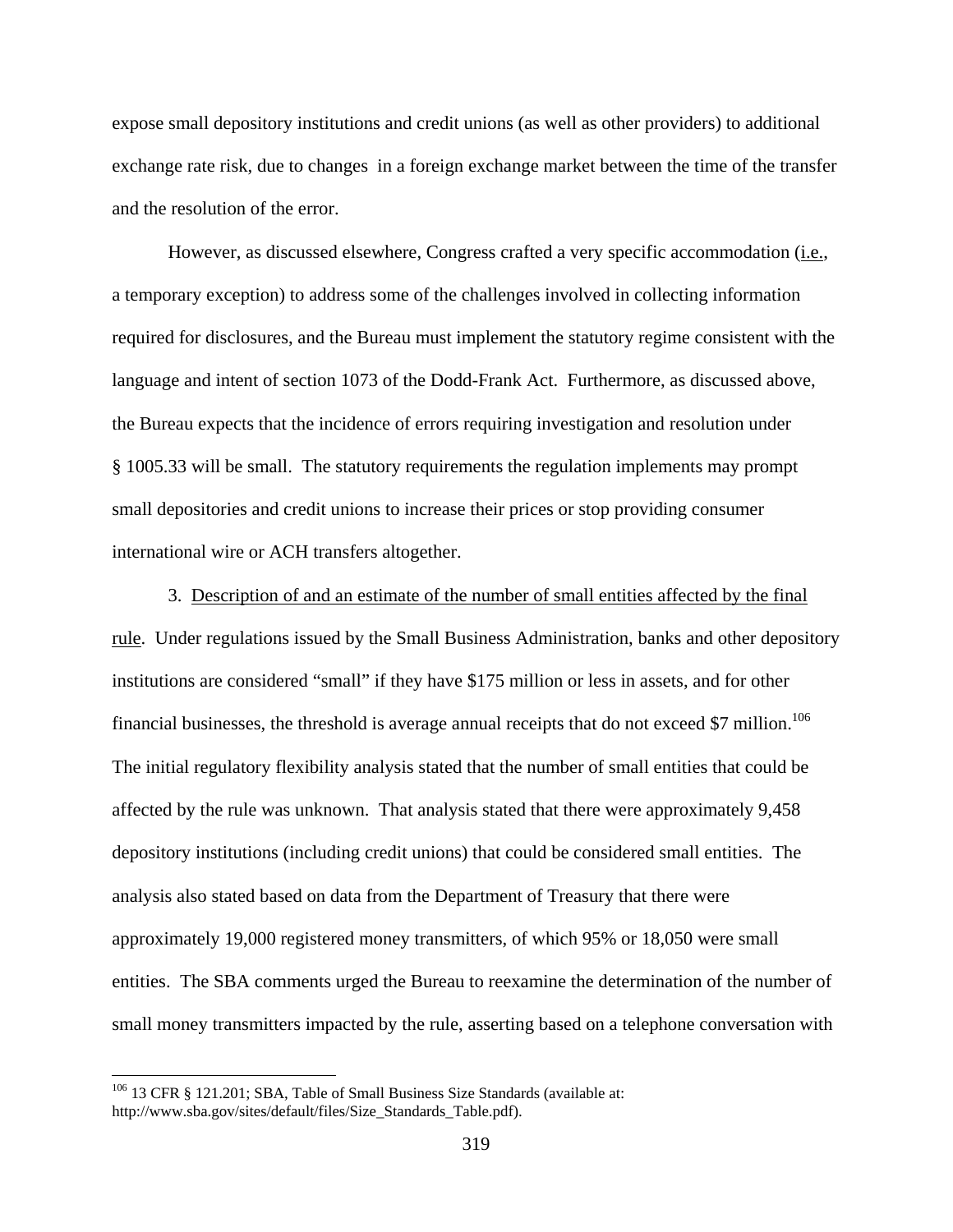a trade association that the number was 200,000 to 300,000, including a large number of agents. The Bureau notes that this trade association did not assert this estimate in its comment letter nor was any evidence provided to support this estimate. In response to SBA's comments, the Bureau has reviewed and updated these calculations for the final regulatory flexibility analysis, as discussed below.

### Depository Institutions and Credit Unions

1

Of the 7,445 insured depository institutions, 3,989 are small entities.<sup>107</sup> Of the 7,325 insured credit unions,  $6,386$  are small entities.<sup>108</sup> These institutions could offer remittance transfers through wire transfers, international ACH, or other means.

Regulatory filings by insured depositories do not contain information about the number that send consumer international wire transfers. The Bureau believes that the number is substantial, and the analysis below assumes that all 3,989 small depository institutions send consumer international wire transfers.

Data from the National Credit Union Administration indicate that there are approximately 7,325 insured credit unions in the United States as of September 2011. About half offer international wire transfers. Additionally, regulatory filings by insured credit unions contain an indicator for "low cost wire transfers." These are wire transfers offered to members for less than \$20 per transfer. Also about half of insured credit unions offer low cost wire transfers. Though the Bureau does not have exact data on the number of credit unions that offer wire transfers to consumers, the Bureau assumes that a similar fraction offer consumer international wire transfers. Specifically, the Bureau assumes that half of the 6,386 credit unions that are small entities, or 3,193, offer consumer international wire transfer.

<sup>&</sup>lt;sup>107</sup> Federal Deposit Insurance Corporation, http://www2.fdic.gov/idasp/main\_bankfind.asp. Data as of September 2011.

<sup>&</sup>lt;sup>108</sup> National Credit Union Administration, http://webapps.ncua.gov/customquery/. Data as of September 2011.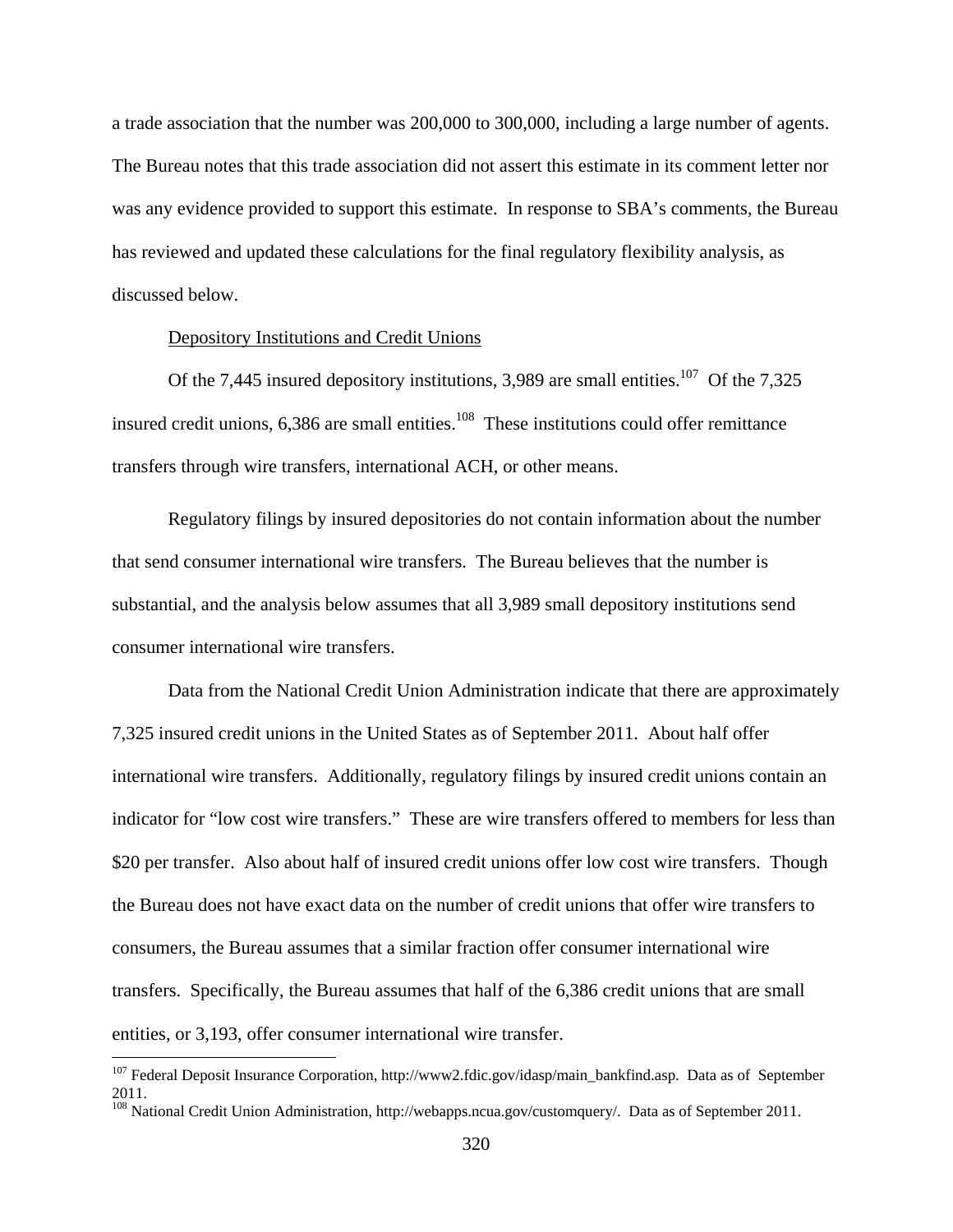Thus, in total, there are approximately 7,182 depository institutions and credit unions that are small entities that could be affected by the statute.<sup>109</sup>

Regulatory filings by insured depositories and credit unions do not report the revenue these institutions earn from consumer international wire transfers, international ACH transactions, or other remittance transfers. One credit union that is not a small entity for purposes of RFA showed that little revenue, as a share of total income, came from this source.<sup>110</sup> Another credit union that is not a small entity for purposes of RFA submitted data indicating that wire transfers were a noticeable share of gross income.<sup>111</sup> The Bureau has no other data from commenters on the amount of revenue that small depository institutions and credit unions obtain from consumer international wire transfers.

## Non-bank Money Transmitters and Agents

 $\overline{a}$ 

In response to the SBA's comments, the Bureau has reviewed the estimated number of money transmitters and agents, which may be affected by the statute. As stated above, the numbers in IRFA were originally reported by the Financial Crimes Enforcement Network (FinCEN).112 The Bureau understands that FinCEN derived its estimates using data from the

<sup>&</sup>lt;sup>109</sup> Only a small number of depository institutions and credit unions offer FedGlobal ACH or other international ACH services. In July 2011, the Board reported that smaller depository institutions and credit unions were the early adopters of the FedGlobal ACH service, but that only about 410 such institutions offered the service, and that some enrolled institutions do not offer the service for consumer-initiated transfers. Furthermore, only a very small fraction of depository institutions and credit unions send any kind of international ACH transaction, and the Bureau does not know which of those are small entities. See Board ACH Report at 9, 12 & n.53. The Bureau assumes that any small depository institutions or credit unions that offer international ACH services to consumers also offer international wires to consumers, though the Bureau has not found any exact data. Similarly, the Bureau understands that some depository institutions offer remittance transfers through means other than wire or international ACH, but assumes that any such depository institutions also offer international wires to consumers. <sup>110</sup> Navy Federal Credit Union has about \$45 billion in assets. It states that it processed 19,248 wire transfers in 2010 and charged \$25 per transfer. It had total income of over \$3 billion in 2010, so the wire income of about \$500,000 was about two tenths of one percent of total income.

<sup>&</sup>lt;sup>111</sup>United Nations Federal Credit Union has about \$3 billion in assets. It states that it processes over 120,000 consumer wire transfers every year. It charges between \$20 and \$35 per transfer and had total income of about \$146 billion, so the wire income of \$2.5 to \$4.2 million was 2% to 3% of total income.

<sup>&</sup>lt;sup>112</sup> Notice of Proposed Rulemaking, Cross-Border Electronic Transmittal of Funds, 75 FR 60377, 60392 (Sept. 30, 2010) (estimates based on FinCEN's February 2010 Money Service Business Registration List).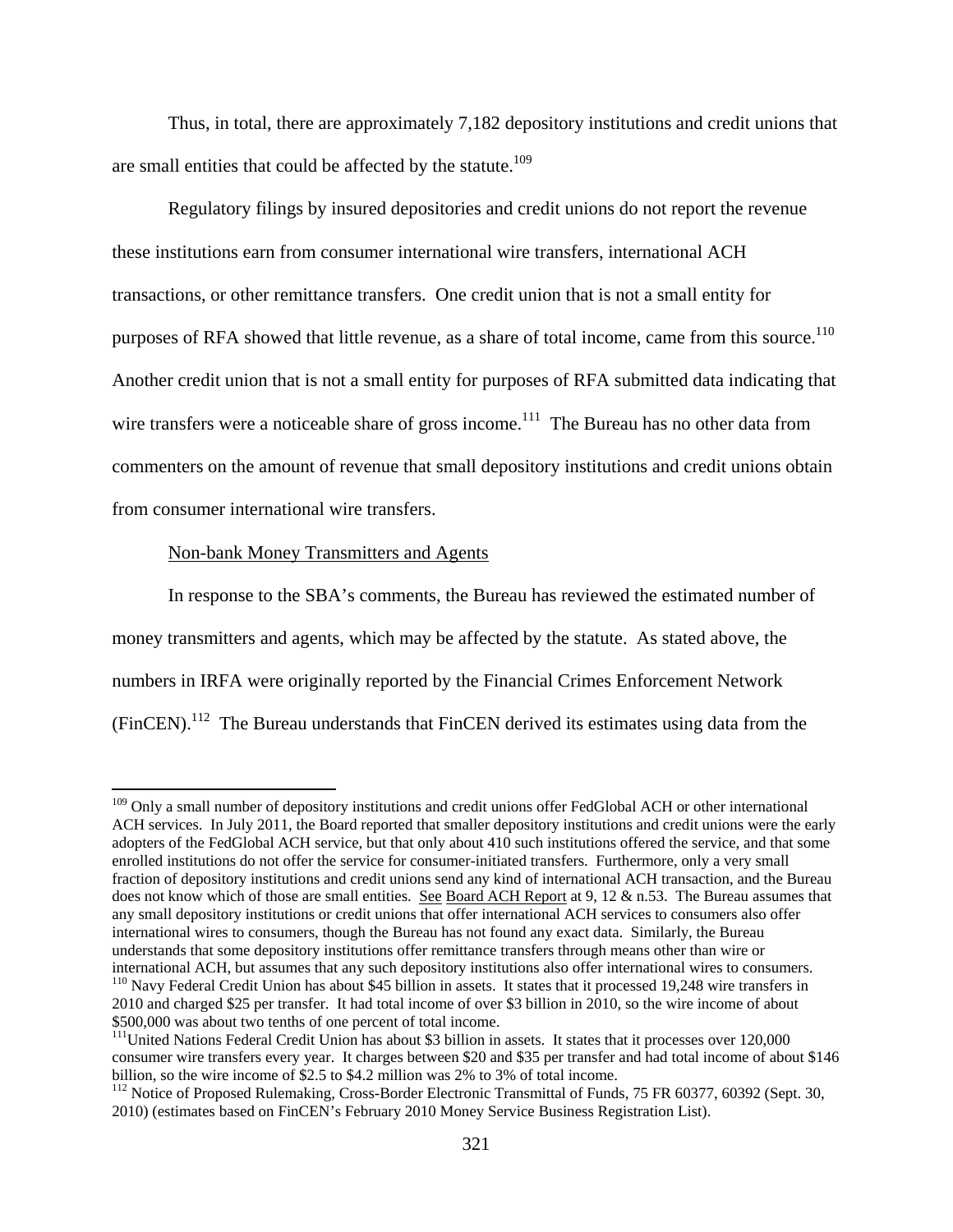registration database for money services businesses  $(MSBs)$ .<sup>113</sup> As the registration instructions for the database make clear, the estimated 19,000 figure (of which 18,050 have less than \$7 million in gross receipts annually) includes some, but not all, agents of remittance transfer providers. Businesses that are MSBs solely because they are agents of another MSB are not required to register. Businesses that are agents and also engage in MSB activities on their own behalf are required to register.<sup>114</sup> Thus, the database would include a money transmitter that is an agent of a remittance transfer provider only if it also engages in MSB activities as a principal, such as cashing checks or selling money orders.

 The Bureau has searched for additional data with which to refine its estimate of the number of small remittance transfer providers and agents. No comments on the proposed rule provided administrative or survey data on the number of small providers, and this information cannot be constructed from public sources. The Bureau used other information, however, to construct useful lower and upper bounds on the number of nonbank money transmitters and agents. $^{115}$ 

 In 2005, one survey of the money services business industry estimated there were about 67,000 principal money transmitters and agents involved in international money transfers.<sup>116</sup> From 2005 through 2010 employment in the broader sector to which money transmitters belong

<sup>&</sup>lt;sup>113</sup>FinCEN, http://www.fincen.gov/financial\_institutions/msb/msbstateselector.html.

<sup>&</sup>lt;sup>114</sup>FinCEN, http://www.fincen.gov/forms/files/fin107\_msbreg.pdf. <u>See alsoMoney Services Business Registration</u> Fact Sheet,http://www.fincen.gov/financial\_institutions/msb/pdf/FinCENfactsheet.pdf.

<sup>&</sup>lt;sup>115</sup> Commenters state that there may be other entities that serve as remittance transfer providers and that are not depository institutions, credit unions, or money transmitters, as traditionally defined. These entities could include, for example, brokerages that send remittance transfers. Though the Bureau does not have an estimate of the number of any such providers, the Bureau believes that they account for a number of entities that is significantly less than the sum of remittance transfer providers and agents of money transmitters. Similarly, the Bureau believes that the number of any such providers that is a small entity for purposes of RFA is much less than the sum of small remittance transfer providers and small agents of money transmitters.<br><sup>116</sup> KPMG, 2005 Money Services Business Industry Survey Study, September 2005; Table 20.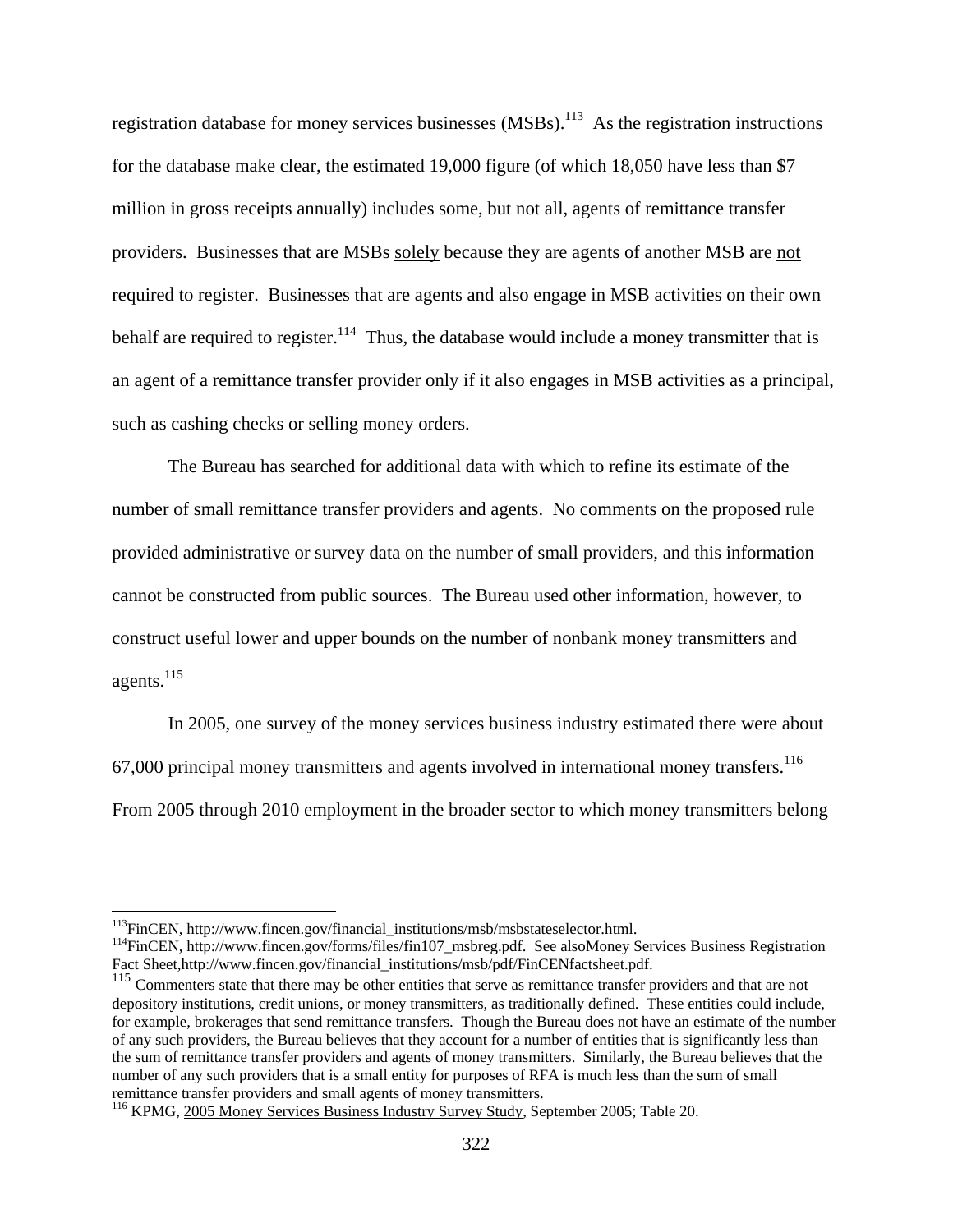shrunk almost  $19\%$ <sup>117</sup>. The Bureau chooses to use the 67,000 figure recognizing that it may overestimate of the number of providers and agents, and that persons who act as agents on behalf of another provider generally will not be providers themselves unless they are engaged in activities on their own behalf that would otherwise qualify them as providers. In public comment, one trade association estimated there are about 500 state-licensed principal money transmitters. Deducting 500 providers from the 67,000 estimate of total money transmitters and agents would suggest that there are currently approximately 66,500 agents.

To estimate how many of these money transmitters are small entities, the Bureau relied on survey research done by the World Bank in 2006 that found that the median money transmitter had \$2 million in annual revenue while the average had \$10 million.<sup>118</sup> Fitting an exponential function to this revenue data suggests that about 350 of the 500 providers had \$7 million or less in revenue. By assuming that the agents are distributed across providers in proportion to revenue, the Bureau estimates that roughly 5,500 of the 66,500 agents are working for small entity money transmitters and the remaining 61,000 agents are working for larger money transmitters.<sup>119</sup>

<sup>&</sup>lt;sup>117</sup> The Bureau of Labor Statistics publishes data on Credit Intermediation and Related Activities (NAICS 5223), which encompasses electronic funds transfer services (NAICS 52232) and money transmission services (NAICS 52239).The 2010 employment figure is 262,300, available at http://www.bls.gov/oes/current/naics4\_522300.htm; the 2005 employment figure is 323,920, available at http://www.bls.gov/oes/2005/may/naics4\_522300.htm.<br><sup>118</sup> Ole Andreassen, Remittance service providers in the United States: how remittance firms operate and how they perceive their business environment, The World Bank, Financial Sector Discussion Series, June 2006, p. 15. <sup>119</sup> Since median revenue is far less than average revenue, a two-parameter exponential function provides a straightforward way to model the distribution of firm revenue. The parameters  $(a,b)$  in the exponential function  $y=b*exp(a*x)$  are calculated using two equations, where *y* is firm revenue and *x* is the rank of the firm when firms are ordered from smallest to largest by revenue. The equation *2,000,000=b\*exp(a\*250)* formalizes the condition that the  $250<sup>th</sup>$  largest firm (the median firm) has \$2 million in revenue. The second equation formalizes the condition that the average firm has \$10 million in revenue. To keep the analysis simple, firms are assumed to be identical in groups of 50, so firms 1-50 are the same, firms 51-100 are the same, and so forth. The second equation is then  $50^*b^*[exp(a^*50) + exp(a^*100) + ... + exp(a^*450) + exp(a^*500)]/500 = 10,000,000$ . Solving the two equations gives (.0126,85,340) for the parameters  $(a,b)$ . These parameters in the equation  $y=b*exp(a*x)$  imply that if  $x=350$ then approximately  $y=7,000,000$ . Thus, the firm ranked 350<sup>th</sup> has approximately \$7 million in revenue and the smallest 350 firms are small businesses for purposes of RFA. The function can also be used to compute the distribution of revenue over the industry and then the distribution of agents, all exclusive of two large providers, Moneygram and Western Union (which were not part of Andreassen's analysis). For example, assume 30,000 of the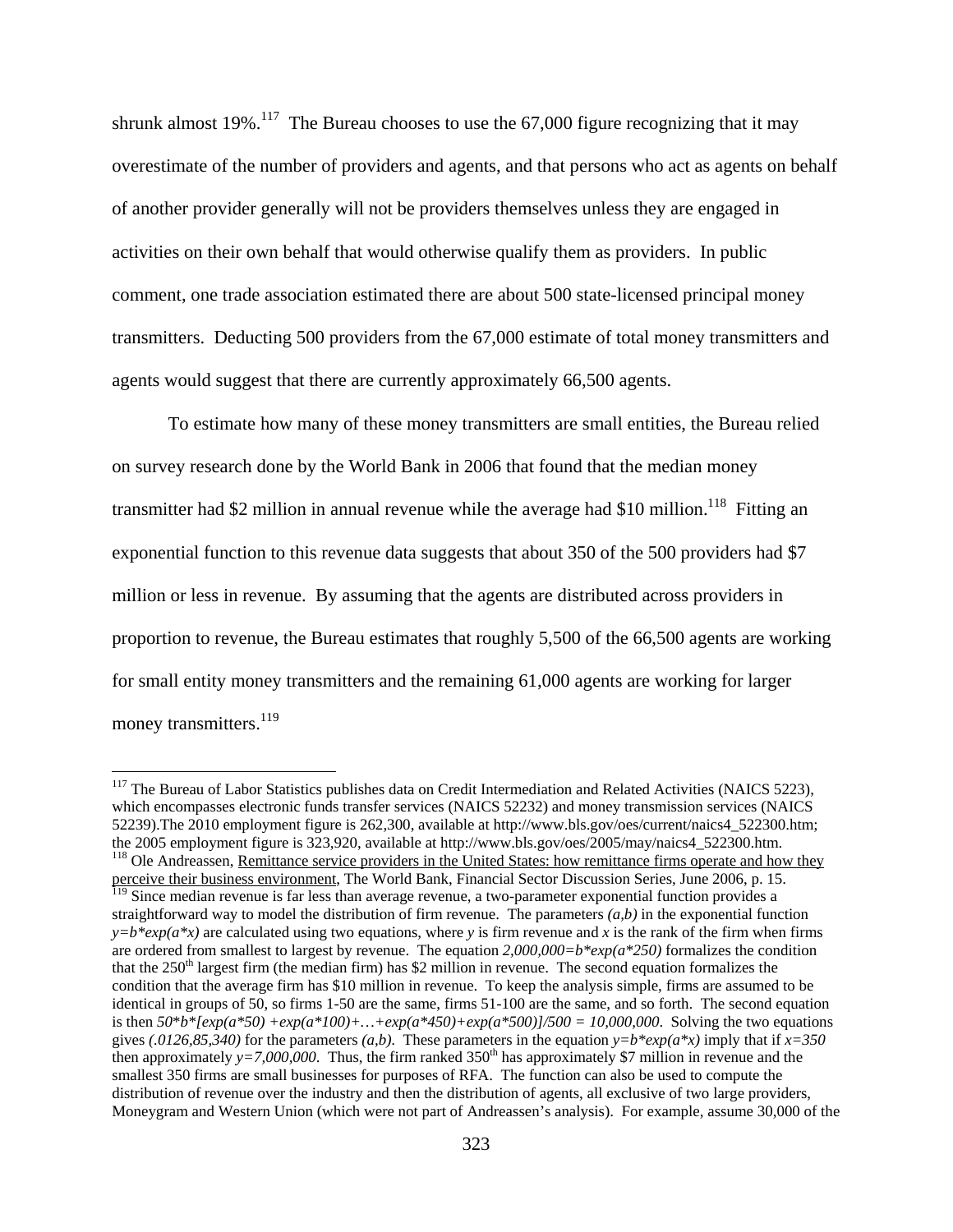The Bureau has no way to estimate directly how many of the agents working for larger money transmitters are small entities. However, the Bureau expects that such small agents are not likely to bear a significant economic impact as a result of the rule. The Bureau believes that large money transmitters are likely to facilitate compliance for their agents, achieve substantial benefits to scale and widely leverage the systems and software investments required for compliance across a large base of agent locations.

With regard to agents working for small entity money transmitters, the Bureau assumes that these agents are all small entities themselves. Thus, the Bureau estimates there are approximately 5,500 small agents working for approximately 350 small money transmitters. Sensitivity analysis suggests the actual figure of small agents lies between 4,000 and 7,000 giving a total of between 4,350 and 7,350 small entities.

 In general, money transmitters are likely to have significantly less burden in implementing the new regime than depository institutions and credit unions because they generally rely on closed networks.<sup>120</sup> The parties to closed network transactions are interconnected by contractual agreements, making it easier to predict fees and taxes deducted over the course of a transaction, to obtain information about exchange rates and other matters, and to ensure compliance with procedures designed to reduce and resolve errors. Furthermore, because some small providers focus only on transfers to a few specific countries, they may have significant contacts and expertise that may facilitate determining information necessary to

 <sup>66,500</sup> agents work for Moneygram and Western Union. Allocating the remaining 36,500 agents across firms by firm revenue implies that approximately 5,500 agents work for the 350 small firms and the remaining 31,000 agents work for the 150 large firms. If instead 20,000 of the 66,500 agents work for Moneygram and Western Union then about 7,000 agents work for the 350 small firms; if 40,000, then the corresponding number is about 4,000 agents work for the 350 small firms.

<sup>&</sup>lt;sup>120</sup> Commenters also stated that some money transmitters, as well as some other entities that are not insured depository institutions or insured credit unions, offer open network transfers. To the extent that any such money transmitters are small entities, they may face costs that are similar to or more extensive than those faced by insured depository institutions or insured credit unions offering open network transfers.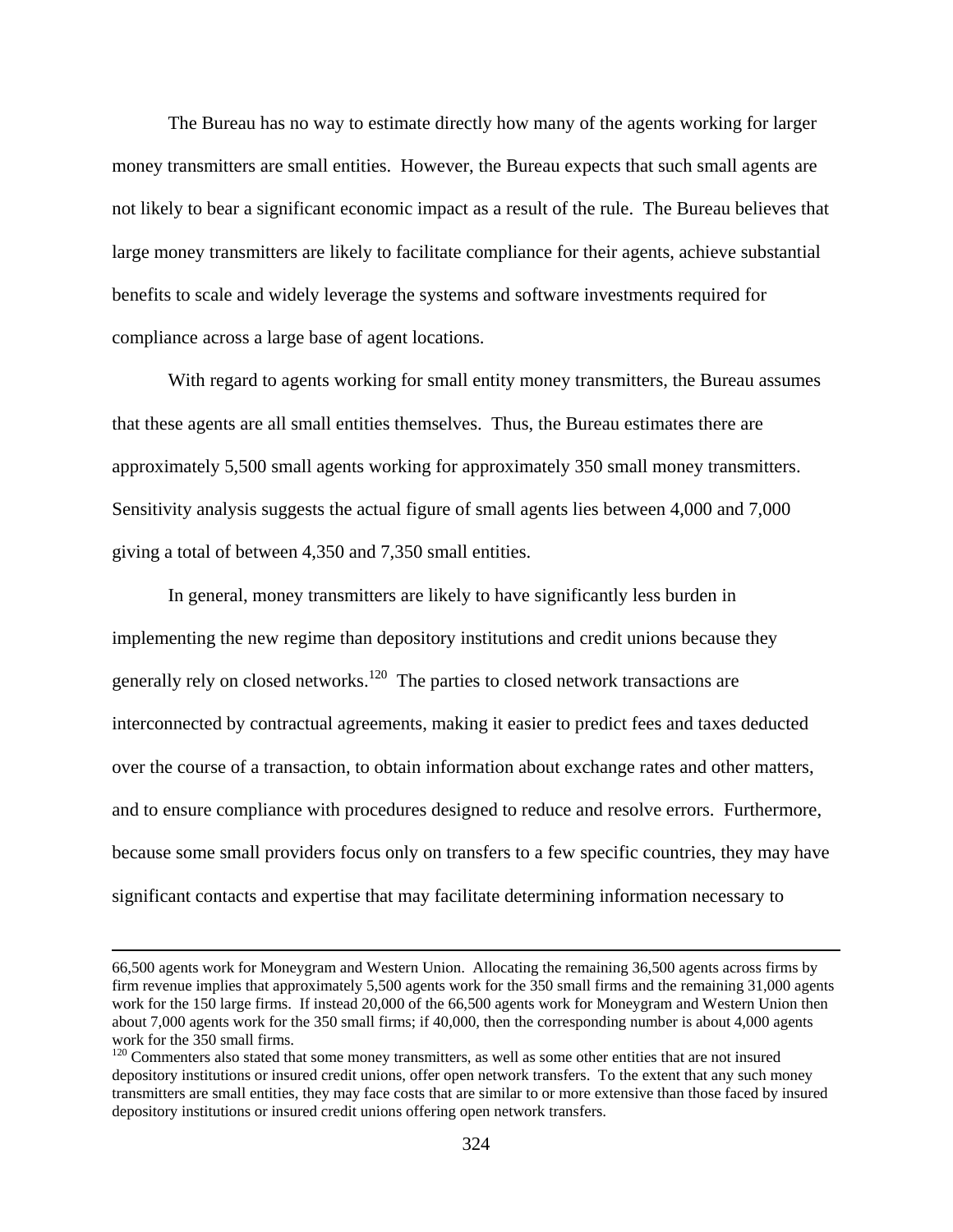generate the disclosures. Nevertheless, small providers managing their own networks are less likely to have extensive legal and professional staffs to help minimize the costs of compliance for themselves and their agents. They may not maintain as sophisticated information technology systems to facilitate generation of receipts and communications necessary to exchange information with which to provide the required disclosures. Finally, some one-time investments that may not be significant for larger providers will be more significant for small providers, who must amortize them against a smaller base of revenues and agents.<sup>121</sup> Finally, many of these providers may pass on significant costs to any agents, in part because the agents themselves may have particular customers and specialized knowledge that is useful in serving them.

## Conclusion

 $\overline{a}$ 

Assuming that nearly all of the estimated 67,000 money transmitters and agents are small entities and adding that total to the number of depository institutions and credit unions that are small entities that may engage in wire transfers, the total number of small entities that could be affected by the rule is approximately 74,000.

4. Steps to minimize the significant adverse economic impact on small entities and reasons for selecting the alternative adopted in the final rule. As discussed above in the **SUPPLEMENTARY INFORMATION**, section 1073 of the Dodd-Frank Act imposes a comprehensive new consumer protection regime for remittance transfers and prescribes specific requirements for remittance transfer providers. The statute requires four major elements: (i) the provision of reliable disclosures concerning the exchange rate and amount to be received by the remittance recipient; (ii) consistent federal rights regarding transaction cancellation periods; (iii)

 $121$ Andreassen finds that median firm in his sample, which is a small business for purposes of RFA, has a 3% aftertax profit margin. The average firm in his sample, which is not a small business for purposes of RFA, has a 12% after-tax profit margin. See Andreassen, p. 15.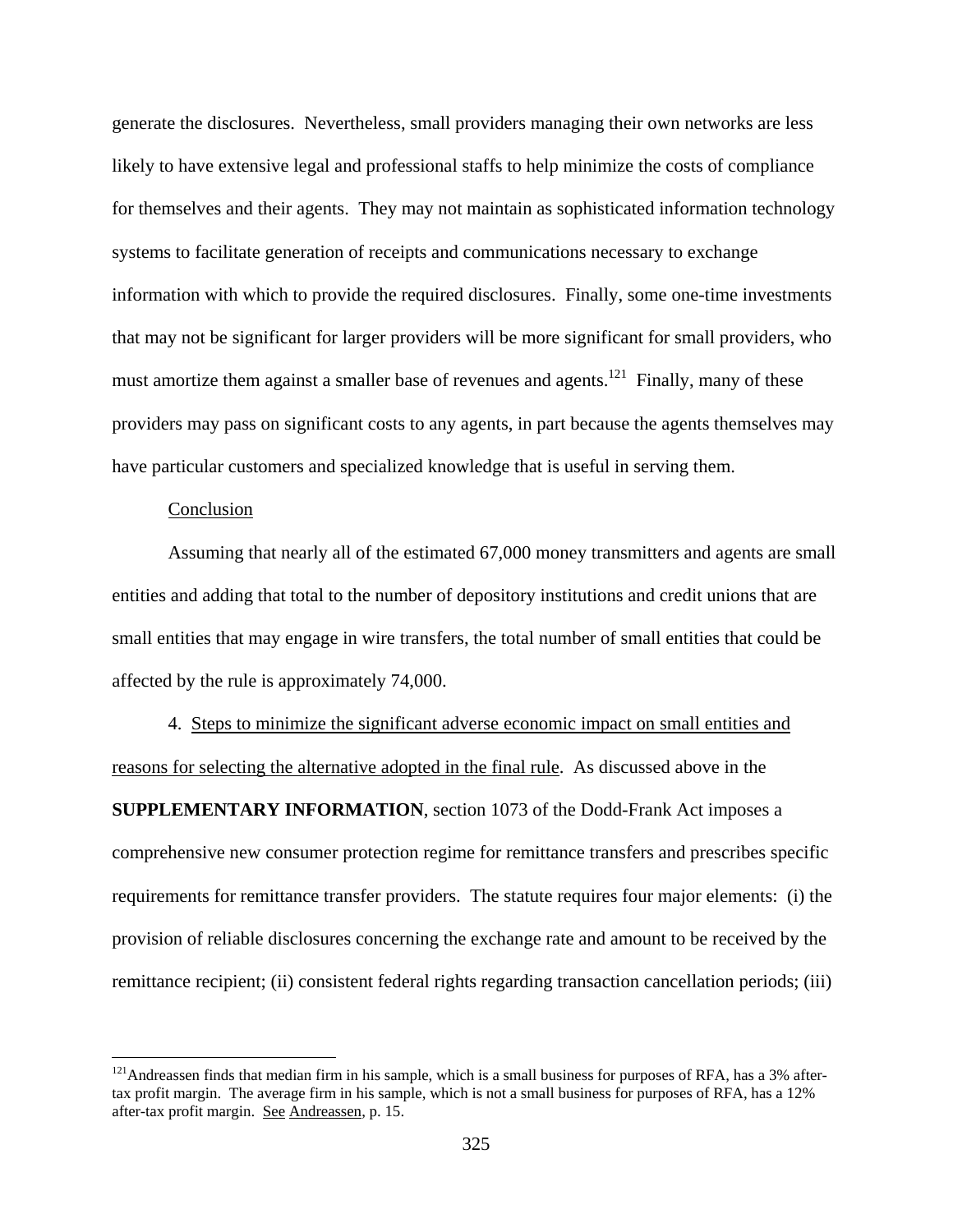investigation and remedy of errors by remittance transfer providers; and (iv) standards for the liability of agents who work for remittance transfer providers.

The statute also prescribes certain accommodations that will reduce potential adverse economic impacts. First, in order to address potential difficulties in implementing the disclosure requirements for open network transactions, section 1073 of the Dodd-Frank Act prescribes specific and limited accommodations which allow financial institutions to provide "reasonably accurate estimates" of the amount received where the institutions are unable to know the actual numbers for reasons beyond their control. Second, the Dodd-Frank Act also prescribes an accommodation for remittance transfer providers to provide estimates of certain disclosures if a recipient nation does not legally allow remittance transfer providers to know the amount of currency to be received or the method by which transactions are conducted in the recipient nation prevents that determination as of the time that disclosures are required. Pursuant to this statutory accommodation, the Bureau expects to publish and maintain a list of affected countries as a safe harbor, which will significantly reduce compliance burdens for remittance transfer providers that are small entities.

 The specific and prescriptive nature of the Dodd-Frank Act requirements and accommodations works to constrain the range of possible alternatives to the final rule. For instance, as discussed above in **VI. Section-by-Section Analysis,** the Bureau believes that the plain language of the statute precludes interpretations urged by various commenters that would relieve remittance transfer providers from the general requirement of having to determine fees and taxes that may be deducted from the amount to be received by the designated recipient. In such instances, the Bureau believes it is not necessary or proper to exercise its authority under EFTA sections  $904(a)$  and  $904(c)$ .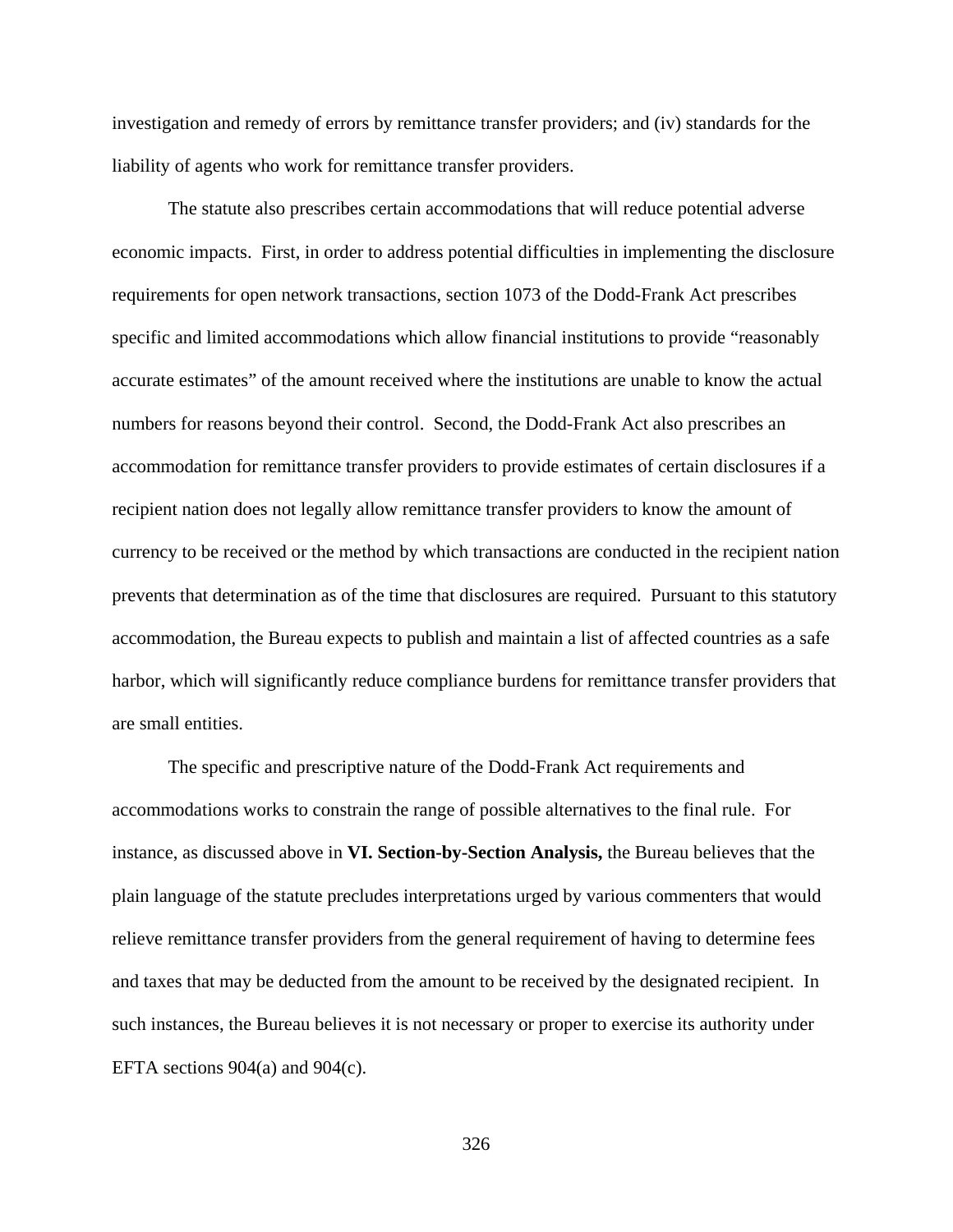The Bureau has sought to reduce the regulatory burden associated with the rule in a manner consistent with the purposes of section 1073 of the Dodd-Frank Act. For example, as discussed above in **VI. Section-by-Section Analysis**, the Bureau has provided model forms in order to ease compliance and operational burden on small entities. The rule offers flexibility that will mitigate its impact on remittance transfer providers that are small entities. For example, the rule gives remittance transfer providers some flexibility in drafting their disclosures, consistent with formatting requirements needed to ensure that senders notice and can understand the disclosures. In addition, disclosures may be provided on a register receipt or 8.5 inches by 11 inches piece of paper, consistent with current practices in the industry.

 Additionally, EFTA section 919(a)(5) provides the Bureau with exemption authority with respect to several statutory requirements. The Bureau is exercising its exemption authority in the rule in order to reduce providers' compliance burden. For instance, the Bureau is exercising its authority under EFTA Section 919(a)(5)(C) to permit remittance transfer providers to provide the sender a single written pre-payment disclosure under the conditions described above, instead of both pre-payment and receipt disclosures. Similarly, consistent with EFTA section 919(a)(5)(A), the rule permits remittance transfer providers to provide pre-payment disclosures orally when the transaction is conducted entirely by telephone. The Bureau has also used its authority under section  $919(a)(5)(A)$  and other provisions of EFTA to tailor the disclosure requirements to reduce potential burdens for transactions conducted by telephone via text message or mobile application and for preauthorized transactions.

One commenter urged the Bureau to consider consolidating federal regulation of remittance transfer providers and money services businesses, citing FinCEN regulations covering money services businesses. The Bureau notes that those regulations implement the Bank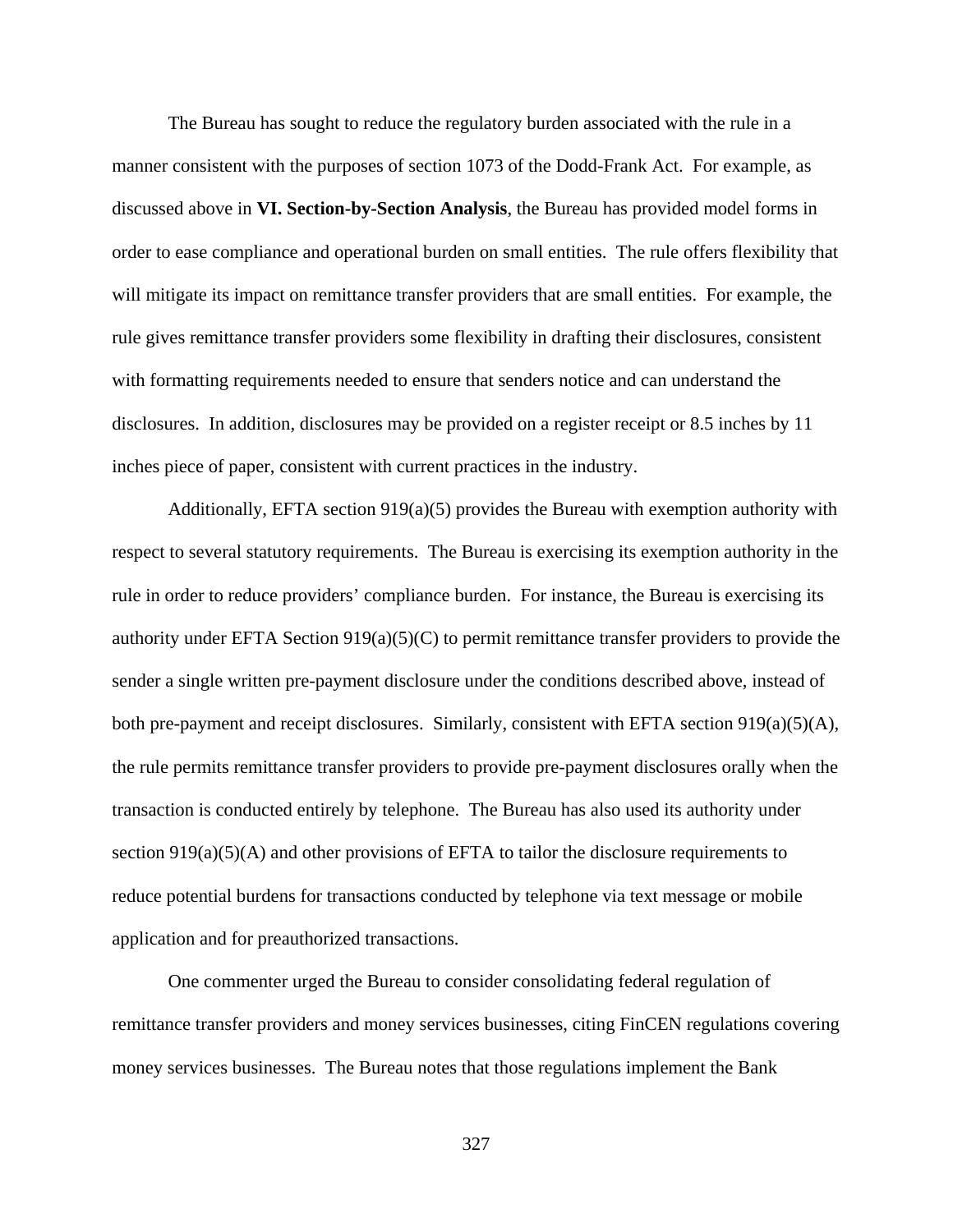Secrecy Act and effectuate other purposes, such as imposing anti-money laundering program requirements. The Bureau believes that alternative would be inconsistent with the statutory mandate in section 1073 of the Dodd-Frank Act to create a comprehensive new consumer protection regime for consumers who send remittance transfers. The suggested alternative would not effectuate the key protections under section 1073 of the Dodd-Frank Act, such as the requirement to provide reliable disclosures prior to and at payment by the consumer and the establishment of cancellation rights and error resolution procedures. Furthermore, the Bureau believes consolidating the requirements of two statutes would be impracticable under the respective authorities of two agencies.

 Other measures intended to provide flexibility to remittance transfer providers are discussed above in this **SUPPLEMENTARY INFORMATION** and in the Bureau's Notice of Proposed Rulemaking that is being published elsewhere in today's Federal Register.

5. Summary of other significant issues raised by public comments in response to the IRFA, a summary of the assessment of the agency of such issues, and a statement of any changes made in the proposed rule as a result of such comments. In addition to the SBA's comments discussed above regarding the number of small entities affected and various other substantive issues, the SBA's comment letter urged the Bureau to publish a supplemental IRFA prior to issuing a final rule in order to determine the impact on small entities and to consider less burdensome alternatives. The Bureau has taken the substantive issues raised by the SBA into careful account in developing the FRFA. However, the Bureau concluded that publishing a supplemental IRFA prior to issuance of the rule was not required under the RFA and was not practicable in light of statutory deadlines.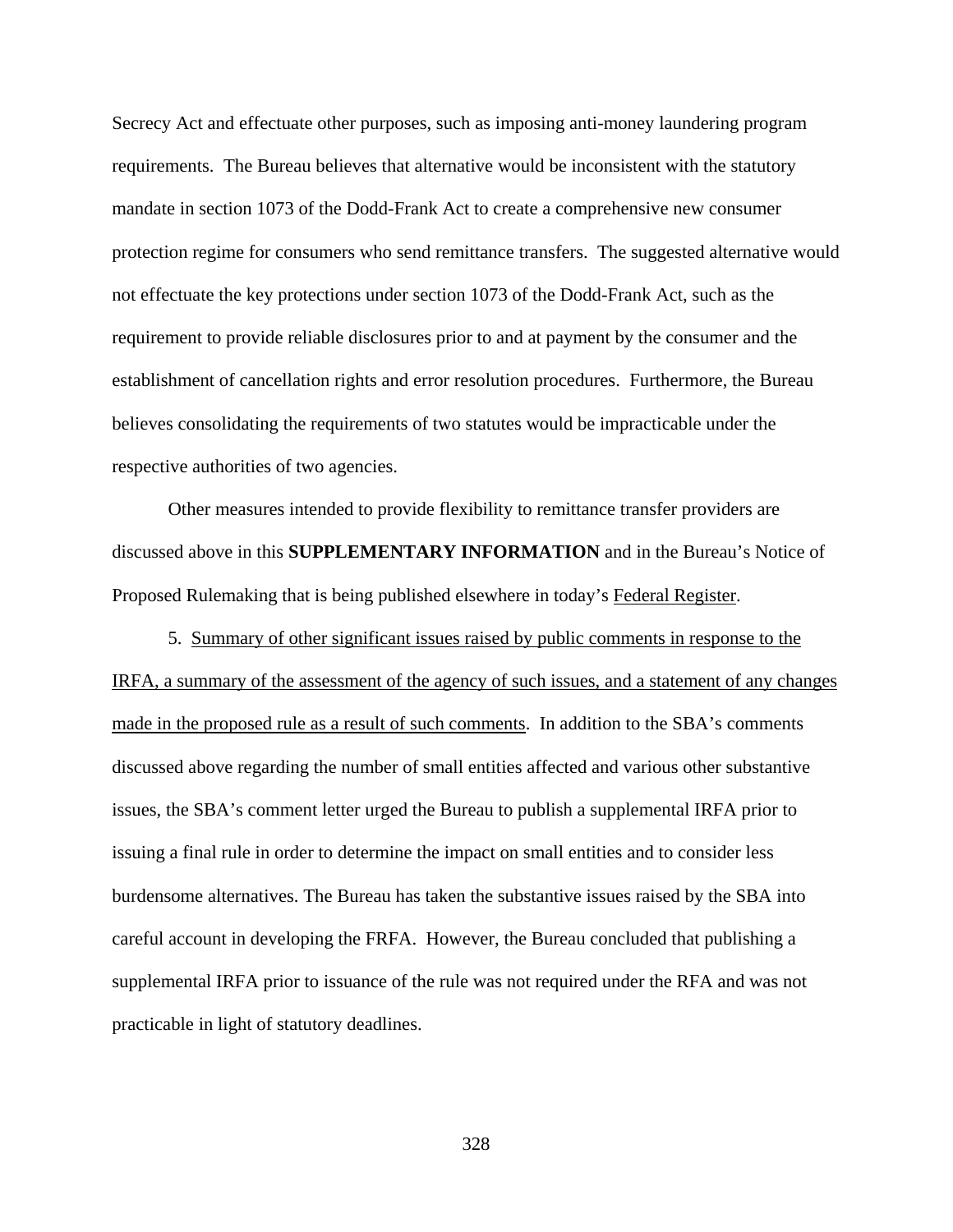The IRFA described the types of small entities that would be affected by the rule (both depository institution/credit union and nonbank money transmitter), specifically acknowledged that the rule would impose implementation costs on such entities, described the nature of those implementation burdens, and noted ways in which the rule had been drafted to reduce some of those burdens. The IRFA also sought public comment on all aspects of its analysis, particularly on the anticipated costs to small entities. Further, the Board in the proposed rule solicited comment on any alternatives that would reduce the regulatory burden on small entities associated with the rule. These specifically included the types of alternatives suggested for consideration by the Regulatory Flexibility Act, including the length of time that remittance transfer providers may need to implement the new requirements, whether to create certain limited exemptions under the new regime, whether to adopt certain safe harbors to reduce implementation burdens, whether particular standards could be less prescriptive, and alternative standards for agency liability.

In light of these elements, the public's opportunity to comment on the IRFA's analysis, and the statutory deadlines set by Congress, the Bureau concluded that it would best serve small entities affected by this rule to focus its resources on development of the final rule, the FRFA, and the concurrent proposal being published elsewhere in today's Federal Register.

### **IX. Paperwork Reduction Act**

 The Bureau's information collection requirements contained in this final rule have been submitted to the Office of Management and Budget (OMB) in accordance with the requirements of the Paperwork Reduction Act (44 U.S.C. 3507(d)) as an amendment to a previously approved collection under OMB control number 3170-0014. Under the Paperwork Reduction Act, an agency may not conduct or sponsor, and a person is not required to respond to, an information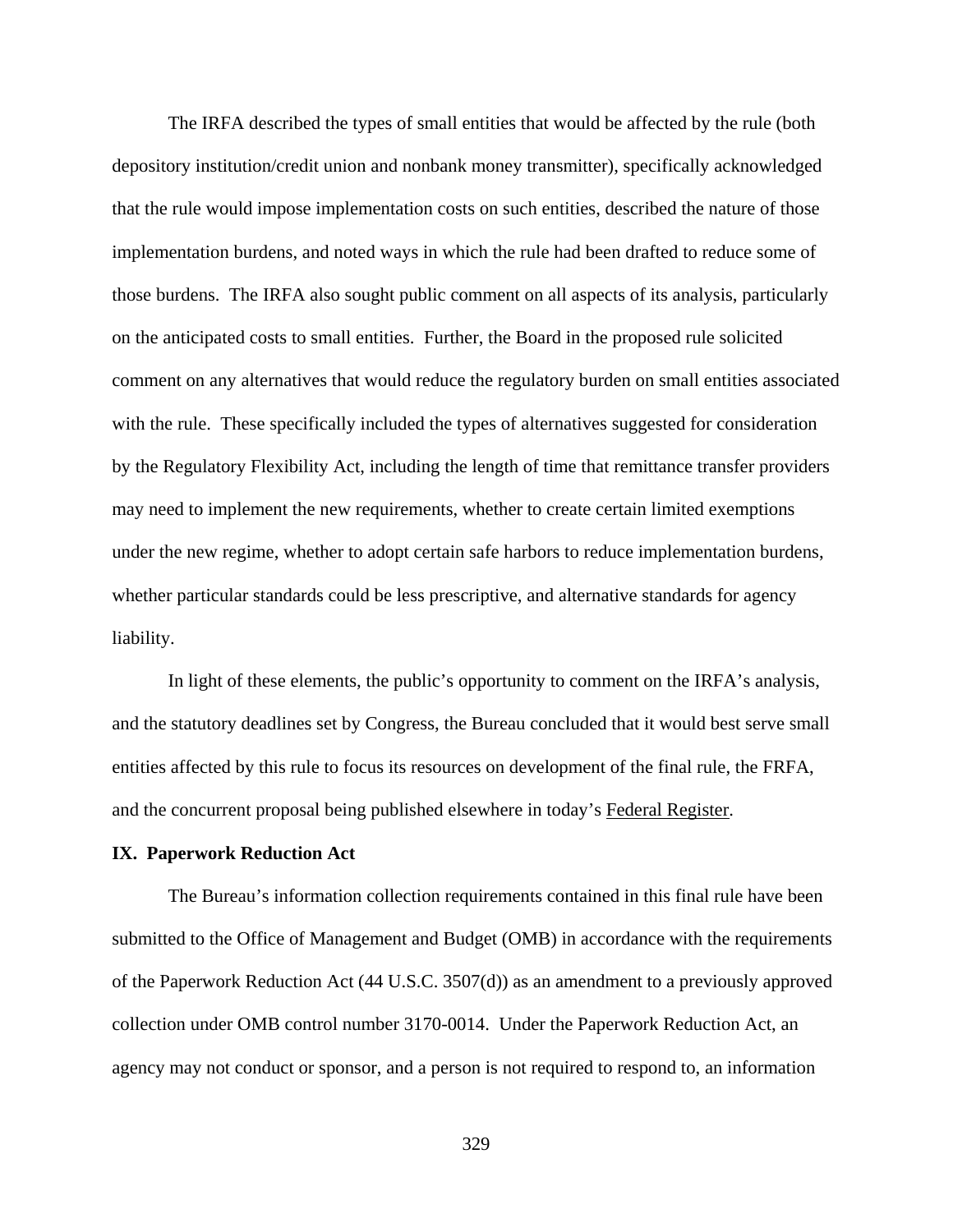collection unless the information collection displays a valid OMB control number. Upon receipt of OMB's final action with respect to this information collection, the Bureau will publish a notice in the Federal Register*.*

 The information collection requirements in this final rule are in 12 CFR part 1005. This information collection is required to provide benefits for consumers and is mandatory. See 15 U.S.C. 1693 et seq. The respondents/recordkeepers are financial institutions and entities involved in the remittance transfer business, including small businesses. Respondents are required to retain records for 24 months, but this regulation does not specify types of records that must be retained.

Any entities involved in the remittance transfer business potentially are affected by this collection of information because these entities will be required to provide disclosures containing information about consumers' specific remittance transfers. Disclosures must be provided prior to and at the time of payment for a remittance transfer, or alternatively, in a single pretransaction disclosure containing all required information. Remittance transfer providers also must make available a written explanation of a consumer's error resolution, cancellation and refund rights upon request. Disclosures must be provided in English and in each foreign language principally used to advertise, solicit or market remittance transfers at an office.

 Entities subject to the rule will have to review and revise disclosures that are currently provided to ensure that they accurately reflect the disclosure requirements in this rule. Entities subject to the rule may need to develop new disclosures to meet the rule's timing requirements.

 Data from the Federal Deposit Insurance Corporation indicate that there are approximately 7,445 insured depository institutions in the United States. Regulatory filings by insured depository institutions do not contain information about the number that offer consumer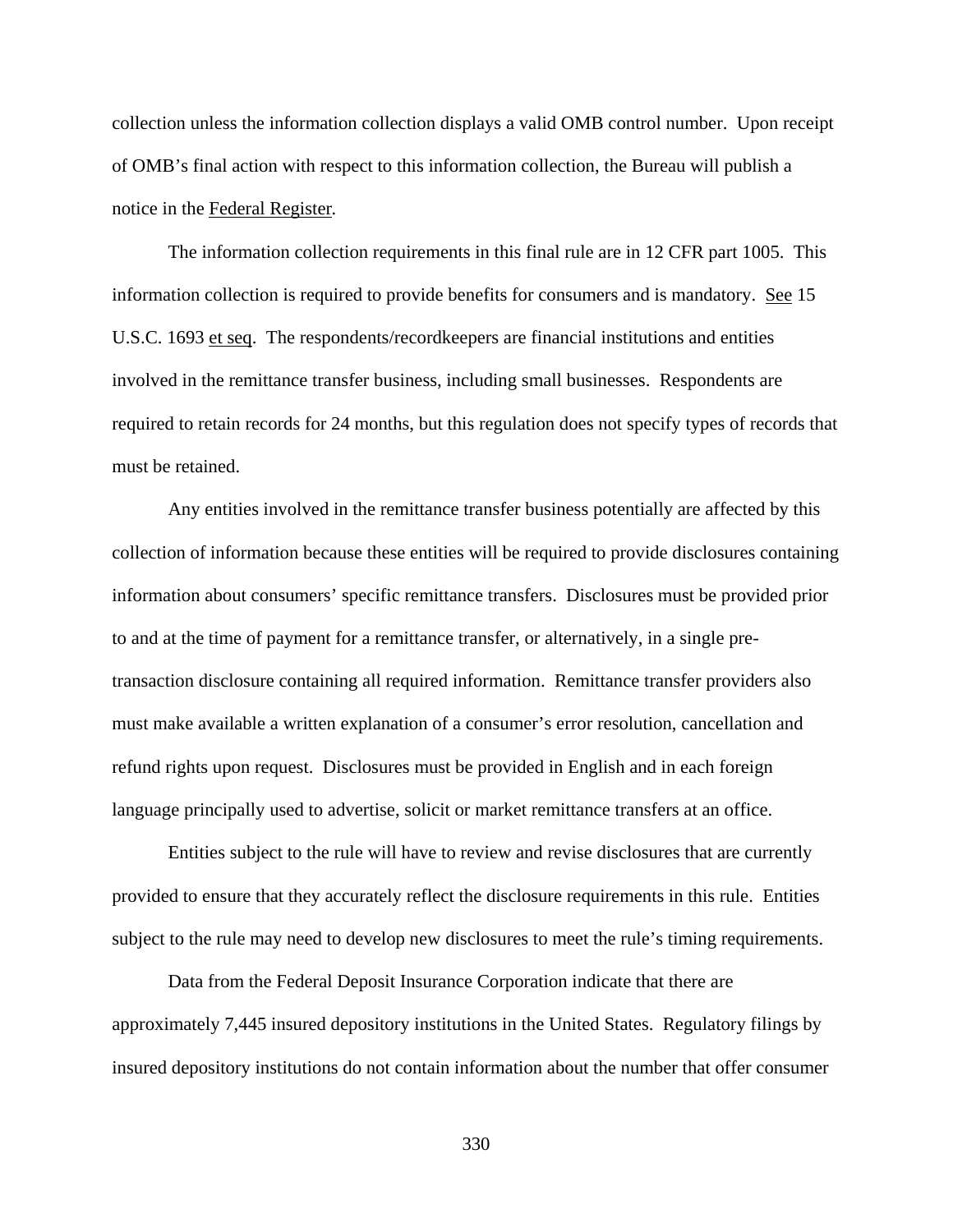international wire transfers. The Bureau assumes that the 152 large insured depositories and the approximately 7,293 other insured depositories all send consumer international wire transfers.

 Data from the National Credit Union Administration indicate that there are approximately 7,325 insured credit unions in the United States as of September 2011. About half offer international wire transfers. Additionally, regulatory filings by insured credit unions contain an indicator for "low cost wire transfers." These are wire transfers offered to members for less than \$20 per transfer. Furthermore, about half of insured credit unions offer low cost wire transfers. Though the Bureau does not have exact data on the number of credit unions that offer wire transfers to consumers, the Bureau assumes that a similar fraction offer consumer international wire transfers. Specifically, the Bureau assumes that the three largest credit unions offer consumer international wire transfers and as do approximately 3,662 of the other federally insured credit unions. In summary, the Bureau has responsibility for purposes of the PRA for 155 (=152+3) large depository institutions and credit unions (including their depository and credit union affiliates) that send consumer international wire transfers. The Bureau does not have responsibility for the approximately 11,000 other insured depository institutions and credit unions that send consumer international wire transfers.<sup>122</sup>

 In 2005, one survey of the money services business industry estimated there were about 67,000 money transmitters, including agents, sending international remittances.<sup>123</sup> From 2005 through 2010 employment in the broader sector to which money transmitters belong shrunk almost  $19\%$ .<sup>124</sup> The Bureau chooses to use the 67,000 figure, recognizing that it may

 $\overline{a}$ 

 $122$  The Bureau assumes that any depository institutions or credit unions that offer international ACH services or other forms of remittance transfers to consumers also offer international wires to consumers.<br><sup>123</sup> KPMG Report at Table 20.<br><sup>124</sup> The Bureau of Labor Statistics publishes data on Credit Intermediation and Related Activiti

which encompasses electronic funds transfer services (NAICS 52232) and money transmission services (NAICS 52239). The 2010 employment figure is 262,300, available at: http://www.bls.gov/oes/current/naics4\_522300.htm; the 2005 employment figure is 323,920, available at: http://www.bls.gov/oes/2005/may/naics4\_522300.htm.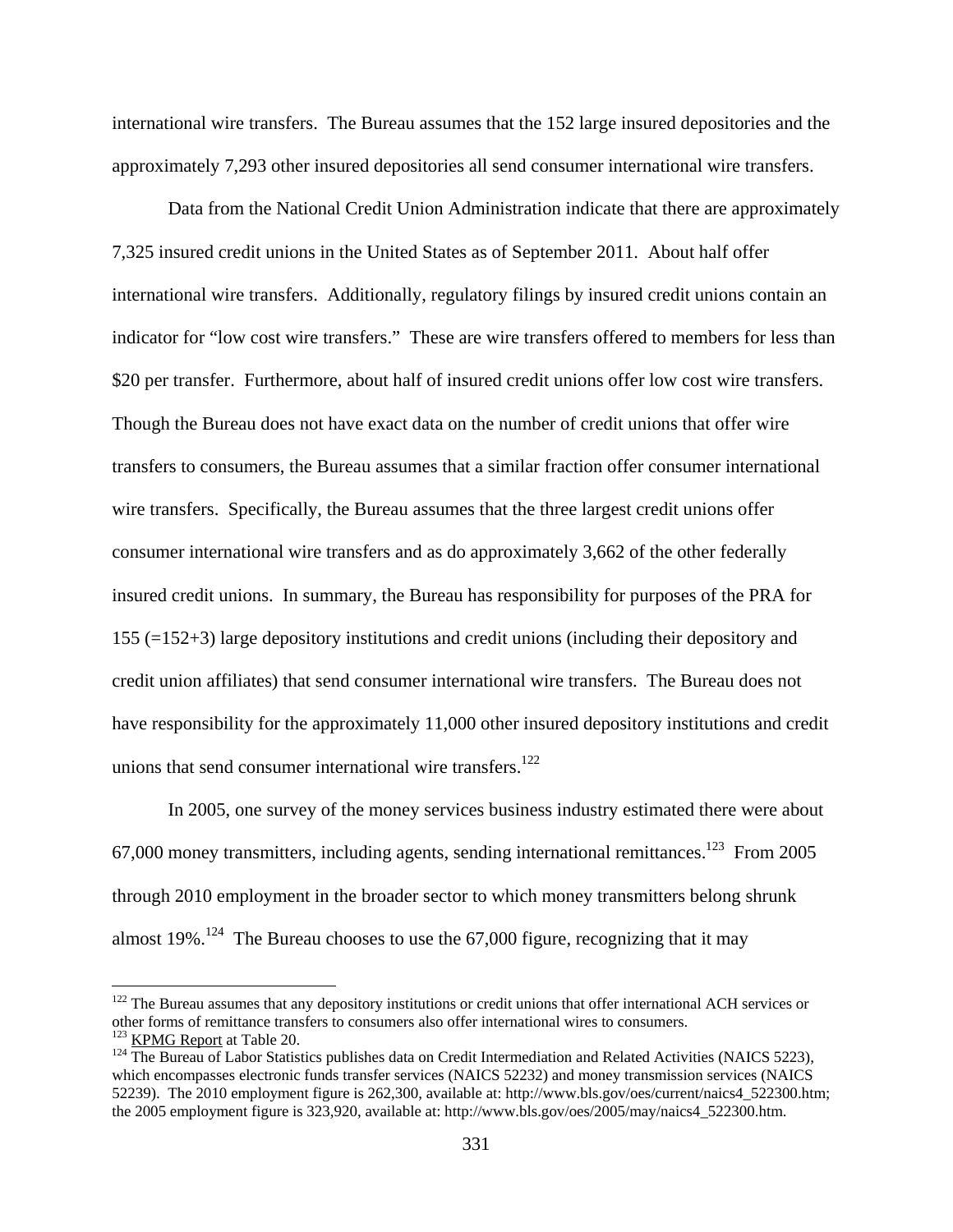overestimate the number of providers and agents. All of these money transmitters are likely either to have direct responsibilities for compliance with the rule, or to be indirectly involved in assisting business partners in complying with the rule. Thus, the Bureau assumes that all 67,000 money transmitters will have ongoing annual burden to comply with the rule. Based on the Bureau's estimate of the number of money transmitters as discussed above in **Section VIII. Final Regulatory Flexibility Analysis**, the Bureau estimates that the rule would also impose a one-time annual burden on 6,000 money transmitters (500 network providers and 5,500 agents). $^{125}$ 

 The current annual burden to comply with the provisions of Regulation E is estimated to be 1,904,000 hours. This estimate represents the portion of the burden under Regulation E that transferred to the Bureau in light of the changes made by the Dodd-Frank Act. The estimates of the burden increase associated with each major section of the rule are set forth below and represents averages for the institutions described. The Bureau expects that the amount of time required to implement each of the changes for a given institution may vary based on the size and complexity of the institution.

## **A. Insured Depository Institutions and Credit Unions**

 $\overline{a}$ 

#### Insured Depositories and Credit Unions Supervised by the Bureau

The Bureau estimates that the 155 large depository institutions and credit unions (including their depository and credit union affiliates) supervised by the Bureau would take, on average, 120 hours (three business weeks) to update their systems to comply with the disclosure requirements addressed in § 1005.31. This one-time revision would increase the burden by

<sup>&</sup>lt;sup>125</sup> Commenters state that there may be other entities that serve as remittance transfer providers and that are not depository institutions, credit unions, or money transmitters, as traditionally defined. These entities could include, for example, brokerages that send remittance transfers. Though the Bureau does not have an estimate of the number of any such providers, the Bureau believes that they account for a number of entities that is significantly less than the sum of money transmitters and their agents.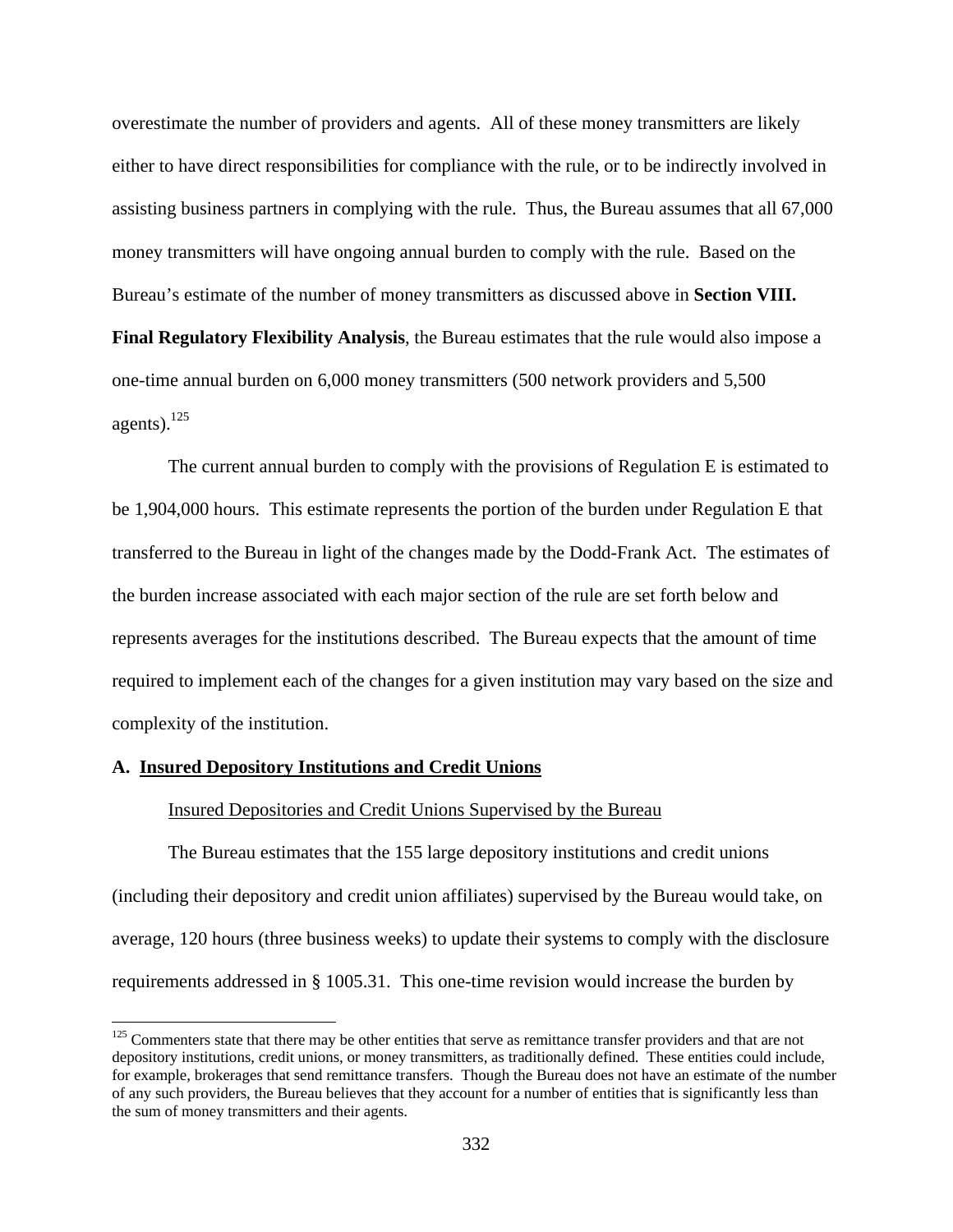18,600 hours. Several commenters believed that the compliance burden developed by the Board generally was underestimated. In particular, one commenter claimed that the one-time burden associated with compliance could be as much as 1000 hours (25 business weeks). Although the Bureau understands that the number of hours to update systems may vary, the Bureau's estimate of the one-time burden increase is based on the average hours the 155 respondents supervised by the Bureau would take to comply with the rule. Therefore, the Bureau believes its estimate of the one-time revision is appropriate.

On a continuing basis the Bureau estimates that the 155 large depository institutions and credit unions (including their depository and credit union affiliates) supervised by the Bureau would take, on average, 8 hours (one business day) monthly to comply with the requirements under § 1005.31 and would increase the ongoing burden by 14,880 hours. In an effort to minimize the compliance cost and burden, particularly for small entities, the rule contains model disclosures in appendix A (Model Forms A-30 through A-41) that may be used to satisfy the statutory requirements. The Bureau received several comments with concerns and suggestions about the terminology and formatting of the model forms. These comments are addressed elsewhere in the **SUPPLEMENTARY INFORMATION**.

 The Bureau estimates on average 262,500 consumers would spend 5 minutes in order to provide a notice of error as required under § 1005.33(b). This would increase the total annual burden for this information collection by approximately 21,875 hours.

The Board estimated that 1,133 respondents supervised by the Board would take, on average, 1.5 hours (monthly) to address a sender's notice of error as required by  $\S 1005.33(c)(1)$ . One commenter estimated that the ongoing burden would take, on average, 15 hours (monthly). Based on the comment received and upon consideration, the Bureau estimates that the 155 large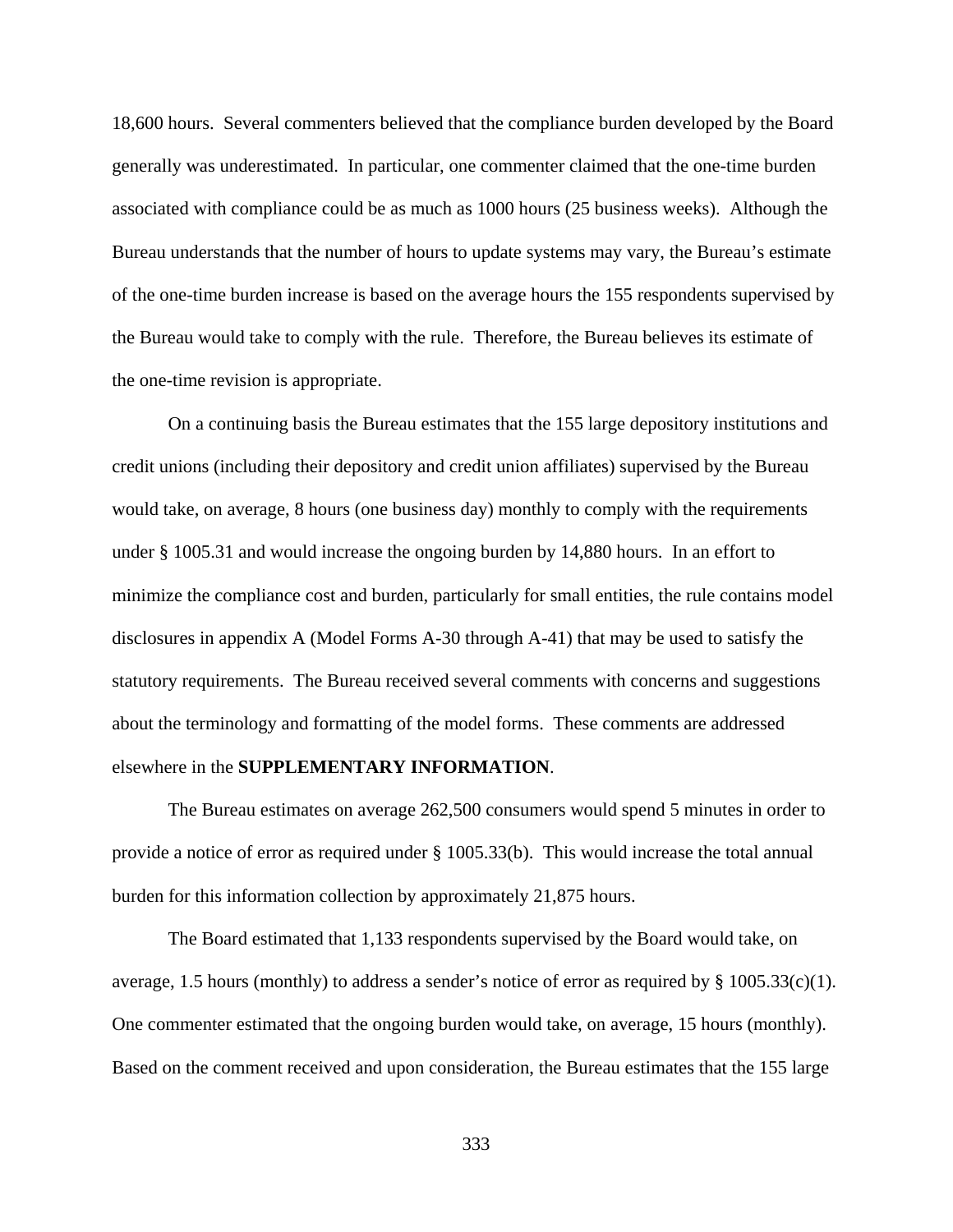depository institutions and credit unions (including their depository and credit union affiliates) supervised by the Bureau would take, on average, approximately 12 hours (monthly) to address a sender's notice of error as required by  $\S$  1005.33(c)(1). This would increase the total annual burden for this information collection by 21,875 hours.

The Bureau estimates that the 155 respondents supervised by the Bureau would take, on average, 40 hours (one business week) to develop written policies and procedures designed to ensure compliance with respect to the error resolution requirements applicable to remittance transfers under § 1005.33. This one-time revision would increase the burden by 6,200 hours. On a continuing basis the Bureau estimates that the 155 respondents would take, on average, 8 hours (one business day) annually to maintain the requirements under § 1005.33 and would increase the ongoing burden by 1,240 hours.

The Bureau estimates that the 155 respondents supervised by the Bureau would take, on average, 40 hours (one business week) to establish policies and procedures for agent compliance as addressed under § 1005.35. This one-time revision would increase the burden by 6,200 hours. On a continuing basis the Bureau estimates that 155 respondents would take, on average, 8 hours (one business day) annually to maintain the requirements under § 1005.35 and would increase the ongoing burden by 1,240 hours.

In summary, the rule would impose a one-time increase in the estimated annual burden on these institutions of approximately 31,000 hours. On a continuing basis the rule would increase the estimated annual burden by approximately 61,000 hours.

### Insured Depositories and Credit Unions Not Supervised by the Bureau

Other Federal agencies are responsible for estimating and reporting to OMB the total paperwork burden for the entities for which they have administrative enforcement authority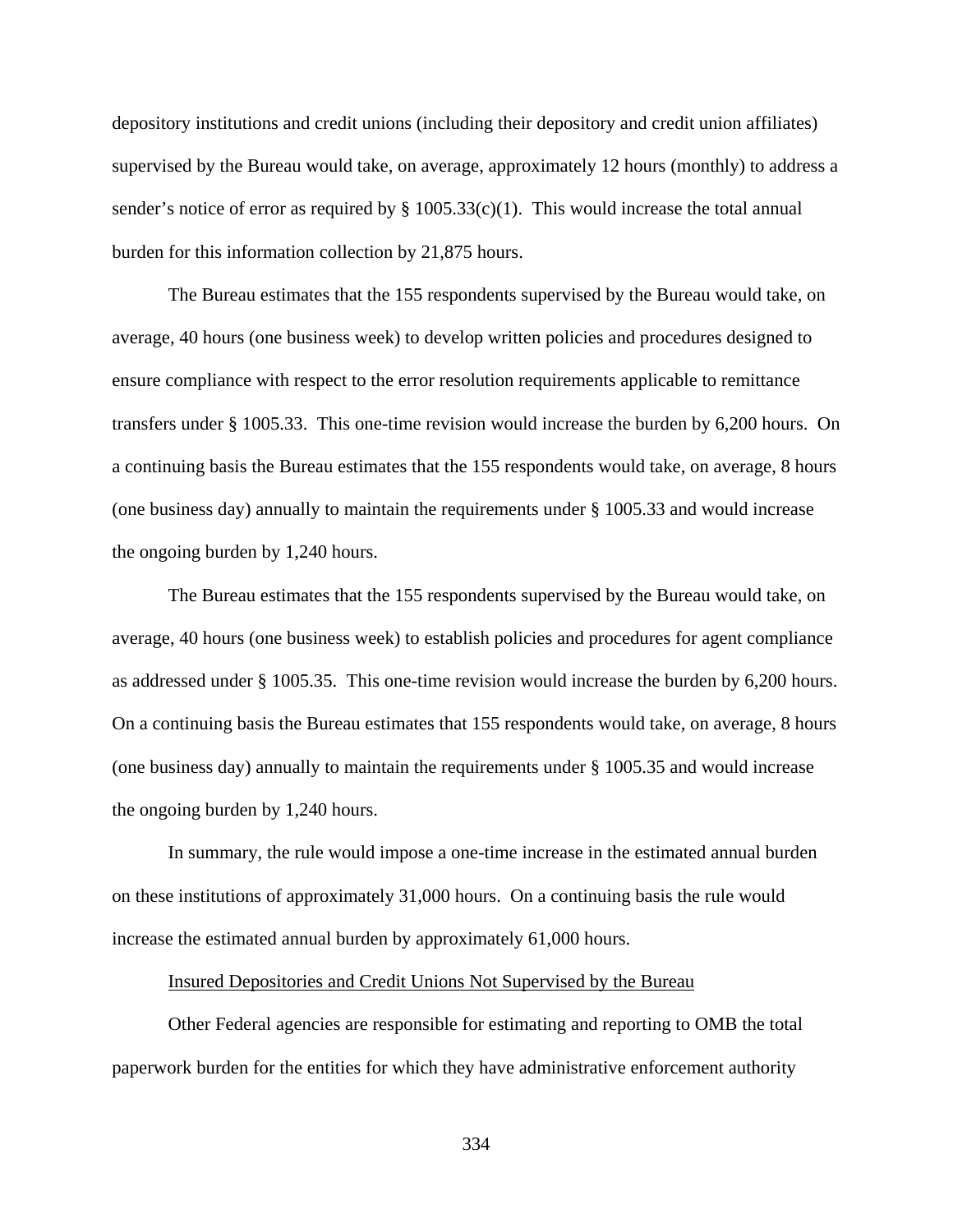under this rule. They may, but are not required to, use the following Bureau estimates. The Bureau estimates that the 11,000 insured depositories and credit unions not supervised by the Bureau would take, on average, 120 hours (three business weeks) to update their systems to comply with the disclosure requirements addressed in § 1005.31. This one-time revision would increase the burden by 1,320,000 hours. On a continuing basis the Bureau estimates that 11,000 institutions would take, on average, 8 hours (one business day) monthly to comply with the requirements under § 1005.31 and would increase the ongoing burden by 1,056,000 hours. In an effort to minimize the compliance cost and burden, particularly for small entities, the rule contains model disclosures in appendix A (Model Forms A-30 through A-41) that may be used to satisfy the statutory requirements.

 The Bureau estimates on average 875,000 consumers would spend 5 minutes in order to provide a notice of error as required under section 1005.33(b). This would increase the total annual burden for this information collection by about 73,000 hours. The Bureau estimates that the 11,000 institutions would take, on average, 73,000 hours annually to address a sender's notice of error as required by  $\S 1005.33(c)(1)$ .

The Bureau estimates that the 11,000 institutions would take, on average, 40 hours (one business week) to develop written policies and procedures designed to ensure compliance with respect to the error resolution requirements applicable to remittance transfers under § 1005.33. This one-time revision would increase the burden by 440,000 hours. On a continuing basis the Bureau estimates that 11,000 institutions would take, on average, 8 hours (one business day) annually to maintain the requirements under § 1005.33 and would increase the ongoing burden by 88,000 hours.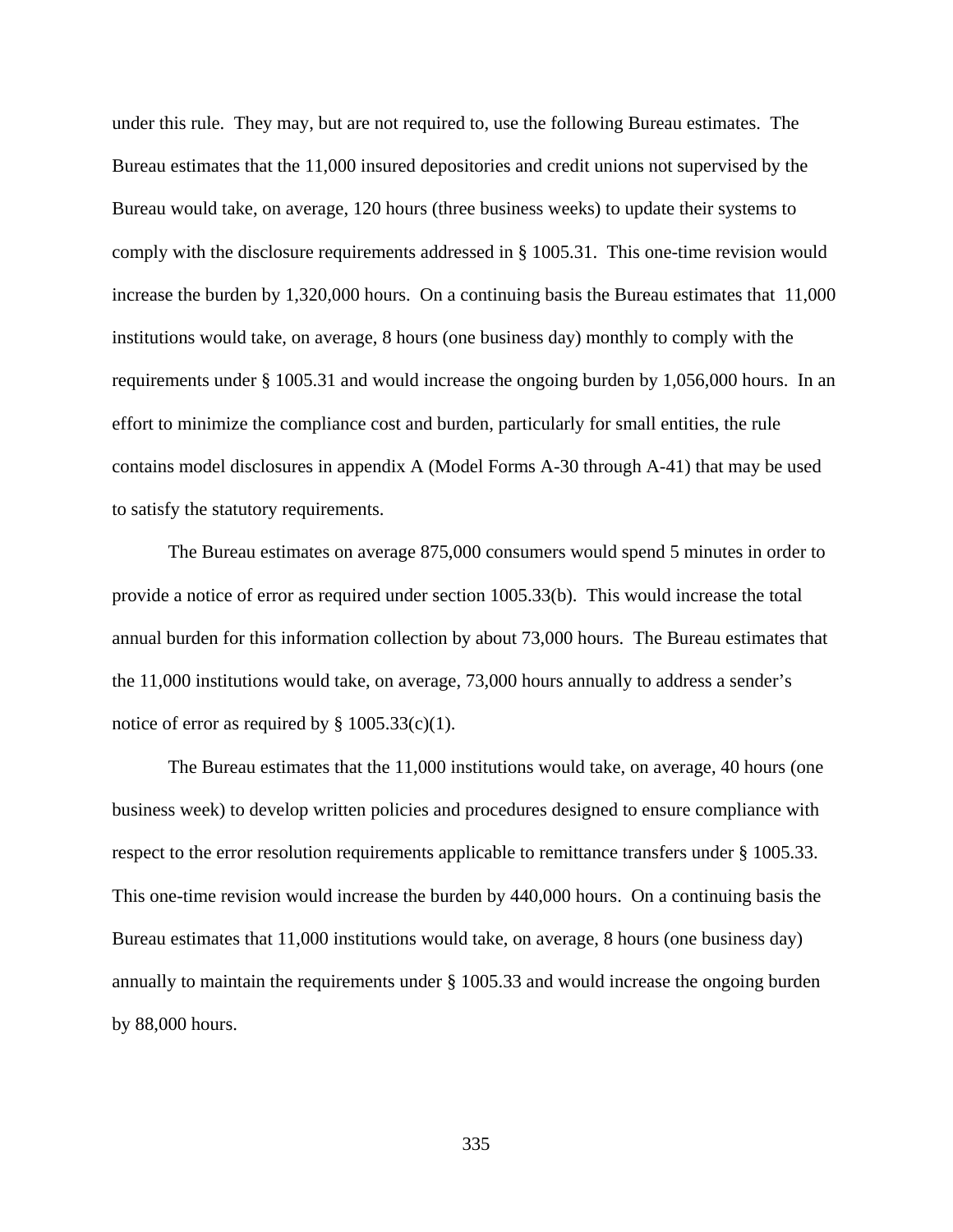The Bureau estimates that 11,000 institutions would take, on average, 40 hours (one business week) to establish policies and procedures for agent compliance as addressed under § 1005.35. This one-time revision would increase the burden by 440,000 hours. On a continuing basis the Bureau estimates that 11,000 institutions would take, on average, 8 hours (one business day) annually to maintain the requirements under § 1005.35 and would increase the ongoing burden by 88,000 hours.

In summary, the rule would impose a one-time increase in the estimated annual burden of approximately 2,200,000 hours. On a continuing basis the rule would increase the estimated annual burden by approximately 1,378,000.

### **B. Money Transmitters**

 Based on the Bureau's estimate of the number of money transmitters as discussed above in **Section VIII. Final Regulatory Flexibility Analysis**, the Bureau estimates that the rule would impose a one-time annual burden on 6,000 money transmitters (500 networks and 5,500 agents) and an ongoing annual burden on all 67,000 money transmitters. The Bureau estimates the one-time annual burden of 200 hours and an ongoing annual burden of 42 hours. The Bureau therefore estimates that the rule would impose a one-time annual burden of 1,200,000 hours and an annual burden of 2,814,000 hours.

#### **C. Summary**

 In summary, the Bureau estimates that its total annual burden to comply with the provisions of Regulation E is 7,684,000 hours. The Bureau estimates that the total one-time annual burden of the rule is 3,431,000 hours. The Bureau estimates that the one-time annual burden of the rule includes 31,000 hours for large depositories and credit unions supervised by the Bureau and 600,000 hours for money transmitters supervised by the Bureau. The Bureau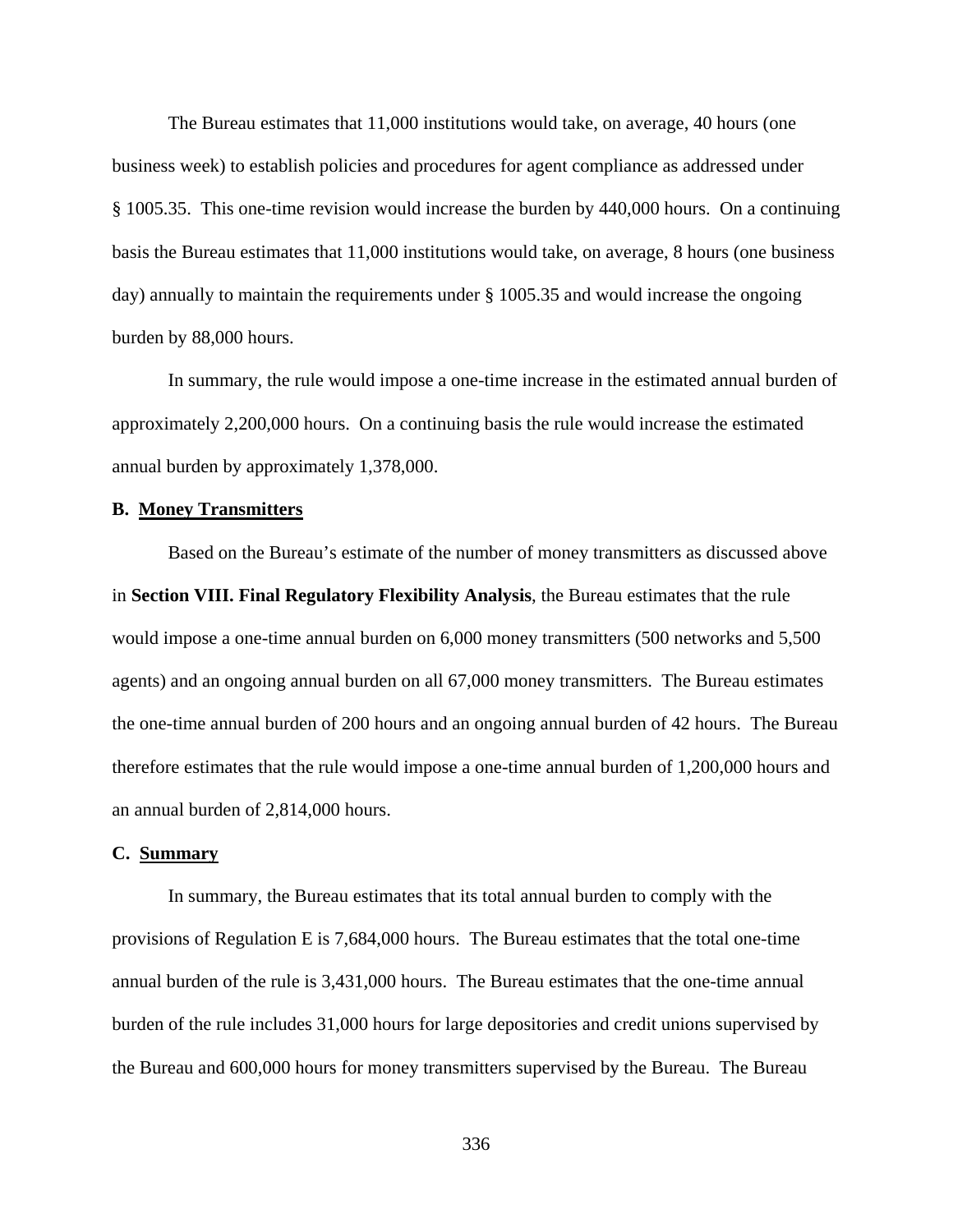estimates that the total ongoing burden of the rule is 4,253,000 hours. The ongoing burden of the rule includes 61,000 hours for large depositories and credit unions supervised by the Bureau and 1,407,000 hours for money transmitters supervised by the Bureau.

 The Bureau is currently discussing appropriate methodologies and burden sharing arrangements with other Federal agencies that share administrative enforcement authority under this regulation and other regulations for which certain rulewriting and administrative enforcement transferred to the Bureau on July 21, 2011. The Bureau will publish a Federal Register notice upon conclusion of these discussions and receipt of OMB's final action with respect to this collection. The notice will include any changes to the estimates discussed in this section.

 The Bureau has a continuing interest in the public's opinion of the collection of information. Comments on the collection of information should be sent to: Chris Willey, Chief Information Officer, Bureau of Consumer Financial Protection, 1700 G Street, N.W., Washington, D.C. 20006, with copies of such comments sent to the Office of Management and Budget, Paperwork Reduction Project (3170-0014), Washington, D.C. 20503.

## **List of Subjects in 12 CFR part 1005**

 Banking, Banks, Consumer protection, Credit unions, Electronic fund transfers, National banks, Remittance transfers, Reporting and recordkeeping requirements, Savings associations.

### **Authority and Issuance**

For the reasons set forth in the preamble, the Bureau amends 12 CFR part 1005 and the Official Interpretations, as follows:

# **PART 1005 – ELECTRONIC FUND TRANSFERS (REGULATION E)**

1. The authority citation for part 1005 continues to read as follows: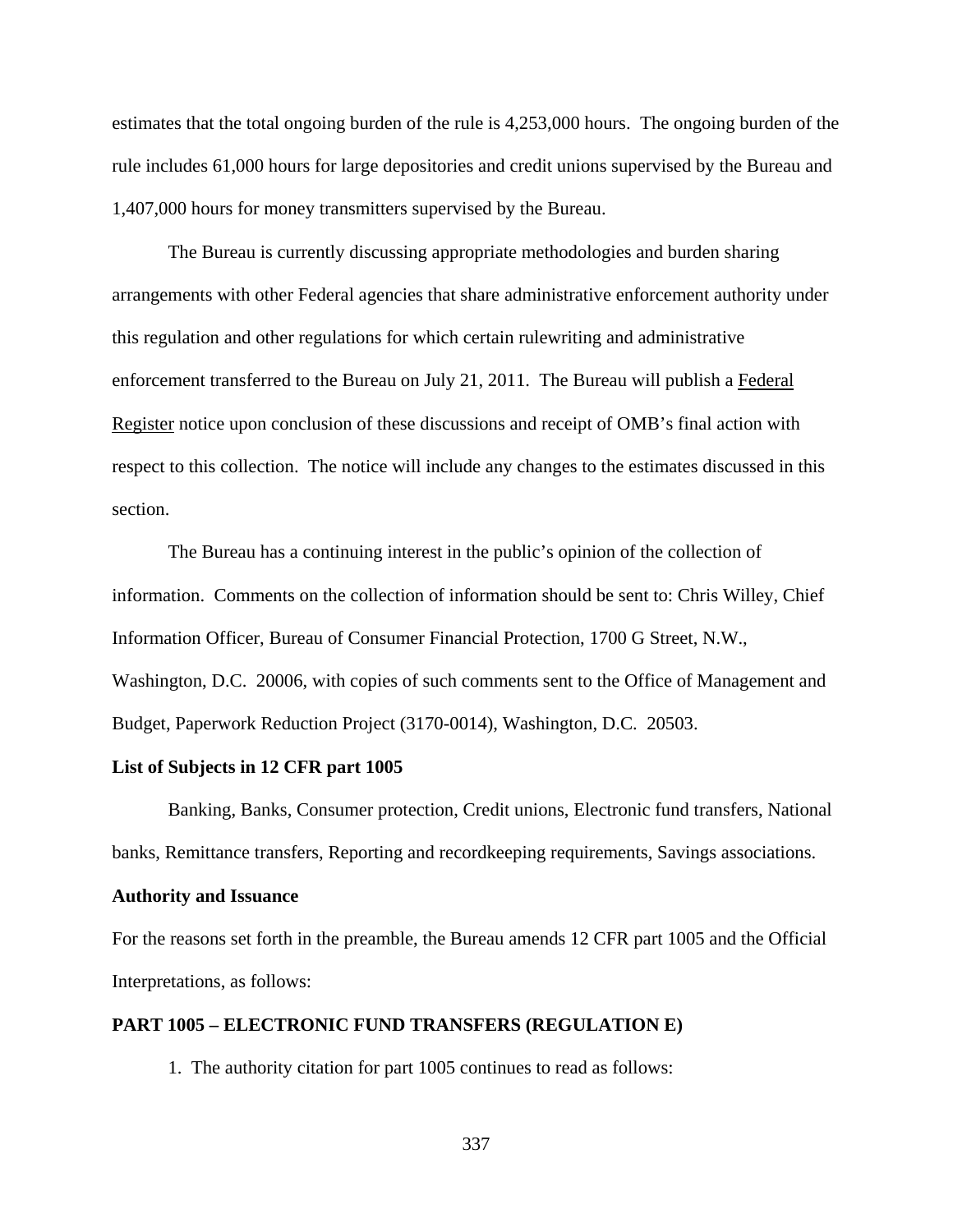**Authority**: 12 U.S.C. 5512, 5581; 15 U.S.C. 1693b.

## **Subpart A – General**

- 2. Add a new subpart A heading as set forth above, and designate §§ 1005.1 through 1005.20 under subpart A.
- 3. In § 1005.1, revise paragraph (b) to read as follows:

## **§ 1005.1 Authority and purpose**.

\* \* \* \* \*

(b) Purpose. This part carries out the purposes of the Electronic Fund Transfer Act, which establishes the basic rights, liabilities, and responsibilities of consumers who use electronic fund transfer and remittance transfer services and of financial institutions or other persons that offer these services. The primary objective of the act and this part is the protection of individual consumers engaging in electronic fund transfers and remittance transfers.

4. In § 1005.2, revise to read as follows:

## **§ 1005.2 Definitions**.

Except as otherwise provided in subpart B, for purposes of this part, the following definitions apply:

\* \* \* \* \*

5. In § 1005.3, revise paragraph (a) to read as follows:

## **§ 1005.3 Coverage**.

 (a) General. This part applies to any electronic fund transfer that authorizes a financial institution to debit or credit a consumer's account. Generally, this part applies to financial institutions. For purposes of §§ 1005.3(b)(2) and (b)(3), 1005.10(b), (d), and (e), and 1005.13,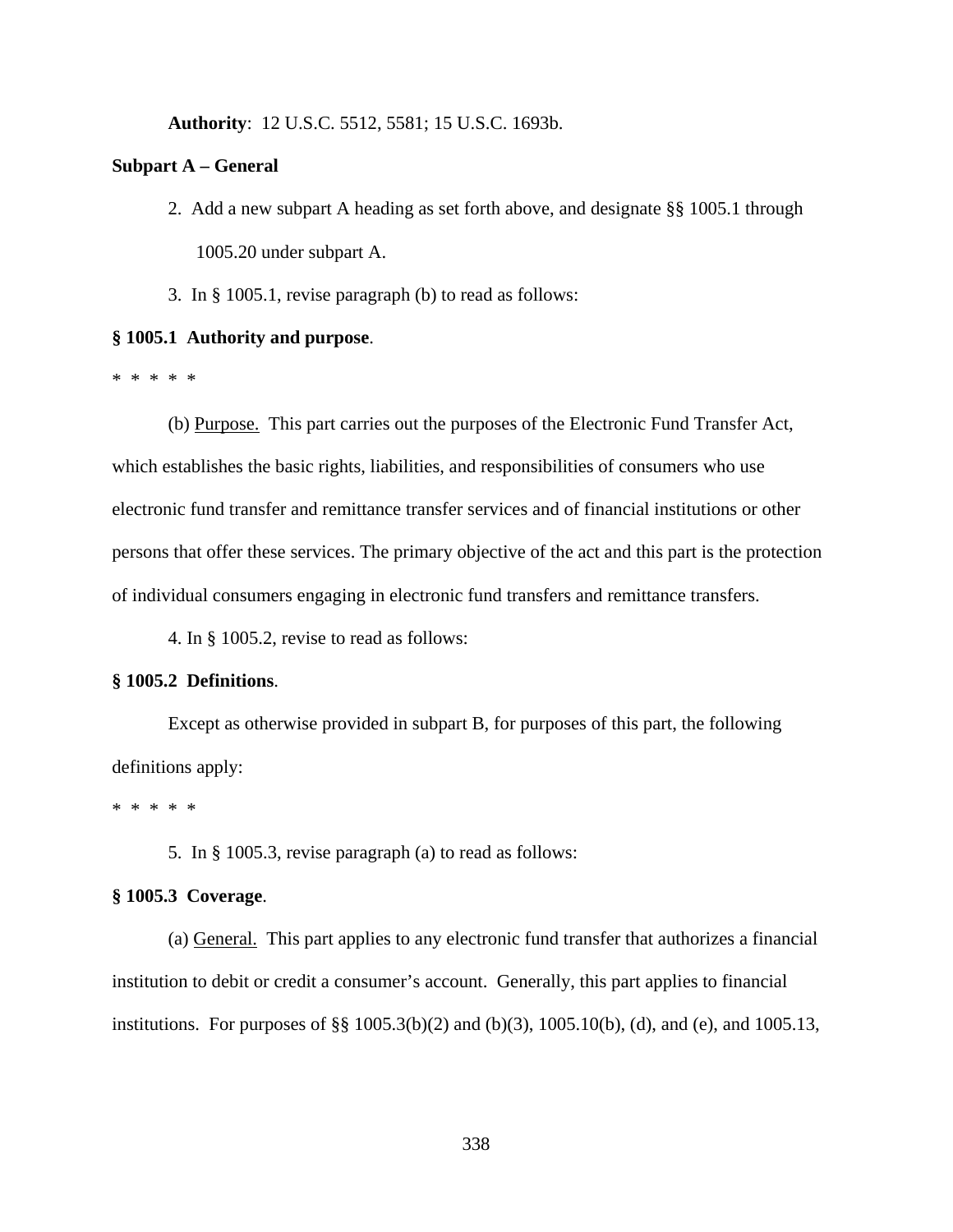this part applies to any person. The requirements of subpart B apply to remittance transfer providers.

\* \* \* \* \*

6. Add subpart B to part 1005 to read as follows:

## **Subpart B – Requirements for Remittance Transfers**

Sec.

- 1005.30 Remittance transfer definitions.
- 1005.31 Disclosures.
- 1005.32 Estimates.
- 1005.33 Procedures for resolving errors.
- 1005.34 Procedures for cancellation and refund of remittance transfers.
- 1005.35 Acts of agents.
- 1005.36 Transfers scheduled in advance.

#### **Subpart B – Requirements for Remittance Transfers**

**Authority:** 12 U.S.C. 5601; Pub. L. 111-203, 124 Stat. 1376 (2010).

## **§ 1005.30 Remittance transfer definitions**.

For purposes of this subpart, the following definitions apply:

(a) "Agent" means an agent, authorized delegate, or person affiliated with a remittance transfer provider, as defined under State or other applicable law, when such agent, authorized delegate, or affiliate acts for that remittance transfer provider.

(b) "Business day" means any day on which the offices of a remittance transfer provider are open to the public for carrying on substantially all business functions.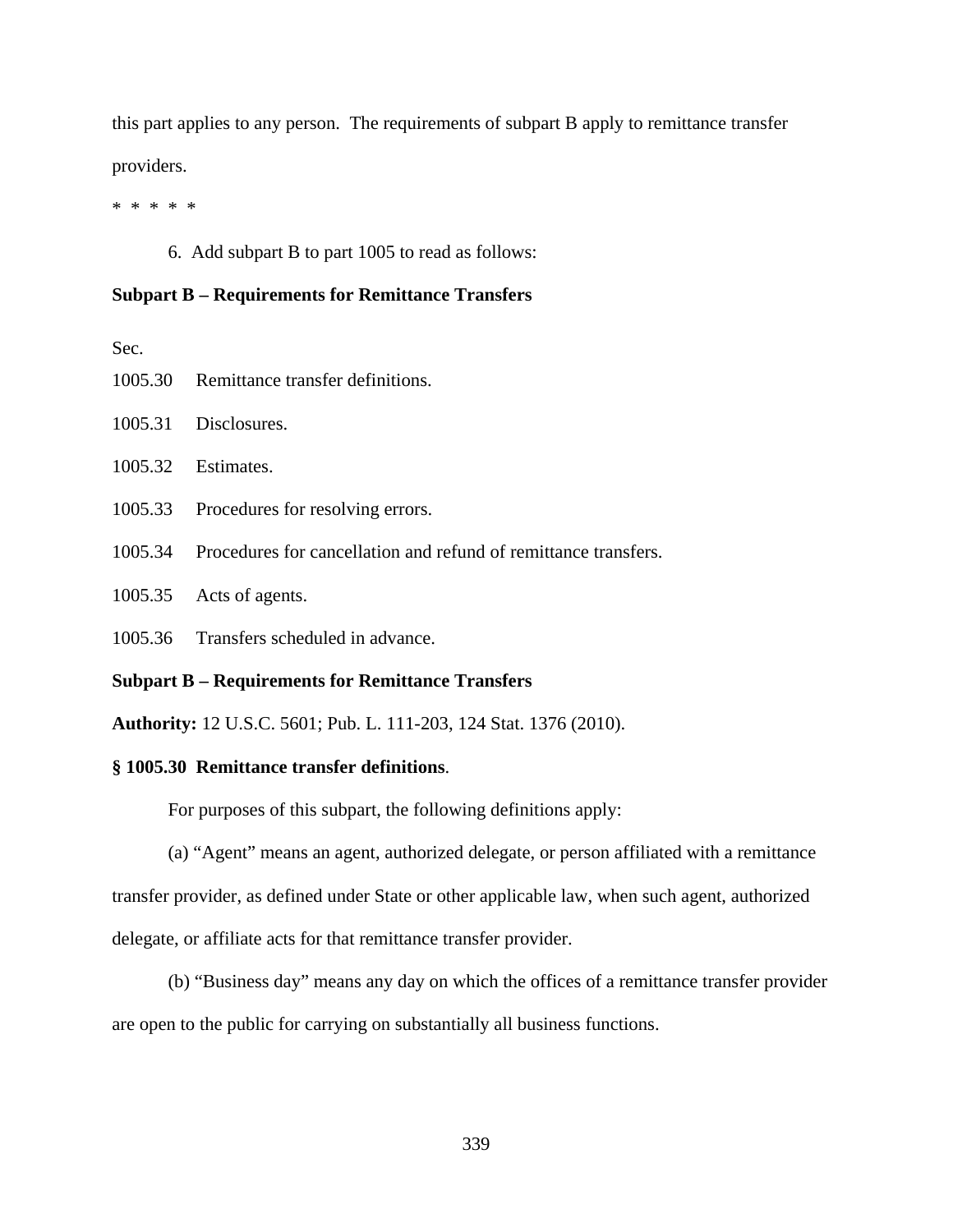(c) "Designated recipient" means any person specified by the sender as the authorized recipient of a remittance transfer to be received at a location in a foreign country.

(d) "Preauthorized remittance transfer" means a remittance transfer authorized in advance to recur at substantially regular intervals.

(e) Remittance transfer. (1) General definition. A "remittance transfer" means the electronic transfer of funds requested by a sender to a designated recipient that is sent by a remittance transfer provider. The term applies regardless of whether the sender holds an account with the remittance transfer provider, and regardless of whether the transaction is also an electronic fund transfer, as defined in § 1005.3(b).

(2) Exclusions from coverage. The term "remittance transfer" does not include:

(i) Small value transactions. Transfer amounts, as described in  $\S$  1005.31(b)(1)(i), of \$15 or less.

(ii) Securities and commodities transfers. Any transfer that is excluded from the definition of electronic fund transfer under § 1005.3(c)(4).

(f) "Remittance transfer provider" or "provider" means any person that provides remittance transfers for a consumer in the normal course of its business, regardless of whether the consumer holds an account with such person.

 (g) "Sender" means a consumer in a State who primarily for personal, family, or household purposes requests a remittance transfer provider to send a remittance transfer to a designated recipient.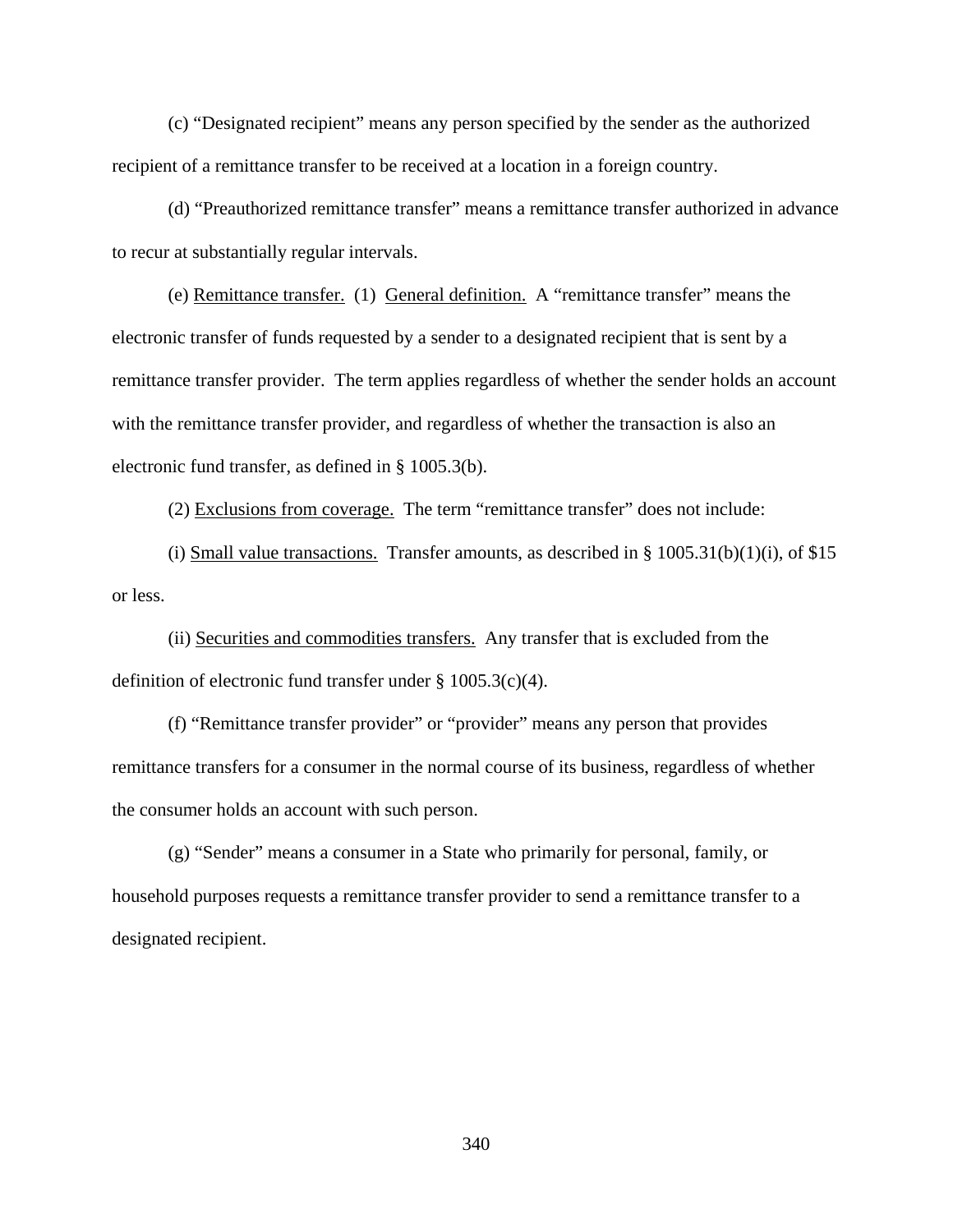## **§ 1005.31 Disclosures**.

(a) General form of disclosures. (1) Clear and conspicuous. Disclosures required by this subpart must be clear and conspicuous. Disclosures required by this subpart may contain commonly accepted or readily understandable abbreviations or symbols.

(2) Written and electronic disclosures. Disclosures required by this subpart generally must be provided to the sender in writing. Disclosures required by paragraph  $(b)(1)$  of this section may be provided electronically, if the sender electronically requests the remittance transfer provider to send the remittance transfer. Written and electronic disclosures required by this subpart generally must be made in a retainable form. Disclosures provided via mobile application or text message, to the extent permitted by paragraph (a)(5) of this section, need not be retainable.

(3) Disclosures for oral telephone transactions. The information required by paragraph  $(b)(1)$  of this section may be disclosed orally if:

(i) The transaction is conducted orally and entirely by telephone;

(ii) The remittance transfer provider complies with the requirements of paragraph  $(g)(2)$ of this section; and

(iii) The provider discloses orally a statement about the rights of the sender regarding cancellation required by paragraph  $(b)(2)(iv)$  of this section pursuant to the timing requirements in paragraph  $(e)(1)$  of this section.

(4) Oral disclosures for certain error resolution notices. The information required by § 1005.33(c)(1) may be disclosed orally if:

(i) The remittance transfer provider determines that an error occurred as described by the sender; and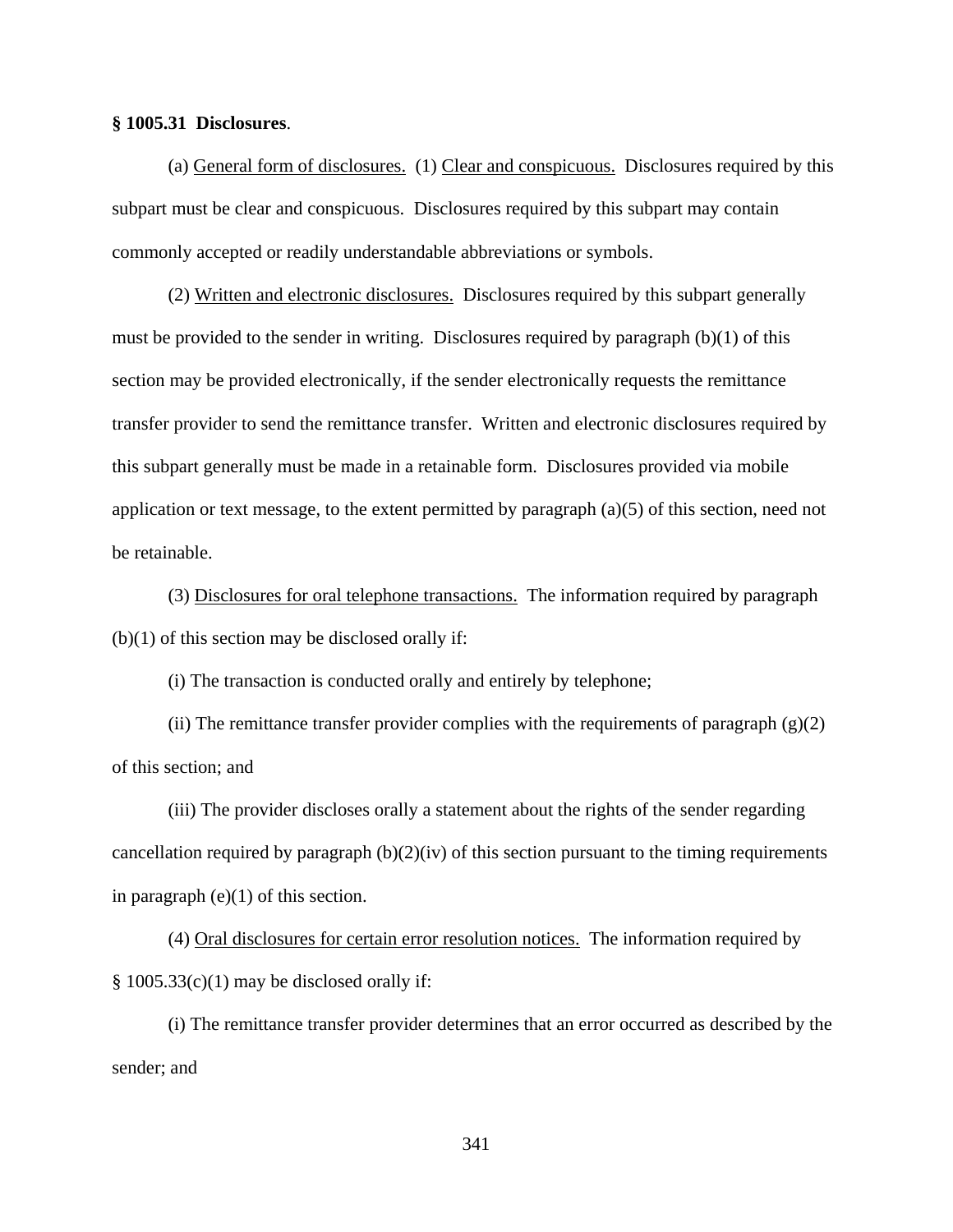(ii) The remittance transfer provider complies with the requirements of paragraph  $(g)(2)$ of this section.

(5) Disclosures for mobile application or text message transactions. The information required by paragraph (b)(1) of this section may be disclosed orally or via mobile application or text message if:

(i) The transaction is conducted entirely by telephone via mobile application or text message;

(ii) The remittance transfer provider complies with the requirements of paragraph  $(g)(2)$ of this section; and

(iii) The provider discloses orally or via mobile application or text message a statement about the rights of the sender regarding cancellation required by paragraph  $(b)(2)(iv)$  of this section pursuant to the timing requirements in paragraph  $(e)(1)$  of this section.

(b) Disclosure requirements. (1) Pre-payment disclosure. A remittance transfer provider must disclose to a sender, as applicable:

(i) The amount that will be transferred to the designated recipient, in the currency in which the remittance transfer is funded, using the term "Transfer Amount" or a substantially similar term;

(ii) Any fees and taxes imposed on the remittance transfer by the provider, in the currency in which the remittance transfer is funded, using the terms "Transfer Fees" for fees and "Transfer Taxes" for taxes, or substantially similar terms;

(iii) The total amount of the transaction, which is the sum of paragraphs  $(b)(1)(i)$  and  $(b)(1)(ii)$  of this section, in the currency in which the remittance transfer is funded, using the term "Total" or a substantially similar term;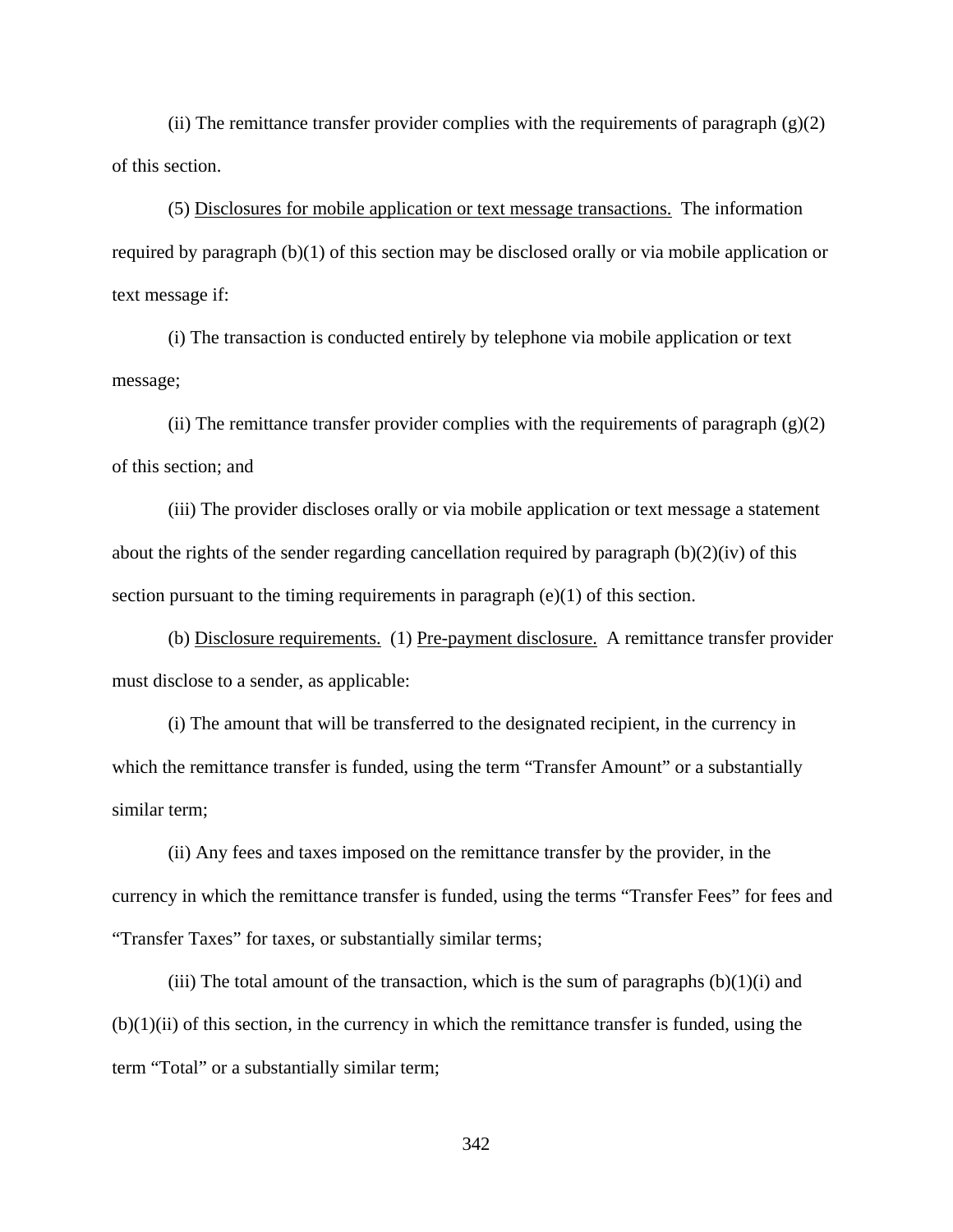(iv) The exchange rate used by the provider for the remittance transfer, rounded consistently for each currency to no fewer than two decimal places and no more than four decimal places, using the term "Exchange Rate" or a substantially similar term;

(v) The amount in paragraph  $(b)(1)(i)$  of this section, in the currency in which the funds will be received by the designated recipient, but only if fees or taxes are imposed under paragraph  $(b)(1)(vi)$  of this section, using the term "Transfer Amount" or a substantially similar term. The exchange rate used to calculate this amount is the exchange rate in paragraph  $(b)(1)(iv)$  of this section, including an estimated exchange rate to the extent permitted by § 1005.32, prior to any rounding of the exchange rate;

(vi) Any fees and taxes imposed on the remittance transfer by a person other than the provider, in the currency in which the funds will be received by the designated recipient, using the terms "Other Fees" for fees and "Other Taxes" for taxes, or substantially similar terms. The exchange rate used to calculate these fees and taxes is the exchange rate in paragraph  $(b)(1)(iv)$ of this section, including an estimated exchange rate to the extent permitted by § 1005.32, prior to any rounding of the exchange rate; and

(vii) The amount that will be received by the designated recipient, in the currency in which the funds will be received, using the term "Total to Recipient" or a substantially similar term. The exchange rate used to calculate this amount is the exchange rate in paragraph  $(b)(1)(iv)$  of this section, including an estimated exchange rate to the extent permitted by § 1005.32, prior to any rounding of the exchange rate.

(2) Receipt. A remittance transfer provider must disclose to a sender, as applicable:

(i) The disclosures described in paragraphs  $(b)(1)(i)$  through  $(b)(1)(vi)$  of this section;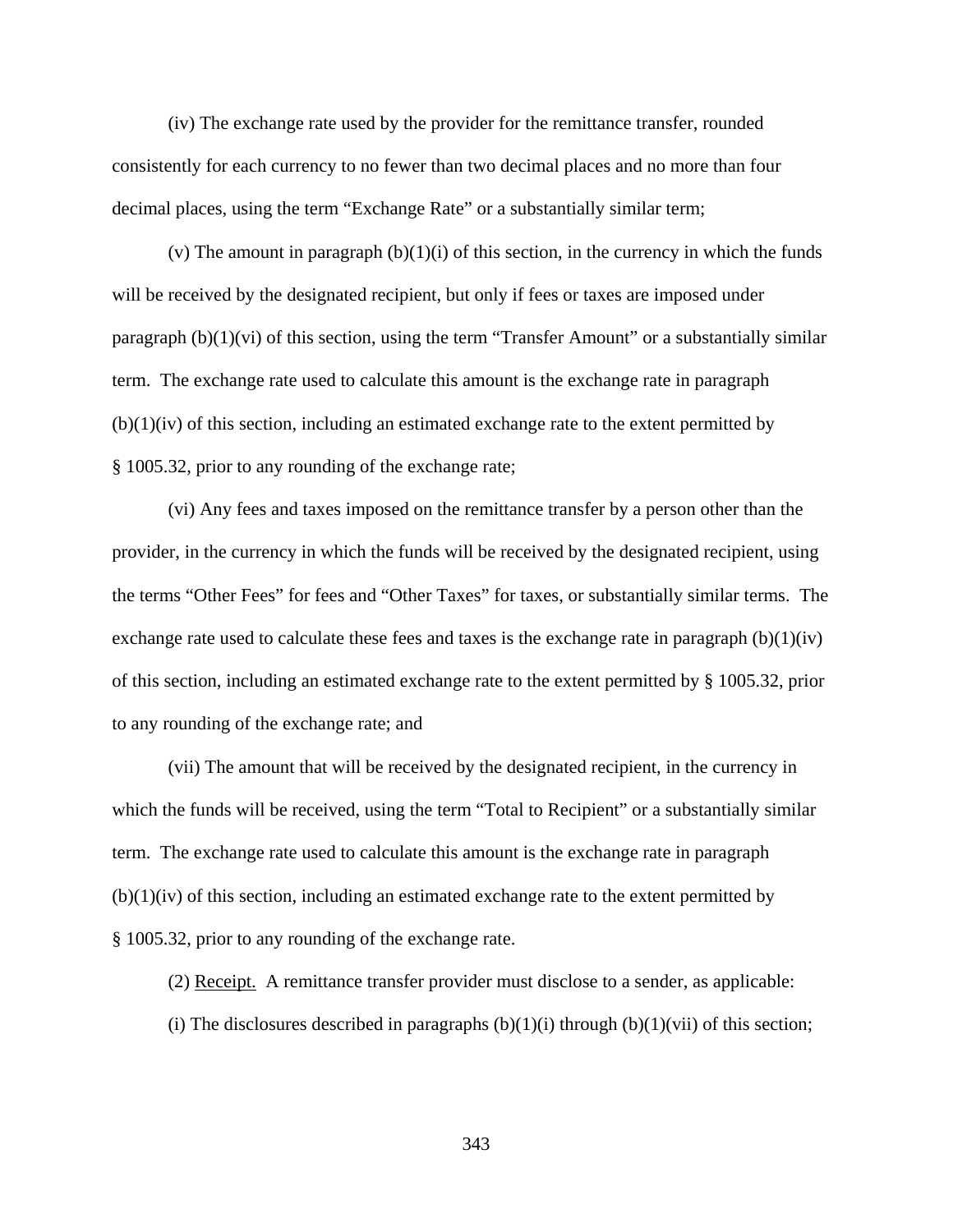(ii) The date in the foreign country on which funds will be available to the designated recipient, using the term "Date Available" or a substantially similar term. A provider may provide a statement that funds may be available to the designated recipient earlier than the date disclosed, using the term "may be available sooner" or a substantially similar term;

(iii) The name and, if provided by the sender, the telephone number and/or address of the designated recipient, using the term "Recipient" or a substantially similar term;

(iv) A statement about the rights of the sender regarding the resolution of errors and cancellation, using language set forth in Model Form A-37 of Appendix A to this part or substantially similar language. For any remittance transfer scheduled by the sender at least three business days before the date of the transfer, the statement about the rights of the sender regarding cancellation must instead reflect the requirements of § 1005.36(c);

(v) The name, telephone number(s), and website of the remittance transfer provider; and

(vi) A statement that the sender can contact the State agency that licenses or charters the remittance transfer provider with respect to the remittance transfer and the Consumer Financial Protection Bureau for questions or complaints about the remittance transfer provider, using language set forth in Model Form A-37 of Appendix A to this part or substantially similar language. The disclosure must provide the name, telephone number(s), and website of the State agency that licenses or charters the remittance transfer provider with respect to the remittance transfer and the name, toll-free telephone number(s), and website of the Consumer Financial Protection Bureau.

(3) Combined disclosure. As an alternative to providing the disclosures described in paragraphs  $(b)(1)$  and  $(b)(2)$  of this section, a remittance transfer provider may provide the disclosures described in paragraph (b)(2) of this section, as applicable, in a single disclosure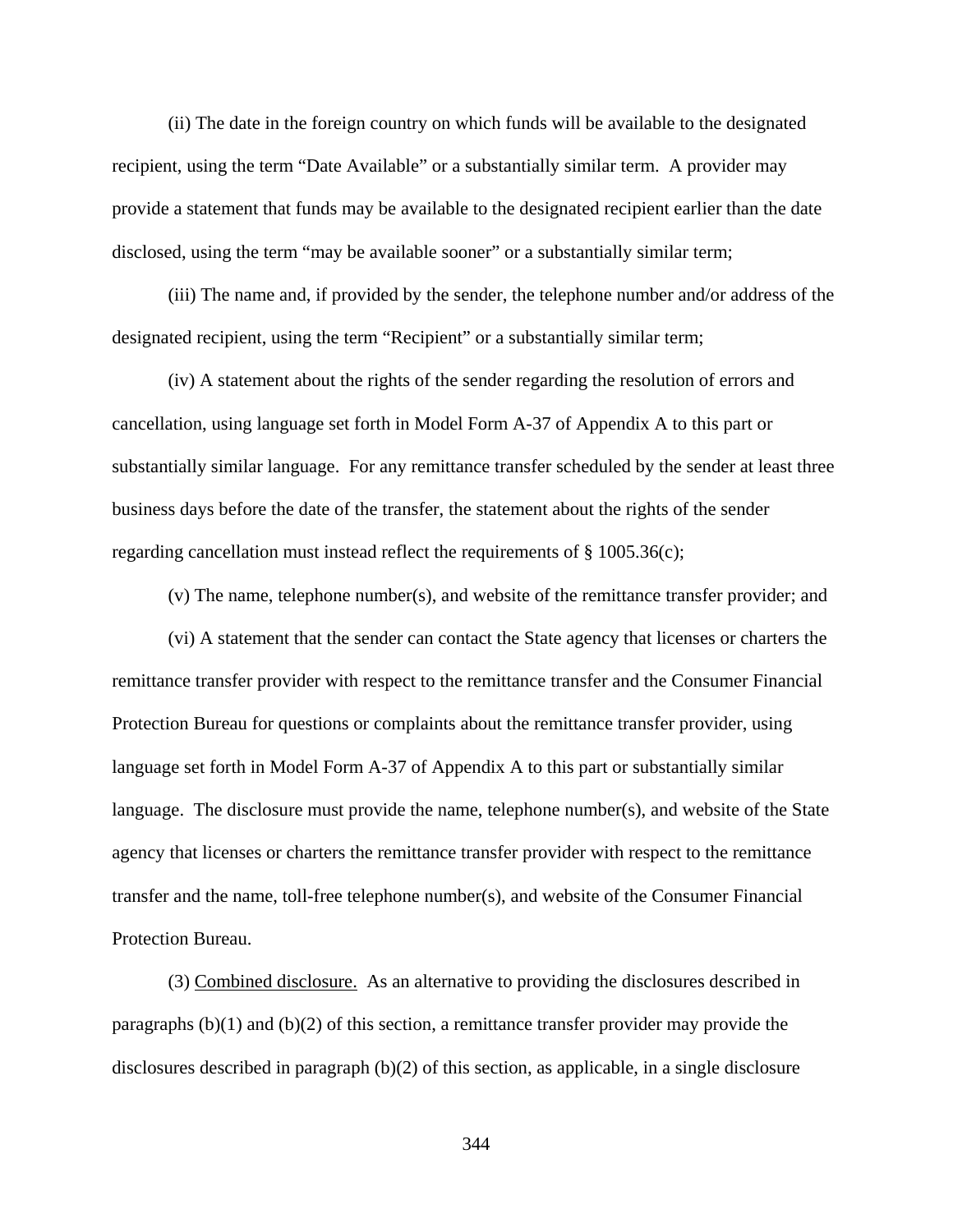pursuant to the timing requirements in paragraph (e)(1) of this section. If the remittance transfer provider provides the combined disclosure and the sender completes the transfer, the remittance transfer provider must provide the sender with proof of payment when payment is made for the remittance transfer. The proof of payment must be clear and conspicuous, provided in writing or electronically, and provided in a retainable form.

(4) Long form error resolution and cancellation notice. Upon the sender's request, a remittance transfer provider must promptly provide to the sender a notice describing the sender's error resolution and cancellation rights, using language set forth in Model Form A-36 of Appendix A to this part or substantially similar language. For any remittance transfer scheduled by the sender at least three business days before the date of the transfer, the description of the rights of the sender regarding cancellation must instead reflect the requirements of § 1005.36(c).

(c) Specific format requirements. (1) Grouping. The information required by paragraphs  $(b)(1)(i)$ ,  $(ii)$ , and  $(iii)$  of this section generally must be grouped together. The information required by paragraphs  $(b)(1)(v)$ ,  $(vi)$ , and  $(vii)$  of this section generally must be grouped together. Disclosures provided via mobile application or text message, to the extent permitted by paragraph (a)(5) of this section, need not be grouped together.

(2) Proximity. The information required by paragraph  $(b)(1)(iv)$  of this section generally must be disclosed in close proximity to the other information required by paragraph (b)(1) of this section. The information required by paragraph  $(b)(2)(iv)$  of this section generally must be disclosed in close proximity to the other information required by paragraph (b)(2) of this section. Disclosures provided via mobile application or text message, to the extent permitted by paragraph (a)(5) of this section, need not comply with the proximity requirements of this paragraph.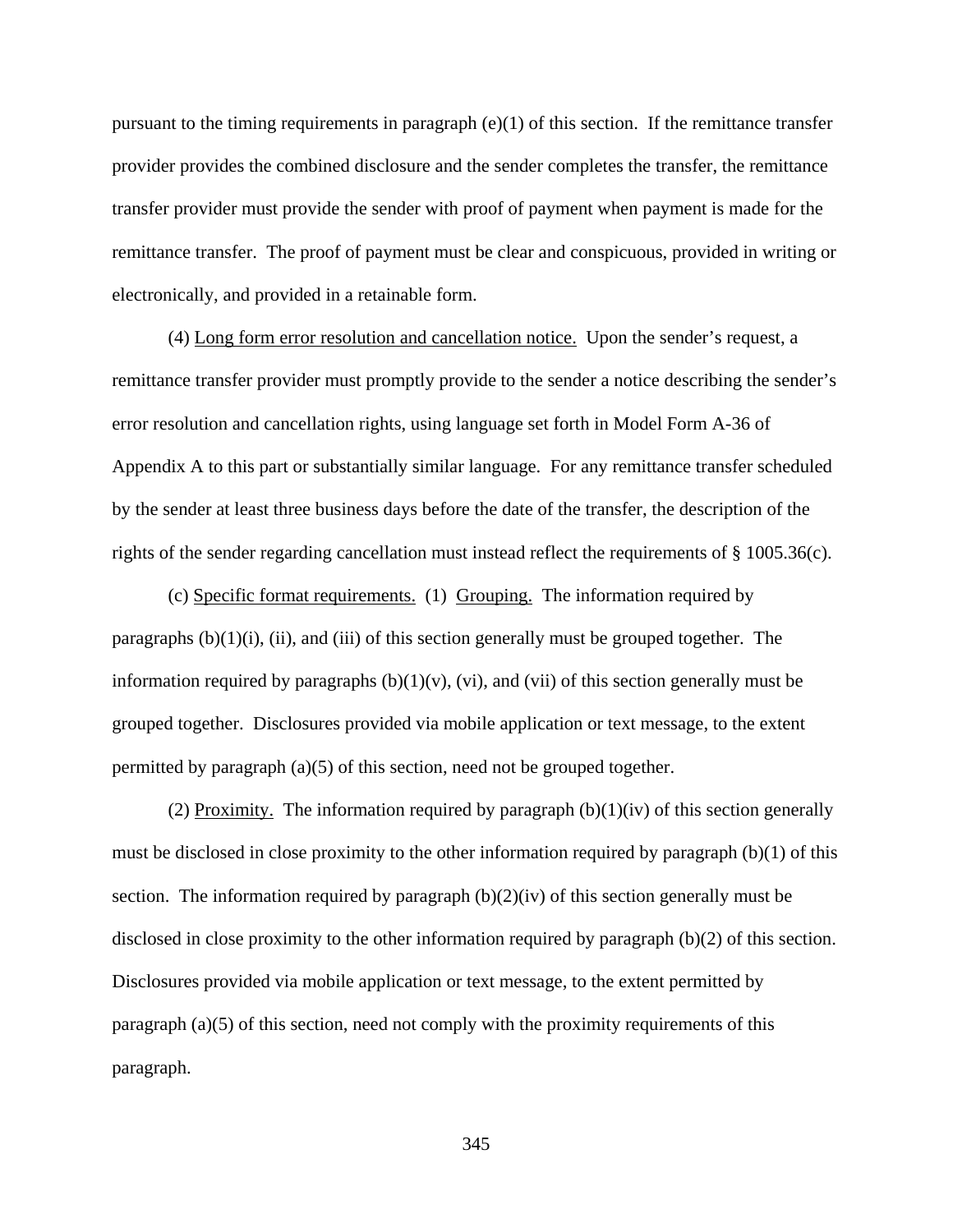(3) Prominence and size. Written disclosures required by this subpart must be provided on the front of the page on which the disclosure is printed. Disclosures required by this subpart that are provided in writing or electronically must be in a minimum eight-point font, except for disclosures provided via mobile application or text message, to the extent permitted by paragraph (a)(5) of this section. Disclosures required by paragraph (b) of this section that are provided in writing or electronically must be in equal prominence to each other.

(4) Segregation. Except for disclosures provided via mobile application or text message, to the extent permitted by paragraph (a)(5) of this section, disclosures required by this subpart that are provided in writing or electronically must be segregated from everything else and must contain only information that is directly related to the disclosures required under this subpart.

(d) Estimates. Estimated disclosures may be provided to the extent permitted by § 1005.32. Estimated disclosures must be described using the term "Estimated" or a substantially similar term in close proximity to the estimated term or terms.

(e) Timing. (1) Except as provided in § 1005.36(a), a pre-payment disclosure required by paragraph (b)(1) of this section or a combined disclosure required by paragraph (b)(3) of this section must be provided to the sender when the sender requests the remittance transfer, but prior to payment for the transfer.

(2) Except as provided in § 1005.36(a), a receipt required by paragraph (b)(2) of this section generally must be provided to the sender when payment is made for the remittance transfer. If a transaction is conducted entirely by telephone, a receipt required by paragraph (b)(2) of this section may be mailed or delivered to the sender no later than one business day after the date on which payment is made for the remittance transfer. If a transaction is conducted entirely by telephone and involves the transfer of funds from the sender's account held by the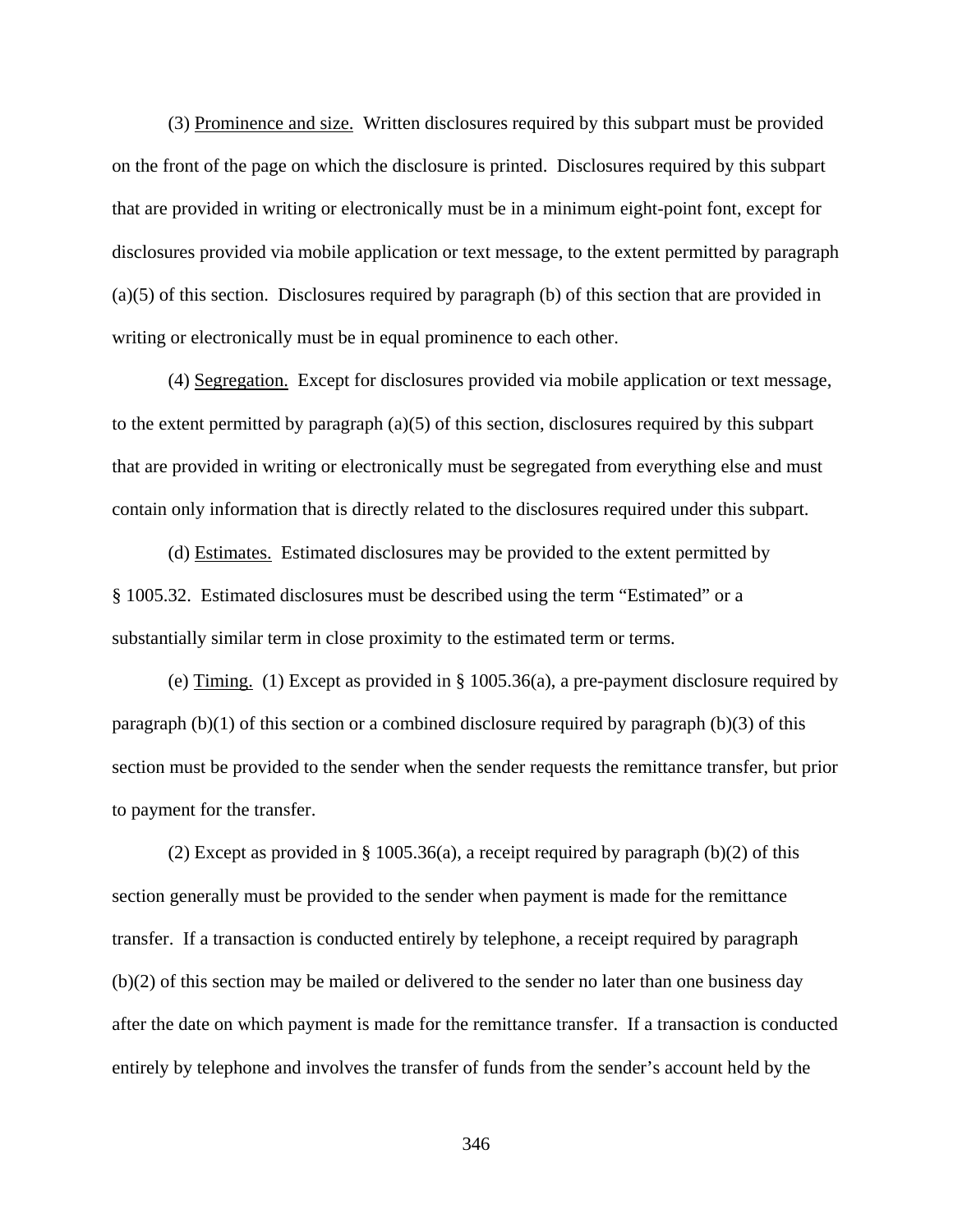provider, the receipt required by paragraph (b)(2) of this section may be provided on or with the next regularly scheduled periodic statement for that account or within 30 days after payment is made for the remittance transfer if a periodic statement is not provided. The statement about the rights of the sender regarding cancellation required by paragraph (b)(2)(iv) of this section may, but need not, be disclosed pursuant to the timing requirements of this paragraph if a provider discloses this information pursuant to paragraphs  $(a)(3)(iii)$  or  $(a)(5)(iii)$  of this section.

(f) Accurate when payment is made. Except as provided in § 1005.36(b), disclosures required by this section must be accurate when a sender makes payment for the remittance transfer, except to the extent estimates are permitted by § 1005.32.

(g) Foreign language disclosures. (1) General. Except as provided in paragraph  $(g)(2)$  of this section, disclosures required by this subpart must be made in English and, if applicable, either in:

(i) Each of the foreign languages principally used by the remittance transfer provider to advertise, solicit, or market remittance transfer services, either orally, in writing, or electronically, at the office in which a sender conducts a transaction or asserts an error; or

(ii) The foreign language primarily used by the sender with the remittance transfer provider to conduct the transaction (or for written or electronic disclosures made pursuant to § 1005.33, in the foreign language primarily used by the sender with the remittance transfer provider to assert the error), provided that such foreign language is principally used by the remittance transfer provider to advertise, solicit, or market remittance transfer services, either orally, in writing, or electronically, at the office in which a sender conducts a transaction or asserts an error, respectively.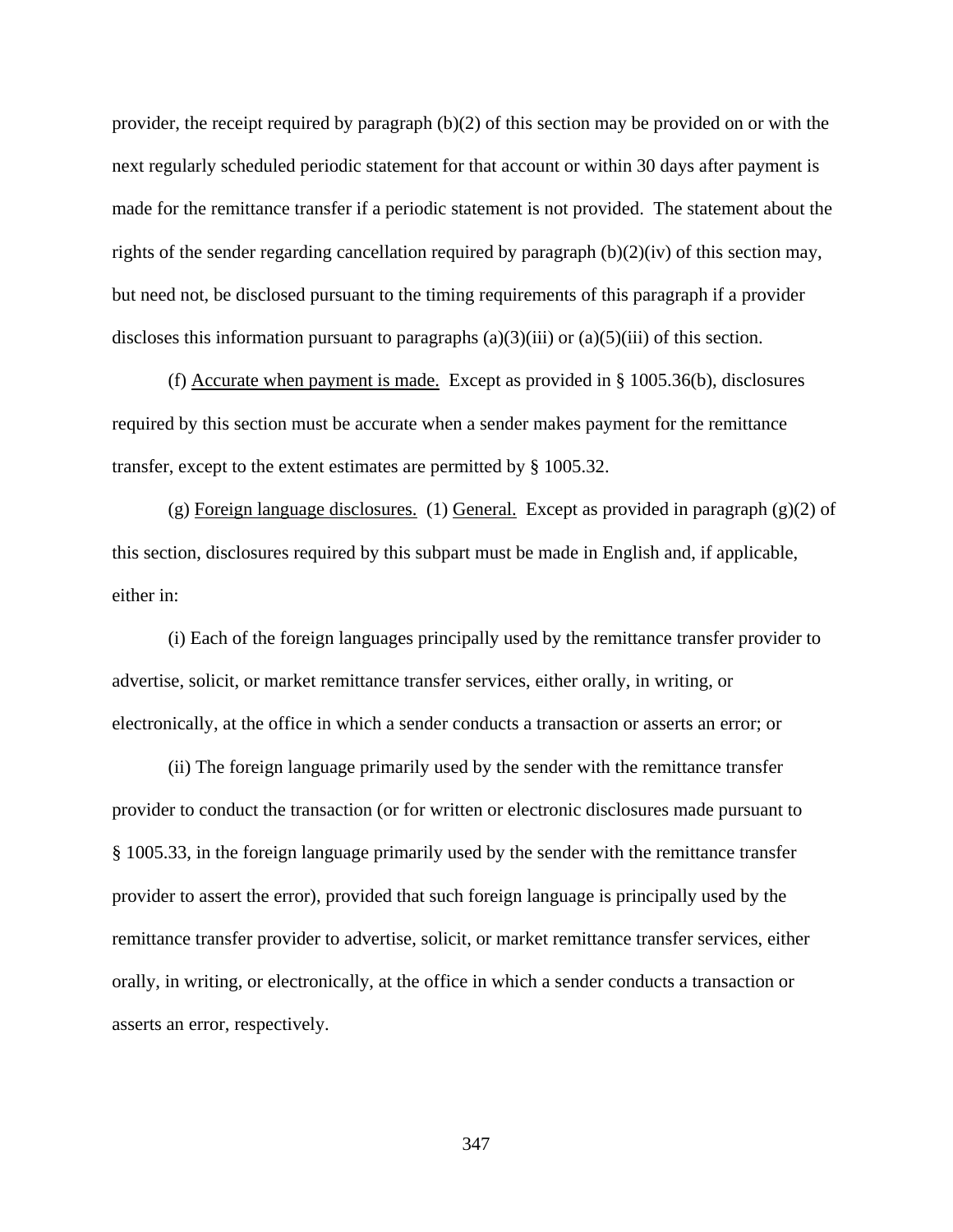(2) Oral, mobile application, or text message disclosures. Disclosures provided orally for transactions conducted orally and entirely by telephone under paragraph (a)(3) of this section or orally or via mobile application or text message for transactions conducted via mobile application or text message under paragraph (a)(5) of this section shall be made in the language primarily used by the sender with the remittance transfer provider to conduct the transaction. Disclosures provided orally under paragraph (a)(4) of this section for error resolution purposes shall be made in the language primarily used by the sender with the remittance transfer provider to assert the error.

# **§ 1005.32 Estimates.**

(a) Temporary exception for insured institutions. (1) General. For disclosures described in §§ 1005.31(b)(1) through (b)(3) and 1005.36(a)(1) through (a)(2), estimates may be provided in accordance with paragraph (c) of this section for the amounts required to be disclosed under  $§ 1005.31(b)(1)(iv)$  through (vii), if:

(i) A remittance transfer provider cannot determine the exact amounts for reasons beyond its control;

(ii) A remittance transfer provider is an insured institution; and

(iii) The remittance transfer is sent from the sender's account with the institution.

(2) Sunset date. Paragraph (a)(1) of this section expires on July 21, 2015.

 (3) Insured institution. For purposes of this section, the term "insured institution" means insured depository institutions (which includes uninsured U.S. branches and agencies of foreign depository institutions) as defined in Section 3 of the Federal Deposit Insurance Act (12 U.S.C. 1813), and insured credit unions as defined in Section 101 of the Federal Credit Union Act (12 U.S.C. 1752).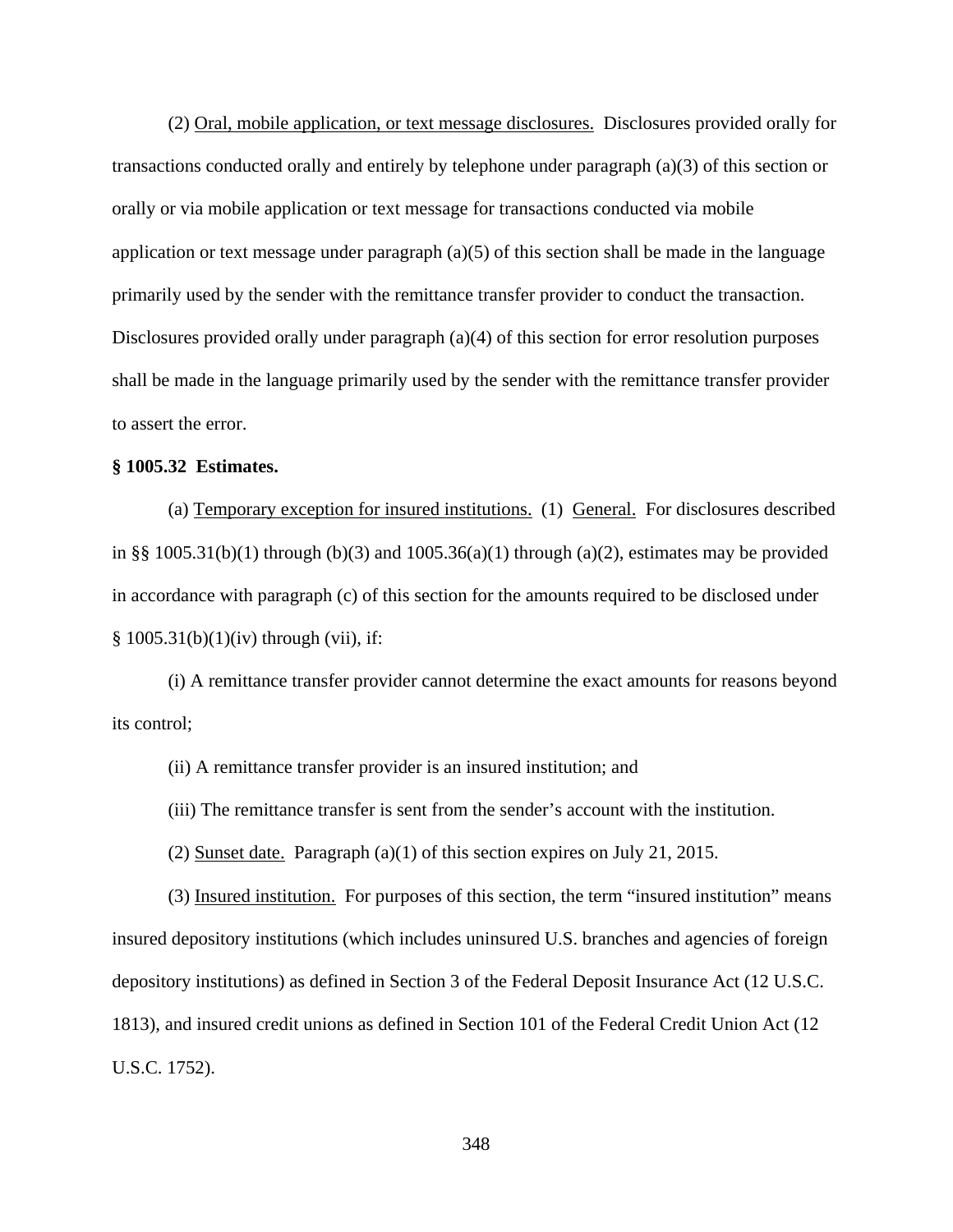(b) Permanent exception for transfers to certain countries. (1) General. For disclosures described in §§ 1005.31(b)(1) through (b)(3) and  $1005.36(a)(1)$  through (a)(2), estimates may be provided for transfers to certain countries in accordance with paragraph (c) of this section for the amounts required to be disclosed under § 1005.31(b)(1)(iv) through (vii), if a remittance transfer provider cannot determine the exact amounts at the time the disclosure is required because:

(i) The laws of the recipient country do not permit such a determination, or

(ii) The method by which transactions are made in the recipient country does not permit such determination.

(2) Safe harbor. A remittance transfer provider may rely on the list of countries published by the Bureau to determine whether estimates may be provided under paragraph (b)(1) of this section, unless the provider has information that a country's laws or the method by which transactions are conducted in that country permits a determination of the exact disclosure amount.

(c) Bases for estimates. Estimates provided pursuant to the exceptions in paragraph (a) or (b) of this section must be based on the below-listed approach or approaches, except as otherwise permitted by this paragraph. If a remittance transfer provider bases an estimate on an approach that is not listed in this paragraph, the provider is deemed to be in compliance with this paragraph so long as the designated recipient receives the same, or greater, amount of funds than the remittance transfer provider disclosed under  $\S 1005.31(b)(1)(vii)$ .

(1) Exchange rate. In disclosing the exchange rate as required under § 1005.31(b)(1)(iv), an estimate must be based on one of the following: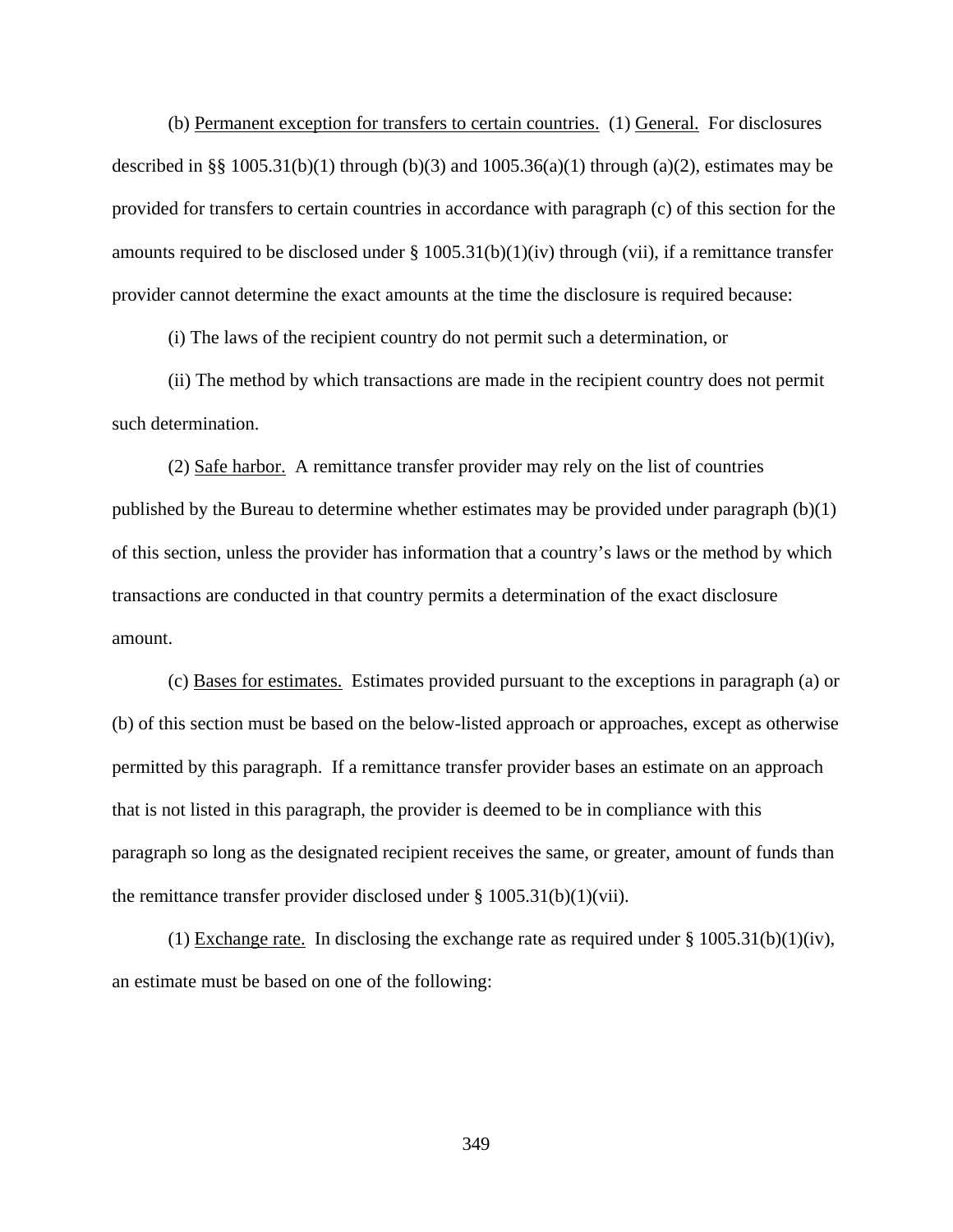(i) For remittance transfers sent via international ACH that qualify for the exception in paragraph (b)(1)(ii) of this section, the most recent exchange rate set by the recipient country's central bank or other governmental authority and reported by a Federal Reserve Bank;

(ii) The most recent publicly available wholesale exchange rate and, if applicable, any additional spread that the remittance transfer provider or its correspondent typically applies to such a wholesale rate for remittance transfers for that currency; or

(iii) The most recent exchange rate offered or used by the person making funds available directly to the designated recipient or by the person setting the exchange rate.

(2) Transfer amount in the currency in which the funds will be received by the designated recipient. In disclosing the transfer amount in the currency in which the funds will be received by the designated recipient, as required under  $\S 1005.31(b)(1)(v)$ , an estimate must be based on the estimated exchange rate provided in accordance with paragraph  $(c)(1)$  of this section, prior to any rounding of the estimated exchange rate.

(3) Other fees. (i) Imposed as percentage of amount transferred. In disclosing other fees as required under  $\S 1005.31(b)(1)(vi)$  that are a percentage of the amount transferred to the designated recipient, an estimate must be based on the estimated exchange rate provided in accordance with paragraph  $(c)(1)$  of this section, prior to any rounding of the estimated exchange rate.

(ii) Imposed by intermediary or final institution. In disclosing  $\S$  1005.31(b)(1)(vi) fees imposed by institutions that act as intermediaries or by the designated recipient's institution in connection with a remittance transfer, an estimate must be based on one of the following:

(A) The remittance transfer provider's most recent remittance transfer to the designated recipient's institution, or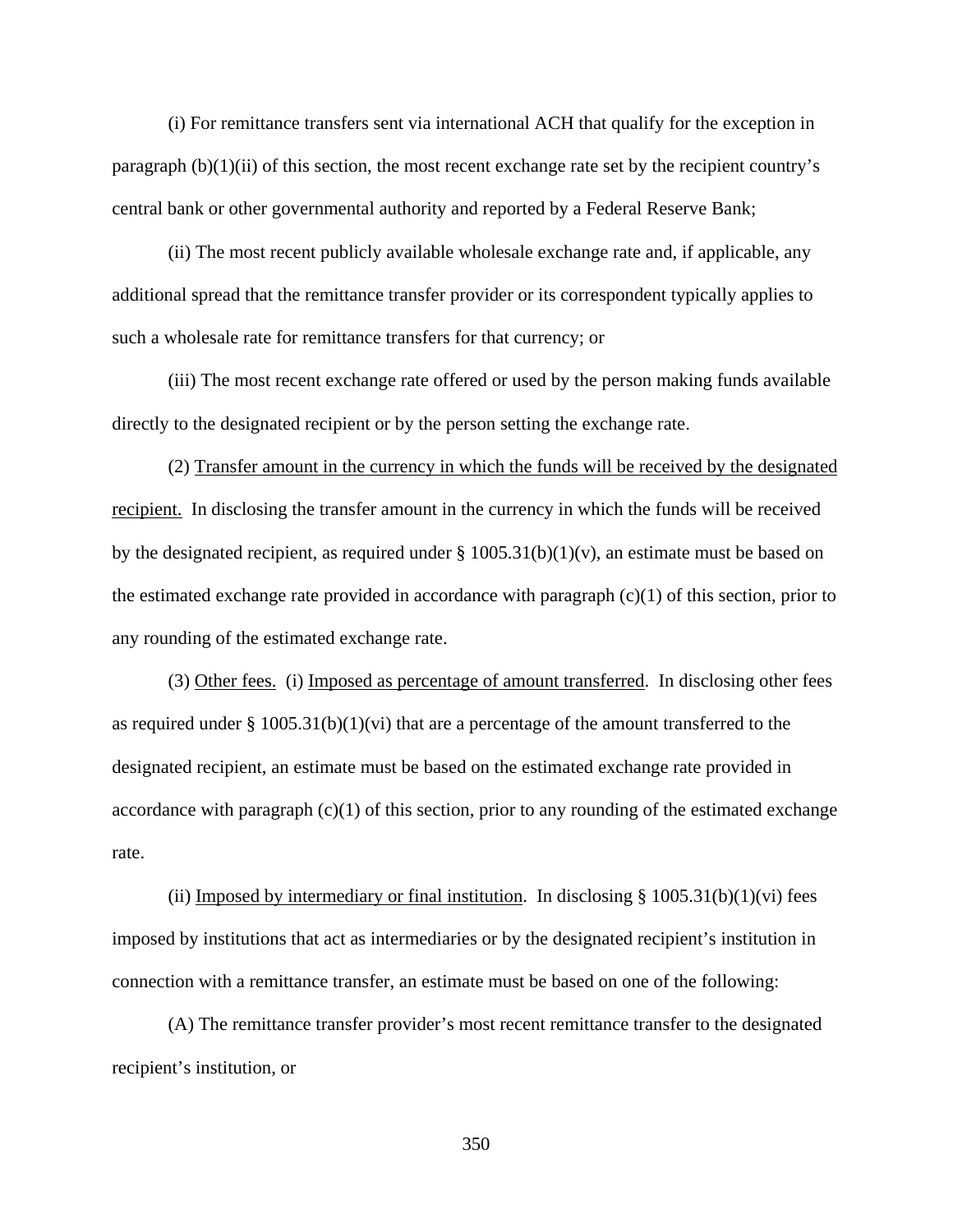(B) A representative transmittal route identified by the remittance transfer provider.

(4) Other taxes imposed in the recipient country. In disclosing taxes imposed in the recipient country as required under  $\S 1005.31(b)(1)(vi)$  that are a percentage of the amount transferred to the designated recipient, an estimate must be based on the estimated exchange rate provided in accordance with paragraph  $(c)(1)$  of this section, prior to any rounding of the estimated exchange rate, and the estimated fees provided in accordance with paragraph (c)(3) of this section.

(5) Amount of currency that will be received by the designated recipient. In disclosing the amount of currency that will be received by the designated recipient as required under § 1005.31(b)(1)(vii), an estimate must be based on the information provided in accordance with paragraphs  $(c)(1)$  through  $(c)(4)$  of this section, as applicable.

### **§ 1005.33 Procedures for resolving errors.**

(a) Definition of error. (1) Types of transfers or inquiries covered. For purposes of this section, the term error means:

(i) An incorrect amount paid by a sender in connection with a remittance transfer;

(ii) A computational or bookkeeping error made by the remittance transfer provider relating to a remittance transfer;

 (iii) The failure to make available to a designated recipient the amount of currency stated in the disclosure provided to the sender under  $\S 1005.31(b)(2)$  or (3) for the remittance transfer, unless:

(A) The disclosure stated an estimate of the amount to be received in accordance with § 1005.32 and the difference results from application of the actual exchange rate, fees, and taxes, rather than any estimated amounts; or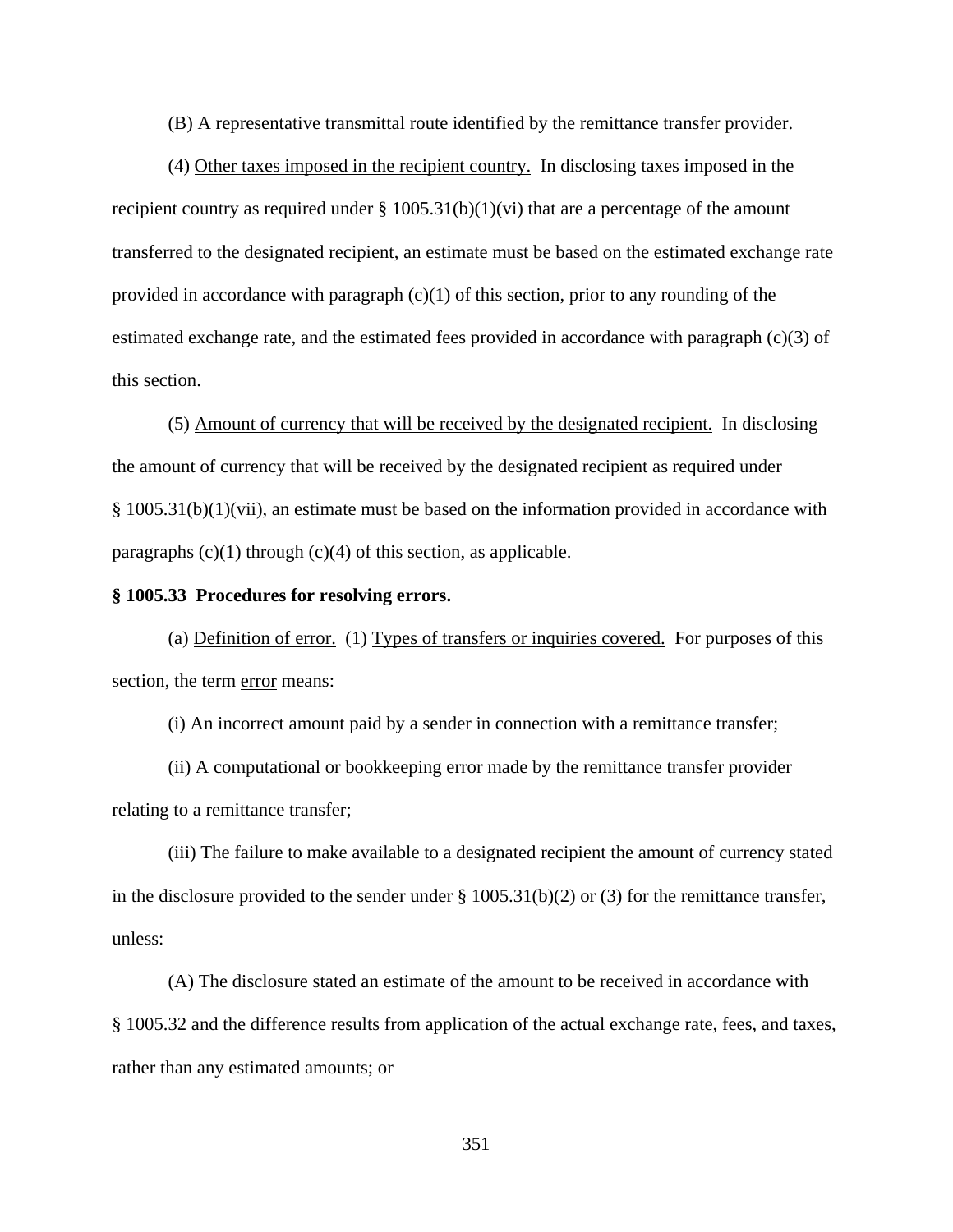(B) The failure resulted from extraordinary circumstances outside the remittance transfer provider's control that could not have been reasonably anticipated;

(iv) The failure to make funds available to a designated recipient by the date of availability stated in the disclosure provided to the sender under § 1005.31(b)(2) or (3) for the remittance transfer, unless the failure to make the funds available resulted from:

(A) Extraordinary circumstances outside the remittance transfer provider's control that could not have been reasonably anticipated;

(B) Delays related to the remittance transfer provider's fraud screening procedures or in accordance with the Bank Secrecy Act, 31 U.S.C. 5311 et seq., Office of Foreign Assets Control requirements, or similar laws or requirements; or

(C) The remittance transfer being made with fraudulent intent by the sender or any person acting in concert with the sender; or

(v) The sender's request for documentation required by § 1005.31 or for additional information or clarification concerning a remittance transfer, including a request a sender makes to determine whether an error exists under paragraphs  $(a)(1)(i)$  through  $(iv)$  of this section.

(2) Types of transfers or inquiries not covered. The term error does not include:

(i) An inquiry about the status of a remittance transfer, except where the funds from the transfer were not made available to a designated recipient by the disclosed date of availability as described in paragraph  $(a)(1)(iv)$  of this section;

(ii) A request for information for tax or other recordkeeping purposes;

(iii) A change requested by the designated recipient; or

(iv) A change in the amount or type of currency received by the designated recipient from the amount or type of currency stated in the disclosure provided to the sender under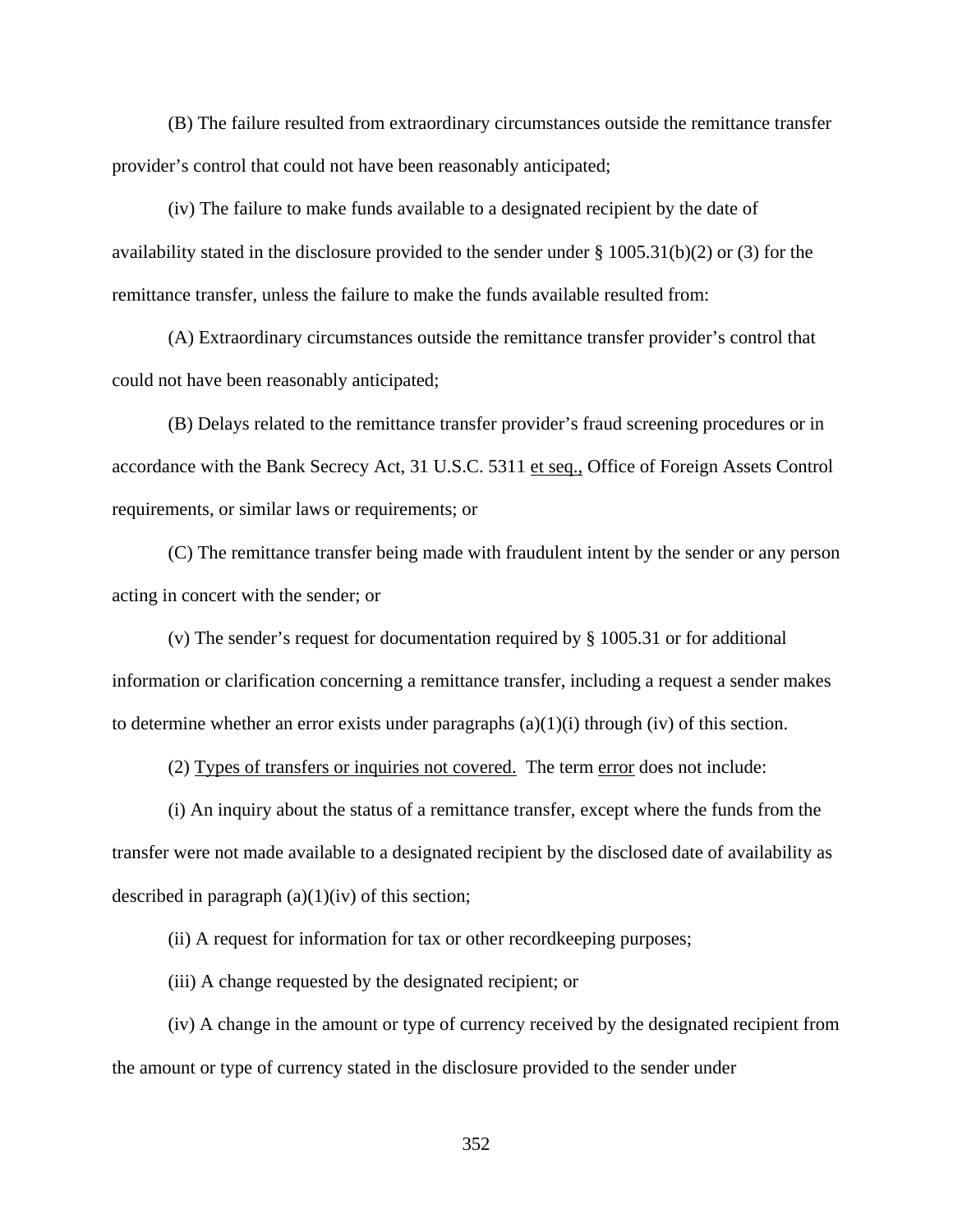§ 1005.31(b)(2) or (3) if the remittance transfer provider relied on information provided by the sender as permitted under § 1005.31 in making such disclosure.

(b) Notice of error from sender.

 (1) Timing; contents. A remittance transfer provider shall comply with the requirements of this section with respect to any oral or written notice of error from a sender that:

 (i) Is received by the remittance transfer provider no later than 180 days after the disclosed date of availability of the remittance transfer;

(ii) Enables the provider to identify:

(A) The sender's name and telephone number or address;

(B) The recipient's name, and if known, the telephone number or address of the recipient; and

(C) The remittance transfer to which the notice of error applies; and

 (iii) Indicates why the sender believes an error exists and includes to the extent possible the type, date, and amount of the error, except for requests for documentation, additional information, or clarification described in paragraph  $(a)(1)(v)$  of this section.

 (2) Request for documentation or clarification. When a notice of error is based on documentation, additional information, or clarification that the sender previously requested under paragraph  $(a)(1)(v)$  of this section, the sender's notice of error is timely if received by the remittance transfer provider the later of 180 days after the disclosed date of availability of the remittance transfer or 60 days after the provider sent the documentation, information, or clarification that had been requested.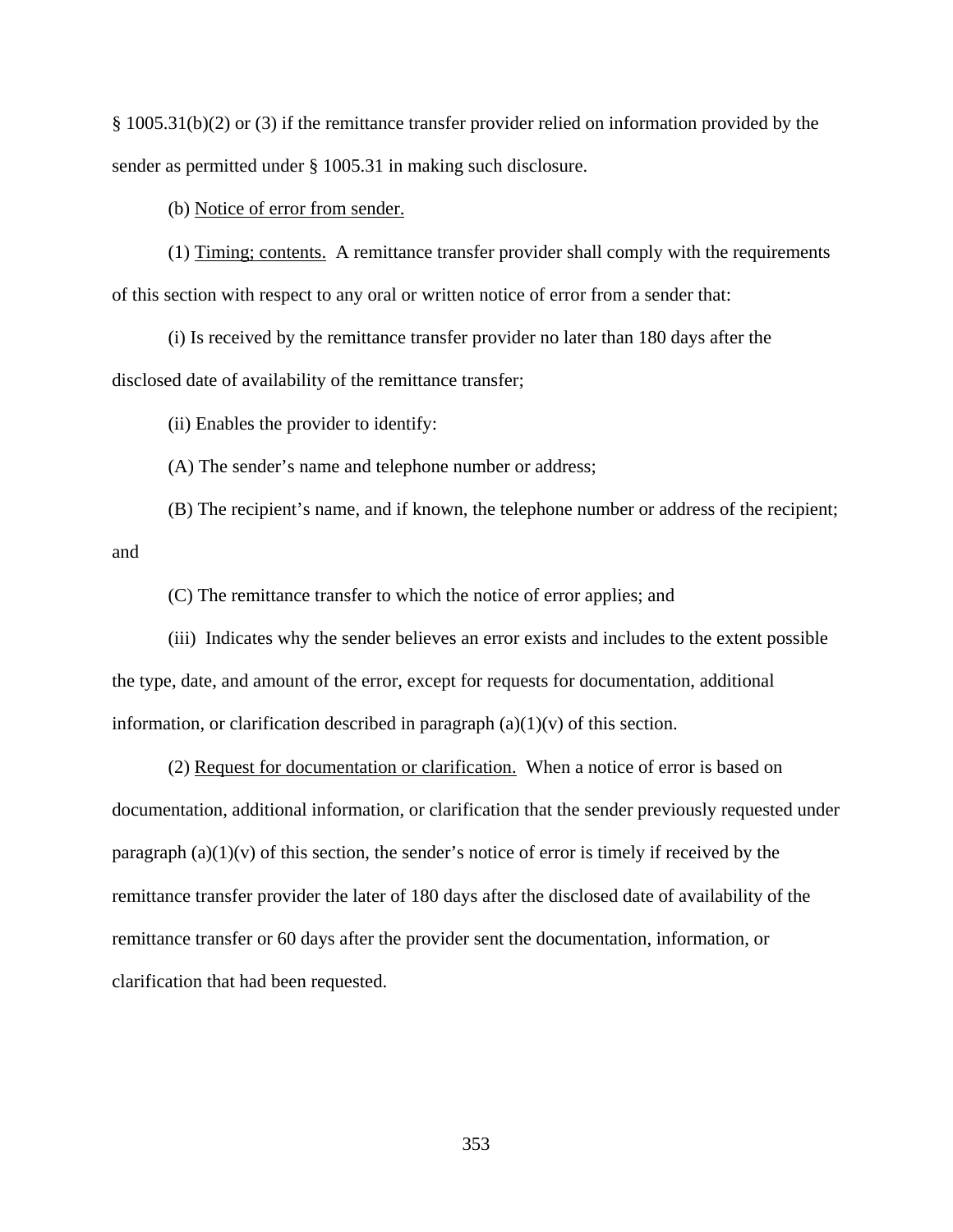(c) Time limits and extent of investigation.

 (1) Time limits for investigation and report to consumer of error. A remittance transfer provider shall investigate promptly and determine whether an error occurred within 90 days of receiving a notice of error. The remittance transfer provider shall report the results to the sender, including notice of any remedies available for correcting any error that the provider determines has occurred, within three business days after completing its investigation.

 (2) Remedies. If, following an assertion of an error by a sender, the remittance transfer provider determines an error occurred, the provider shall, within one business day of, or as soon as reasonably practicable after, receiving the sender's instructions regarding the appropriate remedy, correct the error as designated by the sender by:

(i) In the case of any error under paragraphs  $(a)(1)(i)$  through (iii) of this section, as applicable, either:

(A) Refunding to the sender the amount of funds provided by the sender in connection with a remittance transfer which was not properly transmitted, or the amount appropriate to resolve the error; or

 (B) Making available to the designated recipient, without additional cost to the sender or to the designated recipient, the amount appropriate to resolve the error;

(ii) In the case of an error under paragraph  $(a)(1)(iv)$  of this section:

(A) As applicable, either:

(1) Refunding to the sender the amount of funds provided by the sender in connection with a remittance transfer which was not properly transmitted, or the amount appropriate to resolve the error; or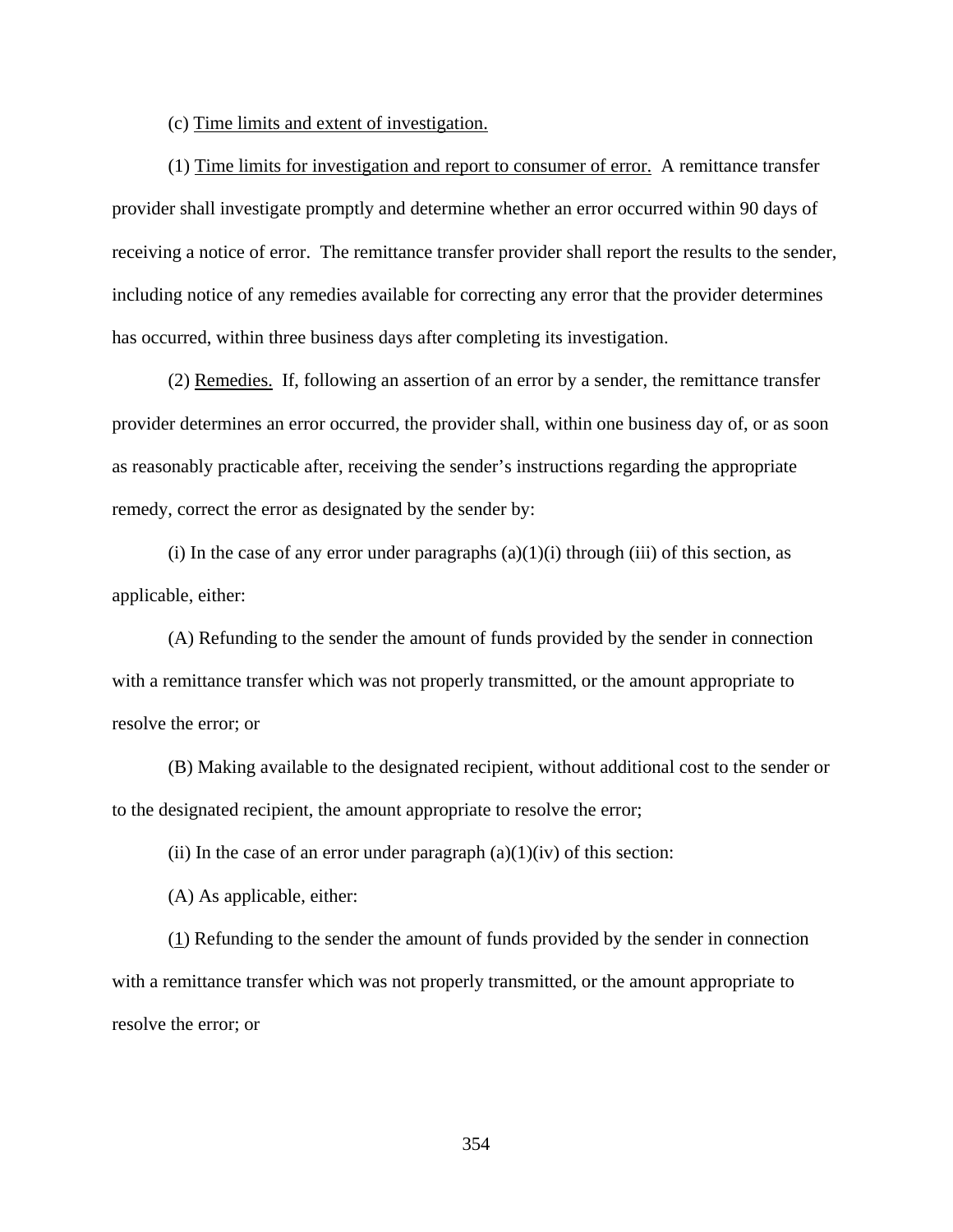(2) Making available to the designated recipient the amount appropriate to resolve the error. Such amount must be made available to the designated recipient without additional cost to the sender or to the designated recipient unless the sender provided incorrect or insufficient information to the remittance transfer provider in connection with the remittance transfer, in which case, third party fees may be imposed for resending the remittance transfer with the corrected or additional information; and

(B) Refunding to the sender any fees and, to the extent not prohibited by law, taxes imposed for the remittance transfer, unless the sender provided incorrect or insufficient information to the remittance transfer provider in connection with the remittance transfer; and

(iii) In the case of a request under paragraph  $(a)(1)(v)$  of this section, providing the requested documentation, information, or clarification.

 (d) Procedures if remittance transfer provider determines no error or different error occurred. In addition to following the procedures specified in paragraph (c) of this section, the remittance transfer provider shall follow the procedures set forth in this paragraph (d) if it determines that no error occurred or that an error occurred in a manner or amount different from that described by the sender.

 (1) Explanation of results of investigation. The remittance transfer provider's report of the results of the investigation shall include a written explanation of the provider's findings and shall note the sender's right to request the documents on which the provider relied in making its determination. The explanation shall also address the specific complaint of the sender.

 (2) Copies of documentation. Upon the sender's request, the remittance transfer provider shall promptly provide copies of the documents on which the provider relied in making its error determination.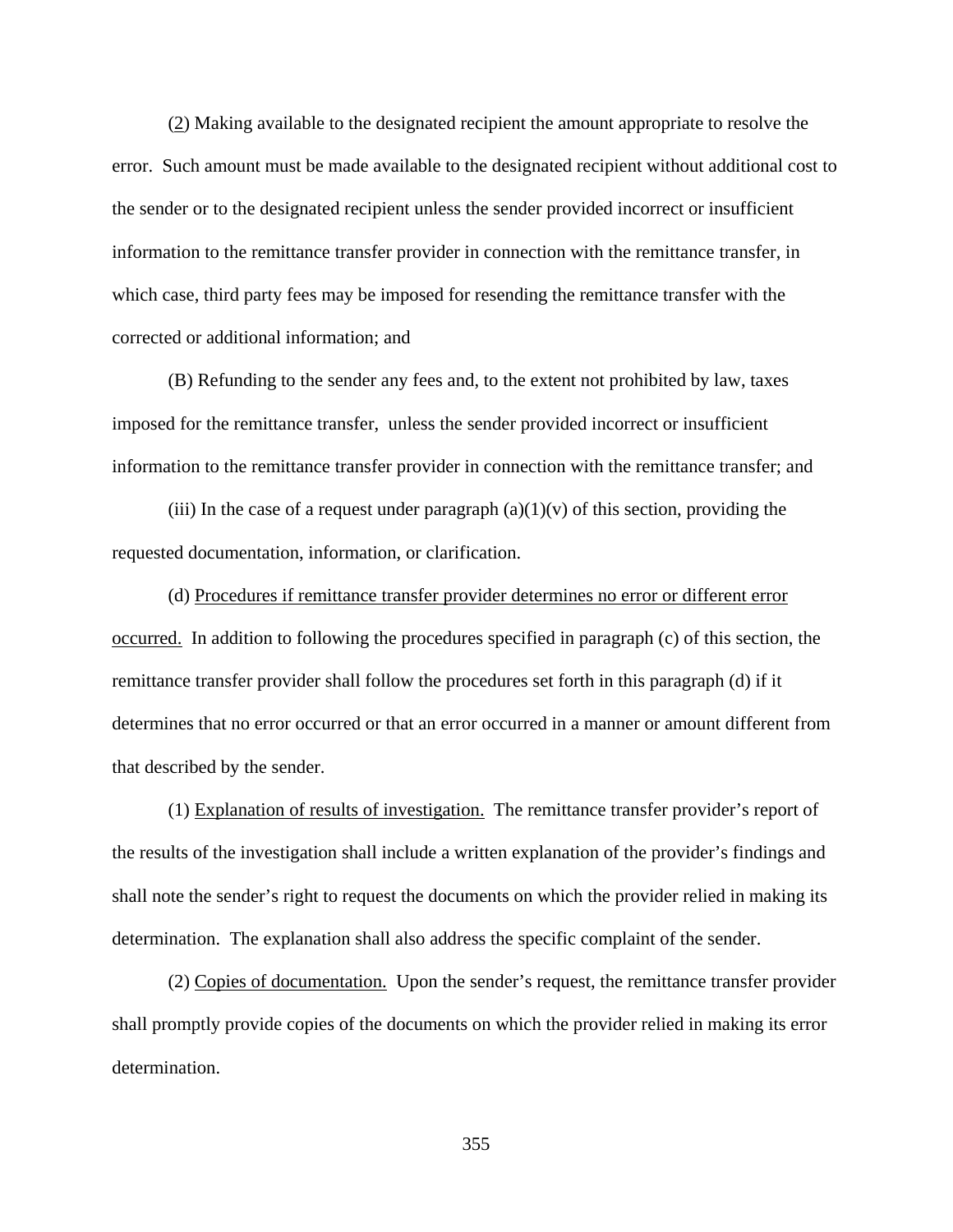(e) Reassertion of error. A remittance transfer provider that has fully complied with the error resolution requirements of this section has no further responsibilities under this section should the sender later reassert the same error, except in the case of an error asserted by the sender following receipt of information provided under paragraph  $(a)(1)(v)$  of this section.

(f) Relation to other laws. (1) Relation to Regulation E  $\S$  1005.11 for incorrect EFTs from a sender's account. If an alleged error involves an incorrect electronic fund transfer from a sender's account in connection with a remittance transfer, and the sender provides a notice of error to the account-holding institution, the account-holding institution shall comply with the requirements of § 1005.11 governing error resolution rather than the requirements of this section, provided that the account-holding institution is not also the remittance transfer provider. If the remittance transfer provider is also the financial institution that holds the consumer's account, then the error-resolution provisions of this section apply when the sender provides such notice of error.

 (2) Relation to Truth in Lending Act and Regulation Z. If an alleged error involves an incorrect extension of credit in connection with a remittance transfer, an incorrect amount received by the designated recipient under paragraph  $(a)(1)(iii)$  of this section that is an extension of credit for property or services not delivered as agreed, or the failure to make funds available by the disclosed date of availability under paragraph  $(a)(1)(iv)$  of this section that is an extension of credit for property or services not delivered as agreed, and the sender provides a notice of error to the creditor extending the credit, the provisions of Regulation Z, 12 CFR 1026.13, governing error resolution apply to the creditor, rather than the requirements of this section, even if the creditor is the remittance transfer provider. However, if the creditor is the remittance transfer provider, paragraph (b) of this section will apply instead of 12 CFR 1026.13(b). If the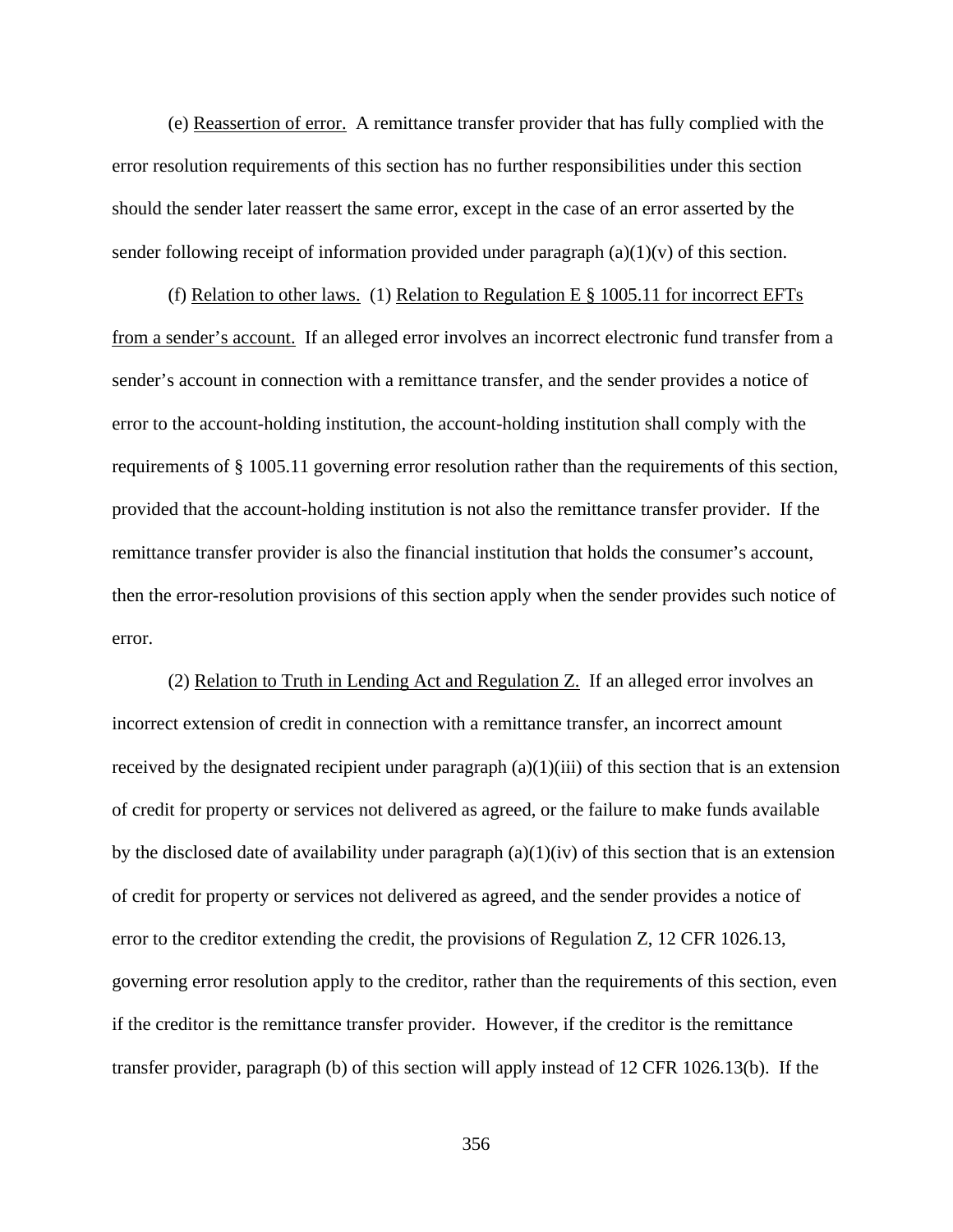sender instead provides a notice of error to the remittance transfer provider that is not also the creditor, then the error-resolution provisions of this section apply to the remittance transfer provider.

 (3) Unauthorized remittance transfers. If an alleged error involves an unauthorized electronic fund transfer for payment in connection with a remittance transfer, §§ 1005.6 and 1005.11 apply with respect to the account-holding institution. If an alleged error involves an unauthorized use of a credit account for payment in connection with a remittance transfer, the provisions of Regulation Z, 12 CFR 1026.12(b), if applicable, and § 1026.13, apply with respect to the creditor.

(g) Error resolution standards and recordkeeping requirements. (1) Compliance program. A remittance transfer provider shall develop and maintain written policies and procedures that are designed to ensure compliance with the error resolution requirements applicable to remittance transfers under this section.

 (2) Retention of error-related documentation. The remittance transfer provider's policies and procedures required under paragraph  $(g)(1)$  of this section shall include policies and procedures regarding the retention of documentation related to error investigations. Such policies and procedures must ensure, at a minimum, the retention of any notices of error submitted by a sender, documentation provided by the sender to the provider with respect to the alleged error, and the findings of the remittance transfer provider regarding the investigation of the alleged error. Remittance transfer providers are subject to the record retention requirements under § 1005.13.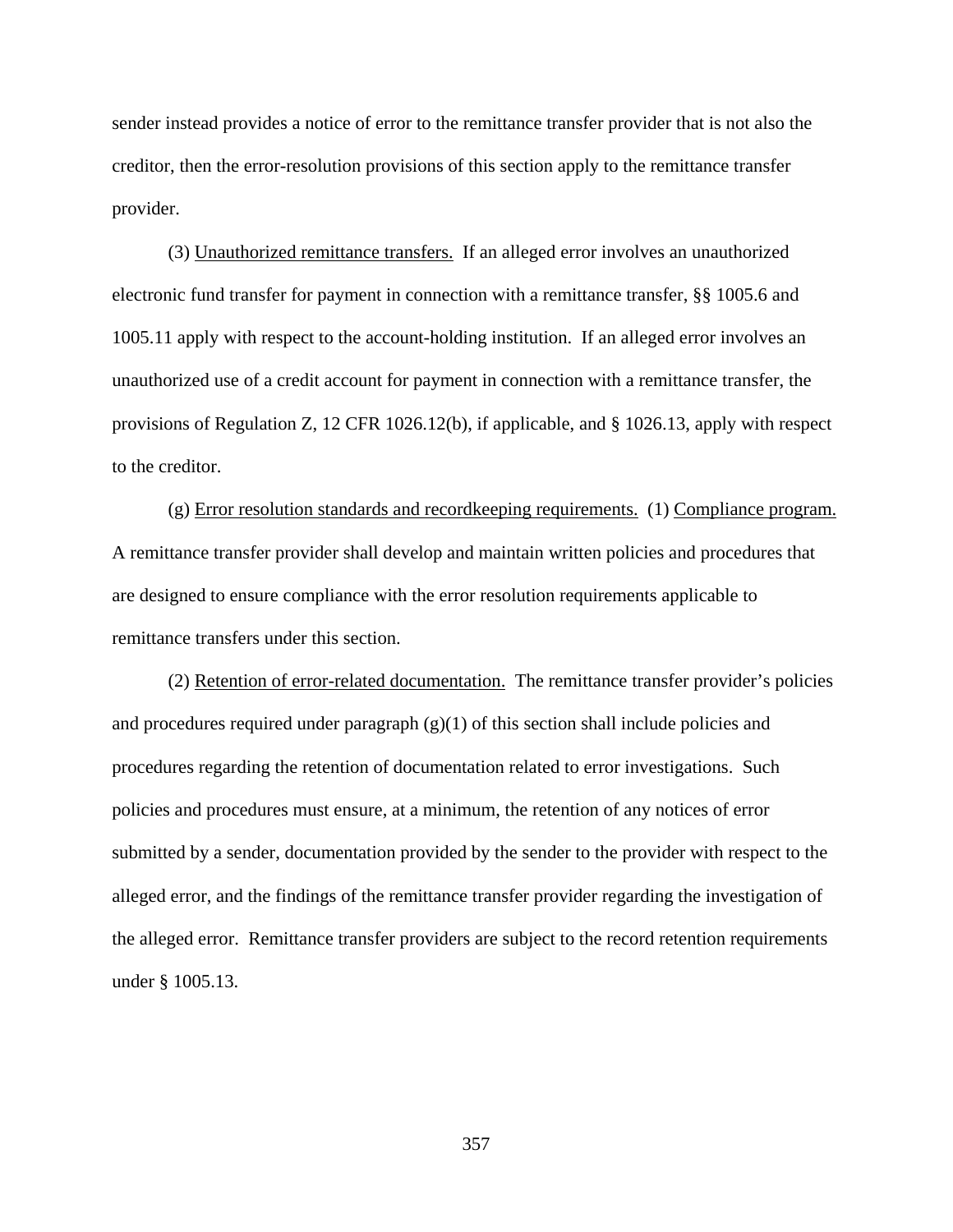### **§ 1005.34 Procedures for cancellation and refund of remittance transfers**.

(a) Sender right of cancellation and refund. Except as provided in § 1005.36(c), a remittance transfer provider shall comply with the requirements of this section with respect to any oral or written request to cancel a remittance transfer from the sender that is received by the provider no later than 30 minutes after the sender makes payment in connection with the remittance transfer if:

(1) The request to cancel enables the provider to identify the sender's name and address or telephone number and the particular transfer to be cancelled; and

(2) The transferred funds have not been picked up by the designated recipient or deposited into an account of the designated recipient.

(b) Time limits and refund requirements. A remittance transfer provider shall refund, at no additional cost to the sender, the total amount of funds provided by the sender in connection with a remittance transfer, including any fees and, to the extent not prohibited by law, taxes imposed in connection with the remittance transfer, within three business days of receiving a sender's request to cancel the remittance transfer.

## **§ 1005.35 Acts of agents.**

 A remittance transfer provider is liable for any violation of this subpart by an agent when such agent acts for the provider.

## **§ 1005.36 Transfers scheduled in advance.**

(a) Timing. For preauthorized remittance transfers, the remittance transfer provider must:

(1) For the first scheduled transfer, provide the pre-payment disclosure described in § 1005.31(b)(1) and the receipt described in § 1005.31(b)(2), in accordance with § 1005.31(e).

(2) For subsequent scheduled transfers: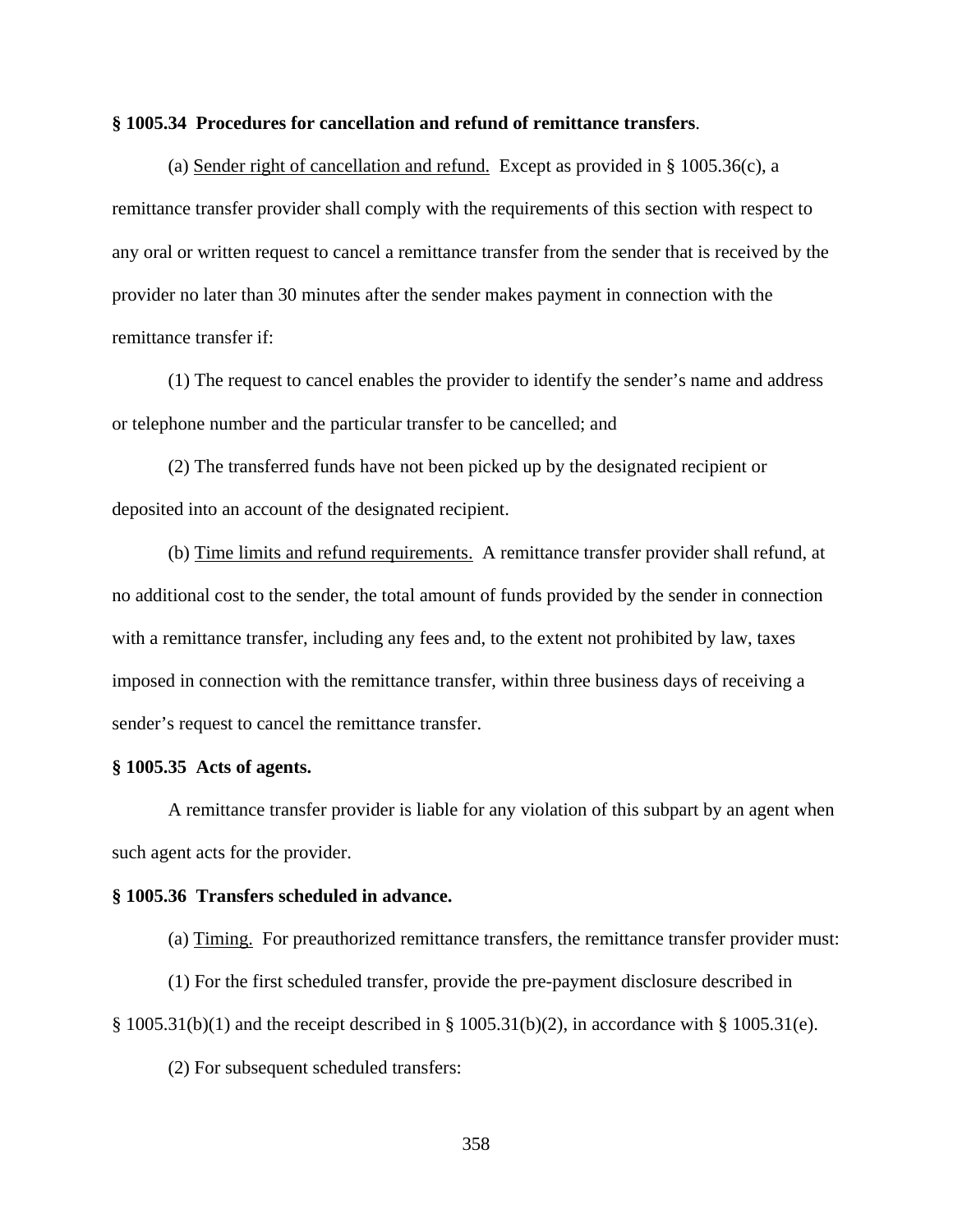(i) Provide a pre-payment disclosure as described in §  $1005.31(b)(1)$  to the sender for each subsequent transfer. The pre-payment disclosure must be mailed or delivered within a reasonable time prior to the scheduled date of the subsequent transfer.

(ii) Provide a receipt as described in  $\S$  1005.31(b)(2) to the sender for each subsequent transfer. The receipt must be mailed or delivered to the sender no later than one business day after the date on which the transfer is made. However, if the transfer involves the transfer of funds from the sender's account held by the provider, the receipt may be provided on or with the next regularly scheduled periodic statement for that account or within 30 days after payment is made for the remittance transfer if a periodic statement is not provided.

(b) Accuracy. For preauthorized remittance transfers:

(1) For the first scheduled transfer, the disclosures described in paragraph (a)(1) of this section must comply with § 1005.31(f).

(2) For subsequent scheduled transfers, the disclosures described in paragraph (a)(2) of this section must be accurate when the transfer is made, except to the extent permitted by § 1005.32.

 (c) Cancellation. For any remittance transfer scheduled by the sender at least three business days before the date of the transfer, a remittance transfer provider shall comply with any oral or written request to cancel the remittance transfer from the sender if the request to cancel:

(1) Enables the provider to identify the sender's name and address or telephone number and the particular transfer to be cancelled; and

(2) Is received by the provider at least three business days before the scheduled date of the remittance transfer.

6. Amend Appendix A to part 1005 as follows: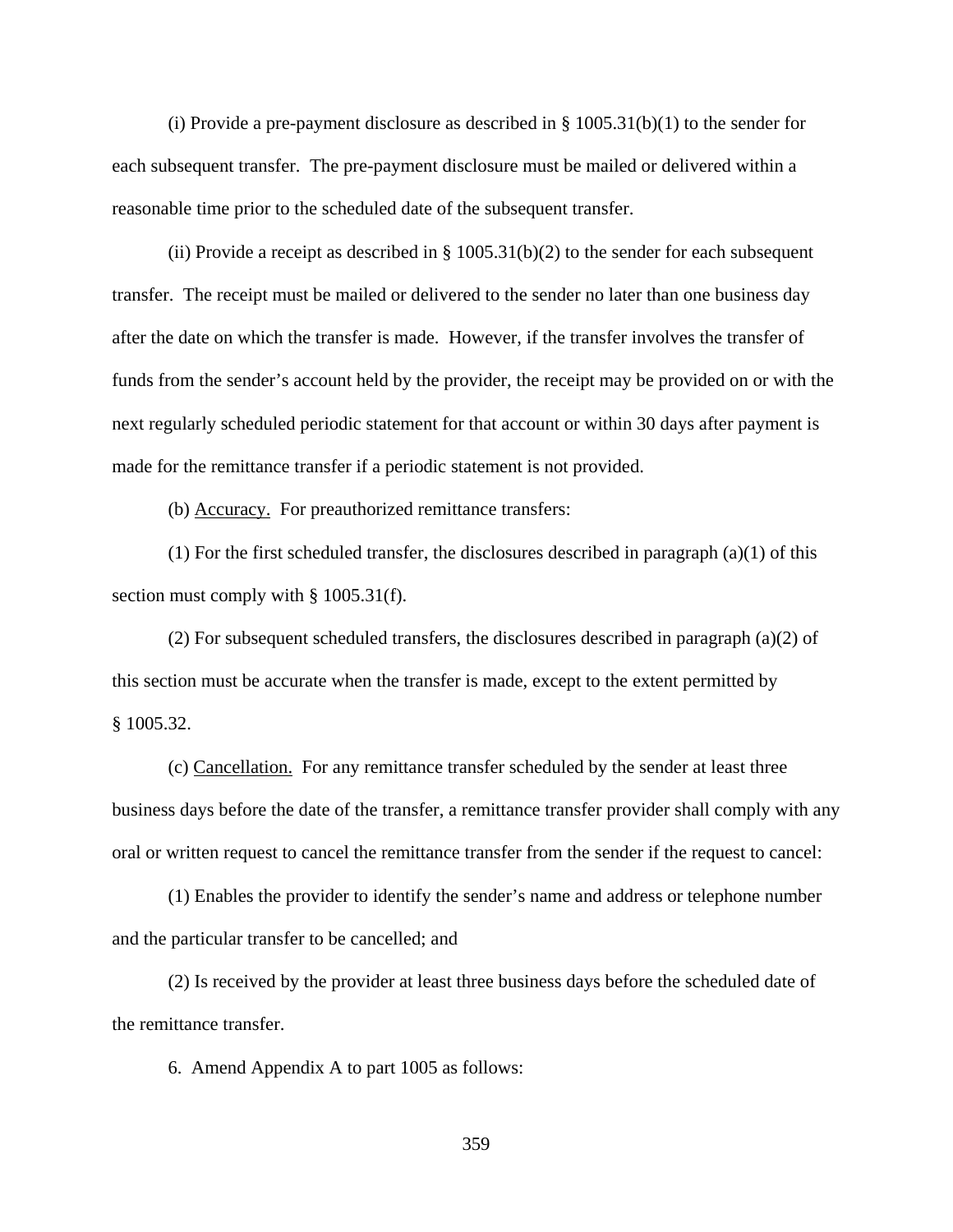a. Add Titles A-6 through A-8 and A-30 through A-41, and reserve A-10 through A-29 to the Table of Contents.

b. Add Model Forms A-30 through A-41.

The additions and revisions read as follows:

# **Appendix A to part 1005 – Model Disclosure Clauses and Forms**

Table of Contents

\* \* \* \* \*

A-10 through A-29 (Reserved)

A-30 – Model Form for Pre-Payment Disclosures for Remittance Transfers Exchanged into

Local Currency (§ 1005.31(b)(1))

A-31 – Model Form for Receipts for Remittance Transfers Exchanged into Local Currency  $(\S 1005.31(b)(2))$ 

A-32 – Model Form for Combined Disclosures for Remittance Transfers Exchanged into Local Currency (§ 1005.31(b)(3))

A-33 – Model Form for Pre-Payment Disclosures for Dollar-to-Dollar Remittance Transfers

 $(\S 1005.31(b)(1))$ 

A-34 – Model Form for Receipts for Dollar-to-Dollar Remittance Transfers (§ 1005.31(b)(2))

A-35 – Model Form for Combined Disclosures for Dollar-to-Dollar Remittance Transfers

 $(\S$  1005.31(b)(3))

A-36 – Model Form for Error Resolution and Cancellation Disclosures (Long) (§ 1005.31(b)(4))

A-37 – Model Form for Error Resolution and Cancellation Disclosures (Short)

 $(\S 1005.31(b)(2)(iv)$  and  $(b)(2)(vi))$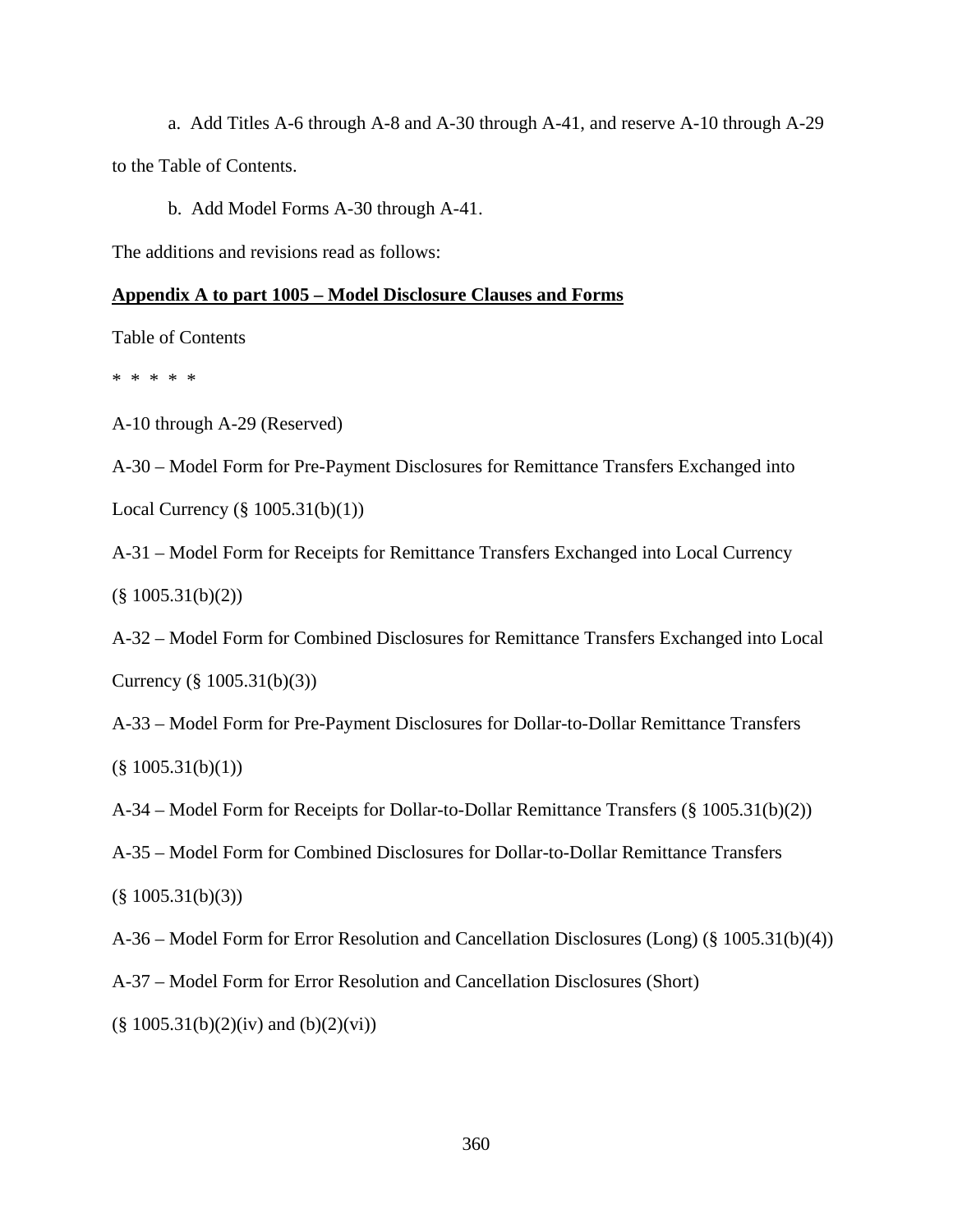A-38 – Model Form for Pre-Payment Disclosures for Remittance Transfers Exchanged into Local Currency – Spanish  $(\S 1005.31(b)(1))$ 

A-39 – Model Form for Receipts for Remittance Transfers Exchanged into Local Currency – Spanish (§ 1005.31(b)(2))

A-40 – Model Form for Combined Disclosures for Remittance Transfers Exchanged into Local Currency – Spanish  $(\S$  1005.31(b)(3))

A-41 – Model Form for Error Resolution and Cancellation Disclosures (Long) – Spanish  $(\S$  1005.31(b)(4))

\* \* \* \* \*

# [FORMS PROVIDED SEPARATELY]

7. In Supplement I to part 1005:

a. Add new Commentary for Sections 1005.30, 1005.31, 1005.32, 1005.33, 1005.34,

1005.35, and 1005.36.

 b. Under Subheading Appendix A, paragraph (2) Use of forms is revised and paragraph (4) is added.

The revisions and additions read as follows:

# **Supplement I to part 1005 – Official Interpretations**

\* \* \* \* \*

Section 1005.30 – Remittance Transfer Definitions

 1. Applicability of definitions in subpart A. Except as modified or limited by subpart B (which modifications or limitations apply only to subpart B), the definitions in § 1005.2 apply to all of Regulation E, including subpart B.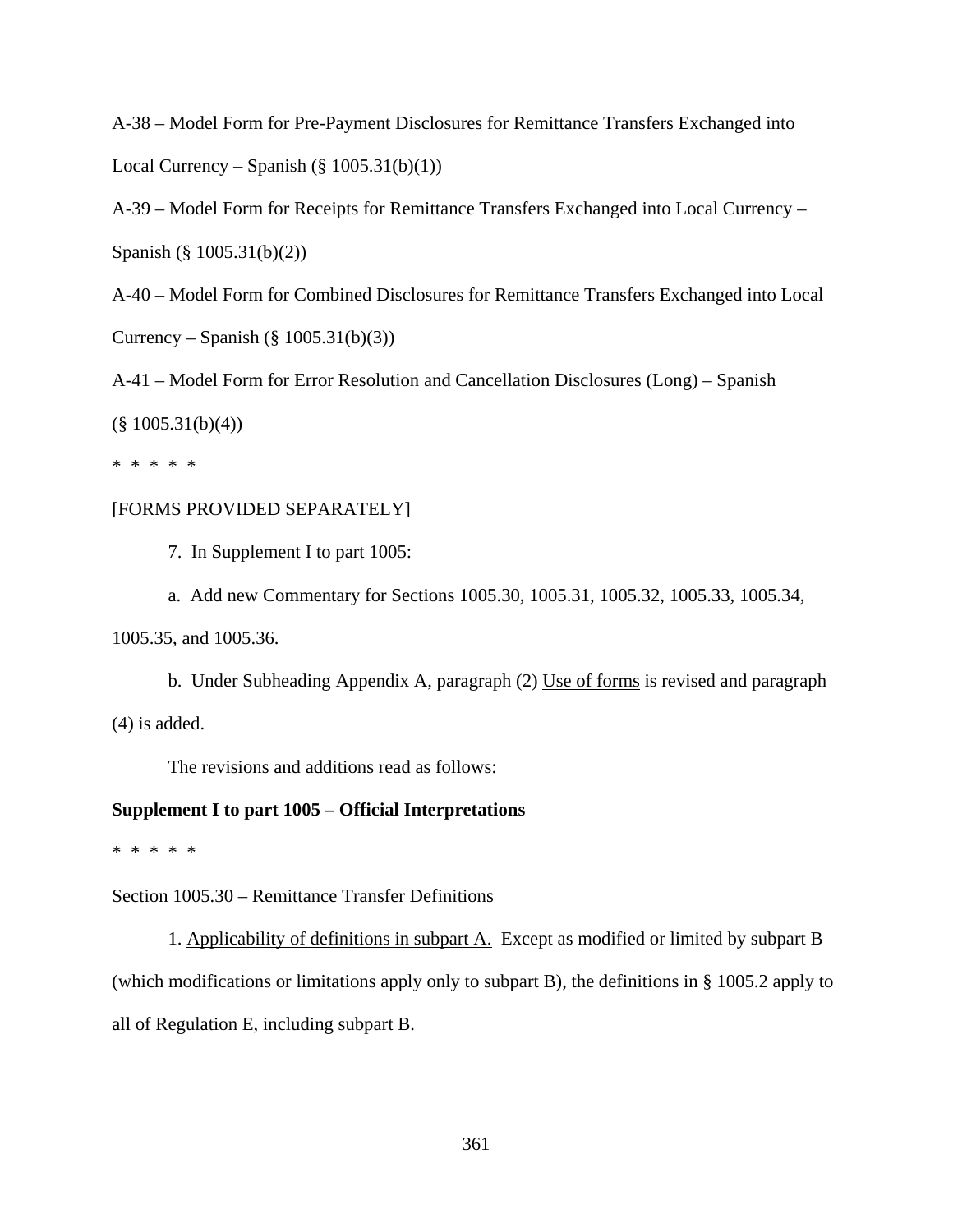30(b) Business Day.

1. General. A business day, as defined in § 1005.30(b), includes the entire 24-hour period ending at midnight, and a notice given pursuant to any section of subpart B is effective even if given outside of normal business hours. A remittance transfer provider is not required under subpart B to make telephone lines available on a 24-hour basis.

2. Substantially all business functions. "Substantially all business functions" include both the public and the back-office operations of the provider. For example, if the offices of a provider are open on Saturdays for customers to request remittance transfers, but not for performing internal functions (such as investigating errors), then Saturday is not a business day for that provider. In this case, Saturday does not count toward the business-day standard set by subpart B for resolving errors, processing refunds, etc.

3. Short hours. A provider may determine, at its election, whether an abbreviated day is a business day. For example, if a provider engages in substantially all business functions until noon on Saturdays instead of its usual 3:00 p.m. closing, it may consider Saturday a business day.

4. Telephone line. If a provider makes a telephone line available on Sundays for cancelling the transfer, but performs no other business functions, Sunday is not a business day under the "substantially all business functions" standard.

#### 30(c) Designated Recipient.

1. Person. A designated recipient can be either a natural person or an organization, such as a corporation. See  $\S 1005.2(j)$  (definition of person).

2. Location in a foreign country. i. A remittance transfer is received at a location in a foreign country if funds are to be received at a location physically outside of any State, as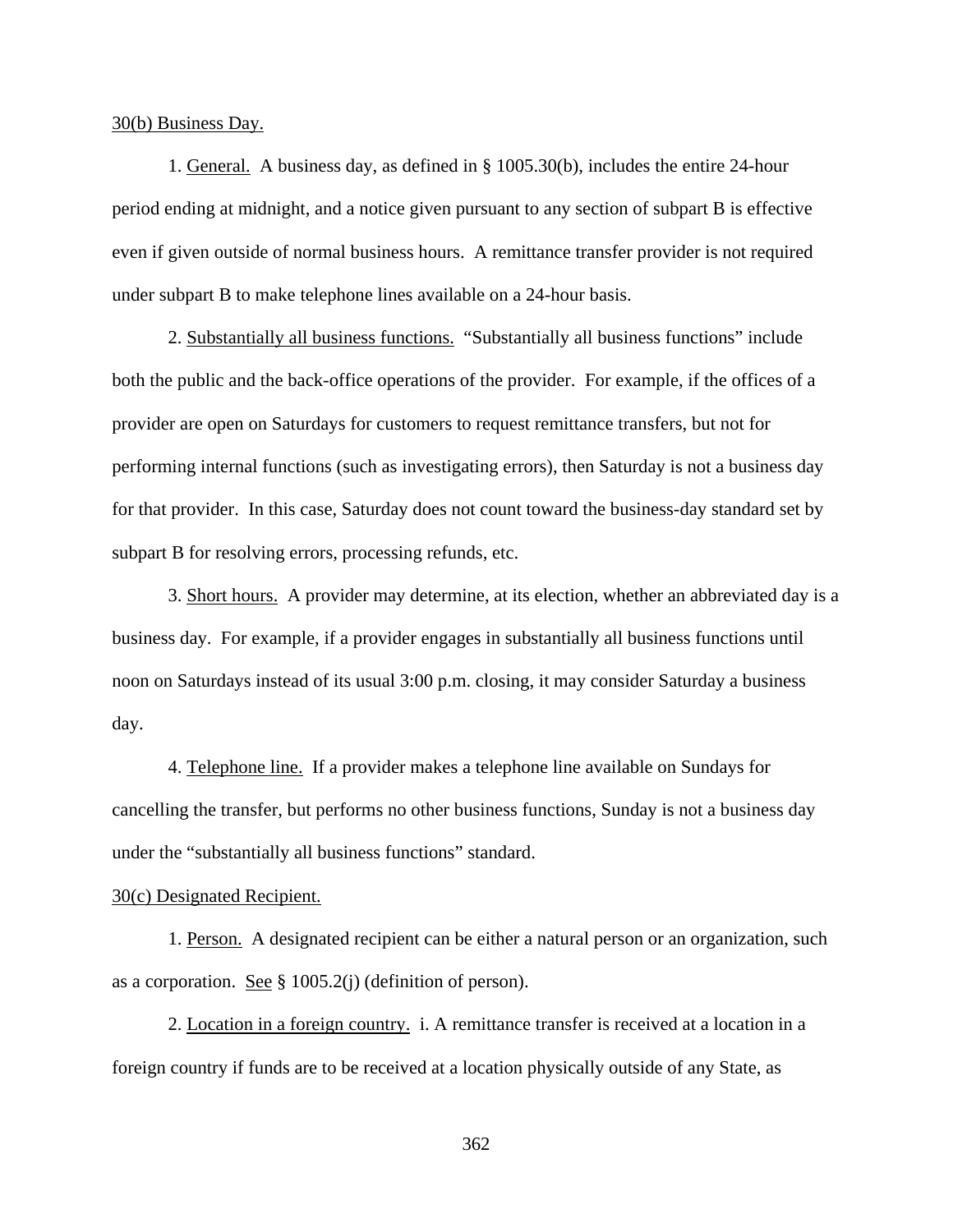defined in § 1005.2(l). A specific pick-up location need not be designated for funds to be received at a location in a foreign country. If it is specified that the funds will be transferred to a foreign country to be picked up by the designated recipient, the transfer will be received at a location in a foreign country, even though a specific pick-up location within that country has not been designated.

ii. For transfers to a designated recipient's account, whether funds are to be received at a location physically outside of any State depends on where the recipient's account is located. If the account is located in a State, the funds will not be received at a location in a foreign country.

iii. Where the sender does not specify information about a designated recipient's account, but instead provides information about the recipient, a remittance transfer provider may make the determination of whether the funds will be received at a location in a foreign country on information that is provided by the sender, and other information the provider may have, at the time the transfer is requested. For example, if a consumer in a State gives a provider the recipient's email address, and the provider has no other information about whether the funds will be received by the recipient at a location in a foreign country, then the provider may determine that funds are not to be received at a location in a foreign country. However, if the provider at the time the transfer is requested has additional information indicating that funds are to be received in a foreign country, such as if the recipient's email address is already registered with the provider and associated with a foreign account, then the provider has sufficient information to conclude that the remittance transfer will be received at a location in a foreign country. Similarly, if a consumer in a State purchases a prepaid card, and the provider mails or delivers the card directly to the consumer, the provider may conclude that funds are not to be received in a foreign country, because the provider does not know whether the consumer will subsequently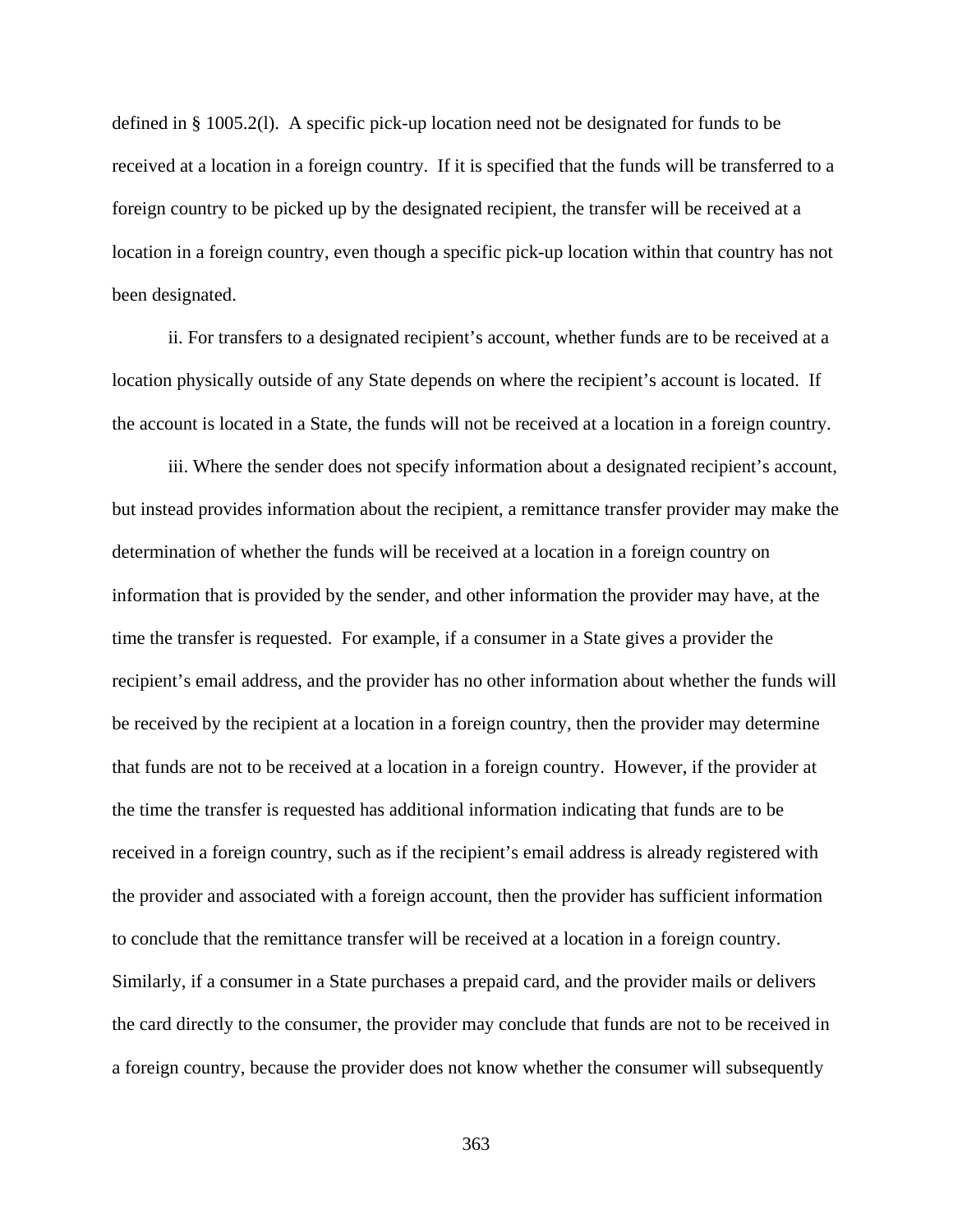send the prepaid card to a recipient in a foreign country. In contrast, the provider has sufficient information to conclude that the funds are to be received in a foreign country if the remittance transfer provider sends a prepaid card to a specified recipient in a foreign country, even if a person located in a State, including the sender, retains the ability to access funds on the prepaid card.

3. Sender as designated recipient. A "sender," as defined in  $\S 1005.30(g)$ , may also be a designated recipient if the sender meets the definition of "designated recipient" in § 1005.30(c). For example, a sender may request that a provider send an electronic transfer of funds from the sender's checking account in a State to the sender's checking account located in a foreign country. In this case, the sender would also be a designated recipient.

## 30(d) Preauthorized Remittance Transfer.

1. Advance authorization. A preauthorized remittance transfer is a remittance transfer authorized in advance of a transfer that will take place on a recurring basis, at substantially regular intervals, and will require no further action by the consumer to initiate the transfer. In a bill-payment system, for example, if the consumer authorizes a remittance transfer provider to make monthly payments to a payee by means of a remittance transfer, and the payments take place without further action by the consumer, the payments are preauthorized remittance transfers. In contrast, if the consumer must take action each month to initiate a transfer (such as by entering instructions on a telephone or home computer), the payments are not preauthorized remittance transfers.

#### 30(e) Remittance Transfer.

1. Electronic transfer of funds. The definition of "remittance transfer" requires an electronic transfer of funds. The term electronic has the meaning given in section 106(2) of the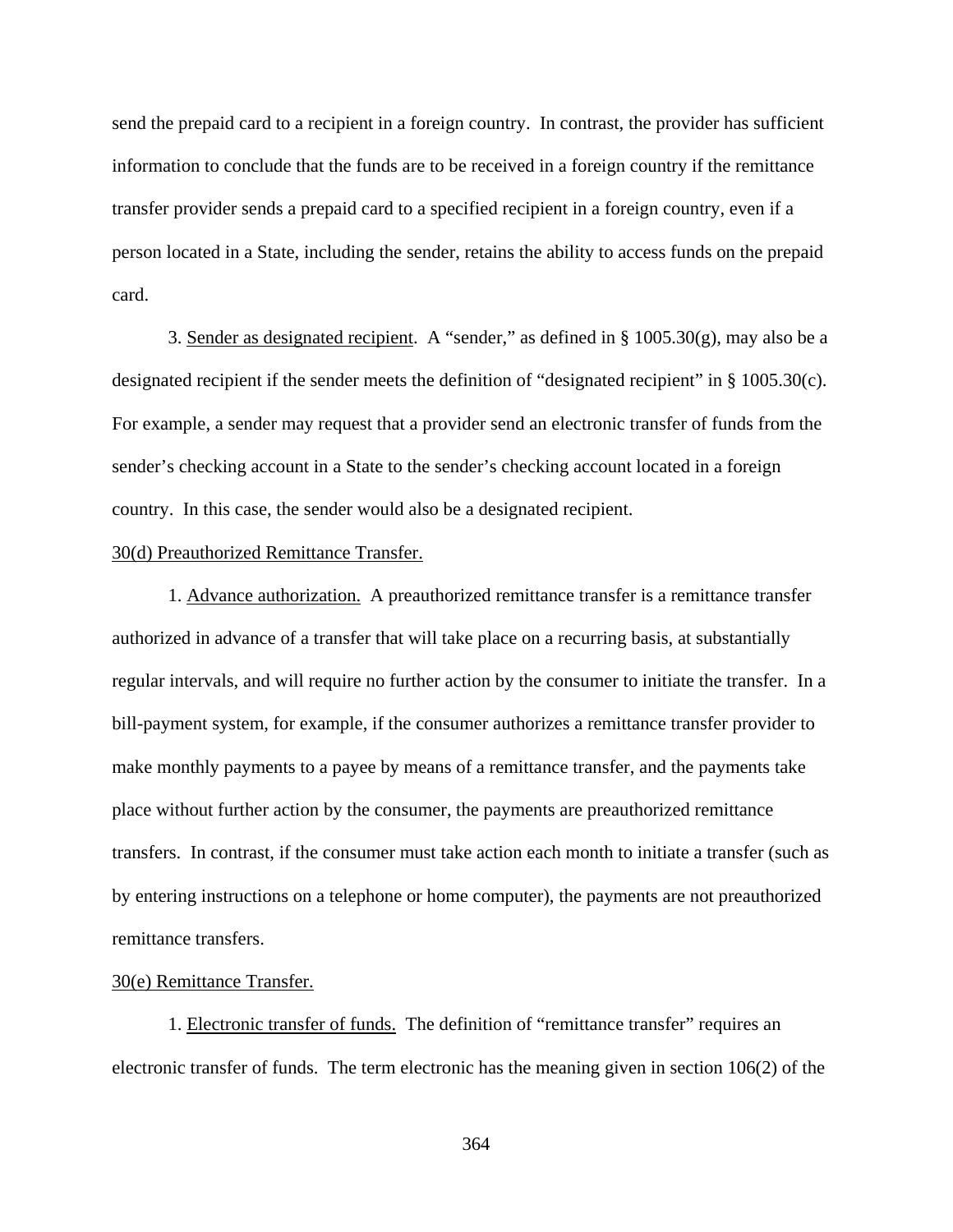Electronic Signatures in Global and National Commerce Act. There may be an electronic transfer of funds if a provider makes an electronic book entry between different settlement accounts to effectuate the transfer. However, where a sender mails funds directly to a recipient, or provides funds to a courier for delivery to a foreign country, there is not an electronic transfer of funds. Similarly, generally, where a provider issues a check, draft, or other paper instrument to be mailed to a person abroad, there is not an electronic transfer of funds. Nonetheless, an electronic transfer of funds occurs for a payment made by a provider under a bill-payment service available to a consumer via computer or other electronic means, unless the terms of the bill-payment service explicitly state that all payments, or all payments to a particular payee or payees, will be solely by check, draft, or similar paper instrument drawn on the consumer's account to be mailed abroad, and the payee or payees that will be paid in this manner are identified to the consumer. With respect to such a bill-payment service, if a provider provides a check, draft or similar paper instrument drawn on a consumer's account to be mailed abroad for a payee that is not identified to the consumer as described above, this payment by check, draft or similar payment instrument will be an electronic transfer of funds.

2. Sent by a remittance transfer provider. i. The definition of "remittance transfer" requires that a transfer be "sent by a remittance transfer provider." This means that there must be an intermediary that is directly engaged with the sender to send an electronic transfer of funds on behalf of the sender to a designated recipient.

ii. A payment card network or other third party payment service that is functionally similar to a payment card network does not send a remittance transfer when a consumer provides a debit, credit or prepaid card directly to a foreign merchant as payment for goods or services. In such a case, the payment card network or third party payment service is not directly engaged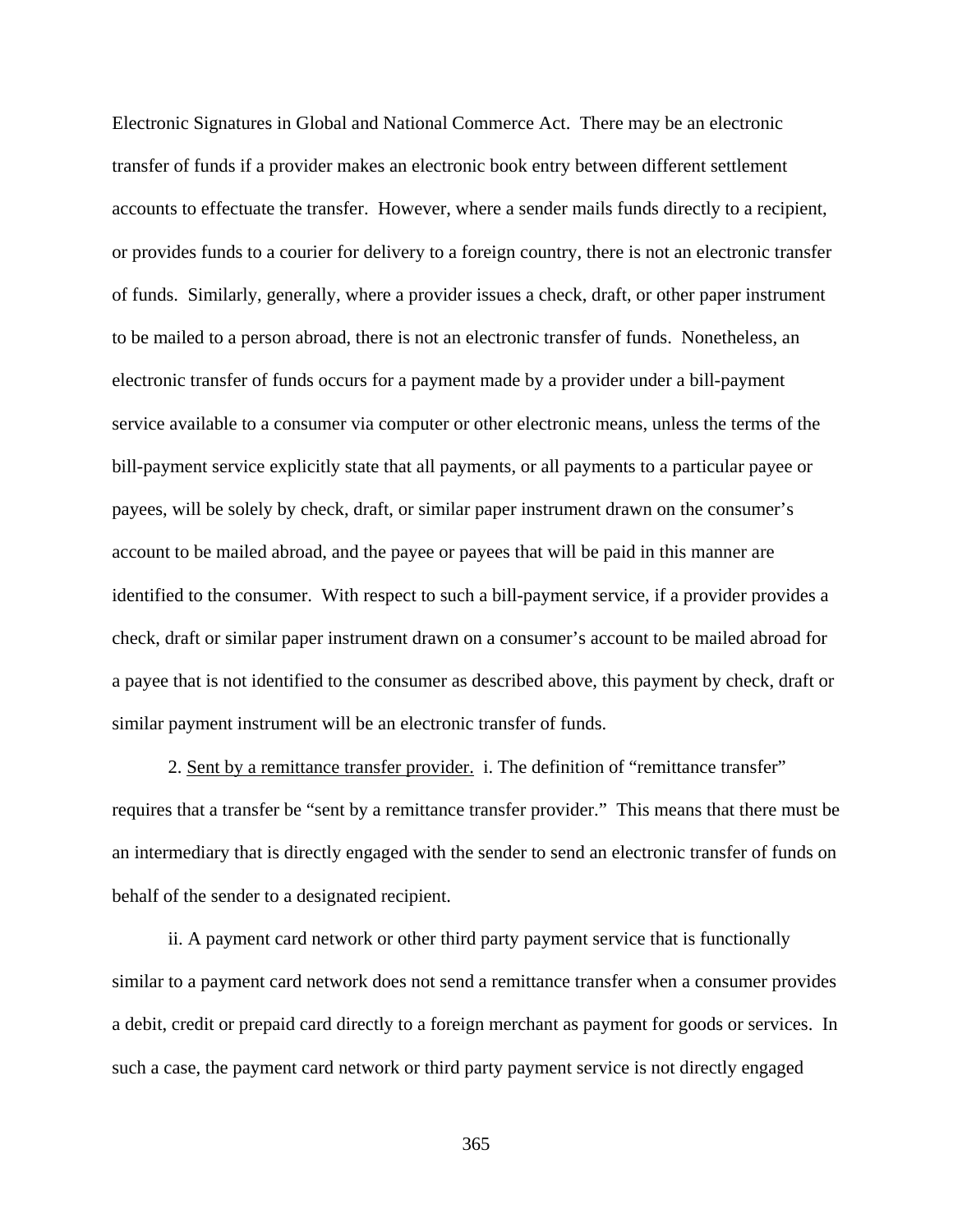with the sender to send a transfer of funds to a person in a foreign country; rather, the network or third party payment service is merely providing contemporaneous third-party payment processing and settlement services on behalf of the merchant or the card issuer, rather than on behalf of the sender. In such a case, the card issuer also is not directly engaged with the sender to send an electronic transfer of funds to the foreign merchant when the card issuer provides payment to the merchant. Similarly, where a consumer provides a checking or other account number, or a debit, credit or prepaid card, directly to a foreign merchant as payment for goods or services, the merchant is not acting as an intermediary that sends a transfer of funds on behalf of the sender when it submits the payment information for processing.

iii. However, a card issuer or a payment network may offer a service to a sender where the card issuer or a payment network is an intermediary that is directly engaged with the sender to obtain funds using the sender's debit, prepaid or credit card and to send those funds to a recipient's checking account located in a foreign country. In this case, the card issuer or the payment network is an intermediary that is directly engaged with the sender to send an electronic transfer of funds on behalf of the sender, and this transfer of funds is a remittance transfer because it is made to a designated recipient. See comment 30(c)-2.ii.

3. Examples of remittance transfers.

i. Examples of remittance transfers include:

A. Transfers where the sender provides cash or another method of payment to a money transmitter or financial institution and requests that funds be sent to a specified location or account in a foreign country.

B. Consumer wire transfers, where a financial institution executes a payment order upon a sender's request to wire money from the sender's account to a designated recipient.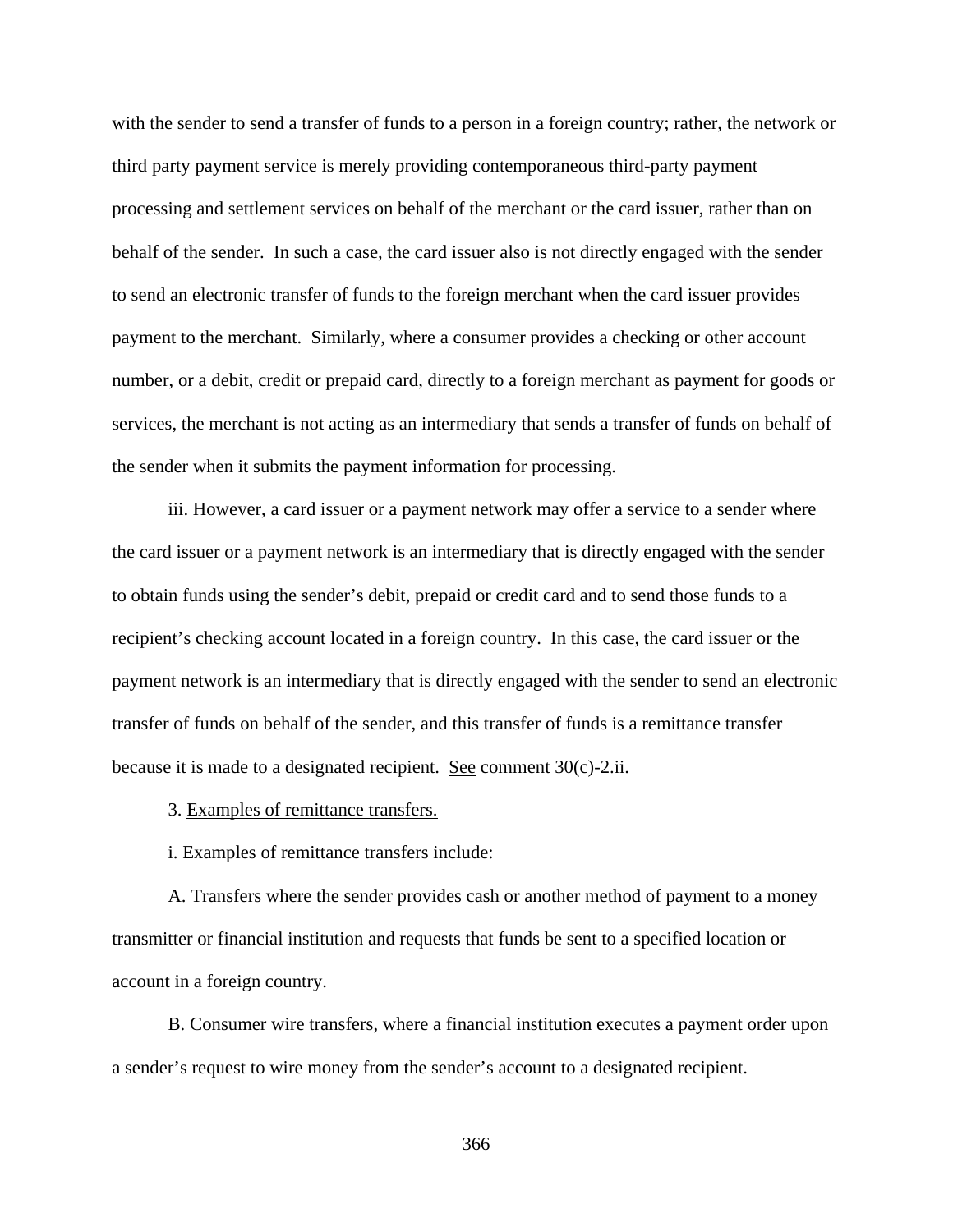C. An addition of funds to a prepaid card by a participant in a prepaid card program, such as a prepaid card issuer or its agent, that is directly engaged with the sender to add these funds, where the prepaid card is sent or was previously sent by a participant in the prepaid card program to a person in a foreign country, even if a person located in a State (including a sender) retains the ability to withdraw such funds.

D. International ACH transactions sent by the sender's financial institution at the sender's request.

E. Online bill payments and other electronic transfers that a sender schedules in advance, including preauthorized remittance transfers, made by the sender's financial institution at the sender's request to a designated recipient.

ii. The term remittance transfer does not include, for example:

A. A consumer's provision of a debit, credit or prepaid card, directly to a foreign merchant as payment for goods or services because the issuer is not directly engaged with the sender to send an electronic transfer of funds to the foreign merchant when the issuer provides payment to the merchant. See comment 30(e)-2.

B. A consumer's deposit of funds to a checking or savings account located in a State, because there has not been a transfer of funds to a designated recipient. See comment  $30(c)$ -2.ii.

C. Online bill payments and other electronic transfers that senders can schedule in advance, including preauthorized transfers, made through the website of a merchant located in a foreign country and via direct provision of a checking account, credit card, debit card or prepaid card number to the merchant, because the financial institution is not directly engaged with the sender to send an electronic transfer of funds to the foreign merchant when the institution provides payment to the merchant. See comment 30(e)-2.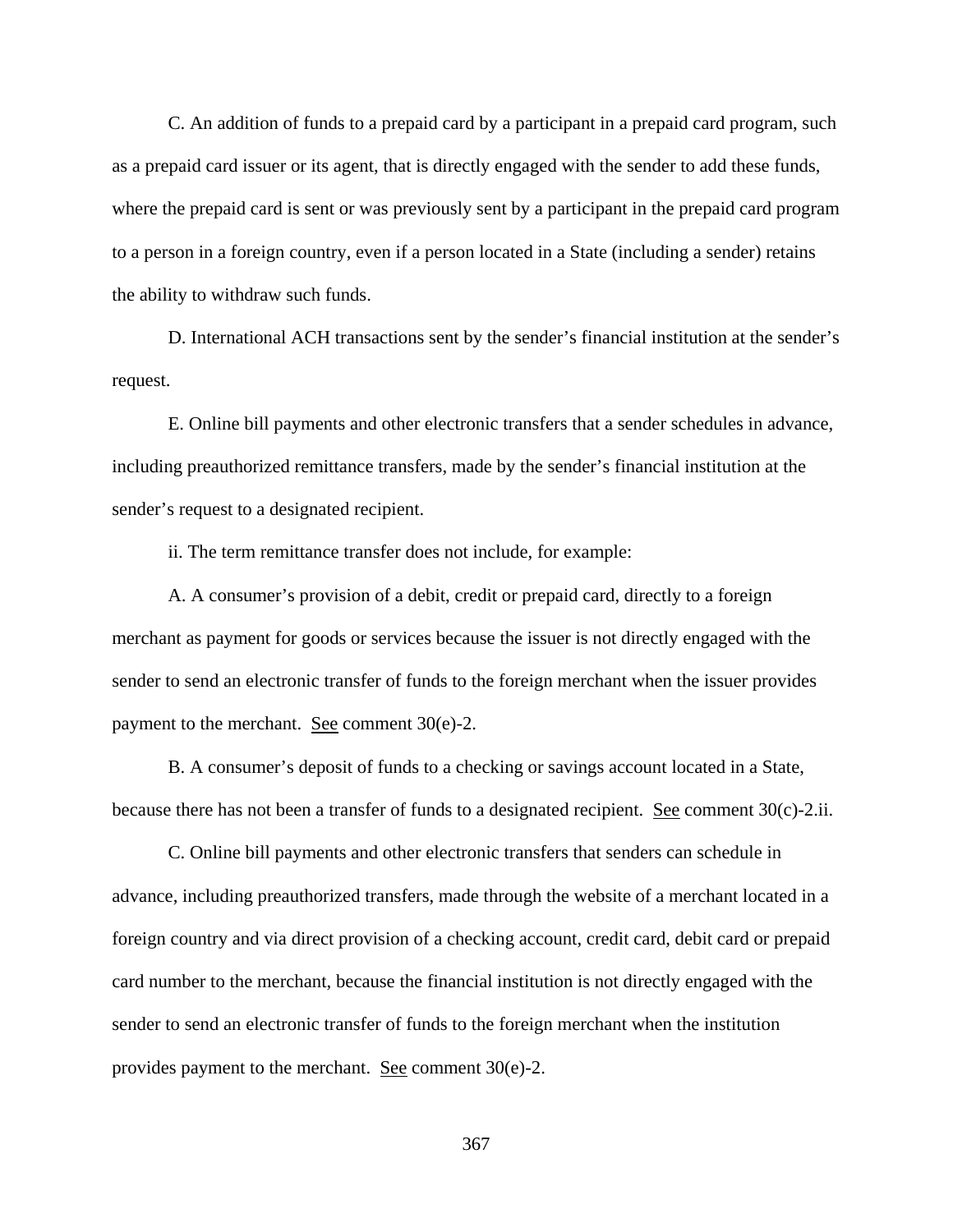30(f) Remittance Transfer Provider.

 1. Agents. A person is not deemed to be acting as a remittance transfer provider when it performs activities as an agent on behalf of a remittance transfer provider.

 2. Normal course of business. Whether a person provides remittance transfers in the normal course of business depends on the facts and circumstances, including the total number and frequency of remittance transfers sent by the provider. For example, if a financial institution generally does not make international consumer wire transfers available to customers, but sends a couple of international consumer wire transfers in a given year as an accommodation for a customer, the institution does not provide remittance transfers in the normal course of business. In contrast, if a financial institution makes international consumer wire transfers generally available to customers (whether described in the institution's deposit account agreement, or in practice) and makes transfers multiple times per month, the institution provides remittance transfers in the normal course of business.

 3. Multiple remittance transfer providers. If the remittance transfer involves more than one remittance transfer provider, only one set of disclosures must be given, and the remittance transfer providers must agree among themselves which provider must take the actions necessary to comply with the requirements that subpart B imposes on any or all of them. Even though the providers must designate one provider to take the actions necessary to comply with the requirements that subpart B imposes on any or all of them, all remittance transfer providers involved in the remittance transfer remain responsible for compliance with the applicable provisions of the EFTA and Regulation E.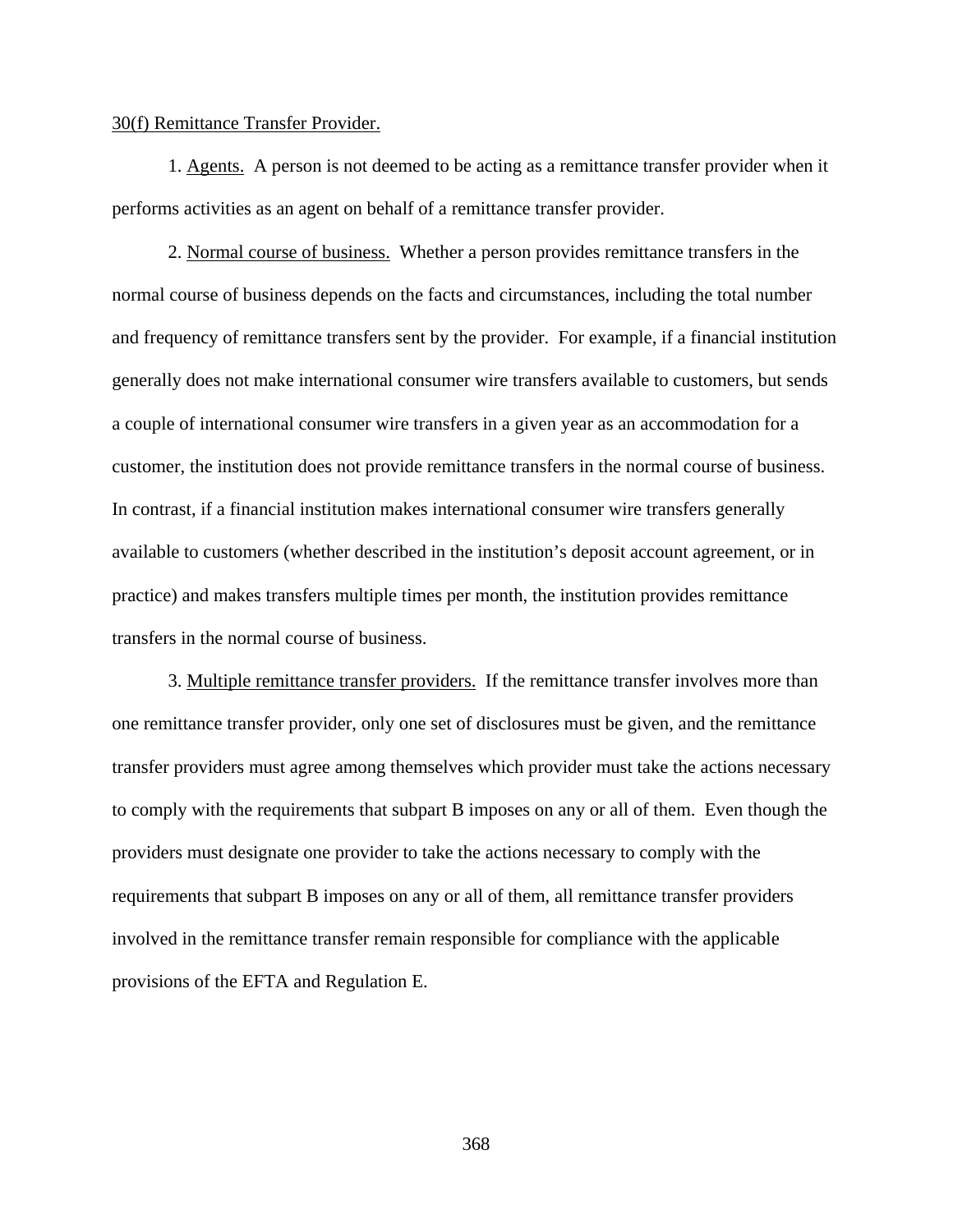30(g) Sender.

 1. Determining whether a consumer is located in a State. Under § 1005.30(g), the definition of "sender" means a consumer in a State who, primarily for personal, family, or household purposes, requests a remittance transfer provider to send a remittance transfer to a designated recipient. For transfers from a consumer's account, whether a consumer is located in a State depends on where the consumer's account is located. If the account is located in a State, the consumer will be located in a State for purposes of the definition of "sender" in § 1005.30(g), notwithstanding comment 3(a)-3. Where a transfer is requested electronically or by telephone and the transfer is not from an account, the provider may make the determination of whether a consumer is located in a State based on information that is provided by the consumer and on any records associated with the consumer that the provider may have, such as an address provided by the consumer.

Section 1005.31 – Disclosures

#### 31(a) General Form of Disclosures.

# 31(a)(1) Clear and Conspicuous.

1. Clear and conspicuous standard. Disclosures are clear and conspicuous for purposes of subpart B if they are readily understandable and, in the case of written and electronic disclosures, the location and type size are readily noticeable to senders. Oral disclosures as permitted by  $\S 1005.31(a)(3)$ , (4), and (5) are clear and conspicuous when they are given at a volume and speed sufficient for a sender to hear and comprehend them.

2. Abbreviations and symbols. Disclosures may contain commonly accepted or readily understandable abbreviations or symbols, such as "USD" to indicate currency in U.S. dollars or "MXN" to indicate currency in Mexican pesos.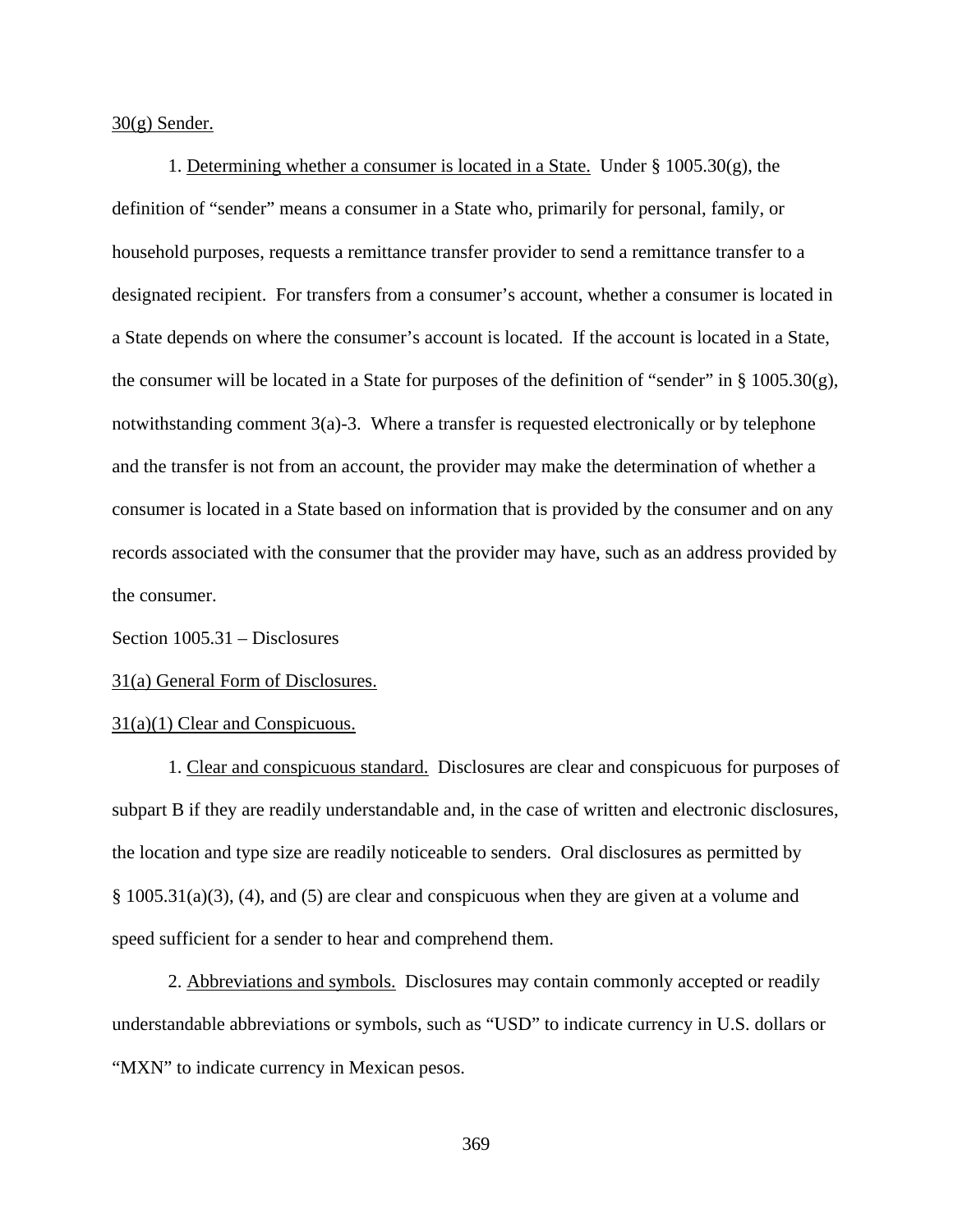# 31(a)(2) Written and Electronic Disclosures.

1. E-Sign Act requirements. If a sender electronically requests the remittance transfer provider to send a remittance transfer, the disclosures required by  $\S$  1005.31(b)(1) may be provided to the sender in electronic form without regard to the consumer consent and other applicable provisions of the Electronic Signatures in Global and National Commerce Act (E-Sign Act) (15 U.S.C. 7001 et seq.). If a sender electronically requests the provider to send a remittance transfer, the disclosures required by  $\S$  1005.31(b)(2) may be provided to the sender in electronic form, subject to compliance with the consumer consent and other applicable provisions of the E-Sign Act. See § 1005.4(a)(1).

2. Paper size. Written disclosures may be provided on any size paper, as long as the disclosures are clear and conspicuous. For example, disclosures may be provided on a register receipt or on an 8.5 inch by 11 inch sheet of paper.

3. Retainable electronic disclosures. A remittance transfer provider may satisfy the requirement to provide electronic disclosures in a retainable form if it provides an online disclosure in a format that is capable of being printed. Electronic disclosures may not be provided through a hyperlink or in another manner by which the sender can bypass the disclosure. A provider is not required to confirm that the sender has read the electronic disclosures.

4. Pre-payment disclosures to a mobile telephone. Disclosures provided via mobile application or text message, to the extent permitted by  $\S 1005.31(a)(5)$ , need not be retainable. However, disclosures provided electronically to a mobile telephone that are not provided via mobile application or text message must be retainable. For example, disclosures provided via email must be retainable, even if a sender accesses them by mobile telephone.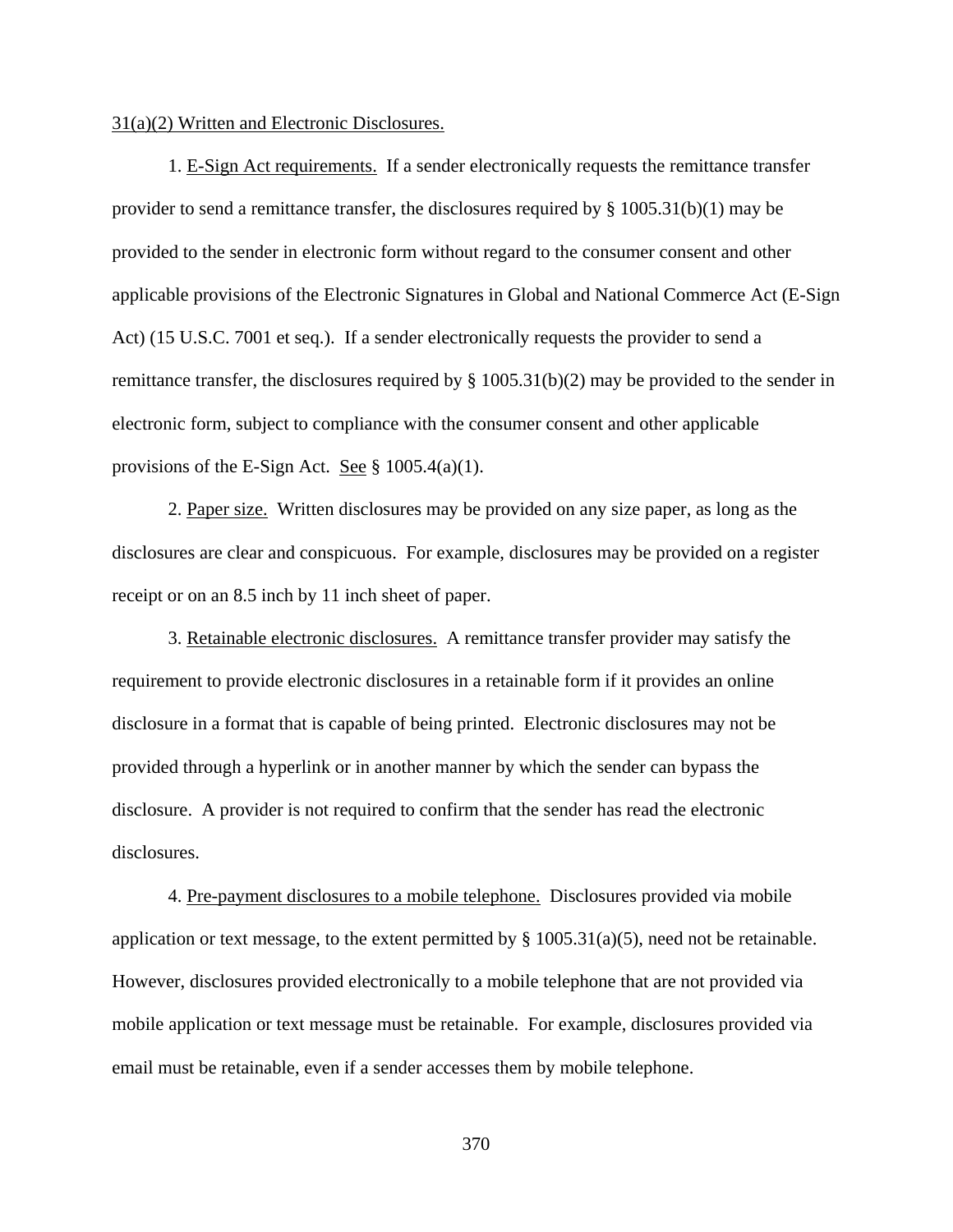# 31(a)(3) Disclosures for Oral Telephone Transactions.

 1. Transactions conducted partially by telephone. For transactions conducted partially by telephone, providing the information required by  $\S$  1005.31(b)(1) to a sender orally does not fulfill the requirement to provide the disclosures required by § 1005.31(b)(1). For example, a sender may begin a remittance transfer at a remittance transfer provider's dedicated telephone in a retail store, and then provide payment in person to a store clerk to complete the transaction. In such cases, all disclosures must be provided in writing. A provider complies with this requirement, for example, by providing the written pre-payment disclosure in person prior to the sender's payment for the transaction, and the written receipt when the sender pays for the transaction.

 2. Oral Telephone Transactions. Section 1005.31(a)(3) applies to transactions conducted orally and entirely by telephone, such as transactions conducted orally on a landline or mobile telephone.

## 31(a)(5) Disclosures for Mobile Application or Text Message Transactions.

1. Mobile application and text message transactions. A remittance transfer provider may provide the required pre-payment disclosures orally or via mobile application or text message if the transaction is conducted entirely by telephone via mobile application or text message, the remittance transfer provider complies with the requirements of  $\S 1005.31(g)(2)$ , and the provider discloses orally or via mobile application or text message a statement about the rights of the sender regarding cancellation required by  $\S 1005.31(b)(2)(iv)$  pursuant to the timing requirements in § 1005.31(e)(1). For example, if a sender conducts a transaction via text message on a mobile telephone, the remittance transfer provider may call the sender and orally provide the required pre-payment disclosures. Alternatively, the provider may provide the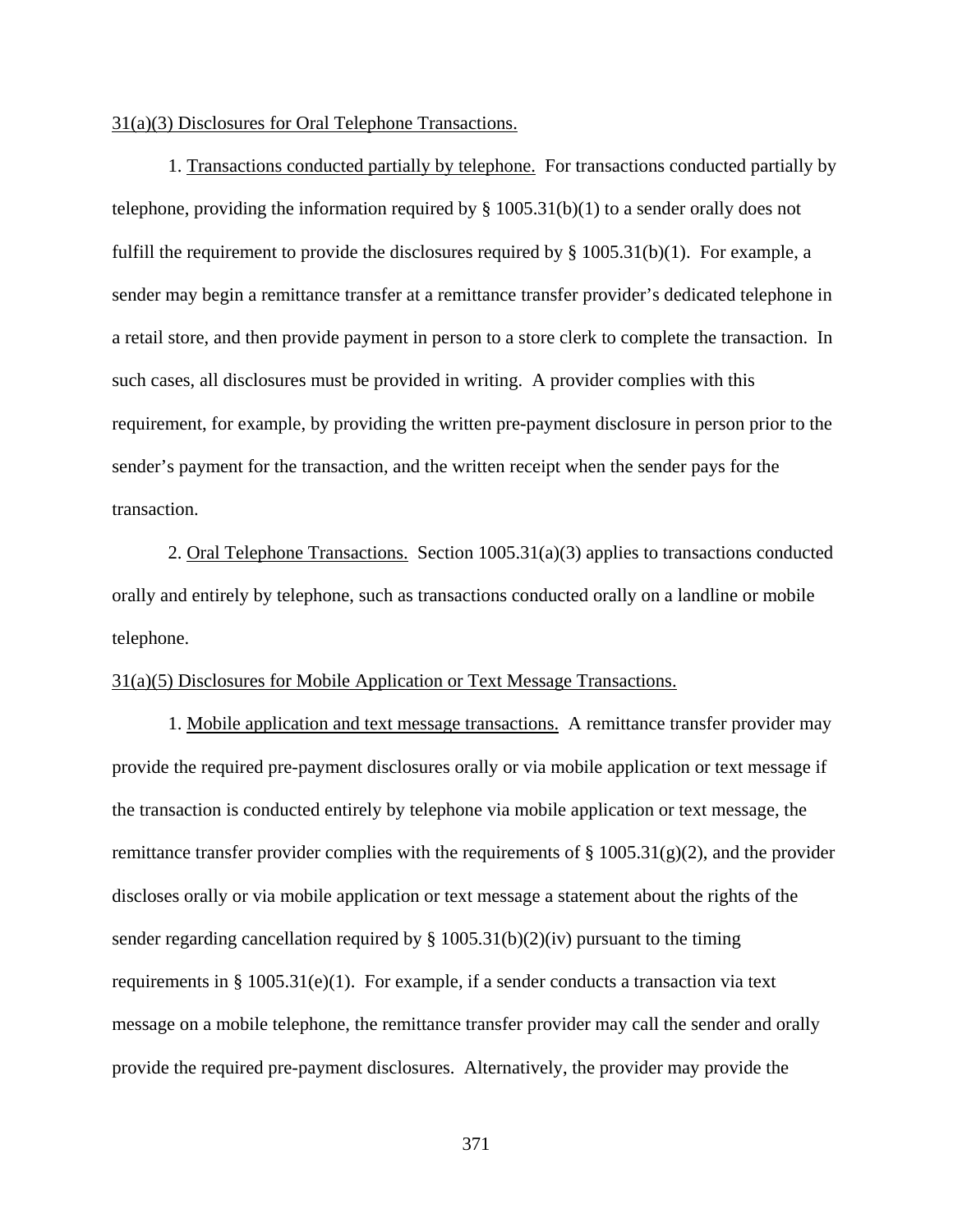required pre-payment disclosures via text message. Section 1005.31(a)(5) applies only to transactions conducted entirely by mobile telephone via mobile application or text message. 31(b) Disclosure Requirements.

 1. Disclosures provided as applicable. Disclosures required by § 1005.31(b) need only be provided to the extent applicable. A remittance transfer provider may choose to omit an item of information required by § 1005.31(b) if it is inapplicable to a particular transaction. Alternatively, a provider may disclose a term and state that an amount or item is "not applicable," "N/A," or "None." For example, if fees or taxes are not imposed in connection with a particular transaction, the provider need not provide the disclosures about fees and taxes generally required by § 1005.31(b)(1)(ii) and (b)(1)(vi). Similarly, a website need not be disclosed if the provider does not maintain a website. A provider need not provide the exchange rate disclosure required by  $\S 1005.31(b)(1)(iv)$  if a recipient receives funds in the currency in which the remittance transfer is funded, or if funds are delivered into an account denominated in the currency in which the remittance transfer is funded. For example, if a sender in the United States sends funds from an account denominated in Euros to an account in France denominated in Euros, no exchange rate would need to be provided. Similarly, if a sender funds a remittance transfer in U.S. dollars and requests that a remittance transfer be delivered to the recipient in U.S. dollars, a provider need not disclose an exchange rate.

 2. Substantially similar terms, language, and notices. Certain disclosures required by § 1005.31(b) must be described using the terms set forth in § 1005.31(b) or substantially similar terms. Terms may be more specific than those provided. For example, a remittance transfer provider sending funds to Colombia may describe a tax under  $\S 1005.31(b)(1)(vi)$  as a "Colombian Tax" in lieu of describing it as "Other Taxes." Foreign language disclosures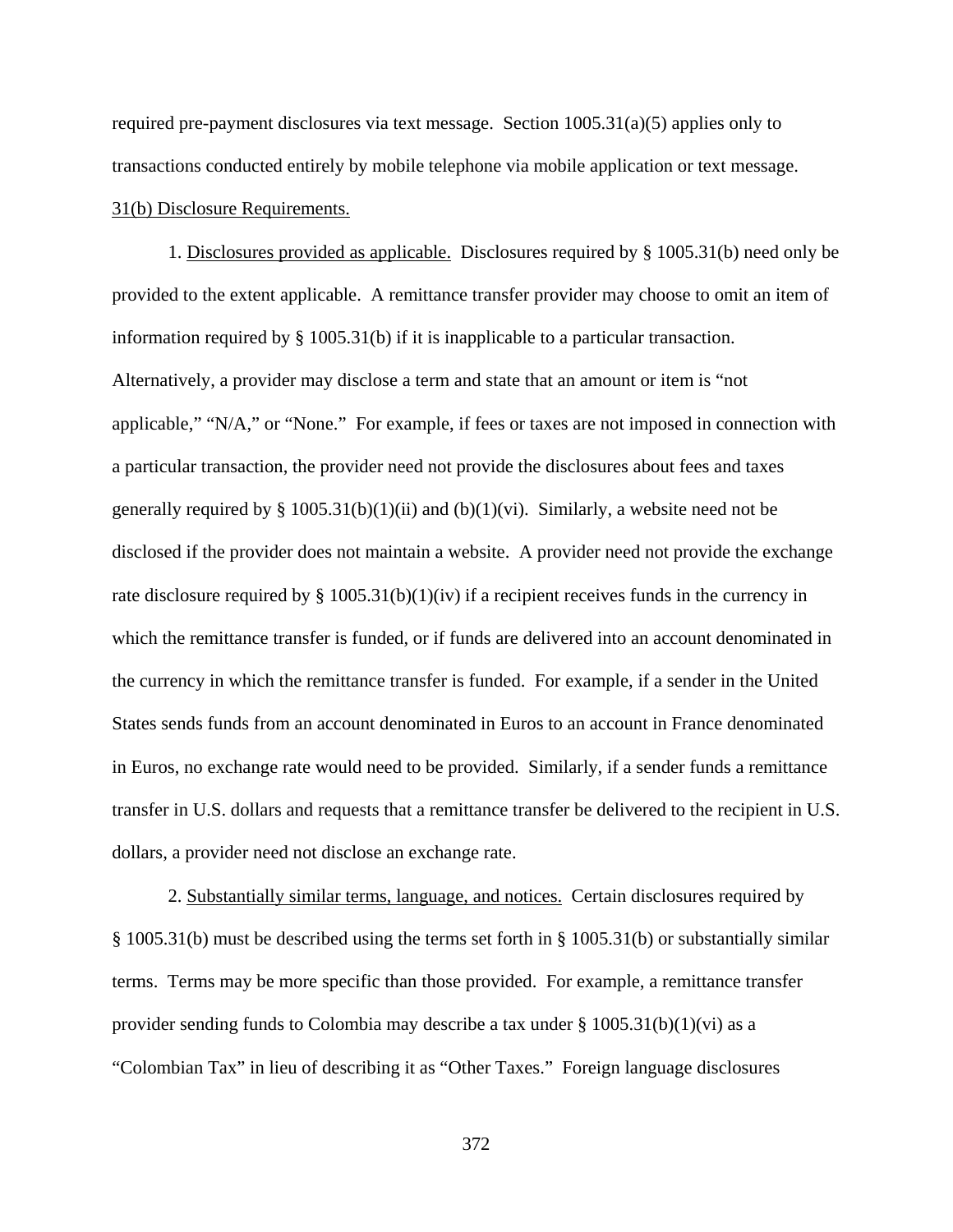required under § 1005.31(g) must contain accurate translations of the terms, language, and notices required by § 1005.31(b).

# 31(b)(1) Pre-Payment Disclosures.

 1. Fees and taxes. i. Taxes imposed on the remittance transfer by the remittance transfer provider include taxes imposed on the remittance transfer by a State or other governmental body. A provider need only disclose fees or taxes imposed on the remittance transfer by the provider in § 1005.31(b)(1)(ii) and imposed on the remittance transfer by a person other than the provider in  $§ 1005.31(b)(1)(vi)$ , as applicable. For example, if no transfer taxes are imposed on a remittance transfer, a provider would only disclose applicable transfer fees. See comment 31(b)-1. If both fees and taxes are imposed, the fees and taxes must be disclosed as separate, itemized disclosures. For example, a provider would disclose all transfer fees using the term "Transfer Fees" or a substantially similar term and would separately disclose all transfer taxes as "Transfer Taxes" or a substantially similar term.

ii. The fees and taxes required to be disclosed by  $\S$  1005.31(b)(1)(ii) include all fees and taxes imposed on the remittance transfer by the provider. For example, a provider must disclose a service fee and any State taxes imposed on the remittance transfer. In contrast, the fees and taxes required to be disclosed by  $\S$  1005.31(b)(1)(vi) include fees and taxes imposed on the remittance transfer by a person other than the provider. Fees and taxes imposed on the remittance transfer include only those fees and taxes that are charged to the sender or designated recipient and are specifically related to the remittance transfer. For example, a provider must disclose fees imposed on a remittance transfer by the receiving institution or agent at pick-up for receiving the transfer, fees imposed on a remittance transfer by intermediary institutions in connection with an international wire transfer, and taxes imposed on a remittance transfer by a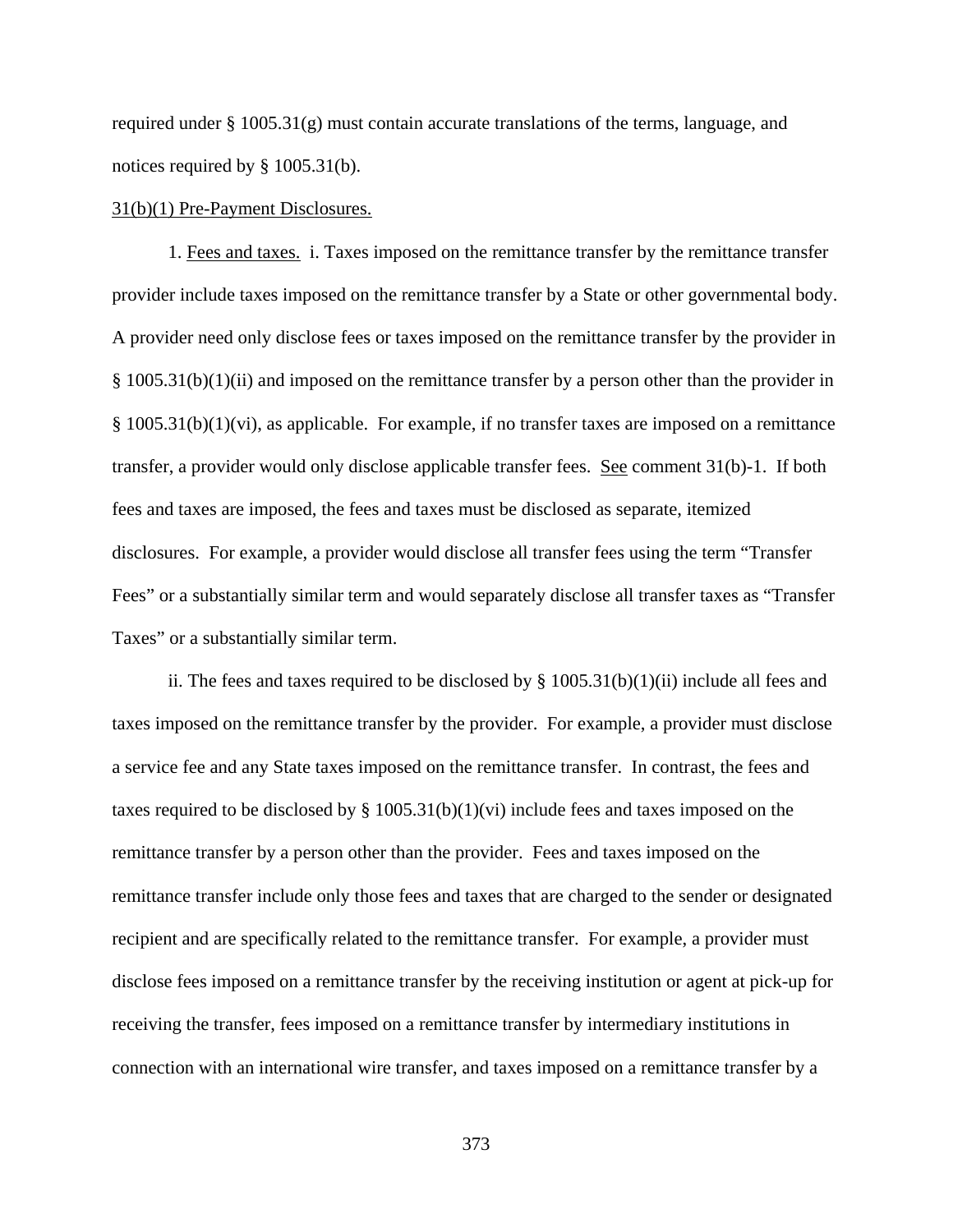foreign government. However, a provider need not disclose, for example, overdraft fees that are imposed by a recipient's bank or funds that are garnished from the proceeds of a remittance transfer to satisfy an unrelated debt, because these charges are not specifically related to the remittance transfer. Similarly, fees that banks charge one another for handling a remittance transfer or other fees that do not affect the total amount of the transaction or the amount that will be received by the designated recipient are not charged to the sender or designated recipient. For example, an interchange fee that is charged to a provider when a sender uses a credit or debit card to pay for a remittance transfer need not be disclosed. The terms used to describe the fees and taxes imposed on the remittance transfer by the provider in  $\S 1005.31(b)(1)(ii)$  and imposed on the remittance transfer by a person other than the provider in §  $1005.31(b)(1)(vi)$  must differentiate between such fees and taxes. For example, the terms used to describe fees disclosed under § 1005.31(b)(1)(ii) and (b)(1)(vi) may not both be described solely as "Fees."

2. Transfer amount. Sections  $1005.31(b)(1)(i)$  and  $(b)(1)(v)$  require two transfer amount disclosures. First, under  $\S 1005.31(b)(1)(i)$ , a provider must disclose the transfer amount in the currency in which the remittance transfer is funded to show the calculation of the total amount of the transaction. Typically, the remittance transfer is funded in U.S. dollars, so the transfer amount would be expressed in U.S. dollars. However, if the remittance transfer is funded, for example, from a Euro-denominated account, the transfer amount would be expressed in Euros. Second, under §  $1005.31(b)(1)(v)$ , a provider must disclose the transfer amount in the currency in which the funds will be made available to the designated recipient. For example, if the funds will be picked up by the designated recipient in Japanese yen, the transfer amount would be expressed in Japanese yen. However, this second transfer amount need not be disclosed if fees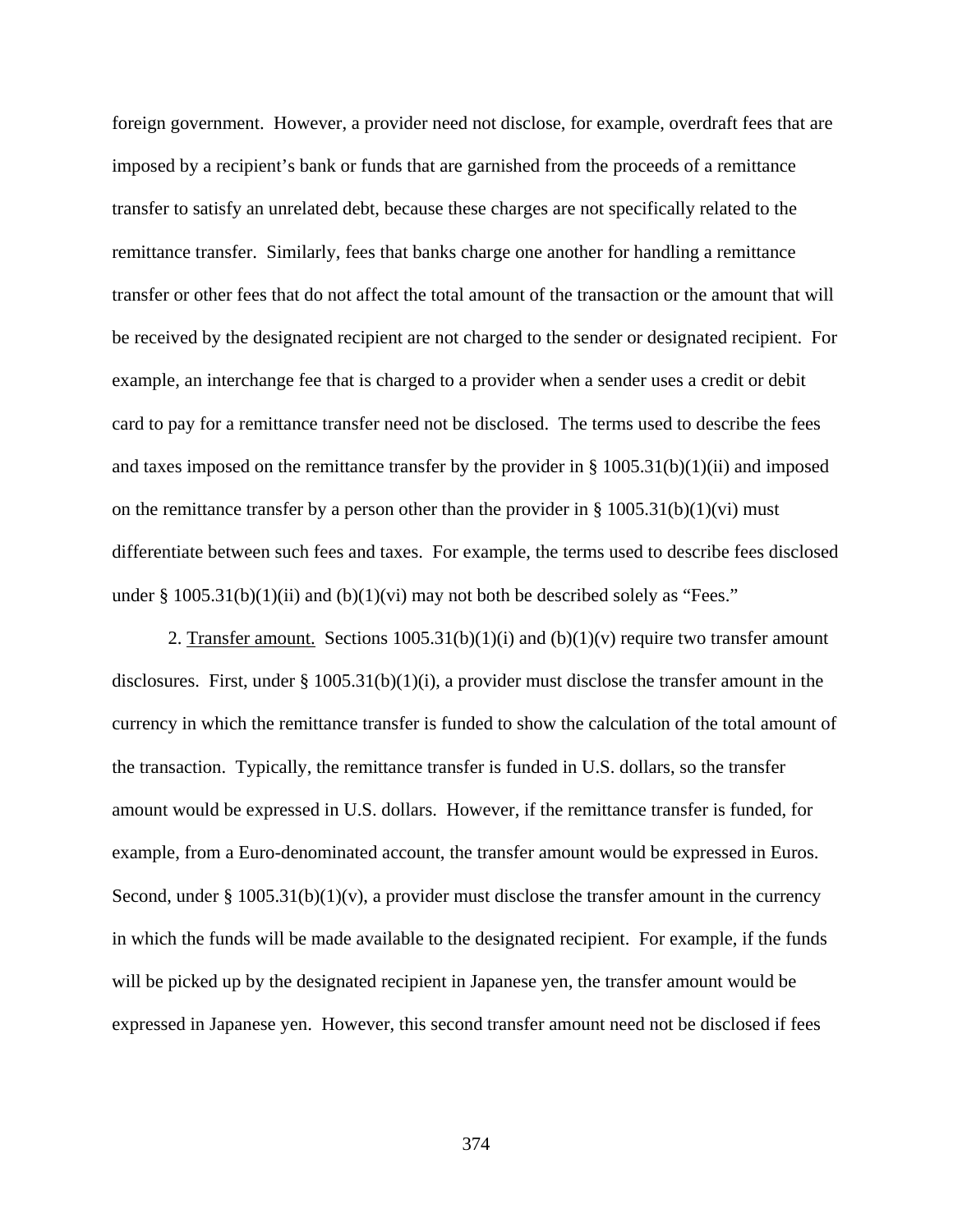and taxes are not imposed on the remittance transfer under  $\S 1005.31(b)(1)(vi)$ . The terms used to describe each transfer amount should be the same.

3. Exchange rate for calculation. The exchange rate used to calculate the transfer amount in §  $1005.31(b)(1)(v)$ , the fees and taxes imposed on the remittance transfer by a person other than the provider in § 1005.31(b)(1)(vi), and the amount received in § 1005.31(b)(1)(vii) is the exchange rate in §  $1005.31(b)(1)(iv)$ , including an estimated exchange rate to the extent permitted by § 1005.32, prior to any rounding of the exchange rate. For example, if one U.S. dollar exchanges for 11.9483779 Mexican pesos, a provider must calculate these disclosures using this rate, even though the provider may disclose pursuant to  $\S 1005.31(b)(1)(iv)$  that the U.S. dollar exchanges for 11.9484 Mexican pesos. Similarly, if a provider estimates pursuant to § 1005.32 that one U.S. dollar exchanges for 11.9483 Mexican pesos, a provider must calculate these disclosures using this rate, even though the provider may disclose pursuant to § 1005.31(b)(1)(iv) that the U.S. dollar exchanges for 11.95 Mexican pesos (Estimated). If an exchange rate need not be rounded, a provider must use that exchange rate to calculate these disclosures. For example, if one U.S. dollar exchanges for exactly 11.9 Mexican pesos, a provider must calculate these disclosures using this exchange rate.

#### 31(b)(1)(iv) Exchange Rate.

1. Applicable exchange rate. If the designated recipient will receive funds in a currency other than the currency in which the remittance transfer is funded, a remittance transfer provider must disclose the exchange rate to be used by the provider for the remittance transfer. An exchange rate that is estimated must be disclosed pursuant to the requirements of § 1005.32. A remittance transfer provider may not disclose, for example, that an exchange rate is "unknown," "floating," or "to be determined." If a provider does not have specific knowledge regarding the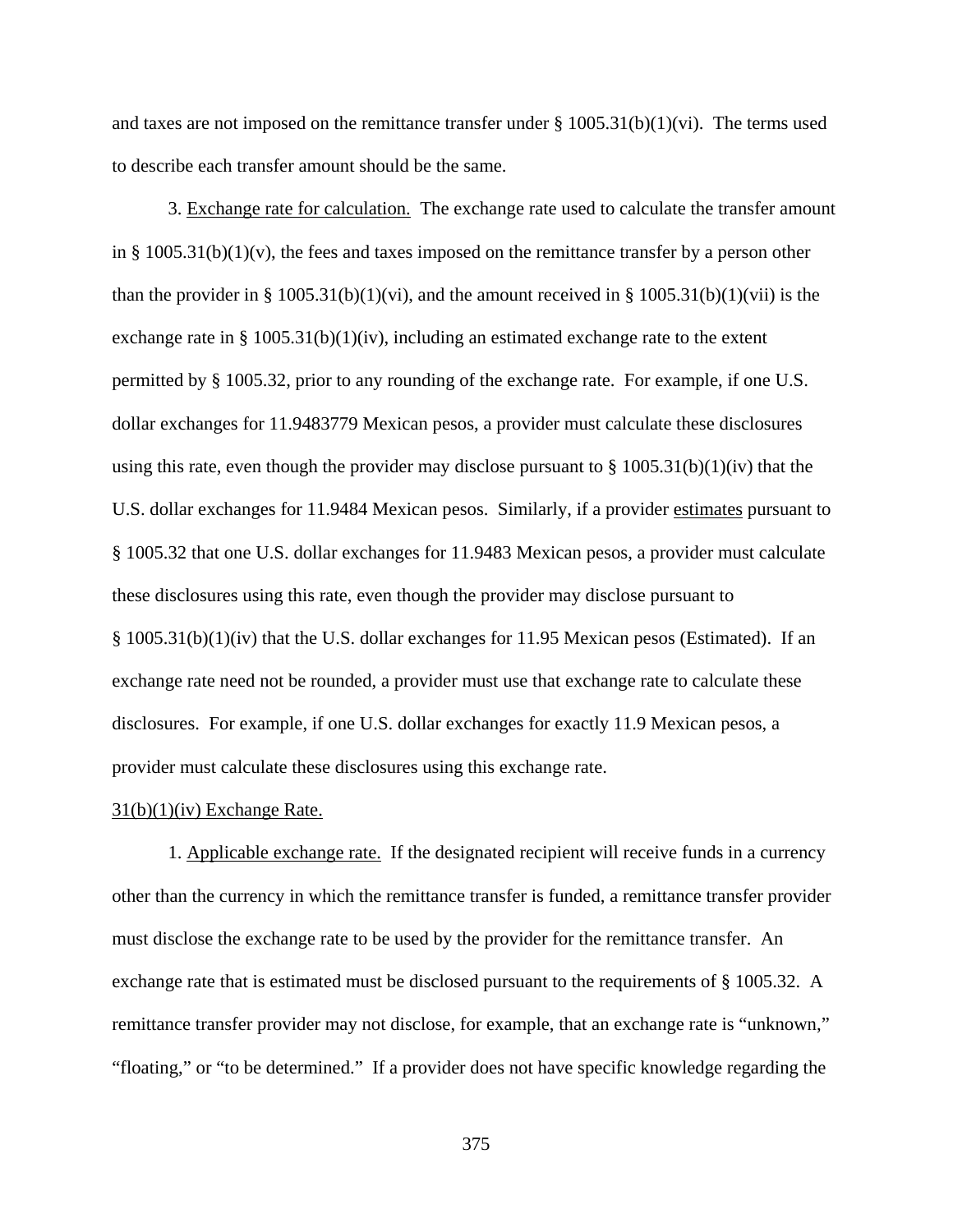currency in which the funds will be received, the provider may rely on a sender's representation as to the currency in which funds will be received for purposes of determining whether an exchange rate is applied to the transfer. For example, if a sender requests that a remittance transfer be deposited into an account in U.S. dollars, the provider need not disclose an exchange rate, even if the account is actually denominated in Mexican pesos and the funds are converted prior to deposit into the account. If a sender does not know the currency in which funds will be received, the provider may assume that the currency in which funds will be received is the currency in which the remittance transfer is funded.

2. Rounding. The exchange rate disclosed by the provider for the remittance transfer is required to be rounded. The provider may round to two, three, or four decimal places, at its option. For example, if one U.S. dollar exchanges for 11.9483779 Mexican pesos, a provider may disclose that the U.S. dollar exchanges for 11.9484 Mexican pesos. The provider may alternatively disclose, for example, that the U.S. dollar exchanges for 11.948 pesos or 11.95 pesos. On the other hand, if one U.S. dollar exchanges for exactly 11.9 Mexican pesos, the provider may disclose that "US\$1= 11.9 MXN" in lieu of, for example, "US\$1=11.90 MXN." The exchange rate disclosed for the remittance transfer must be rounded consistently for each currency. For example, a provider may not round to two decimal places for some transactions exchanged into Euros and round to four decimal places for other transactions exchanged into Euros.

3. Exchange rate used. The exchange rate used by the provider for the remittance transfer need not be set by that provider. For example, an exchange rate set by an intermediary institution and applied to the remittance transfer would be the exchange rate used for the remittance transfer and must be disclosed by the provider.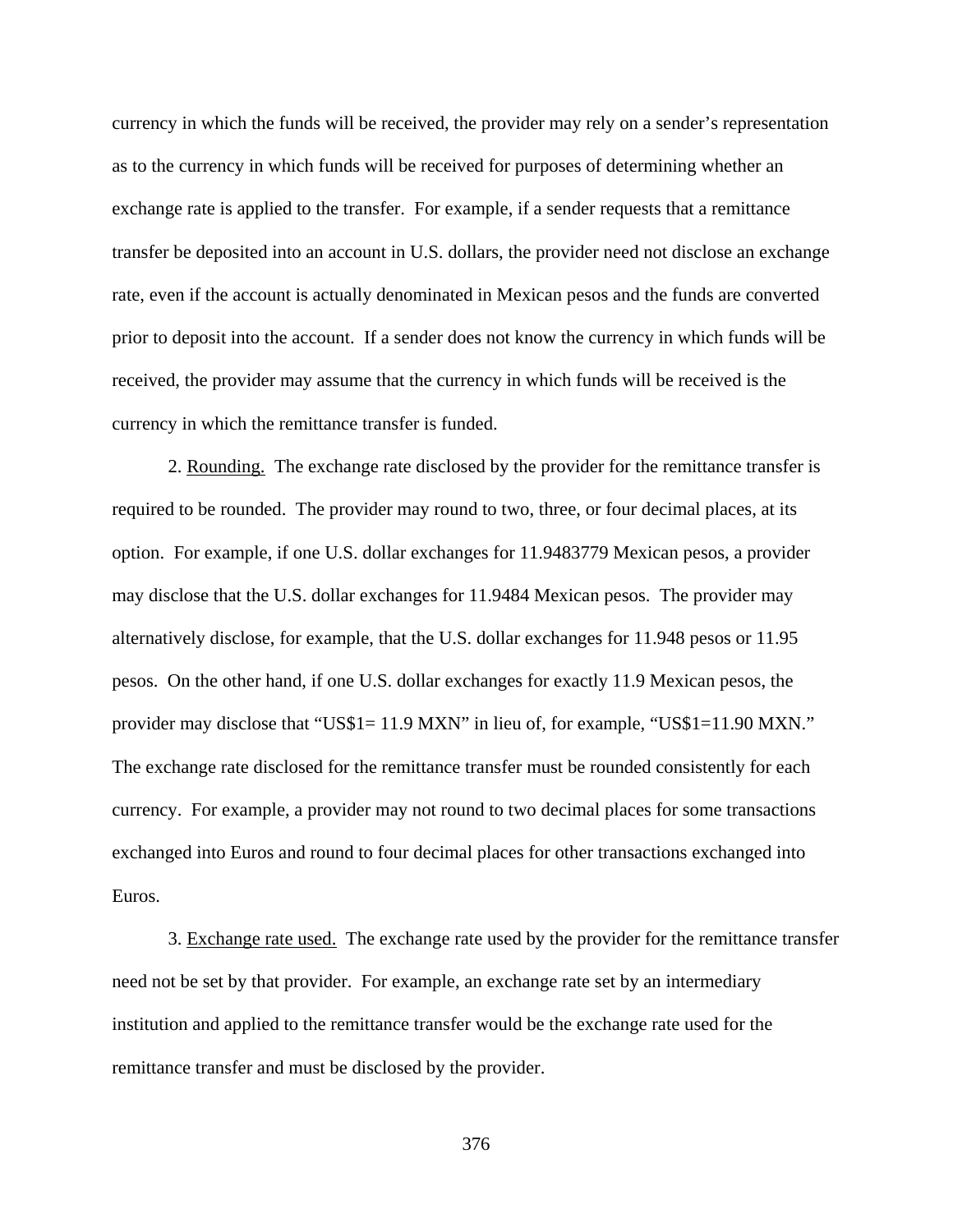# $31(b)(1)(vi)$  Fees and Taxes Imposed by a Person Other than the Provider.

 1. Fees and taxes disclosed in the currency in which the funds will be received. Section 1005.31(b)(1)(vi) requires the disclosure of fees and taxes in the currency in which the funds will be received by the designated recipient. A fee or tax described in  $\S 1005.31(b)(1)(vi)$  may be imposed in one currency, but the funds may be received by the designated recipient in another currency. In such cases, the remittance transfer provider must calculate the fee or tax to be disclosed using the exchange rate in §  $1005.31(b)(1)(iv)$ , including an estimated exchange rate to the extent permitted by § 1005.32, prior to any rounding of the exchange rate. For example, an intermediary institution in an international wire transfer may impose a fee in U.S. dollars, but funds are ultimately deposited in the recipient's account in Euros. In this case, the provider would disclose the fee to the sender expressed in Euros, calculated using the exchange rate used by the provider for the remittance transfer. For purposes of  $\S$  1005.31(b)(1)(v), (vi), and (vii), if a provider does not have specific knowledge regarding the currency in which the funds will be received, the provider may rely on a sender's representation as to the currency in which funds will be received. For example, if a sender requests that a remittance transfer be deposited into an account in U.S. dollars, the provider may provide the disclosures required in § 1005.31(b)(1)(v), (vi), and (vii) in U.S. dollars, even if the account is actually denominated in Mexican pesos and the funds are subsequently converted prior to deposit into the account. If a sender does not know the currency in which funds will be received, the provider may assume that the currency in which funds will be received is the currency in which the remittance transfer is funded.

2. Determining taxes. The amount of taxes imposed by a person other than the provider may depend on the tax status of the sender or recipient, the type of accounts or financial institutions involved in the transfer, or other variables. For example, the amount of tax may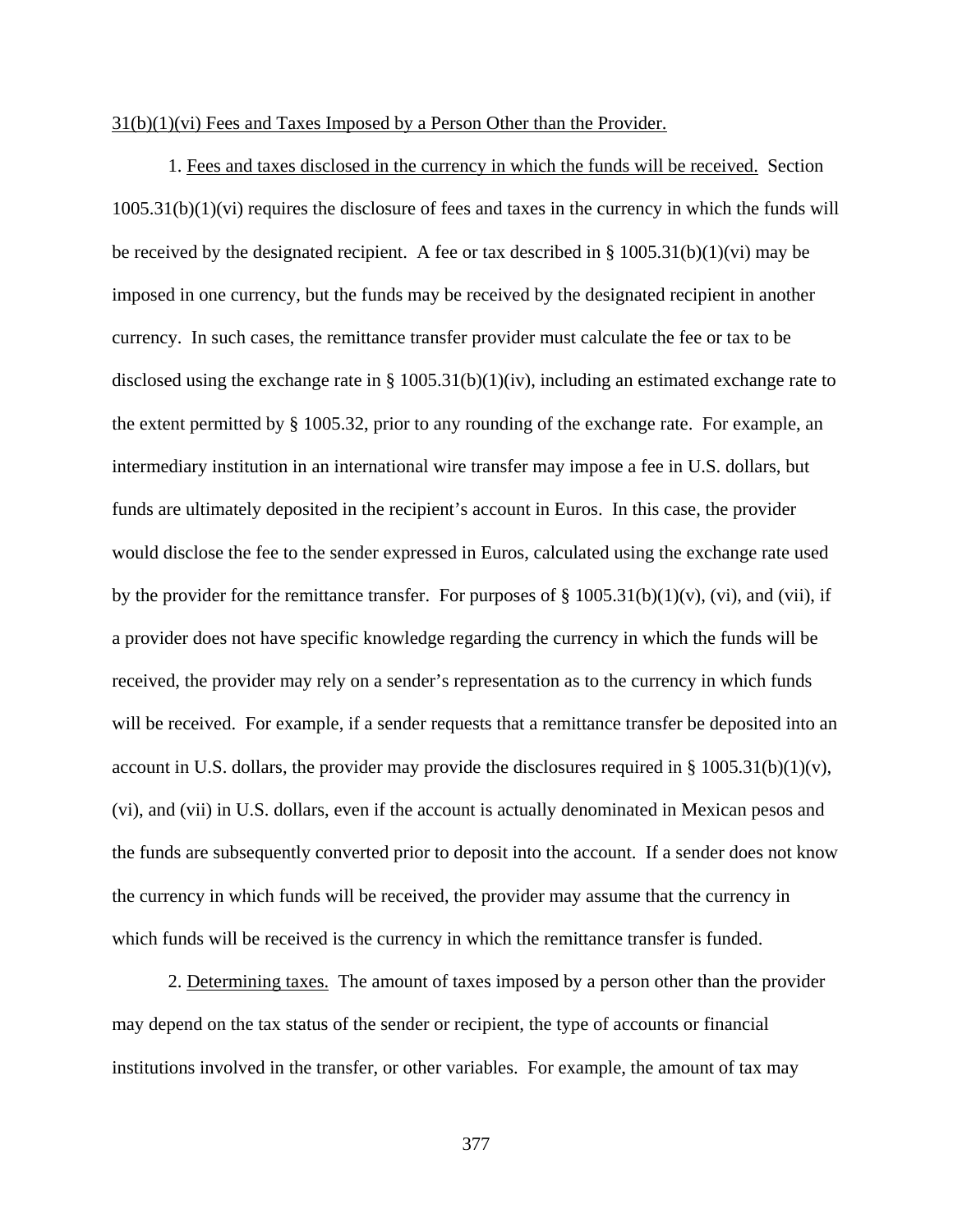depend on whether the receiver is a resident of the country in which the funds are received or the type of account to which the funds are delivered. If a provider does not have specific knowledge regarding variables that affect the amount of taxes imposed by a person other than the provider for purposes of determining these taxes, the provider may rely on a sender's representations regarding these variables. If a sender does not know the information relating to the variables that affect the amount of taxes imposed by a person other than the provider, the provider may disclose the highest possible tax that could be imposed for the remittance transfer with respect to any unknown variable.

### 31(b)(1)(vii) Amount Received.

1. Amount received. The remittance transfer provider is required to disclose the amount that will be received by the designated recipient in the currency in which the funds will be received. The amount received must reflect all charges imposed on the remittance transfer that affect the amount received, including the exchange rate and all fees and taxes imposed on the remittance transfer by the remittance transfer provider, the receiving institution, or any other party in the transmittal route of a remittance transfer. The disclosed amount received must be reduced by the amount of any fee or tax that is imposed on the remittance transfer by any person, even if that amount is imposed or itemized separately from the transaction amount.

### 31(b)(2) Receipt.

 1. Date funds will be available. A remittance transfer provider does not comply with the requirements of § 1005.31(b)(2)(ii) if it provides a range of dates that the remittance transfer may be available or an estimate of the date on which funds will be available. If a provider does not know the exact date on which funds will be available, the provider may disclose the latest date on which the funds will be available. For example, if funds may be available on January 3, but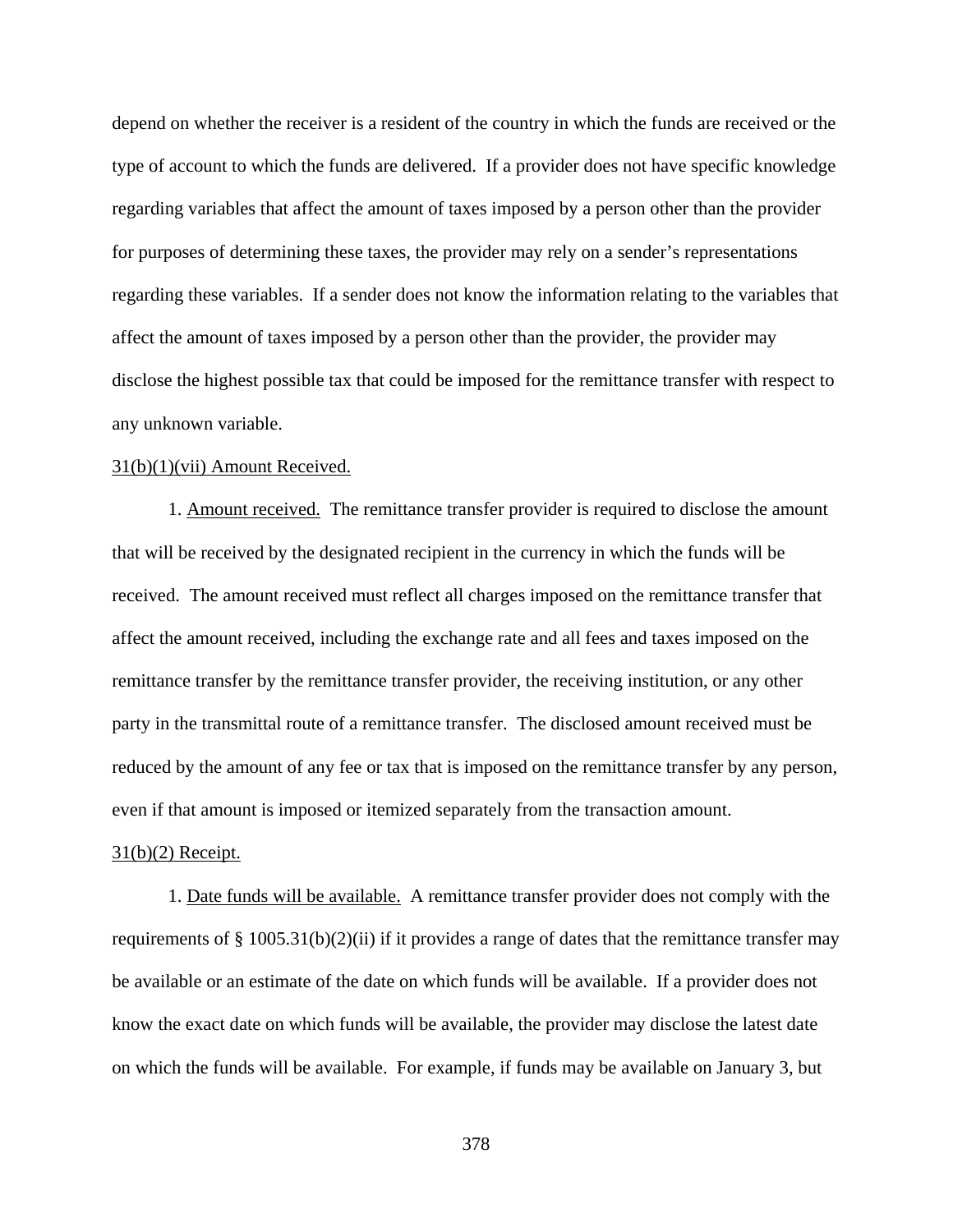are not certain to be available until January 10, then a provider complies with  $\S 1005.31(b)(2)(ii)$ if it discloses January 10 as the date funds will be available. However, a remittance transfer provider may also disclose that funds "may be available sooner" or use a substantially similar term to inform senders that funds may be available to the designated recipient on a date earlier than the date disclosed. For example, a provider may disclose "January 10 (may be available sooner)."

2. Agencies required to be disclosed. A remittance transfer provider must only disclose information about a State agency that licenses or charters the remittance transfer provider with respect to the remittance transfer as applicable. For example, if a financial institution is solely regulated by a Federal agency, and not licensed or chartered by a State agency, then the institution need not disclose information about a State agency. A remittance transfer provider must disclose information about the Consumer Financial Protection Bureau, whether or not the Consumer Financial Protection Bureau is the provider's primary Federal regulator.

3. State agency that licenses or charters a provider. A remittance transfer provider must only disclose information about one State agency that licenses or charters the remittance transfer provider with respect to the remittance transfer, even if other State agencies also regulate the remittance transfer provider. For example, a provider may disclose information about the State agency which granted its license. If a provider is licensed in multiple States, and the State agency that licenses the provider with respect to the remittance transfer is determined by a sender's location, a provider may make the determination as to the State in which the sender is located based on information that is provided by the sender and on any records associated with the sender. For example, if the State agency that licenses the provider with respect to an online remittance transfer is determined by a sender's location, a provider could rely on the sender's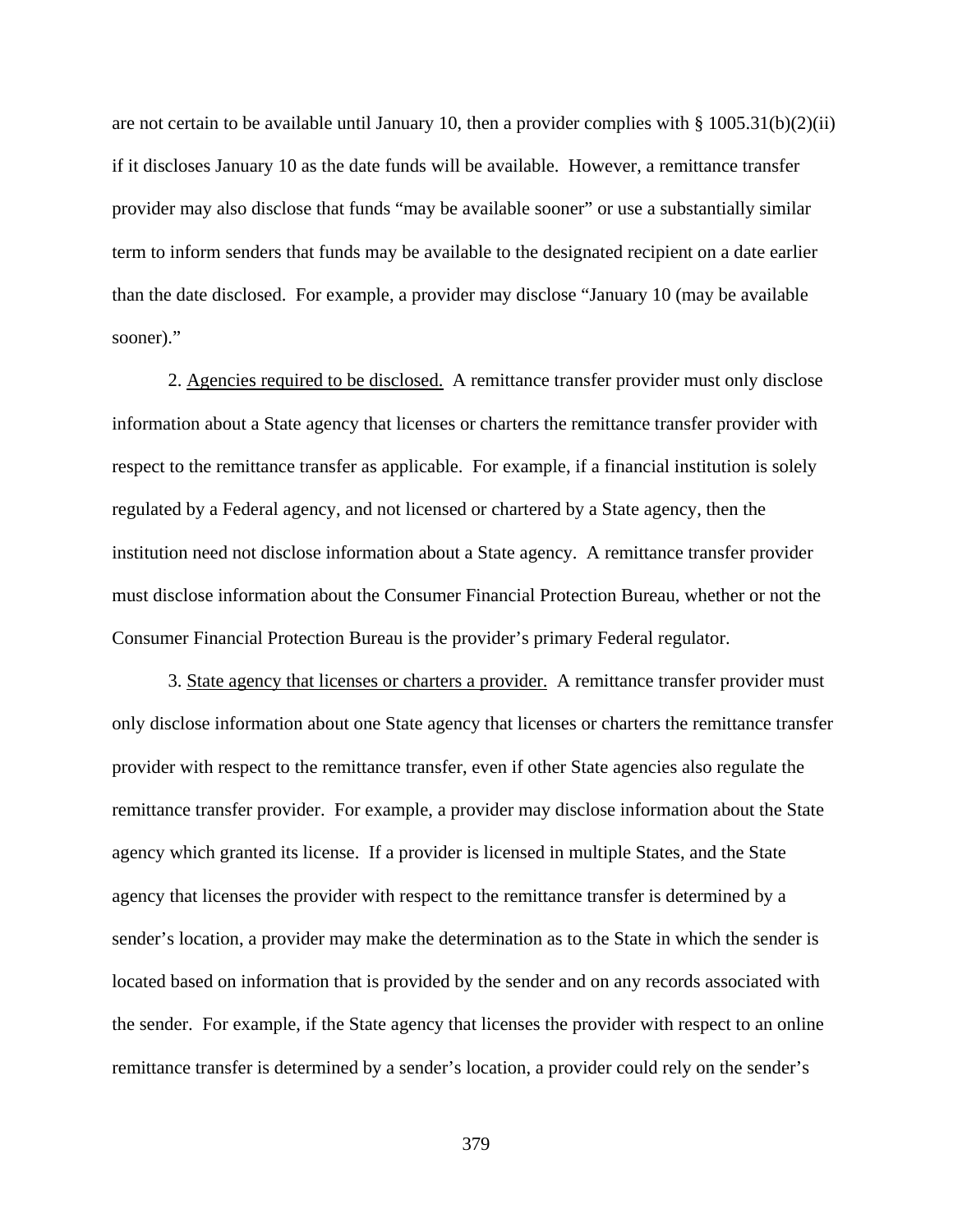statement regarding the State in which the sender is located and disclose the State agency that licenses the provider in that State. A State-chartered bank must disclose information about the State agency that granted its charter, regardless of the location of the sender.

## 31(b)(3) Combined Disclosure.

1. Proof of payment. If a sender initiating a remittance transfer receives a combined disclosure provided under  $\S 1005.31(b)(3)$  and then completes the transaction, the remittance transfer provider must provide the sender with proof of payment. The proof of payment must be clear and conspicuous, provided in writing or electronically, and provided in a retainable form. The combined disclosure must be provided to the sender when the sender requests the remittance transfer, but prior to payment for the transfer, pursuant to  $\S 1005.31(e)(1)$ , and the proof of payment must be provided when payment is made for the remittance transfer. The proof of payment for the transaction may be provided on the same piece of paper as the combined disclosure or on a separate piece of paper. For example, a provider may feed a combined disclosure through a computer printer when payment is made to add the date and time of the transaction, a confirmation code, and an indication that the transfer was paid in full. A provider may also provide this additional information to a sender on a separate piece of paper when payment is made. A remittance transfer provider does not comply with the requirements of § 1005.31(b)(3) by providing a combined disclosure with no further indication that payment has been received.

# 31(c) Specific Format Requirements.

### $31(c)(1)$  Grouping.

 1. Grouping. Information is grouped together for purposes of subpart B if multiple disclosures are in close proximity to one another and a sender can reasonably calculate the total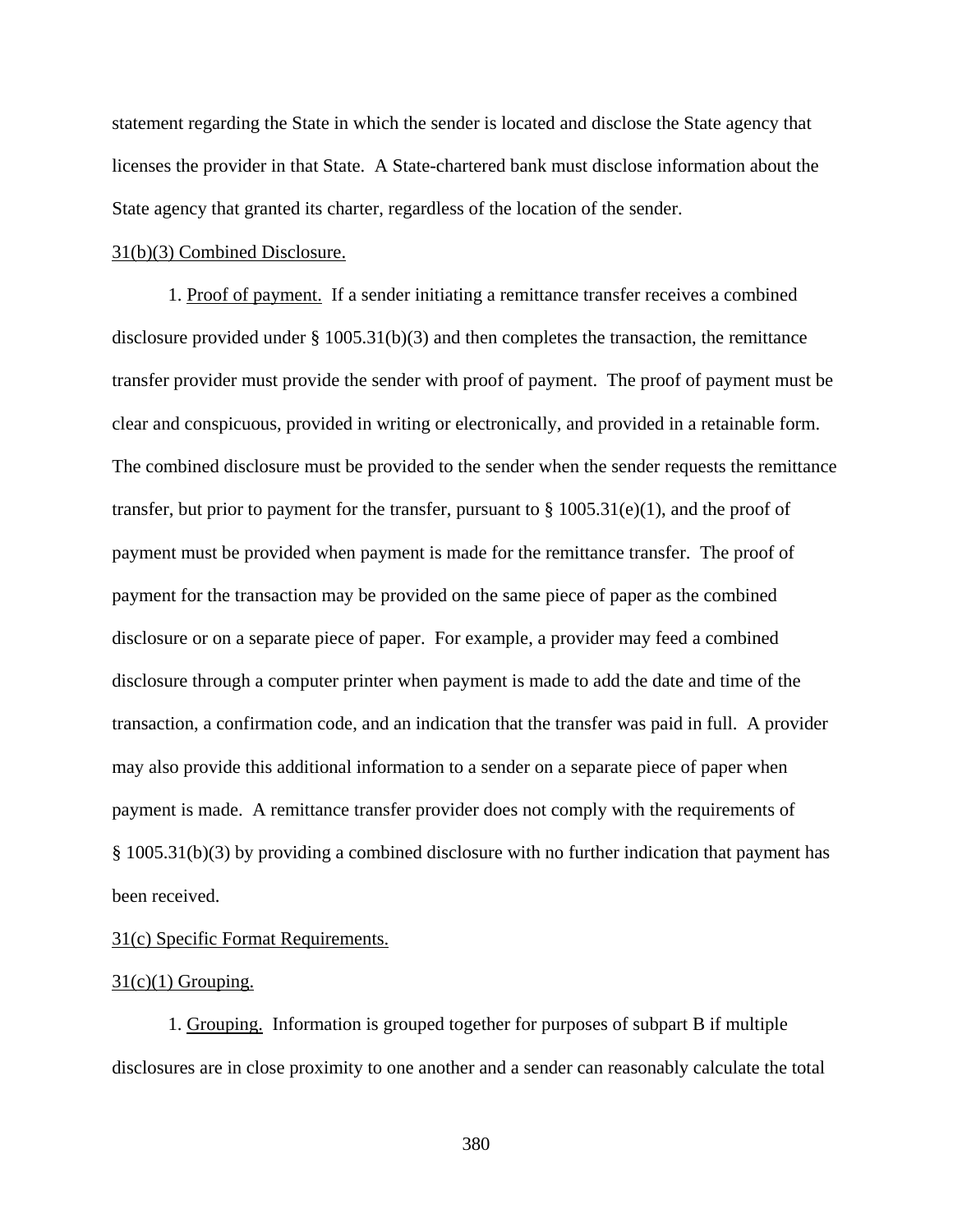amount of the transaction and the amount that will be received by the designated recipient. Model Forms A-30 through A-35 in Appendix A illustrate how information may be grouped to comply with the rule, but a remittance transfer provider may group the information in another manner. For example, a provider could provide the grouped information as a horizontal, rather than a vertical, calculation.

# 31(c)(4) Segregation.

 1. Segregation. Disclosures may be segregated from other information in a variety of ways. For example, the disclosures may appear on a separate sheet of paper or may appear on the front of a page where other information appears on the back of that page. The disclosures may be set off from other information on a notice by outlining them in a box or series of boxes, with bold print dividing lines or a different color background, or by using other means.

2. Directly related. For purposes of  $\S 1005.31(c)(4)$ , the following is directly related information:

i. The date and time of the transaction;

ii. The sender's name and contact information;

iii. The location at which the designated recipient may pick up the funds;

iv. The confirmation or other identification code;

v. A company name and logo;

vi. An indication that a disclosure is or is not a receipt or other indicia of proof of payment;

vii. A designated area for signatures or initials;

viii. A statement that funds may be available sooner, as permitted by  $\S 1005.31(b)(2)(ii)$ ;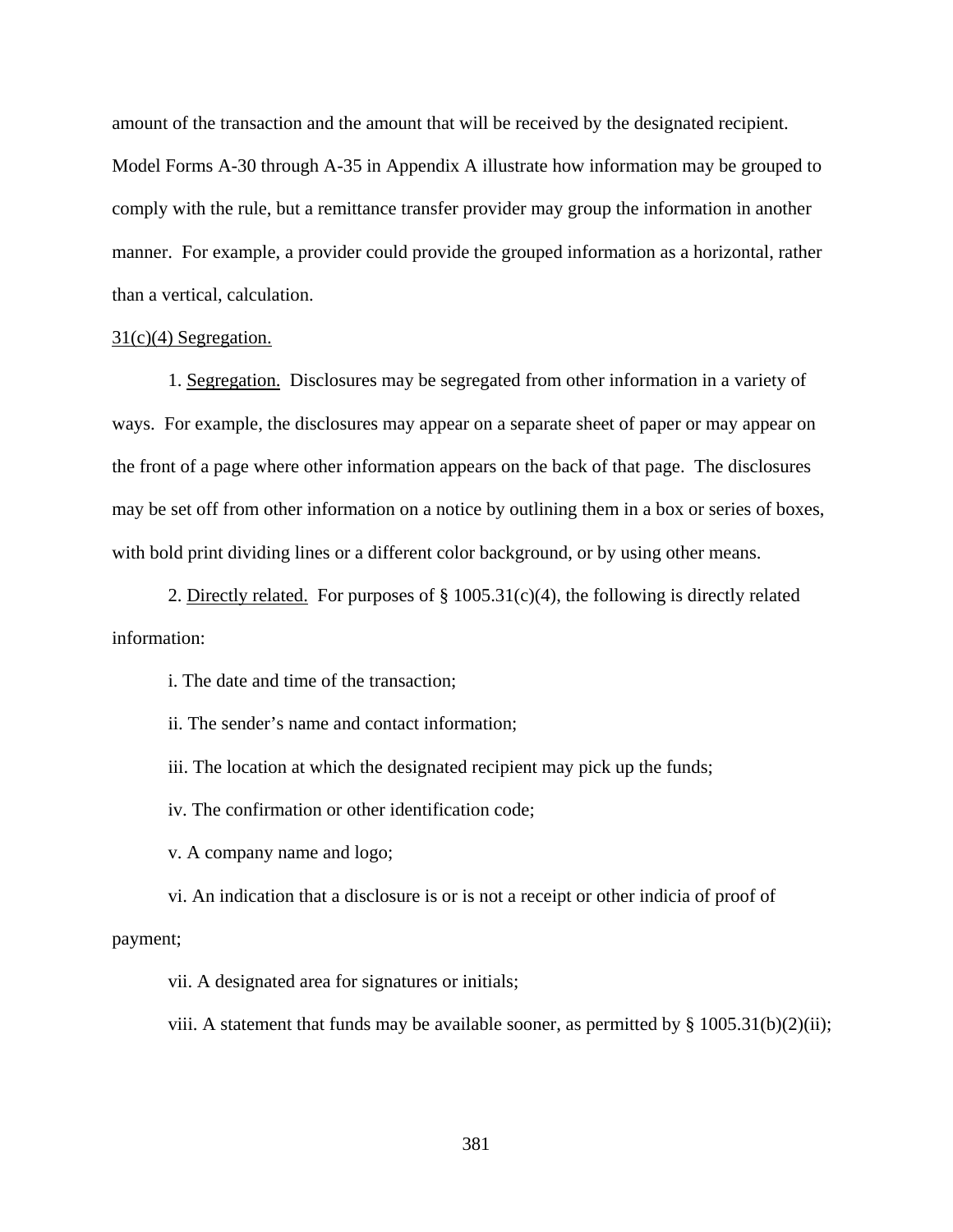ix. Instructions regarding the retrieval of funds, such as the number of days the funds will be available to the recipient before they are returned to the sender; and

x. A statement that the provider makes money from foreign currency exchange. 31(d) Estimates.

 1. Terms. A remittance transfer provider may provide estimates of the amounts required by § 1005.31(b), to the extent permitted by § 1005.32. An estimate must be described using the term "Estimated" or a substantially similar term in close proximity to the term or terms described. For example, a remittance transfer provider could describe an estimated disclosure as "Estimated Transfer Amount," "Other Estimated Fees and Taxes," or "Total to Recipient (Est.)."  $31(e)$  Timing.

 1. Request to send a remittance transfer. Except as provided in § 1005.36(a), prepayment and combined disclosures are required to be provided to the sender when the sender requests the remittance transfer, but prior to payment for the transfer. Whether a consumer has requested a remittance transfer depends on the facts and circumstances. A sender that asks a provider to send a remittance transfer, and provides transaction-specific information to the provider in order to send funds to a designated recipient, has requested a remittance transfer. For example, a sender who asks the provider to send money to a recipient in Mexico and provides the sender and recipient information to the provider has requested a remittance transfer. A consumer who solely inquires about that day's rates and fees to send to Mexico, however, has not requested the provider to send a remittance transfer.

 2. When payment is made. Except as provided in § 1005.36(a), a receipt required by § 1005.31(b)(2) must be provided to the sender when payment is made for the remittance transfer. For example, a remittance transfer provider could give the sender the disclosures after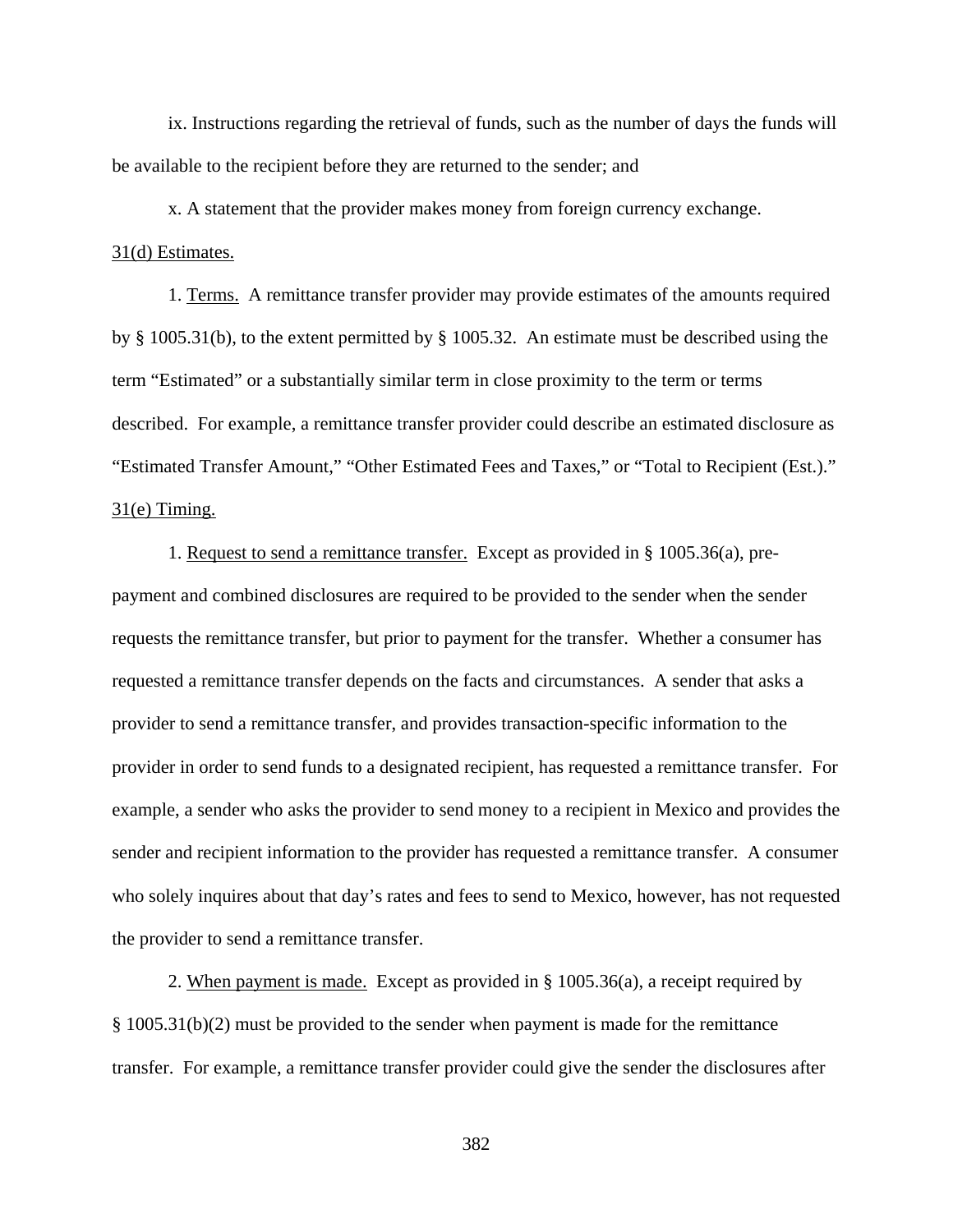the sender pays for the remittance transfer, but before the sender leaves the counter. A provider could also give the sender the disclosures immediately before the sender pays for the transaction. For purposes of subpart B, payment is made, for example, when a sender provides cash to the remittance transfer provider or when payment is authorized.

 3. Telephone transfer from an account. A sender may transfer funds from his or her account, as defined by § 1005.2(b), that is held by the remittance transfer provider. For example, a financial institution may send an international wire transfer for a sender using funds from the sender's account with the institution. Except as provided in § 1005.36(a), if the sender conducts such a transfer entirely by telephone, the institution may provide a receipt required by § 1005.31(b)(2) on or with the sender's next regularly scheduled periodic statement for that account or within 30 days after payment is made for the remittance transfer if a periodic statement is not provided.

 4. Mobile application and text message transactions. If a transaction is conducted entirely by telephone via mobile application or text message, a receipt required by § 1005.31(b)(2) may be mailed or delivered to the sender pursuant to the timing requirements in  $\S 1005.31(e)(2)$  or  $\S 1005.36(a)$ . For example, if a sender conducts a transfer entirely by telephone via mobile application, a remittance transfer provider may mail or deliver the disclosures to a sender pursuant to the timing requirements in § 1005.31(e)(2) or § 1005.36(a).

 5. Statement about cancellation rights. The statement about the rights of the sender regarding cancellation required by § 1005.31(b)(2)(iv) may, but need not, be disclosed pursuant to the timing requirements of  $\S 1005.31(e)(2)$  if a provider discloses this information pursuant to  $\S$  1005.31(a)(3)(iii) or (a)(5)(iii). The statement about the rights of the sender regarding error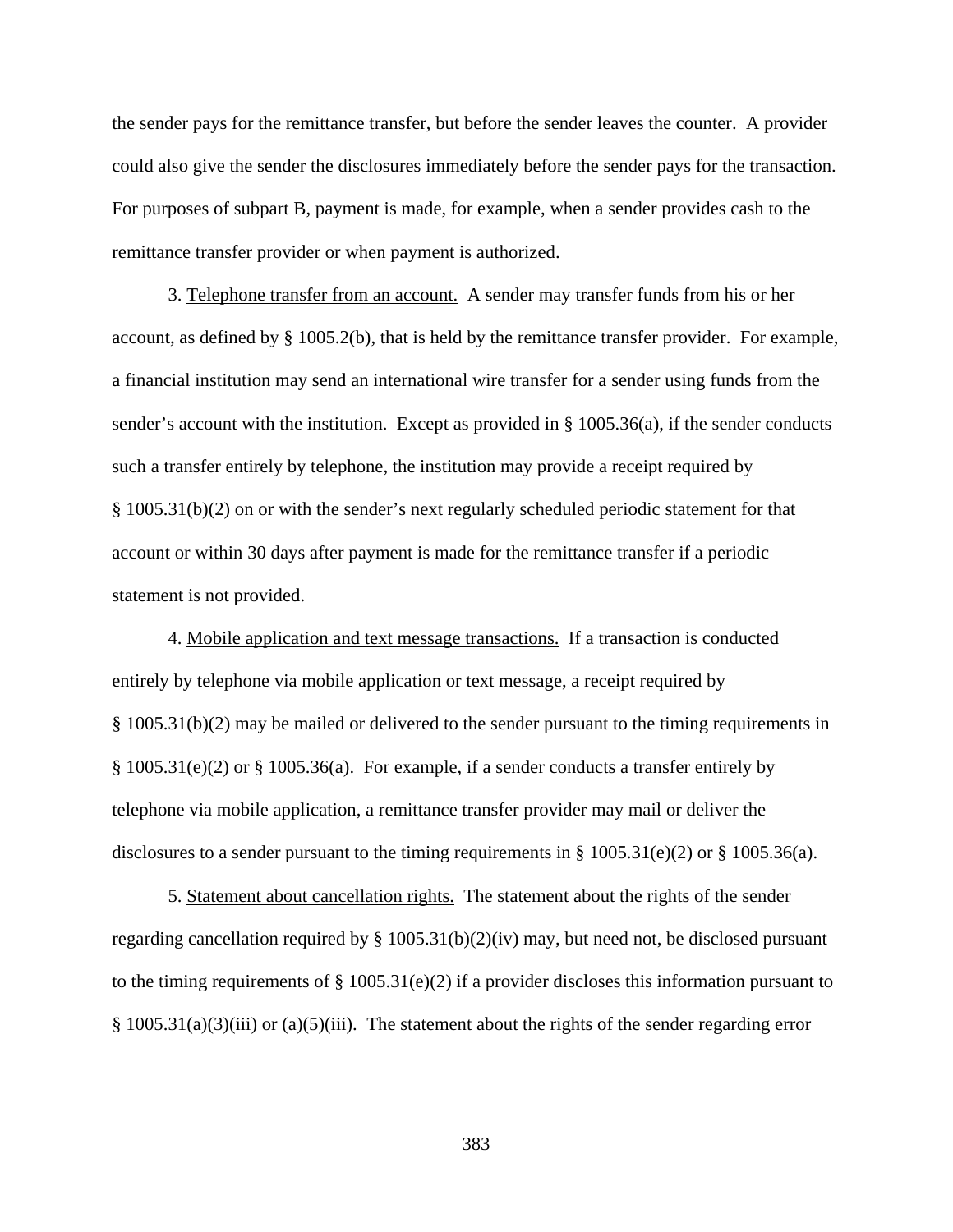resolution required by  $\S 1005.31(b)(2)(iv)$ , however, must be disclosed pursuant to the timing requirements of  $\S$  1005.31(e)(2).

# 31(f) Accurate When Payment is Made.

 1. No guarantee of disclosures provided before payment. Except as provided in § 1005.36(b), disclosures required by § 1005.31(b) must be accurate when a sender makes payment for the remittance transfer. A remittance transfer provider is not required to guarantee the terms of the remittance transfer in the disclosures required by  $\S$  1005.31(b) for any specific period of time. However, if any of the disclosures required by § 1005.31(b) are not accurate when a sender makes payment for the remittance transfer, a provider must give new disclosures before accepting payment.

## 31(g) Foreign Language Disclosures.

1. Number of foreign languages used in written disclosure. Section  $1005.31(g)(1)$  does not limit the number of languages that may be used on a single document, but such disclosures must be clear and conspicuous pursuant to  $\S 1005.31(a)(1)$ . Under  $\S 1005.31(g)(1)$ , a remittance transfer provider may, but need not, provide the sender with a written or electronic disclosure that is in English and, if applicable, in each foreign language that the remittance transfer provider principally uses to advertise, solicit, or market either orally, in writing, or electronically, at the office in which a sender conducts a transaction or asserts an error, respectively. Alternatively, the remittance transfer provider may provide the disclosure solely in English and, if applicable, the foreign language primarily used by the sender with the remittance transfer provider to conduct the transaction or assert an error, provided such language is principally used by the remittance transfer provider to advertise, solicit, or market either orally, in writing, or electronically, at the office in which the sender conducts the transaction or asserts the error,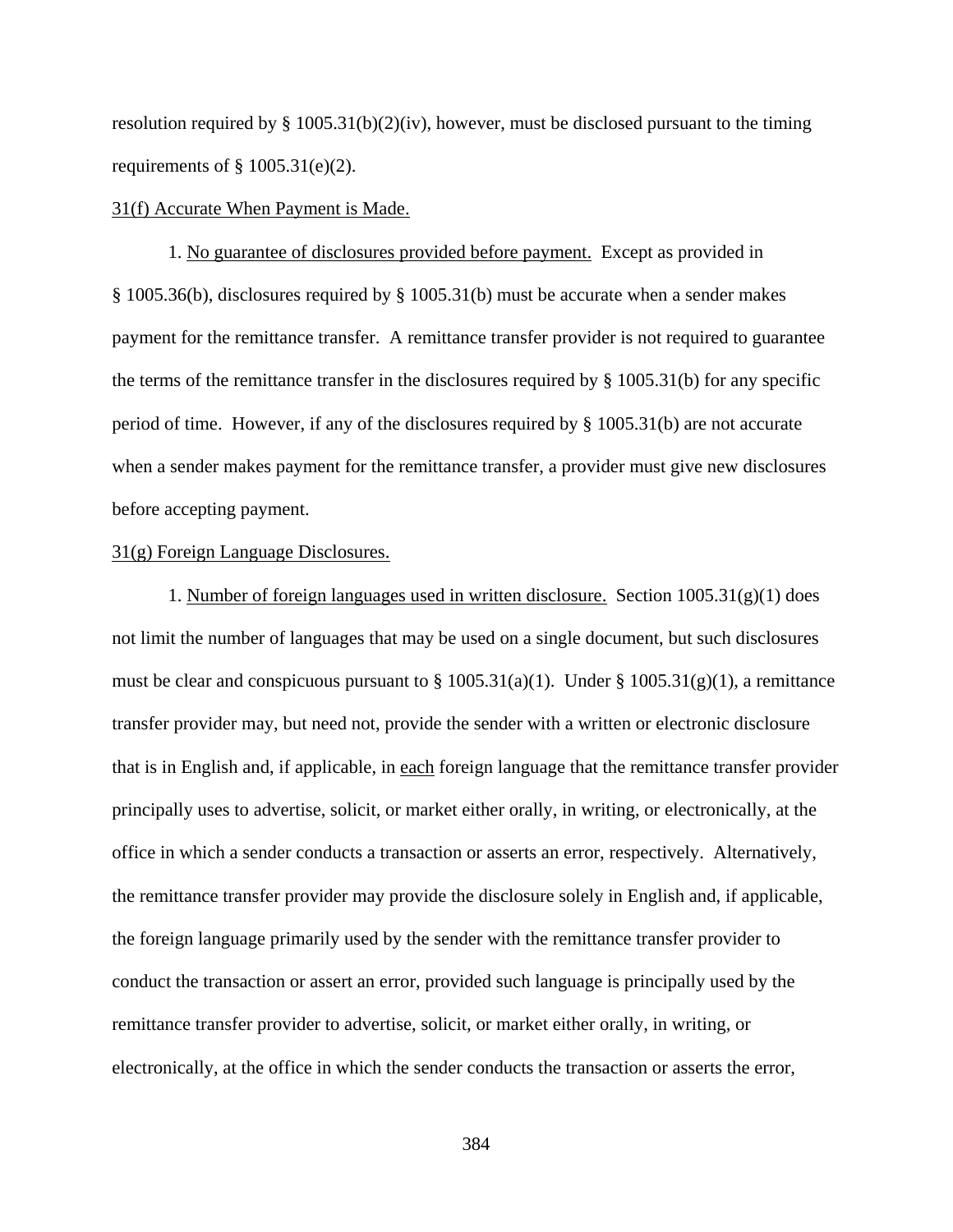respectively. If the remittance transfer provider chooses the alternative method, it may provide disclosures in a single document with both languages or in two separate documents with one document in English and the other document in the applicable foreign language. The following examples illustrate this concept.

i. A remittance transfer provider principally uses only Spanish and Vietnamese to advertise, solicit, or market remittance transfer services at a particular office. The remittance transfer provider may provide all senders with disclosures in English, Spanish, and Vietnamese, regardless of the language the sender uses with the remittance transfer provider to conduct the transaction or assert an error.

ii. Same facts as i. If a sender primarily uses Spanish with the remittance transfer provider to conduct a transaction or assert an error, the remittance transfer provider may provide a written or electronic disclosure in English and Spanish, whether in a single document or two separate documents. If the sender primarily uses English with the remittance transfer provider to conduct the transaction or assert an error, the remittance transfer provider may provide a written or electronic disclosure solely in English. If the sender primarily uses a foreign language with the remittance transfer provider to conduct the transaction or assert an error that the remittance transfer provider does not use to advertise, solicit, or market either orally, in writing, or electronically, at the office in which the sender conducts the transaction or asserts the error, respectively, the remittance transfer provider may provide a written or electronic disclosure solely in English.

2. Primarily used. The language primarily used by the sender with the remittance transfer provider to conduct the transaction is the primary language used by the sender with the remittance transfer provider to convey the information necessary to complete the transaction.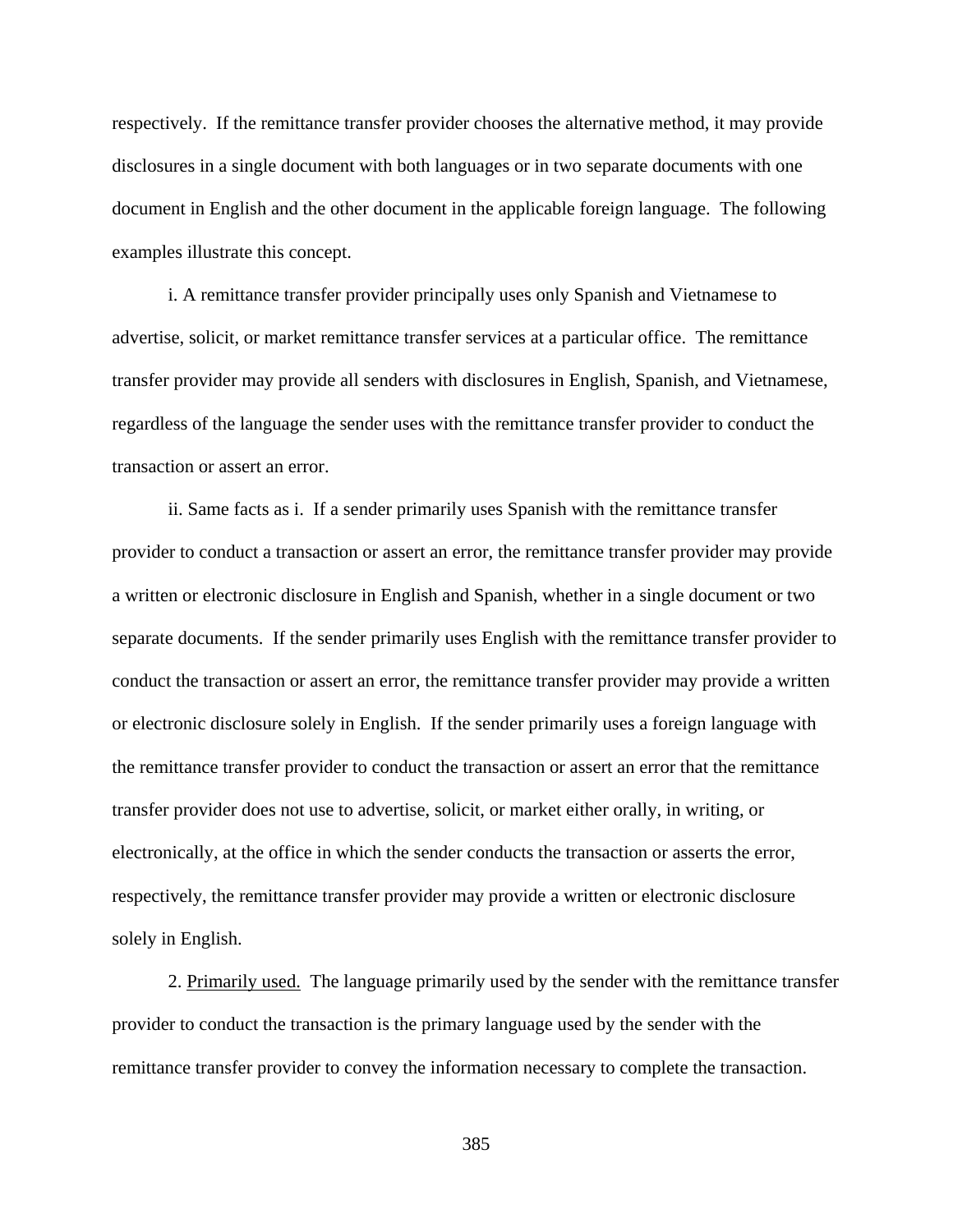Similarly, the language primarily used by the sender with the remittance transfer provider to assert the error is the primary language used by the sender with the remittance transfer provider to provide the information required by § 1005.33(b) to assert an error. For example:

i. A sender initiates a conversation with a remittance transfer provider with a greeting in English and expresses interest in sending a remittance transfer to Mexico in English. If the remittance transfer provider thereafter communicates with the sender in Spanish and the sender conveys the other information needed to complete the transaction, including the designated recipient's information and the amount and funding source of the transfer, in Spanish, then Spanish is the language primarily used by the sender with the remittance transfer provider to conduct the transaction.

ii. A sender initiates a conversation with the remittance transfer provider with a greeting in English and states in English that there was a problem with a prior remittance transfer to Vietnam. If the remittance transfer provider thereafter communicates with the sender in Vietnamese and the sender uses Vietnamese to convey the information required by § 1005.33(b) to assert an error, then Vietnamese is the language primarily used by the sender with the remittance transfer provider to assert the error.

iii. A sender accesses the website of a remittance transfer provider that may be used by senders to conduct remittance transfers or assert errors. The website is offered in English and French. If the sender uses the French version of the website to conduct the remittance transfer, then French is the language primarily used by the sender with the remittance transfer provider to conduct the transaction.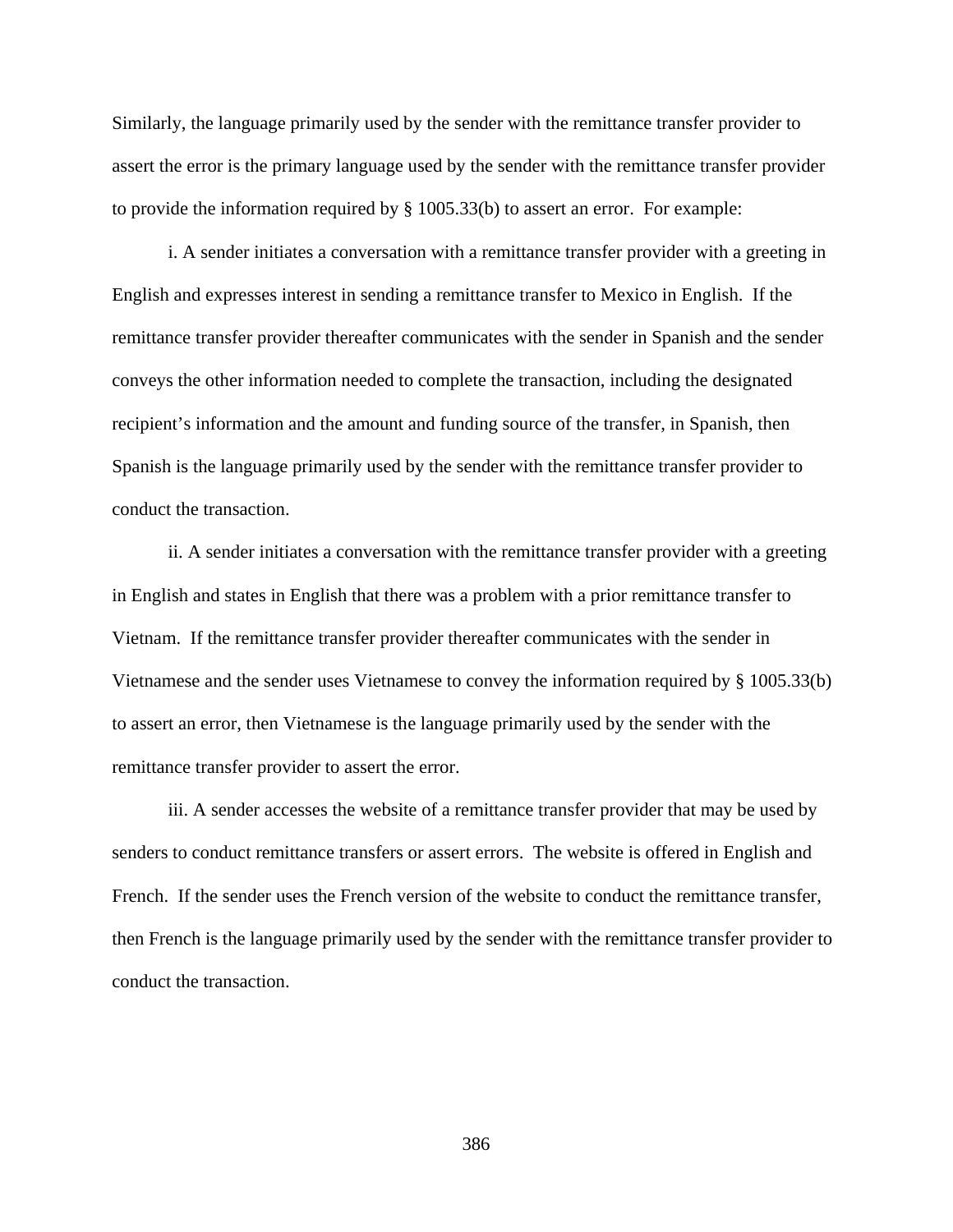$31(g)(1)$  General.

1. Principally used. i. All relevant facts and circumstances determine whether a foreign language is principally used by the remittance transfer provider to advertise, solicit, or market under  $\S 1005.31(g)(1)$ . Generally, whether a foreign language is considered to be principally used by the remittance transfer provider to advertise, solicit, or market is based on:

A. The frequency with which the foreign language is used in advertising, soliciting, or marketing of remittance transfer services at that office;

B. The prominence of the advertising, soliciting, or marketing of remittance transfer services in that foreign language at that office; and

C. The specific foreign language terms used in the advertising soliciting, or marketing of remittance transfer service at that office.

ii. For example, if a remittance transfer provider posts several prominent advertisements in a foreign language for remittance transfer services, including rate and fee information, on a consistent basis in an office, the provider is creating an expectation that a consumer could receive information on remittance transfer services in the foreign language used in the advertisements. The foreign language used in such advertisements would be considered to be principally used at that office based on the frequency and prominence of the advertising. In contrast, an advertisement for remittance transfer services, including rate and fee information, that is featured prominently at an office and is entirely in English, except for a greeting in a foreign language, does not create an expectation that a consumer could receive information on remittance transfer services in the foreign language used for such greeting. The foreign language used in such an advertisement is not considered to be principally used at that office based on the incidental specific foreign language term used.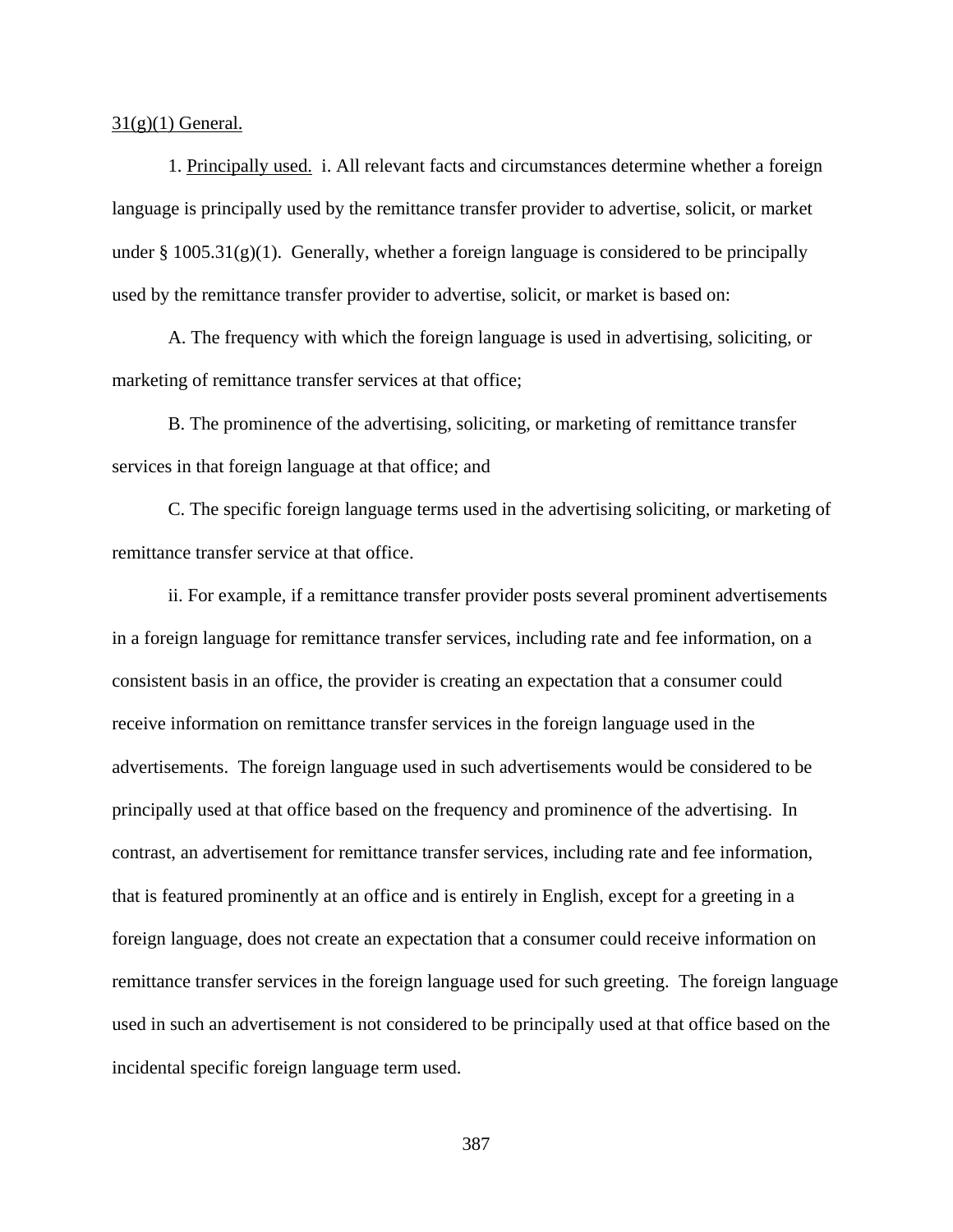2. Advertise, solicit, or market. i. Any commercial message in a foreign language, appearing in any medium, that promotes directly or indirectly the availability of remittance transfer services constitutes advertising, soliciting, or marketing in such foreign language for purposes of § 1005.31(g)(1). Examples illustrating when a foreign language is used to advertise, solicit, or market include:

A. Messages in a foreign language in a leaflet or promotional flyer at an office.

B. Announcements in a foreign language on a public address system at an office.

C. On-line messages in a foreign language, such as on the internet.

D. Printed material in a foreign language on any exterior or interior sign at an office.

E. Point-of-sale displays in a foreign language at an office.

F. Telephone solicitations in a foreign language.

ii. Examples illustrating use of a foreign language for purposes other than to advertise, solicit, or market include:

A. Communicating in a foreign language (whether by telephone, electronically, or otherwise) about remittance transfer services in response to a consumer-initiated inquiry.

B. Making disclosures in a foreign language that are required by Federal or other applicable law.

3. Office. An office includes any physical location, telephone number, or website of a remittance transfer provider where a sender may conduct a remittance transfer or assert an error for a remittance transfer. The location need not exclusively offer remittance transfer services. For example, if an agent of a remittance transfer provider is located in a grocery store, the grocery store is considered an office for purposes of  $\S 1005.31(g)(1)$ . Because a consumer must be located in a State in order to be considered a "sender" under § 1005.30(g), a website is not an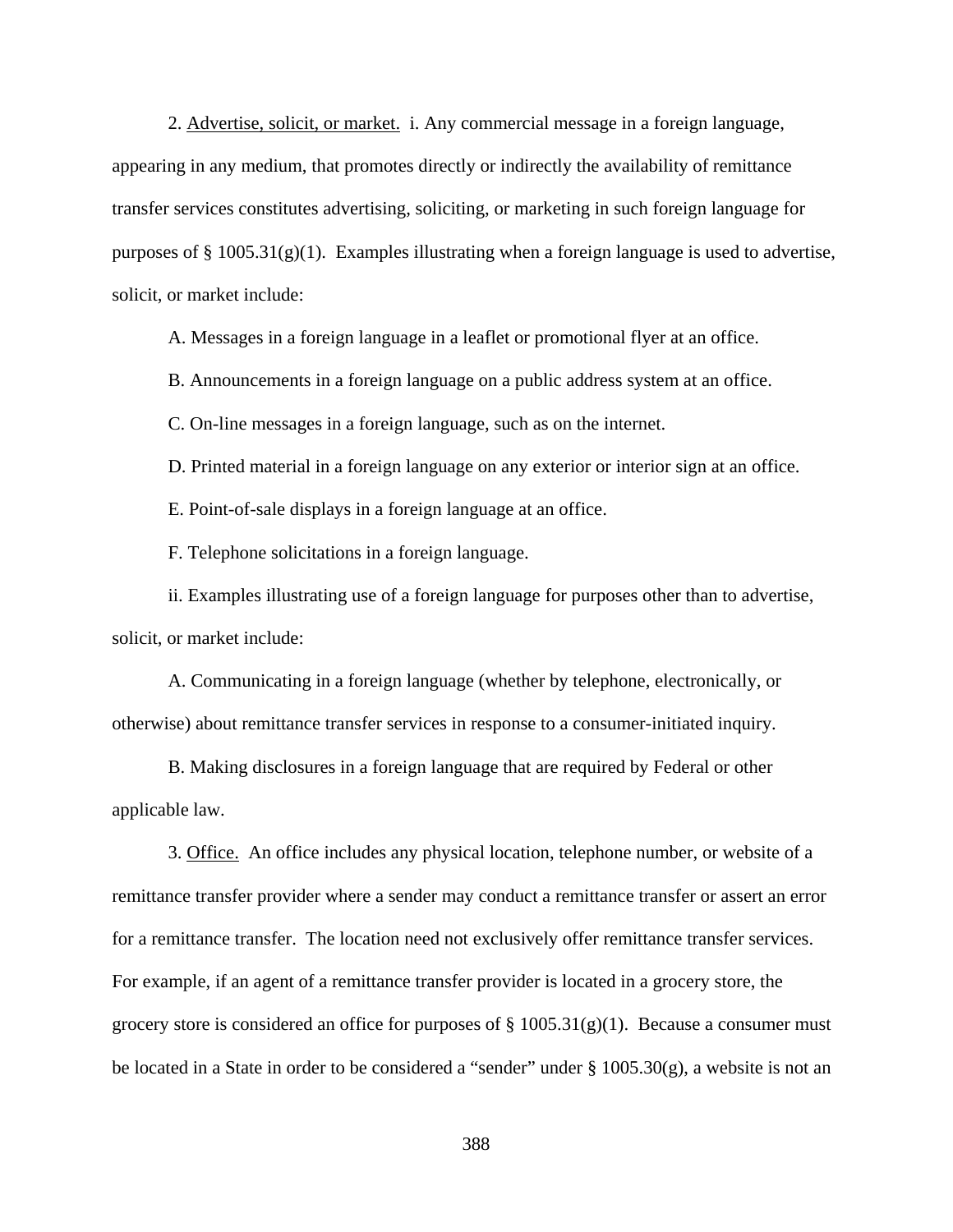office for purposes of §  $1005.31(g)(1)$ , even if the website can be accessed by consumers that are located in the United States, unless a sender may conduct a remittance transfer on the website or may assert an error for a remittance transfer on the website.

 4. At the office. Any advertisement, solicitation, or marketing is considered to be made at the office in which a sender conducts a transaction or asserts an error if such advertisement, solicitation, or marketing is posted, provided, or made: at a physical office of a remittance transfer provider; on a website of a remittance transfer provider that may be used by senders to conduct remittance transfers or assert errors; during a telephone call with a remittance transfer provider that may be used by senders to conduct remittance transfers or assert errors; or via mobile application or text message by a remittance transfer provider if the mobile application or text message may be used by senders to conduct remittance transfers or assert errors. An advertisement, solicitation, or marketing that is considered to be made at an office does not include general advertisements, solicitations, or marketing that are not intended to be made at a particular office. For example, if an advertisement for remittance transfers in Chinese appears in a Chinese newspaper that is being distributed at a grocery store in which the agent of a remittance transfer provider is located, such advertisement would not be considered to be made at that office. For disclosures provided pursuant to § 1005.31, the relevant office is the office in which the sender conducts the transaction. For disclosures provided pursuant to § 1005.33 for error resolution purposes, the relevant office is the office in which the sender first asserts the error, not the office where the transaction was conducted.

# Section 1005.32 – Estimates

1. Disclosures where estimates can be used. Sections 1005.32(a) and (b) permit estimates to be used in certain circumstances for disclosures described in §§ 1005.31(b)(1) through (b)(3)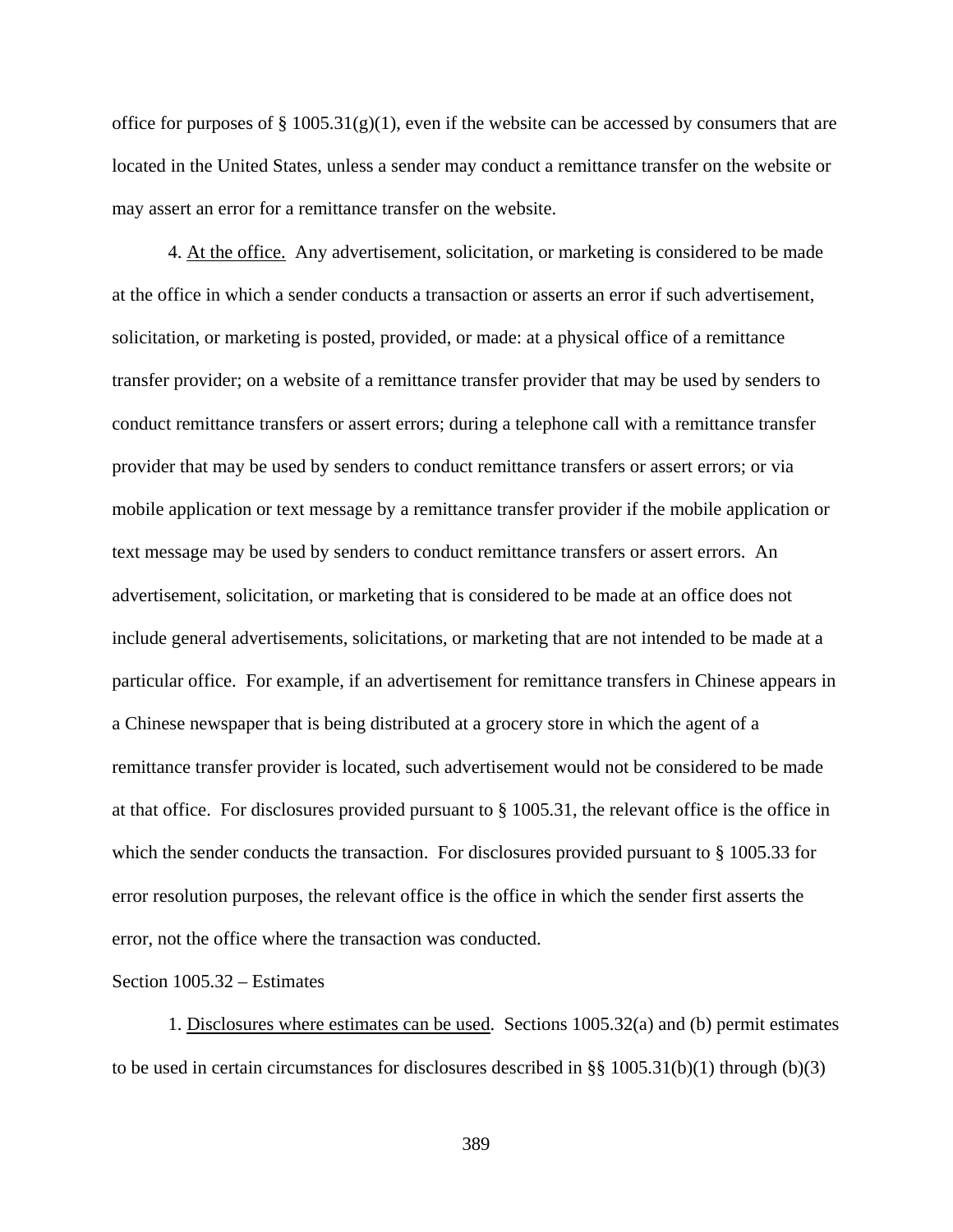and  $1005.36(a)(1)$  through (a)(2). To the extent permitted in §  $1005.32(a)$  and (b), estimates may be used in the pre-payment disclosure described in  $\S$  1005.31(b)(1), the receipt disclosure described in § 1005.31(b)(2), the combined disclosure described in § 1005.31(b)(3), and the prepayment disclosures and receipt disclosures for both first and subsequent preauthorized remittance transfers described in  $\S 1005.36(a)(1)$  and (2).

# 32(a) Temporary Exception for Insured Institutions.

#### $32(a)(1)$  General.

1. Control. For purposes of this section, an insured institution cannot determine exact amounts "for reasons beyond its control" when a person other than the insured institution or with which the insured institution has no correspondent relationship sets the exchange rate required to be disclosed under  $\S 1005.31(b)(1)(iv)$  or imposes a fee required to be disclosed under § 1005.31(b)(1)(vi). For example, if an insured institution has a correspondent relationship with a financial institution in another country and that correspondent institution sets the exchange rate or imposes a fee for remittance transfers sent from the insured institution to the correspondent institution, then the insured institution must determine exact amounts for the disclosures required under  $\S 1005.31(b)(1)(iv)$  or (vi) because the determination of those amounts are not beyond the insured institution's control.

2. Examples of scenarios that qualify for the temporary exception. The following examples illustrate when an insured institution cannot determine an exact amount "for reasons beyond its control" and thus would qualify for the temporary exception.

i. Exchange rate. An insured institution cannot determine the exact exchange rate to disclose under  $\S 1005.31(b)(1)(iv)$  for an international wire transfer if the insured institution does not set the exchange rate, and the rate is set when the funds are deposited into the recipient's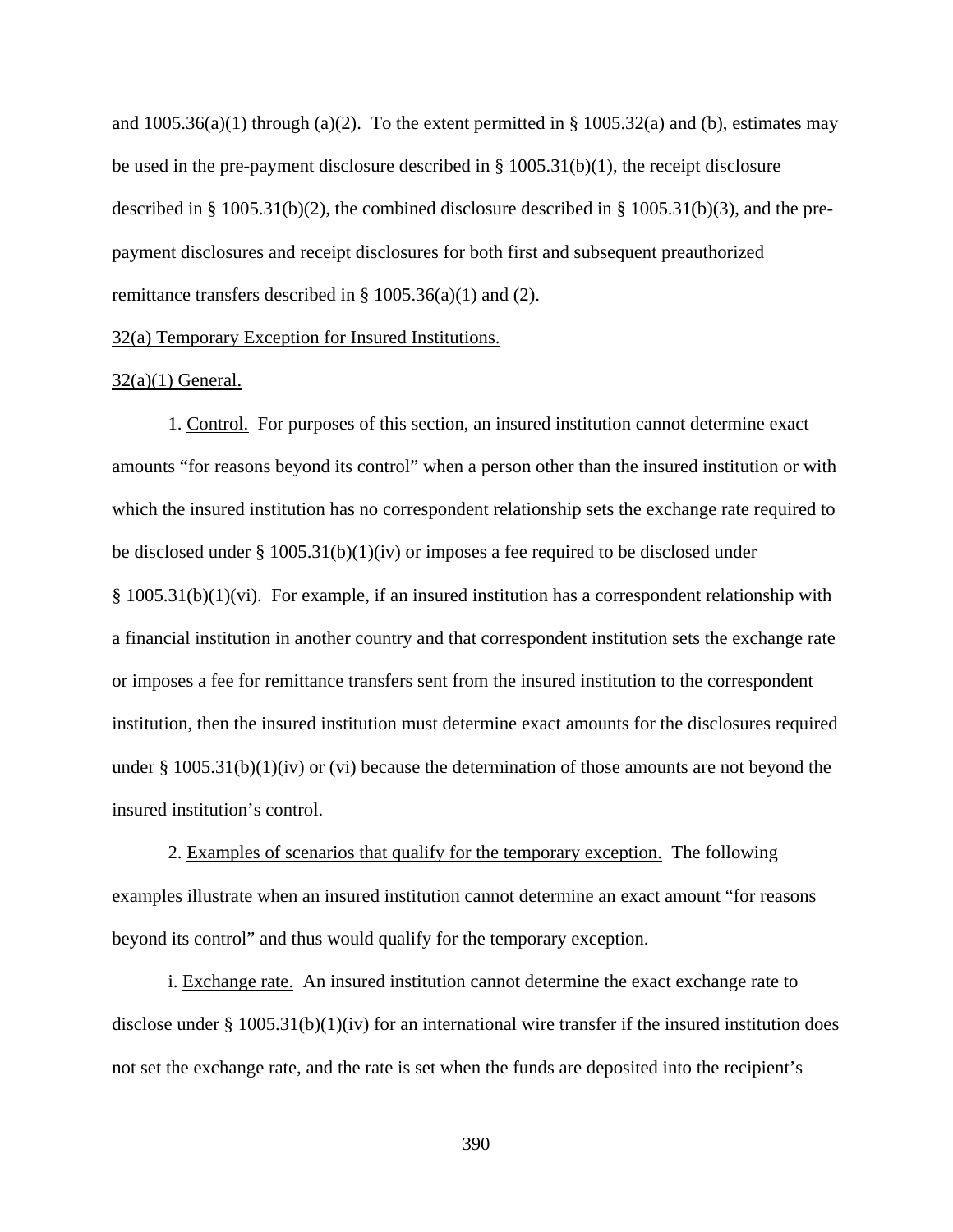account by the designated recipient's institution with which the insured institution does not have a correspondent relationship. The insured institution will not know the exchange rate that the recipient institution will apply when the funds are deposited into the recipient's account.

ii. Other fees. An insured institution cannot determine the exact fees to disclose under  $§ 1005.31(b)(1)(vi)$  if an intermediary institution or the designated recipient's institution, with which the insured institution does not have a correspondent relationship, imposes a transfer or conversion fee.

iii. Other taxes. An insured institution cannot determine the exact taxes to disclose under  $§ 1005.31(b)(1)(vi)$  if the insured institution cannot determine the applicable exchange rate or fees as described in paragraphs i. and ii. above, and the recipient country imposes a tax that is a percentage of the amount transferred to the designated recipient, less any other fees.

3. Examples of scenarios that do not qualify for the temporary exception. The following examples illustrate when an insured institution can determine exact amounts and thus would not qualify for the temporary exception.

i. Exchange rate. An insured institution can determine the exact exchange rate required to be disclosed under  $\S 1005.31(b)(1)(iv)$  if it converts the funds into the local currency to be received by the designated recipient using an exchange rate that it sets. The determination of the exchange rate is in the insured institution's control even if there is no correspondent relationship with an intermediary institution in the transmittal route or the designated recipient's institution.

ii. Other fees. An insured institution can determine the exact fees required to be disclosed under  $\S 1005.31(b)(1)(vi)$  if it has agreed upon the specific fees with a correspondent institution, and this correspondent institution is the only institution in the transmittal route to the designated recipient's institution, which itself does not impose fees.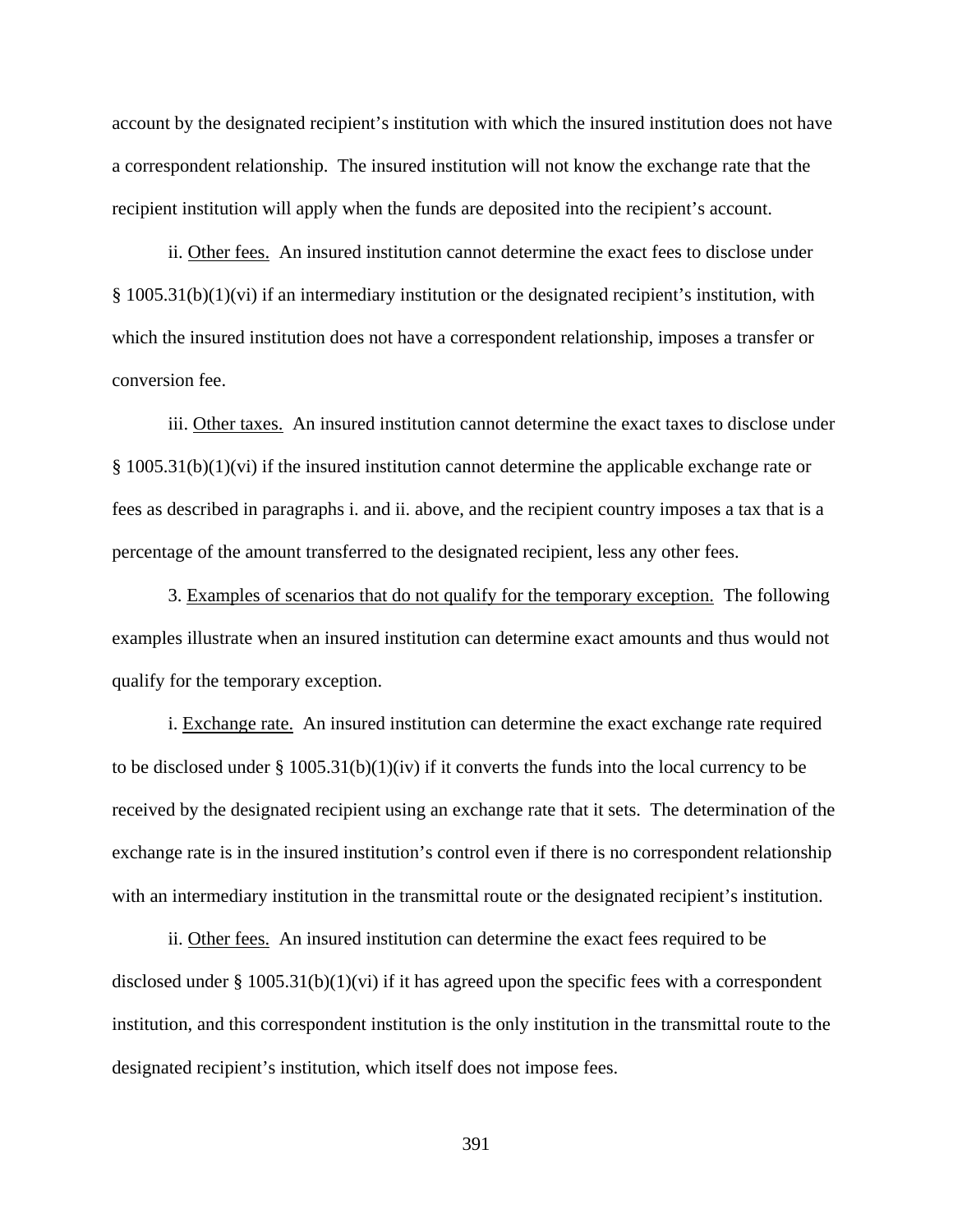iii. Other taxes. An insured institution can determine the exact taxes required to be disclosed under  $\S$  1005.31(b)(1)(vi) if:

A. The recipient country imposes a tax that is a percentage of the amount transferred to the designated recipient, less any other fees, and the insured institution can determine the exact amount of the applicable exchange rate and other fees; or

B. The recipient country imposes a specific sum tax that is not tied to the amount transferred.

# 32(b) Permanent Exception for Transfers to Certain Countries.

1. Laws of the recipient country. The laws of the recipient country do not permit a remittance transfer provider to determine exact amounts required to be disclosed when a law or regulation of the recipient country requires the person making funds directly available to the designated recipient to apply an exchange rate that is:

i. Set by the government of the recipient country after the remittance transfer provider sends the remittance transfer, or

ii. Set when the designated recipient receives the funds.

2. Example illustrating when exact amounts can and cannot be determined because of the laws of the recipient country.

i. The laws of the recipient country do not permit a remittance transfer provider to determine the exact exchange rate required to be disclosed under  $\S 1005.31(b)(1)(iv)$  when, for example, the government of the recipient country, on a daily basis, sets the exchange rate that must, by law, apply to funds received and the funds are made available to the designated recipient in the local currency the day after the remittance transfer provider sends the remittance transfer.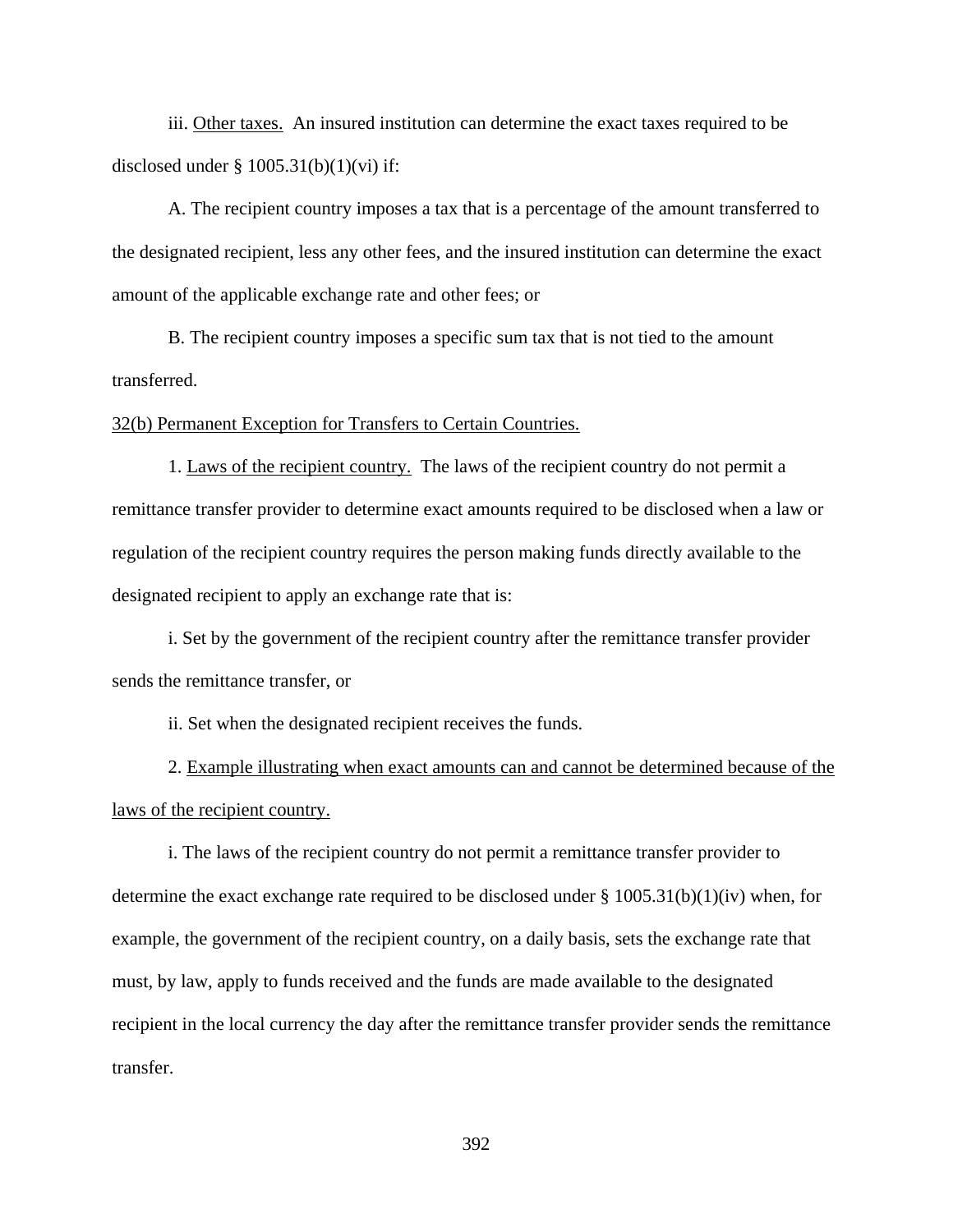ii. In contrast, the laws of the recipient country permit a remittance transfer provider to determine the exact exchange rate required to be disclosed under  $\S 1005.31(b)(1)(iv)$  when, for example, the government of the recipient country ties the value of its currency to the U.S. dollar.

3. Method by which transactions are made in the recipient country. The method by which transactions are made in the recipient country does not permit a remittance transfer provider to determine exact amounts required to be disclosed when transactions are sent via international ACH on terms negotiated between the United States government and the recipient country's government, under which the exchange rate is a rate set by the recipient country's central bank or other governmental authority after the provider sends the remittance transfer.

4. Example illustrating when exact amounts can and cannot be determined because of the method by which transactions are made in the recipient country.

i. The method by which transactions are made in the recipient country does not permit a remittance transfer provider to determine the exact exchange rate required to be disclosed under § 1005.31(b)(1)(iv) when the provider sends a remittance transfer via international ACH on terms negotiated between the United States government and the recipient country's government, under which the exchange rate is a rate set by the recipient country's central bank on the business day after the provider has sent the remittance transfer.

ii. In contrast, a remittance transfer provider would not qualify for the  $\S 1005.32(b)(1)(ii)$ methods exception if it sends a remittance transfer via international ACH on terms negotiated between the United States government and a private-sector entity or entities in the recipient country, under which the exchange rate is set by the institution acting as the entry point to the recipient country's payments system on the next business day. However, a remittance transfer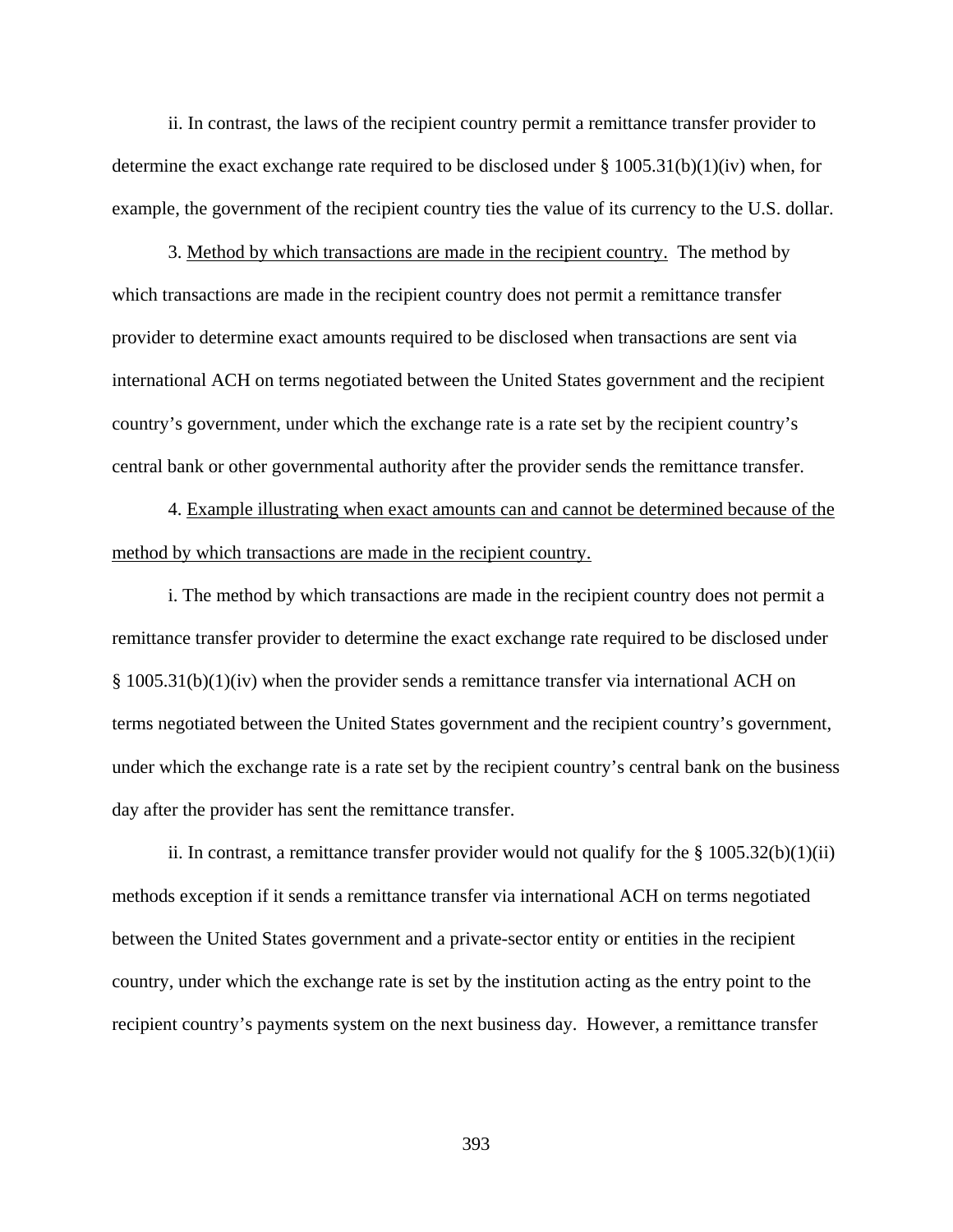provider sending a remittance transfer using such a method may qualify for the § 1005.32(a) temporary exception.

iii. A remittance transfer provider would not qualify for the  $\S 1005.32(b)(1)(ii)$  methods exception if, for example, it sends a remittance transfer via international ACH on terms negotiated between the United States government and the recipient country's government, under which the exchange rate is set by the recipient country's central bank or other governmental authority before the sender requests a transfer.

5. Safe harbor list. If a country is included on a safe harbor list published by the Bureau under § 1005.32(b)(2), a remittance transfer provider may provide estimates of the amounts to be disclosed under § 1005.31(b)(1)(iv) through (vii). If a country does not appear on the Bureau's list, a remittance transfer provider may provide estimates under  $\S 1005.32(b)(1)$  if the provider determines that the recipient country does not legally permit or method by which transactions are conducted in that country does not permit the provider to determine exact disclosure amounts.

6. Reliance on Bureau list of countries. A remittance transfer provider may rely on the list of countries published by the Bureau to determine whether the laws of a recipient country do not permit the remittance transfer provider to determine exact amounts required to be disclosed under  $\S 1005.31(b)(1)(iv)$  through (vii). Thus, if a country is on the Bureau's list, the provider may give estimates under this section, unless a remittance transfer provider has information that a country on the Bureau's list legally permits the provider to determine exact disclosure amounts.

7. Change in laws of recipient country. i. If the laws of a recipient country change such that a remittance transfer provider can determine exact amounts, the remittance transfer provider must begin providing exact amounts for the required disclosures as soon as reasonably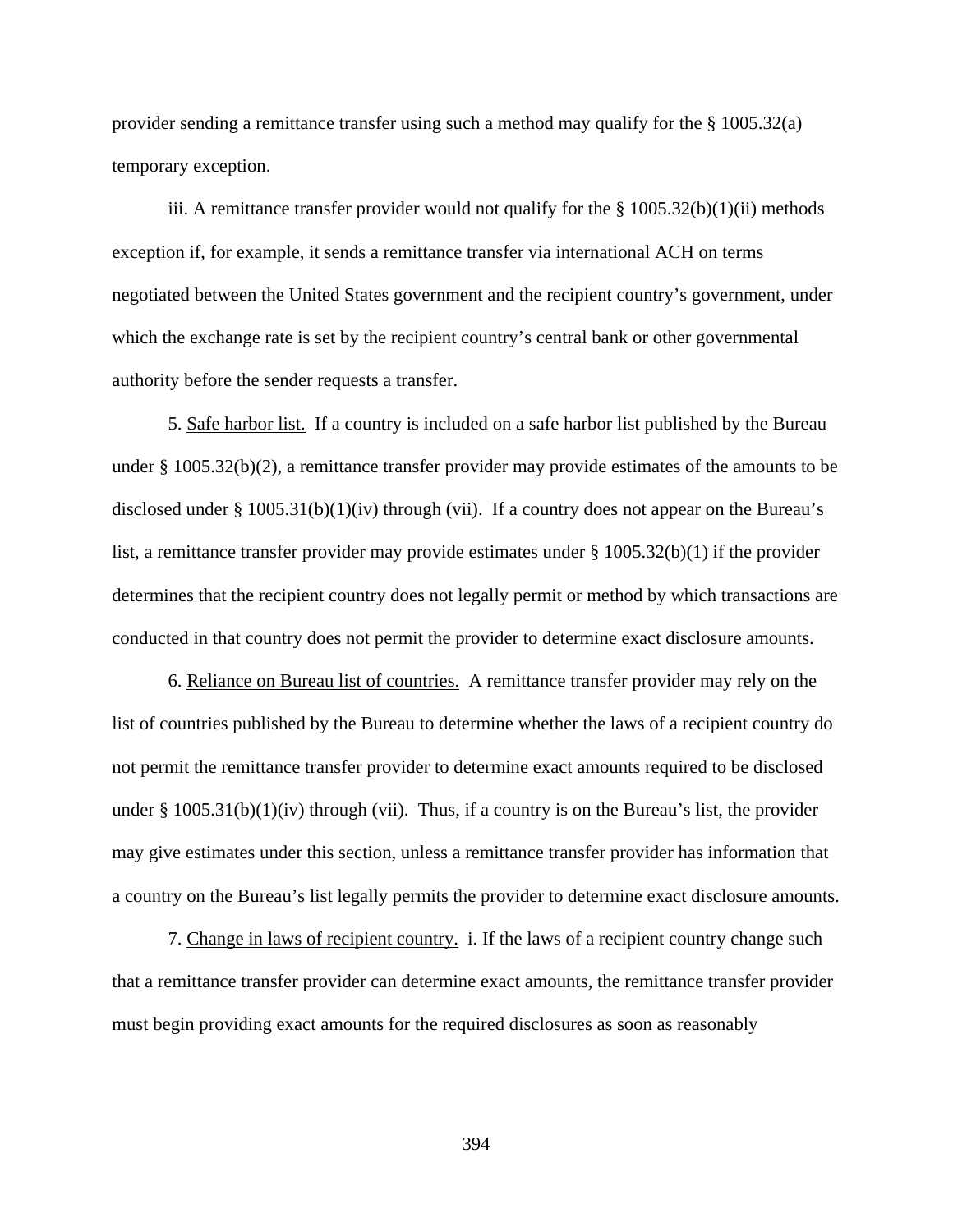practicable if the provider has information that the country legally permits the provider to determine exact disclosure amounts.

ii. If the laws of a recipient country change such that a remittance transfer provider cannot determine exact disclosure amounts, the remittance transfer provider may provide estimates under § 1005.32(b)(1), even if that country does not appear on the list published by the Bureau.

#### 32(c) Bases for Estimates.

#### 32(c)(1) Exchange Rate.

1. Most recent exchange rate for qualifying international ACH transfers. If the exchange rate for a remittance transfer sent via international ACH that qualifies for the § 1005.32(b)(1)(ii) exception is set the following business day, the most recent exchange rate available for a transfer is the exchange rate set for the day that the disclosure is provided, *i.e.* the current business day's exchange rate.

2. Publicly available. Examples of publicly available sources of information containing the most recent wholesale exchange rate for a currency include U.S. news services, such as Bloomberg, the Wall Street Journal, and the New York Times; a recipient country's national news services, and a recipient country's central bank or other government agency.

3. Spread. An estimate for disclosing the exchange rate based on the most recent publicly available wholesale exchange rate must also reflect any spread the remittance transfer provider typically applies to the wholesale exchange rate for remittance transfers for a particular currency.

4. Most recent. For the purposes of  $\S 1005.32(c)(1)(ii)$  and (iii), if the exchange rate with respect to a particular currency is published or provided multiple times throughout the day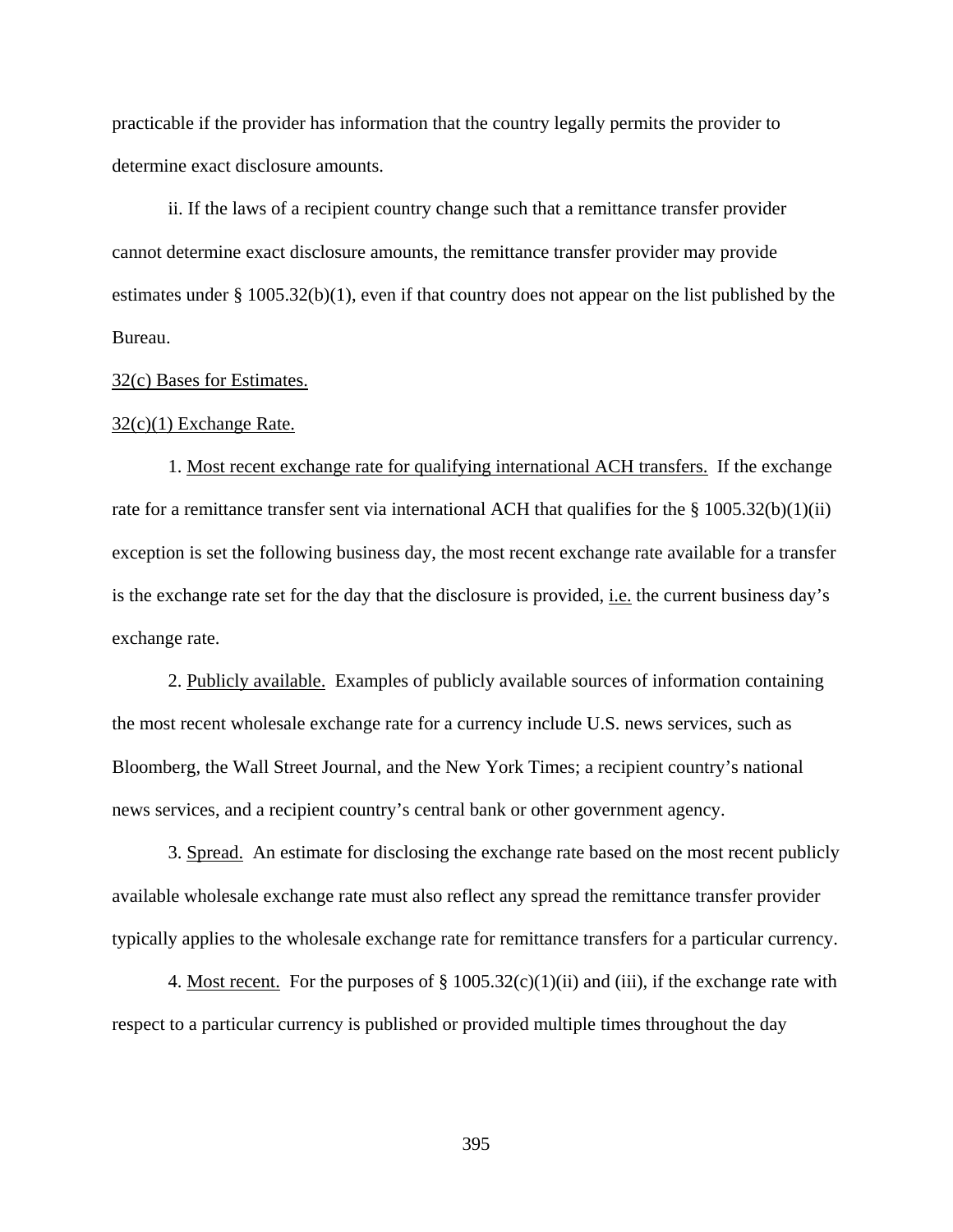because the exchange rate fluctuates throughout the day, a remittance transfer provider may use any exchange rate available on that day to determine the most recent exchange rate.

## $32(c)(3)$  Other Fees.

1. Potential transmittal routes. A remittance transfer from the sender's account at an insured institution to the designated recipient's institution may take several routes, depending on the correspondent relationships each institution in the transmittal route has with other institutions. In providing an estimate of the fees required to be disclosed under § 1005.31(b)(1)(vi) pursuant to the § 1005.32(a) temporary exception, an insured institution may rely upon the representations of the designated recipient's institution and the institutions that act as intermediaries in any one of the potential transmittal routes that it reasonably believes a requested remittance transfer may travel.

# 32(c)(4) Other Taxes Imposed in the Recipient Country.

 1. Other taxes imposed in a recipient country that are a percentage. Section 1005.32(c)(4) sets forth the basis for providing an estimate of only those taxes imposed in a recipient country that are a percentage of the amount transferred to the designated recipient because a remittance transfer provider can determine the exact amount of other taxes, such as a tax of a specific amount imposed without regard to the amount of the funds transferred or received. However, a remittance transfer provider can determine the exact amount of other taxes that are a percentage of the amount transferred if the provider can determine the exchange rate and the exact amount of other fees imposed on the remittance transfer.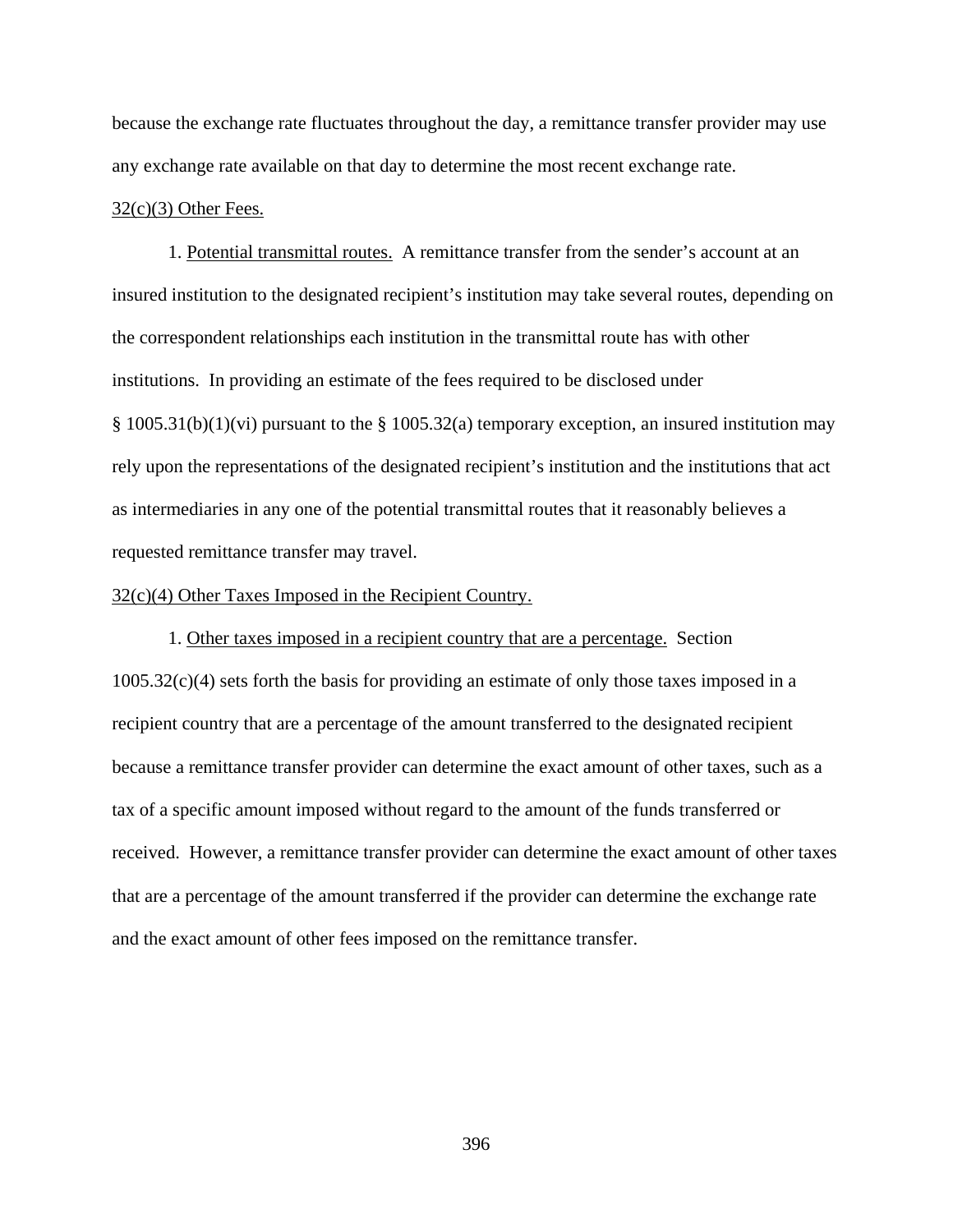### Section 1005.33 – Procedures for Resolving Errors

# 33(a) Definition of Error

 1. Incorrect amount of currency paid by sender. Section 1005.33(a)(1)(i) covers circumstances in which a sender pays an amount that differs from the total amount of the transaction, including fees imposed in connection with the transfer, stated in the receipt or combined disclosure provided under § 1005.31(b)(2) or (3). Such error may be asserted by a sender regardless of the form or method of payment provided, including when a debit, credit, or prepaid card is used to fund the transfer and an excess amount is paid. For example, if a remittance transfer provider incorrectly charged a sender's credit card account for US\$150, and US\$120 was sent, plus a transfer fee of US\$10, the sender could assert an error with the remittance transfer provider for the incorrect charge under  $\S 1005.33(a)(1)(i)$ .

2. Incorrect amount of currency received – coverage. Section  $1005.33(a)(1)(iii)$  covers circumstances in which the designated recipient receives an amount of currency that differs from the amount of currency identified on the disclosures provided to the sender, except where the disclosure stated an estimate of the amount of currency to be received in accordance with § 1005.32 and the difference results from application of the actual exchange rate, fees, and taxes, rather than any estimated amounts, or the failure was caused by circumstances outside the remittance transfer provider's control. A designated recipient may receive an amount of currency that differs from the amount of currency disclosed, for example, if an exchange rate other than the disclosed rate is applied to the remittance transfer, or if the provider fails to account for fees or taxes that may be imposed by the provider or a third party before the transfer is picked up by the designated recipient or deposited into the recipient's account in the foreign country. However, if the provider rounds the exchange rate used to calculate the amount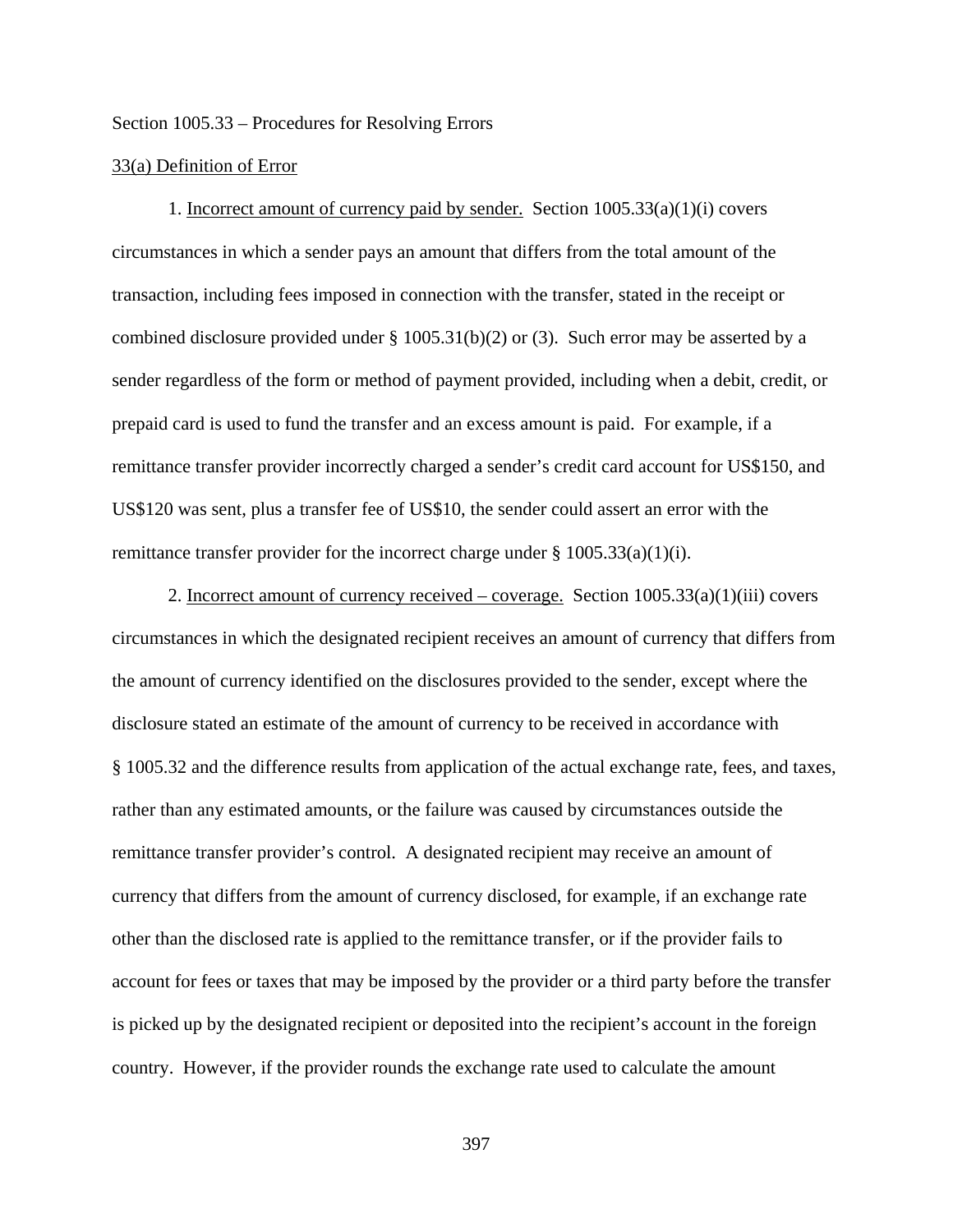received consistent with § 1005.31(b)(1)(iv) and comment 31(b)(1)(iv)-2 for the disclosed rate, there is no error if the designated recipient receives an amount of currency that results from applying the exchange rate used, prior to any rounding of the exchange rate, to calculate fees, taxes, or the amount received rather than the disclosed rate. Section 1005.33(a)(1)(iii) also covers circumstances in which the remittance transfer provider transmits an amount that differs from the amount requested by the sender.

3. Incorrect amount of currency received – examples. For purposes of the following examples illustrating the error for an incorrect amount of currency received under § 1005.33(a)(1)(iii), assume that none of the circumstances permitting an estimate under § 1005.32 apply (unless otherwise stated).

 i. A consumer requests to send funds to a relative in Mexico to be received in local currency. Upon receiving the sender's payment, the remittance transfer provider provides a receipt indicating that the amount of currency that will be received by the designated recipient will be 1180 Mexican pesos, after fees and taxes are applied. However, when the relative picks up the transfer in Mexico a day later, he only receives 1150 Mexican pesos because the exchange rate applied by the recipient agent in Mexico was lower than the exchange rate used by the provider, prior to any rounding of the exchange rate, to disclose the amount of currency to be received by the designated recipient on the receipt. Because the designated recipient has received less than the amount of currency disclosed on the receipt, an error has occurred.

 ii. A consumer requests to send funds to a relative in Colombia to be received in local currency. The remittance transfer provider provides the sender a receipt stating an amount of currency that will be received by the designated recipient, which does not reflect additional foreign taxes that will be imposed in Colombia on the transfer. Because the designated recipient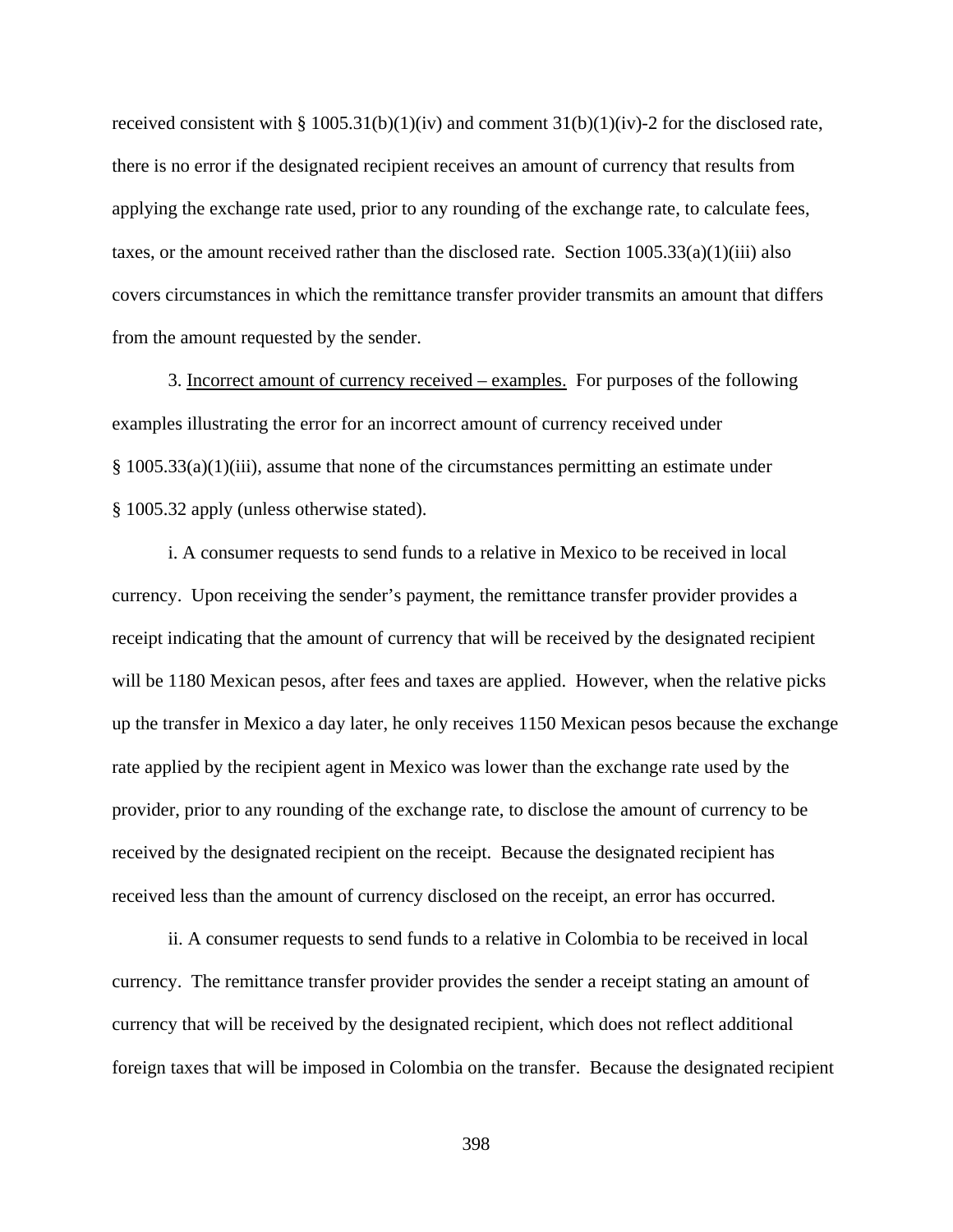will receive less than the amount of currency disclosed on the receipt due to the additional foreign taxes, an error has occurred.

 iii. Same facts as in ii., except that the receipt provided by the remittance transfer provider does not reflect additional fees that are imposed by the receiving agent in Colombia on the transfer. Because the designated recipient will receive less than the amount of currency disclosed on the receipt due to the additional fees, an error has occurred.

iv. A consumer requests to send US\$250 to a relative in India to a U.S. dollardenominated account held by the relative at an Indian bank. Instead of the US\$250 disclosed on the receipt as the amount to be sent, the remittance transfer provider sends US\$200, resulting in a smaller deposit to the designated recipient's account than was disclosed as the amount to be received after fees and taxes. Because the designated recipient received less than the amount of currency that was disclosed, an error has occurred.

 v. A consumer requests to send US\$100 to a relative in a foreign country to be received in local currency. The remittance transfer provider provides the sender a receipt that discloses an estimated exchange rate, other taxes, and amount of currency that will be received due to the law in the foreign country requiring that the exchange rate be set by the foreign country's central bank. When the relative picks up the remittance transfer, the relative receives less currency than the estimated amount disclosed to the sender on the receipt due to application of the actual exchange rate, fees, and taxes, rather than any estimated amounts. Because § 1005.32(b) permits the remittance transfer provider to disclose an estimate of the amount of currency to be received, no error has occurred unless the estimate was not based on an approach set forth under  $$1005.32(c).$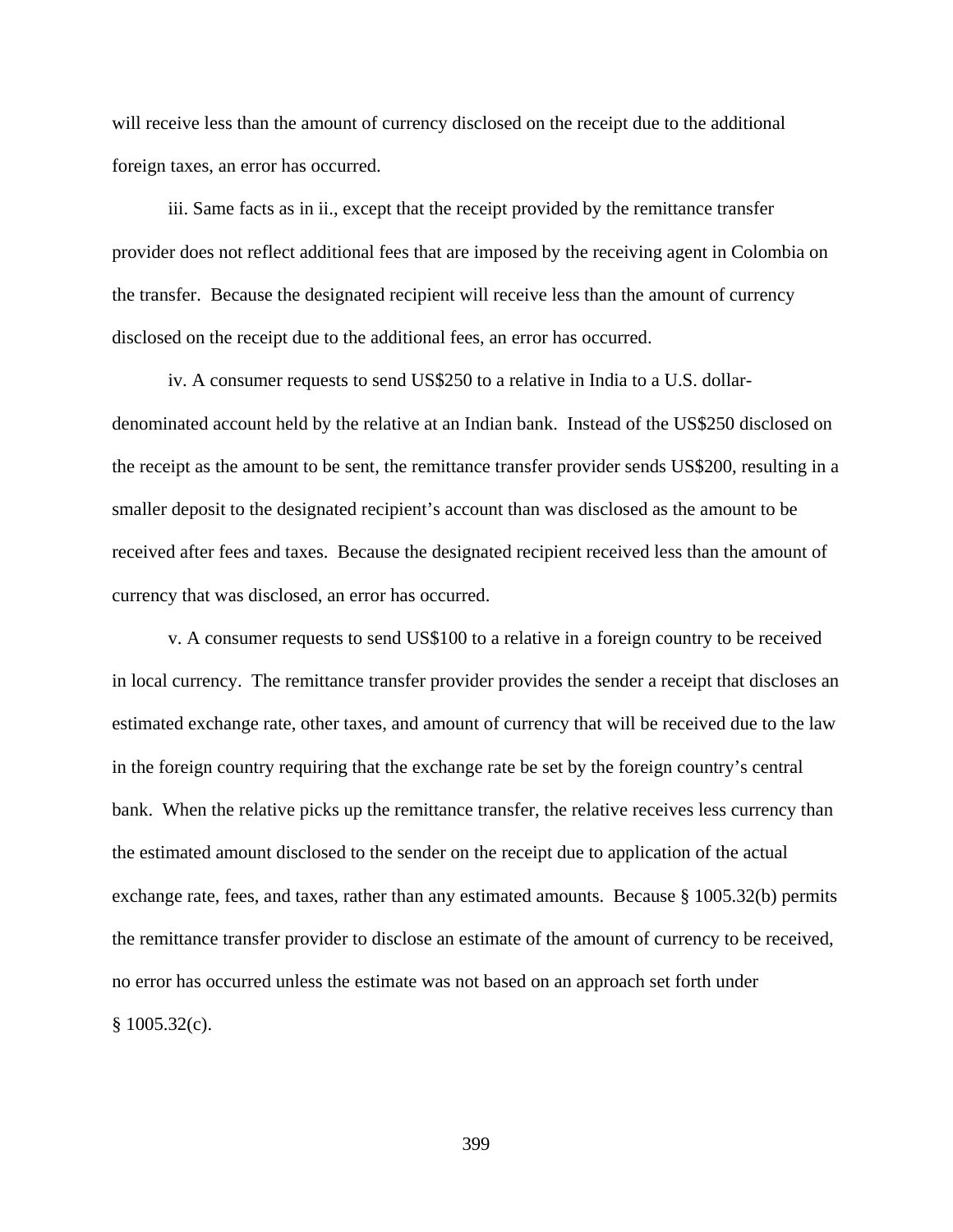4. Incorrect amount of currency received –extraordinary circumstances. Under § 1005.33(a)(1)(iv)(B), a remittance transfer provider's failure to deliver or transmit a remittance transfer by the disclosed date of availability is not an error if such failure was caused by extraordinary circumstances outside the remittance transfer provider's control that could not have been reasonably anticipated. Examples of extraordinary circumstances outside the remittance transfer provider's control that could not have been reasonably anticipated under § 1005.33(a)(1)(iv)(B) include circumstances such as war or civil unrest, natural disaster, garnishment or attachment of some of the funds after the transfer is sent, and government actions or restrictions that could not have been reasonably anticipated by the remittance transfer provider, such as the imposition of foreign currency controls or foreign taxes unknown at the time the receipt or combined disclosure is provided under  $\S$  1005.31(b)(2) or (3).

5. Failure to make funds available by disclosed date of availability – coverage. Section 1005.33(a)(1)(iv) generally covers disputes about the failure to make funds available in connection with a remittance transfer to a designated recipient by the disclosed date of availability. If only a portion of the funds were made available by the disclosed date of availability, then § 1005.33(a)(1)(iv) does not apply, but § 1005.33(a)(1)(iii) may apply instead. The following are examples of errors for failure to make funds available by the disclosed date of availability (assuming that none of the exceptions in  $\S 1005.33(a)(1)(iv)(A)$ , (B), or (C) apply).

i. Late or non-delivery of a remittance transfer;

ii. Delivery of funds to the wrong account;

 iii. The fraudulent pick-up of a remittance transfer in a foreign country by a person other than the designated recipient;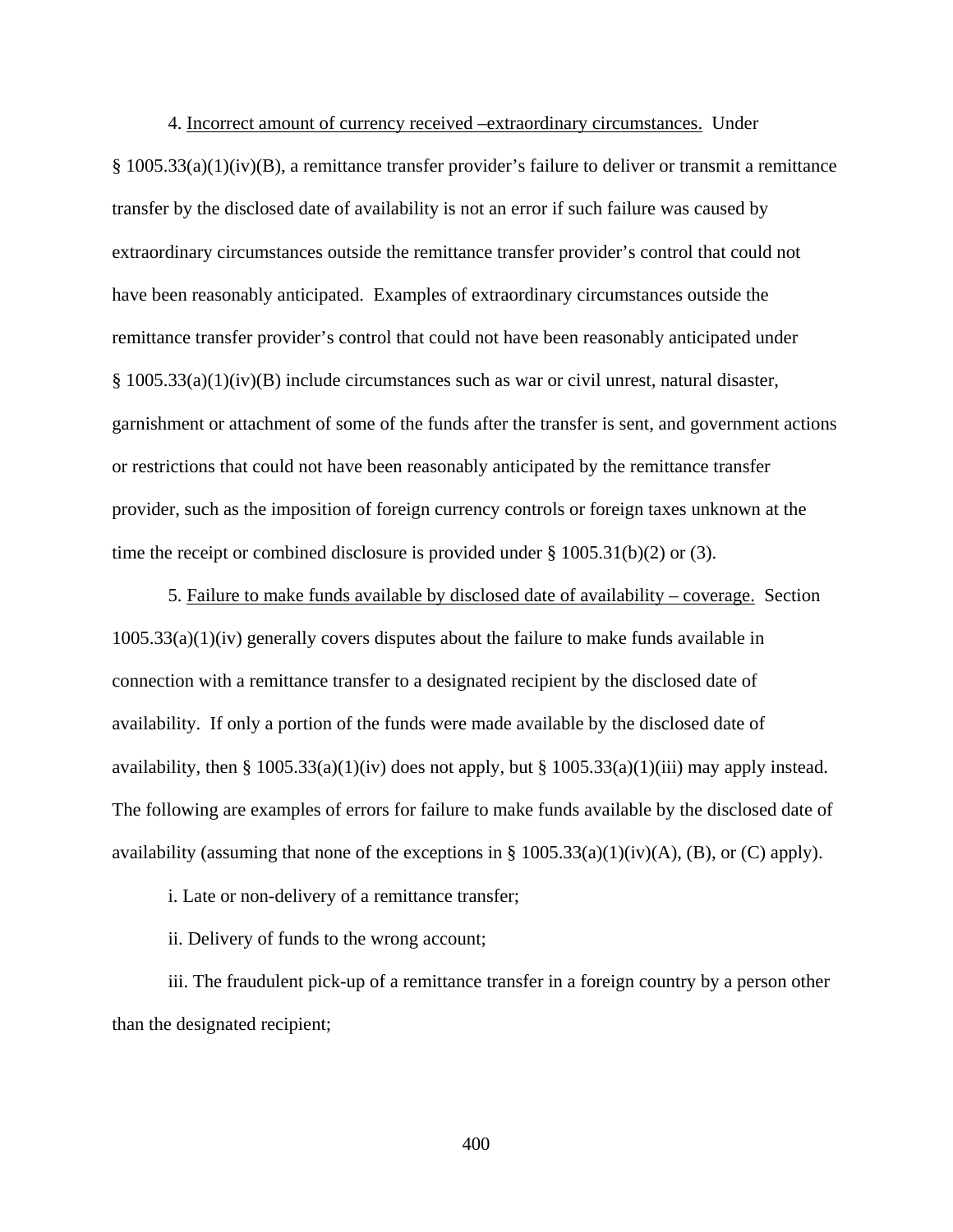iv. The recipient agent or institution's retention of the remittance transfer, instead of making the funds available to the designated recipient.

 6. Failure to make funds available by disclosed date of availability –extraordinary circumstances. Under § 1005.33(a)(1)(iv)(A), a remittance transfer provider's failure to deliver or transmit a remittance transfer by the disclosed date of availability is not an error if such failure was caused by extraordinary circumstances outside the remittance transfer provider's control that could not have been reasonably anticipated. Examples of extraordinary circumstances outside the remittance transfer provider's control that could not have been reasonably anticipated under  $§ 1005.33(a)(1)(iv)(A)$  include circumstances such as war or civil unrest, natural disaster, garnishment or attachment of funds after the transfer is sent, and government actions or restrictions that could not have been reasonably anticipated by the remittance transfer provider, such as the imposition of foreign currency controls.

7. Recipient-requested changes. Under § 1005.33(a)(2)(iii), a change requested by the designated recipient that the remittance transfer provider or others involved in the remittance transfer decide to accommodate is not considered an error. The exception under § 1005.33(a)(2)(iii) is available only if the change is made solely because the designated recipient requested the change. For example, if a sender requests to send US\$100 to a designated recipient at a designated location, but the designated recipient requests the amount in a different currency (either at the sender-designated location or another location requested by the recipient) and the remittance transfer provider accommodates the recipient's request, the change does not constitute an error.

8. Change from disclosure made in reliance on sender information. Under the commentary accompanying § 1005.31, the remittance transfer provider may rely on the sender's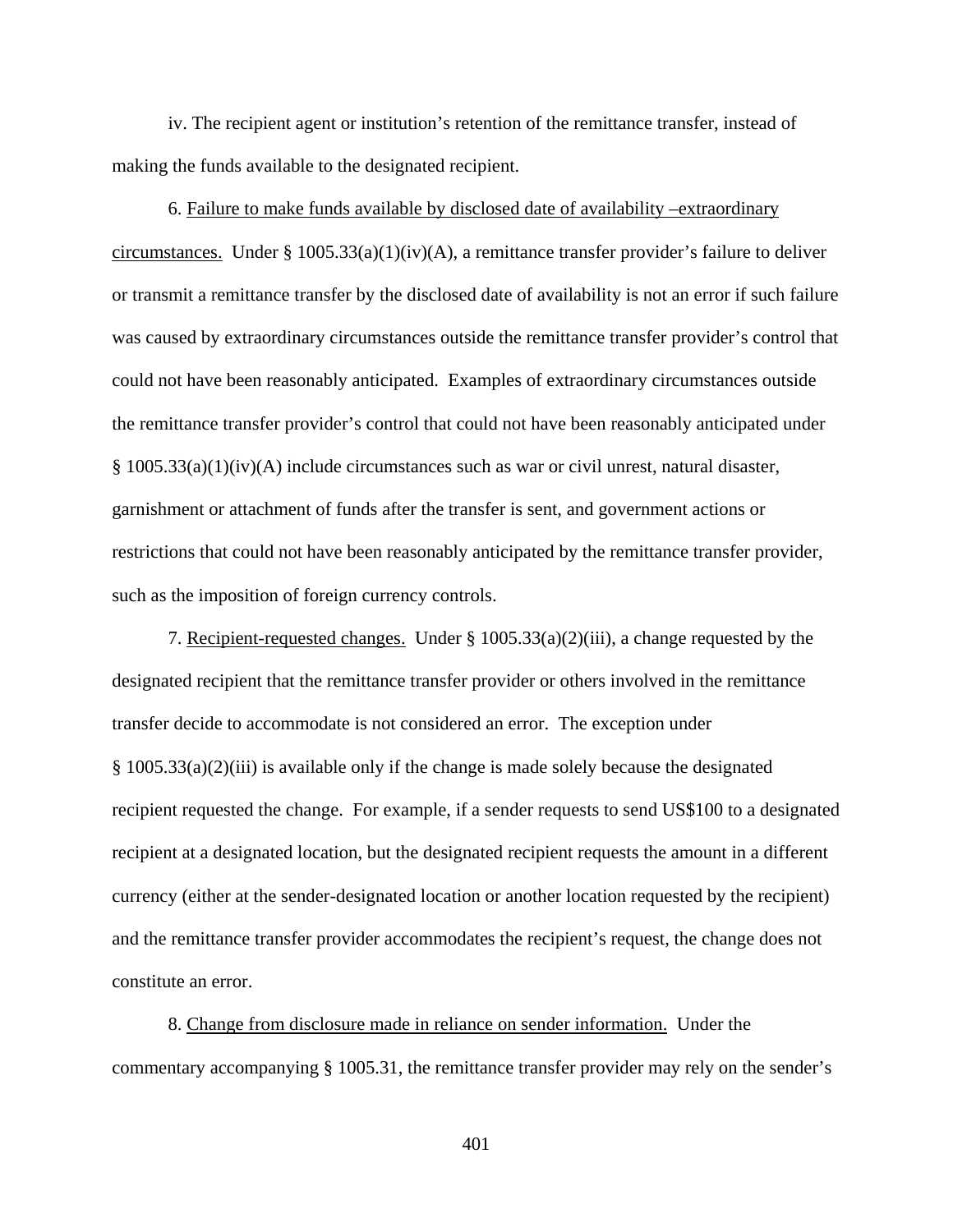representations in making certain disclosures. See, e.g. comments  $31(b)(1)(iv)-1$ ,  $31(b)(1)(vi)-1$ , and  $31(b)(1)(vi)-2$ . For example, suppose a sender requests U.S. dollars to be deposited into an account of the designated recipient and represents that the account is U.S. dollar-denominated. If the designated recipient's account is actually denominated in local currency and the recipient account-holding institution must convert the remittance transfer into local currency in order to deposit the funds and complete the transfer, the change in currency does not constitute an error pursuant to §  $1005.33(a)(2)(iv)$ . Similarly, if the remittance transfer provider relies on the sender's representations regarding variables that affect the amount of taxes imposed by a person other than the provider for purposes of determining these taxes, the change in the amount of currency the designated recipient actually receives due to the taxes actually imposed does not constitute an error pursuant to  $\S 1005.33(a)(2)(iv)$ .

### 33(b) Notice of Error from Sender.

 1. Person asserting or discovering error. The error resolution procedures of this section apply only when a notice of error is received from the sender, and not when a notice of error is received from the designated recipient or when the remittance transfer provider itself discovers and corrects an error.

 2. Content of error notice. The notice of error is effective so long as the remittance transfer provider is able to identify the elements in §  $1005.33(b)(1)(ii)$ . For example, the sender could provide the confirmation number or code that would be used by the designated recipient to pick up the transfer, or other identification number or code supplied by the remittance transfer provider in connection with the transfer, if such number or code is sufficient for the remittance transfer provider to identify the sender (and contact information), designated recipient, and the transfer in question. For an account-based remittance transfer, the notice of error is effective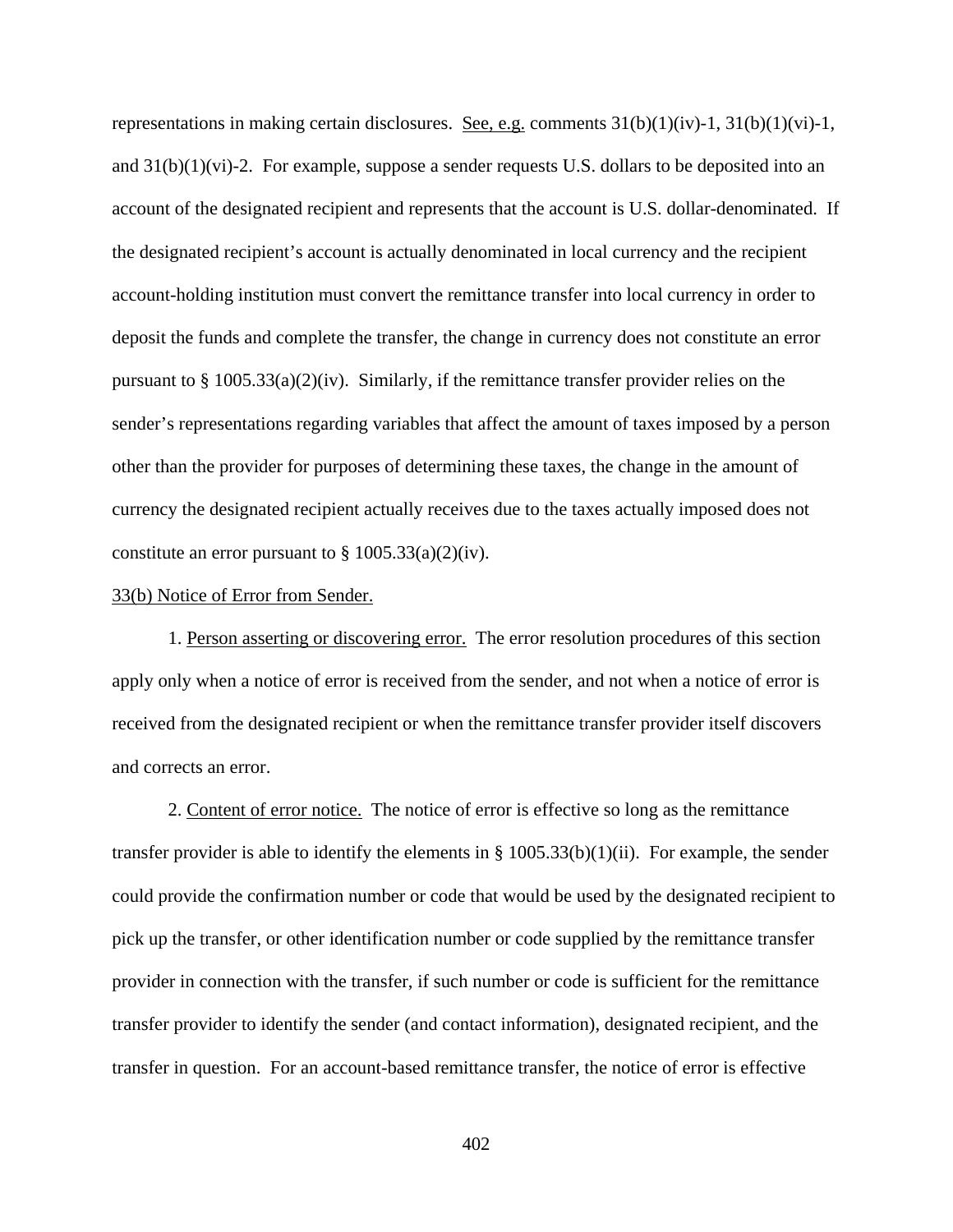even if it does not contain the sender's account number, so long as the remittance transfer provider is able to identify the account and the transfer in question.

3. Address on notice of error. A remittance transfer provider may request, or a sender may provide, the sender's or designated recipient's email address, as applicable, instead of a physical address, on a notice of error.

4. Effect of late notice. A remittance transfer provider is not required to comply with the requirements of this section for any notice of error from a sender that is received by the provider more than 180 days from the disclosed date of availability of the remittance transfer to which the notice of error applies or, if applicable, more than 60 days after a provider sent documentation, additional information, or clarification requested by the sender, provided such date is later than 180 days after the disclosed date of availability.

5. Notice of error provided to agent. A notice of error provided by a sender to an agent of the remittance transfer provider is deemed to be received by the provider under  $§ 1005.33(b)(1)(i)$  when received by the agent.

6. Consumer notice of error resolution rights. Section 1005.31 requires a remittance transfer provider to include an abbreviated notice of the consumer's error resolution rights on the receipt or combined notice provided under  $\S 1005.31(b)(2)$  or (3). In addition, the remittance transfer provider must make available to a sender upon request, a notice providing a full description of the sender's error resolution rights, using language set forth in Appendix A of this part (Model Form A-36) or substantially similar language.

33(c) Time Limits and Extent of Investigation.

 1. Notice to sender of finding of error. If the remittance transfer provider determines during its investigation that an error occurred as described by the sender, the remittance provider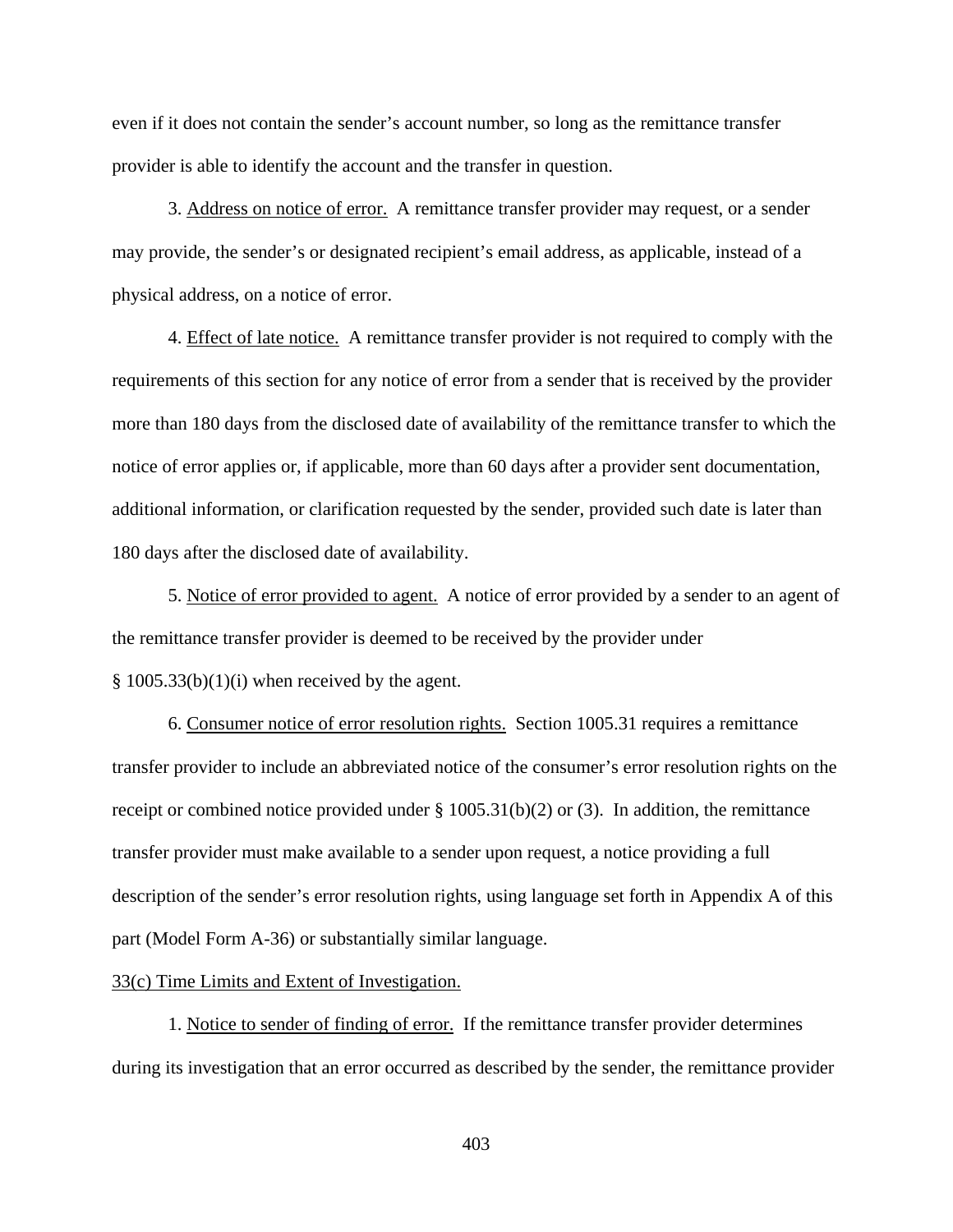may inform the sender of its findings either orally or in writing. However, if the provider determines that no error or a different error occurred, the provider must provide a written explanation of its findings under § 1005.33(d)(1).

## 2. Incorrect or insufficient information provided for transfer. Under

 $§ 1005.33(c)(2)(ii)(A)(2)$ , if a remittance transfer provider's failure to make funds in connection with a remittance transfer available to a designated recipient by the disclosed date of availability occurred because the sender provided incorrect or insufficient information in connection with the transfer, such as by erroneously identifying the designated recipient or the recipient's account number or by providing insufficient information to enable the entity distributing the funds to identify the correct designated recipient, the sender may choose to have the provider make funds available to the designated recipient and third party fees may be imposed for resending the remittance transfer with the corrected or additional information. The remittance transfer provider may not require the sender to provide the principal transfer amount again. Third party fees that were not incurred during the first unsuccessful remittance transfer attempt may not be imposed again for resending the remittance transfer. A request to resend is a request for a remittance transfer. Therefore, a provider must provide the disclosures required by § 1005.31 for a resend of a remittance transfer, and the provider must use the exchange rate it is using for such transfers on the date of the resend if funds were not already exchanged in the first unsuccessful remittance transfer attempt. A sender providing incorrect or insufficient information does not include a provider's miscommunication of information necessary for the designated recipient to pick up the transfer. For example, a sender is not considered to have provided incorrect or insufficient information if the provider discloses the incorrect location where the transfer may be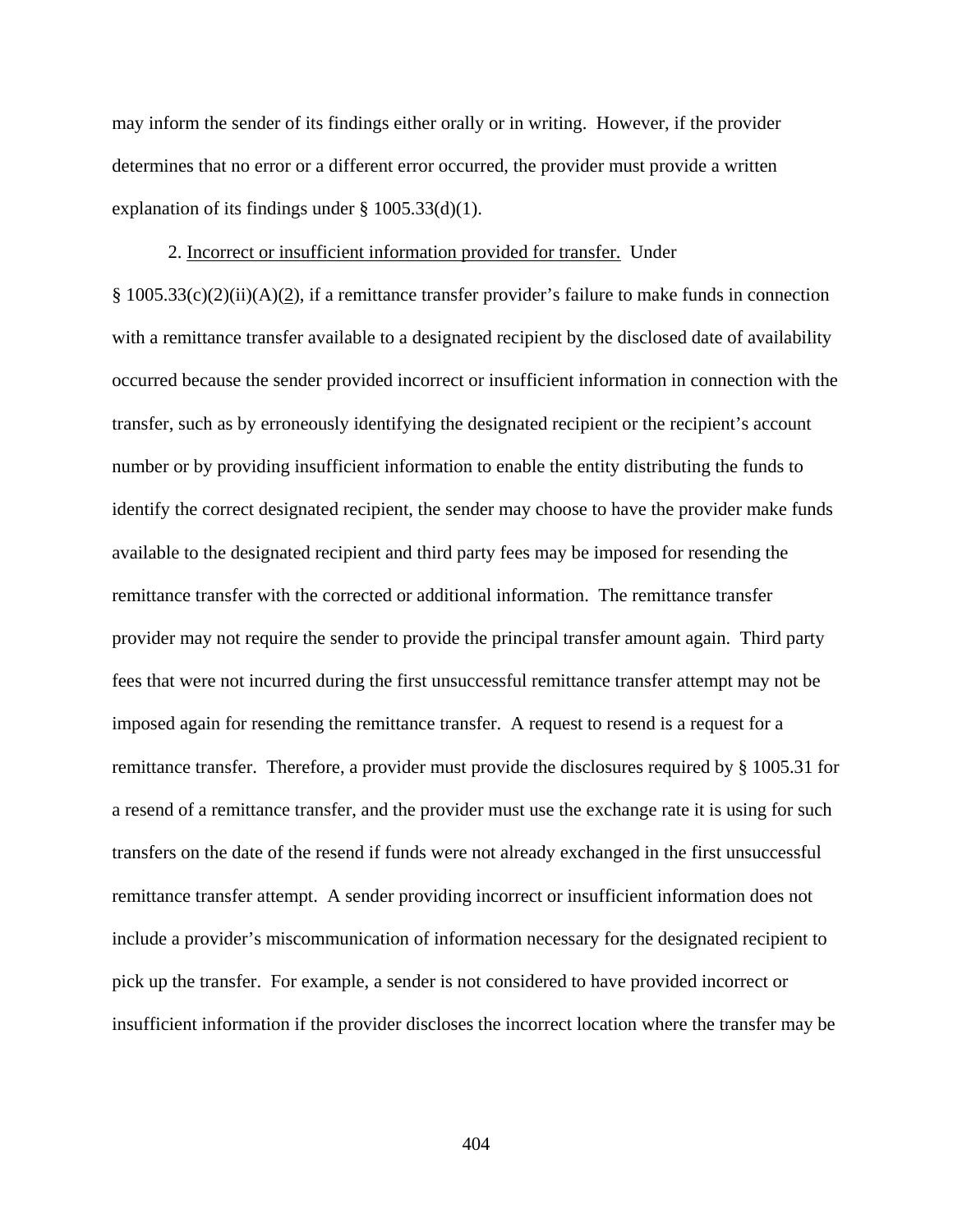picked up or gives the wrong confirmation number/code for the transfer. The following examples illustrate these concepts.

i. A sender instructs a remittance transfer provider to send US\$100 to a designated recipient in local currency, for which the remittance transfer provider charges a transfer fee of US\$10, and the sender provided incorrect or insufficient information that resulted in nondelivery of the remittance transfer as requested. If the sender chooses the remedy to have the remittance transfer provider make the funds available to the designated recipient pursuant to  $\S 1005.33(c)(2)(ii)(A)(2)$  and provides the corrected or additional information, the remittance transfer provider may not require the sender to provide another US\$100 to send to the designated recipient or charge the sender the US\$10 transfer fee to resend the remittance transfer with the corrected or additional information. If the funds were not already exchanged into the local currency during the first unsuccessful remittance transfer attempt, the provider must use the exchange rate it is using for such transfers on the date of the resend.

ii. A sender instructs a remittance transfer provider to send US\$100 to a designated recipient in a foreign country, for which a remittance transfer provider charges a transfer fee of US\$10 and an intermediary institution charges a lifting fee of US\$5, such that the designated recipient is expected to receive only US\$95, as indicated in the receipt. If the sender provided incorrect or insufficient information that resulted in non-delivery of the remittance transfer as requested, an error has occurred. If the sender chooses the remedy to have the remittance transfer provider make the funds available to the designated recipient pursuant to  $\S 1005.33(c)(2)(ii)(A)(2)$  and provides the corrected or additional information, the remittance transfer provider may not charge another transfer fee of US\$10 to send the remittance transfer again with the corrected or additional information necessary to complete the transfer. If the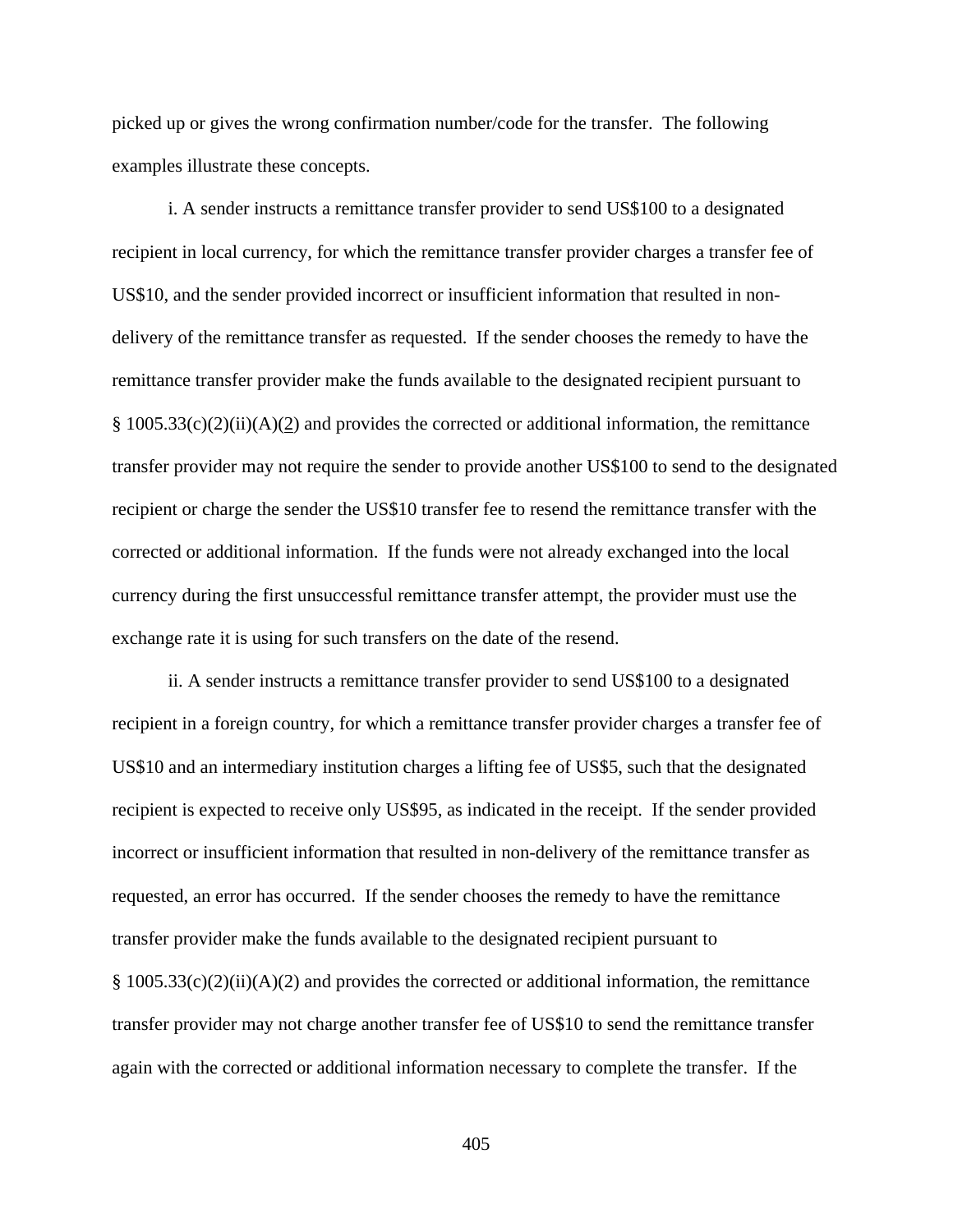intermediary institution charged a lifting fee of US\$5 in the first unsuccessful remittance transfer attempt, the sender may choose to provide an additional amount to offset the US\$5 lifting fee deducted in the first unsuccessful remittance transfer attempt and ensure that the designated recipient receives US\$95 or may choose to resend the US\$95 amount with the understanding that another US\$5 fee will be deducted by the intermediary institution, as indicated in the receipt. Otherwise, if the intermediary institution did not charge a US\$5 lifting fee in the first unsuccessful remittance transfer attempt, the provider must resend the original \$100 transfer amount, and a US\$5 lifting fee may be imposed by the intermediary institution, as indicated in the receipt.

3. Designation of requested remedy. Under  $\S 1005.33(c)(2)$ , the sender may choose to obtain a refund of the amount of funds that was not properly transmitted or delivered to the designated recipient or request redelivery of the amount appropriate to correct the error at no additional cost. Upon receiving the sender's request, the remittance transfer provider shall correct the error within one business day, or as soon as reasonably practicable, applying the same exchange rate, fees, and taxes stated in the disclosure provided under § 1005.31(b)(2) or (3), if the sender requests delivery of the amount appropriate to correct the error. The remittance transfer provider may also request that the sender indicate the preferred remedy at the time the sender provides notice of the error. However, if the sender does not indicate the desired remedy at the time of providing notice of error, the remittance transfer provider must notify the sender of any available remedies in the report provided under  $\S 1005.33(c)(1)$  if the provider determines an error occurred.

4. Default remedy. The provider may set a default remedy that the remittance transfer provider will provide if the sender does not designate a remedy within a reasonable time after the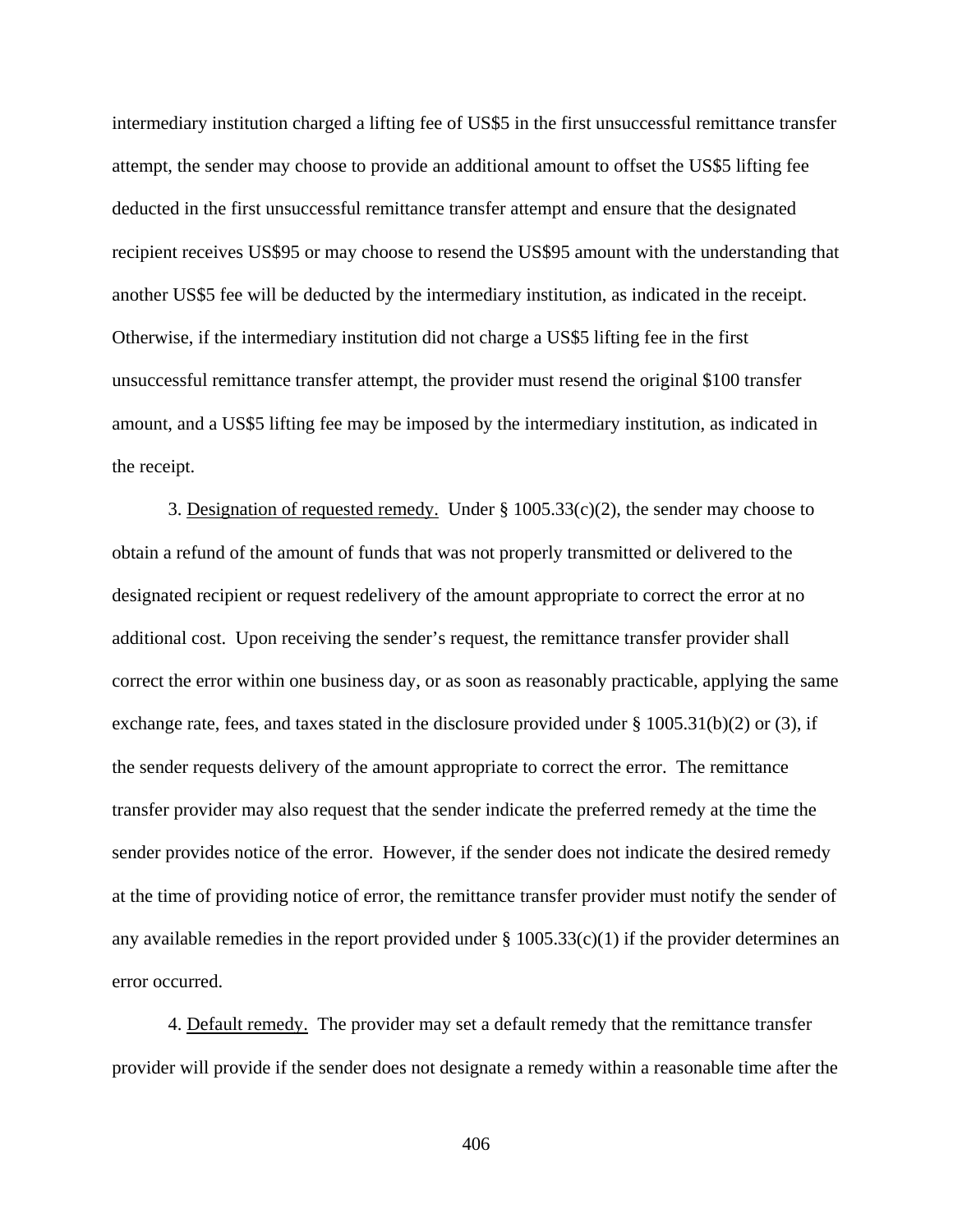sender receives the report provided under § 1005.33(c)(1). A provider that permits a sender to designate a remedy within 10 days after the provider has sent the report provided under § 1005.33(c)(1) before imposing the default remedy is deemed to have provided the sender with a reasonable time to designate a remedy. In the case a default remedy is provided, the remittance transfer provider must correct the error within one business day, or as soon as reasonably practicable, after the reasonable time for the sender to designate the remedy has passed, consistent with  $\S 1005.33(c)(2)$ .

 5. Amount appropriate to resolve the error. For purposes of the remedies set forth in § 1005.33(c)(2)(i)(A), (c)(2)(i)(B), (c)(2)(ii)(A)(1), and (c)(2)(i)(A)(2) the amount appropriate to resolve the error is the specific amount of transferred funds that should have been received if the remittance transfer had been effected without error. The amount appropriate to resolve the error does not include consequential damages.

6. Form of refund. For a refund provided under  $\S 1005.33(c)(2)(i)(A)$ ,  $(c)(2)(ii)(A)(1)$ , or  $(c)(2)(ii)(B)$ , a remittance transfer provider may generally, at its discretion, issue a refund either in cash or in the same form of payment that was initially provided by the sender for the remittance transfer. For example, if the sender originally provided a credit card as payment for the transfer, the remittance transfer provider may issue a credit to the sender's credit card account in the appropriate amount. However, if a sender initially provided cash for the remittance transfer, a provider may issue a refund by check. For example, if the sender originally provided cash as payment for the transfer, the provider may mail a check to the sender in the amount of the payment.

 7. Remedies for incorrect amount paid. If an error under § 1005.33(a)(1)(i) occurred, the sender may request the remittance transfer provider refund the amount necessary to resolve the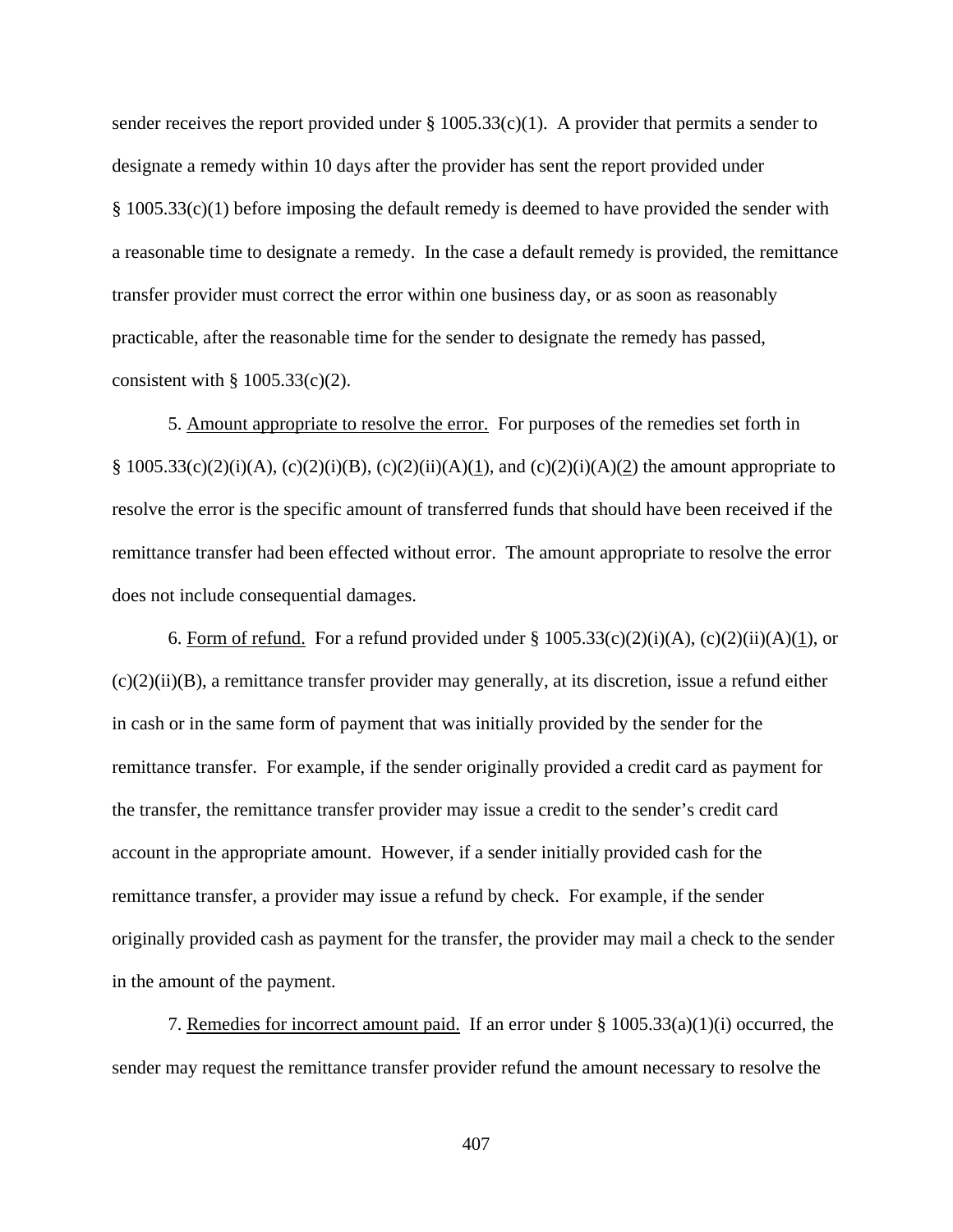error under § 1005.33(c)(2)(i)(A) or that the remittance transfer provider make the amount necessary to resolve the error available to the designated recipient at no additional cost under  $§ 1005.33(c)(2)(i)(B).$ 

8. Correction of an error if funds not available by disclosed date. If the remittance transfer provider determines an error of failure to make funds available by the disclosed date occurred under §  $1005.33(a)(1)(iv)$ , it must correct the error in accordance with § 1005.33(c)(2)(ii)(A), as applicable, and refund any fees imposed for the transfer (unless the sender provided incorrect or insufficient information to the remittance transfer provider in connection with the remittance transfer), whether the fee was imposed by the provider or a third party involved in sending the transfer, such as an intermediary bank involved in sending a wire transfer or the institution from which the funds are picked up in accordance with  $§ 1005.33(c)(2)(ii)(B).$ 

9. Charges for error resolution. If an error occurred, whether as alleged or in a different amount or manner, the remittance transfer provider may not impose a charge related to any aspect of the error resolution process (including charges for documentation or investigation).

10. Correction without investigation. A remittance transfer provider may correct an error, without investigation, in the amount or manner alleged by the sender, or otherwise determined, to be in error, but must comply with all other applicable requirements of § 1005.33. 33(d) Procedures if Remittance Transfer Provider Determines No Error or Different Error Occurred.

 1. Error different from that alleged. When a remittance transfer provider determines that an error occurred in a manner or amount different from that described by the sender, it must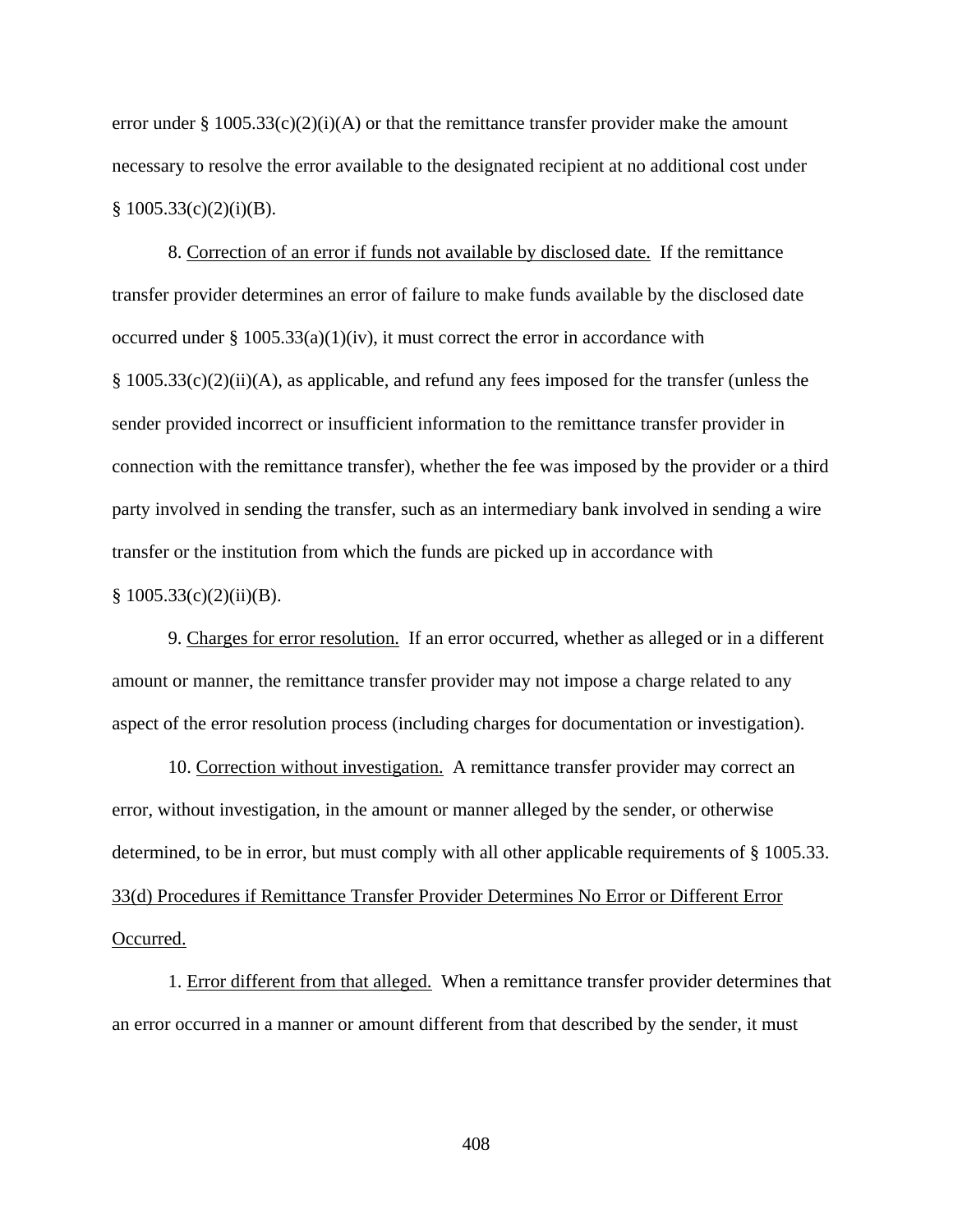comply with the requirements of both § 1005.33(c) and (d), as applicable. The provider may give the notice of correction and the explanation separately or in a combined form.

# 33(e) Reassertion of Error.

 1. Withdrawal of error; right to reassert. The remittance transfer provider has no further error resolution responsibilities if the sender voluntarily withdraws the notice alleging an error. A sender who has withdrawn an allegation of error has the right to reassert the allegation unless the remittance transfer provider had already complied with all of the error resolution requirements before the allegation was withdrawn. The sender must do so, however, within the original 180-day period from the disclosed date of availability or, if applicable, the 60-day period for a notice of error asserted pursuant to § 1005.33(b)(2).

### 33(f) Relation to Other Laws.

 1. Concurrent error obligations. A financial institution that is also the remittance transfer provider may have error obligations under both §§ 1005.11 and 1005.33. For example, if a sender asserts an error under § 1005.11 with a remittance transfer provider that holds the sender's account, and the error is not also an error under § 1005.33 (such as the omission of an EFT on a periodic statement), then the error-resolution provisions of § 1005.11 exclusively apply to the error. However, if a sender asserts an error under § 1005.33 with a remittance transfer provider that holds the sender's account, and the error is also an error under § 1005.11 (such as when the amount the sender requested to be deducted from the sender's account and sent for the remittance transfer differs from the amount that was actually deducted from the account and sent), then the error-resolution provisions of § 1005.33 exclusively apply to the error.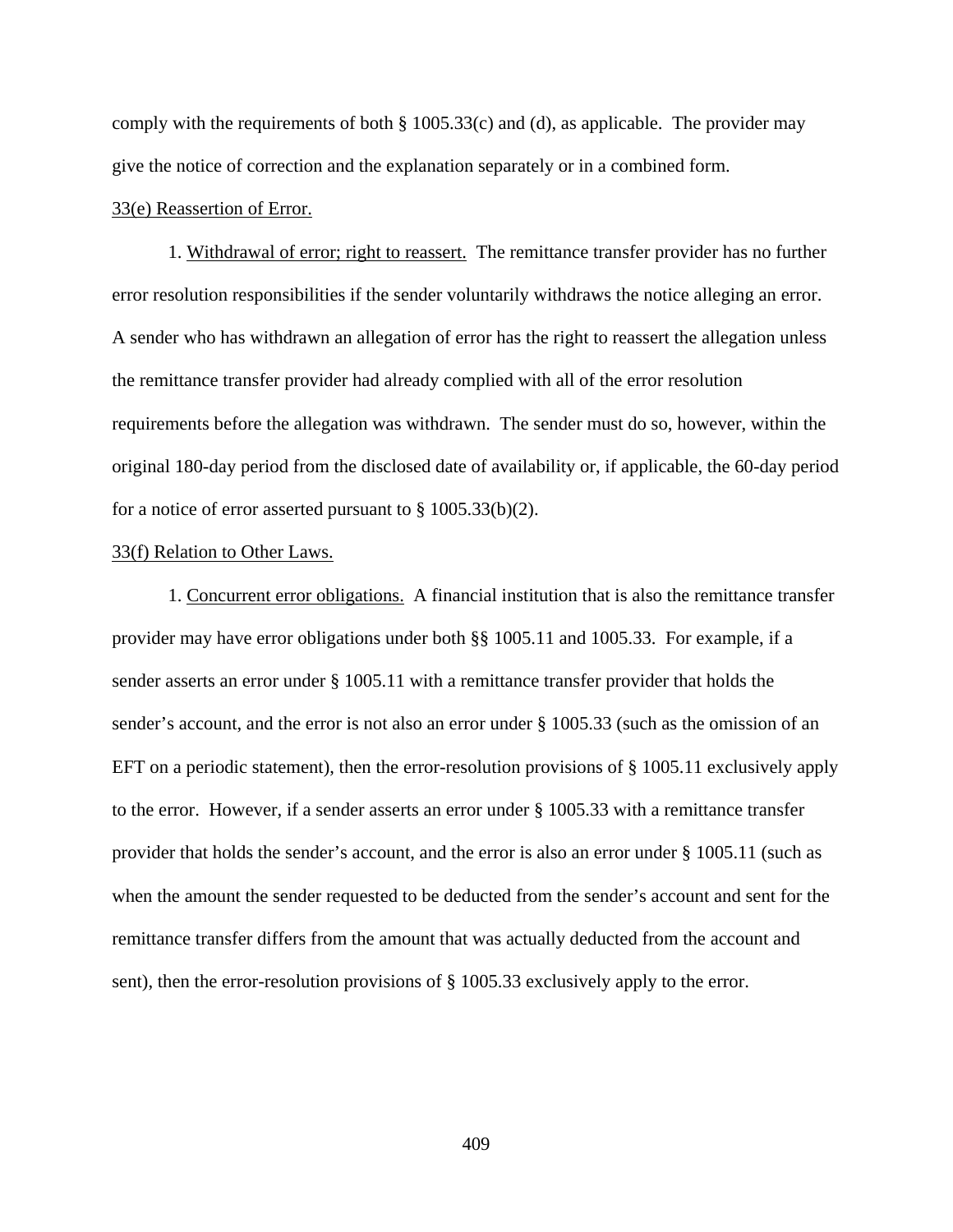2. Holder in due course. Nothing in this section limits a sender's rights to assert claims and defenses against a card issuer concerning property or services purchased with a credit card under Regulation Z, 12 CFR 1026.12(c)(1), as applicable.

 3. Assertion of same error with multiple parties. If a sender receives credit to correct an error of an incorrect amount paid in connection with a remittance transfer from either the remittance transfer provider or account-holding institution (or creditor), and subsequently asserts the same error with another party, that party has no further responsibilities to investigate the error if the error has been corrected. For example, assume that a sender initially asserts an error with a remittance transfer provider with respect to a remittance transfer alleging that US\$130 was debited from his checking account, but the sender only requested a remittance transfer for US\$100, plus a US\$10 transfer fee. If the remittance transfer provider refunds US\$20 to the sender to correct the error, and the sender subsequently asserts the same error with his accountholding institution, the account-holding institution has no error resolution responsibilities under Regulation E because the error has been fully corrected. In addition, nothing in this section prevents an account-holding institution or creditor from reversing amounts it has previously credited to correct an error if a sender receives more than one credit to correct the same error. For example, assume that a sender concurrently asserts an error with his or her account-holding institution and remittance transfer provider for the same error, and the sender receives credit from the account-holding institution for the error within 45 days of the notice of error. If the remittance transfer provider subsequently provides a credit of the same amount to the sender for the same error, the account-holding institution may reverse the amounts it had previously credited to the consumer's account, even after the 45-day error resolution period under § 1005.11.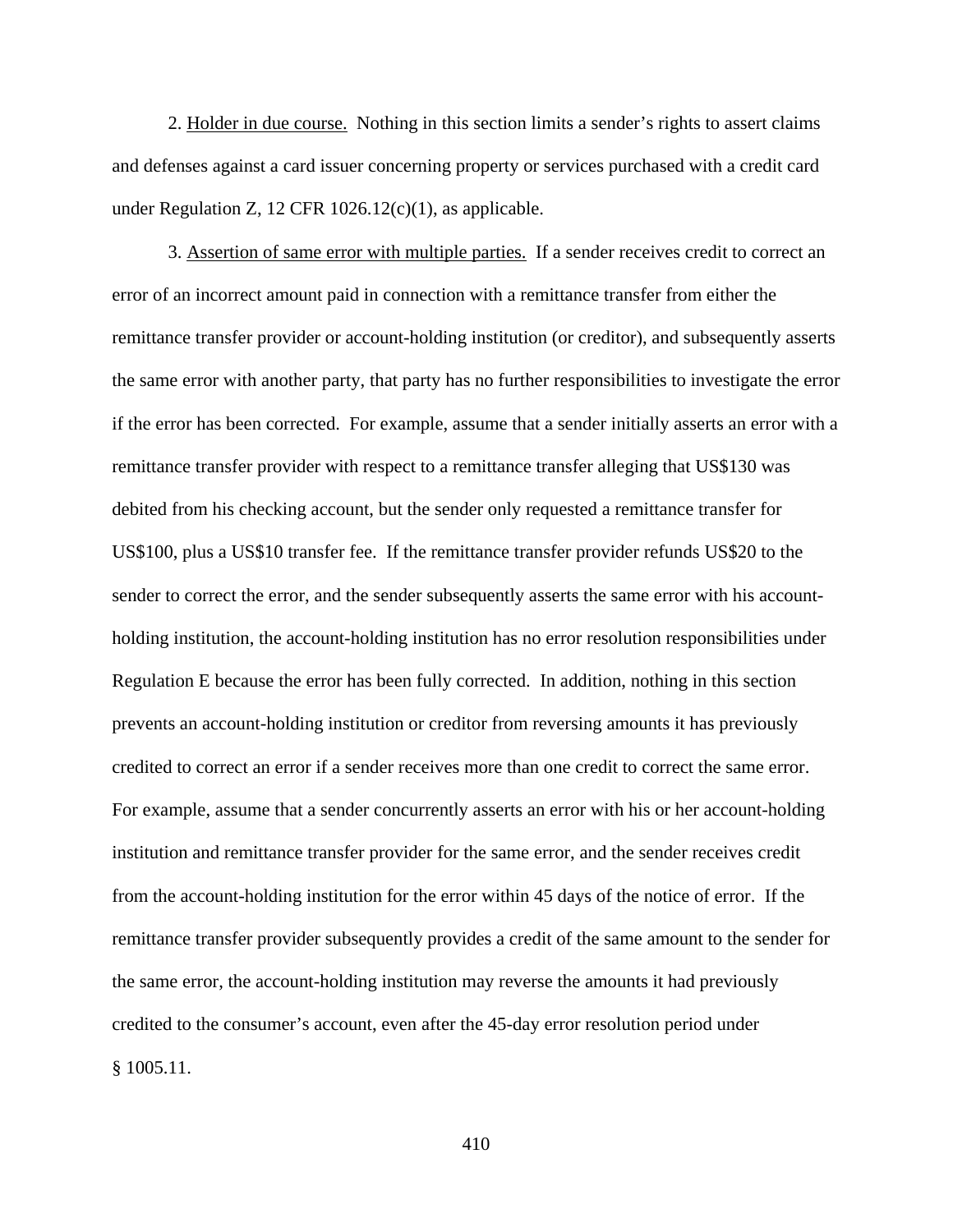## 33(g) Error Resolution Standards and Recordkeeping Requirements.

1. Record retention requirements. As noted in §  $1005.31(g)(2)$ , remittance transfer providers are subject to the record retention requirements under § 1005.13. Therefore, remittance transfer providers must retain documentation, including documentation related to error investigations, for a period of not less than two years from the date a notice of error was submitted to the provider or action was required to be taken by the provider. A remittance transfer provider need not maintain records of individual disclosures that it has provided to each sender; it need only retain evidence demonstrating that its procedures reasonably ensure the sender's receipt of required disclosures and documentation.

Section 1005.34 – Procedures for Cancellation and Refund of Remittance Transfers 34(a) Sender Right of Cancellation and Refund.

 1. Content of cancellation request. A request to cancel a remittance transfer is valid so long as the remittance transfer provider is able to identify the remittance transfer in question. For example, the sender could provide the confirmation number or code that would be used by the designated recipient to pick up the transfer or other identification number or code supplied by the remittance transfer provider in connection with the transfer, if such number or code is sufficient for the remittance transfer provider to identify the transfer. A remittance transfer provider may also request, or the sender may provide, the sender's email address instead of a physical address, so long as the remittance transfer provider is able to identify the transfer to which the request to cancel applies.

2. Notice of cancellation right. Section 1005.31 requires a remittance transfer provider to include an abbreviated notice of the sender's right to cancel a remittance transfer on the receipt or combined disclosure given under § 1005.31(b)(2) or (3). In addition, the remittance transfer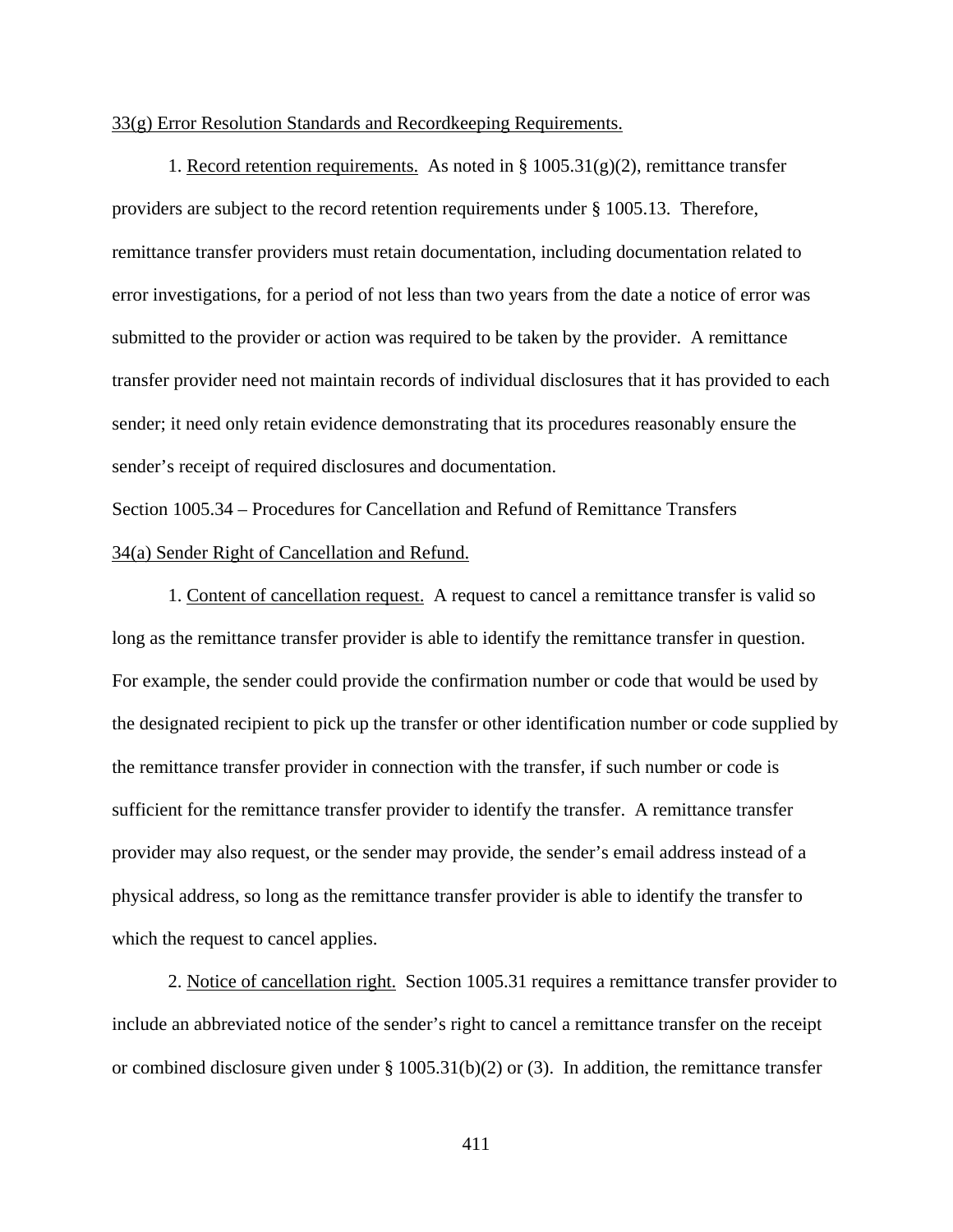provider must make available to a sender upon request, a notice providing a full description of the right to cancel a remittance transfer using language that is set forth in Model Form A-36 of Appendix A to this part or substantially similar language.

3. Thirty-minute cancellation right. A remittance transfer provider must comply with the cancellation and refund requirements of § 1005.34 if the cancellation request is received by the provider no later than 30 minutes after the sender makes payment. The provider may, at its option, provide a longer time period for cancellation. A provider must provide the 30-minute cancellation right regardless of the provider's normal business hours. For example, if an agent closes less than 30 minutes after the sender makes payment, the provider could opt to take cancellation requests through the telephone number disclosed on the receipt. The provider could also set a cutoff time after which the provider will not accept requests to send a remittance transfer. For example, a financial institution that closes at 5:00 p.m. could stop accepting payment for remittance transfers after 4:30 p.m.

4. Cancellation request provided to agent. A cancellation request provided by a sender to an agent of the remittance transfer provider is deemed to be received by the provider under § 1005.34(a) when received by the agent.

5. Payment made. For purposes of subpart B, payment is made, for example, when a sender provides cash to the remittance transfer provider or when payment is authorized. 34(b) Time Limits and Refund Requirements.

 1. Form of refund. At its discretion, a remittance transfer provider generally may issue a refund either in cash or in the same form of payment that was initially provided by the sender for the remittance transfer. For example, if the sender originally provided a credit card as payment for the transfer, the remittance transfer provider may issue a credit to the sender's credit card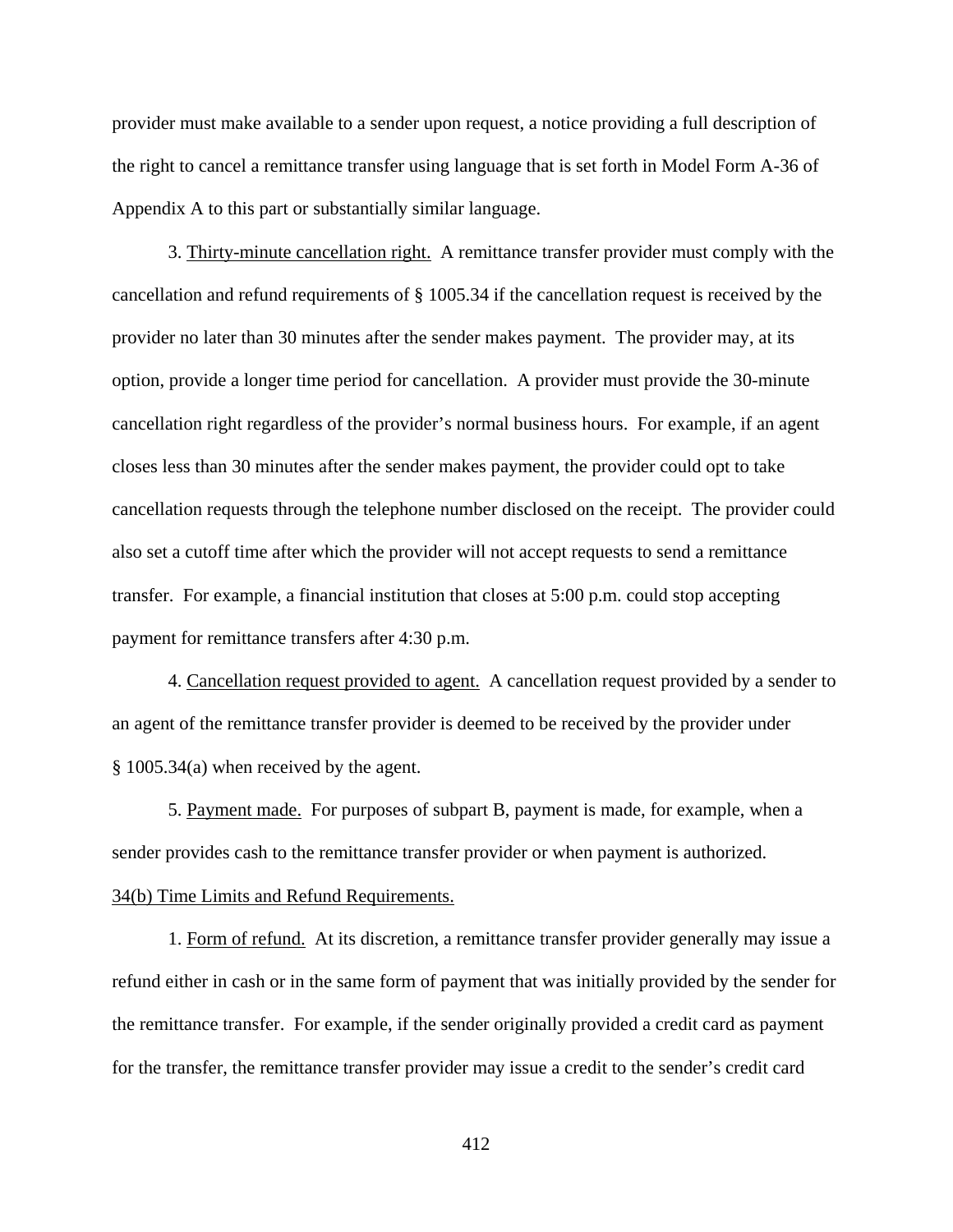account in the amount of the payment. However, if a sender initially provided cash for the remittance transfer, a provider may issue a refund by check. For example, if the sender originally provided cash as payment for the transfer, the provider may mail a check to the sender in the amount of the payment.

 2. Fees and taxes refunded. If a sender provides a timely request to cancel a remittance transfer, a remittance transfer provider must refund all funds provided by the sender in connection with the remittance transfer, including any fees and, to the extent not prohibited by law, taxes that have been imposed for the transfer, whether the fee or tax was assessed by the provider or a third party, such as an intermediary institution, the agent or bank in the recipient country, or a State or other governmental body.

# Section 1005.35 – Acts of Agents

 1. General. Remittance transfer providers must comply with the requirements of subpart B, including, but not limited to, providing the disclosures set forth in § 1005.31 and providing any remedies as set forth in § 1005.33, even if an agent or other person performs functions for the remittance transfer provider, and regardless of whether the provider has an agreement with a third party that transfers or otherwise makes funds available to a designated recipient. Section 1005.36 – Transfers Scheduled in Advance

1. Applicability of subpart B. The requirements set forth in subpart B apply to remittance transfers subject to § 1005.36, to the extent that § 1005.36 does not modify those requirements. For example, the foreign language disclosure requirements in § 1005.31(g) and related commentary continue to apply to disclosures provided in accordance with  $\S 1005.36(a)(2)$ .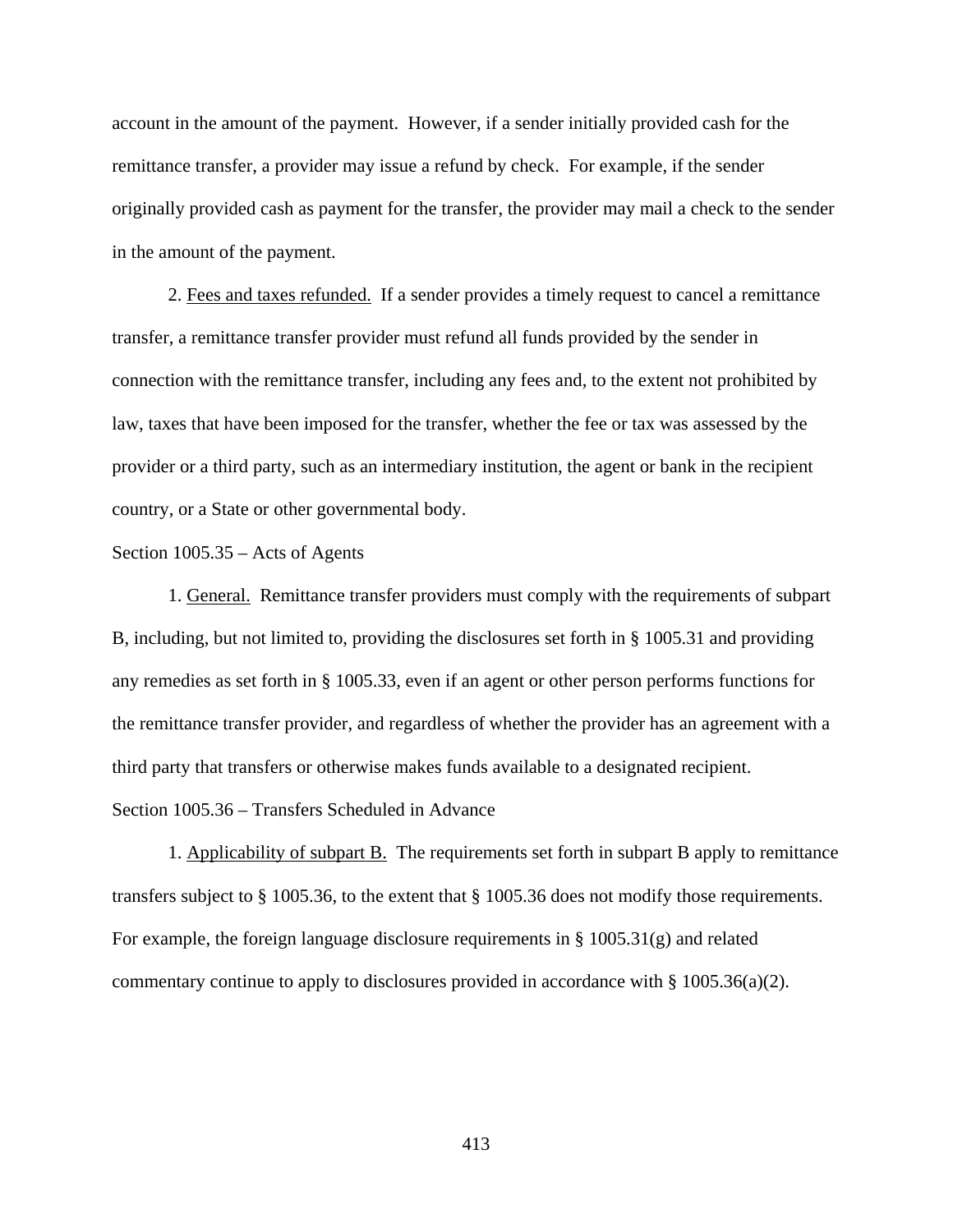36(c) Cancellation.

1. Scheduled remittance transfer. Section 1005.36(c) applies when a remittance transfer is scheduled by the sender at least three business days before the date of the transfer, whether the sender schedules a preauthorized remittance transfer or a one-time transfer. A remittance transfer is scheduled if it will require no further action by the sender to send the transfer after the sender requests the transfer. For example, a remittance transfer is scheduled at least three business days before the date of the transfer, and § 1005.36(c) applies, where a sender on March 1 requests a remittance transfer provider to send a wire transfer to pay a bill in a foreign country on March 15, if it will require no further action by the sender to send the transfer after the sender requests the transfer. A remittance transfer is not scheduled, and § 1005.36(c) does not apply, where a transfer occurs more than three days after the date the sender requests the transfer solely due to the provider's processing time. The following are examples of when a sender has not scheduled a remittance transfer at least three business days before the date of the remittance transfer, such that the cancellation rule in § 1005.34 applies.

i. A sender on March 1 requests a remittance transfer provider to send a wire transfer to pay a bill in a foreign country on March 3.

ii. A sender on March 1 requests that a remittance transfer provider send a remittance transfer on March 15, but the provider requires the sender to confirm the request on March 14 in order to send the transfer.

iii. A sender on March 1 requests that a remittance transfer provider send an ACH transfer, and that transfer is sent on March 2, but due to the time required for processing, funds will not be deducted from the sender's account until March 5.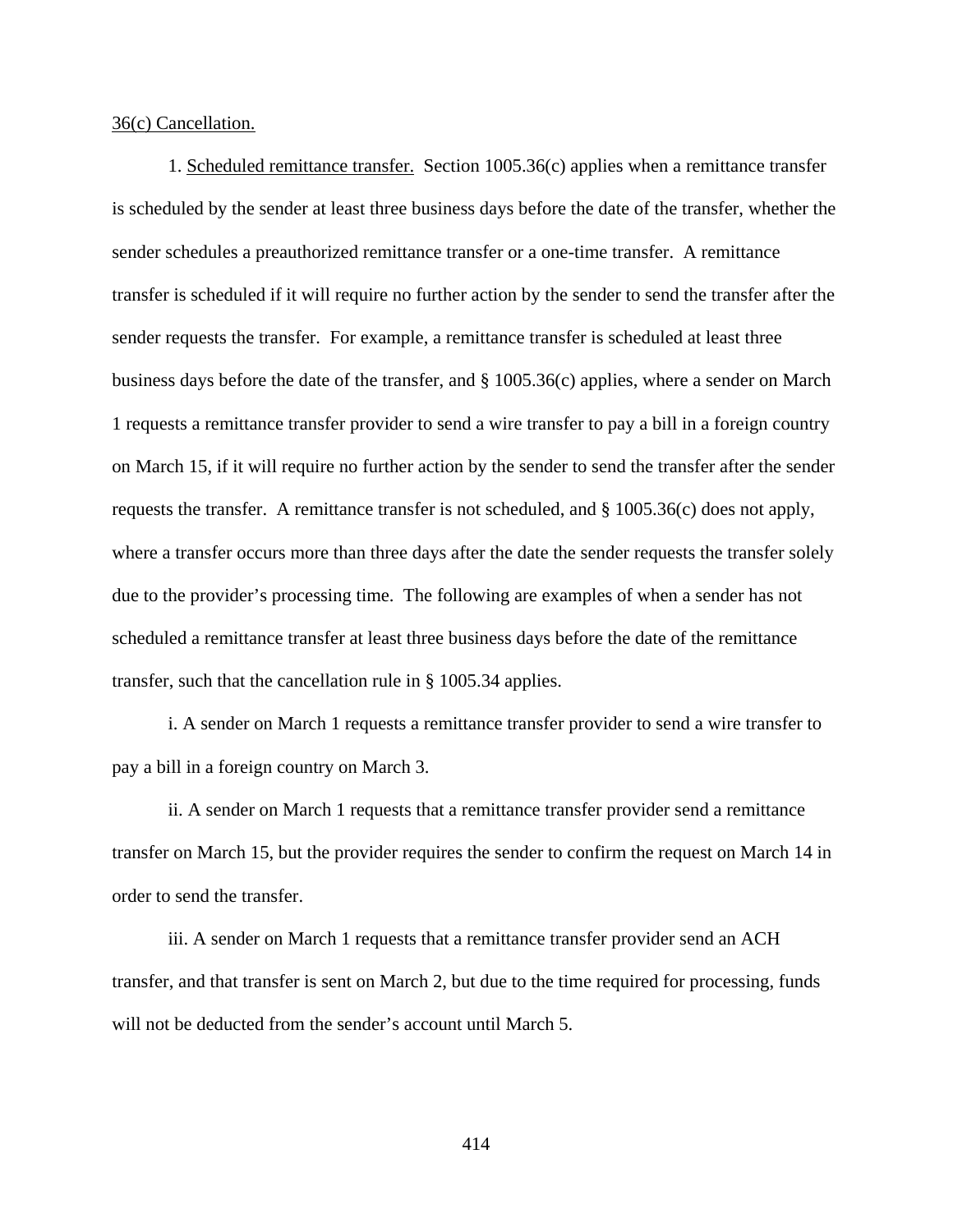2. Cancelled preauthorized remittance transfers. For preauthorized remittance transfers, the provider must assume the request to cancel applies to all future preauthorized remittance transfers, unless the sender specifically indicates that it should apply only to the next scheduled remittance transfer.

3. Concurrent cancellation obligations. A financial institution that is also a remittance transfer provider may have both stop payment obligations under § 1005.10 and cancellation obligations under § 1005.36. If a sender cancels a remittance transfer under § 1005.36 with a remittance transfer provider that holds the sender's account, and the transfer is a preauthorized transfer under § 1005.10, then the cancellation provisions of § 1005.36 exclusively apply. Appendix A – Model Disclosure Clauses and Forms

\* \* \* \* \*

2. Use of forms. The appendix contains model disclosure clauses for optional use by financial institutions and remittance transfer providers to facilitate compliance with the disclosure requirements of sections §§ 1005.5(b)(2) and (b)(3), 1005.6(a), 1005.7, 1005.8(b), 1005.14(b)(1)(ii), 1005.15(d)(1) and (d)(2), 1005.18(c)(1) and (c)(2), 1005.31, and 1005.36. The use of appropriate clauses in making disclosures will protect a financial institution and a remittance transfer provider from liability under sections 916 and 917 of the act provided the clauses accurately reflect the institution's EFT services and the provider's remittance transfer services, respectively.

\* \* \* \* \*

4. Model forms for remittance transfers. The Bureau will not review or approve disclosure forms for remittance transfer providers. However, this appendix contains 12 model forms for use in connection with remittance transfers. These model forms are intended to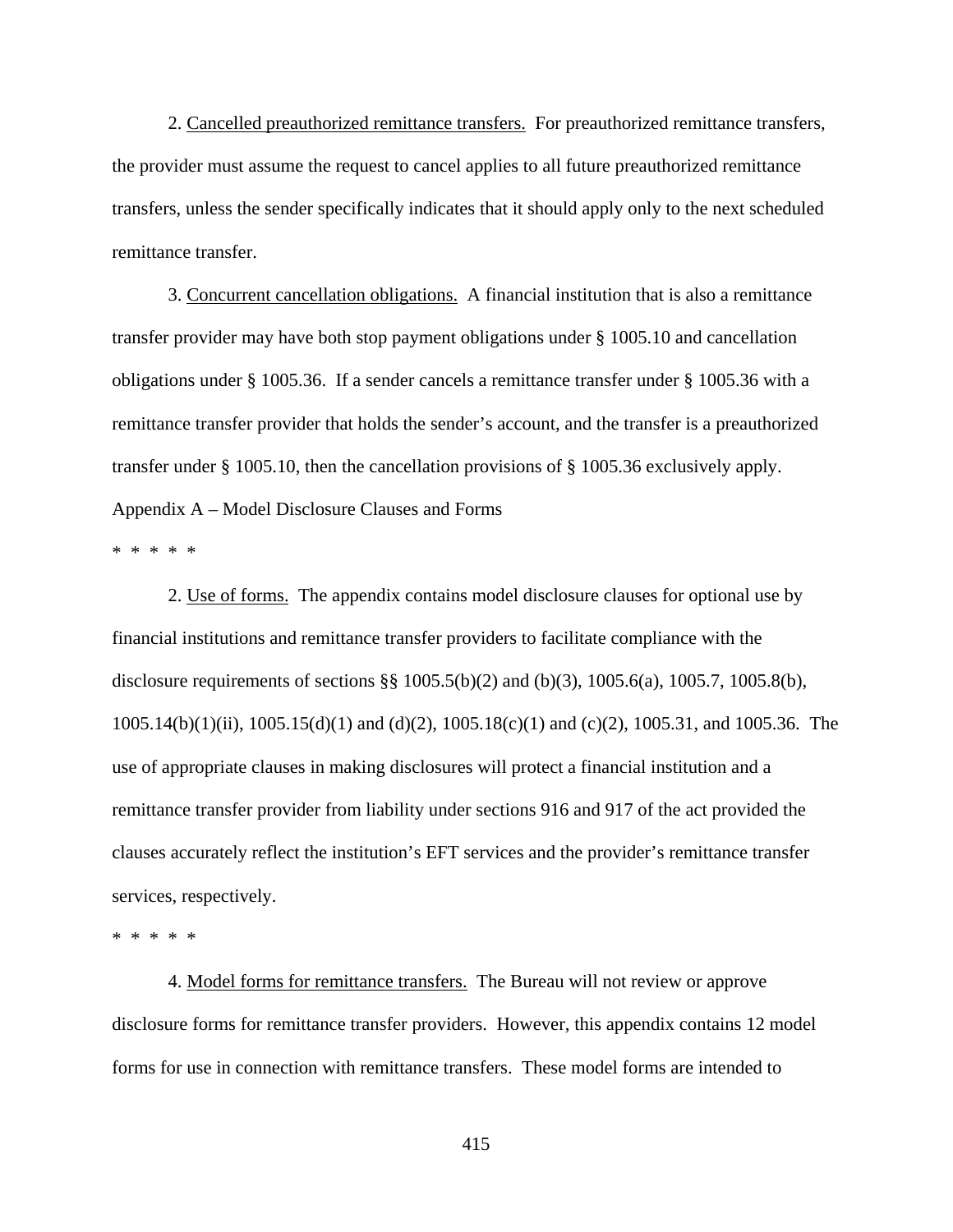demonstrate several formats a remittance transfer provider may use to comply with the requirements of § 1005.31(b). Model Forms A-30 through A-32 demonstrate how a provider could provide the required disclosures for a remittance transfer exchanged into local currency. Model Forms A-33 through A-35 demonstrate how a provider could provide the required disclosures for dollar-to-dollar remittance transfers. These forms also demonstrate disclosure of the required content, in accordance with the grouping and proximity requirements of  $\S 1005.31(c)(1)$  and (2), in both a register receipt format and an 8.5 inch by 11 inch format. Model Form A-36 provides long form model error resolution and cancellation disclosures required by § 1005.31(b)(4), and Model Form A-37 provides short form model error resolution and cancellation disclosures required by  $\S 1005.31(b)(2)(iv)$  and  $(b)(2)(vi)$ . Model Forms A-38 through A-41 provide language for Spanish language disclosures.

i. The model forms contain information that is not required by subpart B, such as a confirmation code and the sender's name and contact information. Additional information not required by subpart B may be presented on the model forms as permitted by  $\S 1005.31(c)(4)$ . Any additional information must be presented consistent with a remittance transfer provider's obligation to provide required disclosures in a clear and conspicuous manner.

ii. Use of the model forms is optional. A remittance transfer provider may change the forms by rearranging the format or by making modifications to the language of the forms, in each case without modifying the substance of the disclosures. Any rearrangement or modification of the format of the model forms must be consistent with the form, grouping, proximity, and other requirements of  $\S 1005.31(a)$  and (c). Providers making revisions that do not comply with this section will lose the benefit of the safe harbor for appropriate use of Model Forms A-30 to A-41.